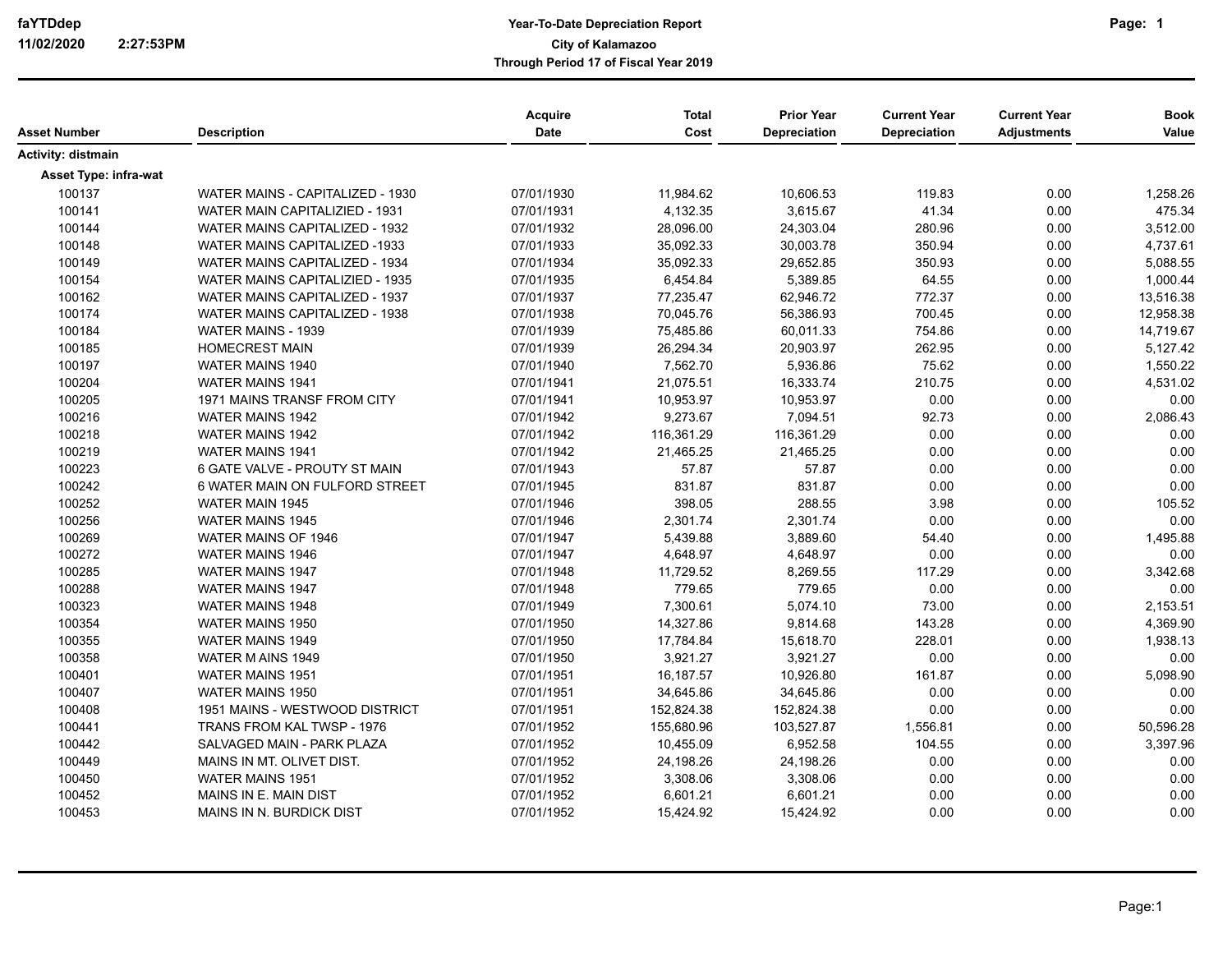| Asset Number                      | <b>Description</b>                    | Acquire<br><b>Date</b> | <b>Total</b><br>Cost | <b>Prior Year</b><br><b>Depreciation</b> | <b>Current Year</b><br>Depreciation | <b>Current Year</b><br><b>Adjustments</b> | <b>Book</b><br>Value |
|-----------------------------------|---------------------------------------|------------------------|----------------------|------------------------------------------|-------------------------------------|-------------------------------------------|----------------------|
| Activity: distmain (Continued)    |                                       |                        |                      |                                          |                                     |                                           |                      |
| Asset Type: infra-wat (Continued) |                                       |                        |                      |                                          |                                     |                                           |                      |
| 100486                            | MAINS SINSTALL-KAL C.C.               | 07/01/1953             | 15,050.42            | 15,050.42                                | 0.00                                | 0.00                                      | 0.00                 |
| 100491                            | 1952 MAINS - GULL RD & FAIRFIEL       | 07/01/1953             | 68,120.57            | 68,120.57                                | 0.00                                | 0.00                                      | 0.00                 |
| 100493                            | <b>MAINS IN ALAMO DISTRICT</b>        | 07/01/1953             | 35,311.90            | 35,311.90                                | 0.00                                | 0.00                                      | 0.00                 |
| 100496                            | <b>1953 TOWNSHIP MAINS</b>            | 07/01/1953             | 70,060.68            | 70,060.68                                | 0.00                                | 0.00                                      | 0.00                 |
| 100513                            | WATER MAINS 1954                      | 07/01/1954             | 26,276.90            | 16,948.67                                | 262.77                              | 0.00                                      | 9,065.46             |
| 100565                            | <b>WATER MAINS 1955</b>               | 07/01/1955             | 77,139.26            | 48,983.34                                | 771.40                              | 0.00                                      | 27,384.52            |
| 100586                            | <b>1955 TWNSP MAINS</b>               | 07/01/1955             | 12.582.67            | 12.582.67                                | 0.00                                | 0.00                                      | 0.00                 |
| 100588                            | 1955 MAINS - WESTWOOD DISTRICT        | 07/01/1955             | 29,082.86            | 29,082.86                                | 0.00                                | 0.00                                      | 0.00                 |
| 100710                            | 1977 TRANS MAINS FROM KAL TWN         | 07/01/1956             | 89,529.45            | 55,955.73                                | 895.30                              | 0.00                                      | 32,678.42            |
| 100711                            | <b>WATER MAINS 1956</b>               | 07/01/1956             | 251,892.89           | 157,433.13                               | 2,518.93                            | 0.00                                      | 91,940.83            |
| 100712                            | <b>MAIN ON OLMSTEAD</b>               | 07/01/1956             | 80,225.17            | 80,225.17                                | 0.00                                | 0.00                                      | 0.00                 |
| 100729                            | <b>1956 MAINS IN TOWNSHIP</b>         | 07/01/1956             | 129,971.90           | 129,971.90                               | 0.00                                | 0.00                                      | 0.00                 |
| 100817                            | <b>COLLECTOR MAINS 1957</b>           | 07/01/1957             | 79,218.73            | 48,719.61                                | 792.19                              | 0.00                                      | 29,706.93            |
| 100819                            | <b>WATER MAINS 1957</b>               | 07/01/1957             | 29,790.89            | 29,790.89                                | 0.00                                | 0.00                                      | 0.00                 |
| 100862                            | 1971 MAIN TRANSF FROM TWSP            | 07/01/1958             | 716,202.67           | 433,302.72                               | 7,162.02                            | 0.00                                      | 275,737.93           |
| 100863                            | <b>WATER MAINS 1958</b>               | 07/01/1958             | 12,642.98            | 12,642.98                                | 0.00                                | 0.00                                      | 0.00                 |
| 100866                            | MAINS ON HENSON                       | 07/01/1958             | 94,549.19            | 94,549.19                                | 0.00                                | 0.00                                      | 0.00                 |
| 100921                            | 1959 WATER MAINS                      | 07/01/1959             | 36,250.64            | 21,569.25                                | 362.50                              | 0.00                                      | 14,318.89            |
| 100925                            | PORT. TWNSP FOR BRENNE CONST          | 07/01/1959             | 9,554.68             | 9,554.68                                 | 0.00                                | 0.00                                      | 0.00                 |
| 100928                            | <b>CONSTRUCTION WORK PORTAGE TWSP</b> | 07/01/1959             | 21,796.76            | 21,796.76                                | 0.00                                | 0.00                                      | 0.00                 |
| 100929                            | <b>WATER MAINS 1959</b>               | 07/01/1959             | 65,507.58            | 65,507.58                                | 0.00                                | 0.00                                      | 0.00                 |
| 101014                            | 1960 WATER MAINS                      | 07/01/1960             | 43,286.76            | 25,322.87                                | 432.86                              | 0.00                                      | 17,531.03            |
| 101019                            | 1960 MAINS IN COMSTOCK TWNSP          | 07/01/1960             | 5,929.59             | 5,929.59                                 | 0.00                                | 0.00                                      | 0.00                 |
| 101025                            | <b>MAINS ON DOUGLAS</b>               | 07/01/1960             | 6,707.47             | 6,707.47                                 | 0.00                                | 0.00                                      | 0.00                 |
| 101027                            | 1960 MAINS - NORTHWOOD DISTRICT       | 07/01/1960             | 63,374.88            | 63,374.88                                | 0.00                                | 0.00                                      | 0.00                 |
| 101031                            | 1960 MAINS IN CUMBERLAND TWNSP        | 07/01/1960             | 29,958.54            | 29,958.54                                | 0.00                                | 0.00                                      | 0.00                 |
| 101093                            | <b>WATER MAINS 1961</b>               | 07/01/1961             | 38,387.03            | 38,387.03                                | 0.00                                | 0.00                                      | 0.00                 |
| 101097                            | 1961 MAINS IN TWNSP                   | 07/01/1961             | 59,666.21            | 59,666.21                                | 0.00                                | 0.00                                      | 0.00                 |
| 101103                            | 1961 MAINS IN TWNSP                   | 07/01/1961             | 63,374.88            | 63,374.88                                | 0.00                                | 0.00                                      | 0.00                 |
| 101192                            | <b>WATER MAINS 1962</b>               | 07/01/1962             | 91,932.75            | 51,942.12                                | 919.32                              | 0.00                                      | 39,071.31            |
| 101197                            | <b>1962 MAIN ADDITIONS</b>            | 07/01/1962             | 24,836.40            | 24,836.40                                | 0.00                                | 0.00                                      | 0.00                 |
| 101285                            | WATER MAINS 1963                      | 07/01/1963             | 99,032.28            | 54,962.82                                | 990.33                              | 0.00                                      | 43,079.13            |
| 101300                            | 1963 MAINS IN PORT. TWNSP             | 07/01/1963             | 10,519.22            | 10,519.22                                | 0.00                                | 0.00                                      | 0.00                 |
| 101301                            | 1963 MAINS IN PORT TWNSP              | 07/01/1963             | 4,902.41             | 4,902.41                                 | 0.00                                | 0.00                                      | 0.00                 |
| 101302                            | 12 MAIN ON RAVINE RD                  | 07/01/1963             | 10,000.17            | 10,000.17                                | 0.00                                | 0.00                                      | 0.00                 |
| 101452                            | <b>WATER MAINS 1964</b>               | 07/01/1964             | 107,089.94           | 58,364.05                                | 1,070.90                            | 0.00                                      | 47,654.99            |
| 101463                            | 1964 MAINS IN TWNSP                   | 07/01/1964             | 22,244.87            | 22,244.87                                | 0.00                                | 0.00                                      | 0.00                 |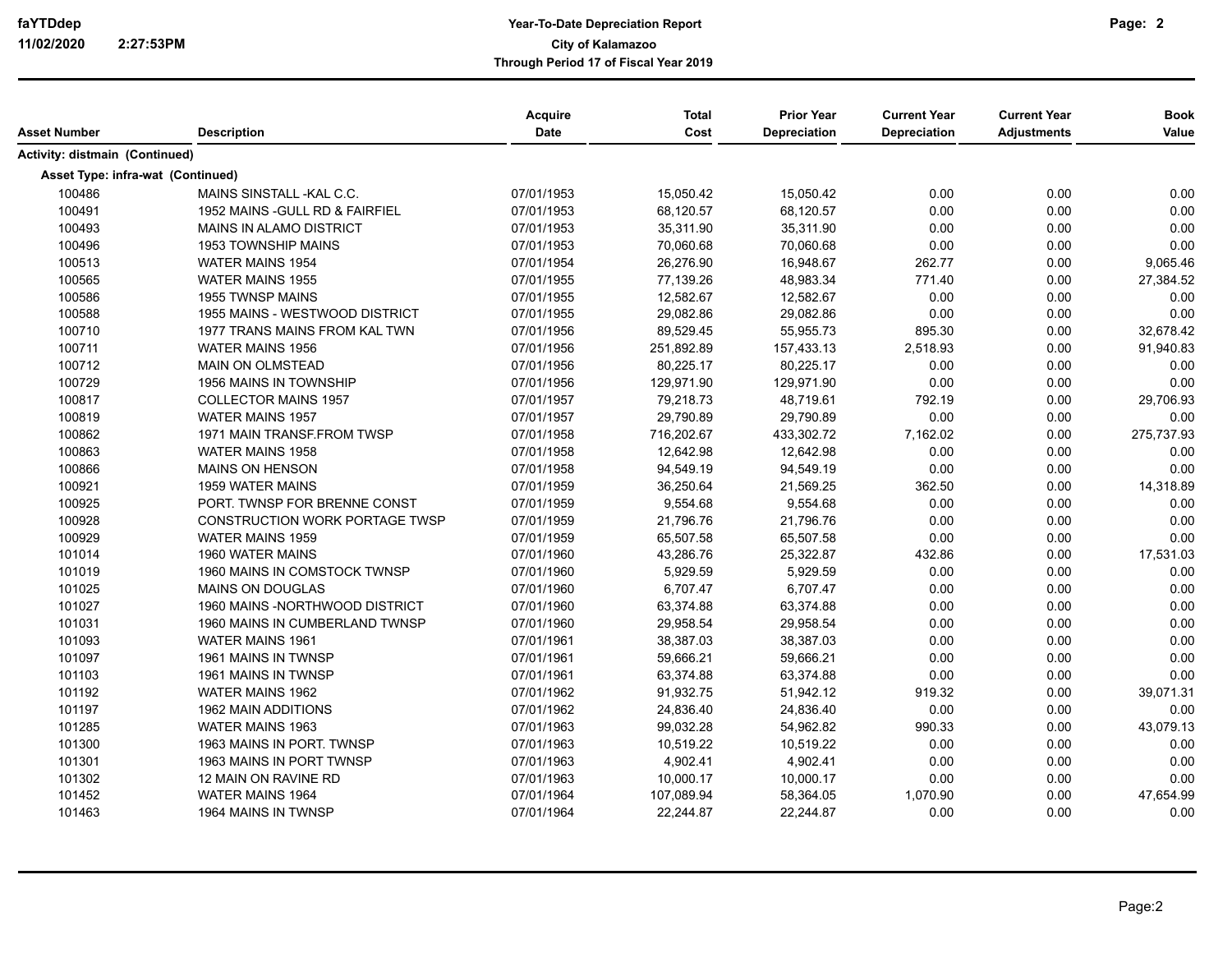| Asset Number                      | <b>Description</b>            | <b>Acquire</b><br><b>Date</b> | <b>Total</b><br>Cost | <b>Prior Year</b><br><b>Depreciation</b> | <b>Current Year</b><br>Depreciation | <b>Current Year</b><br><b>Adjustments</b> | <b>Book</b><br>Value |
|-----------------------------------|-------------------------------|-------------------------------|----------------------|------------------------------------------|-------------------------------------|-------------------------------------------|----------------------|
| Activity: distmain (Continued)    |                               |                               |                      |                                          |                                     |                                           |                      |
| Asset Type: infra-wat (Continued) |                               |                               |                      |                                          |                                     |                                           |                      |
| 101540                            | 10-MILLER RD-SALIDA-SPRINKLE  | 07/01/1965                    | 130,056.01           | 69,579.96                                | 1,300.56                            | 0.00                                      | 59,175.49            |
| 101544                            | 1965 MAINS IN COMSTOCK TWNSP  | 07/01/1965                    | 43,471.86            | 43,471.86                                | 0.00                                | 0.00                                      | 0.00                 |
| 101545                            | 1965 MAINS IN TWNSP           | 07/01/1965                    | 39,939.68            | 39,939.68                                | 0.00                                | 0.00                                      | 0.00                 |
| 101556                            | 4 ON CIRCLEWOOD DR            | 07/01/1965                    | 867.36               | 867.36                                   | 0.00                                | 0.00                                      | 0.00                 |
| 101680                            | WATER MAINS 1966              | 07/01/1966                    | 175,241.73           | 92,002.02                                | 1,752.41                            | 0.00                                      | 81,487.30            |
| 101695                            | 1966 MAIN EDITIONS            | 07/01/1966                    | 28,330.41            | 28,330.41                                | 0.00                                | 0.00                                      | 0.00                 |
| 101697                            | 1966 MAINS IN OSHTEMO         | 07/01/1966                    | 13,424.52            | 13,424.52                                | 0.00                                | 0.00                                      | 0.00                 |
| 101698                            | 1966 MAINS IN COMSTOCK        | 07/01/1966                    | 77,993.81            | 77,993.81                                | 0.00                                | 0.00                                      | 0.00                 |
| 101866                            | WATER MAIN 1967               | 07/01/1967                    | 110,528.86           | 56,922.44                                | 1,105.29                            | 0.00                                      | 52,501.13            |
| 101878                            | 1967 MAINS TWNSP              | 07/01/1967                    | 8,535.23             | 8,535.23                                 | 0.00                                | 0.00                                      | 0.00                 |
| 101880                            | 1967 MAINS IN OSHTEMO TWSP    | 07/01/1967                    | 6,791.20             | 6,791.20                                 | 0.00                                | 0.00                                      | 0.00                 |
| 101889                            | 1967 MAINS IN PORTAGE         | 07/01/1967                    | 12,276.05            | 12,276.05                                | 0.00                                | 0.00                                      | 0.00                 |
| 102094                            | <b>WATER MAINS 1968</b>       | 07/01/1968                    | 33,435.09            | 16,884.68                                | 334.35                              | 0.00                                      | 16,216.06            |
| 102099                            | WATER MAINS 1968 ADDITIONS    | 07/01/1968                    | 15,078.44            | 7,614.49                                 | 150.79                              | 0.00                                      | 7,313.16             |
| 102101                            | <b>1968 MAINS IN COMSTOCK</b> | 07/01/1968                    | 11,258.73            | 11,258.73                                | 0.00                                | 0.00                                      | 0.00                 |
| 102105                            | 1968 MAINS IN OSHTEMO TWNSP   | 07/01/1968                    | 228,902.44           | 228,902.44                               | 0.00                                | 0.00                                      | 0.00                 |
| 102108                            | KALAMAZOO VALLEY COLLEGE      | 07/01/1968                    | 5,625.12             | 5,625.12                                 | 0.00                                | 0.00                                      | 0.00                 |
| 102331                            | 1969 MAINS IN PORT TWNSP      | 07/01/1969                    | 2,015.40             | 1,995.25                                 | 20.15                               | 0.00                                      | 0.00                 |
| 102337                            | 1969 OSHTEMO TWNSP            | 07/01/1969                    | 2,964.96             | 2,935.31                                 | 29.65                               | 0.00                                      | 0.00                 |
| 102343                            | 10 ON KVC GROUNDS             | 07/01/1969                    | 6,834.30             | 6.765.96                                 | 68.34                               | 0.00                                      | 0.00                 |
| 102344                            | 1969 MAINS IN KAL TWSP        | 07/01/1969                    | 18,229.31            | 18,047.02                                | 182.29                              | 0.00                                      | 0.00                 |
| 102346                            | <b>WATER MAINS</b>            | 07/01/1969                    | 20,812.97            | 20,604.84                                | 208.13                              | 0.00                                      | 0.00                 |
| 102352                            | 1969 MAINS - COMSTOCK TWNSP   | 07/01/1969                    | 10,736.97            | 10,629.60                                | 107.37                              | 0.00                                      | 0.00                 |
| 102412                            | <b>WATER MAINS 1970</b>       | 07/01/1970                    | 102,176.72           | 49,555.83                                | 1,021.76                            | 0.00                                      | 51,599.13            |
| 102427                            | 1970 WATER MAIN ADDITIONS     | 07/01/1970                    | 72,627.16            | 70,448.34                                | 1,452.55                            | 0.00                                      | 726.27               |
| 102432                            | 1970 MAINS TEXAS TWNSP        | 07/01/1970                    | 2,054.15             | 1,992.52                                 | 41.09                               | 0.00                                      | 20.54                |
| 102433                            | 1970 MAINS IN PORTAGE         | 07/01/1970                    | 28,830.46            | 27,965.55                                | 576.61                              | 0.00                                      | 288.30               |
| 102436                            | 1970 MAINS PAVILLION TWNSP    | 07/01/1970                    | 7,305.64             | 7,086.46                                 | 146.12                              | 0.00                                      | 73.06                |
| 102440                            | 1970 MAIN-OSHTEMO TWNSP       | 07/01/1970                    | 42,702.34            | 41,421.28                                | 854.04                              | 0.00                                      | 427.02               |
| 102591                            | <b>WATER MAINS 1971</b>       | 07/01/1971                    | 75,318.01            | 35,776.05                                | 753.18                              | 0.00                                      | 38,788.78            |
| 102607                            | 1971 EITY MAINS ADDITION      | 07/01/1971                    | 1,568.93             | 1,490.49                                 | 31.38                               | 0.00                                      | 47.06                |
| 102611                            | <b>1971 MAIN ADDITIONS</b>    | 07/01/1971                    | 162,944.68           | 154,797.42                               | 3,258.90                            | 0.00                                      | 4,888.36             |
| 102614                            | 8 OLD COLONY RD-PORT TWSP     | 07/01/1971                    | 7,811.87             | 7,421.30                                 | 156.23                              | 0.00                                      | 234.34               |
| 102616                            | 1971 MAINS OSHTEMO TWNSP      | 07/01/1971                    | 3,681.61             | 3,497.52                                 | 73.64                               | 0.00                                      | 110.45               |
| 102619                            | 1971 MAINS IN COMSTOCK TWNSP  | 07/01/1971                    | 41,005.86            | 38,955.59                                | 820.11                              | 0.00                                      | 1,230.16             |
| 102624                            | 1971 MAIN OSHTEMP TWSP        | 07/01/1971                    | 14,148.29            | 13,440.90                                | 282.96                              | 0.00                                      | 424.43               |
| 102692                            | WATER MAINS 1972              | 07/01/1972                    | 63,492.62            | 29,524.15                                | 634.92                              | 0.00                                      | 33,333.55            |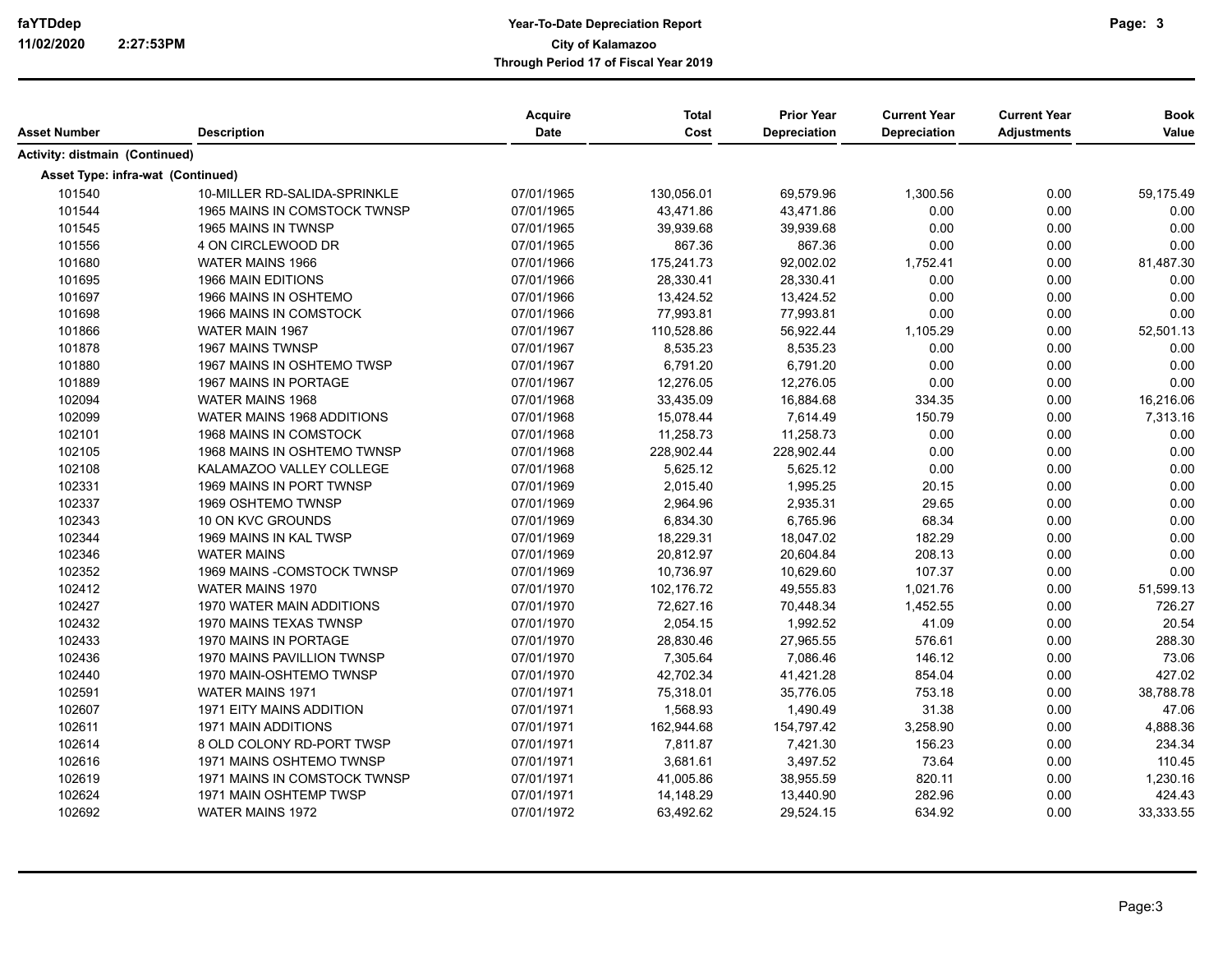| Asset Number                      | <b>Description</b>                   | Acquire<br>Date | <b>Total</b><br>Cost | <b>Prior Year</b><br>Depreciation | <b>Current Year</b><br><b>Depreciation</b> | <b>Current Year</b><br><b>Adjustments</b> | <b>Book</b><br>Value |
|-----------------------------------|--------------------------------------|-----------------|----------------------|-----------------------------------|--------------------------------------------|-------------------------------------------|----------------------|
| Activity: distmain (Continued)    |                                      |                 |                      |                                   |                                            |                                           |                      |
| Asset Type: infra-wat (Continued) |                                      |                 |                      |                                   |                                            |                                           |                      |
| 102707                            | 1972 MAINS IN PORT. TWNSP            | 07/01/1972      | 23,983.66            | 22,304.76                         | 479.69                                     | 0.00                                      | 1,199.21             |
| 102711                            | 1972 MAINS COMSTOCK TWSP             | 07/01/1972      | 83,703.22            | 77,843.97                         | 1,674.07                                   | 0.00                                      | 4,185.18             |
| 102712                            | 1972 MAIN ADDITIONS                  | 07/01/1972      | 10,953.07            | 10,186.35                         | 219.06                                     | 0.00                                      | 547.66               |
| 102715                            | 1972 MAINS IN COOPER TWSP            | 07/01/1972      | 34,065.87            | 31,681.28                         | 681.31                                     | 0.00                                      | 1,703.28             |
| 102718                            | 1972 MAINS IN OSHTEMO TWNSP          | 07/01/1972      | 24,266.10            | 22,567.47                         | 485.32                                     | 0.00                                      | 1,213.31             |
| 102758                            | 1973 MAIN INSTALL. IN CITY           | 07/01/1973      | 76,507.11            | 34,810.69                         | 765.07                                     | 0.00                                      | 40,931.35            |
| 102792                            | 1973 MAIN INSTALL IN COOPER          | 07/01/1973      | 13,219.52            | 12,029.75                         | 264.39                                     | 0.00                                      | 925.38               |
| 102793                            | 1973 MAIN INSTALL IN COMSTOCK        | 07/01/1973      | 86,617.04            | 78,821.49                         | 1,732.35                                   | 0.00                                      | 6,063.20             |
| 102806                            | MAIN INSTALLATION OSHT.              | 07/01/1973      | 65,907.23            | 59,975.54                         | 1,318.16                                   | 0.00                                      | 4,613.53             |
| 102808                            | 1973 MAIN INSTALL IN KAL TWSP        | 07/01/1973      | 51,804.18            | 47,141.76                         | 1,036.10                                   | 0.00                                      | 3,626.32             |
| 102885                            | CITY MAINS 1974                      | 07/01/1974      | 105,224.88           | 46,825.13                         | 1,052.25                                   | 0.00                                      | 57,347.50            |
| 102900                            | 6 NORFOLK CIRCLE & ROW               | 07/01/1974      | 13,393.59            | 11,920.28                         | 267.87                                     | 0.00                                      | 1,205.44             |
| 102901                            | 1974 DISTR MAINS TEXAS TWNSP         | 07/01/1974      | 180,849.60           | 160,956.13                        | 3,616.99                                   | 0.00                                      | 16,276.48            |
| 102903                            | <b>8 CENTURY STREET</b>              | 07/01/1974      | 2,770.33             | 2,465.65                          | 55.40                                      | 0.00                                      | 249.28               |
| 102906                            | 1974 MAINS IN COMSTOCK TWSP          | 07/01/1974      | 42,846.63            | 38,133.48                         | 856.94                                     | 0.00                                      | 3,856.21             |
| 102956                            | TOTAL ASSETS FROM DETAIL BOOK        | 07/01/1975      | 23,673.49            | 10,297.86                         | 236.74                                     | 0.00                                      | 13,138.89            |
| 102966                            | 1975 MAINS IN OSHTEMO                | 07/01/1975      | 84,792.00            | 73,769.04                         | 1,695.84                                   | 0.00                                      | 9,327.12             |
| 102974                            | <b>WATER MAINS 1937</b>              | 07/01/1975      | 5,521.89             | 4,804.06                          | 110.44                                     | 0.00                                      | 607.39               |
| 102978                            | TOTAL ASSETS FROM DETAIL BOOK        | 07/01/1975      | 154,222.54           | 134,173.59                        | 3,084.45                                   | 0.00                                      | 16,964.50            |
| 103007                            | 1968 10 MAIN - BORGESS HOSP.         | 07/01/1976      | 65,764.02            | 27,949.70                         | 657.64                                     | 0.00                                      | 37,156.68            |
| 103012                            | 1976 DUSTRIB. MAINS OSHTEMO TW       | 07/01/1976      | 77,705.55            | 66,049.69                         | 1,554.11                                   | 0.00                                      | 10,101.75            |
| 103018                            | 1976 COOPER TWSP DISTRIB MAIN        | 07/01/1976      | 24,678.68            | 20,976.83                         | 493.58                                     | 0.00                                      | 3,208.27             |
| 103024                            | <b>COMSTOCK TWNSP DISTRIB, MAINS</b> | 07/01/1976      | 161,271.06           | 137,080.38                        | 3,225.42                                   | 0.00                                      | 20,965.26            |
| 103032                            | 1976 DISTR. MAINS TEXAS TWNSP        | 07/01/1976      | 16,322.72            | 13,874.24                         | 326.46                                     | 0.00                                      | 2,122.02             |
| 103080                            | <b>1977 CITY MAINS</b>               | 07/01/1977      | 124,093.64           | 51,498.95                         | 1,240.93                                   | 0.00                                      | 71,353.76            |
| 103275                            | 1977 KAL TWSP MAINS                  | 07/01/1977      | 17,779.50            | 14,756.99                         | 355.59                                     | 0.00                                      | 2,666.92             |
| 103280                            | 1977 MAINS IN OSHTEMO TWNSP          | 07/01/1977      | 83,590.20            | 69,379.80                         | 1,671.81                                   | 0.00                                      | 12,538.59            |
| 103282                            | 1977 MAINS TEXAS TWNSP               | 07/01/1977      | 9,387.85             | 7,791.93                          | 187.76                                     | 0.00                                      | 1,408.16             |
| 103284                            | <b>COMSTOCK EXTEN 76-2</b>           | 07/01/1977      | 119,849.17           | 99,474.77                         | 2,396.99                                   | 0.00                                      | 17,977.41            |
| 103285                            | <b>COMSTOCK EXTENSION 76-2</b>       | 07/01/1977      | 3,655.57             | 3,034.09                          | 73.12                                      | 0.00                                      | 548.36               |
| 103286                            | 943' 16 NO 14TH STREET               | 07/01/1977      | 15,514.88            | 12,877.37                         | 310.30                                     | 0.00                                      | 2,327.21             |
| 103548                            | 1978 CITY DISTRIBUTION MAINS         | 07/01/1978      | 64,030.52            | 25,932.46                         | 640.30                                     | 0.00                                      | 37,457.76            |
| 103561                            | KAL TWSP DISTRIB. MAINS              | 07/01/1978      | 65,038.36            | 52,681.10                         | 1,300.76                                   | 0.00                                      | 11,056.50            |
| 103568                            | 1978 MAINS COMSTOCK TWNSP            | 07/01/1978      | 154,970.53           | 125,526.11                        | 3,099.41                                   | 0.00                                      | 26,345.01            |
| 103572                            | 1978 DISTR. MAINS TEXAS TWNSP        | 07/01/1978      | 15,136.82            | 12,260.87                         | 302.73                                     | 0.00                                      | 2,573.22             |
| 103573                            | BRONSON BLVD 6 254 VT                | 07/01/1978      | 1,882.32             | 1,524.73                          | 37.64                                      | 0.00                                      | 319.95               |
| 103574                            | 1978 DISTRIB. MAINS OSHTEMO TWS      | 07/01/1978      | 189,166.55           | 153,224.88                        | 3,783.33                                   | 0.00                                      | 32,158.34            |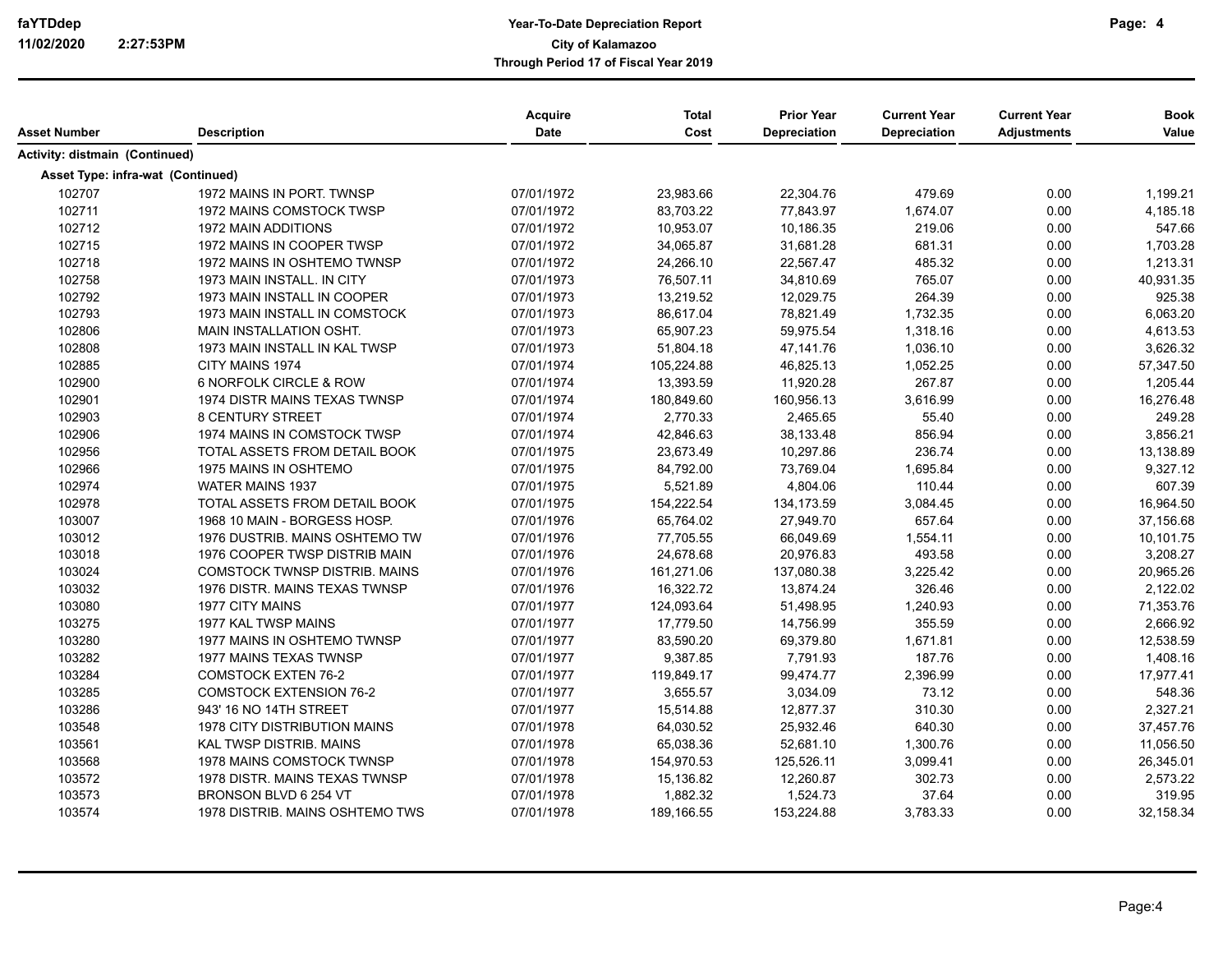| Asset Number                      | <b>Description</b>              | Acquire<br>Date | <b>Total</b><br>Cost | <b>Prior Year</b><br><b>Depreciation</b> | <b>Current Year</b><br>Depreciation | <b>Current Year</b><br><b>Adjustments</b> | <b>Book</b><br>Value |
|-----------------------------------|---------------------------------|-----------------|----------------------|------------------------------------------|-------------------------------------|-------------------------------------------|----------------------|
| Activity: distmain (Continued)    |                                 |                 |                      |                                          |                                     |                                           |                      |
| Asset Type: infra-wat (Continued) |                                 |                 |                      |                                          |                                     |                                           |                      |
| 103575                            | 1978 DIST, MAINS COOPER TWNSP   | 07/01/1978      | 11,416.26            | 9,247.27                                 | 228.31                              | 0.00                                      | 1,940.68             |
| 103678                            | ADJUST MAIN TO CUT OFF E MAIN   | 07/01/1979      | 547.45               | 216.34                                   | 5.47                                | 0.00                                      | 325.64               |
| 103679                            | 4291-LIFT 6 WATER MAIN          | 07/01/1979      | 82,521.07            | 32,595.80                                | 825.21                              | 0.00                                      | 49,100.06            |
| 103697                            | 1979 DISTR. MAINS OSHTEMO TWN   | 07/01/1979      | 248,673.60           | 196,452.11                               | 4,973.48                            | 0.00                                      | 47,248.01            |
| 103699                            | DONATED MAINS COMSTOCK TWSP     | 07/01/1979      | 374,552.50           | 295,896.48                               | 7,491.05                            | 0.00                                      | 71,164.97            |
| 103703                            | DISTR. MAINS & DONATED ASSETS   | 07/01/1979      | 4,793.50             | 3.786.87                                 | 95.87                               | 0.00                                      | 910.76               |
| 103711                            | 346 LIFT 4 WATER MAIN           | 07/01/1979      | 27,434.12            | 21,672.93                                | 548.69                              | 0.00                                      | 5,212.50             |
| 103720                            | 1604 LIFT 6 WATER MAIN          | 07/01/1979      | 20,199.07            | 15,957.23                                | 403.99                              | 0.00                                      | 3,837.85             |
| 103722                            | <b>MAINS IN PORTAGE TWNSP</b>   | 07/01/1979      | 36,547.81            | 28,872.82                                | 730.95                              | 0.00                                      | 6,944.04             |
| 103726                            | 1979 MAINS COMSTOCK TWNSP       | 07/01/1979      | 95,334.68            | 75,314.36                                | 1,906.70                            | 0.00                                      | 18,113.62            |
| 103727                            | DISTRIB. MAINS KAL TWSP.        | 07/01/1979      | 43,351.55            | 34,247.70                                | 867.03                              | 0.00                                      | 8,236.82             |
| 103728                            | DISTRIB. MAINS KAL TWSP         | 07/01/1979      | 10,914.00            | 8,622.06                                 | 218.28                              | 0.00                                      | 2,073.66             |
| 103827                            | DISTRIB. MAINS 1980             | 07/01/1980      | 212,760.87           | 81,912.99                                | 2,127.61                            | 0.00                                      | 128,720.27           |
| 103854                            | 1980 DIST. MAINS OSHTEMO TWSP   | 07/01/1980      | 238,039.41           | 183,290.39                               | 4,760.78                            | 0.00                                      | 49,988.24            |
| 103858                            | MAIN ON RAILROAD XING - MOSEL S | 07/01/1980      | 43,988.73            | 33,871.34                                | 879.77                              | 0.00                                      | 9,237.62             |
| 103861                            | 1980 MAINS COMSTOCK TWSP        | 07/01/1980      | 69,378.84            | 53,421.73                                | 1,387.57                            | 0.00                                      | 14,569.54            |
| 103873                            | 388' 6 MAIN                     | 07/01/1980      | 10,780.40            | 8,300.95                                 | 215.60                              | 0.00                                      | 2,263.85             |
| 104071                            | <b>DISTRIBUT, MAINS 1981</b>    | 07/01/1981      | 177,273.80           | 66,477.75                                | 1,772.74                            | 0.00                                      | 109,023.31           |
| 104188                            | 1981 MAINS COMSTOCK TWNSP       | 07/01/1981      | 202,947.48           | 152,210.62                               | 4,058.95                            | 0.00                                      | 46,677.91            |
| 104190                            | 1981 DIST MAINS KAL TWNSP       | 07/01/1981      | 61,683.91            | 46,262.97                                | 1,233.68                            | 0.00                                      | 14,187.26            |
| 104192                            | 1981 DISTR. MAINS TEXAS TWNSP   | 07/01/1981      | 37,735.63            | 28,301.69                                | 754.72                              | 0.00                                      | 8,679.22             |
| 104193                            | 12,6,8 MAINS                    | 07/01/1981      | 85,641.45            | 64,231.11                                | 1,712.83                            | 0.00                                      | 19,697.51            |
| 104283                            | <b>WATER MAINS 1982</b>         | 07/01/1982      | 257,623.60           | 94,032.69                                | 2,576.23                            | 0.00                                      | 161,014.68           |
| 104300                            | 1982 DISTR. MAINS OSHTEMO TWSP  | 07/01/1982      | 305, 137.17          | 222,750.12                               | 6,102.74                            | 0.00                                      | 76,284.31            |
| 104302                            | 1911 8 WATER MAIN               | 07/01/1982      | 26,847.28            | 19,598.58                                | 536.94                              | 0.00                                      | 6,711.76             |
| 104308                            | 804' 6 WATER MAIN COMSTOCK      | 07/01/1982      | 10,709.92            | 7,818.28                                 | 214.20                              | 0.00                                      | 2,677.44             |
| 104313                            | 1982 MAINS KAL TWNSP            | 07/01/1982      | 44,962.17            | 32,822.37                                | 899.24                              | 0.00                                      | 11,240.56            |
| 104325                            | 745' 6 MAIN                     | 07/01/1982      | 19,880.30            | 14,512.64                                | 397.60                              | 0.00                                      | 4,970.06             |
| 104511                            | <b>WATER MAINS 1983</b>         | 07/01/1983      | 101,152.84           | 71,818.54                                | 2,023.06                            | 0.00                                      | 27,311.24            |
| 104562                            | 1983 KAL TWNSP MAINS            | 07/01/1983      | 36,289.24            | 25,765.38                                | 725.78                              | 0.00                                      | 9,798.08             |
| 104567                            | 1983 DISTR. MAIN TEXAS TOWNSHIP | 07/01/1983      | 63,006.67            | 44,734.71                                | 1,260.14                            | 0.00                                      | 17,011.82            |
| 104568                            | 254' 6 WATER MAIN OSHTEMO       | 07/01/1983      | 7,175.51             | 5,094.61                                 | 143.51                              | 0.00                                      | 1,937.39             |
| 104575                            | WATER MAINS 1983 COMSTOCK TWNSP | 07/01/1983      | 71,178.75            | 50,536.99                                | 1,423.57                            | 0.00                                      | 19,218.19            |
| 104697                            | <b>WATER MAINS 1984</b>         | 07/01/1984      | 116,299.47           | 80,246.65                                | 2,325.99                            | 0.00                                      | 33,726.83            |
| 104757                            | 1984 MAINS COMSTOCK TWSP        | 07/01/1984      | 23,445.45            | 16,177.38                                | 468.91                              | 0.00                                      | 6,799.16             |
| 104763                            | 1984 MAINS OSHTEMO              | 07/01/1984      | 18,903.13            | 13,043.13                                | 378.06                              | 0.00                                      | 5,481.94             |
| 104767                            | 1984 DISTR. MAINS KAL TWSP      | 07/01/1984      | 48,244.30            | 33,288.59                                | 964.88                              | 0.00                                      | 13,990.83            |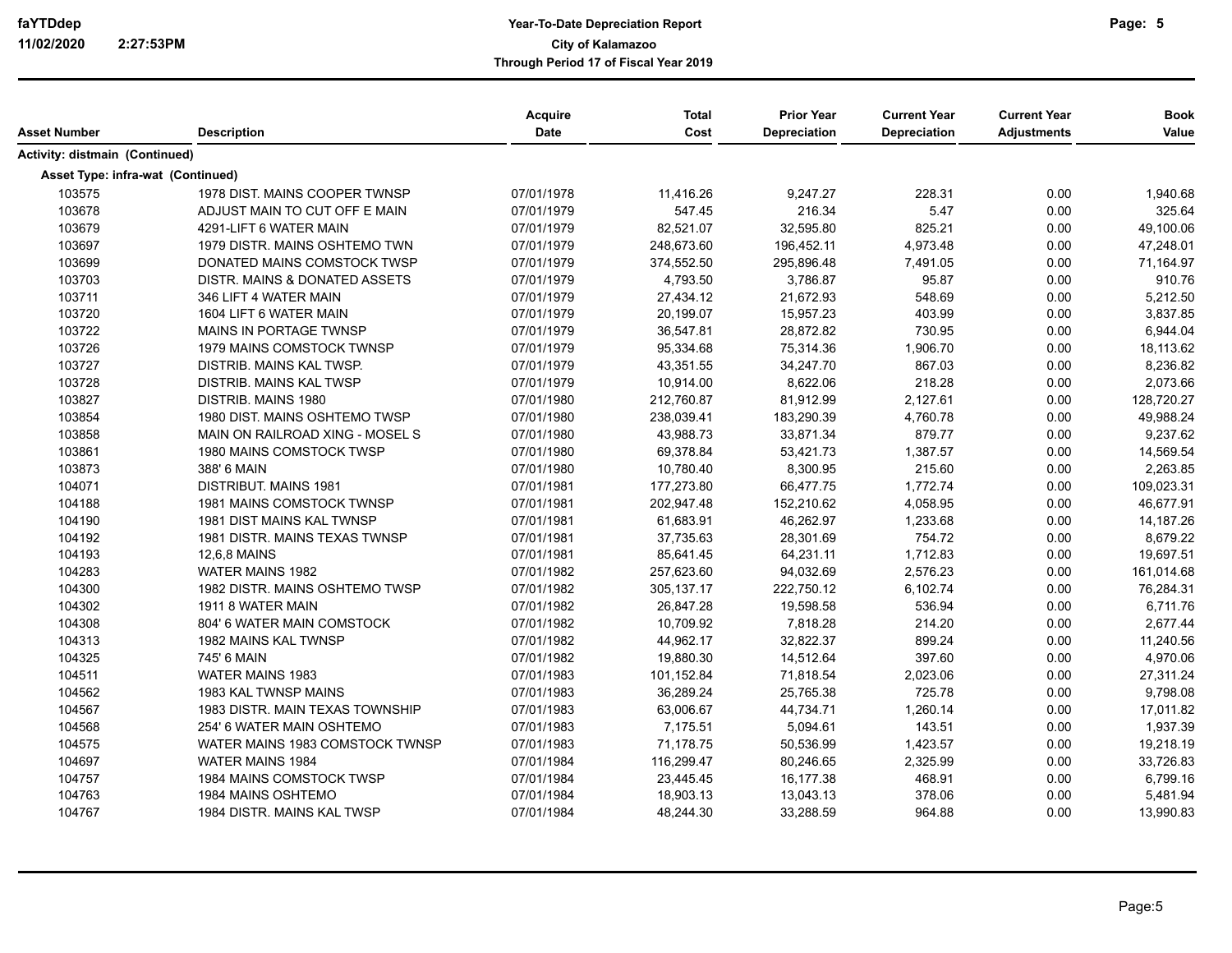|                                       |                                | Acquire     | <b>Total</b> | <b>Prior Year</b>   | <b>Current Year</b> | <b>Current Year</b> | <b>Book</b> |
|---------------------------------------|--------------------------------|-------------|--------------|---------------------|---------------------|---------------------|-------------|
| <b>Asset Number</b>                   | <b>Description</b>             | <b>Date</b> | Cost         | <b>Depreciation</b> | Depreciation        | <b>Adjustments</b>  | Value       |
| <b>Activity: distmain (Continued)</b> |                                |             |              |                     |                     |                     |             |
| Asset Type: infra-wat (Continued)     |                                |             |              |                     |                     |                     |             |
| 105069                                | <b>WATER MAINS 1985</b>        | 07/01/1985  | 116,299.47   | 77,920.66           | 2,325.99            | 0.00                | 36,052.82   |
| 105070                                | <b>WATER MAINS 1985</b>        | 07/01/1985  | 79,031.85    | 52,951.37           | 1,580.64            | 0.00                | 24,499.84   |
| 105108                                | 1985 MAINS OSHTEMO TWSP        | 07/01/1985  | 20,351.29    | 13,635.38           | 407.03              | 0.00                | 6,308.88    |
| 105109                                | 1985 WATER MAINS COMSTOCK TWNS | 07/01/1985  | 14,582.82    | 9,770.51            | 291.66              | 0.00                | 4,520.65    |
| 105113                                | 328' 8 WATER MAIN              | 07/01/1985  | 8,958.88     | 6,002.49            | 179.18              | 0.00                | 2,777.21    |
| 105117                                | 1985 MAINS                     | 07/01/1985  | 30,560.66    | 20,475.61           | 611.22              | 0.00                | 9,473.83    |
| 105138                                | DRIVE & SITE REPAIRS HUNTERS   | 07/01/1985  | 576.61       | 386.28              | 11.54               | 0.00                | 178.79      |
| 105139                                | 300' 6 WATER MAIN              | 07/01/1985  | 2,722.44     | 1,824.06            | 54.45               | 0.00                | 843.93      |
| 105332                                | <b>WATER MAIN</b>              | 07/01/1986  | 94.55        | 61.43               | 1.89                | 0.00                | 31.23       |
| 105349                                | PAVEMENT REPAIR                | 07/01/1986  | 603.00       | 391.95              | 12.06               | 0.00                | 198.99      |
| 105350                                | <b>INSTALL DIP MAIN</b>        | 07/01/1986  | 22,137.33    | 14,389.30           | 442.74              | 0.00                | 7,305.29    |
| 105351                                | <b>INSTALL DIP</b>             | 07/01/1986  | 11,301.55    | 7,345.98            | 226.03              | 0.00                | 3,729.54    |
| 105352                                | <b>INSTALL DIP</b>             | 07/01/1986  | 22,978.24    | 14,935.87           | 459.56              | 0.00                | 7,582.81    |
| 105353                                | <b>INSTALL DIP WATER MAIN</b>  | 07/01/1986  | 3,985.56     | 2,590.59            | 79.71               | 0.00                | 1,315.26    |
| 105372                                | 1985 GATE VALVE                | 07/01/1986  | 10,038.60    | 6,525.04            | 200.77              | 0.00                | 3,312.79    |
| 105373                                | 1986 GATE VALVE PROGRAM        | 07/01/1986  | 4,232.90     | 2,751.43            | 84.66               | 0.00                | 1,396.81    |
| 105382                                | <b>INSTALL DIP MAIN</b>        | 07/01/1986  | 13,300.75    | 8,645.48            | 266.02              | 0.00                | 4,389.25    |
| 105387                                | <b>INSTALL WATER MAIN</b>      | 07/01/1986  | 81.00        | 52.65               | 1.62                | 0.00                | 26.73       |
| 105388                                | <b>MAIN RELOCATION</b>         | 07/01/1986  | 15,615.46    | 10,150.07           | 312.31              | 0.00                | 5,153.08    |
| 105389                                | <b>MAIN RELOCATION</b>         | 07/01/1986  | 17,182.29    | 11,168.51           | 343.64              | 0.00                | 5,670.14    |
| 105390                                | <b>INSTALL WATER MAIN</b>      | 07/01/1986  | 6,033.26     | 3,921.60            | 120.67              | 0.00                | 1,990.99    |
| 105391                                | <b>INSTALL WATER MAIN</b>      | 07/01/1986  | 6,318.81     | 4,107.25            | 126.37              | 0.00                | 2,085.19    |
| 105423                                | <b>INSTALL DIP</b>             | 07/01/1986  | 8,936.72     | 5,808.86            | 178.73              | 0.00                | 2,949.13    |
| 105425                                | <b>INSTALL WATER MAIN</b>      | 07/01/1986  | 7,648.37     | 4,971.49            | 152.96              | 0.00                | 2,523.92    |
| 105426                                | <b>INSTALL DIP</b>             | 07/01/1986  | 4,537.98     | 2,949.70            | 90.76               | 0.00                | 1,497.52    |
| 105427                                | SITE RESTORATION WORK          | 07/01/1986  | 708.03       | 460.21              | 14.16               | 0.00                | 233.66      |
| 105428                                | <b>INSTALLATION OF MAIN</b>    | 07/01/1986  | 3,203.49     | 2,082.27            | 64.07               | 0.00                | 1,057.15    |
| 105429                                | <b>INSTALL WATER MAIN</b>      | 07/01/1986  | 10,883.16    | 7,074.03            | 217.66              | 0.00                | 3,591.47    |
| 105430                                | <b>INSTALL 2 MAINS</b>         | 07/01/1986  | 20,183.74    | 13,119.45           | 403.67              | 0.00                | 6,660.62    |
| 105431                                | <b>INSTALL DIP MAIN</b>        | 07/01/1986  | 8,626.41     | 5,607.21            | 172.53              | 0.00                | 2,846.67    |
| 105432                                | <b>INSTALL DIP WATER MAIN</b>  | 07/01/1986  | 105,422.96   | 68,524.94           | 2,108.46            | 0.00                | 34,789.56   |
| 105436                                | VENTURE PK RD MAIN EXTENSION   | 07/01/1986  | 9,222.65     | 5,994.69            | 184.45              | 0.00                | 3,043.51    |
| 105437                                | <b>INSTALL WATER MAIN</b>      | 07/01/1986  | 3,987.29     | 2,591.76            | 79.74               | 0.00                | 1,315.79    |
| 105438                                | <b>INSTALL MAIN</b>            | 07/01/1986  | 6,067.69     | 3,943.98            | 121.35              | 0.00                | 2,002.36    |
| 105439                                | <b>INSTALL DIP</b>             | 07/01/1986  | 12,199.48    | 7,929.67            | 243.99              | 0.00                | 4,025.82    |
| 105442                                | 12 H AVE AT W DRAKE            | 07/01/1986  | 18,169.92    | 11,810.49           | 363.40              | 0.00                | 5,996.03    |
| 105443                                | RELOCATE WATER MAIN            | 07/01/1986  | 3,226.26     | 2,097.13            | 64.52               | 0.00                | 1,064.61    |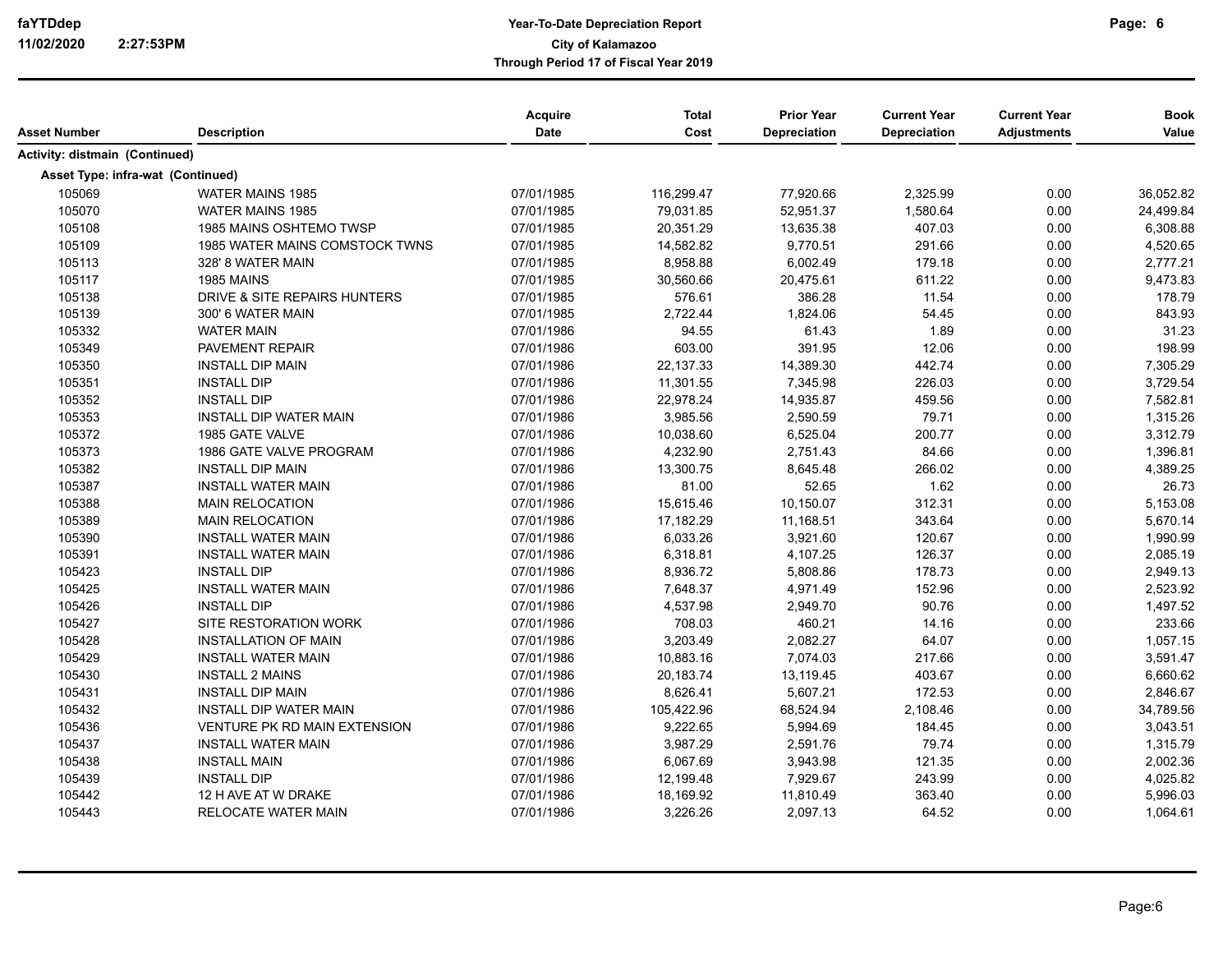| Asset Number                      | <b>Description</b>            | Acquire<br><b>Date</b> | <b>Total</b><br>Cost | <b>Prior Year</b><br><b>Depreciation</b> | <b>Current Year</b><br><b>Depreciation</b> | <b>Current Year</b><br><b>Adjustments</b> | <b>Book</b><br>Value |
|-----------------------------------|-------------------------------|------------------------|----------------------|------------------------------------------|--------------------------------------------|-------------------------------------------|----------------------|
| Activity: distmain (Continued)    |                               |                        |                      |                                          |                                            |                                           |                      |
| Asset Type: infra-wat (Continued) |                               |                        |                      |                                          |                                            |                                           |                      |
| 105444                            | <b>INSTALL DIP</b>            | 07/01/1986             | 5,308.12             | 3,450.24                                 | 106.16                                     | 0.00                                      | 1,751.72             |
| 105445                            | RELOCATE WATER MAIN           | 07/01/1986             | 11,200.73            | 7,280.47                                 | 224.01                                     | 0.00                                      | 3,696.25             |
| 105446                            | <b>INSTALL WATER MAIN</b>     | 07/01/1986             | 5,432.22             | 3,530.94                                 | 108.64                                     | 0.00                                      | 1,792.64             |
| 105448                            | <b>INSTALL DIP</b>            | 07/01/1986             | 341.89               | 222.28                                   | 6.83                                       | 0.00                                      | 112.78               |
| 105449                            | <b>INSTALL DIP</b>            | 07/01/1986             | 12,650.45            | 8,222.82                                 | 253.01                                     | 0.00                                      | 4,174.62             |
| 105450                            | <b>INSTALL DIP</b>            | 07/01/1986             | 1,363.26             | 886.13                                   | 27.26                                      | 0.00                                      | 449.87               |
| 105451                            | <b>INSTALL DIP</b>            | 07/01/1986             | 16,048.86            | 10,431.80                                | 320.97                                     | 0.00                                      | 5,296.09             |
| 105452                            | <b>INSTALL DIP</b>            | 07/01/1986             | 5,076.76             | 3,299.90                                 | 101.53                                     | 0.00                                      | 1,675.33             |
| 105453                            | <b>INSTALLATON OF DIP</b>     | 07/01/1986             | 6,141.54             | 3,991.98                                 | 122.83                                     | 0.00                                      | 2,026.73             |
| 105454                            | <b>INSTALL DIP</b>            | 07/01/1986             | 11,195.81            | 7,277.30                                 | 223.91                                     | 0.00                                      | 3,694.60             |
| 105607                            | MAIN 1987 GATE VALUE/J8855516 | 07/01/1987             | 7,826.93             | 4,931.00                                 | 156.54                                     | 0.00                                      | 2,739.39             |
| 105608                            | MAIN PAVE SUNNOCK/J8855517    | 07/01/1987             | 567.00               | 357.21                                   | 11.34                                      | 0.00                                      | 198.45               |
| 105609                            | MAINS PAVE PLEAST CT/J8855520 | 07/01/1987             | 156.00               | 98.28                                    | 3.12                                       | 0.00                                      | 54.60                |
| 105610                            | PAVMT REPR CLAYBRN/J8855522   | 07/01/1987             | 891.00               | 561.33                                   | 17.82                                      | 0.00                                      | 311.85               |
| 105611                            | MAIN S PRAIRE PL/J8855525     | 07/01/1987             | 5,283.67             | 3,328.68                                 | 105.68                                     | 0.00                                      | 1,849.31             |
| 105612                            | MAIN WILLOW CK/J8855530       | 07/01/1987             | 8,889.31             | 5,600.29                                 | 177.79                                     | 0.00                                      | 3,111.23             |
| 105613                            | MAINS FRIENDSP WILL/J8855510  | 07/01/1987             | 5,968.16             | 3,759.91                                 | 119.37                                     | 0.00                                      | 2,088.88             |
| 105617                            | MAINS BORGESS HOSP/J8855258   | 07/01/1987             | 8,483.26             | 5,344.46                                 | 169.67                                     | 0.00                                      | 2,969.13             |
| 105625                            | MAINS STA#39/J8855502         | 07/01/1987             | 22,294.16            | 14,045.29                                | 445.89                                     | 0.00                                      | 7,802.98             |
| 105647                            | MAINS WILRAD CT/J8855538      | 07/01/1987             | 2,715.75             | 1,710.93                                 | 54.31                                      | 0.00                                      | 950.51               |
| 105648                            | MAINS BORGESS HOS/J8855501    | 07/01/1987             | 4,612.78             | 2,906.06                                 | 92.26                                      | 0.00                                      | 1,614.46             |
| 105657                            | MAINS ZEIGLER/J8855246        | 07/01/1987             | 2,283.29             | 1,438.49                                 | 45.67                                      | 0.00                                      | 799.13               |
| 105658                            | 1986 GATE VALVE/J903E158      | 07/01/1987             | 7,199.03             | 4,535.37                                 | 143.98                                     | 0.00                                      | 2,519.68             |
| 105803                            | MAINS MAPLELF/WINDFT J8855504 | 07/01/1987             | 1,385.46             | 872.86                                   | 27.71                                      | 0.00                                      | 484.89               |
| 105804                            | MAINS W MICH/6TH ST J8855506  | 07/01/1987             | 58,038.06            | 36,563.95                                | 1,160.76                                   | 0.00                                      | 20,313.35            |
| 105805                            | MAINS 12DIP 26TH ST/J8855511  | 07/01/1987             | 51,918.98            | 32,708.97                                | 1,038.38                                   | 0.00                                      | 18,171.63            |
| 105807                            | MAINS FAIRGROVE/J8855249      | 07/01/1987             | 15,373.33            | 9,685.23                                 | 307.47                                     | 0.00                                      | 5,380.63             |
| 105808                            | MAINS VALLEY RDG/J8855262     | 07/01/1987             | 7,172.62             | 4,518.70                                 | 143.46                                     | 0.00                                      | 2,510.46             |
| 105809                            | MAINS WINDDRIFT/J8855508      | 07/01/1987             | 11,625.33            | 7,323.99                                 | 232.51                                     | 0.00                                      | 4,068.83             |
| 105810                            | MAINS MILLCK III/J8855503     | 07/01/1987             | 10,925.58            | 6,883.08                                 | 218.51                                     | 0.00                                      | 3,823.99             |
| 105811                            | MAIN CLUBVW OFF/J8855509      | 07/01/1987             | 11,507.84            | 7,249.97                                 | 230.16                                     | 0.00                                      | 4,027.71             |
| 105812                            | MAINS W MICH/6TH ST J8855505  | 07/01/1987             | 79,358.21            | 49,995.66                                | 1,587.17                                   | 0.00                                      | 27,775.38            |
| 105813                            | MAINS 5850 STADIUM/J8855536   | 07/01/1987             | 4,972.92             | 3,132.98                                 | 99.46                                      | 0.00                                      | 1,740.48             |
| 105814                            | MAINS ROSE ARBOR/J8855507     | 07/01/1987             | 4,905.80             | 3,090.67                                 | 98.12                                      | 0.00                                      | 1,717.01             |
| 105815                            | MAIN CROSS COUNTRY/J8855533   | 07/01/1987             | 5,228.21             | 3,293.76                                 | 104.57                                     | 0.00                                      | 1,829.88             |
| 105816                            | MAIN ARBOR VALLEY/J8855532    | 07/01/1987             | 4,649.05             | 2,928.88                                 | 92.98                                      | 0.00                                      | 1,627.19             |
| 105817                            | MAINS STONEYBRK RD/J8855519   | 07/01/1987             | 11,526.02            | 7,261.38                                 | 230.52                                     | 0.00                                      | 4,034.12             |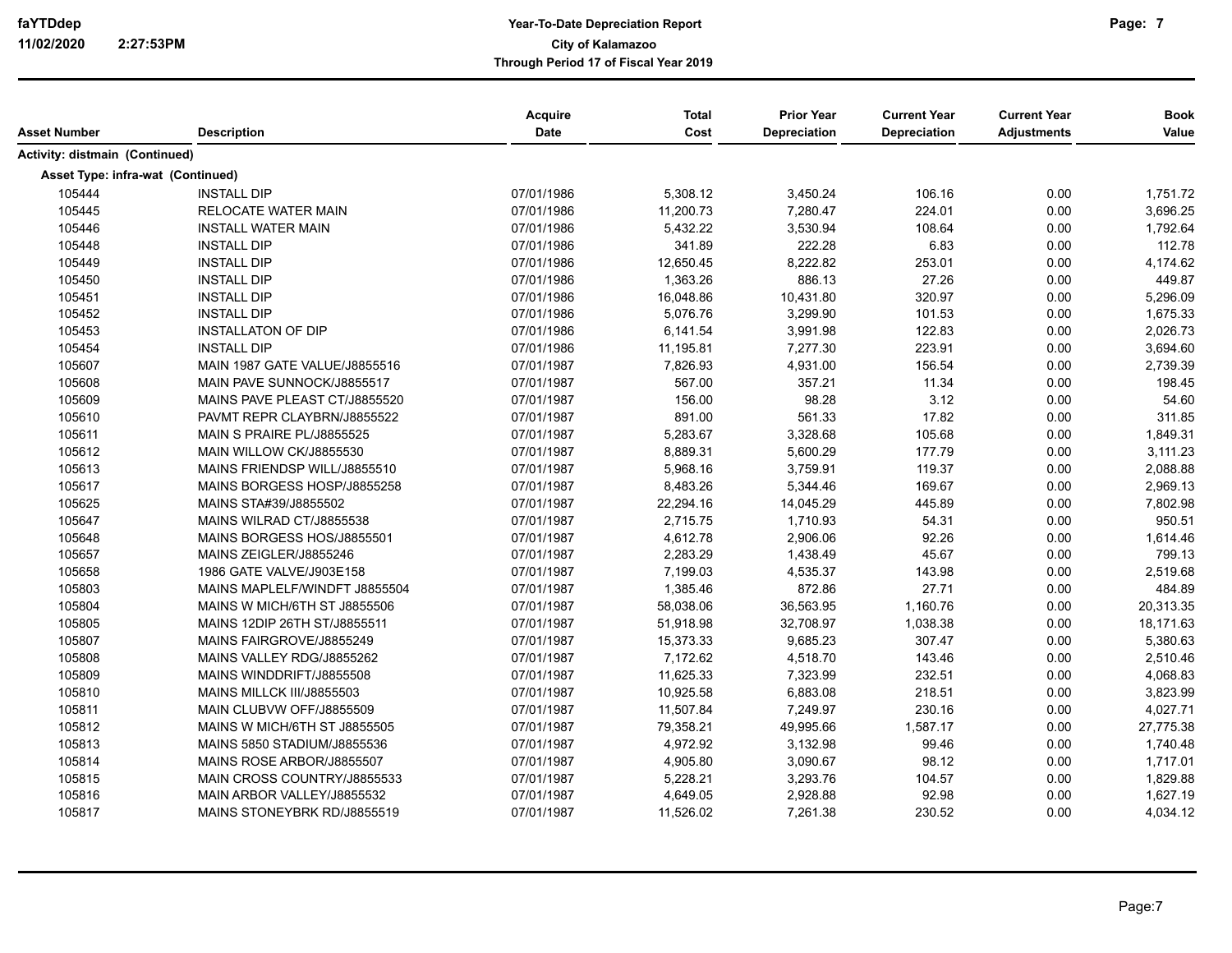| Asset Number                      | <b>Description</b>                    | <b>Acquire</b><br><b>Date</b> | <b>Total</b><br>Cost | <b>Prior Year</b><br><b>Depreciation</b> | <b>Current Year</b><br>Depreciation | <b>Current Year</b><br><b>Adjustments</b> | <b>Book</b><br>Value |
|-----------------------------------|---------------------------------------|-------------------------------|----------------------|------------------------------------------|-------------------------------------|-------------------------------------------|----------------------|
|                                   |                                       |                               |                      |                                          |                                     |                                           |                      |
| Activity: distmain (Continued)    |                                       |                               |                      |                                          |                                     |                                           |                      |
| Asset Type: infra-wat (Continued) |                                       |                               |                      |                                          |                                     |                                           |                      |
| 105818                            | MAINS VALLEY RDG/J8855263             | 07/01/1987                    | 21,231.56            | 13,375.85                                | 424.63                              | 0.00                                      | 7,431.08             |
| 105819                            | MAIN 6 DIP EAGLE RDG/J8855513         | 07/01/1987                    | 13,831.53            | 8,713.85                                 | 276.63                              | 0.00                                      | 4,841.05             |
| 105820                            | MAINS LAWNDALE/E. MICH J8855213       | 07/01/1987                    | 183,321.49           | 115,492.54                               | 3,666.43                            | 0.00                                      | 64,162.52            |
| 105822                            | MAINS LAKE FOREST/J8855198            | 07/01/1987                    | 51,227.23            | 32,273.15                                | 1,024.55                            | 0.00                                      | 17,929.53            |
| 105824                            | MAINS 8DIP STURBRDG/J8855512          | 07/01/1987                    | 20,923.42            | 13,181.79                                | 418.47                              | 0.00                                      | 7,323.16             |
| 105825                            | MAINS LAWNDALE/E MICH J8855215        | 07/01/1987                    | 36,500.00            | 22,995.00                                | 730.00                              | 0.00                                      | 12,775.00            |
| 105826                            | MAINS SITE RESTR/J8855514             | 07/01/1987                    | 21,298.54            | 13,418.06                                | 425.97                              | 0.00                                      | 7,454.51             |
| 105827                            | MAINS LEISURE TIME/J8855248           | 07/01/1987                    | 23,199.75            | 14,615.85                                | 463.99                              | 0.00                                      | 8,119.91             |
| 105828                            | MAINS GREENRDG/J8855518               | 07/01/1987                    | 5,499.05             | 3,464.38                                 | 109.98                              | 0.00                                      | 1,924.69             |
| 105829                            | MAINS EAST MAIN/J8855214              | 07/01/1987                    | 133,976.80           | 84,405.40                                | 2,679.54                            | 0.00                                      | 46,891.86            |
| 105909                            | INST 760' LIN/6 ELM J8855583          | 07/01/1988                    | 23,732.00            | 14,476.52                                | 474.64                              | 0.00                                      | 8,780.84             |
| 105939                            | INST 270'/8 DIP J8855562              | 07/01/1988                    | 31,909.00            | 19,464.49                                | 638.18                              | 0.00                                      | 11,806.33            |
| 105941                            | <b>CUT &amp; PLUG 8 MAIN K8855589</b> | 07/01/1988                    | 1,684.00             | 1,027.24                                 | 33.68                               | 0.00                                      | 623.08               |
| 105964                            | INST 645' LIN/6 MAIN J8855609         | 07/01/1988                    | 15,020.00            | 9,162.20                                 | 300.40                              | 0.00                                      | 5,557.40             |
| 105966                            | INST 600' LIN/12M J8855590            | 07/01/1988                    | 32,179.00            | 19,629.19                                | 643.58                              | 0.00                                      | 11,906.23            |
| 105967                            | <b>INST 375/6 MAIN J8855557</b>       | 07/01/1988                    | 3,975.02             | 2,424.75                                 | 79.50                               | 0.00                                      | 1,470.77             |
| 105968                            | INST 351'LIN/8 DIP J8855558           | 07/01/1988                    | 6,588.33             | 4,018.92                                 | 131.76                              | 0.00                                      | 2,437.65             |
| 105969                            | INST 880' LIN/8 DIP J8855559          | 07/01/1988                    | 18,028.00            | 10,997.08                                | 360.56                              | 0.00                                      | 6,670.36             |
| 105970                            | INST 24451/6 DIP J8855560             | 07/01/1988                    | 29,761.00            | 18,154.21                                | 595.22                              | 0.00                                      | 11,011.57            |
| 105971                            | GATE VALVE PROGRAM J8855566           | 07/01/1988                    | 13,615.00            | 8,305.15                                 | 272.30                              | 0.00                                      | 5,037.55             |
| 105973                            | REP 175' DIP EDGEMOOR J8855584        | 07/01/1988                    | 26,282.00            | 16,032.02                                | 525.64                              | 0.00                                      | 9,724.34             |
| 105974                            | VINE STREET BRIDGE JOB J8855585       | 07/01/1988                    | 5,309.00             | 3,238.49                                 | 106.18                              | 0.00                                      | 1,964.33             |
| 105975                            | HEALTH CARE J8855588                  | 07/01/1988                    | 6,241.00             | 3,807.01                                 | 124.82                              | 0.00                                      | 2,309.17             |
| 106020                            | INST 330' LINE/8 & J8855568           | 07/01/1988                    | 2,612.00             | 1,593.32                                 | 52.24                               | 0.00                                      | 966.44               |
| 106088                            | 6 NIGHT GALE J88555555                | 07/01/1988                    | 28,942.50            | 17,654.93                                | 578.85                              | 0.00                                      | 10,708.72            |
| 106090                            | INST 875' LIN/6 MAIN J8855549         | 07/01/1988                    | 15,148.94            | 9,240.88                                 | 302.98                              | 0.00                                      | 5,605.08             |
| 106098                            | INST 139 LIN 8 DIP J8855537           | 07/01/1988                    | 25,229.10            | 15,389.70                                | 504.58                              | 0.00                                      | 9,334.82             |
| 106102                            | <b>INSTAL 3945 LIN 8TH J8855523</b>   | 07/01/1988                    | 82,576.61            | 50,371.68                                | 1,651.53                            | 0.00                                      | 30,553.40            |
| 106103                            | INSTAL 557 8TH STREET J8855526        | 07/01/1988                    | 16,266.72            | 9,922.69                                 | 325.33                              | 0.00                                      | 6,018.70             |
| 106104                            | INSTALL 6 MAIN J8855527               | 07/01/1988                    | 22,020.62            | 13,432.53                                | 440.41                              | 0.00                                      | 8,147.68             |
| 106106                            | 8 MAIN 5555 GULL RD J8855535          | 07/01/1988                    | 10,747.46            | 6,555.97                                 | 214.95                              | 0.00                                      | 3,976.54             |
| 106108                            | INS 430 6 MAIN J8855540               | 07/01/1988                    | 16,764.57            | 10,226.35                                | 335.29                              | 0.00                                      | 6,202.93             |
| 106109                            | INS 520' MAIN RIVER J8855543          | 07/01/1988                    | 50,979.29            | 31,097.39                                | 1,019.58                            | 0.00                                      | 18,862.32            |
| 106110                            | INS 330' LIN/4DIP J8855543            | 07/01/1988                    | 7,073.03             | 4,314.53                                 | 141.46                              | 0.00                                      | 2,617.04             |
| 106111                            | INST 6 MAIN/VAR LOC J8855544          | 07/01/1988                    | 59,128.58            | 36,068.40                                | 1,182.57                            | 0.00                                      | 21,877.61            |
| 106113                            | OVERSIZE TRAILS J8855546              | 07/01/1988                    | 231,735.00           | 141,358.35                               | 4,634.70                            | 0.00                                      | 85,741.95            |
| 106114                            | 8 PIPE GLADE TRAIL J8855528           | 07/01/1988                    | 17,845.81            | 10,885.97                                | 356.91                              | 0.00                                      | 6,602.93             |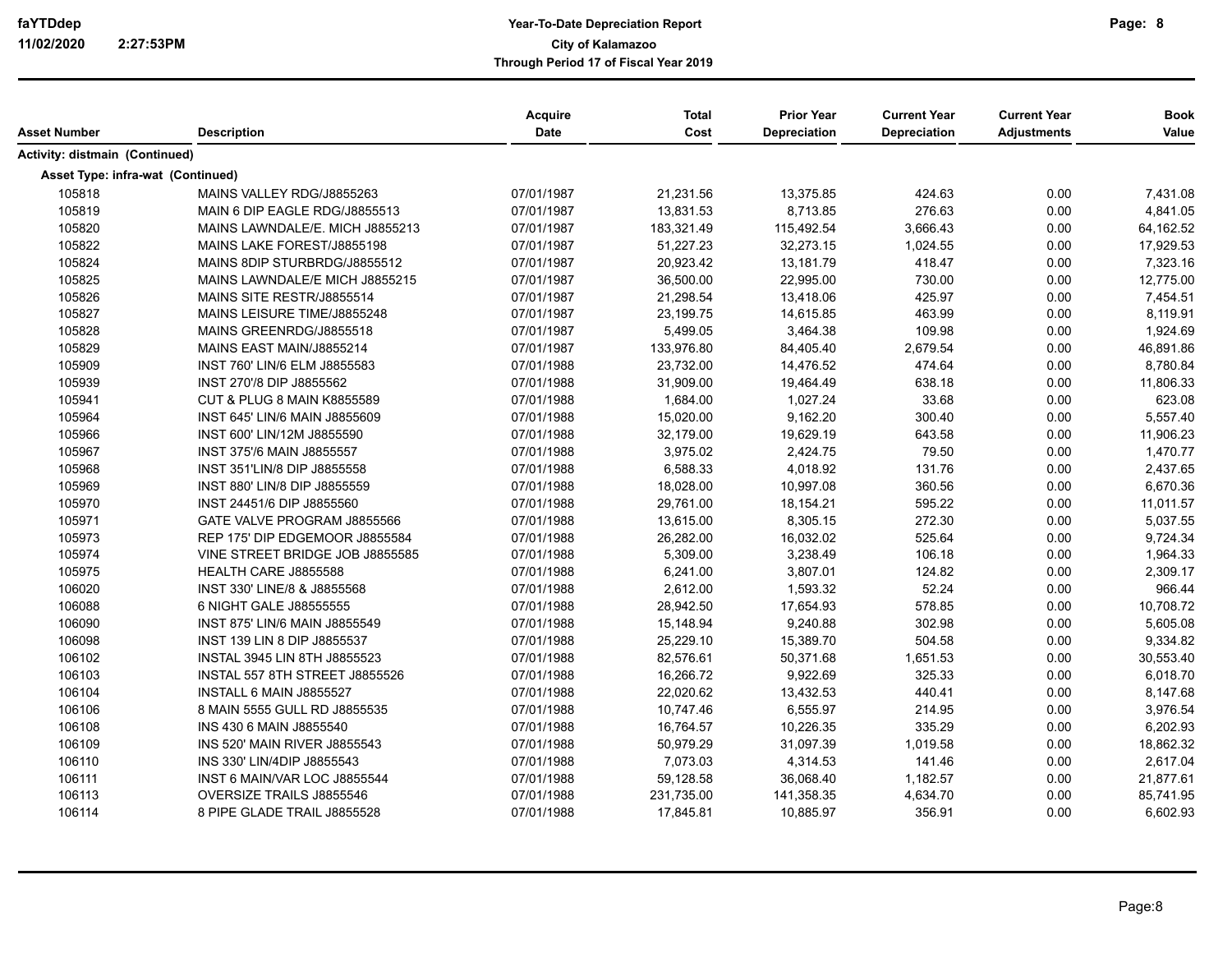|                                       |                                           | Acquire    | <b>Total</b> | <b>Prior Year</b> | <b>Current Year</b> | <b>Current Year</b> | <b>Book</b> |
|---------------------------------------|-------------------------------------------|------------|--------------|-------------------|---------------------|---------------------|-------------|
| <b>Asset Number</b>                   | <b>Description</b>                        | Date       | Cost         | Depreciation      | Depreciation        | <b>Adjustments</b>  | Value       |
| <b>Activity: distmain (Continued)</b> |                                           |            |              |                   |                     |                     |             |
| Asset Type: infra-wat (Continued)     |                                           |            |              |                   |                     |                     |             |
| 106116                                | INST 1110' LIN/8 M J8855578               | 07/01/1988 | 14,593.00    | 8,901.73          | 291.86              | 0.00                | 5,399.41    |
| 106117                                | INST 360'LIN/8 PIP J8855577               | 07/01/1988 | 4,670.00     | 2,848.70          | 93.40               | 0.00                | 1,727.90    |
| 106118                                | INST 955' LIN/8 MAIN J8855576             | 07/01/1988 | 19,697.00    | 12,015.17         | 393.94              | 0.00                | 7,287.89    |
| 106119                                | INST 1370'/8 MAIN J8855575                | 07/01/1988 | 15,193.00    | 9,267.73          | 303.86              | 0.00                | 5,621.41    |
| 106120                                | INST 890' LIN 6 J8855574                  | 07/01/1988 | 8,613.00     | 5,253.93          | 172.26              | 0.00                | 3,186.81    |
| 106123                                | 2495' LIN/6 MAIN J8855573                 | 07/01/1988 | 25,377.00    | 15,479.97         | 507.54              | 0.00                | 9,389.49    |
| 106124                                | 223' LIN/8 DIP J8855595                   | 07/01/1988 | 4,589.00     | 2,799.29          | 91.78               | 0.00                | 1,697.93    |
| 106129                                | 8 ON ROW FOR MARKET J8855561              | 07/01/1988 | 24,353.82    | 14,855.86         | 487.07              | 0.00                | 9,010.89    |
| 106132                                | INST 531 LIN/8 MAIN J8855604              | 07/01/1988 | 7,528.00     | 4,592.08          | 150.56              | 0.00                | 2,785.36    |
| 106133                                | INST 420 LIN/4 DIP J8855554               | 07/01/1988 | 5,653.71     | 3,448.75          | 113.07              | 0.00                | 2,091.89    |
| 106136                                | <b>MAIN ON NIGHTINGALE</b>                | 07/01/1988 | 3,924.19     | 2,393.74          | 78.48               | 0.00                | 1,451.97    |
| 106137                                | 16 MAIN ON O AVE J8855524                 | 07/01/1988 | 37,225.39    | 22,707.54         | 744.51              | 0.00                | 13,773.34   |
| 106138                                | DRAKE LANDING J8855615                    | 07/01/1988 | 20,506.00    | 12,508.66         | 410.12              | 0.00                | 7,587.22    |
| 106139                                | INST. 655 LIN/8 DIP J8855579              | 07/01/1988 | 8,763.00     | 5,345.43          | 175.26              | 0.00                | 3,242.31    |
| 106140                                | INST 665' LIN 6 M J8855605                | 07/01/1988 | 7,226.00     | 4,407.86          | 144.52              | 0.00                | 2,673.62    |
| 106141                                | INST 124' LIN/6 DIP J8855580              | 07/01/1988 | 8,580.00     | 5,233.80          | 171.60              | 0.00                | 3,174.60    |
| 106142                                | INST 1524' LIN/8 M J8855603               | 07/01/1988 | 16,780.00    | 10,235.80         | 335.60              | 0.00                | 6,208.60    |
| 106143                                | INST 650' LIN/6 MAN J8855602              | 07/01/1988 | 7,807.00     | 4,762.27          | 156.14              | 0.00                | 2,888.59    |
| 106144                                | INST 1630' LIN/8 M J8855601               | 07/01/1988 | 25,688.00    | 15,669.68         | 513.76              | 0.00                | 9,504.56    |
| 106145                                | 1630' LIN/8 M J8855601                    | 07/01/1988 | 25,688.00    | 15,669.68         | 513.76              | 0.00                | 9,504.56    |
| 106146                                | INST 4461'/6 MAIN J8855600                | 07/01/1988 | 5,934.00     | 3,619.74          | 118.68              | 0.00                | 2,195.58    |
| 106147                                | INST 510' LIN 8 DIP J8855597              | 07/01/1988 | 8,267.00     | 5,042.87          | 165.34              | 0.00                | 3,058.79    |
| 106149                                | 8' MAIN LAKE FOREST J8855612              | 07/01/1988 | 25,564.00    | 15,594.04         | 511.28              | 0.00                | 9,458.68    |
| 106187                                | INSTALL 8 WATER MAIN J8855599             | 07/01/1989 | 15,751.00    | 9,293.09          | 315.02              | 0.00                | 6,142.89    |
| 106192                                | INSTALL 8 MAIN J8855649                   | 07/01/1989 | 31,458.00    | 18,560.22         | 629.16              | 0.00                | 12,268.62   |
| 106194                                | <b>INSTALL 12 DIP J8855641</b>            | 07/01/1989 | 28,832.00    | 17,010.88         | 576.64              | 0.00                | 11,244.48   |
| 106195                                | <b>INSTALL 12 DIP J8855639</b>            | 07/01/1989 | 125,358.00   | 73,961.22         | 2,507.16            | 0.00                | 48,889.62   |
| 106198                                | 1989 GATE VALVE PROGR J8855629            | 07/01/1989 | 15,111.00    | 8,915.49          | 302.22              | 0.00                | 5,893.29    |
| 106200                                | INSTALL 6 WATER MAIN J8855598             | 07/01/1989 | 20,704.00    | 12,215.36         | 414.08              | 0.00                | 8,074.56    |
| 106201                                | INSTALL 4 MAIN J8855564                   | 07/01/1989 | 1,984.00     | 1,170.56          | 39.68               | 0.00                | 773.76      |
| 106202                                | <b>INSTALL 6 J8855564</b>                 | 07/01/1989 | 3,615.00     | 2,132.85          | 72.30               | 0.00                | 1,409.85    |
| 106209                                | <b>INSTALL 8 WATER MAIN</b>               | 07/01/1989 | 18,151.00    | 10,709.09         | 363.02              | 0.00                | 7,078.89    |
| 106255                                | <b>INSTALL 10 DIP J8855640</b>            | 07/01/1989 | 20,415.00    | 12,044.85         | 408.30              | 0.00                | 7,961.85    |
| 106267                                | <b>INKSTER ST BRDGE &amp; BRONSON BLV</b> | 07/01/1989 | 4,776.00     | 2,817.84          | 95.52               | 0.00                | 1,862.64    |
| 106277                                | <b>INSTALL 12 DIP J8855636</b>            | 07/01/1989 | 37,699.00    | 22,242.41         | 753.98              | 0.00                | 14,702.61   |
| 106291                                | INSTALL GATE VALVE J8855657               | 07/01/1989 | 1,196.00     | 705.64            | 23.92               | 0.00                | 466.44      |
| 106298                                | ABANDON 4 MAIN J8855650                   | 07/01/1989 | 2,814.00     | 1,660.26          | 56.28               | 0.00                | 1,097.46    |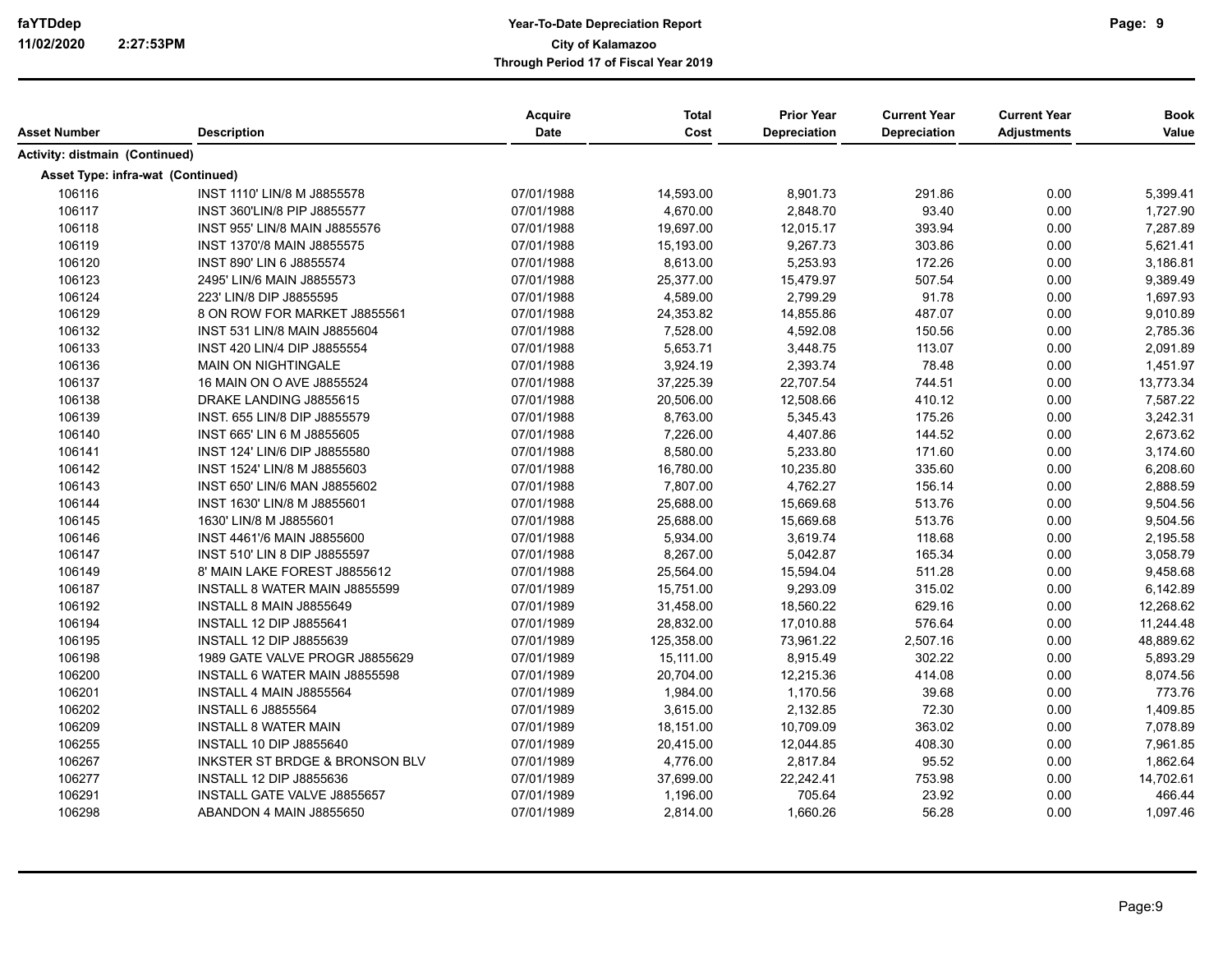# **Year-To-Date Depreciation Report faYTDdep Page: City of Kalamazoo Through Period 17 of Fiscal Year 2019**

|                                   |                                   | Acquire     | <b>Total</b> | <b>Prior Year</b> | <b>Current Year</b> | <b>Current Year</b> | <b>Book</b> |
|-----------------------------------|-----------------------------------|-------------|--------------|-------------------|---------------------|---------------------|-------------|
| Asset Number                      | <b>Description</b>                | <b>Date</b> | Cost         | Depreciation      | <b>Depreciation</b> | <b>Adjustments</b>  | Value       |
| Activity: distmain (Continued)    |                                   |             |              |                   |                     |                     |             |
| Asset Type: infra-wat (Continued) |                                   |             |              |                   |                     |                     |             |
| 106365                            | <b>INSTALL 10 WATER MAIN</b>      | 07/01/1989  | 8,096.00     | 4,776.64          | 161.92              | 0.00                | 3,157.44    |
| 106383                            | <b>INSTALL 4 WATER MAIN</b>       | 07/01/1989  | 4,768.00     | 2,813.12          | 95.36               | 0.00                | 1,859.52    |
| 106394                            | RELOCATE 12 WATER MAIN            | 07/01/1989  | 16,769.00    | 9,893.71          | 335.38              | 0.00                | 6,539.91    |
| 106395                            | <b>INSTALL 6 WATER MAIN</b>       | 07/01/1989  | 1,375.00     | 811.25            | 27.50               | 0.00                | 536.25      |
| 106397                            | ROAD CROSSING MAPLE HILL DR       | 07/01/1989  | 3,169.00     | 1,869.71          | 63.38               | 0.00                | 1,235.91    |
| 106399                            | INSTALL 6 WATER MAIN              | 07/01/1989  | 9,266.00     | 5,466.94          | 185.32              | 0.00                | 3,613.74    |
| 106400                            | <b>INSTALL 6 DIP J8855610</b>     | 07/01/1989  | 5,243.00     | 3,093.37          | 104.86              | 0.00                | 2,044.77    |
| 106401                            | INSTALL WATER MAIN DRAKES LANDING | 07/01/1989  | 729.00       | 430.11            | 14.58               | 0.00                | 284.31      |
| 106402                            | INSL 8 MAIN 3374' J8855614        | 07/01/1989  | 57,604.00    | 57,604.00         | 0.00                | 0.00                | 0.00        |
| 106403                            | <b>INSTALL 8 WATER MAIN</b>       | 07/01/1989  | 14,905.00    | 8,793.95          | 298.10              | 0.00                | 5,812.95    |
| 106406                            | <b>INSTALL 12 WATER MAIN</b>      | 07/01/1989  | 25,826.00    | 15,237.34         | 516.52              | 0.00                | 10,072.14   |
| 106407                            | <b>INSTALL 8 PIPE ON PROPERTY</b> | 07/01/1989  | 17,433.00    | 10,285.47         | 348.66              | 0.00                | 6,798.87    |
| 106411                            | <b>INSTALL 8 WATER MAIN</b>       | 07/01/1989  | 9,711.00     | 5,729.49          | 194.22              | 0.00                | 3,787.29    |
| 106425                            | INSTALL 8 WATER MAIN J8855651     | 07/01/1989  | 15,558.00    | 9,179.22          | 311.16              | 0.00                | 6,067.62    |
| 106427                            | <b>INSTALL 8 DIP</b>              | 07/01/1989  | 45,403.00    | 26,787.77         | 908.06              | 0.00                | 17,707.17   |
| 106430                            | INSTALL 8 WATER MAIN J8855652     | 07/01/1989  | 2,905.00     | 1,713.95          | 58.10               | 0.00                | 1,132.95    |
| 106431                            | <b>INSTALL 6 DIP</b>              | 07/01/1989  | 5,808.00     | 3,426.72          | 116.16              | 0.00                | 2,265.12    |
| 106432                            | <b>INSTALL 8 DIP J8855655</b>     | 07/01/1989  | 10,566.00    | 6,233.94          | 211.32              | 0.00                | 4,120.74    |
| 106433                            | INSTALL 8 MAIN J8855656           | 07/01/1989  | 7,089.00     | 4,182.51          | 141.78              | 0.00                | 2,764.71    |
| 106434                            | <b>INSTALL 8 DIP J8855658</b>     | 07/01/1989  | 11,535.00    | 6,805.65          | 230.70              | 0.00                | 4,498.65    |
| 106435                            | INSTALL 8 MAIN J8855659           | 07/01/1989  | 7,927.00     | 4,676.93          | 158.54              | 0.00                | 3,091.53    |
| 106436                            | <b>INSTALL 8 DIP J8855661</b>     | 07/01/1989  | 17,022.00    | 10,042.98         | 340.44              | 0.00                | 6,638.58    |
| 106437                            | INSTALL 8 MAIN J8855664           | 07/01/1989  | 8,750.00     | 5,162.50          | 175.00              | 0.00                | 3,412.50    |
| 106460                            | INSTALL 8 PIPE J8855632           | 07/01/1989  | 36,083.00    | 21,288.97         | 721.66              | 0.00                | 14,072.37   |
| 106461                            | INSTALL 6 WATER MAIN J8855633     | 07/01/1989  | 3,239.00     | 1,911.01          | 64.78               | 0.00                | 1,263.21    |
| 106462                            | <b>INSTALL 8 WATER MAIN</b>       | 07/01/1989  | 47,862.00    | 28,238.58         | 957.24              | 0.00                | 18,666.18   |
| 106463                            | INSTALL 16 DIP ON N AVE           | 07/01/1989  | 30,320.00    | 17,888.80         | 606.40              | 0.00                | 11,824.80   |
| 106464                            | INSTALL 16 DIP ON 26TH ST         | 07/01/1989  | 104,827.00   | 61,847.93         | 2,096.54            | 0.00                | 40,882.53   |
| 106465                            | INSTALL 8 DIP J8855644            | 07/01/1989  | 30,276.00    | 17,862.84         | 605.52              | 0.00                | 11,807.64   |
| 106466                            | <b>INSTALL 12 DIP J8855643</b>    | 07/01/1989  | 67,101.00    | 39,589.59         | 1,342.02            | 0.00                | 26,169.39   |
| 106467                            | INSTALL 4 DIP J8855646            | 07/01/1989  | 2,628.00     | 1,550.52          | 52.56               | 0.00                | 1,024.92    |
| 106468                            | INSTALL 6 DIP J8855647            | 07/01/1989  | 6,518.00     | 3,845.62          | 130.36              | 0.00                | 2,542.02    |
| 106554                            | WATER MAIN SUPPORT CONSTRUCTN     | 07/01/1990  | 9,673.00     | 5,513.61          | 193.46              | 0.00                | 3,965.93    |
| 106555                            | INSTALL 8 D.I. PIPE J8855519      | 07/01/1990  | 5,650.00     | 3,220.50          | 113.00              | 0.00                | 2,316.50    |
| 106556                            | 1990 GATE VALVE PROG. J8855216    | 07/01/1990  | 11,198.00    | 6,382.86          | 223.96              | 0.00                | 4,591.18    |
| 106559                            | J8855630 1075' 8 MAIN             | 07/01/1990  | 41,829.00    | 23,842.53         | 836.58              | 0.00                | 17,149.89   |
| 106560                            | INSTALL 4 WATER MAIN J8855642     | 07/01/1990  | 9,644.00     | 5,497.08          | 192.88              | 0.00                | 3,954.04    |

Page:10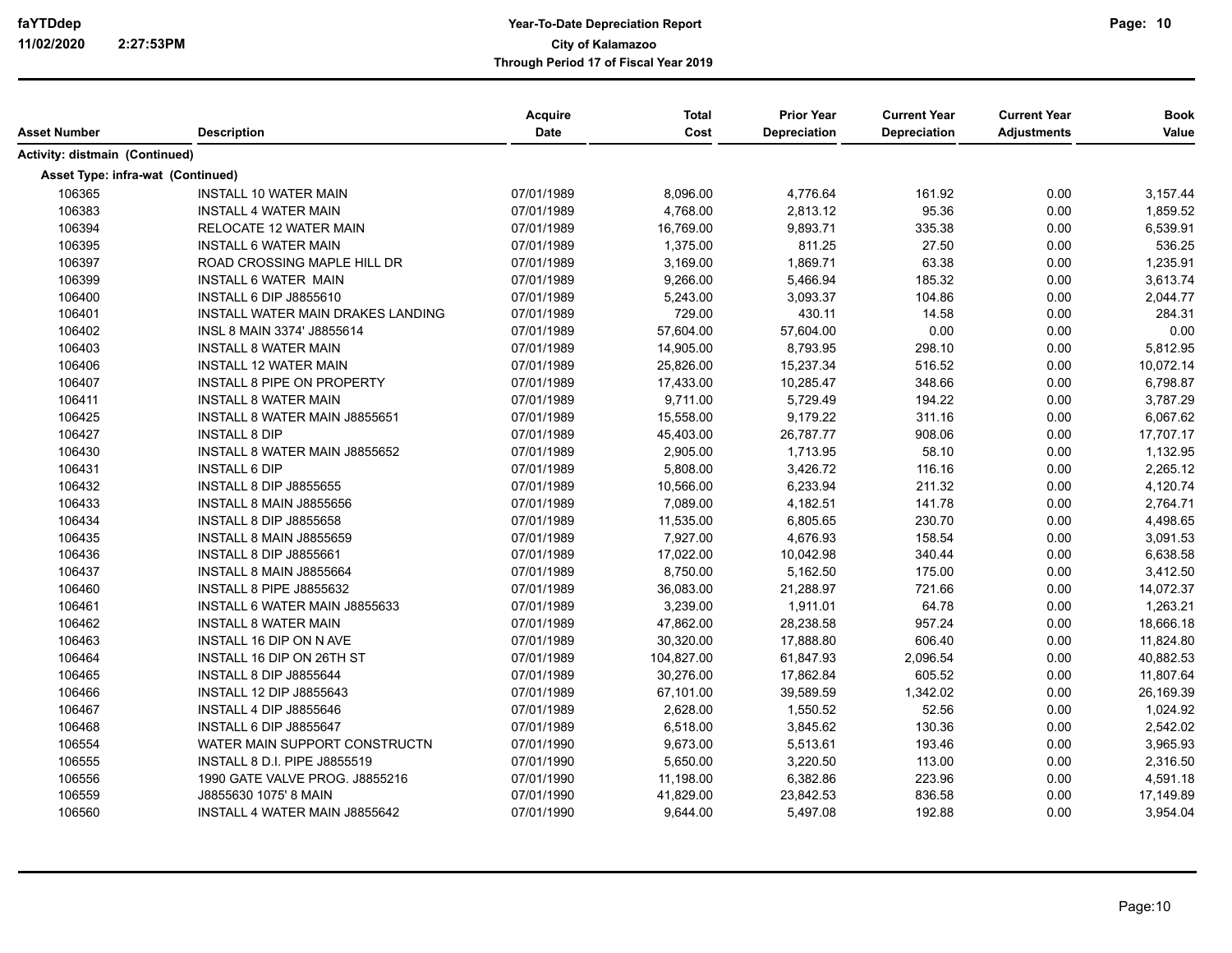| Asset Number                          | <b>Description</b>                   | Acquire<br>Date | <b>Total</b><br>Cost | <b>Prior Year</b><br>Depreciation | <b>Current Year</b><br><b>Depreciation</b> | <b>Current Year</b><br><b>Adjustments</b> | <b>Book</b><br>Value |
|---------------------------------------|--------------------------------------|-----------------|----------------------|-----------------------------------|--------------------------------------------|-------------------------------------------|----------------------|
| <b>Activity: distmain (Continued)</b> |                                      |                 |                      |                                   |                                            |                                           |                      |
| Asset Type: infra-wat (Continued)     |                                      |                 |                      |                                   |                                            |                                           |                      |
| 106561                                | CUT IN 10 VALVE J88555515            | 07/01/1990      | 2,177.00             | 1,240.89                          | 43.54                                      | 0.00                                      | 892.57               |
| 106562                                | INSTALL 6 WATER MAIN J8855513        | 07/01/1990      | 8,849.00             | 5,043.93                          | 176.98                                     | 0.00                                      | 3,628.09             |
| 106567                                | <b>REPLACE 6 PIPE J8855516</b>       | 07/01/1990      | 8,601.00             | 4,902.57                          | 172.02                                     | 0.00                                      | 3,526.41             |
| 106577                                | CUT AND PLUG WATER MAIN              | 07/01/1990      | 1,365.00             | 778.05                            | 27.30                                      | 0.00                                      | 559.65               |
| 106614                                | REPLACE 8 WATER MAIN J8855660        | 07/01/1990      | 4,185.00             | 2,385.45                          | 83.70                                      | 0.00                                      | 1,715.85             |
| 106677                                | J885563 835' 10 MAIN WMU             | 07/01/1990      | 18,924.00            | 10,786.68                         | 378.48                                     | 0.00                                      | 7,758.84             |
| 106696                                | INSTALL 6 WATER MAIN J8855512        | 07/01/1990      | 182.70               | 104.12                            | 3.65                                       | 0.00                                      | 74.93                |
| 106697                                | REPLACE ALTITUDE VALVE               | 07/01/1990      | 5,015.00             | 2,858.55                          | 100.30                                     | 0.00                                      | 2,056.15             |
| 106698                                | REPLACE ENTRANCE HATCHES             | 07/01/1990      | 1,443.00             | 822.51                            | 28.86                                      | 0.00                                      | 591.63               |
| 106699                                | INSTALL WATER MAIN J8855501          | 07/01/1990      | 77,926.00            | 44,417.82                         | 1,558.52                                   | 0.00                                      | 31,949.66            |
| 106700                                | INSTALL 8 WATER MAIN J8855502        | 07/01/1990      | 12,566.00            | 7,162.62                          | 251.32                                     | 0.00                                      | 5,152.06             |
| 106701                                | INSTALL 4 WATER MAIN J8855503        | 07/01/1990      | 2,218.00             | 1,264.26                          | 44.36                                      | 0.00                                      | 909.38               |
| 106702                                | INSTALL 6 WATER MAIN J8855504        | 07/01/1990      | 21,984.00            | 12,530.88                         | 439.68                                     | 0.00                                      | 9,013.44             |
| 106703                                | J885505 4160' 16 TRANS MAIN          | 07/01/1990      | 119,333.00           | 68,019.81                         | 2,386.66                                   | 0.00                                      | 48,926.53            |
| 106704                                | RELOCATE 8 D.I. PIPE J8855506        | 07/01/1990      | 8,030.00             | 4,577.10                          | 160.60                                     | 0.00                                      | 3,292.30             |
| 106705                                | <b>INSTALL 45' OF 6 DIP J8855507</b> | 07/01/1990      | 504.00               | 287.28                            | 10.08                                      | 0.00                                      | 206.64               |
| 106706                                | INSTALL 8 WATER MAIN J8855508        | 07/01/1990      | 14,770.00            | 8,418.90                          | 295.40                                     | 0.00                                      | 6,055.70             |
| 106708                                | 65' OF 2 COPPER LINE                 | 07/01/1990      | 1,502.00             | 856.14                            | 30.04                                      | 0.00                                      | 615.82               |
| 106709                                | J8855691 6952' 12 MAIN E G AV        | 07/01/1990      | 125,262.00           | 71,399.34                         | 2,505.24                                   | 0.00                                      | 51,357.42            |
| 106710                                | INSTALL 12 WATER MAIN J8855514       | 07/01/1990      | 38,271.00            | 21,814.47                         | 765.42                                     | 0.00                                      | 15,691.11            |
| 106711                                | INSTALL 8 D.I. PIPE J8855517         | 07/01/1990      | 14,775.00            | 8,421.75                          | 295.50                                     | 0.00                                      | 6,057.75             |
| 106712                                | <b>INSTALL 8 D.I. PIPE J8855518</b>  | 07/01/1990      | 16,360.00            | 9,325.20                          | 327.20                                     | 0.00                                      | 6,707.60             |
| 106713                                | <b>INSTALL 8 D.I. PIPE J8855520</b>  | 07/01/1990      | 3,280.00             | 1,869.60                          | 65.60                                      | 0.00                                      | 1,344.80             |
| 106714                                | <b>INSTALL 8 D.I. PIPE J8855521</b>  | 07/01/1990      | 3,427.00             | 1,953.39                          | 68.54                                      | 0.00                                      | 1,405.07             |
| 106715                                | <b>INSTALL 8 D.I. PIPE J8855522</b>  | 07/01/1990      | 15,376.00            | 8,764.32                          | 307.52                                     | 0.00                                      | 6,304.16             |
| 106716                                | INSTALL 8 WATER MAIN J8855523        | 07/01/1990      | 22,114.00            | 12,604.98                         | 442.28                                     | 0.00                                      | 9,066.74             |
| 106717                                | <b>INSTALL 8 D.I. PIPE J8855525</b>  | 07/01/1990      | 8,467.00             | 4,826.19                          | 169.34                                     | 0.00                                      | 3,471.47             |
| 106718                                | INSTALL 6 D.I. PIPE J8855527         | 07/01/1990      | 3,896.00             | 2,220.72                          | 77.92                                      | 0.00                                      | 1,597.36             |
| 106719                                | <b>INSTALL 8 D.I. PIPE J8855528</b>  | 07/01/1990      | 5,099.00             | 2,906.43                          | 101.98                                     | 0.00                                      | 2,090.59             |
| 106720                                | INSTALL 6 WATER MAIN J8855692        | 07/01/1990      | 14,002.00            | 7,981.14                          | 280.04                                     | 0.00                                      | 5,740.82             |
| 106721                                | INSTALL 12 X8 TAP FOR NEW MAIN       | 07/01/1990      | 2,808.00             | 1,600.56                          | 56.16                                      | 0.00                                      | 1,151.28             |
| 106722                                | INSTALL 6 WATER MAIN J8866678        | 07/01/1990      | 5,055.00             | 2,881.35                          | 101.10                                     | 0.00                                      | 2,072.55             |
| 106727                                | INSTALL 8 WATER M AIN J8855667       | 07/01/1990      | 3,632.00             | 2,070.24                          | 72.64                                      | 0.00                                      | 1,489.12             |
| 106728                                | REPLACE 4 WATER MAIN J8855668        | 07/01/1990      | 12,430.00            | 7,085.10                          | 248.60                                     | 0.00                                      | 5,096.30             |
| 106729                                | <b>INSTALL 12 BUTTERFKY VALVE</b>    | 07/01/1990      | 911.00               | 519.27                            | 18.22                                      | 0.00                                      | 373.51               |
| 106730                                | J8855665 872' 8 MAIN WMU             | 07/01/1990      | 17,737.00            | 10,110.09                         | 354.74                                     | 0.00                                      | 7,272.17             |
| 106731                                | J8855669 6170' 12 MAIN               | 07/01/1990      | 185,214.00           | 105,571.98                        | 3,704.28                                   | 0.00                                      | 75,937.74            |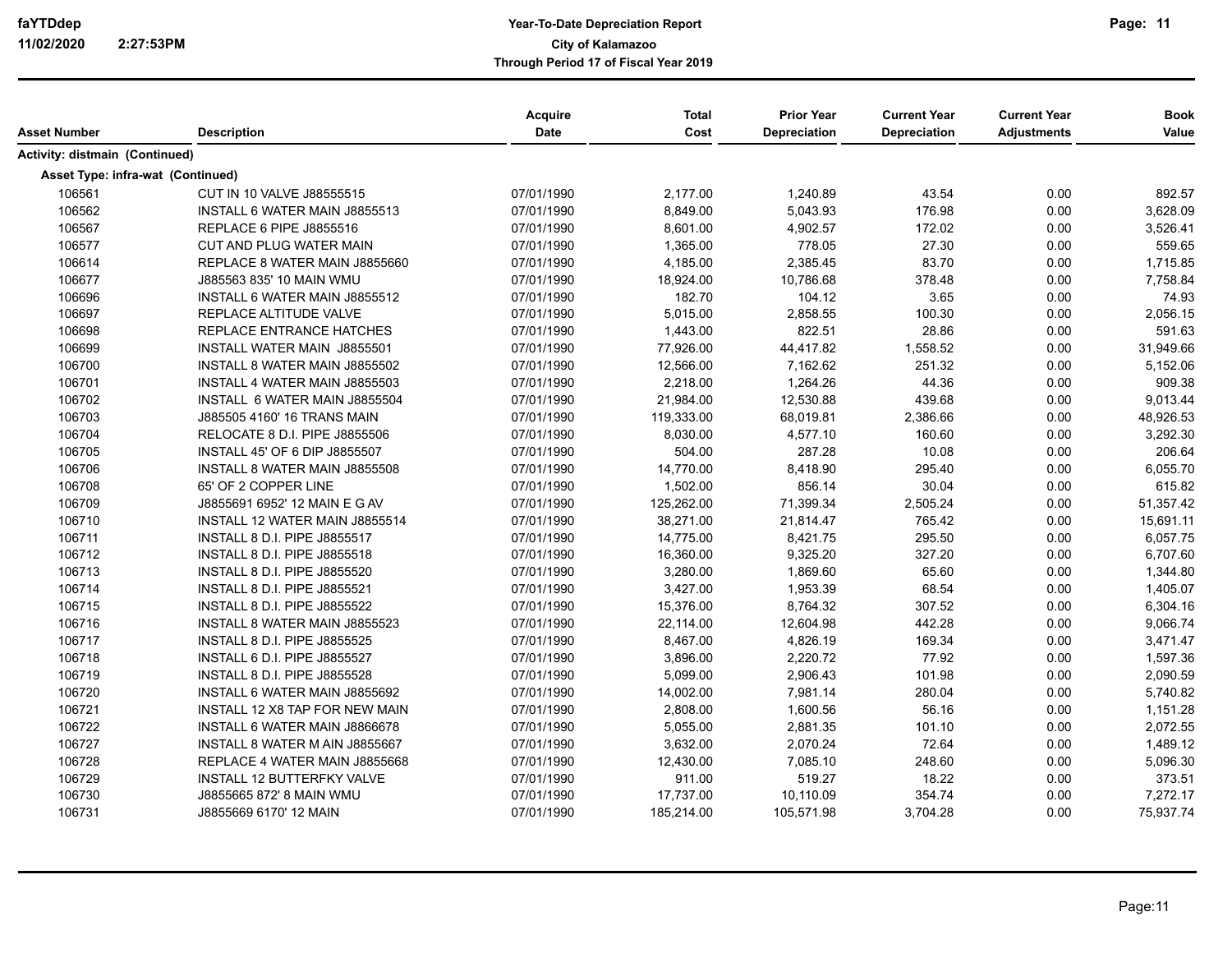| Asset Number                          | <b>Description</b>                   | Acquire<br>Date | <b>Total</b><br>Cost | <b>Prior Year</b><br>Depreciation | <b>Current Year</b><br><b>Depreciation</b> | <b>Current Year</b><br><b>Adjustments</b> | <b>Book</b><br>Value |
|---------------------------------------|--------------------------------------|-----------------|----------------------|-----------------------------------|--------------------------------------------|-------------------------------------------|----------------------|
| <b>Activity: distmain (Continued)</b> |                                      |                 |                      |                                   |                                            |                                           |                      |
| Asset Type: infra-wat (Continued)     |                                      |                 |                      |                                   |                                            |                                           |                      |
| 106732                                | J8855672                             | 07/01/1990      | 33,197.00            | 18,922.29                         | 663.94                                     | 0.00                                      | 13,610.77            |
| 106733                                | INSTALL 6 WATER MAIN J8855673        | 07/01/1990      | 6,031.00             | 3,437.67                          | 120.62                                     | 0.00                                      | 2,472.71             |
| 106735                                | <b>INSTALL 6 WATER MAIN J8855677</b> | 07/01/1990      | 24,809.00            | 14, 141. 13                       | 496.18                                     | 0.00                                      | 10,171.69            |
| 106737                                | INSTALL 8 WATER MAIN J8855679        | 07/01/1990      | 21,593.00            | 12,308.01                         | 431.86                                     | 0.00                                      | 8,853.13             |
| 106738                                | INSTALL 12 WATER MAIN J8855680       | 07/01/1990      | 5,703.00             | 3,250.71                          | 114.06                                     | 0.00                                      | 2,338.23             |
| 106739                                | INSTALL 4 WATER MAIN J8855682        | 07/01/1990      | 1,900.00             | 1,083.00                          | 38.00                                      | 0.00                                      | 779.00               |
| 106742                                | INSTALL 6 WATER MAIN J8855683        | 07/01/1990      | 9,877.00             | 5,629.89                          | 197.54                                     | 0.00                                      | 4,049.57             |
| 106743                                | INSTALL 8 WATER MAIN J8855684        | 07/01/1990      | 7,199.00             | 4,103.43                          | 143.98                                     | 0.00                                      | 2,951.59             |
| 106744                                | INSTALL 12 WATERMAIN J8855686        | 07/01/1990      | 31,686.00            | 18,061.02                         | 633.72                                     | 0.00                                      | 12,991.26            |
| 106745                                | INSTALL 8 WATER MAIN J8855689        | 07/01/1990      | 13,344.00            | 7,606.08                          | 266.88                                     | 0.00                                      | 5,471.04             |
| 106746                                | INSTALL 12 WATERMAIN J8855690        | 07/01/1990      | 52,494.00            | 29,921.58                         | 1,049.88                                   | 0.00                                      | 21,522.54            |
| 106748                                | INSTALL 8 WATER MAIN J8855674        | 07/01/1990      | 24,491.00            | 13,959.87                         | 489.82                                     | 0.00                                      | 10,041.31            |
| 106774                                | J8855663 580 6 MAIN W MAIN           | 07/01/1990      | 6,086.00             | 3,469.02                          | 121.72                                     | 0.00                                      | 2,495.26             |
| 106775                                | RELOCATE WATER MAIN J8855698         | 07/01/1990      | 44,921.00            | 25,604.97                         | 898.42                                     | 0.00                                      | 18,417.61            |
| 106776                                | REPLACE & RELOCATE J8855695          | 07/01/1990      | 4,463.00             | 2,543.91                          | 89.26                                      | 0.00                                      | 1,829.83             |
| 106777                                | CUT IN 12 TEE J8855687               | 07/01/1990      | 2,625.00             | 1,496.25                          | 52.50                                      | 0.00                                      | 1,076.25             |
| 106778                                | INSTALL 8 WATER MAIN J8855685        | 07/01/1990      | 7,012.00             | 3,996.84                          | 140.24                                     | 0.00                                      | 2,874.92             |
| 106779                                | INST 8"MAIN-WILDWOOD HILLS #9        | 07/01/1990      | 45,090.00            | 25,701.30                         | 901.80                                     | 0.00                                      | 18,486.90            |
| 106780                                | INSTALL 6 WATER MAIN J8855676        | 07/01/1990      | 3,703.00             | 2,110.71                          | 74.06                                      | 0.00                                      | 1,518.23             |
| 106782                                | INSTALL 8 WATER MAIN J8855675        | 07/01/1990      | 28,824.00            | 16,429.68                         | 576.48                                     | 0.00                                      | 11,817.84            |
| 106819                                | <b>INSTALL 10 DIP J8855697</b>       | 07/01/1990      | 14,959.00            | 8,526.63                          | 299.18                                     | 0.00                                      | 6,133.19             |
| 106820                                | INSTALL 8 WATERMAIN J8855696         | 07/01/1990      | 16,531.00            | 9,422.67                          | 330.62                                     | 0.00                                      | 6,777.71             |
| 106821                                | <b>INSTALL 8 D.I. PIPE J8855694</b>  | 07/01/1990      | 16,525.00            | 9,419.25                          | 330.50                                     | 0.00                                      | 6,775.25             |
| 106939                                | P-110451130 191' FEEDER LINE         | 07/01/1991      | 5,432.00             | 2,987.60                          | 108.64                                     | 0.00                                      | 2,335.76             |
| 106940                                | P-110451121 INSTALL 1130'            | 07/01/1991      | 31,199.00            | 17,159.45                         | 623.98                                     | 0.00                                      | 13,415.57            |
| 106941                                | P-110451120 INSTALL 570 LIN FT       | 07/01/1991      | 15,298.00            | 8,413.90                          | 305.96                                     | 0.00                                      | 6,578.14             |
| 106942                                | REPLACE 274' 8 PIPE                  | 07/01/1991      | 9,772.00             | 5,374.60                          | 195.44                                     | 0.00                                      | 4,201.96             |
| 106948                                | 1000' 16 MAIN                        | 07/01/1991      | 533,704.00           | 293,537.20                        | 10,674.08                                  | 0.00                                      | 229,492.72           |
| 106949                                | INSTALL 1105' 12 MAIN                | 07/01/1991      | 15,350.00            | 8,442.50                          | 307.00                                     | 0.00                                      | 6,600.50             |
| 106950                                | 850' 8 MAIN ON ST CHARLES            | 07/01/1991      | 27,899.00            | 15,344.45                         | 557.98                                     | 0.00                                      | 11,996.57            |
| 106951                                | 1033' 16 MAIN P-110456137            | 07/01/1991      | 35,124.00            | 19,318.20                         | 702.48                                     | 0.00                                      | 15,103.32            |
| 106952                                | 1094' 12 MAIN P-110459116            | 07/01/1991      | 24,563.00            | 13,509.65                         | 491.26                                     | 0.00                                      | 10,562.09            |
| 106957                                | 1732' 12 PIPE P-110456113            | 07/01/1991      | 55,313.00            | 30,422.15                         | 1,106.26                                   | 0.00                                      | 23,784.59            |
| 106961                                | 5704' 12 PIPE P-110456112            | 07/01/1991      | 144,102.00           | 79,256.10                         | 2,882.04                                   | 0.00                                      | 61,963.86            |
| 106962                                | INSTALL 1670' 6 D.I. PIPE            | 07/01/1991      | 22,583.00            | 12,420.65                         | 451.66                                     | 0.00                                      | 9,710.69             |
| 106963                                | 787'8 PIPE CARVER DR                 | 07/01/1991      | 11,330.00            | 6,231.50                          | 226.60                                     | 0.00                                      | 4,871.90             |
| 106964                                | <b>INSTALL 224' 6 PIPE</b>           | 07/01/1991      | 2,263.00             | 1,244.65                          | 45.26                                      | 0.00                                      | 973.09               |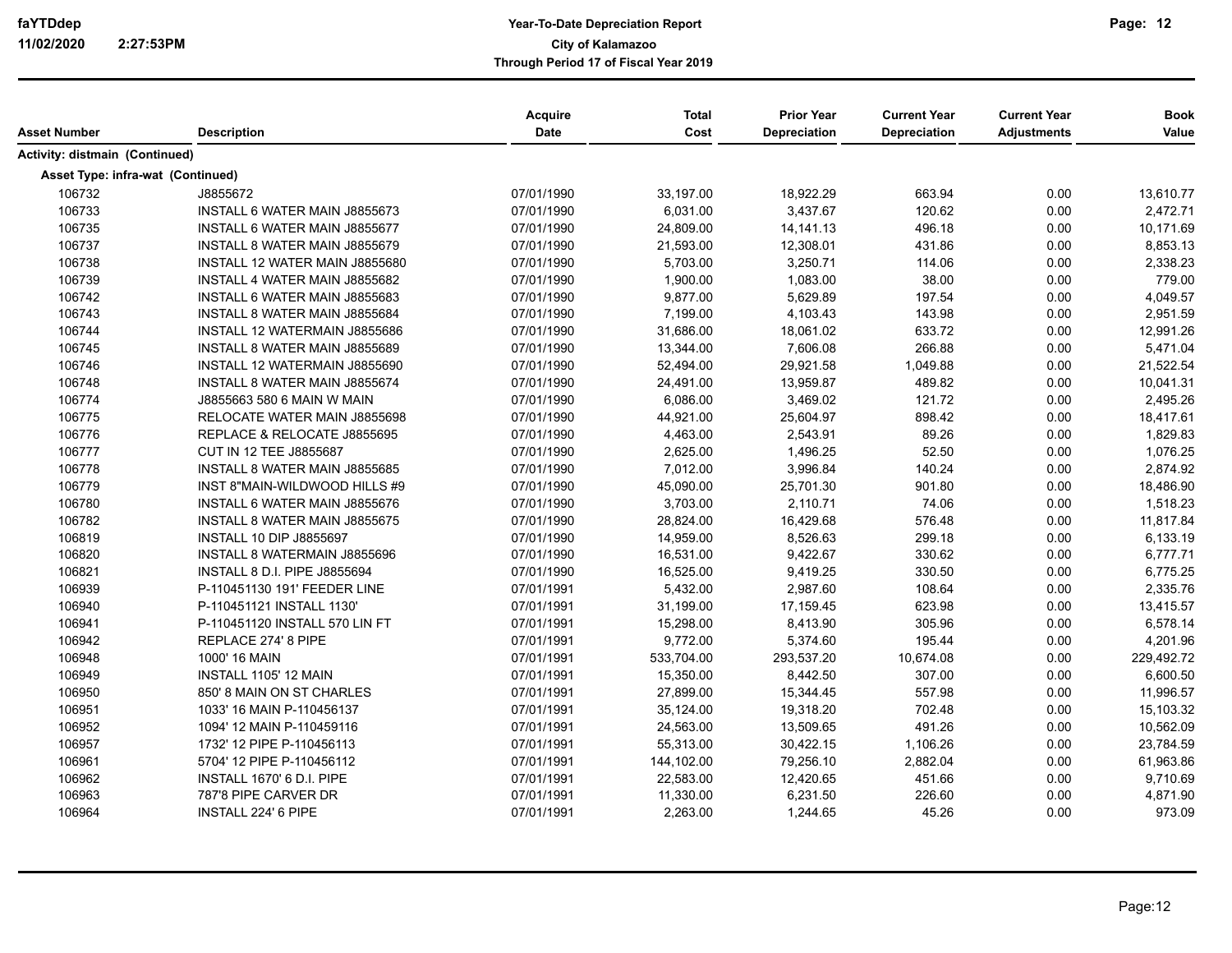|                                       |                                           | Acquire<br>Date | <b>Total</b><br>Cost | <b>Prior Year</b><br>Depreciation | <b>Current Year</b><br><b>Depreciation</b> | <b>Current Year</b> | <b>Book</b> |
|---------------------------------------|-------------------------------------------|-----------------|----------------------|-----------------------------------|--------------------------------------------|---------------------|-------------|
| Asset Number                          | <b>Description</b>                        |                 |                      |                                   |                                            | <b>Adjustments</b>  | Value       |
| <b>Activity: distmain (Continued)</b> |                                           |                 |                      |                                   |                                            |                     |             |
| Asset Type: infra-wat (Continued)     |                                           |                 |                      |                                   |                                            |                     |             |
| 106972                                | P-110454139                               | 07/01/1991      | 311.00               | 171.05                            | 6.22                                       | 0.00                | 133.73      |
| 106973                                | 325' 6 PIPE P-110454135                   | 07/01/1991      | 8,974.00             | 4,935.70                          | 179.48                                     | 0.00                | 3,858.82    |
| 106974                                | 1094' 8 PIPE ON STREET R.O.W.             | 07/01/1991      | 19,540.00            | 10,747.00                         | 390.80                                     | 0.00                | 8,402.20    |
| 106975                                | 1515' 8 PIPE P-110454123                  | 07/01/1991      | 29,467.00            | 16,206.85                         | 589.34                                     | 0.00                | 12,670.81   |
| 106976                                | 3367' 8 PIPE P-110456118                  | 07/01/1991      | 55,096.00            | 30,302.80                         | 1,101.92                                   | 0.00                | 23,691.28   |
| 106977                                | 387' 6 PIPE P-110453134                   | 07/01/1991      | 23,201.00            | 12,760.55                         | 464.02                                     | 0.00                | 9,976.43    |
| 107029                                | INSTALL 3163' OF 8 MAIN                   | 07/01/1991      | 30,507.00            | 16,778.85                         | 610.14                                     | 0.00                | 13,118.01   |
| 107034                                | RELOCATE 280' 6 MAIN                      | 07/01/1991      | 8,291.00             | 4,560.05                          | 165.82                                     | 0.00                | 3,565.13    |
| 107045                                | 8 GATE VALVE P-110451151                  | 07/01/1991      | 1,302.00             | 716.10                            | 26.04                                      | 0.00                | 559.86      |
| 107210                                | <b>REPL LEVEL TRNS</b>                    | 07/01/1992      | 854.00               | 452.62                            | 17.08                                      | 0.00                | 384.30      |
| 107217                                | 8" GATE VALVE W. MICHIGAN                 | 07/01/1992      | 344.00               | 182.32                            | 6.88                                       | 0.00                | 154.80      |
| 107227                                | INST 8" MAIN-WOODLAND HILLS               | 07/01/1992      | 24,243.00            | 12,848.79                         | 484.86                                     | 0.00                | 10,909.35   |
| 107228                                | RELOC 12"MAIN ALCOTT ST BRIDGE            | 07/01/1992      | 19,069.00            | 10,106.57                         | 381.38                                     | 0.00                | 8,581.05    |
| 107229                                | RELOC W MAIN ALCOTT ST BRIDGE             | 07/01/1992      | 6,569.00             | 3,481.57                          | 131.38                                     | 0.00                | 2,956.05    |
| 107230                                | INST 2" FEEDER-OAKLAND RDG EST            | 07/01/1992      | 1,623.00             | 860.19                            | 32.46                                      | 0.00                | 730.35      |
| 107231                                | <b>REPL 2" FEED LEEBARTON COURT</b>       | 07/01/1992      | 99.00                | 52.47                             | 1.98                                       | 0.00                | 44.55       |
| 107232                                | INST 6"MAIN-HAZEL STREET                  | 07/01/1992      | 10,432.00            | 5,528.96                          | 208.64                                     | 0.00                | 4,694.40    |
| 107233                                | <b>REPL 4"MAIN W/8" DUTTON STREET</b>     | 07/01/1992      | 19,119.00            | 10,133.07                         | 382.38                                     | 0.00                | 8,603.55    |
| 107235                                | <b>REPL 8" MAIN PADDINGTON-BNBURY</b>     | 07/01/1992      | 423.00               | 224.19                            | 8.46                                       | 0.00                | 190.35      |
| 107237                                | <b>REPL HATCHES &amp; TANKS</b>           | 07/01/1992      | 2,253.00             | 1,194.09                          | 45.06                                      | 0.00                | 1,013.85    |
| 107240                                | 6" MAIN. WOODLAND HILLS                   | 07/01/1992      | 8,787.00             | 4,657.11                          | 175.74                                     | 0.00                | 3,954.15    |
| 107243                                | <b>INST 12" MAIN JACKSON-MYER</b>         | 07/01/1992      | 158,009.00           | 83,744.77                         | 3,160.18                                   | 0.00                | 71,104.05   |
| 107278                                | <b>INST 6" MAIN - HUNTER'S RUN PLAT</b>   | 07/01/1992      | 2,447.00             | 1,296.91                          | 48.94                                      | 0.00                | 1,101.15    |
| 107290                                | INST 8"MAIN-OAKLAND RIDGE EST             | 07/01/1992      | 14,097.00            | 7,471.41                          | 281.94                                     | 0.00                | 6,343.65    |
| 107294                                | INST 2670' OF 8" MAIN - RUDGATE #14       | 07/01/1992      | 37,457.00            | 19,852.21                         | 749.14                                     | 0.00                | 16,855.65   |
| 107295                                | INST 295' OF 6" MAIN-RUDGATE #14          | 07/01/1992      | 3,013.00             | 1,596.89                          | 60.26                                      | 0.00                | 1,355.85    |
| 107296                                | REPL 200' OF 2" W/4" HEILMAN CT           | 07/01/1992      | 2,363.42             | 2,947.33                          | 111.22                                     | $-1,758.65$         | 1,063.52    |
| 107299                                | INST 12" MAIN "G" AVE R.O.W.              | 07/01/1992      | 36,894.00            | 19,553.82                         | 737.88                                     | 0.00                | 16,602.30   |
| 107301                                | INST 6" & 8" MAIN ANGELA AVE              | 07/01/1992      | 570.00               | 302.10                            | 11.40                                      | 0.00                | 256.50      |
| 107305                                | <b>INST 8" MAIN VENTRUE PARK RD</b>       | 07/01/1992      | 32,947.00            | 17,461.91                         | 658.94                                     | 0.00                | 14,826.15   |
| 107306                                | INST 6" MAIN VENTRUE PARK RD              | 07/01/1992      | 14,056.00            | 7,449.68                          | 281.12                                     | 0.00                | 6,325.20    |
| 107322                                | INST 8' MAIN - LEISYRE PT CONDOS          | 07/01/1992      | 7,056.00             | 3,739.68                          | 141.12                                     | 0.00                | 3,175.20    |
| 107516                                | 12" MAIN - HIDDEN LAKE PLAT               | 07/01/1993      | 77,112.00            | 39,327.12                         | 1,542.24                                   | 0.00                | 36,242.64   |
| 107546                                | REPL 8"MAIN-WESTERN AVENUE                | 07/01/1993      | 9,363.00             | 4,775.13                          | 187.26                                     | 0.00                | 4,400.61    |
| 107557                                | <b>INST 6" MAIN BURDICK &amp; BELMONT</b> | 07/01/1993      | 78.00                | 39.78                             | 1.56                                       | 0.00                | 36.66       |
| 107558                                | WATER MAIN CONST - S BURDICK              | 07/01/1993      | 2,534.00             | 1,292.34                          | 50.68                                      | 0.00                | 1,190.98    |
| 107559                                | <b>INST 8"MAIN-GLADESHIRE PLAT</b>        | 07/01/1993      | 27,758.00            | 14,156.58                         | 555.16                                     | 0.00                | 13,046.26   |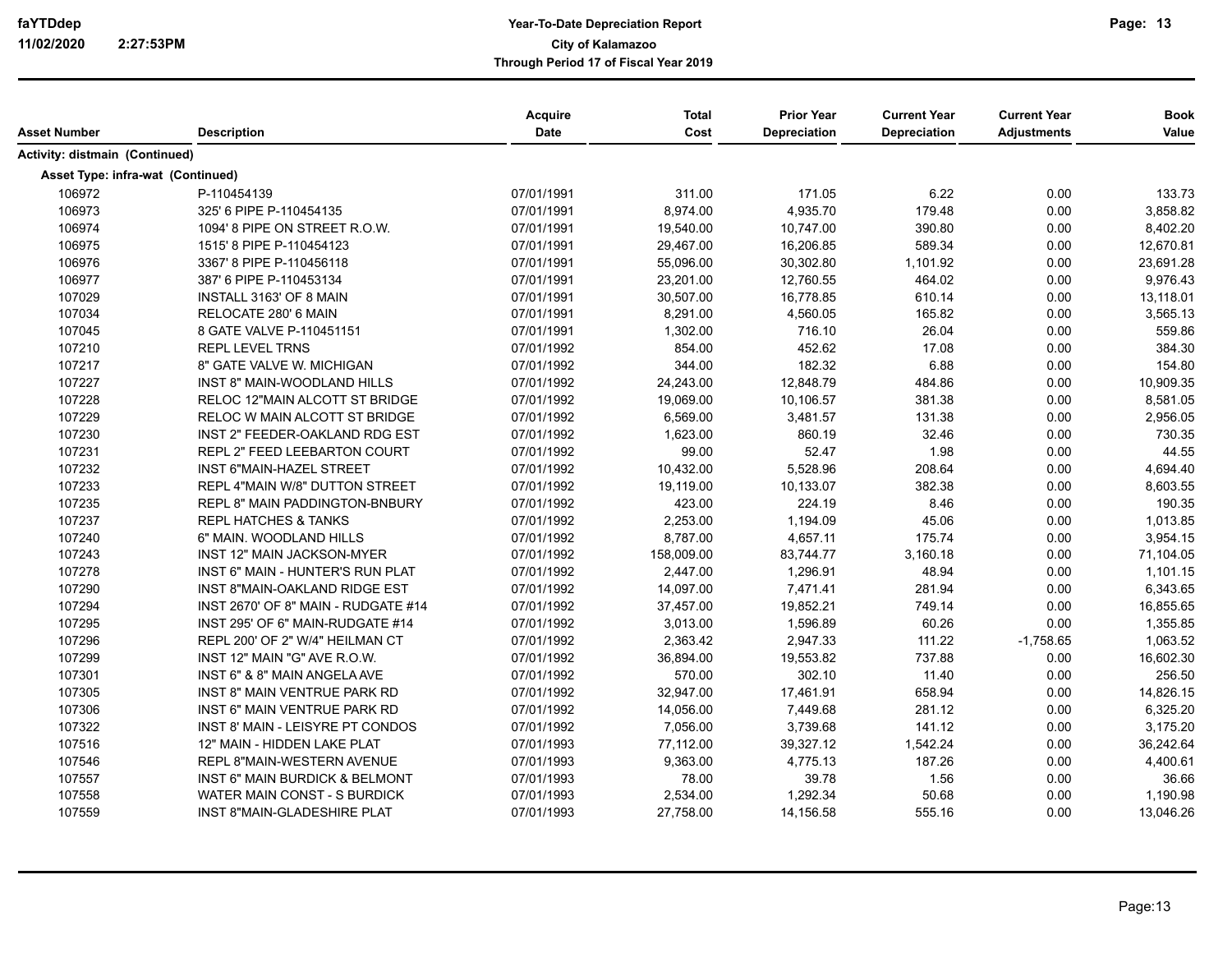| Asset Number                          | <b>Description</b>                      | Acquire<br><b>Date</b> | <b>Total</b><br>Cost | <b>Prior Year</b><br>Depreciation | <b>Current Year</b><br><b>Depreciation</b> | <b>Current Year</b><br><b>Adjustments</b> | <b>Book</b><br>Value |
|---------------------------------------|-----------------------------------------|------------------------|----------------------|-----------------------------------|--------------------------------------------|-------------------------------------------|----------------------|
| <b>Activity: distmain (Continued)</b> |                                         |                        |                      |                                   |                                            |                                           |                      |
| Asset Type: infra-wat (Continued)     |                                         |                        |                      |                                   |                                            |                                           |                      |
| 107560                                | INST 6"MAIN-GLADESHIRE PLAT             | 07/01/1993             | 1,844.00             | 940.44                            | 36.88                                      | 0.00                                      | 866.68               |
| 107561                                | <b>INST 8"MAIN-DUTTON STREET</b>        | 07/01/1993             | 15,383.00            | 7,845.33                          | 307.66                                     | 0.00                                      | 7,230.01             |
| 107562                                | ABANDON 4" MAIN-O'NEIL ST               | 07/01/1993             | 671.00               | 342.21                            | 13.42                                      | 0.00                                      | 315.37               |
| 107563                                | REPL 8" MIN- BURDICK TO                 | 07/01/1993             | 167,074.00           | 85,207.74                         | 3,341.48                                   | 0.00                                      | 78,524.78            |
| 107564                                | ABANDON 4" MAIN - WATER STREET          | 07/01/1993             | 21,843.00            | 11,139.93                         | 436.86                                     | 0.00                                      | 10,266.21            |
| 107566                                | INST 8"MAIN-WMU-MILLER AUD              | 07/01/1993             | 8,341.00             | 4,253.91                          | 166.82                                     | 0.00                                      | 3,920.27             |
| 107568                                | <b>INST 6"MAIN-BURDICK &amp; MAPLE</b>  | 07/01/1993             | 456.00               | 232.56                            | 9.12                                       | 0.00                                      | 214.32               |
| 107569                                | RELOC 12'MAIN-ALCOO ST. BRIDGE          | 07/01/1993             | 5,387.00             | 2,747.37                          | 107.74                                     | 0.00                                      | 2,531.89             |
| 107571                                | REPL 6" MAIN 2/8" - PARK STREET         | 07/01/1993             | 13,846.00            | 7,061.46                          | 276.92                                     | 0.00                                      | 6,507.62             |
| 107572                                | INST 6" MAIN ROSE ARBOR PLAT #1         | 07/01/1993             | 14,664.00            | 7,478.64                          | 293.28                                     | 0.00                                      | 6,892.08             |
| 107573                                | WATER MN/STAT. PROJ.-BENTELER           | 07/01/1993             | 719.00               | 366.69                            | 14.38                                      | 0.00                                      | 337.93               |
| 107576                                | INST 10" MAIN-WMU-MILLER AUD            | 07/01/1993             | 58,737.00            | 29,955.87                         | 1,174.74                                   | 0.00                                      | 27,606.39            |
| 107598                                | REP.200' OF 2" W/4"-HEILMAN CT          | 07/01/1993             | 11,101.00            | 5,661.51                          | 222.02                                     | 0.00                                      | 5,217.47             |
| 107617                                | <b>INST 6" MAIN - RUDGATE FARMS III</b> | 07/01/1993             | 16,456.00            | 8,392.56                          | 329.12                                     | 0.00                                      | 7,734.32             |
| 107618                                | <b>INST 8" MAIN - LA SALLE PLAT II</b>  | 07/01/1993             | 24,039.00            | 12,259.89                         | 480.78                                     | 0.00                                      | 11,298.33            |
| 107619                                | RELOCATE MAINS ARCADIA CREEK            | 07/01/1993             | 30,910.00            | 15,764.10                         | 618.20                                     | 0.00                                      | 14,527.70            |
| 107620                                | INST 10" MAIN - MAPLE HILL MALL         | 07/01/1993             | 62,671.00            | 31,962.21                         | 1,253.42                                   | 0.00                                      | 29,455.37            |
| 107621                                | <b>INST 6" MAIN - ASHWOOD COURT</b>     | 07/01/1993             | 2,880.00             | 1,468.80                          | 57.60                                      | 0.00                                      | 1,353.60             |
| 107622                                | INST 8" MAIN - ASHWOOD COURT            | 07/01/1993             | 20,684.00            | 10,548.84                         | 413.68                                     | 0.00                                      | 9,721.48             |
| 107623                                | INST 12" MAIN Q AVE/8TH/12TH ST         | 07/01/1993             | 454,481.00           | 231,785.31                        | 9,089.62                                   | 0.00                                      | 213,606.07           |
| 107624                                | INST 12" MAIN - COLONY WOODS PLAT       | 07/01/1993             | 57,146.00            | 29,144.46                         | 1,142.92                                   | 0.00                                      | 26,858.62            |
| 107625                                | INST 8" MAIN - BAY RIDGE ROAD           | 07/01/1993             | 11,913.00            | 6,075.63                          | 238.26                                     | 0.00                                      | 5,599.11             |
| 107626                                | INST 12" MAIN Q AVE                     | 07/01/1993             | 27,574.00            | 14,062.74                         | 551.48                                     | 0.00                                      | 12,959.78            |
| 107627                                | <b>INST 8" MAIN - BEECH STREET</b>      | 07/01/1993             | 15,743.00            | 8,028.93                          | 314.86                                     | 0.00                                      | 7,399.21             |
| 107628                                | INST 8" MAIN - RUDGATE FARMS III        | 07/01/1993             | 11,547.00            | 5,888.97                          | 230.94                                     | 0.00                                      | 5,427.09             |
| 107629                                | <b>INST 8" MAIN - BRIARCLIFF LN</b>     | 07/01/1993             | 7,046.00             | 3,593.46                          | 140.92                                     | 0.00                                      | 3,311.62             |
| 107630                                | INST 10" MAIN - BAY RIDGE RD            | 07/01/1993             | 24,135.00            | 12,308.85                         | 482.70                                     | 0.00                                      | 11,343.45            |
| 107636                                | INST 8" MAIN - COLONY WOODS 10-13       | 07/01/1993             | 58,948.00            | 30,063.48                         | 1,178.96                                   | 0.00                                      | 27,705.56            |
| 107637                                | INST 8" MAIN - STADIUM W/O              | 07/01/1993             | 11,266.00            | 5,745.66                          | 225.32                                     | 0.00                                      | 5,295.02             |
| 107638                                | INST 12" MAIN-RAVINE ROAD               | 07/01/1993             | 80,998.00            | 41,308.98                         | 1,619.96                                   | 0.00                                      | 38,069.06            |
| 107639                                | INST 8" MAIN STOLK/EASE-RAVINE          | 07/01/1993             | 18,886.00            | 9,631.86                          | 377.72                                     | 0.00                                      | 8,876.42             |
| 107640                                | INST 8" MAIN-SEWER EASE-CRAPO           | 07/01/1993             | 7,072.00             | 3,606.72                          | 141.44                                     | 0.00                                      | 3,323.84             |
| 107641                                | <b>INST 8" - LEISURE PT CONDO III</b>   | 07/01/1993             | 7,533.00             | 3,841.83                          | 150.66                                     | 0.00                                      | 3,540.51             |
| 107642                                | 12" MAIN EXT-PORTAGE RD N/OF            | 07/01/1993             | 3,291.00             | 1,678.41                          | 65.82                                      | 0.00                                      | 1,546.77             |
| 107643                                | INST 8" MAIN WILDWOOD HILLS #9          | 07/01/1993             | 17,575.00            | 8,963.25                          | 351.50                                     | 0.00                                      | 8,260.25             |
| 107644                                | INST 6" & 8" MAIN - ANGELA AVE          | 07/01/1993             | 20,382.00            | 10,394.82                         | 407.64                                     | 0.00                                      | 9,579.54             |
| 107645                                | <b>INST 6" MAIN - ORONACO ST</b>        | 07/01/1993             | 18,936.00            | 9,657.36                          | 378.72                                     | 0.00                                      | 8,899.92             |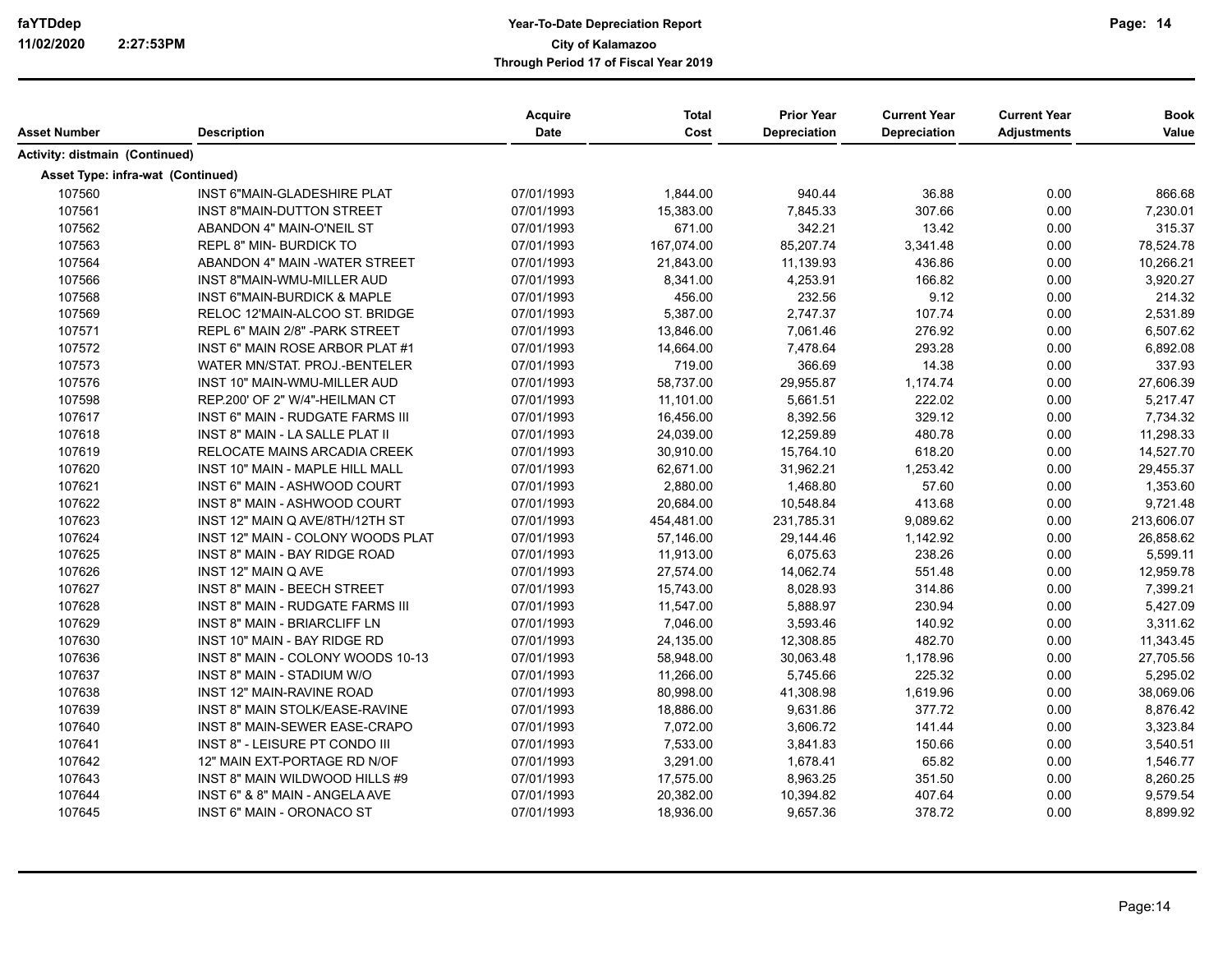| Asset Number                      | <b>Description</b>                  | Acquire<br><b>Date</b> | <b>Total</b><br>Cost | <b>Prior Year</b><br><b>Depreciation</b> | <b>Current Year</b><br><b>Depreciation</b> | <b>Current Year</b><br><b>Adjustments</b> | <b>Book</b><br>Value |
|-----------------------------------|-------------------------------------|------------------------|----------------------|------------------------------------------|--------------------------------------------|-------------------------------------------|----------------------|
| Activity: distmain (Continued)    |                                     |                        |                      |                                          |                                            |                                           |                      |
| Asset Type: infra-wat (Continued) |                                     |                        |                      |                                          |                                            |                                           |                      |
| 107646                            | INST 12 MAIN - W. MAIN - E/OF 9TH   | 07/01/1993             | 18,448.00            | 9,408.48                                 | 368.96                                     | 0.00                                      | 8,670.56             |
| 107647                            | INST 12" MAIN - 9TH STREET          | 07/01/1993             | 97,487.00            | 49,718.37                                | 1,949.74                                   | 0.00                                      | 45,818.89            |
| 107648                            | INST 8" MAIN - W MAIN W/O DRAKE     | 07/01/1993             | 235.00               | 119.85                                   | 4.70                                       | 0.00                                      | 110.45               |
| 107649                            | INST 8" MAIN - FOREST CK PLAT #1    | 07/01/1993             | 13,863.00            | 7,070.13                                 | 277.26                                     | 0.00                                      | 6,515.61             |
| 107650                            | INST 8" MAIN 6660 W. MAIN - MEIJERS | 07/01/1993             | 23,987.00            | 12,233.37                                | 479.74                                     | 0.00                                      | 11,273.89            |
| 107651                            | <b>INST 12" MAIN - 6660 W. MAIN</b> | 07/01/1993             | 39,788.00            | 20,291.88                                | 795.76                                     | 0.00                                      | 18,700.36            |
| 107652                            | INST 8" MAIN 5272 W. MICHIGAN       | 07/01/1993             | 6,712.00             | 3,423.12                                 | 134.24                                     | 0.00                                      | 3,154.64             |
| 107653                            | INST 12" MAIN 9TH ST (KL-W MAIN)    | 07/01/1993             | 159,750.00           | 81,472.50                                | 3,195.00                                   | 0.00                                      | 75,082.50            |
| 107654                            | 6" MAIN-RD CROSSING S/OF W. MAIN    | 07/01/1993             | 1,109.00             | 565.59                                   | 22.18                                      | 0.00                                      | 521.23               |
| 107655                            | INST 8" MAIN - DRAKE - N/OF MAIN    | 07/01/1993             | 2,584.00             | 1,317.84                                 | 51.68                                      | 0.00                                      | 1,214.48             |
| 107656                            | INST 4" MAIN - ASHWOOD COURT        | 07/01/1993             | 3,729.00             | 1,901.79                                 | 74.58                                      | 0.00                                      | 1,752.63             |
| 107657                            | INST 8" MAIN - 6216 GULL ROAD       | 07/01/1993             | 3,715.00             | 1,894.65                                 | 74.30                                      | 0.00                                      | 1,746.05             |
| 107659                            | INST 6" MAIN BAY RIDGE ROAD         | 07/01/1993             | 6,671.00             | 3,402.21                                 | 133.42                                     | 0.00                                      | 3,135.37             |
| 107660                            | INST 8" BLIND - 9TH STREET          | 07/01/1993             | 3,336.00             | 1,701.36                                 | 66.72                                      | 0.00                                      | 1,567.92             |
| 107667                            | 10" MAIN - HIDDEN LAKE PLAT         | 07/01/1993             | 14,736.00            | 7,515.36                                 | 294.72                                     | 0.00                                      | 6,925.92             |
| 107668                            | INST 8" MAIN - 9562 M-89            | 07/01/1993             | 13,348.00            | 6,807.48                                 | 266.96                                     | 0.00                                      | 6,273.56             |
| 107669                            | INST 8" MAIN - FALCONWOOD DR        | 07/01/1993             | 19,226.00            | 10,894.72                                | 427.25                                     | 0.00                                      | 7,904.03             |
| 107670                            | 8" MAIN - HIDDEN LAKE PLAT          | 07/01/1993             | 47,343.00            | 24,144.93                                | 946.86                                     | 0.00                                      | 22,251.21            |
| 107801                            | RELOCATE MAINS - ARCADIA CREEK      | 07/01/1994             | 101,324.00           | 49,648.76                                | 2,026.48                                   | 0.00                                      | 49,648.76            |
| 107809                            | 8" MAIN ARCADIA PINES               | 07/01/1994             | 12.925.00            | 6,333.25                                 | 258.50                                     | 0.00                                      | 6,333.25             |
| 107810                            | INSTALL 2' FEEDER AT BERKELY        | 07/01/1994             | 5,948.00             | 2,914.52                                 | 118.96                                     | 0.00                                      | 2,914.52             |
| 107811                            | 8" MAIN - ALVAN LOOP                | 07/01/1994             | 14,511.00            | 7,110.39                                 | 290.22                                     | 0.00                                      | 7,110.39             |
| 107812                            | MAIN AND GATE - WMU                 | 07/01/1994             | 3,197.00             | 1,566.53                                 | 63.94                                      | 0.00                                      | 1,566.53             |
| 107813                            | 2" FEEDER - 924 SUNSET              | 07/01/1994             | 1,128.00             | 552.72                                   | 22.56                                      | 0.00                                      | 552.72               |
| 107814                            | 2" FEEDER 3510&3506 MT. OLIVET      | 07/01/1994             | 1,160.00             | 568.40                                   | 23.20                                      | 0.00                                      | 568.40               |
| 107815                            | 6" MAIN - GORDON                    | 07/01/1994             | 286.00               | 140.14                                   | 5.72                                       | 0.00                                      | 140.14               |
| 107816                            | 6" MAIN 1550 E KILGORE              | 07/01/1994             | 10,147.00            | 4,972.03                                 | 202.94                                     | 0.00                                      | 4,972.03             |
| 107817                            | <b>REPL MAIN - MILLS STREET</b>     | 07/01/1994             | 14,498.00            | 7,104.02                                 | 289.96                                     | 0.00                                      | 7,104.02             |
| 107818                            | 8" MAIN REPL 6" ON MONTROSE         | 07/01/1994             | 6,924.00             | 3,392.76                                 | 138.48                                     | 0.00                                      | 3,392.76             |
| 107819                            | <b>WATER MAIN - MILLS ST</b>        | 07/01/1994             | 50,098.00            | 24,548.02                                | 1,001.96                                   | 0.00                                      | 24,548.02            |
| 107824                            | 2" MAIN LUELLA CT                   | 07/01/1994             | 6,821.00             | 3,342.29                                 | 136.42                                     | 0.00                                      | 3,342.29             |
| 107825                            | 2" MAIN ON SUNSET                   | 07/01/1994             | 40,231.00            | 19,713.19                                | 804.62                                     | 0.00                                      | 19,713.19            |
| 107827                            | 6" MAIN - KAL AVE                   | 07/01/1994             | 12,940.00            | 6,340.60                                 | 258.80                                     | 0.00                                      | 6,340.60             |
| 107828                            | 6" MAIN                             | 07/01/1994             | 129.00               | 63.21                                    | 2.58                                       | 0.00                                      | 63.21                |
| 107832                            | 8" MAIN - DOVER HILLS               | 07/01/1994             | 42,682.00            | 20,914.18                                | 853.64                                     | 0.00                                      | 20,914.18            |
| 107833                            | 12" MAIN ROCHESTER STREET           | 07/01/1994             | 2,419.00             | 1,185.31                                 | 48.38                                      | 0.00                                      | 1,185.31             |
| 107834                            | 8" MAIN - CLAYBORNE COURT           | 07/01/1994             | 2,069.00             | 1,013.81                                 | 41.38                                      | 0.00                                      | 1,013.81             |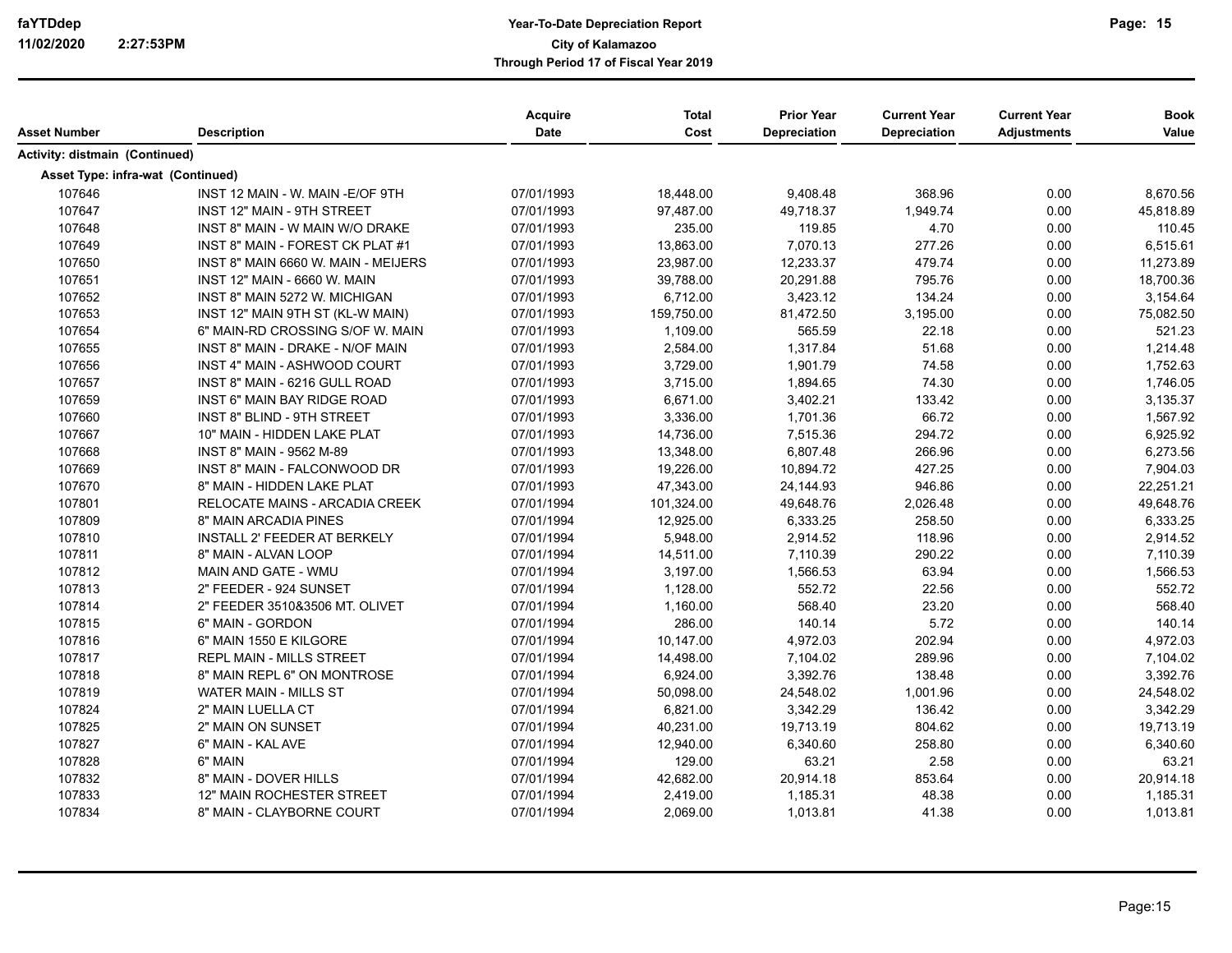|                                       |                                  | Acquire     | <b>Total</b> | <b>Prior Year</b>   | <b>Current Year</b> | <b>Current Year</b> | <b>Book</b> |
|---------------------------------------|----------------------------------|-------------|--------------|---------------------|---------------------|---------------------|-------------|
| <b>Asset Number</b>                   | <b>Description</b>               | <b>Date</b> | Cost         | <b>Depreciation</b> | Depreciation        | <b>Adjustments</b>  | Value       |
| <b>Activity: distmain (Continued)</b> |                                  |             |              |                     |                     |                     |             |
| Asset Type: infra-wat (Continued)     |                                  |             |              |                     |                     |                     |             |
| 107835                                | VALVE 10" ON WEST M              | 07/01/1994  | 2,226.00     | 1,090.74            | 44.52               | 0.00                | 1,090.74    |
| 107836                                | 4" MAIN ON OLD ORCHARD           | 07/01/1994  | 20,987.00    | 10,283.63           | 419.74              | 0.00                | 10,283.63   |
| 107837                                | VALVE 10" 3400 W MAIN            | 07/01/1994  | 2,428.00     | 1,189.72            | 48.56               | 0.00                | 1,189.72    |
| 107838                                | <b>REPL MAIN MILWOOD STREETS</b> | 07/01/1994  | 46,830.00    | 22,946.70           | 936.60              | 0.00                | 22,946.70   |
| 107841                                | 8" MAIN - DUTTON STREET          | 07/01/1994  | 5,800.00     | 2,842.00            | 116.00              | 0.00                | 2,842.00    |
| 107842                                | 6" MAIN - JACILLE ROAD           | 07/01/1994  | 29,310.00    | 14,361.90           | 586.20              | 0.00                | 14,361.90   |
| 107843                                | 8 " MAIN                         | 07/01/1994  | 6,828.00     | 3,345.72            | 136.56              | 0.00                | 3,345.72    |
| 107846                                | ETXEND MAIN TO CLOISTERS         | 07/01/1994  | 27,073.00    | 13,265.77           | 541.46              | 0.00                | 13,265.77   |
| 107847                                | INSPECT VALLEYWOOD MAIN          | 07/01/1994  | 203.00       | 99.47               | 4.06                | 0.00                | 99.47       |
| 107852                                | 12" MAIN - SIERRA MADRE TRAIL    | 07/01/1994  | 30,528.00    | 14,958.72           | 610.56              | 0.00                | 14,958.72   |
| 107855                                | 6" MAIN - 5912 VENTRUA           | 07/01/1994  | 7,854.00     | 3,848.46            | 157.08              | 0.00                | 3,848.46    |
| 107856                                | 8" MAIN                          | 07/01/1994  | 6,621.00     | 3,244.29            | 132.42              | 0.00                | 3,244.29    |
| 107858                                | 8" MAIN - CELERY ST              | 07/01/1994  | 13,494.00    | 6,612.06            | 269.88              | 0.00                | 6,612.06    |
| 107859                                | 12" MAIN - GULL ROAD             | 07/01/1994  | 23,340.00    | 11,436.60           | 466.80              | 0.00                | 11,436.60   |
| 107860                                | REPL 200' OF 2"                  | 07/01/1994  | 1,160.00     | 568.40              | 23.20               | 0.00                | 568.40      |
| 107861                                | 6" MAIN                          | 07/01/1994  | 5,357.00     | 2,624.93            | 107.14              | 0.00                | 2,624.93    |
| 107862                                | 12" MAIN - 6TH STREET            | 07/01/1994  | 43,804.00    | 21,463.96           | 876.08              | 0.00                | 21,463.96   |
| 107863                                | 12" MAIN -WEST MAIN              | 07/01/1994  | 38,224.00    | 18,729.76           | 764.48              | 0.00                | 18,729.76   |
| 107865                                | 10" MAIN APPLEGATE FARMS         | 07/01/1994  | 43,771.00    | 21,447.79           | 875.42              | 0.00                | 21,447.79   |
| 107868                                | 16" MAIN 6TH ST                  | 07/01/1994  | 92,422.00    | 45,286.78           | 1,848.44            | 0.00                | 45,286.78   |
| 107869                                | 8" MAIN - ATWATER HILLS          | 07/01/1994  | 12,093.00    | 5,925.57            | 241.86              | 0.00                | 5,925.57    |
| 107873                                | 6" MAIN AUTUMN COURT             | 07/01/1994  | 3,418.00     | 1,674.82            | 68.36               | 0.00                | 1,674.82    |
| 107874                                | 8" MAIN AUTUMN WOODS             | 07/01/1994  | 41,039.00    | 20,109.11           | 820.78              | 0.00                | 20,109.11   |
| 107875                                | 8" MAIN - MYSTIC TRAIL           | 07/01/1994  | 17,072.00    | 8,365.28            | 341.44              | 0.00                | 8,365.28    |
| 107876                                | 6" MAIN APPLEGATE FARMS          | 07/01/1994  | 1,821.00     | 892.29              | 36.42               | 0.00                | 892.29      |
| 107877                                | 8" MAIN - GULL ROAD              | 07/01/1994  | 1,039.00     | 509.11              | 20.78               | 0.00                | 509.11      |
| 107878                                | OVERSIZE W "N" AVE MAIN          | 07/01/1994  | 44,574.00    | 21,841.26           | 891.48              | 0.00                | 21,841.26   |
| 107879                                | 6" MAIN - HIDDEN LAKE            | 07/01/1994  | 3,450.00     | 1,690.50            | 69.00               | 0.00                | 1,690.50    |
| 107880                                | 8" MAIN - HIDDEN LAKE            | 07/01/1994  | 13,943.00    | 6,832.07            | 278.86              | 0.00                | 6,832.07    |
| 107881                                | 6" MAIN - HIDDEN LAKE            | 07/01/1994  | 6,320.00     | 3,096.80            | 126.40              | 0.00                | 3,096.80    |
| 107882                                | 8" MAIN - HIDDEN LAKE            | 07/01/1994  | 22,704.00    | 11,124.96           | 454.08              | 0.00                | 11,124.96   |
| 107883                                | "N" AVE - TEXAS TWNSHP CONT      | 07/01/1994  | 139,385.00   | 68,298.65           | 2,787.70            | 0.00                | 68,298.65   |
| 107884                                | WINDINGHAM - OSHTEMO COURT       | 07/01/1994  | 20,320.00    | 9,956.80            | 406.40              | 0.00                | 9,956.80    |
| 107885                                | VALLEYWOOD - K TWNSHP CONT       | 07/01/1994  | 142,070.00   | 69,614.30           | 2,841.40            | 0.00                | 69,614.30   |
| 107886                                | 6" MAIN - TETON TRAIL            | 07/01/1994  | 10,296.00    | 5,045.04            | 205.92              | 0.00                | 5,045.04    |
| 107887                                | 6" MAIN APPLEGATE FARMS          | 07/01/1994  | 8,056.00     | 3,947.44            | 161.12              | 0.00                | 3,947.44    |
| 107895                                | 6" MAIN - AZURA ST               | 07/01/1994  | 8,976.00     | 4,398.24            | 179.52              | 0.00                | 4,398.24    |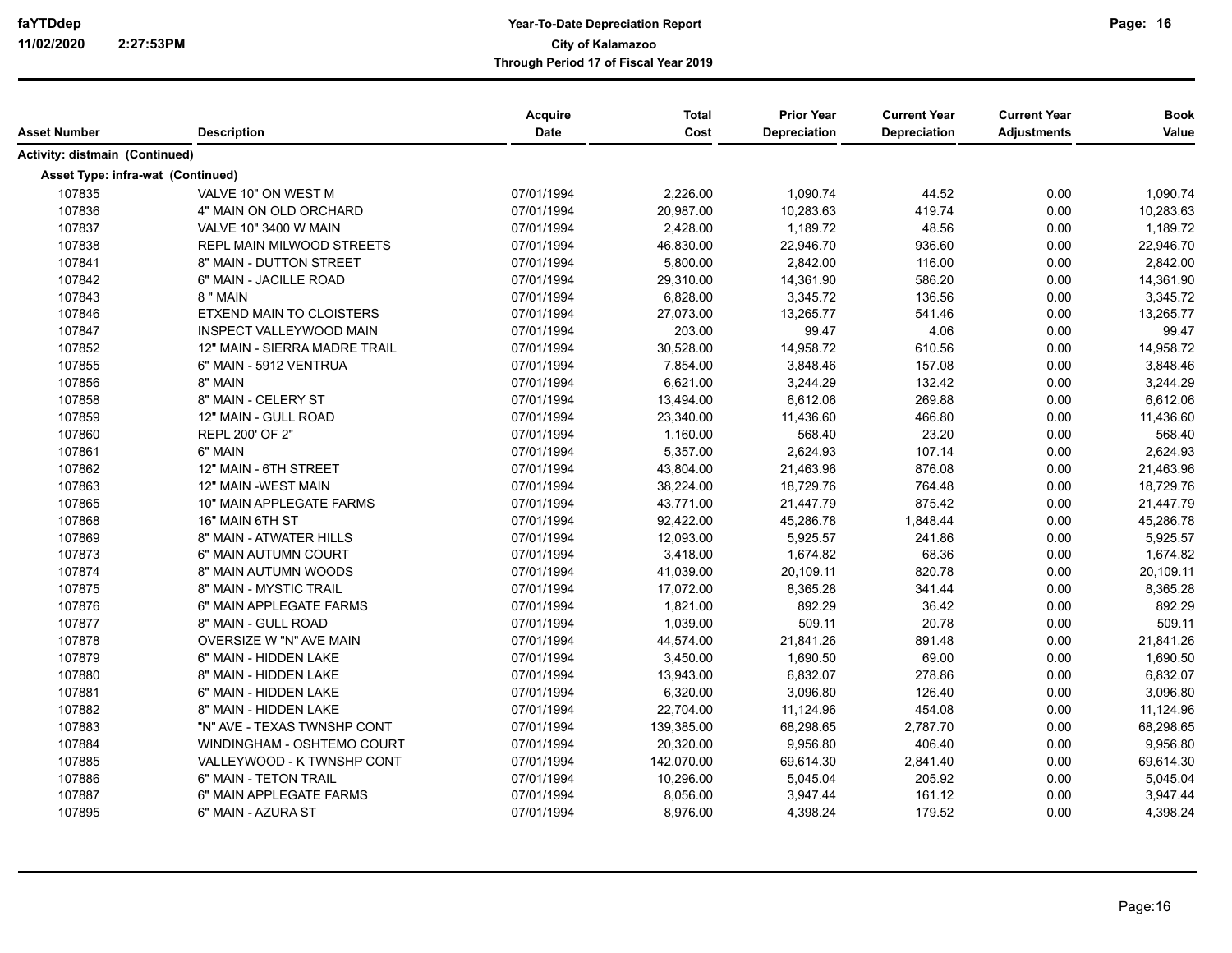| Asset Number                          | <b>Description</b>                 | Acquire<br>Date | <b>Total</b><br>Cost | <b>Prior Year</b><br>Depreciation | <b>Current Year</b><br><b>Depreciation</b> | <b>Current Year</b><br><b>Adjustments</b> | <b>Book</b><br>Value |
|---------------------------------------|------------------------------------|-----------------|----------------------|-----------------------------------|--------------------------------------------|-------------------------------------------|----------------------|
| <b>Activity: distmain (Continued)</b> |                                    |                 |                      |                                   |                                            |                                           |                      |
| Asset Type: infra-wat (Continued)     |                                    |                 |                      |                                   |                                            |                                           |                      |
| 107911                                | 12" MAIN - 11TH STREET             | 07/01/1994      | 16,234.00            | 7,954.66                          | 324.68                                     | 0.00                                      | 7,954.66             |
| 107919                                | 8" MAIN 9TH ST POST OFFICE         | 07/01/1994      | 169.00               | 82.81                             | 3.38                                       | 0.00                                      | 82.81                |
| 107921                                | 16" MAIN TEXAS DR W OF 12TH        | 07/01/1994      | 185,923.00           | 91,102.27                         | 3,718.46                                   | 0.00                                      | 91,102.27            |
| 108182                                | INST 6" MAIN-PLUM HOLLOW CI        | 07/01/1995      | 10,729.56            | 5,042.87                          | 214.59                                     | 0.00                                      | 5,472.10             |
| 108186                                | INST 8" MAIN-MEADOWS DEVELO        | 07/01/1995      | 16,835.63            | 7,912.69                          | 336.71                                     | 0.00                                      | 8,586.23             |
| 108187                                | INST 10" MAIN-MEADOWS DEVEL        | 07/01/1995      | 30,470.28            | 14,321.05                         | 609.41                                     | 0.00                                      | 15,539.82            |
| 108188                                | INST 8" MAIN-RICHLAND FIRE         | 07/01/1995      | 7,620.04             | 3,581.40                          | 152.40                                     | 0.00                                      | 3,886.24             |
| 108189                                | INST 10" MAIN-GULL LAKE CON        | 07/01/1995      | 23,115.28            | 10,864.20                         | 462.31                                     | 0.00                                      | 11,788.77            |
| 108191                                | INST 8" MAIN-BAY RIDGE #2          | 07/01/1995      | 48,506.86            | 22,798.28                         | 970.14                                     | 0.00                                      | 24,738.44            |
| 108193                                | INST 8" MAIN-COLONY POINTE         | 07/01/1995      | 47,968.78            | 22,545.34                         | 959.38                                     | 0.00                                      | 24,464.06            |
| 108194                                | <b>INSTALL 8" MAIN - RUDGATE F</b> | 07/01/1995      | 19,384.30            | 9,110.65                          | 387.69                                     | 0.00                                      | 9,885.96             |
| 108195                                | INSTALL 6" MAIN - 9TH ST N/        | 07/01/1995      | 11,688.33            | 5,493.56                          | 233.77                                     | 0.00                                      | 5,961.00             |
| 108196                                | <b>INSPECT WATER MAIN-BEATRICE</b> | 07/01/1995      | 3,974.94             | 1,868.25                          | 79.50                                      | 0.00                                      | 2,027.19             |
| 108197                                | <b>INSTALL 8" MAIN MYSTIC TRAI</b> | 07/01/1995      | 283.40               | 133.24                            | 5.67                                       | 0.00                                      | 144.49               |
| 108198                                | INST 8" MAIN-QUAIL MEADOWS         | 07/01/1995      | 48,769.56            | 22,921.67                         | 975.39                                     | 0.00                                      | 24,872.50            |
| 108199                                | <b>INST 8" MAIN-CRACKER BARREL</b> | 07/01/1995      | 18,616.36            | 8,749.75                          | 372.33                                     | 0.00                                      | 9,494.28             |
| 108200                                | <b>INST 6" MAIN-CRACKER BARREL</b> | 07/01/1995      | 3,970.23             | 1,866.02                          | 79.40                                      | 0.00                                      | 2,024.81             |
| 108201                                | INST 8" MAIN-GULL LAKE COND        | 07/01/1995      | 12,320.80            | 5,790.80                          | 246.42                                     | 0.00                                      | 6,283.58             |
| 108275                                | INST 8" MAIN - WESTPORT PHA        | 07/01/1995      | 27,113.19            | 12,743.17                         | 542.27                                     | 0.00                                      | 13,827.75            |
| 108314                                | REPLACE MAIN-MILWOOD LOCAL         | 07/01/1995      | 50,353.36            | 23,666.14                         | 1,007.07                                   | 0.00                                      | 25.680.15            |
| 108315                                | REPL 6" MAIN W/8" - MONTROS        | 07/01/1995      | 26,660.41            | 12,530.43                         | 533.21                                     | 0.00                                      | 13,596.77            |
| 108316                                | INSTALL 2" MAIN - HUGHS ST.        | 07/01/1995      | 5,833.98             | 2,741.98                          | 116.68                                     | 0.00                                      | 2,975.32             |
| 108321                                | REPLACE 6" MAIN - FAIRVIEW         | 07/01/1995      | 64,223.20            | 30,184.88                         | 1,284.47                                   | 0.00                                      | 32,753.85            |
| 108322                                | <b>INSTALL 8" MAIN - QUAIL RUN</b> | 07/01/1995      | 24,071.31            | 11,313.55                         | 481.43                                     | 0.00                                      | 12,276.33            |
| 108325                                | RELOC MAIN - WOODWARD & SIM        | 07/01/1995      | 3,424.19             | 1,609.34                          | 68.49                                      | 0.00                                      | 1,746.36             |
| 108338                                | INST 6" MAIN-ED ANNEN SPORT        | 07/01/1995      | 11,947.99            | 5,615.56                          | 238.96                                     | 0.00                                      | 6,093.47             |
| 108339                                | 6" MAIN - DOTTYS RESTAURANT        | 07/01/1995      | 5,708.32             | 2,682.95                          | 114.17                                     | 0.00                                      | 2,911.20             |
| 108340                                | INSTALL 8" MAIN - GULL RUN         | 07/01/1995      | 16,248.98            | 7,637.03                          | 324.98                                     | 0.00                                      | 8,286.97             |
| 108341                                | INSTALL 8" MAIN - WILDWOOD         | 07/01/1995      | 19,081.29            | 8,968.23                          | 381.63                                     | 0.00                                      | 9,731.43             |
| 108342                                | <b>INSTALL 8" MAIN - FOXWOOD</b>   | 07/01/1995      | 20,881.98            | 9,814.54                          | 417.64                                     | 0.00                                      | 10,649.80            |
| 108345                                | <b>INST 8" MAIN-GULL RUN APTS</b>  | 07/01/1995      | 12,390.34            | 5,823.51                          | 247.81                                     | 0.00                                      | 6,319.02             |
| 108346                                | <b>INSTALL 6" MAIN-9TH ST. POS</b> | 07/01/1995      | 7,667.05             | 3,603.49                          | 153.34                                     | 0.00                                      | 3,910.22             |
| 108347                                | 300 FT 8" MAIN-3030 KERSTEN        | 07/01/1995      | 9,520.75             | 4,474.75                          | 190.42                                     | 0.00                                      | 4,855.58             |
| 108348                                | <b>INSPECT WATER MAIN-VALLEYWO</b> | 07/01/1995      | 1,114.94             | 524.05                            | 22.30                                      | 0.00                                      | 568.59               |
| 108349                                | INST 8" MAIN - W.M.U. POWER        | 07/01/1995      | 33,134.56            | 15,573.22                         | 662.69                                     | 0.00                                      | 16,898.65            |
| 108350                                | INSTALL 8" MAIN - ARCADIA P        | 07/01/1995      | 16,413.01            | 7,714.11                          | 328.26                                     | 0.00                                      | 8,370.64             |
| 108351                                | <b>INSTALL 8" MAIN-9TH ST. POS</b> | 07/01/1995      | 9,101.88             | 4,277.94                          | 182.04                                     | 0.00                                      | 4,641.90             |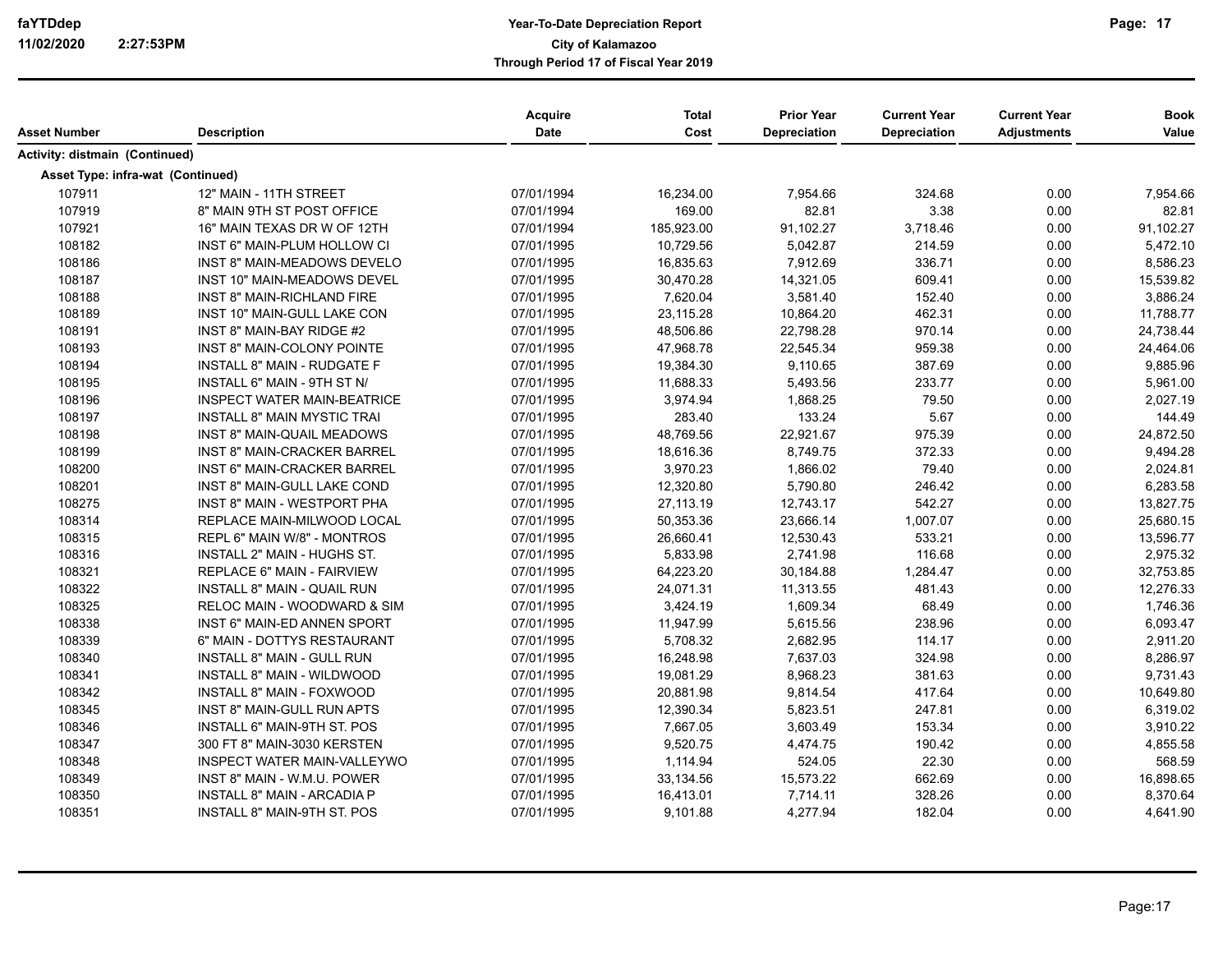| Asset Number                          | <b>Description</b>                 | Acquire<br>Date | <b>Total</b><br>Cost | <b>Prior Year</b><br><b>Depreciation</b> | <b>Current Year</b><br><b>Depreciation</b> | <b>Current Year</b><br><b>Adjustments</b> | <b>Book</b><br>Value |
|---------------------------------------|------------------------------------|-----------------|----------------------|------------------------------------------|--------------------------------------------|-------------------------------------------|----------------------|
| <b>Activity: distmain (Continued)</b> |                                    |                 |                      |                                          |                                            |                                           |                      |
| Asset Type: infra-wat (Continued)     |                                    |                 |                      |                                          |                                            |                                           |                      |
| 108353                                | <b>INST MAIN ON LUELLA CT.</b>     | 07/01/1995      | 556.79               | 261.71                                   | 11.14                                      | 0.00                                      | 283.94               |
| 108354                                | <b>INST 8" MAIN - LASALLE HOME</b> | 07/01/1995      | 24,056.22            | 11,306.41                                | 481.13                                     | 0.00                                      | 12,268.68            |
| 108355                                | <b>INST 8" VALVE - WEST MICHIG</b> | 07/01/1995      | 1,347.51             | 633.33                                   | 26.95                                      | 0.00                                      | 687.23               |
| 108356                                | <b>INSTALL 8" MAIN - BRECKENRI</b> | 07/01/1995      | 14,692.44            | 6,905.47                                 | 293.85                                     | 0.00                                      | 7,493.12             |
| 108357                                | REPL MAIN ON MILLS STREET          | 07/01/1995      | 53,976.63            | 25,368.96                                | 1,079.53                                   | 0.00                                      | 27,528.14            |
| 108358                                | CUT IN VALVES FOR BEACH PRO        | 07/01/1995      | 2,345.34             | 1,102.36                                 | 46.91                                      | 0.00                                      | 1,196.07             |
| 108359                                | INSTALL 2" FEEDER MAIN 924         | 07/01/1995      | 53.00                | 24.91                                    | 1.06                                       | 0.00                                      | 27.03                |
| 108360                                | INSTALL 2" MAIN LUELLA CT.         | 07/01/1995      | 2,720.86             | 1,278.86                                 | 54.42                                      | 0.00                                      | 1,387.58             |
| 108793                                | <b>INST 8" STEWART DOWNS PLAT</b>  | 07/01/1996      | 29,553.20            | 13,298.92                                | 591.06                                     | 0.00                                      | 15,663.22            |
| 108794                                | WATER MAIN RELOCATION - GUL        | 07/01/1996      | 579.49               | 260.77                                   | 11.59                                      | 0.00                                      | 307.13               |
| 108800                                | INST 8" MAIN-OAKLAND RIDGE         | 07/01/1996      | 9,811.68             | 4,415.22                                 | 196.23                                     | 0.00                                      | 5,200.23             |
| 108801                                | INST 665' OF 8" MAIN - E/O         | 07/01/1996      | 14,781.94            | 6,651.90                                 | 295.64                                     | 0.00                                      | 7,834.40             |
| 108802                                | <b>INST 8" STEWART DOWNS PLAT</b>  | 07/01/1996      | 7,678.03             | 3,455.10                                 | 153.56                                     | 0.00                                      | 4,069.37             |
| 108803                                | INST 290' 8" MAIN - 6777 WE        | 07/01/1996      | 10,389.17            | 4,675.09                                 | 207.78                                     | 0.00                                      | 5,506.30             |
| 108804                                | RELOC 300' 6" MAIN - WMU WO        | 07/01/1996      | 5,372.08             | 2,417.40                                 | 107.44                                     | 0.00                                      | 2,847.24             |
| 108805                                | INST 570' 8" MAIN - HUNTERS        | 07/01/1996      | 9,110.18             | 4,099.55                                 | 182.20                                     | 0.00                                      | 4,828.43             |
| 108806                                | Extend Laird St (6", 190ft.        | 07/01/1996      | 3,708.49             | 1,668.82                                 | 74.17                                      | 0.00                                      | 1,965.50             |
| 108807                                | ROAD CROSSING - 9TH ST ACRO        | 07/01/1996      | 2,523.28             | 1,135.50                                 | 50.46                                      | 0.00                                      | 1,337.32             |
| 108808                                | <b>INSTALL 8" MAIN - HUNTERS R</b> | 07/01/1996      | 38,019.00            | 17,108.55                                | 760.38                                     | 0.00                                      | 20,150.07            |
| 108818                                | INST 1755' OF 16" MAIN - 8T        | 07/01/1996      | 12,381.34            | 5,571.66                                 | 247.62                                     | 0.00                                      | 6,562.06             |
| 108819                                | INST 10" MAIN GULL LAKE CON        | 07/01/1996      | 11.00                | 4.95                                     | 0.22                                       | 0.00                                      | 5.83                 |
| 108820                                | <b>INSPECT MAIN AT ROSE ARBOR</b>  | 07/01/1996      | 1,427.90             | 642.60                                   | 28.56                                      | 0.00                                      | 756.74               |
| 108822                                | WATER MAIN CONSTRUCTION            | 07/01/1996      | 31,485.00            | 14,168.25                                | 629.70                                     | 0.00                                      | 16,687.05            |
| 108823                                | WATER MAIN UPGRADE-E. MICH         | 07/01/1996      | 6,643.81             | 2,989.75                                 | 132.87                                     | 0.00                                      | 3,521.19             |
| 108824                                | INST 360' OF 8" MAIN - TEXA        | 07/01/1996      | 9,187.63             | 4,134.38                                 | 183.75                                     | 0.00                                      | 4,869.50             |
| 108826                                | INST 1100' 8" MAIN - THE D         | 07/01/1996      | 26,519.40            | 11,933.77                                | 530.39                                     | 0.00                                      | 14,055.24            |
| 108827                                | INST 1605' OF 12" MAIN - "Q        | 07/01/1996      | 46,156.81            | 20,770.60                                | 923.13                                     | 0.00                                      | 24,463.08            |
| 108828                                | LOWERING 12" MAIN - 28TH AN        | 07/01/1996      | 22,352.84            | 10,058.83                                | 447.05                                     | 0.00                                      | 11,846.96            |
| 108829                                | INST 665' 12" MAIN - MILLER        | 07/01/1996      | 27,613.85            | 12,426.29                                | 552.27                                     | 0.00                                      | 14,635.29            |
| 108830                                | INST 5945' 12" MAIN - MILLE        | 07/01/1996      | 131,024.00           | 58,960.80                                | 2,620.48                                   | 0.00                                      | 69,442.72            |
| 108831                                | INST 1105' 8" MAIN - GULL R        | 07/01/1996      | 19,588.78            | 8,814.97                                 | 391.77                                     | 0.00                                      | 10,382.04            |
| 108832                                | INST 1350' 8" MAIN - WILDWO        | 07/01/1996      | 20,344.94            | 9,155.25                                 | 406.90                                     | 0.00                                      | 10,782.79            |
| 108833                                | <b>INST 8" MAIN - CRACKER BARR</b> | 07/01/1996      | 17.71                | 17.71                                    | 0.00                                       | 0.00                                      | 0.00                 |
| 108834                                | REPLACE 130' OF 4" MAIN-WIN        | 07/01/1996      | 2,058.31             | 926.28                                   | 41.16                                      | 0.00                                      | 1,090.87             |
| 108835                                | INST 8" MAIN - QUAIL MEADOW        | 07/01/1996      | 7.73                 | 7.73                                     | 0.00                                       | 0.00                                      | 0.00                 |
| 108836                                | ROAD CROSSING - THISTLE MIL        | 07/01/1996      | 3,716.95             | 1,672.65                                 | 74.34                                      | 0.00                                      | 1,969.96             |
| 108837                                | INST 865' 8" MAIN - THISTLE        | 07/01/1996      | 11,567.44            | 5,205.37                                 | 231.35                                     | 0.00                                      | 6,130.72             |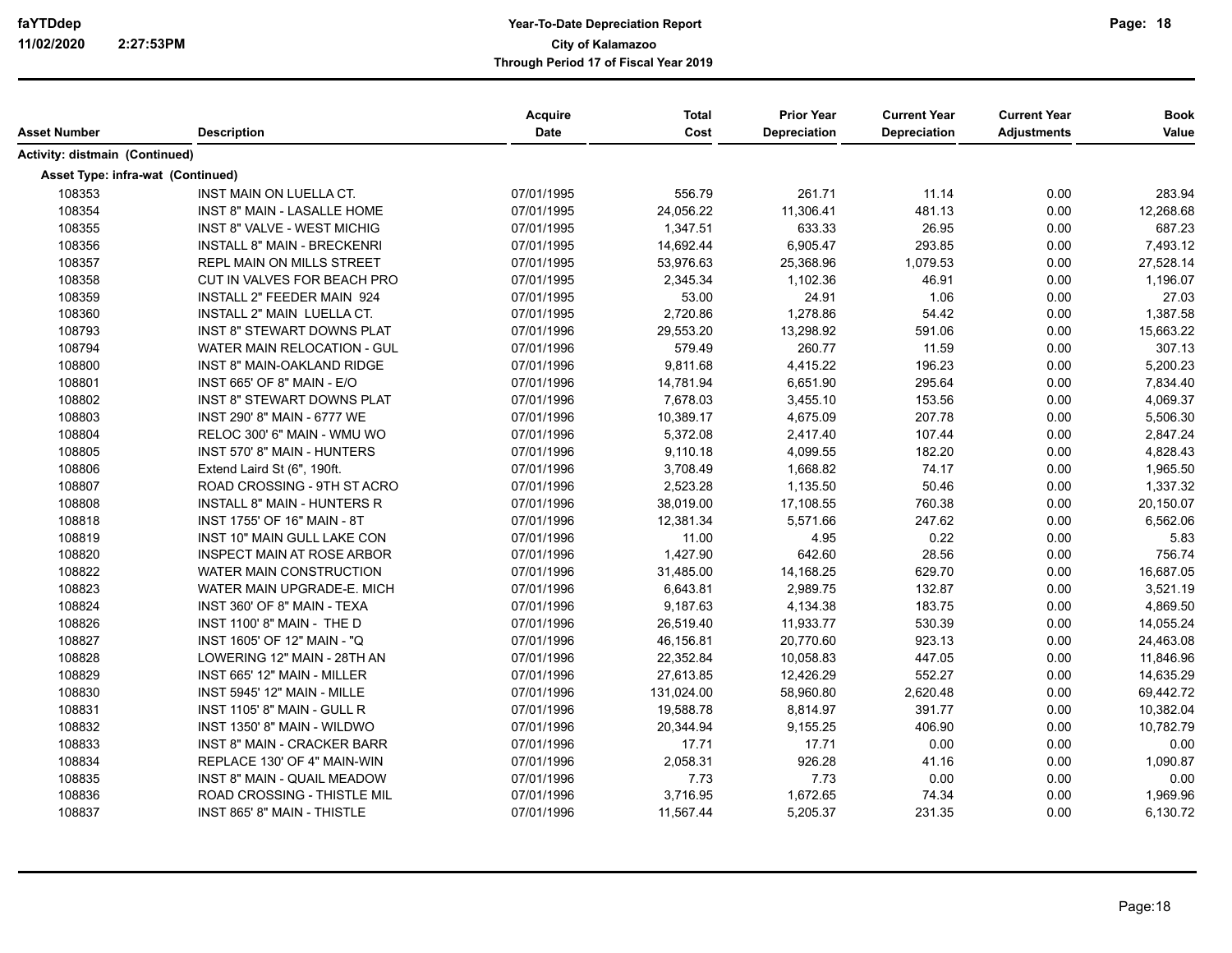|                                   |                                    | <b>Acquire</b> | <b>Total</b> | <b>Prior Year</b>   | <b>Current Year</b> | <b>Current Year</b> | <b>Book</b> |
|-----------------------------------|------------------------------------|----------------|--------------|---------------------|---------------------|---------------------|-------------|
| Asset Number                      | <b>Description</b>                 | <b>Date</b>    | Cost         | <b>Depreciation</b> | <b>Depreciation</b> | <b>Adjustments</b>  | Value       |
| Activity: distmain (Continued)    |                                    |                |              |                     |                     |                     |             |
| Asset Type: infra-wat (Continued) |                                    |                |              |                     |                     |                     |             |
| 108838                            | <b>REP 10" MAIN - WINDING WAY</b>  | 07/01/1996     | 20,304.55    | 9,137.03            | 406.09              | 0.00                | 10,761.43   |
| 108839                            | 6" MAIN EXTENSION TO RAVINE        | 07/01/1996     | 15,530.10    | 6,988.50            | 310.60              | 0.00                | 8,231.00    |
| 108840                            | INST 570' OF 8" MAIN - ARCA        | 07/01/1996     | 8,278.45     | 3,725.32            | 165.57              | 0.00                | 4,387.56    |
| 108841                            | INST 9000' OF 16" MAIN - AL        | 07/01/1996     | 80,665.00    | 36,299.25           | 1,613.30            | 0.00                | 42,752.45   |
| 108842                            | <b>INST 8" MAIN - FOXWOOD</b>      | 07/01/1996     | 154.67       | 69.56               | 3.09                | 0.00                | 82.02       |
| 108843                            | <b>INST 2335' OF 8" MAIN - WES</b> | 07/01/1996     | 38,045.69    | 17,120.53           | 760.91              | 0.00                | 20,164.25   |
| 108845                            | INST 595' OF 6" MAIN - TEXA        | 07/01/1996     | 10,034.52    | 4,515.53            | 200.69              | 0.00                | 5,318.30    |
| 108846                            | INST 2 24" & 2 16" VALVE -         | 07/01/1996     | 17,824.54    | 8,021.03            | 356.49              | 0.00                | 9,447.02    |
| 108847                            | <b>INST 1250' 8" MAIN - 10TH S</b> | 07/01/1996     | 16,724.06    | 7,525.80            | 334.48              | 0.00                | 8,863.78    |
| 108848                            | INST 730' 12" MAIN - 10TH S        | 07/01/1996     | 23,246.54    | 10,460.93           | 464.93              | 0.00                | 12,320.68   |
| 108849                            | INST 200' 6" MAIN - MISTY C        | 07/01/1996     | 5,192.22     | 2,336.49            | 103.84              | 0.00                | 2,751.89    |
| 108850                            | INST 865' OF 12" MAIN - "G"        | 07/01/1996     | 16,155.75    | 7,270.09            | 323.11              | 0.00                | 8,562.55    |
| 108851                            | INST 8" MAIN - BAY RIDGE #2        | 07/01/1996     | 2,795.65     | 1,257.99            | 55.91               | 0.00                | 1,481.75    |
| 108852                            | <b>INST 4105' OF 10" MAIN - TE</b> | 07/01/1996     | 69,823.84    | 31,420.78           | 1,396.47            | 0.00                | 37,006.59   |
| 108853                            | INST 455' OF 8" MAIN - STAD        | 07/01/1996     | 7,100.44     | 3,195.22            | 142.01              | 0.00                | 3,763.21    |
| 108854                            | <b>INST 665' OF 12" MAIN - WES</b> | 07/01/1996     | 19,446.01    | 8,750.70            | 388.92              | 0.00                | 10,306.39   |
| 108855                            | <b>INST 1280' OF 8" MAIN - WES</b> | 07/01/1996     | 21,413.49    | 9,636.08            | 428.27              | 0.00                | 11,349.14   |
| 108856                            | ROAD CROSSING - OSHTEMO LIB        | 07/01/1996     | 6,241.10     | 2,808.45            | 124.82              | 0.00                | 3,307.83    |
| 108857                            | <b>INST 1725' 12" MAIN - W MAI</b> | 07/01/1996     | 50,782.96    | 22,852.35           | 1,015.66            | 0.00                | 26,914.95   |
| 108858                            | INST 670 LIN FT 8" - KL SEL        | 07/01/1996     | 17,577.79    | 7,910.03            | 351.55              | 0.00                | 9,316.21    |
| 108859                            | INST 990' 6" MAIN - MISTY C        | 07/01/1996     | 57,017.49    | 25,657.88           | 1,140.35            | 0.00                | 30,219.26   |
| 108896                            | INST 8" MAIN - MEADOWS DEV.        | 07/01/1996     | 5,260.51     | 2,367.23            | 105.21              | 0.00                | 2,788.07    |
| 108899                            | INST 433' OF 12" MAIN - "G"        | 07/01/1996     | 20,744.00    | 9,334.80            | 414.88              | 0.00                | 10,994.32   |
| 108901                            | ROAD CROSSING - BORGESS MED        | 07/01/1996     | 3,021.00     | 1,359.45            | 60.42               | 0.00                | 1,601.13    |
| 108904                            | INST 8" MAIN-10211 GULL LAK        | 07/01/1996     | 5,675.00     | 2,553.75            | 113.50              | 0.00                | 3,007.75    |
| 108905                            | <b>INST 435' 16" MAIN - D AVE</b>  | 07/01/1996     | 15,641.00    | 7,038.45            | 312.82              | 0.00                | 8,289.73    |
| 108906                            | INST 10" MAIN - MEADOWS DEV        | 07/01/1996     | 5.00         | 2.25                | 0.10                | 0.00                | 2.65        |
| 108907                            | INST 8" MAIN - RICHLAND FIR        | 07/01/1996     | 2.20         | 2.20                | 0.00                | 0.00                | 0.00        |
| 108908                            | INST 12" MAIN - RICHLAND FI        | 07/01/1996     | 397.00       | 178.65              | 7.94                | 0.00                | 210.41      |
| 108912                            | INST 1480' 8" MAIN - GULL L        | 07/01/1996     | 25,762.00    | 11,592.90           | 515.24              | 0.00                | 13,653.86   |
| 108916                            | 350' 8" MAIN - BORGESS MEDI        | 07/01/1996     | 6,818.00     | 3,068.10            | 136.36              | 0.00                | 3,613.54    |
| 109195                            | INST 20' OF 8" MAIN FOR BLI        | 07/01/1997     | 4,432.05     | 1,905.76            | 88.64               | 0.00                | 2,437.65    |
| 109198                            | FOXWOOD APTS PHASE 4 8" MA         | 07/01/1997     | 57,494.00    | 24,722.42           | 1,149.88            | 0.00                | 31,621.70   |
| 109200                            | VALLEYWOOD PHASE 6 8"80            | 07/01/1997     | 15,295.00    | 6,576.85            | 305.90              | 0.00                | 8,412.25    |
| 109201                            | VALLEYWOOD PHASE 6 6" 2,           | 07/01/1997     | 47,785.00    | 20,547.55           | 955.70              | 0.00                | 26,281.75   |
| 109202                            | PINE MEDOWS - KAL TWNP - 8"        | 07/01/1997     | 55,214.00    | 23,742.02           | 1,104.28            | 0.00                | 30,367.70   |
| 109204                            | EXTEND MAIN - "G" AVE TO 32        | 07/01/1997     | 12,760.40    | 5,487.01            | 255.21              | 0.00                | 7,018.18    |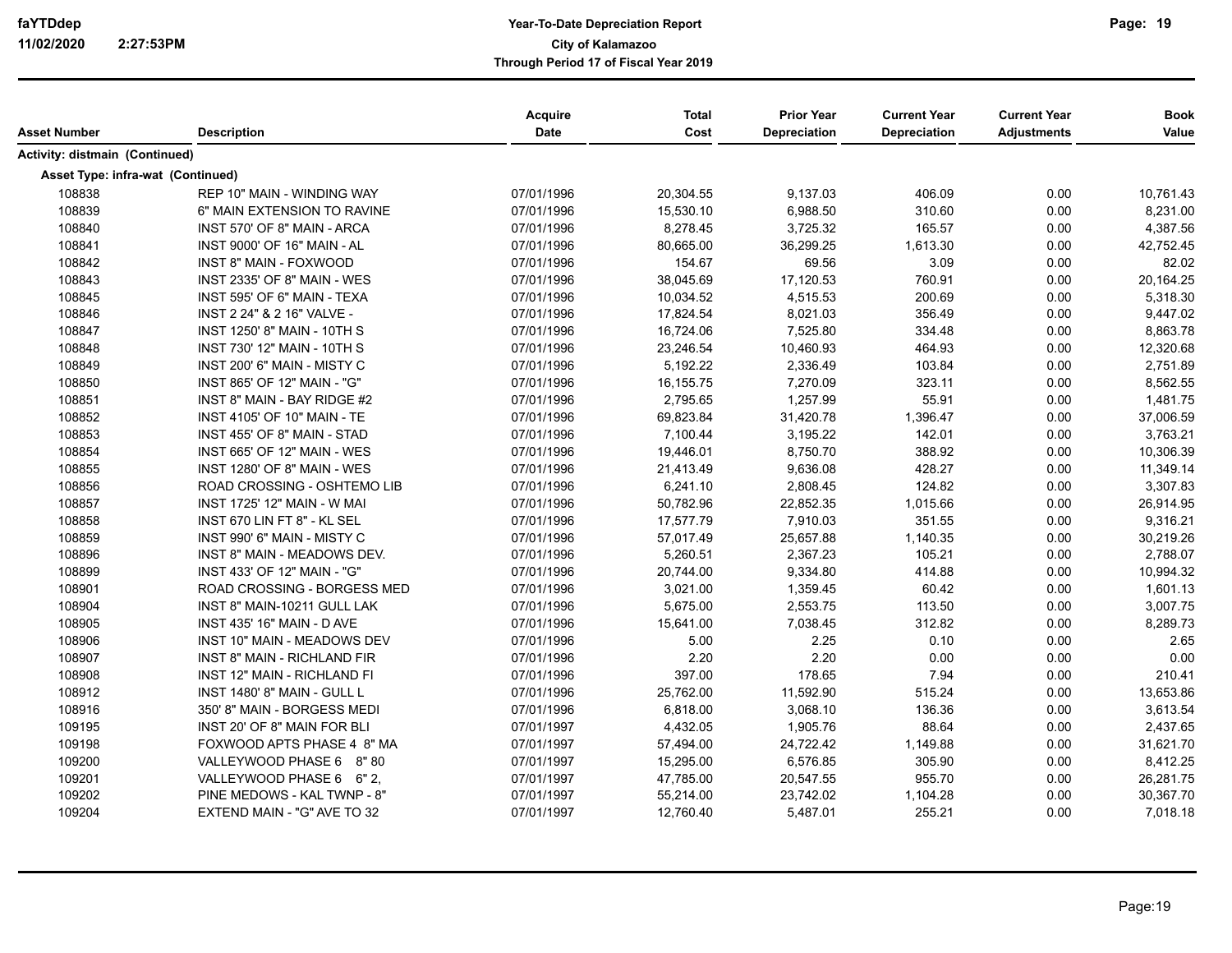| Asset Number                      | <b>Description</b>                 | Acquire<br>Date | <b>Total</b><br>Cost | <b>Prior Year</b><br>Depreciation | <b>Current Year</b><br><b>Depreciation</b> | <b>Current Year</b><br><b>Adjustments</b> | <b>Book</b><br>Value |
|-----------------------------------|------------------------------------|-----------------|----------------------|-----------------------------------|--------------------------------------------|-------------------------------------------|----------------------|
| Activity: distmain (Continued)    |                                    |                 |                      |                                   |                                            |                                           |                      |
| Asset Type: infra-wat (Continued) |                                    |                 |                      |                                   |                                            |                                           |                      |
| 109206                            | <b>INST 1790' OF 10' MAIN - HI</b> | 07/01/1997      | 48,742.19            | 20,959.11                         | 974.85                                     | 0.00                                      | 26,808.23            |
| 109207                            | INST 1465' OF 8" MAIN - HID        | 07/01/1997      | 21,698.75            | 9,330.46                          | 433.98                                     | 0.00                                      | 11,934.31            |
| 109209                            | INST 290' OF 8" MAIN - OFF         | 07/01/1997      | 11,035.79            | 4,745.41                          | 220.72                                     | 0.00                                      | 6,069.66             |
| 109228                            | INST 85' OF 6" MAIN FOR (2)        | 07/01/1997      | 5,186.04             | 2,229.98                          | 103.72                                     | 0.00                                      | 2,852.34             |
| 109244                            | <b>INST 3793' OF 10" MAIN - KA</b> | 07/01/1997      | 86,473.58            | 37,183.61                         | 1,729.47                                   | 0.00                                      | 47,560.50            |
| 109245                            | INST 80' OF 8" MAIN - FRIEN        | 07/01/1997      | 988.53               | 425.06                            | 19.77                                      | 0.00                                      | 543.70               |
| 109246                            | INST 60' OF 6" MAIN - FRIEN        | 07/01/1997      | 1,367.57             | 588.03                            | 27.35                                      | 0.00                                      | 752.19               |
| 109247                            | ABANDON 765' OF 8" MAIN - F        | 07/01/1997      | 18,392.57            | 7,908.78                          | 367.85                                     | 0.00                                      | 10,115.94            |
| 109248                            | INST 2" AND 4" MAIN - OAKLA        | 07/01/1997      | 4,398.33             | 1,891.33                          | 87.97                                      | 0.00                                      | 2,419.03             |
| 109249                            | INST & LOWER 12" MAIN - WAL        | 07/01/1997      | 7,674.02             | 3,299.82                          | 153.48                                     | 0.00                                      | 4,220.72             |
| 109250                            | REPLACE 1200' OF 6" MAIN -         | 07/01/1997      | 36,523.16            | 15,704.91                         | 730.47                                     | 0.00                                      | 20,087.78            |
| 109251                            | REPLACE 180' OF 8" MAIN - O        | 07/01/1997      | 2,287.59             | 983.63                            | 45.75                                      | 0.00                                      | 1,258.21             |
| 109252                            | REPLACE FEED MAIN-VINE PLAC        | 07/01/1997      | 5,741.03             | 2,468.63                          | 114.82                                     | 0.00                                      | 3,157.58             |
| 109253                            | RELOCATE 300' 6" MAIN - W.         | 07/01/1997      | 15,064.86            | 6,477.95                          | 301.30                                     | 0.00                                      | 8,285.61             |
| 109256                            | INST 65' OF 2" MAIN FOR BLI        | 07/01/1997      | 2,550.13             | 1,096.50                          | 51.00                                      | 0.00                                      | 1,402.63             |
| 109258                            | INST 556' OF 8" MAIN @ GVM         | 07/01/1997      | 14,691.66            | 6,317.36                          | 293.84                                     | 0.00                                      | 8,080.46             |
| 109273                            | 2335' OF8" WEST PORT #13 -         | 07/01/1997      | 1,077.32             | 463.29                            | 21.55                                      | 0.00                                      | 592.48               |
| 109274                            | INST 50' OF 1-1/4" PIPE FOR        | 07/01/1997      | 1,307.54             | 562.23                            | 26.15                                      | 0.00                                      | 719.16               |
| 109276                            | 10" MAIN - TEXAS HEIGHTS PL        | 07/01/1997      | 774.80               | 333.19                            | 15.50                                      | 0.00                                      | 426.11               |
| 109277                            | Install 8" main - Country R        | 07/01/1997      | 24,886.00            | 10,700.98                         | 497.72                                     | 0.00                                      | 13,687.30            |
| 109278                            | INST 368' OF 8" MAIN - SEVE        | 07/01/1997      | 7,826.14             | 3,365.18                          | 156.53                                     | 0.00                                      | 4,304.43             |
| 109279                            | RELOCATE 725' OF 10" MAIN -        | 07/01/1997      | 31,842.71            | 13,692.34                         | 636.86                                     | 0.00                                      | 17,513.51            |
| 109280                            | INST 150' OF 6" MAIN - PIN         | 07/01/1997      | 1,915.97             | 823.88                            | 38.32                                      | 0.00                                      | 1,053.77             |
| 109281                            | INST 2610' 8" MAIN - PINEH         | 07/01/1997      | 53,173.02            | 22,864.39                         | 1,063.46                                   | 0.00                                      | 29,245.17            |
| 109282                            | INST 875' OF 8" MAIN - SEEC        | 07/01/1997      | 17,189.58            | 7,391.49                          | 343.79                                     | 0.00                                      | 9,454.30             |
| 109283                            | ABANDON 410' OF 8" MAIN - M        | 07/01/1997      | 1,195.34             | 514.05                            | 23.91                                      | 0.00                                      | 657.38               |
| 109284                            | INST 3525' OF 10" MAIN - QU        | 07/01/1997      | 69,849.97            | 30,035.50                         | 1,397.00                                   | 0.00                                      | 38,417.47            |
| 109285                            | INST 2000' OF 8" MAIN - QUA        | 07/01/1997      | 40,840.63            | 17,561.42                         | 816.81                                     | 0.00                                      | 22,462.40            |
| 109286                            | INST 1020' OF 8" MAIN - STA        | 07/01/1997      | 17,137.20            | 7,368.97                          | 342.75                                     | 0.00                                      | 9,425.48             |
| 109287                            | 8" TAP FOR NEW MAIN - BARNE        | 07/01/1997      | 1,486.71             | 639.26                            | 29.74                                      | 0.00                                      | 817.71               |
| 109288                            | INST 290' OF 6" MAIN - BOAR        | 07/01/1997      | 4,378.65             | 1,882.76                          | 87.58                                      | 0.00                                      | 2,408.31             |
| 109290                            | TAP MAIN - OLD KILGORE             | 07/01/1997      | 1,969.15             | 846.68                            | 39.39                                      | 0.00                                      | 1,083.08             |
| 109291                            | 4" FEED MAIN - OLD KILGORE         | 07/01/1997      | 873.92               | 375.82                            | 17.48                                      | 0.00                                      | 480.62               |
| 109294                            | INST 2700' OF 10" MAIN - ST        | 07/01/1997      | 44,552.79            | 19,157.72                         | 891.06                                     | 0.00                                      | 24,504.01            |
| 109297                            | INST 1215' OF 8" MAIN - BOA        | 07/01/1997      | 25,885.43            | 11,130.76                         | 517.71                                     | 0.00                                      | 14,236.96            |
| 109298                            | INST 2040' OF 8" MAIN - WIL        | 07/01/1997      | 33,825.41            | 14,544.96                         | 676.51                                     | 0.00                                      | 18,603.94            |
| 109301                            | 8" MAIN WEST MEDICAL CENTER        | 07/01/1997      | 1,034.00             | 444.62                            | 20.68                                      | 0.00                                      | 568.70               |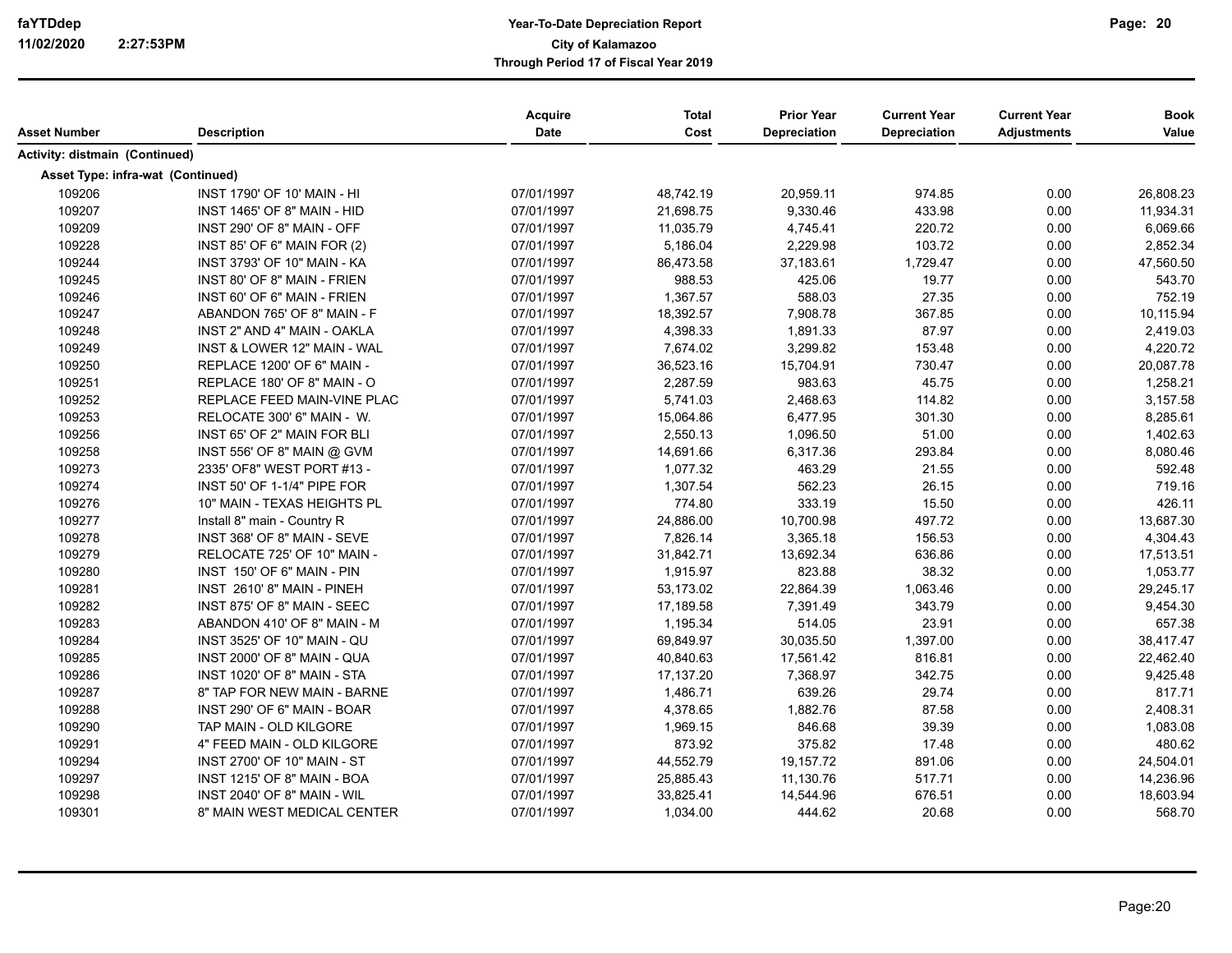| Asset Number                          | <b>Description</b>                 | Acquire<br>Date | <b>Total</b><br>Cost | <b>Prior Year</b><br>Depreciation | <b>Current Year</b><br><b>Depreciation</b> | <b>Current Year</b><br><b>Adjustments</b> | <b>Book</b><br>Value |
|---------------------------------------|------------------------------------|-----------------|----------------------|-----------------------------------|--------------------------------------------|-------------------------------------------|----------------------|
| <b>Activity: distmain (Continued)</b> |                                    |                 |                      |                                   |                                            |                                           |                      |
| Asset Type: infra-wat (Continued)     |                                    |                 |                      |                                   |                                            |                                           |                      |
| 109302                                | TAP TO EXTEND MAIN - NICHOL        | 07/01/1997      | 2,235.13             | 961.05                            | 44.70                                      | 0.00                                      | 1,229.38             |
| 109303                                | INST 1089' OF 6" MAIN - SEN        | 07/01/1997      | 24,737.18            | 10,636.95                         | 494.75                                     | 0.00                                      | 13,605.48            |
| 109333                                | BRICKLETON WOODS #1 8" MAIN        | 07/01/1997      | 36,540.00            | 15,712.20                         | 730.80                                     | 0.00                                      | 20,097.00            |
| 109335                                | FOXWOOD APTS PHASE 4 6" MA         | 07/01/1997      | 1,729.00             | 743.47                            | 34.58                                      | 0.00                                      | 950.95               |
| 109338                                | RITEAID-WESTNDG/KILGORE 8"         | 07/01/1997      | 5,328.00             | 2,291.04                          | 106.56                                     | 0.00                                      | 2,930.40             |
| 109339                                | MYSTIC TRAILS PHASE 3 6"           | 07/01/1997      | 22,040.00            | 9,477.20                          | 440.80                                     | 0.00                                      | 12,122.00            |
| 109340                                | MYSTIC TRAILS PHASE 3 8"           | 07/01/1997      | 55,290.00            | 23,774.70                         | 1,105.80                                   | 0.00                                      | 30,409.50            |
| 109341                                | ENGELWOOD ESTATES #1 8" MA         | 07/01/1997      | 24,030.00            | 10,332.90                         | 480.60                                     | 0.00                                      | 13,216.50            |
| 109342                                | VALLEYWOOD PHASE 5 6"MAI           | 07/01/1997      | 27,900.00            | 11,997.00                         | 558.00                                     | 0.00                                      | 15,345.00            |
| 109343                                | VALLEYWOOD PHASE 5 6"MAI           | 07/01/1997      | 44,640.00            | 19,195.20                         | 892.80                                     | 0.00                                      | 24,552.00            |
| 109344                                | <b>COUNTRY ESTATES #2 8" MAIN</b>  | 07/01/1997      | 23,310.00            | 10,023.30                         | 466.20                                     | 0.00                                      | 12,820.50            |
| 109345                                | "K" AVE 500 FT E FROM 6537         | 07/01/1997      | 18,500.00            | 7,955.00                          | 370.00                                     | 0.00                                      | 10,175.00            |
| 109346                                | WOODSONG CONDOS 440' 6" MAI        | 07/01/1997      | 8,360.00             | 3,594.80                          | 167.20                                     | 0.00                                      | 4,598.00             |
| 109347                                | WOODSONG CONDOS 1900' 8" MA        | 07/01/1997      | 34,200.00            | 14,706.00                         | 684.00                                     | 0.00                                      | 18,810.00            |
| 109351                                | MYSTIC TRAILS PHASE 2 17           | 07/01/1997      | 31,410.00            | 13,506.30                         | 628.20                                     | 0.00                                      | 17,275.50            |
| 109357                                | ROSE ARBOR #2<br>1,360'8           | 07/01/1997      | 24,480.00            | 10,526.40                         | 489.60                                     | 0.00                                      | 13,464.00            |
| 109359                                | ROSE ARBOR #2 580' 6" MA           | 07/01/1997      | 10,440.00            | 4,489.20                          | 208.80                                     | 0.00                                      | 5,742.00             |
| 109360                                | <b>MYSTIC TRAILS PHASE 2 116</b>   | 07/01/1997      | 30,160.00            | 12,968.80                         | 603.20                                     | 0.00                                      | 16,588.00            |
| 109361                                | MYSTIC TRAILS PHASE 2 95           | 07/01/1997      | 17,100.00            | 7,353.00                          | 342.00                                     | 0.00                                      | 9,405.00             |
| 109647                                | INST 770' OF 10" WATER MAIN        | 07/01/1998      | 19,106.00            | 7,833.46                          | 382.12                                     | 0.00                                      | 10,890.42            |
| 109676                                | INST 8" MAIN - FOXWOOD TOWN        | 07/01/1998      | 37,800.00            | 15,498.00                         | 756.00                                     | 0.00                                      | 21,546.00            |
| 109677                                | INST 8" MAIN 850 ' FOXWOOD         | 07/01/1998      | 16,150.00            | 6,621.50                          | 323.00                                     | 0.00                                      | 9,205.50             |
| 109678                                | INST 434' OF 6" MAIN AT M &        | 07/01/1998      | 11,073.00            | 4,539.93                          | 221.46                                     | 0.00                                      | 6,311.61             |
| 109679                                | INST 8" MAIN 545' -WALDO ST        | 07/01/1998      | 10,355.00            | 4,245.55                          | 207.10                                     | 0.00                                      | 5,902.35             |
| 109680                                | INST 565' OF 6" MAIN - STAD        | 07/01/1998      | 13,714.00            | 5,622.74                          | 274.28                                     | 0.00                                      | 7,816.98             |
| 109681                                | INST 400' OF 6" MAIN - MILW        | 07/01/1998      | 6,072.00             | 2,489.52                          | 121.44                                     | 0.00                                      | 3,461.04             |
| 109682                                | EXTEND WATER MAIN - WALDO S        | 07/01/1998      | 1,663.00             | 681.83                            | 33.26                                      | 0.00                                      | 947.91               |
| 109684                                | Replace 2826' 4" Main Blan         | 07/01/1998      | 782.00               | 320.62                            | 15.64                                      | 0.00                                      | 445.74               |
| 109687                                | ABANDON AND REPLACE GULL RD        | 07/01/1998      | 128,617.00           | 52,732.97                         | 2,572.34                                   | 0.00                                      | 73,311.69            |
| 109698                                | <b>INST 360' OF 6" MAIN - 10TH</b> | 07/01/1998      | 6,618.00             | 2,713.38                          | 132.36                                     | 0.00                                      | 3,772.26             |
| 109699                                | INST 2485' OF 8' MAIN - BAR        | 07/01/1998      | 36,974.00            | 15,159.34                         | 739.48                                     | 0.00                                      | 21,075.18            |
| 109700                                | INST 380' OF 6" MAIN - 4200        | 07/01/1998      | 5,764.00             | 2,363.24                          | 115.28                                     | 0.00                                      | 3,285.48             |
| 109701                                | INST 325" OF 6" MAIN - QU          | 07/01/1998      | 4,223.00             | 1,731.43                          | 84.46                                      | 0.00                                      | 2,407.11             |
| 109702                                | INST 1210" OF 8" MAIN - Q          | 07/01/1998      | 10,972.00            | 4,498.52                          | 219.44                                     | 0.00                                      | 6,254.04             |
| 109703                                | INST 2360" OF 8" MAIN - Q          | 07/01/1998      | 39,061.00            | 16,015.01                         | 781.22                                     | 0.00                                      | 22,264.77            |
| 109705                                | INST 500' OF 8" MAIN - HERI        | 07/01/1998      | 15,689.00            | 6,432.49                          | 313.78                                     | 0.00                                      | 8,942.73             |
| 109706                                | INST 600' OF 8" MAIN - HERI        | 07/01/1998      | 6,700.00             | 2,747.00                          | 134.00                                     | 0.00                                      | 3,819.00             |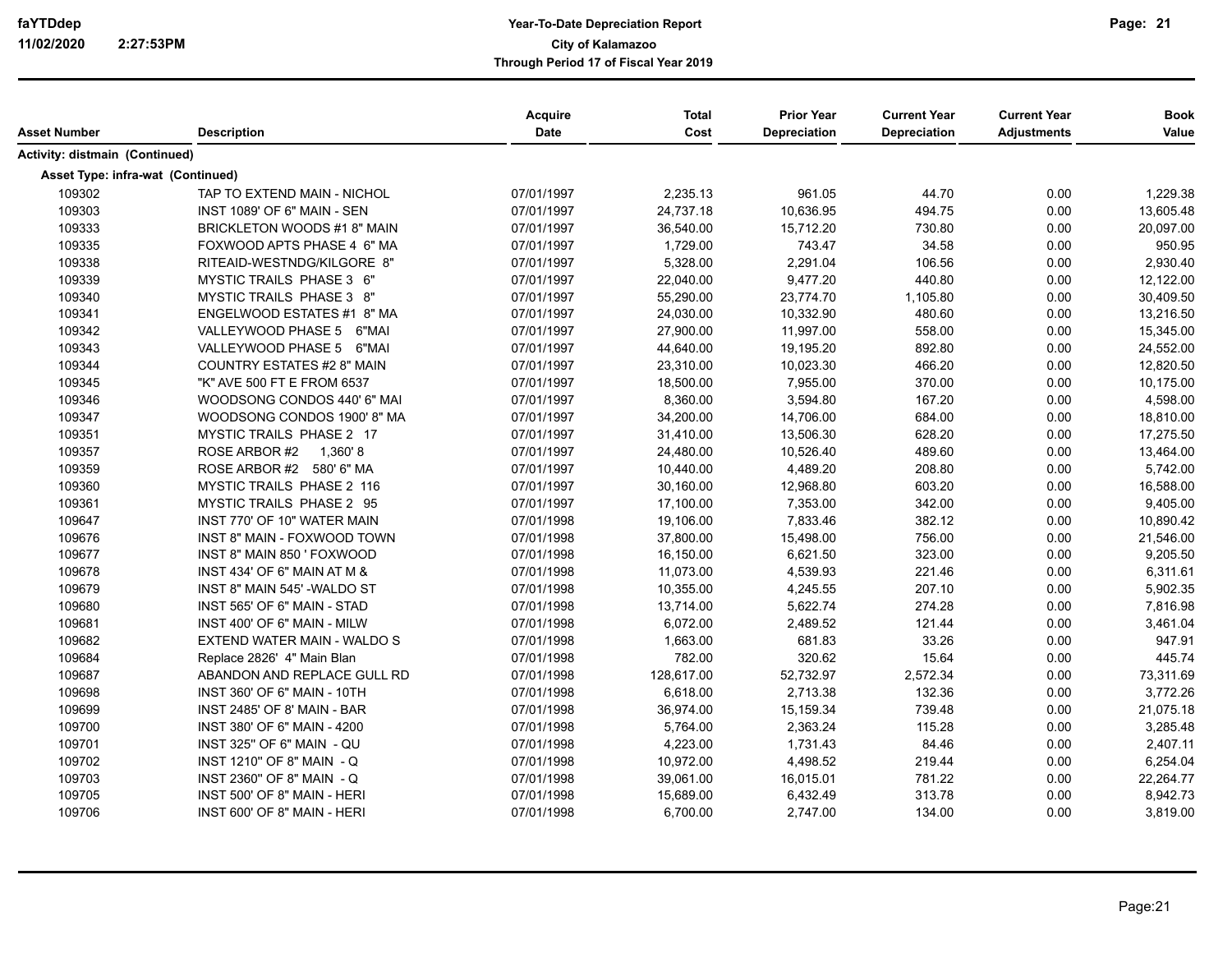| Asset Number                          | <b>Description</b>                  | Acquire<br><b>Date</b> | <b>Total</b><br>Cost | <b>Prior Year</b><br>Depreciation | <b>Current Year</b><br>Depreciation | <b>Current Year</b><br><b>Adjustments</b> | <b>Book</b><br>Value |
|---------------------------------------|-------------------------------------|------------------------|----------------------|-----------------------------------|-------------------------------------|-------------------------------------------|----------------------|
|                                       |                                     |                        |                      |                                   |                                     |                                           |                      |
| <b>Activity: distmain (Continued)</b> |                                     |                        |                      |                                   |                                     |                                           |                      |
| Asset Type: infra-wat (Continued)     |                                     |                        |                      |                                   |                                     |                                           |                      |
| 109707                                | INST 400' OF 8" MAIN - GREE         | 07/01/1998             | 7,162.00             | 2,936.42                          | 143.24                              | 0.00                                      | 4,082.34             |
| 109708                                | INST 1089' OF 6" MAIN - SEN         | 07/01/1998             | 1,145.00             | 469.45                            | 22.90                               | 0.00                                      | 652.65               |
| 109709                                | INST 715' OF 8" MAIN - EMBE         | 07/01/1998             | 15,595.00            | 6,393.95                          | 311.90                              | 0.00                                      | 8,889.15             |
| 109711                                | <b>INST 1165' OF 10" MAIN - FO</b>  | 07/01/1998             | 27,982.00            | 11,472.62                         | 559.64                              | 0.00                                      | 15,949.74            |
| 109713                                | INST 310' OF 6" MAIN - 5334         | 07/01/1998             | 6,229.00             | 2,553.89                          | 124.58                              | 0.00                                      | 3,550.53             |
| 109714                                | INST 368' OF 8" MAIN - SEVE         | 07/01/1998             | 833.00               | 341.53                            | 16.66                               | 0.00                                      | 474.81               |
| 109716                                | INST 10" MAIN 3366' - COMST         | 07/01/1998             | 63,954.00            | 26,221.14                         | 1,279.08                            | 0.00                                      | 36,453.78            |
| 109717                                | INST 8" MAIN 410' - COMSTOC         | 07/01/1998             | 7,790.00             | 3,193.90                          | 155.80                              | 0.00                                      | 4,440.30             |
| 109719                                | INST 200' OF 2" COPPER & FE         | 07/01/1998             | 1,145.00             | 469.45                            | 22.90                               | 0.00                                      | 652.65               |
| 109747                                | INST 1865' OF 10" MAIN - BA         | 07/01/1998             | 41,827.00            | 17,149.07                         | 836.54                              | 0.00                                      | 23,841.39            |
| 109770                                | INST 640' OF 8" MAIN - "Q"          | 07/01/1998             | 6,820.00             | 2,796.20                          | 136.40                              | 0.00                                      | 3,887.40             |
| 109775                                | INST 450' OF 6" MAIN - BARR         | 07/01/1998             | 5,483.00             | 2,248.03                          | 109.66                              | 0.00                                      | 3,125.31             |
| 109779                                | INST 120' OF 4" MAIN - "Q"          | 07/01/1998             | 3,431.00             | 1,406.71                          | 68.62                               | 0.00                                      | 1,955.67             |
| 109781                                | INST 8" MAIN 845' - TEXAS           | 07/01/1998             | 16,055.00            | 6,582.55                          | 321.10                              | 0.00                                      | 9,151.35             |
| 109782                                | INST 6" MAIN 1365' - TEXAS          | 07/01/1998             | 28,665.00            | 11,752.65                         | 573.30                              | 0.00                                      | 16,339.05            |
| 109784                                | INST 240' OF 10" MAIN - 25T         | 07/01/1998             | 5,818.00             | 2,385.38                          | 116.36                              | 0.00                                      | 3,316.26             |
| 109785                                | INST 150' OF 8" MAIN - M-43         | 07/01/1998             | 18,084.00            | 7,414.44                          | 361.68                              | 0.00                                      | 10,307.88            |
| 109790                                | INST 2140' OF 6" MAIN - RUD         | 07/01/1998             | 25,539.00            | 10,470.99                         | 510.78                              | 0.00                                      | 14,557.23            |
| 110004                                | INST 410' OF 6" MAIN - SUMM         | 07/01/1999             | 9,049.00             | 3,529.11                          | 180.98                              | 0.00                                      | 5,338.91             |
| 110005                                | INST TAP - BRICKLETON WOODS         | 07/01/1999             | 1,102.00             | 429.78                            | 22.04                               | 0.00                                      | 650.18               |
| 110006                                | INST 436' OF 6" MAIN - NORF         | 07/01/1999             | 16,225.00            | 6,327.75                          | 324.50                              | 0.00                                      | 9,572.75             |
| 110007                                | INST 1875' OF 8" MAIN - ROS         | 07/01/1999             | 28,756.00            | 11,214.84                         | 575.12                              | 0.00                                      | 16,966.04            |
| 110008                                | INST 10" X 8" TAP-SLEEVE -          | 07/01/1999             | 1,040.00             | 405.60                            | 20.80                               | 0.00                                      | 613.60               |
| 110009                                | INST 525' OF 6" MAIN - MIND         | 07/01/1999             | 9,091.00             | 3,545.49                          | 181.82                              | 0.00                                      | 5,363.69             |
| 110010                                | INST 75' OF 6" MAIN - MICH          | 07/01/1999             | 1,188.00             | 463.32                            | 23.76                               | 0.00                                      | 700.92               |
| 110013                                | INST 505' OF 8" MAIN - MICH         | 07/01/1999             | 15,094.00            | 5,886.66                          | 301.88                              | 0.00                                      | 8,905.46             |
| 110014                                | ISL 6"MAIN 75 OSHTEM BUS PK "N" AVE | 07/01/1999             | 1,575.00             | 614.25                            | 31.50                               | 0.00                                      | 929.25               |
| 110016                                | INST 975' OF 8" MAIN - THE          | 07/01/1999             | 21,675.00            | 8,453.25                          | 433.50                              | 0.00                                      | 12,788.25            |
| 110017                                | INST 235' OF 6" MAIN - THE          | 07/01/1999             | 2,092.00             | 815.88                            | 41.84                               | 0.00                                      | 1,234.28             |
| 110019                                | 8" MAIN 1620 VALLEYWOOD #7          | 07/01/1999             | 34,020.00            | 13,267.80                         | 680.40                              | 0.00                                      | 20,071.80            |
| 110020                                | INST 8" MAIN 600 S WESTNEDGE/GANDE  | 07/01/1999             | 13,584.00            | 5,297.76                          | 271.68                              | 0.00                                      | 8,014.56             |
| 110021                                | INSTL 8" MAIN 1752 ROMANCE RD/BRICK | 07/01/1999             | 36,792.00            | 14,348.88                         | 735.84                              | 0.00                                      | 21,707.28            |
| 110022                                | INSTL 8"MAIN 695 COTTAGE WOODS OFF  | 07/01/1999             | 15,735.00            | 6,136.65                          | 314.70                              | 0.00                                      | 9,283.65             |
| 110023                                | INSTL 8"MAIN 860 COTTAGE WOODS OFF  | 07/01/1999             | 19,470.00            | 7,593.30                          | 389.40                              | 0.00                                      | 11,487.30            |
| 110024                                | INST 1090' OF 6" MAIN - DAN         | 07/01/1999             | 15,516.00            | 6,051.24                          | 310.32                              | 0.00                                      | 9,154.44             |
| 110026                                | INST 408' OF 8" MAIN - BARR         | 07/01/1999             | 11,121.00            | 4,337.19                          | 222.42                              | 0.00                                      | 6,561.39             |
| 110027                                | INSTL 8" MAIN 1335 VALLEYWOOD #7    | 07/01/1999             | 28,035.00            | 10,933.65                         | 560.70                              | 0.00                                      | 16,540.65            |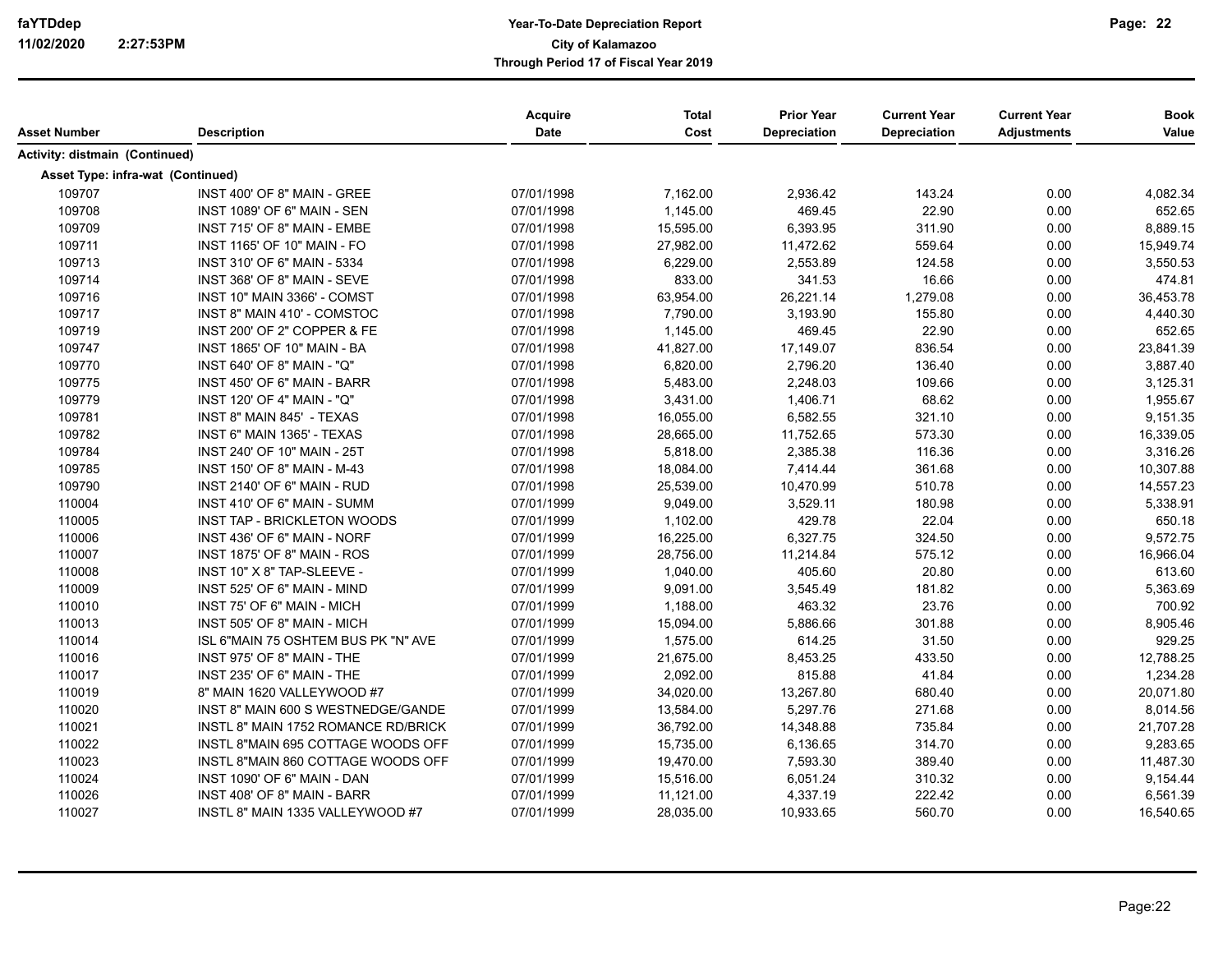|                                   |                                    | <b>Acquire</b> | <b>Total</b> | <b>Prior Year</b> | <b>Current Year</b> | <b>Current Year</b> | <b>Book</b> |
|-----------------------------------|------------------------------------|----------------|--------------|-------------------|---------------------|---------------------|-------------|
| Asset Number                      | <b>Description</b>                 | <b>Date</b>    | Cost         | Depreciation      | <b>Depreciation</b> | <b>Adjustments</b>  | Value       |
| Activity: distmain (Continued)    |                                    |                |              |                   |                     |                     |             |
| Asset Type: infra-wat (Continued) |                                    |                |              |                   |                     |                     |             |
| 110028                            | 8" MAIN 1254 STADIUM DR 11ST/EX    | 07/01/1999     | 36,027.00    | 14,050.53         | 720.54              | 0.00                | 21,255.93   |
| 110029                            | 8" MAIN 80 OSHTEM BUS PK "N" AVE   | 07/01/1999     | 1,680.00     | 655.20            | 33.60               | 0.00                | 991.20      |
| 110032                            | 8" MAIN 740 MYSTIC TRAILS WEST     | 07/01/1999     | 16,754.00    | 6,534.06          | 335.08              | 0.00                | 9,884.86    |
| 110035                            | 8" MAIN 1085 RICHLAND DR CONDO     | 07/01/1999     | 24,564.00    | 9,579.96          | 491.28              | 0.00                | 14,492.76   |
| 110036                            | 4" MAIN 196 RICHLAND DRIVE CONDO   | 07/01/1999     | 4,437.00     | 1,730.43          | 88.74               | 0.00                | 2,617.83    |
| 110037                            | INSTL 6"MAIN 1325 MARKIN GLEN PK E | 07/01/1999     | 29,998.00    | 11,699.22         | 599.96              | 0.00                | 17,698.82   |
| 110038                            | INST 415' OF 8" MAIN - 4001        | 07/01/1999     | 10,589.00    | 4,129.71          | 211.78              | 0.00                | 6,247.51    |
| 110041                            | INST 12" X 8" TAP W/ VALVE         | 07/01/1999     | 1,355.00     | 528.45            | 27.10               | 0.00                | 799.45      |
| 110042                            | INST 385' OF 6" MAIN - BUCK        | 07/01/1999     | 4,836.00     | 1,886.04          | 96.72               | 0.00                | 2,853.24    |
| 110043                            | INST 36' OF 8" MAIN - BUCKH        | 07/01/1999     | 3,359.00     | 1,310.01          | 67.18               | 0.00                | 1,981.81    |
| 110044                            | INST 1370' OF 10" MAIN - BU        | 07/01/1999     | 28,393.00    | 11,073.27         | 567.86              | 0.00                | 16,751.87   |
| 110045                            | INST 1370' OF 10" MAIN - BU        | 07/01/1999     | 8,976.00     | 3,500.64          | 179.52              | 0.00                | 5,295.84    |
| 110048                            | INST 530' OF 8" MAIN - DANA        | 07/01/1999     | 6,057.00     | 2,362.23          | 121.14              | 0.00                | 3,573.63    |
| 110049                            | INST 3510' OF 10" MAIN - SR        | 07/01/1999     | 61,223.00    | 23,876.97         | 1,224.46            | 0.00                | 36,121.57   |
| 110050                            | INST 8" X 8" TAP FOR MAIN -        | 07/01/1999     | 5,058.00     | 1,972.62          | 101.16              | 0.00                | 2,984.22    |
| 110051                            | INST 12" TAP-SLEEVE - "N" A        | 07/01/1999     | 3,127.00     | 1,219.53          | 62.54               | 0.00                | 1,844.93    |
| 110052                            | INST 8" MAIN - STADIUM DR -        | 07/01/1999     | 15,263.00    | 5,952.57          | 305.26              | 0.00                | 9,005.17    |
| 110053                            | INST 4" MAIN - SPRINGWOOD H        | 07/01/1999     | 15,613.00    | 6,089.07          | 312.26              | 0.00                | 9,211.67    |
| 110054                            | INST 6" MAIN - SPRINGWOOD H        | 07/01/1999     | 27,711.00    | 10,807.29         | 554.22              | 0.00                | 16,349.49   |
| 110055                            | INST 8" MAIN - SPRINGWOOD H        | 07/01/1999     | 71,324.00    | 27,816.36         | 1,426.48            | 0.00                | 42,081.16   |
| 110057                            | ROAD CROSSING - SPRINGWOOD         | 07/01/1999     | 788.00       | 307.32            | 15.76               | 0.00                | 464.92      |
| 110058                            | INST 685' OF 8" MAIN - 6TH         | 07/01/1999     | 12,083.00    | 4,712.37          | 241.66              | 0.00                | 7,128.97    |
| 110060                            | INST 810' OF 6" MAIN - TEXA        | 07/01/1999     | 21,067.00    | 8,216.13          | 421.34              | 0.00                | 12,429.53   |
| 110061                            | INST 2140' OF 8" MAIN - STR        | 07/01/1999     | 28,284.00    | 11,030.76         | 565.68              | 0.00                | 16,687.56   |
| 110585                            | Install 8" x 6" Tap Sleeve         | 07/01/2000     | 1,020.00     | 377.40            | 20.40               | 0.00                | 622.20      |
| 110601                            | SPARKS ST. OFF KRUM AVE            | 07/01/2000     | 17,274.32    | 6,391.55          | 345.48              | 0.00                | 10,537.29   |
| 110602                            | S. WESTNEDGE GANDER MOUNTA         | 07/01/2000     | 15,504.00    | 5,736.48          | 310.08              | 0.00                | 9,457.44    |
| 110603                            | Gull Road Water Main - Stat        | 07/01/2000     | 6,066.00     | 2,244.42          | 121.32              | 0.00                | 3,700.26    |
| 110606                            | Install 8" x 8" Tap for Mai        | 07/01/2000     | 1,823.00     | 674.51            | 36.46               | 0.00                | 1,112.03    |
| 110607                            | <b>COUNTRY ESTATES #4</b>          | 07/01/2000     | 16,934.72    | 6,265.83          | 338.69              | 0.00                | 10,330.20   |
| 110608                            | GULL PRAIRIE APTS PHASE 1          | 07/01/2000     | 53,656.80    | 19,853.05         | 1,073.13            | 0.00                | 32,730.62   |
| 110609                            | JEFFERSON DEVELOPMENT              | 07/01/2000     | 10,188.00    | 3,769.56          | 203.76              | 0.00                | 6,214.68    |
| 110610                            | <b>GULL PRAIRIE APTS PHASE 2</b>   | 07/01/2000     | 43,921.60    | 16,250.96         | 878.43              | 0.00                | 26,792.21   |
| 110611                            | <b>HUNTERS CREEK</b>               | 07/01/2000     | 11,320.00    | 4,188.40          | 226.40              | 0.00                | 6,905.20    |
| 110612                            | <b>HUNTERS CREEK</b>               | 07/01/2000     | 40,186.00    | 14,868.82         | 803.72              | 0.00                | 24,513.46   |
| 110613                            | Westnedge 8" X 8" Tap              | 07/01/2000     | 1,756.00     | 649.72            | 35.12               | 0.00                | 1,071.16    |
| 110614                            | Install 12" X 10" Tap for w        | 07/01/2000     | 1,713.00     | 633.81            | 34.26               | 0.00                | 1,044.93    |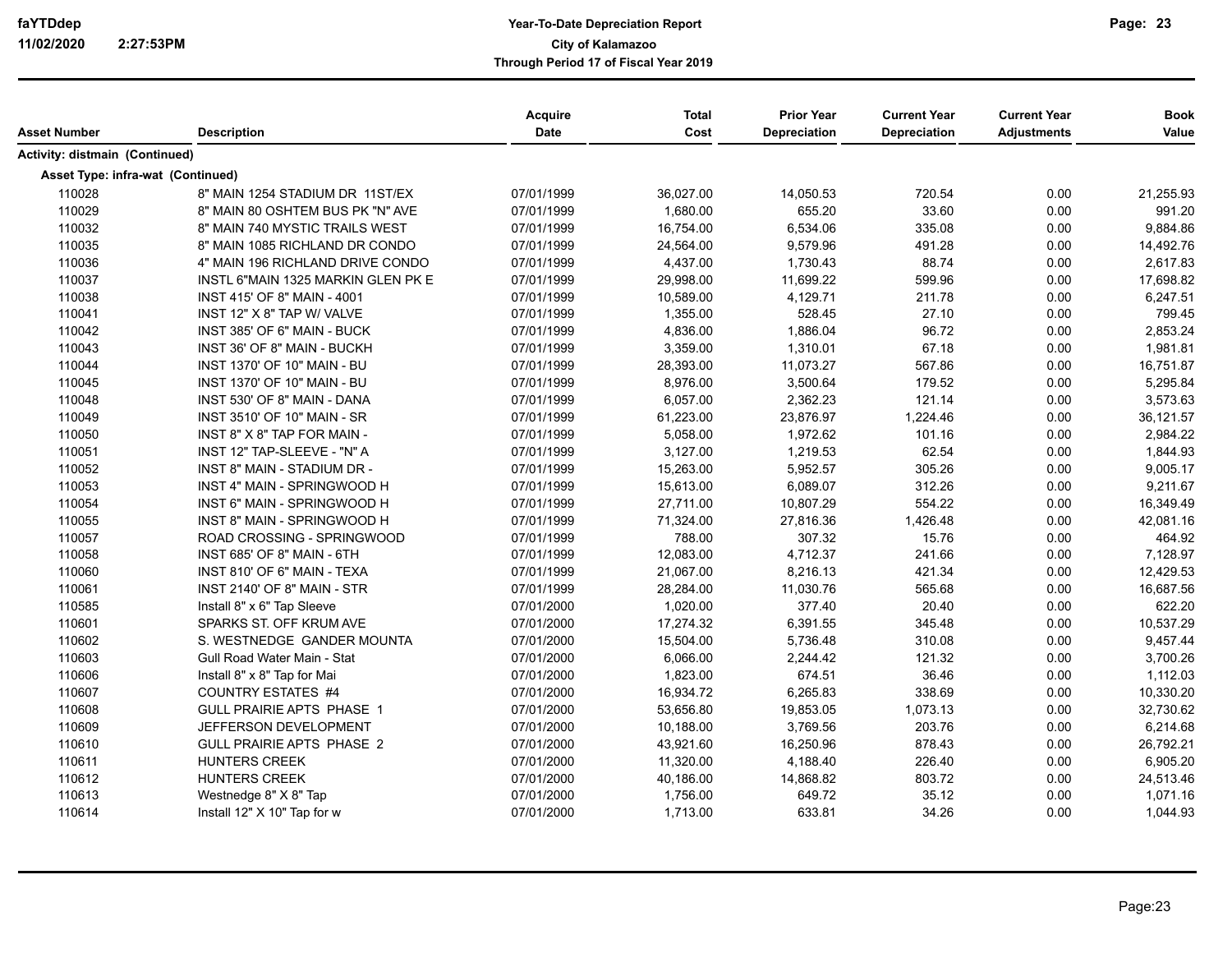| Asset Number                          | <b>Description</b>             | Acquire<br><b>Date</b> | <b>Total</b><br>Cost | <b>Prior Year</b><br>Depreciation | <b>Current Year</b><br><b>Depreciation</b> | <b>Current Year</b><br><b>Adjustments</b> | <b>Book</b><br>Value |
|---------------------------------------|--------------------------------|------------------------|----------------------|-----------------------------------|--------------------------------------------|-------------------------------------------|----------------------|
| <b>Activity: distmain (Continued)</b> |                                |                        |                      |                                   |                                            |                                           |                      |
| Asset Type: infra-wat (Continued)     |                                |                        |                      |                                   |                                            |                                           |                      |
| 110616                                | Water Mains - Springwood La    | 07/01/2000             | 10,590.00            | 3,918.30                          | 211.80                                     | 0.00                                      | 6,459.90             |
| 110617                                | Time Required to Abandon Ma    | 07/01/2000             | 5,460.00             | 2,020.20                          | 109.20                                     | 0.00                                      | 3,330.60             |
| 110618                                | Install 3884' of 8" Main at    | 07/01/2000             | 60,207.00            | 22,276.59                         | 1,204.14                                   | 0.00                                      | 36,726.27            |
| 110621                                | Install 24"X12" Tap for Mai    | 07/01/2000             | 6,766.00             | 2,503.42                          | 135.32                                     | 0.00                                      | 4,127.26             |
| 110622                                | Install 8" x 6" Tap for Mai    | 07/01/2000             | 612.00               | 226.44                            | 12.24                                      | 0.00                                      | 373.32               |
| 110623                                | Install 8" x 8" Tap for Mai    | 07/01/2000             | 1,381.00             | 510.97                            | 27.62                                      | 0.00                                      | 842.41               |
| 110624                                | Install 12" x 8" Tap for Ma    | 07/01/2000             | 2,254.00             | 833.98                            | 45.08                                      | 0.00                                      | 1,374.94             |
| 110625                                | MENARDS ALFORD DEVELOPMENT     | 07/01/2000             | 115,861.60           | 42,868.76                         | 2,317.23                                   | 0.00                                      | 70,675.61            |
| 110626                                | Install 300' of 6' Main Old    | 07/01/2000             | 5,863.00             | 2,169.31                          | 117.26                                     | 0.00                                      | 3,576.43             |
| 110628                                | Install 200' of 6' Main Alm    | 07/01/2000             | 3,294.00             | 1,218.78                          | 65.88                                      | 0.00                                      | 2,009.34             |
| 110629                                | Install 12" X 8" Tap for wa    | 07/01/2000             | 2,055.00             | 760.35                            | 41.10                                      | 0.00                                      | 1,253.55             |
| 110631                                | CHRISTIAN SCHOOLS 12TH STR     | 07/01/2000             | 9,282.40             | 3,434.52                          | 185.65                                     | 0.00                                      | 5,662.23             |
| 110633                                | JEFFERSON DEVELOPMENT          | 07/01/2000             | 77,428.80            | 28,648.69                         | 1,548.57                                   | 0.00                                      | 47,231.54            |
| 110639                                | Oshtemo Business park 20" X    | 07/01/2000             | 1,652.00             | 611.24                            | 33.04                                      | 0.00                                      | 1,007.72             |
| 110644                                | Markin Park - 6" Valve on T    | 07/01/2000             | 3,347.00             | 1,238.39                          | 66.94                                      | 0.00                                      | 2,041.67             |
| 110646                                | Water Mains - Springwood La    | 07/01/2000             | 16,395.00            | 6,066.15                          | 327.90                                     | 0.00                                      | 10,000.95            |
| 110647                                | Water Mains - Springwood La    | 07/01/2000             | 8,817.00             | 3,262.29                          | 176.34                                     | 0.00                                      | 5,378.37             |
| 110650                                | INST 8" MAIN - SPRINGWOOD H    | 07/01/2000             | 13,099.00            | 4,846.63                          | 261.98                                     | 0.00                                      | 7,990.39             |
| 110651                                | Water Mains - Springwood La    | 07/01/2000             | 2,689.00             | 994.93                            | 53.78                                      | 0.00                                      | 1,640.29             |
| 110666                                | Water Mains - Springwood La    | 07/01/2000             | 113,591.00           | 42,028.67                         | 2,271.82                                   | 0.00                                      | 69,290.51            |
| 110670                                | TEXAS HEIGHTS PHASE #3         | 07/01/2000             | 81,164.40            | 30,030.86                         | 1,623.29                                   | 0.00                                      | 49,510.25            |
| 110677                                | WEDEL'S GARDEN OFF 12TH STR    | 07/01/2000             | 11,093.60            | 4,104.60                          | 221.87                                     | 0.00                                      | 6,767.13             |
| 110679                                | Install 2 12" X 8" Tap for     | 07/01/2000             | 968.00               | 358.16                            | 19.36                                      | 0.00                                      | 590.48               |
| 110681                                | Install 20" X 12" Tap for w    | 07/01/2000             | 2,845.00             | 1,052.65                          | 56.90                                      | 0.00                                      | 1,735.45             |
| 110685                                | WEDEL'S GARDEN OFF 12TH STR    | 07/01/2000             | 452.80               | 167.57                            | 9.05                                       | 0.00                                      | 276.18               |
| 110687                                | "N" AVE SPORTS COMPLEX         | 07/01/2000             | 11,999.20            | 4,439.68                          | 239.98                                     | 0.00                                      | 7,319.54             |
| 110691                                | "N" AVE SPORTS COMPLEX         | 07/01/2000             | 2,399.84             | 888.00                            | 47.99                                      | 0.00                                      | 1,463.85             |
| 110692                                | Install 8" x 8" Tap for Mai    | 07/01/2000             | 1,002.00             | 370.74                            | 20.04                                      | 0.00                                      | 611.22               |
| 110695                                | ENGELWOOD ESTATES #2           | 07/01/2000             | 37,820.32            | 13,993.57                         | 756.40                                     | 0.00                                      | 23,070.35            |
| 110699                                | JEFFERSON DEVELOPMENT          | 07/01/2000             | 2,264.00             | 837.68                            | 45.28                                      | 0.00                                      | 1,381.04             |
| 110701                                | OSH BUS. PARK RESOURCE STRE    | 07/01/2000             | 16,980.00            | 6,282.60                          | 339.60                                     | 0.00                                      | 10,357.80            |
| 110706                                | Install 2 12" X 8" Tap for     | 07/01/2000             | 3,416.00             | 1,263.92                          | 68.32                                      | 0.00                                      | 2,083.76             |
| 110714                                | STADIUM DRIVE SHARED DRIVE     | 07/01/2000             | 8,829.60             | 3,266.92                          | 176.59                                     | 0.00                                      | 5,386.09             |
| 110715                                | <b>WEST MAIN MALL 2000</b>     | 07/01/2000             | 2,943.20             | 1,088.96                          | 58.86                                      | 0.00                                      | 1,795.38             |
| 110716                                | WEST MAIN MALL 2000            | 07/01/2000             | 34,922.40            | 12,921.32                         | 698.45                                     | 0.00                                      | 21,302.63            |
| 110717                                | <b>WEST POINTE CENTER PARK</b> | 07/01/2000             | 34,073.20            | 12,607.06                         | 681.46                                     | 0.00                                      | 20,784.68            |
| 110718                                | KVCC Holdings - 8" Main        | 07/01/2000             | 34,183.00            | 12,647.71                         | 683.66                                     | 0.00                                      | 20,851.63            |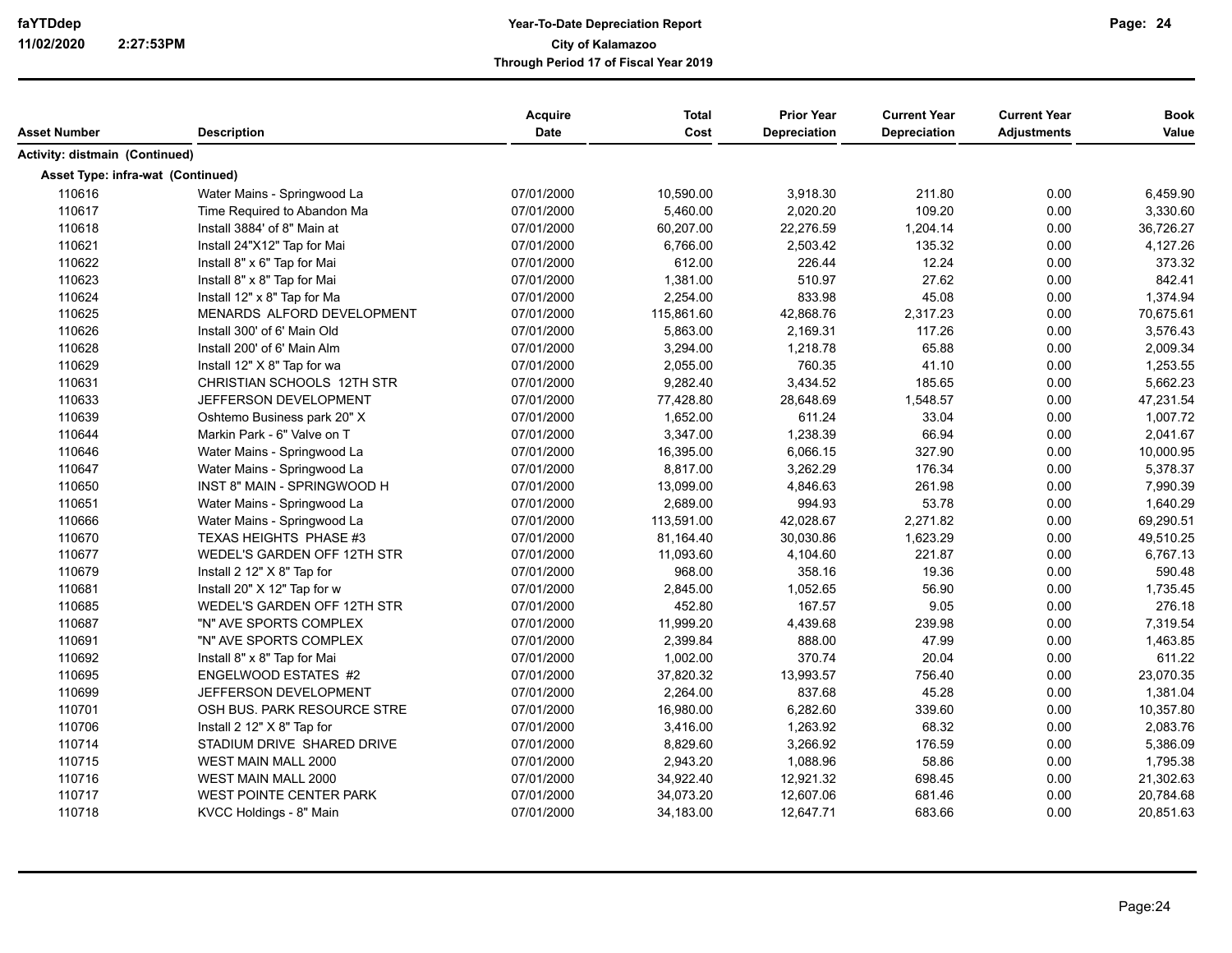| Asset Number                          | <b>Description</b>          | Acquire<br>Date | <b>Total</b><br>Cost | <b>Prior Year</b><br>Depreciation | <b>Current Year</b><br>Depreciation | <b>Current Year</b><br><b>Adjustments</b> | <b>Book</b><br>Value |
|---------------------------------------|-----------------------------|-----------------|----------------------|-----------------------------------|-------------------------------------|-------------------------------------------|----------------------|
| <b>Activity: distmain (Continued)</b> |                             |                 |                      |                                   |                                     |                                           |                      |
| Asset Type: infra-wat (Continued)     |                             |                 |                      |                                   |                                     |                                           |                      |
| 110719                                | 8" Water Main offset on Elm | 07/01/2000      | 1,222.00             | 452.14                            | 24.44                               | 0.00                                      | 745.42               |
| 110837                                | WILDWOOD HILLS #14          | 07/01/2000      | 47,996.80            | 17,758.85                         | 959.93                              | 0.00                                      | 29,278.02            |
| 110861                                | Install 8" x 4" Tap for Mai | 07/01/2000      | 798.00               | 295.26                            | 15.96                               | 0.00                                      | 486.78               |
| 110865                                | NORTH CAMPUS VILLAGE KENDAL | 07/01/2000      | 23,649.60            | 8,750.32                          | 472.99                              | 0.00                                      | 14,426.29            |
| 110866                                | NORTH CAMPUS VILLAGE KENDAL | 07/01/2000      | 1,698.00             | 628.26                            | 33.96                               | 0.00                                      | 1,035.78             |
| 110867                                | Install 8 X 8" Tap for main | 07/01/2000      | 976.00               | 361.12                            | 19.52                               | 0.00                                      | 595.36               |
| 110868                                | Install 8" x 8" Tap for Mai | 07/01/2000      | 2,855.00             | 1,056.35                          | 57.10                               | 0.00                                      | 1,741.55             |
| 110869                                | INST 730' OF 6" MAIN - OAK  | 07/01/2000      | 20,489.00            | 7,580.93                          | 409.78                              | 0.00                                      | 12,498.29            |
| 110870                                | WMU SANGREN HALL SER. RELO  | 07/01/2000      | 3,735.60             | 1,382.14                          | 74.71                               | 0.00                                      | 2,278.75             |
| 110871                                | UNIVERCITY CLUB APTS HOW    | 07/01/2000      | 33,092.40            | 12,244.22                         | 661.85                              | 0.00                                      | 20,186.33            |
| 110872                                | HOLIDAY INN EXPRESS WAIN EX | 07/01/2000      | 3,622.40             | 1,340.32                          | 72.45                               | 0.00                                      | 2,209.63             |
| 110874                                | Install an 8 X 8 Tap for ma | 07/01/2000      | 2,146.00             | 794.02                            | 42.92                               | 0.00                                      | 1,309.06             |
| 110876                                | Install 10" x 8" Tap/sleeve | 07/01/2000      | 12,905.00            | 4,774.85                          | 258.10                              | 0.00                                      | 7,872.05             |
| 110877                                | Install 24"X12" Tap for Mai | 07/01/2000      | 1,469.00             | 543.53                            | 29.38                               | 0.00                                      | 896.09               |
| 110879                                | 6" Main - Homecrest Loop -  | 07/01/2000      | 15,589.00            | 5,767.93                          | 311.78                              | 0.00                                      | 9,509.29             |
| 110880                                | Water Main for Holiday Inn  | 07/01/2000      | 9,895.00             | 3,661.15                          | 197.90                              | 0.00                                      | 6,035.95             |
| 110887                                | Install Water Main for Fire | 07/01/2000      | 4,009.00             | 1,483.33                          | 80.18                               | 0.00                                      | 2,445.49             |
| 111223                                | SAVANNA SITE CONDOS         | 07/01/2001      | 4,301.60             | 1,505.53                          | 86.03                               | 0.00                                      | 2,710.04             |
| 111225                                | ROSE ARBOR PHASE #3         | 07/01/2001      | 29,771.60            | 10,420.03                         | 595.43                              | 0.00                                      | 18,756.14            |
| 111226                                | INST 586' OF 8" MAIN - 8TH  | 07/01/2001      | 17,128.00            | 5,994.80                          | 342.56                              | 0.00                                      | 10,790.64            |
| 111227                                | AUTUMN VIEW pHASE #1        | 07/01/2001      | 14,942.40            | 5,229.87                          | 298.85                              | 0.00                                      | 9,413.68             |
| 111229                                | SAVANNA SITE CONDOS         | 07/01/2001      | 62,260.00            | 21,791.00                         | 1,245.20                            | 0.00                                      | 39,223.80            |
| 111231                                | 6244 TECHNOLOGY AVE         | 07/01/2001      | 23,900.00            | 8,365.00                          | 478.00                              | 0.00                                      | 15,057.00            |
| 111232                                | 6244 TECHNOLOGY AVE         | 07/01/2001      | 4,075.20             | 1,426.29                          | 81.51                               | 0.00                                      | 2,567.40             |
| 111233                                | AMERICAN GLASS & METAL PH   | 07/01/2001      | 17,885.60            | 6,259.93                          | 357.71                              | 0.00                                      | 11,267.96            |
| 111234                                | WESTPOINT CONDOMINIUMS PHAS | 07/01/2001      | 32,941.20            | 11,529.39                         | 658.83                              | 0.00                                      | 20,752.98            |
| 111235                                | ROSE ARBOR PHASE #3         | 07/01/2001      | 14,376.40            | 5,031.77                          | 287.53                              | 0.00                                      | 9,057.10             |
| 111236                                | 9TH STREET KCRC AND SEWER   | 07/01/2001      | 1,584.80             | 554.71                            | 31.70                               | 0.00                                      | 998.39               |
| 111237                                | ROSEWOOD SUBDIVISION OFF 9T | 07/01/2001      | 42,676.40            | 14,936.77                         | 853.53                              | 0.00                                      | 26,886.10            |
| 111238                                | INST 12" x 8" TAP - KL AVE  | 07/01/2001      | 2,783.00             | 974.05                            | 55.66                               | 0.00                                      | 1,753.29             |
| 111239                                | INST 12" x 8" TAP - ROSEWOO | 07/01/2001      | 327.00               | 114.45                            | 6.54                                | 0.00                                      | 206.01               |
| 111240                                | INST 840' OF 8" MAIN - "KL" | 07/01/2001      | 26,866.00            | 9,403.10                          | 537.32                              | 0.00                                      | 16,925.58            |
| 111241                                | OVERSIZING OF MAIN (760' OF | 07/01/2001      | 27,998.00            | 9,799.30                          | 559.96                              | 0.00                                      | 17,638.74            |
| 111242                                | INST (2) 12"X8" TAPS - 10T  | 07/01/2001      | 3,435.00             | 1,202.25                          | 68.70                               | 0.00                                      | 2,164.05             |
| 111243                                | INST 300 ' OF 12" PRIMARY M | 07/01/2001      | 9,455.00             | 3,309.25                          | 189.10                              | 0.00                                      | 5,956.65             |
| 111244                                | INST 12" x 10" TAP - AUTUMN | 07/01/2001      | 1,923.00             | 673.05                            | 38.46                               | 0.00                                      | 1,211.49             |
| 111245                                | SAVANNA SITE CONDOS         | 07/01/2001      | 87,956.40            | 30,784.77                         | 1,759.13                            | 0.00                                      | 55,412.50            |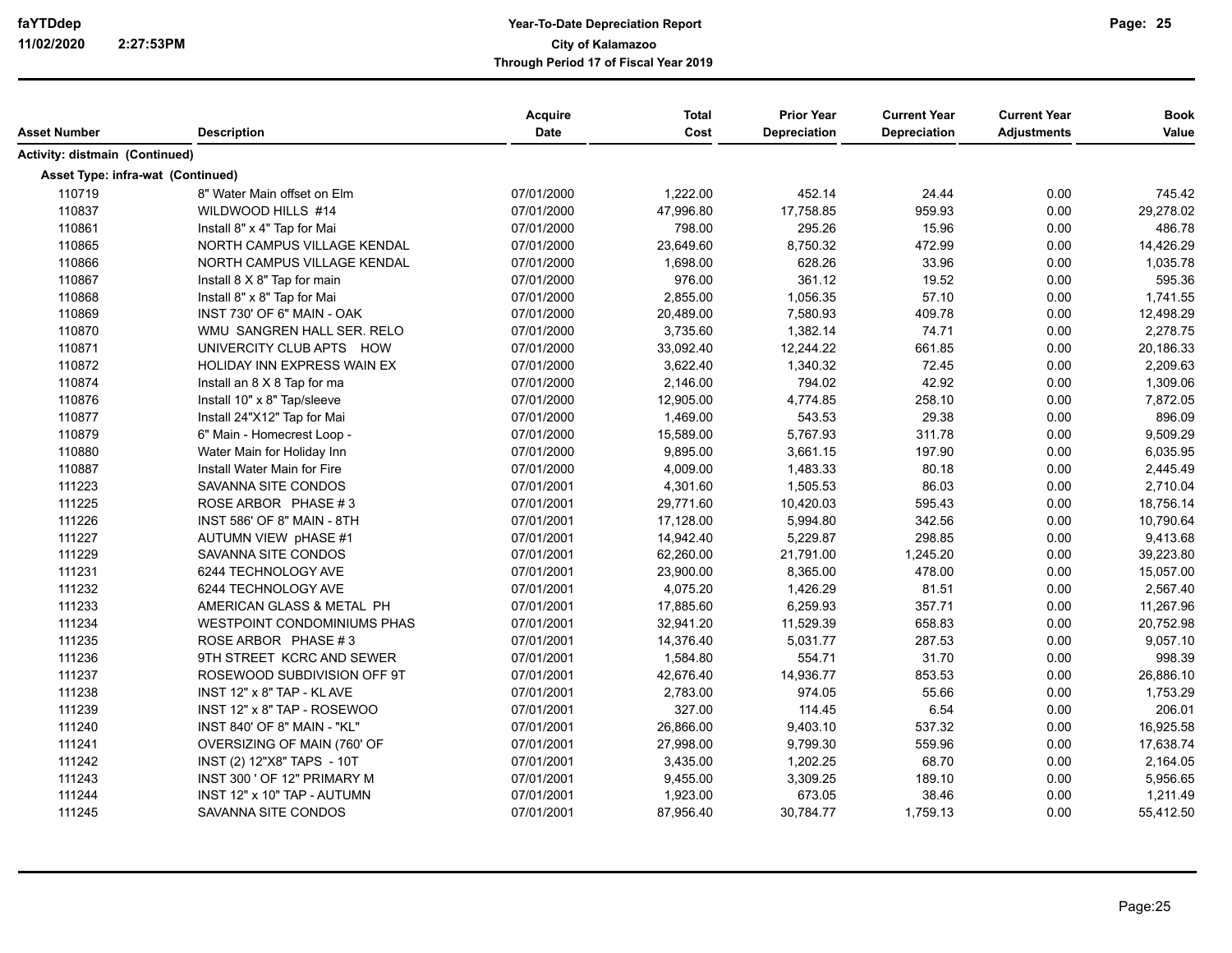| Asset Number                      | <b>Description</b>                 | Acquire<br><b>Date</b> | <b>Total</b><br>Cost | <b>Prior Year</b><br>Depreciation | <b>Current Year</b><br><b>Depreciation</b> | <b>Current Year</b><br><b>Adjustments</b> | <b>Book</b><br>Value |
|-----------------------------------|------------------------------------|------------------------|----------------------|-----------------------------------|--------------------------------------------|-------------------------------------------|----------------------|
| Activity: distmain (Continued)    |                                    |                        |                      |                                   |                                            |                                           |                      |
| Asset Type: infra-wat (Continued) |                                    |                        |                      |                                   |                                            |                                           |                      |
| 111246                            | ROSE ARBOR PHASE #3 11T            | 07/01/2001             | 17,206.40            | 6,022.27                          | 344.13                                     | 0.00                                      | 10,840.00            |
| 111247                            | <b>RUDGATE FARMS #6</b>            | 07/01/2001             | 8,150.40             | 2,852.67                          | 163.01                                     | 0.00                                      | 5,134.72             |
| 111248                            | RICHLAND WOODS PHASE #1            | 07/01/2001             | 27,394.40            | 9,588.07                          | 547.89                                     | 0.00                                      | 17,258.44            |
| 111249                            | RICHLAND WOODS PHASE #1            | 07/01/2001             | 15,055.60            | 5,269.43                          | 301.11                                     | 0.00                                      | 9,485.06             |
| 111250                            | PARKER HANNIFIN OFF M-89 MA        | 07/01/2001             | 4,971.60             | 1,740.03                          | 99.43                                      | 0.00                                      | 3,132.14             |
| 111251                            | INST 10" X 8" TAP - PARKER         | 07/01/2001             | 1,496.00             | 523.60                            | 29.92                                      | 0.00                                      | 942.48               |
| 111252                            | INST 12" X 10" TAP - 32ND S        | 07/01/2001             | 2,282.00             | 798.70                            | 45.64                                      | 0.00                                      | 1,437.66             |
| 111253                            | INST 590' OF 12" MAIN - M-8        | 07/01/2001             | 29,001.00            | 10,150.35                         | 580.02                                     | 0.00                                      | 18,270.63            |
| 111254                            | 5076 SPORTS DRIVE                  | 07/01/2001             | 16,640.40            | 5,824.17                          | 332.81                                     | 0.00                                      | 10,483.42            |
| 111255                            | APPLEGATE FARMS PHASE #2           | 07/01/2001             | 16,187.60            | 5,665.63                          | 323.75                                     | 0.00                                      | 10,198.22            |
| 111256                            | AUTUMN VIEW pHASE #1               | 07/01/2001             | 16,527.20            | 5,784.49                          | 330.55                                     | 0.00                                      | 10,412.16            |
| 111257                            | MYSTIC TRAILS PHASE #2             | 07/01/2001             | 126,600.00           | 44,310.00                         | 2,532.00                                   | 0.00                                      | 79,758.00            |
| 111258                            | INST 3530' OF 8" MAIN - 7TH        | 07/01/2001             | 105,690.00           | 36,991.50                         | 2,113.80                                   | 0.00                                      | 66,584.70            |
| 111259                            | <b>RUDGATE FARMS #6</b>            | 07/01/2001             | 37,356.00            | 13,074.60                         | 747.12                                     | 0.00                                      | 23,534.28            |
| 111260                            | HAMPTON INN OFF 9TH STREE          | 07/01/2001             | 16,731.36            | 5,856.02                          | 334.63                                     | 0.00                                      | 10,540.71            |
| 111261                            | MISTYCREEK PHASE #3                | 07/01/2001             | 2,264.00             | 792.40                            | 45.28                                      | 0.00                                      | 1,426.32             |
| 111262                            | MISTYCREEK PHASE #3                | 07/01/2001             | 25,243.60            | 8,835.23                          | 504.87                                     | 0.00                                      | 15,903.50            |
| 111263                            | MISTYCREEK PHASE #3                | 07/01/2001             | 11,818.08            | 4,136.30                          | 236.36                                     | 0.00                                      | 7,445.42             |
| 111264                            | INST 540' OF 8" MAIN- 6726         | 07/01/2001             | 12,898.00            | 4,514.30                          | 257.96                                     | 0.00                                      | 8,125.74             |
| 111265                            | <b>INST 2115' OF 12" MAIN - TE</b> | 07/01/2001             | 70,890.00            | 24,811.50                         | 1,417.80                                   | 0.00                                      | 44,660.70            |
| 111266                            | 9TH STREET KCRC AND SEWER          | 07/01/2001             | 36,000.00            | 12,600.00                         | 720.00                                     | 0.00                                      | 22,680.00            |
| 111267                            | 9TH STREET KCRC AND SEWER          | 07/01/2001             | 6,792.00             | 2,377.20                          | 135.84                                     | 0.00                                      | 4,278.96             |
| 111268                            | APPLEGATE FARMS PHASE #2           | 07/01/2001             | 12,112.40            | 4,239.37                          | 242.25                                     | 0.00                                      | 7,630.78             |
| 111269                            | RICHARD ALLEN WMU RESERCH          | 07/01/2001             | 12,112.40            | 4,239.37                          | 242.25                                     | 0.00                                      | 7,630.78             |
| 111270                            | INST 840' OF 12" MAIN - 8TH        | 07/01/2001             | 35,373.00            | 12,380.55                         | 707.46                                     | 0.00                                      | 22,284.99            |
| 111271                            | INST 12" X 8" TAP - NEW WAT        | 07/01/2001             | 1,650.00             | 577.50                            | 33.00                                      | 0.00                                      | 1,039.50             |
| 111272                            | ARBORETUM PHASE #2 WMU A           | 07/01/2001             | 20,149.60            | 7,052.33                          | 402.99                                     | 0.00                                      | 12,694.28            |
| 111273                            | BORGESS HOSPITAL PARKING           | 07/01/2001             | 21,508.00            | 7,527.80                          | 430.16                                     | 0.00                                      | 13,550.04            |
| 111274                            | <b>WEST MAIN STREET</b>            | 07/01/2001             | 57,052.80            | 19,968.51                         | 1,141.06                                   | 0.00                                      | 35,943.23            |
| 111275                            | <b>WEST MAIN STREET</b>            | 07/01/2001             | 905.60               | 316.93                            | 18.11                                      | 0.00                                      | 570.56               |
| 111276                            | <b>WEST MAIN STREET</b>            | 07/01/2001             | 5,660.00             | 1,981.00                          | 113.20                                     | 0.00                                      | 3,565.80             |
| 111277                            | <b>WEST MAIN STREET</b>            | 07/01/2001             | 905.60               | 316.93                            | 18.11                                      | 0.00                                      | 570.56               |
| 111278                            | INST 8" X 8" TAP FOR NEW WA        | 07/01/2001             | 2,371.00             | 829.85                            | 47.42                                      | 0.00                                      | 1,493.73             |
| 111279                            | SPEARFLEX BLOCK BUILDING KA        | 07/01/2001             | 12,920.00            | 4,522.00                          | 258.40                                     | 0.00                                      | 8,139.60             |
| 111280                            | INST 8" X 8" TAP FOR NEW WA        | 07/01/2001             | 2,449.00             | 857.15                            | 48.98                                      | 0.00                                      | 1,542.87             |
| 111281                            | INST 8"X6" TAP FOR NEW MAIN        | 07/01/2001             | 965.00               | 337.75                            | 19.30                                      | 0.00                                      | 607.95               |
| 111282                            | INST 8"X8" TAP-SLEEVE (CONT        | 07/01/2001             | 1,315.00             | 460.25                            | 26.30                                      | 0.00                                      | 828.45               |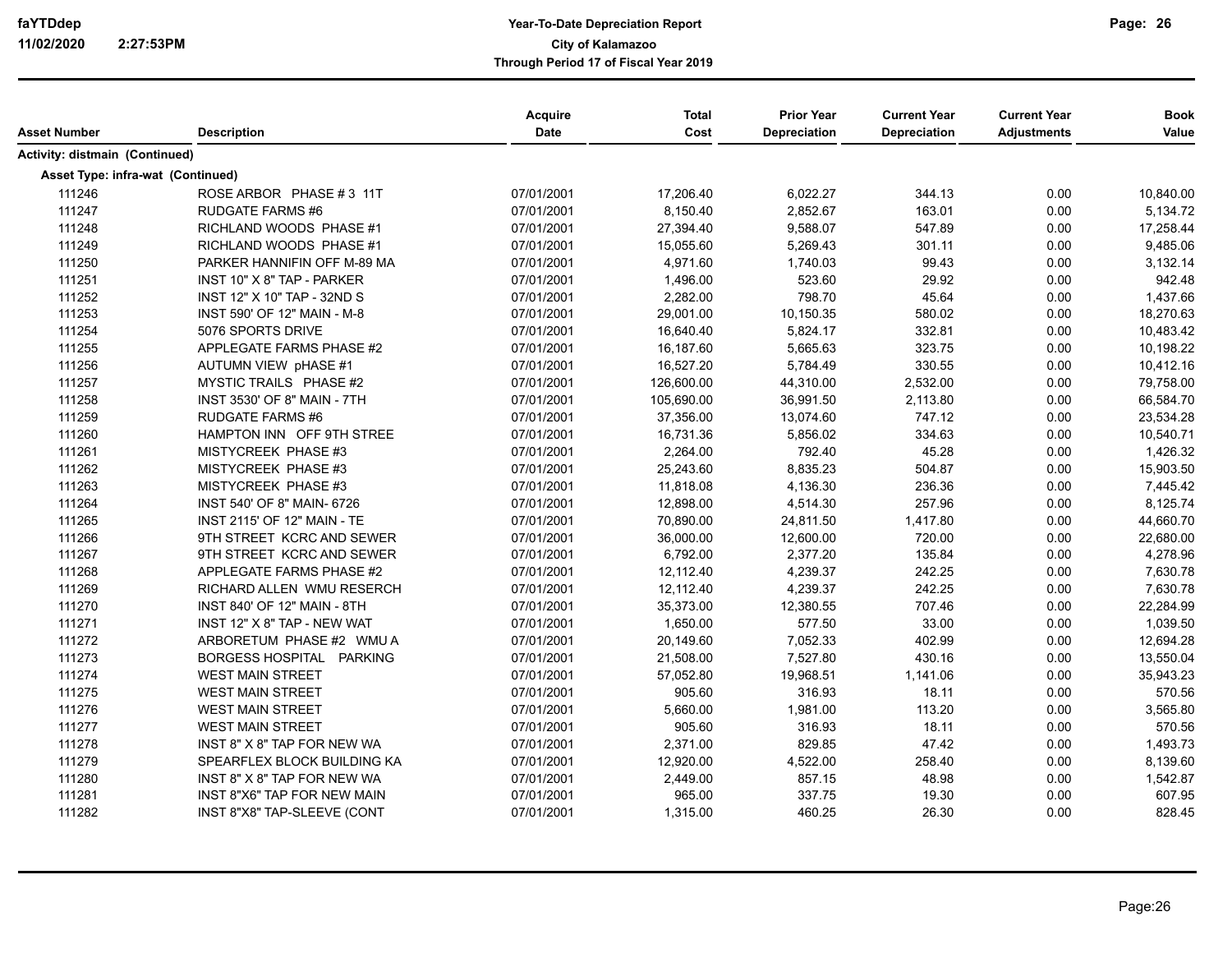| Asset Number                      | <b>Description</b>                 | Acquire<br>Date | <b>Total</b><br>Cost | <b>Prior Year</b><br>Depreciation | <b>Current Year</b><br>Depreciation | <b>Current Year</b><br><b>Adjustments</b> | <b>Book</b><br>Value |
|-----------------------------------|------------------------------------|-----------------|----------------------|-----------------------------------|-------------------------------------|-------------------------------------------|----------------------|
| Activity: distmain (Continued)    |                                    |                 |                      |                                   |                                     |                                           |                      |
| Asset Type: infra-wat (Continued) |                                    |                 |                      |                                   |                                     |                                           |                      |
| 111283                            | INST 8"X8" TAP FOR NEW MAIN        | 07/01/2001      | 5,103.00             | 1,786.05                          | 102.06                              | 0.00                                      | 3,214.89             |
| 111284                            | INST 90' OF 6" MAIN - EVELY        | 07/01/2001      | 5,259.00             | 1,840.65                          | 105.18                              | 0.00                                      | 3,313.17             |
| 111285                            | INST 130' OF 2" FEEDER (COP        | 07/01/2001      | 1,160.00             | 406.00                            | 23.20                               | 0.00                                      | 730.80               |
| 111286                            | INST 55' OF 2" FEEDER (COPP        | 07/01/2001      | 1,402.00             | 490.70                            | 28.04                               | 0.00                                      | 883.26               |
| 111287                            | INST 570' OF 6" MAIN - ALLE        | 07/01/2001      | 12,372.00            | 4,330.20                          | 247.44                              | 0.00                                      | 7,794.36             |
| 111288                            | INST 1535' OF 8" MAIN - LAK        | 07/01/2001      | 37,686.00            | 13,190.10                         | 753.72                              | 0.00                                      | 23,742.18            |
| 111289                            | INST 180' OF 6" MAIN - LAKE        | 07/01/2001      | 6,784.00             | 2,374.40                          | 135.68                              | 0.00                                      | 4,273.92             |
| 111290                            | HARVETTE PROPERTIES OF JACK        | 07/01/2001      | 7,969.28             | 2,789.27                          | 159.39                              | 0.00                                      | 5,020.62             |
| 111291                            | INST 236' OF 8" MAIN (EXTEN        | 07/01/2001      | 8,513.00             | 2,979.55                          | 170.26                              | 0.00                                      | 5,363.19             |
| 111292                            | LANDSCAPE - SPRINGWOOD HILL        | 07/01/2001      | 5,021.00             | 1,757.35                          | 100.42                              | 0.00                                      | 3,163.23             |
| 111293                            | COOPERS LANDING APTS DEV p         | 07/01/2001      | 81,900.00            | 28,665.00                         | 1,638.00                            | 0.00                                      | 51,597.00            |
| 111294                            | COOPERS LANDING APTS DEV p         | 07/01/2001      | 27,847.20            | 9,746.49                          | 556.95                              | 0.00                                      | 17,543.76            |
| 111295                            | COOPERS LANDING APTS DEV p         | 07/01/2001      | 3,622.40             | 1,267.87                          | 72.45                               | 0.00                                      | 2,282.08             |
| 111296                            | INST 2,900' OF 12" MAIN - G        | 07/01/2001      | 106,368.00           | 37,228.80                         | 2,127.36                            | 0.00                                      | 67,011.84            |
| 111297                            | <b>ARBY'S RESTAURANT</b>           | 07/01/2001      | 7,924.00             | 2,773.40                          | 158.48                              | 0.00                                      | 4,992.12             |
| 111298                            | COMSTOCK FIRE STATION ON EA        | 07/01/2001      | 5,716.00             | 2,000.60                          | 114.32                              | 0.00                                      | 3,601.08             |
| 111299                            | APPLEBEE'S RESTAURANT GULL         | 07/01/2001      | 11,046.00            | 3,866.10                          | 220.92                              | 0.00                                      | 6,958.98             |
| 111300                            | <b>NICHOLS LANDING</b>             | 07/01/2001      | 34,865.60            | 12,202.93                         | 697.31                              | 0.00                                      | 21,965.36            |
| 111301                            | INST 12"x 8" TAP FOR NEW WA        | 07/01/2001      | 1,380.00             | 483.00                            | 27.60                               | 0.00                                      | 869.40               |
| 111302                            | <b>INST WATER MAIN - FOURTH ST</b> | 07/01/2001      | 16,709.00            | 5,848.15                          | 334.18                              | 0.00                                      | 10,526.67            |
| 111303                            | INST 580' OF 8" MAIN - FED         | 07/01/2001      | 15,115.00            | 5,290.25                          | 302.30                              | 0.00                                      | 9,522.45             |
| 111304                            | INST 450' OF 8" MAIN - FEDE        | 07/01/2001      | 10,874.00            | 3,805.90                          | 217.48                              | 0.00                                      | 6,850.62             |
| 111305                            | EAST MICHIGAN (M-46) COMPLE        | 07/01/2001      | 125,621.00           | 43,967.35                         | 2,512.42                            | 0.00                                      | 79,141.23            |
| 111306                            | LOWE'S WESTNEDGE AND KILGOR        | 07/01/2001      | 57,864.48            | 20,252.57                         | 1,157.29                            | 0.00                                      | 36,454.62            |
| 111307                            | LOWE'S WESTNEDGE AND KILGOR        | 07/01/2001      | 21,960.80            | 7,686.31                          | 439.22                              | 0.00                                      | 13,835.27            |
| 111308                            | LOWE'S WESTNEDGE AND KILGOR        | 07/01/2001      | 12,972.72            | 4,540.43                          | 259.46                              | 0.00                                      | 8,172.83             |
| 111309                            | INST 20" X 12" TAP FOR NEW         | 07/01/2001      | 8,960.00             | 3,136.00                          | 179.20                              | 0.00                                      | 5,644.80             |
| 111310                            | INST 10" X 10" TAP FOR NEW         | 07/01/2001      | 8,897.00             | 3,113.95                          | 177.94                              | 0.00                                      | 5,605.11             |
| 111311                            | INST 10" X 10" TAP FOR NEW         | 07/01/2001      | 7,221.00             | 2,527.35                          | 144.42                              | 0.00                                      | 4,549.23             |
| 111312                            | GULL PRAIRIE APTS PHASE #3         | 07/01/2001      | 20,149.60            | 7,052.33                          | 402.99                              | 0.00                                      | 12,694.28            |
| 111903                            | HIDDEN LAKE PHASE #5               | 07/01/2002      | 33,984.00            | 11,214.72                         | 679.68                              | 0.00                                      | 22,089.60            |
| 111905                            | HIDDEN LAKE PHASE #5               | 07/01/2002      | 7,847.00             | 2,589.51                          | 156.94                              | 0.00                                      | 5,100.55             |
| 111906                            | <b>MYSTIC PINES LAND DIV'N</b>     | 07/01/2002      | 29,205.00            | 9,637.65                          | 584.10                              | 0.00                                      | 18,983.25            |
| 111907                            | <b>TEXAS HEIGHTS #4</b>            | 07/01/2002      | 75,520.00            | 24,921.60                         | 1,510.40                            | 0.00                                      | 49,088.00            |
| 111908                            | HAMPTON IN OFF 9TH STREET          | 07/01/2002      | 13,983.00            | 4,614.39                          | 279.66                              | 0.00                                      | 9,088.95             |
| 111909                            | PINEWOOD GLEN PLAT OFF 4T          | 07/01/2002      | 122,130.00           | 40,302.90                         | 2,442.60                            | 0.00                                      | 79,384.50            |
| 111910                            | HIDDEN LAKE PHASE #5               | 07/01/2002      | 82,039.50            | 27,073.04                         | 1,640.79                            | 0.00                                      | 53,325.67            |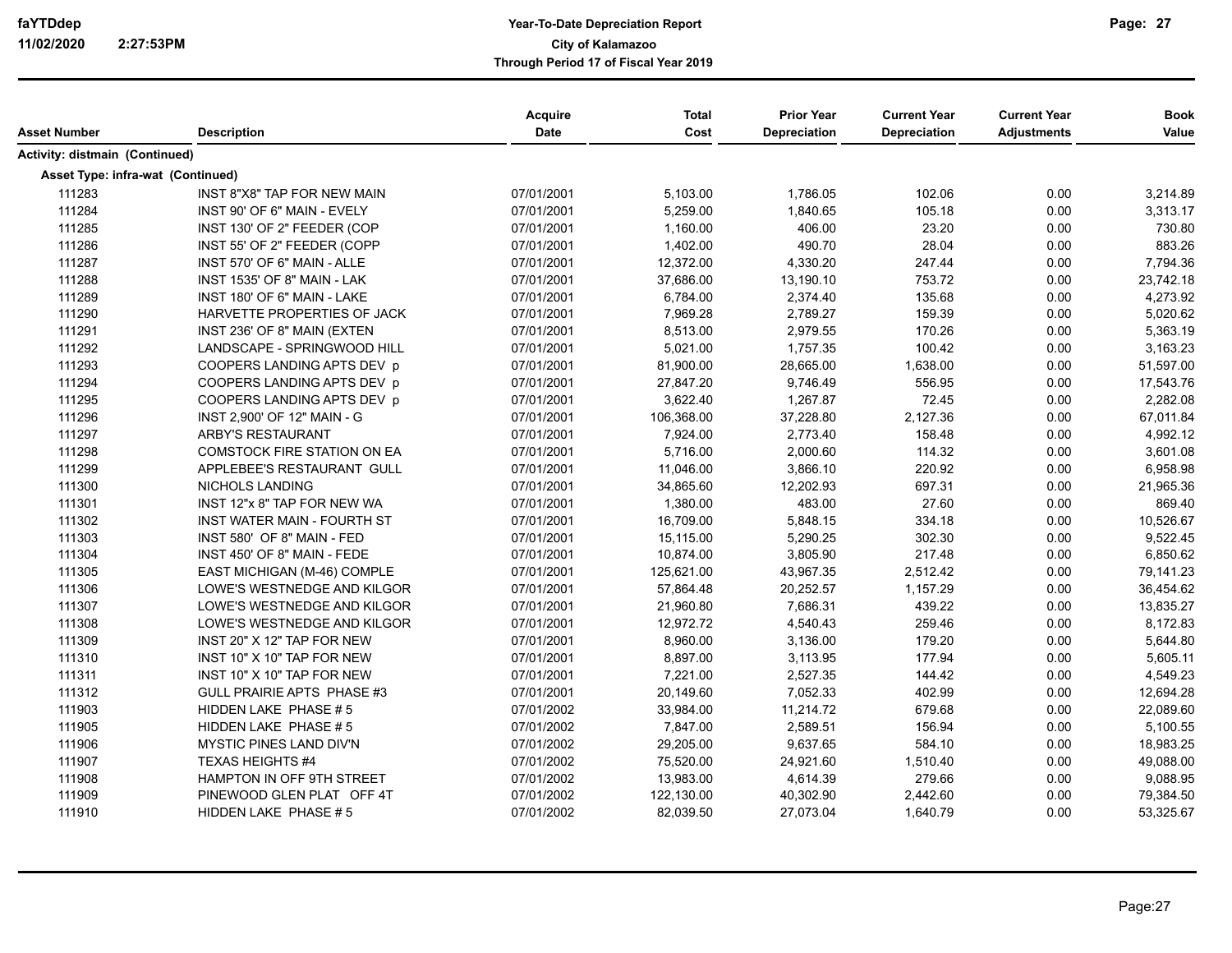| Asset Number                      | <b>Description</b>                | Acquire<br><b>Date</b> | <b>Total</b><br>Cost | <b>Prior Year</b><br><b>Depreciation</b> | <b>Current Year</b><br>Depreciation | <b>Current Year</b><br><b>Adjustments</b> | <b>Book</b><br>Value |
|-----------------------------------|-----------------------------------|------------------------|----------------------|------------------------------------------|-------------------------------------|-------------------------------------------|----------------------|
| Activity: distmain (Continued)    |                                   |                        |                      |                                          |                                     |                                           |                      |
| Asset Type: infra-wat (Continued) |                                   |                        |                      |                                          |                                     |                                           |                      |
| 111929                            | INST 210' OF 8" MAIN - BEAT       | 07/01/2002             | 5,826.00             | 1,922.58                                 | 116.52                              | 0.00                                      | 3,786.90             |
| 112011                            | LANDSCAPE - SPRINGWOOD HILL       | 07/01/2002             | 1,172.00             | 386.76                                   | 23.44                               | 0.00                                      | 761.80               |
| 112013                            | INST 3178' OF 8" MAIN - ALM       | 07/01/2002             | 62,371.00            | 20,582.43                                | 1,247.42                            | 0.00                                      | 40,541.15            |
| 112014                            | INST 4435' OF 10" MAIN - SK       | 07/01/2002             | 100,889.00           | 33,293.37                                | 2,017.78                            | 0.00                                      | 65,577.85            |
| 112015                            | INST 12"X6" TAP FOR NEW WAT       | 07/01/2002             | 1,226.00             | 404.58                                   | 24.52                               | 0.00                                      | 796.90               |
| 112016                            | INST 40' OF 6" MAIN & 420'        | 07/01/2002             | 9,476.00             | 3,127.08                                 | 189.52                              | 0.00                                      | 6,159.40             |
| 112017                            | INST 230' OF 4" MAIN - FORE       | 07/01/2002             | 4,388.00             | 1,448.04                                 | 87.76                               | 0.00                                      | 2.852.20             |
| 112018                            | INST 12" x 8" TAP - ROSEWOO       | 07/01/2002             | 1,088.00             | 359.04                                   | 21.76                               | 0.00                                      | 707.20               |
| 112019                            | INST 1600' OF 8" MAIN - 4TH       | 07/01/2002             | 42,902.00            | 14,157.66                                | 858.04                              | 0.00                                      | 27,886.30            |
| 112020                            | ABANDON AND RELOCATE MAIN-D       | 07/01/2002             | 18,958.00            | 6,256.14                                 | 379.16                              | 0.00                                      | 12,322.70            |
| 112021                            | <b>INST 1620' OF 8' MAIN - KL</b> | 07/01/2002             | 43,849.00            | 14,470.17                                | 876.98                              | 0.00                                      | 28,501.85            |
| 112022                            | 14TH STREET (NICHOLS DR) F        | 07/01/2002             | 284,380.00           | 93,845.40                                | 5,687.60                            | 0.00                                      | 184,847.00           |
| 112023                            | NORTH PEAK PHASE #1               | 07/01/2002             | 151,040.00           | 49,843.20                                | 3,020.80                            | 0.00                                      | 98,176.00            |
| 112024                            | INST 8" X 8" TAP - N PEAK D       | 07/01/2002             | 1,892.00             | 624.36                                   | 37.84                               | 0.00                                      | 1,229.80             |
| 112025                            | FEDEX BUILDING ADDITION           | 07/01/2002             | 9,735.00             | 3,212.55                                 | 194.70                              | 0.00                                      | 6,327.75             |
| 112026                            | <b>COUNTRY ESTATES NO. 5</b>      | 07/01/2002             | 46,905.00            | 15,478.65                                | 938.10                              | 0.00                                      | 30,488.25            |
| 112027                            | <b>GULL PRAIRIE APARTMENTS</b>    | 07/01/2002             | 32,450.00            | 10,708.50                                | 649.00                              | 0.00                                      | 21,092.50            |
| 112028                            | <b>GULL PRAIRIE APARTMENTS</b>    | 07/01/2002             | 1,534.00             | 506.22                                   | 30.68                               | 0.00                                      | 997.10               |
| 112030                            | 4" FEEDER - WESTPOINT CONDO       | 07/01/2002             | 1,631.00             | 538.23                                   | 32.62                               | 0.00                                      | 1,060.15             |
| 112031                            | ROSEWOOD SUBDIVISION OFF 9T       | 07/01/2002             | 55,607.50            | 18,350.48                                | 1,112.15                            | 0.00                                      | 36,144.87            |
| 112032                            | 6109 "KL" AVE.                    | 07/01/2002             | 7,375.00             | 2,433.75                                 | 147.50                              | 0.00                                      | 4,793.75             |
| 112033                            | 6109 "KL" AVE.                    | 07/01/2002             | 9,735.00             | 3,212.55                                 | 194.70                              | 0.00                                      | 6,327.75             |
| 112034                            | LEADERS MARINE OFF 8518 W.        | 07/01/2002             | 23,305.00            | 7,690.65                                 | 466.10                              | 0.00                                      | 15,148.25            |
| 112035                            | <b>REDSTONE FARMS</b>             | 07/01/2002             | 138,650.00           | 45,754.50                                | 2,773.00                            | 0.00                                      | 90,122.50            |
| 112036                            | <b>REDSTONE FARMS</b>             | 07/01/2002             | 5,310.00             | 1,752.30                                 | 106.20                              | 0.00                                      | 3,451.50             |
| 112037                            | OSHTEMO WOODS                     | 07/01/2002             | 122,867.50           | 40,546.28                                | 2,457.35                            | 0.00                                      | 79,863.87            |
| 112038                            | 7561 STADIUM DRIVE                | 07/01/2002             | 2,006.00             | 661.98                                   | 40.12                               | 0.00                                      | 1,303.90             |
| 112039                            | INST 1312' OF 8" MAIN - W M       | 07/01/2002             | 29,236.00            | 9,647.88                                 | 584.72                              | 0.00                                      | 19,003.40            |
| 112040                            | WESTPORT TRAILS PHASE #2          | 07/01/2002             | 89,385.00            | 29,497.05                                | 1,787.70                            | 0.00                                      | 58,100.25            |
| 112041                            | JK AVE WEST OF 28TH STREET        | 07/01/2002             | 77,585.00            | 25,603.05                                | 1,551.70                            | 0.00                                      | 50,430.25            |
| 112042                            | KAL. CENTER OF HA 6350 W          | 07/01/2002             | 13,570.00            | 4,478.10                                 | 271.40                              | 0.00                                      | 8,820.50             |
| 112043                            | 1480 SOUTH 11TH STREET BEE        | 07/01/2002             | 26,255.00            | 8,664.15                                 | 525.10                              | 0.00                                      | 17,065.75            |
| 112044                            | INST 16' OF 6" & 80' OF 8"        | 07/01/2002             | 2,123.00             | 700.59                                   | 42.46                               | 0.00                                      | 1,379.95             |
| 112045                            | INST 12" X 8" TAP - 8158 W        | 07/01/2002             | 2,108.00             | 695.64                                   | 42.16                               | 0.00                                      | 1,370.20             |
| 112046                            | INST 185' OF 10" MAIN - PRE       | 07/01/2002             | 7,197.00             | 2,375.01                                 | 143.94                              | 0.00                                      | 4,678.05             |
| 112047                            | INST 8" X 8" TAP - VENTURE        | 07/01/2002             | 1,986.00             | 655.38                                   | 39.72                               | 0.00                                      | 1,290.90             |
| 112048                            | INST 12" X 8" TAP - KL AVE        | 07/01/2002             | 4,652.00             | 1,535.16                                 | 93.04                               | 0.00                                      | 3,023.80             |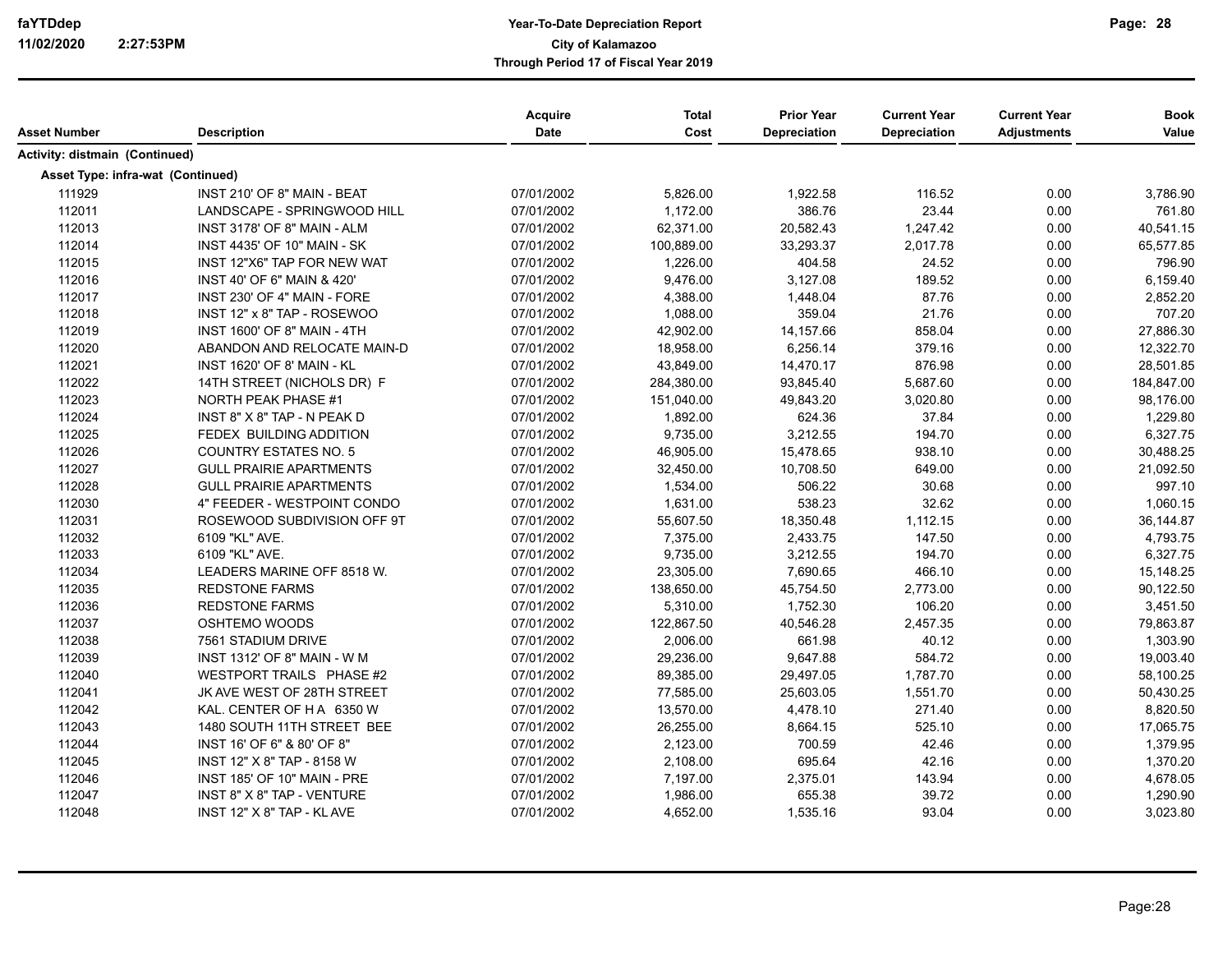| Asset Number                      | <b>Description</b>                | <b>Acquire</b><br>Date | <b>Total</b><br>Cost | <b>Prior Year</b><br>Depreciation | <b>Current Year</b><br>Depreciation | <b>Current Year</b><br><b>Adjustments</b> | <b>Book</b><br>Value |
|-----------------------------------|-----------------------------------|------------------------|----------------------|-----------------------------------|-------------------------------------|-------------------------------------------|----------------------|
|                                   |                                   |                        |                      |                                   |                                     |                                           |                      |
| Activity: distmain (Continued)    |                                   |                        |                      |                                   |                                     |                                           |                      |
| Asset Type: infra-wat (Continued) |                                   |                        |                      |                                   |                                     |                                           |                      |
| 112049                            | INST 2950' OF 8" MAIN - W M       | 07/01/2002             | 68,426.00            | 22,580.58                         | 1,368.52                            | 0.00                                      | 44,476.90            |
| 112050                            | MISTYCREEK PHASE #4               | 07/01/2002             | 34,633.00            | 11,428.89                         | 692.66                              | 0.00                                      | 22,511.45            |
| 112059                            | EWAL-MART GULL RD AND 26TH        | 07/01/2002             | 65,195.00            | 21,514.35                         | 1,303.90                            | 0.00                                      | 42,376.75            |
| 112061                            | INST 160' OF 6" MAIN - WMU        | 07/01/2002             | 1,097.00             | 362.01                            | 21.94                               | 0.00                                      | 713.05               |
| 112069                            | INST 20" X 8" TAP - N AVE E       | 07/01/2002             | 1,967.00             | 649.11                            | 39.34                               | 0.00                                      | 1,278.55             |
| 112071                            | INST (2) 8" X 8" TAPS - ROM       | 07/01/2002             | 3,397.00             | 1,121.01                          | 67.94                               | 0.00                                      | 2,208.05             |
| 112073                            | <b>GULLTOWN PHASE #1</b>          | 07/01/2002             | 20,945.00            | 6,911.85                          | 418.90                              | 0.00                                      | 13,614.25            |
| 112074                            | <b>COMSTOCK HEIGHTS PHASE #1</b>  | 07/01/2002             | 95,285.00            | 31,444.05                         | 1,905.70                            | 0.00                                      | 61,935.25            |
| 112075                            | INST 8" X 8" TAP - COMSTOCK       | 07/01/2002             | 1,780.00             | 587.40                            | 35.60                               | 0.00                                      | 1,157.00             |
| 112076                            | INST 16" X 8" TAP - 28TH &        | 07/01/2002             | 1,949.00             | 643.17                            | 38.98                               | 0.00                                      | 1,266.85             |
| 112077                            | INST 12" X 8" TAP - EAST WA       | 07/01/2002             | 1,579.00             | 521.07                            | 31.58                               | 0.00                                      | 1,026.35             |
| 112078                            | <b>INST 12" X 12" TEE - G AVE</b> | 07/01/2002             | 3,208.00             | 1,058.64                          | 64.16                               | 0.00                                      | 2,085.20             |
| 112079                            | INST 12" X 12" TEE - GULL R       | 07/01/2002             | 3,208.00             | 1,058.64                          | 64.16                               | 0.00                                      | 2,085.20             |
| 112081                            | <b>ASHTON FARMS WEST</b>          | 07/01/2002             | 96,170.00            | 31,736.10                         | 1,923.40                            | 0.00                                      | 62,510.50            |
| 112083                            | ROSE BLOSSOM TRAIL                | 07/01/2002             | 47,200.00            | 15,576.00                         | 944.00                              | 0.00                                      | 30,680.00            |
| 112084                            | LOY NORRIX H.S. MAIN RELOC        | 07/01/2002             | 3,982.50             | 1,314.23                          | 79.65                               | 0.00                                      | 2,588.62             |
| 112085                            | <b>HIDDEN HILLS APTS</b>          | 07/01/2002             | 19,765.00            | 6,522.45                          | 395.30                              | 0.00                                      | 12,847.25            |
| 112086                            | <b>HIDDEN HILLS APTS</b>          | 07/01/2002             | 6,637.50             | 2,190.38                          | 132.75                              | 0.00                                      | 4,314.37             |
| 112087                            | INST 110' OF 6" MAIN - CAMP       | 07/01/2002             | 3,462.00             | 1,142.46                          | 69.24                               | 0.00                                      | 2,250.30             |
| 112088                            | INST (2) 12" X 8" TAPS - 47       | 07/01/2002             | 4,628.00             | 1,527.24                          | 92.56                               | 0.00                                      | 3,008.20             |
| 112089                            | INST 740' OF 8" MAIN - WMU        | 07/01/2002             | 12,026.00            | 3,968.58                          | 240.52                              | 0.00                                      | 7,816.90             |
| 112090                            | EWAL-MART GULL RD AND 26TH        | 07/01/2002             | 3,304.00             | 1,090.32                          | 66.08                               | 0.00                                      | 2,147.60             |
| 112091                            | INST 8" X 8" TAP - GULL TOW       | 07/01/2002             | 1,346.00             | 444.18                            | 26.92                               | 0.00                                      | 874.90               |
| 112792                            | 80' -8" Main - 3926 S 9th S       | 07/01/2003             | 7,684.53             | 2,382.20                          | 153.69                              | 0.00                                      | 5,148.64             |
| 112794                            | 330' of 6" Main 6109 KL Ave       | 07/01/2003             | 9,735.00             | 3,017.85                          | 194.70                              | 0.00                                      | 6,522.45             |
| 112795                            | 960' -10" Main Autumn View        | 07/01/2003             | 28,320.00            | 8,779.20                          | 566.40                              | 0.00                                      | 18,974.40            |
| 112796                            | 500' -8" Main Autumn View P       | 07/01/2003             | 14,750.00            | 4,572.50                          | 295.00                              | 0.00                                      | 9,882.50             |
| 112797                            | 280' -6" Main Autumn View P       | 07/01/2003             | 8,260.00             | 2,560.60                          | 165.20                              | 0.00                                      | 5,534.20             |
| 112798                            | 780' -10" Main WalMart btw        | 07/01/2003             | 23,010.00            | 7,133.10                          | 460.20                              | 0.00                                      | 15,416.70            |
| 112799                            | 1960' -8" Main WalMart btw        | 07/01/2003             | 57,820.00            | 17,924.20                         | 1,156.40                            | 0.00                                      | 38,739.40            |
| 112800                            | 155'-6" Main WalMart btw 8        | 07/01/2003             | 4,572.50             | 1,417.47                          | 91.45                               | 0.00                                      | 3,063.58             |
| 112801                            | 1050' -8" Main -Golf Servic       | 07/01/2003             | 53,674.14            | 16,638.94                         | 1,073.48                            | 0.00                                      | 35,961.72            |
| 112802                            | 8" X 8" Tap - Green Meadows       | 07/01/2003             | 3,101.93             | 961.62                            | 62.04                               | 0.00                                      | 2,078.27             |
| 112803                            | Lower Main -Stadium btwn 6t       | 07/01/2003             | 15,028.92            | 4,658.99                          | 300.58                              | 0.00                                      | 10,069.35            |
| 112804                            | 1840' -8" Main -Hope Wds fr       | 07/01/2003             | 54,280.00            | 16,826.80                         | 1,085.60                            | 0.00                                      | 36,367.60            |
| 112805                            | 12" X 10" Tap - 9th St Wal-       | 07/01/2003             | 2,686.57             | 832.82                            | 53.73                               | 0.00                                      | 1,800.02             |
| 112806                            | 80' of 6" Main -Croyden Apt       | 07/01/2003             | 2,360.00             | 731.60                            | 47.20                               | 0.00                                      | 1,581.20             |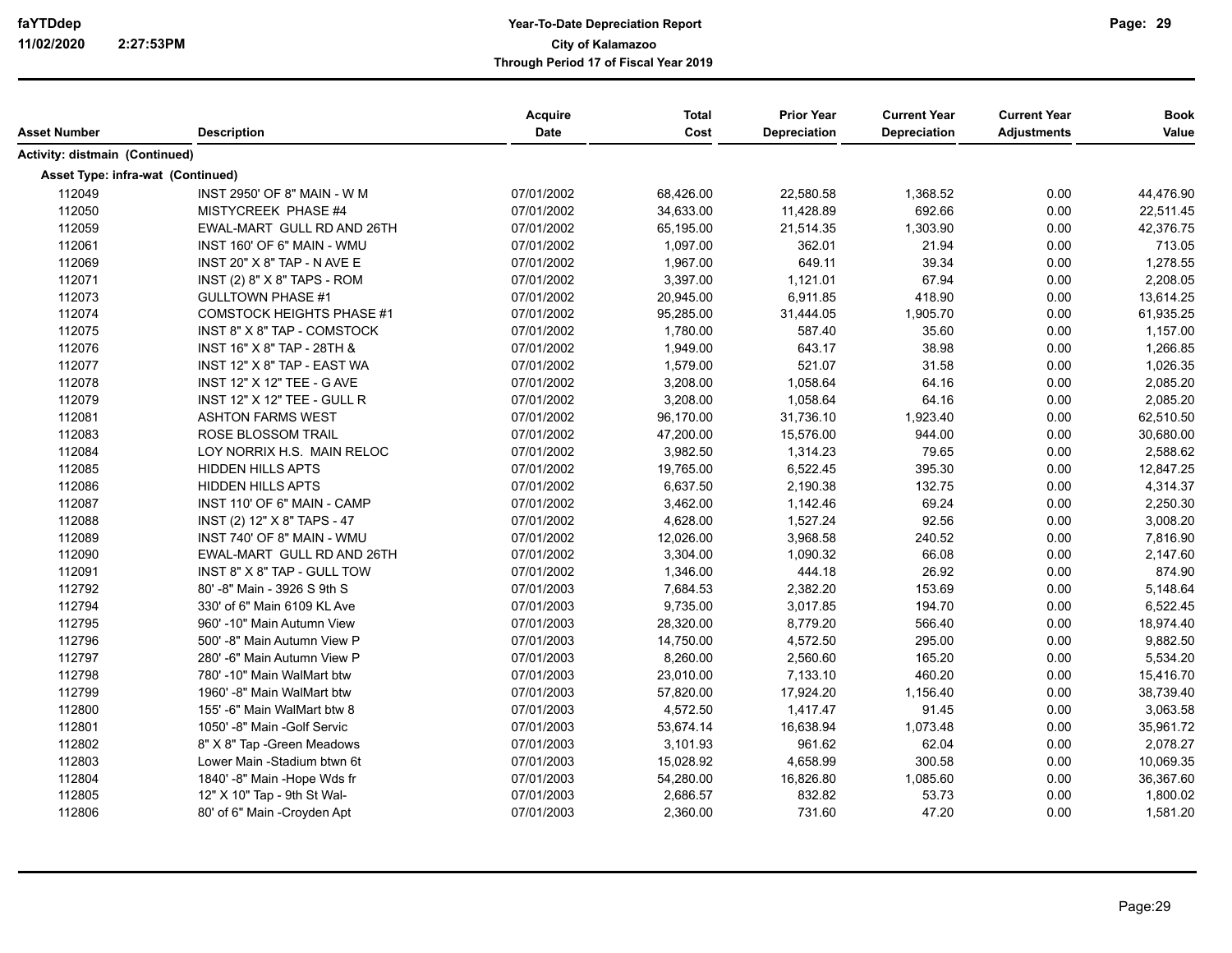| Asset Number                          | <b>Description</b>           | Acquire<br>Date | <b>Total</b><br>Cost | <b>Prior Year</b><br>Depreciation | <b>Current Year</b><br>Depreciation | <b>Current Year</b><br><b>Adjustments</b> | <b>Book</b><br>Value |
|---------------------------------------|------------------------------|-----------------|----------------------|-----------------------------------|-------------------------------------|-------------------------------------------|----------------------|
| <b>Activity: distmain (Continued)</b> |                              |                 |                      |                                   |                                     |                                           |                      |
| Asset Type: infra-wat (Continued)     |                              |                 |                      |                                   |                                     |                                           |                      |
| 112807                                | (2) 8" X 8" Taps - 5749 Sta  | 07/01/2003      | 3,298.09             | 1,022.38                          | 65.96                               | 0.00                                      | 2,209.75             |
| 112808                                | 12" X 8" Tap - 6109 KI Ave   | 07/01/2003      | 2,011.46             | 623.56                            | 40.23                               | 0.00                                      | 1,347.67             |
| 112809                                | 16'-6" & 80'-8" Main - 50    | 07/01/2003      | 1,556.91             | 482.67                            | 31.14                               | 0.00                                      | 1,043.10             |
| 112810                                | 10" X 8" Tap - Buckham Wood  | 07/01/2003      | 1,919.94             | 595.20                            | 38.40                               | 0.00                                      | 1,286.34             |
| 112811                                | 374' -8" Main - Seeco Dr (1  | 07/01/2003      | 11,143.03            | 3,454.33                          | 222.86                              | 0.00                                      | 7,465.84             |
| 112812                                | 610' -8" Main -Coopers Lndg  | 07/01/2003      | 17,995.00            | 5,578.45                          | 359.90                              | 0.00                                      | 12,056.65            |
| 112813                                | 1180'-8" Main - 2435 N. 26t  | 07/01/2003      | 34,810.00            | 10,791.10                         | 696.20                              | 0.00                                      | 23,322.70            |
| 112814                                | 150' -8" Main E MI & 33rd @  | 07/01/2003      | 4,425.00             | 1,371.75                          | 88.50                               | 0.00                                      | 2,964.75             |
| 112815                                | 1305' of 8" Main Cottage Wo  | 07/01/2003      | 38,497.50            | 11,934.23                         | 769.95                              | 0.00                                      | 25,793.32            |
| 112816                                | 158' Of 8" Main - Saginaw    | 07/01/2003      | 8,162.10             | 2,530.22                          | 163.24                              | 0.00                                      | 5,468.64             |
| 112817                                | 4840' -8" Main -Ashton Farm  | 07/01/2003      | 142,780.00           | 44,261.80                         | 2,855.60                            | 0.00                                      | 95,662.60            |
| 112818                                | 606' of 8" Main - 7813 Sout  | 07/01/2003      | 17,877.00            | 5,541.87                          | 357.54                              | 0.00                                      | 11,977.59            |
| 112819                                | 8" X 8" Tap - Croyden Apts - | 07/01/2003      | 1,865.52             | 578.31                            | 37.31                               | 0.00                                      | 1,249.90             |
| 112820                                | 3480' -8" Main Barrington S  | 07/01/2003      | 102,660.00           | 31,824.60                         | 2,053.20                            | 0.00                                      | 68,782.20            |
| 112821                                | 1865' -8" Main Buckham High  | 07/01/2003      | 55,017.50            | 17,055.42                         | 1,100.35                            | 0.00                                      | 36,861.73            |
| 112822                                | 12" X 10" Tap - 9th / Inver  | 07/01/2003      | 2,843.15             | 881.33                            | 56.86                               | 0.00                                      | 1,904.96             |
| 112823                                | 1170' of 10" Main - Texas Hg | 07/01/2003      | 34,515.00            | 10,699.65                         | 690.30                              | 0.00                                      | 23,125.05            |
| 112824                                | 150' of 8" Main - Texas Heig | 07/01/2003      | 4,425.00             | 1,371.75                          | 88.50                               | 0.00                                      | 2,964.75             |
| 112825                                | 2690' -8" Main -Inverness D  | 07/01/2003      | 79,355.00            | 24,600.05                         | 1,587.10                            | 0.00                                      | 53,167.85            |
| 112826                                | 860' -10" Main -Inverness D  | 07/01/2003      | 25,370.00            | 7,864.70                          | 507.40                              | 0.00                                      | 16,997.90            |
| 112827                                | 780'-6" Main -Applegate PU   | 07/01/2003      | 23,010.00            | 7,133.10                          | 460.20                              | 0.00                                      | 15,416.70            |
| 112828                                | 1700' -10" Main Applegate P  | 07/01/2003      | 50,150.00            | 15,546.50                         | 1,003.00                            | 0.00                                      | 33,600.50            |
| 112829                                | 980' -6" Main Apple Gate Fr  | 07/01/2003      | 28,910.00            | 8,962.10                          | 578.20                              | 0.00                                      | 19,369.70            |
| 112830                                | 110' -8" Main Apple Gate Fr  | 07/01/2003      | 3,245.00             | 1,005.95                          | 64.90                               | 0.00                                      | 2,174.15             |
| 112831                                | 3651' -10" Main AppleGate F  | 07/01/2003      | 107,704.50           | 33,388.40                         | 2,154.09                            | 0.00                                      | 72,162.01            |
| 112832                                | 250' of 8" Main 6109 KL Ave  | 07/01/2003      | 7,375.00             | 2,286.25                          | 147.50                              | 0.00                                      | 4,941.25             |
| 112833                                | 1865' -8" Main -Mystic Esta  | 07/01/2003      | 55,017.50            | 17,055.42                         | 1,100.35                            | 0.00                                      | 36,861.73            |
| 112835                                | 330' -10" Main Barrington S  | 07/01/2003      | 9,735.00             | 3,017.85                          | 194.70                              | 0.00                                      | 6,522.45             |
| 112836                                | 2300' -8" Main -Victoria Es  | 07/01/2003      | 67,850.00            | 21,033.50                         | 1,357.00                            | 0.00                                      | 45,459.50            |
| 112837                                | 8" X 8" Tap - Foxwood & Eng  | 07/01/2003      | 2,140.72             | 663.60                            | 42.82                               | 0.00                                      | 1,434.30             |
| 112838                                | 330'-6" Main Richland Wds    | 07/01/2003      | 9,735.00             | 3,017.85                          | 194.70                              | 0.00                                      | 6,522.45             |
| 112839                                | 330' -6" Main Richland Wds   | 07/01/2003      | 28,615.00            | 8,870.65                          | 572.30                              | 0.00                                      | 19,172.05            |
| 112840                                | 1255'-8" Main Engelwood Es   | 07/01/2003      | 37,022.50            | 11,476.98                         | 740.45                              | 0.00                                      | 24,805.07            |
| 112843                                | 2985' of 8" Main -Canterbur  | 07/01/2003      | 88,057.50            | 27,297.83                         | 1,761.15                            | 0.00                                      | 58,998.52            |
| 112844                                | 195' of 6" Main -Canterbury  | 07/01/2003      | 5,752.50             | 1,783.28                          | 115.05                              | 0.00                                      | 3,854.17             |
| 112845                                | 1275' of 10" Main -Croyden   | 07/01/2003      | 37,612.50            | 11,659.88                         | 752.25                              | 0.00                                      | 25,200.37            |
| 112846                                | 3335' of 8" Main -Croyden A  | 07/01/2003      | 98,382.50            | 30,498.57                         | 1,967.65                            | 0.00                                      | 65,916.28            |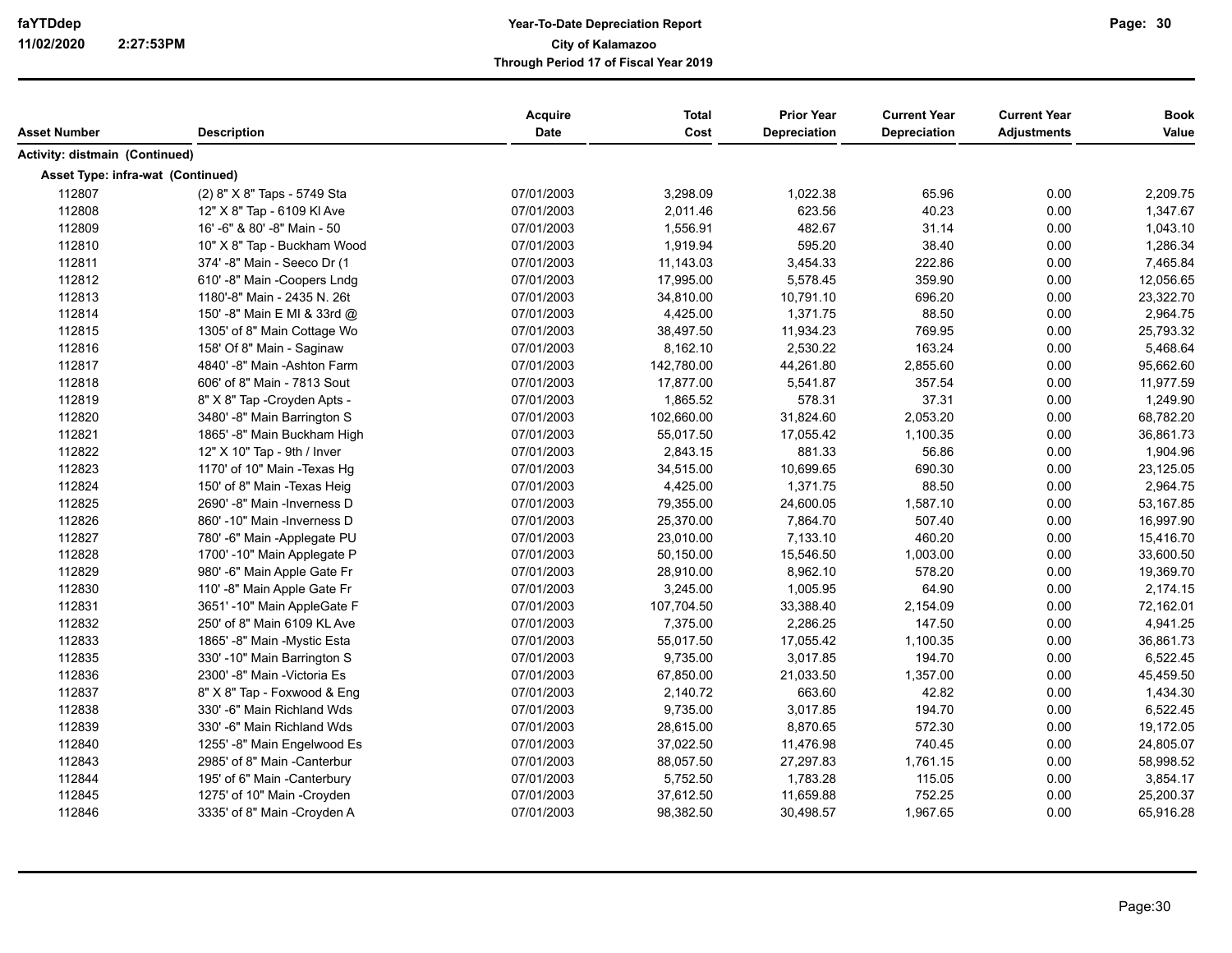| Asset Number                          | <b>Description</b>           | Acquire<br>Date | <b>Total</b><br>Cost | <b>Prior Year</b><br><b>Depreciation</b> | <b>Current Year</b><br>Depreciation | <b>Current Year</b><br><b>Adjustments</b> | <b>Book</b><br>Value |
|---------------------------------------|------------------------------|-----------------|----------------------|------------------------------------------|-------------------------------------|-------------------------------------------|----------------------|
| <b>Activity: distmain (Continued)</b> |                              |                 |                      |                                          |                                     |                                           |                      |
| Asset Type: infra-wat (Continued)     |                              |                 |                      |                                          |                                     |                                           |                      |
| 112847                                | 6480' 8" Main - Mystic Estat | 07/01/2003      | 191,160.00           | 59,259.60                                | 3,823.20                            | 0.00                                      | 128,077.20           |
| 112848                                | 1329' Of 8" Main - Woodgate  | 07/01/2003      | 53,405.44            | 16,555.70                                | 1,068.11                            | 0.00                                      | 35,781.63            |
| 112855                                | 6" X 6" Tap - 301 S Kendall  | 07/01/2003      | 1,557.98             | 482.98                                   | 31.16                               | 0.00                                      | 1,043.84             |
| 112856                                | 6" X 6" Tap - Elkerton Big   | 07/01/2003      | 1,617.59             | 501.43                                   | 32.35                               | 0.00                                      | 1,083.81             |
| 112857                                | 12" X 8" Tap - Gull Rd Big   | 07/01/2003      | 1,937.80             | 600.75                                   | 38.76                               | 0.00                                      | 1,298.29             |
| 112858                                | 830' -8" Main -Autumn Crest  | 07/01/2003      | 24,485.00            | 7,590.35                                 | 489.70                              | 0.00                                      | 16,404.95            |
| 112859                                | 360' -10" Main -WMU BTR Prk  | 07/01/2003      | 14,128.87            | 4,379.99                                 | 282.58                              | 0.00                                      | 9,466.30             |
| 112860                                | 12"X8" Tap S 12th -Ashton F  | 07/01/2003      | 1,638.19             | 507.80                                   | 32.77                               | 0.00                                      | 1,097.62             |
| 112861                                | 16" X 12" Tap - Drake Rd     | 07/01/2003      | 4,972.50             | 1,541.48                                 | 99.45                               | 0.00                                      | 3,331.57             |
| 112863                                | 8" X 8" Tap - Autumn Crest   | 07/01/2003      | 2,366.99             | 733.77                                   | 47.34                               | 0.00                                      | 1,585.88             |
| 112873                                | 3430' of 8" Main -Quail Mdw  | 07/01/2003      | 101,185.00           | 31,367.35                                | 2,023.70                            | 0.00                                      | 67,793.95            |
| 112875                                | 10" X 10" Tap - Borgess Med  | 07/01/2003      | 3,566.61             | 1,105.62                                 | 71.33                               | 0.00                                      | 2,389.66             |
| 112878                                | 1060' of 10" Main -Borgess   | 07/01/2003      | 31,270.00            | 9,693.70                                 | 625.40                              | 0.00                                      | 20,950.90            |
| 112880                                | 170' of 6" Main -301 S Kend  | 07/01/2003      | 5,015.00             | 1,554.65                                 | 100.30                              | 0.00                                      | 3,360.05             |
| 112881                                | 1390' of 8" Main - Big Bend  | 07/01/2003      | 41,005.00            | 12,711.55                                | 820.10                              | 0.00                                      | 27,473.35            |
| 112882                                | 349' of 4" Main - Big Bend   | 07/01/2003      | 10,295.50            | 3,191.61                                 | 205.91                              | 0.00                                      | 6,897.98             |
| 112892                                | 660' -8" Main -Nazareth Gul  | 07/01/2003      | 19,470.00            | 6,035.70                                 | 389.40                              | 0.00                                      | 13,044.90            |
| 112893                                | 340'-6" Main -Warren-Brown   | 07/01/2003      | 19,782.70            | 6,132.60                                 | 395.66                              | 0.00                                      | 13,254.44            |
| 112903                                | (2) 12" X 8" Taps - 7813 S   | 07/01/2003      | 2,527.17             | 783.37                                   | 50.55                               | 0.00                                      | 1,693.25             |
| 113563                                | 3820'/8" Mn - Texas Heights  | 07/01/2004      | 112,690.00           | 32,680.10                                | 2,253.80                            | 0.00                                      | 77,756.10            |
| 113564                                | 3970'/8" Mn - Rudgate Meado  | 07/01/2004      | 117,115.00           | 33,963.35                                | 2,342.30                            | 0.00                                      | 80,809.35            |
| 113565                                | 7370'/8" Mn - Apple Gate Ph  | 07/01/2004      | 217,415.00           | 63,050.35                                | 4,348.30                            | 0.00                                      | 150,016.35           |
| 113566                                | 12" X 8" Tap - M-89/M-43 &   | 07/01/2004      | 2,238.31             | 649.16                                   | 44.76                               | 0.00                                      | 1,544.39             |
| 113567                                | 946'/8" Mn -Orchard Lk Cond  | 07/01/2004      | 27,907.00            | 8,093.03                                 | 558.14                              | 0.00                                      | 19,255.83            |
| 113568                                | 990'/8" Mn - Gull Lake Cond  | 07/01/2004      | 29,205.00            | 8,469.45                                 | 584.10                              | 0.00                                      | 20,151.45            |
| 113573                                | 2020'/10" Mn - Texas Height  | 07/01/2004      | 59,590.00            | 17,281.10                                | 1,191.80                            | 0.00                                      | 41,117.10            |
| 113581                                | 1000' Of 10" Mn - 7th St fr  | 07/01/2004      | 50,709.68            | 14,705.76                                | 1,014.19                            | 0.00                                      | 34,989.73            |
| 113583                                | 12" X 8" Tap - Beatrice Dr   | 07/01/2004      | 1,870.75             | 542.52                                   | 37.41                               | 0.00                                      | 1,290.82             |
| 113584                                | 8" X 8" Tap - M-43 (Menards  | 07/01/2004      | 1,964.05             | 569.56                                   | 39.28                               | 0.00                                      | 1,355.21             |
| 113585                                | 12" X 8" Tap - 9th & Lexy L  | 07/01/2004      | 1,937.62             | 561.88                                   | 38.75                               | 0.00                                      | 1,336.99             |
| 113586                                | 12" X 8" Tap - Meijers Grou  | 07/01/2004      | 2,174.43             | 630.60                                   | 43.49                               | 0.00                                      | 1,500.34             |
| 113587                                | 225'/8" Mn - M-43 Retail Ce  | 07/01/2004      | 6,637.50             | 1,924.88                                 | 132.75                              | 0.00                                      | 4,579.87             |
| 113589                                | 2160'/8" Mn - Redstone Farm  | 07/01/2004      | 63,720.00            | 18,478.80                                | 1,274.40                            | 0.00                                      | 43,966.80            |
| 113591                                | 4934'/8" Mn - Sky King Off   | 07/01/2004      | 145,553.00           | 42,210.37                                | 2,911.06                            | 0.00                                      | 100,431.57           |
| 113592                                | 2420'/8" Mn - Autumn Woods   | 07/01/2004      | 71,390.00            | 20,703.10                                | 1,427.80                            | 0.00                                      | 49,259.10            |
| 113593                                | 175' Of 6" Mn - S 12th St (  | 07/01/2004      | 9,844.15             | 2,854.76                                 | 196.88                              | 0.00                                      | 6,792.51             |
| 113594                                | 2300'/8" Mn - Victoria Esta  | 07/01/2004      | 67,850.00            | 19,676.50                                | 1,357.00                            | 0.00                                      | 46,816.50            |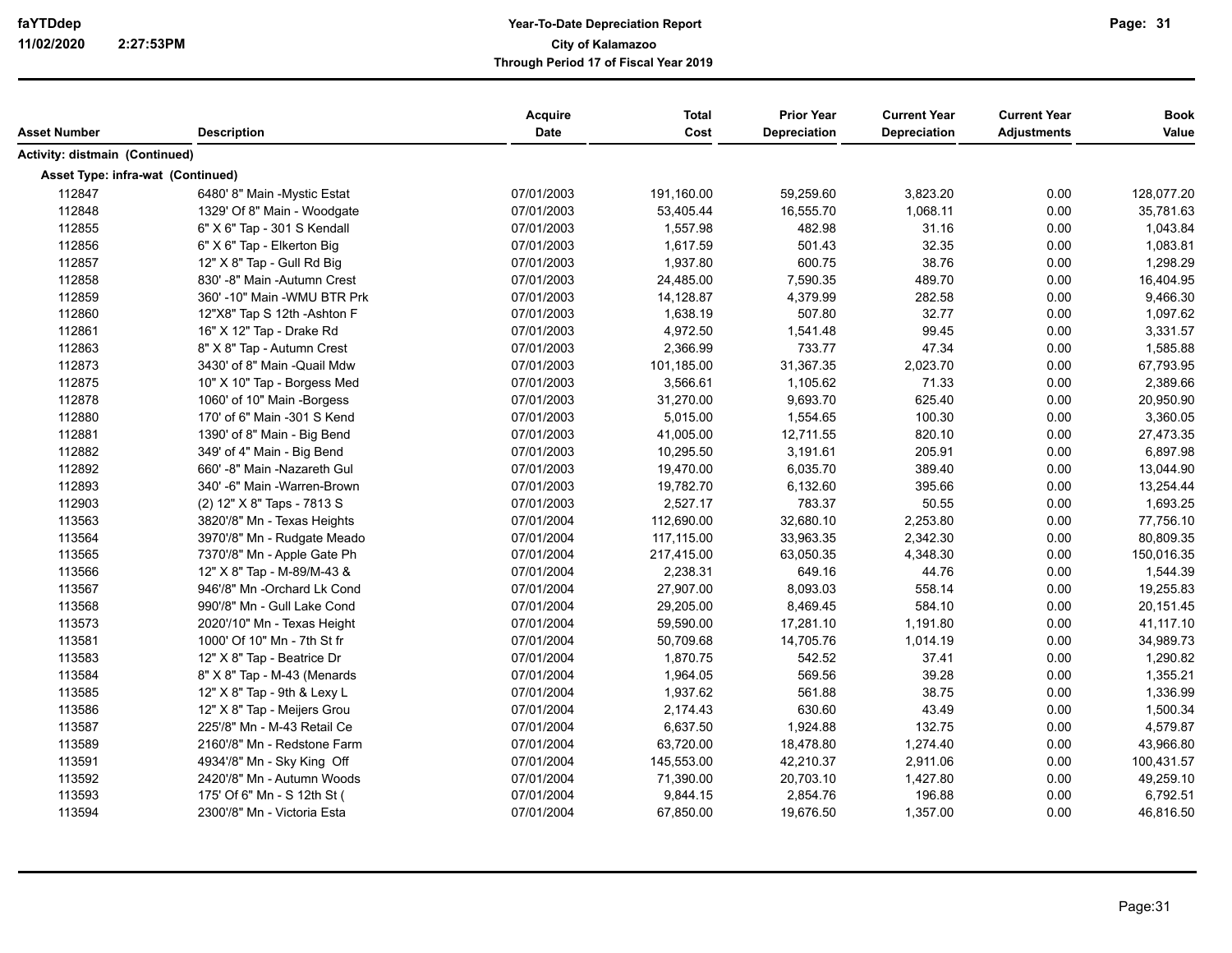| Asset Number                      | <b>Description</b>          | <b>Acquire</b><br><b>Date</b> | <b>Total</b><br>Cost | <b>Prior Year</b><br><b>Depreciation</b> | <b>Current Year</b><br>Depreciation | <b>Current Year</b><br><b>Adjustments</b> | <b>Book</b><br>Value |
|-----------------------------------|-----------------------------|-------------------------------|----------------------|------------------------------------------|-------------------------------------|-------------------------------------------|----------------------|
| Activity: distmain (Continued)    |                             |                               |                      |                                          |                                     |                                           |                      |
| Asset Type: infra-wat (Continued) |                             |                               |                      |                                          |                                     |                                           |                      |
| 113595                            | 8" X 8" Tap - Beatrice Dr ( | 07/01/2004                    | 1,757.31             | 509.67                                   | 35.14                               | 0.00                                      | 1,212.50             |
| 113596                            | 12" X 10" Tap - Stratford H | 07/01/2004                    | 1,919.15             | 556.51                                   | 38.38                               | 0.00                                      | 1,324.26             |
| 113597                            | 12" X 8" Tap - Q Ave & Appl | 07/01/2004                    | 1,251.58             | 362.94                                   | 25.03                               | 0.00                                      | 863.61               |
| 113598                            | 118'/8" Mn - 6805 & 6825 Be | 07/01/2004                    | 3,481.00             | 1,009.49                                 | 69.62                               | 0.00                                      | 2,401.89             |
| 113599                            | 160'/6" Mn - Dana Corporati | 07/01/2004                    | 4,720.00             | 1,368.80                                 | 94.40                               | 0.00                                      | 3,256.80             |
| 113600                            | 1000'/8" Mn - Stratford Hil | 07/01/2004                    | 29,500.00            | 8,555.00                                 | 590.00                              | 0.00                                      | 20,355.00            |
| 113601                            | 1000'/10" Mn - Stratford Hi | 07/01/2004                    | 29,500.00            | 8,555.00                                 | 590.00                              | 0.00                                      | 20,355.00            |
| 113602                            | 1330'/8" Mn - Mystic Pines  | 07/01/2004                    | 39,235.00            | 11,378.15                                | 784.70                              | 0.00                                      | 27,072.15            |
| 113604                            | 12" X 8" Tap - Q Ave And Bo | 07/01/2004                    | 2,090.72             | 606.29                                   | 41.81                               | 0.00                                      | 1,442.62             |
| 113646                            | 1246'/8" Mn - M-43 E/O 9th  | 07/01/2004                    | 36,757.00            | 10,659.53                                | 735.14                              | 0.00                                      | 25,362.33            |
| 113664                            | 3465'/8" Mn - West Port Tra | 07/01/2004                    | 102,217.50           | 29,643.08                                | 2,044.35                            | 0.00                                      | 70,530.07            |
| 113666                            | Rpl 1700' Of 8" Mn - Beech  | 07/01/2004                    | 152,903.32           | 44,342.01                                | 3,058.07                            | 0.00                                      | 105,503.24           |
| 113690                            | 476'/8" Mn - Riverview from | 07/01/2004                    | 14,042.00            | 4,072.18                                 | 280.84                              | 0.00                                      | 9,688.98             |
| 113691                            | 2662' Of 6" mn & Rd Xings V | 07/01/2004                    | 179,678.26           | 52,106.71                                | 3,593.56                            | 0.00                                      | 123,977.99           |
| 113692                            | 2580' Of 10" mn - Miller Rd | 07/01/2004                    | 85,791.88            | 24,879.68                                | 1,715.84                            | 0.00                                      | 59,196.36            |
| 113693                            | 60' Of 6" mn - 4625 KL (Sal | 07/01/2004                    | 8,172.15             | 2,369.88                                 | 163.44                              | 0.00                                      | 5,638.83             |
| 113694                            | 24" X 8" Tap - 12th St (App | 07/01/2004                    | 1,783.24             | 517.14                                   | 35.66                               | 0.00                                      | 1,230.44             |
| 113695                            | 580' Of 6" mn - Collins Rd  | 07/01/2004                    | 9,465.61             | 2,745.00                                 | 189.31                              | 0.00                                      | 6,531.30             |
| 113696                            | 190'/4" Mn - Applewood @ 12 | 07/01/2004                    | 5,605.00             | 1,625.45                                 | 112.10                              | 0.00                                      | 3,867.45             |
| 113697                            | 640'/10" Mn - Airport New H | 07/01/2004                    | 18,880.00            | 5,475.20                                 | 377.60                              | 0.00                                      | 13,027.20            |
| 113698                            | 3300'/8" Mn - Applewood @ 1 | 07/01/2004                    | 97,350.00            | 28,231.50                                | 1,947.00                            | 0.00                                      | 67,171.50            |
| 113699                            | 340' Of 6" Mn - Warren-Brow | 07/01/2004                    | 432.71               | 125.46                                   | 8.65                                | 0.00                                      | 298.60               |
| 113700                            | 350' Of 6" mn - 3840 S Burd | 07/01/2004                    | 12,267.12            | 3,557.43                                 | 245.34                              | 0.00                                      | 8,464.35             |
| 113701                            | 300'/8" Mn - Kzoo Central H | 07/01/2004                    | 8,850.00             | 2,566.50                                 | 177.00                              | 0.00                                      | 6,106.50             |
| 113702                            | Abandon 8" mn & Tie Over Le | 07/01/2004                    | 60,797.83            | 17,631.42                                | 1,215.96                            | 0.00                                      | 41,950.45            |
| 113703                            | 1340'/8" Mn - Rose Blossom  | 07/01/2004                    | 39,530.00            | 11,463.70                                | 790.60                              | 0.00                                      | 27,275.70            |
| 113704                            | 6" X 6" Tap - Andy & Rstrnt | 07/01/2004                    | 1,458.02             | 422.82                                   | 29.16                               | 0.00                                      | 1,006.04             |
| 113705                            | 6" X 6" Tap - Wstndge & Rst | 07/01/2004                    | 969.43               | 281.15                                   | 19.39                               | 0.00                                      | 668.89               |
| 113706                            | 830'/8" Mn - Rstrnts 5311 S | 07/01/2004                    | 24,485.00            | 7,100.65                                 | 489.70                              | 0.00                                      | 16,894.65            |
| 113707                            | 8" X 8" Tap - Gull Rd & 26t | 07/01/2004                    | 2,351.62             | 681.94                                   | 47.03                               | 0.00                                      | 1,622.65             |
| 113708                            | 320' Of 8" Mn - Gull Rd Com | 07/01/2004                    | 8,857.88             | 2,568.82                                 | 177.16                              | 0.00                                      | 6,111.90             |
| 113709                            | 720'/8" Mn - Hunter's Crk P | 07/01/2004                    | 27,360.00            | 7,934.40                                 | 547.20                              | 0.00                                      | 18,878.40            |
| 113710                            | 1280'/8" Mn - Rose Blossom  | 07/01/2004                    | 37,760.00            | 10,950.40                                | 755.20                              | 0.00                                      | 26,054.40            |
| 113711                            | 1490'/6" Mn - Hunter's Cree | 07/01/2004                    | 43,955.00            | 12,746.95                                | 879.10                              | 0.00                                      | 30,328.95            |
| 113712                            | 350'/8" Mn - Coopers Landin | 07/01/2004                    | 10,325.00            | 2,994.25                                 | 206.50                              | 0.00                                      | 7,124.25             |
| 113713                            | 8" X 8" Tap - Kzoo Central  | 07/01/2004                    | 2,321.48             | 673.23                                   | 46.43                               | 0.00                                      | 1,601.82             |
| 113717                            | 1210' Of 6" mn - Collins /  | 07/01/2004                    | 33,546.30            | 9,728.47                                 | 670.92                              | 0.00                                      | 23,146.91            |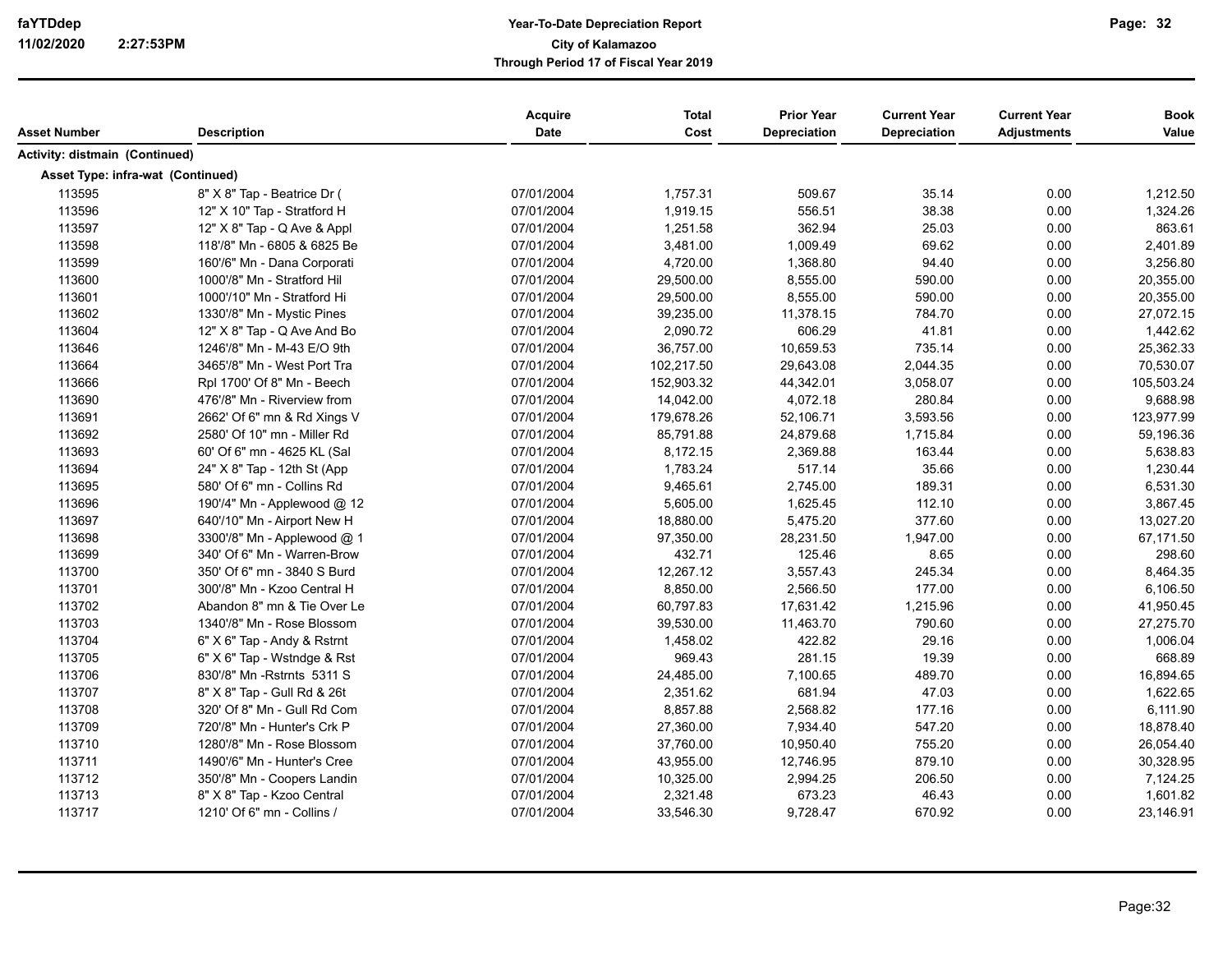| Asset Number                      | <b>Description</b>          | Acquire<br>Date | <b>Total</b><br>Cost | <b>Prior Year</b><br><b>Depreciation</b> | <b>Current Year</b><br>Depreciation | <b>Current Year</b><br><b>Adjustments</b> | <b>Book</b><br>Value |
|-----------------------------------|-----------------------------|-----------------|----------------------|------------------------------------------|-------------------------------------|-------------------------------------------|----------------------|
| Activity: distmain (Continued)    |                             |                 |                      |                                          |                                     |                                           |                      |
| Asset Type: infra-wat (Continued) |                             |                 |                      |                                          |                                     |                                           |                      |
| 113719                            | 306' Of 10" mn - W MI & Kno | 07/01/2004      | 21,307.34            | 6,179.17                                 | 426.15                              | 0.00                                      | 14,702.02            |
| 113723                            | Valve Impr Prog - InCity    | 07/01/2004      | 183,384.69           | 53,181.52                                | 3,667.69                            | 0.00                                      | 126,535.48           |
| 113725                            | Valve Impr Prog - OutCity   | 07/01/2004      | 32,362.00            | 9,384.98                                 | 647.24                              | 0.00                                      | 22,329.78            |
| 113726                            | 330' Of 8" mn - WMU Hlth&Hm | 07/01/2004      | 10,256.59            | 2,974.39                                 | 205.13                              | 0.00                                      | 7,077.07             |
| 113727                            | 220' Of 10" mn - WMU Hlth&H | 07/01/2004      | 16,058.41            | 4,656.96                                 | 321.17                              | 0.00                                      | 11,080.28            |
| 114352                            | $(1)$ 8" X 8" TAP ON STADIU | 07/01/2005      | 1,209.26             | 326.51                                   | 24.19                               | 0.00                                      | 858.56               |
| 114374                            | 480'/8" MAIN-WMU AT CHEMIST | 07/01/2005      | 16,598.40            | 4,481.59                                 | 331.97                              | 0.00                                      | 11,784.84            |
| 114375                            | 140' OF 2" FEEDER MAIN -    | 07/01/2005      | 4,303.04             | 1,161.81                                 | 86.06                               | 0.00                                      | 3,055.17             |
| 114376                            | Valve Impr Prog - InCity    | 07/01/2005      | 60,162.67            | 16,243.88                                | 1,203.25                            | 0.00                                      | 42,715.54            |
| 114403                            | 12 X 8 TAP AT 12TH STREET   | 07/01/2005      | 146.04               | 39.42                                    | 2.92                                | 0.00                                      | 103.70               |
| 114405                            | 6410'/8" MAIN-APPLEGATE FAR | 07/01/2005      | 221,657.80           | 59,847.64                                | 4,433.16                            | 0.00                                      | 157,377.00           |
| 114406                            | 104' OF 6" MAIN - WMU HEA   | 07/01/2005      | 1,459.94             | 394.20                                   | 29.20                               | 0.00                                      | 1,036.54             |
| 114407                            | 410'/6" MAIN-WEST PORT VILL | 07/01/2005      | 12,578.80            | 3,396.31                                 | 251.58                              | 0.00                                      | 8,930.91             |
| 114408                            | 2360'/8" MAIN-WEST PORT VIL | 07/01/2005      | 81,608.80            | 22,034.41                                | 1,632.18                            | 0.00                                      | 57,942.21            |
| 114409                            | 1590'/10" MAIN-WEST PORT VI | 07/01/2005      | 62,200.80            | 16,794.25                                | 1,244.02                            | 0.00                                      | 44,162.53            |
| 114410                            | 1250'/8" MAIN-STADIUM PARKW | 07/01/2005      | 43,225.00            | 11,670.75                                | 864.50                              | 0.00                                      | 30,689.75            |
| 114411                            | 4190'/12" MAIN-10TH ST FROM | 07/01/2005      | 189,974.60           | 51,293.12                                | 3,799.49                            | 0.00                                      | 134,881.99           |
| 114412                            | 2330'/8" MAIN-SKYKING/PHASE | 07/01/2005      | 80,571.40            | 21,754.30                                | 1,611.43                            | 0.00                                      | 57,205.67            |
| 114413                            | ALL (1) 12 x 10 TAP FOR NE  | 07/01/2005      | 2,141.83             | 578.34                                   | 42.84                               | 0.00                                      | 1,520.65             |
| 114414                            | 1780'/8" MAIN-BARRINGTON SH | 07/01/2005      | 61,552.40            | 16,619.17                                | 1,231.05                            | 0.00                                      | 43,702.18            |
| 114415                            | 1960'/10" MAIN-RUDGATE RIDG | 07/01/2005      | 76,675.20            | 20,702.27                                | 1,533.51                            | 0.00                                      | 54,439.42            |
| 114416                            | 2610'/8" MAIN-RUDGATE RIDGE | 07/01/2005      | 90,253.80            | 24,368.56                                | 1,805.08                            | 0.00                                      | 64,080.16            |
| 114417                            | 8 X 8 TAP - M-43 (MENARDS   | 07/01/2005      | 1,657.51             | 447.53                                   | 33.15                               | 0.00                                      | 1,176.83             |
| 114418                            | 690'/12" MAIN-11TH ST/KAL W | 07/01/2005      | 31,284.60            | 8,446.82                                 | 625.69                              | 0.00                                      | 22,212.09            |
| 114419                            | (2) 12" X 8" TAPS - VILLA   | 07/01/2005      | 4,888.69             | 1,319.90                                 | 97.78                               | 0.00                                      | 3,471.01             |
| 114420                            | 12" X 8" TAP - ENGELWOOD    | 07/01/2005      | 2,872.16             | 775.44                                   | 57.44                               | 0.00                                      | 2,039.28             |
| 114421                            | 7,891' OF 12" MAIN - 31ST   | 07/01/2005      | 261,341.58           | 70,562.21                                | 5,226.83                            | 0.00                                      | 185,552.54           |
| 114422                            | 12" X 8" TAP - DE AVENUE/   | 07/01/2005      | 1,691.25             | 456.64                                   | 33.83                               | 0.00                                      | 1,200.78             |
| 114423                            | 2760'/8" MAIN-ENGELWOOD/PHA | 07/01/2005      | 95,440.80            | 25,769.05                                | 1,908.82                            | 0.00                                      | 67,762.93            |
| 114424                            | 1140'/8" MAIN-ENGELWOOD/PHA | 07/01/2005      | 39,421.20            | 10,643.69                                | 788.43                              | 0.00                                      | 27,989.08            |
| 114425                            | 700'/8" MAIN-HIDDEN LAKE/PH | 07/01/2005      | 24,206.00            | 6,535.62                                 | 484.12                              | 0.00                                      | 17,186.26            |
| 114426                            | 810'/10" MAIN-HIDDEN LAKE/P | 07/01/2005      | 31,687.20            | 8,555.51                                 | 633.75                              | 0.00                                      | 22,497.94            |
| 114427                            | 3375'/12" MAIN-GULL LAKE HI | 07/01/2005      | 153,022.50           | 41,316.08                                | 3,060.45                            | 0.00                                      | 108,645.97           |
| 114428                            | 587'/8" MAIN-RESURRECTION L | 07/01/2005      | 20,298.46            | 5,480.59                                 | 405.97                              | 0.00                                      | 14,411.90            |
| 114431                            | 1180'/8" MAIN-11TH ST/KAL W | 07/01/2005      | 40,804.40            | 11,017.21                                | 816.09                              | 0.00                                      | 28,971.10            |
| 114434                            | 580' OF 6" MAIN - COLLINS   | 07/01/2005      | 726.64               | 196.16                                   | 14.53                               | 0.00                                      | 515.95               |
| 114435                            | 270' OF 8" MAIN - 1608 LA   | 07/01/2005      | 10,007.29            | 2,702.00                                 | 200.15                              | 0.00                                      | 7,105.14             |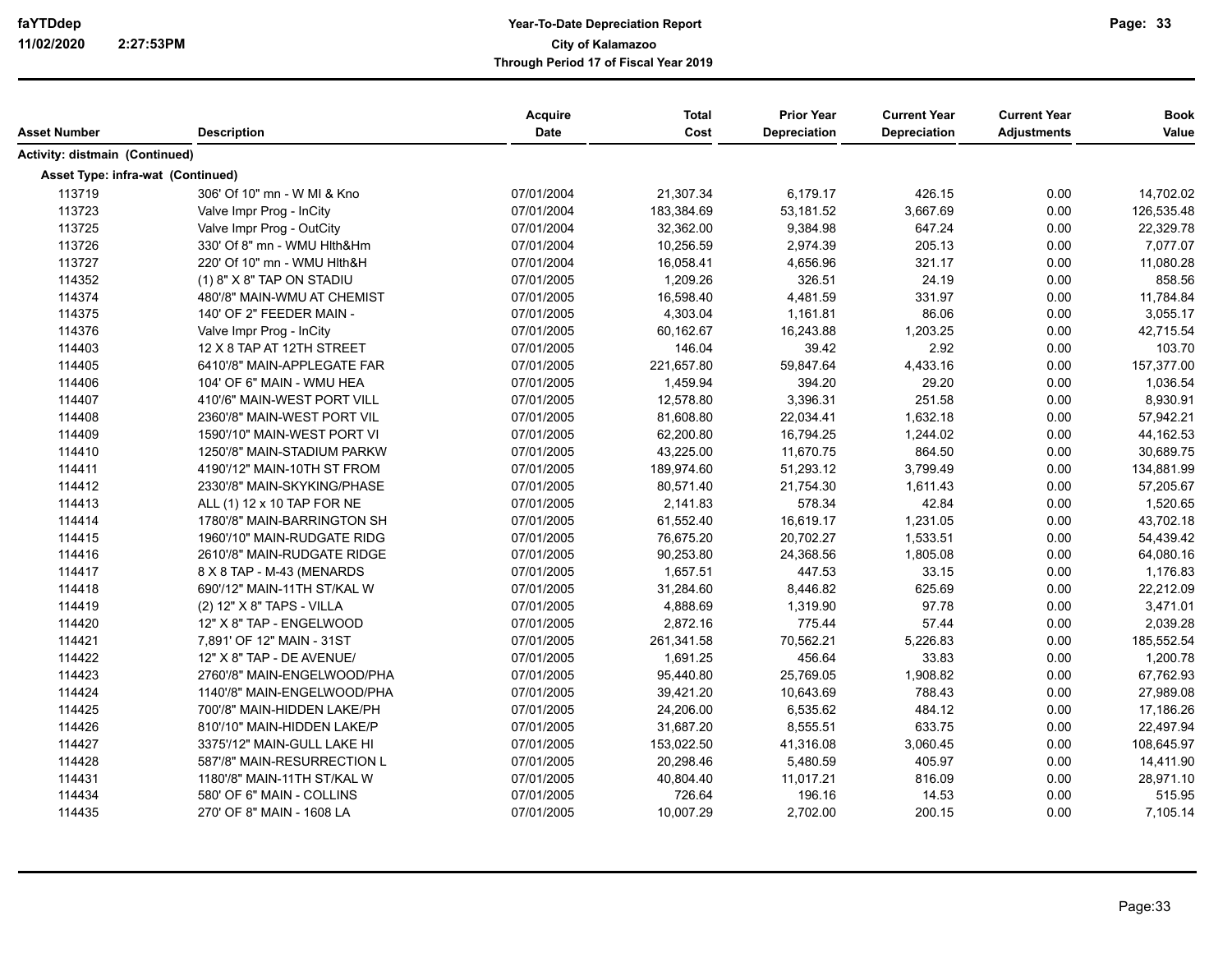| Asset Number                      | <b>Description</b>          | Acquire<br>Date | <b>Total</b><br>Cost | <b>Prior Year</b><br>Depreciation | <b>Current Year</b><br><b>Depreciation</b> | <b>Current Year</b><br><b>Adjustments</b> | <b>Book</b><br>Value |
|-----------------------------------|-----------------------------|-----------------|----------------------|-----------------------------------|--------------------------------------------|-------------------------------------------|----------------------|
| Activity: distmain (Continued)    |                             |                 |                      |                                   |                                            |                                           |                      |
| Asset Type: infra-wat (Continued) |                             |                 |                      |                                   |                                            |                                           |                      |
| 114436                            | 235' OF 8" MAIN - 1800 DO   | 07/01/2005      | 16,098.33            | 4,346.59                          | 321.97                                     | 0.00                                      | 11,429.77            |
| 114437                            | 8 X 8 TAP AT 209 NORTH KE   | 07/01/2005      | 2,121.75             | 572.87                            | 42.44                                      | 0.00                                      | 1,506.44             |
| 114438                            | 8 X 8 TAP AT 210 NORTH KE   | 07/01/2005      | 24.53                | 6.62                              | 0.49                                       | 0.00                                      | 17.42                |
| 114439                            | 8 X 8 TAP AT WMU VISUAL A   | 07/01/2005      | 1,213.04             | 327.51                            | 24.26                                      | 0.00                                      | 861.27               |
| 114440                            | 220' OF 6" MAIN IN FRONT    | 07/01/2005      | 11,439.64            | 3,088.67                          | 228.79                                     | 0.00                                      | 8,122.18             |
| 114441                            | 260' OF 6" MAIN/RELO MASO   | 07/01/2005      | 9,346.84             | 2,523.69                          | 186.94                                     | 0.00                                      | 6,636.21             |
| 114442                            | 475' OF 8" MAIN/2001 SENE   | 07/01/2005      | 14,566.16            | 3,932.82                          | 291.32                                     | 0.00                                      | 10,342.02            |
| 114443                            | 8 X 8 TAP AT 2523 FAIRFIE   | 07/01/2005      | 2,048.99             | 553.23                            | 40.98                                      | 0.00                                      | 1,454.78             |
| 114445                            | 50'/6" MAIN-KAL AIRPORT TER | 07/01/2005      | 1,534.00             | 414.18                            | 30.68                                      | 0.00                                      | 1,089.14             |
| 114446                            | 220' OF 10" MAIN - WMU HE   | 07/01/2005      | 9,214.65             | 2,487.92                          | 184.29                                     | 0.00                                      | 6,542.44             |
| 114447                            | 590'/8" MAIN-2523 FAIRFIELD | 07/01/2005      | 20,402.20            | 5,508.56                          | 408.05                                     | 0.00                                      | 14,485.59            |
| 114448                            | 485'/8" MAIN-WMU VISUAL ART | 07/01/2005      | 16,771.30            | 4,528.29                          | 335.43                                     | 0.00                                      | 11,907.58            |
| 114449                            | 390' OF 8" MAIN - RAVINE    | 07/01/2005      | 16,756.92            | 4,524.39                          | 335.14                                     | 0.00                                      | 11,897.39            |
| 114450                            | 10" X 8" TAP AT PRAIRIE V   | 07/01/2005      | 1,772.43             | 478.57                            | 35.45                                      | 0.00                                      | 1,258.41             |
| 114451                            | 275'/8" MAIN-KENDALL/WEST S | 07/01/2005      | 9,509.50             | 2,567.57                          | 190.19                                     | 0.00                                      | 6,751.74             |
| 114452                            | 168'/8" MAIN-KENDALL/EAST S | 07/01/2005      | 5,809.44             | 1,568.56                          | 116.19                                     | 0.00                                      | 4,124.69             |
| 114453                            | 386' OF 8" MAIN - JENNING   | 07/01/2005      | 14,966.20            | 4,040.84                          | 299.33                                     | 0.00                                      | 10,626.03            |
| 114454                            | 452'/6" MAIN-2538 S 26TH ST | 07/01/2005      | 13,867.36            | 3,744.22                          | 277.35                                     | 0.00                                      | 9,845.79             |
| 114455                            | 4420' OF 12" MAIN - H AVE   | 07/01/2005      | 159,142.90           | 42,968.61                         | 3,182.86                                   | 0.00                                      | 112,991.43           |
| 114456                            | 1360' OF 12" MAIN - H AVE   | 07/01/2005      | 130,718.83           | 35,294.13                         | 2,614.38                                   | 0.00                                      | 92,810.32            |
| 114457                            | 1280' OF 12" MAIN - W MAI   | 07/01/2005      | 82,454.81            | 22,262.84                         | 1,649.10                                   | 0.00                                      | 58,542.87            |
| 114458                            | 100'/12"MAIN-W MI AND STADI | 07/01/2005      | 4,534.00             | 1,224.18                          | 90.68                                      | 0.00                                      | 3,219.14             |
| 115008                            | 1700'/8" MAIN-ASHTON FARMS  | 07/01/2006      | 61,455.00            | 15,363.75                         | 1,229.10                                   | 0.00                                      | 44,862.15            |
| 115009                            | 2840'/12" MAIN-8TH ST LOOP/ | 07/01/2006      | 130,242.00           | 32,560.50                         | 2,604.84                                   | 0.00                                      | 95,076.66            |
| 115010                            | 3535'/8" MAIN-MEADOWWOOD ES | 07/01/2006      | 127,790.00           | 31,947.50                         | 2,555.80                                   | 0.00                                      | 93,286.70            |
| 115011                            | E AVENUE/BRITISH-12X10 TAP  | 07/01/2006      | 3,484.18             | 871.00                            | 69.68                                      | 0.00                                      | 2,543.50             |
| 115012                            | HUNTERS RUN PHASE #3-6X4 TA | 07/01/2006      | 781.27               | 195.34                            | 15.62                                      | 0.00                                      | 570.31               |
| 115013                            | 741'/4" MAIN-HUNTERS CREEK  | 07/01/2006      | 23,712.00            | 5,928.00                          | 474.24                                     | 0.00                                      | 17,309.76            |
| 115014                            | 5432'/12" MAIN-D AVE FROM 1 | 07/01/2006      | 249,112.00           | 62,278.00                         | 4,982.24                                   | 0.00                                      | 181,851.76           |
| 115015                            | 53'/6" MAIN-COPPER BEECH TO | 07/01/2006      | 1,729.00             | 432.25                            | 34.58                                      | 0.00                                      | 1,262.17             |
| 115016                            | 3260'/8" MAIN-KELLISON DR P | 07/01/2006      | 117,849.00           | 29,462.25                         | 2,356.98                                   | 0.00                                      | 86,029.77            |
| 115017                            | 2736'/8" MAIN-VILLAGE PLACE | 07/01/2006      | 98,906.00            | 24,726.50                         | 1,978.12                                   | 0.00                                      | 72,201.38            |
| 115018                            | 1830'/8" MAIN-HAMPTON COVE  | 07/01/2006      | 66,154.00            | 16,538.50                         | 1,323.08                                   | 0.00                                      | 48,292.42            |
| 115019                            | 2000'/10" MAIN-COPPER BEECH | 07/01/2006      | 80,480.00            | 20,120.00                         | 1,609.60                                   | 0.00                                      | 58,750.40            |
| 115020                            | HAMPTON OFF M-43-12X8 TAP   | 07/01/2006      | 2,308.35             | 577.12                            | 46.17                                      | 0.00                                      | 1,685.06             |
| 115021                            | 6705'/12" MAIN-6TH ST FROM  | 07/01/2006      | 307,491.00           | 76,872.75                         | 6,149.82                                   | 0.00                                      | 224,468.43           |
| 115022                            | 2210'/12" MAIN-KL AVE FROM  | 07/01/2006      | 101,351.00           | 25,337.75                         | 2,027.02                                   | 0.00                                      | 73,986.23            |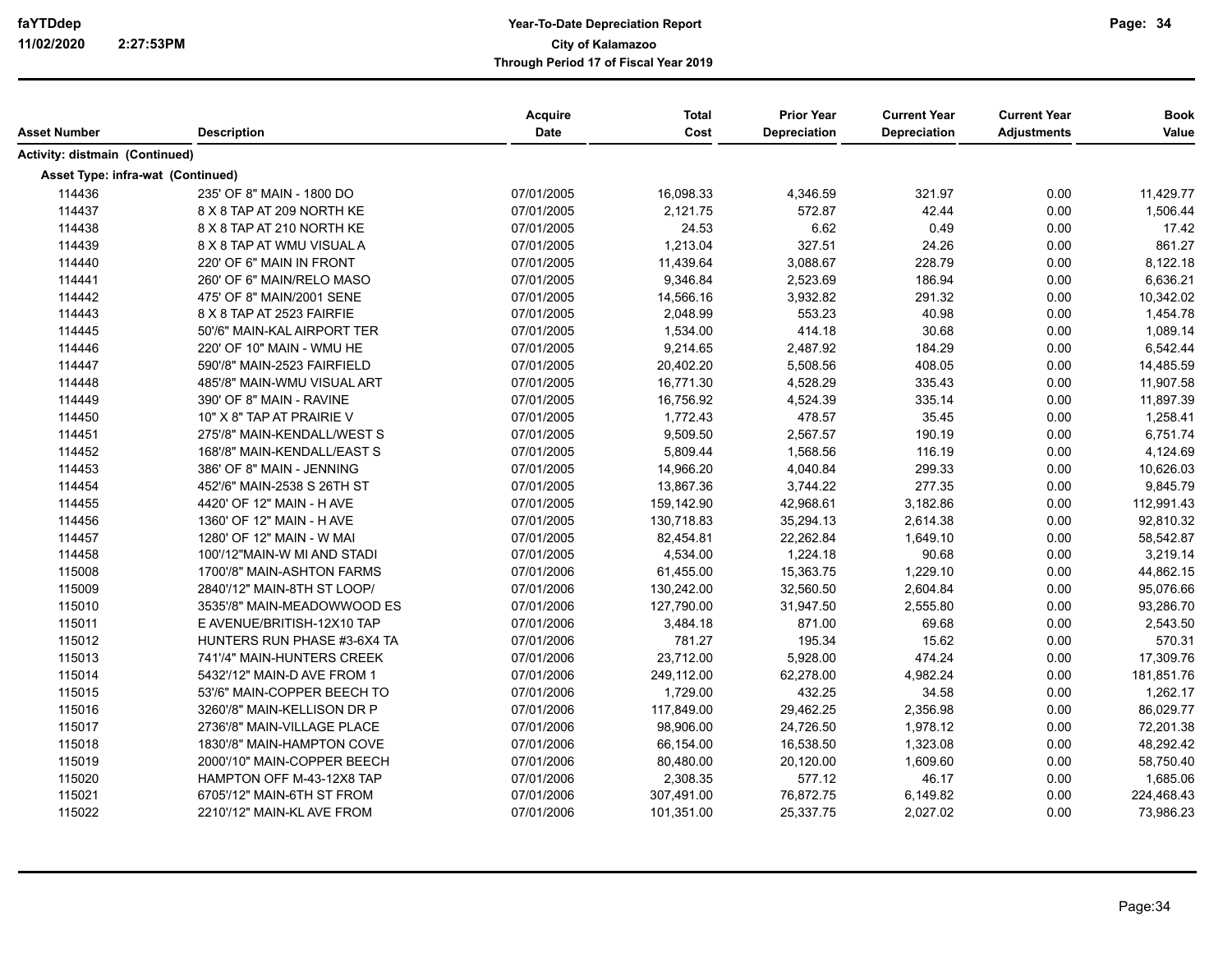| Asset Number                          | <b>Description</b>          | Acquire<br>Date | <b>Total</b><br>Cost | <b>Prior Year</b><br>Depreciation | <b>Current Year</b><br>Depreciation | <b>Current Year</b><br><b>Adjustments</b> | <b>Book</b><br>Value |
|---------------------------------------|-----------------------------|-----------------|----------------------|-----------------------------------|-------------------------------------|-------------------------------------------|----------------------|
| <b>Activity: distmain (Continued)</b> |                             |                 |                      |                                   |                                     |                                           |                      |
| Asset Type: infra-wat (Continued)     |                             |                 |                      |                                   |                                     |                                           |                      |
| 115023                                | 340'/16" MAIN-VILLAGE PLACE | 07/01/2006      | 19,285.00            | 4,821.25                          | 385.70                              | 0.00                                      | 14,078.05            |
| 115024                                | 2674'/8" MAIN-COPPER BEECH  | 07/01/2006      | 96,665.00            | 24,166.25                         | 1,933.30                            | 0.00                                      | 70,565.45            |
| 115025                                | DRAKE AND STONEVIEW-8X8 TAP | 07/01/2006      | 1,759.34             | 439.87                            | 35.19                               | 0.00                                      | 1,284.28             |
| 115028                                | 2400'/8" MAIN-GRAND COLONT  | 07/01/2006      | 86,760.00            | 21,690.00                         | 1,735.20                            | 0.00                                      | 63,334.80            |
| 115029                                | 670'/8" MAIN-1800 RAVINE RO | 07/01/2006      | 24,221.00            | 6,055.25                          | 484.42                              | 0.00                                      | 17,681.33            |
| 115030                                | 600'/8" MAIN-3330 STADIUM D | 07/01/2006      | 27,516.00            | 6,879.00                          | 550.32                              | 0.00                                      | 20,086.68            |
| 115031                                | 3330 STADIUM DR-10X8 TAP    | 07/01/2006      | 2,014.82             | 503.75                            | 40.30                               | 0.00                                      | 1,470.77             |
| 115032                                | NICHOLS RD/NORTHGATE PLAT-1 | 07/01/2006      | 2,285.78             | 571.47                            | 45.71                               | 0.00                                      | 1,668.60             |
| 115033                                | COPPER BEECH AND KL-12X10 T | 07/01/2006      | 2,350.14             | 587.50                            | 47.00                               | 0.00                                      | 1,715.64             |
| 115034                                | DE AVE AT TIBURON CONDOS-12 | 07/01/2006      | 1,995.64             | 498.88                            | 39.91                               | 0.00                                      | 1,456.85             |
| 115035                                | H AVE AND NORTHFIELD-12X8 T | 07/01/2006      | 1,763.68             | 440.88                            | 35.27                               | 0.00                                      | 1,287.53             |
| 115036                                | 14TH STREET EASEMENT-16X10  | 07/01/2006      | 92.95                | 23.25                             | 1.86                                | 0.00                                      | 67.84                |
| 115037                                | 1500' OF 8" MAIN-MILLER FRO | 07/01/2006      | 102,413.77           | 25,603.46                         | 2,048.27                            | 0.00                                      | 74,762.04            |
| 115038                                | 1055' OF 6" MAIN-BALKEMA-MI | 07/01/2006      | 62,846.51            | 15,711.63                         | 1,256.93                            | 0.00                                      | 45,877.95            |
| 115039                                | NCC AND S 9TH ST-24X12 TAP  | 07/01/2006      | 3,289.79             | 822.48                            | 65.79                               | 0.00                                      | 2,401.52             |
| 115040                                | GULL AND TIBURON-16X8 TAP   | 07/01/2006      | 1,979.01             | 494.75                            | 39.58                               | 0.00                                      | 1,444.68             |
| 115041                                | 6033' of 16" MAIN-EF-GULL T | 07/01/2006      | 355,892.19           | 88,973.01                         | 7,117.84                            | 0.00                                      | 259,801.34           |
| 115042                                | GRAND COLONY/Q AVE-12X8 TAP | 07/01/2006      | 1,786.76             | 446.70                            | 35.73                               | 0.00                                      | 1,304.33             |
| 115043                                | VILLAGE PLACE/STADIUM-16X8  | 07/01/2006      | 1,390.73             | 347.67                            | 27.81                               | 0.00                                      | 1,015.25             |
| 115044                                | VILLAGE PLACE/8TH ST-16X8 T | 07/01/2006      | 2,184.93             | 546.25                            | 43.70                               | 0.00                                      | 1,594.98             |
| 115045                                | 14TH ST AND COMDEN WAY-16X1 | 07/01/2006      | 3,648.60             | 912.13                            | 72.97                               | 0.00                                      | 2,663.50             |
| 115046                                | COPPER BEECH AND KL-12X8 TA | 07/01/2006      | 1,476.32             | 369.12                            | 29.53                               | 0.00                                      | 1,077.67             |
| 115093                                | 6726 TEXAS DRIVE-12X8 TAP   | 07/01/2006      | 1,882.59             | 470.63                            | 37.65                               | 0.00                                      | 1,374.31             |
| 115109                                | 1490'/8" MAIN-TIBURON SITE  | 07/01/2006      | 53,864.00            | 13,466.00                         | 1,077.28                            | 0.00                                      | 39,320.72            |
| 115110                                | 550'/6" MAIN-TIBURON SITE C | 07/01/2006      | 17,947.00            | 4,486.75                          | 358.94                              | 0.00                                      | 13,101.31            |
| 115111                                | 1118'/12" MAIN-NCC PARKWAY  | 07/01/2006      | 51,271.00            | 12,817.75                         | 1,025.42                            | 0.00                                      | 37,427.83            |
| 115112                                | 1660'/10" MAIN-TEXAS HEIGHT | 07/01/2006      | 66,798.00            | 16,699.50                         | 1,335.96                            | 0.00                                      | 48,762.54            |
| 115113                                | 540'/8" MAIN-TEXAS DR-SOUTH | 07/01/2006      | 19,521.00            | 4,880.25                          | 390.42                              | 0.00                                      | 14,250.33            |
| 115116                                | 1610'/8" MAIN-TEXAS HEIGHTS | 07/01/2006      | 58,202.00            | 14,550.50                         | 1,164.04                            | 0.00                                      | 42,487.46            |
| 115127                                | MEADOWWOOD ESTATES-8X8 TAP  | 07/01/2006      | 2,330.06             | 582.50                            | 46.60                               | 0.00                                      | 1,700.96             |
| 115159                                | 7891' OF 12" MAIN-31ST ST/G | 07/01/2006      | 68,741.65            | 17,185.38                         | 1,374.83                            | 0.00                                      | 50,181.44            |
| 115160                                | 386' OF 8" MAIN-JENNINGS-CO | 07/01/2006      | 170.25               | 42.57                             | 3.40                                | 0.00                                      | 124.28               |
| 115225                                | 1800 RAVINE ROAD-8X8 TAP    | 07/01/2006      | 2,985.42             | 746.37                            | 59.71                               | 0.00                                      | 2,179.34             |
| 115226                                | 270' OF 6" MAIN-2200 RAVINE | 07/01/2006      | 9,108.85             | 2,277.25                          | 182.18                              | 0.00                                      | 6,649.42             |
| 115227                                | 570' OF 12" MAIN-PORTAGE    | 07/01/2006      | 98,275.46            | 24,568.87                         | 1,965.51                            | 0.00                                      | 71,741.08            |
| 115228                                | 670' OF 8" MAIN-FARMERS AVE | 07/01/2006      | 174,530.93           | 43,632.75                         | 3,490.62                            | 0.00                                      | 127,407.56           |
| 115229                                | 360' OF 8" MAIN-SOUTH STREE | 07/01/2006      | 54,205.36            | 13,551.37                         | 1,084.11                            | 0.00                                      | 39,569.88            |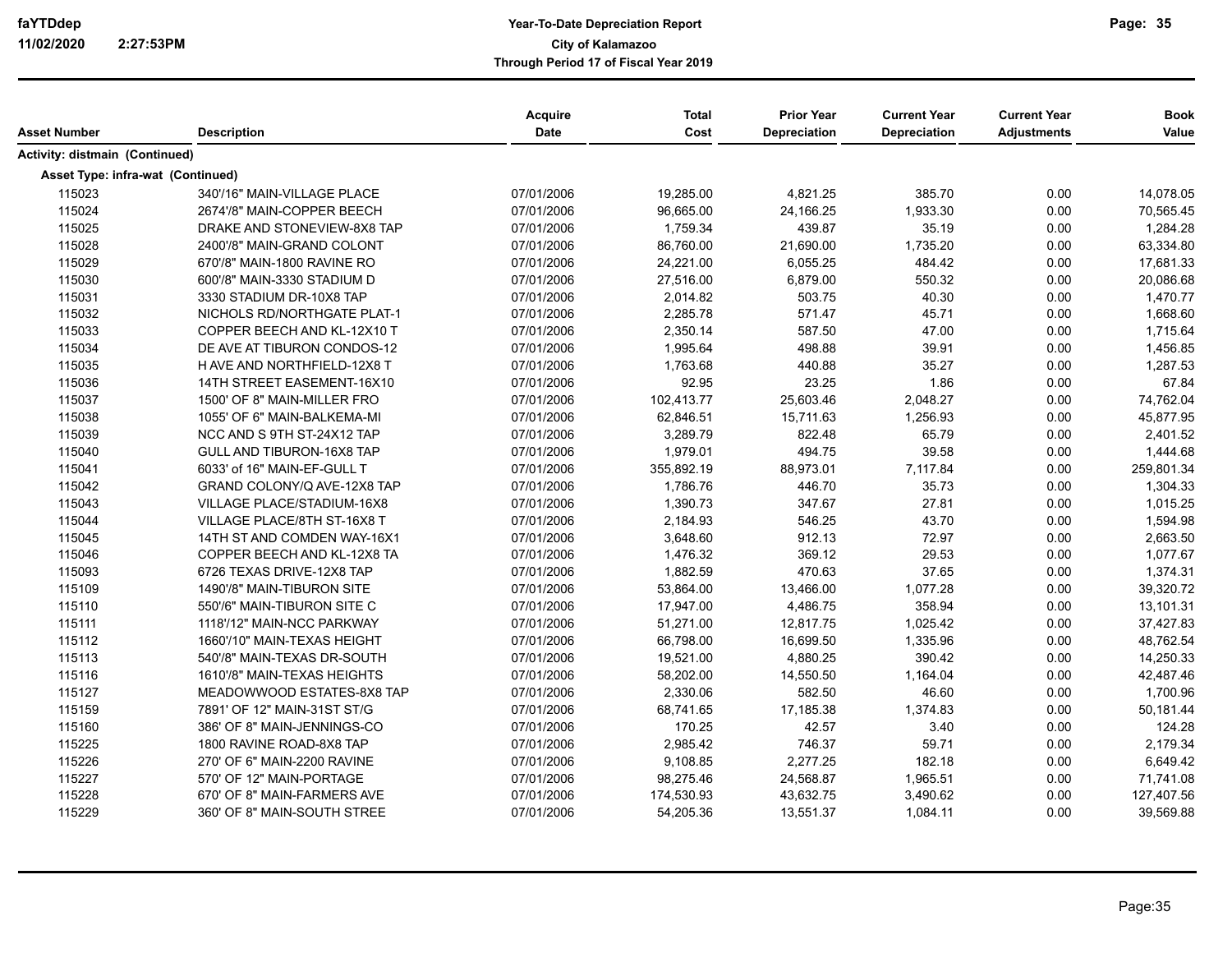| Asset Number                          | <b>Description</b>          | Acquire<br>Date | <b>Total</b><br>Cost | <b>Prior Year</b><br>Depreciation | <b>Current Year</b><br><b>Depreciation</b> | <b>Current Year</b><br><b>Adjustments</b> | <b>Book</b><br>Value |
|---------------------------------------|-----------------------------|-----------------|----------------------|-----------------------------------|--------------------------------------------|-------------------------------------------|----------------------|
| <b>Activity: distmain (Continued)</b> |                             |                 |                      |                                   |                                            |                                           |                      |
| Asset Type: infra-wat (Continued)     |                             |                 |                      |                                   |                                            |                                           |                      |
| 115230                                | 1030' OF 8" MAIN-SHELTER PO | 07/01/2006      | 38,098.28            | 9,524.60                          | 761.96                                     | 0.00                                      | 27,811.72            |
| 115231                                | 365' of 2" MAIN-MASON       | 07/01/2006      | 26.263.56            | 6.565.88                          | 525.27                                     | 0.00                                      | 19,172.41            |
| 115233                                | Valve improvement Program   | 07/01/2006      | 76,159.64            | 19,039.88                         | 1,523.19                                   | 0.00                                      | 55,596.57            |
| 115243                                | 2580' OF 10" MAIN-MILLER RO | 07/01/2006      | 54,333.76            | 13,583.45                         | 1,086.67                                   | 0.00                                      | 39,663.64            |
| 115631                                | 930' of 10" Main-Autumn Vie | 07/01/2007      | 37,423.00            | 8,607.29                          | 748.46                                     | 0.00                                      | 28,067.25            |
| 115632                                | 4050' of 8" Main-Northgate  | 07/01/2007      | 146,408.00           | 33,673.84                         | 2,928.16                                   | 0.00                                      | 109,806.00           |
| 115633                                | 170' of 8" Main-NCC Kids Sp | 07/01/2007      | 6,146.00             | 1,413.58                          | 122.92                                     | 0.00                                      | 4,609.50             |
| 115634                                | 3441' of 8" Main-Western Wo | 07/01/2007      | 124,392.00           | 28,610.16                         | 2,487.84                                   | 0.00                                      | 93,294.00            |
| 115635                                | 1060' of 10" Main-Kazoo Ele | 07/01/2007      | 42,654.00            | 9,810.42                          | 853.08                                     | 0.00                                      | 31,990.50            |
| 115636                                | 490' of 8" Main-Kazoo Eleme | 07/01/2007      | 17,714.00            | 4,074.22                          | 354.28                                     | 0.00                                      | 13,285.50            |
| 115637                                | 2640" of 10" Main-Crooked L | 07/01/2007      | 106,234.00           | 24,433.82                         | 2,124.68                                   | 0.00                                      | 79,675.50            |
| 115638                                | 775' of 6" Main-Crooked Lk  | 07/01/2007      | 25,288.00            | 5,816.24                          | 505.76                                     | 0.00                                      | 18,966.00            |
| 115639                                | 120' of 6" Main-117 S Kenda | 07/01/2007      | 3,916.00             | 900.68                            | 78.32                                      | 0.00                                      | 2,937.00             |
| 115640                                | 1130' of 8" Main-Autumn Vie | 07/01/2007      | 40,850.00            | 9,395.50                          | 817.00                                     | 0.00                                      | 30,637.50            |
| 115641                                | 1980' of 10" Main-Copper Be | 07/01/2007      | 79,675.00            | 18,325.25                         | 1,593.50                                   | 0.00                                      | 59,756.25            |
| 115642                                | 1330' of 10" Main-Davis Cre | 07/01/2007      | 53,519.00            | 12,309.37                         | 1,070.38                                   | 0.00                                      | 40,139.25            |
| 115643                                | 687' of 6" Main-5601 Gull R | 07/01/2007      | 22,417.00            | 5,155.91                          | 448.34                                     | 0.00                                      | 16,812.75            |
| 115644                                | 651' of 8" Main-Value Place | 07/01/2007      | 23,534.00            | 5,412.82                          | 470.68                                     | 0.00                                      | 17,650.50            |
| 115645                                | 4160' of 8" Main-Tall Oaks  | 07/01/2007      | 150,384.00           | 34,588.32                         | 3,007.68                                   | 0.00                                      | 112,788.00           |
| 115646                                | 1895' of 10" Main-North Por | 07/01/2007      | 76,255.00            | 17,538.65                         | 1,525.10                                   | 0.00                                      | 57,191.25            |
| 115647                                | 1110' of 8" Main-North Port | 07/01/2007      | 40,127.00            | 9,229.21                          | 802.54                                     | 0.00                                      | 30,095.25            |
| 115649                                | 470' of 8" Main-Crooked Lk  | 07/01/2007      | 16,991.00            | 3,907.93                          | 339.82                                     | 0.00                                      | 12,743.25            |
| 115651                                | 930' of 8" Main-Macywood Co | 07/01/2007      | 33,620.00            | 7,732.60                          | 672.40                                     | 0.00                                      | 25,215.00            |
| 115653                                | 1620' of 10" Main-Gilmore F | 07/01/2007      | 65,189.00            | 14,993.47                         | 1,303.78                                   | 0.00                                      | 48,891.75            |
| 115658                                | 1397' of 8" Main-Nichols Ri | 07/01/2007      | 50,502.00            | 11,615.46                         | 1,010.04                                   | 0.00                                      | 37,876.50            |
| 115660                                | 5420' of 10" Main-Grandvill | 07/01/2007      | 218,101.00           | 50,163.23                         | 4,362.02                                   | 0.00                                      | 163,575.75           |
| 115663                                | 5080' of 8" Main-Oshtemo Ri | 07/01/2007      | 183,642.00           | 42,237.66                         | 3,672.84                                   | 0.00                                      | 137,731.50           |
| 115664                                | 527' of 8" Main-32nd Street | 07/01/2007      | 19,051.00            | 4,381.73                          | 381.02                                     | 0.00                                      | 14,288.25            |
| 115665                                | 2950' of 8" Main-Autumn Woo | 07/01/2007      | 106,643.00           | 24,527.89                         | 2,132.86                                   | 0.00                                      | 79,982.25            |
| 115666                                | 1090' of 8" Main-Golf Ridge | 07/01/2007      | 39,404.00            | 9,062.92                          | 788.08                                     | 0.00                                      | 29,553.00            |
| 115667                                | 2870' of 8" Main-Friendship | 07/01/2007      | 103,751.00           | 23,862.73                         | 2,075.02                                   | 0.00                                      | 77,813.25            |
| 115670                                | 1147' of 8" Main-9th St Mar | 07/01/2007      | 41,464.00            | 9,536.72                          | 829.28                                     | 0.00                                      | 31,098.00            |
| 115671                                | 670' of 8" Main=Farmers Ave | 07/01/2007      | 11,425.98            | 2,627.98                          | 228.52                                     | 0.00                                      | 8,569.48             |
| 115672                                | 380' of 8" Main-John St     | 07/01/2007      | 37,781.10            | 8,689.63                          | 755.62                                     | 0.00                                      | 28,335.85            |
| 115673                                | 325' of 4" Main-Houston Pl  | 07/01/2007      | 169.10               | 38.87                             | 3.38                                       | 0.00                                      | 126.85               |
| 115674                                | Valve Impr Prog - InCity    | 07/01/2007      | 86,121.71            | 19,807.96                         | 1,722.44                                   | 0.00                                      | 64,591.31            |
| 115677                                | 8x8 TAP 5683 S 9th St Marri | 07/01/2007      | 2,039.23             | 469.01                            | 40.79                                      | 0.00                                      | 1,529.43             |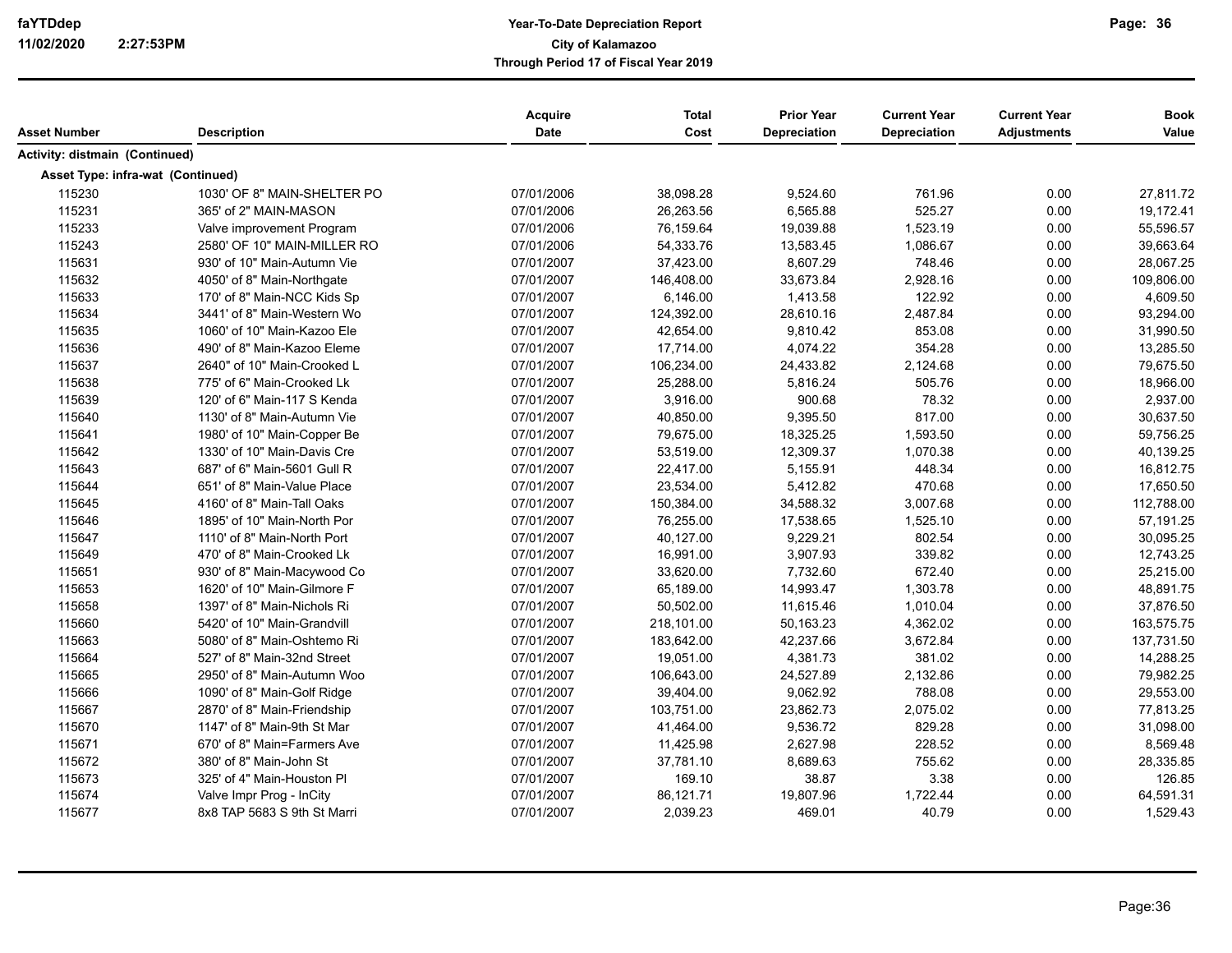|                                       |                                          | Acquire     | <b>Total</b> | <b>Prior Year</b>   | <b>Current Year</b> | <b>Current Year</b> | <b>Book</b> |
|---------------------------------------|------------------------------------------|-------------|--------------|---------------------|---------------------|---------------------|-------------|
| <b>Asset Number</b>                   | <b>Description</b>                       | <b>Date</b> | Cost         | <b>Depreciation</b> | Depreciation        | <b>Adjustments</b>  | Value       |
| <b>Activity: distmain (Continued)</b> |                                          |             |              |                     |                     |                     |             |
| Asset Type: infra-wat (Continued)     |                                          |             |              |                     |                     |                     |             |
| 115679                                | 16x8 TAP Tall Oaks Apts 9th              | 07/01/2007  | 3,100.10     | 713.00              | 62.00               | 0.00                | 2,325.10    |
| 115688                                | 12x12 TAP Kilgore Rd                     | 07/01/2007  | 10,121.95    | 2,328.06            | 202.44              | 0.00                | 7,591.45    |
| 115689                                | 12x8 Bentwood Shores & 8th               | 07/01/2007  | 2,531.42     | 582.24              | 50.63               | 0.00                | 1,898.55    |
| 115690                                | <b>Bentwood Shores Condos</b>            | 07/01/2007  | 2,166.68     | 498.30              | 43.33               | 0.00                | 1,625.05    |
| 115691                                | 12x10 Grandville Hills & K               | 07/01/2007  | 3,136.39     | 721.39              | 62.73               | 0.00                | 2,352.27    |
| 115692                                | 12x 32nd St Richland                     | 07/01/2007  | 1,962.07     | 451.26              | 39.24               | 0.00                | 1,471.57    |
| 115693                                | 170' of 6" Main Westnedge &              | 07/01/2007  | 6,474.28     | 1,489.11            | 129.49              | 0.00                | 4,855.68    |
| 115694                                | 12x12 TAP Lodge Ln & M-43                | 07/01/2007  | 4,910.73     | 1,129.45            | 98.22               | 0.00                | 3,683.06    |
| 115695                                | 8x8 TAP W Main Golf Ridge                | 07/01/2007  | 2,283.78     | 525.29              | 45.68               | 0.00                | 1,712.81    |
| 115696                                | 1500' of 8" Main-Miller f/               | 07/01/2007  | 621.79       | 143.04              | 12.44               | 0.00                | 466.31      |
| 115697                                | 10x8 TAP Nichols Rd & Nicho              | 07/01/2007  | 2,461.76     | 566.21              | 49.24               | 0.00                | 1,846.31    |
| 115699                                | 12x10 TAP 9th St Kazoo Elem              | 07/01/2007  | 3,171.59     | 729.45              | 63.43               | 0.00                | 2,378.71    |
| 115700                                | 12x10 TAP Q Ave & Interloch              | 07/01/2007  | 4,398.80     | 1,011.76            | 87.98               | 0.00                | 3,299.06    |
| 115701                                | 230' of 2" 4608-4612 Stadiu              | 07/01/2007  | 10,386.19    | 2,388.78            | 207.73              | 0.00                | 7,789.68    |
| 115702                                | 12x6 TAP 5601 Gull Rd                    | 07/01/2007  | 5,833.75     | 1,341.76            | 116.68              | 0.00                | 4,375.31    |
| 115703                                | 12x8 TAP 1653 S 11th Value               | 07/01/2007  | 3,067.50     | 705.53              | 61.35               | 0.00                | 2,300.62    |
| 115704                                | Academy St-Stadium to Westn              | 07/01/2007  | 204,190.28   | 46,963.79           | 4,083.81            | 0.00                | 153,142.68  |
| 115705                                | 1353' of 8" Main-Academy St              | 07/01/2007  | 48,911.00    | 11,249.53           | 978.22              | 0.00                | 36,683.25   |
| 115706                                | 6x6 TAP Kendall Ridge South              | 07/01/2007  | 1,357.05     | 312.11              | 27.14               | 0.00                | 1,017.80    |
| 115723                                | 2760' of 8" Main-Gilmore Fa              | 07/01/2007  | 99,774.00    | 22,948.02           | 1,995.48            | 0.00                | 74,830.50   |
| 115798                                | WATER MAINS CAPITILIZED-1919             | 07/01/1919  | 12,098.73    | 12,038.24           | 60.49               | 0.00                | 0.00        |
| 115800                                | MAINS APPRAISED IN 1919                  | 07/01/1919  | 278,877.79   | 278,877.79          | 0.00                | 0.00                | 0.00        |
| 115802                                | WATER MAINS CAPITILIZED-1920             | 07/01/1920  | 59,825.96    | 58,928.58           | 598.25              | 0.00                | 299.13      |
| 115803                                | <b>WATER MAINS CAPITILIZED-1921</b>      | 07/01/1921  | 25,893.37    | 25,245.98           | 258.96              | 0.00                | 388.43      |
| 115804                                | WATER MAINS CAPITALIZED-1922             | 07/01/1922  | 14,264.61    | 13,765.43           | 142.62              | 0.00                | 356.56      |
| 115806                                | WATER MAINS CAPITALIZED - 1923           | 07/01/1923  | 20,876.54    | 19,937.22           | 208.74              | 0.00                | 730.58      |
| 115808                                | WATER MAINS CAPITALIZED-1924             | 07/01/1924  | 34,274.42    | 32,389.23           | 342.76              | 0.00                | 1,542.43    |
| 115815                                | WATER MAINS CAPITALIZED - 1926           | 07/01/1926  | 43,894.79    | 40,602.78           | 438.93              | 0.00                | 2,853.08    |
| 115817                                | WATER MAIN CAPITALIZED - 1927            | 07/01/1927  | 50,381.50    | 46,099.23           | 503.80              | 0.00                | 3,778.47    |
| 115818                                | WATER MAINS CAPITALIZED - 1928           | 07/01/1928  | 57,712.75    | 52,230.16           | 577.11              | 0.00                | 4,905.48    |
| 115819                                | WATER MAINS CAPITALIZED - 1929           | 07/01/1929  | 19,288.66    | 17,263.47           | 192.88              | 0.00                | 1,832.31    |
| 117102                                | SHELTER POINTE DEV INST 1030' OF 8" MAIN | 12/31/2008  | 168.39       | 35.38               | 3.37                | 0.00                | 129.64      |
| 117103                                | SOUTH ST - REPL 360' OF 8" MAIN          | 12/31/2008  | 350.82       | 73.71               | 7.02                | 0.00                | 270.09      |
| 117104                                | BTR PARK & SPUR RD - INST 470' OF 10"    | 12/31/2008  | 35,883.27    | 7,535.51            | 717.66              | 0.00                | 27,630.10   |
| 117105                                | BTR PARK & SPUR RD - INST 55' OF 8" MAIN | 12/31/2008  | 4,414.58     | 927.05              | 88.29               | 0.00                | 3,399.24    |
| 117106                                | DAVIS CREEK - INSTALL 10" X 10" TAP      | 12/31/2008  | 3,909.49     | 820.99              | 78.19               | 0.00                | 3,010.31    |
| 117107                                | NICHOLS RIDGE #1 & STOLK - 6" X 6" TAP   | 12/31/2008  | 3,161.33     | 663.91              | 63.23               | 0.00                | 2,434.19    |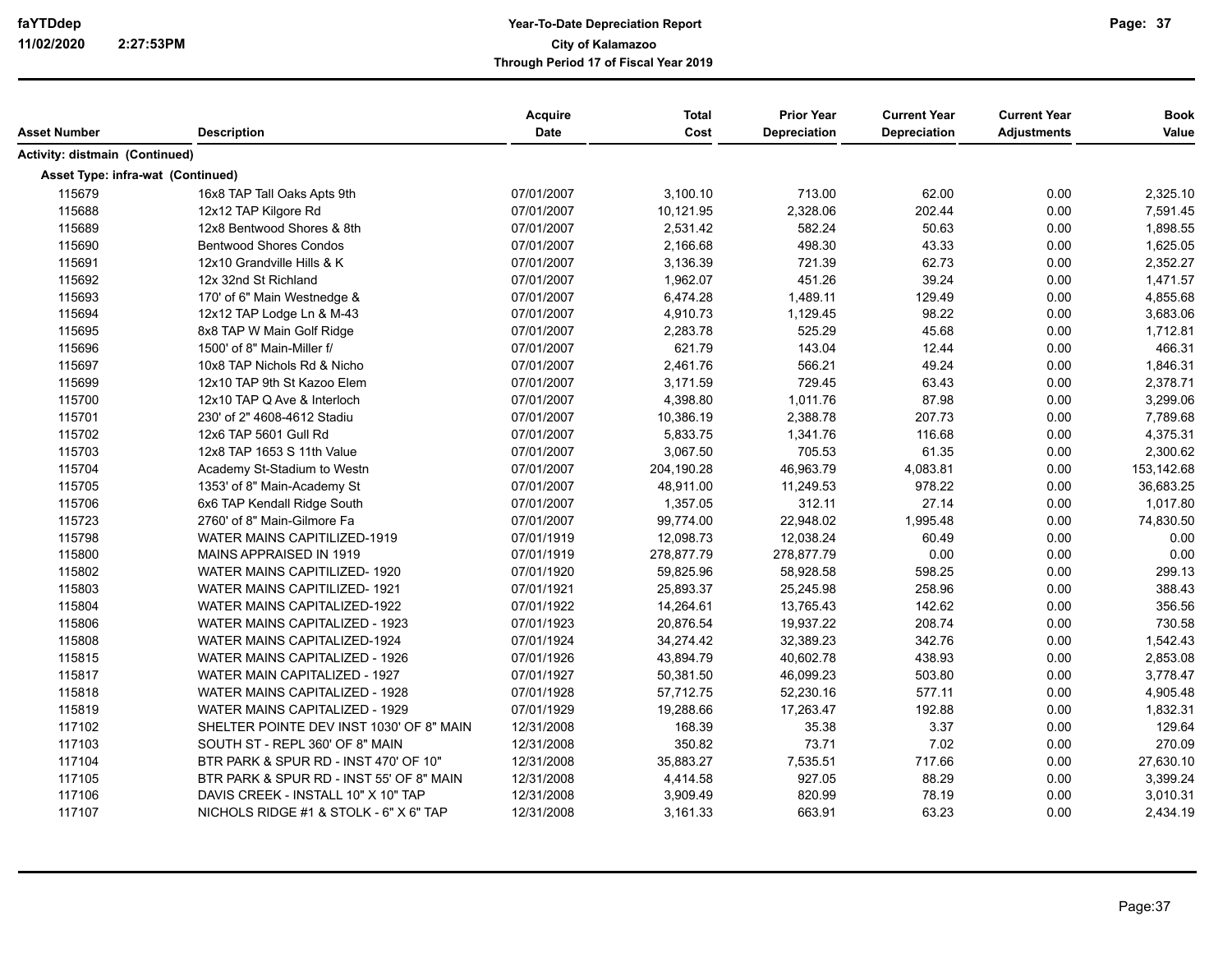| Asset Number<br><b>Description</b><br>Activity: distmain (Continued)<br><b>Asset Type: infra-wat (Continued)</b><br>117108<br>12/31/2008<br>14,635.44<br>3,073.45<br>292.71<br>0.00<br>11,269.28<br>W MAIN - 8" X 8" TAP - GOLF RIDGE RETAIL<br>117109<br>904.28<br>189.93<br>18.08<br>LODGE LANE AND M-43 - 12" X 12" TAP<br>12/31/2008<br>0.00<br>696.27<br>117110<br>12/31/2008<br>62,714.27<br>13,170.02<br>1,254.28<br>0.00<br>48,289.97<br>WMU POWER HOUSE PLNT - 1682' OF 8" MAIN<br>117112<br>12/31/2008<br>7,019.45<br>140.39<br>0.00<br>ARBORETUM RD & DRAKE RD - 12 X12 TAPPING<br>1,474.10<br>5,404.96<br>117113<br>ARBORETUM RD & SOLON ST - 12 X12 TAPPING<br>12/31/2008<br>6,325.22<br>1,328.28<br>126.50<br>0.00<br>4,870.44<br>117116<br>39,192.61<br>783.85<br>NAZARETH RD - 500' OF 8" MAIN @ PUB SFTY<br>12/31/2008<br>8,230.43<br>0.00<br>30,178.33<br>117118<br>12/31/2008<br>3,818.24<br>801.83<br>76.36<br>0.00<br>5228 WESTNEDGE - INSTALL 10 X 10 TAP<br>2,940.05<br>117119<br>12/31/2008<br>1,781.51<br>374.12<br>35.63<br>0.00<br>1,371.76<br>COOPERS LANDING #2B - INST 8 X 6 TAPPING<br>117120<br>1,678.32<br>159.84<br>0.00<br>WESTNEDGE - S OF KILGORE- 10 X 8 TAPPING<br>12/31/2008<br>7,992.04<br>6,153.88<br>383.57<br>36.53<br>117121<br>12/31/2008<br>1,826.41<br>0.00<br>1,406.31<br>KAL JUVENILE HOME- INST 6 X 6 TAP (MAIN)<br>117122<br>12/31/2008<br>2,617.48<br>549.68<br>52.35<br>0.00<br>2,015.45<br>1551 S 9TH ST - ECCU - INST 10 X 8 TAP<br>117123<br>38.75<br>0.00<br>1551 S 9TH ST - ECCU - INST 12 X 8 TAP<br>12/31/2008<br>1,937.55<br>406.88<br>1,491.92<br>117124<br>0.00<br>KAL JUVENILE HOME - INST 6 X 6 TAP (HYD)<br>12/31/2008<br>600.86<br>126.21<br>12.02<br>462.63<br>117125<br>12/31/2008<br>1,998.17<br>419.58<br>39.96<br>0.00<br>1,538.63<br>KNOLLWOOD APTS - INSTALL 10 X 6 TAP<br>117126<br>RICHLAND CONDOS - INSTALL 16" X 10" TAP<br>12/31/2008<br>3,547.90<br>745.08<br>70.96<br>0.00<br>2,731.86<br>117127<br>PORTAGE ELEMENTARY SCHOOL -12TH ST-12X8<br>12/31/2008<br>2,522.14<br>529.62<br>50.44<br>0.00<br>1,942.08<br>117128<br>1960 RIVER ST - INSTALL 10 X 8 TAP<br>12/31/2008<br>501.22<br>105.24<br>10.02<br>0.00<br>385.96<br>117129<br>12/31/2008<br>2,299.26<br>482.86<br>45.98<br>0.00<br>1,770.42<br>SUMMIT DRIVE CONDOS - INSTALL 12 X 8 TAP<br>117130<br>12/31/2008<br>2,032.18<br>426.72<br>40.64<br>0.00<br>SPRUCE LANE APARTMENTS - INST 16 X 8 TAP<br>1,564.82<br>117131<br>STADIUM DR AND O'PARK - INST 12 X 8 TAP<br>12/31/2008<br>2,312.91<br>485.73<br>46.26<br>0.00<br>1,780.92<br>17,501.09<br>1,666.77<br>117132<br>GRAPHICS PACKAGING WATER MAIN RELOCATION 12/31/2008<br>83,338.70<br>0.00<br>64,170.84<br>117133<br>2,832.10<br>56.64<br>0.00<br>PITCHER & PATERSON - 12 X 8 TAP<br>12/31/2008<br>594.72<br>2,180.74<br>117134<br>12/31/2008<br>3,861.49<br>810.91<br>77.23<br>0.00<br>2,973.35<br>PITCHER - 230' N OF PATERSON - 8 X 8 TAP<br>117135<br>12/31/2008<br>4,751.43<br>997.81<br>95.03<br>0.00<br>3,658.59<br>GULL RD -BORGESS NURSING HOME- 8 X 8 TAP<br>117227<br>8" 2180' - KALAMAZOO MIDDLE SCHOOL<br>12/31/2008<br>78,807.00<br>16,549.47<br>1,576.14<br>0.00<br>60,681.39<br>117228<br>8" 3483' - OLD SAVANNA PHASE #2<br>12/31/2008<br>125,910.45<br>26,441.21<br>2,518.21<br>0.00<br>96,951.03<br>117229<br>8" 2965' - CASTLE CREEK RIDGE OFF 35TH<br>12/31/2008<br>107,184.75<br>22,508.80<br>2,143.69<br>0.00<br>82,532.26<br>117230<br>1,665.13<br>10" 2069' - CASTLE CREEK RIDGE OFF 35TH<br>12/31/2008<br>83,256.56<br>17,483.87<br>0.00<br>64,107.56<br>117232<br>12/31/2008<br>101,220.00<br>2,024.40<br>0.00<br>8" 2800' - BENTWOODS SHORES ON CROOKED<br>21,256.20<br>77,939.40<br>117233<br>6" 110' - KALAMAZOO COUNTY JUVENILE HOM<br>12/31/2008<br>3,878.60<br>814.49<br>77.57<br>0.00<br>2,986.54<br>117234<br>853.14<br>8" 1180' - KALAMAZOO COUNTY JUVENILE HO<br>12/31/2008<br>42,657.00<br>8,957.97<br>0.00<br>32,845.89<br>117235<br>833.28<br>79.36<br>4" 124' - KNOLLWOOD APARTMENTS<br>12/31/2008<br>3,968.00<br>0.00<br>3,055.36<br>117236<br>8" 952' - KNOLLWOOD APARTMENTS<br>12/31/2008<br>7,227.15<br>688.29<br>0.00<br>34,414.80<br>26,499.36<br>117237<br>12/31/2008<br>1,030.98<br>98.18<br>0.00<br>10" 122' - KNOLLWOOD APARTMENTS<br>4,909.28<br>3,780.12<br>117240<br>8" 450' - WESTNEDGE BETWEEN KILGORE AND<br>12/31/2008<br>16,267.50<br>3,416.17<br>325.35<br>0.00<br>12,525.98<br>117242<br>232.98<br>6" 357' - COOPERS LANDING PH 3A<br>12/31/2008<br>11,648.91<br>2,446.29<br>0.00<br>8,969.64<br>117243<br>305.83<br>0.00<br>8" 423' - COOPERS LANDING PH 3A<br>12/31/2008<br>15,291.45<br>3,211.22<br>11,774.40 |  | <b>Acquire</b> | <b>Total</b> | <b>Prior Year</b>   | <b>Current Year</b> | <b>Current Year</b> | <b>Book</b> |
|-----------------------------------------------------------------------------------------------------------------------------------------------------------------------------------------------------------------------------------------------------------------------------------------------------------------------------------------------------------------------------------------------------------------------------------------------------------------------------------------------------------------------------------------------------------------------------------------------------------------------------------------------------------------------------------------------------------------------------------------------------------------------------------------------------------------------------------------------------------------------------------------------------------------------------------------------------------------------------------------------------------------------------------------------------------------------------------------------------------------------------------------------------------------------------------------------------------------------------------------------------------------------------------------------------------------------------------------------------------------------------------------------------------------------------------------------------------------------------------------------------------------------------------------------------------------------------------------------------------------------------------------------------------------------------------------------------------------------------------------------------------------------------------------------------------------------------------------------------------------------------------------------------------------------------------------------------------------------------------------------------------------------------------------------------------------------------------------------------------------------------------------------------------------------------------------------------------------------------------------------------------------------------------------------------------------------------------------------------------------------------------------------------------------------------------------------------------------------------------------------------------------------------------------------------------------------------------------------------------------------------------------------------------------------------------------------------------------------------------------------------------------------------------------------------------------------------------------------------------------------------------------------------------------------------------------------------------------------------------------------------------------------------------------------------------------------------------------------------------------------------------------------------------------------------------------------------------------------------------------------------------------------------------------------------------------------------------------------------------------------------------------------------------------------------------------------------------------------------------------------------------------------------------------------------------------------------------------------------------------------------------------------------------------------------------------------------------------------------------------------------------------------------------------------------------------------------------------------------------------------------------------------------------------------------------------------------------------------------------------------------------------------------------------------------------------------------------------------------------------------------------------------------------------------------------------------------------------------------------------------------------------------------------------------------------------------------------------------------------------------------------------------------------------------------------------------------------------------------------------------------------------------------------------------------------------------------------------------------------------------------------------------------------------------------------|--|----------------|--------------|---------------------|---------------------|---------------------|-------------|
|                                                                                                                                                                                                                                                                                                                                                                                                                                                                                                                                                                                                                                                                                                                                                                                                                                                                                                                                                                                                                                                                                                                                                                                                                                                                                                                                                                                                                                                                                                                                                                                                                                                                                                                                                                                                                                                                                                                                                                                                                                                                                                                                                                                                                                                                                                                                                                                                                                                                                                                                                                                                                                                                                                                                                                                                                                                                                                                                                                                                                                                                                                                                                                                                                                                                                                                                                                                                                                                                                                                                                                                                                                                                                                                                                                                                                                                                                                                                                                                                                                                                                                                                                                                                                                                                                                                                                                                                                                                                                                                                                                                                                                                                                   |  | Date           | Cost         | <b>Depreciation</b> | Depreciation        | <b>Adjustments</b>  | Value       |
|                                                                                                                                                                                                                                                                                                                                                                                                                                                                                                                                                                                                                                                                                                                                                                                                                                                                                                                                                                                                                                                                                                                                                                                                                                                                                                                                                                                                                                                                                                                                                                                                                                                                                                                                                                                                                                                                                                                                                                                                                                                                                                                                                                                                                                                                                                                                                                                                                                                                                                                                                                                                                                                                                                                                                                                                                                                                                                                                                                                                                                                                                                                                                                                                                                                                                                                                                                                                                                                                                                                                                                                                                                                                                                                                                                                                                                                                                                                                                                                                                                                                                                                                                                                                                                                                                                                                                                                                                                                                                                                                                                                                                                                                                   |  |                |              |                     |                     |                     |             |
|                                                                                                                                                                                                                                                                                                                                                                                                                                                                                                                                                                                                                                                                                                                                                                                                                                                                                                                                                                                                                                                                                                                                                                                                                                                                                                                                                                                                                                                                                                                                                                                                                                                                                                                                                                                                                                                                                                                                                                                                                                                                                                                                                                                                                                                                                                                                                                                                                                                                                                                                                                                                                                                                                                                                                                                                                                                                                                                                                                                                                                                                                                                                                                                                                                                                                                                                                                                                                                                                                                                                                                                                                                                                                                                                                                                                                                                                                                                                                                                                                                                                                                                                                                                                                                                                                                                                                                                                                                                                                                                                                                                                                                                                                   |  |                |              |                     |                     |                     |             |
|                                                                                                                                                                                                                                                                                                                                                                                                                                                                                                                                                                                                                                                                                                                                                                                                                                                                                                                                                                                                                                                                                                                                                                                                                                                                                                                                                                                                                                                                                                                                                                                                                                                                                                                                                                                                                                                                                                                                                                                                                                                                                                                                                                                                                                                                                                                                                                                                                                                                                                                                                                                                                                                                                                                                                                                                                                                                                                                                                                                                                                                                                                                                                                                                                                                                                                                                                                                                                                                                                                                                                                                                                                                                                                                                                                                                                                                                                                                                                                                                                                                                                                                                                                                                                                                                                                                                                                                                                                                                                                                                                                                                                                                                                   |  |                |              |                     |                     |                     |             |
|                                                                                                                                                                                                                                                                                                                                                                                                                                                                                                                                                                                                                                                                                                                                                                                                                                                                                                                                                                                                                                                                                                                                                                                                                                                                                                                                                                                                                                                                                                                                                                                                                                                                                                                                                                                                                                                                                                                                                                                                                                                                                                                                                                                                                                                                                                                                                                                                                                                                                                                                                                                                                                                                                                                                                                                                                                                                                                                                                                                                                                                                                                                                                                                                                                                                                                                                                                                                                                                                                                                                                                                                                                                                                                                                                                                                                                                                                                                                                                                                                                                                                                                                                                                                                                                                                                                                                                                                                                                                                                                                                                                                                                                                                   |  |                |              |                     |                     |                     |             |
|                                                                                                                                                                                                                                                                                                                                                                                                                                                                                                                                                                                                                                                                                                                                                                                                                                                                                                                                                                                                                                                                                                                                                                                                                                                                                                                                                                                                                                                                                                                                                                                                                                                                                                                                                                                                                                                                                                                                                                                                                                                                                                                                                                                                                                                                                                                                                                                                                                                                                                                                                                                                                                                                                                                                                                                                                                                                                                                                                                                                                                                                                                                                                                                                                                                                                                                                                                                                                                                                                                                                                                                                                                                                                                                                                                                                                                                                                                                                                                                                                                                                                                                                                                                                                                                                                                                                                                                                                                                                                                                                                                                                                                                                                   |  |                |              |                     |                     |                     |             |
|                                                                                                                                                                                                                                                                                                                                                                                                                                                                                                                                                                                                                                                                                                                                                                                                                                                                                                                                                                                                                                                                                                                                                                                                                                                                                                                                                                                                                                                                                                                                                                                                                                                                                                                                                                                                                                                                                                                                                                                                                                                                                                                                                                                                                                                                                                                                                                                                                                                                                                                                                                                                                                                                                                                                                                                                                                                                                                                                                                                                                                                                                                                                                                                                                                                                                                                                                                                                                                                                                                                                                                                                                                                                                                                                                                                                                                                                                                                                                                                                                                                                                                                                                                                                                                                                                                                                                                                                                                                                                                                                                                                                                                                                                   |  |                |              |                     |                     |                     |             |
|                                                                                                                                                                                                                                                                                                                                                                                                                                                                                                                                                                                                                                                                                                                                                                                                                                                                                                                                                                                                                                                                                                                                                                                                                                                                                                                                                                                                                                                                                                                                                                                                                                                                                                                                                                                                                                                                                                                                                                                                                                                                                                                                                                                                                                                                                                                                                                                                                                                                                                                                                                                                                                                                                                                                                                                                                                                                                                                                                                                                                                                                                                                                                                                                                                                                                                                                                                                                                                                                                                                                                                                                                                                                                                                                                                                                                                                                                                                                                                                                                                                                                                                                                                                                                                                                                                                                                                                                                                                                                                                                                                                                                                                                                   |  |                |              |                     |                     |                     |             |
|                                                                                                                                                                                                                                                                                                                                                                                                                                                                                                                                                                                                                                                                                                                                                                                                                                                                                                                                                                                                                                                                                                                                                                                                                                                                                                                                                                                                                                                                                                                                                                                                                                                                                                                                                                                                                                                                                                                                                                                                                                                                                                                                                                                                                                                                                                                                                                                                                                                                                                                                                                                                                                                                                                                                                                                                                                                                                                                                                                                                                                                                                                                                                                                                                                                                                                                                                                                                                                                                                                                                                                                                                                                                                                                                                                                                                                                                                                                                                                                                                                                                                                                                                                                                                                                                                                                                                                                                                                                                                                                                                                                                                                                                                   |  |                |              |                     |                     |                     |             |
|                                                                                                                                                                                                                                                                                                                                                                                                                                                                                                                                                                                                                                                                                                                                                                                                                                                                                                                                                                                                                                                                                                                                                                                                                                                                                                                                                                                                                                                                                                                                                                                                                                                                                                                                                                                                                                                                                                                                                                                                                                                                                                                                                                                                                                                                                                                                                                                                                                                                                                                                                                                                                                                                                                                                                                                                                                                                                                                                                                                                                                                                                                                                                                                                                                                                                                                                                                                                                                                                                                                                                                                                                                                                                                                                                                                                                                                                                                                                                                                                                                                                                                                                                                                                                                                                                                                                                                                                                                                                                                                                                                                                                                                                                   |  |                |              |                     |                     |                     |             |
|                                                                                                                                                                                                                                                                                                                                                                                                                                                                                                                                                                                                                                                                                                                                                                                                                                                                                                                                                                                                                                                                                                                                                                                                                                                                                                                                                                                                                                                                                                                                                                                                                                                                                                                                                                                                                                                                                                                                                                                                                                                                                                                                                                                                                                                                                                                                                                                                                                                                                                                                                                                                                                                                                                                                                                                                                                                                                                                                                                                                                                                                                                                                                                                                                                                                                                                                                                                                                                                                                                                                                                                                                                                                                                                                                                                                                                                                                                                                                                                                                                                                                                                                                                                                                                                                                                                                                                                                                                                                                                                                                                                                                                                                                   |  |                |              |                     |                     |                     |             |
|                                                                                                                                                                                                                                                                                                                                                                                                                                                                                                                                                                                                                                                                                                                                                                                                                                                                                                                                                                                                                                                                                                                                                                                                                                                                                                                                                                                                                                                                                                                                                                                                                                                                                                                                                                                                                                                                                                                                                                                                                                                                                                                                                                                                                                                                                                                                                                                                                                                                                                                                                                                                                                                                                                                                                                                                                                                                                                                                                                                                                                                                                                                                                                                                                                                                                                                                                                                                                                                                                                                                                                                                                                                                                                                                                                                                                                                                                                                                                                                                                                                                                                                                                                                                                                                                                                                                                                                                                                                                                                                                                                                                                                                                                   |  |                |              |                     |                     |                     |             |
|                                                                                                                                                                                                                                                                                                                                                                                                                                                                                                                                                                                                                                                                                                                                                                                                                                                                                                                                                                                                                                                                                                                                                                                                                                                                                                                                                                                                                                                                                                                                                                                                                                                                                                                                                                                                                                                                                                                                                                                                                                                                                                                                                                                                                                                                                                                                                                                                                                                                                                                                                                                                                                                                                                                                                                                                                                                                                                                                                                                                                                                                                                                                                                                                                                                                                                                                                                                                                                                                                                                                                                                                                                                                                                                                                                                                                                                                                                                                                                                                                                                                                                                                                                                                                                                                                                                                                                                                                                                                                                                                                                                                                                                                                   |  |                |              |                     |                     |                     |             |
|                                                                                                                                                                                                                                                                                                                                                                                                                                                                                                                                                                                                                                                                                                                                                                                                                                                                                                                                                                                                                                                                                                                                                                                                                                                                                                                                                                                                                                                                                                                                                                                                                                                                                                                                                                                                                                                                                                                                                                                                                                                                                                                                                                                                                                                                                                                                                                                                                                                                                                                                                                                                                                                                                                                                                                                                                                                                                                                                                                                                                                                                                                                                                                                                                                                                                                                                                                                                                                                                                                                                                                                                                                                                                                                                                                                                                                                                                                                                                                                                                                                                                                                                                                                                                                                                                                                                                                                                                                                                                                                                                                                                                                                                                   |  |                |              |                     |                     |                     |             |
|                                                                                                                                                                                                                                                                                                                                                                                                                                                                                                                                                                                                                                                                                                                                                                                                                                                                                                                                                                                                                                                                                                                                                                                                                                                                                                                                                                                                                                                                                                                                                                                                                                                                                                                                                                                                                                                                                                                                                                                                                                                                                                                                                                                                                                                                                                                                                                                                                                                                                                                                                                                                                                                                                                                                                                                                                                                                                                                                                                                                                                                                                                                                                                                                                                                                                                                                                                                                                                                                                                                                                                                                                                                                                                                                                                                                                                                                                                                                                                                                                                                                                                                                                                                                                                                                                                                                                                                                                                                                                                                                                                                                                                                                                   |  |                |              |                     |                     |                     |             |
|                                                                                                                                                                                                                                                                                                                                                                                                                                                                                                                                                                                                                                                                                                                                                                                                                                                                                                                                                                                                                                                                                                                                                                                                                                                                                                                                                                                                                                                                                                                                                                                                                                                                                                                                                                                                                                                                                                                                                                                                                                                                                                                                                                                                                                                                                                                                                                                                                                                                                                                                                                                                                                                                                                                                                                                                                                                                                                                                                                                                                                                                                                                                                                                                                                                                                                                                                                                                                                                                                                                                                                                                                                                                                                                                                                                                                                                                                                                                                                                                                                                                                                                                                                                                                                                                                                                                                                                                                                                                                                                                                                                                                                                                                   |  |                |              |                     |                     |                     |             |
|                                                                                                                                                                                                                                                                                                                                                                                                                                                                                                                                                                                                                                                                                                                                                                                                                                                                                                                                                                                                                                                                                                                                                                                                                                                                                                                                                                                                                                                                                                                                                                                                                                                                                                                                                                                                                                                                                                                                                                                                                                                                                                                                                                                                                                                                                                                                                                                                                                                                                                                                                                                                                                                                                                                                                                                                                                                                                                                                                                                                                                                                                                                                                                                                                                                                                                                                                                                                                                                                                                                                                                                                                                                                                                                                                                                                                                                                                                                                                                                                                                                                                                                                                                                                                                                                                                                                                                                                                                                                                                                                                                                                                                                                                   |  |                |              |                     |                     |                     |             |
|                                                                                                                                                                                                                                                                                                                                                                                                                                                                                                                                                                                                                                                                                                                                                                                                                                                                                                                                                                                                                                                                                                                                                                                                                                                                                                                                                                                                                                                                                                                                                                                                                                                                                                                                                                                                                                                                                                                                                                                                                                                                                                                                                                                                                                                                                                                                                                                                                                                                                                                                                                                                                                                                                                                                                                                                                                                                                                                                                                                                                                                                                                                                                                                                                                                                                                                                                                                                                                                                                                                                                                                                                                                                                                                                                                                                                                                                                                                                                                                                                                                                                                                                                                                                                                                                                                                                                                                                                                                                                                                                                                                                                                                                                   |  |                |              |                     |                     |                     |             |
|                                                                                                                                                                                                                                                                                                                                                                                                                                                                                                                                                                                                                                                                                                                                                                                                                                                                                                                                                                                                                                                                                                                                                                                                                                                                                                                                                                                                                                                                                                                                                                                                                                                                                                                                                                                                                                                                                                                                                                                                                                                                                                                                                                                                                                                                                                                                                                                                                                                                                                                                                                                                                                                                                                                                                                                                                                                                                                                                                                                                                                                                                                                                                                                                                                                                                                                                                                                                                                                                                                                                                                                                                                                                                                                                                                                                                                                                                                                                                                                                                                                                                                                                                                                                                                                                                                                                                                                                                                                                                                                                                                                                                                                                                   |  |                |              |                     |                     |                     |             |
|                                                                                                                                                                                                                                                                                                                                                                                                                                                                                                                                                                                                                                                                                                                                                                                                                                                                                                                                                                                                                                                                                                                                                                                                                                                                                                                                                                                                                                                                                                                                                                                                                                                                                                                                                                                                                                                                                                                                                                                                                                                                                                                                                                                                                                                                                                                                                                                                                                                                                                                                                                                                                                                                                                                                                                                                                                                                                                                                                                                                                                                                                                                                                                                                                                                                                                                                                                                                                                                                                                                                                                                                                                                                                                                                                                                                                                                                                                                                                                                                                                                                                                                                                                                                                                                                                                                                                                                                                                                                                                                                                                                                                                                                                   |  |                |              |                     |                     |                     |             |
|                                                                                                                                                                                                                                                                                                                                                                                                                                                                                                                                                                                                                                                                                                                                                                                                                                                                                                                                                                                                                                                                                                                                                                                                                                                                                                                                                                                                                                                                                                                                                                                                                                                                                                                                                                                                                                                                                                                                                                                                                                                                                                                                                                                                                                                                                                                                                                                                                                                                                                                                                                                                                                                                                                                                                                                                                                                                                                                                                                                                                                                                                                                                                                                                                                                                                                                                                                                                                                                                                                                                                                                                                                                                                                                                                                                                                                                                                                                                                                                                                                                                                                                                                                                                                                                                                                                                                                                                                                                                                                                                                                                                                                                                                   |  |                |              |                     |                     |                     |             |
|                                                                                                                                                                                                                                                                                                                                                                                                                                                                                                                                                                                                                                                                                                                                                                                                                                                                                                                                                                                                                                                                                                                                                                                                                                                                                                                                                                                                                                                                                                                                                                                                                                                                                                                                                                                                                                                                                                                                                                                                                                                                                                                                                                                                                                                                                                                                                                                                                                                                                                                                                                                                                                                                                                                                                                                                                                                                                                                                                                                                                                                                                                                                                                                                                                                                                                                                                                                                                                                                                                                                                                                                                                                                                                                                                                                                                                                                                                                                                                                                                                                                                                                                                                                                                                                                                                                                                                                                                                                                                                                                                                                                                                                                                   |  |                |              |                     |                     |                     |             |
|                                                                                                                                                                                                                                                                                                                                                                                                                                                                                                                                                                                                                                                                                                                                                                                                                                                                                                                                                                                                                                                                                                                                                                                                                                                                                                                                                                                                                                                                                                                                                                                                                                                                                                                                                                                                                                                                                                                                                                                                                                                                                                                                                                                                                                                                                                                                                                                                                                                                                                                                                                                                                                                                                                                                                                                                                                                                                                                                                                                                                                                                                                                                                                                                                                                                                                                                                                                                                                                                                                                                                                                                                                                                                                                                                                                                                                                                                                                                                                                                                                                                                                                                                                                                                                                                                                                                                                                                                                                                                                                                                                                                                                                                                   |  |                |              |                     |                     |                     |             |
|                                                                                                                                                                                                                                                                                                                                                                                                                                                                                                                                                                                                                                                                                                                                                                                                                                                                                                                                                                                                                                                                                                                                                                                                                                                                                                                                                                                                                                                                                                                                                                                                                                                                                                                                                                                                                                                                                                                                                                                                                                                                                                                                                                                                                                                                                                                                                                                                                                                                                                                                                                                                                                                                                                                                                                                                                                                                                                                                                                                                                                                                                                                                                                                                                                                                                                                                                                                                                                                                                                                                                                                                                                                                                                                                                                                                                                                                                                                                                                                                                                                                                                                                                                                                                                                                                                                                                                                                                                                                                                                                                                                                                                                                                   |  |                |              |                     |                     |                     |             |
|                                                                                                                                                                                                                                                                                                                                                                                                                                                                                                                                                                                                                                                                                                                                                                                                                                                                                                                                                                                                                                                                                                                                                                                                                                                                                                                                                                                                                                                                                                                                                                                                                                                                                                                                                                                                                                                                                                                                                                                                                                                                                                                                                                                                                                                                                                                                                                                                                                                                                                                                                                                                                                                                                                                                                                                                                                                                                                                                                                                                                                                                                                                                                                                                                                                                                                                                                                                                                                                                                                                                                                                                                                                                                                                                                                                                                                                                                                                                                                                                                                                                                                                                                                                                                                                                                                                                                                                                                                                                                                                                                                                                                                                                                   |  |                |              |                     |                     |                     |             |
|                                                                                                                                                                                                                                                                                                                                                                                                                                                                                                                                                                                                                                                                                                                                                                                                                                                                                                                                                                                                                                                                                                                                                                                                                                                                                                                                                                                                                                                                                                                                                                                                                                                                                                                                                                                                                                                                                                                                                                                                                                                                                                                                                                                                                                                                                                                                                                                                                                                                                                                                                                                                                                                                                                                                                                                                                                                                                                                                                                                                                                                                                                                                                                                                                                                                                                                                                                                                                                                                                                                                                                                                                                                                                                                                                                                                                                                                                                                                                                                                                                                                                                                                                                                                                                                                                                                                                                                                                                                                                                                                                                                                                                                                                   |  |                |              |                     |                     |                     |             |
|                                                                                                                                                                                                                                                                                                                                                                                                                                                                                                                                                                                                                                                                                                                                                                                                                                                                                                                                                                                                                                                                                                                                                                                                                                                                                                                                                                                                                                                                                                                                                                                                                                                                                                                                                                                                                                                                                                                                                                                                                                                                                                                                                                                                                                                                                                                                                                                                                                                                                                                                                                                                                                                                                                                                                                                                                                                                                                                                                                                                                                                                                                                                                                                                                                                                                                                                                                                                                                                                                                                                                                                                                                                                                                                                                                                                                                                                                                                                                                                                                                                                                                                                                                                                                                                                                                                                                                                                                                                                                                                                                                                                                                                                                   |  |                |              |                     |                     |                     |             |
|                                                                                                                                                                                                                                                                                                                                                                                                                                                                                                                                                                                                                                                                                                                                                                                                                                                                                                                                                                                                                                                                                                                                                                                                                                                                                                                                                                                                                                                                                                                                                                                                                                                                                                                                                                                                                                                                                                                                                                                                                                                                                                                                                                                                                                                                                                                                                                                                                                                                                                                                                                                                                                                                                                                                                                                                                                                                                                                                                                                                                                                                                                                                                                                                                                                                                                                                                                                                                                                                                                                                                                                                                                                                                                                                                                                                                                                                                                                                                                                                                                                                                                                                                                                                                                                                                                                                                                                                                                                                                                                                                                                                                                                                                   |  |                |              |                     |                     |                     |             |
|                                                                                                                                                                                                                                                                                                                                                                                                                                                                                                                                                                                                                                                                                                                                                                                                                                                                                                                                                                                                                                                                                                                                                                                                                                                                                                                                                                                                                                                                                                                                                                                                                                                                                                                                                                                                                                                                                                                                                                                                                                                                                                                                                                                                                                                                                                                                                                                                                                                                                                                                                                                                                                                                                                                                                                                                                                                                                                                                                                                                                                                                                                                                                                                                                                                                                                                                                                                                                                                                                                                                                                                                                                                                                                                                                                                                                                                                                                                                                                                                                                                                                                                                                                                                                                                                                                                                                                                                                                                                                                                                                                                                                                                                                   |  |                |              |                     |                     |                     |             |
|                                                                                                                                                                                                                                                                                                                                                                                                                                                                                                                                                                                                                                                                                                                                                                                                                                                                                                                                                                                                                                                                                                                                                                                                                                                                                                                                                                                                                                                                                                                                                                                                                                                                                                                                                                                                                                                                                                                                                                                                                                                                                                                                                                                                                                                                                                                                                                                                                                                                                                                                                                                                                                                                                                                                                                                                                                                                                                                                                                                                                                                                                                                                                                                                                                                                                                                                                                                                                                                                                                                                                                                                                                                                                                                                                                                                                                                                                                                                                                                                                                                                                                                                                                                                                                                                                                                                                                                                                                                                                                                                                                                                                                                                                   |  |                |              |                     |                     |                     |             |
|                                                                                                                                                                                                                                                                                                                                                                                                                                                                                                                                                                                                                                                                                                                                                                                                                                                                                                                                                                                                                                                                                                                                                                                                                                                                                                                                                                                                                                                                                                                                                                                                                                                                                                                                                                                                                                                                                                                                                                                                                                                                                                                                                                                                                                                                                                                                                                                                                                                                                                                                                                                                                                                                                                                                                                                                                                                                                                                                                                                                                                                                                                                                                                                                                                                                                                                                                                                                                                                                                                                                                                                                                                                                                                                                                                                                                                                                                                                                                                                                                                                                                                                                                                                                                                                                                                                                                                                                                                                                                                                                                                                                                                                                                   |  |                |              |                     |                     |                     |             |
|                                                                                                                                                                                                                                                                                                                                                                                                                                                                                                                                                                                                                                                                                                                                                                                                                                                                                                                                                                                                                                                                                                                                                                                                                                                                                                                                                                                                                                                                                                                                                                                                                                                                                                                                                                                                                                                                                                                                                                                                                                                                                                                                                                                                                                                                                                                                                                                                                                                                                                                                                                                                                                                                                                                                                                                                                                                                                                                                                                                                                                                                                                                                                                                                                                                                                                                                                                                                                                                                                                                                                                                                                                                                                                                                                                                                                                                                                                                                                                                                                                                                                                                                                                                                                                                                                                                                                                                                                                                                                                                                                                                                                                                                                   |  |                |              |                     |                     |                     |             |
|                                                                                                                                                                                                                                                                                                                                                                                                                                                                                                                                                                                                                                                                                                                                                                                                                                                                                                                                                                                                                                                                                                                                                                                                                                                                                                                                                                                                                                                                                                                                                                                                                                                                                                                                                                                                                                                                                                                                                                                                                                                                                                                                                                                                                                                                                                                                                                                                                                                                                                                                                                                                                                                                                                                                                                                                                                                                                                                                                                                                                                                                                                                                                                                                                                                                                                                                                                                                                                                                                                                                                                                                                                                                                                                                                                                                                                                                                                                                                                                                                                                                                                                                                                                                                                                                                                                                                                                                                                                                                                                                                                                                                                                                                   |  |                |              |                     |                     |                     |             |
|                                                                                                                                                                                                                                                                                                                                                                                                                                                                                                                                                                                                                                                                                                                                                                                                                                                                                                                                                                                                                                                                                                                                                                                                                                                                                                                                                                                                                                                                                                                                                                                                                                                                                                                                                                                                                                                                                                                                                                                                                                                                                                                                                                                                                                                                                                                                                                                                                                                                                                                                                                                                                                                                                                                                                                                                                                                                                                                                                                                                                                                                                                                                                                                                                                                                                                                                                                                                                                                                                                                                                                                                                                                                                                                                                                                                                                                                                                                                                                                                                                                                                                                                                                                                                                                                                                                                                                                                                                                                                                                                                                                                                                                                                   |  |                |              |                     |                     |                     |             |
|                                                                                                                                                                                                                                                                                                                                                                                                                                                                                                                                                                                                                                                                                                                                                                                                                                                                                                                                                                                                                                                                                                                                                                                                                                                                                                                                                                                                                                                                                                                                                                                                                                                                                                                                                                                                                                                                                                                                                                                                                                                                                                                                                                                                                                                                                                                                                                                                                                                                                                                                                                                                                                                                                                                                                                                                                                                                                                                                                                                                                                                                                                                                                                                                                                                                                                                                                                                                                                                                                                                                                                                                                                                                                                                                                                                                                                                                                                                                                                                                                                                                                                                                                                                                                                                                                                                                                                                                                                                                                                                                                                                                                                                                                   |  |                |              |                     |                     |                     |             |
|                                                                                                                                                                                                                                                                                                                                                                                                                                                                                                                                                                                                                                                                                                                                                                                                                                                                                                                                                                                                                                                                                                                                                                                                                                                                                                                                                                                                                                                                                                                                                                                                                                                                                                                                                                                                                                                                                                                                                                                                                                                                                                                                                                                                                                                                                                                                                                                                                                                                                                                                                                                                                                                                                                                                                                                                                                                                                                                                                                                                                                                                                                                                                                                                                                                                                                                                                                                                                                                                                                                                                                                                                                                                                                                                                                                                                                                                                                                                                                                                                                                                                                                                                                                                                                                                                                                                                                                                                                                                                                                                                                                                                                                                                   |  |                |              |                     |                     |                     |             |
|                                                                                                                                                                                                                                                                                                                                                                                                                                                                                                                                                                                                                                                                                                                                                                                                                                                                                                                                                                                                                                                                                                                                                                                                                                                                                                                                                                                                                                                                                                                                                                                                                                                                                                                                                                                                                                                                                                                                                                                                                                                                                                                                                                                                                                                                                                                                                                                                                                                                                                                                                                                                                                                                                                                                                                                                                                                                                                                                                                                                                                                                                                                                                                                                                                                                                                                                                                                                                                                                                                                                                                                                                                                                                                                                                                                                                                                                                                                                                                                                                                                                                                                                                                                                                                                                                                                                                                                                                                                                                                                                                                                                                                                                                   |  |                |              |                     |                     |                     |             |
|                                                                                                                                                                                                                                                                                                                                                                                                                                                                                                                                                                                                                                                                                                                                                                                                                                                                                                                                                                                                                                                                                                                                                                                                                                                                                                                                                                                                                                                                                                                                                                                                                                                                                                                                                                                                                                                                                                                                                                                                                                                                                                                                                                                                                                                                                                                                                                                                                                                                                                                                                                                                                                                                                                                                                                                                                                                                                                                                                                                                                                                                                                                                                                                                                                                                                                                                                                                                                                                                                                                                                                                                                                                                                                                                                                                                                                                                                                                                                                                                                                                                                                                                                                                                                                                                                                                                                                                                                                                                                                                                                                                                                                                                                   |  |                |              |                     |                     |                     |             |
|                                                                                                                                                                                                                                                                                                                                                                                                                                                                                                                                                                                                                                                                                                                                                                                                                                                                                                                                                                                                                                                                                                                                                                                                                                                                                                                                                                                                                                                                                                                                                                                                                                                                                                                                                                                                                                                                                                                                                                                                                                                                                                                                                                                                                                                                                                                                                                                                                                                                                                                                                                                                                                                                                                                                                                                                                                                                                                                                                                                                                                                                                                                                                                                                                                                                                                                                                                                                                                                                                                                                                                                                                                                                                                                                                                                                                                                                                                                                                                                                                                                                                                                                                                                                                                                                                                                                                                                                                                                                                                                                                                                                                                                                                   |  |                |              |                     |                     |                     |             |
|                                                                                                                                                                                                                                                                                                                                                                                                                                                                                                                                                                                                                                                                                                                                                                                                                                                                                                                                                                                                                                                                                                                                                                                                                                                                                                                                                                                                                                                                                                                                                                                                                                                                                                                                                                                                                                                                                                                                                                                                                                                                                                                                                                                                                                                                                                                                                                                                                                                                                                                                                                                                                                                                                                                                                                                                                                                                                                                                                                                                                                                                                                                                                                                                                                                                                                                                                                                                                                                                                                                                                                                                                                                                                                                                                                                                                                                                                                                                                                                                                                                                                                                                                                                                                                                                                                                                                                                                                                                                                                                                                                                                                                                                                   |  |                |              |                     |                     |                     |             |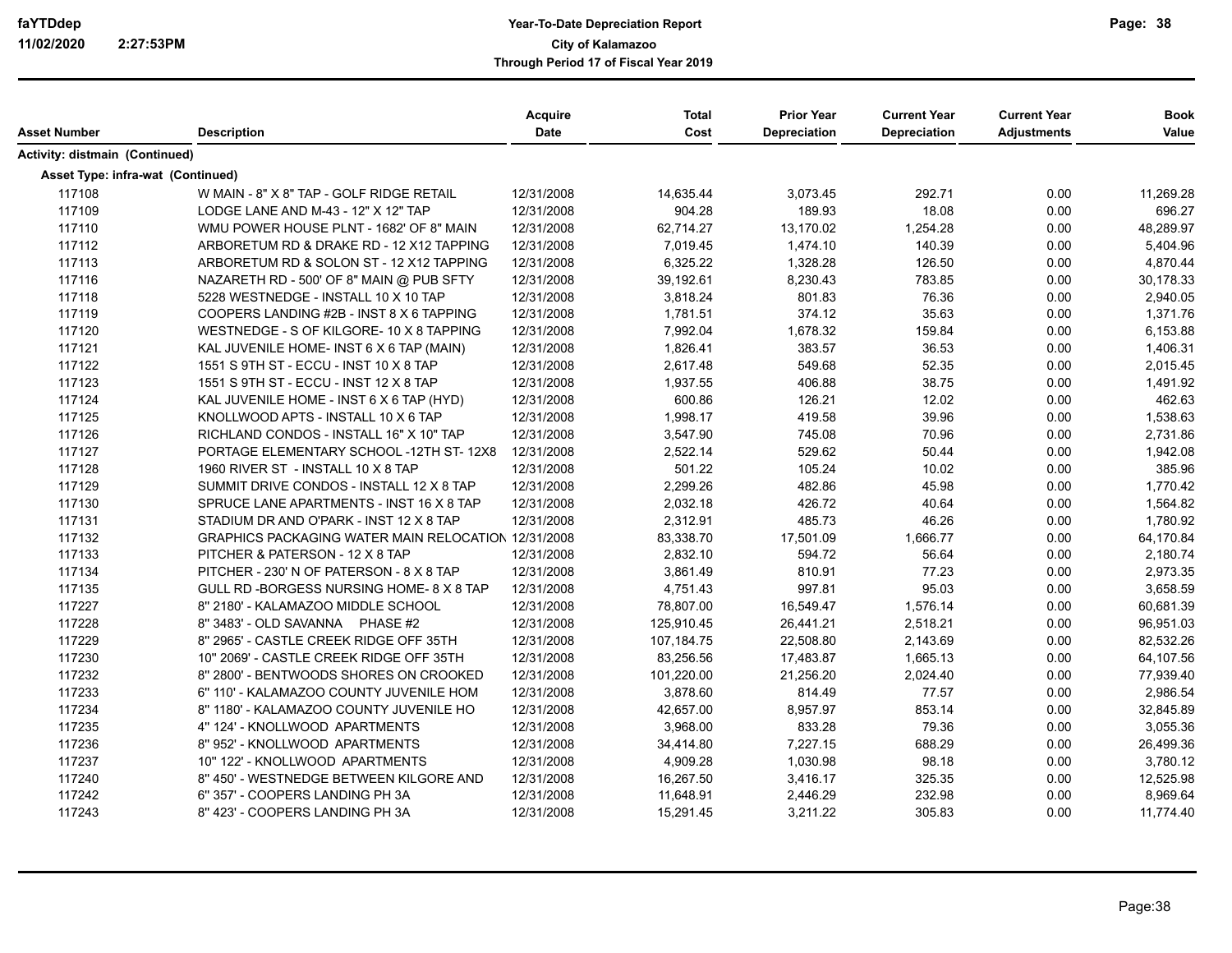|                                          |                                         | <b>Acquire</b> | <b>Total</b> | <b>Prior Year</b>   | <b>Current Year</b> | <b>Current Year</b> | <b>Book</b> |
|------------------------------------------|-----------------------------------------|----------------|--------------|---------------------|---------------------|---------------------|-------------|
| Asset Number                             | <b>Description</b>                      | <b>Date</b>    | Cost         | <b>Depreciation</b> | Depreciation        | <b>Adjustments</b>  | Value       |
| Activity: distmain (Continued)           |                                         |                |              |                     |                     |                     |             |
| <b>Asset Type: infra-wat (Continued)</b> |                                         |                |              |                     |                     |                     |             |
| 117245                                   | 8" 3041' - TEXAS HEIGHTS #8             | 12/31/2008     | 109,932.15   | 23,085.72           | 2,198.64            | 0.00                | 84,647.79   |
| 117246                                   | 10" 1365' - TEXAS HEIGHTS #8            | 12/31/2008     | 54,927.60    | 11,534.78           | 1,098.55            | 0.00                | 42,294.27   |
| 117247                                   | 8" 935' - 1551 SOUTH 9TH STREET ECCU P  | 12/31/2008     | 33,800.25    | 7,098.06            | 676.00              | 0.00                | 26,026.19   |
| 117248                                   | 8" 930' - RICHLAND CONDOMINIUMS OFF "D" | 12/31/2008     | 33,619.50    | 7,060.10            | 672.39              | 0.00                | 25,887.01   |
| 117249                                   | 10" 1300' - RICHLAND CONDOMINIUMS OFF " | 12/31/2008     | 52,312.00    | 10,985.52           | 1,046.24            | 0.00                | 40,280.24   |
| 117250                                   | 8" 585' - 12TH STREET ELEMENTARY PORTAG | 12/31/2008     | 21,147.75    | 4,441.03            | 422.95              | 0.00                | 16,283.77   |
| 117251                                   | 8" 416' - SPRUCE LANE APARTMENTS        | 12/31/2008     | 15,038.40    | 3,158.08            | 300.77              | 0.00                | 11,579.55   |
| 117253                                   | 8" 1100' - O'PARK STREET OFF STADIUM D  | 12/31/2008     | 39,765.00    | 8,350.65            | 795.30              | 0.00                | 30,619.05   |
| 117254                                   | 8" 316' - COMSTOCK FIRE STATION RIVER   | 12/31/2008     | 11,423.40    | 2,398.93            | 228.47              | 0.00                | 8,796.00    |
| 117255                                   | 8" 556' - SUMMIT DRIVE CONDOS           | 12/31/2008     | 20,099.40    | 4,220.90            | 401.99              | 0.00                | 15,476.51   |
| 117256                                   | 8" 513' - GILMORE FARM PH 1-A           | 12/31/2008     | 18,544.95    | 3,894.45            | 370.90              | 0.00                | 14,279.60   |
| 117257                                   | 10" 722' - GILMORE FARM PH 1-A          | 12/31/2008     | 26,100.30    | 5,481.10            | 522.01              | 0.00                | 20,097.19   |
| 117258                                   | 8" 1995' - BORGESS NURSING HOME         | 12/31/2008     | 72,119.25    | 15,145.05           | 1,442.38            | 0.00                | 55,531.82   |
| 117259                                   | 8" 2230' - RUDGATE RIDGE NO> 2          | 12/31/2008     | 80,614.50    | 16,929.04           | 1,612.29            | 0.00                | 62,073.17   |
| 117262                                   | 6" 451' - FERRIS STREET LOOP            | 12/31/2008     | 14,716.13    | 3,090.36            | 294.32              | 0.00                | 11,331.45   |
| 117263                                   | 8" 230' - PITCHER AND PATERSON INTERSEC | 12/31/2008     | 8,314.50     | 1,746.05            | 166.29              | 0.00                | 6,402.16    |
| 117427                                   | KAL JUVENILE HOME - INST 12 X 8 TAP     | 12/31/2009     | 2,049.20     | 389.31              | 40.99               | 0.00                | 1,618.90    |
| 117428                                   | 5200 E CORK (MIDLINK) 12X12 TAP         | 12/31/2009     | 12,745.37    | 2,421.65            | 254.91              | 0.00                | 10,068.81   |
| 117429                                   | KILGORE/SPRINKLE 16X10 TAP              | 12/31/2009     | 4,293.84     | 815.86              | 85.88               | 0.00                | 3,392.10    |
| 117430                                   | STADIUM DRIVE SHOPPES 8X8               | 12/31/2009     | 9,078.23     | 1,724.85            | 181.57              | 0.00                | 7,171.81    |
| 117432                                   | 550' 8" Main - Orchard Ave off Douglas  | 12/31/2009     | 19,883.00    | 3,777.77            | 397.66              | 0.00                | 15,707.57   |
| 117433                                   | 3100' 8" Main - Orchard Ave off Douglas | 12/31/2009     | 112,065.00   | 21,292.35           | 2,241.30            | 0.00                | 88,531.35   |
| 117435                                   | 75' 8" Main - 5200 E Cork (Midlink)     | 12/31/2009     | 2,711.00     | 515.09              | 54.22               | 0.00                | 2,141.69    |
| 117436                                   | 916' 10" Main - Kendall Electric        | 12/31/2009     | 36,860.00    | 7,003.40            | 737.20              | 0.00                | 29,119.40   |
| 117437                                   | 2420' 8" Main - Oshtemo Ridge Phase #2  | 12/31/2009     | 87,483.00    | 16,621.77           | 1,749.66            | 0.00                | 69,111.57   |
| 117439                                   | 265' 8" Main - Technology Drive Loop    | 12/31/2009     | 9,580.00     | 1,820.20            | 191.60              | 0.00                | 7,568.20    |
| 117440                                   | 155' 8" Main - Stadium Dr Shoppes       | 12/31/2009     | 5,603.00     | 1,064.57            | 112.06              | 0.00                | 4,426.37    |
| 117441                                   | 4456' 10" Main - Rudgate Trails #1      | 12/31/2009     | 179,309.00   | 34,068.71           | 3,586.18            | 0.00                | 141,654.11  |
| 117442                                   | 148' 8" Main - Rudgate Trails #1        | 12/31/2009     | 5,350.00     | 1,016.50            | 107.00              | 0.00                | 4,226.50    |
| 117443                                   | 164' 6" Main - Rudgate Trails #1        | 12/31/2009     | 5,351.00     | 1,016.69            | 107.02              | 0.00                | 4,227.29    |
| 117856                                   | 155' OF 6" MAIN-KZOO/BC AIRPORT         | 12/31/2010     | 20,808.09    | 3,537.36            | 416.16              | 0.00                | 16,854.57   |
| 117857                                   | 12 X 10 TAP-10TH AND ASHLAND            | 12/31/2010     | 4,630.86     | 787.27              | 92.62               | 0.00                | 3,750.97    |
| 117858                                   | 131' OF 6" & 290" OF 8"-SAGE SENIOR     | 12/31/2010     | 34,921.85    | 5,936.74            | 698.44              | 0.00                | 28,286.67   |
| 117861                                   | 8 X 8 TAP-W MI @ KZOO COLLEGE           | 12/31/2010     | 6,318.73     | 1,074.17            | 126.37              | 0.00                | 5,118.19    |
| 117862                                   | 12 X 6 TAP-35TH ST @ MILLER             | 12/31/2010     | 1,794.68     | 305.07              | 35.89               | 0.00                | 1,453.72    |
| 117863                                   | 374' OF 8" MAIN-731 PLEASANT            | 12/31/2010     | 7,182.25     | 1,220.99            | 143.64              | 0.00                | 5,817.62    |
| 117864                                   | 12 X 12 TAP-5200 E CORK                 | 12/31/2010     | 7,603.63     | 1,292.60            | 152.07              | 0.00                | 6,158.96    |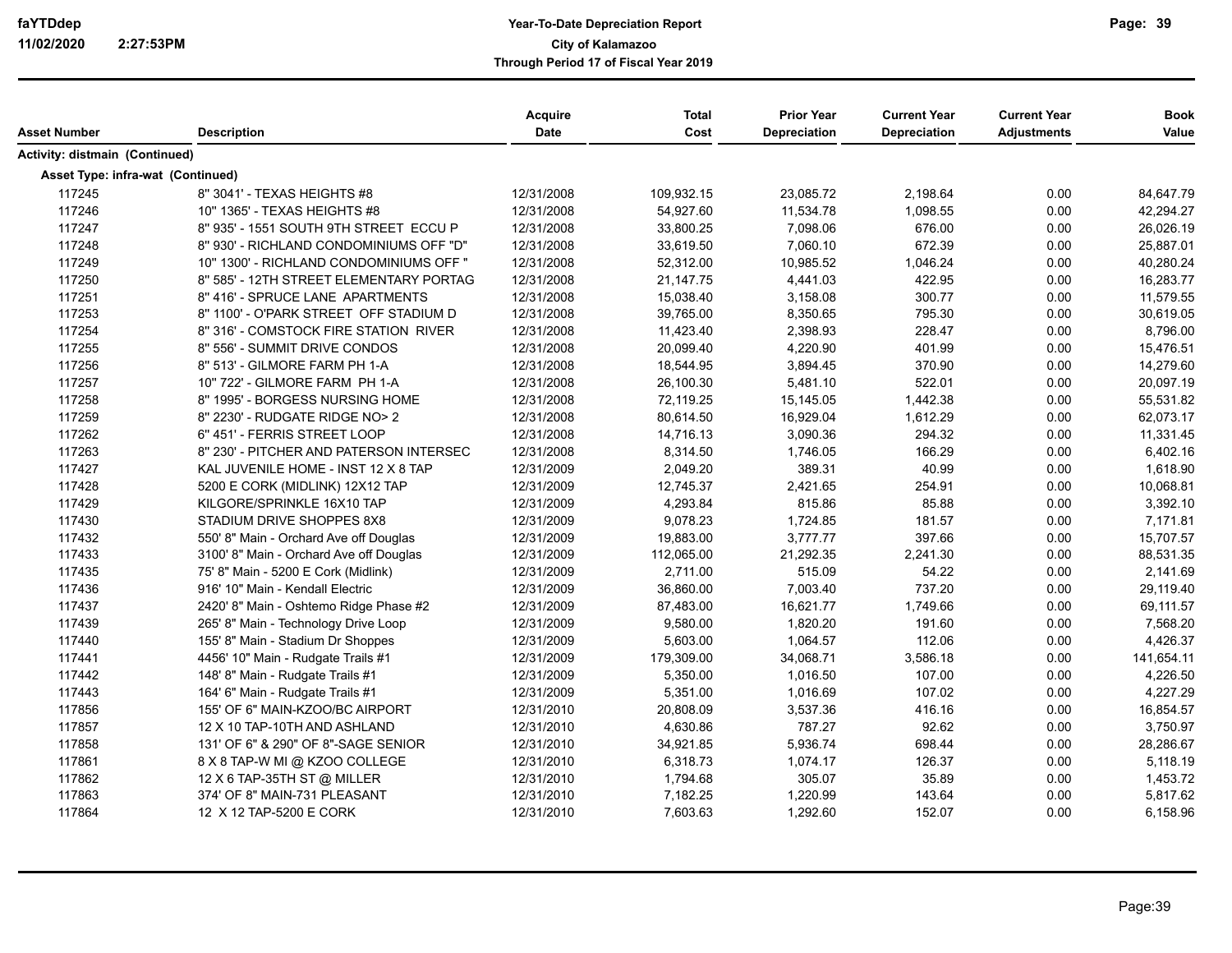| Asset Number                      |                                           | <b>Acquire</b><br><b>Date</b> | <b>Total</b><br>Cost | <b>Prior Year</b><br><b>Depreciation</b> | <b>Current Year</b> | <b>Current Year</b> | <b>Book</b><br>Value |
|-----------------------------------|-------------------------------------------|-------------------------------|----------------------|------------------------------------------|---------------------|---------------------|----------------------|
|                                   | <b>Description</b>                        |                               |                      |                                          | <b>Depreciation</b> | <b>Adjustments</b>  |                      |
| Activity: distmain (Continued)    |                                           |                               |                      |                                          |                     |                     |                      |
| Asset Type: infra-wat (Continued) |                                           |                               |                      |                                          |                     |                     |                      |
| 117868                            | 961' OF 8 " MAIN-H AVE AND ESSEX HILL PL  | 12/31/2010                    | 47,089.00            | 8,005.13                                 | 941.78              | 0.00                | 38,142.09            |
| 117870                            | 930' OF 8" MAIN-BARRINGTON SHORES         | 12/31/2010                    | 45,570.00            | 7,746.90                                 | 911.40              | 0.00                | 36,911.70            |
| 117871                            | 2185' OF 12" MAIN-BARRINGTON SHORES       | 12/31/2010                    | 122,360.00           | 20,801.20                                | 2,447.20            | 0.00                | 99,111.60            |
| 117872                            | 140' OF 6" MAIN-35TH ST FROM MILLER RD S  | 12/31/2010                    | 6,020.00             | 1,023.40                                 | 120.40              | 0.00                | 4,876.20             |
| 117942                            | <b>DISTRIBUTION WATER MAIN</b>            | 12/31/2009                    | 32,822.46            | 6,236.27                                 | 656.45              | 0.00                | 25,929.74            |
| 118348                            | 631' OF 8" MAIN                           | 12/31/2011                    | 75,435.00            | 11,315.25                                | 1,508.70            | 0.00                | 62,611.05            |
| 118349                            | 1201' OF 12" MAIN                         | 12/31/2011                    | 97,281.00            | 14,592.15                                | 1,945.62            | 0.00                | 80,743.23            |
| 118351                            | 40' OF 6" MAIN                            | 12/31/2011                    | 2,653.60             | 398.03                                   | 53.07               | 0.00                | 2,202.50             |
| 118353                            | 1246' OF 8" MAIN                          | 12/31/2011                    | 87,220.00            | 13,083.00                                | 1,744.40            | 0.00                | 72,392.60            |
| 118354                            | 565' OF 8" MAIN-2021 ALAMO                | 12/31/2011                    | 39,550.00            | 5,932.50                                 | 791.00              | 0.00                | 32,826.50            |
| 118355                            | 75' OF 4" MAIN-5047 W. MAIN               | 12/31/2011                    | 3,984.00             | 597.60                                   | 79.68               | 0.00                | 3,306.72             |
| 118356                            | 316' OF 8" MAIN                           | 12/31/2011                    | 22,120.00            | 3,318.00                                 | 442.40              | 0.00                | 18,359.60            |
| 118357                            | 46' OF 6" MAIN-5020 TEXAS DRIVE           | 12/31/2011                    | 3,051.64             | 457.73                                   | 61.03               | 0.00                | 2,532.88             |
| 118358                            | 78' OF 6" MAIN                            | 12/31/2011                    | 5,174.52             | 776.18                                   | 103.49              | 0.00                | 4,294.85             |
| 118359                            | 168' OF 6" MAIN-BURDICK AT BUSH STREET    | 12/31/2011                    | 11,145.12            | 1,671.75                                 | 222.90              | 0.00                | 9,250.47             |
| 118360                            | 55' of 4" MAIN-901 PORTAGE                | 12/31/2011                    | 2,921.60             | 438.23                                   | 58.43               | 0.00                | 2,424.94             |
| 118361                            | 136' OF 8" MAIN                           | 12/31/2011                    | 9,520.00             | 1,428.00                                 | 190.40              | 0.00                | 7,901.60             |
| 118362                            | 20' OF 6" MAIN                            | 12/31/2011                    | 1,326.80             | 199.05                                   | 26.54               | 0.00                | 1,101.21             |
| 118363                            | 953' OF 8" MAIN                           | 12/31/2011                    | 66,710.00            | 10,006.50                                | 1,334.20            | 0.00                | 55,369.30            |
| 118364                            | 96' OF 6" MAIN                            | 12/31/2011                    | 6,368.64             | 955.28                                   | 127.37              | 0.00                | 5,285.99             |
| 118365                            | 19' OF 8" MAIN                            | 12/31/2011                    | 1,330.00             | 199.50                                   | 26.60               | 0.00                | 1,103.90             |
| 118366                            | VALVE IMPROVEMENT PROGRAM                 | 12/31/2011                    | 116,616.05           | 17,492.40                                | 2,332.32            | 0.00                | 96,791.33            |
| 118367                            | LOVERS LN (LAKEWAY N 1800')-REPL 8" MAIN  | 12/31/2011                    | 251,443.11           | 37,716.45                                | 5,028.86            | 0.00                | 208,697.80           |
| 118368                            | ARBORETUM DEVELOPMENT-WATER MAIN          | 12/31/2011                    | 569,658.17           | 85,448.70                                | 11,393.16           | 0.00                | 472,816.31           |
| 118369                            | GRINDER STATION - BRYANT ST -485'/8" MAIN | 12/31/2011                    | 148,737.09           | 20,437.71                                | 3,019.33            | 0.00                | 125,280.05           |
| 118370                            | 8TH STREET AT KVCC-INSTALL 840'           | 12/31/2011                    | 107,601.64           | 16,140.23                                | 2,152.03            | 0.00                | 89,309.38            |
| 118371                            | KAL AIRPORT CONTROL TOWER-6",8",10" MAIN  | 12/31/2011                    | 172,213.77           | 25,832.08                                | 3,444.28            | 0.00                | 142,937.41           |
| 118372                            | 5200 E. CORK STREET-MIDLINK BUILDING      | 12/31/2011                    | 2,295.63             | 344.33                                   | 45.91               | 0.00                | 1,905.39             |
| 118373                            | KAL CTY EXPO CENTER-225' OF 8" MAIN       | 12/31/2011                    | 10,791.09            | 1,618.65                                 | 215.82              | 0.00                | 8,956.62             |
| 118374                            | KAL CTY FAIRGROUNDS-435' OF 6" MAIN       | 12/31/2011                    | 14,316.01            | 2,147.40                                 | 286.32              | 0.00                | 11,882.29            |
| 118375                            | SOUTH ST/E, OF ROSE-60' OF 8" MAIN        | 12/31/2011                    | 8,769.79             | 1,315.50                                 | 175.40              | 0.00                | 7,278.89             |
| 118376                            | HILLSIDE MIDDLE SCHOOL/INSTALL TAPS       | 12/31/2011                    | 1,750.38             | 262.57                                   | 35.01               | 0.00                | 1,452.80             |
| 118377                            | 5013 W. MAIN/TACO BELL                    | 12/31/2011                    | 2,816.18             | 422.40                                   | 56.32               | 0.00                | 2,337.46             |
| 118378                            | 5020 TEXAS DR/APPLETREE LEARNING CENTER   | 12/31/2011                    | 2,341.39             | 351.22                                   | 46.83               | 0.00                | 1,943.34             |
| 118379                            | SANGREN HALL-INSTALL 8 X 8 TAP            | 12/31/2011                    | 1,906.51             | 285.98                                   | 38.13               | 0.00                | 1,582.40             |
| 118380                            | 901 PORTAGE-LOAVES & FISHES               | 12/31/2011                    | 2,067.89             | 310.20                                   | 41.36               | 0.00                | 1,716.33             |
| 118381                            | <b>BURDICK AND BUSH-PLUG TEE</b>          | 12/31/2011                    | 3,017.94             | 452.70                                   | 60.36               | 0.00                | 2,504.88             |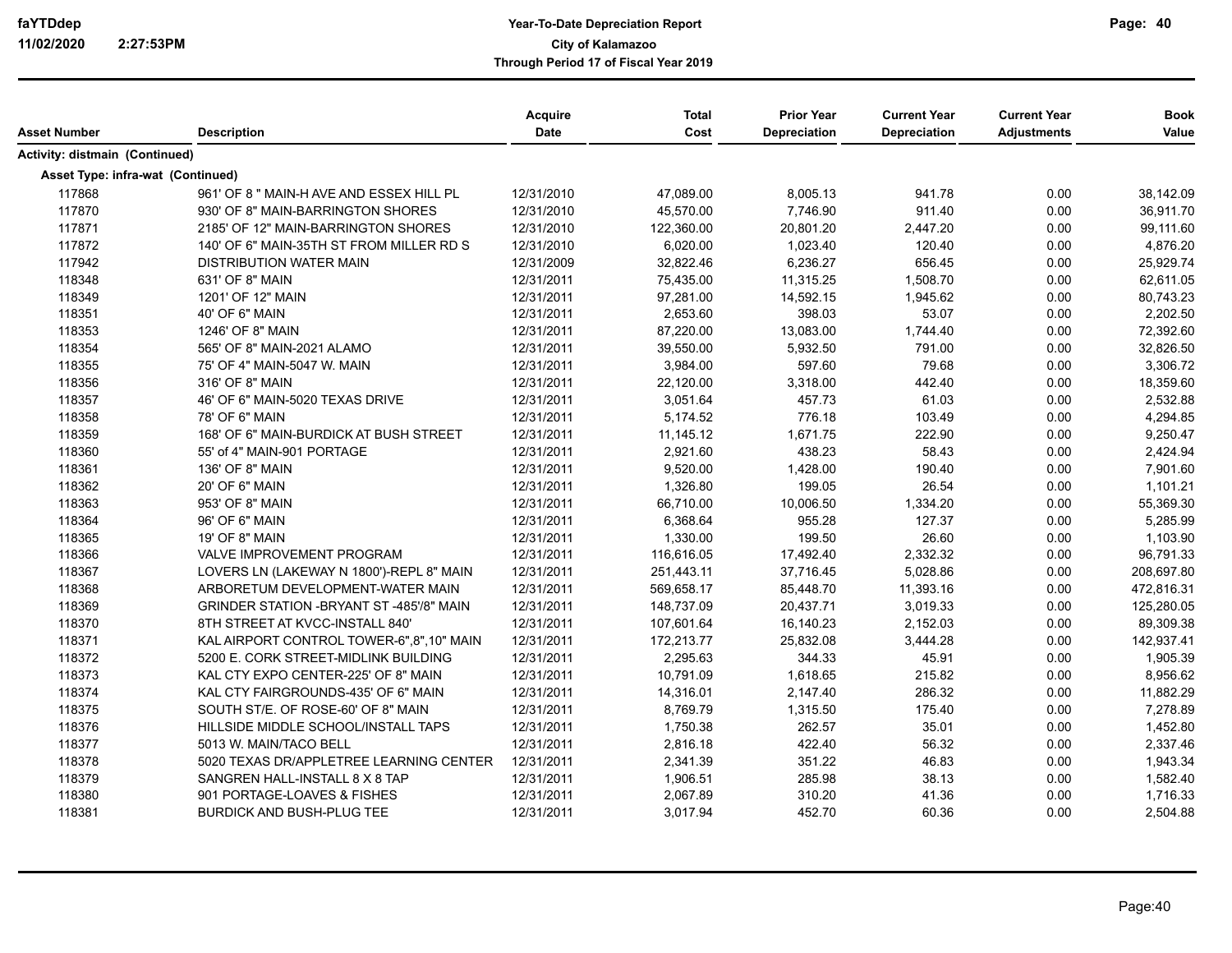|                                   |                                          | <b>Acquire</b> | <b>Total</b> | <b>Prior Year</b> | <b>Current Year</b> | <b>Current Year</b> | <b>Book</b> |
|-----------------------------------|------------------------------------------|----------------|--------------|-------------------|---------------------|---------------------|-------------|
| Asset Number                      | <b>Description</b>                       | Date           | Cost         | Depreciation      | Depreciation        | <b>Adjustments</b>  | Value       |
| Activity: distmain (Continued)    |                                          |                |              |                   |                     |                     |             |
| Asset Type: infra-wat (Continued) |                                          |                |              |                   |                     |                     |             |
| 118382                            | SOUTH STREET-RELO & REPL 8" MAIN         | 12/31/2011     | 16,813.73    | 2,522.04          | 336.28              | 0.00                | 13,955.41   |
| 118383                            | 345 N. BURDICK/RICKMAN HOUSE             | 12/31/2011     | 2,127.90     | 319.20            | 42.56               | 0.00                | 1,766.14    |
| 118384                            | 4201 STADIUM DR/HAROLD ZEIGLER RENOVATIO | 12/31/2011     | 5,537.55     | 830.63            | 110.75              | 0.00                | 4,596.17    |
| 118385                            | M-96/BELL'S BREWERY - 12" X 12" TAP      | 12/31/2011     | 4,357.77     | 653.68            | 87.16               | 0.00                | 3,616.93    |
| 118386                            | 601 JOHN ST/10 X 6 TAP                   | 12/31/2011     | 2,396.50     | 359.48            | 47.93               | 0.00                | 1,989.09    |
| 118387                            | 1324 LAFAYETTE-6 X 6 TAP                 | 12/31/2011     | 5,452.92     | 817.95            | 109.06              | 0.00                | 4,525.91    |
| 118388                            | 105 E MICHIGAN/MAVCON                    | 12/31/2011     | 5,331.40     | 799.72            | 106.63              | 0.00                | 4,425.05    |
| 118389                            | 4201 STADIUM DRIVE/HAROLD ZEIGLER        | 12/31/2011     | 1,638.64     | 245.78            | 32.77               | 0.00                | 1,360.09    |
| 118390                            | 2121 S. DRAKE/KALSEE CREDIT UNION        | 12/31/2011     | 4,040.14     | 606.00            | 80.80               | 0.00                | 3,353.34    |
| 118437                            | 3921 OAKLAND DR/LAKESIDE FOR CHILDREN    | 12/31/2011     | 22,122.98    | 3,318.45          | 442.46              | 0.00                | 18,362.07   |
| 118438                            | LAKE STREET-REPLACE 12" MAIN             | 12/31/2011     | 346,073.68   | 51,911.03         | 6,921.47            | 0.00                | 287,241.18  |
| 119095                            | Comstock Creek Crossing-300' of 12" main | 12/31/2012     | 142,050.93   | 18,466.63         | 2,841.02            | 0.00                | 120,743.28  |
| 119096                            | 105 E. Michigan/Metro Center-153' of 6"  | 12/31/2012     | 8,265.06     | 1,074.45          | 165.30              | 0.00                | 7,025.31    |
| 119097                            | 820 Rankin/WMU-97' of 8" main            | 12/31/2012     | 15,015.97    | 1,952.08          | 300.32              | 0.00                | 12,763.57   |
| 119098                            | Corp Alley/Exchange PI-47' of 6" main    | 12/31/2012     | 349,712.62   | 45,462.63         | 6,994.25            | 0.00                | 297,255.74  |
| 119099                            | Corp Alley/Exchange PI-596' of 8" main   | 12/31/2012     | 40,712.76    | 5,292.67          | 814.25              | 0.00                | 34,605.84   |
| 119100                            | Wellington Main Repl-37' of 6" main      | 12/31/2012     | 274,636.80   | 35,702.81         | 5,492.74            | 0.00                | 233,441.25  |
| 119101                            | Wellington Main Repl-2045' of 8" main    | 12/31/2012     | 139,693.95   | 18,160.22         | 2,793.88            | 0.00                | 118,739.85  |
| 119102                            | Douglas and G Avenue-210' of 10" main    | 12/31/2012     | 63,907.81    | 8,308.04          | 1,278.16            | 0.00                | 54,321.61   |
| 119103                            | 2105 Glendenning-265' of 8" main         | 12/31/2012     | 42,511.48    | 5,526.50          | 850.23              | 0.00                | 36,134.75   |
| 119104                            | E Michigan@Pitcher-157' of 12" main unde | 12/31/2012     | 185,781.94   | 24,151.66         | 3,715.64            | 0.00                | 157,914.64  |
| 119105                            | 5280 Gull Road-273' of 8" main           | 12/31/2012     | 24,720.14    | 3,213.60          | 494.40              | 0.00                | 21,012.14   |
| 119106                            | Q Ave - 12x10 Tap and 218' of 10" main   | 12/31/2012     | 16,637.76    | 2,162.92          | 332.75              | 0.00                | 14,142.09   |
| 119107                            | Q Ave - 12x10 Tap and 980' 0f 8" main    | 12/31/2012     | 72,198.24    | 9,385.77          | 1,443.96            | 0.00                | 61,368.51   |
| 119108                            | 3620 Miller Rd-6x6 tap and 270' of 6" ma | 12/31/2012     | 22,237.21    | 2,890.81          | 444.74              | 0.00                | 18,901.66   |
| 119109                            | Westernview #3-12x8 taps-11' of 6" main  | 12/31/2012     | 594.22       | 77.23             | 11.88               | 0.00                | 505.11      |
| 119110                            | Westernview #2-12x8 taps-349' of 4" main | 12/31/2012     | 15,705.00    | 2,041.65          | 314.10              | 0.00                | 13,349.25   |
| 119111                            | Westernview #4-21x8 taps-458' of 8" main | 12/31/2012     | 31,285.98    | 4,067.18          | 625.72              | 0.00                | 26,593.08   |
| 119112                            | 1600 W Michigan/Kal College-173' of 8" m | 12/31/2012     | 16,203.63    | 2,106.46          | 324.07              | 0.00                | 13,773.10   |
| 119113                            | 3124 S. Westnedge-222' of 6" main        | 12/31/2012     | 16,714.36    | 2,172.88          | 334.29              | 0.00                | 14,207.19   |
| 119114                            | 154 S. Kalamazoo Mall-6" service         | 12/31/2012     | 2,971.04     | 386.23            | 59.42               | 0.00                | 2,525.39    |
| 119115                            | 1501 Blakeslee-735' of 8" main           | 12/31/2012     | 54,526.37    | 7,088.44          | 1,090.53            | 0.00                | 46,347.40   |
| 119116                            | 1500 Lamont/County Jail-1315' of 6" main | 12/31/2012     | 93,271.00    | 11,946.21         | 1,869.58            | 0.00                | 79,455.21   |
| 119117                            | Arboretum Pkway-2091' of 8" main         | 12/31/2012     | 150,340.77   | 19,544.32         | 3,006.81            | 0.00                | 127,789.64  |
| 119118                            | 5280 N Ave/Wolohan Lumber-318' of 8" mai | 12/31/2012     | 22,296.90    | 2,898.61          | 445.94              | 0.00                | 18,952.35   |
| 119119                            | Pine Acres - Phase #2-708' of 8" main    | 12/31/2012     | 48,953.71    | 6,363.96          | 979.07              | 0.00                | 41,610.68   |
| 119120                            | 5991 Gull Road/ECCU-122' of 8" main      | 12/31/2012     | 10,131.45    | 1,317.10          | 202.63              | 0.00                | 8,611.72    |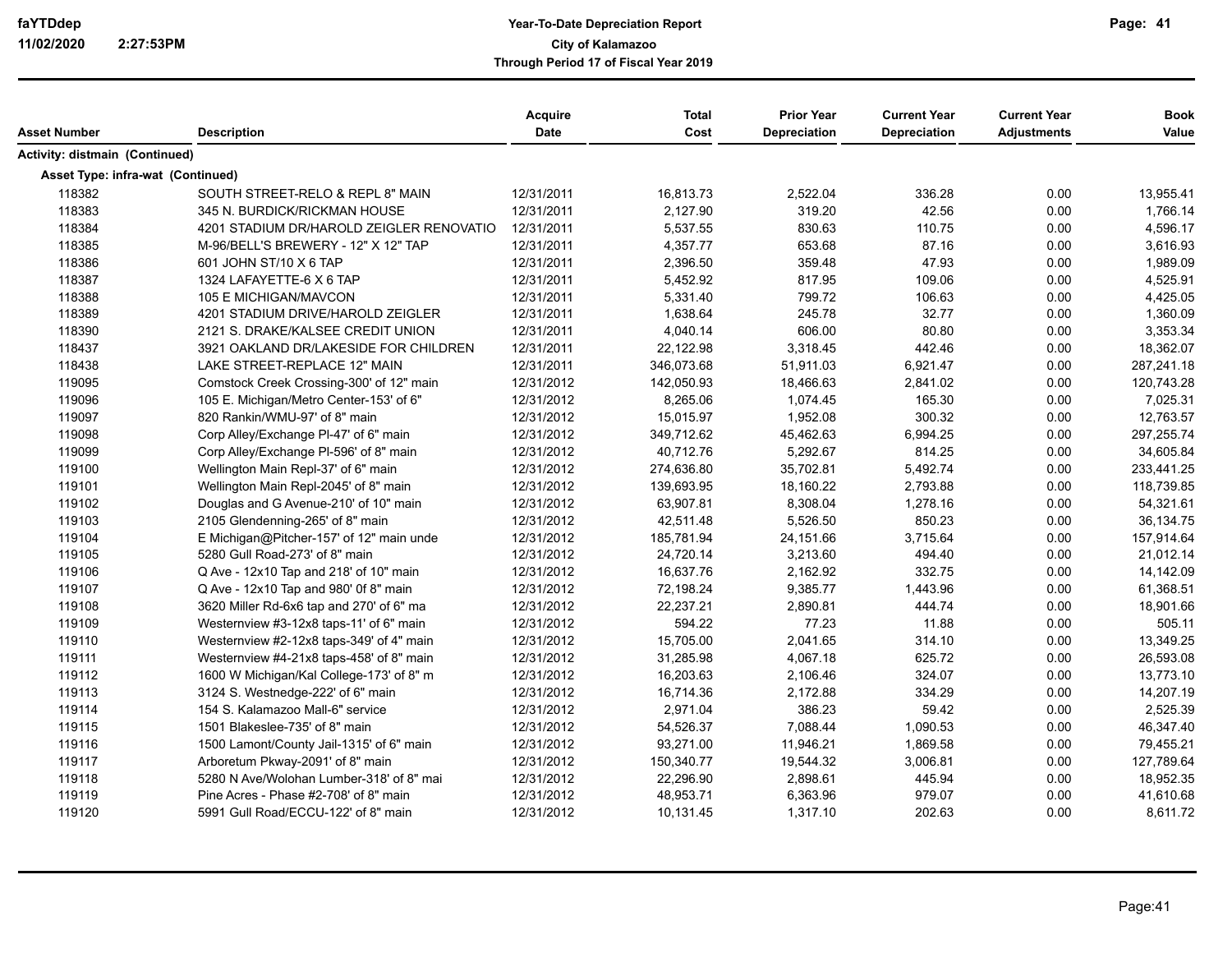|                                   |                                          | <b>Acquire</b> | <b>Total</b> | <b>Prior Year</b>   | <b>Current Year</b> | <b>Current Year</b> | <b>Book</b> |
|-----------------------------------|------------------------------------------|----------------|--------------|---------------------|---------------------|---------------------|-------------|
| Asset Number                      | <b>Description</b>                       | Date           | Cost         | <b>Depreciation</b> | Depreciation        | <b>Adjustments</b>  | Value       |
| Activity: distmain (Continued)    |                                          |                |              |                     |                     |                     |             |
| Asset Type: infra-wat (Continued) |                                          |                |              |                     |                     |                     |             |
| 119121                            | River St Bridge Water Main-334' of 16" m | 12/31/2012     | 41,750.00    | 5,427.50            | 835.00              | 0.00                | 35,487.50   |
| 119122                            | M-96 Bridge Maint-repl hangers and suppo | 12/31/2012     | 25,462.68    | 3,310.13            | 509.25              | 0.00                | 21,643.30   |
| 119123                            | 304/308/312 S. Burdick                   | 12/31/2012     | 6,675.80     | 867.88              | 133.52              | 0.00                | 5,674.40    |
| 119124                            | 445 W. Michigan/Truesdale-6x6 tap        | 12/31/2012     | 3,876.82     | 504.01              | 77.54               | 0.00                | 3,295.27    |
| 119125                            | Valve Improvement Program                | 12/31/2012     | 13,904.08    | 1,807.52            | 278.08              | 0.00                | 11,818.48   |
| 119719                            | Kilgore @ Lovers Lane Bridge/250' of 12" | 12/31/2013     | 154,605.30   | 17,006.60           | 3,092.11            | 0.00                | 134,506.59  |
| 119720                            | 5301 Park Circle/Midlink Building/200' O | 12/31/2013     | 17,579.36    | 1,933.74            | 351.59              | 0.00                | 15,294.03   |
| 119721                            | WMU Westernview #2/Knollwood Ave/437' of | 12/31/2013     | 34,446.80    | 3,789.17            | 688.94              | 0.00                | 29,968.69   |
| 119722                            | WMU Westernview #2/Knollwood Ave/456' of | 12/31/2013     | 42,274.60    | 4,650.20            | 845.49              | 0.00                | 36,778.91   |
| 119723                            | 1903 W. Michigan/Sangren Hall/155' of 6" | 12/31/2013     | 13,768.79    | 1,514.59            | 275.38              | 0.00                | 11,978.82   |
| 119724                            | 1527 Edwards/Progressive Ministries/120" | 12/31/2013     | 10,571.69    | 1,162.87            | 211.43              | 0.00                | 9,197.39    |
| 119725                            | 4442 Oakland Drive/Nature's Way Pre-Scho | 12/31/2013     | 5,913.50     | 650.49              | 118.27              | 0.00                | 5,144.74    |
| 119726                            | 4442 Oakland Drive/Nature's Way Pre-Scho | 12/31/2013     | 27,192.37    | 2,991.17            | 543.85              | 0.00                | 23,657.35   |
| 119727                            | 7110 West Q Avenue/Texas Township Hall/1 | 12/31/2013     | 11,001.63    | 1,210.17            | 220.03              | 0.00                | 9,571.43    |
| 119728                            | Texas Commons Water Extension/288' 0f 8" | 12/31/2013     | 23,023.93    | 2,532.64            | 460.48              | 0.00                | 20,030.81   |
| 119729                            | 760 W. Michigan/Walgreens/146' of 6"     | 12/31/2013     | 14,095.81    | 1,550.56            | 281.92              | 0.00                | 12,263.33   |
| 119730                            | 12th Street/Kalamazoo Christian/143' of  | 12/31/2013     | 9,295.00     | 1,022.45            | 185.90              | 0.00                | 8,086.65    |
| 119731                            | 12th Street/Kalamazoo Christian/1,014 of | 12/31/2013     | 70,980.00    | 7,807.80            | 1,419.60            | 0.00                | 61,752.60   |
| 119732                            | Sky King Meadows-Phase #2/1,965' of 8"   | 12/31/2013     | 138,939.55   | 15,283.35           | 2,778.79            | 0.00                | 120,877.41  |
| 119733                            | Research Way/Newell Rubbermaid/140' of 6 | 12/31/2013     | 9,100.00     | 1,001.00            | 182.00              | 0.00                | 7,917.00    |
| 119734                            | Research Way/Newell Rubbermaid/783' of 1 | 12/31/2013     | 63,683.07    | 7,005.13            | 1,273.66            | 0.00                | 55,404.28   |
| 119735                            | Crooked Lake Cove-Phase #2/1,821 of 10"  | 12/31/2013     | 146,669.44   | 16,133.64           | 2,933.39            | 0.00                | 127,602.41  |
| 119736                            | 1919 Portage Rd./Washington Writers Acad | 12/31/2013     | 11,650.00    | 1,281.50            | 233.00              | 0.00                | 10,135.50   |
| 119737                            | 1919 Portage Rd./Washington Writers Acad | 12/31/2013     | 14,042.94    | 1,544.73            | 280.86              | 0.00                | 12,217.35   |
| 119738                            | Texas Heights #9/2,450' of 8"            | 12/31/2013     | 172,239.82   | 18,946.40           | 3,444.80            | 0.00                | 149,848.62  |
| 119739                            | Vineyard Parkway/22' of 8"               | 12/31/2013     | 1,540.00     | 169.40              | 30.80               | 0.00                | 1,339.80    |
| 119740                            | Vineyard Parkway/305' of 10"             | 12/31/2013     | 25,163.54    | 2,767.99            | 503.27              | 0.00                | 21,892.28   |
| 119741                            | 300 Portage Rd/WMU School of Medicine/52 | 12/31/2013     | 6,726.22     | 739.86              | 134.53              | 0.00                | 5,851.83    |
| 119742                            | 1650 Oakland Drive/WMU Legacy Bldg./232' | 12/31/2013     | 26,362.76    | 2,899.91            | 527.26              | 0.00                | 22,935.59   |
| 119743                            | 2208 E. Cork/188' of 6"                  | 12/31/2013     | 15,218.17    | 1,673.98            | 304.36              | 0.00                | 13,239.83   |
| 119746                            | 701 E. MICHIGAN/20X6 TAP                 | 12/31/2013     | 4,155.30     | 457.10              | 83.11               | 0.00                | 3,615.09    |
| 119803                            | <b>Wellington Paving</b>                 | 12/31/2013     | 35,030.86    | 3,853.41            | 700.62              | 0.00                | 30,476.83   |
| 119904                            | KALAMAZOO RIVER BRIDGE-350' OF 10"       | 12/31/2013     | 10,392.50    | 1,143.18            | 207.85              | 0.00                | 9,041.47    |
| 120310                            | 2610 AIRVIEW BLVD/HAMPTON INN-71' OF 8"  | 12/31/2014     | 3,905.00     | 351.45              | 78.10               | 0.00                | 3,475.45    |
| 120314                            | 1725 S PARK/RX OPTICAL-358' OF 8" MAIN   | 12/31/2014     | 25,117.65    | 2,260.58            | 502.35              | 0.00                | 22,354.72   |
| 120321                            | 7780 S 8TH ST/TEXAS CORNERS BIBLE-440' O | 12/31/2014     | 26,082.89    | 2,347.47            | 521.66              | 0.00                | 23,213.76   |
| 120323                            | 2612 KERSTEN CT/FED EX-96' OF 8" MAIN    | 12/31/2014     | 10,074.31    | 906.70              | 201.49              | 0.00                | 8,966.12    |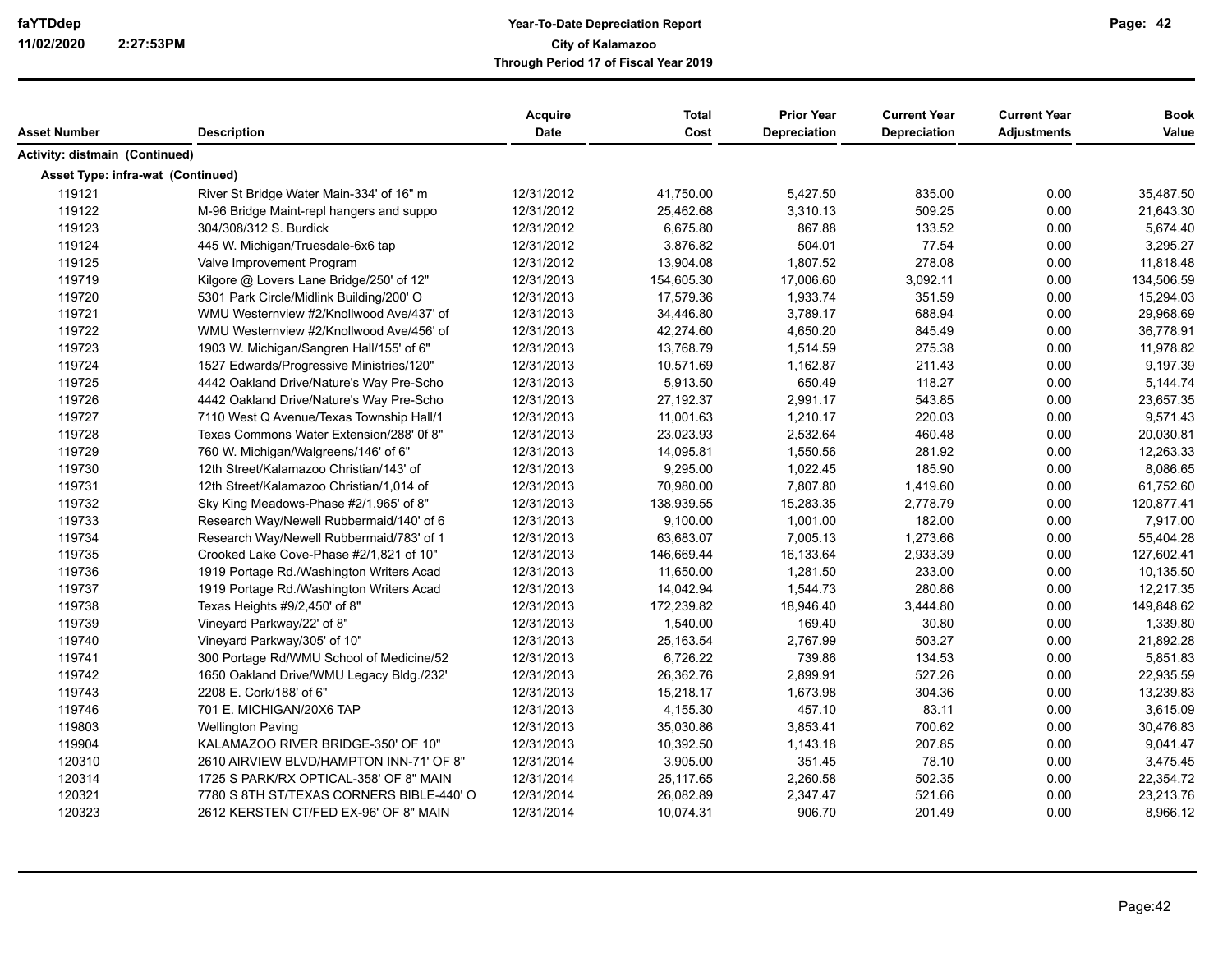|                                   |                                          | <b>Acquire</b> | Total      | <b>Prior Year</b>   | <b>Current Year</b> | <b>Current Year</b> | <b>Book</b> |
|-----------------------------------|------------------------------------------|----------------|------------|---------------------|---------------------|---------------------|-------------|
| Asset Number                      | <b>Description</b>                       | Date           | Cost       | <b>Depreciation</b> | Depreciation        | <b>Adjustments</b>  | Value       |
| Activity: distmain (Continued)    |                                          |                |            |                     |                     |                     |             |
| Asset Type: infra-wat (Continued) |                                          |                |            |                     |                     |                     |             |
| 120328                            | 5947 EAST H AVE/NORTH FIRE STATION-81' O | 12/31/2014     | 9,096.81   | 818.73              | 181.94              | 0.00                | 8,096.14    |
| 120332                            | 811 S. DRAKE-177' OF 8" MAIN             | 12/31/2014     | 9,735.00   | 876.15              | 194.70              | 0.00                | 8,664.15    |
| 120337                            | UNIVERSITY COMMONS-242' OF 6" MAIN       | 12/31/2014     | 11,978.41  | 1,078.06            | 239.57              | 0.00                | 10,660.78   |
| 121093                            | 5300 GULL ROAD-1,684' of 12" MAIN        | 12/31/2015     | 149,379.10 | 10,456.53           | 2,987.58            | 0.00                | 135,934.99  |
| 121094                            | 5300 GULL ROAD-422' OF 8" MAIN           | 12/31/2015     | 29,449.10  | 2,061.43            | 588.98              | 0.00                | 26,798.69   |
| 121103                            | STADIUM DRIVE-98' OF 8" MAIN             | 12/31/2015     | 60,091.19  | 4,206.37            | 1,201.82            | 0.00                | 54,683.00   |
| 121104                            | STADIUM DRIVE-8' OF 6" MAIN              | 12/31/2015     | 345.00     | 24.15               | 6.90                | 0.00                | 313.95      |
| 121112                            | NORTH DORMITORY ROAD-979' OF 8" MAIN     | 12/31/2015     | 63,845.00  | 4,469.15            | 1,276.90            | 0.00                | 58,098.95   |
| 121113                            | NORTH DORMITORY ROAD-129' OF 6" MAIN     | 12/31/2015     | 7,934.00   | 555.38              | 158.68              | 0.00                | 7,219.94    |
| 121116                            | STADIUM AND DRAKE-3,737' OF 10" MAIN     | 12/31/2015     | 265,882.87 | 18,611.81           | 5,317.66            | 0.00                | 241,953.40  |
| 121117                            | STADIUM AND DRAKE-87' OF 6" MAIN         | 12/31/2015     | 8,294.87   | 580.65              | 165.90              | 0.00                | 7,548.32    |
| 121118                            | STADIUM AND DRAKE-1,513' OF 8" MAIN      | 12/31/2015     | 87,507.87  | 6,125.56            | 1,750.16            | 0.00                | 79,632.15   |
| 121132                            | BENTON AVENUE WATER MAIN-1,942' OF 8" MA | 12/31/2015     | 484,233.16 | 33,896.31           | 9,684.66            | 0.00                | 440,652.19  |
| 121138                            | BENTON AVENUE WATER MAIN-61' OF 6" MAIN  | 12/31/2015     | 20,000.00  | 1,400.00            | 400.00              | 0.00                | 18,200.00   |
| 121139                            | COOPERS LANDING PHASE #4-1,920' OF 12" M | 12/31/2015     | 167,200.00 | 11,704.00           | 3,344.00            | 0.00                | 152,152.00  |
| 121140                            | COOPERS LANDING PHASE #4-1,241 OF 8" MAI | 12/31/2015     | 69,355.00  | 4,854.85            | 1,387.10            | 0.00                | 63,113.05   |
| 121141                            | COOPERS LANDING PHASE #4-5' OF 4" MAIN   | 12/31/2015     | 429.57     | 30.07               | 8.59                | 0.00                | 390.91      |
| 121143                            | 1536 GULL ROAD/COURT FACILITY-960' OF 8" | 12/31/2015     | 55,000.00  | 3,850.00            | 1,100.00            | 0.00                | 50,050.00   |
| 121144                            | 1536 GULL ROAD/COURT FACILITY-48' OF 6"  | 12/31/2015     | 2,534.27   | 177.41              | 50.69               | 0.00                | 2,306.17    |
| 121149                            | EAST MICHIGAN WATER MAIN-114' OF 10" MAI | 12/31/2015     | 92,248.32  | 6,457.39            | 1,844.97            | 0.00                | 83,945.96   |
| 121151                            | 2701 WEST MICHIGAN-171' OF 6" MAIN       | 12/31/2015     | 10,866.00  | 760.62              | 217.32              | 0.00                | 9,888.06    |
| 121159                            | 5070 & 5080 SOUTH WESTNEDGE-58' OF 8" MA | 12/31/2015     | 2,240.00   | 156.80              | 44.80               | 0.00                | 2,038.40    |
| 121161                            | 601 OAKLAND DRIVE/WMU EAST HALL-798' OF  | 12/31/2015     | 47,890.00  | 3,352.30            | 957.80              | 0.00                | 43,579.90   |
| 121162                            | 601 OAKLAND DRIVE/WMU EAST HALL-208' OF  | 12/31/2015     | 10,568.00  | 739.76              | 211.36              | 0.00                | 9,616.88    |
| 121164                            | 224 EAST CROSSTOWN/FOOD INNOVATION-381'  | 12/31/2015     | 22,526.00  | 1,576.82            | 450.52              | 0.00                | 20,498.66   |
| 121166                            | 615 EAST CROSSTOWN/KCMHSAS BUILDING-148' | 12/31/2015     | 8,808.00   | 616.56              | 176.16              | 0.00                | 8,015.28    |
| 121170                            | WEST POINTE CONDOS-710' OF 8" MAIN       | 12/31/2015     | 42,232.42  | 2,956.27            | 844.65              | 0.00                | 38,431.50   |
| 121177                            | WESTWOOD PLAZA-373' OF 6' MAIN           | 12/31/2015     | 19,522.73  | 1,366.58            | 390.45              | 0.00                | 17,765.70   |
| 121179                            | APPLEGATE TRAILS PHASE #3-3,000' OF 8" M | 12/31/2015     | 165,390.35 | 11,577.33           | 3,307.81            | 0.00                | 150,505.21  |
| 121184                            | HOUSTON PLACE -438' OF 6" MAIN           | 12/31/2015     | 208,610.86 | 14,602.77           | 4,172.22            | 0.00                | 189,835.87  |
| 121187                            | 606 EAST KILGORE/LOY NORRIX CONCESSION-8 | 12/31/2015     | 8,895.00   | 622.65              | 177.90              | 0.00                | 8,094.45    |
| 121188                            | 606 EAST KILGORE/LOY NORRIX CONCESSION-1 | 12/31/2015     | 640.00     | 44.80               | 12.80               | 0.00                | 582.40      |
| 121190                            | 8938 KRUM/BELLS BREWERY-1,607' OF 8" MAI | 12/31/2015     | 98,385.00  | 6,886.95            | 1,967.70            | 0.00                | 89,530.35   |
| 121191                            | 8938 KRUM/BELLS BREWERY-53' OF 6" MAIN   | 12/31/2015     | 3,438.00   | 240.66              | 68.76               | 0.00                | 3,128.58    |
| 121194                            | 3414 GEMBRIT CIRCLE/TRANSFER STATION-125 | 12/31/2015     | 7,875.00   | 551.25              | 157.50              | 0.00                | 7,166.25    |
| 121196                            | ALCOTT @ FULFORD-8' OF 6" MAIN           | 12/31/2015     | 3,258.33   | 228.09              | 65.17               | 0.00                | 2,965.07    |
| 121197                            | 5250 SOUTH 9TH STREE/SPEEDWAY-28' OF 6"  | 12/31/2015     | 3,152.90   | 220.71              | 63.06               | 0.00                | 2,869.13    |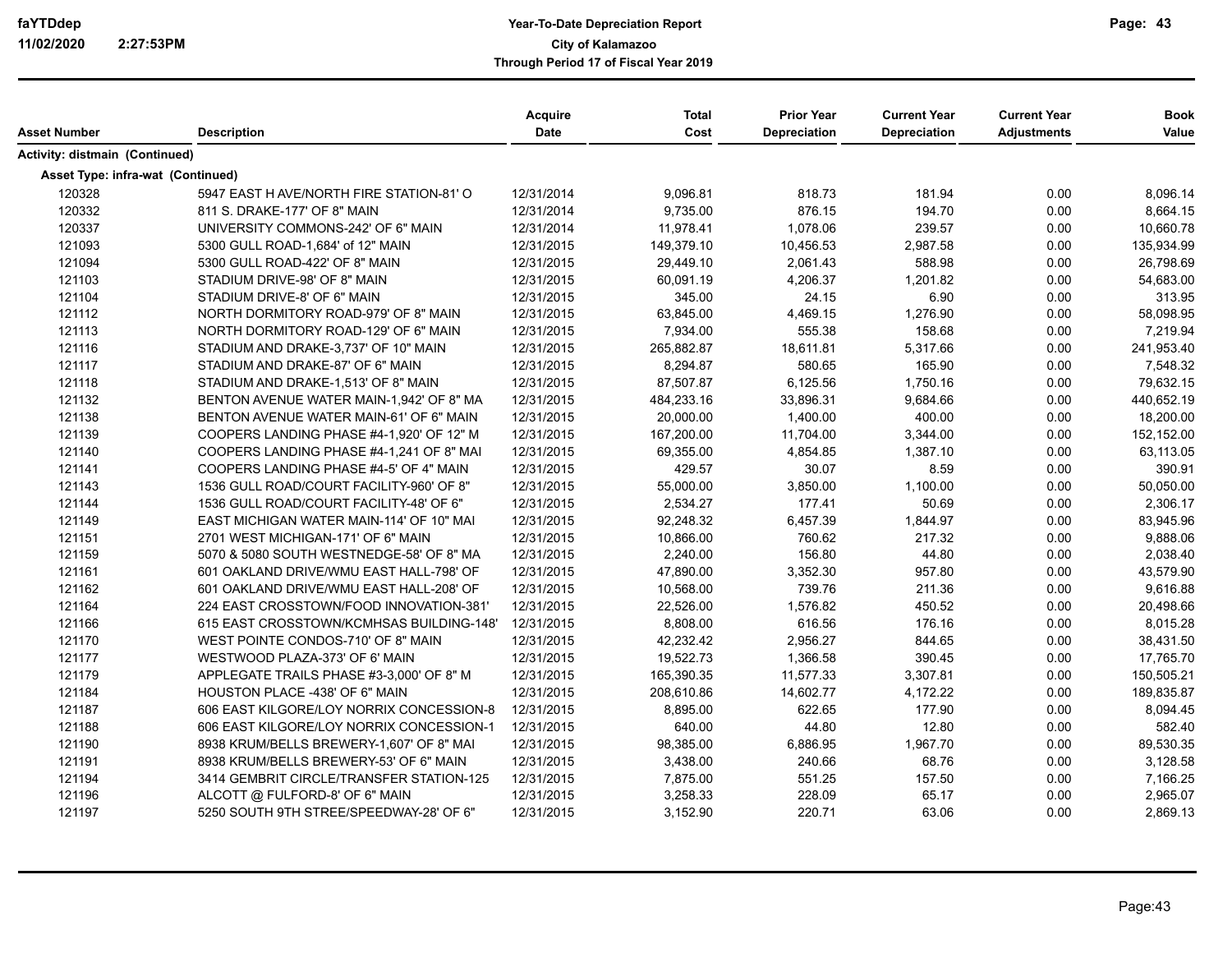|                                          |                                          | <b>Acquire</b> | <b>Total</b> | <b>Prior Year</b>   | <b>Current Year</b> | <b>Current Year</b> | <b>Book</b> |
|------------------------------------------|------------------------------------------|----------------|--------------|---------------------|---------------------|---------------------|-------------|
| Asset Number                             | <b>Description</b>                       | <b>Date</b>    | Cost         | <b>Depreciation</b> | Depreciation        | <b>Adjustments</b>  | Value       |
| Activity: distmain (Continued)           |                                          |                |              |                     |                     |                     |             |
| <b>Asset Type: infra-wat (Continued)</b> |                                          |                |              |                     |                     |                     |             |
| 121200                                   | 5480 GULL ROAD/LOS AMIGOS-55' OF 6" MAIN | 12/31/2015     | 3,252.29     | 227.67              | 65.05               | 0.00                | 2,959.57    |
| 121203                                   | 820 RANKIN/WESLEY FOUNDATION-115' OF 8"  | 12/31/2015     | 8,325.00     | 582.75              | 166.50              | 0.00                | 7,575.75    |
| 121217                                   | HIDDEN LAKES #6-2,273' OF 8" MAIN        | 12/31/2015     | 126,629.78   | 8,864.10            | 2,532.60            | 0.00                | 115,233.08  |
| 121218                                   | HIDDEN LAKES #6-1,992 OF 10" MAIN        | 12/31/2015     | 140,940.00   | 9,865.80            | 2,818.80            | 0.00                | 128,255.40  |
| 121228                                   | BARRINGTON SHORES #6-1,049' OF 8" MAIN   | 12/31/2015     | 59,661.83    | 4,176.34            | 1,193.24            | 0.00                | 54,292.25   |
| 121232                                   | APPLEGATE TRAILS #2-2,137' OF 8" MAIN    | 12/31/2015     | 117,791.16   | 8,245.37            | 2,355.82            | 0.00                | 107,189.97  |
| 121239                                   | WALDEN WOODS #3-1,233' OF 8" MAIN        | 12/31/2015     | 68,917.53    | 4,824.23            | 1,378.35            | 0.00                | 62,714.95   |
| 121244                                   | NORTH 32ND STREET-659' OF 8" MAIN        | 12/31/2015     | 37,321.72    | 2,612.51            | 746.43              | 0.00                | 33,962.78   |
| 121930                                   | 2310 GOLDSWORTH VALLEY-724' OF 8" MAIN   | 12/31/2016     | 57,550.20    | 2,877.50            | 1,151.00            | 0.00                | 53,521.70   |
| 121936                                   | 3400 LOVERS LANE/MILWOOD ELEM-20' OF 6"  | 12/31/2016     | 1,700.00     | 85.00               | 34.00               | 0.00                | 1,581.00    |
| 121937                                   | 3400 LOVERS LANE/MILWOOD ELEM-610' OF 8" | 12/31/2016     | 49,141.99    | 2,457.10            | 982.84              | 0.00                | 45,702.05   |
| 121941                                   | 8875 KRUM/IMPACT LABEL-452' OF 8" MAIN   | 12/31/2016     | 35,915.77    | 1,795.80            | 718.32              | 0.00                | 33,401.65   |
| 121942                                   | 8875 KRUM/IMPACT LABEL-4' OF 6" MAIN     | 12/31/2016     | 740.00       | 37.00               | 14.80               | 0.00                | 688.20      |
| 121949                                   | Water Main Air Release Valve-Castle Cree | 12/31/2016     | 7,088.56     | 354.43              | 141.77              | 0.00                | 6,592.36    |
| 121952                                   | 6550 W MAIN/AUTOZONE-202' OF 8" MAIN     | 12/31/2016     | 17,512.57    | 875.63              | 350.25              | 0.00                | 16,286.69   |
| 121956                                   | ATLANTIC AVENUE-9TH ST TO PARKVIEW-1,984 | 12/31/2016     | 149,994.52   | 7,499.73            | 2,999.89            | 0.00                | 139,494.90  |
| 121959                                   | 2600 W MI/CVS PHARMACY-42' OF 6"         | 12/31/2016     | 3,520.00     | 176.00              | 70.40               | 0.00                | 3,273.60    |
| 121965                                   | WESTPORT VILLAGE #2-1,935' OF 8"         | 12/31/2016     | 139,826.93   | 6,991.35            | 2,796.54            | 0.00                | 130,039.04  |
| 121967                                   | 131 CATHERINE/K COLLEGE-8' OF 6" MAIN    | 12/31/2016     | 580.00       | 29.00               | 11.60               | 0.00                | 539.40      |
| 121972                                   | APPLEGATE TRAILS #4-1,118' OF 8"         | 12/31/2016     | 81,272.31    | 4,063.62            | 1,625.45            | 0.00                | 75,583.24   |
| 121974                                   | 10100 EAST D AVE/GULL LAKE SCHOOLS-129'  | 12/31/2016     | 11,288.00    | 564.40              | 225.76              | 0.00                | 10,497.84   |
| 121977                                   | 505 E ALCOTT/FAMILY HEALTH-190' OF 8"    | 12/31/2016     | 16,975.19    | 848.75              | 339.50              | 0.00                | 15,786.94   |
| 121978                                   | 505 E ALCOTT/FAMILY HEALTH-22' OF 6"     | 12/31/2016     | 2,320.00     | 116.00              | 46.40               | 0.00                | 2,157.60    |
| 121981                                   | 100 MONROE-301' OF 8"                    | 12/31/2016     | 24,592.89    | 1,229.65            | 491.86              | 0.00                | 22,871.38   |
| 121985                                   | 6480 TECHNOLOGY/OPTIMED-401' OF 12"      | 12/31/2016     | 42,034.14    | 2,101.70            | 840.68              | 0.00                | 39,091.76   |
| 121989                                   | ROSE ARBOR #4-1,153' OF 8"               | 12/31/2016     | 86,352.52    | 4,317.63            | 1,727.05            | 0.00                | 80,307.84   |
| 121992                                   | 5334 PARKVIEW/CHINESE CHRISTIAN CHURCH-2 | 12/31/2016     | 21,066.76    | 1,053.35            | 421.33              | 0.00                | 19,592.08   |
| 121993                                   | 5334 PARKVIEW/CHINESE CHRISTIAN CHURCH-4 | 12/31/2016     | 340.00       | 17.00               | 6.80                | 0.00                | 316.20      |
| 122000                                   | 4221 S 9TH ST/WEATHERVANE STORAGE-366' O | 12/31/2016     | 22,639.79    | 1,132.00            | 452.80              | 0.00                | 21,054.99   |
| 122012                                   | COTTAGE POINTE CONDOS-2,094' OF 8"       | 12/31/2016     | 153,805.44   | 7,690.27            | 3,076.11            | 0.00                | 143,039.06  |
| 122013                                   | COTTAGE POINTE CONDOS-27' OF 6"          | 12/31/2016     | 1,040.00     | 52.00               | 20.80               | 0.00                | 967.20      |
| 122014                                   | 1616 LAKE STREET-260' OF 8"              | 12/31/2016     | 39,145.13    | 1,957.25            | 782.90              | 0.00                | 36,404.98   |
| 122018                                   | WATER ST AND E MICHIGAN/THE DEPOT-226' O | 12/31/2016     | 17,824.48    | 891.22              | 356.49              | 0.00                | 16,576.77   |
| 122019                                   | WATER ST AND E MICHIGAN/THE DEPOT-27' OF | 12/31/2016     | 2,020.00     | 101.00              | 40.40               | 0.00                | 1,878.60    |
| 122030                                   | 3921 OAKLAND DR/LAKESIDE-10' OF 6"       | 12/31/2016     | 700.00       | 35.00               | 14.00               | 0.00                | 651.00      |
| 122038                                   | CROOKED COVE-146' OF 8"                  | 12/31/2016     | 10,716.80    | 535.85              | 214.34              | 0.00                | 9,966.61    |
| 122041                                   | PRAIRIEVIEW FARMS PHASE #2-1,366' OF 8"  | 12/31/2016     | 99,187.16    | 4,959.35            | 1,983.74            | 0.00                | 92,244.07   |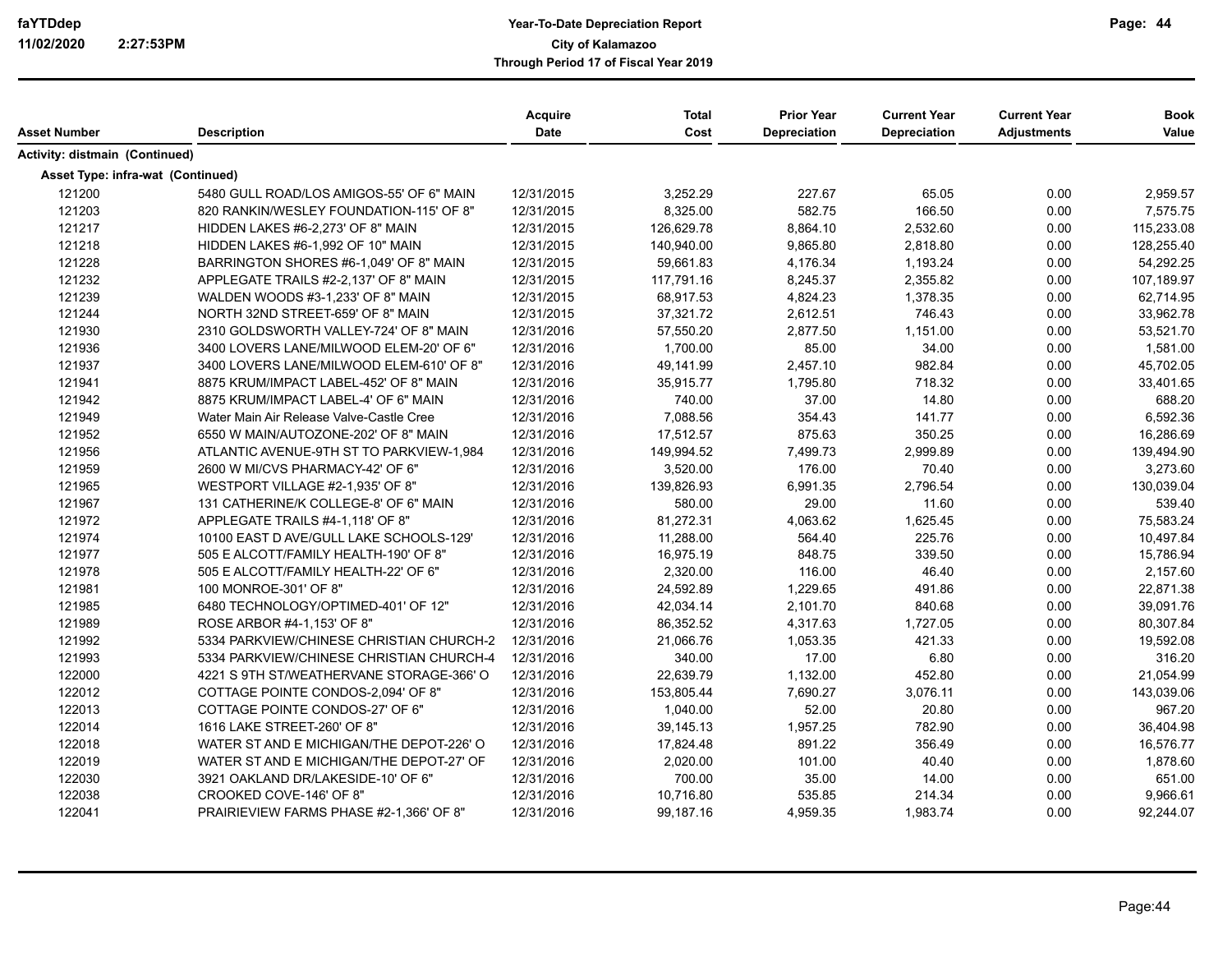| Asset Number                      | <b>Description</b>                       | <b>Acquire</b><br><b>Date</b> | <b>Total</b><br>Cost | <b>Prior Year</b><br><b>Depreciation</b> | <b>Current Year</b><br><b>Depreciation</b> | <b>Current Year</b><br><b>Adjustments</b> | <b>Book</b><br>Value |
|-----------------------------------|------------------------------------------|-------------------------------|----------------------|------------------------------------------|--------------------------------------------|-------------------------------------------|----------------------|
| Activity: distmain (Continued)    |                                          |                               |                      |                                          |                                            |                                           |                      |
| Asset Type: infra-wat (Continued) |                                          |                               |                      |                                          |                                            |                                           |                      |
| 122043                            | KVCC DOWNTOWN CAMPUS-174' OF 6"          | 12/31/2016                    | 10,930.77            | 546.55                                   | 218.62                                     | 0.00                                      | 10,165.60            |
| 122274                            | 33rd Street Water Main                   | 12/31/2017                    | 50,197.46            | 1,505.92                                 | 1,003.95                                   | 0.00                                      | 47,687.59            |
| 122275                            | Gull Rd Bridge Main Replacement          | 12/31/2017                    | 352,932.46           | 10,587.97                                | 7,058.65                                   | 0.00                                      | 335,285.84           |
| 122276                            | Farmers Alley Hydrant-Installation of 15 | 12/31/2017                    | 918.00               | 27.54                                    | 18.36                                      | 0.00                                      | 872.10               |
| 122277                            | 2929 Nazareth-Congregation of St. Joe-In | 12/31/2017                    | 138,042.97           | 4,141.29                                 | 2,760.86                                   | 0.00                                      | 131,140.82           |
| 122279                            | Heritage WM-Installation of 1047' of 8"  | 12/31/2017                    | 233,601.94           | 7,008.06                                 | 4,672.04                                   | 0.00                                      | 221,921.84           |
| 122283                            | Rivers Edge-Installation of 2441' of 12" | 12/31/2017                    | 787,964.10           | 23,638.92                                | 15,759.28                                  | 0.00                                      | 748,565.90           |
| 122284                            | Rivers Edge-Installation of 488' of 8"   | 12/31/2017                    | 35,721.60            | 1,071.65                                 | 714.43                                     | 0.00                                      | 33,935.52            |
| 122285                            | Rivers Edge-Installation of 86' of 6"    | 12/31/2017                    | 5,263.20             | 157.89                                   | 105.26                                     | 0.00                                      | 5,000.05             |
| 122286                            | Rivers Edge-Installation of 2' of 4"     | 12/31/2017                    | 103.20               | 3.09                                     | 2.06                                       | 0.00                                      | 98.05                |
| 122289                            | Sky King Meadows #3-Installation of 1457 | 12/31/2017                    | 179,878.58           | 5,396.36                                 | 3,597.57                                   | 0.00                                      | 170,884.65           |
| 122290                            | Sky King Meadows #3-Installation of 1354 | 12/31/2017                    | 99,112.80            | 2,973.39                                 | 1,982.26                                   | 0.00                                      | 94, 157. 15          |
| 122291                            | 600 East Michigan-Installation of 961' o | 12/31/2017                    | 70,345.20            | 2,110.35                                 | 1,406.90                                   | 0.00                                      | 66,827.95            |
| 122295                            | Applegate Trails South-Phase #1-Installa | 12/31/2017                    | 152,402.40           | 4,572.07                                 | 3,048.05                                   | 0.00                                      | 144,782.28           |
| 122302                            | 5858 East N Avenue/Summit Polymers-Insta | 12/31/2017                    | 125,318.40           | 3,759.55                                 | 2,506.37                                   | 0.00                                      | 119,052.48           |
| 122304                            | The Corner @ Drake-Installation of 250'  | 12/31/2017                    | 18,446.40            | 553.39                                   | 368.93                                     | 0.00                                      | 17,524.08            |
| 122307                            | Maple Hill Estates-Installation of 7062' | 12/31/2017                    | 737,272.80           | 22,118.19                                | 14,745.46                                  | 0.00                                      | 700,409.15           |
| 122308                            | Maple Hill Estates-Installation of 2588' | 12/31/2017                    | 189,441.60           | 5,683.25                                 | 3,788.83                                   | 0.00                                      | 179,969.52           |
| 122312                            | Belle Meade Cottage Living Development-I | 12/31/2017                    | 197,640.00           | 5,929.20                                 | 3,952.80                                   | 0.00                                      | 187,758.00           |
| 122319                            | 8500 W Main/Leaders Marine-Installation  | 12/31/2017                    | 8,690.40             | 260.71                                   | 173.81                                     | 0.00                                      | 8,255.88             |
| 122321                            | 8178 W Main/ D&R Sports-Installation of  | 12/31/2017                    | 45,718.86            | 1,371.57                                 | 914.38                                     | 0.00                                      | 43,432.91            |
| 122323                            | 6203 Stadium/MITN Memory Care-Installati | 12/31/2017                    | 13,035.60            | 391.07                                   | 260.71                                     | 0.00                                      | 12,383.82            |
| 122325                            | 7504 Stadium Dr/ H&K Excavating-Installa | 12/31/2017                    | 30,744.00            | 922.32                                   | 614.88                                     | 0.00                                      | 29,206.80            |
| 122329                            | 3715 W Main BLG 500/ Kalsec-Installation | 12/31/2017                    | 673.20               | 20.19                                    | 13.46                                      | 0.00                                      | 639.55               |
| 122340                            | 1700, 1702, 1750, 1752 Drake Road, The C | 12/31/2017                    | 23,430.69            | 702.92                                   | 468.61                                     | 0.00                                      | 22,259.16            |
| 122341                            | 1700, 1702, 1750, 1752 Drake Road, The C | 12/31/2017                    | 306.00               | 9.18                                     | 6.12                                       | 0.00                                      | 290.70               |
| 122366                            | 3378 Dunn's Ridge Hydrant Relocation-Ins | 12/31/2017                    | 856.80               | 25.71                                    | 17.14                                      | 0.00                                      | 813.95               |
| 122831                            | Texas Corners-West Q an S 8th-install 12 | 12/31/2018                    | 7,332.41             | 73.32                                    | 146.65                                     | 0.00                                      | 7,112.44             |
| 122833                            | Locust PI - Installation of 289' of 6"   | 12/31/2018                    | 26,877.00            | 268.77                                   | 537.54                                     | 0.00                                      | 26,070.69            |
| 122886                            | Ganton Assisted Living 8170 Vineyard Pk  | 12/31/2018                    | 3,918.01             | 39.18                                    | 78.36                                      | 0.00                                      | 3,800.47             |
| 122887                            | Ganton Assisted Living 8170 Vineyard Pk  | 12/31/2018                    | 41,196.01            | 411.96                                   | 823.92                                     | 0.00                                      | 39,960.13            |
| 122897                            | Westgate - Installation of 54' of 6"     | 12/31/2018                    | 5,022.00             | 50.22                                    | 100.44                                     | 0.00                                      | 4,871.34             |
| 122898                            | Westgate - Installation of 1964' of 8"   | 12/31/2018                    | 145,336.00           | 1,453.36                                 | 2,906.72                                   | 0.00                                      | 140,975.92           |
| 122899                            | Parkway Flats - Installation of 256' of  | 12/31/2018                    | 23,808.00            | 238.08                                   | 476.16                                     | 0.00                                      | 23,093.76            |
| 122900                            | Parkway Flats - Installation of 2678' o  | 12/31/2018                    | 198,172.00           | 1,981.72                                 | 3,963.44                                   | 0.00                                      | 192,226.84           |
| 122909                            | Lake Cove Condos - Installation of 2678  | 12/31/2018                    | 198,489.71           | 1,984.90                                 | 3,969.79                                   | 0.00                                      | 192,535.02           |
| 122910                            | Lake Cove Condos - Installation of 147'  | 12/31/2018                    | 22,367.71            | 223.68                                   | 447.35                                     | 0.00                                      | 21,696.68            |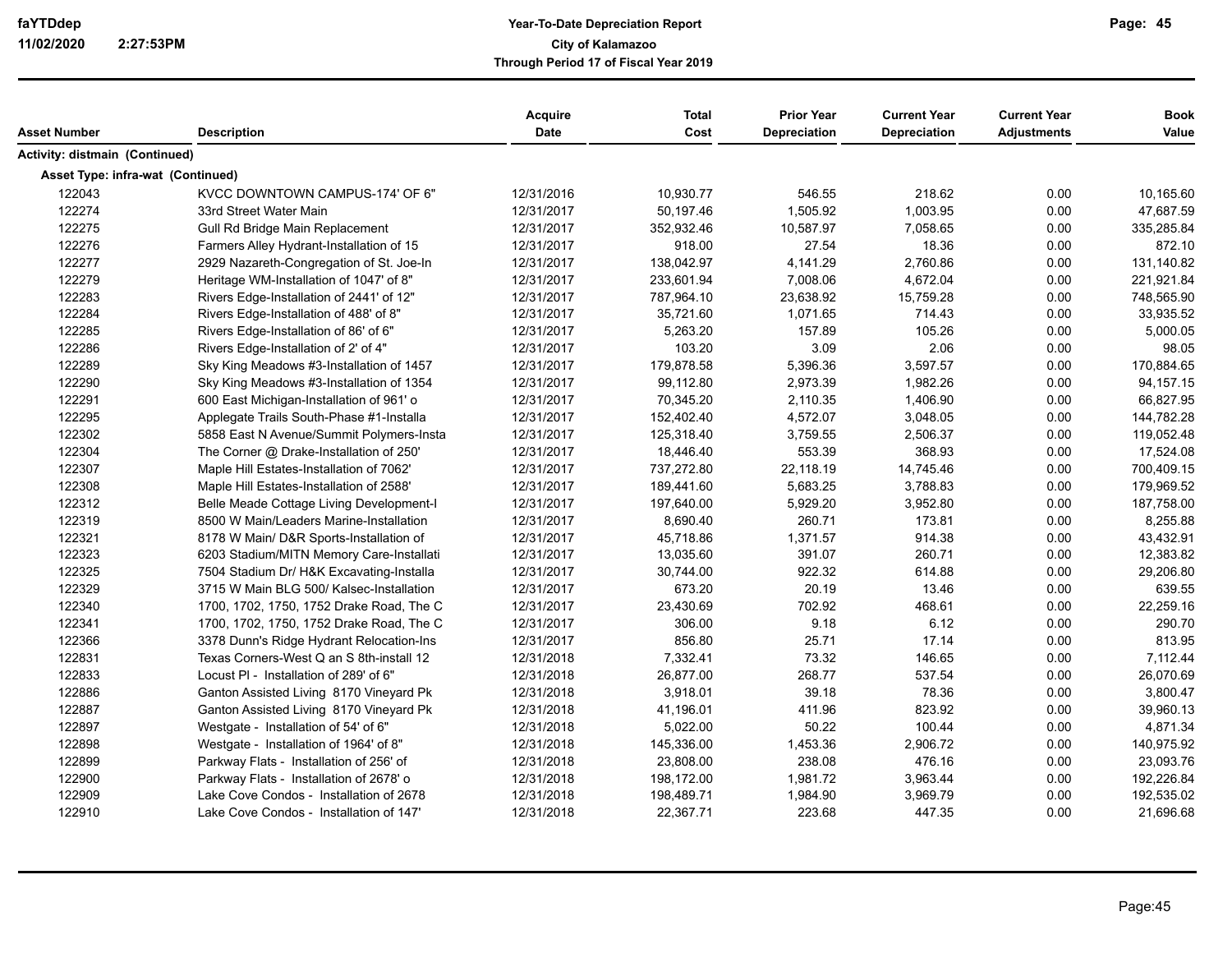| Asset Number                      | <b>Description</b>                                 | <b>Acquire</b><br><b>Date</b> | <b>Total</b><br>Cost | <b>Prior Year</b><br><b>Depreciation</b> | <b>Current Year</b><br><b>Depreciation</b> | <b>Current Year</b><br><b>Adjustments</b> | <b>Book</b><br>Value |
|-----------------------------------|----------------------------------------------------|-------------------------------|----------------------|------------------------------------------|--------------------------------------------|-------------------------------------------|----------------------|
| Activity: distmain (Continued)    |                                                    |                               |                      |                                          |                                            |                                           |                      |
| Asset Type: infra-wat (Continued) |                                                    |                               |                      |                                          |                                            |                                           |                      |
| 122920                            | Walden Woods #4 - Installation of 148'             | 12/31/2018                    | 14,264.00            | 142.64                                   | 285.28                                     | 0.00                                      | 13,836.08            |
| 122921                            | Walden Woods #4 - Installation of 3045'            | 12/31/2018                    | 231,277.76           | 2,312.78                                 | 4,625.56                                   | 0.00                                      | 224,339.42           |
| 122924                            | 311 E Alcott - Installation of 62' of 6            | 12/31/2018                    | 6,266.00             | 62.66                                    | 125.32                                     | 0.00                                      | 6,078.02             |
| 122925                            | 311 E Alcott - Installation of 174' of             | 12/31/2018                    | 16,211.46            | 162.11                                   | 324.23                                     | 0.00                                      | 15,725.12            |
| 122927                            | Autumn Grove #1 - Installation of 45' o            | 12/31/2018                    | 3,330.00             | 33.30                                    | 66.60                                      | 0.00                                      | 3,230.10             |
| 122936                            | Gilmore Farms #2 - Installation of 148             | 12/31/2018                    | 110,190.74           | 1,101.91                                 | 2,203.81                                   | 0.00                                      | 106,885.02           |
| 122939                            | 4210 Stadium Dr - Installation of 29'              | 12/31/2018                    | 3,197.00             | 31.97                                    | 63.94                                      | 0.00                                      | 3,101.09             |
| 122940                            | 4210 Stadium Dr - Installation of 255'             | 12/31/2018                    | 22,501.86            | 225.02                                   | 450.04                                     | 0.00                                      | 21,826.80            |
| 122948                            | 5380 INTERNATIONAL DR - INSTALLATION OF            | 12/31/2018                    | 79,237.51            | 792.38                                   | 1,584.75                                   | 0.00                                      | 76,860.38            |
| 122949                            | 5380 INTERNATIONAL DR - INSTALLATION OF            | 12/31/2018                    | 60,488.50            | 604.89                                   | 1,209.77                                   | 0.00                                      | 58,673.84            |
| 122952                            | Dutton Place - Installation of 372' of             | 12/31/2018                    | 34,596.00            | 345.96                                   | 691.92                                     | 0.00                                      | 33,558.12            |
| 122953                            | Dutton Place - Installation of 14' of 8            | 12/31/2018                    | 1,036.00             | 10.36                                    | 20.72                                      | 0.00                                      | 1,004.92             |
| 122955                            | Betsy Ann PI - Installation of 15' of 6            | 12/31/2018                    | 84,736.79            | 847.37                                   | 1,694.74                                   | 0.00                                      | 82,194.68            |
| 122956                            | Betsy Ann PI - Installation of 771' of             | 12/31/2018                    | 140,395.79           | 1,403.96                                 | 2,807.92                                   | 0.00                                      | 136,183.91           |
| 122961                            | 415 N HARRISON ST - INSTALLATION OF 180            | 12/31/2018                    | 17,490.48            | 174.90                                   | 349.81                                     | 0.00                                      | 16,965.77            |
| 122975                            | Vine Shoppes 827 S Westnedge Ave - Ins             | 12/31/2018                    | 1,200.83             | 12.01                                    | 24.02                                      | 0.00                                      | 1,164.80             |
| 122980                            | 3520 Covington - Installation of 6' of             | 12/31/2018                    | 3,450.75             | 34.51                                    | 69.01                                      | 0.00                                      | 3,347.23             |
| 122989                            | Applegate Trls South #2 - Installation             | 12/31/2018                    | 141,784.00           | 1,417.84                                 | 2,835.68                                   | 0.00                                      | 137,530.48           |
| 123349                            | N 9TH ST - AUTUMN GROVE                            | 12/31/2019                    | 8,914.20             | 0.00                                     | 89.14                                      | 0.00                                      | 8,825.06             |
| 123350                            | Autumn Grove -install 1534' of 8" water            | 12/31/2019                    | 122,720.00           | 0.00                                     | 1,227.20                                   | 0.00                                      | 121,492.80           |
| 123355                            | 1316 Lamont Ave. -install 198' of 8" wa            | 12/31/2019                    | 15,840.00            | 0.00                                     | 158.40                                     | 0.00                                      | 15,681.60            |
| 123356                            | 1316 Lamont Ave. - install 10' of 6" wat           | 12/31/2019                    | 950.00               | 0.00                                     | 9.50                                       | 0.00                                      | 940.50               |
| 123357                            | BTR #2 -install 1145' of 12" water main            | 12/31/2019                    | 114,500.00           | 0.00                                     | 1,145.00                                   | 0.00                                      | 113,355.00           |
| 123358                            | BTR #2 -install 223' of 8" water main              | 12/31/2019                    | 17,840.00            | 0.00                                     | 178.40                                     | 0.00                                      | 17,661.60            |
| 123366                            | <b>VOK APARTMENTS</b>                              | 12/31/2019                    | 4,468.98             | 0.00                                     | 44.69                                      | 0.00                                      | 4,424.29             |
| 123367                            | Lilac Lane -install 526' of 6" water ma            | 12/31/2019                    | 49,970.00            | 0.00                                     | 499.70                                     | 0.00                                      | 49,470.30            |
| 123370                            | PITCHER/WALNUT WATER MAIN REPLACEMENT              | 12/31/2019                    | 304,125.23           | 0.00                                     | 3,041.25                                   | 0.00                                      | 301,083.98           |
| 123371                            | E. Walnut and S. Pitcher -install 154'             | 12/31/2019                    | 17,120.00            | 0.00                                     | 171.20                                     | 0.00                                      | 16,948.80            |
| 123372                            | E. Walnut and S. Pitcher -install 26' o            | 12/31/2019                    | 2,470.00             | 0.00                                     | 24.70                                      | 0.00                                      | 2,445.30             |
| 123374                            | <b>TURNING STONE</b>                               | 12/31/2019                    | 5,209.39             | 0.00                                     | 52.09                                      | 0.00                                      | 5,157.30             |
| 123375                            | Turning Stone -install 18' of 16" water            | 12/31/2019                    | 305,840.00           | 0.00                                     | 3,058.40                                   | 0.00                                      | 302,781.60           |
| 123376                            | Turning Stone -install 3823' of 8" wate            | 12/31/2019                    | 2,520.00             | 0.00                                     | 25.20                                      | 0.00                                      | 2,494.80             |
| 123390                            | <b>GILMORE FARMS 2 / PHASE II</b>                  | 12/31/2019                    | 1.802.82             | 0.00                                     | 18.03                                      | 0.00                                      | 1,784.79             |
| 123391                            | Gilmore Farms phase 2 of 2 -install 177            | 12/31/2019                    | 142,320.00           | 0.00                                     | 1,423.20                                   | 0.00                                      | 140,896.80           |
| 123397                            | 4200 DAVIS CREEK Schupan -install 169              | 12/31/2019                    | 135,440.00           | 0.00                                     | 1,354.40                                   | 0.00                                      | 134,085.60           |
| 123398                            | 4200 DAVIS CREEK Schupan -install 27'              | 12/31/2019                    | 2,565.00             | 0.00                                     | 25.65                                      | 0.00                                      | 2,539.35             |
| 123406                            | KALAMAZOO OUTDOOR GOURMET/8566 KRUM AVI 12/31/2019 |                               | 6,411.72             | 0.00                                     | 64.12                                      | 0.00                                      | 6,347.60             |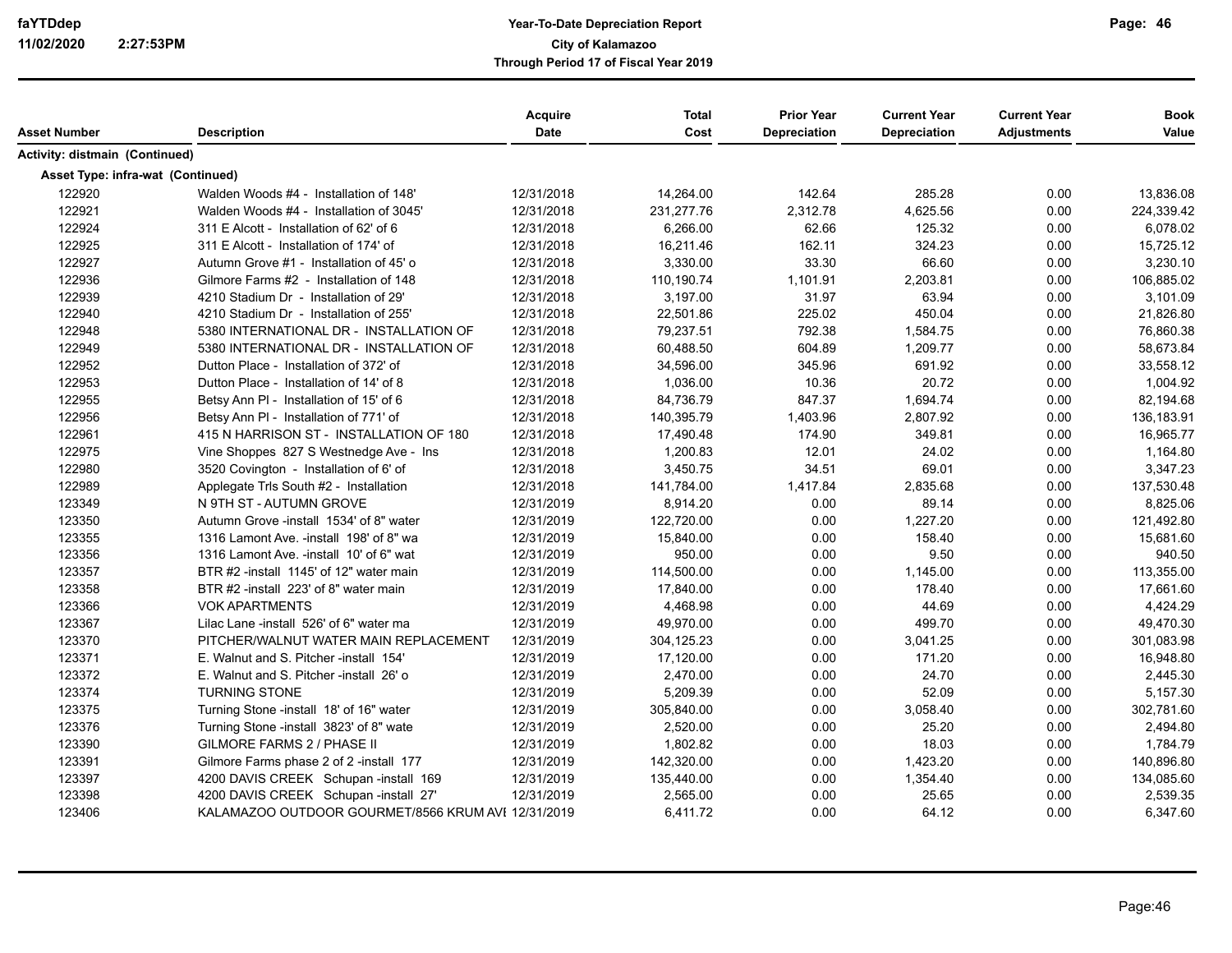|                                       |                                                     | <b>Acquire</b> | <b>Total</b> | <b>Prior Year</b>   | <b>Current Year</b> | <b>Current Year</b> | <b>Book</b> |
|---------------------------------------|-----------------------------------------------------|----------------|--------------|---------------------|---------------------|---------------------|-------------|
| Asset Number                          | <b>Description</b>                                  | <b>Date</b>    | Cost         | <b>Depreciation</b> | Depreciation        | <b>Adjustments</b>  | Value       |
| <b>Activity: distmain (Continued)</b> |                                                     |                |              |                     |                     |                     |             |
| Asset Type: infra-wat (Continued)     |                                                     |                |              |                     |                     |                     |             |
| 123407                                | Kalamazoo Outdoor Gourmet - 8566 Krum -i            | 12/31/2019     | 94,400.00    | 0.00                | 944.00              | 0.00                | 93,456.00   |
| 123408                                | Kalamazoo Outdoor Gourmet - 8566 Krum -i            | 12/31/2019     | 3,040.00     | 0.00                | 30.40               | 0.00                | 3,009.60    |
| 123410                                | Harbor Farmz - 2839 Full Circle Dr -inst            | 12/31/2019     | 30,320.00    | 0.00                | 303.20              | 0.00                | 30,016.80   |
| 123414                                | <b>DRIVE &amp; SHINE</b>                            | 12/31/2019     | 5,268.94     | 0.00                | 52.69               | 0.00                | 5,216.25    |
| 123415                                | Drive & Shine - 4123 W. Main -install 5             | 12/31/2019     | 42,640.00    | 0.00                | 426.40              | 0.00                | 42,213.60   |
| 123418                                | <b>SELECT PRODUCTS</b>                              | 12/31/2019     | 1,445.16     | 0.00                | 14.45               | 0.00                | 1,430.71    |
| 123419                                | Select Products - 3258 Stadium Parkway -            | 12/31/2019     | 50,400.00    | 0.00                | 504.00              | 0.00                | 49,896.00   |
| 123421                                | Ryan Int. WM Relocation - 9562 M89 - inst           | 12/31/2019     | 28,480.00    | 0.00                | 284.80              | 0.00                | 28,195.20   |
| 123425                                | N 26th St extention - install 383' of 12            | 12/31/2019     | 38,300.00    | 0.00                | 383.00              | 0.00                | 37,917.00   |
| 123448                                | Circle K - 4921 S Sprinkle -install 12'             | 12/31/2019     | 1,140.00     | 0.00                | 11.40               | 0.00                | 1,128.60    |
| 123517                                | SPRINKLE ROAD WATER MAIN REPLACEMENT                | 12/31/2019     | 404,337.61   | 0.00                | 4,043.38            | 0.00                | 400,294.23  |
| 123518                                | 11TH ST FROM MISTY CREEK TO N AVE                   | 12/31/2019     | 15,032.68    | 0.00                | 150.33              | 0.00                | 14,882.35   |
| 123519                                | 11TH STREET-2,000' NORTH OF N AVENUE                | 12/31/2019     | 24,171.87    | 0.00                | 241.72              | 0.00                | 23,930.15   |
| 123520                                | TEXAS TWSP LOOPING-OFF 10TH ST AND Q AVE            | 12/31/2019     | 18,304.64    | 0.00                | 183.05              | 0.00                | 18,121.59   |
| 123521                                | VINE ST AND LOCUST CT WATER IMPROVEMENTS 12/31/2019 |                | 213,520.59   | 0.00                | 2,135.21            | 0.00                | 211,385.38  |
| 123522                                | <b>WESTGATE - AVB</b>                               | 12/31/2019     | 3,284.06     | 0.00                | 32.84               | 0.00                | 3,251.22    |
| 123523                                | 4501 ARBORETUM PKWY - PKWY FLATS                    | 12/31/2019     | 15,494.28    | 0.00                | 154.94              | 0.00                | 15,339.34   |
| 123524                                | DUTTON PLACE WATER MAIN                             | 12/31/2019     | 124,660.72   | 0.00                | 1,246.61            | 0.00                | 123,414.11  |
| 123525                                | <b>EMBERLY ACRES 2 - GLENDORA</b>                   | 12/31/2019     | 1,693.98     | 0.00                | 16.94               | 0.00                | 1,677.04    |
| 123526                                | <b>CD12 - 180 E WATER ST</b>                        | 12/31/2019     | 7,650.85     | 0.00                | 76.51               | 0.00                | 7,574.34    |
| 123527                                | <b>KPS TRANSPORTATION BUILDING</b>                  | 12/31/2019     | 5,035.66     | 0.00                | 50.36               | 0.00                | 4,985.30    |
| 123528                                | KALAMAZOO HUMANE SOCIETY/2272 RIVER ST              | 12/31/2019     | 3,056.57     | 0.00                | 30.57               | 0.00                | 3,026.00    |
| 123529                                | OAKLAND DRIVE - HOWARD TO PARKVIEW                  | 12/31/2019     | 110,519.60   | 0.00                | 1,105.20            | 0.00                | 109,414.40  |
| 123530                                | <b>FORESMAN WATER MAIN</b>                          | 12/31/2019     | 34,532.00    | 0.00                | 345.32              | 0.00                | 34,186.68   |
| 123531                                | RICHLAND WATER MAIN EXTENSION                       | 12/31/2019     | 164,946.64   | 0.00                | 1,649.47            | 0.00                | 163,297.17  |
| 123532                                | <b>APPLEGATE POINT</b>                              | 12/31/2019     | 10,477.07    | 0.00                | 104.77              | 0.00                | 10,372.30   |
| 123533                                | <b>GILMORE FARMS WEST</b>                           | 12/31/2019     | 72.58        | 0.00                | 0.73                | 0.00                | 71.85       |
| 123534                                | WMU SOUTH NEIGHBORHOOD PROJECT                      | 12/31/2019     | 1,823.57     | 0.00                | 18.24               | 0.00                | 1,805.33    |
| 123536                                | WATER MAIN - INSTALLATION OF 8' OF 10" (            | 12/31/2019     | 358.66       | 0.00                | 5.27                | 0.00                | 353.39      |
| 123537                                | WATER MAIN - INSTALLATION OF 1688' OF 12            | 12/31/2019     | 58,396.57    | 0.00                | 858.77              | 0.00                | 57,537.80   |
| 123538                                | HYDRANT - REM - MODIFIED (RIVER REACH)              | 12/31/2019     | 730.85       | 0.00                | 10.75               | 0.00                | 720.10      |
| 123540                                | WATER MAIN - 10" VALVE & BOX (RIVER REAC            | 12/31/2019     | 1,155.96     | 0.00                | 17.00               | 0.00                | 1,138.96    |
| 123541                                | WATER MAIN - 10" VALVE & BOX (RIVER REAC            | 12/31/2019     | 4,675.36     | 0.00                | 68.76               | 0.00                | 4,606.60    |
| 123543                                | WATER MAIN - 12" 22 DEGREE BEND (RIVER R            | 12/31/2019     | 707.98       | 0.00                | 10.41               | 0.00                | 697.57      |
| 123544                                | WATER MAIN - 12" 45 DEGREE BEND (RIVER R            | 12/31/2019     | 5,750.91     | 0.00                | 84.57               | 0.00                | 5,666.34    |
| 123545                                | WATER MAIN - 12" PLUG (RIVER REACH)                 | 12/31/2019     | 325.82       | 0.00                | 4.79                | 0.00                | 321.03      |
| 123546                                | WATER MAIN - 12" VALVE & BOX (RIVER REAC            | 12/31/2019     | 29,058.57    | 0.00                | 427.33              | 0.00                | 28,631.24   |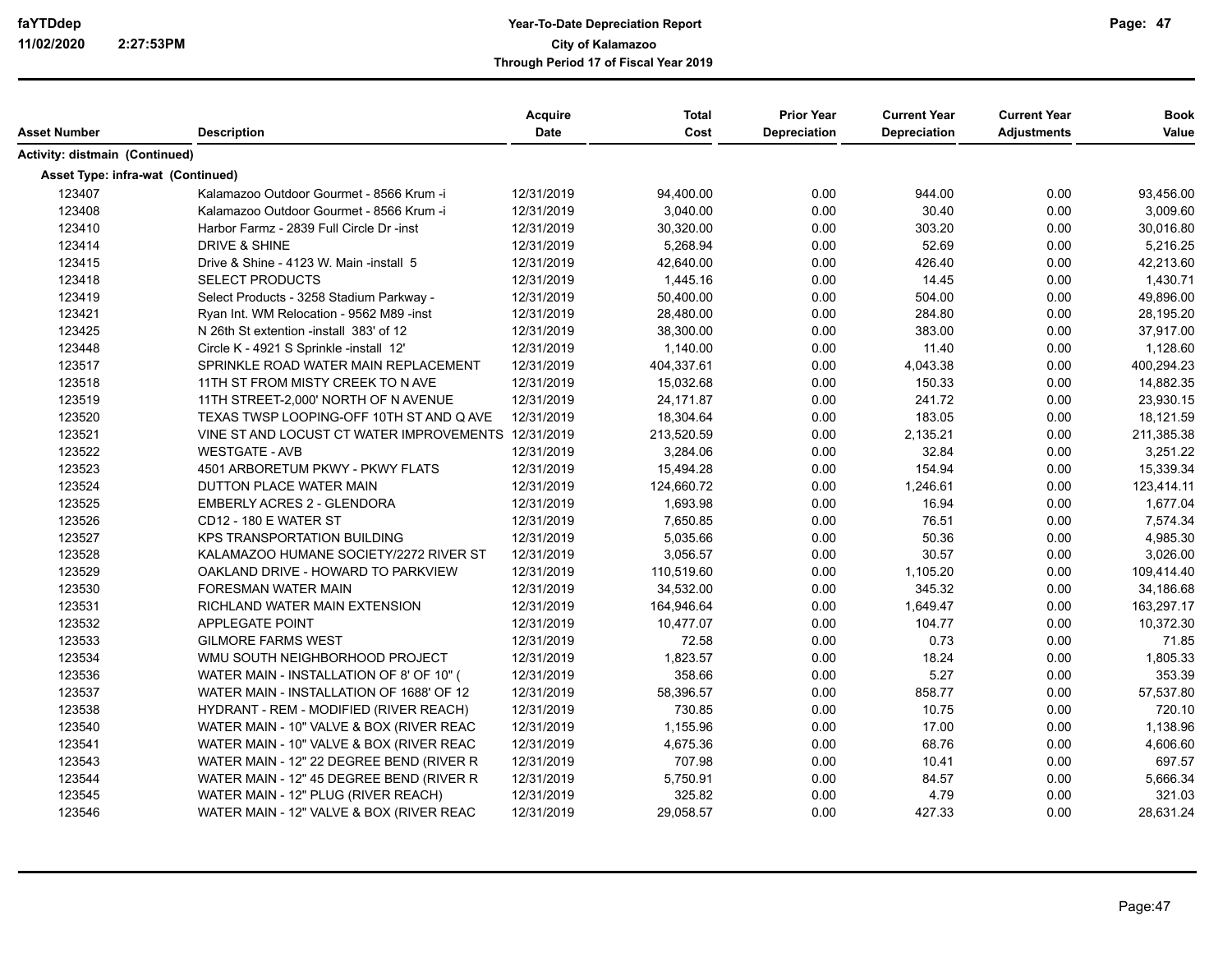| Asset Number                      | <b>Description</b>                              | Acquire<br><b>Date</b> | <b>Total</b><br>Cost | <b>Prior Year</b><br><b>Depreciation</b> | <b>Current Year</b><br><b>Depreciation</b> | <b>Current Year</b><br><b>Adjustments</b> | <b>Book</b><br>Value |
|-----------------------------------|-------------------------------------------------|------------------------|----------------------|------------------------------------------|--------------------------------------------|-------------------------------------------|----------------------|
| Activity: distmain (Continued)    |                                                 |                        |                      |                                          |                                            |                                           |                      |
| Asset Type: infra-wat (Continued) |                                                 |                        |                      |                                          |                                            |                                           |                      |
| 123547                            | WATER MAIN - 12"X10" REDUCER (RIVER REAC        | 12/31/2019             | 1,515.28             | 0.00                                     | 22.28                                      | 0.00                                      | 1,493.00             |
| 123548                            | WATER MAIN - 12" X 12" CROSS (RIVER REAC        | 12/31/2019             | 1,269.02             | 0.00                                     | 18.66                                      | 0.00                                      | 1,250.36             |
| 123549                            | WATER MAIN - 12"X12"X12" TEE (RIVER REAC        | 12/31/2019             | 3,055.04             | 0.00                                     | 44.93                                      | 0.00                                      | 3,010.11             |
| 123550                            | WATER MAIN - 12"X6" REDUCER (RIVER REACH        | 12/31/2019             | 440.54               | 0.00                                     | 6.48                                       | 0.00                                      | 434.06               |
| 123551                            | WATER MAIN - 12"X8" REDUCER (RIVER REACH        | 12/31/2019             | 287.83               | 0.00                                     | 4.23                                       | 0.00                                      | 283.60               |
| 123552                            | WATER MAIN - 5" HYDRANT (RIVER REACH)           | 12/31/2019             | 14,423.82            | 0.00                                     | 212.12                                     | 0.00                                      | 14,211.70            |
| 123553                            | WATER MAIN - 6" PLUG (RIVER REACH)              | 12/31/2019             | 198.28               | 0.00                                     | 2.92                                       | 0.00                                      | 195.36               |
| 123555                            | WATER MAIN - 8" SLEEVE (RIVER REACH)            | 12/31/2019             | 196.86               | 0.00                                     | 2.90                                       | 0.00                                      | 193.96               |
| 123556                            | WATER MAIN - 8" VALVE & BO (RIVER REACH)        | 12/31/2019             | 949.69               | 0.00                                     | 13.97                                      | 0.00                                      | 935.72               |
| 123558                            | WATER SHUTOFF (RIVER REACH)                     | 12/31/2019             | 694.84               | 0.00                                     | 10.22                                      | 0.00                                      | 684.62               |
| 123559                            | WATER MAIN - 12"X12"X8" TEE (RIVER REACH        | 12/31/2019             | 502.80               | 0.00                                     | 7.39                                       | 0.00                                      | 495.41               |
| 123560                            | WATER MAIN - 6" SLEEVE (RIVER REACH)            | 12/31/2019             | 180.38               | 0.00                                     | 2.65                                       | 0.00                                      | 177.73               |
| 123561                            | WATER MAIN - 12" 90 DEGREE BEND (RIVER R        | 12/31/2019             | 496.87               | 0.00                                     | 7.31                                       | 0.00                                      | 489.56               |
| 123562                            | WATER UTILTIY CONFLICT WITH TUNNEL (RIVE        | 12/31/2019             | 7,584.94             | 0.00                                     | 111.54                                     | 0.00                                      | 7,473.40             |
| 123563                            | <b>GATE BOX (RIVER REACH)</b>                   | 12/31/2019             | 2,294.32             | 0.00                                     | 33.74                                      | 0.00                                      | 2,260.58             |
| 123572                            | WATER MAINS - ORIGINAL WATER MAINS              | 12/31/2019             | 21,450.00            | 0.00                                     | 670.31                                     | 0.00                                      | 20,779.69            |
| 123573                            | WATER MAINS - 1955 ADDITION WATER MAIN          | 12/31/2019             | 22,760.00            | 0.00                                     | 316.11                                     | 0.00                                      | 22,443.89            |
| 123574                            | WATER MAINS -<br>1960 ADDITION WATER MAI        | 12/31/2019             | 5,525.00             | 0.00                                     | 67.38                                      | 0.00                                      | 5,457.62             |
| 123575                            | 1965 ADDITION WATER MAI<br><b>WATER MAINS -</b> | 12/31/2019             | 3,255.00             | 0.00                                     | 35.38                                      | 0.00                                      | 3,219.62             |
| 123576                            | <b>WATER MAINS -</b><br>1968 ADDITION WATER MAI | 12/31/2019             | 25,240.00            | 0.00                                     | 257.55                                     | 0.00                                      | 24,982.45            |
| 123577                            | WATER MAINS - 1972 ADDITION WATER MAI           | 12/31/2019             | 48,150.00            | 0.00                                     | 454.25                                     | 0.00                                      | 47,695.75            |
| 123578                            | WATER MAINS - 1992 ADDITION WATER MAINS         | 12/31/2019             | 61,396.00            | 0.00                                     | 426.36                                     | 0.00                                      | 60,969.64            |
| 123579                            | <b>WATER MAINS - Watermain Extension</b>        | 12/31/2019             | 49,287.00            | 0.00                                     | 724.81                                     | 0.00                                      | 48,562.19            |
|                                   | Asset Type: infra-wat TOTAL                     |                        | 63,414,419.73        | 22,925,980.96                            | 1,148,645.23                               | $-1,758.65$                               | 39,341,552.19        |
|                                   | <b>Activity: distmain TOTAL</b>                 |                        | 63,414,419.73        | 22,925,980.96                            | 1,148,645.23                               | $-1,758.65$                               | 39,341,552.19        |
| Activity: elvstqtank              |                                                 |                        |                      |                                          |                                            |                                           |                      |
| Asset Type: bldg&imp              |                                                 |                        |                      |                                          |                                            |                                           |                      |
| 121020                            | <b>BLAKESLEE TANK SECURITY</b>                  | 12/31/2015             | 14,070.57            | 3,283.14                                 | 938.04                                     | 0.00                                      | 9,849.39             |
|                                   | Asset Type: bldg&imp TOTAL                      |                        | 14,070.57            | 3,283.14                                 | 938.04                                     | 0.00                                      | 9,849.39             |
| Asset Type: infra-wat             |                                                 |                        |                      |                                          |                                            |                                           |                      |
| 100146                            | BLAKESLEE UNDERGRD TANK -7,000,000              | 07/01/1932             | 81,477.57            | 81,477.57                                | 0.00                                       | 0.00                                      | 0.00                 |
| 100359                            | EDGEMOOR TANK 750;000 GAL - CITY                | 07/01/1950             | 80,152.39            | 80,152.39                                | 0.00                                       | 0.00                                      | 0.00                 |
| 100601                            | MT OLIVET TANK 500,000 GAL - CITY               | 07/01/1955             | 79,630.97            | 79,630.97                                | 0.00                                       | 0.00                                      | 0.00                 |
| 100823                            | DARTMOUTH TANK 350,000 GAL - TWNSHP             | 07/01/1957             | 45,771.22            | 45.771.22                                | 0.00                                       | 0.00                                      | 0.00                 |
| 101034                            | EDGEMOOR TANK-INSTALL ALT. TAN                  | 07/01/1960             | 2,793.95             | 2,793.95                                 | 0.00                                       | 0.00                                      | 0.00                 |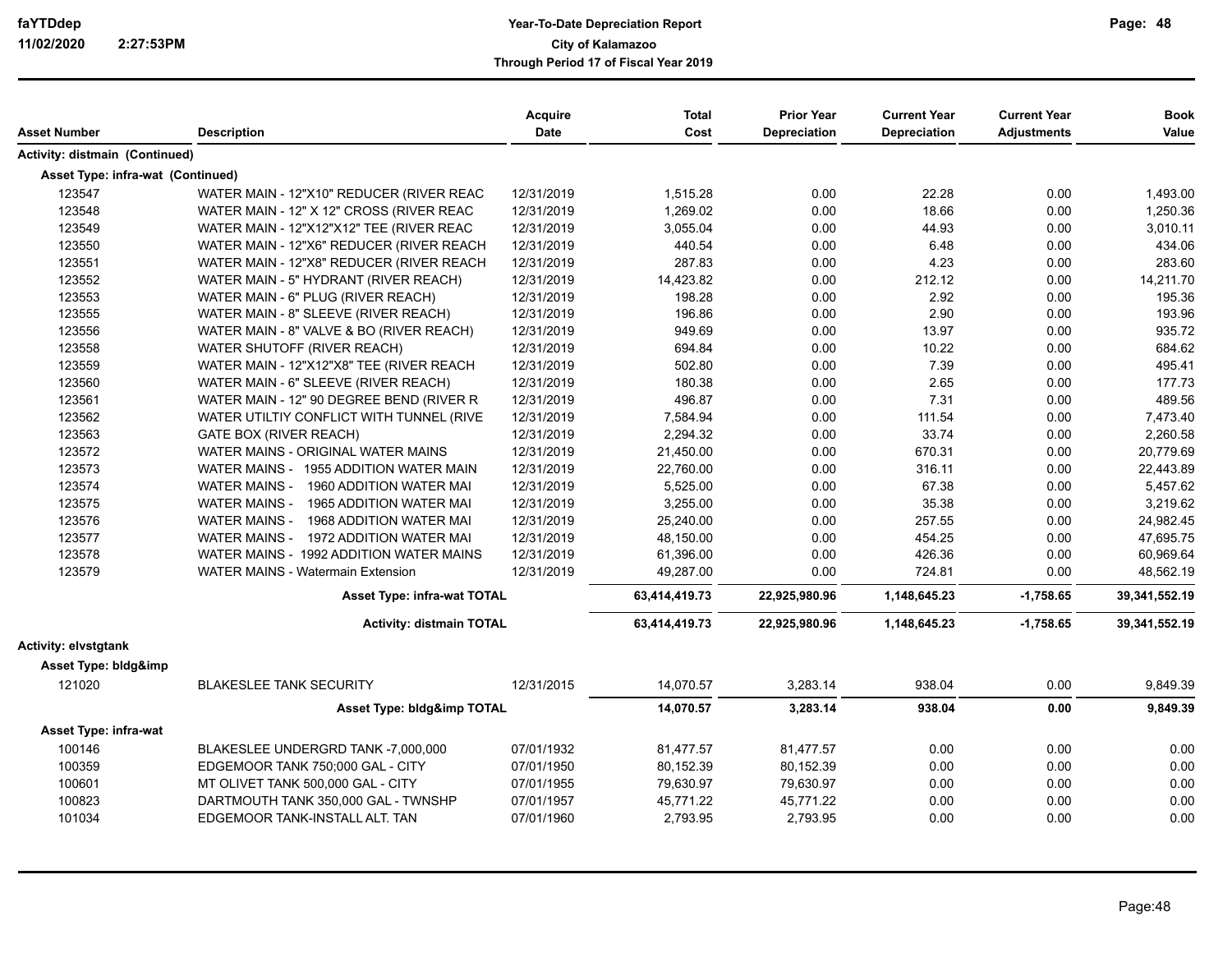|                                         |                                          | <b>Acquire</b> | <b>Total</b> | <b>Prior Year</b>   | <b>Current Year</b> | <b>Current Year</b> | <b>Book</b>  |
|-----------------------------------------|------------------------------------------|----------------|--------------|---------------------|---------------------|---------------------|--------------|
| Asset Number                            | <b>Description</b>                       | <b>Date</b>    | Cost         | <b>Depreciation</b> | <b>Depreciation</b> | <b>Adjustments</b>  | Value        |
| <b>Activity: elvstgtank (Continued)</b> |                                          |                |              |                     |                     |                     |              |
| Asset Type: infra-wat (Continued)       |                                          |                |              |                     |                     |                     |              |
| 102894                                  | DARTMOUTH TANK-UNDERGROUND               | 07/01/1974     | 2,396.84     | 2,133.23            | 47.93               | 0.00                | 215.68       |
| 104307                                  | GULL RD TANK 1,500,000 GAL - TWNSHP      | 07/01/1982     | 1,022,532.11 | 746,448.41          | 20,450.64           | 0.00                | 255,633.06   |
| 104309                                  | <b>FINAL PAYMENT BEECH IMPROV</b>        | 07/01/1982     | 5.000.00     | 3,650.00            | 100.00              | 0.00                | 1,250.00     |
| 108164                                  | <b>BLAKESLEE TANK IMPROVEMENTS</b>       | 07/01/1995     | 2,100.00     | 987.00              | 42.00               | 0.00                | 1,071.00     |
| 108173                                  | <b>Tank Painting</b>                     | 07/01/1995     | 4,570.00     | 2,147.90            | 91.40               | 0.00                | 2,330.70     |
| 108174                                  | UPGRADE ELEVATED STORAGE TA              | 07/01/1995     | 122.09       | 57.34               | 2.44                | 0.00                | 62.31        |
| 108175                                  | DARTMOUTH TANK SAFETY CAGE               | 07/01/1995     | 4,275.30     | 2,009.42            | 85.51               | 0.00                | 2,180.37     |
| 108180                                  | OSHTEMO (STADIUM DR) TANK                | 07/01/1995     | 1,806,905.38 | 849,245.58          | 36,138.11           | 0.00                | 921,521.69   |
| 108796                                  | <b>OSHTEMO TANK BOND</b>                 | 07/01/1996     | 9,940.00     | 4,473.00            | 198.80              | 0.00                | 5,268.20     |
| 108797                                  | <b>BLAKESLEE TANK IMPROVEMENTS</b>       | 07/01/1996     | 1,448.27     | 651.74              | 28.96               | 0.00                | 767.57       |
| 108798                                  | UPGRADE ELEVATED STORAGE TA              | 07/01/1996     | 4,828.37     | 2,172.82            | 96.57               | 0.00                | 2,558.98     |
| 109349                                  | OSHTEMO TANK BOND FUNDED PR              | 07/01/1997     | 3.408.80     | 1,465.81            | 68.18               | 0.00                | 1,874.81     |
| 109352                                  | UPGRADE ELEVATOR STORAGE TA              | 07/01/1997     | 2,027.75     | 871.93              | 40.56               | 0.00                | 1,115.26     |
| 110688                                  | <b>Gull Road Tank Painting</b>           | 07/01/2000     | 10,394.01    | 3,845.78            | 207.88              | 0.00                | 6,340.35     |
| 110689                                  | Dartmouth Tank - Surface pa              | 07/01/2000     | 1,000.00     | 370.00              | 20.00               | 0.00                | 610.00       |
| 110690                                  | Beech Tank - Surface painti              | 07/01/2000     | 1,000.00     | 370.00              | 20.00               | 0.00                | 610.00       |
| 113629                                  | Paint Water Storage Tank                 | 07/01/2004     | 50,000.00    | 14,500.00           | 1,000.00            | 0.00                | 34,500.00    |
| 115729                                  | 6TH ST WAT TOWER PIPING & S              | 07/01/2007     | 103,038.98   | 23,698.97           | 2,060.78            | 0.00                | 77,279.23    |
| 115730                                  | 6TH ST WAT TOWER LAND IMPVT              | 07/01/2007     | 34,830.42    | 8,011.01            | 696.61              | 0.00                | 26,122.80    |
| 117070                                  | <b>BEECH TANK#6</b>                      | 12/31/2008     | 3,141,834.78 | 659,785.33          | 62,836.69           | 0.00                | 2,419,212.76 |
| 117380                                  | <b>WATER STORAGE TANK</b>                | 12/31/2009     | 6,437.06     | 1,223.03            | 128.74              | 0.00                | 5,085.29     |
| 118237                                  | Cathodic protection debice Edgemoor Tank | 12/31/2011     | 9,000.00     | 1,350.00            | 180.00              | 0.00                | 7,470.00     |
| 118238                                  | Cathodic protection debice Gull Rd Tank  | 12/31/2011     | 8,000.00     | 1,200.00            | 160.00              | 0.00                | 6,640.00     |
| 118239                                  | Cathodic protection debice Mt Olivet Tan | 12/31/2011     | 10,500.00    | 1,575.00            | 210.00              | 0.00                | 8,715.00     |
|                                         | <b>Asset Type: infra-wat TOTAL</b>       |                | 6,535,416.26 | 2,622,069.40        | 124,911.80          | 0.00                | 3,788,435.06 |
| <b>Asset Type: land</b>                 |                                          |                |              |                     |                     |                     |              |
| 100815                                  | LAND-FRAYS PROPERTY 2.077 ACRES          | 07/01/1957     | 4,640.22     | 0.00                | 0.00                | 0.00                | 4,640.22     |
| 101674                                  | LAND-OSTHMEO TWNSHP ROW 9TH-12TH ST      | 07/01/1966     | 6,428.30     | 0.00                | 0.00                | 0.00                | 6,428.30     |
| 104278                                  | LAND-RICHLAND ELEV RESERVIOR             | 07/01/1982     | 3,018.87     | 0.00                | 0.00                | 0.00                | 3,018.87     |
| 107339                                  | LAND 12.76 ACRES STADIUM DR.             | 07/04/1992     | 60,777.00    | 0.00                | 0.00                | 0.00                | 60,777.00    |
| 108147                                  | <b>BEECH TANK LAND PURCHASE</b>          | 07/01/1995     | 27,500.00    | 0.00                | 0.00                | 0.00                | 27,500.00    |
|                                         | <b>Asset Type: land TOTAL</b>            |                | 102,364.39   | 0.00                | 0.00                | 0.00                | 102,364.39   |
| Asset Type: land_imp                    |                                          |                |              |                     |                     |                     |              |
| 104322                                  | <b>ELEVATED RESERVOIR</b>                | 07/01/1982     | 10,486.42    | 10,486.42           | 0.00                | 0.00                | 0.00         |
| 105409                                  | <b>LAND IMPROVEMENT</b>                  | 07/01/1986     | 7,555.05     | 4,910.76            | 151.10              | 0.00                | 2,493.19     |
|                                         |                                          |                |              |                     |                     |                     |              |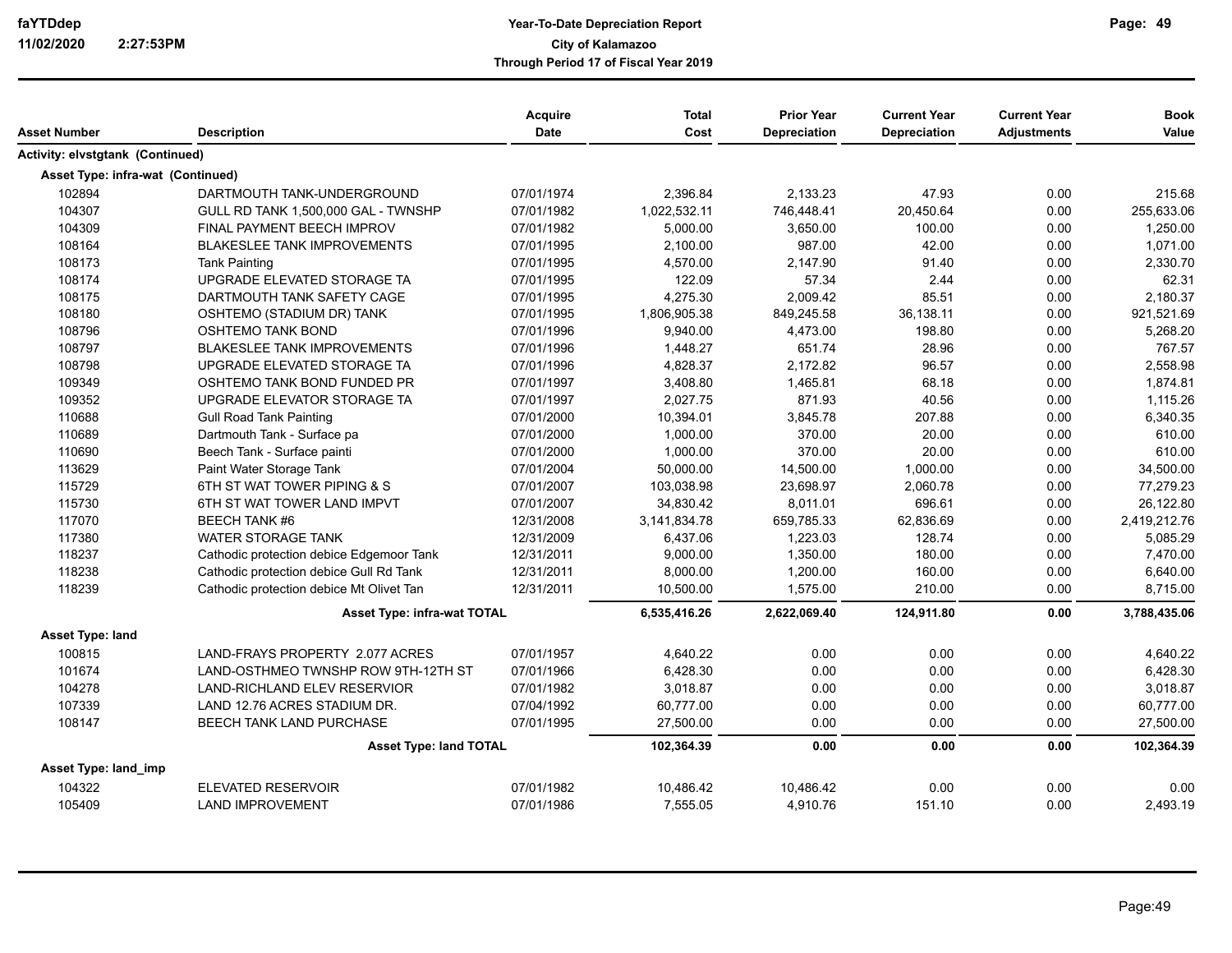| Asset Number                     | <b>Description</b>                | Acquire<br><b>Date</b> | <b>Total</b><br>Cost | <b>Prior Year</b><br><b>Depreciation</b> | <b>Current Year</b><br><b>Depreciation</b> | <b>Current Year</b><br><b>Adjustments</b> | <b>Book</b><br>Value |
|----------------------------------|-----------------------------------|------------------------|----------------------|------------------------------------------|--------------------------------------------|-------------------------------------------|----------------------|
| Activity: elvstgtank (Continued) |                                   |                        |                      |                                          |                                            |                                           |                      |
| Asset Type: land imp (Continued) |                                   |                        |                      |                                          |                                            |                                           |                      |
| 111490                           | Landscaping for Edgemoor Wa       | 07/01/2001             | 8,105.00             | 7,091.87                                 | 405.25                                     | 0.00                                      | 607.88               |
| 113496                           | 8" Storm Drain                    | 07/01/2004             | 67,851.35            | 49,192.25                                | 3,392.56                                   | 0.00                                      | 15,266.54            |
| 114363                           | <b>KVA Transformer</b>            | 07/01/2005             | 2,106.00             | 1,421.55                                 | 105.30                                     | 0.00                                      | 579.15               |
| 114379                           | Misc electrical supplies          | 07/01/2005             | 1,012.35             | 683.35                                   | 50.62                                      | 0.00                                      | 278.38               |
| 114380                           | <b>Misc Supplies</b>              | 07/01/2005             | 671.82               | 453.47                                   | 33.59                                      | 0.00                                      | 184.76               |
| 114381                           | Misc Supplies                     | 07/01/2005             | 292.93               | 197.74                                   | 14.65                                      | 0.00                                      | 80.54                |
| 114382                           | <b>Misc Supplies</b>              | 07/01/2005             | 169.20               | 114.21                                   | 8.46                                       | 0.00                                      | 46.53                |
| 114383                           | Inventory Items                   | 07/01/2005             | 1,157.52             | 781.33                                   | 57.88                                      | 0.00                                      | 318.31               |
| 114384                           | Rental of equipment               | 07/01/2005             | 655.00               | 442.13                                   | 32.75                                      | 0.00                                      | 180.12               |
| 114385                           | 7'x7'x7' Well Pit                 | 07/01/2005             | 12,503.00            | 8,439.52                                 | 625.15                                     | 0.00                                      | 3,438.33             |
| 114386                           | USF APS Ped Ldg hatch cast        | 07/01/2005             | 499.00               | 336.83                                   | 24.95                                      | 0.00                                      | 137.22               |
| 114387                           | Misc Supplies                     | 07/01/2005             | 619.00               | 417.83                                   | 30.95                                      | 0.00                                      | 170.22               |
| 114496                           | Construction of 6th st H20        | 07/01/2005             | 1,194,922.78         | 806,572.89                               | 59,746.14                                  | 0.00                                      | 328,603.75           |
| 115047                           | <b>KVA Transformer</b>            | 07/01/2006             | 10,712.76            | 6,695.50                                 | 535.63                                     | 0.00                                      | 3,481.63             |
| 115052                           | <b>Stage Bowl Assembly</b>        | 07/01/2006             | 2,170.00             | 1,356.25                                 | 108.50                                     | 0.00                                      | 705.25               |
| 115053                           | Column Pipe                       | 07/01/2006             | 4,440.00             | 2,775.00                                 | 222.00                                     | 0.00                                      | 1,443.00             |
| 115054                           | Line Shaft W/O Sleeves            | 07/01/2006             | 3,120.00             | 1,950.00                                 | 156.00                                     | 0.00                                      | 1,014.00             |
| 115055                           | Vertical Turbine Bowl Assem       | 07/01/2006             | 6,092.77             | 3,808.00                                 | 304.64                                     | 0.00                                      | 1,980.13             |
| 115057                           | Construction of 6th st H20        | 07/01/2006             | 4,882.50             | 3,051.57                                 | 244.12                                     | 0.00                                      | 1,586.81             |
| 115059                           | Misc Supplies                     | 07/01/2006             | 88.47                | 55.29                                    | 4.42                                       | 0.00                                      | 28.76                |
| 115062                           | STAGE BOWL ASSEMBLY               | 07/01/2006             | 2,170.00             | 1,356.25                                 | 108.50                                     | 0.00                                      | 705.25               |
| 115063                           | STAGE BOWL ASSEMBLY               | 07/01/2006             | 2,170.00             | 1,356.25                                 | 108.50                                     | 0.00                                      | 705.25               |
| 115064                           | <b>STAGE BOWL ASSEMBLY</b>        | 07/01/2006             | 2,170.00             | 1,356.25                                 | 108.50                                     | 0.00                                      | 705.25               |
| 115068                           | 1 Inch rubber inserts             | 07/01/2006             | 1,257.00             | 785.63                                   | 62.85                                      | 0.00                                      | 408.52               |
| 117714                           | Fence                             | 12/31/2010             | 9,884.28             | 4,200.81                                 | 494.21                                     | 0.00                                      | 5,189.26             |
|                                  | <b>Asset Type: land imp TOTAL</b> |                        | 1,357,764.20         | 920,288.95                               | 67,137.22                                  | 0.00                                      | 370,338.03           |
| Asset Type: mach&equip           |                                   |                        |                      |                                          |                                            |                                           |                      |
| 108699                           | PIT VENT - GULL/STADIUM TAN       | 07/01/1996             | 745.00               | 745.00                                   | 0.00                                       | 0.00                                      | 0.00                 |
| 109212                           | PIT VENT - GULL/STADIUM TAN       | 07/01/1997             | 2,433.63             | 2,433.63                                 | 0.00                                       | 0.00                                      | 0.00                 |
| 110148                           | 1991 275KW GENERATOR 3 PHAS       | 07/01/1999             | 25,000.00            | 25,000.00                                | 0.00                                       | 0.00                                      | 0.00                 |
| 112067                           | Edgemoor Tank - Rem Telemet       | 07/01/2002             | 5,272.00             | 5,272.00                                 | 0.00                                       | 0.00                                      | 0.00                 |
| 112698                           | Programmable Controller           | 07/01/2003             | 999.97               | 999.97                                   | 0.00                                       | 0.00                                      | 0.00                 |
| 112736                           | Programmable Controller           | 07/01/2003             | 999.97               | 999.97                                   | 0.00                                       | 0.00                                      | 0.00                 |
| 112766                           | Programmable Controller           | 07/01/2003             | 999.98               | 999.98                                   | 0.00                                       | 0.00                                      | 0.00                 |
| 112770                           | Programmable Controller           | 07/01/2003             | 999.98               | 999.98                                   | 0.00                                       | 0.00                                      | 0.00                 |
| 117703                           | Cathodic Protection System ST 02  | 12/31/2010             | 8,558.90             | 3,637.54                                 | 427.94                                     | 0.00                                      | 4,493.42             |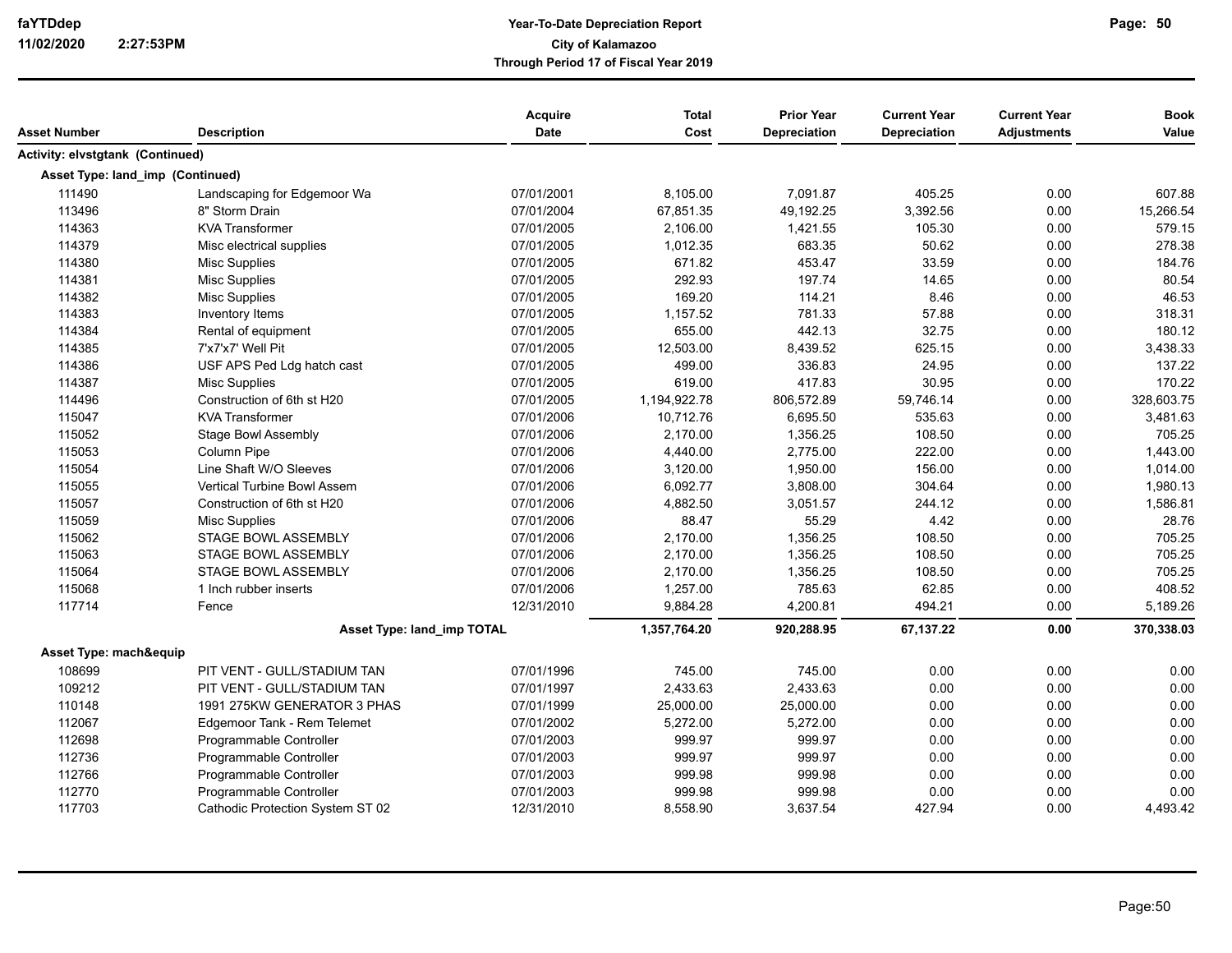| Asset Number                            | <b>Description</b>                       | Acquire<br>Date | <b>Total</b><br>Cost | <b>Prior Year</b><br>Depreciation | <b>Current Year</b><br>Depreciation | <b>Current Year</b><br><b>Adjustments</b> | <b>Book</b><br>Value |
|-----------------------------------------|------------------------------------------|-----------------|----------------------|-----------------------------------|-------------------------------------|-------------------------------------------|----------------------|
|                                         |                                          |                 |                      |                                   |                                     |                                           |                      |
| <b>Activity: elvstgtank (Continued)</b> |                                          |                 |                      |                                   |                                     |                                           |                      |
| Asset Type: mach&equip (Continued)      |                                          |                 |                      |                                   |                                     |                                           |                      |
| 117704                                  | Cathodic Protection System ST 05         | 12/31/2010      | 5,705.93             | 2,425.04                          | 285.29                              | 0.00                                      | 2,995.60             |
| 122410                                  | 6TH STREET STORAGE TANK #8 CATHODIC EQUI | 12/31/2017      | 15,094.00            | 452.82                            | 301.88                              | 0.00                                      | 14,339.30            |
|                                         | <b>Asset Type: mach&amp;equip TOTAL</b>  |                 | 66,809.36            | 43,965.93                         | 1,015.11                            | 0.00                                      | 21,828.32            |
|                                         | <b>Activity: elvstgtank TOTAL</b>        |                 | 8,076,424.78         | 3,589,607.42                      | 194,002.17                          | 0.00                                      | 4,292,815.19         |
| Activity: firehyd                       |                                          |                 |                      |                                   |                                     |                                           |                      |
| Asset Type: infra-wat                   |                                          |                 |                      |                                   |                                     |                                           |                      |
| 100138                                  | <b>HYDRANTS 1930</b>                     | 07/01/1930      | 681.63               | 681.63                            | 0.00                                | 0.00                                      | 0.00                 |
| 100271                                  | 1946 HYDRANTS                            | 07/01/1947      | 180.79               | 180.79                            | 0.00                                | 0.00                                      | 0.00                 |
| 100322                                  | 1949 HYDRANTS                            | 07/01/1949      | 1,451.70             | 1,451.70                          | 0.00                                | 0.00                                      | 0.00                 |
| 100353                                  | 1950 HYDRANTS                            | 07/01/1950      | 2,298.88             | 2,298.88                          | 0.00                                | 0.00                                      | 0.00                 |
| 100400                                  | <b>HYDRANTS IN ALAMO DIS 1951</b>        | 07/01/1951      | 1,809.56             | 1,809.56                          | 0.00                                | 0.00                                      | 0.00                 |
| 100402                                  | 1951 HYDRANTS                            | 07/01/1951      | 9,931.52             | 9,931.52                          | 0.00                                | 0.00                                      | 0.00                 |
| 100404                                  | 1951 HYDRANTS                            | 07/01/1951      | 2,148.33             | 2,148.33                          | 0.00                                | 0.00                                      | 0.00                 |
| 100405                                  | <b>HYDRANTS - N BURDICK STREET</b>       | 07/01/1951      | 1,537.88             | 1,537.88                          | 0.00                                | 0.00                                      | 0.00                 |
| 100406                                  | <b>HYDRANTS IN NAZARETH DIST.</b>        | 07/01/1951      | 610.53               | 610.53                            | 0.00                                | 0.00                                      | 0.00                 |
| 100444                                  | <b>HYDRANTS FROM TWNSP</b>               | 07/01/1952      | 55,114.31            | 55,114.31                         | 0.00                                | 0.00                                      | 0.00                 |
| 100484                                  | 1953 HYDRANTS                            | 07/01/1953      | 6,789.93             | 6,789.93                          | 0.00                                | 0.00                                      | 0.00                 |
| 100485                                  | 1952 HYDRANTS                            | 07/01/1953      | 1,175.44             | 1,175.44                          | 0.00                                | 0.00                                      | 0.00                 |
| 100515                                  | <b>1954 HYDRANTS</b>                     | 07/01/1954      | 5,298.83             | 5,298.83                          | 0.00                                | 0.00                                      | 0.00                 |
| 100576                                  | <b>1955 HYDRANTS KNOLLWOOD</b>           | 07/01/1955      | 509.24               | 509.24                            | 0.00                                | 0.00                                      | 0.00                 |
| 100577                                  | 1955 HYDRANTS                            | 07/01/1955      | 947.65               | 947.65                            | 0.00                                | 0.00                                      | 0.00                 |
| 100717                                  | <b>1956 HYDRANTS</b>                     | 07/01/1956      | 9,278.00             | 9,278.00                          | 0.00                                | 0.00                                      | 0.00                 |
| 100719                                  | <b>1956 HYDRANTS</b>                     | 07/01/1956      | 3,908.85             | 3,908.85                          | 0.00                                | 0.00                                      | 0.00                 |
| 100813                                  | 1957 HYDRANTS                            | 07/01/1957      | 2,223.75             | 2,223.75                          | 0.00                                | 0.00                                      | 0.00                 |
| 100818                                  | 1957 HYDRANTS                            | 07/01/1957      | 6,586.73             | 6,586.73                          | 0.00                                | 0.00                                      | 0.00                 |
| 100861                                  | 1958 HYDRANTS                            | 07/01/1958      | 5,507.61             | 5,516.71                          | 0.00                                | 0.00                                      | $-9.10$              |
| 100918                                  | 1959 HYDRANTS                            | 07/01/1959      | 2,808.55             | 2,808.55                          | 0.00                                | 0.00                                      | 0.00                 |
| 100920                                  | 1960 HYDRANTS                            | 07/01/1959      | 4,584.22             | 4,584.22                          | 0.00                                | 0.00                                      | 0.00                 |
| 100922                                  | 1958 HYDRANTS                            | 07/01/1959      | 3,653.50             | 3,653.50                          | 0.00                                | 0.00                                      | 0.00                 |
| 100923                                  | <b>1959 HYDRANTS</b>                     | 07/01/1959      | 7,707.83             | 7,707.83                          | 0.00                                | 0.00                                      | 0.00                 |
| 101004                                  | 16 HYDRANTS NORTHWOOD DISTRICT           | 07/01/1960      | 5,332.07             | 5,332.07                          | 0.00                                | 0.00                                      | 0.00                 |
| 101005                                  | 1960 HYDRANTS                            | 07/01/1960      | 2,256.37             | 2,256.37                          | 0.00                                | 0.00                                      | 0.00                 |
| 101009                                  | 1960 HYDRANTS                            | 07/01/1960      | 3,954.30             | 3,954.30                          | 0.00                                | 0.00                                      | 0.00                 |
| 101012                                  | 1960 HYDRANTS - COMSTOCK                 | 07/01/1960      | 613.88               | 613.88                            | 0.00                                | 0.00                                      | 0.00                 |
| 101091                                  | 1961 HYDRANTS                            | 07/01/1961      | 4,892.99             | 4,892.99                          | 0.00                                | 0.00                                      | 0.00                 |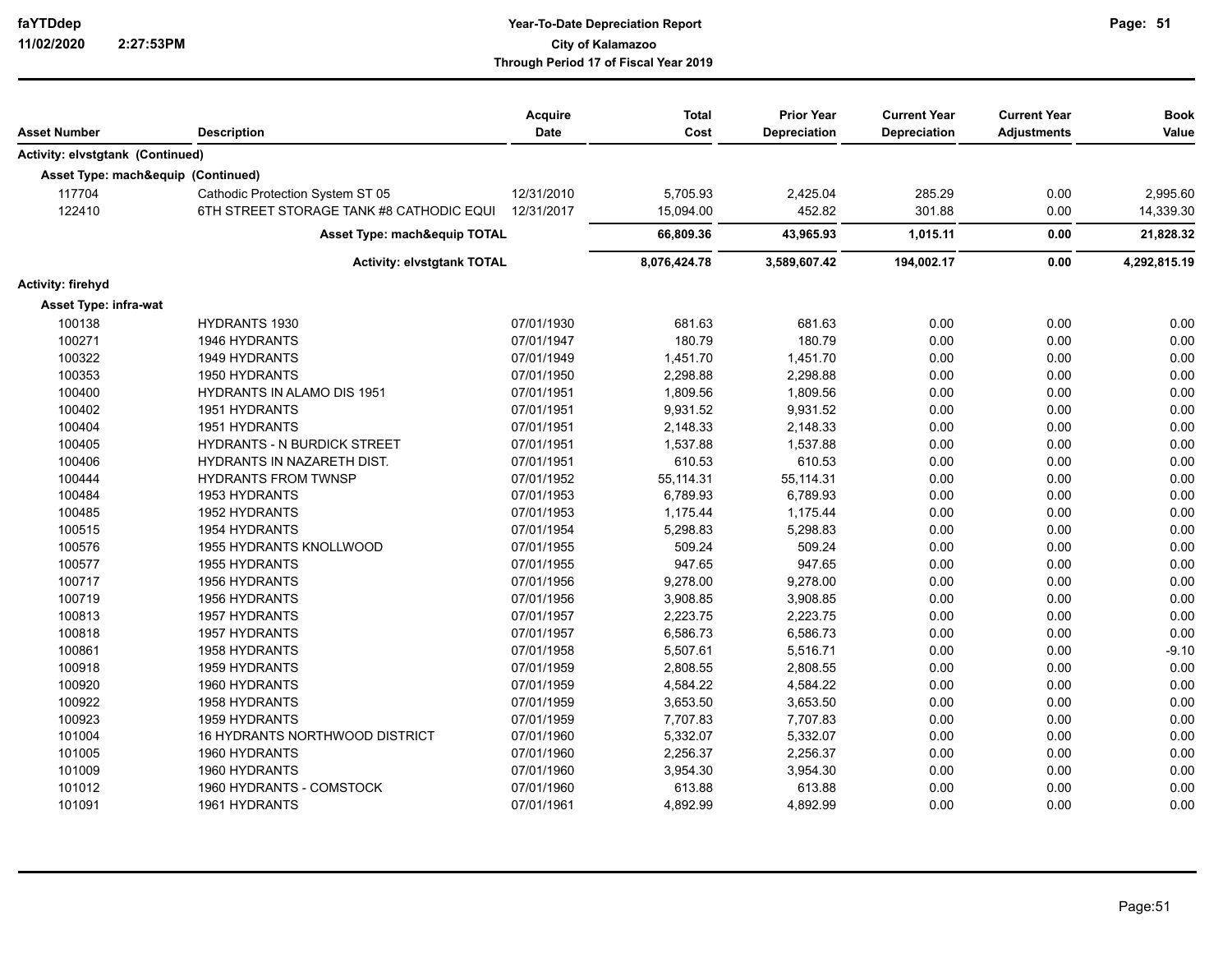| Asset Number                      | <b>Description</b>            | Acquire<br>Date | <b>Total</b><br>Cost | <b>Prior Year</b><br>Depreciation | <b>Current Year</b><br>Depreciation | <b>Current Year</b><br><b>Adjustments</b> | <b>Book</b><br>Value |
|-----------------------------------|-------------------------------|-----------------|----------------------|-----------------------------------|-------------------------------------|-------------------------------------------|----------------------|
| Activity: firehyd (Continued)     |                               |                 |                      |                                   |                                     |                                           |                      |
| Asset Type: infra-wat (Continued) |                               |                 |                      |                                   |                                     |                                           |                      |
| 101092                            | 1961 HYDRANTS                 | 07/01/1961      | 2,827.33             | 2,827.33                          | 0.00                                | 0.00                                      | 0.00                 |
| 101194                            | <b>1962 HYDRANTS</b>          | 07/01/1962      | 14,290.18            | 14,290.18                         | 0.00                                | 0.00                                      | 0.00                 |
| 101195                            | <b>1962 HYDRANTS</b>          | 07/01/1962      | 1,777.86             | 1,777.86                          | 0.00                                | 0.00                                      | 0.00                 |
| 101280                            | 1963 HYDRANTS                 | 07/01/1963      | 22,932.20            | 22,932.20                         | 0.00                                | 0.00                                      | 0.00                 |
| 101283                            | <b>HYDRANTS AT ALCO APTS</b>  | 07/01/1963      | 1,796.03             | 1,796.03                          | 0.00                                | 0.00                                      | 0.00                 |
| 101286                            | 1963 HYDRANTS                 | 07/01/1963      | 1,190.59             | 1,190.59                          | 0.00                                | 0.00                                      | 0.00                 |
| 101287                            | 1963 HYDRANTS                 | 07/01/1963      | 761.36               | 761.36                            | 0.00                                | 0.00                                      | 0.00                 |
| 101453                            | 1964 HYDRANTS                 | 07/01/1964      | 10,171.83            | 10,171.83                         | 0.00                                | 0.00                                      | 0.00                 |
| 101456                            | 1964 HYDRANTS                 | 07/01/1964      | 316.87               | 316.87                            | 0.00                                | 0.00                                      | 0.00                 |
| 101457                            | 1964 HYDRANTS                 | 07/01/1964      | 2,205.40             | 2,205.40                          | 0.00                                | 0.00                                      | 0.00                 |
| 101537                            | 1965 HYDRANTS                 | 07/01/1965      | 3,569.57             | 3,569.57                          | 0.00                                | 0.00                                      | 0.00                 |
| 101538                            | 1965 HYDRANTS                 | 07/01/1965      | 5,298.59             | 5,298.59                          | 0.00                                | 0.00                                      | 0.00                 |
| 101539                            | 1965 HYDRANTS                 | 07/01/1965      | 1,956.40             | 1,956.40                          | 0.00                                | 0.00                                      | 0.00                 |
| 101678                            | <b>HYDRANTS SKYRIDGE</b>      | 07/01/1966      | 1,410.80             | 1,410.80                          | 0.00                                | 0.00                                      | 0.00                 |
| 101679                            | 1966 HYDRANTS                 | 07/01/1966      | 2,795.31             | 2,795.31                          | 0.00                                | 0.00                                      | 0.00                 |
| 101682                            | 1966 HYDRANTS                 | 07/01/1966      | 1,402.00             | 1,402.00                          | 0.00                                | 0.00                                      | 0.00                 |
| 101683                            | 1966 HYDRANTS                 | 07/01/1966      | 10,201.36            | 10,201.36                         | 0.00                                | 0.00                                      | 0.00                 |
| 101840                            | <b>1967 HYDRANTS</b>          | 07/01/1967      | 2,829.87             | 2,829.87                          | 0.00                                | 0.00                                      | 0.00                 |
| 101853                            | 1967 HYDRANTS                 | 07/01/1967      | 14,133.70            | 14,133.70                         | 0.00                                | 0.00                                      | 0.00                 |
| 101854                            | HYDRANTS ION STONEHENGE WOODS | 07/01/1967      | 1,207.32             | 1,207.32                          | 0.00                                | 0.00                                      | 0.00                 |
| 102093                            | 1968 HYDRANTS                 | 07/01/1968      | 5,609.97             | 5,609.97                          | 0.00                                | 0.00                                      | 0.00                 |
| 102095                            | 1968 HYDRANTS/TEXAS           | 07/01/1968      | 1,701.92             | 1,701.92                          | 0.00                                | 0.00                                      | 0.00                 |
| 102096                            | 1968 HYDRANTS                 | 07/01/1968      | 11,611.21            | 11,611.21                         | 0.00                                | 0.00                                      | 0.00                 |
| 102098                            | 1968 HYDRANTS/OSHTEMO         | 07/01/1968      | 15,567.95            | 15,567.95                         | 0.00                                | 0.00                                      | 0.00                 |
| 102319                            | 1969 HYDRANTS                 | 07/01/1969      | 5,826.43             | 5,768.17                          | 58.26                               | 0.00                                      | 0.00                 |
| 102324                            | 1969 HYDRANTS                 | 07/01/1969      | 11,375.77            | 11,262.01                         | 113.76                              | 0.00                                      | 0.00                 |
| 102325                            | 1969 HYDRANTS - COMSTOCK      | 07/01/1969      | 708.73               | 701.64                            | 7.09                                | 0.00                                      | 0.00                 |
| 102326                            | 1969 HYDRANTS/OSHTEMO         | 07/01/1969      | 402.30               | 398.28                            | 4.02                                | 0.00                                      | 0.00                 |
| 102329                            | 1969 HYDRANTS                 | 07/01/1969      | 405.53               | 401.47                            | 4.06                                | 0.00                                      | 0.00                 |
| 102408                            | 1970 HYDRANTS/OSHTEMO         | 07/01/1970      | 9,325.57             | 9,045.80                          | 186.51                              | 0.00                                      | 93.26                |
| 102409                            | 1970 HYDRANTS                 | 07/01/1970      | 2,550.75             | 2,474.25                          | 50.99                               | 0.00                                      | 25.51                |
| 102410                            | 1970 HYDRANTS                 | 07/01/1970      | 17,306.51            | 16,787.31                         | 346.13                              | 0.00                                      | 173.07               |
| 102411                            | 1970 HYD PAVILLION TWNSP      | 07/01/1970      | 762.09               | 739.23                            | 15.24                               | 0.00                                      | 7.62                 |
| 102416                            | 1970 HYDRANTS/TEXAS           | 07/01/1970      | 2,079.79             | 2,017.41                          | 41.58                               | 0.00                                      | 20.80                |
| 102419                            | 1970 HYDRANTS                 | 07/01/1970      | 6,793.17             | 6,589.37                          | 135.87                              | 0.00                                      | 67.93                |
| 102593                            | 1971 HYDRANTS                 | 07/01/1971      | 3,696.44             | 3,511.63                          | 73.93                               | 0.00                                      | 110.88               |
| 102594                            | 1971 HYDRAN TS/OSHTEMO        | 07/01/1971      | 310.34               | 294.85                            | 6.20                                | 0.00                                      | 9.29                 |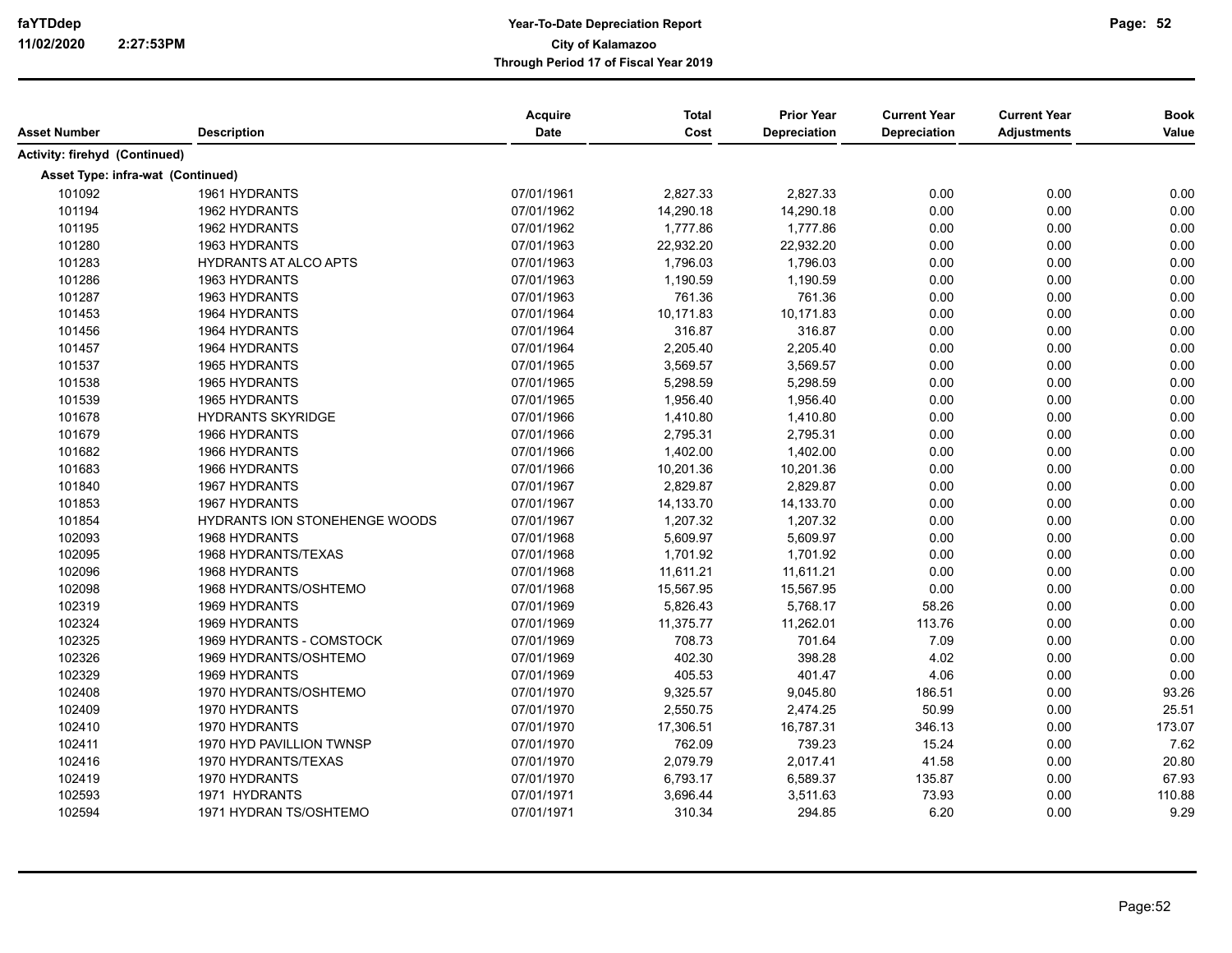| Asset Number                      | <b>Description</b>               | Acquire<br>Date | <b>Total</b><br>Cost | <b>Prior Year</b><br>Depreciation | <b>Current Year</b><br><b>Depreciation</b> | <b>Current Year</b><br><b>Adjustments</b> | <b>Book</b><br>Value |
|-----------------------------------|----------------------------------|-----------------|----------------------|-----------------------------------|--------------------------------------------|-------------------------------------------|----------------------|
| Activity: firehyd (Continued)     |                                  |                 |                      |                                   |                                            |                                           |                      |
| Asset Type: infra-wat (Continued) |                                  |                 |                      |                                   |                                            |                                           |                      |
| 102596                            | 1971 HYDRANTS                    | 07/01/1971      | 17,688.02            | 16,803.61                         | 353.77                                     | 0.00                                      | 530.64               |
| 102598                            | 1971 HYDRANTS/OSHTEM0            | 07/01/1971      | 3,431.08             | 3,259.52                          | 68.63                                      | 0.00                                      | 102.93               |
| 102602                            | 1971 HYDRANTS                    | 07/01/1971      | 854.26               | 811.58                            | 17.07                                      | 0.00                                      | 25.61                |
| 102606                            | 1971 HYDRANTS                    | 07/01/1971      | 10,783.80            | 10,244.63                         | 215.67                                     | 0.00                                      | 323.50               |
| 102694                            | 1972 HYDRANTS/COOPER             | 07/01/1972      | 2,375.40             | 2,209.14                          | 47.50                                      | 0.00                                      | 118.76               |
| 102696                            | 1972 HYDRANTS                    | 07/01/1972      | 1,280.77             | 1,191.15                          | 25.60                                      | 0.00                                      | 64.02                |
| 102700                            | <b>HYDRANTS IN KAL TWSP 1972</b> | 07/01/1972      | 2,759.44             | 2,566.30                          | 55.18                                      | 0.00                                      | 137.96               |
| 102701                            | 1972 HYDRANTS/OSHTEMO            | 07/01/1972      | 2,904.70             | 2,701.34                          | 58.10                                      | 0.00                                      | 145.26               |
| 102702                            | 1972 HYDRANTS                    | 07/01/1972      | 10,816.19            | 10,059.03                         | 216.33                                     | 0.00                                      | 540.83               |
| 102704                            | 1972 HYDRANTS                    | 07/01/1972      | 12,113.26            | 11,265.37                         | 242.25                                     | 0.00                                      | 605.64               |
| 102757                            | 1973 HYDRANTS                    | 07/01/1973      | 560.00               | 509.60                            | 11.20                                      | 0.00                                      | 39.20                |
| 102761                            | 1973 HYDRANTS                    | 07/01/1973      | 11,901.03            | 10,829.92                         | 238.03                                     | 0.00                                      | 833.08               |
| 102762                            | 1973 HYDRANTS/COOPER             | 07/01/1973      | 1,631.69             | 1,484.79                          | 32.65                                      | 0.00                                      | 114.25               |
| 102765                            | 1961 HYDRANTS/OSHTEMO            | 07/01/1973      | 608.66               | 553.84                            | 12.18                                      | 0.00                                      | 42.64                |
| 102766                            | 1973 HYDRANTS                    | 07/01/1973      | 1,614.42             | 1,469.14                          | 32.29                                      | 0.00                                      | 112.99               |
| 102768                            | 1973 HYDRANTS/TEXAS              | 07/01/1973      | 437.81               | 398.45                            | 8.75                                       | 0.00                                      | 30.61                |
| 102769                            | 1973 HYDRANTS                    | 07/01/1973      | 5,539.57             | 5,040.99                          | 110.80                                     | 0.00                                      | 387.78               |
| 102770                            | <b>1973 ADDITIONS</b>            | 07/01/1973      | 5,682.42             | 5,171.02                          | 113.65                                     | 0.00                                      | 397.75               |
| 102887                            | 1974 HYDRANTS                    | 07/01/1974      | 7,049.76             | 6,274.34                          | 140.98                                     | 0.00                                      | 634.44               |
| 102889                            | 1974 HYDRANTS                    | 07/01/1974      | 13,377.95            | 11,906.40                         | 267.55                                     | 0.00                                      | 1,204.00             |
| 102890                            | <b>HYDRANT - BURROUGHS CORP</b>  | 07/01/1974      | 581.92               | 517.93                            | 11.63                                      | 0.00                                      | 52.36                |
| 102891                            | 1974 HYDRANTS                    | 07/01/1974      | 3,069.38             | 2,731.77                          | 61.38                                      | 0.00                                      | 276.23               |
| 102892                            | 1974 HYDRANTS                    | 07/01/1974      | 2,063.91             | 1,836.90                          | 41.27                                      | 0.00                                      | 185.74               |
| 102949                            | 1975 HYDRANTS                    | 07/01/1975      | 3,050.66             | 2,654.04                          | 61.02                                      | 0.00                                      | 335.60               |
| 102950                            | 1975 HYDRANTS                    | 07/01/1975      | 5,142.45             | 4,473.96                          | 102.85                                     | 0.00                                      | 565.64               |
| 102951                            | 1975 HYDRANTS                    | 07/01/1975      | 10,955.65            | 9,531.39                          | 219.12                                     | 0.00                                      | 1,205.14             |
| 102953                            | 1975 HYDRANTS/OSHTEMMO           | 07/01/1975      | 6,954.95             | 6,050.83                          | 139.10                                     | 0.00                                      | 765.02               |
| 102998                            | 1976 HYDRANTS                    | 07/01/1976      | 1,272.42             | 1,081.59                          | 25.44                                      | 0.00                                      | 165.39               |
| 102999                            | 1976 HYDRANTS/TEXAS              | 07/01/1976      | 1,992.42             | 1,693.59                          | 39.84                                      | 0.00                                      | 258.99               |
| 103002                            | 1976 HYDRANTS                    | 07/01/1976      | 10,095.41            | 8,581.13                          | 201.90                                     | 0.00                                      | 1,312.38             |
| 103005                            | 1976 HYDRANTS/COOPER             | 07/01/1976      | 679.38               | 577.50                            | 13.58                                      | 0.00                                      | 88.30                |
| 103006                            | 1976 HYDRANTS                    | 07/01/1976      | 7,426.90             | 6,312.89                          | 148.53                                     | 0.00                                      | 965.48               |
| 103008                            | 1976 HYDRANTS/OSHTEMO            | 07/01/1976      | 6,341.86             | 5,390.60                          | 126.83                                     | 0.00                                      | 824.43               |
| 103101                            | 1977 HYDRANTS                    | 07/01/1977      | 4,283.36             | 3,555.21                          | 85.67                                      | 0.00                                      | 642.48               |
| 103115                            | 1977 HYDRANTS                    | 07/01/1977      | 15,305.40            | 12,703.51                         | 306.11                                     | 0.00                                      | 2,295.78             |
| 103189                            | 1977 HYDRANTS/TEXAS              | 07/01/1977      | 2,434.05             | 2,020.24                          | 48.68                                      | 0.00                                      | 365.13               |
| 103192                            | 1977 HYDRANTS/OSHTEMO            | 07/01/1977      | 1,626.23             | 1,349.69                          | 32.54                                      | 0.00                                      | 244.00               |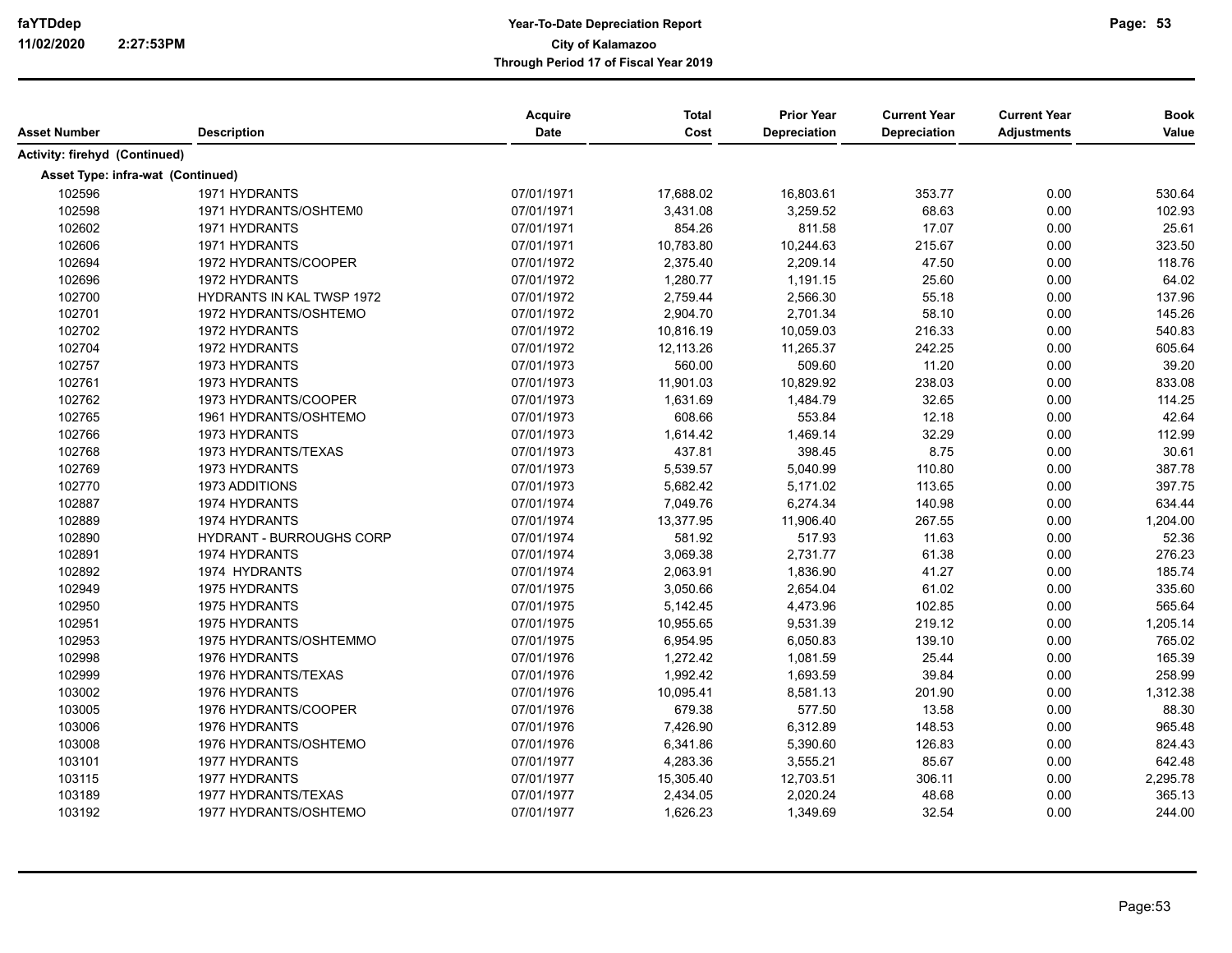|                                   |                              | Acquire    | <b>Total</b> | <b>Prior Year</b> | <b>Current Year</b> | <b>Current Year</b> | <b>Book</b> |
|-----------------------------------|------------------------------|------------|--------------|-------------------|---------------------|---------------------|-------------|
| <b>Asset Number</b>               | <b>Description</b>           | Date       | Cost         | Depreciation      | Depreciation        | <b>Adjustments</b>  | Value       |
| Activity: firehyd (Continued)     |                              |            |              |                   |                     |                     |             |
| Asset Type: infra-wat (Continued) |                              |            |              |                   |                     |                     |             |
| 103211                            | 1977 HYDRANTS                | 07/01/1977 | 12,561.63    | 10,426.13         | 251.24              | 0.00                | 1,884.26    |
| 103214                            | 1977 ADDITIONS               | 07/01/1977 | 2,093.15     | 1,737.30          | 41.87               | 0.00                | 313.98      |
| 103543                            | PUB HYD 9TH ST AND O AVE     | 07/01/1978 | 3,048.87     | 2,469.61          | 60.97               | 0.00                | 518.29      |
| 103545                            | 1978 HYDRANTS/OSHTEMO        | 07/01/1978 | 15,866.65    | 12,851.97         | 317.33              | 0.00                | 2,697.35    |
| 103547                            | PUBLIC FIRE HYDRANTS         | 07/01/1978 | 16,391.34    | 13,277.01         | 327.82              | 0.00                | 2,786.51    |
| 103551                            | 1978 HYDRANTS                | 07/01/1978 | 18,140.58    | 14,693.84         | 362.81              | 0.00                | 3,083.93    |
| 103553                            | <b>5 PUBLIC HYDRANTS</b>     | 07/01/1978 | 5,837.05     | 4,727.99          | 116.74              | 0.00                | 992.32      |
| 103558                            | PUBLIC FIRE HYDRANT/COOPER   | 07/01/1978 | 1,601.09     | 1,296.86          | 32.02               | 0.00                | 272.21      |
| 103559                            | PUBLIC HYDRANT               | 07/01/1978 | 690.84       | 559.60            | 13.81               | 0.00                | 117.43      |
| 103667                            | 1979 HYDRANTS                | 07/01/1979 | 5,939.41     | 4,692.17          | 118.79              | 0.00                | 1,128.45    |
| 103668                            | 1979 HYDRANTS                | 07/01/1979 | 16,791.54    | 13,265.30         | 335.83              | 0.00                | 3,190.41    |
| 103671                            | 1979 HYDRANTS/TEXAS          | 07/01/1979 | 1,700.43     | 1,343.37          | 34.01               | 0.00                | 323.05      |
| 103672                            | HYDRANT - JOINT CITY/PORTAGE | 07/01/1979 | 5,564.88     | 4,396.28          | 111.30              | 0.00                | 1,057.30    |
| 103673                            | 1979 HYDRANTS/OSHTEMO        | 07/01/1979 | 40,609.49    | 32,081.50         | 812.19              | 0.00                | 7,715.80    |
| 103675                            | <b>HYDRANTS</b>              | 07/01/1979 | 23,800.00    | 18,802.00         | 476.00              | 0.00                | 4,522.00    |
| 103677                            | <b>HYDRANTS</b>              | 07/01/1979 | 49,976.29    | 39,481.34         | 999.52              | 0.00                | 9,495.43    |
| 103816                            | 1980 HYDRANTS                | 07/01/1980 | 2,804.62     | 2,159.53          | 56.09               | 0.00                | 589.00      |
| 103820                            | 1980 HYDRANTS                | 07/01/1980 | 3,947.49     | 3,039.57          | 78.95               | 0.00                | 828.97      |
| 103823                            | 1980 HYDRANTS/OSHTEMO        | 07/01/1980 | 34,144.93    | 26,291.63         | 682.90              | 0.00                | 7,170.40    |
| 103824                            | 1980 HYDRANTS/RICHLAND       | 07/01/1980 | 7,142.41     | 5,499.70          | 142.84              | 0.00                | 1,499.87    |
| 103829                            | 1980 HYDRANTS                | 07/01/1980 | 19,960.47    | 15,369.58         | 399.21              | 0.00                | 4,191.68    |
| 103835                            | 1980 HYDRANTS                | 07/01/1980 | 10,412.99    | 8,018.01          | 208.26              | 0.00                | 2,186.72    |
| 104028                            | 1981 HYDRANTS                | 07/01/1981 | 27,112.68    | 20,334.48         | 542.26              | 0.00                | 6,235.94    |
| 104083                            | 1981 HYDRANTS/OSHTEMO        | 07/01/1981 | 7,215.81     | 5,411.90          | 144.31              | 0.00                | 1,659.60    |
| 104085                            | 1981 HYDRANTS                | 07/01/1981 | 18,440.24    | 13,830.10         | 368.81              | 0.00                | 4,241.33    |
| 104099                            | 1981 HYDRANTS                | 07/01/1981 | 5,194.75     | 3,896.05          | 103.90              | 0.00                | 1,194.80    |
| 104105                            | 1981 HYDRANTS/TEXAS          | 07/01/1981 | 5,048.31     | 3,786.28          | 100.96              | 0.00                | 1,161.07    |
| 104287                            | <b>PUBLIC HYDRANTS</b>       | 07/01/1982 | 3,107.75     | 2,268.74          | 62.15               | 0.00                | 776.86      |
| 104289                            | 1982 HYDRANTS                | 07/01/1982 | 14,863.53    | 10,850.36         | 297.27              | 0.00                | 3,715.90    |
| 104290                            | 1982 HYDRANTS/OSHTEMO        | 07/01/1982 | 1,982.50     | 1,447.23          | 39.65               | 0.00                | 495.62      |
| 104291                            | 1982 HYDRANTS/TEXAS          | 07/01/1982 | 1,404.86     | 1,025.58          | 28.09               | 0.00                | 351.19      |
| 104293                            | 1982 HYDRANTS                | 07/01/1982 | 14,350.31    | 10,475.77         | 287.00              | 0.00                | 3,587.54    |
| 104399                            | 1983 HYDRANTS/TEXAS          | 07/01/1983 | 1,980.45     | 1,406.14          | 39.61               | 0.00                | 534.70      |
| 104403                            | 1983 HYDRANTS                | 07/01/1983 | 14,463.35    | 10,269.01         | 289.27              | 0.00                | 3,905.07    |
| 104405                            | 1983 HYDRANTS                | 07/01/1983 | 2,087.82     | 1,482.37          | 41.76               | 0.00                | 563.69      |
| 104406                            | PUBLIC FIRE HYDRANTS         | 07/01/1983 | 28,949.88    | 20,554.45         | 579.00              | 0.00                | 7,816.43    |
| 104407                            | 1983 HYDRANTS/OSHTEMO        | 07/01/1983 | 16,847.12    | 11,961.42         | 336.95              | 0.00                | 4,548.75    |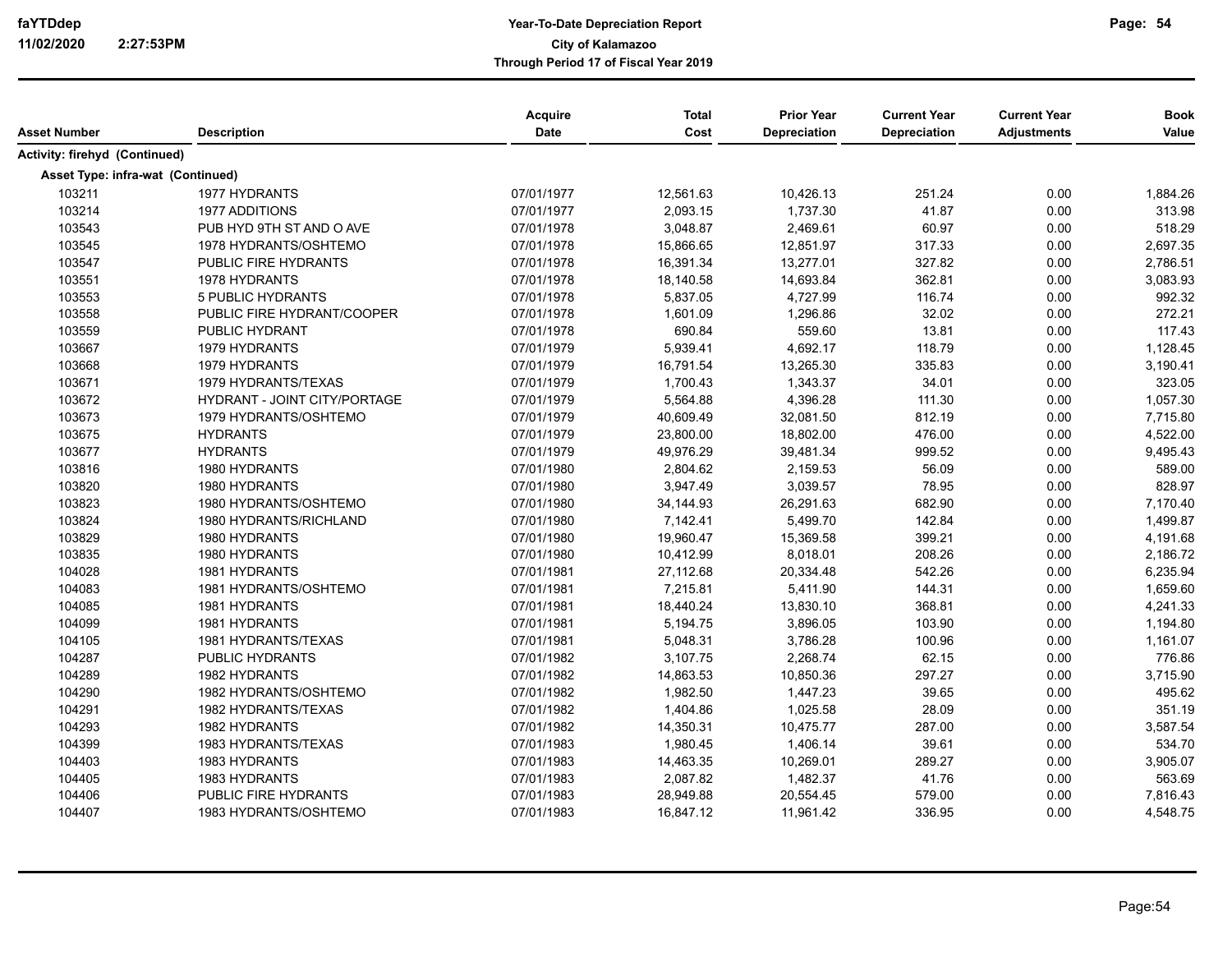| Asset Number                      | <b>Description</b>                  | Acquire<br><b>Date</b> | <b>Total</b><br>Cost | <b>Prior Year</b><br><b>Depreciation</b> | <b>Current Year</b><br><b>Depreciation</b> | <b>Current Year</b><br><b>Adjustments</b> | <b>Book</b><br>Value |
|-----------------------------------|-------------------------------------|------------------------|----------------------|------------------------------------------|--------------------------------------------|-------------------------------------------|----------------------|
| Activity: firehyd (Continued)     |                                     |                        |                      |                                          |                                            |                                           |                      |
| Asset Type: infra-wat (Continued) |                                     |                        |                      |                                          |                                            |                                           |                      |
| 104710                            | 1984 HYDRANTS                       | 07/01/1984             | 9,651.98             | 6,659.88                                 | 193.04                                     | 0.00                                      | 2,799.06             |
| 104722                            | 1984 FIRE HYDRANTS                  | 07/01/1984             | 1,878.79             | 1,296.38                                 | 37.57                                      | 0.00                                      | 544.84               |
| 104738                            | 1984 HYDRANTS/OSHTEMO               | 07/01/1984             | 2,261.05             | 1,560.10                                 | 45.22                                      | 0.00                                      | 655.73               |
| 104797                            | 1985 HYDRANTS                       | 07/01/1985             | 1,241.16             | 831.55                                   | 24.83                                      | 0.00                                      | 384.78               |
| 104840                            | <b>1985 HYDRANTS</b>                | 07/01/1985             | 14,725.92            | 9,866.40                                 | 294.52                                     | 0.00                                      | 4,565.00             |
| 104842                            | 1984 HYDRANTS                       | 07/01/1985             | 12,154.70            | 8,143.63                                 | 243.10                                     | 0.00                                      | 3,767.97             |
| 104857                            | 1985 HYDRANTS/OSHTEMO               | 07/01/1985             | 7,741.96             | 5,187.13                                 | 154.84                                     | 0.00                                      | 2,399.99             |
| 104871                            | 1985 HYDRANTS/TEXAS                 | 07/01/1985             | 1,026.72             | 687.89                                   | 20.54                                      | 0.00                                      | 318.29               |
| 104901                            | 1985 HYDRANTS                       | 07/01/1985             | 1,711.24             | 1,146.55                                 | 34.22                                      | 0.00                                      | 530.47               |
| 104909                            | 1985 FIRE HYDRANTS                  | 07/01/1985             | 26,251.01            | 17,588.17                                | 525.02                                     | 0.00                                      | 8,137.82             |
| 105268                            | <b>REPLACE HYDRANT</b>              | 07/01/1986             | 614.82               | 399.66                                   | 12.29                                      | 0.00                                      | 202.87               |
| 105269                            | <b>INSTALL 2 HYDRANTS</b>           | 07/01/1986             | 2,067.71             | 1,344.00                                 | 41.35                                      | 0.00                                      | 682.36               |
| 105270                            | <b>6 HYDRANTS</b>                   | 07/01/1986             | 11,632.18            | 7,560.90                                 | 232.64                                     | 0.00                                      | 3,838.64             |
| 105271                            | <b>INSTALL 3 PRVT HYDRANTS</b>      | 07/01/1986             | 3,502.72             | 2,276.76                                 | 70.05                                      | 0.00                                      | 1,155.91             |
| 105273                            | <b>INSTALL 2 HYDRANTS</b>           | 07/01/1986             | 2,486.89             | 1,616.53                                 | 49.73                                      | 0.00                                      | 820.63               |
| 105274                            | <b>REPLACE HYDRANT</b>              | 07/01/1986             | 640.82               | 416.56                                   | 12.81                                      | 0.00                                      | 211.45               |
| 105275                            | RELOCATE HYDRANT                    | 07/01/1986             | 2,029.00             | 1,318.85                                 | 40.58                                      | 0.00                                      | 669.57               |
| 105276                            | HYDRANT/LEISURE TIME CONDO          | 07/01/1986             | 2,401.71             | 1,561.10                                 | 48.03                                      | 0.00                                      | 792.58               |
| 105277                            | <b>REPLACE HYDRANT</b>              | 07/01/1986             | 614.82               | 399.66                                   | 12.29                                      | 0.00                                      | 202.87               |
| 105281                            | FIRE HYDRANTS / KZOO TWNP           | 07/01/1986             | 4,038.19             | 2,624.81                                 | 80.76                                      | 0.00                                      | 1,332.62             |
| 105283                            | <b>INSTALL 2 HYDRANTS</b>           | 07/01/1986             | 3,299.47             | 2,144.67                                 | 65.99                                      | 0.00                                      | 1,088.81             |
| 105284                            | RELOCATE PRIVATE HYDRANT            | 07/01/1986             | 332.27               | 215.99                                   | 6.64                                       | 0.00                                      | 109.64               |
| 105285                            | <b>INSTALL HYDRANTS</b>             | 07/01/1986             | 2,240.51             | 1,456.33                                 | 44.81                                      | 0.00                                      | 739.37               |
| 105286                            | <b>INSTALL 2 HYDRANTS</b>           | 07/01/1986             | 2,403.12             | 1,561.99                                 | 48.06                                      | 0.00                                      | 793.07               |
| 105287                            | <b>INSTALL 3 HYDRANTS</b>           | 07/01/1986             | 3,813.03             | 2,478.46                                 | 76.26                                      | 0.00                                      | 1,258.31             |
| 105288                            | <b>INSTALL HYDRANT</b>              | 07/01/1986             | 1,329.58             | 864.19                                   | 26.59                                      | 0.00                                      | 438.80               |
| 105289                            | <b>INSTALL HYDRANT</b>              | 07/01/1986             | 1,281.99             | 833.30                                   | 25.64                                      | 0.00                                      | 423.05               |
| 105290                            | <b>INSTALL 2 HYDRANTS</b>           | 07/01/1986             | 2,267.25             | 1,473.72                                 | 45.34                                      | 0.00                                      | 748.19               |
| 105291                            | <b>FIRE HYDRANT</b>                 | 07/01/1986             | 4,038.19             | 2,624.81                                 | 80.76                                      | 0.00                                      | 1,332.62             |
| 105294                            | HYDRANT/VENTURE PARK RD             | 07/01/1986             | 1,586.85             | 1,031.49                                 | 31.73                                      | 0.00                                      | 523.63               |
| 105305                            | <b>HYDRANT AT H AVE</b>             | 07/01/1986             | 1,163.61             | 756.30                                   | 23.27                                      | 0.00                                      | 384.04               |
| 105314                            | CUT IN FIRE HYDRANT / S WETNDG      | 07/01/1986             | 1,908.36             | 1,240.48                                 | 38.16                                      | 0.00                                      | 629.72               |
| 105317                            | <b>INSTALL HYDRANTS</b>             | 07/01/1986             | 1,223.56             | 795.29                                   | 24.47                                      | 0.00                                      | 403.80               |
| 105319                            | <b>INSTALL HYDRANTS</b>             | 07/01/1986             | 3,265.23             | 2,122.42                                 | 65.30                                      | 0.00                                      | 1,077.51             |
| 105333                            | <b>INSTALL 2 HYDRANTS</b>           | 07/01/1986             | 2,381.54             | 1,547.98                                 | 47.63                                      | 0.00                                      | 785.93               |
| 105380                            | <b>REPLACE HYDRANT/ HARRISON ST</b> | 07/01/1986             | 614.82               | 399.66                                   | 12.29                                      | 0.00                                      | 202.87               |
| 105590                            | HYDT CLUB VIEW OFF/J8854415         | 07/01/1987             | 5,807.51             | 3,658.73                                 | 116.15                                     | 0.00                                      | 2,032.63             |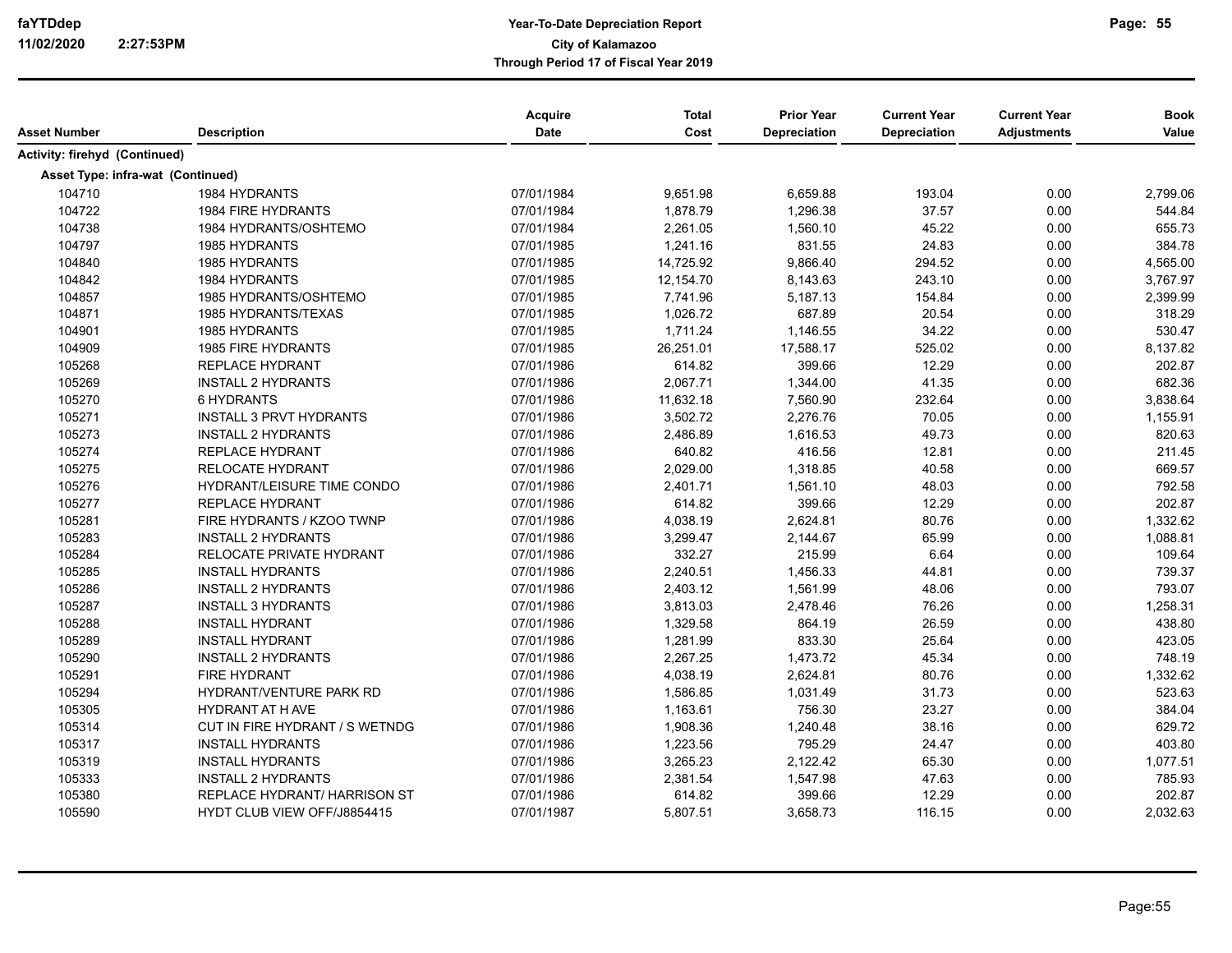| Asset Number                      | <b>Description</b>               | Acquire<br>Date | <b>Total</b><br>Cost | <b>Prior Year</b><br>Depreciation | <b>Current Year</b><br><b>Depreciation</b> | <b>Current Year</b><br><b>Adjustments</b> | <b>Book</b><br>Value |
|-----------------------------------|----------------------------------|-----------------|----------------------|-----------------------------------|--------------------------------------------|-------------------------------------------|----------------------|
| Activity: firehyd (Continued)     |                                  |                 |                      |                                   |                                            |                                           |                      |
| Asset Type: infra-wat (Continued) |                                  |                 |                      |                                   |                                            |                                           |                      |
| 105591                            | HYDT O AV/8TH ST/GLADT J8854425  | 07/01/1987      | 4,572.92             | 2,880.98                          | 91.46                                      | 0.00                                      | 1,600.48             |
| 105592                            | HYDT RUDGATE #9/J8854424         | 07/01/1987      | 4,264.43             | 2,686.62                          | 85.29                                      | 0.00                                      | 1,492.52             |
| 105593                            | HYDT FOSTER ST/J8854421          | 07/01/1987      | 2,425.10             | 1,527.77                          | 48.50                                      | 0.00                                      | 848.83               |
| 105594                            | HYDT 9TH/N AVE J8854426          | 07/01/1987      | 3,443.40             | 2,169.39                          | 68.87                                      | 0.00                                      | 1,205.14             |
| 105595                            | HYDT PINEWD APT/J8854419         | 07/01/1987      | 955.27               | 601.83                            | 19.11                                      | 0.00                                      | 334.33               |
| 105596                            | HYDT N OF GULL RD/J8854418       | 07/01/1987      | 7,119.38             | 4,485.26                          | 142.39                                     | 0.00                                      | 2,491.73             |
| 105597                            | HYDT ROSE ARBOR/J8854414         | 07/01/1987      | 964.75               | 607.78                            | 19.30                                      | 0.00                                      | 337.67               |
| 105598                            | HYDRANT W MICH/J8854413          | 07/01/1987      | 11,130.98            | 7,012.53                          | 222.62                                     | 0.00                                      | 3,895.83             |
| 105599                            | HYDT W MICH/J8854412             | 07/01/1987      | 7,757.86             | 4,887.49                          | 155.16                                     | 0.00                                      | 2,715.21             |
| 105600                            | HYT GLADES PLAT/J8854427         | 07/01/1987      | 5,357.34             | 3,375.16                          | 107.15                                     | 0.00                                      | 1,875.03             |
| 105601                            | HYDT PITCHER/DUNKLEY/J8854410    | 07/01/1987      | 6,289.46             | 3,962.38                          | 125.79                                     | 0.00                                      | 2,201.29             |
| 105602                            | HYT W MARKET/RIV J8854442        | 07/01/1987      | 1,834.75             | 1,155.88                          | 36.70                                      | 0.00                                      | 642.17               |
| 105603                            | HYDT MILLCK III/J8854408         | 07/01/1987      | 1,140.70             | 718.62                            | 22.82                                      | 0.00                                      | 399.26               |
| 105604                            | HYDT BURDICK/MOSEL J8854411      | 07/01/1987      | 10,420.07            | 6,564.61                          | 208.40                                     | 0.00                                      | 3,647.06             |
| 105615                            | HYDT WILLOW CK/J8854428          | 07/01/1987      | 2,365.59             | 1,490.28                          | 47.31                                      | 0.00                                      | 828.00               |
| 105616                            | HYDT FAIRGROVE/J8854250          | 07/01/1987      | 1,111.27             | 700.11                            | 22.23                                      | 0.00                                      | 388.93               |
| 105618                            | HYDT E MICH/VAR LOC J8854435     | 07/01/1987      | 7,403.15             | 4,663.95                          | 148.07                                     | 0.00                                      | 2,591.13             |
| 105619                            | HYDT 431 LAWNDALE/J8854407       | 07/01/1987      | 1,283.54             | 808.61                            | 25.67                                      | 0.00                                      | 449.26               |
| 105620                            | #5850 STADIUM/J8854433           | 07/01/1987      | 1,011.86             | 637.51                            | 20.24                                      | 0.00                                      | 354.11               |
| 105621                            | RELOCATE HYDT 1878/J8854431      | 07/01/1987      | 897.86               | 565.69                            | 17.96                                      | 0.00                                      | 314.21               |
| 105622                            | <b>HYDT CONTRY TAIL/J8854430</b> | 07/01/1987      | 2,456.38             | 1,547.57                          | 49.13                                      | 0.00                                      | 859.68               |
| 105626                            | HYDT CHARLOTTE/SHERWD/J8854416   | 07/01/1987      | 692.00               | 435.96                            | 13.84                                      | 0.00                                      | 242.20               |
| 105627                            | HYDR E STH/PITCHER J8854417      | 07/01/1987      | 692.00               | 435.96                            | 13.84                                      | 0.00                                      | 242.20               |
| 105628                            | REPL HYT 1301 BLAKESL/J8854420   | 07/01/1987      | 692.00               | 435.96                            | 13.84                                      | 0.00                                      | 242.20               |
| 105629                            | REPL HYT PITCHY/NTH J8854422     | 07/01/1987      | 628.95               | 396.26                            | 12.58                                      | 0.00                                      | 220.11               |
| 105630                            | HYDT STOCKBGE/FULFRD J8854423    | 07/01/1987      | 1,310.49             | 825.61                            | 26.21                                      | 0.00                                      | 458.67               |
| 105631                            | REPL HYDT REED/FACXTORY J8854436 | 07/01/1987      | 1,031.00             | 649.53                            | 20.62                                      | 0.00                                      | 360.85               |
| 105633                            | HYDT HUNTERS RDG/J8854440        | 07/01/1987      | 1,482.00             | 933.66                            | 29.64                                      | 0.00                                      | 518.70               |
| 105634                            | HYDT STAT#39/J8854403            | 07/01/1987      | 1,768.02             | 1,113.84                          | 35.36                                      | 0.00                                      | 618.82               |
| 105643                            | REPL HYT W NTH/S PARK J8854439   | 07/01/1987      | 759.00               | 478.17                            | 15.18                                      | 0.00                                      | 265.65               |
| 105645                            | HYDT PINEWD DEV/J8854261         | 07/01/1987      | 4,153.26             | 2,616.56                          | 83.07                                      | 0.00                                      | 1,453.63             |
| 105646                            | HYDRANTS COMSTOCK/J8854216       | 07/01/1987      | 8,278.40             | 5,215.44                          | 165.57                                     | 0.00                                      | 2,897.39             |
| 105651                            | HYDT CHIPPENDL/MORN J8854437     | 07/01/1987      | 1,195.78             | 753.35                            | 23.92                                      | 0.00                                      | 418.51               |
| 105652                            | HYDT PETERSON/J8854409           | 07/01/1987      | 652.00               | 410.76                            | 13.04                                      | 0.00                                      | 228.20               |
| 105654                            | HYDT LOVERS LN/KILG/J8854402     | 07/01/1987      | 5,222.11             | 3,289.88                          | 104.45                                     | 0.00                                      | 1,827.78             |
| 105661                            | HYDRANTS BORGESS HOS/J8854259    | 07/01/1987      | 2,753.34             | 1,734.64                          | 55.07                                      | 0.00                                      | 963.63               |
| 105662                            | HYDTS DAVENPORT/J8854401         | 07/01/1987      | 1,892.72             | 1,192.40                          | 37.86                                      | 0.00                                      | 662.46               |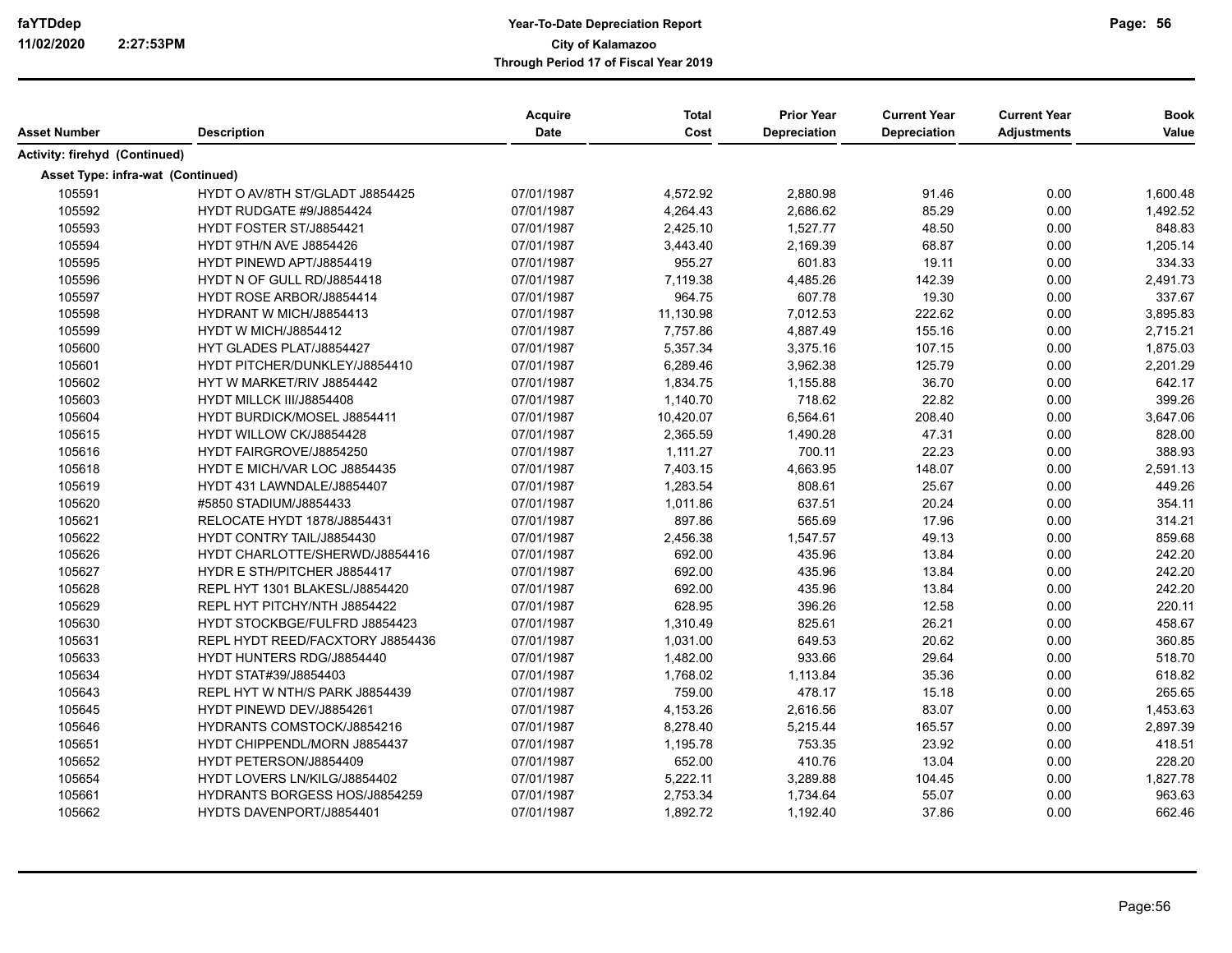|                                   |                                      | Acquire    | <b>Total</b> | <b>Prior Year</b>   | <b>Current Year</b> | <b>Current Year</b> | <b>Book</b> |
|-----------------------------------|--------------------------------------|------------|--------------|---------------------|---------------------|---------------------|-------------|
| Asset Number                      | <b>Description</b>                   | Date       | Cost         | <b>Depreciation</b> | Depreciation        | <b>Adjustments</b>  | Value       |
| Activity: firehyd (Continued)     |                                      |            |              |                     |                     |                     |             |
| Asset Type: infra-wat (Continued) |                                      |            |              |                     |                     |                     |             |
| 105684                            | HYDT W MICH/HIGHFLD/J8854434         | 07/01/1987 | 2,702.01     | 1,702.26            | 54.04               | 0.00                | 945.71      |
| 105881                            | #3326 OAKRIDGE J8854447              | 07/01/1988 | 1,917.00     | 1,169.37            | 38.34               | 0.00                | 709.29      |
| 105882                            | #1972 J8854446                       | 07/01/1988 | 428.00       | 261.08              | 8.56                | 0.00                | 158.36      |
| 105883                            | #3311 5555 GULL ROAD J8854432        | 07/01/1988 | 1,284.00     | 783.24              | 25.68               | 0.00                | 475.08      |
| 105884                            | #4304 WESTNEDGE/J8854445             | 07/01/1988 | 1,133.00     | 691.13              | 22.66               | 0.00                | 419.21      |
| 105899                            | <b>HYDT AT RUDGATE FRMS J8854448</b> | 07/01/1988 | 3,928.00     | 2,396.08            | 78.56               | 0.00                | 1,453.36    |
| 105903                            | #3413 N END PRIVATE J8854467         | 07/01/1988 | 1,362.00     | 830.82              | 27.24               | 0.00                | 503.94      |
| 105907                            | HYDS MEADOWBRK HLS J8854483          | 07/01/1988 | 3,603.00     | 2,197.83            | 72.06               | 0.00                | 1,333.11    |
| 105908                            | HYDS LAKE FOREST #3 J8854480         | 07/01/1988 | 5,864.00     | 3,577.04            | 117.28              | 0.00                | 2,169.68    |
| 105910                            | 4 HYDS IN RUDGATE J8854475           | 07/01/1988 | 5,537.00     | 3,377.57            | 110.74              | 0.00                | 2,048.69    |
| 105912                            | #3427 RAVINE/E SQ J8854472           | 07/01/1988 | 2,601.00     | 1,586.61            | 52.02               | 0.00                | 962.37      |
| 105913                            | #2977 2977 9TH J8854471              | 07/01/1988 | 291.00       | 177.51              | 5.82                | 0.00                | 107.67      |
| 105914                            | HYDS SADDLE CRK APT J8854474         | 07/01/1988 | 2,816.00     | 1,717.76            | 56.32               | 0.00                | 1,041.92    |
| 105915                            | #3415 ARLINGTON J8854468             | 07/01/1988 | 2,711.00     | 1,653.71            | 54.22               | 0.00                | 1,003.07    |
| 105916                            | HYDS GLADE PHASE 2 J8854449          | 07/01/1988 | 4,050.00     | 2,470.50            | 81.00               | 0.00                | 1,498.50    |
| 105917                            | #3414 5052 LOVERS LANE J8854466      | 07/01/1988 | 1,379.00     | 841.19              | 27.58               | 0.00                | 510.23      |
| 105918                            | #3397 KL AV J8854463                 | 07/01/1988 | 3,236.00     | 1,973.96            | 64.72               | 0.00                | 1,197.32    |
| 105919                            | #3394 KL & 9TH ST J8854462           | 07/01/1988 | 11,353.00    | 6,925.33            | 227.06              | 0.00                | 4,200.61    |
| 105920                            | #3373 6185 KL AVE J8854458           | 07/01/1988 | 1,736.00     | 1,058.96            | 34.72               | 0.00                | 642.32      |
| 105921                            | 2 HYDS 5349 W MAIN J8854457          | 07/01/1988 | 7,574.00     | 4,620.14            | 151.48              | 0.00                | 2,802.38    |
| 105922                            | #3393 6160 W MICH J8854456           | 07/01/1988 | 5,146.00     | 3,139.06            | 102.92              | 0.00                | 1,904.02    |
| 105923                            | HYD #3412 1500 NICHOL J8854454       | 07/01/1988 | 4,119.00     | 2,512.59            | 82.38               | 0.00                | 1,524.03    |
| 105924                            | HYDS 4221 S 9TH ST J8854453          | 07/01/1988 | 5,215.00     | 3,181.15            | 104.30              | 0.00                | 1,929.55    |
| 105925                            | HYD #3396 ELKS CLUB J8854452         | 07/01/1988 | 1,575.00     | 960.75              | 31.50               | 0.00                | 582.75      |
| 105926                            | HYDRANTS WILWOOD HILLS J8854451      | 07/01/1988 | 2,593.00     | 1,581.73            | 51.86               | 0.00                | 959.41      |
| 105927                            | HYD #3368 SAGINAW AVE J8854450       | 07/01/1988 | 1,304.00     | 795.44              | 26.08               | 0.00                | 482.48      |
| 105928                            | <b>HYD 200 W/REDBUD TR J8854470</b>  | 07/01/1988 | 2,613.00     | 1,593.93            | 52.26               | 0.00                | 966.81      |
| 105929                            | HYD#3436 5036 S. WEST. J8854459      | 07/01/1988 | 866.00       | 528.26              | 17.32               | 0.00                | 320.42      |
| 105932                            | J8854445                             | 07/01/1988 | 1,590.00     | 969.90              | 31.80               | 0.00                | 588.30      |
| 105933                            | REPL DAMGD HYD #3437 J8854478        | 07/01/1988 | 765.00       | 466.65              | 15.30               | 0.00                | 283.05      |
| 105934                            | 2 HYDS 1500 E KILGORE J8854477       | 07/01/1988 | 2,658.00     | 1,621.38            | 53.16               | 0.00                | 983.46      |
| 105935                            | HYD#3438 720 HOWARD J 8854476        | 07/01/1988 | 1,202.00     | 733.22              | 24.04               | 0.00                | 444.74      |
| 105937                            | HYD#3411 EDGEMOOR/KAL K8854465       | 07/01/1988 | 463.00       | 282.43              | 9.26                | 0.00                | 171.31      |
| 105938                            | RELOCATE HY#0851 M43 J8854464        | 07/01/1988 | 733.00       | 447.13              | 14.66               | 0.00                | 271.21      |
| 105940                            | HYD#3402 HLTH CARE PL J8854460       | 07/01/1988 | 2,437.00     | 1,486.57            | 48.74               | 0.00                | 901.69      |
| 105942                            | 4HYD/ELM ST J8854455                 | 07/01/1988 | 3,366.00     | 2,053.26            | 67.32               | 0.00                | 1,245.42    |
| 105943                            | RELOCATE HYD 1974 J8854444           | 07/01/1988 | 2,878.00     | 1,755.58            | 57.56               | 0.00                | 1,064.86    |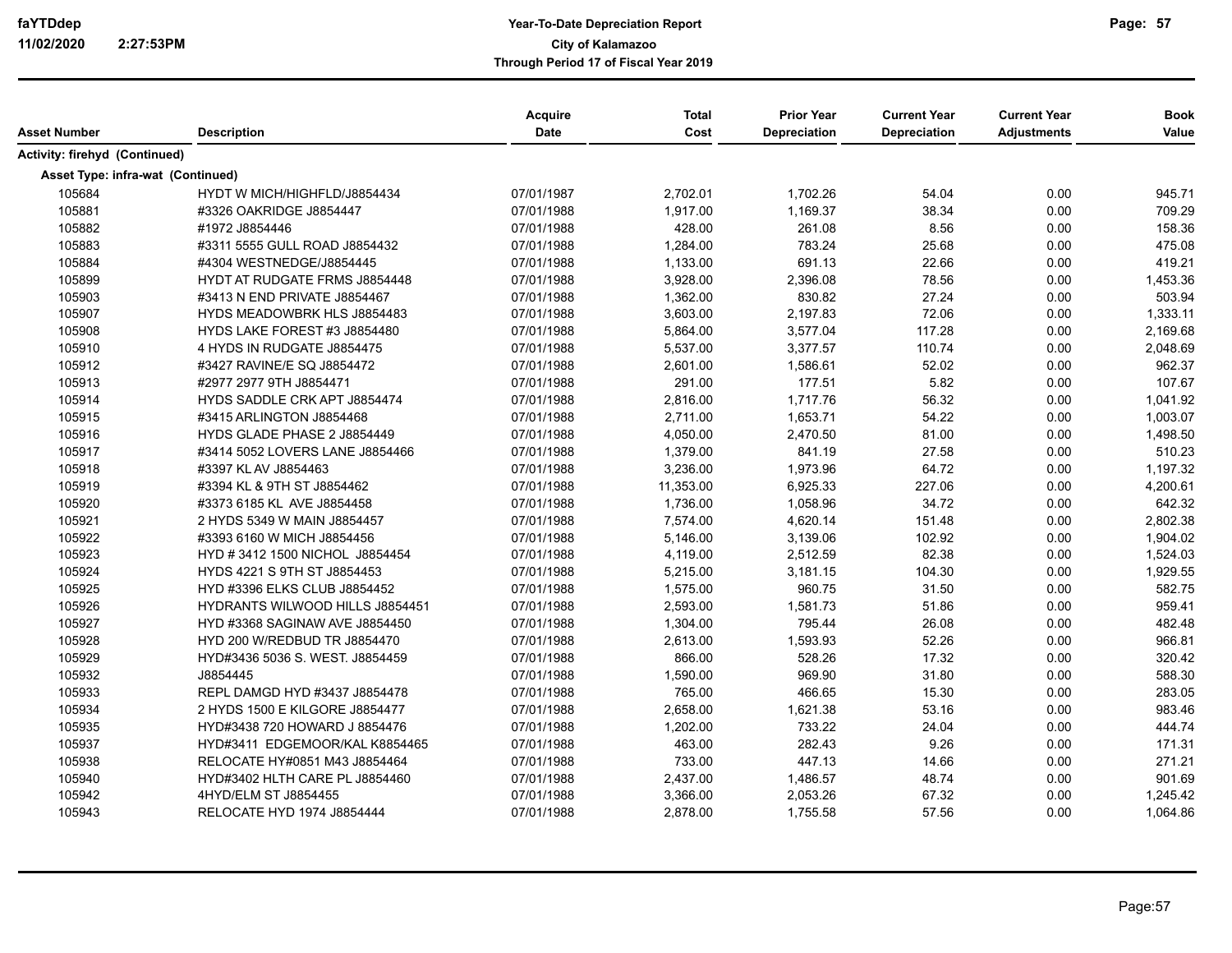| Asset Number                             | <b>Description</b>                    | <b>Acquire</b><br><b>Date</b> | <b>Total</b><br>Cost | <b>Prior Year</b><br><b>Depreciation</b> | <b>Current Year</b><br>Depreciation | <b>Current Year</b><br><b>Adjustments</b> | <b>Book</b><br>Value |
|------------------------------------------|---------------------------------------|-------------------------------|----------------------|------------------------------------------|-------------------------------------|-------------------------------------------|----------------------|
|                                          |                                       |                               |                      |                                          |                                     |                                           |                      |
| Activity: firehyd (Continued)            |                                       |                               |                      |                                          |                                     |                                           |                      |
| <b>Asset Type: infra-wat (Continued)</b> |                                       |                               |                      |                                          |                                     |                                           |                      |
| 105944                                   | HYD#3429 WHISKEY ALLEY J8854443       | 07/01/1988                    | 1,675.00             | 1,021.75                                 | 33.50                               | 0.00                                      | 619.75               |
| 105945                                   | HYDS DRAKE POND APTS J8854441         | 07/01/1988                    | 8,614.00             | 5,254.54                                 | 172.28                              | 0.00                                      | 3,187.18             |
| 105946                                   | RELOC HYD JHN/W CEDAR J8854438        | 07/01/1988                    | 2,544.00             | 1,551.84                                 | 50.88                               | 0.00                                      | 941.28               |
| 105952                                   | RELOC HYD#0857 J8854461               | 07/01/1988                    | 1,133.00             | 691.13                                   | 22.66                               | 0.00                                      | 419.21               |
| 106175                                   | 3 HYDTS ORANOCO ST & JACILLE          | 07/01/1989                    | 4,410.00             | 2,601.90                                 | 88.20                               | 0.00                                      | 1.719.90             |
| 106196                                   | INSTALL HYDRANT J8854482              | 07/01/1989                    | 1,066.00             | 628.94                                   | 21.32                               | 0.00                                      | 415.74               |
| 106210                                   | INSTALL HYDR N SIDE E MICH            | 07/01/1989                    | 969.00               | 571.71                                   | 19.38                               | 0.00                                      | 377.91               |
| 106212                                   | HYDS 8TH/HIDDEN COVE J8854401         | 07/01/1989                    | 8,976.00             | 5,295.84                                 | 179.52                              | 0.00                                      | 3,500.64             |
| 106213                                   | <b>INSTALL 6 HYDRANTS J8854403</b>    | 07/01/1989                    | 7,847.00             | 4,629.73                                 | 156.94                              | 0.00                                      | 3,060.33             |
| 106214                                   | <b>INSTALL HYDRANT J8854406</b>       | 07/01/1989                    | 1,296.00             | 764.64                                   | 25.92                               | 0.00                                      | 505.44               |
| 106215                                   | <b>INSTALL HYDRANT KVCC J8854408</b>  | 07/01/1989                    | 1,410.00             | 831.90                                   | 28.20                               | 0.00                                      | 549.90               |
| 106216                                   | INSTALL 2 HYDRANTS J8854409           | 07/01/1989                    | 2,162.00             | 1,275.58                                 | 43.24                               | 0.00                                      | 843.18               |
| 106217                                   | INSTALL HYDRANT LEISURE POINTE        | 07/01/1989                    | 1,910.00             | 1,126.90                                 | 38.20                               | 0.00                                      | 744.90               |
| 106218                                   | <b>INSTALL HYDRANT PINWOOD GLEN</b>   | 07/01/1989                    | 1,594.00             | 940.46                                   | 31.88                               | 0.00                                      | 621.66               |
| 106219                                   | W MICHIGAN EAST                       | 07/01/1989                    | 1,189.00             | 701.51                                   | 23.78                               | 0.00                                      | 463.71               |
| 106221                                   | INSTALL 2 HYDRANTS J8854415           | 07/01/1989                    | 5,200.00             | 3,068.00                                 | 104.00                              | 0.00                                      | 2,028.00             |
| 106223                                   | INSTALL HYDRANT 5620 STADIUM          | 07/01/1989                    | 1,368.00             | 807.12                                   | 27.36                               | 0.00                                      | 533.52               |
| 106224                                   | BRONSON HEALTH CARE J8854481          | 07/01/1989                    | 19,833.00            | 11,701.47                                | 396.66                              | 0.00                                      | 7,734.87             |
| 106225                                   | <b>INSTALL HYDRANT #3492 J8854499</b> | 07/01/1989                    | 1,017.00             | 600.03                                   | 20.34                               | 0.00                                      | 396.63               |
| 106226                                   | <b>INSTALL 6 HYDRANTS</b>             | 07/01/1989                    | 10,041.00            | 5,924.19                                 | 200.82                              | 0.00                                      | 3,915.99             |
| 106227                                   | INSTALL 7 HYDRANTS J8854493           | 07/01/1989                    | 9,411.00             | 5,552.49                                 | 188.22                              | 0.00                                      | 3,670.29             |
| 106228                                   | INSTALL 2 HYDRANTS J8854492           | 07/01/1989                    | 2,439.00             | 1,439.01                                 | 48.78                               | 0.00                                      | 951.21               |
| 106229                                   | <b>INSTALL HYDRANT FOSTER BLDG</b>    | 07/01/1989                    | 1,188.00             | 700.92                                   | 23.76                               | 0.00                                      | 463.32               |
| 106230                                   | <b>INSTALL HYDRANTS GULL RUN APTS</b> | 07/01/1989                    | 5,418.00             | 3,196.62                                 | 108.36                              | 0.00                                      | 2,113.02             |
| 106231                                   | <b>INSTALL 3 HYDRANTS J8854483</b>    | 07/01/1989                    | 934.00               | 551.06                                   | 18.68                               | 0.00                                      | 364.26               |
| 106232                                   | INSTALL HYDRANT 5801 EAST N AVE       | 07/01/1989                    | 1,162.00             | 685.58                                   | 23.24                               | 0.00                                      | 453.18               |
| 106257                                   | INSTALL HYDRANT ONE PARK PLACE        | 07/01/1989                    | 1,199.00             | 707.41                                   | 23.98                               | 0.00                                      | 467.61               |
| 106258                                   | REPLACE HYDRANT #258 W/#3479          | 07/01/1989                    | 1,418.00             | 836.62                                   | 28.36                               | 0.00                                      | 553.02               |
| 106259                                   | RELOCATE HYDRANT #1367                | 07/01/1989                    | 1,052.00             | 620.68                                   | 21.04                               | 0.00                                      | 410.28               |
| 106260                                   | CUT IN HYDRANT & MAIN EXTENSN         | 07/01/1989                    | 5,987.00             | 3,532.33                                 | 119.74                              | 0.00                                      | 2,334.93             |
| 106261                                   | INSTALL 2 HYDRANTS J8854490           | 07/01/1989                    | 3,216.00             | 1,897.44                                 | 64.32                               | 0.00                                      | 1,254.24             |
| 106262                                   | <b>INSTALL HYDRANT AT STA. 12</b>     | 07/01/1989                    | 3,338.00             | 1,969.42                                 | 66.76                               | 0.00                                      | 1,301.82             |
| 106263                                   | REPLACE HYDRANT J8854487              | 07/01/1989                    | 722.00               | 425.98                                   | 14.44                               | 0.00                                      | 281.58               |
| 106264                                   | REPLACE HYDRANT J8854487              | 07/01/1989                    | 1,657.00             | 977.63                                   | 33.14                               | 0.00                                      | 646.23               |
| 106265                                   | REPLACE HYDRANT OLD#548               | 07/01/1989                    | 1,657.00             | 977.63                                   | 33.14                               | 0.00                                      | 646.23               |
| 106266                                   | <b>REPLACE HYDRANT</b>                | 07/01/1989                    | 1,401.00             | 826.59                                   | 28.02                               | 0.00                                      | 546.39               |
| 106268                                   | <b>INSTALL 6 HYDRANTS J8854469</b>    | 07/01/1989                    | 8,014.00             | 4,728.26                                 | 160.28                              | 0.00                                      | 3,125.46             |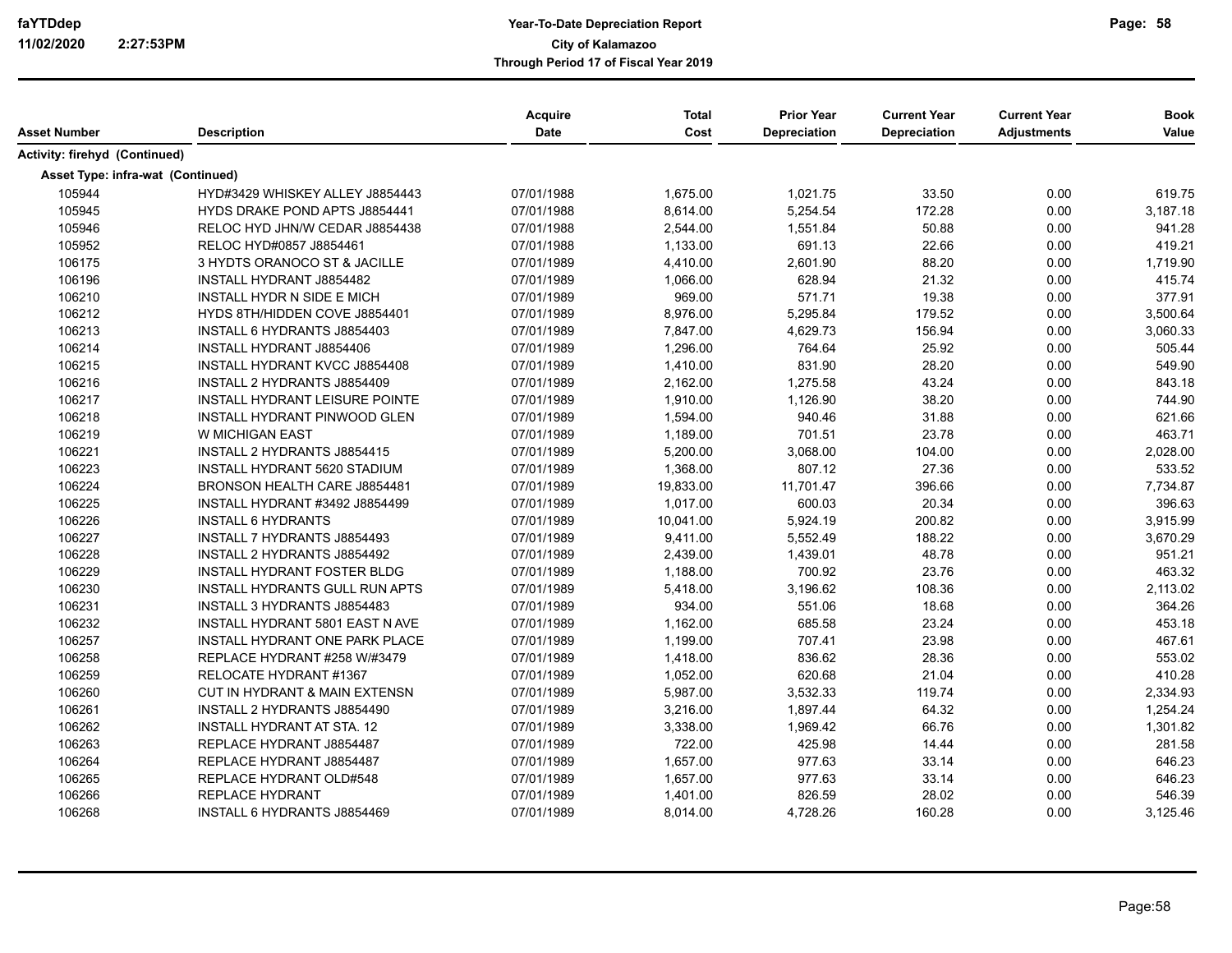| Activity: firehyd (Continued)<br><b>Asset Type: infra-wat (Continued)</b><br>0.00<br>106269<br><b>INSTALL HYDRANT</b><br>07/01/1989<br>2,057.00<br>1,213.63<br>41.14<br>106270<br>26.56<br>0.00<br>RELOCATE HYDRANT J8854418<br>07/01/1989<br>1,328.00<br>783.52<br>106271<br>854.32<br>0.00<br>INSTALL HYDRANT J8854417<br>07/01/1989<br>1,448.00<br>28.96<br>106272<br>0.00<br>REPLC HYDRANT - RANSOM J8854414<br>07/01/1989<br>1,157.00<br>682.63<br>23.14<br>106273<br>REPLACE HYDRANT CAMERON/REED<br>764.64<br>25.92<br>0.00<br>07/01/1989<br>1,296.00<br>106274<br>RELOC HYDRANT FACTORY/ALCOTT<br>2,787.00<br>1,644.33<br>55.74<br>0.00<br>07/01/1989<br>106275<br>926.00<br>546.34<br>REPL HYDRANT 729 STUART<br>07/01/1989<br>18.52<br>0.00<br>106280<br>INSTALL 6 HYDRANTS J8854469<br>07/01/1989<br>8,014.00<br>4,728.26<br>160.28<br>0.00<br>106289<br>811.84<br>27.52<br>0.00<br>RELOCATE HYDRANT J8854491<br>07/01/1989<br>1,376.00<br>106583<br>07/01/1990<br>868.00<br>494.76<br>17.36<br>0.00<br><b>INSTALL HYDRANT J8854461</b><br>106584<br>J8854438 REPLACE HYDRANT<br>07/01/1990<br>3,287.00<br>1,873.59<br>65.74<br>0.00<br>106589<br>07/01/1990<br>2,354.00<br>1,341.78<br>47.08<br>0.00<br>J8854440<br>106591<br>J885444<br>07/01/1990<br>2,797.00<br>1,594.29<br>55.94<br>0.00<br>106593<br>868.00<br>494.76<br>17.36<br>0.00<br>REPLACE HYDRANT #374 J8854455<br>07/01/1990<br>106594<br>4,719.00<br>2,689.83<br>94.38<br>0.00<br>J8854429 INSTALL HYDRANT<br>07/01/1990<br>106595<br>868.00<br>494.76<br>17.36<br>0.00<br>REPLACE & RELOCATE HYDRANT<br>07/01/1990<br>106596<br>624.00<br>355.68<br>0.00<br>INSTALL HYDRANT J8854467<br>07/01/1990<br>12.48<br>106597<br>1,028.00<br>585.96<br>20.56<br>0.00<br>REPLACE HYDRANT #0105 J8854469<br>07/01/1990<br>106598<br>INSTALL HYDRANT J8854470<br>07/01/1990<br>3,498.00<br>1,993.86<br>69.96<br>0.00<br>106603<br>494.76<br>REPLACE HYDRANT J8854451<br>07/01/1990<br>868.00<br>17.36<br>0.00<br>106613<br>910.00<br>518.70<br>0.00<br>J8854432 REPLACE DAMAGED HYDRT<br>07/01/1990<br>18.20<br>106615<br>J8854430<br>07/01/1990<br>1,630.00<br>929.10<br>32.60<br>0.00<br>106620<br>J8854423 DRAKES POND PHASE II<br>07/01/1990<br>9,236.00<br>5,264.52<br>184.72<br>0.00<br>106622<br>825.00<br>0.00<br>J8854427 REPLACE DAMAGED HYDRT<br>07/01/1990<br>470.25<br>16.50<br>106623<br>866.00<br>493.62<br>0.00<br>J8854428 REPLACE HYDRANT<br>07/01/1990<br>17.32<br>106626<br>748.98<br>0.00<br>INSTALL HYDRANT J8854460<br>07/01/1990<br>1,314.00<br>26.28<br>106627<br>07/01/1990<br>2,746.00<br>1,565.22<br>54.92<br>0.00<br>RELOCATE HYDRANT #2435 J8854449<br>106628<br>2,625.00<br>1,496.25<br>52.50<br>0.00<br>INNSTALL 2 HYDRANTS J8854450<br>07/01/1990<br>106629<br>INSTALL HYDRANT J8854452<br>07/01/1990<br>1,220.00<br>695.40<br>24.40<br>0.00<br>106630<br>INSTALL 2 HYDRANTS J8854453<br>07/01/1990<br>3,289.00<br>1,874.73<br>65.78<br>0.00<br>770.07<br>106631<br>1,351.00<br>27.02<br>0.00<br>INSTALL HYDRANT J8854454<br>07/01/1990<br>106633<br>3,964.35<br>139.10<br>INSTALL 4 HYDRANTS J8854448<br>07/01/1990<br>6,955.00<br>0.00<br>106634<br><b>INSTALL 3HYDRANTS J8854459</b><br>07/01/1990<br>2.356.38<br>82.68<br>0.00<br>4,134.00<br>106635<br>59.08<br>0.00<br>INSTALL 2 HYDRANTS J8854456<br>07/01/1990<br>2,954.00<br>1,683.78<br>778.05<br>27.30<br>106636<br>INSTALL HYDR ANT J8854462<br>07/01/1990<br>1,365.00<br>0.00<br>106637<br>TAP-IN HYDRANT J8854463<br>07/01/1990<br>2,360.00<br>1,345.20<br>47.20<br>0.00<br>106638<br>2,275.00<br>1,296.75<br>45.50<br>0.00<br>TAP-IN HYDRANT J8854464<br>07/01/1990 |              |                    | <b>Acquire</b> | <b>Total</b> | <b>Prior Year</b>   | <b>Current Year</b> | <b>Current Year</b> | <b>Book</b> |
|--------------------------------------------------------------------------------------------------------------------------------------------------------------------------------------------------------------------------------------------------------------------------------------------------------------------------------------------------------------------------------------------------------------------------------------------------------------------------------------------------------------------------------------------------------------------------------------------------------------------------------------------------------------------------------------------------------------------------------------------------------------------------------------------------------------------------------------------------------------------------------------------------------------------------------------------------------------------------------------------------------------------------------------------------------------------------------------------------------------------------------------------------------------------------------------------------------------------------------------------------------------------------------------------------------------------------------------------------------------------------------------------------------------------------------------------------------------------------------------------------------------------------------------------------------------------------------------------------------------------------------------------------------------------------------------------------------------------------------------------------------------------------------------------------------------------------------------------------------------------------------------------------------------------------------------------------------------------------------------------------------------------------------------------------------------------------------------------------------------------------------------------------------------------------------------------------------------------------------------------------------------------------------------------------------------------------------------------------------------------------------------------------------------------------------------------------------------------------------------------------------------------------------------------------------------------------------------------------------------------------------------------------------------------------------------------------------------------------------------------------------------------------------------------------------------------------------------------------------------------------------------------------------------------------------------------------------------------------------------------------------------------------------------------------------------------------------------------------------------------------------------------------------------------------------------------------------------------------------------------------------------------------------------------------------------------------------------------------------------------------------------------------------------------------------------------------------------------------------------------------------------------------------------------------------------------------------------------------------------------------------------|--------------|--------------------|----------------|--------------|---------------------|---------------------|---------------------|-------------|
|                                                                                                                                                                                                                                                                                                                                                                                                                                                                                                                                                                                                                                                                                                                                                                                                                                                                                                                                                                                                                                                                                                                                                                                                                                                                                                                                                                                                                                                                                                                                                                                                                                                                                                                                                                                                                                                                                                                                                                                                                                                                                                                                                                                                                                                                                                                                                                                                                                                                                                                                                                                                                                                                                                                                                                                                                                                                                                                                                                                                                                                                                                                                                                                                                                                                                                                                                                                                                                                                                                                                                                                                                                      | Asset Number | <b>Description</b> | <b>Date</b>    | Cost         | <b>Depreciation</b> | <b>Depreciation</b> | <b>Adjustments</b>  | Value       |
|                                                                                                                                                                                                                                                                                                                                                                                                                                                                                                                                                                                                                                                                                                                                                                                                                                                                                                                                                                                                                                                                                                                                                                                                                                                                                                                                                                                                                                                                                                                                                                                                                                                                                                                                                                                                                                                                                                                                                                                                                                                                                                                                                                                                                                                                                                                                                                                                                                                                                                                                                                                                                                                                                                                                                                                                                                                                                                                                                                                                                                                                                                                                                                                                                                                                                                                                                                                                                                                                                                                                                                                                                                      |              |                    |                |              |                     |                     |                     |             |
|                                                                                                                                                                                                                                                                                                                                                                                                                                                                                                                                                                                                                                                                                                                                                                                                                                                                                                                                                                                                                                                                                                                                                                                                                                                                                                                                                                                                                                                                                                                                                                                                                                                                                                                                                                                                                                                                                                                                                                                                                                                                                                                                                                                                                                                                                                                                                                                                                                                                                                                                                                                                                                                                                                                                                                                                                                                                                                                                                                                                                                                                                                                                                                                                                                                                                                                                                                                                                                                                                                                                                                                                                                      |              |                    |                |              |                     |                     |                     |             |
|                                                                                                                                                                                                                                                                                                                                                                                                                                                                                                                                                                                                                                                                                                                                                                                                                                                                                                                                                                                                                                                                                                                                                                                                                                                                                                                                                                                                                                                                                                                                                                                                                                                                                                                                                                                                                                                                                                                                                                                                                                                                                                                                                                                                                                                                                                                                                                                                                                                                                                                                                                                                                                                                                                                                                                                                                                                                                                                                                                                                                                                                                                                                                                                                                                                                                                                                                                                                                                                                                                                                                                                                                                      |              |                    |                |              |                     |                     |                     | 802.23      |
|                                                                                                                                                                                                                                                                                                                                                                                                                                                                                                                                                                                                                                                                                                                                                                                                                                                                                                                                                                                                                                                                                                                                                                                                                                                                                                                                                                                                                                                                                                                                                                                                                                                                                                                                                                                                                                                                                                                                                                                                                                                                                                                                                                                                                                                                                                                                                                                                                                                                                                                                                                                                                                                                                                                                                                                                                                                                                                                                                                                                                                                                                                                                                                                                                                                                                                                                                                                                                                                                                                                                                                                                                                      |              |                    |                |              |                     |                     |                     | 517.92      |
|                                                                                                                                                                                                                                                                                                                                                                                                                                                                                                                                                                                                                                                                                                                                                                                                                                                                                                                                                                                                                                                                                                                                                                                                                                                                                                                                                                                                                                                                                                                                                                                                                                                                                                                                                                                                                                                                                                                                                                                                                                                                                                                                                                                                                                                                                                                                                                                                                                                                                                                                                                                                                                                                                                                                                                                                                                                                                                                                                                                                                                                                                                                                                                                                                                                                                                                                                                                                                                                                                                                                                                                                                                      |              |                    |                |              |                     |                     |                     | 564.72      |
|                                                                                                                                                                                                                                                                                                                                                                                                                                                                                                                                                                                                                                                                                                                                                                                                                                                                                                                                                                                                                                                                                                                                                                                                                                                                                                                                                                                                                                                                                                                                                                                                                                                                                                                                                                                                                                                                                                                                                                                                                                                                                                                                                                                                                                                                                                                                                                                                                                                                                                                                                                                                                                                                                                                                                                                                                                                                                                                                                                                                                                                                                                                                                                                                                                                                                                                                                                                                                                                                                                                                                                                                                                      |              |                    |                |              |                     |                     |                     | 451.23      |
|                                                                                                                                                                                                                                                                                                                                                                                                                                                                                                                                                                                                                                                                                                                                                                                                                                                                                                                                                                                                                                                                                                                                                                                                                                                                                                                                                                                                                                                                                                                                                                                                                                                                                                                                                                                                                                                                                                                                                                                                                                                                                                                                                                                                                                                                                                                                                                                                                                                                                                                                                                                                                                                                                                                                                                                                                                                                                                                                                                                                                                                                                                                                                                                                                                                                                                                                                                                                                                                                                                                                                                                                                                      |              |                    |                |              |                     |                     |                     | 505.44      |
|                                                                                                                                                                                                                                                                                                                                                                                                                                                                                                                                                                                                                                                                                                                                                                                                                                                                                                                                                                                                                                                                                                                                                                                                                                                                                                                                                                                                                                                                                                                                                                                                                                                                                                                                                                                                                                                                                                                                                                                                                                                                                                                                                                                                                                                                                                                                                                                                                                                                                                                                                                                                                                                                                                                                                                                                                                                                                                                                                                                                                                                                                                                                                                                                                                                                                                                                                                                                                                                                                                                                                                                                                                      |              |                    |                |              |                     |                     |                     | 1,086.93    |
|                                                                                                                                                                                                                                                                                                                                                                                                                                                                                                                                                                                                                                                                                                                                                                                                                                                                                                                                                                                                                                                                                                                                                                                                                                                                                                                                                                                                                                                                                                                                                                                                                                                                                                                                                                                                                                                                                                                                                                                                                                                                                                                                                                                                                                                                                                                                                                                                                                                                                                                                                                                                                                                                                                                                                                                                                                                                                                                                                                                                                                                                                                                                                                                                                                                                                                                                                                                                                                                                                                                                                                                                                                      |              |                    |                |              |                     |                     |                     | 361.14      |
|                                                                                                                                                                                                                                                                                                                                                                                                                                                                                                                                                                                                                                                                                                                                                                                                                                                                                                                                                                                                                                                                                                                                                                                                                                                                                                                                                                                                                                                                                                                                                                                                                                                                                                                                                                                                                                                                                                                                                                                                                                                                                                                                                                                                                                                                                                                                                                                                                                                                                                                                                                                                                                                                                                                                                                                                                                                                                                                                                                                                                                                                                                                                                                                                                                                                                                                                                                                                                                                                                                                                                                                                                                      |              |                    |                |              |                     |                     |                     | 3,125.46    |
|                                                                                                                                                                                                                                                                                                                                                                                                                                                                                                                                                                                                                                                                                                                                                                                                                                                                                                                                                                                                                                                                                                                                                                                                                                                                                                                                                                                                                                                                                                                                                                                                                                                                                                                                                                                                                                                                                                                                                                                                                                                                                                                                                                                                                                                                                                                                                                                                                                                                                                                                                                                                                                                                                                                                                                                                                                                                                                                                                                                                                                                                                                                                                                                                                                                                                                                                                                                                                                                                                                                                                                                                                                      |              |                    |                |              |                     |                     |                     | 536.64      |
|                                                                                                                                                                                                                                                                                                                                                                                                                                                                                                                                                                                                                                                                                                                                                                                                                                                                                                                                                                                                                                                                                                                                                                                                                                                                                                                                                                                                                                                                                                                                                                                                                                                                                                                                                                                                                                                                                                                                                                                                                                                                                                                                                                                                                                                                                                                                                                                                                                                                                                                                                                                                                                                                                                                                                                                                                                                                                                                                                                                                                                                                                                                                                                                                                                                                                                                                                                                                                                                                                                                                                                                                                                      |              |                    |                |              |                     |                     |                     | 355.88      |
|                                                                                                                                                                                                                                                                                                                                                                                                                                                                                                                                                                                                                                                                                                                                                                                                                                                                                                                                                                                                                                                                                                                                                                                                                                                                                                                                                                                                                                                                                                                                                                                                                                                                                                                                                                                                                                                                                                                                                                                                                                                                                                                                                                                                                                                                                                                                                                                                                                                                                                                                                                                                                                                                                                                                                                                                                                                                                                                                                                                                                                                                                                                                                                                                                                                                                                                                                                                                                                                                                                                                                                                                                                      |              |                    |                |              |                     |                     |                     | 1,347.67    |
|                                                                                                                                                                                                                                                                                                                                                                                                                                                                                                                                                                                                                                                                                                                                                                                                                                                                                                                                                                                                                                                                                                                                                                                                                                                                                                                                                                                                                                                                                                                                                                                                                                                                                                                                                                                                                                                                                                                                                                                                                                                                                                                                                                                                                                                                                                                                                                                                                                                                                                                                                                                                                                                                                                                                                                                                                                                                                                                                                                                                                                                                                                                                                                                                                                                                                                                                                                                                                                                                                                                                                                                                                                      |              |                    |                |              |                     |                     |                     | 965.14      |
|                                                                                                                                                                                                                                                                                                                                                                                                                                                                                                                                                                                                                                                                                                                                                                                                                                                                                                                                                                                                                                                                                                                                                                                                                                                                                                                                                                                                                                                                                                                                                                                                                                                                                                                                                                                                                                                                                                                                                                                                                                                                                                                                                                                                                                                                                                                                                                                                                                                                                                                                                                                                                                                                                                                                                                                                                                                                                                                                                                                                                                                                                                                                                                                                                                                                                                                                                                                                                                                                                                                                                                                                                                      |              |                    |                |              |                     |                     |                     | 1,146.77    |
|                                                                                                                                                                                                                                                                                                                                                                                                                                                                                                                                                                                                                                                                                                                                                                                                                                                                                                                                                                                                                                                                                                                                                                                                                                                                                                                                                                                                                                                                                                                                                                                                                                                                                                                                                                                                                                                                                                                                                                                                                                                                                                                                                                                                                                                                                                                                                                                                                                                                                                                                                                                                                                                                                                                                                                                                                                                                                                                                                                                                                                                                                                                                                                                                                                                                                                                                                                                                                                                                                                                                                                                                                                      |              |                    |                |              |                     |                     |                     | 355.88      |
|                                                                                                                                                                                                                                                                                                                                                                                                                                                                                                                                                                                                                                                                                                                                                                                                                                                                                                                                                                                                                                                                                                                                                                                                                                                                                                                                                                                                                                                                                                                                                                                                                                                                                                                                                                                                                                                                                                                                                                                                                                                                                                                                                                                                                                                                                                                                                                                                                                                                                                                                                                                                                                                                                                                                                                                                                                                                                                                                                                                                                                                                                                                                                                                                                                                                                                                                                                                                                                                                                                                                                                                                                                      |              |                    |                |              |                     |                     |                     | 1,934.79    |
|                                                                                                                                                                                                                                                                                                                                                                                                                                                                                                                                                                                                                                                                                                                                                                                                                                                                                                                                                                                                                                                                                                                                                                                                                                                                                                                                                                                                                                                                                                                                                                                                                                                                                                                                                                                                                                                                                                                                                                                                                                                                                                                                                                                                                                                                                                                                                                                                                                                                                                                                                                                                                                                                                                                                                                                                                                                                                                                                                                                                                                                                                                                                                                                                                                                                                                                                                                                                                                                                                                                                                                                                                                      |              |                    |                |              |                     |                     |                     | 355.88      |
|                                                                                                                                                                                                                                                                                                                                                                                                                                                                                                                                                                                                                                                                                                                                                                                                                                                                                                                                                                                                                                                                                                                                                                                                                                                                                                                                                                                                                                                                                                                                                                                                                                                                                                                                                                                                                                                                                                                                                                                                                                                                                                                                                                                                                                                                                                                                                                                                                                                                                                                                                                                                                                                                                                                                                                                                                                                                                                                                                                                                                                                                                                                                                                                                                                                                                                                                                                                                                                                                                                                                                                                                                                      |              |                    |                |              |                     |                     |                     | 255.84      |
|                                                                                                                                                                                                                                                                                                                                                                                                                                                                                                                                                                                                                                                                                                                                                                                                                                                                                                                                                                                                                                                                                                                                                                                                                                                                                                                                                                                                                                                                                                                                                                                                                                                                                                                                                                                                                                                                                                                                                                                                                                                                                                                                                                                                                                                                                                                                                                                                                                                                                                                                                                                                                                                                                                                                                                                                                                                                                                                                                                                                                                                                                                                                                                                                                                                                                                                                                                                                                                                                                                                                                                                                                                      |              |                    |                |              |                     |                     |                     | 421.48      |
|                                                                                                                                                                                                                                                                                                                                                                                                                                                                                                                                                                                                                                                                                                                                                                                                                                                                                                                                                                                                                                                                                                                                                                                                                                                                                                                                                                                                                                                                                                                                                                                                                                                                                                                                                                                                                                                                                                                                                                                                                                                                                                                                                                                                                                                                                                                                                                                                                                                                                                                                                                                                                                                                                                                                                                                                                                                                                                                                                                                                                                                                                                                                                                                                                                                                                                                                                                                                                                                                                                                                                                                                                                      |              |                    |                |              |                     |                     |                     | 1,434.18    |
|                                                                                                                                                                                                                                                                                                                                                                                                                                                                                                                                                                                                                                                                                                                                                                                                                                                                                                                                                                                                                                                                                                                                                                                                                                                                                                                                                                                                                                                                                                                                                                                                                                                                                                                                                                                                                                                                                                                                                                                                                                                                                                                                                                                                                                                                                                                                                                                                                                                                                                                                                                                                                                                                                                                                                                                                                                                                                                                                                                                                                                                                                                                                                                                                                                                                                                                                                                                                                                                                                                                                                                                                                                      |              |                    |                |              |                     |                     |                     | 355.88      |
|                                                                                                                                                                                                                                                                                                                                                                                                                                                                                                                                                                                                                                                                                                                                                                                                                                                                                                                                                                                                                                                                                                                                                                                                                                                                                                                                                                                                                                                                                                                                                                                                                                                                                                                                                                                                                                                                                                                                                                                                                                                                                                                                                                                                                                                                                                                                                                                                                                                                                                                                                                                                                                                                                                                                                                                                                                                                                                                                                                                                                                                                                                                                                                                                                                                                                                                                                                                                                                                                                                                                                                                                                                      |              |                    |                |              |                     |                     |                     | 373.10      |
|                                                                                                                                                                                                                                                                                                                                                                                                                                                                                                                                                                                                                                                                                                                                                                                                                                                                                                                                                                                                                                                                                                                                                                                                                                                                                                                                                                                                                                                                                                                                                                                                                                                                                                                                                                                                                                                                                                                                                                                                                                                                                                                                                                                                                                                                                                                                                                                                                                                                                                                                                                                                                                                                                                                                                                                                                                                                                                                                                                                                                                                                                                                                                                                                                                                                                                                                                                                                                                                                                                                                                                                                                                      |              |                    |                |              |                     |                     |                     | 668.30      |
|                                                                                                                                                                                                                                                                                                                                                                                                                                                                                                                                                                                                                                                                                                                                                                                                                                                                                                                                                                                                                                                                                                                                                                                                                                                                                                                                                                                                                                                                                                                                                                                                                                                                                                                                                                                                                                                                                                                                                                                                                                                                                                                                                                                                                                                                                                                                                                                                                                                                                                                                                                                                                                                                                                                                                                                                                                                                                                                                                                                                                                                                                                                                                                                                                                                                                                                                                                                                                                                                                                                                                                                                                                      |              |                    |                |              |                     |                     |                     | 3,786.76    |
|                                                                                                                                                                                                                                                                                                                                                                                                                                                                                                                                                                                                                                                                                                                                                                                                                                                                                                                                                                                                                                                                                                                                                                                                                                                                                                                                                                                                                                                                                                                                                                                                                                                                                                                                                                                                                                                                                                                                                                                                                                                                                                                                                                                                                                                                                                                                                                                                                                                                                                                                                                                                                                                                                                                                                                                                                                                                                                                                                                                                                                                                                                                                                                                                                                                                                                                                                                                                                                                                                                                                                                                                                                      |              |                    |                |              |                     |                     |                     | 338.25      |
|                                                                                                                                                                                                                                                                                                                                                                                                                                                                                                                                                                                                                                                                                                                                                                                                                                                                                                                                                                                                                                                                                                                                                                                                                                                                                                                                                                                                                                                                                                                                                                                                                                                                                                                                                                                                                                                                                                                                                                                                                                                                                                                                                                                                                                                                                                                                                                                                                                                                                                                                                                                                                                                                                                                                                                                                                                                                                                                                                                                                                                                                                                                                                                                                                                                                                                                                                                                                                                                                                                                                                                                                                                      |              |                    |                |              |                     |                     |                     | 355.06      |
|                                                                                                                                                                                                                                                                                                                                                                                                                                                                                                                                                                                                                                                                                                                                                                                                                                                                                                                                                                                                                                                                                                                                                                                                                                                                                                                                                                                                                                                                                                                                                                                                                                                                                                                                                                                                                                                                                                                                                                                                                                                                                                                                                                                                                                                                                                                                                                                                                                                                                                                                                                                                                                                                                                                                                                                                                                                                                                                                                                                                                                                                                                                                                                                                                                                                                                                                                                                                                                                                                                                                                                                                                                      |              |                    |                |              |                     |                     |                     | 538.74      |
|                                                                                                                                                                                                                                                                                                                                                                                                                                                                                                                                                                                                                                                                                                                                                                                                                                                                                                                                                                                                                                                                                                                                                                                                                                                                                                                                                                                                                                                                                                                                                                                                                                                                                                                                                                                                                                                                                                                                                                                                                                                                                                                                                                                                                                                                                                                                                                                                                                                                                                                                                                                                                                                                                                                                                                                                                                                                                                                                                                                                                                                                                                                                                                                                                                                                                                                                                                                                                                                                                                                                                                                                                                      |              |                    |                |              |                     |                     |                     | 1,125.86    |
|                                                                                                                                                                                                                                                                                                                                                                                                                                                                                                                                                                                                                                                                                                                                                                                                                                                                                                                                                                                                                                                                                                                                                                                                                                                                                                                                                                                                                                                                                                                                                                                                                                                                                                                                                                                                                                                                                                                                                                                                                                                                                                                                                                                                                                                                                                                                                                                                                                                                                                                                                                                                                                                                                                                                                                                                                                                                                                                                                                                                                                                                                                                                                                                                                                                                                                                                                                                                                                                                                                                                                                                                                                      |              |                    |                |              |                     |                     |                     | 1,076.25    |
|                                                                                                                                                                                                                                                                                                                                                                                                                                                                                                                                                                                                                                                                                                                                                                                                                                                                                                                                                                                                                                                                                                                                                                                                                                                                                                                                                                                                                                                                                                                                                                                                                                                                                                                                                                                                                                                                                                                                                                                                                                                                                                                                                                                                                                                                                                                                                                                                                                                                                                                                                                                                                                                                                                                                                                                                                                                                                                                                                                                                                                                                                                                                                                                                                                                                                                                                                                                                                                                                                                                                                                                                                                      |              |                    |                |              |                     |                     |                     | 500.20      |
|                                                                                                                                                                                                                                                                                                                                                                                                                                                                                                                                                                                                                                                                                                                                                                                                                                                                                                                                                                                                                                                                                                                                                                                                                                                                                                                                                                                                                                                                                                                                                                                                                                                                                                                                                                                                                                                                                                                                                                                                                                                                                                                                                                                                                                                                                                                                                                                                                                                                                                                                                                                                                                                                                                                                                                                                                                                                                                                                                                                                                                                                                                                                                                                                                                                                                                                                                                                                                                                                                                                                                                                                                                      |              |                    |                |              |                     |                     |                     | 1,348.49    |
|                                                                                                                                                                                                                                                                                                                                                                                                                                                                                                                                                                                                                                                                                                                                                                                                                                                                                                                                                                                                                                                                                                                                                                                                                                                                                                                                                                                                                                                                                                                                                                                                                                                                                                                                                                                                                                                                                                                                                                                                                                                                                                                                                                                                                                                                                                                                                                                                                                                                                                                                                                                                                                                                                                                                                                                                                                                                                                                                                                                                                                                                                                                                                                                                                                                                                                                                                                                                                                                                                                                                                                                                                                      |              |                    |                |              |                     |                     |                     | 553.91      |
|                                                                                                                                                                                                                                                                                                                                                                                                                                                                                                                                                                                                                                                                                                                                                                                                                                                                                                                                                                                                                                                                                                                                                                                                                                                                                                                                                                                                                                                                                                                                                                                                                                                                                                                                                                                                                                                                                                                                                                                                                                                                                                                                                                                                                                                                                                                                                                                                                                                                                                                                                                                                                                                                                                                                                                                                                                                                                                                                                                                                                                                                                                                                                                                                                                                                                                                                                                                                                                                                                                                                                                                                                                      |              |                    |                |              |                     |                     |                     | 2,851.55    |
|                                                                                                                                                                                                                                                                                                                                                                                                                                                                                                                                                                                                                                                                                                                                                                                                                                                                                                                                                                                                                                                                                                                                                                                                                                                                                                                                                                                                                                                                                                                                                                                                                                                                                                                                                                                                                                                                                                                                                                                                                                                                                                                                                                                                                                                                                                                                                                                                                                                                                                                                                                                                                                                                                                                                                                                                                                                                                                                                                                                                                                                                                                                                                                                                                                                                                                                                                                                                                                                                                                                                                                                                                                      |              |                    |                |              |                     |                     |                     | 1,694.94    |
|                                                                                                                                                                                                                                                                                                                                                                                                                                                                                                                                                                                                                                                                                                                                                                                                                                                                                                                                                                                                                                                                                                                                                                                                                                                                                                                                                                                                                                                                                                                                                                                                                                                                                                                                                                                                                                                                                                                                                                                                                                                                                                                                                                                                                                                                                                                                                                                                                                                                                                                                                                                                                                                                                                                                                                                                                                                                                                                                                                                                                                                                                                                                                                                                                                                                                                                                                                                                                                                                                                                                                                                                                                      |              |                    |                |              |                     |                     |                     | 1,211.14    |
|                                                                                                                                                                                                                                                                                                                                                                                                                                                                                                                                                                                                                                                                                                                                                                                                                                                                                                                                                                                                                                                                                                                                                                                                                                                                                                                                                                                                                                                                                                                                                                                                                                                                                                                                                                                                                                                                                                                                                                                                                                                                                                                                                                                                                                                                                                                                                                                                                                                                                                                                                                                                                                                                                                                                                                                                                                                                                                                                                                                                                                                                                                                                                                                                                                                                                                                                                                                                                                                                                                                                                                                                                                      |              |                    |                |              |                     |                     |                     | 559.65      |
|                                                                                                                                                                                                                                                                                                                                                                                                                                                                                                                                                                                                                                                                                                                                                                                                                                                                                                                                                                                                                                                                                                                                                                                                                                                                                                                                                                                                                                                                                                                                                                                                                                                                                                                                                                                                                                                                                                                                                                                                                                                                                                                                                                                                                                                                                                                                                                                                                                                                                                                                                                                                                                                                                                                                                                                                                                                                                                                                                                                                                                                                                                                                                                                                                                                                                                                                                                                                                                                                                                                                                                                                                                      |              |                    |                |              |                     |                     |                     | 967.60      |
|                                                                                                                                                                                                                                                                                                                                                                                                                                                                                                                                                                                                                                                                                                                                                                                                                                                                                                                                                                                                                                                                                                                                                                                                                                                                                                                                                                                                                                                                                                                                                                                                                                                                                                                                                                                                                                                                                                                                                                                                                                                                                                                                                                                                                                                                                                                                                                                                                                                                                                                                                                                                                                                                                                                                                                                                                                                                                                                                                                                                                                                                                                                                                                                                                                                                                                                                                                                                                                                                                                                                                                                                                                      |              |                    |                |              |                     |                     |                     | 932.75      |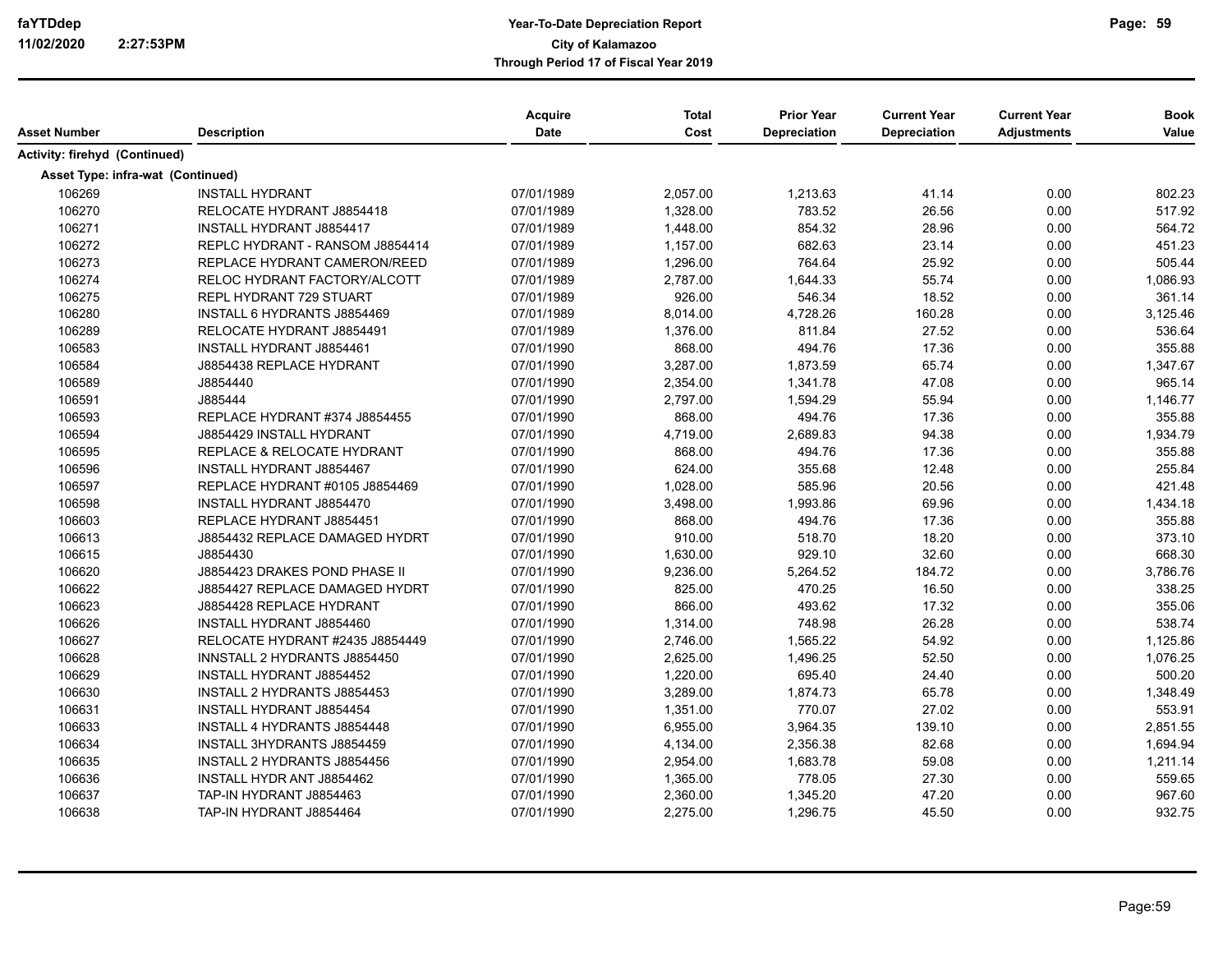| Asset Number                      | <b>Description</b>                  | Acquire<br><b>Date</b> | <b>Total</b><br>Cost | <b>Prior Year</b><br>Depreciation | <b>Current Year</b><br><b>Depreciation</b> | <b>Current Year</b><br><b>Adjustments</b> | <b>Book</b><br>Value |
|-----------------------------------|-------------------------------------|------------------------|----------------------|-----------------------------------|--------------------------------------------|-------------------------------------------|----------------------|
| Activity: firehyd (Continued)     |                                     |                        |                      |                                   |                                            |                                           |                      |
| Asset Type: infra-wat (Continued) |                                     |                        |                      |                                   |                                            |                                           |                      |
| 106639                            | INSTALL HYDRANT J8854466            | 07/01/1990             | 1,409.00             | 803.13                            | 28.18                                      | 0.00                                      | 577.69               |
| 106640                            | J8854489 FOUR HYDRANTS AT WMU       | 07/01/1990             | 6,589.00             | 3,755.73                          | 131.78                                     | 0.00                                      | 2,701.49             |
| 106641                            | J8854407 HYD #2306 RELOC/KVCC       | 07/01/1990             | 600.00               | 342.00                            | 12.00                                      | 0.00                                      | 246.00               |
| 106643                            | INSTALL 3 HYDRANTS J8854457         | 07/01/1990             | 5,252.00             | 2,993.64                          | 105.04                                     | 0.00                                      | 2,153.32             |
| 106644                            | J8854434 INSTALL HYDRANTS E G       | 07/01/1990             | 5,744.00             | 3,274.08                          | 114.88                                     | 0.00                                      | 2,355.04             |
| 106645                            | J8854422 LAKE FOREST 7 HYDRANTS     | 07/01/1990             | 10,710.00            | 6,104.70                          | 214.20                                     | 0.00                                      | 4,391.10             |
| 106646                            | <b>INSTALL HYDRANT J8854458</b>     | 07/01/1990             | 1,679.00             | 957.03                            | 33.58                                      | 0.00                                      | 688.39               |
| 106647                            | <b>J885447 INSTALL FIRE HYDRANT</b> | 07/01/1990             | 1,329.00             | 757.53                            | 26.58                                      | 0.00                                      | 544.89               |
| 106648                            | J8854425 RUDGATE WOODS #12 HYDRANT  | 07/01/1990             | 5,277.00             | 3,007.89                          | 105.54                                     | 0.00                                      | 2,163.57             |
| 106649                            | J8854426 HYDR MISTY CREEK PLAT      | 07/01/1990             | 5,293.00             | 3,017.01                          | 105.86                                     | 0.00                                      | 2,170.13             |
| 106650                            | J8854421 6 HYDS ON 9TH ST           | 07/01/1990             | 9,734.00             | 5,548.38                          | 194.68                                     | 0.00                                      | 3,990.94             |
| 106651                            | <b>INSTALL HYDRANTS</b>             | 07/01/1990             | 4,921.00             | 2,804.97                          | 98.42                                      | 0.00                                      | 2,017.61             |
| 106652                            | J8854424 RUDGATE FARMS HYDRANTS     | 07/01/1990             | 5,089.00             | 2,900.73                          | 101.78                                     | 0.00                                      | 2,086.49             |
| 106653                            | J8854435 INSTALL HYDRANTS           | 07/01/1990             | 4,004.00             | 2,282.28                          | 80.08                                      | 0.00                                      | 1,641.64             |
| 106654                            | J8854436 INSTALL NEW HYDRANT        | 07/01/1990             | 5,171.00             | 2,947.47                          | 103.42                                     | 0.00                                      | 2,120.11             |
| 106655                            | J8854437 INSTALL 2 HYDRANTS         | 07/01/1990             | 2,630.00             | 1,499.10                          | 52.60                                      | 0.00                                      | 1,078.30             |
| 106656                            | J8854443 INSTALL 2 HYDRANTS         | 07/01/1990             | 2,471.00             | 1,408.47                          | 49.42                                      | 0.00                                      | 1,013.11             |
| 106657                            | J8854446 INSTALL 4 HYDRANTS         | 07/01/1990             | 6,672.00             | 3,803.04                          | 133.44                                     | 0.00                                      | 2,735.52             |
| 106658                            | <b>INSTALL HYDRANT</b>              | 07/01/1990             | 1,306.00             | 744.42                            | 26.12                                      | 0.00                                      | 535.46               |
| 106864                            | P-110441543 REPLACE HYDRANT         | 07/01/1991             | 1,544.00             | 849.20                            | 30.88                                      | 0.00                                      | 663.92               |
| 106865                            | P-110441534 REMOVE AND REPLACE      | 07/01/1991             | 1,574.00             | 865.70                            | 31.48                                      | 0.00                                      | 676.82               |
| 106872                            | P-110441541                         | 07/01/1991             | 1,081.00             | 594.55                            | 21.62                                      | 0.00                                      | 464.83               |
| 106876                            | P-110441533 REMOVE AND REPLACE      | 07/01/1991             | 3,046.00             | 1,675.30                          | 60.92                                      | 0.00                                      | 1,309.78             |
| 106881                            | P-110441501 REPL 4 HYDRANTS         | 07/01/1991             | 9,655.00             | 5,310.25                          | 193.10                                     | 0.00                                      | 4,151.65             |
| 106892                            | P-110441531 REPLACE HYDRANT         | 07/01/1991             | 4,273.00             | 2,350.15                          | 85.46                                      | 0.00                                      | 1,837.39             |
| 106893                            | P-110441502 REPL HYDRANT #633       | 07/01/1991             | 2,399.00             | 1,319.45                          | 47.98                                      | 0.00                                      | 1,031.57             |
| 106894                            | P-110441508 REPL & MOVE HYDRANT     | 07/01/1991             | 1,460.00             | 803.00                            | 29.20                                      | 0.00                                      | 627.80               |
| 106895                            | P-110441509 INSTALL HYDRANT         | 07/01/1991             | 1,466.00             | 806.30                            | 29.32                                      | 0.00                                      | 630.38               |
| 106896                            | P-110441510 RELOC HYDRANT           | 07/01/1991             | 2,538.00             | 1,395.90                          | 50.76                                      | 0.00                                      | 1,091.34             |
| 106897                            | P-110441512 REPL HYDRANT #3653      | 07/01/1991             | 2,883.00             | 1,585.65                          | 57.66                                      | 0.00                                      | 1,239.69             |
| 106898                            | P-110441513                         | 07/01/1991             | 196.00               | 107.80                            | 3.92                                       | 0.00                                      | 84.28                |
| 106899                            | P-110441517 INSTALL 2 HYDRANTS      | 07/01/1991             | 2,845.00             | 1,564.75                          | 56.90                                      | 0.00                                      | 1,223.35             |
| 106900                            | P-110441524 REPLACE HYDRANT         | 07/01/1991             | 1,114.00             | 612.70                            | 22.28                                      | 0.00                                      | 479.02               |
| 106901                            | P-110441525 REPLACE HYDRANT         | 07/01/1991             | 5,068.00             | 2,787.40                          | 101.36                                     | 0.00                                      | 2,179.24             |
| 106903                            | P-110444500 INSTALL HYDRANT         | 07/01/1991             | 2,304.00             | 1,267.20                          | 46.08                                      | 0.00                                      | 990.72               |
| 106904                            | P-110446536 1 PRIVATE HYDRANT       | 07/01/1991             | 2,152.00             | 1,183.60                          | 43.04                                      | 0.00                                      | 925.36               |
| 106905                            | P-110446529 INSTAL 3 HYD/8TH ST     | 07/01/1991             | 5,158.00             | 2,836.90                          | 103.16                                     | 0.00                                      | 2,217.94             |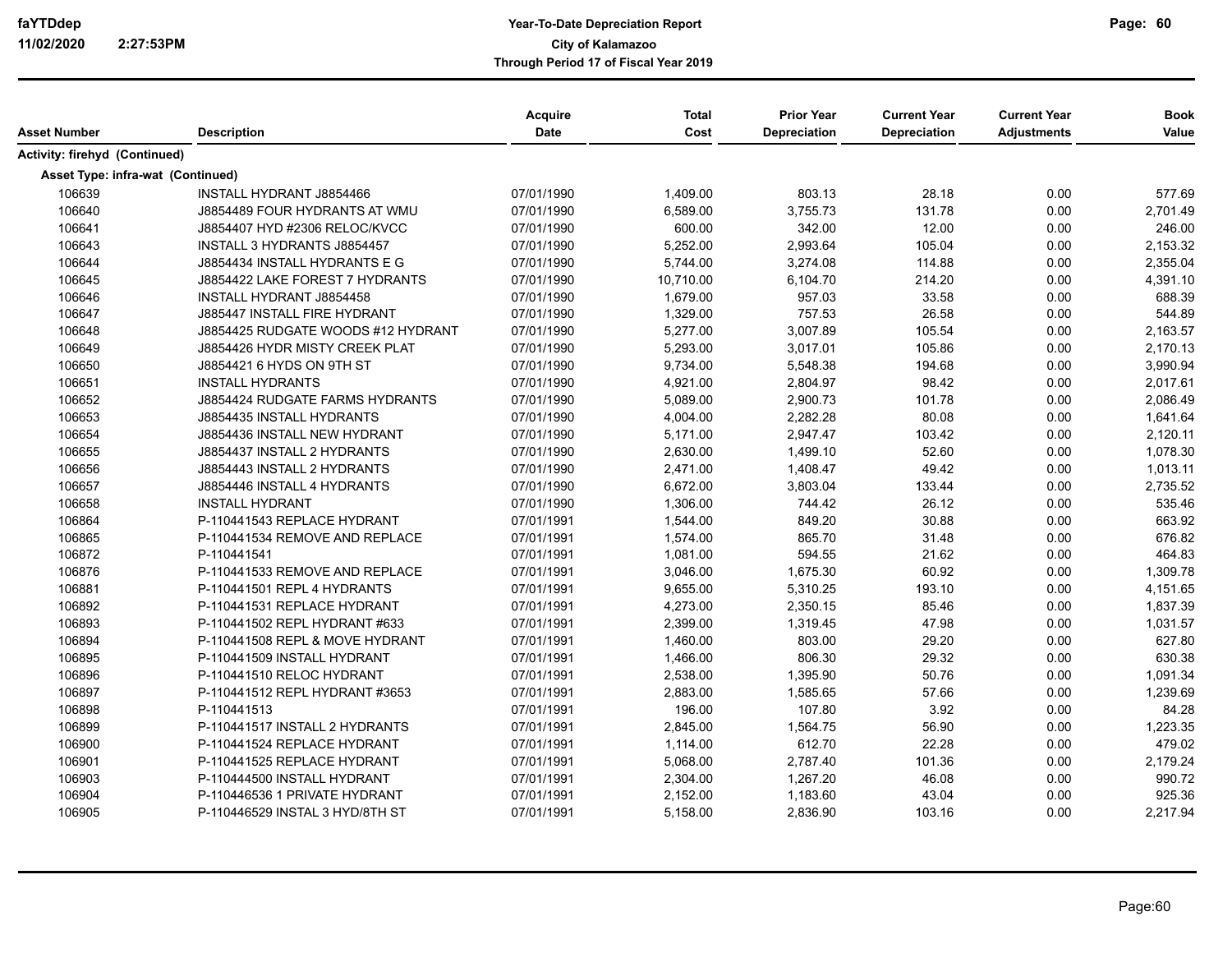| Asset Number                      | <b>Description</b>               | <b>Acquire</b><br>Date | <b>Total</b><br>Cost | <b>Prior Year</b><br><b>Depreciation</b> | <b>Current Year</b><br>Depreciation | <b>Current Year</b><br><b>Adjustments</b> | <b>Book</b><br>Value |
|-----------------------------------|----------------------------------|------------------------|----------------------|------------------------------------------|-------------------------------------|-------------------------------------------|----------------------|
|                                   |                                  |                        |                      |                                          |                                     |                                           |                      |
| Activity: firehyd (Continued)     |                                  |                        |                      |                                          |                                     |                                           |                      |
| Asset Type: infra-wat (Continued) |                                  |                        |                      |                                          |                                     |                                           |                      |
| 106907                            | P-110446511 INSTALL TWO HYDRANTS | 07/01/1991             | 3,253.00             | 1,789.15                                 | 65.06                               | 0.00                                      | 1,398.79             |
| 106909                            | P-110446503 INSTALL 3 HYDRANTS   | 07/01/1991             | 4,302.00             | 2,366.10                                 | 86.04                               | 0.00                                      | 1,849.86             |
| 106910                            | P-110444539 RELO HYDRANT #2307   | 07/01/1991             | 1,794.00             | 986.70                                   | 35.88                               | 0.00                                      | 771.42               |
| 106911                            | P-110444530 INST 1 PRIVATE HYD   | 07/01/1991             | 1,851.00             | 1,018.05                                 | 37.02                               | 0.00                                      | 795.93               |
| 106912                            | P-110449514 INSTALL HYDRANT      | 07/01/1991             | 1,806.00             | 993.30                                   | 36.12                               | 0.00                                      | 776.58               |
| 106913                            | P-110444518                      | 07/01/1991             | 4,771.00             | 2,624.05                                 | 95.42                               | 0.00                                      | 2,051.53             |
| 106914                            | P-110446516 INSTALL 12 HYDRANTS  | 07/01/1991             | 21,258.00            | 11,691.90                                | 425.16                              | 0.00                                      | 9,140.94             |
| 106915                            | P-110443527                      | 07/01/1991             | 5,730.00             | 3,151.50                                 | 114.60                              | 0.00                                      | 2,463.90             |
| 106916                            | P-110442538 INST PRIVATE HYD     | 07/01/1991             | 2,140.00             | 1,177.00                                 | 42.80                               | 0.00                                      | 920.20               |
| 106917                            | P-110442523 INSTALL 1 HYDRANT    | 07/01/1991             | 1,467.00             | 806.85                                   | 29.34                               | 0.00                                      | 630.81               |
| 106918                            | P-110442522 INST 3 PRIVATE HYD   | 07/01/1991             | 3,356.00             | 1,845.80                                 | 67.12                               | 0.00                                      | 1,443.08             |
| 106919                            | P-110442521 INSTALL 3 HYDRANTS   | 07/01/1991             | 4,456.00             | 2,450.80                                 | 89.12                               | 0.00                                      | 1,916.08             |
| 106923                            | P-110444520                      | 07/01/1991             | 3,474.00             | 1,910.70                                 | 69.48                               | 0.00                                      | 1,493.82             |
| 106928                            | P-110446507 INSTALL 7 HYDRANTS   | 07/01/1991             | 18,697.00            | 10,283.35                                | 373.94                              | 0.00                                      | 8,039.71             |
| 106930                            | P-110444505                      | 07/01/1991             | 300.00               | 165.00                                   | 6.00                                | 0.00                                      | 129.00               |
| 107120                            | 2 HYDRANTS ATWATER HILLS         | 07/01/1992             | 2,983.00             | 1,580.99                                 | 59.66                               | 0.00                                      | 1,342.35             |
| 107123                            | REPL HYDT #302 PITCHER & WATER   | 07/01/1992             | 2,736.00             | 1,450.08                                 | 54.72                               | 0.00                                      | 1,231.20             |
| 107124                            | REPL 6" HYD 3288 KAL & PITCHER   | 07/01/1992             | 4,180.00             | 2,215.40                                 | 83.60                               | 0.00                                      | 1,881.00             |
| 107125                            | REPL HYDT 810 LANE BLVD          | 07/01/1992             | 2,154.00             | 1,141.62                                 | 43.08                               | 0.00                                      | 969.30               |
| 107126                            | INST (2) HYDT OAKLAND RIDGE EST  | 07/01/1992             | 3,680.00             | 1,950.40                                 | 73.60                               | 0.00                                      | 1,656.00             |
| 107127                            | INST HYDT GORDON JONES PLAT      | 07/01/1992             | 1,486.00             | 787.58                                   | 29.72                               | 0.00                                      | 668.70               |
| 107128                            | <b>REPL HYDT DUTTON STREET</b>   | 07/01/1992             | 4,009.00             | 2,124.77                                 | 80.18                               | 0.00                                      | 1,804.05             |
| 107129                            | REPL HYDT DENNER & FORBES        | 07/01/1992             | 6,451.00             | 3,419.03                                 | 129.02                              | 0.00                                      | 2,902.95             |
| 107130                            | REPL HYDT PORTAGE @ LANE ALLEY   | 07/01/1992             | 4,728.00             | 2,505.84                                 | 94.56                               | 0.00                                      | 2,127.60             |
| 107131                            | REPL HYDT #879 PARK & HOPKINS    | 07/01/1992             | 2,021.00             | 1,071.13                                 | 40.42                               | 0.00                                      | 909.45               |
| 107132                            | PRIV HYDT 1608 LAKE 330'         | 07/01/1992             | 1,430.00             | 757.90                                   | 28.60                               | 0.00                                      | 643.50               |
| 107133                            | INST (4) HYDT-WOODLAND HILLS     | 07/01/1992             | 5,459.00             | 2,893.27                                 | 109.18                              | 0.00                                      | 2,456.55             |
| 107134                            | REPL HYDT #88 2/6" CHARLES ST    | 07/01/1992             | 2,568.00             | 1,361.04                                 | 51.36                               | 0.00                                      | 1,155.60             |
| 107135                            | REPL HYDT #380 STAPLES & NORTH   | 07/01/1992             | 1,427.00             | 756.31                                   | 28.54                               | 0.00                                      | 642.15               |
| 107136                            | REPL HYDT #27,28 W/6" HYDT       | 07/01/1992             | 312.40               | 165.62                                   | 6.25                                | 0.00                                      | 140.53               |
| 107137                            | REPL 4" HYDT #53 W/6" GULL ROAD  | 07/01/1992             | 4,356.00             | 2,308.68                                 | 87.12                               | 0.00                                      | 1,960.20             |
| 107138                            | REPL 6: HYDT #51 GULL ROAD       | 07/01/1992             | 6,796.00             | 3,601.88                                 | 135.92                              | 0.00                                      | 3,058.20             |
| 107139                            | REPL HYDRANT PARKVIEW @ DRAKE    | 07/01/1992             | 13,770.00            | 7,298.10                                 | 275.40                              | 0.00                                      | 6,196.50             |
| 107142                            | HYDT 3916 REPL #295 @ KAL AVE    | 07/01/1992             | 8,378.00             | 4,440.34                                 | 167.56                              | 0.00                                      | 3,770.10             |
| 107147                            | INST ONE HYDT 3401 COVINGTON     | 07/01/1992             | 2,380.00             | 1,261.40                                 | 47.60                               | 0.00                                      | 1,071.00             |
| 107153                            | HYDT 3910 GULL RUN II            | 07/01/1992             | 1,363.00             | 722.39                                   | 27.26                               | 0.00                                      | 613.35               |
| 107154                            | REPL 4" W/6" RANSOM & PITCHER    | 07/01/1992             | 3,441.00             | 1,823.73                                 | 68.82                               | 0.00                                      | 1,548.45             |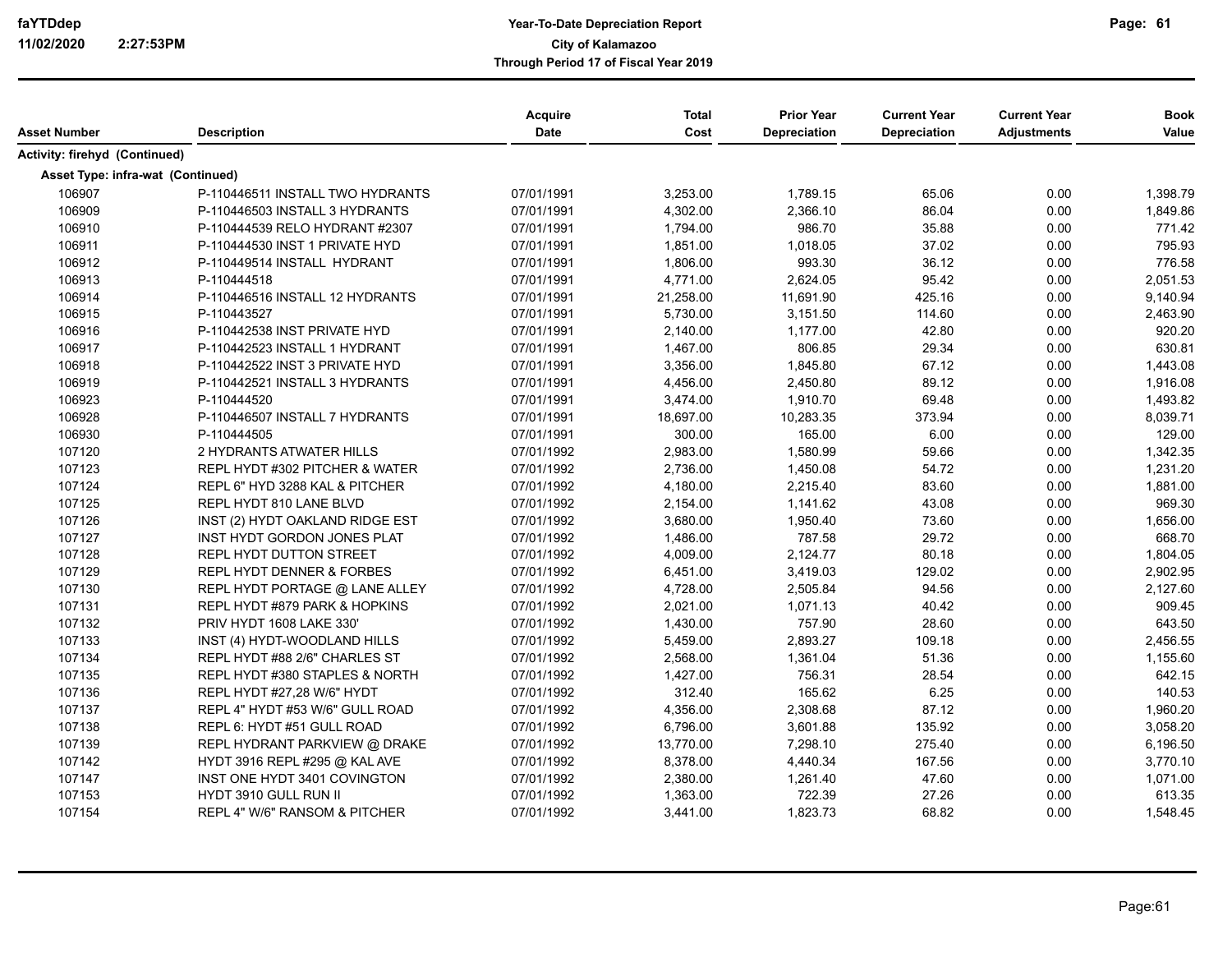|                                   |                                      | <b>Acquire</b> | <b>Total</b> | <b>Prior Year</b>   | <b>Current Year</b> | <b>Current Year</b> | <b>Book</b> |
|-----------------------------------|--------------------------------------|----------------|--------------|---------------------|---------------------|---------------------|-------------|
| Asset Number                      | <b>Description</b>                   | <b>Date</b>    | Cost         | <b>Depreciation</b> | Depreciation        | <b>Adjustments</b>  | Value       |
| Activity: firehyd (Continued)     |                                      |                |              |                     |                     |                     |             |
| Asset Type: infra-wat (Continued) |                                      |                |              |                     |                     |                     |             |
| 107155                            | 2 HYDRTS WMU GARY CENTER             | 07/01/1992     | 5,113.00     | 2,709.89            | 102.26              | 0.00                | 2,300.85    |
| 107164                            | RELOC 6" HYDT ON RANSOM              | 07/01/1992     | 2,926.00     | 1,550.78            | 58.52               | 0.00                | 1,316.70    |
| 107186                            | INST HYDT KL & 8TH NW CORNER         | 07/01/1992     | 1,552.00     | 822.56              | 31.04               | 0.00                | 698.40      |
| 107187                            | INST (4) HYDT RUDGATE #14            | 07/01/1992     | 7,396.00     | 3,919.88            | 147.92              | 0.00                | 3,328.20    |
| 107188                            | INST HYDT Q AVE W. OF 8TH            | 07/01/1992     | 2,396.00     | 1,269.88            | 47.92               | 0.00                | 1,078.20    |
| 107193                            | <b>HYDT-ARLINGTON STREET</b>         | 07/01/1992     | 239.00       | 126.67              | 4.78                | 0.00                | 107.55      |
| 107195                            | HYDT NORTHEAST6ERN BAP. CHURCH       | 07/01/1992     | 5,009.00     | 2,654.77            | 100.18              | 0.00                | 2,254.05    |
| 107196                            | INST HYDT ATLANTIC E OF 9TH ST       | 07/01/1992     | 3,136.00     | 1,662.08            | 62.72               | 0.00                | 1,411.20    |
| 107197                            | INST (3) HYDT-RAVINE E OF SQUIRE     | 07/01/1992     | 5,924.00     | 3,139.72            | 118.48              | 0.00                | 2,665.80    |
| 107204                            | <b>INST HYDT - 1316 BARNEY ROAD</b>  | 07/01/1992     | 2,966.00     | 1,571.98            | 59.32               | 0.00                | 1,334.70    |
| 107205                            | INST (3) HYDTS-VENTURE PARK RD       | 07/01/1992     | 5,857.00     | 3,104.21            | 117.14              | 0.00                | 2,635.65    |
| 107208                            | INST (1) HYDT ON ANGELA AVE          | 07/01/1992     | 1,330.00     | 704.90              | 26.60               | 0.00                | 598.50      |
| 107407                            | REPL HYDRT 326 CHURCH & MICH         | 07/01/1993     | 6,274.00     | 3,199.74            | 125.48              | 0.00                | 2,948.78    |
| 107414                            | REPL HYDRT 594 - DUTTON ST           | 07/01/1993     | 1,634.00     | 833.34              | 32.68               | 0.00                | 767.98      |
| 107415                            | 2 HYDTS - 27TH ST                    | 07/01/1993     | 2,705.00     | 1,379.55            | 54.10               | 0.00                | 1,271.35    |
| 107416                            | 6 HYDTS HIDDEN LAKE PLAT             | 07/01/1993     | 10,903.00    | 5,560.53            | 218.06              | 0.00                | 5,124.41    |
| 107420                            | <b>HYDT 3757 9562 M-89 GULL LAKE</b> | 07/01/1993     | 1,494.00     | 761.94              | 29.88               | 0.00                | 702.18      |
| 107421                            | 2 HYDTS ROSE ARBOR PLAT 1            | 07/01/1993     | 2,790.00     | 1,422.90            | 55.80               | 0.00                | 1,311.30    |
| 107423                            | HYDT 3845 - 9TH ST                   | 07/01/1993     | 2,814.00     | 1,435.14            | 56.28               | 0.00                | 1,322.58    |
| 107424                            | REPL HYDRT 229 REED & BURDICK        | 07/01/1993     | 7,472.00     | 3,810.72            | 149.44              | 0.00                | 3,511.84    |
| 107434                            | 2 HYDTS - FALCONWOOD DRIVE           | 07/01/1993     | 3,289.00     | 1,677.39            | 65.78               | 0.00                | 1,545.83    |
| 107435                            | <b>HYDT 3854 W MAIN CTY BUFFET</b>   | 07/01/1993     | 1,480.00     | 754.80              | 29.60               | 0.00                | 695.60      |
| 107437                            | 5 HYDTS - BAY RIDGE RD               | 07/01/1993     | 8,107.00     | 4,134.57            | 162.14              | 0.00                | 3,810.29    |
| 107438                            | #3836, #3837 LOTUS TOWNHOUSE         | 07/01/1993     | 3,178.00     | 1,620.78            | 63.56               | 0.00                | 1,493.66    |
| 107439                            | 5 HYDTS - TEXAS DR W/O 12TH          | 07/01/1993     | 7,769.00     | 3,962.19            | 155.38              | 0.00                | 3,651.43    |
| 107440                            | 3 HYDTS - RUDGATE FARMS III          | 07/01/1993     | 4,831.00     | 2,463.81            | 96.62               | 0.00                | 2,270.57    |
| 107441                            | 6 HYDTS - COLONY WOODS PLAT3         | 07/01/1993     | 9,888.00     | 5,042.88            | 197.76              | 0.00                | 4,647.36    |
| 107442                            | 2 HYDT - 10TH ST FROM Q AVE S.       | 07/01/1993     | 3,971.00     | 2,025.21            | 79.42               | 0.00                | 1,866.37    |
| 107443                            | 24 HYDTS Q AVE 8TH ST 12 TH ST       | 07/01/1993     | 29,468.00    | 15,028.68           | 589.36              | 0.00                | 13,849.96   |
| 107445                            | HYDTS 3839,3940 TARGET STORES        | 07/01/1993     | 2,226.00     | 1,135.26            | 44.52               | 0.00                | 1,046.22    |
| 107446                            | REPL HYDT 219 UPJOHN & JOHN          | 07/01/1993     | 2,860.00     | 1,458.60            | 57.20               | 0.00                | 1,344.20    |
| 107447                            | HYDT 3848 BEECH ST STA 28            | 07/01/1993     | 1,652.00     | 842.52              | 33.04               | 0.00                | 776.44      |
| 107448                            | HYDT 3811,3812 LA SALLE PLATE 2      | 07/01/1993     | 2,899.00     | 1,478.49            | 57.98               | 0.00                | 1,362.53    |
| 107449                            | HYDT 3802 W MAIN E/O 9TH             | 07/01/1993     | 2,727.00     | 1,390.77            | 54.54               | 0.00                | 1,281.69    |
| 107456                            | HYDTS 3869,3870 RAMBLEWOOD DR        | 07/01/1993     | 3,267.00     | 1,666.17            | 65.34               | 0.00                | 1,535.49    |
| 107457                            | HYDRT 3822 LEISURE POINTE III        | 07/01/1993     | 1,472.00     | 750.72              | 29.44               | 0.00                | 691.84      |
| 107458                            | HYDRT 3835-4200 NAZARETH             | 07/01/1993     | 2,220.00     | 1,132.20            | 44.40               | 0.00                | 1,043.40    |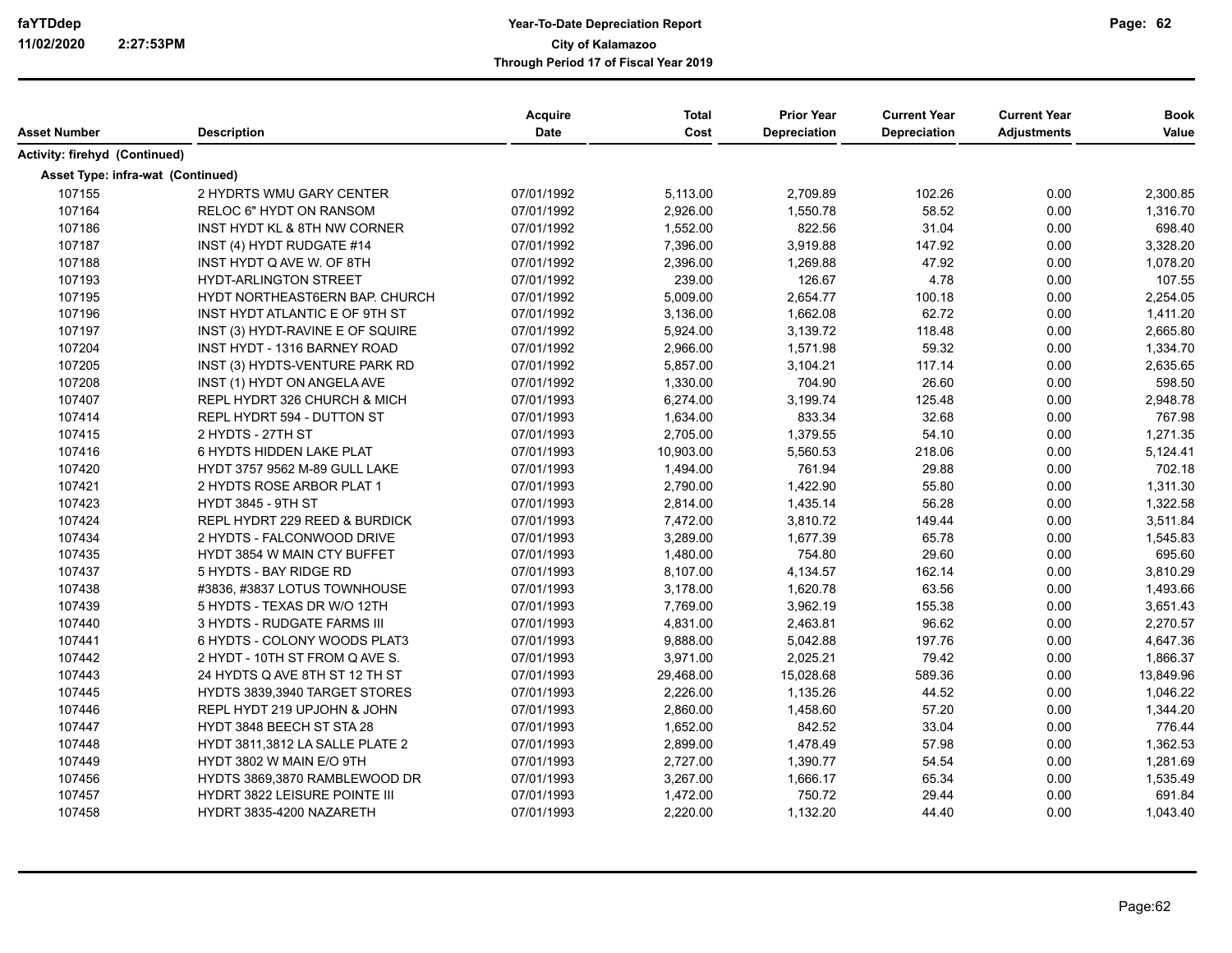| Asset Number                      | <b>Description</b>                          | Acquire<br>Date | <b>Total</b><br>Cost | <b>Prior Year</b><br><b>Depreciation</b> | <b>Current Year</b><br>Depreciation | <b>Current Year</b><br><b>Adjustments</b> | <b>Book</b><br>Value |
|-----------------------------------|---------------------------------------------|-----------------|----------------------|------------------------------------------|-------------------------------------|-------------------------------------------|----------------------|
| Activity: firehyd (Continued)     |                                             |                 |                      |                                          |                                     |                                           |                      |
| Asset Type: infra-wat (Continued) |                                             |                 |                      |                                          |                                     |                                           |                      |
| 107459                            | REPL HYDRT 453 - WOODWARD ST                | 07/01/1993      | 2,712.00             | 1,383.12                                 | 54.24                               | 0.00                                      | 1,274.64             |
| 107460                            | #3852 - RACE & HAYS                         | 07/01/1993      | 1,614.00             | 823.14                                   | 32.28                               | 0.00                                      | 758.58               |
| 107461                            | REPL HYDRT 431 SIMPSON ST                   | 07/01/1993      | 1,424.00             | 726.24                                   | 28.48                               | 0.00                                      | 669.28               |
| 107463                            | REPL HYDRT 488 - INKSTER RD                 | 07/01/1993      | 2,976.00             | 1,517.76                                 | 59.52                               | 0.00                                      | 1,398.72             |
| 107464                            | HYDRT 3844 2108 NICHOLS RD                  | 07/01/1993      | 2,963.00             | 1,511.13                                 | 59.26                               | 0.00                                      | 1,392.61             |
| 107465                            | HYDRT 486 - INKSTER @ WESTCHESTER           | 07/01/1993      | 5,464.00             | 2,786.64                                 | 109.28                              | 0.00                                      | 2,568.08             |
| 107466                            | <b>HYDRT 3806 PARK &amp; KAL AVE</b>        | 07/01/1993      | 2,139.00             | 1,090.89                                 | 42.78                               | 0.00                                      | 1,005.33             |
| 107467                            | <b>HYDRT 3843 - NICHOLS RD</b>              | 07/01/1993      | 2,963.00             | 1,511.13                                 | 59.26                               | 0.00                                      | 1,392.61             |
| 107468                            | NEW HYDRANT - KILGORE                       | 07/01/1993      | 1,030.00             | 525.30                                   | 20.60                               | 0.00                                      | 484.10               |
| 107469                            | <b>HYDRT 3797 STOLK &amp; RAVINE29</b>      | 07/01/1993      | 3,643.00             | 1,857.93                                 | 72.86                               | 0.00                                      | 1,712.21             |
| 107470                            | REPL HYDRT 674 - 2125 GLENWOOD              | 07/01/1993      | 3,511.00             | 1,790.61                                 | 70.22                               | 0.00                                      | 1,650.17             |
| 107471                            | REPL HYDRT 371 - BURDICK RD                 | 07/01/1993      | 2,633.00             | 1,342.83                                 | 52.66                               | 0.00                                      | 1,237.51             |
| 107472                            | <b>HYDRT 3824 - DOUGLAS &amp; DENNIS CT</b> | 07/01/1993      | 1,742.00             | 888.42                                   | 34.84                               | 0.00                                      | 818.74               |
| 107473                            | <b>HYDRT 3712 - HARRISON &amp; NORTH</b>    | 07/01/1993      | 1,731.00             | 882.81                                   | 34.62                               | 0.00                                      | 813.57               |
| 107474                            | REPL HYDT 549 - OAKLAND DR                  | 07/01/1993      | 5,959.00             | 3,039.09                                 | 119.18                              | 0.00                                      | 2,800.73             |
| 107475                            | INST HYDRT - WMU MILLER AUDITOR             | 07/01/1993      | 1,556.00             | 793.56                                   | 31.12                               | 0.00                                      | 731.32               |
| 107476                            | REPL HYDT 835 - PORTAGE RD                  | 07/01/1993      | 1,482.00             | 755.82                                   | 29.64                               | 0.00                                      | 696.54               |
| 107477                            | 3 HYDRTS - GLADSHIRE FLAT                   | 07/01/1993      | 4,371.00             | 2,229.21                                 | 87.42                               | 0.00                                      | 2,054.37             |
| 107478                            | REPL HYDRT 485 - INKSTER RD                 | 07/01/1993      | 3,612.00             | 1,842.12                                 | 72.24                               | 0.00                                      | 1,697.64             |
| 107479                            | <b>HYDT 3783 FOREST CRK DR</b>              | 07/01/1993      | 1,629.00             | 830.79                                   | 32.58                               | 0.00                                      | 765.63               |
| 107483                            | REPL HEDT 480 REMINE & BURDICK              | 07/01/1993      | 3,457.00             | 1,763.07                                 | 69.14                               | 0.00                                      | 1,624.79             |
| 107485                            | REPL HYDT 479 - BURDICK RD                  | 07/01/1993      | 2,587.00             | 1,319.37                                 | 51.74                               | 0.00                                      | 1,215.89             |
| 107488                            | 5 HYDTS 9TH ST KL TO W MAIN                 | 07/01/1993      | 7,592.00             | 3,871.92                                 | 151.84                              | 0.00                                      | 3,568.24             |
| 107489                            | RELOCATE HYDRT 2780 SPRINKLE                | 07/01/1993      | 762.00               | 388.62                                   | 15.24                               | 0.00                                      | 358.14               |
| 107490                            | 6 HYDTS - 6660 WEST MAIN MEIJERS            | 07/01/1993      | 12,174.00            | 6,208.74                                 | 243.48                              | 0.00                                      | 5,721.78             |
| 107491                            | HYDRT 3869 - LEONA ST                       | 07/01/1993      | 2,764.00             | 1,409.64                                 | 55.28                               | 0.00                                      | 1,299.08             |
| 107492                            | HYDRT 3853 - CORK & S PARK                  | 07/01/1993      | 1,493.00             | 761.43                                   | 29.86                               | 0.00                                      | 701.71               |
| 107493                            | <b>HYDRT 2917 CELERY &amp; RIVER</b>        | 07/01/1993      | 951.00               | 485.01                                   | 19.02                               | 0.00                                      | 446.97               |
| 107494                            | <b>HYDRT 3849 CORK &amp; BURDICK</b>        | 07/01/1993      | 934.00               | 476.34                                   | 18.68                               | 0.00                                      | 438.98               |
| 107495                            | 4 HYDRANTS - 9TH ST                         | 07/01/1993      | 5,917.00             | 3,017.67                                 | 118.34                              | 0.00                                      | 2,780.99             |
| 107496                            | HYDTS 3846,3847 GULL ROAD                   | 07/01/1993      | 3,122.00             | 1,592.22                                 | 62.44                               | 0.00                                      | 1,467.34             |
| 107499                            | HYDT 3784 - REDHAWK RD                      | 07/01/1993      | 1,465.00             | 747.15                                   | 29.30                               | 0.00                                      | 688.55               |
| 107500                            | PRIVATE HYDT 3804 5272 W. MICH              | 07/01/1993      | 1,664.00             | 848.64                                   | 33.28                               | 0.00                                      | 782.08               |
| 107710                            | <b>HYDT 3914 - 9498 KL AVE</b>              | 07/01/1994      | 1,574.00             | 771.26                                   | 31.48                               | 0.00                                      | 771.26               |
| 107728                            | 3 HYDRANTS - WHITNEY WOODS                  | 07/01/1994      | 5,048.00             | 2,473.52                                 | 100.96                              | 0.00                                      | 2,473.52             |
| 107729                            | HYDT 3950 REPLACE 684 @ MILLS               | 07/01/1994      | 1,063.00             | 520.87                                   | 21.26                               | 0.00                                      | 520.87               |
| 107730                            | REPL HYDT 219 @ UPJOHN                      | 07/01/1994      | 913.00               | 447.37                                   | 18.26                               | 0.00                                      | 447.37               |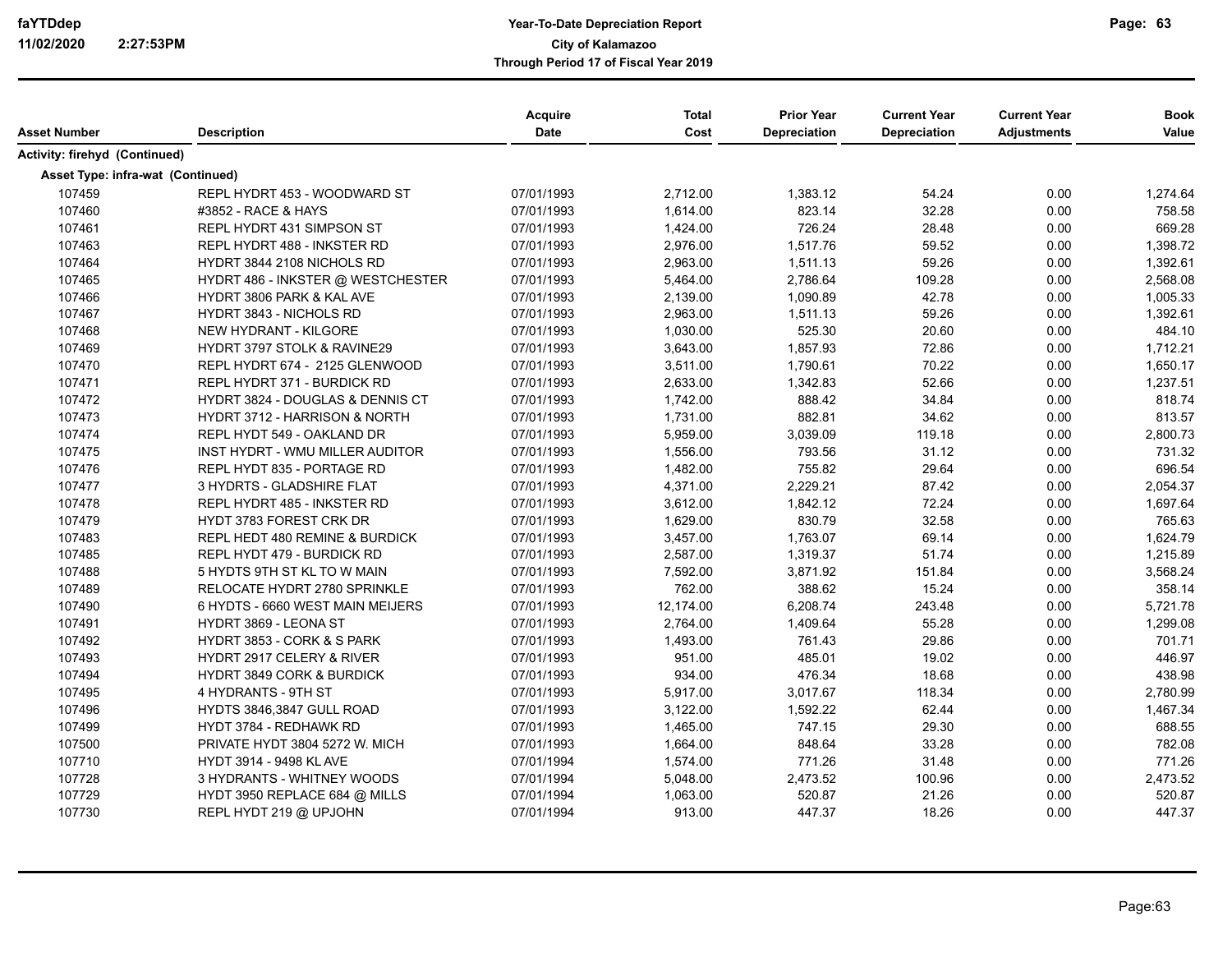| Asset Number                      | <b>Description</b>              | <b>Acquire</b><br><b>Date</b> | <b>Total</b><br>Cost | <b>Prior Year</b><br><b>Depreciation</b> | <b>Current Year</b><br><b>Depreciation</b> | <b>Current Year</b><br><b>Adjustments</b> | <b>Book</b><br>Value |
|-----------------------------------|---------------------------------|-------------------------------|----------------------|------------------------------------------|--------------------------------------------|-------------------------------------------|----------------------|
|                                   |                                 |                               |                      |                                          |                                            |                                           |                      |
| Activity: firehyd (Continued)     |                                 |                               |                      |                                          |                                            |                                           |                      |
| Asset Type: infra-wat (Continued) |                                 |                               |                      |                                          |                                            |                                           |                      |
| 107731                            | 5 HYDTS - CLAYBORNE COURT       | 07/01/1994                    | 7,894.00             | 3,868.06                                 | 157.88                                     | 0.00                                      | 3,868.06             |
| 107732                            | HYD 3915 REPL #919 @ E. MICH    | 07/01/1994                    | 4,956.00             | 2,428.44                                 | 99.12                                      | 0.00                                      | 2,428.44             |
| 107733                            | HYDT 3896 @ ALVAN RD            | 07/01/1994                    | 2,247.00             | 1,101.03                                 | 44.94                                      | 0.00                                      | 1,101.03             |
| 107734                            | REPL HYD #410 FORBES ST         | 07/01/1994                    | 1,362.00             | 667.38                                   | 27.24                                      | 0.00                                      | 667.38               |
| 107735                            | 2 HYDT AT 1550 E. KILGORE       | 07/01/1994                    | 6,340.00             | 3,106.60                                 | 126.80                                     | 0.00                                      | 3,106.60             |
| 107736                            | RELOCATE 6" HYD #51             | 07/01/1994                    | 65.00                | 31.85                                    | 1.30                                       | 0.00                                      | 31.85                |
| 107737                            | HYDT 3889 - 5285 H AVE          | 07/01/1994                    | 2,107.00             | 1,032.43                                 | 42.14                                      | 0.00                                      | 1,032.43             |
| 107751                            | REPLACE HYDT #549               | 07/01/1994                    | 1,082.00             | 530.18                                   | 21.64                                      | 0.00                                      | 530.18               |
| 107753                            | HYDT 3918 @ ROCHESTER           | 07/01/1994                    | 1,977.00             | 968.73                                   | 39.54                                      | 0.00                                      | 968.73               |
| 107759                            | TWO HYDRANTS - WMU              | 07/01/1994                    | 948.00               | 464.52                                   | 18.96                                      | 0.00                                      | 464.52               |
| 107761                            | HYD 3899 2639 SPRINKLE          | 07/01/1994                    | 2,306.00             | 1,129.94                                 | 46.12                                      | 0.00                                      | 1,129.94             |
| 107762                            | 6 HYDRANTS ON MYSTIC TRAIL      | 07/01/1994                    | 9,326.00             | 4,569.74                                 | 186.52                                     | 0.00                                      | 4,569.74             |
| 107763                            | 4 HYDRANTS - AUTUMN GLEN        | 07/01/1994                    | 5,817.00             | 2,850.33                                 | 116.34                                     | 0.00                                      | 2,850.33             |
| 107764                            | 2 HYDRANTS HIDDEN LAKE          | 07/01/1994                    | 3,204.00             | 1,569.96                                 | 64.08                                      | 0.00                                      | 1,569.96             |
| 107765                            | 3 HYDRANTS ON SIXTH STREET      | 07/01/1994                    | 4,871.00             | 2,386.79                                 | 97.42                                      | 0.00                                      | 2,386.79             |
| 107766                            | HYDT 3890 - 5330 W. MAIN        | 07/01/1994                    | 1,728.00             | 846.72                                   | 34.56                                      | 0.00                                      | 846.72               |
| 107768                            | HYD 3917 REPL 2824              | 07/01/1994                    | 1,210.00             | 592.90                                   | 24.20                                      | 0.00                                      | 592.90               |
| 107769                            | HYDT 3921 - 5220 W. MICH        | 07/01/1994                    | 11,742.00            | 5,753.58                                 | 234.84                                     | 0.00                                      | 5,753.58             |
| 107770                            | HYDT 3931 AZUBA AVE             | 07/01/1994                    | 1,473.00             | 721.77                                   | 29.46                                      | 0.00                                      | 721.77               |
| 107771                            | 5 HYDRANTS ON BELGIAN AVE       | 07/01/1994                    | 7,481.00             | 3,665.69                                 | 149.62                                     | 0.00                                      | 3,665.69             |
| 107775                            | HYDT 3911 REPL #468 @ PARKWOOD  | 07/01/1994                    | 1,583.00             | 775.67                                   | 31.66                                      | 0.00                                      | 775.67               |
| 107776                            | REPL HYDRT 481 BURDICK & MAPLE  | 07/01/1994                    | 4,838.00             | 2,370.62                                 | 96.76                                      | 0.00                                      | 2,370.62             |
| 107932                            | HYD 3909 REPL 319 @ COOLEY      | 07/02/1994                    | 4,731.00             | 2,318.19                                 | 94.62                                      | 0.00                                      | 2,318.19             |
| 108040                            | REP HYDT # AT HAYS PARK &       | 07/01/1995                    | 2,614.99             | 1,229.05                                 | 52.30                                      | 0.00                                      | 1,333.64             |
| 108041                            | REP HYDT #<br><b>AT SPRINKL</b> | 07/01/1995                    | 2,213.38             | 1,040.34                                 | 44.27                                      | 0.00                                      | 1,128.77             |
| 108042                            | REP HYDT #<br>AT DWIGHT         | 07/01/1995                    | 1,400.32             | 658.19                                   | 28.01                                      | 0.00                                      | 714.12               |
| 108043                            | REP HYDT #<br>AT BURR OA        | 07/01/1995                    | 2,357.99             | 1,108.26                                 | 47.16                                      | 0.00                                      | 1,202.57             |
| 108044                            | AT NE CRNR<br>REP HYDT #        | 07/01/1995                    | 1,428.82             | 671.58                                   | 28.58                                      | 0.00                                      | 728.66               |
| 108045                            | AT 1321 EG<br>REP HYDT #        | 07/01/1995                    | 2,245.37             | 1,055.38                                 | 44.91                                      | 0.00                                      | 1,145.08             |
| 108046                            | REP HYDT #<br>AT ELMWOOD        | 07/01/1995                    | 1,360.38             | 639.43                                   | 27.21                                      | 0.00                                      | 693.74               |
| 108047                            | REP HYDT #<br>AT JAMES A        | 07/01/1995                    | 2,191.20             | 1,029.84                                 | 43.83                                      | 0.00                                      | 1,117.53             |
| 108048                            | REP HYDT #236 AT BULCH AND      | 07/01/1995                    | 1,735.02             | 815.45                                   | 34.70                                      | 0.00                                      | 884.87               |
| 108049                            | REP HYDT #601 AT SHELDON AN     | 07/01/1995                    | 1,778.17             | 835.70                                   | 35.57                                      | 0.00                                      | 906.90               |
| 108050                            | REP HYDT # 269 AT STONE AN      | 07/01/1995                    | 2,070.23             | 973.00                                   | 41.41                                      | 0.00                                      | 1,055.82             |
| 108051                            | INST HYDT-W.M.U. POWER PLAN     | 07/01/1995                    | 2,081.48             | 978.30                                   | 41.63                                      | 0.00                                      | 1,061.55             |
| 108052                            | INST PRIVATE HYDT-WOODS HAR     | 07/01/1995                    | 1,916.86             | 900.98                                   | 38.34                                      | 0.00                                      | 977.54               |
| 108053                            | REPL HYDT #527-BURR OAK CT@     | 07/01/1995                    | 1,267.36             | 595.72                                   | 25.35                                      | 0.00                                      | 646.29               |
|                                   |                                 |                               |                      |                                          |                                            |                                           |                      |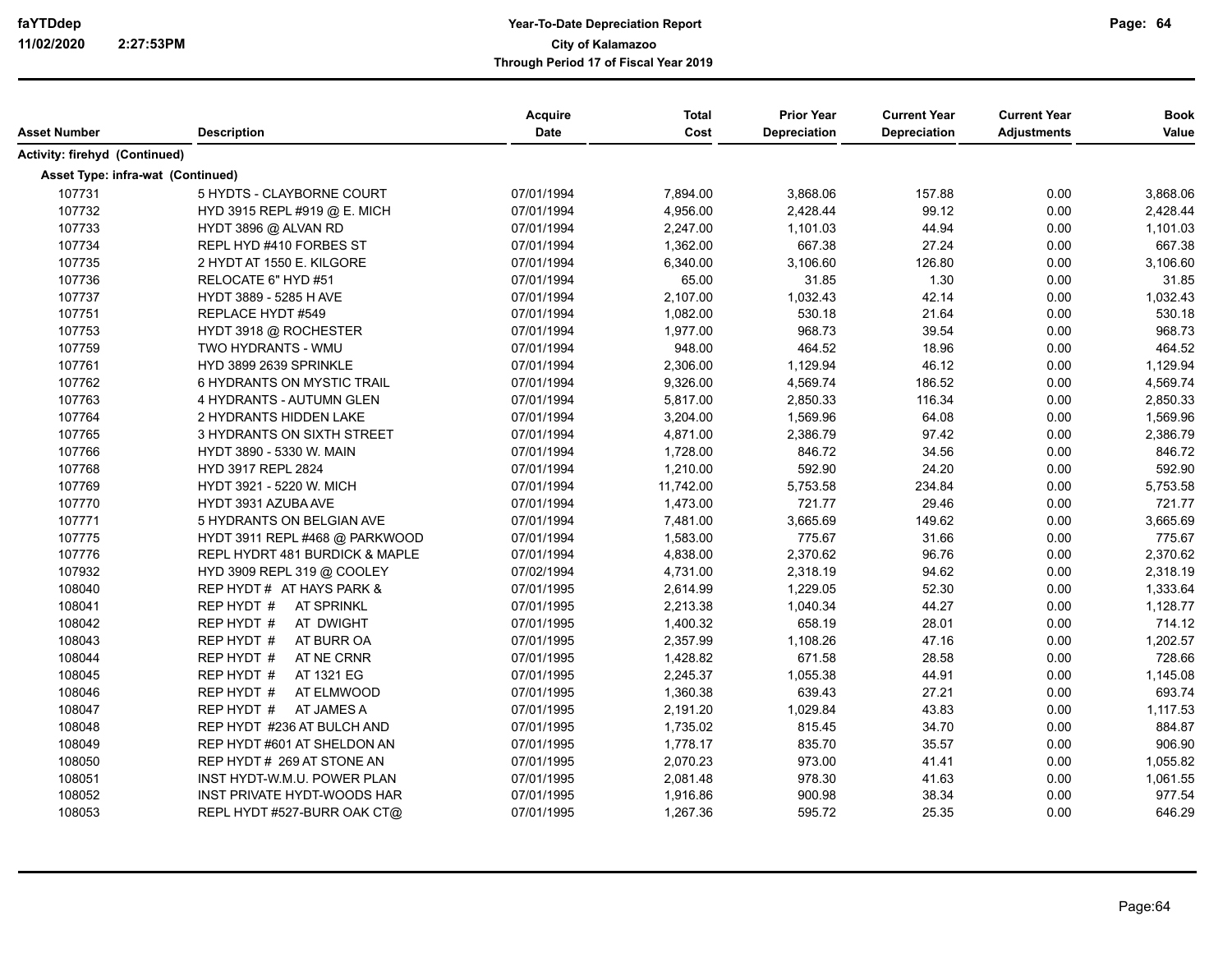| Asset Number                             | <b>Description</b>                 | <b>Acquire</b><br><b>Date</b> | <b>Total</b><br>Cost | <b>Prior Year</b><br><b>Depreciation</b> | <b>Current Year</b><br><b>Depreciation</b> | <b>Current Year</b><br><b>Adjustments</b> | <b>Book</b><br>Value |
|------------------------------------------|------------------------------------|-------------------------------|----------------------|------------------------------------------|--------------------------------------------|-------------------------------------------|----------------------|
| Activity: firehyd (Continued)            |                                    |                               |                      |                                          |                                            |                                           |                      |
| <b>Asset Type: infra-wat (Continued)</b> |                                    |                               |                      |                                          |                                            |                                           |                      |
| 108061                                   | REPL (2) HYDTS - MAIN @ CHI        | 07/01/1995                    | 2,731.61             | 1,283.81                                 | 54.63                                      | 0.00                                      | 1,393.17             |
| 108063                                   | INST (2) HYDTS - S BURDICK         | 07/01/1995                    | 7,233.16             | 3,399.54                                 | 144.67                                     | 0.00                                      | 3,688.95             |
| 108066                                   | INST (1) HYDT-ED ANNEN SPOR        | 07/01/1995                    | 1,497.75             | 703.95                                   | 29.95                                      | 0.00                                      | 763.85               |
| 108067                                   | REPL HYDT #754-OAKLAND & CL        | 07/01/1995                    | 1,799.85             | 845.98                                   | 36.00                                      | 0.00                                      | 917.87               |
| 108068                                   | REP HYDT #592 - DUTTON & BU        | 07/01/1995                    | 3,934.65             | 1,849.23                                 | 78.70                                      | 0.00                                      | 2,006.72             |
| 108069                                   | INST (1) HYDT - ALAMO STREE        | 07/01/1995                    | 524.05               | 246.28                                   | 10.48                                      | 0.00                                      | 267.29               |
| 108071                                   | INST (2) HYDTS - RUDGATE #4        | 07/01/1995                    | 3,206.63             | 1,507.06                                 | 64.13                                      | 0.00                                      | 1,635.44             |
| 108072                                   | REPL HYDT #0122 AT CLINTON         | 07/01/1995                    | 1,744.58             | 819.92                                   | 34.89                                      | 0.00                                      | 889.77               |
| 108073                                   | INSTALL (3) HYDTS - WESTPOR        | 07/01/1995                    | 5,013.54             | 2,356.35                                 | 100.27                                     | 0.00                                      | 2,556.92             |
| 108074                                   | INST (2) HYDTS-9TH ST-CRACK        | 07/01/1995                    | 3,470.80             | 1,631.30                                 | 69.42                                      | 0.00                                      | 1,770.08             |
| 108075                                   | INST (1) HYDT-VENTURE PARK         | 07/01/1995                    | 3,262.71             | 1,533.45                                 | 65.26                                      | 0.00                                      | 1,664.00             |
| 108076                                   | INST (7) HYDTS-QUAIL MEADOW        | 07/01/1995                    | 12,245.38            | 5,755.38                                 | 244.91                                     | 0.00                                      | 6,245.09             |
| 108077                                   | INST (2) HYDTS - BRECKENRID        | 07/01/1995                    | 3,178.34             | 1,493.87                                 | 63.57                                      | 0.00                                      | 1,620.90             |
| 108078                                   | INST HYDT - SADDLE CREEK PH        | 07/01/1995                    | 1,612.26             | 757.77                                   | 32.25                                      | 0.00                                      | 822.24               |
| 108079                                   | <b>INST PRIVATE HYDT-6777 WEST</b> | 07/01/1995                    | 4,900.44             | 2,303.23                                 | 98.01                                      | 0.00                                      | 2,499.20             |
| 108080                                   | INST (4) HYDTS-COLONY PONTE        | 07/01/1995                    | 6,775.85             | 3,184.70                                 | 135.52                                     | 0.00                                      | 3,455.63             |
| 108081                                   | INST (1) HYDT-COUNTRY RIDGE        | 07/01/1995                    | 1,648.94             | 775.03                                   | 32.98                                      | 0.00                                      | 840.93               |
| 108082                                   | INST (4) HYDTS-BAY RIDGE #2        | 07/01/1995                    | 6,469.52             | 3,040.67                                 | 129.39                                     | 0.00                                      | 3,299.46             |
| 108083                                   | INST (6) HYDTS-MEADOWS DEVE        | 07/01/1995                    | 10,190.73            | 4,789.66                                 | 203.81                                     | 0.00                                      | 5,197.26             |
| 108084                                   | INST (3) HYDTS-GULL LAKE CO        | 07/01/1995                    | 5,337.66             | 2,508.65                                 | 106.76                                     | 0.00                                      | 2,722.25             |
| 108085                                   | INST (2) HYDTS-RICHLAND FIR        | 07/01/1995                    | 3,285.23             | 1,544.05                                 | 65.71                                      | 0.00                                      | 1,675.47             |
| 108086                                   | INST (3) HYDTS - 6TH ST            | 07/01/1995                    | 722.20               | 339.41                                   | 14.45                                      | 0.00                                      | 368.34               |
| 108087                                   | INSTALL HYDT - WILDWOOD HIL        | 07/01/1995                    | 1,391.28             | 653.92                                   | 27.83                                      | 0.00                                      | 709.53               |
| 108089                                   | INST HYDT-3200 BLOCK ALAMO-        | 07/01/1995                    | 2,541.74             | 1,194.61                                 | 50.84                                      | 0.00                                      | 1,296.29             |
| 108090                                   | INST HYDT-ELKERTON @ SPRING        | 07/01/1995                    | 3,125.23             | 1,468.85                                 | 62.51                                      | 0.00                                      | 1,593.87             |
| 108091                                   | INST HYD-LAMONT 1250 BLOCK         | 07/01/1995                    | 4,575.42             | 2,150.48                                 | 91.51                                      | 0.00                                      | 2,333.43             |
| 108092                                   | INST HYDT-RAVINE RD-W/O HYD        | 07/01/1995                    | 3,097.38             | 1,455.82                                 | 61.95                                      | 0.00                                      | 1,579.61             |
| 108093                                   | INST HYD-FAIRGROVE ST (QUAI        | 07/01/1995                    | 1,693.46             | 795.94                                   | 33.87                                      | 0.00                                      | 863.65               |
| 108094                                   | INST (3) HYDTS - FOXWOOD           | 07/01/1995                    | 4,997.55             | 2,348.83                                 | 99.95                                      | 0.00                                      | 2,548.77             |
| 108095                                   | INST (1) HYDT - GULL RD(ALD        | 07/01/1995                    | 2,967.65             | 1,394.74                                 | 59.36                                      | 0.00                                      | 1,513.55             |
| 108096                                   | INST (2) HYDT - GULL RUN II        | 07/01/1995                    | 4,250.75             | 1,997.86                                 | 85.01                                      | 0.00                                      | 2,167.88             |
| 108097                                   | INST (1) HYDT - DOTTY'S RES        | 07/01/1995                    | 1,493.76             | 702.07                                   | 29.88                                      | 0.00                                      | 761.81               |
| 108098                                   | <b>INST PRIVATE HYDT-3030 KERS</b> | 07/01/1995                    | 1,851.50             | 870.20                                   | 37.03                                      | 0.00                                      | 944.27               |
| 108099                                   | INST (1) HYDT - GULL RUN -L        | 07/01/1995                    | 1,677.04             | 788.19                                   | 33.54                                      | 0.00                                      | 855.31               |
| 108100                                   | INST (2) HYDTS - 9TH ST POS        | 07/01/1995                    | 3,680.31             | 1,729.78                                 | 73.61                                      | 0.00                                      | 1,876.92             |
| 108101                                   | INST (3) HYDTS - LA SALLE H        | 07/01/1995                    | 5,372.80             | 2,525.24                                 | 107.46                                     | 0.00                                      | 2,740.10             |
| 108102                                   | <b>INST HYDT-NICHOLS RD</b>        | 07/01/1995                    | 3,085.07             | 1,449.95                                 | 61.70                                      | 0.00                                      | 1,573.42             |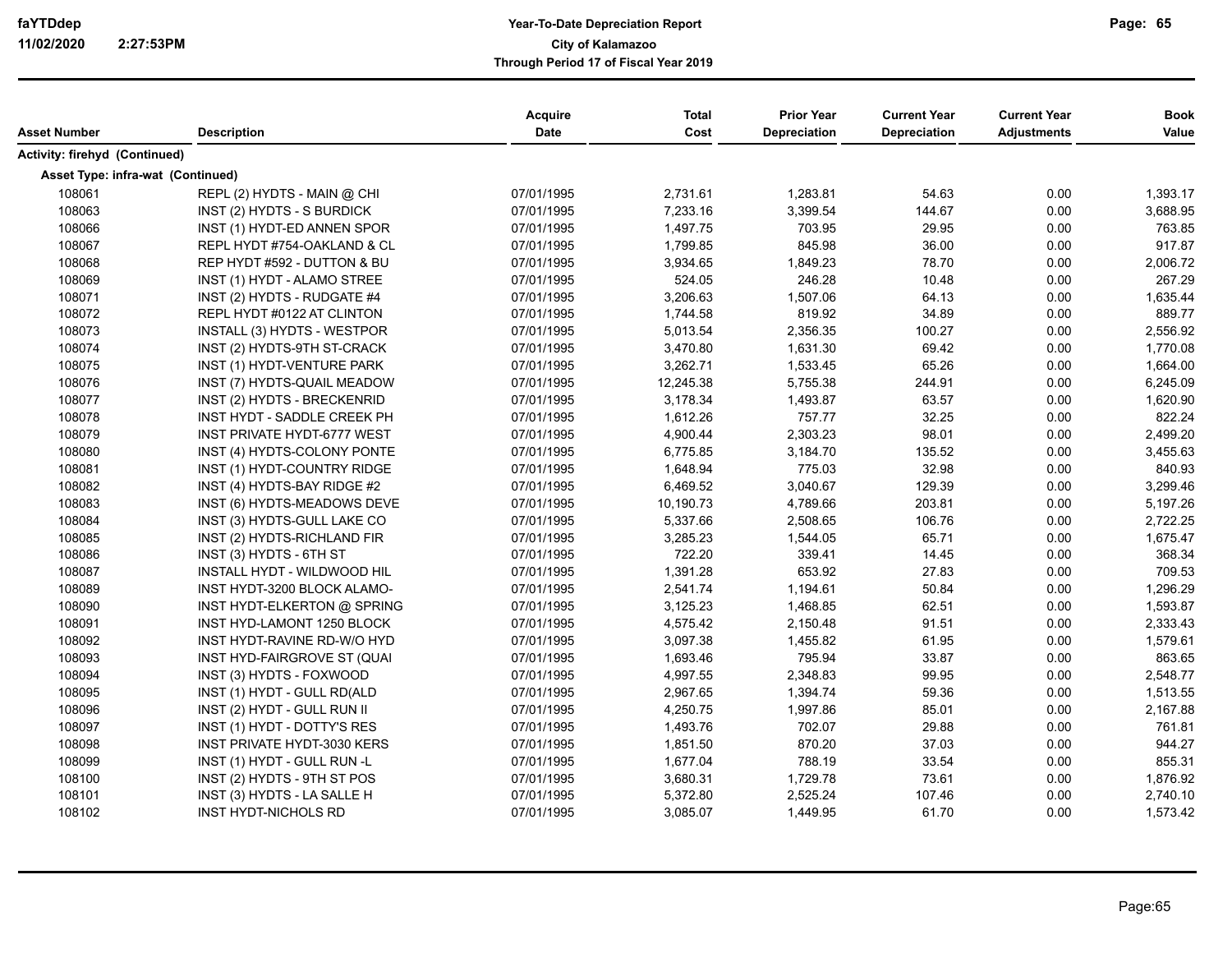| Asset Number                      | <b>Description</b>                 | Acquire<br><b>Date</b> | <b>Total</b><br>Cost | <b>Prior Year</b><br><b>Depreciation</b> | <b>Current Year</b><br><b>Depreciation</b> | <b>Current Year</b><br><b>Adjustments</b> | <b>Book</b><br>Value |
|-----------------------------------|------------------------------------|------------------------|----------------------|------------------------------------------|--------------------------------------------|-------------------------------------------|----------------------|
| Activity: firehyd (Continued)     |                                    |                        |                      |                                          |                                            |                                           |                      |
| Asset Type: infra-wat (Continued) |                                    |                        |                      |                                          |                                            |                                           |                      |
| 108592                            | INST HYDT - 3300 BLOCK OF N        | 07/01/1996             | 3,113.00             | 1,400.85                                 | 62.26                                      | 0.00                                      | 1,649.89             |
| 108593                            | INST HYDT - S. END OF LAIRD        | 07/01/1996             | 1,736.00             | 781.20                                   | 34.72                                      | 0.00                                      | 920.08               |
| 108594                            | INST (2) HYDTS - WILDWOOD H        | 07/01/1996             | 3,762.27             | 1,693.04                                 | 75.24                                      | 0.00                                      | 1,993.99             |
| 108595                            | REPL (1) HYD - MEIJERS ON G        | 07/01/1996             | 1,773.34             | 798.06                                   | 35.46                                      | 0.00                                      | 939.82               |
| 108596                            | INST 3 HYD. - THE DELLS            | 07/01/1996             | 4,750.19             | 2,137.56                                 | 95.00                                      | 0.00                                      | 2,517.63             |
| 108597                            | <b>INST2 HYDTS - THISTLE MILL</b>  | 07/01/1996             | 3,563.60             | 1,603.58                                 | 71.27                                      | 0.00                                      | 1,888.75             |
| 108598                            | INST 2 HYDTS - KENDALL AVE.        | 07/01/1996             | 6,695.30             | 3,012.92                                 | 133.90                                     | 0.00                                      | 3,548.48             |
| 108599                            | TAP IN (1) HYDT AT WINDING         | 07/01/1996             | 4,261.49             | 1,917.68                                 | 85.23                                      | 0.00                                      | 2,258.58             |
| 108600                            | TAP IN (1) HYDT AT WINDING         | 07/01/1996             | 2,854.39             | 1,284.52                                 | 57.09                                      | 0.00                                      | 1,512.78             |
| 108601                            | INST (3) HYDTS - VARIOUS KA        | 07/01/1996             | 9,443.68             | 4,249.62                                 | 188.87                                     | 0.00                                      | 5,005.19             |
| 108602                            | INST HYDT-1250 BLOCK S/O LA        | 07/01/1996             | 4,467.21             | 2,010.23                                 | 89.34                                      | 0.00                                      | 2,367.64             |
| 108603                            | INST HYD-TEXEL DR-2500 BLOC        | 07/01/1996             | 2,577.00             | 1,159.65                                 | 51.54                                      | 0.00                                      | 1,365.81             |
| 108604                            | INST HYDT - 3830 N. DOUGLAS        | 07/01/1996             | 4,097.00             | 1,843.65                                 | 81.94                                      | 0.00                                      | 2,171.41             |
| 108605                            | <b>INST 6 HYD - MILLER RD - ST</b> | 07/01/1996             | 11,721.90            | 5,274.90                                 | 234.44                                     | 0.00                                      | 6,212.56             |
| 108606                            | INST HYDT - 3500 BLOCK OF D        | 07/01/1996             | 2,999.00             | 1,349.55                                 | 59.98                                      | 0.00                                      | 1,589.47             |
| 108607                            | INST 2 HYD - MILLER RD EAST        | 07/01/1996             | 3,756.98             | 1,690.65                                 | 75.14                                      | 0.00                                      | 1,991.19             |
| 108608                            | INST HYDT-2900 BLOCK OF NAZ        | 07/01/1996             | 2,616.00             | 1,177.20                                 | 52.32                                      | 0.00                                      | 1,386.48             |
| 108609                            | INST (1) HYDT-ALAMO ST. E/O        | 07/01/1996             | 1,639.78             | 737.92                                   | 32.79                                      | 0.00                                      | 869.07               |
| 108610                            | INST (2) HYDTS - STATION #3        | 07/01/1996             | 3,280.39             | 1,476.22                                 | 65.61                                      | 0.00                                      | 1,738.56             |
| 108611                            | REPL HYDT #0002 N/E CORNER         | 07/01/1996             | 2,025.00             | 911.25                                   | 40.50                                      | 0.00                                      | 1,073.25             |
| 108612                            | REPL HYDT #0370 NE CORNER K        | 07/01/1996             | 1,858.00             | 836.10                                   | 37.16                                      | 0.00                                      | 984.74               |
| 108613                            | REPL HYDT #0393 - MID BLOCK        | 07/01/1996             | 2,551.00             | 1,147.95                                 | 51.02                                      | 0.00                                      | 1,352.03             |
| 108614                            | REPL HYDT #0614 - BRENTWOOD        | 07/01/1996             | 1,296.00             | 583.20                                   | 25.92                                      | 0.00                                      | 686.88               |
| 108615                            | <b>REPL HYDT - S BURDICK</b>       | 07/01/1996             | 1,713.36             | 771.07                                   | 34.27                                      | 0.00                                      | 908.02               |
| 108616                            | REPL HYDT #529 - ROSE PLACE        | 07/01/1996             | 2,133.00             | 959.85                                   | 42.66                                      | 0.00                                      | 1,130.49             |
| 108617                            | REPL HYDT #0644 ON JEFFERSO        | 07/01/1996             | 1,460.74             | 657.34                                   | 29.21                                      | 0.00                                      | 774.19               |
| 108618                            | REPL HYDT #3026 MAPLE AND B        | 07/01/1996             | 1,325.00             | 596.25                                   | 26.50                                      | 0.00                                      | 702.25               |
| 108619                            | REPL HYDT #0238 BALCH AND S        | 07/01/1996             | 1,376.66             | 619.45                                   | 27.53                                      | 0.00                                      | 729.68               |
| 108620                            | REPL HYDT #0257 PITCHER AND        | 07/01/1996             | 1,326.41             | 596.92                                   | 26.53                                      | 0.00                                      | 702.96               |
| 108621                            | <b>INST HYDT- LAMONT</b>           | 07/01/1996             | 804.96               | 362.25                                   | 16.10                                      | 0.00                                      | 426.61               |
| 108622                            | <b>INST HYDT - PAVILLION ESTAT</b> | 07/01/1996             | 3,818.42             | 1,718.32                                 | 76.37                                      | 0.00                                      | 2,023.73             |
| 108632                            | INST HYDT - D AVE E OF 34TH        | 07/01/1996             | 1,153.05             | 518.85                                   | 23.06                                      | 0.00                                      | 611.14               |
| 108633                            | 1 PRIVATE HYDT - BORGESS ME        | 07/01/1996             | 1,988.57             | 894.83                                   | 39.77                                      | 0.00                                      | 1,053.97             |
| 108634                            | INST 2 HYDT - GULL LAKE CON        | 07/01/1996             | 3,408.41             | 1,533.82                                 | 68.17                                      | 0.00                                      | 1,806.42             |
| 108635                            | INST 2 HYD - GULL RUN APTS.        | 07/01/1996             | 4,246.39             | 1,910.92                                 | 84.93                                      | 0.00                                      | 2,250.54             |
| 108636                            | INST (6) HYDTS - MEADOWS DE        | 07/01/1996             | 1,466.20             | 659.77                                   | 29.32                                      | 0.00                                      | 777.11               |
| 108637                            | INST (4) HYDS-WESTNEDGE\MOS        | 07/01/1996             | 12,564.30            | 5,653.97                                 | 251.28                                     | 0.00                                      | 6,659.05             |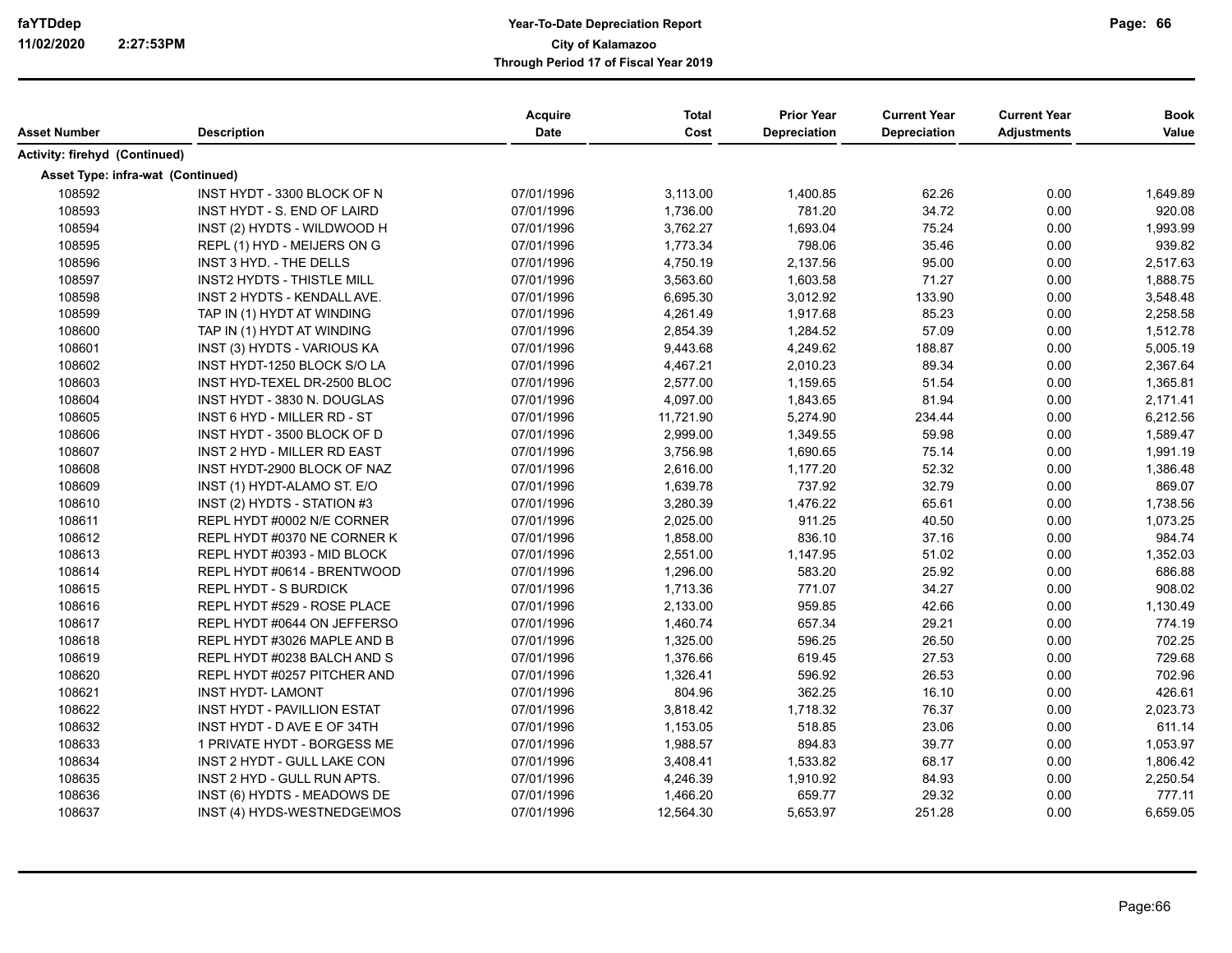| Asset Number                      | <b>Description</b>                 | <b>Acquire</b><br><b>Date</b> | <b>Total</b><br>Cost | <b>Prior Year</b><br><b>Depreciation</b> | <b>Current Year</b><br><b>Depreciation</b> | <b>Current Year</b><br><b>Adjustments</b> | <b>Book</b><br>Value |
|-----------------------------------|------------------------------------|-------------------------------|----------------------|------------------------------------------|--------------------------------------------|-------------------------------------------|----------------------|
| Activity: firehyd (Continued)     |                                    |                               |                      |                                          |                                            |                                           |                      |
| Asset Type: infra-wat (Continued) |                                    |                               |                      |                                          |                                            |                                           |                      |
| 108638                            | INST (2) HYDTS - E/O 9TH AC        | 07/01/1996                    | 3,930.32             | 1,768.69                                 | 78.60                                      | 0.00                                      | 2,083.03             |
| 108639                            | INST (8) HYDTS - TEXAS HEIG        | 07/01/1996                    | 15,319.05            | 6,893.55                                 | 306.38                                     | 0.00                                      | 8,119.12             |
| 108640                            | INST (5) HYDTS - "Q" AVE AN        | 07/01/1996                    | 10,889.05            | 4,900.05                                 | 217.78                                     | 0.00                                      | 5,771.22             |
| 108641                            | INST 3 HYD. - STONEGATE PLA        | 07/01/1996                    | 5,826.16             | 2,621.73                                 | 116.52                                     | 0.00                                      | 3,087.91             |
| 108642                            | INST 2 HYDT - MISTY CREEK #        | 07/01/1996                    | 3,555.47             | 1,599.97                                 | 71.11                                      | 0.00                                      | 1,884.39             |
| 108643                            | INSTALL (4) HYDTS AT WEST P        | 07/01/1996                    | 7,600.56             | 3,420.23                                 | 152.01                                     | 0.00                                      | 4,028.32             |
| 108644                            | <b>INST HYDT - OSHTEMO LIBRARY</b> | 07/01/1996                    | 6,224.94             | 2,801.25                                 | 124.50                                     | 0.00                                      | 3,299.19             |
| 108645                            | INST HYDT - STADIUM DR./DEL        | 07/01/1996                    | 2,727.72             | 1,227.46                                 | 54.55                                      | 0.00                                      | 1,445.71             |
| 108646                            | INST (2) HYDTS - WEST MAIN         | 07/01/1996                    | 3,953.52             | 1,779.08                                 | 79.07                                      | 0.00                                      | 2.095.37             |
| 108647                            | INST (2) PRIVATE HYDTS-WEST        | 07/01/1996                    | 3,770.43             | 1,696.72                                 | 75.41                                      | 0.00                                      | 1,998.30             |
| 108648                            | INST 2 HYDT - W MAIN 8TH TO        | 07/01/1996                    | 3,905.05             | 1,757.25                                 | 78.10                                      | 0.00                                      | 2,069.70             |
| 108649                            | INST (3) HYDT - KL SELF STO        | 07/01/1996                    | 5,748.75             | 2,586.94                                 | 114.97                                     | 0.00                                      | 3,046.84             |
| 108650                            | INST HYDT - "G" AVE - JOINT        | 07/01/1996                    | 2,045.74             | 920.59                                   | 40.91                                      | 0.00                                      | 1,084.24             |
| 108651                            | INST (1) HYDT-GULL LAKE MAR        | 07/01/1996                    | 2,399.88             | 1,080.00                                 | 48.00                                      | 0.00                                      | 1,271.88             |
| 108652                            | REPL HYDT #617 - MONROE & C        | 07/01/1996                    | 2,389.64             | 1,075.28                                 | 47.79                                      | 0.00                                      | 1,266.57             |
| 108656                            | REPL HYDT 0230 - BURDICK &         | 07/01/1996                    | 2,369.47             | 1,066.27                                 | 47.39                                      | 0.00                                      | 1,255.81             |
| 108657                            | REPL HYDT 0270 - MILLS ST          | 07/01/1996                    | 1,807.00             | 813.15                                   | 36.14                                      | 0.00                                      | 957.71               |
| 108658                            | REPL HYDT 0687 - PARK & HOP        | 07/01/1996                    | 1,136.00             | 511.20                                   | 22.72                                      | 0.00                                      | 602.08               |
| 108659                            | 1PRIVATE HYDT - 4110 W. MIC        | 07/01/1996                    | 1,752.00             | 788.40                                   | 35.04                                      | 0.00                                      | 928.56               |
| 108660                            | REPL HYDT 250 - 630 GIBSON         | 07/01/1996                    | 2,497.06             | 1,123.65                                 | 49.94                                      | 0.00                                      | 1,323.47             |
| 108661                            | REPL HYDT 659 - 1003 SHORT         | 07/01/1996                    | 3,429.89             | 1,543.50                                 | 68.60                                      | 0.00                                      | 1,817.79             |
| 108662                            | <b>INST 2 PRIVATE HYDTS - 6777</b> | 07/01/1996                    | 1,697.00             | 763.65                                   | 33.94                                      | 0.00                                      | 899.41               |
| 108663                            | REPL HYDT 0072 @ CENTER & A        | 07/01/1996                    | 2,704.06             | 1,216.80                                 | 54.08                                      | 0.00                                      | 1,433.18             |
| 108665                            | REPL HYDT 0653, 0652 @ SHOR        | 07/01/1996                    | 4,242.00             | 1,908.90                                 | 84.84                                      | 0.00                                      | 2,248.26             |
| 108666                            | REPL HYDT #618 - MONROE & L        | 07/01/1996                    | 2,729.78             | 1,228.42                                 | 54.59                                      | 0.00                                      | 1,446.77             |
| 108667                            | INST (2) HYDTS - ARCADIA PI        | 07/01/1996                    | 3,577.54             | 1,609.88                                 | 71.55                                      | 0.00                                      | 1,896.11             |
| 108668                            | INST (3) HYDTS - STEWART DO        | 07/01/1996                    | 5,276.79             | 2,374.58                                 | 105.53                                     | 0.00                                      | 2,796.68             |
| 108669                            | TAP IN (1) HYDT AT WINDING         | 07/01/1996                    | 2,839.00             | 1,277.55                                 | 56.78                                      | 0.00                                      | 1,504.67             |
| 108670                            | REP HYDT #418 - ALAMO AND DE       | 07/01/1996                    | 5,219.00             | 2,348.55                                 | 104.38                                     | 0.00                                      | 2,766.07             |
| 108671                            | INST HYDT - SOUTH END OF RI        | 07/01/1996                    | 3,375.00             | 1,518.75                                 | 67.50                                      | 0.00                                      | 1,788.75             |
| 108672                            | REPLACE HYDT #601 "95" ASSE        | 07/01/1996                    | 540.00               | 243.00                                   | 10.80                                      | 0.00                                      | 286.20               |
| 108673                            | INST (2) HYDT - HUNTERS RID        | 07/01/1996                    | 3,961.99             | 1,782.90                                 | 79.24                                      | 0.00                                      | 2,099.85             |
| 108674                            | INSTALL (2) HYDTS - W. MICH        | 07/01/1996                    | 3,227.00             | 1,452.15                                 | 64.54                                      | 0.00                                      | 1,710.31             |
| 108675                            | REPLACE HYDT #684 "94" ASSE        | 07/01/1996                    | 273.00               | 122.85                                   | 5.46                                       | 0.00                                      | 144.69               |
| 108676                            | INST (1) HYDT-OAKLAND RIDGE        | 07/01/1996                    | 2,104.59             | 947.03                                   | 42.09                                      | 0.00                                      | 1,115.47             |
| 108677                            | REPLACE HYDT #754 - "95" AS        | 07/01/1996                    | 437.26               | 196.78                                   | 8.74                                       | 0.00                                      | 231.74               |
| 108679                            | REPL HYDT 0071 @CENTER & TR        | 07/01/1996                    | 2,897.96             | 1,304.10                                 | 57.96                                      | 0.00                                      | 1,535.90             |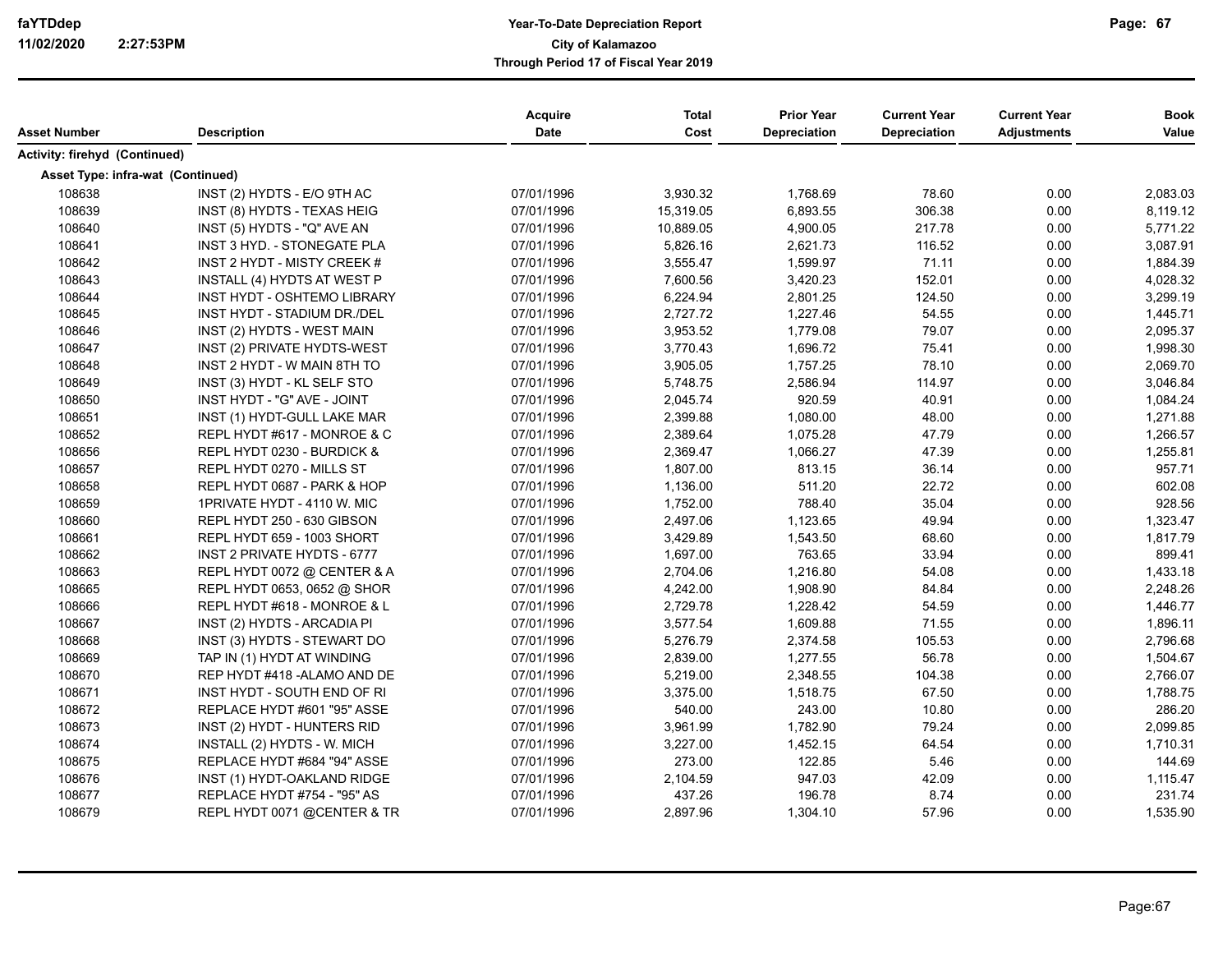| Asset Number                      | <b>Description</b>          | Acquire<br><b>Date</b> | <b>Total</b><br>Cost | <b>Prior Year</b><br>Depreciation | <b>Current Year</b><br><b>Depreciation</b> | <b>Current Year</b><br><b>Adjustments</b> | <b>Book</b><br>Value |
|-----------------------------------|-----------------------------|------------------------|----------------------|-----------------------------------|--------------------------------------------|-------------------------------------------|----------------------|
| Activity: firehyd (Continued)     |                             |                        |                      |                                   |                                            |                                           |                      |
| Asset Type: infra-wat (Continued) |                             |                        |                      |                                   |                                            |                                           |                      |
| 108680                            | INST (2) HYDTS-BRYANT       | 07/01/1996             | 6,105.00             | 2,747.25                          | 122.10                                     | 0.00                                      | 3,235.65             |
| 108681                            | REPL HYD #0369 - KRUM AND C | 07/01/1996             | 1,447.00             | 651.15                            | 28.94                                      | 0.00                                      | 766.91               |
| 108682                            | REPL HYD #0161 - ELGIN AND  | 07/01/1996             | 2,026.89             | 912.15                            | 40.54                                      | 0.00                                      | 1,074.20             |
| 108683                            | REPL HYDRANT 547 - 301 STUA | 07/01/1996             | 2,128.90             | 958.05                            | 42.58                                      | 0.00                                      | 1,128.27             |
| 108684                            | REPL HYD #0211 - GARDEN AND | 07/01/1996             | 1,890.48             | 850.72                            | 37.81                                      | 0.00                                      | 1,001.95             |
| 108685                            | REPL HYD #0191 - STOCKBRIDG | 07/01/1996             | 1,473.00             | 662.85                            | 29.46                                      | 0.00                                      | 780.69               |
| 108686                            | REPL HYD #864 - ROSE & KAL  | 07/01/1996             | 0.00                 | 83.70                             | 3.72                                       | $-87.42$                                  | 0.00                 |
| 108951                            | #4334 - 7035 STADIUM DRIVE  | 07/01/1997             | 3,856.57             | 1,658.30                          | 77.13                                      | 0.00                                      | 2,121.14             |
| 108952                            | #4245 QUAIL RUN PHASE #2    | 07/01/1997             | 2,136.00             | 918.48                            | 42.72                                      | 0.00                                      | 1,174.80             |
| 108953                            | #4278 - 5094 N. 25TH ST. N/ | 07/01/1997             | 2,239.00             | 962.77                            | 44.78                                      | 0.00                                      | 1,231.45             |
| 108954                            | #4246 QUAIL RUN PHASE #2    | 07/01/1997             | 2,136.00             | 918.48                            | 42.72                                      | 0.00                                      | 1,174.80             |
| 108955                            | #4270 - SEECO DRIVE         | 07/01/1997             | 2,890.73             | 1,243.00                          | 57.82                                      | 0.00                                      | 1,589.91             |
| 108956                            | #4273 PINEHURST APARTMENTS- | 07/01/1997             | 1,960.20             | 842.86                            | 39.21                                      | 0.00                                      | 1,078.13             |
| 108957                            | #4271 PINEHURST APARTMENTS- | 07/01/1997             | 1,960.20             | 842.86                            | 39.21                                      | 0.00                                      | 1,078.13             |
| 108958                            | #4296 - 5592 N. 32ND STREET | 07/01/1997             | 2,103.00             | 904.29                            | 42.06                                      | 0.00                                      | 1,156.65             |
| 108959                            | #4269 PINEHURST APARTMENTS- | 07/01/1997             | 1,960.20             | 842.86                            | 39.21                                      | 0.00                                      | 1,078.13             |
| 108960                            | #4274 PINEHURST APARTMENTS- | 07/01/1997             | 1,960.20             | 842.86                            | 39.21                                      | 0.00                                      | 1,078.13             |
| 108961                            | #4244 QUAIL RUN PHASE #2    | 07/01/1997             | 2,136.00             | 918.48                            | 42.72                                      | 0.00                                      | 1,174.80             |
| 108962                            | #4230 STANFORD HILLS PHASE  | 07/01/1997             | 2,113.89             | 909.02                            | 42.28                                      | 0.00                                      | 1,162.59             |
| 108963                            | #4238 - RIVER OAKS SOFTBALL | 07/01/1997             | 2,898.95             | 1,246.57                          | 57.98                                      | 0.00                                      | 1,594.40             |
| 108964                            | #4286 - CRESTWOOD AVE - 273 | 07/01/1997             | 2,002.00             | 860.86                            | 40.04                                      | 0.00                                      | 1,101.10             |
| 108965                            | #4292 - DURANGO - 700' N/O  | 07/01/1997             | 2,002.00             | 860.86                            | 40.04                                      | 0.00                                      | 1,101.10             |
| 108966                            | #4290 - CRESTWOOD AVE. - 13 | 07/01/1997             | 2,002.00             | 860.86                            | 40.04                                      | 0.00                                      | 1,101.10             |
| 108967                            | #'4289 - DURANGO, 300' N/O  | 07/01/1997             | 2,002.00             | 860.86                            | 40.04                                      | 0.00                                      | 1,101.10             |
| 108968                            | #4235 STANFORD HILLS PHASE  | 07/01/1997             | 2,113.89             | 909.02                            | 42.28                                      | 0.00                                      | 1,162.59             |
| 108969                            | #4236 STANFORD HILLS PHASE  | 07/01/1997             | 2,113.89             | 909.02                            | 42.28                                      | 0.00                                      | 1,162.59             |
| 108970                            | #4247 QUAIL RUN PHASE #2    | 07/01/1997             | 2,136.00             | 918.48                            | 42.72                                      | 0.00                                      | 1,174.80             |
| 108971                            | #4232 STANFORD HILLS PHASE  | 07/01/1997             | 2,113.89             | 909.02                            | 42.28                                      | 0.00                                      | 1,162.59             |
| 108972                            | #4249 QUAIL RUN PHASE #2    | 07/01/1997             | 2,136.00             | 918.48                            | 42.72                                      | 0.00                                      | 1,174.80             |
| 108973                            | #4229 STANFORD HILLS PHASE  | 07/01/1997             | 2,113.89             | 909.02                            | 42.28                                      | 0.00                                      | 1,162.59             |
| 108974                            | #4237 STANFORD HILLS PHASE  | 07/01/1997             | 2,113.89             | 909.02                            | 42.28                                      | 0.00                                      | 1,162.59             |
| 108975                            | #4231 STANFORD HILLS PHASE  | 07/01/1997             | 2,113.89             | 909.02                            | 42.28                                      | 0.00                                      | 1,162.59             |
| 108976                            | #4234 STANFORD HILLS PHASE  | 07/01/1997             | 2,113.89             | 909.02                            | 42.28                                      | 0.00                                      | 1,162.59             |
| 108977                            | #4248 QUAIL RUN PHASE #2    | 07/01/1997             | 2,136.00             | 918.48                            | 42.72                                      | 0.00                                      | 1,174.80             |
| 108978                            | #4243 QUAIL RUN PHASE #2    | 07/01/1997             | 2,136.00             | 918.48                            | 42.72                                      | 0.00                                      | 1,174.80             |
| 108979                            | #4335 - MAPLE HILL DR N/E O | 07/01/1997             | 3,712.10             | 1,596.16                          | 74.24                                      | 0.00                                      | 2,041.70             |
| 108980                            | #4233 STANFORD HILLS PHASE  | 07/01/1997             | 2,113.89             | 909.02                            | 42.28                                      | 0.00                                      | 1,162.59             |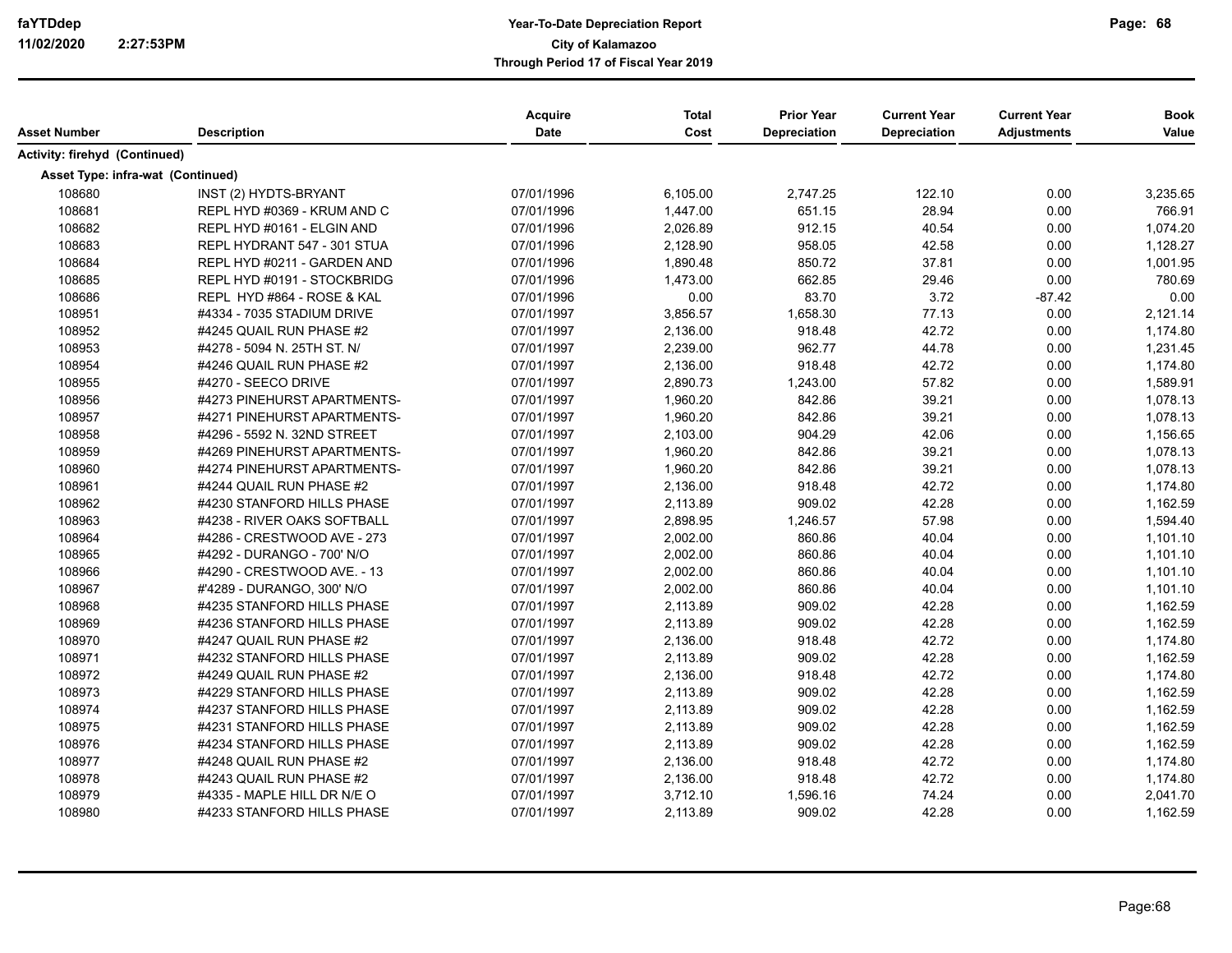| Asset Number                             | <b>Description</b>                | <b>Acquire</b><br><b>Date</b> | <b>Total</b><br>Cost | <b>Prior Year</b><br><b>Depreciation</b> | <b>Current Year</b><br><b>Depreciation</b> | <b>Current Year</b><br><b>Adjustments</b> | <b>Book</b><br>Value |
|------------------------------------------|-----------------------------------|-------------------------------|----------------------|------------------------------------------|--------------------------------------------|-------------------------------------------|----------------------|
|                                          |                                   |                               |                      |                                          |                                            |                                           |                      |
| Activity: firehyd (Continued)            |                                   |                               |                      |                                          |                                            |                                           |                      |
| <b>Asset Type: infra-wat (Continued)</b> |                                   |                               |                      |                                          |                                            |                                           |                      |
| 108981                                   | MYSTIC TRAILS PHASE 2 5           | 07/01/1997                    | 8,500.00             | 3,655.00                                 | 170.00                                     | 0.00                                      | 4,675.00             |
| 108982                                   | #4272 PINEHURST APARTMENTS-       | 07/01/1997                    | 1,960.20             | 842.86                                   | 39.21                                      | 0.00                                      | 1,078.13             |
| 108983                                   | #4257 - BEATRICE DRIVE @ SA       | 07/01/1997                    | 2,676.22             | 1,150.76                                 | 53.53                                      | 0.00                                      | 1,471.93             |
| 108984                                   | <b>ENGELWOOD ESTATES 3 HYDRAN</b> | 07/01/1997                    | 5,100.00             | 2,193.00                                 | 102.00                                     | 0.00                                      | 2,805.00             |
| 108985                                   | #4239 - 100 BLOCK OF W. MAP       | 07/01/1997                    | 2,222.90             | 955.89                                   | 44.46                                      | 0.00                                      | 1,222.55             |
| 108986                                   | VALLEYWOOD PHASE 5 6 HYD          | 07/01/1997                    | 10,200.00            | 4,386.00                                 | 204.00                                     | 0.00                                      | 5,610.00             |
| 108987                                   | # TO COME- BOARDWALK PARK S       | 07/01/1997                    | 1,940.00             | 834.20                                   | 38.80                                      | 0.00                                      | 1,067.00             |
| 108988                                   | COUNTRY ESTATES #2 1 HYDRAN       | 07/01/1997                    | 1,700.00             | 731.00                                   | 34.00                                      | 0.00                                      | 935.00               |
| 108989                                   | #4297 - 5716 N. 32ND STREET       | 07/01/1997                    | 2,103.00             | 904.29                                   | 42.06                                      | 0.00                                      | 1,156.65             |
| 108990                                   | WOODSONG CONDOS 6 HYDRANTS        | 07/01/1997                    | 10,200.00            | 4,386.00                                 | 204.00                                     | 0.00                                      | 5,610.00             |
| 108991                                   | #4301 - N. 32ND ST. N/O "EF       | 07/01/1997                    | 2,103.00             | 904.29                                   | 42.06                                      | 0.00                                      | 1,156.65             |
| 108992                                   | ROSE ARBOR #2 4 HYDRANTS          | 07/01/1997                    | 6,800.00             | 2,924.00                                 | 136.00                                     | 0.00                                      | 3,740.00             |
| 108995                                   | MYSTIC TRAILS PHASE 3 5 H         | 07/01/1997                    | 9,350.00             | 4,020.50                                 | 187.00                                     | 0.00                                      | 5,142.50             |
| 108997                                   | FOXWOOD APTS PHASE 4 11 HY        | 07/01/1997                    | 20,570.00            | 8,845.10                                 | 411.40                                     | 0.00                                      | 11,313.50            |
| 108998                                   | PINE MEDOWS - KAL TWNP 5 HY       | 07/01/1997                    | 9,355.00             | 4,022.65                                 | 187.10                                     | 0.00                                      | 5,145.25             |
| 108999                                   | "K" AVE 500 FT E FROM 6537        | 07/01/1997                    | 5,100.00             | 2,193.00                                 | 102.00                                     | 0.00                                      | 2,805.00             |
| 109000                                   | #4227 - 6230 BETHANY CIRCL        | 07/01/1997                    | 2,021.00             | 869.03                                   | 40.42                                      | 0.00                                      | 1,111.55             |
| 109001                                   | VALLEYWOOD PHASE 6 5 HYDR         | 07/01/1997                    | 9,355.00             | 4,022.65                                 | 187.10                                     | 0.00                                      | 5,145.25             |
| 109002                                   | #4302 - 6700 N. 32ND STREET       | 07/01/1997                    | 2,103.00             | 904.29                                   | 42.06                                      | 0.00                                      | 1,156.65             |
| 109003                                   | #4305 - CHIME ELEMENTARY S        | 07/01/1997                    | 3,547.28             | 1,525.35                                 | 70.95                                      | 0.00                                      | 1,950.98             |
| 109004                                   | #4293 - SEVENTH STREET            | 07/01/1997                    | 1,875.74             | 806.56                                   | 37.52                                      | 0.00                                      | 1,031.66             |
| 109005                                   | # TO COME - OFF 9TH STREET        | 07/01/1997                    | 2,825.99             | 1,215.18                                 | 56.52                                      | 0.00                                      | 1,554.29             |
| 109006                                   | #4330 - 5350 E. "N" AVE           | 07/01/1997                    | 5,809.00             | 2,497.87                                 | 116.18                                     | 0.00                                      | 3,194.95             |
| 109007                                   | #4222 - 6835 WALDEN PARK LN       | 07/01/1997                    | 2,021.00             | 869.03                                   | 40.42                                      | 0.00                                      | 1,111.55             |
| 109009                                   | #4226 - 6307 BETHANY CIRCLE       | 07/01/1997                    | 2,021.00             | 869.03                                   | 40.42                                      | 0.00                                      | 1,111.55             |
| 109010                                   | #4312 - 2345 N. 10TH - PRIV       | 07/01/1997                    | 8,200.31             | 3,526.17                                 | 164.01                                     | 0.00                                      | 4,510.13             |
| 109011                                   | #4223 - 6801 WALDEN PARK LN       | 07/01/1997                    | 2,021.00             | 869.03                                   | 40.42                                      | 0.00                                      | 1,111.55             |
| 109012                                   | #4279 -5148 N. 25TH ST. N/O       | 07/01/1997                    | 2,239.00             | 962.77                                   | 44.78                                      | 0.00                                      | 1,231.45             |
| 109013                                   | #4299 - N. 32ND ST. S/O "EF       | 07/01/1997                    | 2,103.00             | 904.29                                   | 42.06                                      | 0.00                                      | 1,156.65             |
| 109014                                   | #4295 - 5406 N. 32ND STREET       | 07/01/1997                    | 2,103.00             | 904.29                                   | 42.06                                      | 0.00                                      | 1,156.65             |
| 109015                                   | #4294 - 5258 N. 32ND STREET       | 07/01/1997                    | 2,103.00             | 904.29                                   | 42.06                                      | 0.00                                      | 1,156.65             |
| 109016                                   | #4291 - 6911 N. 32ND STREET       | 07/01/1997                    | 2,109.00             | 906.87                                   | 42.18                                      | 0.00                                      | 1,159.95             |
| 109017                                   | #4300 - 6352 N. 32ND STREET       | 07/01/1997                    | 2,103.00             | 904.29                                   | 42.06                                      | 0.00                                      | 1,156.65             |
| 109018                                   | #4225 - 6093 BETHANY CIRCLE       | 07/01/1997                    | 2,021.00             | 869.03                                   | 40.42                                      | 0.00                                      | 1,111.55             |
| 109026                                   | #4240 - 1523 WASHINGTON           | 07/01/1997                    | 1,469.71             | 631.95                                   | 29.40                                      | 0.00                                      | 808.36               |
| 109030                                   | #4215 - BELMONT STREET @ W.       | 07/01/1997                    | 1,750.00             | 752.50                                   | 35.00                                      | 0.00                                      | 962.50               |
| 109031                                   | #4214 - BELMONT - 350' W/0        | 07/01/1997                    | 1,750.00             | 752.50                                   | 35.00                                      | 0.00                                      | 962.50               |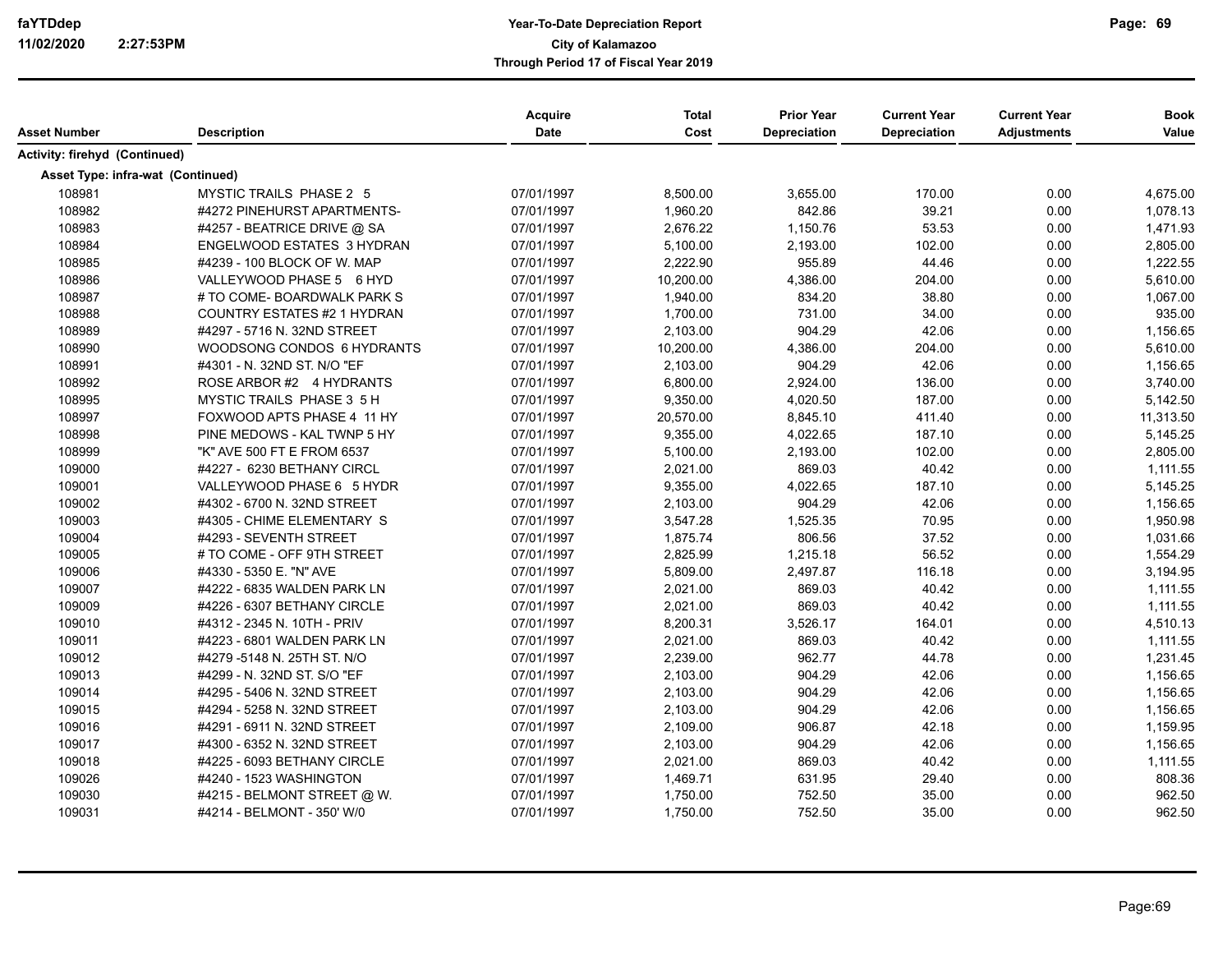| Asset Number                      | <b>Description</b>           | Acquire<br><b>Date</b> | <b>Total</b><br>Cost | <b>Prior Year</b><br><b>Depreciation</b> | <b>Current Year</b><br><b>Depreciation</b> | <b>Current Year</b><br><b>Adjustments</b> | <b>Book</b><br>Value |
|-----------------------------------|------------------------------|------------------------|----------------------|------------------------------------------|--------------------------------------------|-------------------------------------------|----------------------|
| Activity: firehyd (Continued)     |                              |                        |                      |                                          |                                            |                                           |                      |
| Asset Type: infra-wat (Continued) |                              |                        |                      |                                          |                                            |                                           |                      |
| 109032                            | #4216 - CHARLES AND TRIMBLE  | 07/01/1997             | 2,801.52             | 1,204.65                                 | 56.03                                      | 0.00                                      | 1,540.84             |
| 109033                            | #4217 - CHARLES AND WALLACE  | 07/01/1997             | 2,205.99             | 948.58                                   | 44.12                                      | 0.00                                      | 1,213.29             |
| 109034                            | #4333 - CAMERON & STOCKBRID  | 07/01/1997             | 1,964.16             | 844.54                                   | 39.29                                      | 0.00                                      | 1,080.33             |
| 109035                            | # TO COME - HARRISON & KALA  | 07/01/1997             | 1,921.19             | 826.08                                   | 38.43                                      | 0.00                                      | 1,056.68             |
| 109056                            | #4287 - 7939 S. 12TH         | 07/01/1997             | 3,519.00             | 1,513.17                                 | 70.38                                      | 0.00                                      | 1,935.45             |
| 109057                            | #4224 - HIDDEN LAKE CIRCLE&  | 07/01/1997             | 2,021.00             | 869.03                                   | 40.42                                      | 0.00                                      | 1,111.55             |
| 109058                            | #4267 CHARLES AVE AND CHICA  | 07/01/1997             | 2,698.71             | 1,160.42                                 | 53.98                                      | 0.00                                      | 1,484.31             |
| 109059                            | #4253 KALAMAZOO AIRPORT      | 07/01/1997             | 6,388.31             | 2,747.01                                 | 127.77                                     | 0.00                                      | 3,513.53             |
| 109060                            | #4277 - KENDALL AVE. - PRIVA | 07/01/1997             | 9,122.77             | 3,922.80                                 | 182.46                                     | 0.00                                      | 5,017.51             |
| 109061                            | #4268 - CHERRY-HILL (300 B   | 07/01/1997             | 2,432.98             | 1,046.19                                 | 48.66                                      | 0.00                                      | 1,338.13             |
| 109062                            | #4281 - ALTHEA ST & FLETCHE  | 07/01/1997             | 2,491.87             | 1,071.56                                 | 49.84                                      | 0.00                                      | 1,370.47             |
| 109063                            | #4280 - FLETCHER AVE N/O W.  | 07/01/1997             | 2,512.47             | 1,080.38                                 | 50.25                                      | 0.00                                      | 1,381.84             |
| 109064                            | #4254 SQUIRES AND THISTLE M  | 07/01/1997             | 3,376.19             | 1,451.73                                 | 67.53                                      | 0.00                                      | 1,856.93             |
| 109065                            | #4283 - HENSON AVE           | 07/01/1997             | 2,196.09             | 944.28                                   | 43.92                                      | 0.00                                      | 1,207.89             |
| 109066                            | #4284 - CORNER OF PITCHER &  | 07/01/1997             | 3,233.62             | 1,390.41                                 | 64.67                                      | 0.00                                      | 1,778.54             |
| 109067                            | #4288 -7939 S. 12TH          | 07/01/1997             | 3,519.00             | 1,513.17                                 | 70.38                                      | 0.00                                      | 1,935.45             |
| 109068                            | #4221 - SENNE ST.            | 07/01/1997             | 1,780.00             | 765.40                                   | 35.60                                      | 0.00                                      | 979.00               |
| 109069                            | #4220 - SENNE ST.            | 07/01/1997             | 1,776.00             | 763.68                                   | 35.52                                      | 0.00                                      | 976.80               |
| 109070                            | #4261 - E. "G" AVE. - 1800'  | 07/01/1997             | 2,159.00             | 928.37                                   | 43.18                                      | 0.00                                      | 1,187.45             |
| 109071                            | #4264 - E. "G" AVE. - 2700"  | 07/01/1997             | 2,159.00             | 928.37                                   | 43.18                                      | 0.00                                      | 1,187.45             |
| 109072                            | #4262 - E. "G" AVE. - 1040'  | 07/01/1997             | 2,159.00             | 928.37                                   | 43.18                                      | 0.00                                      | 1,187.45             |
| 109073                            | #4263 - E. "G" AVE. - 80' W  | 07/01/1997             | 2,159.00             | 928.37                                   | 43.18                                      | 0.00                                      | 1,187.45             |
| 109074                            | #4282 - JENKS BLVD & ELLA M  | 07/01/1997             | 2,606.07             | 1,120.58                                 | 52.12                                      | 0.00                                      | 1,433.37             |
| 109076                            | # TO COME- BOARDWALK PARK S  | 07/01/1997             | 1,940.00             | 834.20                                   | 38.80                                      | 0.00                                      | 1,067.00             |
| 109077                            | #4250 - S/E NORTH PARK & BE  | 07/01/1997             | 2,002.05             | 860.86                                   | 40.04                                      | 0.00                                      | 1,101.15             |
| 109078                            | #4242 - BURDICK & ROBERSON   | 07/01/1997             | 3,019.32             | 1,298.35                                 | 60.39                                      | 0.00                                      | 1,660.58             |
| 109079                            | #4241 - BURDICK & VINE       | 07/01/1997             | 2,823.98             | 1,214.32                                 | 56.48                                      | 0.00                                      | 1,553.18             |
| 109080                            | #4259 - JOHN & DUTTON        | 07/01/1997             | 3,200.20             | 1,376.06                                 | 64.01                                      | 0.00                                      | 1,760.13             |
| 109081                            | #4256 INST HYDT - DOBBIN DR  | 07/01/1997             | 2,681.86             | 1,153.26                                 | 53.64                                      | 0.00                                      | 1,474.96             |
| 109082                            | #4258 INST HYDT - FRIENDSHI  | 07/01/1997             | 2,396.40             | 1,030.49                                 | 47.93                                      | 0.00                                      | 1,317.98             |
| 109083                            | #4265 INST HYDT - CHICAGO A  | 07/01/1997             | 2,768.43             | 1,190.45                                 | 55.37                                      | 0.00                                      | 1,522.61             |
| 109085                            | #4332 - AUSTIN & OAKLAND     | 07/01/1997             | 1,564.40             | 672.73                                   | 31.29                                      | 0.00                                      | 860.38               |
| 109090                            | #4260 - N . SIDE HARDING @   | 07/01/1997             | 1,402.27             | 602.99                                   | 28.05                                      | 0.00                                      | 771.23               |
| 109091                            | #4275 - ELIZABETH            | 07/01/1997             | 0.00                 | 734.25                                   | 34.16                                      | $-768.41$                                 | 0.00                 |
| 109092                            | #4304 - NE CORNER ROSE & EL  | 07/01/1997             | 1,659.00             | 713.37                                   | 33.18                                      | 0.00                                      | 912.45               |
| 109093                            | #4266 - LAY BLVD.            | 07/01/1997             | 1,556.15             | 669.09                                   | 31.13                                      | 0.00                                      | 855.93               |
| 109109                            | <b>BRICKLETON WOODS</b>      | 07/01/1997             | 6,800.00             | 2,924.00                                 | 136.00                                     | 0.00                                      | 3,740.00             |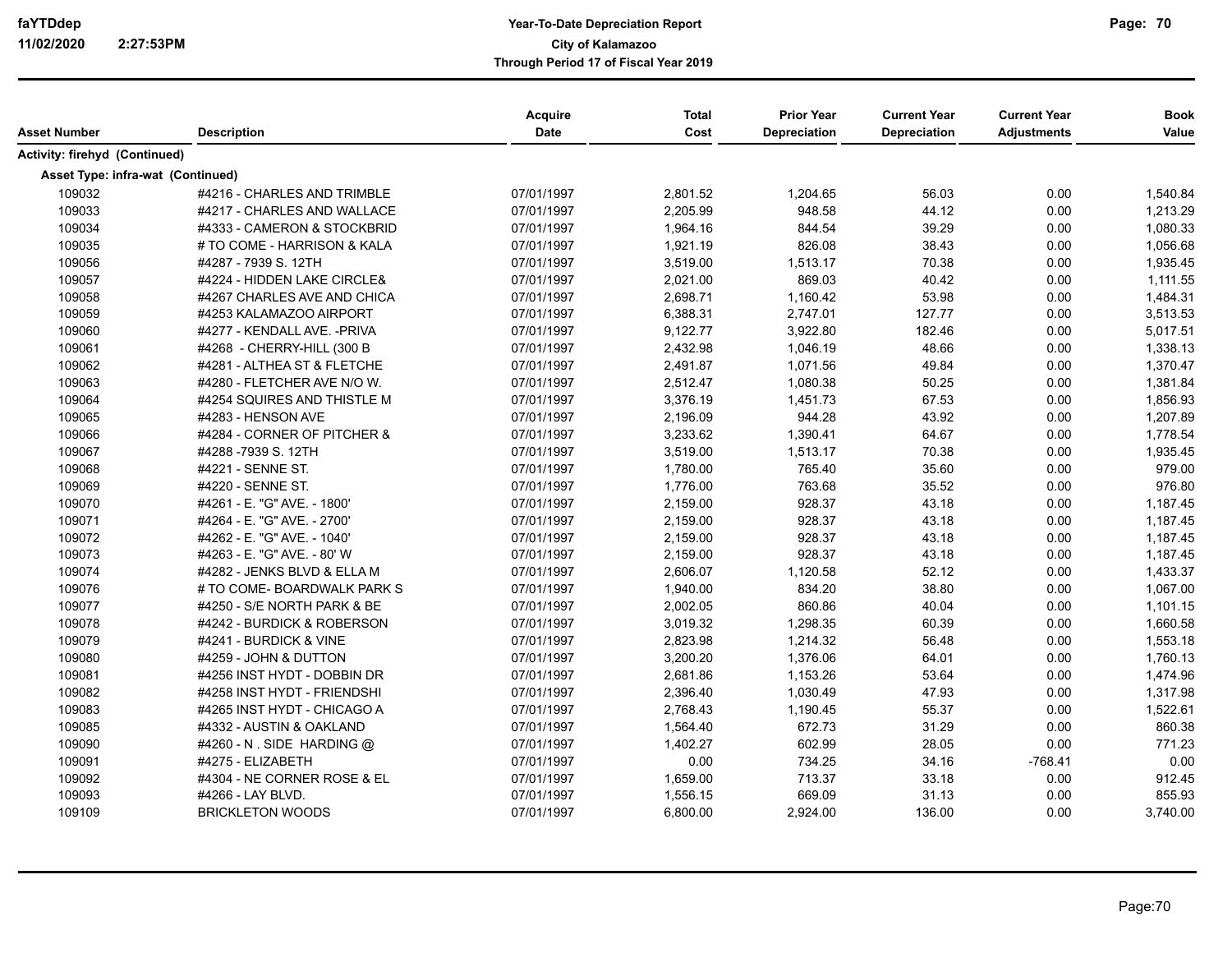| Asset Number                      | <b>Description</b>                 | Acquire<br>Date | <b>Total</b><br>Cost | <b>Prior Year</b><br>Depreciation | <b>Current Year</b><br><b>Depreciation</b> | <b>Current Year</b><br><b>Adjustments</b> | <b>Book</b><br>Value |
|-----------------------------------|------------------------------------|-----------------|----------------------|-----------------------------------|--------------------------------------------|-------------------------------------------|----------------------|
| Activity: firehyd (Continued)     |                                    |                 |                      |                                   |                                            |                                           |                      |
| Asset Type: infra-wat (Continued) |                                    |                 |                      |                                   |                                            |                                           |                      |
| 109136                            | #4285 - KILGORE RD. ("N" AV        | 07/01/1997      | 5,809.00             | 2,497.87                          | 116.18                                     | 0.00                                      | 3,194.95             |
| 109494                            | #4396 INST - FOREST R              | 07/01/1998      | 1,968.67             | 807.11                            | 39.37                                      | 0.00                                      | 1,122.19             |
| 109495                            | RELO HYDT #1131 - WESTNEDGE        | 07/01/1998      | 1,967.00             | 806.47                            | 39.34                                      | 0.00                                      | 1,121.19             |
| 109496                            | #4446 - 33RD ST.                   | 07/01/1998      | 3,415.00             | 1,400.15                          | 68.30                                      | 0.00                                      | 1,946.55             |
| 109497                            | INST 10 HYDTS - COMSTOCK CO        | 07/01/1998      | 18,700.00            | 7,667.00                          | 374.00                                     | 0.00                                      | 10,659.00            |
| 109498                            | INST 1 HYDTS - COMSTOCK COU        | 07/01/1998      | 1,870.00             | 766.70                            | 37.40                                      | 0.00                                      | 1,065.90             |
| 109499                            | #4367 5827/5829                    | 07/01/1998      | 7,627.00             | 3,127.07                          | 152.54                                     | 0.00                                      | 4,347.39             |
| 109500                            | #4368 - HOSPICE                    | 07/01/1998      | 7,525.00             | 3,085.25                          | 150.50                                     | 0.00                                      | 4,289.25             |
| 109501                            | <b>INST HYDT - 5334 PARKVIEW A</b> | 07/01/1998      | 1,410.00             | 578.10                            | 28.20                                      | 0.00                                      | 803.70               |
| 109502                            | #4449 - 33RD ST.                   | 07/01/1998      | 3,417.00             | 1,400.97                          | 68.34                                      | 0.00                                      | 1,947.69             |
| 109503                            | #4397 - FOREST RI                  | 07/01/1998      | 1,968.67             | 807.11                            | 39.37                                      | 0.00                                      | 1,122.19             |
| 109504                            | #4448 - 33RD ST.                   | 07/01/1998      | 3,415.00             | 1,400.15                          | 68.30                                      | 0.00                                      | 1,946.55             |
| 109505                            | INST (2) HYDTS - EMBERLY AC        | 07/01/1998      | 3,919.00             | 1,606.79                          | 78.38                                      | 0.00                                      | 2,233.83             |
| 109506                            | #4403 - 4TH ST AND ALMENA          | 07/01/1998      | 2,132.43             | 874.32                            | 42.65                                      | 0.00                                      | 1,215.46             |
| 109507                            | #4401 - 4TH ST AND ALMENA          | 07/01/1998      | 2,132.43             | 874.32                            | 42.65                                      | 0.00                                      | 1,215.46             |
| 109508                            | #4400 - 4TH ST AND AL              | 07/01/1998      | 2,132.43             | 874.32                            | 42.65                                      | 0.00                                      | 1,215.46             |
| 109509                            | #4405 - 4TH ST AND ALMENA          | 07/01/1998      | 2,132.43             | 874.32                            | 42.65                                      | 0.00                                      | 1,215.46             |
| 109510                            | #4404 - 4TH ST AND ALM             | 07/01/1998      | 2,132.43             | 874.32                            | 42.65                                      | 0.00                                      | 1,215.46             |
| 109511                            | #4399 - 4TH ST AND ALMENA          | 07/01/1998      | 2,132.43             | 874.32                            | 42.65                                      | 0.00                                      | 1,215.46             |
| 109513                            | #4352 HYDTS ON B                   | 07/01/1998      | 2,807.00             | 1,150.87                          | 56.14                                      | 0.00                                      | 1,599.99             |
| 109514                            | #4398 - MILWOOD ELEMENTARY         | 07/01/1998      | 1,741.00             | 713.81                            | 34.82                                      | 0.00                                      | 992.37               |
| 109515                            | #4420 - COVINGTON RD               | 07/01/1998      | 1,888.50             | 774.29                            | 37.77                                      | 0.00                                      | 1,076.44             |
| 109516                            | #4421 - COVINGTON RD               | 07/01/1998      | 1,900.50             | 779.21                            | 38.01                                      | 0.00                                      | 1,083.28             |
| 109517                            | INST HYDTS - STADIUM DR. -         | 07/01/1998      | 1,741.00             | 713.81                            | 34.82                                      | 0.00                                      | 992.37               |
| 109518                            | INST HYDTS - STADIUM DR. -         | 07/01/1998      | 1,739.00             | 712.99                            | 34.78                                      | 0.00                                      | 991.23               |
| 109521                            | #4445 - 33RD ST.                   | 07/01/1998      | 3,415.00             | 1,400.15                          | 68.30                                      | 0.00                                      | 1,946.55             |
| 109522                            | INST PRIVATE HYDRANT-WALDO         | 07/01/1998      | 1,870.00             | 766.70                            | 37.40                                      | 0.00                                      | 1,065.90             |
| 109523                            | #4440 INST - HERITAGE              | 07/01/1998      | 1,917.00             | 785.97                            | 38.34                                      | 0.00                                      | 1,092.69             |
| 109524                            | #4346 INST HYDTS ON B              | 07/01/1998      | 2,807.00             | 1,150.87                          | 56.14                                      | 0.00                                      | 1,599.99             |
| 109525                            | #4351 INST HYDTS ON B              | 07/01/1998      | 2,807.00             | 1,150.87                          | 56.14                                      | 0.00                                      | 1,599.99             |
| 109526                            | #1316 - GULL RD.                   | 07/01/1998      | 1,879.00             | 770.39                            | 37.58                                      | 0.00                                      | 1,071.03             |
| 109527                            | #4406 - 3825 LAKE STREET           | 07/01/1998      | 1,800.00             | 738.00                            | 36.00                                      | 0.00                                      | 1,026.00             |
| 109528                            | INST 2 HYDT - FOXWOOD #3           | 07/01/1998      | 3,740.00             | 1,533.40                          | 74.80                                      | 0.00                                      | 2,131.80             |
| 109529                            | INST 3 HYDT - FOXWOOD TOWNH        | 07/01/1998      | 6,162.00             | 2,526.42                          | 123.24                                     | 0.00                                      | 3,512.34             |
| 109530                            | #4447 - 33RD ST.                   | 07/01/1998      | 3,415.00             | 1,400.15                          | 68.30                                      | 0.00                                      | 1,946.55             |
| 109531                            | #4424 - 4                          | 07/01/1998      | 2,158.00             | 884.78                            | 43.16                                      | 0.00                                      | 1,230.06             |
| 109532                            | #4389 - 5076 9TH ST (              | 07/01/1998      | 4,250.00             | 1,742.50                          | 85.00                                      | 0.00                                      | 2,422.50             |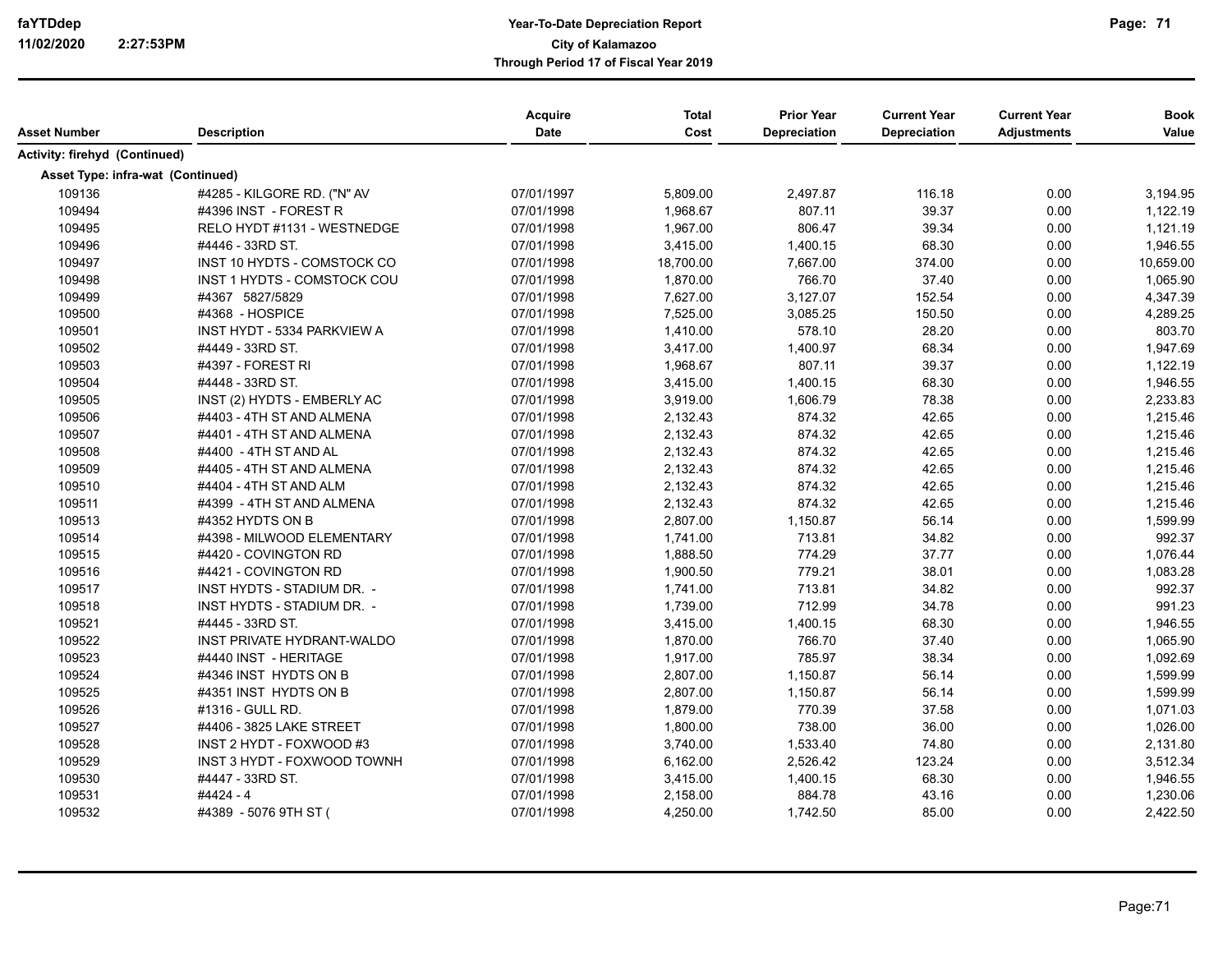| Asset Number                      | <b>Description</b>                 | Acquire<br><b>Date</b> | <b>Total</b><br>Cost | <b>Prior Year</b><br>Depreciation | <b>Current Year</b><br><b>Depreciation</b> | <b>Current Year</b><br><b>Adjustments</b> | <b>Book</b><br>Value |
|-----------------------------------|------------------------------------|------------------------|----------------------|-----------------------------------|--------------------------------------------|-------------------------------------------|----------------------|
| Activity: firehyd (Continued)     |                                    |                        |                      |                                   |                                            |                                           |                      |
| Asset Type: infra-wat (Continued) |                                    |                        |                      |                                   |                                            |                                           |                      |
| 109534                            | #4378 - "Q" AVE                    | 07/01/1998             | 2,172.00             | 890.52                            | 43.44                                      | 0.00                                      | 1,238.04             |
| 109535                            | #4381 - "Q" AVE                    | 07/01/1998             | 2,172.00             | 890.52                            | 43.44                                      | 0.00                                      | 1,238.04             |
| 109536                            | #4380 - "Q" AVE                    | 07/01/1998             | 2,172.00             | 890.52                            | 43.44                                      | 0.00                                      | 1,238.04             |
| 109537                            | #4387 - "Q" AVE                    | 07/01/1998             | 2,172.00             | 890.52                            | 43.44                                      | 0.00                                      | 1,238.04             |
| 109538                            | #4386 - "Q" AVE                    | 07/01/1998             | 2,172.00             | 890.52                            | 43.44                                      | 0.00                                      | 1,238.04             |
| 109539                            | #4379 - "Q" AVE                    | 07/01/1998             | 2,172.00             | 890.52                            | 43.44                                      | 0.00                                      | 1,238.04             |
| 109540                            | #4402 - 4TH ST AND ALMENA          | 07/01/1998             | 2,132.43             | 874.32                            | 42.65                                      | 0.00                                      | 1,215.46             |
| 109541                            | #4385 - "Q" AVE                    | 07/01/1998             | 2,172.00             | 890.52                            | 43.44                                      | 0.00                                      | 1,238.04             |
| 109542                            | #4369 - WYNGATE WEST               | 07/01/1998             | 2,244.00             | 920.04                            | 44.88                                      | 0.00                                      | 1,279.08             |
| 109543                            | INST (1) HYDT - 8TH ST. N/O        | 07/01/1998             | 3,540.00             | 1,451.40                          | 70.80                                      | 0.00                                      | 2,017.80             |
| 109544                            | #4437 - "Q" AVE - TEXAS SQ         | 07/01/1998             | 1,835.00             | 752.35                            | 36.70                                      | 0.00                                      | 1,045.95             |
| 109545                            | #4436 - "Q" AVE - TEXAS SQU        | 07/01/1998             | 1,835.00             | 752.35                            | 36.70                                      | 0.00                                      | 1,045.95             |
| 109546                            | <b>INST 1 HYDT - TEXAS DRIVING</b> | 07/01/1998             | 1,870.00             | 766.70                            | 37.40                                      | 0.00                                      | 1,065.90             |
| 109547                            | <b>INST 2 HYDT - TEXAS HEIGHTS</b> | 07/01/1998             | 4,108.00             | 1,684.28                          | 82.16                                      | 0.00                                      | 2,341.56             |
| 109548                            | #4425 - 25TH ST (HAVEN REFO        | 07/01/1998             | 2,071.00             | 849.11                            | 41.42                                      | 0.00                                      | 1,180.47             |
| 109549                            | HYDT #4423 PRIVATE M-43 AND        | 07/01/1998             | 1,943.00             | 796.63                            | 38.86                                      | 0.00                                      | 1,107.51             |
| 109550                            | HYDT #4383 - "Q" AVE               | 07/01/1998             | 2,172.00             | 890.52                            | 43.44                                      | 0.00                                      | 1,238.04             |
| 109551                            | HYDT #4363 - BARRINGTON SH         | 07/01/1998             | 2,101.10             | 861.41                            | 42.02                                      | 0.00                                      | 1,197.67             |
| 109552                            | HYDT #4359 - BARRINGTON SH         | 07/01/1998             | 2,101.10             | 861.41                            | 42.02                                      | 0.00                                      | 1,197.67             |
| 109553                            | HYDT #4438 INST - HERITAGE         | 07/01/1998             | 1,917.00             | 785.97                            | 38.34                                      | 0.00                                      | 1,092.69             |
| 109554                            | HYDT #4439 INST - HERITAGE         | 07/01/1998             | 1,917.00             | 785.97                            | 38.34                                      | 0.00                                      | 1,092.69             |
| 109555                            | HYDT #4355 - BARRINGTON SHO        | 07/01/1998             | 2,101.10             | 861.41                            | 42.02                                      | 0.00                                      | 1,197.67             |
| 109556                            | HYDT #4356 - BARRINGTON SHO        | 07/01/1998             | 2,101.10             | 861.41                            | 42.02                                      | 0.00                                      | 1,197.67             |
| 109557                            | HYDT #4358 - BARRINGTON SH         | 07/01/1998             | 2,101.10             | 861.41                            | 42.02                                      | 0.00                                      | 1,197.67             |
| 109558                            | HYDT #4364 - BARRINGTON SH         | 07/01/1998             | 2,101.10             | 861.41                            | 42.02                                      | 0.00                                      | 1,197.67             |
| 109559                            | HYDT #4377 - "Q" AVE               | 07/01/1998             | 2,172.00             | 890.52                            | 43.44                                      | 0.00                                      | 1,238.04             |
| 109560                            | HYDT #4362 - BARRINGTON SH         | 07/01/1998             | 2,101.10             | 861.41                            | 42.02                                      | 0.00                                      | 1,197.67             |
| 109561                            | HYDT #4382 - "Q" AVE               | 07/01/1998             | 2,172.00             | 890.52                            | 43.44                                      | 0.00                                      | 1,238.04             |
| 109562                            | HYDT #4357 - BARRINGTON SH         | 07/01/1998             | 2,101.10             | 861.41                            | 42.02                                      | 0.00                                      | 1,197.67             |
| 109563                            | HYDT #4360 - BARRINGTON SH         | 07/01/1998             | 2,101.10             | 861.41                            | 42.02                                      | 0.00                                      | 1,197.67             |
| 109564                            | HYDT #4392 - RUDGATE FARMS         | 07/01/1998             | 1,998.20             | 819.24                            | 39.96                                      | 0.00                                      | 1,139.00             |
| 109565                            | HYDT #4391 - RUDGATE FARMS         | 07/01/1998             | 1,998.20             | 819.24                            | 39.96                                      | 0.00                                      | 1,139.00             |
| 109566                            | HYDT #4393 - RUDGATE FARMS         | 07/01/1998             | 1,998.20             | 819.24                            | 39.96                                      | 0.00                                      | 1,139.00             |
| 109567                            | HYDT #4390 - RUDGATE FARMS         | 07/01/1998             | 1,998.20             | 819.24                            | 39.96                                      | 0.00                                      | 1,139.00             |
| 109568                            | HYDT #4394 - RUDGATE FARMS         | 07/01/1998             | 1,998.20             | 819.24                            | 39.96                                      | 0.00                                      | 1,139.00             |
| 109569                            | #4422 - GREEN MEADOW               | 07/01/1998             | 1,982.00             | 812.62                            | 39.64                                      | 0.00                                      | 1,129.74             |
| 109570                            | HYDT #4361 - BARRINGTON SH         | 07/01/1998             | 2,101.10             | 861.41                            | 42.02                                      | 0.00                                      | 1,197.67             |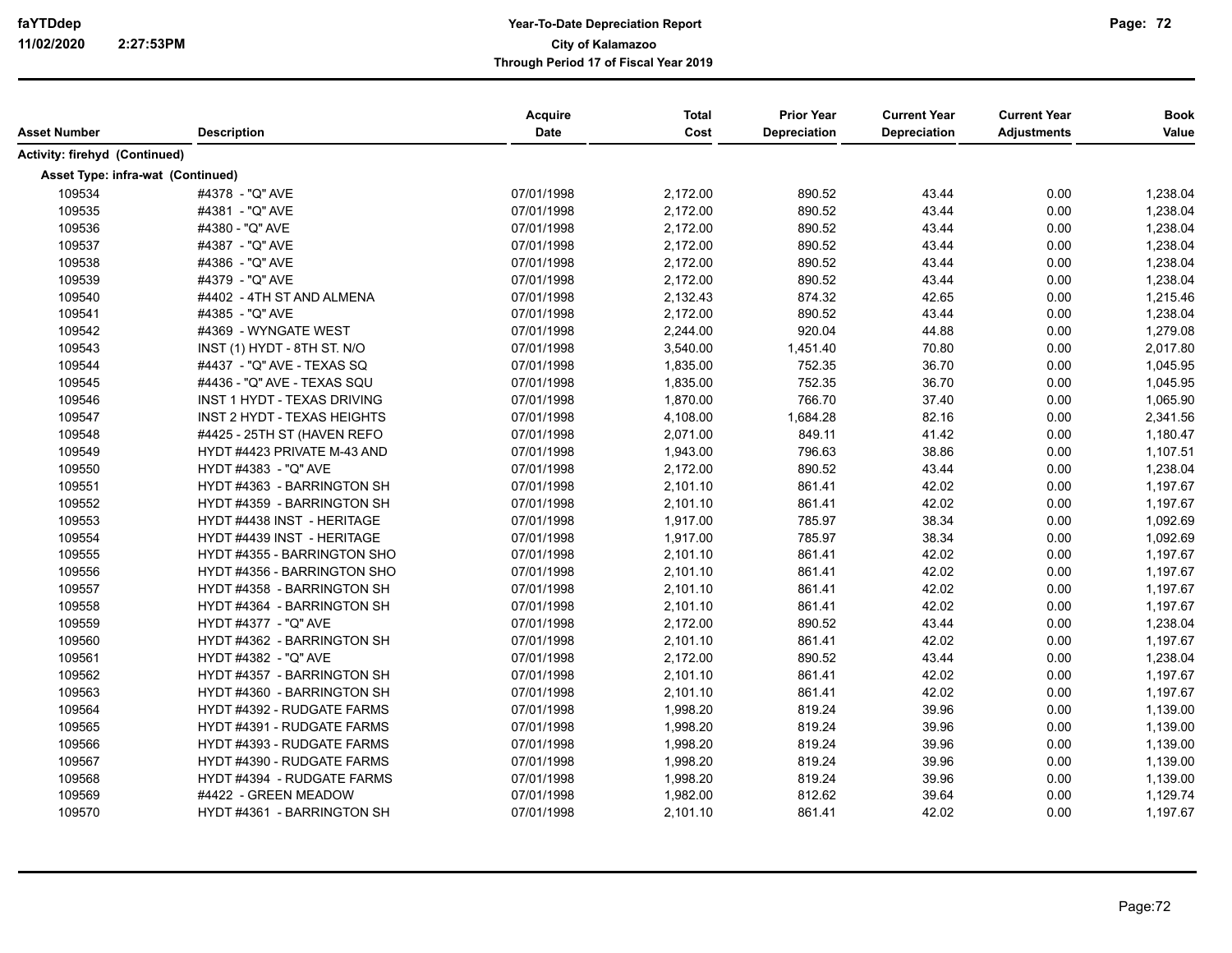| Asset Number                         | <b>Description</b>                       | Acquire<br><b>Date</b> | <b>Total</b><br>Cost | <b>Prior Year</b><br>Depreciation | <b>Current Year</b><br>Depreciation | <b>Current Year</b><br><b>Adjustments</b> | <b>Book</b><br>Value |
|--------------------------------------|------------------------------------------|------------------------|----------------------|-----------------------------------|-------------------------------------|-------------------------------------------|----------------------|
| <b>Activity: firehyd (Continued)</b> |                                          |                        |                      |                                   |                                     |                                           |                      |
| Asset Type: infra-wat (Continued)    |                                          |                        |                      |                                   |                                     |                                           |                      |
| 109571                               | HYDT #4339 - E. CROSSTOWN                | 07/01/1998             | 2,738.00             | 1,122.58                          | 54.76                               | 0.00                                      | 1,560.66             |
| 109573                               | RELO HYDT #1132 - WESTNEDGE              | 07/01/1998             | 1,424.00             | 583.84                            | 28.48                               | 0.00                                      | 811.68               |
| 109574                               | RELO HYDT #1144-WESTNEDGE                | 07/01/1998             | 1,177.00             | 482.57                            | 23.54                               | 0.00                                      | 670.89               |
| 109575                               | HYDT #4354 - ACADEMY & CLAR              | 07/01/1998             | 1,566.00             | 642.06                            | 31.32                               | 0.00                                      | 892.62               |
| 109576                               | HYDT #4353 - KING HWY & BRA              | 07/01/1998             | 458.00               | 187.78                            | 9.16                                | 0.00                                      | 261.06               |
| 109577                               | REPL HYDT #0155 - CORNER OF              | 07/01/1998             | 1,965.00             | 805.65                            | 39.30                               | 0.00                                      | 1,120.05             |
| 109579                               | HYDT #4388-INST HYDT - ARBO              | 07/01/1998             | 1,881.00             | 771.21                            | 37.62                               | 0.00                                      | 1,072.17             |
| 109844                               | #4558, #4559, #4560-S WESTNEDGE/GANDER M | 07/01/1999             | 7,200.00             | 2,808.00                          | 144.00                              | 0.00                                      | 4,248.00             |
| 109846                               | #4561, #4562, #4563-ROMENCE RD/BRICKLETO | 07/01/1999             | 6,162.00             | 2,403.18                          | 123.24                              | 0.00                                      | 3,635.58             |
| 109870                               | #4524 - SPRINGWOOD AND SUNNYWOOD         | 07/01/1999             | 1,751.00             | 682.89                            | 35.02                               | 0.00                                      | 1,033.09             |
| 109871                               | #4463 - TANAGER & PHEASANT               | 07/01/1999             | 1,859.50             | 725.21                            | 37.19                               | 0.00                                      | 1,097.10             |
| 109872                               | #4456 - BUCKHAM WOOD ND CADDAM WOOD      | 07/01/1999             | 1,680.50             | 655.39                            | 33.61                               | 0.00                                      | 991.50               |
| 109873                               | #4458 - WOOD HOLLOW CT, N. END           | 07/01/1999             | 1,680.50             | 655.39                            | 33.61                               | 0.00                                      | 991.50               |
| 109874                               | #4457-BUCKHAM WOOD, 130' E. OF WOOD HOLL | 07/01/1999             | 1,680.50             | 655.39                            | 33.61                               | 0.00                                      | 991.50               |
| 109875                               | HYDT #4368 - HOSPICE CARE M              | 07/01/1999             | 1,306.00             | 509.34                            | 26.12                               | 0.00                                      | 770.54               |
| 109876                               | <b>INSTL 3 HYDS MARKIN GLEN PA</b>       | 07/01/1999             | 7,200.00             | 2,808.00                          | 144.00                              | 0.00                                      | 4,248.00             |
| 109877                               | INSTL 3 HYDS COTTAGE WOOD O              | 07/01/1999             | 7,200.00             | 2,808.00                          | 144.00                              | 0.00                                      | 4,248.00             |
| 109878                               | HYDT #4556 - GALESBURG 2 W               | 07/01/1999             | 5,221.00             | 2,036.19                          | 104.42                              | 0.00                                      | 3,080.39             |
| 109879                               | HYDT #4555 - GALESBURG 2 W.              | 07/01/1999             | 2,468.00             | 962.52                            | 49.36                               | 0.00                                      | 1,456.12             |
| 109880                               | HYDT #4467 - 33RD ST./"K" A              | 07/01/1999             | 287.17               | 111.95                            | 5.75                                | 0.00                                      | 169.47               |
| 109882                               | HYDT #4523 - SPRINGWOOD PLA              | 07/01/1999             | 1,751.00             | 682.89                            | 35.02                               | 0.00                                      | 1,033.09             |
| 109884                               | HYDT #4531 - SPRINGWOOD PLA              | 07/01/1999             | 1,751.00             | 682.89                            | 35.02                               | 0.00                                      | 1,033.09             |
| 109885                               | HYDT #4533 - SPRINGWOOD HIL              | 07/01/1999             | 1,680.33             | 655.38                            | 33.61                               | 0.00                                      | 991.34               |
| 109886                               | HYDT #4534 - SPRINGWOOD HIL              | 07/01/1999             | 1,680.33             | 655.38                            | 33.61                               | 0.00                                      | 991.34               |
| 109887                               | HYDT #4535 - SPRINGWOOD HIL              | 07/01/1999             | 1,680.33             | 655.38                            | 33.61                               | 0.00                                      | 991.34               |
| 109888                               | #4485-SONIA LAND AT SUNSPRITE            | 07/01/1999             | 2,125.67             | 828.96                            | 42.52                               | 0.00                                      | 1,254.19             |
| 109889                               | HYDT #4536 - SPRINGWOOD PLA              | 07/01/1999             | 2,557.00             | 997.23                            | 51.14                               | 0.00                                      | 1,508.63             |
| 109890                               | #4484-PRISTINE AT SUNSPRITE              | 07/01/1999             | 2,125.67             | 828.96                            | 42.52                               | 0.00                                      | 1,254.19             |
| 109891                               | HYDT #4520 - SPRINGWOOD PLA              | 07/01/1999             | 1,751.00             | 682.89                            | 35.02                               | 0.00                                      | 1,033.09             |
| 109892                               | HYDT #4538 - N/O #2900 ON K              | 07/01/1999             | 1,980.00             | 772.20                            | 39.60                               | 0.00                                      | 1,168.20             |
| 109893                               | HYDT #4525 - SPRINGWOOD PLA              | 07/01/1999             | 1,751.00             | 682.89                            | 35.02                               | 0.00                                      | 1,033.09             |
| 109894                               | HYDT #4537 AT OAK OPENINGS               | 07/01/1999             | 1,772.00             | 691.08                            | 35.44                               | 0.00                                      | 1,045.48             |
| 109895                               | HYDT #4526 - SPRINGWOOD PLA              | 07/01/1999             | 1,751.00             | 682.89                            | 35.02                               | 0.00                                      | 1,033.09             |
| 109896                               | #4473 - 3911 S. 12TH S                   | 07/01/1999             | 2,655.00             | 1,035.45                          | 53.10                               | 0.00                                      | 1,566.45             |
| 109897                               | #4507-LATERN, W. OF DOUGLAS/SUMMIT APTS  | 07/01/1999             | 2,188.00             | 853.32                            | 43.76                               | 0.00                                      | 1,290.92             |
| 109898                               | HYDT #4464 - REPL #0834 - P              | 07/01/1999             | 1,870.00             | 729.30                            | 37.40                               | 0.00                                      | 1,103.30             |
| 109899                               | #4509 - MICH AVE., E. OF HYD #2098       | 07/01/1999             | 1,822.00             | 710.58                            | 36.44                               | 0.00                                      | 1,074.98             |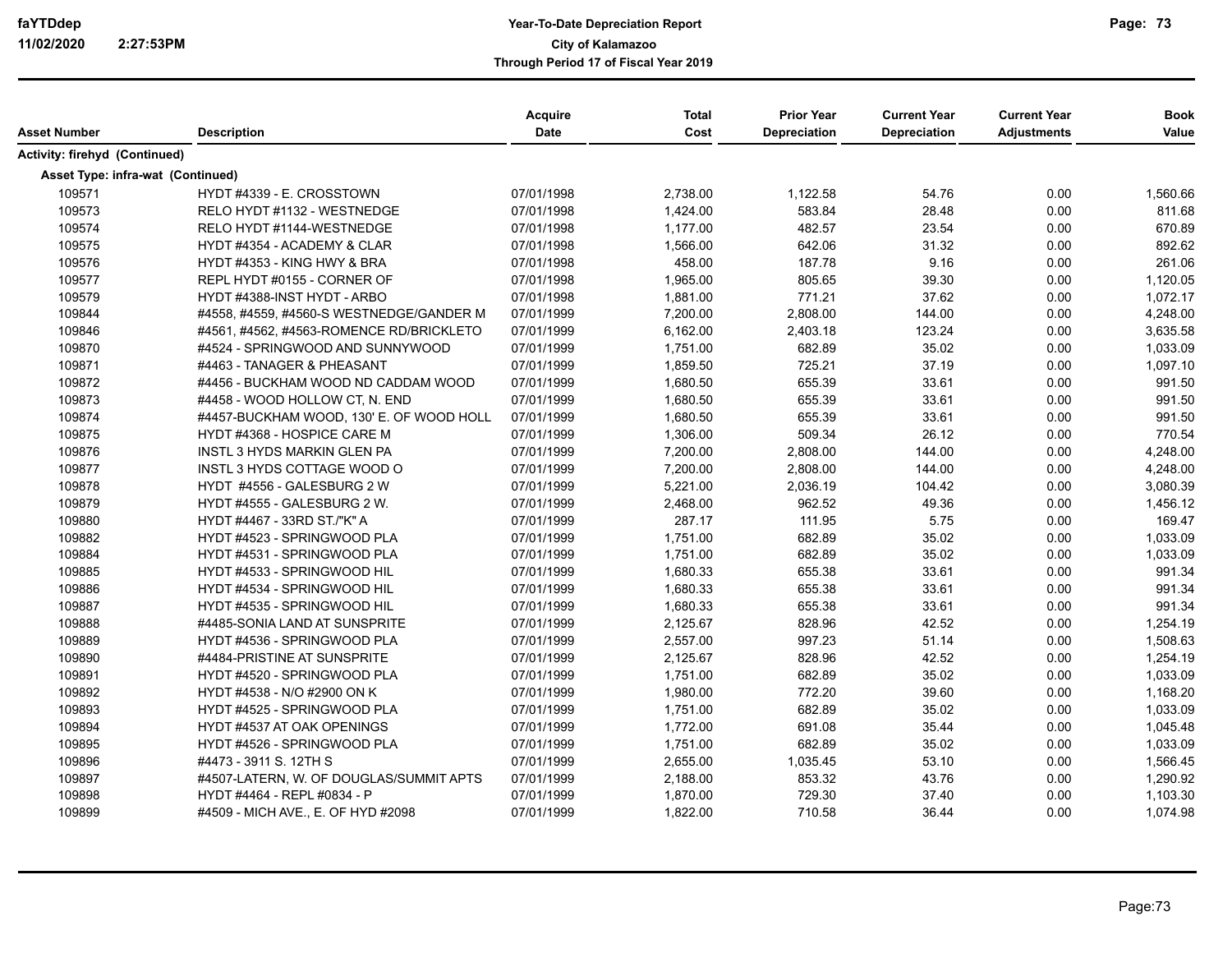|                                   |                                       | <b>Acquire</b> | Total     | <b>Prior Year</b> | <b>Current Year</b> | <b>Current Year</b> | <b>Book</b> |
|-----------------------------------|---------------------------------------|----------------|-----------|-------------------|---------------------|---------------------|-------------|
| Asset Number                      | <b>Description</b>                    | Date           | Cost      | Depreciation      | <b>Depreciation</b> | <b>Adjustments</b>  | Value       |
| Activity: firehyd (Continued)     |                                       |                |           |                   |                     |                     |             |
| Asset Type: infra-wat (Continued) |                                       |                |           |                   |                     |                     |             |
| 109900                            | #450-MICH AVE. STUDENT HOUSE, S. SIDE | 07/01/1999     | 1,822.00  | 710.58            | 36.44               | 0.00                | 1,074.98    |
| 109901                            | #4510-MICH AVE. STUDENT HOUSE COMPLEX | 07/01/1999     | 1,821.00  | 710.19            | 36.42               | 0.00                | 1,074.39    |
| 109902                            | #4511-MINDY LANE                      | 07/01/1999     | 1.848.00  | 720.72            | 36.96               | 0.00                | 1,090.32    |
| 109903                            | #4546 - REPL HYDT #4210 - J           | 07/01/1999     | 2,467.00  | 962.13            | 49.34               | 0.00                | 1,455.53    |
| 109904                            | #4513 - 109 S. KENDALL                | 07/01/1999     | 7,309.00  | 2,850.51          | 146.18              | 0.00                | 4,312.31    |
| 109905                            | HYDT #4530 - SPRINGWOOD PLA           | 07/01/1999     | 1,751.00  | 682.89            | 35.02               | 0.00                | 1,033.09    |
| 109916                            | HYDT #4547 - 6TH ST. FIRE S           | 07/01/1999     | 1,384.00  | 539.76            | 27.68               | 0.00                | 816.56      |
| 109928                            | INST 5 HYDS VALLEYWOOD #7             | 07/01/1999     | 10,270.00 | 4,005.30          | 205.40              | 0.00                | 6,059.30    |
| 109930                            | #4545 - DANA KALAMAZOO                | 07/01/1999     | 1,722.00  | 671.58            | 34.44               | 0.00                | 1,015.98    |
| 109931                            | #4491 - STADIUM DRIVE                 | 07/01/1999     | 1,960.50  | 764.60            | 39.21               | 0.00                | 1,156.69    |
| 109936                            | HYDT #4527 - SPRINGWOOD PLA           | 07/01/1999     | 1,751.00  | 682.89            | 35.02               | 0.00                | 1,033.09    |
| 109939                            | HYDT #4480 - STRAFFORD HIL            | 07/01/1999     | 1,831.78  | 714.41            | 36.64               | 0.00                | 1,080.73    |
| 109940                            | #4543 - DANA KALAMAZOO                | 07/01/1999     | 1,722.00  | 671.58            | 34.44               | 0.00                | 1,015.98    |
| 109941                            | HYDT #4498 - BARRINGTON SH            | 07/01/1999     | 1,738.00  | 677.82            | 34.76               | 0.00                | 1,025.42    |
| 109942                            | <b>HYDT #4514 - TEXAS CORNERS</b>     | 07/01/1999     | 3,207.00  | 1,250.73          | 64.14               | 0.00                | 1,892.13    |
| 109943                            | HYDT #4557 - 2575 S. 11TH S           | 07/01/1999     | 10,802.00 | 4,212.78          | 216.04              | 0.00                | 6,373.18    |
| 109944                            | HYDT #4519 - SPRINGWOOD PLA           | 07/01/1999     | 1,751.00  | 682.89            | 35.02               | 0.00                | 1,033.09    |
| 109945                            | HYDT #4532 - SPRINGWOOD PLA           | 07/01/1999     | 1,745.00  | 680.55            | 34.90               | 0.00                | 1,029.55    |
| 109946                            | HYDT #4522 - SPRINGWOOD PLA           | 07/01/1999     | 1,751.00  | 682.89            | 35.02               | 0.00                | 1,033.09    |
| 109949                            | HYDT #4478 - STRAFFORD HIL            | 07/01/1999     | 1,831.78  | 714.41            | 36.64               | 0.00                | 1,080.73    |
| 109950                            | HYDT REPL #4495 ELM VALLEY            | 07/01/1999     | 1,514.00  | 590.46            | 30.28               | 0.00                | 893.26      |
| 109951                            | HYDT #4477 - STRAFFORD HIL            | 07/01/1999     | 1,831.78  | 714.41            | 36.64               | 0.00                | 1,080.73    |
| 109952                            | HYDT #4481 - STRAFFORD HIL            | 07/01/1999     | 1,831.78  | 714.41            | 36.64               | 0.00                | 1,080.73    |
| 109953                            | #4461 - PHEASANT & LINDEN TRAIL       | 07/01/1999     | 1,859.50  | 725.21            | 37.19               | 0.00                | 1,097.10    |
| 109954                            | #4462-PHEASANT CT, N. END             | 07/01/1999     | 1,859.50  | 725.21            | 37.19               | 0.00                | 1,097.10    |
| 109956                            | #4490 - STADIUM DRIVE                 | 07/01/1999     | 1,960.50  | 764.60            | 39.21               | 0.00                | 1,156.69    |
| 109958                            | HYDT #4466 - 4001 S. 9TH ST           | 07/01/1999     | 1,754.00  | 684.06            | 35.08               | 0.00                | 1,034.86    |
| 109961                            | HYDT #4482 - STRAFFORD HIL            | 07/01/1999     | 1,831.78  | 714.41            | 36.64               | 0.00                | 1,080.73    |
| 109962                            | #4465-TANAGER COURT, E. END           | 07/01/1999     | 1,859.50  | 725.21            | 37.19               | 0.00                | 1,097.10    |
| 109963                            | #4460 - PHEASANT LN @ PHEASANT CT     | 07/01/1999     | 1,870.00  | 729.30            | 37.40               | 0.00                | 1,103.30    |
| 109964                            | #4459-LINEN TRAIL @ PHEASANT LN, S.   | 07/01/1999     | 1,870.00  | 729.30            | 37.40               | 0.00                | 1,103.30    |
| 109965                            | #4546 - DANA KALAMAZOO                | 07/01/1999     | 1,722.00  | 671.58            | 34.44               | 0.00                | 1,015.98    |
| 109967                            | INSTL 4 HYDS OSHTEMO BUS .P           | 07/01/1999     | 5,792.00  | 2,258.88          | 115.84              | 0.00                | 3,417.28    |
| 109968                            | HYDT #4455 - BUCKHAM HIGHAN           | 07/01/1999     | 1,680.50  | 655.39            | 33.61               | 0.00                | 991.50      |
| 109969                            | HYDT #4516 - TEXAS CORNERS            | 07/01/1999     | 3,206.00  | 1,250.34          | 64.12               | 0.00                | 1,891.54    |
| 109970                            | HYDT #4494 - KVCC BUSINESS            | 07/01/1999     | 1,722.00  | 671.58            | 34.44               | 0.00                | 1,015.98    |
| 109971                            | <b>HYDT #4497 - KVCC BUSINESS</b>     | 07/01/1999     | 1,722.00  | 671.58            | 34.44               | 0.00                | 1,015.98    |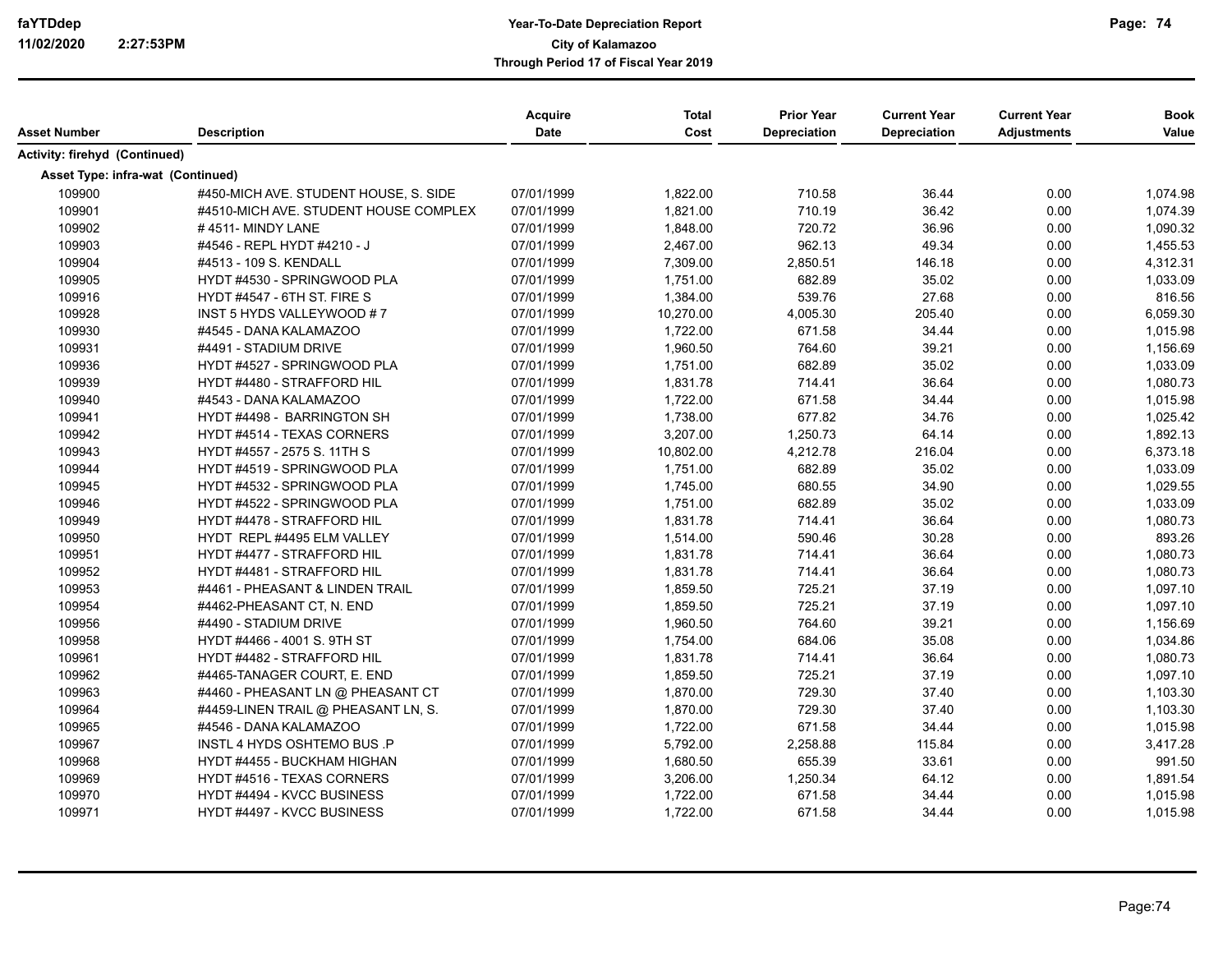| Asset Number                             | <b>Description</b>                | Acquire<br><b>Date</b> | <b>Total</b><br>Cost | <b>Prior Year</b><br><b>Depreciation</b> | <b>Current Year</b><br><b>Depreciation</b> | <b>Current Year</b><br><b>Adjustments</b> | <b>Book</b><br>Value |
|------------------------------------------|-----------------------------------|------------------------|----------------------|------------------------------------------|--------------------------------------------|-------------------------------------------|----------------------|
| Activity: firehyd (Continued)            |                                   |                        |                      |                                          |                                            |                                           |                      |
| <b>Asset Type: infra-wat (Continued)</b> |                                   |                        |                      |                                          |                                            |                                           |                      |
| 109972                                   | HYDT #4496 - KVCC BUSINESS        | 07/01/1999             | 1,722.00             | 671.58                                   | 34.44                                      | 0.00                                      | 1,015.98             |
| 109973                                   | HYDT #4493 - KVCC BUSINESS        | 07/01/1999             | 1,722.00             | 671.58                                   | 34.44                                      | 0.00                                      | 1,015.98             |
| 109974                                   | HYDT #4492 - KVCC BUSINESS        | 07/01/1999             | 1,722.00             | 671.58                                   | 34.44                                      | 0.00                                      | 1,015.98             |
| 109975                                   | HYDT #4515 - TEXAS CORNERS        | 07/01/1999             | 3,207.00             | 1,250.73                                 | 64.14                                      | 0.00                                      | 1,892.13             |
| 109977                                   | <b>INSTL 2 HYDS STADIUM DR FR</b> | 07/01/1999             | 4,800.00             | 1,872.00                                 | 96.00                                      | 0.00                                      | 2,832.00             |
| 109979                                   | HYDT #4528 - SPRINGWOOD PLA       | 07/01/1999             | 1,751.00             | 682.89                                   | 35.02                                      | 0.00                                      | 1,033.09             |
| 109981                                   | HYDT #4518 - SPRINGWOOD PLA       | 07/01/1999             | 1,751.00             | 682.89                                   | 35.02                                      | 0.00                                      | 1,033.09             |
| 109982                                   | #4483-PRISTINE AT SONIA LANE      | 07/01/1999             | 2,125.67             | 828.96                                   | 42.52                                      | 0.00                                      | 1,254.19             |
| 109983                                   | HYDT #4521 - SPRINGWOOD PLA       | 07/01/1999             | 1,751.00             | 682.89                                   | 35.02                                      | 0.00                                      | 1,033.09             |
| 109985                                   | <b>HYDT #4495 - KVCC BUSINESS</b> | 07/01/1999             | 1,722.00             | 671.58                                   | 34.44                                      | 0.00                                      | 1,015.98             |
| 109986                                   | HYDT #4475 - STRAFFORD HIL        | 07/01/1999             | 1,831.78             | 714.41                                   | 36.64                                      | 0.00                                      | 1,080.73             |
| 109987                                   | HYDT #4529 - SPRINGWOOD PLA       | 07/01/1999             | 1,751.00             | 682.89                                   | 35.02                                      | 0.00                                      | 1,033.09             |
| 109989                                   | HYDT #4479 - STRAFFORD HIL        | 07/01/1999             | 1,831.78             | 714.41                                   | 36.64                                      | 0.00                                      | 1,080.73             |
| 109990                                   | HYDT #4476 - STRAFFORD HIL        | 07/01/1999             | 1,831.78             | 714.41                                   | 36.64                                      | 0.00                                      | 1,080.73             |
| 109991                                   | HYDT #4488 - BRECKENRIDGE E       | 07/01/1999             | 1,802.25             | 702.88                                   | 36.05                                      | 0.00                                      | 1,063.32             |
| 109992                                   | HYDT #4489 - BRECKENRIDGE E       | 07/01/1999             | 1,802.25             | 702.88                                   | 36.05                                      | 0.00                                      | 1,063.32             |
| 109994                                   | INSTL 6 HYDS CORPORATE WO         | 07/01/1999             | 14,400.00            | 5,616.00                                 | 288.00                                     | 0.00                                      | 8,496.00             |
| 109995                                   | INSTL 3 HYDS RICHLAND VIL         | 07/01/1999             | 7,200.00             | 2,808.00                                 | 144.00                                     | 0.00                                      | 4,248.00             |
| 109996                                   | INSTL 2 HYDS ELM VALLEY DR        | 07/01/1999             | 4,800.00             | 1,872.00                                 | 96.00                                      | 0.00                                      | 2,832.00             |
| 109997                                   | #4500-MEADOWSWEET @ HIGHMEADOW    | 07/01/1999             | 2,489.50             | 970.91                                   | 49.79                                      | 0.00                                      | 1,468.80             |
| 109998                                   | #4499-BROOKMEADOW CIRCLE          | 07/01/1999             | 2,489.50             | 970.91                                   | 49.79                                      | 0.00                                      | 1,468.80             |
| 109999                                   | HYDT #4517- "D" AVE. - W/O        | 07/01/1999             | 2,286.00             | 891.54                                   | 45.72                                      | 0.00                                      | 1,348.74             |
| 110000                                   | <b>INSTL 5 HYDS MYSTIC TRAILS</b> | 07/01/1999             | 12,000.00            | 4,680.00                                 | 240.00                                     | 0.00                                      | 7,080.00             |
| 110001                                   | HYDT #4474 - STRAFFORD HIL        | 07/01/1999             | 1,831.78             | 714.41                                   | 36.64                                      | 0.00                                      | 1,080.73             |
| 110002                                   | HYDT #4487 - BRECKENRIDGE E       | 07/01/1999             | 1,802.25             | 702.88                                   | 36.05                                      | 0.00                                      | 1,063.32             |
| 110003                                   | HYDT #4486 - BRECKENRIDGE E       | 07/01/1999             | 1,802.25             | 702.88                                   | 36.05                                      | 0.00                                      | 1,063.32             |
| 110300                                   | HUNTERS CREEK - Hydt #4650        | 07/01/2000             | 2,400.00             | 888.00                                   | 48.00                                      | 0.00                                      | 1,464.00             |
| 110301                                   | HUNTERS CREEK - Hydt #4649        | 07/01/2000             | 2,400.00             | 888.00                                   | 48.00                                      | 0.00                                      | 1,464.00             |
| 110302                                   | HUNTERS CREEK - Hydt #4648        | 07/01/2000             | 2,400.00             | 888.00                                   | 48.00                                      | 0.00                                      | 1,464.00             |
| 110303                                   | HUNTERS CREEK - Hydt #4647        | 07/01/2000             | 2,400.00             | 888.00                                   | 48.00                                      | 0.00                                      | 1,464.00             |
| 110304                                   | GULL PRAIRIE APTS PHASE 1         | 07/01/2000             | 2,400.00             | 888.00                                   | 48.00                                      | 0.00                                      | 1,464.00             |
| 110305                                   | GULL PRAIRIE APTS PHASE 1         | 07/01/2000             | 2,400.00             | 888.00                                   | 48.00                                      | 0.00                                      | 1,464.00             |
| 110306                                   | West Main-Twnshp Hall to 4        | 07/01/2000             | 1,550.00             | 573.50                                   | 31.00                                      | 0.00                                      | 945.50               |
| 110307                                   | HUNTERS CREEK - Hydt #4651        | 07/01/2000             | 2,400.00             | 888.00                                   | 48.00                                      | 0.00                                      | 1,464.00             |
| 110308                                   | Westport Trails Phase #1 -        | 07/01/2000             | 1,455.00             | 538.35                                   | 29.10                                      | 0.00                                      | 887.55               |
| 110309                                   | GULL PRAIRIE APTS PHASE 1         | 07/01/2000             | 2,400.00             | 888.00                                   | 48.00                                      | 0.00                                      | 1,464.00             |
| 110310                                   | HUNTERS CREEK - Hydt #4652        | 07/01/2000             | 2,400.00             | 888.00                                   | 48.00                                      | 0.00                                      | 1,464.00             |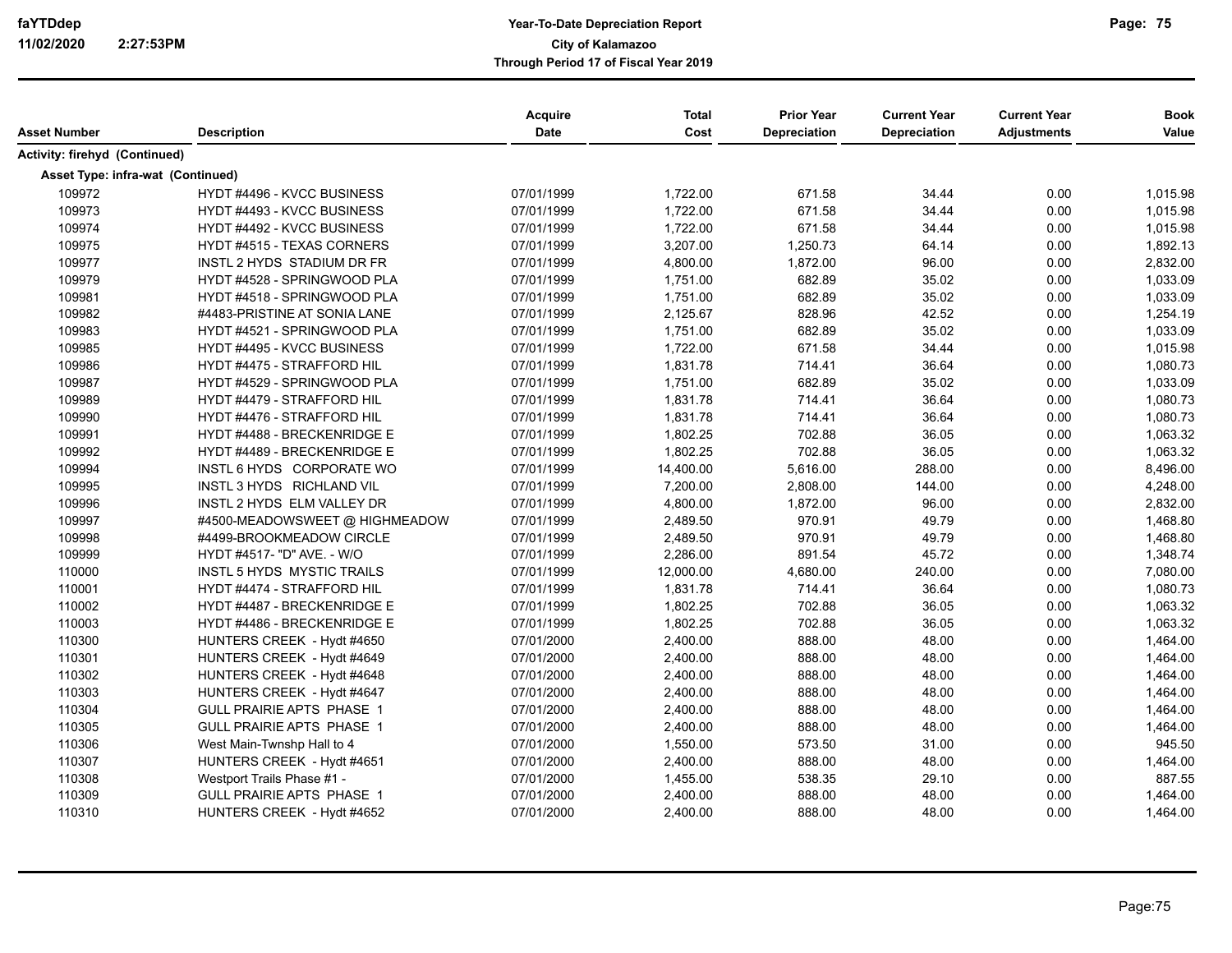| Asset Number                      | <b>Description</b>          | Acquire<br>Date | <b>Total</b><br>Cost | <b>Prior Year</b><br>Depreciation | <b>Current Year</b><br>Depreciation | <b>Current Year</b><br><b>Adjustments</b> | <b>Book</b><br>Value |
|-----------------------------------|-----------------------------|-----------------|----------------------|-----------------------------------|-------------------------------------|-------------------------------------------|----------------------|
| Activity: firehyd (Continued)     |                             |                 |                      |                                   |                                     |                                           |                      |
| Asset Type: infra-wat (Continued) |                             |                 |                      |                                   |                                     |                                           |                      |
| 110311                            | SPARKS ST. OFF KRUM AVE - H | 07/01/2000      | 2,400.00             | 888.00                            | 48.00                               | 0.00                                      | 1,464.00             |
| 110312                            | WILDWOOD HILLS #14 - Hydt   | 07/01/2000      | 2,400.00             | 888.00                            | 48.00                               | 0.00                                      | 1,464.00             |
| 110313                            | WILDWOOD HILLS #14 - Hydt   | 07/01/2000      | 2,400.00             | 888.00                            | 48.00                               | 0.00                                      | 1,464.00             |
| 110314                            | WILDWOOD HILLS #14 - Hydt   | 07/01/2000      | 2,400.00             | 888.00                            | 48.00                               | 0.00                                      | 1,464.00             |
| 110315                            | Westport Trails Phase #1 -  | 07/01/2000      | 1,455.00             | 538.35                            | 29.10                               | 0.00                                      | 887.55               |
| 110316                            | Westport Trails Phase #1 -  | 07/01/2000      | 1,455.00             | 538.35                            | 29.10                               | 0.00                                      | 887.55               |
| 110317                            | Westport Trails Phase #1 -  | 07/01/2000      | 1,455.00             | 538.35                            | 29.10                               | 0.00                                      | 887.55               |
| 110318                            | Westport Trails Phase #1 -  | 07/01/2000      | 1,455.00             | 538.35                            | 29.10                               | 0.00                                      | 887.55               |
| 110319                            | Westport Trails Phase #1 -  | 07/01/2000      | 1,452.00             | 537.24                            | 29.04                               | 0.00                                      | 885.72               |
| 110320                            | West Main-Twnshp Hall to 4  | 07/01/2000      | 1,550.00             | 573.50                            | 31.00                               | 0.00                                      | 945.50               |
| 110321                            | West Main-Twnshp Hall to 4  | 07/01/2000      | 1,550.00             | 573.50                            | 31.00                               | 0.00                                      | 945.50               |
| 110322                            | West Main-Twnshp Hall to 4  | 07/01/2000      | 1,550.00             | 573.50                            | 31.00                               | 0.00                                      | 945.50               |
| 110323                            | WILDWOOD HILLS #14 - Hydt   | 07/01/2000      | 2,400.00             | 888.00                            | 48.00                               | 0.00                                      | 1,464.00             |
| 110324                            | JEFFERSON DEVELOPMENT - Hyd | 07/01/2000      | 2,400.00             | 888.00                            | 48.00                               | 0.00                                      | 1,464.00             |
| 110325                            | S. 4th St @ "L" Ave - Hydt  | 07/01/2000      | 2,120.00             | 784.40                            | 42.40                               | 0.00                                      | 1,293.20             |
| 110326                            | #0467 - 2004 S. 4TH ST      | 07/01/2000      | 2,120.00             | 784.40                            | 42.40                               | 0.00                                      | 1,293.20             |
| 110327                            | S. 4th St - 400' S. of "ML  | 07/01/2000      | 2,120.00             | 784.40                            | 42.40                               | 0.00                                      | 1,293.20             |
| 110328                            | S. 4th St @ Wendalyn - Hydt | 07/01/2000      | 2,116.00             | 782.92                            | 42.32                               | 0.00                                      | 1,290.76             |
| 110329                            | CHRISTIAN SCHOOLS 12TH STR  | 07/01/2000      | 2,400.00             | 888.00                            | 48.00                               | 0.00                                      | 1,464.00             |
| 110330                            | CHRISTIAN SCHOOLS 12TH STR  | 07/01/2000      | 2,400.00             | 888.00                            | 48.00                               | 0.00                                      | 1,464.00             |
| 110331                            | CHRISTIAN SCHOOLS 12TH STR  | 07/01/2000      | 2,400.00             | 888.00                            | 48.00                               | 0.00                                      | 1,464.00             |
| 110332                            | CHRISTIAN SCHOOLS 12TH STR  | 07/01/2000      | 2,400.00             | 888.00                            | 48.00                               | 0.00                                      | 1,464.00             |
| 110333                            | JEFFERSON DEVELOPMENT - Hyd | 07/01/2000      | 2,400.00             | 888.00                            | 48.00                               | 0.00                                      | 1,464.00             |
| 110334                            | 3449 S. 4th St - Hydt #4667 | 07/01/2000      | 2,120.00             | 784.40                            | 42.40                               | 0.00                                      | 1,293.20             |
| 110335                            | JEFFERSON DEVELOPMENT - Hyd | 07/01/2000      | 2,400.00             | 888.00                            | 48.00                               | 0.00                                      | 1,464.00             |
| 110336                            | West Main-Twnshp Hall to 4  | 07/01/2000      | 1,550.00             | 573.50                            | 31.00                               | 0.00                                      | 945.50               |
| 110337                            | JEFFERSON DEVELOPMENT - Hyd | 07/01/2000      | 2,400.00             | 888.00                            | 48.00                               | 0.00                                      | 1,464.00             |
| 110338                            | JEFFERSON DEVELOPMENT - Hyd | 07/01/2000      | 2,400.00             | 888.00                            | 48.00                               | 0.00                                      | 1,464.00             |
| 110339                            | JEFFERSON DEVELOPMENT - Hyd | 07/01/2000      | 2,400.00             | 888.00                            | 48.00                               | 0.00                                      | 1,464.00             |
| 110340                            | JEFFERSON DEVELOPMENT - Hyd | 07/01/2000      | 2,400.00             | 888.00                            | 48.00                               | 0.00                                      | 1,464.00             |
| 110341                            | JEFFERSON DEVELOPMENT - Hyd | 07/01/2000      | 2,400.00             | 888.00                            | 48.00                               | 0.00                                      | 1,464.00             |
| 110342                            | MENARDS ALFORD DEVELOPMENT  | 07/01/2000      | 2,400.00             | 888.00                            | 48.00                               | 0.00                                      | 1,464.00             |
| 110343                            | MENARDS ALFORD DEVELOPMENT  | 07/01/2000      | 2,400.00             | 888.00                            | 48.00                               | 0.00                                      | 1,464.00             |
| 110344                            | MENARDS ALFORD DEVELOPMENT  | 07/01/2000      | 2,400.00             | 888.00                            | 48.00                               | 0.00                                      | 1,464.00             |
| 110345                            | MENARDS ALFORD DEVELOPMENT  | 07/01/2000      | 2,400.00             | 888.00                            | 48.00                               | 0.00                                      | 1,464.00             |
| 110346                            | MENARDS ALFORD DEVELOPMENT  | 07/01/2000      | 2,400.00             | 888.00                            | 48.00                               | 0.00                                      | 1,464.00             |
| 110347                            | JEFFERSON DEVELOPMENT - Hyd | 07/01/2000      | 2,400.00             | 888.00                            | 48.00                               | 0.00                                      | 1,464.00             |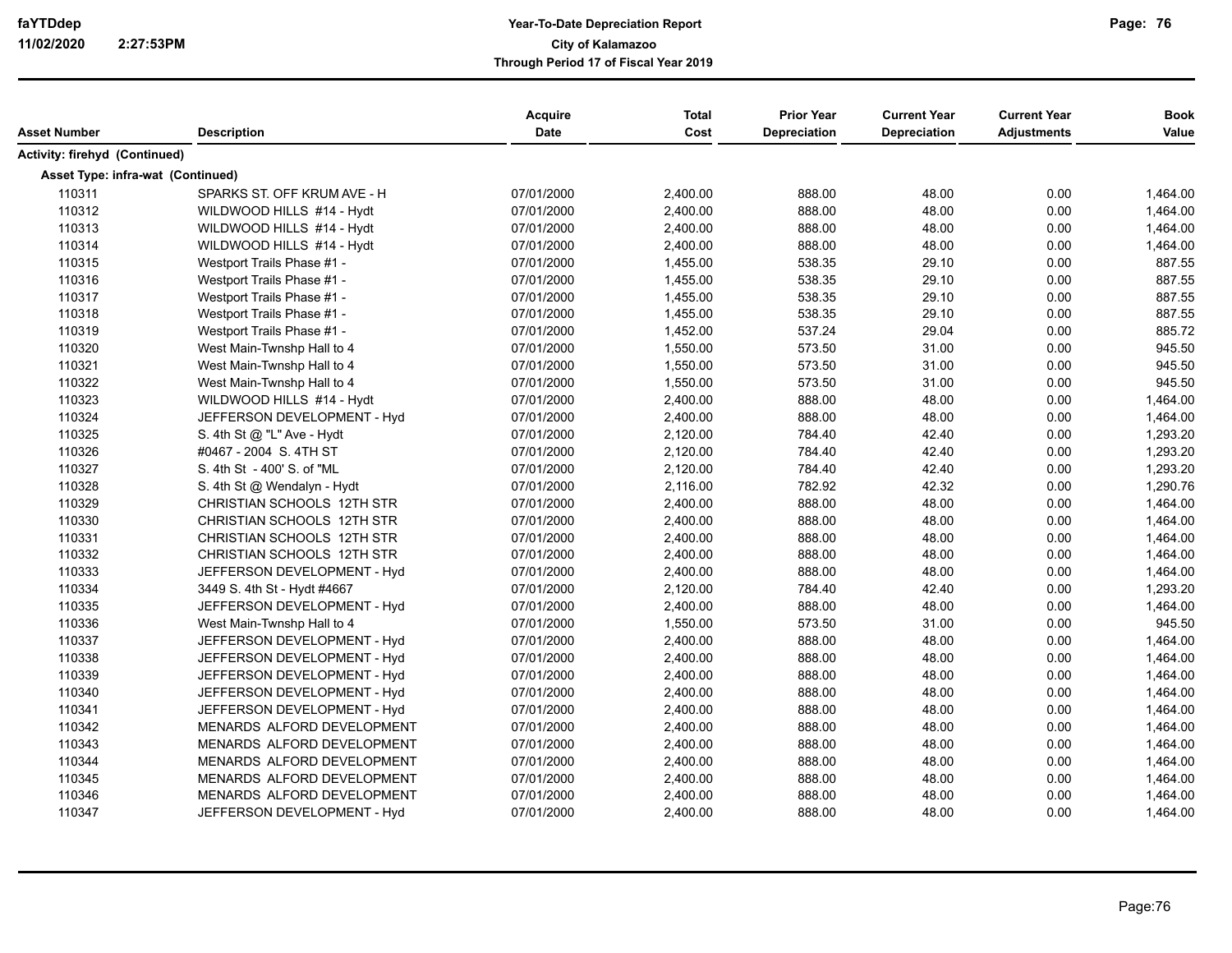| Asset Number                      | <b>Description</b>                 | Acquire<br>Date | <b>Total</b><br>Cost | <b>Prior Year</b><br>Depreciation | <b>Current Year</b><br><b>Depreciation</b> | <b>Current Year</b><br><b>Adjustments</b> | <b>Book</b><br>Value |
|-----------------------------------|------------------------------------|-----------------|----------------------|-----------------------------------|--------------------------------------------|-------------------------------------------|----------------------|
| Activity: firehyd (Continued)     |                                    |                 |                      |                                   |                                            |                                           |                      |
| Asset Type: infra-wat (Continued) |                                    |                 |                      |                                   |                                            |                                           |                      |
| 110348                            | 1249 S. 4th St - Hydt #4669        | 07/01/2000      | 2,120.00             | 784.40                            | 42.40                                      | 0.00                                      | 1,293.20             |
| 110349                            | WEST POINTE CENTER PARK - H        | 07/01/2000      | 2,400.00             | 888.00                            | 48.00                                      | 0.00                                      | 1,464.00             |
| 110350                            | <b>WEST POINTE CENTER PARK - H</b> | 07/01/2000      | 2,400.00             | 888.00                            | 48.00                                      | 0.00                                      | 1,464.00             |
| 110351                            | WEST MAIN MALL 2000 - Hydt         | 07/01/2000      | 2,400.00             | 888.00                            | 48.00                                      | 0.00                                      | 1,464.00             |
| 110352                            | West Main-Twnshp Hall to 4         | 07/01/2000      | 1,550.00             | 573.50                            | 31.00                                      | 0.00                                      | 945.50               |
| 110353                            | West Main-Twnshp Hall to 4         | 07/01/2000      | 1,550.00             | 573.50                            | 31.00                                      | 0.00                                      | 945.50               |
| 110354                            | West Main-Twnshp Hall to 4         | 07/01/2000      | 1,550.00             | 573.50                            | 31.00                                      | 0.00                                      | 945.50               |
| 110355                            | West Main-Twnshp Hall to 4         | 07/01/2000      | 1,550.00             | 573.50                            | 31.00                                      | 0.00                                      | 945.50               |
| 110356                            | West Main-Twnshp Hall to 4         | 07/01/2000      | 1,550.00             | 573.50                            | 31.00                                      | 0.00                                      | 945.50               |
| 110357                            | West Main-Twnshp Hall to 4         | 07/01/2000      | 1,550.00             | 573.50                            | 31.00                                      | 0.00                                      | 945.50               |
| 110358                            | West Main-Twnshp Hall to 4         | 07/01/2000      | 1,550.00             | 573.50                            | 31.00                                      | 0.00                                      | 945.50               |
| 110359                            | OSH BUS. PARK RESOURCE STRE        | 07/01/2000      | 2,400.00             | 888.00                            | 48.00                                      | 0.00                                      | 1,464.00             |
| 110360                            | S. 4th St @ "M" Ave - Hydt         | 07/01/2000      | 2,120.00             | 784.40                            | 42.40                                      | 0.00                                      | 1,293.20             |
| 110361                            | OSH BUS. PARK RESOURCE STRE        | 07/01/2000      | 2,400.00             | 888.00                            | 48.00                                      | 0.00                                      | 1,464.00             |
| 110362                            | 976 S. 4th St - Hydt #4668         | 07/01/2000      | 2,120.00             | 784.40                            | 42.40                                      | 0.00                                      | 1,293.20             |
| 110363                            | <b>GULL PRAIRIE APTS PHASE 1</b>   | 07/01/2000      | 2,400.00             | 888.00                            | 48.00                                      | 0.00                                      | 1,464.00             |
| 110364                            | 2761 S. 4th St - Hydt #4670        | 07/01/2000      | 2,120.00             | 784.40                            | 42.40                                      | 0.00                                      | 1,293.20             |
| 110365                            | WEST MAIN MALL 2000 - Hydt         | 07/01/2000      | 2,400.00             | 888.00                            | 48.00                                      | 0.00                                      | 1,464.00             |
| 110366                            | WEST MAIN MALL 2000 - Hydt         | 07/01/2000      | 2,400.00             | 888.00                            | 48.00                                      | 0.00                                      | 1,464.00             |
| 110367                            | WEST MAIN MALL 2000 - Hydt         | 07/01/2000      | 2,400.00             | 888.00                            | 48.00                                      | 0.00                                      | 1,464.00             |
| 110368                            | WEST MAIN MALL 2000 - Hydt         | 07/01/2000      | 2,400.00             | 888.00                            | 48.00                                      | 0.00                                      | 1,464.00             |
| 110369                            | WEST MAIN MALL 2000 - Hydt         | 07/01/2000      | 2,400.00             | 888.00                            | 48.00                                      | 0.00                                      | 1,464.00             |
| 110370                            | STADIUM DRIVE SHARED DRIVE         | 07/01/2000      | 2,400.00             | 888.00                            | 48.00                                      | 0.00                                      | 1,464.00             |
| 110371                            | <b>WEST POINTE CENTER PARK - H</b> | 07/01/2000      | 2,400.00             | 888.00                            | 48.00                                      | 0.00                                      | 1,464.00             |
| 110372                            | West Main-Twnshp Hall to 4         | 07/01/2000      | 1,542.00             | 570.54                            | 30.84                                      | 0.00                                      | 940.62               |
| 110380                            | HOLIDAY INN EXPRESS - CORK         | 07/01/2000      | 9,534.00             | 3,527.58                          | 190.68                                     | 0.00                                      | 5,815.74             |
| 110389                            | WMU Bus Park Ph 1 - Hydt #         | 07/01/2000      | 2,059.22             | 761.90                            | 41.18                                      | 0.00                                      | 1,256.14             |
| 110392                            | WEDEL'S GARDEN OFF 12TH STR        | 07/01/2000      | 2,400.00             | 888.00                            | 48.00                                      | 0.00                                      | 1,464.00             |
| 110393                            | <b>WEST POINTE CENTER PARK - H</b> | 07/01/2000      | 2,400.00             | 888.00                            | 48.00                                      | 0.00                                      | 1,464.00             |
| 110408                            | HOLIDAY INN EXPRESS - CORK         | 07/01/2000      | 2,524.00             | 933.88                            | 50.48                                      | 0.00                                      | 1,539.64             |
| 110410                            | COUNTRY ESTATES #4 - Hydt          | 07/01/2000      | 2,400.00             | 888.00                            | 48.00                                      | 0.00                                      | 1,464.00             |
| 110411                            | Install hydrant at 3725 W M        | 07/01/2000      | 1,684.00             | 623.08                            | 33.68                                      | 0.00                                      | 1,027.24             |
| 110412                            | UNIVERCITY CLUB APTS HOW           | 07/01/2000      | 2,400.00             | 888.00                            | 48.00                                      | 0.00                                      | 1,464.00             |
| 110413                            | UNIVERCITY CLUB APTS HOW           | 07/01/2000      | 2,400.00             | 888.00                            | 48.00                                      | 0.00                                      | 1,464.00             |
| 110414                            | UNIVERCITY CLUB APTS HOW           | 07/01/2000      | 2,400.00             | 888.00                            | 48.00                                      | 0.00                                      | 1,464.00             |
| 110415                            | UNIVERCITY CLUB APTS HOW           | 07/01/2000      | 2,400.00             | 888.00                            | 48.00                                      | 0.00                                      | 1,464.00             |
| 110416                            | NORTH CAMPUS VILLAGE KENDAL        | 07/01/2000      | 2,400.00             | 888.00                            | 48.00                                      | 0.00                                      | 1,464.00             |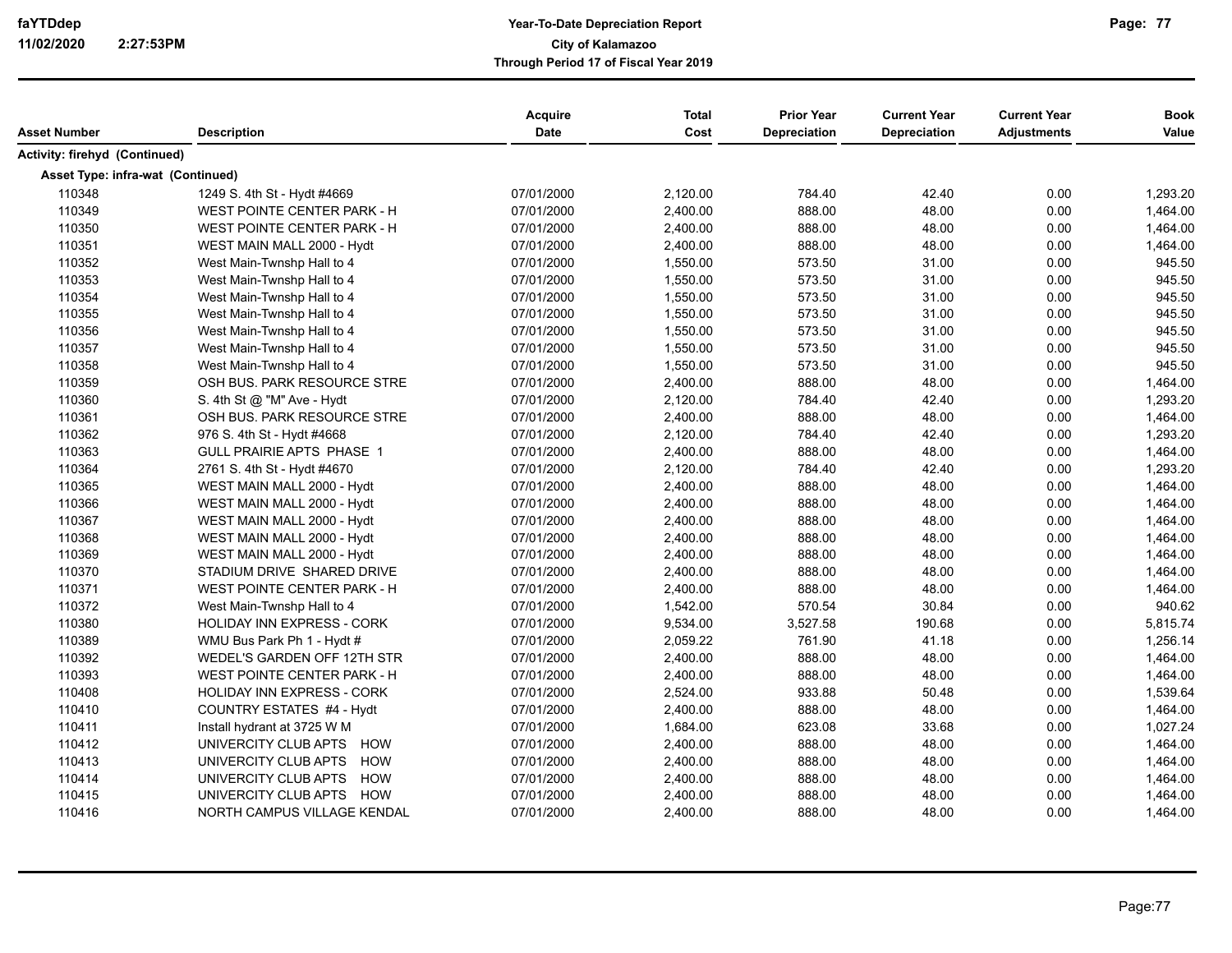| Asset Number                      | <b>Description</b>               | <b>Acquire</b><br><b>Date</b> | <b>Total</b><br>Cost | <b>Prior Year</b><br><b>Depreciation</b> | <b>Current Year</b><br><b>Depreciation</b> | <b>Current Year</b><br><b>Adjustments</b> | <b>Book</b><br>Value |
|-----------------------------------|----------------------------------|-------------------------------|----------------------|------------------------------------------|--------------------------------------------|-------------------------------------------|----------------------|
| Activity: firehyd (Continued)     |                                  |                               |                      |                                          |                                            |                                           |                      |
| Asset Type: infra-wat (Continued) |                                  |                               |                      |                                          |                                            |                                           |                      |
| 110418                            | NORTH CAMPUS VILLAGE KENDAL      | 07/01/2000                    | 2,400.00             | 888.00                                   | 48.00                                      | 0.00                                      | 1,464.00             |
| 110419                            | WMU Bus Park Ph 1 - Hydt #       | 07/01/2000                    | 2,059.22             | 761.90                                   | 41.18                                      | 0.00                                      | 1,256.14             |
| 110420                            | COUNTRY ESTATES #4 - Hydt        | 07/01/2000                    | 2,400.00             | 888.00                                   | 48.00                                      | 0.00                                      | 1,464.00             |
| 110421                            | <b>GULL PRAIRIE APTS PHASE 1</b> | 07/01/2000                    | 2,400.00             | 888.00                                   | 48.00                                      | 0.00                                      | 1,464.00             |
| 110422                            | GULL PRAIRIE APTS PHASE 1        | 07/01/2000                    | 2,400.00             | 888.00                                   | 48.00                                      | 0.00                                      | 1,464.00             |
| 110423                            | GULL PRAIRIE APTS PHASE 1        | 07/01/2000                    | 2,400.00             | 888.00                                   | 48.00                                      | 0.00                                      | 1,464.00             |
| 110424                            | GULL PRAIRIE APTS PHASE 1        | 07/01/2000                    | 2,400.00             | 888.00                                   | 48.00                                      | 0.00                                      | 1,464.00             |
| 110425                            | GULL PRAIRIE APTS PHASE 1        | 07/01/2000                    | 2,400.00             | 888.00                                   | 48.00                                      | 0.00                                      | 1,464.00             |
| 110426                            | <b>GULL PRAIRIE APTS PHASE 1</b> | 07/01/2000                    | 2,400.00             | 888.00                                   | 48.00                                      | 0.00                                      | 1,464.00             |
| 110427                            | NORTH CAMPUS VILLAGE KENDAL      | 07/01/2000                    | 2,400.00             | 888.00                                   | 48.00                                      | 0.00                                      | 1,464.00             |
| 110428                            | WMU Bus Park Ph 1 - Hydt #       | 07/01/2000                    | 2,059.22             | 761.90                                   | 41.18                                      | 0.00                                      | 1,256.14             |
| 110429                            | WMU Bus Park Ph 1 - Hydt #       | 07/01/2000                    | 2,059.22             | 761.90                                   | 41.18                                      | 0.00                                      | 1,256.14             |
| 110430                            | WMU Bus Park Ph 1 - Hydt #       | 07/01/2000                    | 2,059.22             | 761.90                                   | 41.18                                      | 0.00                                      | 1,256.14             |
| 110431                            | WMU Bus Park Ph 1 - Hydt #       | 07/01/2000                    | 2,059.22             | 761.90                                   | 41.18                                      | 0.00                                      | 1,256.14             |
| 110432                            | WMU Bus Park Ph 1 - Hydt #       | 07/01/2000                    | 2,059.22             | 761.90                                   | 41.18                                      | 0.00                                      | 1,256.14             |
| 110433                            | WMU Bus Park Ph 1 - Hydt #       | 07/01/2000                    | 2,059.22             | 761.90                                   | 41.18                                      | 0.00                                      | 1,256.14             |
| 110434                            | WMU Bus Park Ph 1 - Hydt #       | 07/01/2000                    | 2,059.22             | 761.90                                   | 41.18                                      | 0.00                                      | 1,256.14             |
| 110435                            | WMU Bus Park Ph 1 - Hydt #       | 07/01/2000                    | 2,059.22             | 761.90                                   | 41.18                                      | 0.00                                      | 1,256.14             |
| 110436                            | GOLDEN DRIVE - Hydt #4715        | 07/01/2000                    | 4,223.00             | 1,562.51                                 | 84.46                                      | 0.00                                      | 2,576.03             |
| 110437                            | WMU Bus Park Ph 1 - Hydt #       | 07/01/2000                    | 2,059.22             | 761.90                                   | 41.18                                      | 0.00                                      | 1,256.14             |
| 110438                            | Annen Sports Complex - Hyd       | 07/01/2000                    | 3,366.00             | 1,245.42                                 | 67.32                                      | 0.00                                      | 2,053.26             |
| 110439                            | WMU Bus Park Ph 1 - Hydt #       | 07/01/2000                    | 2,059.22             | 761.90                                   | 41.18                                      | 0.00                                      | 1,256.14             |
| 110440                            | WMU Bus Park Ph 1 - Hydt #       | 07/01/2000                    | 2,059.22             | 761.90                                   | 41.18                                      | 0.00                                      | 1,256.14             |
| 110441                            | WMU Bus Park Ph 1 - Hydt #       | 07/01/2000                    | 2,059.22             | 761.90                                   | 41.18                                      | 0.00                                      | 1,256.14             |
| 110442                            | WMU Bus Park Ph 1 - Hydt #       | 07/01/2000                    | 2,059.22             | 761.90                                   | 41.18                                      | 0.00                                      | 1,256.14             |
| 110443                            | WMU Bus Park Ph 1 - Hydt #       | 07/01/2000                    | 2,059.22             | 761.90                                   | 41.18                                      | 0.00                                      | 1,256.14             |
| 110444                            | WMU Bus Park Ph 1 - Hydt #       | 07/01/2000                    | 2,059.22             | 761.90                                   | 41.18                                      | 0.00                                      | 1,256.14             |
| 110445                            | GULL PRAIRIE APTS PHASE 1        | 07/01/2000                    | 2,400.00             | 888.00                                   | 48.00                                      | 0.00                                      | 1,464.00             |
| 110446                            | WMU Bus Park Ph 1 - Hydt #       | 07/01/2000                    | 2,059.22             | 761.90                                   | 41.18                                      | 0.00                                      | 1,256.14             |
| 110529                            | TEXAS HEIGHTS PHASE #3 - H       | 07/01/2000                    | 2,400.00             | 888.00                                   | 48.00                                      | 0.00                                      | 1,464.00             |
| 110530                            | HYDT #4542 - KVCC HOLDING C      | 07/01/2000                    | 1,500.50             | 555.18                                   | 30.01                                      | 0.00                                      | 915.31               |
| 110535                            | WEDEL'S GARDEN OFF 12TH STR      | 07/01/2000                    | 2,400.00             | 888.00                                   | 48.00                                      | 0.00                                      | 1,464.00             |
| 110537                            | HYDT #4541 - KVCC HOLDING C      | 07/01/2000                    | 1,500.50             | 555.18                                   | 30.01                                      | 0.00                                      | 915.31               |
| 110538                            | HYDT #4540 - KVCC HOLDING C      | 07/01/2000                    | 1,500.50             | 555.18                                   | 30.01                                      | 0.00                                      | 915.31               |
| 110539                            | HYDT #4539 - KVCC HOLDING C      | 07/01/2000                    | 1,499.50             | 554.82                                   | 29.99                                      | 0.00                                      | 914.69               |
| 110540                            | TLC Bldg off Beatrice Dr -       | 07/01/2000                    | 4,428.00             | 1,638.36                                 | 88.56                                      | 0.00                                      | 2,701.08             |
| 110541                            | TLC Bldg off Beatrice Dr -       | 07/01/2000                    | 2,382.00             | 881.34                                   | 47.64                                      | 0.00                                      | 1,453.02             |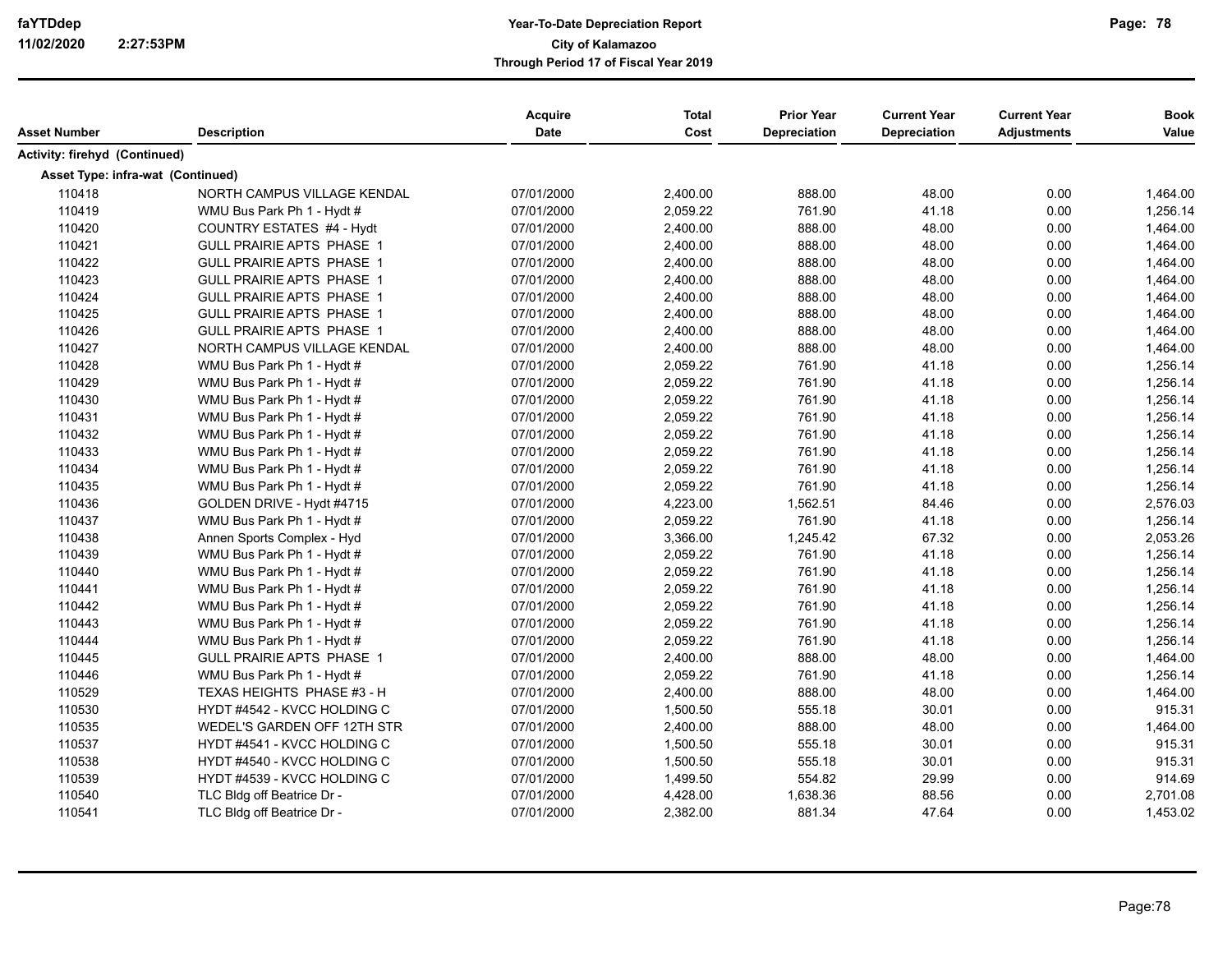# **Year-To-Date Depreciation Report faYTDdep Page: City of Kalamazoo Through Period 17 of Fiscal Year 2019**

| Asset Number                      | <b>Description</b>                     | Acquire<br>Date | <b>Total</b><br>Cost | <b>Prior Year</b><br><b>Depreciation</b> | <b>Current Year</b><br><b>Depreciation</b> | <b>Current Year</b><br><b>Adjustments</b> | <b>Book</b><br>Value |
|-----------------------------------|----------------------------------------|-----------------|----------------------|------------------------------------------|--------------------------------------------|-------------------------------------------|----------------------|
| Activity: firehyd (Continued)     |                                        |                 |                      |                                          |                                            |                                           |                      |
| Asset Type: infra-wat (Continued) |                                        |                 |                      |                                          |                                            |                                           |                      |
| 110542                            | MARICOPA TRAIL PHASE #1 -              | 07/01/2000      | 2,400.00             | 888.00                                   | 48.00                                      | 0.00                                      | 1,464.00             |
| 110543                            | TEXAS HEIGHTS PHASE #3 - H             | 07/01/2000      | 2,400.00             | 888.00                                   | 48.00                                      | 0.00                                      | 1,464.00             |
| 110545                            | TEXAS HEIGHTS PHASE #3 - H             | 07/01/2000      | 2,400.00             | 888.00                                   | 48.00                                      | 0.00                                      | 1,464.00             |
| 110546                            | MARICOPA TRAIL PHASE #1 -              | 07/01/2000      | 2,400.00             | 888.00                                   | 48.00                                      | 0.00                                      | 1,464.00             |
| 110547                            | WEDEL'S GARDEN OFF 12TH STR            | 07/01/2000      | 2,400.00             | 888.00                                   | 48.00                                      | 0.00                                      | 1,464.00             |
| 110548                            | "N" AVE SPORTS COMPLEX - Hy            | 07/01/2000      | 2,400.00             | 888.00                                   | 48.00                                      | 0.00                                      | 1,464.00             |
| 110549                            | "N" AVE SPORTS COMPLEX - Hy            | 07/01/2000      | 2,400.00             | 888.00                                   | 48.00                                      | 0.00                                      | 1,464.00             |
| 110550                            | ENGELWOOD ESTATES #2 - Hyd             | 07/01/2000      | 2,400.00             | 888.00                                   | 48.00                                      | 0.00                                      | 1,464.00             |
| 110551                            | ENGELWOOD ESTATES #2 - Hyd             | 07/01/2000      | 2,400.00             | 888.00                                   | 48.00                                      | 0.00                                      | 1,464.00             |
| 110552                            | ENGELWOOD ESTATES #2 - Hyd             | 07/01/2000      | 2,400.00             | 888.00                                   | 48.00                                      | 0.00                                      | 1,464.00             |
| 110555                            | TEXAS HEIGHTS PHASE #3 - H             | 07/01/2000      | 2,400.00             | 888.00                                   | 48.00                                      | 0.00                                      | 1,464.00             |
| 110557                            | West Main-Twnshp Hall to 4             | 07/01/2000      | 1,550.00             | 573.50                                   | 31.00                                      | 0.00                                      | 945.50               |
| 110566                            | TEXAS HEIGHTS PHASE #3 - H             | 07/01/2000      | 2,400.00             | 888.00                                   | 48.00                                      | 0.00                                      | 1,464.00             |
| 110980                            | <b>INTER G AVE &amp; COOPERS LANDI</b> | 07/01/2001      | 2,400.00             | 840.00                                   | 48.00                                      | 0.00                                      | 1,512.00             |
| 110982                            | S OF BLDG #5 - COOPERS LAND            | 07/01/2001      | 2,400.00             | 840.00                                   | 48.00                                      | 0.00                                      | 1,512.00             |
| 110983                            | COOPERS LANDING DR - MID BL            | 07/01/2001      | 2,400.00             | 840.00                                   | 48.00                                      | 0.00                                      | 1,512.00             |
| 110984                            | COOPERS LANDING DR - N END             | 07/01/2001      | 2,400.00             | 840.00                                   | 48.00                                      | 0.00                                      | 1,512.00             |
| 110985                            | LANDING LN - 2ND HYD W OF N            | 07/01/2001      | 2,400.00             | 840.00                                   | 48.00                                      | 0.00                                      | 1,512.00             |
| 110987                            | COOPERS LANDING DR - 1ST N             | 07/01/2001      | 2,400.00             | 840.00                                   | 48.00                                      | 0.00                                      | 1,512.00             |
| 110989                            | #4745-CLYDESDALE AVE-MID-BLOCK -       | 07/01/2001      | 2,400.00             | 840.00                                   | 48.00                                      | 0.00                                      | 1,512.00             |
| 110990                            | #4744-CLYDESDALE AVE-1ST HYDT SO       | 07/01/2001      | 2,400.00             | 840.00                                   | 48.00                                      | 0.00                                      | 1,512.00             |
| 110991                            | #4758-DENALI ST - SOUTH END - SO       | 07/01/2001      | 2,400.00             | 840.00                                   | 48.00                                      | 0.00                                      | 1,512.00             |
| 110992                            | #4757-ANDES AVE - 1ST HYDT E OF R      | 07/01/2001      | 2,400.00             | 840.00                                   | 48.00                                      | 0.00                                      | 1,512.00             |
| 110993                            | #4756-ROCKY MOUNTAIN ST - SOUTH E      | 07/01/2001      | 2,400.00             | 840.00                                   | 48.00                                      | 0.00                                      | 1,512.00             |
| 110995                            | #4755-MARICOPA TRAIL -4TH HYDT W       | 07/01/2001      | 2,400.00             | 840.00                                   | 48.00                                      | 0.00                                      | 1,512.00             |
| 111006                            | #4754-MARICOPA TRAIL -3RD HYDT W       | 07/01/2001      | 2,400.00             | 840.00                                   | 48.00                                      | 0.00                                      | 1,512.00             |
| 111008                            | #4770-10TH ST - WESTPOINT CONDOS       | 07/01/2001      | 2,400.00             | 840.00                                   | 48.00                                      | 0.00                                      | 1,512.00             |
| 111009                            | #4771-10TH ST - WESTPOINT CONDOS       | 07/01/2001      | 2,400.00             | 840.00                                   | 48.00                                      | 0.00                                      | 1,512.00             |
| 111010                            | #4842-N END AUTUMN WAY BLVD - HYD      | 07/01/2001      | 2,400.00             | 840.00                                   | 48.00                                      | 0.00                                      | 1,512.00             |
| 111011                            | #4841-WINTER SLOPE CUL DE SAC - H      | 07/01/2001      | 2,400.00             | 840.00                                   | 48.00                                      | 0.00                                      | 1,512.00             |
| 111012                            | #4840-INTER WINTER SLOPE & AUTUMN      | 07/01/2001      | 2,400.00             | 840.00                                   | 48.00                                      | 0.00                                      | 1,512.00             |
| 111013                            | #4839-INTER KL AVE & AUTUMN WAY B      | 07/01/2001      | 2,400.00             | 840.00                                   | 48.00                                      | 0.00                                      | 1,512.00             |
| 111014                            | #4865-STONE MOUNTAIN DR - N END -      | 07/01/2001      | 2,400.00             | 840.00                                   | 48.00                                      | 0.00                                      | 1,512.00             |
| 111015                            | #4864-MARIETTA CIRCLE - S END - H      | 07/01/2001      | 2,400.00             | 840.00                                   | 48.00                                      | 0.00                                      | 1,512.00             |
| 111016                            | #4772-10TH ST - WESTPOINT CONDOS       | 07/01/2001      | 2,400.00             | 840.00                                   | 48.00                                      | 0.00                                      | 1,512.00             |
| 111018                            | #4773-10TH ST - WESTPOINT CONDOS       | 07/01/2001      | 2,400.00             | 840.00                                   | 48.00                                      | 0.00                                      | 1,512.00             |
| 111019                            | #4863-INTER OLD SAVANNAH WAY & ST      | 07/01/2001      | 2,400.00             | 840.00                                   | 48.00                                      | 0.00                                      | 1,512.00             |

Page: 79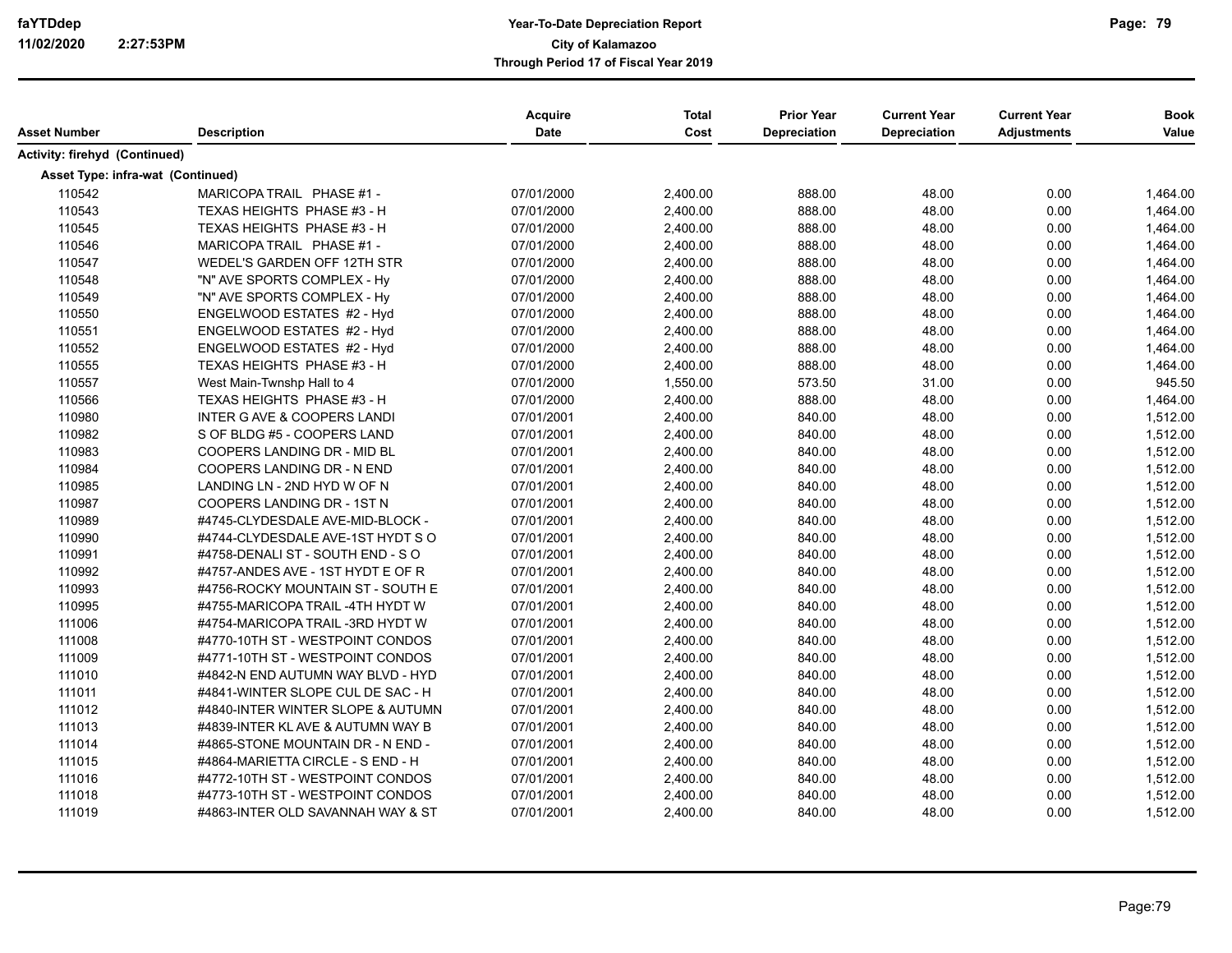| Asset Number                             | <b>Description</b>                | <b>Acquire</b><br><b>Date</b> | <b>Total</b><br>Cost | <b>Prior Year</b><br><b>Depreciation</b> | <b>Current Year</b><br><b>Depreciation</b> | <b>Current Year</b><br><b>Adjustments</b> | <b>Book</b><br>Value |
|------------------------------------------|-----------------------------------|-------------------------------|----------------------|------------------------------------------|--------------------------------------------|-------------------------------------------|----------------------|
|                                          |                                   |                               |                      |                                          |                                            |                                           |                      |
| Activity: firehyd (Continued)            |                                   |                               |                      |                                          |                                            |                                           |                      |
| <b>Asset Type: infra-wat (Continued)</b> |                                   |                               |                      |                                          |                                            |                                           |                      |
| 111025                                   | #4749-TEXAS DR FROM 8TH ST WEST T | 07/01/2001                    | 2,847.00             | 996.45                                   | 56.94                                      | 0.00                                      | 1,793.61             |
| 111026                                   | #4748-TEXAS DR FROM 8TH ST WEST T | 07/01/2001                    | 2,847.00             | 996.45                                   | 56.94                                      | 0.00                                      | 1,793.61             |
| 111027                                   | #4747-TEXAS DR FROM 8TH ST WEST T | 07/01/2001                    | 2,847.00             | 996.45                                   | 56.94                                      | 0.00                                      | 1,793.61             |
| 111028                                   | #4750-6726 TEXAS DR-SOUTHRIDGE RE | 07/01/2001                    | 1,914.00             | 669.90                                   | 38.28                                      | 0.00                                      | 1,205.82             |
| 111030                                   | #4751-6726 TEXAS DR-SOUTHRIDGE RE | 07/01/2001                    | 1,914.00             | 669.90                                   | 38.28                                      | 0.00                                      | 1,205.82             |
| 111031                                   | #4746-CLYDESDALE AVE-1ST HYDT E O | 07/01/2001                    | 2,400.00             | 840.00                                   | 48.00                                      | 0.00                                      | 1,512.00             |
| 111032                                   | #4836-MISTY CREEK AT 11TH - HYDT  | 07/01/2001                    | 2,400.00             | 840.00                                   | 48.00                                      | 0.00                                      | 1,512.00             |
| 111033                                   | 7TH ST - W MAIN TO CROSS CO       | 07/01/2001                    | 1,857.60             | 650.13                                   | 37.15                                      | 0.00                                      | 1,170.32             |
| 111035                                   | #4774-10TH ST - WESTPOINT CONDOS  | 07/01/2001                    | 2,400.00             | 840.00                                   | 48.00                                      | 0.00                                      | 1,512.00             |
| 111036                                   | #4862-OLD SAVANNAH WAY - 382' S O | 07/01/2001                    | 2,400.00             | 840.00                                   | 48.00                                      | 0.00                                      | 1,512.00             |
| 111038                                   | PRIVATE DRIVE TO ARCHITECTU       | 07/01/2001                    | 1,812.33             | 634.37                                   | 36.25                                      | 0.00                                      | 1,141.71             |
| 111039                                   | PRIVATE DRIVE TO ARCHITECTU       | 07/01/2001                    | 1,812.33             | 634.37                                   | 36.25                                      | 0.00                                      | 1,141.71             |
| 111040                                   | 7TH ST - W MAIN TO CROSS CO       | 07/01/2001                    | 1,857.60             | 650.13                                   | 37.15                                      | 0.00                                      | 1,170.32             |
| 111041                                   | 7TH ST - W MAIN TO CROSS CO       | 07/01/2001                    | 1,857.60             | 650.13                                   | 37.15                                      | 0.00                                      | 1,170.32             |
| 111042                                   | #4753-ROCKY MOUNTAIN ST - NORTH E | 07/01/2001                    | 2,400.00             | 840.00                                   | 48.00                                      | 0.00                                      | 1,512.00             |
| 111043                                   | 7TH ST - W MAIN TO CROSS CO       | 07/01/2001                    | 1,857.60             | 650.13                                   | 37.15                                      | 0.00                                      | 1,170.32             |
| 111044                                   | #4728-RICHLAND WOODS COURT - S EN | 07/01/2001                    | 2,400.00             | 840.00                                   | 48.00                                      | 0.00                                      | 1,512.00             |
| 111046                                   | #4775-8TH ST - NORTH OF PRIVATE D | 07/01/2001                    | 1,757.00             | 614.95                                   | 35.14                                      | 0.00                                      | 1,106.91             |
| 111047                                   | #4800-LOWE'S - S WESTNEDGE - NORT | 07/01/2001                    | 2,400.00             | 840.00                                   | 48.00                                      | 0.00                                      | 1,512.00             |
| 111048                                   | #4801-LOWE'S - S WESTNEDGE - N W  | 07/01/2001                    | 2,400.00             | 840.00                                   | 48.00                                      | 0.00                                      | 1,512.00             |
| 111049                                   | #4798-LOWE'S - S WESTNEDGE - MIDD | 07/01/2001                    | 2,400.00             | 840.00                                   | 48.00                                      | 0.00                                      | 1,512.00             |
| 111050                                   | #4803-LOWE'S - S WESTNEDGE - S W  | 07/01/2001                    | 2,400.00             | 840.00                                   | 48.00                                      | 0.00                                      | 1,512.00             |
| 111051                                   | E. MICHIGAN AVE (M-96) LOOP       | 07/01/2001                    | 2,312.00             | 809.20                                   | 46.24                                      | 0.00                                      | 1,456.56             |
| 111052                                   | E. MICHIGAN AVE (M-96) LOOP       | 07/01/2001                    | 2,312.00             | 809.20                                   | 46.24                                      | 0.00                                      | 1,456.56             |
| 111053                                   | E. MICHIGAN AVE (M-96) LOOP       | 07/01/2001                    | 2,312.00             | 809.20                                   | 46.24                                      | 0.00                                      | 1,456.56             |
| 111054                                   | #4837-MISTY CREEK LOT 49 - HYDT # | 07/01/2001                    | 2,400.00             | 840.00                                   | 48.00                                      | 0.00                                      | 1,512.00             |
| 111055                                   | #4805-8TH ST - AMERICAN GLASS & M | 07/01/2001                    | 2,400.00             | 840.00                                   | 48.00                                      | 0.00                                      | 1,512.00             |
| 111058                                   | #4858-OLD SAVANNAH WAY - 1ST HYD  | 07/01/2001                    | 2,400.00             | 840.00                                   | 48.00                                      | 0.00                                      | 1,512.00             |
| 111059                                   | #4857-INTER H AVE & OLD SAVANNAH  | 07/01/2001                    | 2,400.00             | 840.00                                   | 48.00                                      | 0.00                                      | 1,512.00             |
| 111060                                   | #4724-BRONSON LIFE STYLE - NW COR | 07/01/2001                    | 2,400.00             | 840.00                                   | 48.00                                      | 0.00                                      | 1,512.00             |
| 111061                                   | #4723-BRONSON LIFE STYLE - SW COR | 07/01/2001                    | 2,400.00             | 840.00                                   | 48.00                                      | 0.00                                      | 1,512.00             |
| 111062                                   | #4722-BRONSON LIFE STYLE - SE COR | 07/01/2001                    | 2,400.00             | 840.00                                   | 48.00                                      | 0.00                                      | 1,512.00             |
| 111063                                   | PRIVATE DRIVE TO ARCHITECTU       | 07/01/2001                    | 1,812.33             | 634.37                                   | 36.25                                      | 0.00                                      | 1,141.71             |
| 111064                                   | #4818-6244 TECHNOLOGY             | 07/01/2001                    | 2,400.00             | 840.00                                   | 48.00                                      | 0.00                                      | 1,512.00             |
| 111066                                   | #4804-8TH ST - AMERICAN GLASS & M | 07/01/2001                    | 2,400.00             | 840.00                                   | 48.00                                      | 0.00                                      | 1,512.00             |
| 111067                                   | #4779-11TH ST AT SWEET BRIAR      | 07/01/2001                    | 2,400.00             | 840.00                                   | 48.00                                      | 0.00                                      | 1,512.00             |
| 111068                                   | #4778-SWEET BRIAR AND SUNDOWNER - | 07/01/2001                    | 2,400.00             | 840.00                                   | 48.00                                      | 0.00                                      | 1,512.00             |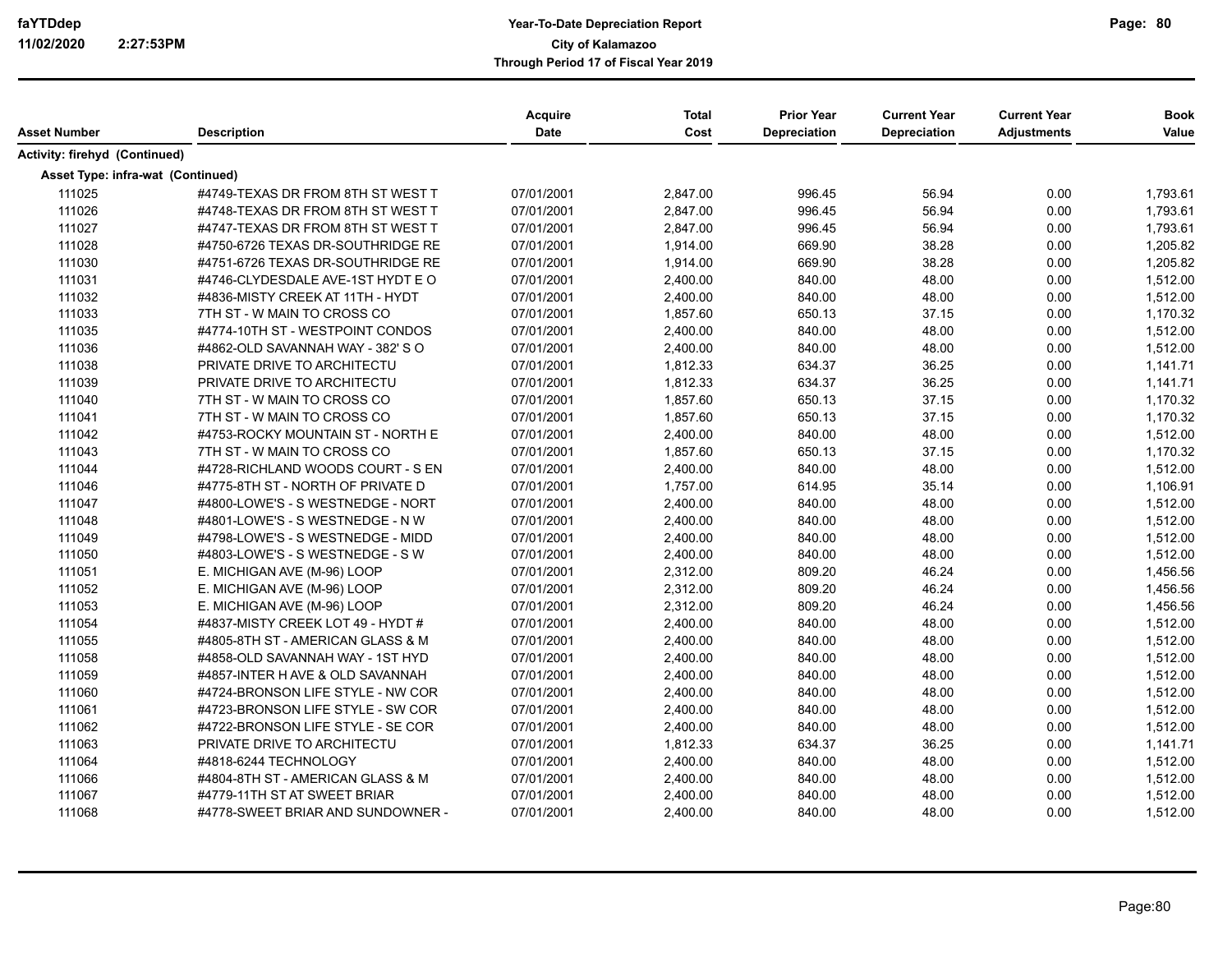| Asset Number                      | <b>Description</b>                     | Acquire<br><b>Date</b> | <b>Total</b><br>Cost | <b>Prior Year</b><br><b>Depreciation</b> | <b>Current Year</b><br><b>Depreciation</b> | <b>Current Year</b><br><b>Adjustments</b> | <b>Book</b><br>Value |
|-----------------------------------|----------------------------------------|------------------------|----------------------|------------------------------------------|--------------------------------------------|-------------------------------------------|----------------------|
| Activity: firehyd (Continued)     |                                        |                        |                      |                                          |                                            |                                           |                      |
| Asset Type: infra-wat (Continued) |                                        |                        |                      |                                          |                                            |                                           |                      |
| 111069                            | #4777-SWEET BRIAR - NORTH END          | 07/01/2001             | 2,400.00             | 840.00                                   | 48.00                                      | 0.00                                      | 1,512.00             |
| 111070                            | #4776-11TH ST AT SUNDOWNER             | 07/01/2001             | 2,400.00             | 840.00                                   | 48.00                                      | 0.00                                      | 1,512.00             |
| 111072                            | <b>GULL PRAIRIE APT BLDG #2 -</b>      | 07/01/2001             | 2,400.00             | 840.00                                   | 48.00                                      | 0.00                                      | 1,512.00             |
| 111073                            | #4817-6244 TECHNOLOGY                  | 07/01/2001             | 2,400.00             | 840.00                                   | 48.00                                      | 0.00                                      | 1,512.00             |
| 111075                            | E. MICHIGAN AVE (M-96) LOOP            | 07/01/2001             | 2,312.00             | 809.20                                   | 46.24                                      | 0.00                                      | 1,456.56             |
| 111076                            | 24TH ST - N OF LANDING LN -            | 07/01/2001             | 2,400.00             | 840.00                                   | 48.00                                      | 0.00                                      | 1,512.00             |
| 111077                            | LANDING LN - 1ST HYD W OF N            | 07/01/2001             | 2,400.00             | 840.00                                   | 48.00                                      | 0.00                                      | 1,512.00             |
| 111086                            | #4729-RICHLAND WOODS DR - E END -      | 07/01/2001             | 2,400.00             | 840.00                                   | 48.00                                      | 0.00                                      | 1,512.00             |
| 111087                            | #4727-RICHLAND WOODS COURT & RICH      | 07/01/2001             | 2,400.00             | 840.00                                   | 48.00                                      | 0.00                                      | 1,512.00             |
| 111088                            | #4726-RICHLAND WOODS DR - 1ST E O      | 07/01/2001             | 2,400.00             | 840.00                                   | 48.00                                      | 0.00                                      | 1,512.00             |
| 111089                            | #4780-M-89 PARKER HANNIFIN - HYDT      | 07/01/2001             | 2,400.00             | 840.00                                   | 48.00                                      | 0.00                                      | 1,512.00             |
| 111090                            | #4785-10211 EAST M-89 - HYDT #478      | 07/01/2001             | 2,868.00             | 1,003.80                                 | 57.36                                      | 0.00                                      | 1,806.84             |
| 111091                            | #4760-N AVE ICE ARENA                  | 07/01/2001             | 2,400.00             | 840.00                                   | 48.00                                      | 0.00                                      | 1,512.00             |
| 111093                            | 24TH ST - 2ND HYD N OF G AV            | 07/01/2001             | 2,400.00             | 840.00                                   | 48.00                                      | 0.00                                      | 1,512.00             |
| 111094                            | #4761-N AVE ICE ARENA                  | 07/01/2001             | 2,400.00             | 840.00                                   | 48.00                                      | 0.00                                      | 1,512.00             |
| 111095                            | GULL PRAIRIE APT-2ND HYDT E            | 07/01/2001             | 2,400.00             | 840.00                                   | 48.00                                      | 0.00                                      | 1,512.00             |
| 111096                            | GULL RD AND 26TH ST - APPLE            | 07/01/2001             | 2,400.00             | 840.00                                   | 48.00                                      | 0.00                                      | 1,512.00             |
| 111097                            | M-96 AT COMSTOCK COMMERCE D            | 07/01/2001             | 2,400.00             | 840.00                                   | 48.00                                      | 0.00                                      | 1,512.00             |
| 111098                            | <b>GULL RD - ARBY'S RESTAURANT</b>     | 07/01/2001             | 2,400.00             | 840.00                                   | 48.00                                      | 0.00                                      | 1,512.00             |
| 111099                            | G AVE FROM 25TH TO COOPERS             | 07/01/2001             | 1,711.50             | 599.03                                   | 34.23                                      | 0.00                                      | 1,078.24             |
| 111100                            | G AVE FROM 25TH TO COOPERS             | 07/01/2001             | 1,711.50             | 599.03                                   | 34.23                                      | 0.00                                      | 1,078.24             |
| 111102                            | 24TH ST - 1ST HYD N OF G AV            | 07/01/2001             | 2,400.00             | 840.00                                   | 48.00                                      | 0.00                                      | 1,512.00             |
| 111103                            | KERSTEN CT AND FEDERAL EXPR            | 07/01/2001             | 3,494.00             | 1,222.90                                 | 69.88                                      | 0.00                                      | 2,201.22             |
| 111104                            | #4859-INTER OLD SAVANNAH WAY & DR      | 07/01/2001             | 2,400.00             | 840.00                                   | 48.00                                      | 0.00                                      | 1,512.00             |
| 111105                            | #4860-OLD SAVANNAH WAY - 2ND HYD       | 07/01/2001             | 2,400.00             | 840.00                                   | 48.00                                      | 0.00                                      | 1,512.00             |
| 111106                            | #4863-INTER OLD SAVANNAH WAY & S       | 07/01/2001             | 2,400.00             | 840.00                                   | 48.00                                      | 0.00                                      | 1,512.00             |
| 111111                            | <b>INTER G AVE &amp; 24TH ST - HYD</b> | 07/01/2001             | 2,400.00             | 840.00                                   | 48.00                                      | 0.00                                      | 1,512.00             |
| 111112                            | SPEARFLEX BLOCK - N OF KALA            | 07/01/2001             | 2,400.00             | 840.00                                   | 48.00                                      | 0.00                                      | 1,512.00             |
| 111119                            | FIRETHORNE RIDGE - WEST END            | 07/01/2001             | 2,400.00             | 840.00                                   | 48.00                                      | 0.00                                      | 1,512.00             |
| 111120                            | <b>IVY CHASE - MID BLOCK - HYD</b>     | 07/01/2001             | 2,400.00             | 840.00                                   | 48.00                                      | 0.00                                      | 1,512.00             |
| 111121                            | ARBORETUM PHASE #2 - MIDDLE            | 07/01/2001             | 2,400.00             | 840.00                                   | 48.00                                      | 0.00                                      | 1,512.00             |
| 111122                            | ARBORETUM PHASE #2 - SE COR            | 07/01/2001             | 2,400.00             | 840.00                                   | 48.00                                      | 0.00                                      | 1,512.00             |
| 111123                            | <b>BORGESS HOSPITAL - WEST SID</b>     | 07/01/2001             | 2,400.00             | 840.00                                   | 48.00                                      | 0.00                                      | 1,512.00             |
| 111125                            | 1401 JACKPINE - ARCADIA PIN            | 07/01/2001             | 2,400.00             | 840.00                                   | 48.00                                      | 0.00                                      | 1,512.00             |
| 111126                            | <b>INTERSECTION - FIRETHORNE R</b>     | 07/01/2001             | 2,400.00             | 840.00                                   | 48.00                                      | 0.00                                      | 1,512.00             |
| 111127                            | RICHARD ALLAN SITE - HYDT #            | 07/01/2001             | 2,400.00             | 840.00                                   | 48.00                                      | 0.00                                      | 1,512.00             |
| 111128                            | 3326 GULL RD (MINI STORAGE             | 07/01/2001             | 3,311.00             | 1,158.85                                 | 66.22                                      | 0.00                                      | 2,085.93             |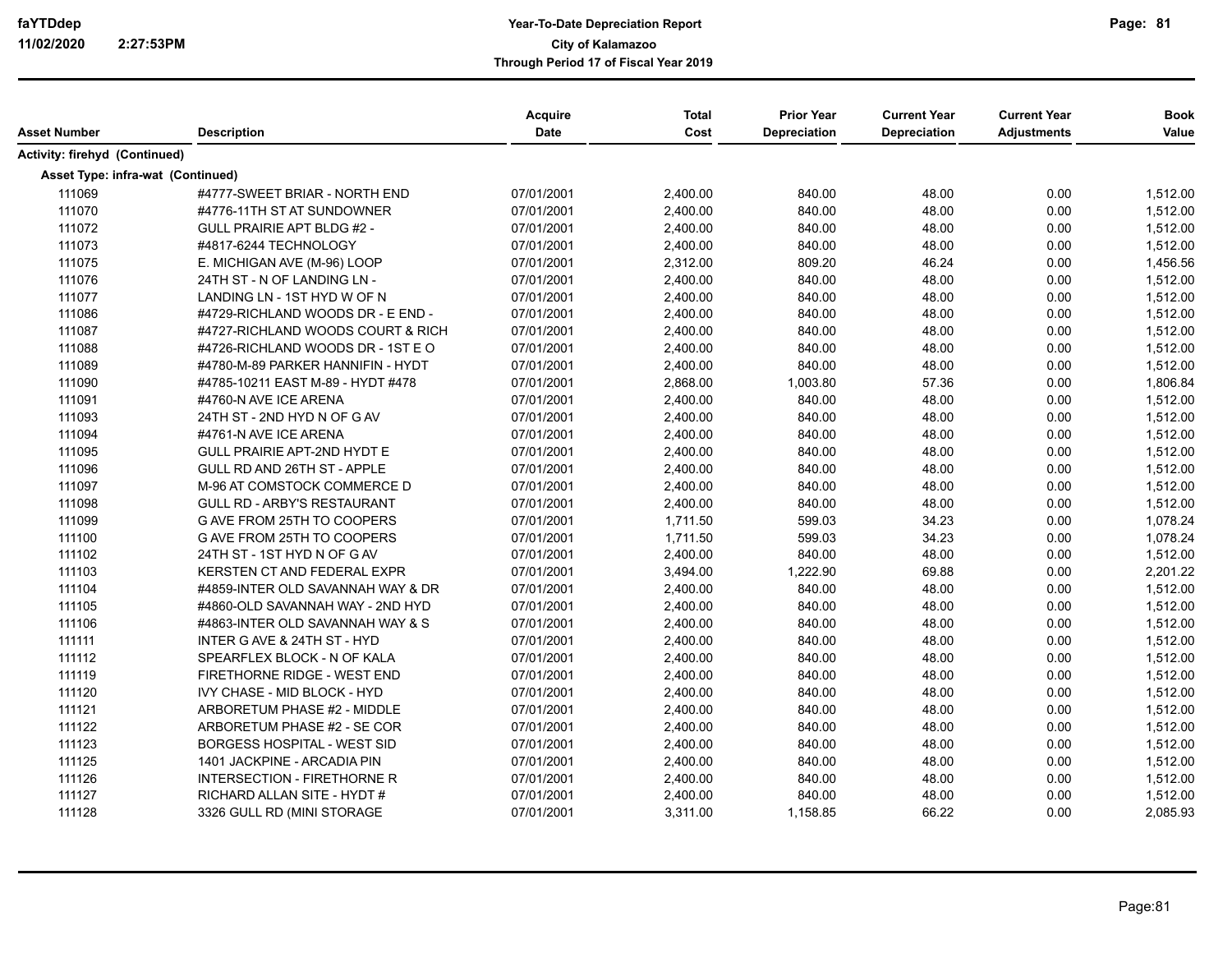| Asset Number                      | <b>Description</b>                | Acquire<br><b>Date</b> | <b>Total</b><br>Cost | <b>Prior Year</b><br><b>Depreciation</b> | <b>Current Year</b><br><b>Depreciation</b> | <b>Current Year</b><br><b>Adjustments</b> | <b>Book</b><br>Value |
|-----------------------------------|-----------------------------------|------------------------|----------------------|------------------------------------------|--------------------------------------------|-------------------------------------------|----------------------|
| Activity: firehyd (Continued)     |                                   |                        |                      |                                          |                                            |                                           |                      |
| Asset Type: infra-wat (Continued) |                                   |                        |                      |                                          |                                            |                                           |                      |
| 111129                            | EVELYN-ROSE CONDOMINIUMS -        | 07/01/2001             | 2,616.00             | 915.60                                   | 52.32                                      | 0.00                                      | 1,648.08             |
| 111130                            | WMU RESEARCH PARK, COLLEGE        | 07/01/2001             | 5,844.00             | 2,045.40                                 | 116.88                                     | 0.00                                      | 3,681.72             |
| 111131                            | WMU RESEARCH PARK, COLLEGE        | 07/01/2001             | 5,844.00             | 2,045.40                                 | 116.88                                     | 0.00                                      | 3,681.72             |
| 111132                            | WMU RESEARCH PARK, COLLEGE        | 07/01/2001             | 5,846.00             | 2,046.10                                 | 116.92                                     | 0.00                                      | 3,682.98             |
| 111133                            | WMU RESEARCH PARK, COLLEGE        | 07/01/2001             | 5,846.00             | 2,046.10                                 | 116.92                                     | 0.00                                      | 3,682.98             |
| 111134                            | 3804 ALLENDALE - HYDT #4730       | 07/01/2001             | 2,310.00             | 808.50                                   | 46.20                                      | 0.00                                      | 1,455.30             |
| 111135                            | REPLACE HYDT #357 - 3RD HYD       | 07/01/2001             | 2,099.00             | 734.65                                   | 41.98                                      | 0.00                                      | 1,322.37             |
| 111138                            | 3900 W MICHIGAN - ARCADIA P       | 07/01/2001             | 2,400.00             | 840.00                                   | 48.00                                      | 0.00                                      | 1,512.00             |
| 111139                            | 1602 MOHAWK - HYDT #4835          | 07/01/2001             | 2,400.00             | 840.00                                   | 48.00                                      | 0.00                                      | 1,512.00             |
| 111141                            | #4799-LOWE'S - S WESTNEDGE - N E  | 07/01/2001             | 2,400.00             | 840.00                                   | 48.00                                      | 0.00                                      | 1,512.00             |
| 111142                            | #4802-LOWE'S - S WESTNEDGE - MIDD | 07/01/2001             | 2,400.00             | 840.00                                   | 48.00                                      | 0.00                                      | 1,512.00             |
| 111143                            | #4838-WILDBERRY PATH LOT 38 - HYD | 07/01/2001             | 2,400.00             | 840.00                                   | 48.00                                      | 0.00                                      | 1,512.00             |
| 111144                            | #4797-LOWE'S - S WESTNEDGE - S E  | 07/01/2001             | 2,400.00             | 840.00                                   | 48.00                                      | 0.00                                      | 1,512.00             |
| 111145                            | #4796-LOWE'S - S WESTNEDGE - SOUT | 07/01/2001             | 2,400.00             | 840.00                                   | 48.00                                      | 0.00                                      | 1,512.00             |
| 111146                            | BETH AVE - W END AT CUL DE        | 07/01/2001             | 2,400.00             | 840.00                                   | 48.00                                      | 0.00                                      | 1,512.00             |
| 111147                            | BETH AVE - MID BLOCK - HYDT       | 07/01/2001             | 2,400.00             | 840.00                                   | 48.00                                      | 0.00                                      | 1,512.00             |
| 111148                            | CHRISTINE AVE & BETH - HYDT       | 07/01/2001             | 2,400.00             | 840.00                                   | 48.00                                      | 0.00                                      | 1,512.00             |
| 111149                            | CHRISTINE - N OF MAUREEN -        | 07/01/2001             | 2,400.00             | 840.00                                   | 48.00                                      | 0.00                                      | 1,512.00             |
| 111150                            | ALECIA AVE & CHRISTIINE - H       | 07/01/2001             | 2,400.00             | 840.00                                   | 48.00                                      | 0.00                                      | 1,512.00             |
| 111151                            | INTERSECTION - IVY CHASE &        | 07/01/2001             | 2,400.00             | 840.00                                   | 48.00                                      | 0.00                                      | 1,512.00             |
| 111152                            | ALECIA & N WESTNEDGE - HYDT       | 07/01/2001             | 2,400.00             | 840.00                                   | 48.00                                      | 0.00                                      | 1,512.00             |
| 111153                            | HONEY LOCUST LANE - WEST EN       | 07/01/2001             | 2,400.00             | 840.00                                   | 48.00                                      | 0.00                                      | 1,512.00             |
| 111154                            | ROCKY VALLEY DR LOT 12 - HY       | 07/01/2001             | 2,400.00             | 840.00                                   | 48.00                                      | 0.00                                      | 1,512.00             |
| 111155                            | ROCKY VALLEY DR LOT 7 - HYD       | 07/01/2001             | 2,400.00             | 840.00                                   | 48.00                                      | 0.00                                      | 1,512.00             |
| 111156                            | ROCKY VALLEY DR LOT 1 - HYD       | 07/01/2001             | 2,400.00             | 840.00                                   | 48.00                                      | 0.00                                      | 1,512.00             |
| 111157                            | THOMPSON & W MAIN - HYDT #4       | 07/01/2001             | 2,400.00             | 840.00                                   | 48.00                                      | 0.00                                      | 1,512.00             |
| 111158                            | W MAIN & MONROE - HYDT #48        | 07/01/2001             | 2,400.00             | 840.00                                   | 48.00                                      | 0.00                                      | 1,512.00             |
| 111159                            | PRAIRIE & W MAIN - HYDT #4        | 07/01/2001             | 2,400.00             | 840.00                                   | 48.00                                      | 0.00                                      | 1,512.00             |
| 111160                            | W MAIN & PROSPECT - HYDT #        | 07/01/2001             | 2,400.00             | 840.00                                   | 48.00                                      | 0.00                                      | 1,512.00             |
| 111161                            | HILBERT & W MAIN - HYDT #48       | 07/01/2001             | 2,400.00             | 840.00                                   | 48.00                                      | 0.00                                      | 1,512.00             |
| 111162                            | #4819 - 1600 W MAIN               | 07/01/2001             | 2,400.00             | 840.00                                   | 48.00                                      | 0.00                                      | 1,512.00             |
| 111163                            | HAWTHORNE RIDGE - WEST END        | 07/01/2001             | 2,400.00             | 840.00                                   | 48.00                                      | 0.00                                      | 1,512.00             |
| 111164                            | E ARBORETUM-1ST HYD N OF TH       | 07/01/2001             | 2,400.00             | 840.00                                   | 48.00                                      | 0.00                                      | 1,512.00             |
| 111165                            | INSTALL PUB; HYDRANT - RICH       | 07/01/2001             | 2,552.00             | 893.20                                   | 51.04                                      | 0.00                                      | 1,607.76             |
| 111166                            | ALECIA AVE - MID BLOCK - HY       | 07/01/2001             | 2,400.00             | 840.00                                   | 48.00                                      | 0.00                                      | 1,512.00             |
| 111167                            | LAKE SIDE BOYS CENTER - HYD       | 07/01/2001             | 2,991.00             | 1,046.85                                 | 59.82                                      | 0.00                                      | 1,884.33             |
| 111177                            | RICHARD ALLAN SITE - HYDT #       | 07/01/2001             | 2,400.00             | 840.00                                   | 48.00                                      | 0.00                                      | 1,512.00             |
|                                   |                                   |                        |                      |                                          |                                            |                                           |                      |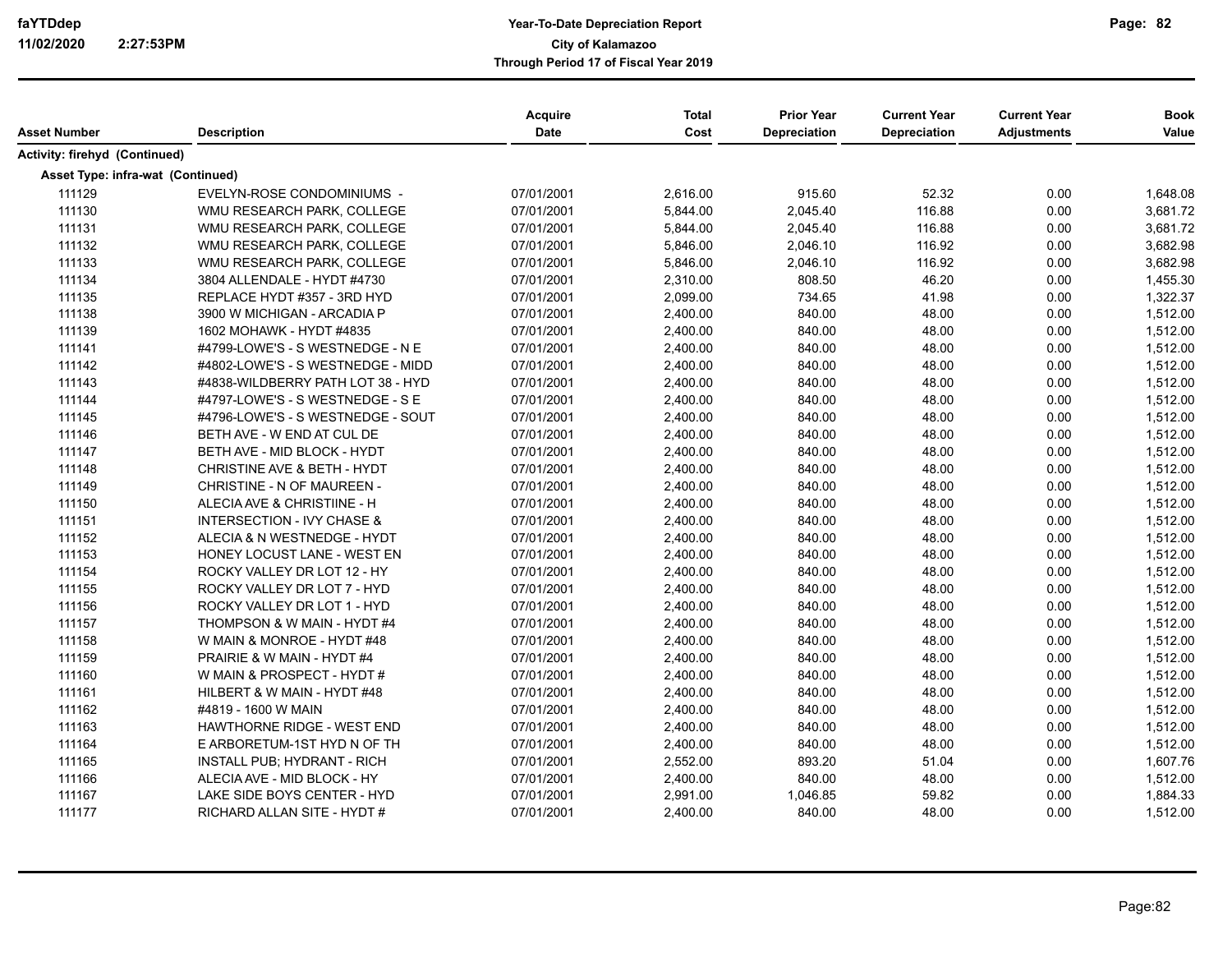|                                          |                                   | <b>Acquire</b><br><b>Date</b> | <b>Total</b><br>Cost | <b>Prior Year</b><br><b>Depreciation</b> | <b>Current Year</b> | <b>Current Year</b> | <b>Book</b><br>Value |
|------------------------------------------|-----------------------------------|-------------------------------|----------------------|------------------------------------------|---------------------|---------------------|----------------------|
| Asset Number                             | <b>Description</b>                |                               |                      |                                          | Depreciation        | <b>Adjustments</b>  |                      |
| Activity: firehyd (Continued)            |                                   |                               |                      |                                          |                     |                     |                      |
| <b>Asset Type: infra-wat (Continued)</b> |                                   |                               |                      |                                          |                     |                     |                      |
| 111178                                   | REPLACE HYDT #2047 - 1ST HY       | 07/01/2001                    | 1,798.00             | 629.30                                   | 35.96               | 0.00                | 1,132.74             |
| 111180                                   | LAKE SIDE BOYS CENTER - HYD       | 07/01/2001                    | 2,991.00             | 1,046.85                                 | 59.82               | 0.00                | 1,884.33             |
| 111182                                   | #4752-ROCKY MOUNTAIN ST-1ST HYDT  | 07/01/2001                    | 2,400.00             | 840.00                                   | 48.00               | 0.00                | 1,512.00             |
| 111183                                   | 7TH ST - W MAIN TO CROSS CO       | 07/01/2001                    | 1,857.60             | 650.13                                   | 37.15               | 0.00                | 1,170.32             |
| 111184                                   | #4845-N END CYPRESS BAY           | 07/01/2001                    | 2,400.00             | 840.00                                   | 48.00               | 0.00                | 1,512.00             |
| 111185                                   | #4844-INTER CYPRESS BAY & TORREY  | 07/01/2001                    | 2,400.00             | 840.00                                   | 48.00               | 0.00                | 1,512.00             |
| 111191                                   | EAST END OF FOURTH STREET -       | 07/01/2001                    | 2,517.00             | 880.95                                   | 50.34               | 0.00                | 1,585.71             |
| 111192                                   | #4843-INTER CYPRESS BAY & HUNTERS | 07/01/2001                    | 2,400.00             | 840.00                                   | 48.00               | 0.00                | 1,512.00             |
| 111193                                   | #4815-N AVE AND 9TH ST - HAMPTON  | 07/01/2001                    | 2,400.00             | 840.00                                   | 48.00               | 0.00                | 1,512.00             |
| 111194                                   | REPLACE HYDT #1190 - PARKVI       | 07/01/2001                    | 1,653.00             | 578.55                                   | 33.06               | 0.00                | 1,041.39             |
| 111557                                   | #4974 14TH ST - 800' N/O N        | 07/01/2002                    | 2,100.00             | 693.00                                   | 42.00               | 0.00                | 1,365.00             |
| 111558                                   | #4973 14TH ST - 460' S/O CE       | 07/01/2002                    | 2,100.00             | 693.00                                   | 42.00               | 0.00                | 1,365.00             |
| 111560                                   | #4970 14TH ST - 400' N/O CU       | 07/01/2002                    | 2,100.00             | 693.00                                   | 42.00               | 0.00                | 1,365.00             |
| 111561                                   | #4972 14TH ST - 1200' N/O N       | 07/01/2002                    | 2,100.00             | 693.00                                   | 42.00               | 0.00                | 1,365.00             |
| 111562                                   | #4975 14TH ST - 68' N/O CEN       | 07/01/2002                    | 2,100.00             | 693.00                                   | 42.00               | 0.00                | 1,365.00             |
| 111563                                   | #4971 14TH ST - 1000' N/O S       | 07/01/2002                    | 2,100.00             | 693.00                                   | 42.00               | 0.00                | 1,365.00             |
| 111566                                   | #4969 14TH ST - 542' N/O 1S       | 07/01/2002                    | 2,100.00             | 693.00                                   | 42.00               | 0.00                | 1,365.00             |
| 111567                                   | #4968 14TH ST - 422' N/O CE       | 07/01/2002                    | 2,100.00             | 693.00                                   | 42.00               | 0.00                | 1,365.00             |
| 111569                                   | #4965 14TH ST - 5TH HYDT N/       | 07/01/2002                    | 2,100.00             | 693.00                                   | 42.00               | 0.00                | 1,365.00             |
| 111570                                   | #4976 14TH ST - 612' N/O CE       | 07/01/2002                    | 2,100.00             | 693.00                                   | 42.00               | 0.00                | 1,365.00             |
| 111571                                   | #4966 14TH ST - 6TH HYDT N/       | 07/01/2002                    | 2,100.00             | 693.00                                   | 42.00               | 0.00                | 1,365.00             |
| 111572                                   | #4967 14TH ST - 58' S/O CEN       | 07/01/2002                    | 2,100.00             | 693.00                                   | 42.00               | 0.00                | 1,365.00             |
| 111582                                   | #4943 JK AVE - 511' W/O GAT       | 07/01/2002                    | 2,100.00             | 693.00                                   | 42.00               | 0.00                | 1,365.00             |
| 111583                                   | #4977 14TH ST - 561' N/O 2N       | 07/01/2002                    | 2,100.00             | 693.00                                   | 42.00               | 0.00                | 1,365.00             |
| 111587                                   | #4981 14TH ST - 470' N/O HY       | 07/01/2002                    | 2,100.00             | 693.00                                   | 42.00               | 0.00                | 1,365.00             |
| 111588                                   | #4980 14TH ST - 715' N/O 5T       | 07/01/2002                    | 2,100.00             | 693.00                                   | 42.00               | 0.00                | 1,365.00             |
| 111589                                   | #4979 14TH ST - 600' N/O 4T       | 07/01/2002                    | 2,100.00             | 693.00                                   | 42.00               | 0.00                | 1,365.00             |
| 111590                                   | #4978 14TH ST - 583' N/O 3R       | 07/01/2002                    | 2,100.00             | 693.00                                   | 42.00               | 0.00                | 1,365.00             |
| 111593                                   | #4948 REPL HYDT #0668 - WOO       | 07/01/2002                    | 2,798.00             | 923.34                                   | 55.96               | 0.00                | 1,818.70             |
| 111594                                   | #5072 REPL HYDT #3076 - BOR       | 07/01/2002                    | 800.00               | 264.00                                   | 16.00               | 0.00                | 520.00               |
| 111595                                   | #4888 REPL HYDT #0860 - 103       | 07/01/2002                    | 1,800.00             | 594.00                                   | 36.00               | 0.00                | 1,170.00             |
| 111596                                   | #5038 3237 W MICHIGAN - HY        | 07/01/2002                    | 5,300.00             | 1,749.00                                 | 106.00              | 0.00                | 3,445.00             |
| 111597                                   | #4934 REPL HYDT #0952 - WAL       | 07/01/2002                    | 1,501.00             | 495.33                                   | 30.02               | 0.00                | 975.65               |
| 111598                                   | #5075 REPL HYDT #0276 - 148       | 07/01/2002                    | 996.00               | 328.68                                   | 19.92               | 0.00                | 647.40               |
| 111599                                   | #5039 REPL HYDT #0397 - 220       | 07/01/2002                    | 831.00               | 274.23                                   | 16.62               | 0.00                | 540.15               |
| 111600                                   | #5040 REPL HYDT #0265 - NE        | 07/01/2002                    | 1,324.00             | 436.92                                   | 26.48               | 0.00                | 860.60               |
| 111601                                   | #4945 JK AVE - 449' W/O 2ND       | 07/01/2002                    | 2,100.00             | 693.00                                   | 42.00               | 0.00                | 1,365.00             |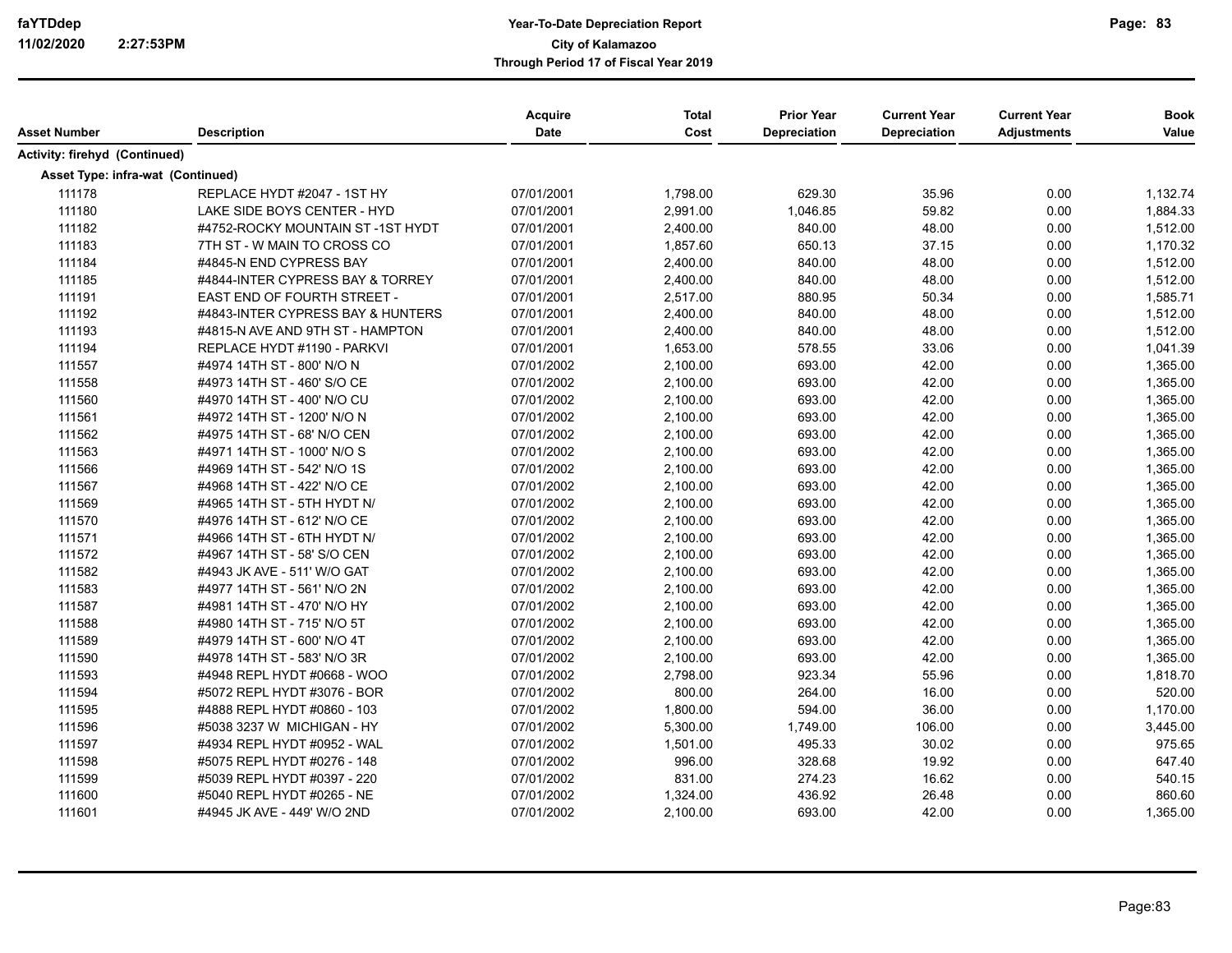| Asset Number                      | <b>Description</b>          | Acquire<br><b>Date</b> | <b>Total</b><br>Cost | <b>Prior Year</b><br><b>Depreciation</b> | <b>Current Year</b><br><b>Depreciation</b> | <b>Current Year</b><br><b>Adjustments</b> | <b>Book</b><br>Value |
|-----------------------------------|-----------------------------|------------------------|----------------------|------------------------------------------|--------------------------------------------|-------------------------------------------|----------------------|
| Activity: firehyd (Continued)     |                             |                        |                      |                                          |                                            |                                           |                      |
| Asset Type: infra-wat (Continued) |                             |                        |                      |                                          |                                            |                                           |                      |
| 111603                            | #4875 WMU BUS RES PK - HYDT | 07/01/2002             | 1,731.00             | 571.23                                   | 34.62                                      | 0.00                                      | 1,125.15             |
| 111605                            | #5073 REPL HYDT #1359 - 21  | 07/01/2002             | 1,823.00             | 601.59                                   | 36.46                                      | 0.00                                      | 1,184.95             |
| 111606                            | #4887 BORGESS HOSPITAL MIDD | 07/01/2002             | 2,100.00             | 693.00                                   | 42.00                                      | 0.00                                      | 1,365.00             |
| 111607                            | #4935 4755 CAMPUS - NORTH S | 07/01/2002             | 2,100.00             | 693.00                                   | 42.00                                      | 0.00                                      | 1,365.00             |
| 111608                            | #4936 4755 CAMPUS - SOUTH S | 07/01/2002             | 2,100.00             | 693.00                                   | 42.00                                      | 0.00                                      | 1,365.00             |
| 111609                            | #5042 HIDDEN HILLS APTS #6  | 07/01/2002             | 2,100.00             | 693.00                                   | 42.00                                      | 0.00                                      | 1,365.00             |
| 111610                            | #5043 HIDDEN HILLS APTS #4  | 07/01/2002             | 2,100.00             | 693.00                                   | 42.00                                      | 0.00                                      | 1,365.00             |
| 111611                            | #5044 HIDDEN HILLS APTS - M | 07/01/2002             | 2,100.00             | 693.00                                   | 42.00                                      | 0.00                                      | 1,365.00             |
| 111612                            | #5041 REPL HYDT #0355 - 500 | 07/01/2002             | 820.00               | 270.60                                   | 16.40                                      | 0.00                                      | 533.00               |
| 111613                            | #4866 WMU BUS RES PK - HYDT | 07/01/2002             | 1,729.00             | 570.57                                   | 34.58                                      | 0.00                                      | 1,123.85             |
| 111622                            | #4942 3312 LOWDEN ST - HYDT | 07/01/2002             | 3,438.00             | 1,134.54                                 | 68.76                                      | 0.00                                      | 2,234.70             |
| 111624                            | #5071 4797 CAMPUS DR WMU BU | 07/01/2002             | 5,699.00             | 1,880.67                                 | 113.98                                     | 0.00                                      | 3,704.35             |
| 111625                            | #4867 WMU BUS RES PK - HYDT | 07/01/2002             | 1,729.00             | 570.57                                   | 34.58                                      | 0.00                                      | 1,123.85             |
| 111626                            | #4868 WMU BUS RES PK - HYDT | 07/01/2002             | 1,729.00             | 570.57                                   | 34.58                                      | 0.00                                      | 1,123.85             |
| 111627                            | #4869 WMU BUS RES PK - HYDT | 07/01/2002             | 1,729.00             | 570.57                                   | 34.58                                      | 0.00                                      | 1,123.85             |
| 111628                            | #4870 WMU BUS RES PK - HYDT | 07/01/2002             | 1,729.00             | 570.57                                   | 34.58                                      | 0.00                                      | 1,123.85             |
| 111629                            | #4871 WMU BUS RES PK - HYDT | 07/01/2002             | 1,730.00             | 570.90                                   | 34.60                                      | 0.00                                      | 1,124.50             |
| 111630                            | #4872 WMU BUS RES PK - HYDT | 07/01/2002             | 1,731.00             | 571.23                                   | 34.62                                      | 0.00                                      | 1,125.15             |
| 111631                            | #4873 WMU BUS RES PK - HYDT | 07/01/2002             | 1,730.00             | 570.90                                   | 34.60                                      | 0.00                                      | 1,124.50             |
| 111632                            | #4874 WMU BUS RES PK - HYDT | 07/01/2002             | 1,731.00             | 571.23                                   | 34.62                                      | 0.00                                      | 1,125.15             |
| 111633                            | #5053 303 N KENDALL AVE - H | 07/01/2002             | 3,957.00             | 1,305.81                                 | 79.14                                      | 0.00                                      | 2,572.05             |
| 111635                            | #5033 WILD MEADOW ST - HYDT | 07/01/2002             | 2,100.00             | 693.00                                   | 42.00                                      | 0.00                                      | 1,365.00             |
| 111636                            | #5045 HIDDEN HILLS APTS #3  | 07/01/2002             | 2,100.00             | 693.00                                   | 42.00                                      | 0.00                                      | 1,365.00             |
| 111637                            | #4957 GULL RD - 580' E/O 1S | 07/01/2002             | 2,100.00             | 693.00                                   | 42.00                                      | 0.00                                      | 1,365.00             |
| 111638                            | #4958 GULL RD - 398' E/O VA | 07/01/2002             | 2,100.00             | 693.00                                   | 42.00                                      | 0.00                                      | 1,365.00             |
| 111639                            | #4959 COUNTRY MEADOWS DR-28 | 07/01/2002             | 2,100.00             | 693.00                                   | 42.00                                      | 0.00                                      | 1,365.00             |
| 111640                            | #4960 COUNTRY MEADOWS DR-47 | 07/01/2002             | 2,100.00             | 693.00                                   | 42.00                                      | 0.00                                      | 1,365.00             |
| 111641                            | #5030 CINDY ST N/O JESSICA  | 07/01/2002             | 2,100.00             | 693.00                                   | 42.00                                      | 0.00                                      | 1,365.00             |
| 111642                            | #5031 KRISTIN AVE W/O CINDY | 07/01/2002             | 2,100.00             | 693.00                                   | 42.00                                      | 0.00                                      | 1,365.00             |
| 111644                            | #4955 WAL-MART - G AVE & GU | 07/01/2002             | 2,100.00             | 693.00                                   | 42.00                                      | 0.00                                      | 1,365.00             |
| 111646                            | #4954 WAL-MART - G AVE - E  | 07/01/2002             | 2,100.00             | 693.00                                   | 42.00                                      | 0.00                                      | 1,365.00             |
| 111647                            | #5034 CINDY ST S/O JESSICA  | 07/01/2002             | 2,100.00             | 693.00                                   | 42.00                                      | 0.00                                      | 1,365.00             |
| 111648                            | #5069 NW CORNER OF FEDEX BL | 07/01/2002             | 2,100.00             | 693.00                                   | 42.00                                      | 0.00                                      | 1,365.00             |
| 111649                            | #5070 KALAMAZOO COMMUNITY C | 07/01/2002             | 2,100.00             | 693.00                                   | 42.00                                      | 0.00                                      | 1,365.00             |
| 111650                            | #4891 CASPER AT SUNSPRITE - | 07/01/2002             | 2,100.00             | 693.00                                   | 42.00                                      | 0.00                                      | 1,365.00             |
| 111651                            | #4961 14TH ST - 1ST HYDT N/ | 07/01/2002             | 2,100.00             | 693.00                                   | 42.00                                      | 0.00                                      | 1,365.00             |
| 111652                            | #4962 14TH ST - 2ND HYDT N/ | 07/01/2002             | 2,100.00             | 693.00                                   | 42.00                                      | 0.00                                      | 1,365.00             |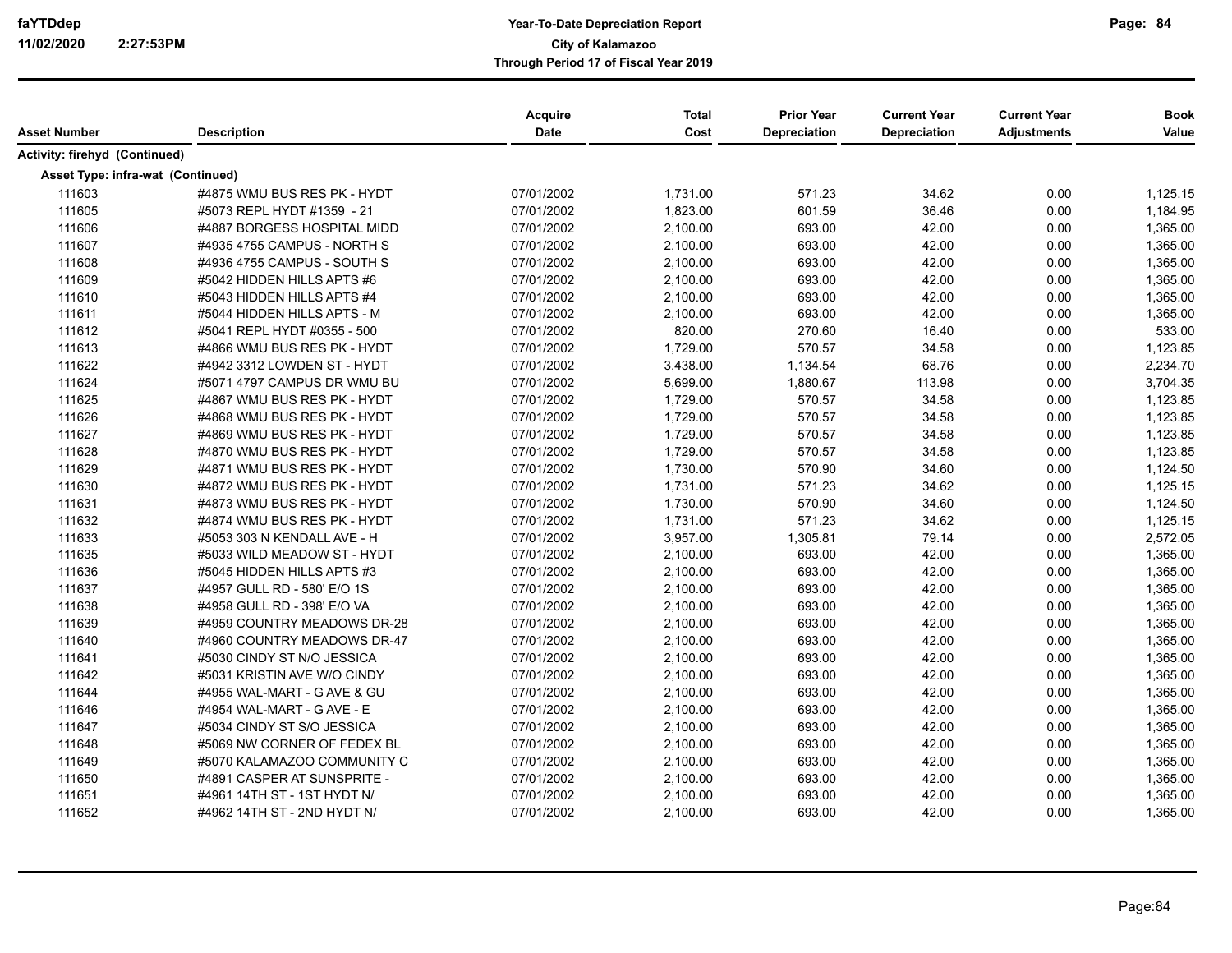| Asset Number                      | <b>Description</b>          | Acquire<br><b>Date</b> | <b>Total</b><br>Cost | <b>Prior Year</b><br><b>Depreciation</b> | <b>Current Year</b><br><b>Depreciation</b> | <b>Current Year</b><br><b>Adjustments</b> | <b>Book</b><br>Value |
|-----------------------------------|-----------------------------|------------------------|----------------------|------------------------------------------|--------------------------------------------|-------------------------------------------|----------------------|
| Activity: firehyd (Continued)     |                             |                        |                      |                                          |                                            |                                           |                      |
| Asset Type: infra-wat (Continued) |                             |                        |                      |                                          |                                            |                                           |                      |
| 111653                            | #4963 14TH ST - 3RD HYDT N/ | 07/01/2002             | 2,100.00             | 693.00                                   | 42.00                                      | 0.00                                      | 1,365.00             |
| 111654                            | #4964 14TH ST - 4TH HYDT N/ | 07/01/2002             | 2,100.00             | 693.00                                   | 42.00                                      | 0.00                                      | 1,365.00             |
| 111656                            | #5032 WILD MEADOW ST - HYDT | 07/01/2002             | 2,100.00             | 693.00                                   | 42.00                                      | 0.00                                      | 1,365.00             |
| 111657                            | #4937 1ST HYDT W/O GULL PRA | 07/01/2002             | 2,100.00             | 693.00                                   | 42.00                                      | 0.00                                      | 1,365.00             |
| 111659                            | #5029 E MAIN ST - HYDT #502 | 07/01/2002             | 5,708.00             | 1,883.64                                 | 114.16                                     | 0.00                                      | 3,710.20             |
| 111660                            | #4889 SUNSPRITE DR LOT #38  | 07/01/2002             | 2,100.00             | 693.00                                   | 42.00                                      | 0.00                                      | 1,365.00             |
| 111661                            | #4890 SUNSPRITE DR LOT #32  | 07/01/2002             | 2,100.00             | 693.00                                   | 42.00                                      | 0.00                                      | 1,365.00             |
| 111662                            | #5046 PROVENCE DR S/O ASHTO | 07/01/2002             | 2,100.00             | 693.00                                   | 42.00                                      | 0.00                                      | 1,365.00             |
| 111663                            | #5047 PROVENCE DR BTWN ASHT | 07/01/2002             | 2,100.00             | 693.00                                   | 42.00                                      | 0.00                                      | 1,365.00             |
| 111664                            | #5048 PROVENCE DR S/O CONNO | 07/01/2002             | 2,100.00             | 693.00                                   | 42.00                                      | 0.00                                      | 1,365.00             |
| 111665                            | #5049 VENICE DR N/O CONNOLL | 07/01/2002             | 2,100.00             | 693.00                                   | 42.00                                      | 0.00                                      | 1,365.00             |
| 111666                            | #4956 WAL-MART - G AVE & GU | 07/01/2002             | 2,100.00             | 693.00                                   | 42.00                                      | 0.00                                      | 1,365.00             |
| 111667                            | #5051 ASHTON FARMS BLVD - H | 07/01/2002             | 2,100.00             | 693.00                                   | 42.00                                      | 0.00                                      | 1,365.00             |
| 111668                            | #5064 3125 NICHOLS - HYDT # | 07/01/2002             | 2,098.00             | 692.34                                   | 41.96                                      | 0.00                                      | 1,363.70             |
| 111669                            | #4938 2ND HYDT W/O GULL PRA | 07/01/2002             | 2,100.00             | 693.00                                   | 42.00                                      | 0.00                                      | 1,365.00             |
| 111670                            | #4939 3RD HYDT W/O GULL PRA | 07/01/2002             | 2,100.00             | 693.00                                   | 42.00                                      | 0.00                                      | 1,365.00             |
| 111671                            | #4940 1ST HYDT W OF ENT TO  | 07/01/2002             | 2,100.00             | 693.00                                   | 42.00                                      | 0.00                                      | 1,365.00             |
| 111672                            | #4941 N/O BLDG #12 - S/O BL | 07/01/2002             | 2,100.00             | 693.00                                   | 42.00                                      | 0.00                                      | 1,365.00             |
| 111673                            | #4944 JK AVE - 545' W/O 1ST | 07/01/2002             | 2,100.00             | 693.00                                   | 42.00                                      | 0.00                                      | 1,365.00             |
| 111675                            | #4946 JK AVE - 520' W/O 3RD | 07/01/2002             | 2,100.00             | 693.00                                   | 42.00                                      | 0.00                                      | 1,365.00             |
| 111676                            | #4947 JK AVE - 605' W/O 4TH | 07/01/2002             | 2,100.00             | 693.00                                   | 42.00                                      | 0.00                                      | 1,365.00             |
| 111677                            | #4953 WAL-MART - G AVE - W  | 07/01/2002             | 2,100.00             | 693.00                                   | 42.00                                      | 0.00                                      | 1,365.00             |
| 111678                            | #5050 CRNR OF VENICE DR & F | 07/01/2002             | 2,100.00             | 693.00                                   | 42.00                                      | 0.00                                      | 1,365.00             |
| 111679                            | #5062 HIDDEN LAKE - EAST BA | 07/01/2002             | 2,100.00             | 693.00                                   | 42.00                                      | 0.00                                      | 1,365.00             |
| 111680                            | #4921 218 N 1ST - HYDT #492 | 07/01/2002             | 1,807.00             | 596.31                                   | 36.14                                      | 0.00                                      | 1,174.55             |
| 111681                            | #4922 375 S 1ST - HYDT #492 | 07/01/2002             | 1,807.00             | 596.31                                   | 36.14                                      | 0.00                                      | 1,174.55             |
| 111682                            | #4923 623 S 1ST - HYDT #492 | 07/01/2002             | 1,807.00             | 596.31                                   | 36.14                                      | 0.00                                      | 1,174.55             |
| 111683                            | #4924 NE CORNER OF S 1ST AT | 07/01/2002             | 1,807.00             | 596.31                                   | 36.14                                      | 0.00                                      | 1,174.55             |
| 111684                            | #5063 HIDDEN LAKE - EAST BA | 07/01/2002             | 2,100.00             | 693.00                                   | 42.00                                      | 0.00                                      | 1,365.00             |
| 111685                            | #4925 10310 ALMENA DR - HYD | 07/01/2002             | 1,807.00             | 596.31                                   | 36.14                                      | 0.00                                      | 1,174.55             |
| 111686                            | #4926 ALMENA DR & SKYVIEW - | 07/01/2002             | 1,807.00             | 596.31                                   | 36.14                                      | 0.00                                      | 1,174.55             |
| 111687                            | #4927 SKYVIEW DR - 1ST HYD  | 07/01/2002             | 1,807.00             | 596.31                                   | 36.14                                      | 0.00                                      | 1,174.55             |
| 111688                            | #4928 357 SKYVIEW DR - HYDT | 07/01/2002             | 1,807.00             | 596.31                                   | 36.14                                      | 0.00                                      | 1,174.55             |
| 111689                            | #4929 SKYVIEW DR - 3RD HYD  | 07/01/2002             | 1,807.00             | 596.31                                   | 36.14                                      | 0.00                                      | 1,174.55             |
| 111690                            | #4930 241 SKYVIEW DR - HYDT | 07/01/2002             | 1,807.00             | 596.31                                   | 36.14                                      | 0.00                                      | 1,174.55             |
| 111691                            | #4893 COPPER HARBOR ST LOT  | 07/01/2002             | 2,100.00             | 693.00                                   | 42.00                                      | 0.00                                      | 1,365.00             |
| 111692                            | #4932 SKYVIEW DR - 2ND HYD  | 07/01/2002             | 1,807.00             | 596.31                                   | 36.14                                      | 0.00                                      | 1,174.55             |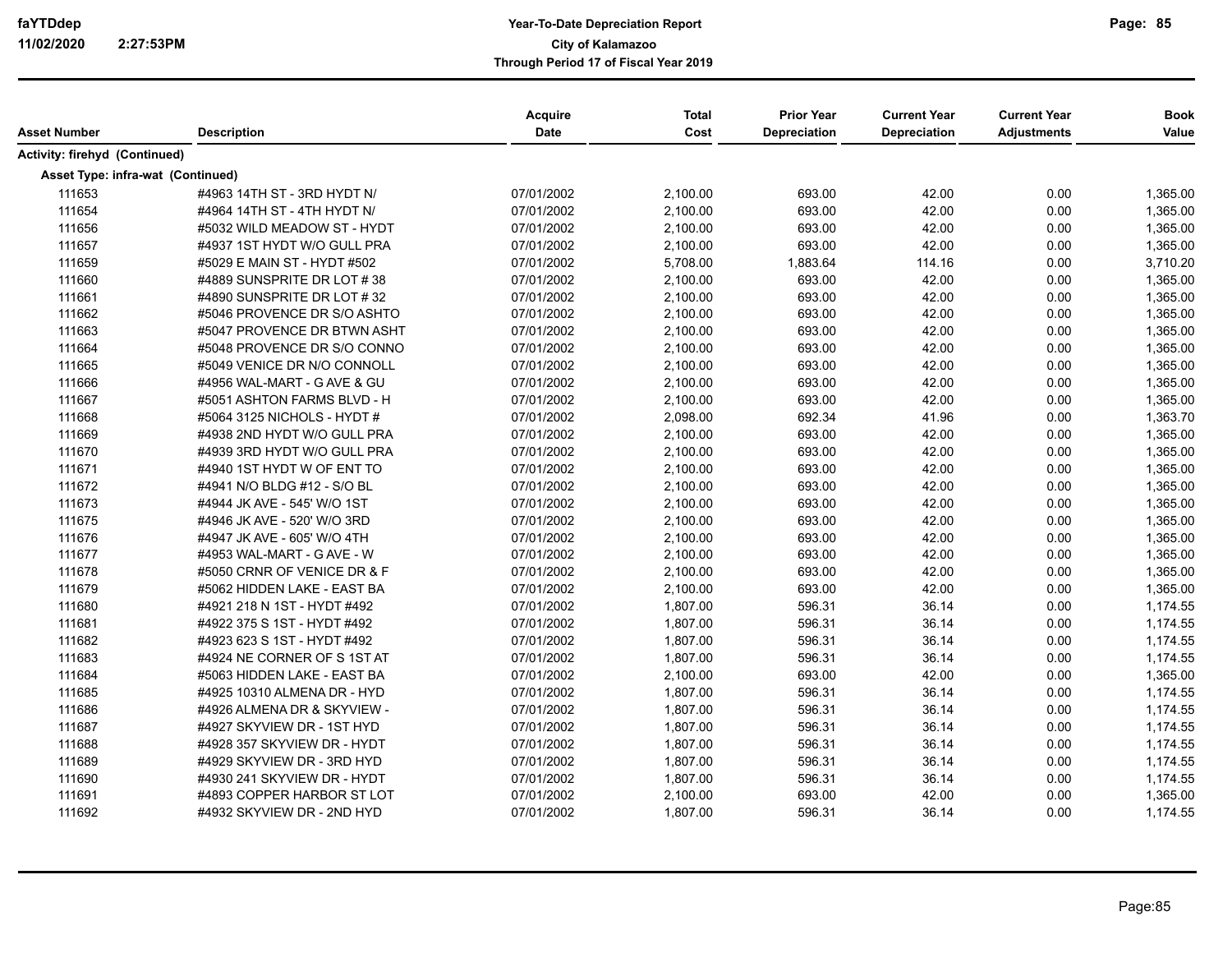| Asset Number                      | <b>Description</b>          | <b>Acquire</b><br>Date | <b>Total</b><br>Cost | <b>Prior Year</b><br>Depreciation | <b>Current Year</b><br>Depreciation | <b>Current Year</b><br><b>Adjustments</b> | <b>Book</b><br>Value |
|-----------------------------------|-----------------------------|------------------------|----------------------|-----------------------------------|-------------------------------------|-------------------------------------------|----------------------|
|                                   |                             |                        |                      |                                   |                                     |                                           |                      |
| Activity: firehyd (Continued)     |                             |                        |                      |                                   |                                     |                                           |                      |
| Asset Type: infra-wat (Continued) |                             |                        |                      |                                   |                                     |                                           |                      |
| 111694                            | #5061 HIDDEN LAKE - EAST BA | 07/01/2002             | 2,100.00             | 693.00                            | 42.00                               | 0.00                                      | 1,365.00             |
| 111695                            | #5060 HIDDEN LAKE CIRCLE -  | 07/01/2002             | 2,100.00             | 693.00                            | 42.00                               | 0.00                                      | 1,365.00             |
| 111696                            | #5059 HIDDEN LAKE CIRCLE -  | 07/01/2002             | 2,100.00             | 693.00                            | 42.00                               | 0.00                                      | 1,365.00             |
| 111697                            | #4952 9TH ST - S SIDE HAMPT | 07/01/2002             | 2,100.00             | 693.00                            | 42.00                               | 0.00                                      | 1,365.00             |
| 111698                            | #4951 MOUNTAIN PINE & 4TH S | 07/01/2002             | 2,100.00             | 693.00                            | 42.00                               | 0.00                                      | 1,365.00             |
| 111699                            | #4950 4TH ST - 2ND HYDT S/O | 07/01/2002             | 2,100.00             | 693.00                            | 42.00                               | 0.00                                      | 1,365.00             |
| 111700                            | #4949 4TH ST - 1ST HYDT S/O | 07/01/2002             | 2,100.00             | 693.00                            | 42.00                               | 0.00                                      | 1,365.00             |
| 111701                            | #4898 MISTY CREEK LOT # 58  | 07/01/2002             | 2,100.00             | 693.00                            | 42.00                               | 0.00                                      | 1,365.00             |
| 111702                            | #4897 MISTY CREEK DR AND FO | 07/01/2002             | 2,100.00             | 693.00                            | 42.00                               | 0.00                                      | 1,365.00             |
| 111703                            | #4896 LEELANAU LOT # 106 -  | 07/01/2002             | 2,100.00             | 693.00                            | 42.00                               | 0.00                                      | 1,365.00             |
| 111704                            | #4895 LEELANAU AT TEXAS HEI | 07/01/2002             | 2,100.00             | 693.00                            | 42.00                               | 0.00                                      | 1.365.00             |
| 111706                            | #4931 SKYVIEW DR - 3RD HYD  | 07/01/2002             | 1,807.00             | 596.31                            | 36.14                               | 0.00                                      | 1,174.55             |
| 111708                            | #5003 551 S 2ND ST - HYDT # | 07/01/2002             | 1,807.00             | 596.31                            | 36.14                               | 0.00                                      | 1,174.55             |
| 111722                            | #4920 11 N 1ST - HYDT #4920 | 07/01/2002             | 1,807.00             | 596.31                            | 36.14                               | 0.00                                      | 1,174.55             |
| 111732                            | #4918 504 N 1ST - HYDT #49  | 07/01/2002             | 1,807.00             | 596.31                            | 36.14                               | 0.00                                      | 1,174.55             |
| 111733                            | #4919 SKYVIEW AT 1ST - SE C | 07/01/2002             | 1,807.00             | 596.31                            | 36.14                               | 0.00                                      | 1,174.55             |
| 111734                            | #4892 KENDALL ARBOR AT LEEL | 07/01/2002             | 2,100.00             | 693.00                            | 42.00                               | 0.00                                      | 1,365.00             |
| 111736                            | #4989 ROSEWOOD - #1 LOT 7 - | 07/01/2002             | 2,100.00             | 693.00                            | 42.00                               | 0.00                                      | 1,365.00             |
| 111737                            | #5001 LINDENHURST LN E/O TR | 07/01/2002             | 2,100.00             | 693.00                            | 42.00                               | 0.00                                      | 1,365.00             |
| 111738                            | #5000 LINDENHURST LN & TRAY | 07/01/2002             | 2,100.00             | 693.00                            | 42.00                               | 0.00                                      | 1,365.00             |
| 111739                            | #4999 LINDENHURST LANE & 9T | 07/01/2002             | 2,100.00             | 693.00                            | 42.00                               | 0.00                                      | 1,365.00             |
| 111740                            | #4998 1ST HYDT W/O HOLLISON | 07/01/2002             | 2,100.00             | 693.00                            | 42.00                               | 0.00                                      | 1,365.00             |
| 111741                            | #4933 2ND ST & ALMENA DR -  | 07/01/2002             | 1,807.00             | 596.31                            | 36.14                               | 0.00                                      | 1,174.55             |
| 111742                            | #4997 2ND HYDT ON KILFREY C | 07/01/2002             | 2,100.00             | 693.00                            | 42.00                               | 0.00                                      | 1,365.00             |
| 111743                            | #4996 665' N/O LINDENHURST  | 07/01/2002             | 2,100.00             | 693.00                            | 42.00                               | 0.00                                      | 1,365.00             |
| 111744                            | #4995 484' S/O 2ND HYDT S/O | 07/01/2002             | 2,100.00             | 693.00                            | 42.00                               | 0.00                                      | 1,365.00             |
| 111745                            | #4994 445' S/O LINDENHURST  | 07/01/2002             | 2,100.00             | 693.00                            | 42.00                               | 0.00                                      | 1,365.00             |
| 111746                            | #4993 472' S/O 1ST HYDT S/O | 07/01/2002             | 2,100.00             | 693.00                            | 42.00                               | 0.00                                      | 1,365.00             |
| 111747                            | #4992 ROSEWOOD - #1 LOT 1 - | 07/01/2002             | 2,100.00             | 693.00                            | 42.00                               | 0.00                                      | 1,365.00             |
| 111748                            | #4894 COPPER HARBOR AT KEND | 07/01/2002             | 2,100.00             | 693.00                            | 42.00                               | 0.00                                      | 1,365.00             |
| 111749                            | #4990 ROSEWOOD - #1 LOT 13  | 07/01/2002             | 2,100.00             | 693.00                            | 42.00                               | 0.00                                      | 1,365.00             |
| 111750                            | #5014 LAMPLIGHTER AT OSHTEM | 07/01/2002             | 2,100.00             | 693.00                            | 42.00                               | 0.00                                      | 1,365.00             |
| 111751                            | #4886 7561 STADIUM DR - HYD | 07/01/2002             | 2,100.00             | 693.00                            | 42.00                               | 0.00                                      | 1,365.00             |
| 111752                            | #4885 6350 W KL AVE (HEALIN | 07/01/2002             | 2,100.00             | 693.00                            | 42.00                               | 0.00                                      | 1,365.00             |
| 111753                            | IN ST INST 24" HYDT EXTENSI | 07/01/2002             | 230.00               | 75.90                             | 4.60                                | 0.00                                      | 149.50               |
| 111754                            | #5012 257 S 2ND - HYDT #501 | 07/01/2002             | 1,807.00             | 596.31                            | 36.14                               | 0.00                                      | 1,174.55             |
| 111755                            | #5011 9679 W KL AVE - HYDT  | 07/01/2002             | 1,807.00             | 596.31                            | 36.14                               | 0.00                                      | 1,174.55             |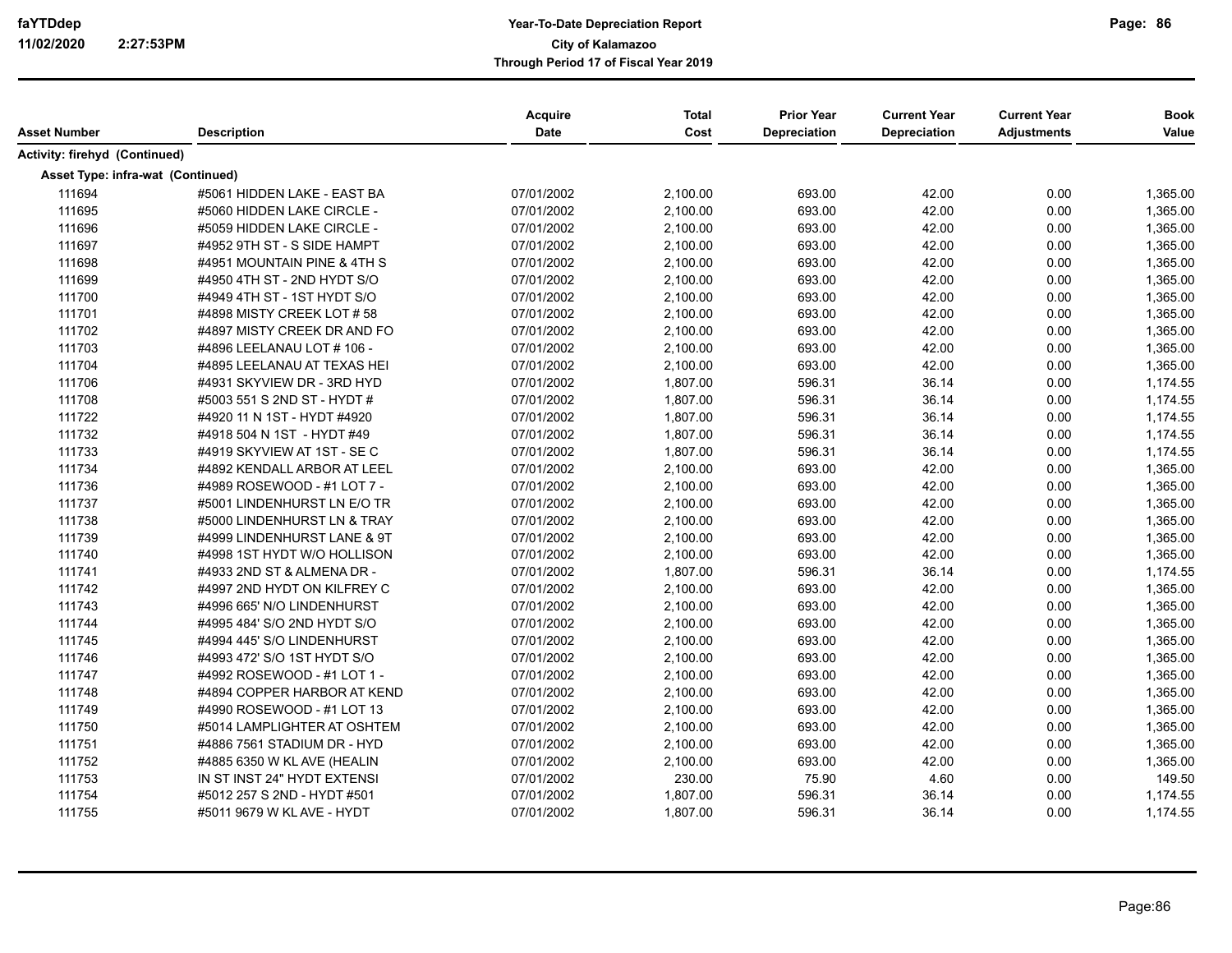| Asset Number                      | <b>Description</b>          | Acquire<br><b>Date</b> | <b>Total</b><br>Cost | <b>Prior Year</b><br><b>Depreciation</b> | <b>Current Year</b><br><b>Depreciation</b> | <b>Current Year</b><br><b>Adjustments</b> | <b>Book</b><br>Value |
|-----------------------------------|-----------------------------|------------------------|----------------------|------------------------------------------|--------------------------------------------|-------------------------------------------|----------------------|
| Activity: firehyd (Continued)     |                             |                        |                      |                                          |                                            |                                           |                      |
| Asset Type: infra-wat (Continued) |                             |                        |                      |                                          |                                            |                                           |                      |
| 111756                            | #5010 9887 W KL AVE - HYDT  | 07/01/2002             | 1,807.00             | 596.31                                   | 36.14                                      | 0.00                                      | 1,174.55             |
| 111757                            | #5009 W KL AVE AT S 2ND - N | 07/01/2002             | 1,807.00             | 596.31                                   | 36.14                                      | 0.00                                      | 1,174.55             |
| 111758                            | #5008 ALMENA DR - 1ST HYD W | 07/01/2002             | 1,807.00             | 596.31                                   | 36.14                                      | 0.00                                      | 1,174.55             |
| 111759                            | #5007 9870 ALMENA DR - HYDT | 07/01/2002             | 1,807.00             | 596.31                                   | 36.14                                      | 0.00                                      | 1,174.55             |
| 111760                            | #5006 9790 ALMENA DR - HYDT | 07/01/2002             | 1,807.00             | 596.31                                   | 36.14                                      | 0.00                                      | 1,174.55             |
| 111761                            | #5005 9830 ALMENA DR - HYDT | 07/01/2002             | 1,807.00             | 596.31                                   | 36.14                                      | 0.00                                      | 1,174.55             |
| 111762                            | #5004 10130 ALMENA DR - HYD | 07/01/2002             | 1,807.00             | 596.31                                   | 36.14                                      | 0.00                                      | 1,174.55             |
| 111763                            | #4991 ROSEWOOD - #1 LOT 16  | 07/01/2002             | 2,100.00             | 693.00                                   | 42.00                                      | 0.00                                      | 1,365.00             |
| 111764                            | #5058 GREEN MEADOW - WEST E | 07/01/2002             | 2,100.00             | 693.00                                   | 42.00                                      | 0.00                                      | 1,365.00             |
| 111765                            | #4884 KNOTTY PINE LANE LOT  | 07/01/2002             | 2,100.00             | 693.00                                   | 42.00                                      | 0.00                                      | 1,365.00             |
| 111766                            | #4883 MOUNTAIN PINE LANE LO | 07/01/2002             | 2,100.00             | 693.00                                   | 42.00                                      | 0.00                                      | 1,365.00             |
| 111767                            | #4882 MOUNTAIN PINE LANE &  | 07/01/2002             | 2,100.00             | 693.00                                   | 42.00                                      | 0.00                                      | 1,365.00             |
| 111768                            | #4881 MOUNTAIN PINE LOT 26  | 07/01/2002             | 2,100.00             | 693.00                                   | 42.00                                      | 0.00                                      | 1,365.00             |
| 111769                            | #4880 STONE PINE ST LOT 10  | 07/01/2002             | 2,100.00             | 693.00                                   | 42.00                                      | 0.00                                      | 1,365.00             |
| 111770                            | #4879 WEEPING PINE LANE LO  | 07/01/2002             | 2,100.00             | 693.00                                   | 42.00                                      | 0.00                                      | 1,365.00             |
| 111771                            | #4878 WEEPING PINE LAND AT  | 07/01/2002             | 2,100.00             | 693.00                                   | 42.00                                      | 0.00                                      | 1,365.00             |
| 111772                            | #4877 WEEPING PINE LOT 6 -  | 07/01/2002             | 2,100.00             | 693.00                                   | 42.00                                      | 0.00                                      | 1,365.00             |
| 111773                            | #4876 WEEPING PINE LANE AT  | 07/01/2002             | 2,100.00             | 693.00                                   | 42.00                                      | 0.00                                      | 1,365.00             |
| 111774                            | #5054 BEATRICE DR (CORNERST | 07/01/2002             | 3,029.00             | 999.57                                   | 60.58                                      | 0.00                                      | 1,968.85             |
| 111775                            | #5068 REDSTONE FARMS - BLDG | 07/01/2002             | 2,100.00             | 693.00                                   | 42.00                                      | 0.00                                      | 1,365.00             |
| 111776                            | #5067 REDSTONE FARMS - BLDG | 07/01/2002             | 2,100.00             | 693.00                                   | 42.00                                      | 0.00                                      | 1,365.00             |
| 111777                            | #5002 E END OF TRAYBURNE -  | 07/01/2002             | 2,100.00             | 693.00                                   | 42.00                                      | 0.00                                      | 1,365.00             |
| 111778                            | #5065 REDSTONE FARMS - BLDG | 07/01/2002             | 2,100.00             | 693.00                                   | 42.00                                      | 0.00                                      | 1,365.00             |
| 111779                            | #5013 LAMPLIGHTER AT LOT #3 | 07/01/2002             | 2,100.00             | 693.00                                   | 42.00                                      | 0.00                                      | 1,365.00             |
| 111780                            | #5057 GREEN MEADOW W/O MAND | 07/01/2002             | 2,100.00             | 693.00                                   | 42.00                                      | 0.00                                      | 1,365.00             |
| 111781                            | #5056 GREEN MEADOW DR AT DR | 07/01/2002             | 2,100.00             | 693.00                                   | 42.00                                      | 0.00                                      | 1,365.00             |
| 111782                            | #5055 GREEN MEADOW DR S/O D | 07/01/2002             | 2,100.00             | 693.00                                   | 42.00                                      | 0.00                                      | 1,365.00             |
| 111783                            | #5037 M-43 LEADERS MARINE - | 07/01/2002             | 2,100.00             | 693.00                                   | 42.00                                      | 0.00                                      | 1,365.00             |
| 111784                            | #5036 M-43 LEADERS MARINE - | 07/01/2002             | 2,100.00             | 693.00                                   | 42.00                                      | 0.00                                      | 1,365.00             |
| 111785                            | #5035 M-43 LEADERS MARINE - | 07/01/2002             | 2,100.00             | 693.00                                   | 42.00                                      | 0.00                                      | 1,365.00             |
| 111786                            | #5019 CODDINGTON AT LOT #50 | 07/01/2002             | 2,100.00             | 693.00                                   | 42.00                                      | 0.00                                      | 1,365.00             |
| 111787                            | #5018 CODDINGTON AT LOT #53 | 07/01/2002             | 2,100.00             | 693.00                                   | 42.00                                      | 0.00                                      | 1,365.00             |
| 111788                            | #5017 CODDINGTON AT LOT #58 | 07/01/2002             | 2,100.00             | 693.00                                   | 42.00                                      | 0.00                                      | 1,365.00             |
| 111789                            | #5016 CASTLETON AT LOT #20  | 07/01/2002             | 2,100.00             | 693.00                                   | 42.00                                      | 0.00                                      | 1,365.00             |
| 111790                            | #5015 CASTLETON AND CODDING | 07/01/2002             | 2,100.00             | 693.00                                   | 42.00                                      | 0.00                                      | 1,365.00             |
| 111792                            | #5066 REDSTONE FARMS - BLDG | 07/01/2002             | 2,100.00             | 693.00                                   | 42.00                                      | 0.00                                      | 1,365.00             |
| 111793                            | #4908 9419 W M-43 - HYDT #4 | 07/01/2002             | 1,808.00             | 596.64                                   | 36.16                                      | 0.00                                      | 1,175.20             |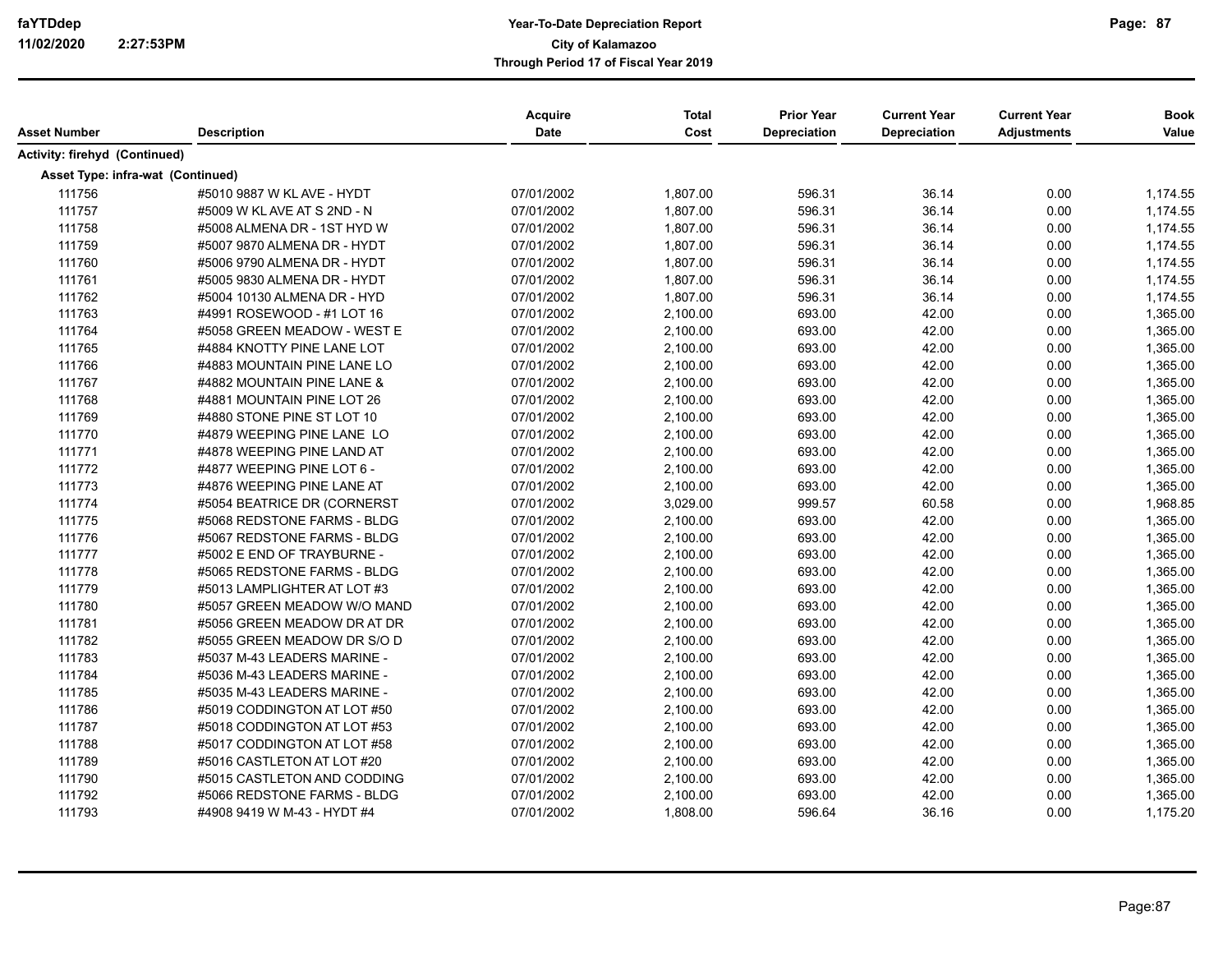|                                   |                               | <b>Acquire</b> | <b>Total</b> | <b>Prior Year</b> | <b>Current Year</b> | <b>Current Year</b> | <b>Book</b> |
|-----------------------------------|-------------------------------|----------------|--------------|-------------------|---------------------|---------------------|-------------|
| Asset Number                      | <b>Description</b>            | <b>Date</b>    | Cost         | Depreciation      | Depreciation        | <b>Adjustments</b>  | Value       |
| Activity: firehyd (Continued)     |                               |                |              |                   |                     |                     |             |
| Asset Type: infra-wat (Continued) |                               |                |              |                   |                     |                     |             |
| 111794                            | #5027 WOLVERINE AT MOUNTAIN   | 07/01/2002     | 2,100.00     | 693.00            | 42.00               | 0.00                | 1,365.00    |
| 111795                            | #5028 MT OLIVET AT WOLVERIN   | 07/01/2002     | 2,100.00     | 693.00            | 42.00               | 0.00                | 1,365.00    |
| 111796                            | #5052 14TH ST AT CUTTERS RI   | 07/01/2002     | 2,100.00     | 693.00            | 42.00               | 0.00                | 1,365.00    |
| 111797                            | #5074 8606 W MAIN ST - "T"    | 07/01/2002     | 2,026.00     | 668.58            | 40.52               | 0.00                | 1,316.90    |
| 111798                            | #4899 8555 ALMENA DR - HYDT   | 07/01/2002     | 1,809.00     | 596.97            | 36.18               | 0.00                | 1,175.85    |
| 111799                            | #4900 8601 ALMENA DR - HYDT   | 07/01/2002     | 1,809.00     | 596.97            | 36.18               | 0.00                | 1,175.85    |
| 111800                            | #4901 8760 ALMENA DR - HYDT   | 07/01/2002     | 1,809.00     | 596.97            | 36.18               | 0.00                | 1,175.85    |
| 111801                            | #4902 8900 ALMENA DR - HYDT   | 07/01/2002     | 1,809.00     | 596.97            | 36.18               | 0.00                | 1,175.85    |
| 111802                            | #4903 378 N 4TH ST - HYDT #   | 07/01/2002     | 1,809.00     | 596.97            | 36.18               | 0.00                | 1,175.85    |
| 111803                            | #4904 559 N 4TH ST - HYDT #   | 07/01/2002     | 1,809.00     | 596.97            | 36.18               | 0.00                | 1,175.85    |
| 111804                            | #4905 4TH ST & M-43 - HYDT    | 07/01/2002     | 1,809.00     | 596.97            | 36.18               | 0.00                | 1,175.85    |
| 111806                            | #4907 9191 W M-43 - HYDT #4   | 07/01/2002     | 1,809.00     | 596.97            | 36.18               | 0.00                | 1,175.85    |
| 111807                            | #5024 NORDIC AVE - LOT #48    | 07/01/2002     | 2,100.00     | 693.00            | 42.00               | 0.00                | 1,365.00    |
| 111808                            | #4909 9533 W M-43 - HYDT #4   | 07/01/2002     | 1,808.00     | 596.64            | 36.16               | 0.00                | 1,175.20    |
| 111809                            | #4910 9777 W M-43 - HYDT #4   | 07/01/2002     | 1,808.00     | 596.64            | 36.16               | 0.00                | 1,175.20    |
| 111810                            | #4911 M-43 - 100' E OF 2ND    | 07/01/2002     | 1,807.00     | 596.31            | 36.14               | 0.00                | 1,174.55    |
| 111811                            | #4912 630 N 2ND ST - HYDT #   | 07/01/2002     | 1,807.00     | 596.31            | 36.14               | 0.00                | 1,174.55    |
| 111812                            | #4913 M-43 - 150' W OF 2ND    | 07/01/2002     | 1,807.00     | 596.31            | 36.14               | 0.00                | 1,174.55    |
| 111813                            | #4914 10179 W M-43 - HYDT #   | 07/01/2002     | 1,807.00     | 596.31            | 36.14               | 0.00                | 1,174.55    |
| 111814                            | #4915 10335 W M-43 - HYDT #   | 07/01/2002     | 1,807.00     | 596.31            | 36.14               | 0.00                | 1,174.55    |
| 111815                            | #4916 10361 W M-43 - HYDT #   | 07/01/2002     | 1,807.00     | 596.31            | 36.14               | 0.00                | 1,174.55    |
| 111819                            | #4906 8979 W M-43 - HYDT #4   | 07/01/2002     | 1,809.00     | 596.97            | 36.18               | 0.00                | 1,175.85    |
| 111821                            | #4982 14TH ST - 932' N/O HY   | 07/01/2002     | 2,100.00     | 693.00            | 42.00               | 0.00                | 1,365.00    |
| 111822                            | #4983 14TH ST & D AVE - HY    | 07/01/2002     | 2,100.00     | 693.00            | 42.00               | 0.00                | 1,365.00    |
| 111825                            | #4984 14TH ST - 1577' N/O H   | 07/01/2002     | 2,100.00     | 693.00            | 42.00               | 0.00                | 1,365.00    |
| 111832                            | #5026 TAHOE AVE - LOT #66 -   | 07/01/2002     | 2,100.00     | 693.00            | 42.00               | 0.00                | 1,365.00    |
| 111834                            | #5025 TAHOE AVE AND NORTH P   | 07/01/2002     | 2,100.00     | 693.00            | 42.00               | 0.00                | 1,365.00    |
| 111835                            | #4985 14TH ST - SOUTH OF E    | 07/01/2002     | 2,100.00     | 693.00            | 42.00               | 0.00                | 1,365.00    |
| 111839                            | #4986 E AVE - W/O 14TH ST -   | 07/01/2002     | 2,100.00     | 693.00            | 42.00               | 0.00                | 1,365.00    |
| 111840                            | #4987 E AVE - 1000' W/O 14T   | 07/01/2002     | 2,100.00     | 693.00            | 42.00               | 0.00                | 1,365.00    |
| 111841                            | #4988 3RD HYDT ON E AVE W/O   | 07/01/2002     | 2,100.00     | 693.00            | 42.00               | 0.00                | 1,365.00    |
| 111842                            | #5020 ARTIC AVE AT NORTH PE   | 07/01/2002     | 2,100.00     | 693.00            | 42.00               | 0.00                | 1,365.00    |
| 111843                            | #5021 ARTIC AVE - LOT #29 -   | 07/01/2002     | 2,100.00     | 693.00            | 42.00               | 0.00                | 1,365.00    |
| 111844                            | #5022 ARTIC AVE AT MOUNTAIN   | 07/01/2002     | 2,100.00     | 693.00            | 42.00               | 0.00                | 1,365.00    |
| 111845                            | #5023 NORDIC AVE AT NORTH P   | 07/01/2002     | 2,100.00     | 693.00            | 42.00               | 0.00                | 1,365.00    |
| 111863                            | #4917 690 N 1ST - HYDT #49    | 07/01/2002     | 1,807.00     | 596.31            | 36.14               | 0.00                | 1,174.55    |
| 112343                            | 5181 - Borgess Hospital - Nor | 07/01/2003     | 2,100.00     | 651.00            | 42.00               | 0.00                | 1,407.00    |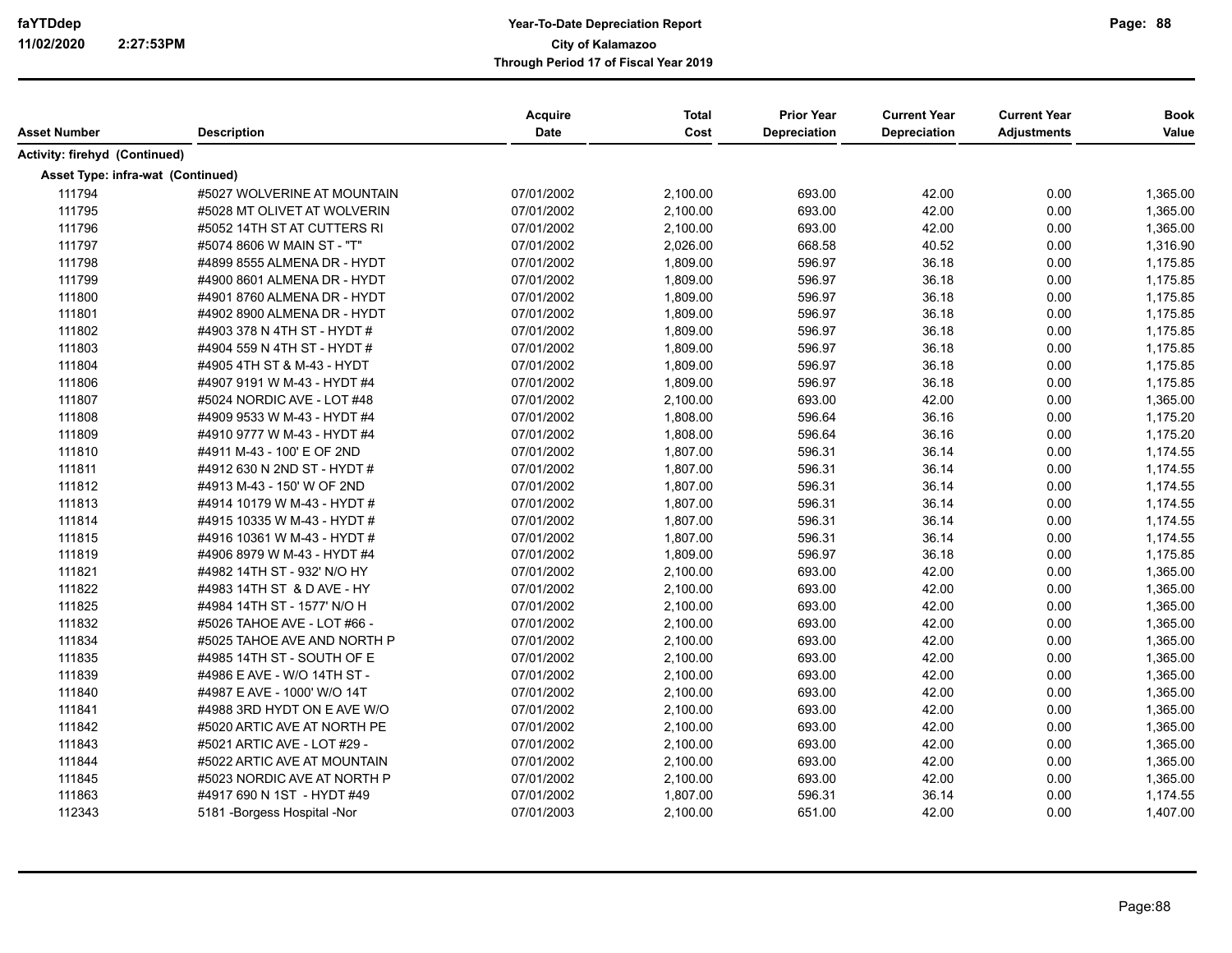| Asset Number                      | <b>Description</b>            | Acquire<br>Date | <b>Total</b><br>Cost | <b>Prior Year</b><br><b>Depreciation</b> | <b>Current Year</b><br>Depreciation | <b>Current Year</b><br><b>Adjustments</b> | <b>Book</b><br>Value |
|-----------------------------------|-------------------------------|-----------------|----------------------|------------------------------------------|-------------------------------------|-------------------------------------------|----------------------|
| Activity: firehyd (Continued)     |                               |                 |                      |                                          |                                     |                                           |                      |
| Asset Type: infra-wat (Continued) |                               |                 |                      |                                          |                                     |                                           |                      |
| 112379                            | 5121 - Atmn Crest Cndos @Cul  | 07/01/2003      | 2,100.00             | 651.00                                   | 42.00                               | 0.00                                      | 1,407.00             |
| 112381                            | 5220 - Woodgate Development   | 07/01/2003      | 1,881.87             | 583.42                                   | 37.64                               | 0.00                                      | 1,260.81             |
| 112382                            | 5221 -Cloyster-SE Cnr of Cu   | 07/01/2003      | 1,614.85             | 500.65                                   | 32.30                               | 0.00                                      | 1,081.90             |
| 112383                            | 5234 - Repl 4251 - N Park & W | 07/01/2003      | 863.89               | 267.84                                   | 17.28                               | 0.00                                      | 578.77               |
| 112384                            | 5235 - Repl 4594 - 4481 Campu | 07/01/2003      | 863.89               | 267.84                                   | 17.28                               | 0.00                                      | 578.77               |
| 112385                            | 5236 - Repl 0183 - Reed Ct &  | 07/01/2003      | 1,107.35             | 343.32                                   | 22.15                               | 0.00                                      | 741.88               |
| 112386                            | 5155 - Btwn 1116 & 1128 Eucl  | 07/01/2003      | 6,530.23             | 2,024.36                                 | 130.61                              | 0.00                                      | 4,375.26             |
| 112387                            | 5222 -WMU BTR Prk -End CuID   | 07/01/2003      | 2,956.92             | 916.67                                   | 59.14                               | 0.00                                      | 1,981.11             |
| 112388                            | 5223 -WMU Next To ROTC N Si   | 07/01/2003      | 1,183.27             | 366.83                                   | 23.67                               | 0.00                                      | 792.77               |
| 112389                            | 5218 - Woodgate Development   | 07/01/2003      | 1,881.87             | 583.42                                   | 37.64                               | 0.00                                      | 1,260.81             |
| 112390                            | 5120 - Autumn Crest Cndos BI  | 07/01/2003      | 2,100.00             | 651.00                                   | 42.00                               | 0.00                                      | 1,407.00             |
| 112391                            | 5217 -1506 Knollwood (Apts)   | 07/01/2003      | 4,628.03             | 1,434.68                                 | 92.56                               | 0.00                                      | 3,100.79             |
| 112392                            | 5224 -2424 Nichols Rd         | 07/01/2003      | 6,799.42             | 2,107.84                                 | 135.99                              | 0.00                                      | 4,555.59             |
| 112393                            | 5076 - Repl 1993 - 400 Block  | 07/01/2003      | 901.85               | 279.62                                   | 18.04                               | 0.00                                      | 604.19               |
| 112395                            | 5226 - West Main              | 07/01/2003      | 1,670.19             | 517.72                                   | 33.41                               | 0.00                                      | 1,119.06             |
| 112397                            | 5142 - Repl 1797 - Nazareth R | 07/01/2003      | 895.31               | 277.59                                   | 17.91                               | 0.00                                      | 599.81               |
| 112398                            | 5143 - Repl 1683 - Nazareth R | 07/01/2003      | 896.61               | 277.92                                   | 17.93                               | 0.00                                      | 600.76               |
| 112399                            | 5144 - Repl 1277 - Nazareth R | 07/01/2003      | 896.61               | 277.92                                   | 17.93                               | 0.00                                      | 600.76               |
| 112400                            | 5180 - Borgess Hospital - NW  | 07/01/2003      | 2,100.00             | 651.00                                   | 42.00                               | 0.00                                      | 1,407.00             |
| 112401                            | 5119 - Atmn Crest Cndos - E/O | 07/01/2003      | 2,100.00             | 651.00                                   | 42.00                               | 0.00                                      | 1,407.00             |
| 112412                            | 5219 - Woodgate Development   | 07/01/2003      | 1,881.87             | 583.42                                   | 37.64                               | 0.00                                      | 1,260.81             |
| 112421                            | 5094 - Repl 0582 - 424 Cedar  | 07/01/2003      | 6,027.01             | 1,868.37                                 | 120.54                              | 0.00                                      | 4,038.10             |
| 112422                            | 5216 - 3707 E Kilgore         | 07/01/2003      | 3,972.42             | 1,231.47                                 | 79.45                               | 0.00                                      | 2,661.50             |
| 112423                            | 5233 - Repl 0667 Woodward &   | 07/01/2003      | 2,872.83             | 890.63                                   | 57.46                               | 0.00                                      | 1,924.74             |
| 112492                            | 5141 - Repl 1798 - Nazareth R | 07/01/2003      | 895.31               | 277.59                                   | 17.91                               | 0.00                                      | 599.81               |
| 112517                            | 5198 - Carpathian Ct - East   | 07/01/2003      | 2,100.00             | 651.00                                   | 42.00                               | 0.00                                      | 1,407.00             |
| 112518                            | 5103 - Mystic Est-Denali St-  | 07/01/2003      | 2,100.00             | 651.00                                   | 42.00                               | 0.00                                      | 1,407.00             |
| 112519                            | 5087 - Palomino Park W End    | 07/01/2003      | 2,100.00             | 651.00                                   | 42.00                               | 0.00                                      | 1,407.00             |
| 112520                            | 5088 - Haflinger Circle - E   | 07/01/2003      | 2,100.00             | 651.00                                   | 42.00                               | 0.00                                      | 1,407.00             |
| 112521                            | 5089 - 7587 S 10Th St         | 07/01/2003      | 2,100.00             | 651.00                                   | 42.00                               | 0.00                                      | 1,407.00             |
| 112522                            | 5090 - Nw Corner Haflinger    | 07/01/2003      | 2,100.00             | 651.00                                   | 42.00                               | 0.00                                      | 1,407.00             |
| 112523                            | 5091 - Morganshire Ct W/O B   | 07/01/2003      | 2,100.00             | 651.00                                   | 42.00                               | 0.00                                      | 1,407.00             |
| 112524                            | 5092 - Morganshire Ct Nw Co   | 07/01/2003      | 2,100.00             | 651.00                                   | 42.00                               | 0.00                                      | 1,407.00             |
| 112525                            | 5093 - Stabebrooke Cr - 292   | 07/01/2003      | 2,100.00             | 651.00                                   | 42.00                               | 0.00                                      | 1,407.00             |
| 112526                            | 5085 - Haflinger Circle - B   | 07/01/2003      | 2,100.00             | 651.00                                   | 42.00                               | 0.00                                      | 1,407.00             |
| 112527                            | 5197 - Falabella Ct - East    | 07/01/2003      | 2,100.00             | 651.00                                   | 42.00                               | 0.00                                      | 1,407.00             |
| 112528                            | 5084 - Belgian At Haflinger   | 07/01/2003      | 2,100.00             | 651.00                                   | 42.00                               | 0.00                                      | 1,407.00             |
|                                   |                               |                 |                      |                                          |                                     |                                           |                      |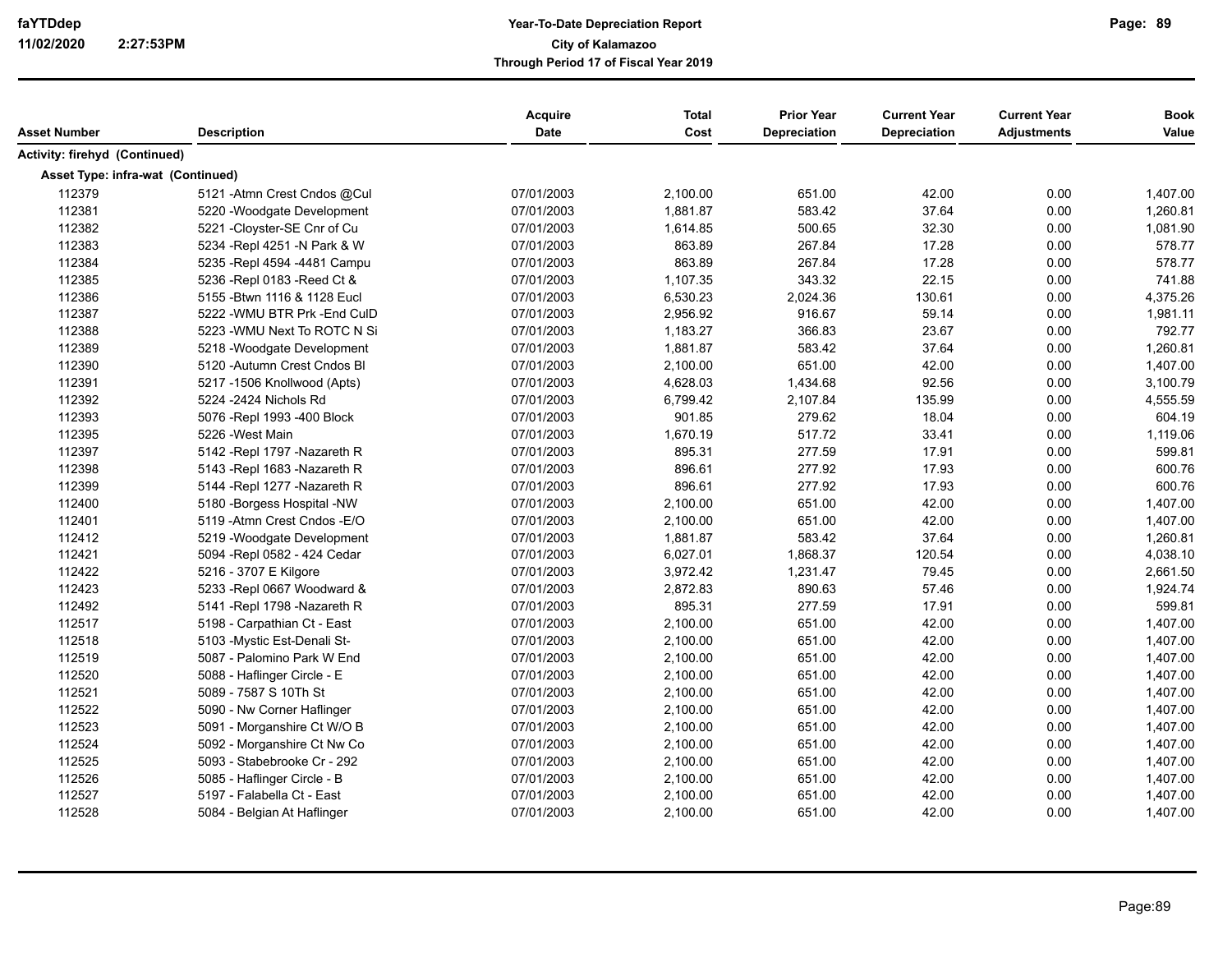| Asset Number                      | <b>Description</b>            | <b>Acquire</b><br><b>Date</b> | <b>Total</b><br>Cost | <b>Prior Year</b><br><b>Depreciation</b> | <b>Current Year</b><br><b>Depreciation</b> | <b>Current Year</b><br><b>Adjustments</b> | <b>Book</b><br>Value |
|-----------------------------------|-------------------------------|-------------------------------|----------------------|------------------------------------------|--------------------------------------------|-------------------------------------------|----------------------|
| Activity: firehyd (Continued)     |                               |                               |                      |                                          |                                            |                                           |                      |
| Asset Type: infra-wat (Continued) |                               |                               |                      |                                          |                                            |                                           |                      |
| 112529                            | 5199 - Falabella Ct - 120'    | 07/01/2003                    | 2,100.00             | 651.00                                   | 42.00                                      | 0.00                                      | 1,407.00             |
| 112530                            | 5135 - Interlochen St - Lot   | 07/01/2003                    | 2,100.00             | 651.00                                   | 42.00                                      | 0.00                                      | 1,407.00             |
| 112531                            | 5136 - Interlochen St - Lot   | 07/01/2003                    | 2,100.00             | 651.00                                   | 42.00                                      | 0.00                                      | 1,407.00             |
| 112532                            | 5137 - Interlochen St - Lot   | 07/01/2003                    | 2,100.00             | 651.00                                   | 42.00                                      | 0.00                                      | 1,407.00             |
| 112533                            | 5212 - Himalayas Ave - Lot    | 07/01/2003                    | 2,100.00             | 651.00                                   | 42.00                                      | 0.00                                      | 1,407.00             |
| 112534                            | 5213 - Himalayas Ave          | 07/01/2003                    | 2,100.00             | 651.00                                   | 42.00                                      | 0.00                                      | 1,407.00             |
| 112535                            | 5214 - Himalayas Ave - Lot    | 07/01/2003                    | 2,100.00             | 651.00                                   | 42.00                                      | 0.00                                      | 1,407.00             |
| 112536                            | 5215 - Himalayas Ave - Lot    | 07/01/2003                    | 2,100.00             | 651.00                                   | 42.00                                      | 0.00                                      | 1,407.00             |
| 112537                            | 5151 - 6390 Texas Dr          | 07/01/2003                    | 2,100.00             | 651.00                                   | 42.00                                      | 0.00                                      | 1,407.00             |
| 112538                            | 5114 - Mystic Est - 4th St    | 07/01/2003                    | 2,100.00             | 651.00                                   | 42.00                                      | 0.00                                      | 1,407.00             |
| 112539                            | 5104 - Mystic Estates - El Do | 07/01/2003                    | 2,100.00             | 651.00                                   | 42.00                                      | 0.00                                      | 1,407.00             |
| 112540                            | 5104 - Mystic Estates - El Do | 07/01/2003                    | 2,100.00             | 651.00                                   | 42.00                                      | 0.00                                      | 1,407.00             |
| 112541                            | 5104 - Mystic Estates - El Do | 07/01/2003                    | 2,100.00             | 651.00                                   | 42.00                                      | 0.00                                      | 1,407.00             |
| 112542                            | 5107 - Mystic Est-El Drdo @H  | 07/01/2003                    | 2,100.00             | 651.00                                   | 42.00                                      | 0.00                                      | 1,407.00             |
| 112543                            | 5108 - Mystic Est-El Dorado-  | 07/01/2003                    | 2,100.00             | 651.00                                   | 42.00                                      | 0.00                                      | 1,407.00             |
| 112544                            | 5109 - Mystic Est-Shoshone -  | 07/01/2003                    | 2,100.00             | 651.00                                   | 42.00                                      | 0.00                                      | 1,407.00             |
| 112545                            | 5110 - Mystic Est-Shoshone -  | 07/01/2003                    | 2,100.00             | 651.00                                   | 42.00                                      | 0.00                                      | 1,407.00             |
| 112546                            | 5111 - Mystic Est-Montezuma   | 07/01/2003                    | 2,100.00             | 651.00                                   | 42.00                                      | 0.00                                      | 1,407.00             |
| 112547                            | 5086 - Palomino Park - 186'   | 07/01/2003                    | 2,100.00             | 651.00                                   | 42.00                                      | 0.00                                      | 1,407.00             |
| 112548                            | 5113 - Mystic Est-Montezuma   | 07/01/2003                    | 2,100.00             | 651.00                                   | 42.00                                      | 0.00                                      | 1,407.00             |
| 112549                            | 5128 - Englewood Lot #53      | 07/01/2003                    | 2,100.00             | 651.00                                   | 42.00                                      | 0.00                                      | 1,407.00             |
| 112550                            | 5156 - Aspen Lane At Vail D   | 07/01/2003                    | 2,100.00             | 651.00                                   | 42.00                                      | 0.00                                      | 1,407.00             |
| 112551                            | 5190 - Big Bend Apts - Bldg # | 07/01/2003                    | 2,100.00             | 651.00                                   | 42.00                                      | 0.00                                      | 1,407.00             |
| 112552                            | 5158 - Canyon Dr - Lot # 34   | 07/01/2003                    | 2,100.00             | 651.00                                   | 42.00                                      | 0.00                                      | 1,407.00             |
| 112553                            | 5225 - West Main              | 07/01/2003                    | 1,670.19             | 517.72                                   | 33.41                                      | 0.00                                      | 1,119.06             |
| 112554                            | 5160 - Inverness Dr - Lot #   | 07/01/2003                    | 2,100.00             | 651.00                                   | 42.00                                      | 0.00                                      | 1,407.00             |
| 112555                            | 5161 - Aspen Lane At Invern   | 07/01/2003                    | 2,100.00             | 651.00                                   | 42.00                                      | 0.00                                      | 1,407.00             |
| 112556                            | 5082 - Belgian E/O Paso Fin   | 07/01/2003                    | 2,100.00             | 651.00                                   | 42.00                                      | 0.00                                      | 1,407.00             |
| 112557                            | 5083 - Paso Fino Ct N End O   | 07/01/2003                    | 2,100.00             | 651.00                                   | 42.00                                      | 0.00                                      | 1,407.00             |
| 112558                            | 5112 - Mystic Est-Montezuma   | 07/01/2003                    | 2,100.00             | 651.00                                   | 42.00                                      | 0.00                                      | 1,407.00             |
| 112568                            | 4131-Repair -10181 East D A   | 07/01/2003                    | 959.72               | 297.49                                   | 19.20                                      | 0.00                                      | 643.03               |
| 112581                            | 5157 - Vail Dr And Canyon D   | 07/01/2003                    | 2,100.00             | 651.00                                   | 42.00                                      | 0.00                                      | 1,407.00             |
| 112582                            | 5129 - Englewood Lot #58      | 07/01/2003                    | 2,100.00             | 651.00                                   | 42.00                                      | 0.00                                      | 1,407.00             |
| 112583                            | 5130 - Englewood Lot #48      | 07/01/2003                    | 2,100.00             | 651.00                                   | 42.00                                      | 0.00                                      | 1,407.00             |
| 112584                            | 5152 - Richland Woods Dr - Ea | 07/01/2003                    | 2,100.00             | 651.00                                   | 42.00                                      | 0.00                                      | 1,407.00             |
| 112585                            | 5153 - Richland Woods Dr - Lo | 07/01/2003                    | 2,100.00             | 651.00                                   | 42.00                                      | 0.00                                      | 1,407.00             |
| 112586                            | 5154 - Richland Woods Circle  | 07/01/2003                    | 2,100.00             | 651.00                                   | 42.00                                      | 0.00                                      | 1,407.00             |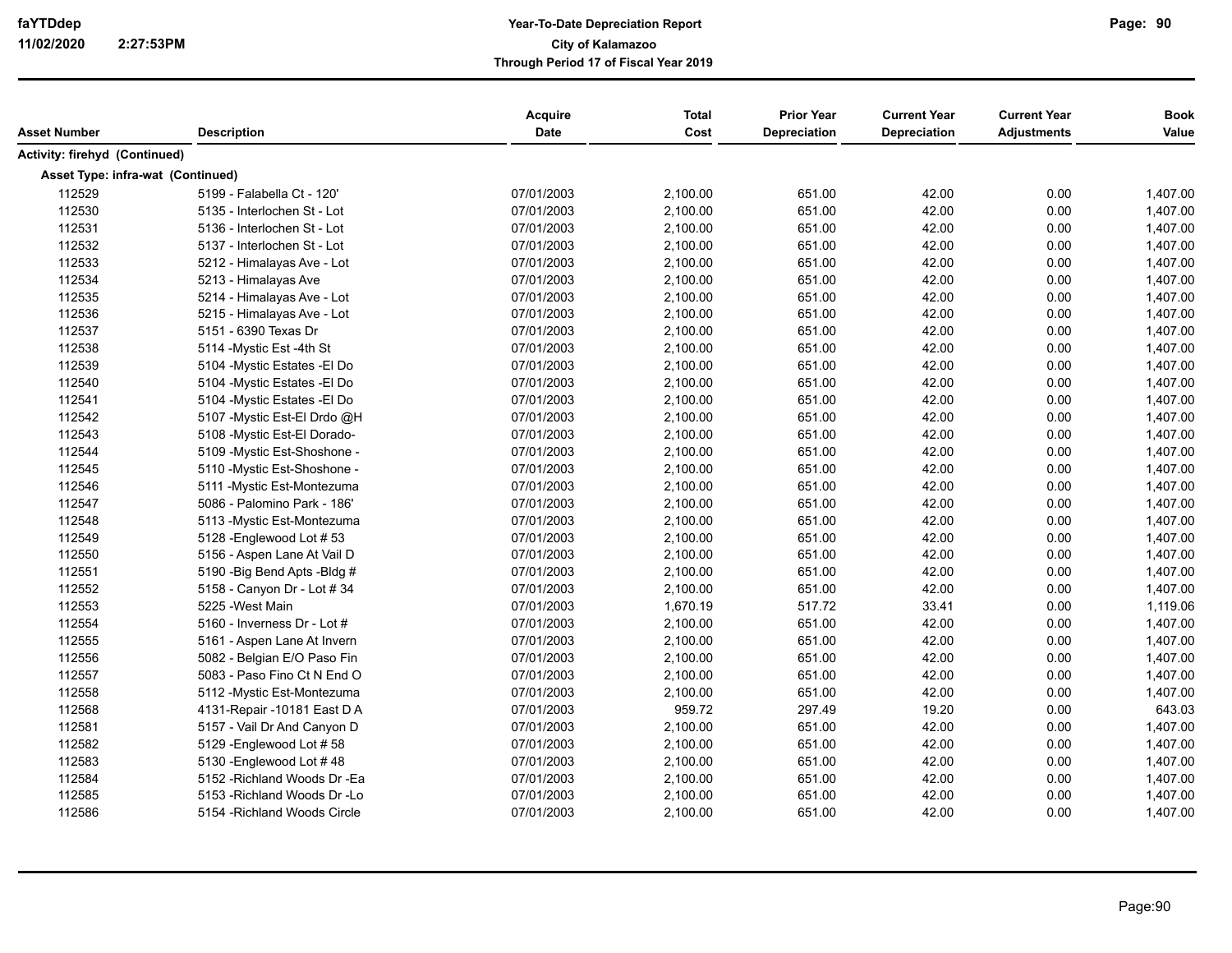| <b>Description</b><br>Asset Number       |                             | <b>Acquire</b><br>Date | <b>Total</b><br>Cost | <b>Prior Year</b><br><b>Depreciation</b> | <b>Current Year</b><br><b>Depreciation</b> | <b>Current Year</b><br><b>Adjustments</b> | <b>Book</b><br>Value |
|------------------------------------------|-----------------------------|------------------------|----------------------|------------------------------------------|--------------------------------------------|-------------------------------------------|----------------------|
| Activity: firehyd (Continued)            |                             |                        |                      |                                          |                                            |                                           |                      |
| Asset Type: infra-wat (Continued)        |                             |                        |                      |                                          |                                            |                                           |                      |
| 112600<br>5232 -28Th St N/O G Ave        |                             | 07/01/2003             | 2,227.11             | 690.37                                   | 44.54                                      | 0.00                                      | 1,492.20             |
| 112602<br>5237 - Repl 2160 - 11 Th & Cod |                             | 07/01/2003             | 922.79               | 286.09                                   | 18.46                                      | 0.00                                      | 618.24               |
| 112603<br>5123 - G Ave 240' W/O Hyd #5   |                             | 07/01/2003             | 2,100.00             | 651.00                                   | 42.00                                      | 0.00                                      | 1,407.00             |
| 112604<br>5124 - Circle Dr 2nd Hydt Cp   |                             | 07/01/2003             | 2,100.00             | 651.00                                   | 42.00                                      | 0.00                                      | 1,407.00             |
| 112605<br>5125 - Circle Dr 3Rd Hydt Cp   |                             | 07/01/2003             | 2,100.00             | 651.00                                   | 42.00                                      | 0.00                                      | 1,407.00             |
| 112606<br>5126 - Coopers Ct Bldg # 10    |                             | 07/01/2003             | 2,100.00             | 651.00                                   | 42.00                                      | 0.00                                      | 1,407.00             |
| 112607<br>5127 - Coopers Ct West End     |                             | 07/01/2003             | 2,100.00             | 651.00                                   | 42.00                                      | 0.00                                      | 1,407.00             |
| 112608<br>5134 -5020 W Main              |                             | 07/01/2003             | 2,289.22             | 709.64                                   | 45.79                                      | 0.00                                      | 1,533.79             |
| 112609<br>5179 -3926 S 9th               |                             | 07/01/2003             | 3,879.79             | 1,202.76                                 | 77.60                                      | 0.00                                      | 2,599.43             |
| 112610<br>5228 - W Main - Golf Services  |                             | 07/01/2003             | 1,805.45             | 559.70                                   | 36.11                                      | 0.00                                      | 1,209.64             |
| 112611<br>5229 - W Main - Golf Services  |                             | 07/01/2003             | 1,805.01             | 559.55                                   | 36.10                                      | 0.00                                      | 1,209.36             |
| 112612<br>5167 - Croyden Ave Apts - Bld  |                             | 07/01/2003             | 2,100.00             | 651.00                                   | 42.00                                      | 0.00                                      | 1,407.00             |
| 112613<br>5231 -11Th St S/O Parkview     |                             | 07/01/2003             | 1,969.13             | 610.39                                   | 39.38                                      | 0.00                                      | 1,319.36             |
| 112614<br>5096 - Cottagewood Dr Lot #2   |                             | 07/01/2003             | 2,100.00             | 651.00                                   | 42.00                                      | 0.00                                      | 1,407.00             |
| 112615<br>5159 - Inverness At Canyon     |                             | 07/01/2003             | 2,100.00             | 651.00                                   | 42.00                                      | 0.00                                      | 1,407.00             |
| 112616<br>5138 - Croyden Ave - Bldg #2   |                             | 07/01/2003             | 2,100.00             | 651.00                                   | 42.00                                      | 0.00                                      | 1,407.00             |
| 112617<br>5102 - Mystic Est-Denali St-   |                             | 07/01/2003             | 2,100.00             | 651.00                                   | 42.00                                      | 0.00                                      | 1,407.00             |
| 112618<br>5140 - Croyden Ave - Bldg #1   |                             | 07/01/2003             | 2,100.00             | 651.00                                   | 42.00                                      | 0.00                                      | 1,407.00             |
| 112619<br>5162 - Croyden Ave Apts - Clu  |                             | 07/01/2003             | 2,100.00             | 651.00                                   | 42.00                                      | 0.00                                      | 1,407.00             |
| 112620<br>5163 - Croyden Ave Apts - Bld  |                             | 07/01/2003             | 2,100.00             | 651.00                                   | 42.00                                      | 0.00                                      | 1,407.00             |
| 112621<br>5164 - Croyden Ave Apts - Bld  |                             | 07/01/2003             | 2,100.00             | 651.00                                   | 42.00                                      | 0.00                                      | 1,407.00             |
| 112622<br>5165 - Croyden Ave Apts - Bld  |                             | 07/01/2003             | 2,100.00             | 651.00                                   | 42.00                                      | 0.00                                      | 1,407.00             |
| 112623<br>5166 - Croyden Ave Apts - Bld  |                             | 07/01/2003             | 2,100.00             | 651.00                                   | 42.00                                      | 0.00                                      | 1,407.00             |
| 112624<br>5230 -11Th St S/O Parkview     |                             | 07/01/2003             | 1,967.83             | 610.08                                   | 39.36                                      | 0.00                                      | 1,318.39             |
| 112625<br>5206 - Oldenburg Ln At Black   |                             | 07/01/2003             | 2,100.00             | 651.00                                   | 42.00                                      | 0.00                                      | 1,407.00             |
| 112626<br>5191 - Big Bend Apts - 200' S  |                             | 07/01/2003             | 2,100.00             | 651.00                                   | 42.00                                      | 0.00                                      | 1,407.00             |
| 112627<br>5192 - Big Bend Apts - Entran  |                             | 07/01/2003             | 2,100.00             | 651.00                                   | 42.00                                      | 0.00                                      | 1,407.00             |
| 112628<br>5193 - Big Bend Apts - Bldg #  |                             | 07/01/2003             | 2,100.00             | 651.00                                   | 42.00                                      | 0.00                                      | 1,407.00             |
| 112629<br>5178 - 229 Kendall             |                             | 07/01/2003             | 2,100.00             | 651.00                                   | 42.00                                      | 0.00                                      | 1,407.00             |
| 112630<br>5227 - Market & Westnedge      |                             | 07/01/2003             | 3,299.16             | 1,022.69                                 | 65.98                                      | 0.00                                      | 2,210.49             |
| 112631<br>5200 - Milan Dr - S/O Provenc  |                             | 07/01/2003             | 2,100.00             | 651.00                                   | 42.00                                      | 0.00                                      | 1,407.00             |
| 112632<br>5201 - Milan btwn Provence &   |                             | 07/01/2003             | 2,100.00             | 651.00                                   | 42.00                                      | 0.00                                      | 1,407.00             |
| 112633<br>5202 - Milan - South End At B  |                             | 07/01/2003             | 2,100.00             | 651.00                                   | 42.00                                      | 0.00                                      | 1,407.00             |
| 112634<br>5203 - Geneva Ave - W/O Milan  |                             | 07/01/2003             | 2,100.00             | 651.00                                   | 42.00                                      | 0.00                                      | 1,407.00             |
| 112635                                   | 5122 -477' W/O Hyd W/O Cper | 07/01/2003             | 2,100.00             | 651.00                                   | 42.00                                      | 0.00                                      | 1,407.00             |
| 112636<br>5205 - Oldenburg btw Gnva &    |                             | 07/01/2003             | 2,100.00             | 651.00                                   | 42.00                                      | 0.00                                      | 1,407.00             |
| 112637<br>5097 - Cottagewood Dr South    |                             | 07/01/2003             | 2,100.00             | 651.00                                   | 42.00                                      | 0.00                                      | 1,407.00             |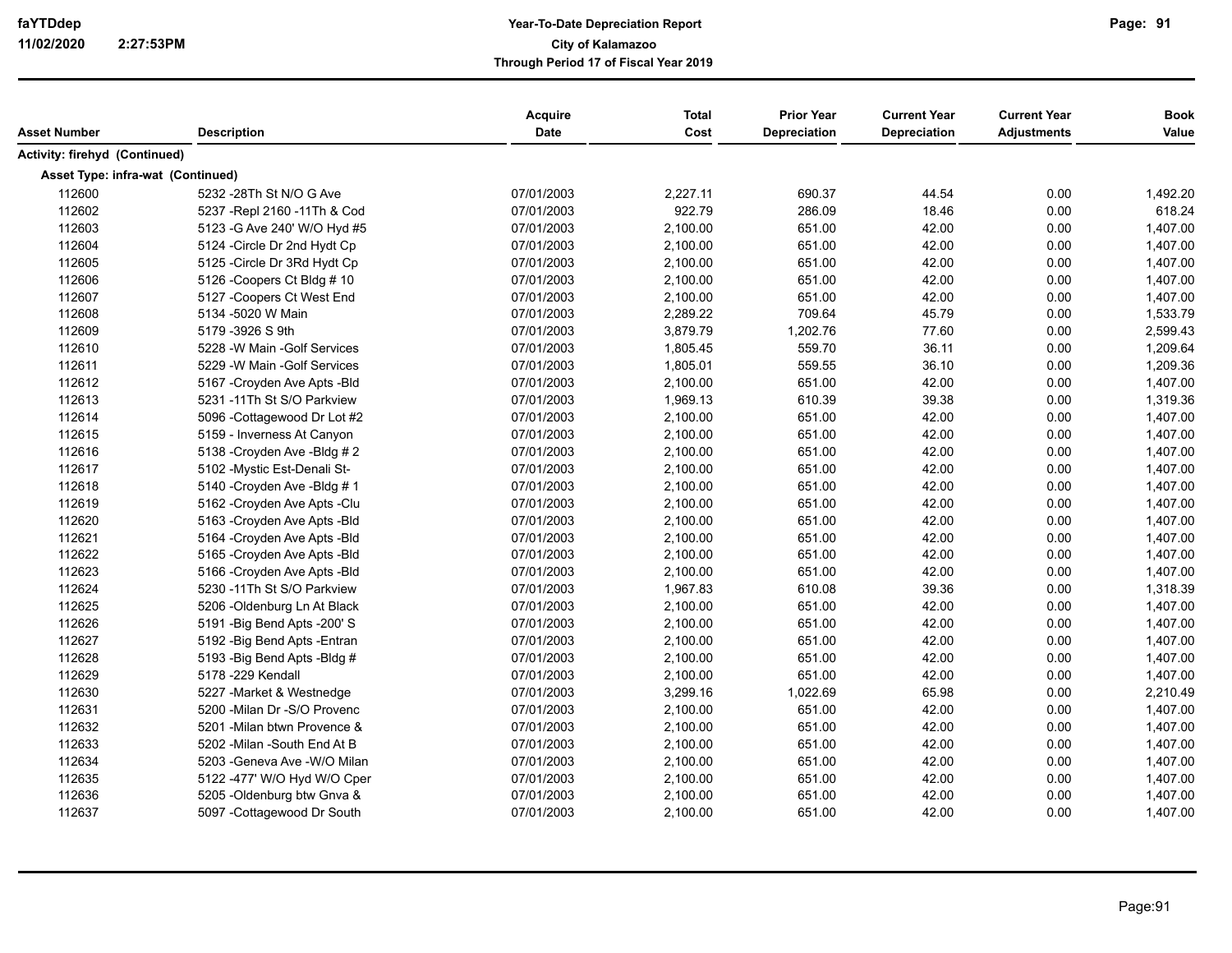| Asset Number                      | <b>Description</b>             | <b>Acquire</b><br><b>Date</b> | <b>Total</b><br>Cost | <b>Prior Year</b><br>Depreciation | <b>Current Year</b><br><b>Depreciation</b> | <b>Current Year</b><br><b>Adjustments</b> | <b>Book</b><br>Value |
|-----------------------------------|--------------------------------|-------------------------------|----------------------|-----------------------------------|--------------------------------------------|-------------------------------------------|----------------------|
| Activity: firehyd (Continued)     |                                |                               |                      |                                   |                                            |                                           |                      |
| Asset Type: infra-wat (Continued) |                                |                               |                      |                                   |                                            |                                           |                      |
| 112638                            | 5207 - Blackburn At Salerno    | 07/01/2003                    | 2,100.00             | 651.00                            | 42.00                                      | 0.00                                      | 1,407.00             |
| 112639                            | 5208 - Salerno Circle - North  | 07/01/2003                    | 2,100.00             | 651.00                            | 42.00                                      | 0.00                                      | 1,407.00             |
| 112640                            | 5209 -Salzbury -Lot #64        | 07/01/2003                    | 2,100.00             | 651.00                            | 42.00                                      | 0.00                                      | 1,407.00             |
| 112641                            | 5210 -Salzbury -Lot #67        | 07/01/2003                    | 2,100.00             | 651.00                            | 42.00                                      | 0.00                                      | 1,407.00             |
| 112642                            | 5211 - Salzbury - East End     | 07/01/2003                    | 2,100.00             | 651.00                            | 42.00                                      | 0.00                                      | 1,407.00             |
| 112643                            | 5188 -7813 S 12Th St           | 07/01/2003                    | 2,100.00             | 651.00                            | 42.00                                      | 0.00                                      | 1,407.00             |
| 112644                            | 5189 - 7813 S 12Th St          | 07/01/2003                    | 2,100.00             | 651.00                            | 42.00                                      | 0.00                                      | 1,407.00             |
| 112645                            | 5132 - Rpl/Reloc 4338 - 2612   | 07/01/2003                    | 2,646.65             | 820.42                            | 52.93                                      | 0.00                                      | 1,773.30             |
| 112646                            | 5095 - Cottagewood Dr Lot #2   | 07/01/2003                    | 2,100.00             | 651.00                            | 42.00                                      | 0.00                                      | 1,407.00             |
| 112647                            | 5139 - Croyden Ave - Bldg #4   | 07/01/2003                    | 2,100.00             | 651.00                            | 42.00                                      | 0.00                                      | 1,407.00             |
| 112648                            | 5204 - Geneva Ave - At Oldenb  | 07/01/2003                    | 2,100.00             | 651.00                            | 42.00                                      | 0.00                                      | 1,407.00             |
| 112649                            | #5115 - STADIUM DR @HOPE WOO   | 07/01/2003                    | 2,100.00             | 651.00                            | 42.00                                      | 0.00                                      | 1,407.00             |
| 112650                            | 5081 - Summer Shadow           | 07/01/2003                    | 2,100.00             | 651.00                            | 42.00                                      | 0.00                                      | 1,407.00             |
| 112651                            | 5098 -6109 KL Ave              | 07/01/2003                    | 2,100.00             | 651.00                            | 42.00                                      | 0.00                                      | 1,407.00             |
| 112652                            | 5099 -6109 KL Ave              | 07/01/2003                    | 2,100.00             | 651.00                            | 42.00                                      | 0.00                                      | 1,407.00             |
| 112653                            | 5175 - Druid Hills Ct Nth - S  | 07/01/2003                    | 2,100.00             | 651.00                            | 42.00                                      | 0.00                                      | 1,407.00             |
| 112654                            | 5168 - Croyden Ave Apts - Bld  | 07/01/2003                    | 2,100.00             | 651.00                            | 42.00                                      | 0.00                                      | 1,407.00             |
| 112655                            | 5177 - Druid Hills Ct Sth - S  | 07/01/2003                    | 2,100.00             | 651.00                            | 42.00                                      | 0.00                                      | 1,407.00             |
| 112656                            | #5131 -7133 STADIUM            | 07/01/2003                    | 2,819.43             | 874.04                            | 56.39                                      | 0.00                                      | 1,889.00             |
| 112657                            | 5146 - 573 8Th St              | 07/01/2003                    | 2,100.00             | 651.00                            | 42.00                                      | 0.00                                      | 1,407.00             |
| 112658                            | 5147 - 8Th St - Nw Corner W    | 07/01/2003                    | 2,100.00             | 651.00                            | 42.00                                      | 0.00                                      | 1,407.00             |
| 112659                            | 5172 - 515 8Th St - Sw Corn    | 07/01/2003                    | 2,100.00             | 651.00                            | 42.00                                      | 0.00                                      | 1,407.00             |
| 112660                            | 5080 - Spring Haven            | 07/01/2003                    | 2,100.00             | 651.00                            | 42.00                                      | 0.00                                      | 1,407.00             |
| 112661                            | 5174 - W Main - Se Corner W    | 07/01/2003                    | 2,100.00             | 651.00                            | 42.00                                      | 0.00                                      | 1,407.00             |
| 112662                            | 5176 -Druid Hills Ct -Sava     | 07/01/2003                    | 2,100.00             | 651.00                            | 42.00                                      | 0.00                                      | 1,407.00             |
| 112663                            | #5116 - STADIUM DR @HOPE WOO   | 07/01/2003                    | 2,100.00             | 651.00                            | 42.00                                      | 0.00                                      | 1,407.00             |
| 112664                            | #5117 - STADIUM DR @HOPE WOO   | 07/01/2003                    | 2,100.00             | 651.00                            | 42.00                                      | 0.00                                      | 1,407.00             |
| 112665                            | #5118 - STADIUM DR @HOPE WOO   | 07/01/2003                    | 2,100.00             | 651.00                            | 42.00                                      | 0.00                                      | 1,407.00             |
| 112666                            | 5148 - Laurel Woods - Lot #    | 07/01/2003                    | 2,100.00             | 651.00                            | 42.00                                      | 0.00                                      | 1,407.00             |
| 112667                            | 5149 - Caddam Woods At Laur    | 07/01/2003                    | 2,100.00             | 651.00                            | 42.00                                      | 0.00                                      | 1,407.00             |
| 112668                            | 5150 - Laurel Woods - Lot #    | 07/01/2003                    | 2,100.00             | 651.00                            | 42.00                                      | 0.00                                      | 1,407.00             |
| 112669                            | 5194 - Tawney Pointe - South   | 07/01/2003                    | 2,100.00             | 651.00                            | 42.00                                      | 0.00                                      | 1,407.00             |
| 112670                            | #5195 - PARKSTONE TERRACE - LO | 07/01/2003                    | 2,100.00             | 651.00                            | 42.00                                      | 0.00                                      | 1,407.00             |
| 112671                            | #5196 - PARKSTONE TERRACE - LO | 07/01/2003                    | 2,100.00             | 651.00                            | 42.00                                      | 0.00                                      | 1,407.00             |
| 112672                            | 5100 - Mystic Est-Denali @ E   | 07/01/2003                    | 2,100.00             | 651.00                            | 42.00                                      | 0.00                                      | 1,407.00             |
| 112673                            | 5101 - Mystic Est-Denali St-   | 07/01/2003                    | 2,100.00             | 651.00                            | 42.00                                      | 0.00                                      | 1,407.00             |
| 112674                            | 5173 - 515 8Th St - Ne Corn    | 07/01/2003                    | 2,100.00             | 651.00                            | 42.00                                      | 0.00                                      | 1,407.00             |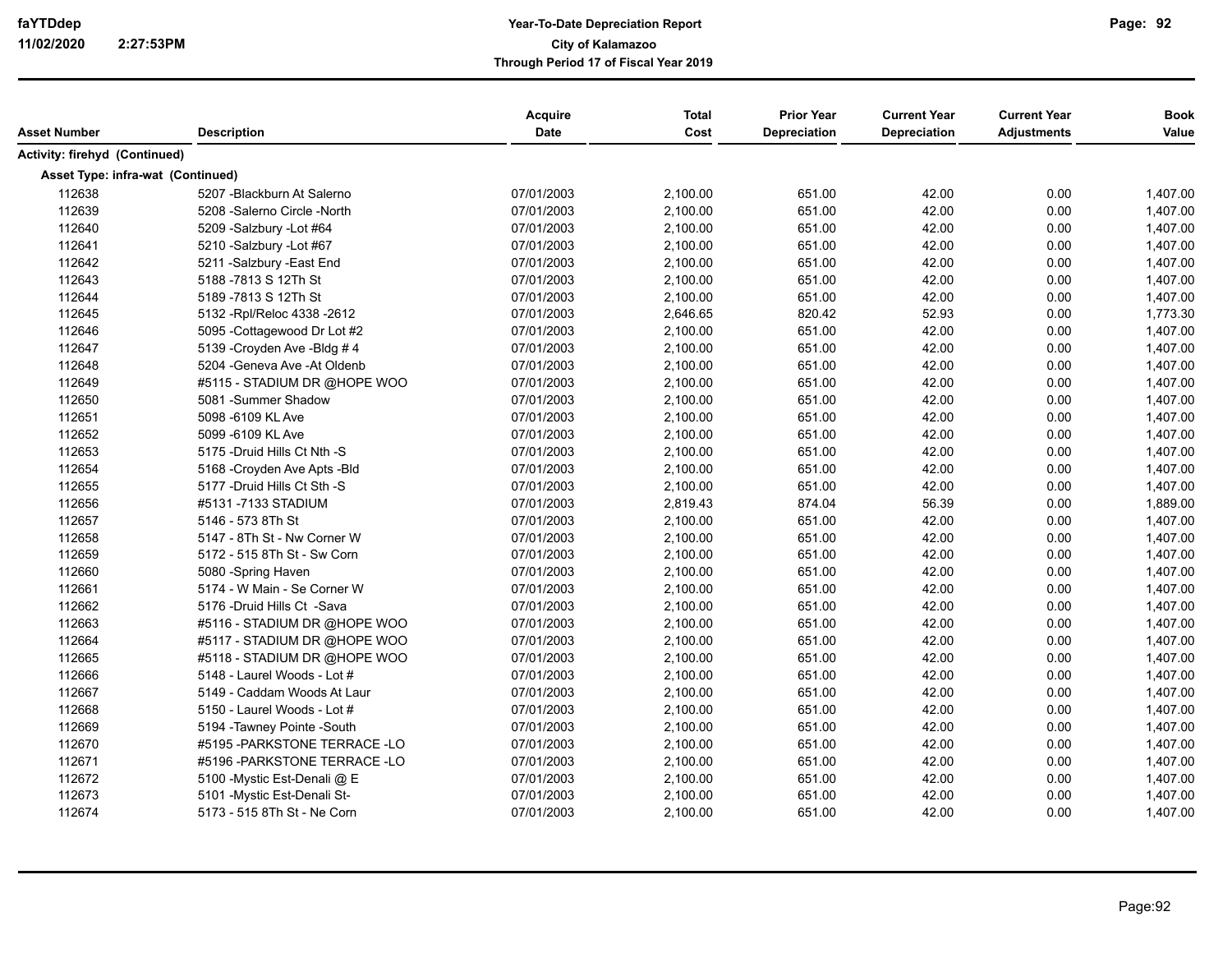| Asset Number                      | <b>Description</b>            | Acquire<br>Date | <b>Total</b><br>Cost | <b>Prior Year</b><br>Depreciation | <b>Current Year</b><br>Depreciation | <b>Current Year</b><br><b>Adjustments</b> | <b>Book</b><br>Value |
|-----------------------------------|-------------------------------|-----------------|----------------------|-----------------------------------|-------------------------------------|-------------------------------------------|----------------------|
| Activity: firehyd (Continued)     |                               |                 |                      |                                   |                                     |                                           |                      |
| Asset Type: infra-wat (Continued) |                               |                 |                      |                                   |                                     |                                           |                      |
| 112675                            | 5185 - Canterbury Apts - Bldg | 07/01/2003      | 2,100.00             | 651.00                            | 42.00                               | 0.00                                      | 1,407.00             |
| 112676                            | 5079 - Autumns Way Boulevard  | 07/01/2003      | 2,100.00             | 651.00                            | 42.00                               | 0.00                                      | 1,407.00             |
| 112677                            | 5145 - 385 8th St             | 07/01/2003      | 2,100.00             | 651.00                            | 42.00                               | 0.00                                      | 1,407.00             |
| 112678                            | 5186 - Canterbury Apts - Bldg | 07/01/2003      | 2,100.00             | 651.00                            | 42.00                               | 0.00                                      | 1,407.00             |
| 112679                            | 5184 - Canterbury Apts - Bldg | 07/01/2003      | 2,100.00             | 651.00                            | 42.00                               | 0.00                                      | 1,407.00             |
| 112680                            | 5183 - Canterbury Apts - Bldg | 07/01/2003      | 2,100.00             | 651.00                            | 42.00                               | 0.00                                      | 1,407.00             |
| 112681                            | 5182 - Canterbury Apts - Bldg | 07/01/2003      | 2,100.00             | 651.00                            | 42.00                               | 0.00                                      | 1,407.00             |
| 112682                            | 5171 - Croyden Ave Apts - Bld | 07/01/2003      | 2,100.00             | 651.00                            | 42.00                               | 0.00                                      | 1,407.00             |
| 112683                            | 5170 - Croyden Ave Apts - Bld | 07/01/2003      | 2,100.00             | 651.00                            | 42.00                               | 0.00                                      | 1,407.00             |
| 112684                            | 5169 - Croyden Ave Apts - Bld | 07/01/2003      | 2,100.00             | 651.00                            | 42.00                               | 0.00                                      | 1,407.00             |
| 112685                            | 5187 - Canterbury Apts - Club | 07/01/2003      | 2,100.00             | 651.00                            | 42.00                               | 0.00                                      | 1,407.00             |
| 112686                            | 5078 - Autumns Way Boulevard  | 07/01/2003      | 2,100.00             | 651.00                            | 42.00                               | 0.00                                      | 1,407.00             |
| 113132                            | 5341 - 4625 KI Ave (Saladay   | 07/01/2004      | 2,158.56             | 625.97                            | 43.17                               | 0.00                                      | 1,489.42             |
| 113133                            | #5339 - 6840 S BURDICK (KZOO  | 07/01/2004      | 2,511.26             | 728.28                            | 50.22                               | 0.00                                      | 1,732.76             |
| 113134                            | 5370 - Horton - Community B   | 07/01/2004      | 2,100.00             | 609.00                            | 42.00                               | 0.00                                      | 1,449.00             |
| 113135                            | #5305 - KALAMAZOO AIRPORT HA  | 07/01/2004      | 2,100.00             | 609.00                            | 42.00                               | 0.00                                      | 1,449.00             |
| 113136                            | 5388 - S/O Drake / Drake Po   | 07/01/2004      | 9,212.34             | 2,671.62                          | 184.25                              | 0.00                                      | 6,356.47             |
| 113137                            | 5387 - Collins / Bank St      | 07/01/2004      | 2,474.25             | 717.54                            | 49.48                               | 0.00                                      | 1,707.23             |
| 113138                            | 5386 - Collins / Bank St      | 07/01/2004      | 2,474.25             | 717.54                            | 49.48                               | 0.00                                      | 1,707.23             |
| 113139                            | 5385 - Rpl #1040 Factory &    | 07/01/2004      | 1,043.55             | 302.62                            | 20.87                               | 0.00                                      | 720.06               |
| 113140                            | 5399 - 1315 Frat. Vlg @ Mic   | 07/01/2004      | 1,548.62             | 449.07                            | 30.97                               | 0.00                                      | 1,068.58             |
| 113141                            | 5342 - 415 S Kendall          | 07/01/2004      | 3,401.96             | 986.58                            | 68.04                               | 0.00                                      | 2,347.34             |
| 113142                            | 5340 - 3911 S 12th (Baptist   | 07/01/2004      | 2,545.97             | 738.34                            | 50.92                               | 0.00                                      | 1,756.71             |
| 113143                            | 5372 - Rosewood - Bldg #11    | 07/01/2004      | 2,100.00             | 609.00                            | 42.00                               | 0.00                                      | 1,449.00             |
| 113144                            | 5398 - Rpl #0622-Henderson&   | 07/01/2004      | 1,719.61             | 498.66                            | 34.39                               | 0.00                                      | 1,186.56             |
| 113145                            | 5373 - Horton & 12Th          | 07/01/2004      | 2,100.00             | 609.00                            | 42.00                               | 0.00                                      | 1,449.00             |
| 113146                            | 5384 - Hudson St              | 07/01/2004      | 1,969.74             | 571.22                            | 39.39                               | 0.00                                      | 1,359.13             |
| 113147                            | 5397 - James - N/O Franklin   | 07/01/2004      | 2,483.96             | 720.36                            | 49.68                               | 0.00                                      | 1,713.92             |
| 113148                            | 5383 - Flower St              | 07/01/2004      | 2,483.96             | 720.36                            | 49.68                               | 0.00                                      | 1,713.92             |
| 113149                            | 5382 - Flower St              | 07/01/2004      | 2,485.26             | 720.74                            | 49.70                               | 0.00                                      | 1,714.82             |
| 113150                            | 5381 - Flower St              | 07/01/2004      | 2,485.26             | 720.74                            | 49.70                               | 0.00                                      | 1,714.82             |
| 113151                            | 5380 - Flower St              | 07/01/2004      | 2,485.26             | 720.74                            | 49.70                               | 0.00                                      | 1,714.82             |
| 113152                            | 5336 - Rpl #1183 Kilgore @    | 07/01/2004      | 850.01               | 246.50                            | 17.00                               | 0.00                                      | 586.51               |
| 113153                            | 5335 - Rpl #1157 - 740 Kilg   | 07/01/2004      | 850.01               | 246.50                            | 17.00                               | 0.00                                      | 586.51               |
| 113154                            | 5334 - Rpl #1242 Kilgore W/   | 07/01/2004      | 851.31               | 246.93                            | 17.02                               | 0.00                                      | 587.36               |
| 113155                            | 5333 - Rpl #1927 Kilgore EO   | 07/01/2004      | 851.31               | 246.93                            | 17.02                               | 0.00                                      | 587.36               |
| 113156                            | 5277 - Gull Rd & 26Th         | 07/01/2004      | 2,100.00             | 609.00                            | 42.00                               | 0.00                                      | 1,449.00             |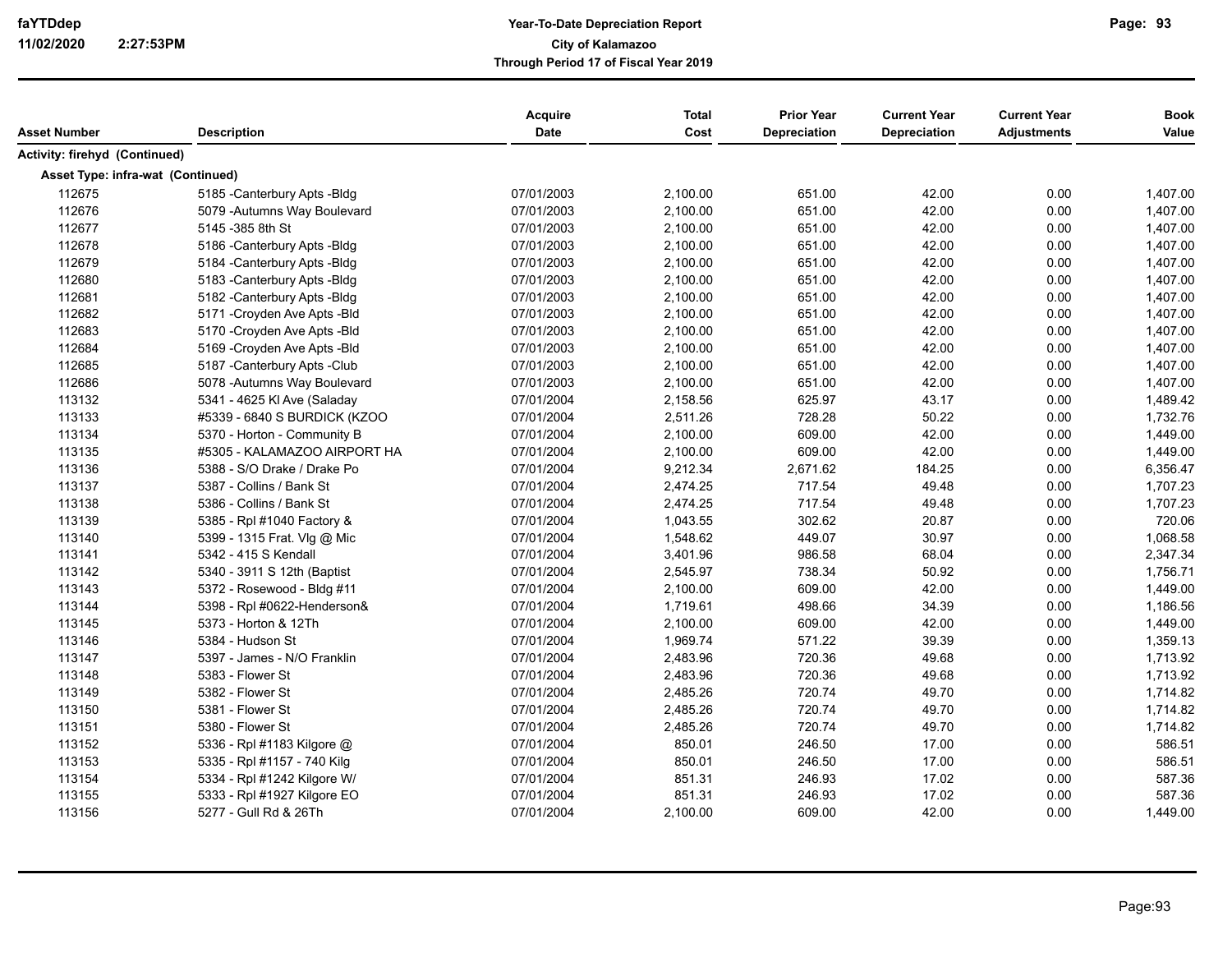| Asset Number                      | <b>Description</b>           | Acquire<br>Date | <b>Total</b><br>Cost | <b>Prior Year</b><br>Depreciation | <b>Current Year</b><br>Depreciation | <b>Current Year</b><br><b>Adjustments</b> | <b>Book</b><br>Value |
|-----------------------------------|------------------------------|-----------------|----------------------|-----------------------------------|-------------------------------------|-------------------------------------------|----------------------|
| Activity: firehyd (Continued)     |                              |                 |                      |                                   |                                     |                                           |                      |
| Asset Type: infra-wat (Continued) |                              |                 |                      |                                   |                                     |                                           |                      |
| 113157                            | 5337 - Rpl #0069 SW Cnr Alex | 07/01/2004      | 1,318.52             | 382.37                            | 26.37                               | 0.00                                      | 909.78               |
| 113158                            | 5349 - E Mich - 600' E/O Na  | 07/01/2004      | 2,100.00             | 609.00                            | 42.00                               | 0.00                                      | 1,449.00             |
| 113160                            | 5271 - Hunters Creek - East  | 07/01/2004      | 2,100.00             | 609.00                            | 42.00                               | 0.00                                      | 1,449.00             |
| 113161                            | 5270 - Hunters Stream        | 07/01/2004      | 2,100.00             | 609.00                            | 42.00                               | 0.00                                      | 1,449.00             |
| 113162                            | 5269 - Hunters Run btwn Hun  | 07/01/2004      | 2,100.00             | 609.00                            | 42.00                               | 0.00                                      | 1,449.00             |
| 113164                            | 5265 - Casper @ Pristine (R  | 07/01/2004      | 2,100.00             | 609.00                            | 42.00                               | 0.00                                      | 1,449.00             |
| 113166                            | 5374 - 5901 Gull Rd          | 07/01/2004      | 2,904.41             | 842.30                            | 58.09                               | 0.00                                      | 2,004.02             |
| 113167                            | 5392 - Rpl #2742 Crestwood@  | 07/01/2004      | 1,260.54             | 365.55                            | 25.21                               | 0.00                                      | 869.78               |
| 113168                            | 5369 - 5311 S Westnedge - N  | 07/01/2004      | 2,100.00             | 609.00                            | 42.00                               | 0.00                                      | 1,449.00             |
| 113169                            | 5371 - Rosewood - Bldg #9    | 07/01/2004      | 2,100.00             | 609.00                            | 42.00                               | 0.00                                      | 1,449.00             |
| 113170                            | 5367 - 5311 S Westnedge - S  | 07/01/2004      | 2,100.00             | 609.00                            | 42.00                               | 0.00                                      | 1,449.00             |
| 113171                            | 5395 - Rpl # 0768 Bronson&D  | 07/01/2004      | 1,925.48             | 558.39                            | 38.51                               | 0.00                                      | 1,328.58             |
| 113172                            | 5348 - E Mich At Victor      | 07/01/2004      | 2,100.00             | 609.00                            | 42.00                               | 0.00                                      | 1,449.00             |
| 113173                            | 5347 - E Mich - 200' E/O Na  | 07/01/2004      | 2,100.00             | 609.00                            | 42.00                               | 0.00                                      | 1,449.00             |
| 113174                            | 5261 - Upr Riverview 500' N  | 07/01/2004      | 2,100.00             | 609.00                            | 42.00                               | 0.00                                      | 1,449.00             |
| 113175                            | 5260 - Drake - Kzoo Central  | 07/01/2004      | 2,100.00             | 609.00                            | 42.00                               | 0.00                                      | 1,449.00             |
| 113176                            | 5263 - Pristine Ave Lot 66   | 07/01/2004      | 2,100.00             | 609.00                            | 42.00                               | 0.00                                      | 1,449.00             |
| 113177                            | 5262 - Grandessa Lot 98 (Ro  | 07/01/2004      | 2,100.00             | 609.00                            | 42.00                               | 0.00                                      | 1,449.00             |
| 113178                            | 5401 - Rpl # 1649 Lake&Cros  | 07/01/2004      | 2,393.35             | 694.11                            | 47.87                               | 0.00                                      | 1,651.37             |
| 113179                            | 5400 - Brownell Warren Loop  | 07/01/2004      | 3,097.08             | 898.13                            | 61.94                               | 0.00                                      | 2,137.01             |
| 113180                            | 5377 - Kaline - Lot # 1      | 07/01/2004      | 2,100.00             | 609.00                            | 42.00                               | 0.00                                      | 1,449.00             |
| 113181                            | 5376 - Horton Dr At Kaline   | 07/01/2004      | 2,100.00             | 609.00                            | 42.00                               | 0.00                                      | 1,449.00             |
| 113182                            | 5375 - Kaline - Lot # 8      | 07/01/2004      | 2,100.00             | 609.00                            | 42.00                               | 0.00                                      | 1,449.00             |
| 113183                            | 5368 - 5311 S Westnedge - S  | 07/01/2004      | 2,100.00             | 609.00                            | 42.00                               | 0.00                                      | 1,449.00             |
| 113185                            | 5396 - Rpl # 0286 - 616 E M  | 07/01/2004      | 4,401.22             | 1,276.34                          | 88.02                               | 0.00                                      | 3,036.86             |
| 113211                            | 5394 - Rpl # 2062 Covington  | 07/01/2004      | 2,688.12             | 779.52                            | 53.76                               | 0.00                                      | 1,854.84             |
| 113212                            | #5379 - W MICHIGAN - WMU     | 07/01/2004      | 7,966.35             | 2,310.28                          | 159.33                              | 0.00                                      | 5,496.74             |
| 113213                            | 5332 - S/O W Mich - E/O Kn   | 07/01/2004      | 4,817.76             | 1,397.16                          | 96.35                               | 0.00                                      | 3,324.25             |
| 113214                            | 5393 - Rpl #1238 - 4th & Ki  | 07/01/2004      | 4,868.59             | 1,411.87                          | 97.37                               | 0.00                                      | 3,359.35             |
| 113215                            | 5378 - 1260 Oakland WMU Hlt  | 07/01/2004      | 313.64               | 90.92                             | 6.27                                | 0.00                                      | 216.45               |
| 113223                            | 5278 - Gull Rd At Strip Mal  | 07/01/2004      | 2,100.00             | 609.00                            | 42.00                               | 0.00                                      | 1,449.00             |
| 113236                            | 5249 - Stapleton Dr At Vero  | 07/01/2004      | 2,100.00             | 609.00                            | 42.00                               | 0.00                                      | 1,449.00             |
| 113237                            | 5365 - M-43 Meijer 600' E/O  | 07/01/2004      | 2,100.00             | 609.00                            | 42.00                               | 0.00                                      | 1,449.00             |
| 113238                            | 5307 - Texas Heights - Lot   | 07/01/2004      | 2,100.00             | 609.00                            | 42.00                               | 0.00                                      | 1,449.00             |
| 113239                            | 5306 - Boyne - Lot #165 (Te  | 07/01/2004      | 2,100.00             | 609.00                            | 42.00                               | 0.00                                      | 1,449.00             |
| 113240                            | 5275 - Timberview - Lot #41  | 07/01/2004      | 2,100.00             | 609.00                            | 42.00                               | 0.00                                      | 1,449.00             |
| 113241                            | 5274 - Shane - Lot #46 (Aut  | 07/01/2004      | 2,100.00             | 609.00                            | 42.00                               | 0.00                                      | 1,449.00             |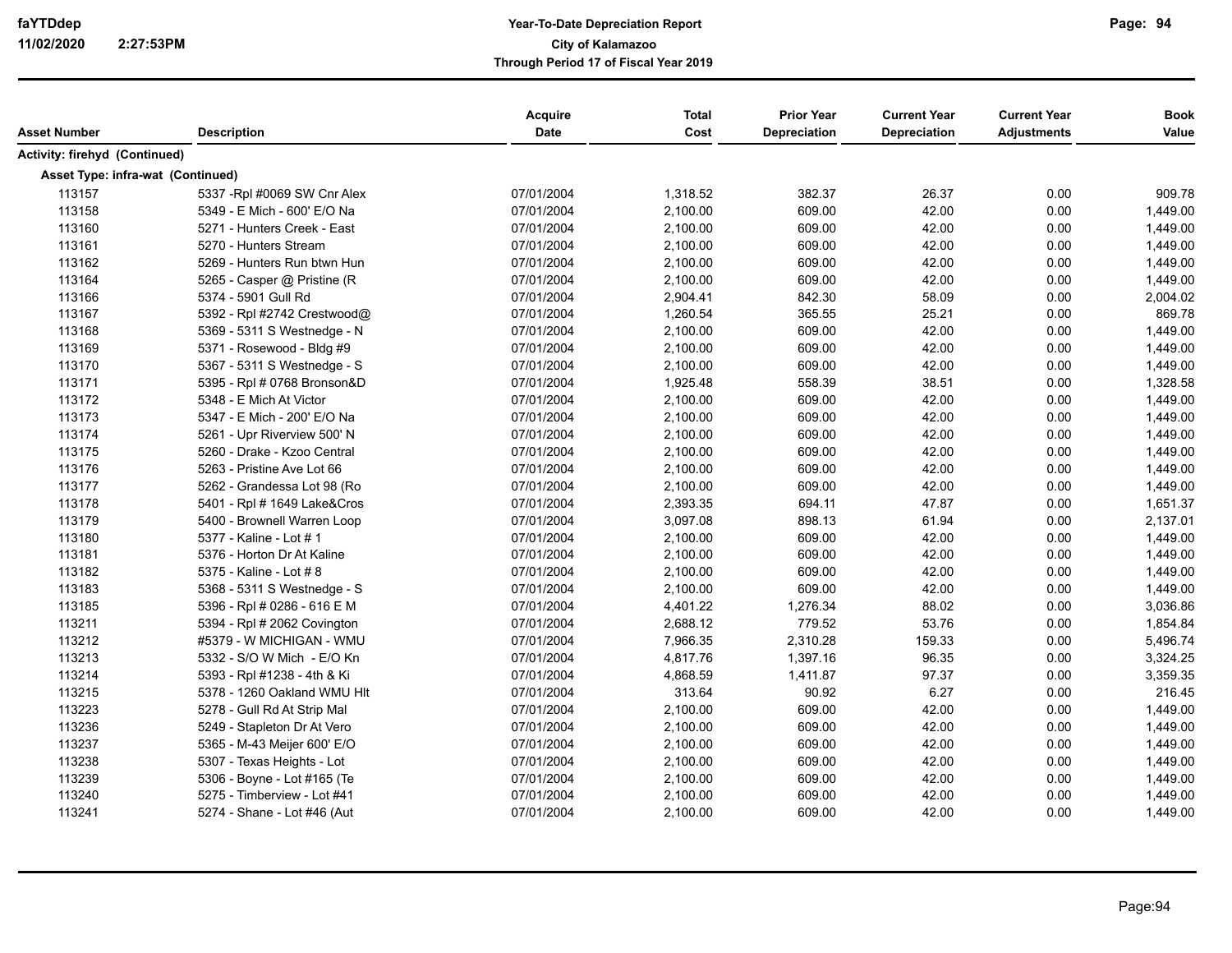| Asset Number                      | <b>Description</b>          | <b>Acquire</b><br><b>Date</b> | <b>Total</b><br>Cost | <b>Prior Year</b><br><b>Depreciation</b> | <b>Current Year</b><br><b>Depreciation</b> | <b>Current Year</b><br><b>Adjustments</b> | <b>Book</b><br>Value |
|-----------------------------------|-----------------------------|-------------------------------|----------------------|------------------------------------------|--------------------------------------------|-------------------------------------------|----------------------|
| Activity: firehyd (Continued)     |                             |                               |                      |                                          |                                            |                                           |                      |
| Asset Type: infra-wat (Continued) |                             |                               |                      |                                          |                                            |                                           |                      |
| 113242                            | 5273 - Shane - Lot #50 (Aut | 07/01/2004                    | 2,100.00             | 609.00                                   | 42.00                                      | 0.00                                      | 1,449.00             |
| 113243                            | 5272 - Shane - Lot #60 (Aut | 07/01/2004                    | 2,100.00             | 609.00                                   | 42.00                                      | 0.00                                      | 1,449.00             |
| 113244                            | 5254 - Cypress Bay Dr - Lot | 07/01/2004                    | 2,100.00             | 609.00                                   | 42.00                                      | 0.00                                      | 1,449.00             |
| 113245                            | 5253 - Torrey Pines Dr At S | 07/01/2004                    | 2,100.00             | 609.00                                   | 42.00                                      | 0.00                                      | 1,449.00             |
| 113246                            | 5252 - Torrey Pines Dr At L | 07/01/2004                    | 2,100.00             | 609.00                                   | 42.00                                      | 0.00                                      | 1,449.00             |
| 113247                            | 5309 - Manitou At Charlevoi | 07/01/2004                    | 2,100.00             | 609.00                                   | 42.00                                      | 0.00                                      | 1,449.00             |
| 113248                            | 5250 - Stapleton Dr At Lot  | 07/01/2004                    | 2,100.00             | 609.00                                   | 42.00                                      | 0.00                                      | 1,449.00             |
| 113249                            | 5310 - Manitou - Lot #196 ( | 07/01/2004                    | 2,100.00             | 609.00                                   | 42.00                                      | 0.00                                      | 1,449.00             |
| 113250                            | 5258 - Queen Victoria - Lot | 07/01/2004                    | 2,100.00             | 609.00                                   | 42.00                                      | 0.00                                      | 1,449.00             |
| 113251                            | 5257 - Veronica - Lot 2 (Vi | 07/01/2004                    | 2,100.00             | 609.00                                   | 42.00                                      | 0.00                                      | 1,449.00             |
| 113252                            | 5256 - Veronica - Lot 23 (V | 07/01/2004                    | 2,100.00             | 609.00                                   | 42.00                                      | 0.00                                      | 1,449.00             |
| 113253                            | 5255 - Veronica At Vineyard | 07/01/2004                    | 2,100.00             | 609.00                                   | 42.00                                      | 0.00                                      | 1,449.00             |
| 113254                            | 5343 - 5940 S 12th St (Chri | 07/01/2004                    | 3,011.88             | 873.48                                   | 60.24                                      | 0.00                                      | 2,078.16             |
| 113255                            | 5355 - H Ave - E/O Westpor  | 07/01/2004                    | 2,100.00             | 609.00                                   | 42.00                                      | 0.00                                      | 1,449.00             |
| 113256                            | 5354 - H Ave @ East Leg To  | 07/01/2004                    | 2,100.00             | 609.00                                   | 42.00                                      | 0.00                                      | 1,449.00             |
| 113257                            | 5353 - H Ave - 2Nd Hydt W/O | 07/01/2004                    | 2,100.00             | 609.00                                   | 42.00                                      | 0.00                                      | 1,449.00             |
| 113258                            | 5352 - H Ave 500' W/O Westp | 07/01/2004                    | 2,100.00             | 609.00                                   | 42.00                                      | 0.00                                      | 1,449.00             |
| 113259                            | 5346 - M-43 Retail Center A | 07/01/2004                    | 2,100.00             | 609.00                                   | 42.00                                      | 0.00                                      | 1,449.00             |
| 113260                            | 5276 - Gull Rd At Walgreens | 07/01/2004                    | 2,100.00             | 609.00                                   | 42.00                                      | 0.00                                      | 1,449.00             |
| 113261                            | 5251 - Torrey Pines Dr At V | 07/01/2004                    | 2,100.00             | 609.00                                   | 42.00                                      | 0.00                                      | 1,449.00             |
| 113262                            | 5322 - Saddle Ridge Ct - Lo | 07/01/2004                    | 2,100.00             | 609.00                                   | 42.00                                      | 0.00                                      | 1,449.00             |
| 113263                            | 5345 - Pattiwood Ln - North | 07/01/2004                    | 2,100.00             | 609.00                                   | 42.00                                      | 0.00                                      | 1,449.00             |
| 113264                            | 5344 - Pattiwood Ln - Lot 5 | 07/01/2004                    | 2,100.00             | 609.00                                   | 42.00                                      | 0.00                                      | 1,449.00             |
| 113265                            | 5280 - Macywood Lane - Mid  | 07/01/2004                    | 2,100.00             | 609.00                                   | 42.00                                      | 0.00                                      | 1,449.00             |
| 113266                            | 5279 - Macywood Lane - West | 07/01/2004                    | 2,100.00             | 609.00                                   | 42.00                                      | 0.00                                      | 1,449.00             |
| 113267                            | 5362 - Mountain Pine Ln - L | 07/01/2004                    | 2,100.00             | 609.00                                   | 42.00                                      | 0.00                                      | 1,449.00             |
| 113268                            | 5329 - Stable Glen Ct (Appl | 07/01/2004                    | 2,100.00             | 609.00                                   | 42.00                                      | 0.00                                      | 1,449.00             |
| 113269                            | 5328 - Applegate At Stable  | 07/01/2004                    | 2,100.00             | 609.00                                   | 42.00                                      | 0.00                                      | 1,449.00             |
| 113270                            | 5327 - Preakness Ct (Appleg | 07/01/2004                    | 2,100.00             | 609.00                                   | 42.00                                      | 0.00                                      | 1,449.00             |
| 113271                            | 5326 - Canter Glen Ct (Appl | 07/01/2004                    | 2,100.00             | 609.00                                   | 42.00                                      | 0.00                                      | 1,449.00             |
| 113272                            | 5325 - Highland Corral Cir  | 07/01/2004                    | 2,100.00             | 609.00                                   | 42.00                                      | 0.00                                      | 1,449.00             |
| 113273                            | 5308 - Texas Heights At Cha | 07/01/2004                    | 2,100.00             | 609.00                                   | 42.00                                      | 0.00                                      | 1,449.00             |
| 113274                            | 5323 - Saddle Ridge Ct - Lo | 07/01/2004                    | 2,100.00             | 609.00                                   | 42.00                                      | 0.00                                      | 1,449.00             |
| 113275                            | 5364 - M-43 Meijer NE/O Gas | 07/01/2004                    | 2,100.00             | 609.00                                   | 42.00                                      | 0.00                                      | 1,449.00             |
| 113276                            | 5321 - Derby Ct - Lot #149  | 07/01/2004                    | 2,100.00             | 609.00                                   | 42.00                                      | 0.00                                      | 1,449.00             |
| 113277                            | 5320 - Canter Glen Ct - Lot | 07/01/2004                    | 2,100.00             | 609.00                                   | 42.00                                      | 0.00                                      | 1,449.00             |
| 113278                            | 5319 - Derby Ct - Lot #191  | 07/01/2004                    | 2,100.00             | 609.00                                   | 42.00                                      | 0.00                                      | 1,449.00             |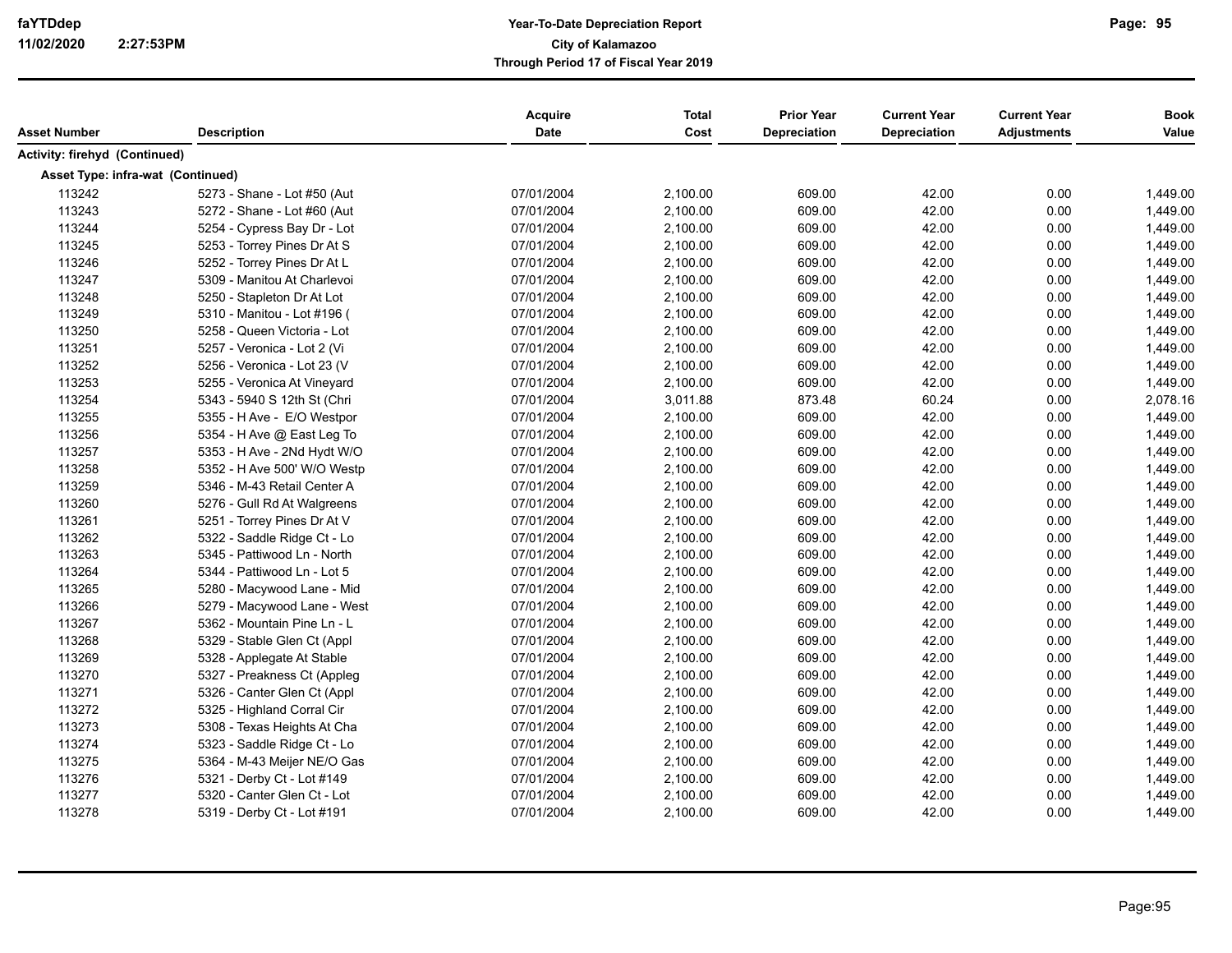| Asset Number                      | <b>Description</b>          | Acquire<br><b>Date</b> | <b>Total</b><br>Cost | <b>Prior Year</b><br><b>Depreciation</b> | <b>Current Year</b><br><b>Depreciation</b> | <b>Current Year</b><br><b>Adjustments</b> | <b>Book</b><br>Value |
|-----------------------------------|-----------------------------|------------------------|----------------------|------------------------------------------|--------------------------------------------|-------------------------------------------|----------------------|
| Activity: firehyd (Continued)     |                             |                        |                      |                                          |                                            |                                           |                      |
| Asset Type: infra-wat (Continued) |                             |                        |                      |                                          |                                            |                                           |                      |
| 113279                            | 5318 - Stratford Woods Trai | 07/01/2004             | 2,100.00             | 609.00                                   | 42.00                                      | 0.00                                      | 1,449.00             |
| 113280                            | 5317 - Stratford Woods Trai | 07/01/2004             | 2,100.00             | 609.00                                   | 42.00                                      | 0.00                                      | 1,449.00             |
| 113281                            | 5316 - Stratford Woods Trai | 07/01/2004             | 2,100.00             | 609.00                                   | 42.00                                      | 0.00                                      | 1,449.00             |
| 113282                            | 5315 - Petoskey - Lot #206  | 07/01/2004             | 2,100.00             | 609.00                                   | 42.00                                      | 0.00                                      | 1,449.00             |
| 113283                            | 5314 - Suttons Bay At Boyne | 07/01/2004             | 2,100.00             | 609.00                                   | 42.00                                      | 0.00                                      | 1,449.00             |
| 113284                            | 5313 - Boyne - 200' S/O Q ( | 07/01/2004             | 2,100.00             | 609.00                                   | 42.00                                      | 0.00                                      | 1,449.00             |
| 113285                            | 5312 - Petoskey - Lot #202  | 07/01/2004             | 2,100.00             | 609.00                                   | 42.00                                      | 0.00                                      | 1,449.00             |
| 113286                            | 5311 - Manitou At Petoskey  | 07/01/2004             | 2,100.00             | 609.00                                   | 42.00                                      | 0.00                                      | 1,449.00             |
| 113287                            | 5324 - Saddle Ridge Ct - Lo | 07/01/2004             | 2,100.00             | 609.00                                   | 42.00                                      | 0.00                                      | 1,449.00             |
| 113288                            | 5295 - Interstate Pkwy 1000 | 07/01/2004             | 2,100.00             | 609.00                                   | 42.00                                      | 0.00                                      | 1,449.00             |
| 113289                            | 5366 - M-43 Meijer Stores - | 07/01/2004             | 2,100.00             | 609.00                                   | 42.00                                      | 0.00                                      | 1,449.00             |
| 113290                            | 5351 - E Mich - 150' E/O Sp | 07/01/2004             | 2,100.00             | 609.00                                   | 42.00                                      | 0.00                                      | 1,449.00             |
| 113291                            | 5350 - E Mich - 500' E/O Sp | 07/01/2004             | 2,100.00             | 609.00                                   | 42.00                                      | 0.00                                      | 1,449.00             |
| 113292                            | 5304 - Center Park Plaza (M | 07/01/2004             | 2,100.00             | 609.00                                   | 42.00                                      | 0.00                                      | 1,449.00             |
| 113293                            | 5303 - Center Pk Plaza 1200 | 07/01/2004             | 2,100.00             | 609.00                                   | 42.00                                      | 0.00                                      | 1.449.00             |
| 113294                            | 5302 - Center Pk Plaza 200' | 07/01/2004             | 2,100.00             | 609.00                                   | 42.00                                      | 0.00                                      | 1,449.00             |
| 113295                            | 5301 - Center Pk Plaza 600' | 07/01/2004             | 2,100.00             | 609.00                                   | 42.00                                      | 0.00                                      | 1,449.00             |
| 113296                            | 5300 - Covington 1100' E/O  | 07/01/2004             | 2,100.00             | 609.00                                   | 42.00                                      | 0.00                                      | 1,449.00             |
| 113297                            | 5299 - Covington 800' E/O S | 07/01/2004             | 2,100.00             | 609.00                                   | 42.00                                      | 0.00                                      | 1,449.00             |
| 113298                            | 5298 - Interstate Pkwy 2500 | 07/01/2004             | 2,100.00             | 609.00                                   | 42.00                                      | 0.00                                      | 1,449.00             |
| 113299                            | 5363 - Coopers Landing At B | 07/01/2004             | 2,100.00             | 609.00                                   | 42.00                                      | 0.00                                      | 1,449.00             |
| 113300                            | 5296 - Interstate Pkwy 1600 | 07/01/2004             | 2,100.00             | 609.00                                   | 42.00                                      | 0.00                                      | 1,449.00             |
| 113301                            | 5330 - Beech - 1St Hydt W/  | 07/01/2004             | 4,797.04             | 1,391.13                                 | 95.94                                      | 0.00                                      | 3,309.97             |
| 113302                            | 5294 - Midlink 600 SE/O Cen | 07/01/2004             | 2,100.00             | 609.00                                   | 42.00                                      | 0.00                                      | 1,449.00             |
| 113303                            | 5293 - Midlink At Center Pa | 07/01/2004             | 2,100.00             | 609.00                                   | 42.00                                      | 0.00                                      | 1,449.00             |
| 113304                            | 5292 - Midlink 500' W/O Cen | 07/01/2004             | 2,100.00             | 609.00                                   | 42.00                                      | 0.00                                      | 1,449.00             |
| 113305                            | 5291 - Midlink At Vanrick   | 07/01/2004             | 2,100.00             | 609.00                                   | 42.00                                      | 0.00                                      | 1,449.00             |
| 113306                            | 5290 - Midlink - 500' N/O V | 07/01/2004             | 2,100.00             | 609.00                                   | 42.00                                      | 0.00                                      | 1,449.00             |
| 113307                            | 5289 - Vanrick 200' E/O Spr | 07/01/2004             | 2,100.00             | 609.00                                   | 42.00                                      | 0.00                                      | 1,449.00             |
| 113308                            | 5288 - Midlink - 800' S/O C | 07/01/2004             | 2,100.00             | 609.00                                   | 42.00                                      | 0.00                                      | 1,449.00             |
| 113309                            | 5287 - Midlink - 300' S/O C | 07/01/2004             | 2,100.00             | 609.00                                   | 42.00                                      | 0.00                                      | 1,449.00             |
| 113310                            | 5286 - Covington At Midlink | 07/01/2004             | 2,100.00             | 609.00                                   | 42.00                                      | 0.00                                      | 1,449.00             |
| 113311                            | 5285 - Covington - 500' SW/ | 07/01/2004             | 2,100.00             | 609.00                                   | 42.00                                      | 0.00                                      | 1,449.00             |
| 113312                            | 5284 - Interstate Pkwy 600' | 07/01/2004             | 2,100.00             | 609.00                                   | 42.00                                      | 0.00                                      | 1,449.00             |
| 113313                            | 5297 - Interstate Pkwy 2000 | 07/01/2004             | 2,100.00             | 609.00                                   | 42.00                                      | 0.00                                      | 1,449.00             |
| 113314                            | 5242 - Oakharbor - Lot 82 ( | 07/01/2004             | 2,100.00             | 609.00                                   | 42.00                                      | 0.00                                      | 1,449.00             |
| 113315                            | 5361 - Mickey's Trail - Lot | 07/01/2004             | 2,100.00             | 609.00                                   | 42.00                                      | 0.00                                      | 1,449.00             |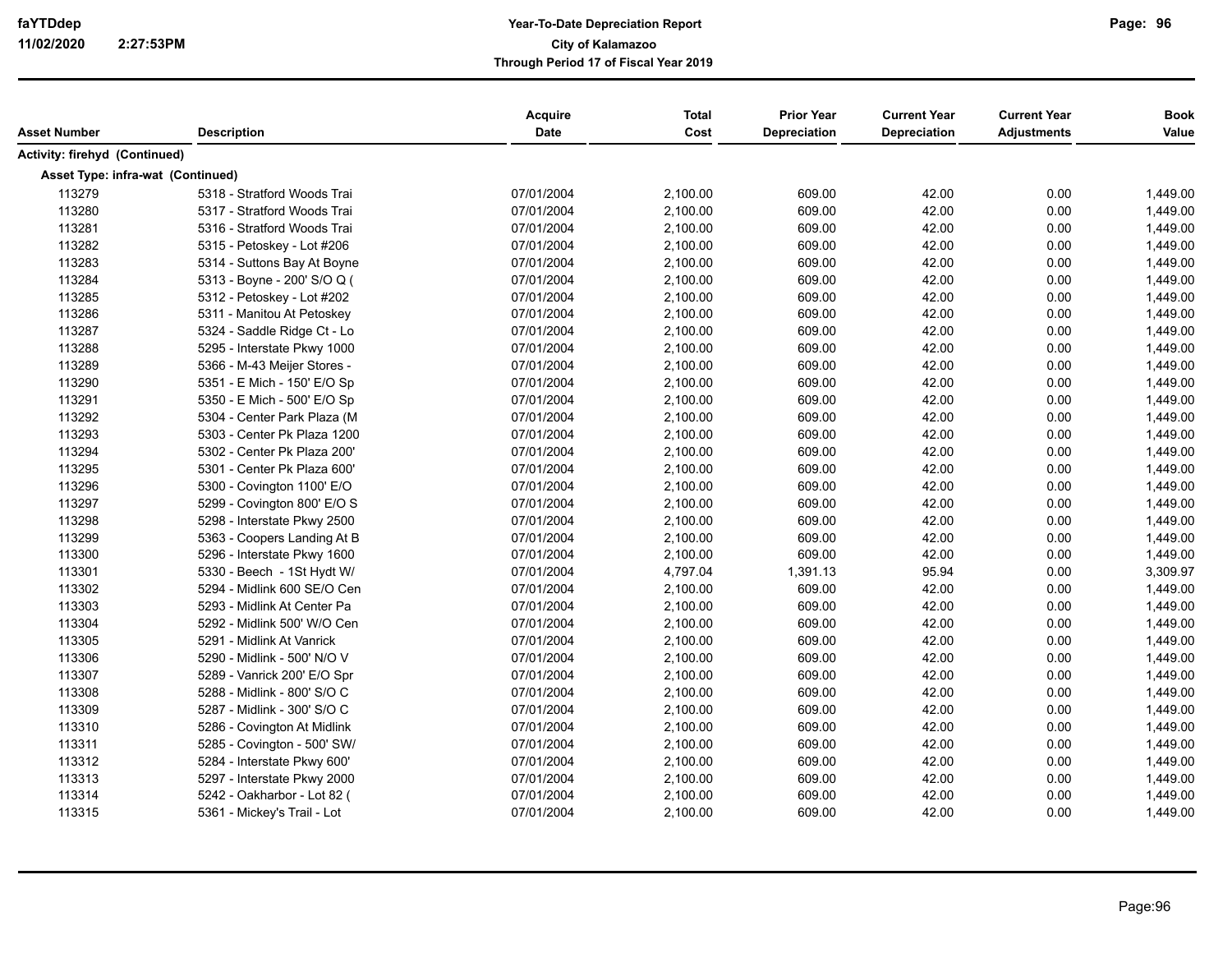| Asset Number                      | <b>Description</b>          | <b>Acquire</b><br><b>Date</b> | <b>Total</b><br>Cost | <b>Prior Year</b><br><b>Depreciation</b> | <b>Current Year</b><br><b>Depreciation</b> | <b>Current Year</b><br><b>Adjustments</b> | <b>Book</b><br>Value |
|-----------------------------------|-----------------------------|-------------------------------|----------------------|------------------------------------------|--------------------------------------------|-------------------------------------------|----------------------|
| Activity: firehyd (Continued)     |                             |                               |                      |                                          |                                            |                                           |                      |
| Asset Type: infra-wat (Continued) |                             |                               |                      |                                          |                                            |                                           |                      |
| 113316                            | 5360 - Mickey's Trail At Be | 07/01/2004                    | 2,100.00             | 609.00                                   | 42.00                                      | 0.00                                      | 1,449.00             |
| 113317                            | 5359 - Mickey's Trail E/O M | 07/01/2004                    | 2,100.00             | 609.00                                   | 42.00                                      | 0.00                                      | 1,449.00             |
| 113318                            | 5358 - Belle - Lot #40 (Sky | 07/01/2004                    | 2,100.00             | 609.00                                   | 42.00                                      | 0.00                                      | 1,449.00             |
| 113319                            | 5357 - Mauri'sLn Lot #29 (S | 07/01/2004                    | 2,100.00             | 609.00                                   | 42.00                                      | 0.00                                      | 1,449.00             |
| 113320                            | 5356 - Murphy'sTrail (Skyki | 07/01/2004                    | 2,100.00             | 609.00                                   | 42.00                                      | 0.00                                      | 1,449.00             |
| 113321                            | 5248 - Redstone Farms # 2 - | 07/01/2004                    | 2,100.00             | 609.00                                   | 42.00                                      | 0.00                                      | 1,449.00             |
| 113322                            | 5247 - Skyridge At Redstone | 07/01/2004                    | 2,100.00             | 609.00                                   | 42.00                                      | 0.00                                      | 1,449.00             |
| 113323                            | 5246 - Redstone Farms # 2 - | 07/01/2004                    | 2,100.00             | 609.00                                   | 42.00                                      | 0.00                                      | 1,449.00             |
| 113324                            | 5245 - Redstone Farms # 2 - | 07/01/2004                    | 2,100.00             | 609.00                                   | 42.00                                      | 0.00                                      | 1,449.00             |
| 113325                            | 5259 - Coopers Ct (NW Cnr B | 07/01/2004                    | 2,100.00             | 609.00                                   | 42.00                                      | 0.00                                      | 1,449.00             |
| 113326                            | 5243 - Oakharbor - Lot 79 ( | 07/01/2004                    | 2,100.00             | 609.00                                   | 42.00                                      | 0.00                                      | 1,449.00             |
| 113327                            | 5264 - Grandessa @ Casper ( | 07/01/2004                    | 2,100.00             | 609.00                                   | 42.00                                      | 0.00                                      | 1,449.00             |
| 113328                            | 5241 - Oakharbor - North En | 07/01/2004                    | 2,100.00             | 609.00                                   | 42.00                                      | 0.00                                      | 1,449.00             |
| 113329                            | 5240 - Oakharbor At Traybur | 07/01/2004                    | 2,100.00             | 609.00                                   | 42.00                                      | 0.00                                      | 1,449.00             |
| 113330                            | 5239 - Trayburn Tr Lot 95 ( | 07/01/2004                    | 2,100.00             | 609.00                                   | 42.00                                      | 0.00                                      | 1,449.00             |
| 113331                            | 5238 - Trayburne Tr 400' E/ | 07/01/2004                    | 2,100.00             | 609.00                                   | 42.00                                      | 0.00                                      | 1,449.00             |
| 113332                            | 5283 - Peregrine Trail - Ea | 07/01/2004                    | 2,100.00             | 609.00                                   | 42.00                                      | 0.00                                      | 1,449.00             |
| 113333                            | 5282 - Harrier Ridge At Per | 07/01/2004                    | 2,100.00             | 609.00                                   | 42.00                                      | 0.00                                      | 1,449.00             |
| 113334                            | 5281 - Tanager Ln At Harrie | 07/01/2004                    | 2,100.00             | 609.00                                   | 42.00                                      | 0.00                                      | 1,449.00             |
| 113335                            | 5267 - Osprey Way - East En | 07/01/2004                    | 2,100.00             | 609.00                                   | 42.00                                      | 0.00                                      | 1,449.00             |
| 113336                            | 5266 - Osprey Way & Tanager | 07/01/2004                    | 2,100.00             | 609.00                                   | 42.00                                      | 0.00                                      | 1,449.00             |
| 113337                            | 5338 - 7th St - 1000' S/O S | 07/01/2004                    | 1,361.79             | 394.95                                   | 27.23                                      | 0.00                                      | 939.61               |
| 113338                            | 5331 - Beech - 2Nd Hydt W/  | 07/01/2004                    | 783.63               | 227.22                                   | 15.67                                      | 0.00                                      | 540.74               |
| 113339                            | 5244 - Redstone Farms # 6   | 07/01/2004                    | 2,100.00             | 609.00                                   | 42.00                                      | 0.00                                      | 1,449.00             |
| 113366                            | 5268 - Hunters Run - South  | 07/01/2004                    | 2,100.00             | 609.00                                   | 42.00                                      | 0.00                                      | 1,449.00             |
| 113812                            | #5548-5886 MARKET           | 07/01/2005                    | 1,556.86             | 420.39                                   | 31.14                                      | 0.00                                      | 1,105.33             |
| 113814                            | #5547-W KILGORE-NEAR DUKE   | 07/01/2005                    | 1,556.86             | 420.39                                   | 31.14                                      | 0.00                                      | 1,105.33             |
| 113816                            | #5223- (2) PVT HYDRANTS -   | 07/01/2005                    | 1,178.89             | 318.33                                   | 23.58                                      | 0.00                                      | 836.98               |
| 113819                            | #5552-VERNON STREET         | 07/01/2005                    | 1,556.86             | 420.39                                   | 31.14                                      | 0.00                                      | 1,105.33             |
| 113821                            | #5455-D AVENUE AND 30TH STR | 07/01/2005                    | 1,556.88             | 420.39                                   | 31.14                                      | 0.00                                      | 1,105.35             |
| 113827                            | REPL #2663-FACTORY & REED(C | 07/01/2005                    | 2,090.78             | 564.53                                   | 41.82                                      | 0.00                                      | 1,484.43             |
| 113828                            | #5388-TAP IN PUBLIC HYDRANT | 07/01/2005                    | 2,633.07             | 710.91                                   | 52.66                                      | 0.00                                      | 1,869.50             |
| 113829                            | #5389-REPL #1144-WESTNEDGE  | 07/01/2005                    | 927.09               | 250.29                                   | 18.54                                      | 0.00                                      | 658.26               |
| 113831                            | #5390-REPL #0083-E MAIN AND | 07/01/2005                    | 891.41               | 240.70                                   | 17.83                                      | 0.00                                      | 632.88               |
| 113833                            | #5549-W MAIN AT THOMPSON    | 07/01/2005                    | 1,556.86             | 420.39                                   | 31.14                                      | 0.00                                      | 1,105.33             |
| 113834                            | #5546-2330 SCHIPPERS LANE   | 07/01/2005                    | 1,556.86             | 420.39                                   | 31.14                                      | 0.00                                      | 1,105.33             |
| 113835                            | #5402-PRATT ROAD            | 07/01/2005                    | 1,556.86             | 420.39                                   | 31.14                                      | 0.00                                      | 1,105.33             |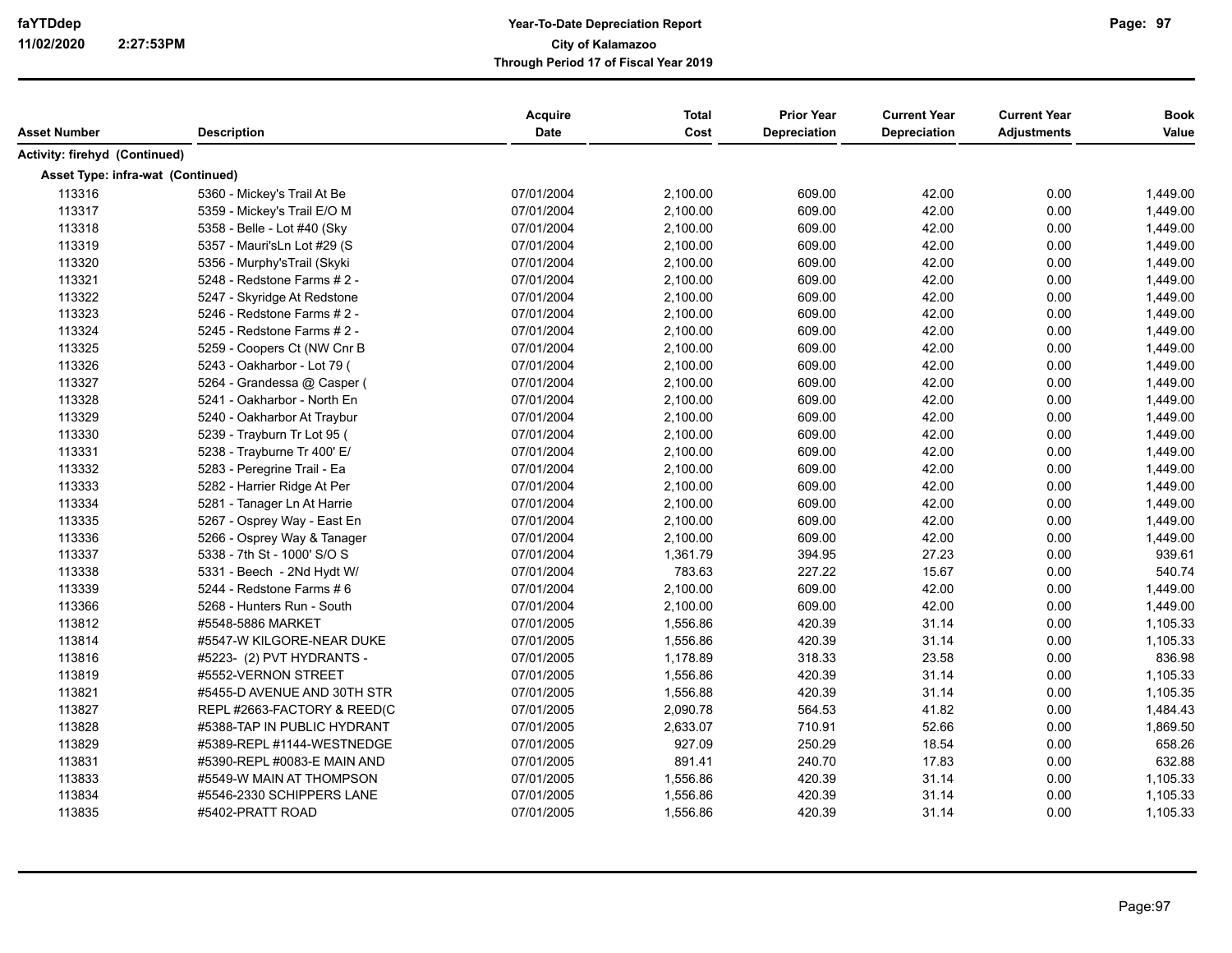| Asset Number                      | <b>Description</b>          | Acquire<br><b>Date</b> | <b>Total</b><br>Cost | <b>Prior Year</b><br><b>Depreciation</b> | <b>Current Year</b><br>Depreciation | <b>Current Year</b><br><b>Adjustments</b> | <b>Book</b><br>Value |
|-----------------------------------|-----------------------------|------------------------|----------------------|------------------------------------------|-------------------------------------|-------------------------------------------|----------------------|
| Activity: firehyd (Continued)     |                             |                        |                      |                                          |                                     |                                           |                      |
| Asset Type: infra-wat (Continued) |                             |                        |                      |                                          |                                     |                                           |                      |
| 113836                            | #5458-S PARK AND MAPLE      | 07/01/2005             | 0.00                 | 420.39                                   | 31.14                               | $-451.53$                                 | 0.00                 |
| 113837                            | #5540-2225 GLENDENNING      | 07/01/2005             | 1,556.86             | 420.39                                   | 31.14                               | 0.00                                      | 1,105.33             |
| 113838                            | #5526-E MAIN AND HAZARD     | 07/01/2005             | 1,556.86             | 420.39                                   | 31.14                               | 0.00                                      | 1,105.33             |
| 113839                            | #5525-N END OF BURR OAK COU | 07/01/2005             | 1,556.86             | 420.39                                   | 31.14                               | 0.00                                      | 1,105.33             |
| 113840                            | #5521-BUSH AND EDWARDS      | 07/01/2005             | 1,556.86             | 420.39                                   | 31.14                               | 0.00                                      | 1,105.33             |
| 113841                            | #5519-CORK STREET AT MILLCO | 07/01/2005             | 1,556.86             | 420.39                                   | 31.14                               | 0.00                                      | 1,105.33             |
| 113842                            | #5456-BALCH AND ROSE        | 07/01/2005             | 1,556.86             | 420.39                                   | 31.14                               | 0.00                                      | 1,105.33             |
| 113843                            | #5544-VINE AND WALTER       | 07/01/2005             | 1,556.86             | 420.39                                   | 31.14                               | 0.00                                      | 1,105.33             |
| 113845                            | #5541-W MICHIGAN/FIREHOUSE  | 07/01/2005             | 1,556.86             | 420.39                                   | 31.14                               | 0.00                                      | 1,105.33             |
| 113846                            | #5545-PARK AND PATERSON-NW  | 07/01/2005             | 1,556.86             | 420.39                                   | 31.14                               | 0.00                                      | 1,105.33             |
| 113847                            | #5542-LAKE AND SPRINKLE     | 07/01/2005             | 1,556.86             | 420.39                                   | 31.14                               | 0.00                                      | 1,105.33             |
| 113848                            | #5524-W MAIN AND MONROE     | 07/01/2005             | 1,556.86             | 420.39                                   | 31.14                               | 0.00                                      | 1,105.33             |
| 113849                            | #5523-BEACON AND SOUTHWORTH | 07/01/2005             | 1,556.86             | 420.39                                   | 31.14                               | 0.00                                      | 1,105.33             |
| 113850                            | #5522-THOMPSON AND W MAIN   | 07/01/2005             | 1,556.86             | 420.39                                   | 31.14                               | 0.00                                      | 1,105.33             |
| 113852                            | #5550-OAKLAND AND HOWARD    | 07/01/2005             | 1,556.86             | 420.39                                   | 31.14                               | 0.00                                      | 1,105.33             |
| 113854                            | #5551-RACE AND CLINTON      | 07/01/2005             | 1,556.86             | 420.39                                   | 31.14                               | 0.00                                      | 1,105.33             |
| 113855                            | #5520-3664 KENBROOKE        | 07/01/2005             | 1,556.86             | 420.39                                   | 31.14                               | 0.00                                      | 1,105.33             |
| 113856                            | #5457-N. BURDICK AND CLAY   | 07/01/2005             | 1,556.88             | 420.39                                   | 31.14                               | 0.00                                      | 1,105.35             |
| 113857                            | #5543-FAIRBANKS AND FAIRBAN | 07/01/2005             | 1,556.86             | 420.39                                   | 31.14                               | 0.00                                      | 1,105.33             |
| 113910                            | #5391-REPL #2336-HOWARD W/O | 07/01/2005             | 1,464.75             | 395.48                                   | 29.30                               | 0.00                                      | 1,039.97             |
| 113912                            | #5411- (1) PRIV HYD - 3914  | 07/01/2005             | 2,508.12             | 677.16                                   | 50.16                               | 0.00                                      | 1,780.80             |
| 113914                            | #5491-APPLEGATE #5 - LOT 24 | 07/01/2005             | 2,100.00             | 567.00                                   | 42.00                               | 0.00                                      | 1,491.00             |
| 113915                            | #5436-ENGELWOOD #4 & #5/LOT | 07/01/2005             | 2,100.00             | 567.00                                   | 42.00                               | 0.00                                      | 1,491.00             |
| 113916                            | #5483-APPLEGATE #5 - LOT 28 | 07/01/2005             | 2,100.00             | 567.00                                   | 42.00                               | 0.00                                      | 1,491.00             |
| 113917                            | #5484-APPLEGATE #5 - LOT 26 | 07/01/2005             | 2,100.00             | 567.00                                   | 42.00                               | 0.00                                      | 1,491.00             |
| 113918                            | #5485-APPLEGATE #5 - LOT 26 | 07/01/2005             | 2,100.00             | 567.00                                   | 42.00                               | 0.00                                      | 1,491.00             |
| 113919                            | #5486-APPLEGATE #5 - LOT 22 | 07/01/2005             | 2,100.00             | 567.00                                   | 42.00                               | 0.00                                      | 1,491.00             |
| 113920                            | #5487-APPLEGATE #5 - LOT 21 | 07/01/2005             | 2,100.00             | 567.00                                   | 42.00                               | 0.00                                      | 1,491.00             |
| 113921                            | #5488-APPLEGATE #5 - LOT 22 | 07/01/2005             | 2,100.00             | 567.00                                   | 42.00                               | 0.00                                      | 1,491.00             |
| 113922                            | #5476-AT 10TH STREET        | 07/01/2005             | 2,100.00             | 567.00                                   | 42.00                               | 0.00                                      | 1,491.00             |
| 113923                            | #5490-APPLEGATE #5 - LOT 24 | 07/01/2005             | 2,100.00             | 567.00                                   | 42.00                               | 0.00                                      | 1,491.00             |
| 113924                            | #4375-10TH ST - 600' N OF H | 07/01/2005             | 2,100.00             | 567.00                                   | 42.00                               | 0.00                                      | 1,491.00             |
| 113925                            | #5492-APPLEGATE #5 - LOT 25 | 07/01/2005             | 2,100.00             | 567.00                                   | 42.00                               | 0.00                                      | 1,491.00             |
| 113926                            | #5493-APPLEGATE #5 - LOT 24 | 07/01/2005             | 2,100.00             | 567.00                                   | 42.00                               | 0.00                                      | 1,491.00             |
| 113927                            | #5503-REPL HYD #2688 - G AV | 07/01/2005             | 801.09               | 216.27                                   | 16.02                               | 0.00                                      | 568.80               |
| 113928                            | #5423-ENGELWOOD-PHASE #4 &  | 07/01/2005             | 2,100.00             | 567.00                                   | 42.00                               | 0.00                                      | 1,491.00             |
| 113929                            | #5424-ENGELWOOD-PHASE #4 &  | 07/01/2005             | 2,100.00             | 567.00                                   | 42.00                               | 0.00                                      | 1,491.00             |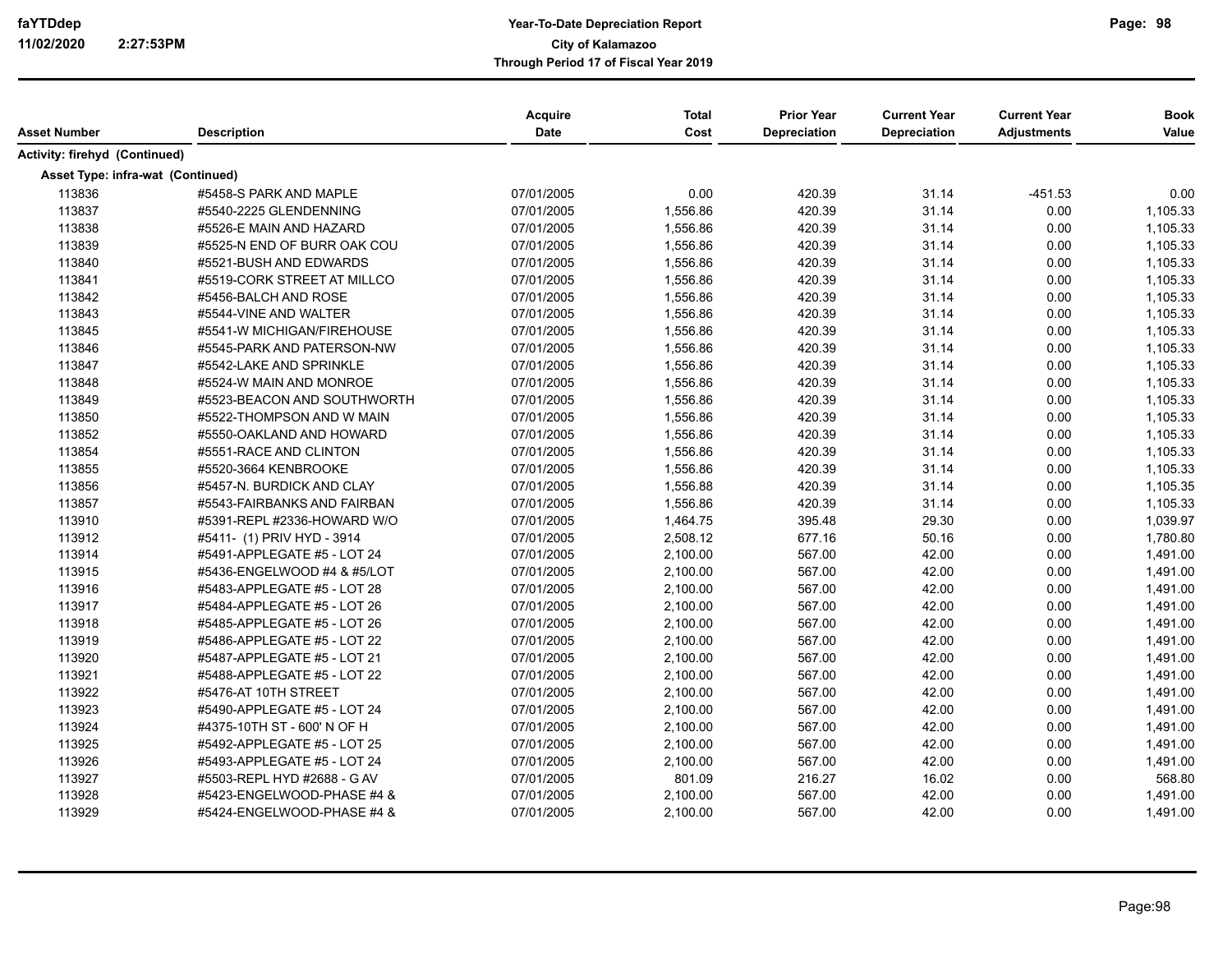| Asset Number                      | <b>Description</b>          | Acquire<br>Date | <b>Total</b><br>Cost | <b>Prior Year</b><br><b>Depreciation</b> | <b>Current Year</b><br>Depreciation | <b>Current Year</b><br><b>Adjustments</b> | <b>Book</b><br>Value |
|-----------------------------------|-----------------------------|-----------------|----------------------|------------------------------------------|-------------------------------------|-------------------------------------------|----------------------|
| Activity: firehyd (Continued)     |                             |                 |                      |                                          |                                     |                                           |                      |
| Asset Type: infra-wat (Continued) |                             |                 |                      |                                          |                                     |                                           |                      |
| 113930                            | #5425-ENGELWOOD-PHASE #4 &  | 07/01/2005      | 2,100.00             | 567.00                                   | 42.00                               | 0.00                                      | 1,491.00             |
| 113931                            | #5426-ENGELWOOD #4 & #5/SIL | 07/01/2005      | 2,100.00             | 567.00                                   | 42.00                               | 0.00                                      | 1,491.00             |
| 113932                            | #5498-MURPHYS CIRCLE        | 07/01/2005      | 2,100.00             | 567.00                                   | 42.00                               | 0.00                                      | 1,491.00             |
| 113933                            | #5489-APPLEGATE #5 - LOT 20 | 07/01/2005      | 2,100.00             | 567.00                                   | 42.00                               | 0.00                                      | 1,491.00             |
| 113934                            | #5444-RUDGATE RIDGE/SOUTHWI | 07/01/2005      | 2,100.00             | 567.00                                   | 42.00                               | 0.00                                      | 1,491.00             |
| 113935                            | #5518-REPL HYDT #1926 - KIL | 07/01/2005      | 1,366.59             | 368.96                                   | 27.33                               | 0.00                                      | 970.30               |
| 113936                            | #5500-LETY LANE-WEST OF BEL | 07/01/2005      | 2,100.00             | 567.00                                   | 42.00                               | 0.00                                      | 1,491.00             |
| 113937                            | #5494-STADIUM PARKWAY DRIVE | 07/01/2005      | 2,100.00             | 567.00                                   | 42.00                               | 0.00                                      | 1,491.00             |
| 113939                            | #5420-BARRINGTON SHORES #4/ | 07/01/2005      | 2,100.00             | 567.00                                   | 42.00                               | 0.00                                      | 1,491.00             |
| 113940                            | #5421-BARRINGTON SHORES #4/ | 07/01/2005      | 2,100.00             | 567.00                                   | 42.00                               | 0.00                                      | 1,491.00             |
| 113941                            | #5422-BARRINGTON SHORES #4/ | 07/01/2005      | 2,100.00             | 567.00                                   | 42.00                               | 0.00                                      | 1,491.00             |
| 113942                            | #5482-APPLEGATE #5 - LOT 27 | 07/01/2005      | 2,100.00             | 567.00                                   | 42.00                               | 0.00                                      | 1,491.00             |
| 113943                            | #5443-RUDGATE RIDGE/ANNANDA | 07/01/2005      | 2,100.00             | 567.00                                   | 42.00                               | 0.00                                      | 1,491.00             |
| 113944                            | #5450-HIDDEN LAKE PHASE #5, | 07/01/2005      | 2,100.00             | 567.00                                   | 42.00                               | 0.00                                      | 1,491.00             |
| 113945                            | #5445-RUDGATE RIDGE/LEWSIND | 07/01/2005      | 2,100.00             | 567.00                                   | 42.00                               | 0.00                                      | 1,491.00             |
| 113946                            | #5446-RUDGATE RIDGE/CYPRESS | 07/01/2005      | 2,100.00             | 567.00                                   | 42.00                               | 0.00                                      | 1,491.00             |
| 113947                            | #5447-RUDGATE RIDGE/CYPRESS | 07/01/2005      | 2,100.00             | 567.00                                   | 42.00                               | 0.00                                      | 1,491.00             |
| 113948                            | #5448-RUDGATE RIDGE/ANNANDA | 07/01/2005      | 2,100.00             | 567.00                                   | 42.00                               | 0.00                                      | 1,491.00             |
| 113949                            | #5471-10TH ST - 1200' S OF  | 07/01/2005      | 2,100.00             | 567.00                                   | 42.00                               | 0.00                                      | 1,491.00             |
| 113950                            | #5472-10TH ST - 2000' S OF  | 07/01/2005      | 2,100.00             | 567.00                                   | 42.00                               | 0.00                                      | 1,491.00             |
| 113951                            | #5473-10TH ST AT TEXAS DRIV | 07/01/2005      | 2,100.00             | 567.00                                   | 42.00                               | 0.00                                      | 1,491.00             |
| 113952                            | #5474-10TH ST - 500' S OF T | 07/01/2005      | 2,100.00             | 567.00                                   | 42.00                               | 0.00                                      | 1,491.00             |
| 113953                            | #5435-RUDGATE RIDGE/ANNANDA | 07/01/2005      | 2,100.00             | 567.00                                   | 42.00                               | 0.00                                      | 1,491.00             |
| 113955                            | #5427-ENGELWOOD #4 & #5/SIL | 07/01/2005      | 2,100.00             | 567.00                                   | 42.00                               | 0.00                                      | 1,491.00             |
| 113975                            | #5451-HIDDEN LAKE PHASE #5, | 07/01/2005      | 2,100.00             | 567.00                                   | 42.00                               | 0.00                                      | 1,491.00             |
| 113976                            | #5452-HIDDEN LAKE PHASE #5. | 07/01/2005      | 2,100.00             | 567.00                                   | 42.00                               | 0.00                                      | 1,491.00             |
| 113977                            | #5477-SE CORNER - GULL LAKE | 07/01/2005      | 2,100.00             | 567.00                                   | 42.00                               | 0.00                                      | 1,491.00             |
| 113978                            | #5478-GULL LAKE HIGH SCHOOL | 07/01/2005      | 2,100.00             | 567.00                                   | 42.00                               | 0.00                                      | 1,491.00             |
| 113979                            | #5479-GULL LAKE HIGH SCHOOL | 07/01/2005      | 2,100.00             | 567.00                                   | 42.00                               | 0.00                                      | 1,491.00             |
| 113980                            | #5480-GULL LAKE HIGH SCHOOL | 07/01/2005      | 2,100.00             | 567.00                                   | 42.00                               | 0.00                                      | 1,491.00             |
| 113981                            | #5481-GULL LAKE HIGH SCHOOL | 07/01/2005      | 2,100.00             | 567.00                                   | 42.00                               | 0.00                                      | 1,491.00             |
| 113984                            | #5497-LETY LANE AT MAURIS L | 07/01/2005      | 2,100.00             | 567.00                                   | 42.00                               | 0.00                                      | 1,491.00             |
| 113994                            | #5469-SAGEBRUSH AND GRANS P | 07/01/2005      | 2,100.00             | 567.00                                   | 42.00                               | 0.00                                      | 1,491.00             |
| 113995                            | #5512-GRANDVIEW AT STATION  | 07/01/2005      | 2,100.00             | 567.00                                   | 42.00                               | 0.00                                      | 1,491.00             |
| 113996                            | #5506-2523 FAIRFIELD - STRY | 07/01/2005      | 2,100.00             | 567.00                                   | 42.00                               | 0.00                                      | 1,491.00             |
| 113997                            | #5528- PVT HYDT - 2423 RAV  | 07/01/2005      | 2,486.23             | 671.27                                   | 49.73                               | 0.00                                      | 1,765.23             |
| 113998                            | #5465- PUB HYD - 3102 BARN  | 07/01/2005      | 3,288.50             | 887.89                                   | 65.77                               | 0.00                                      | 2,334.84             |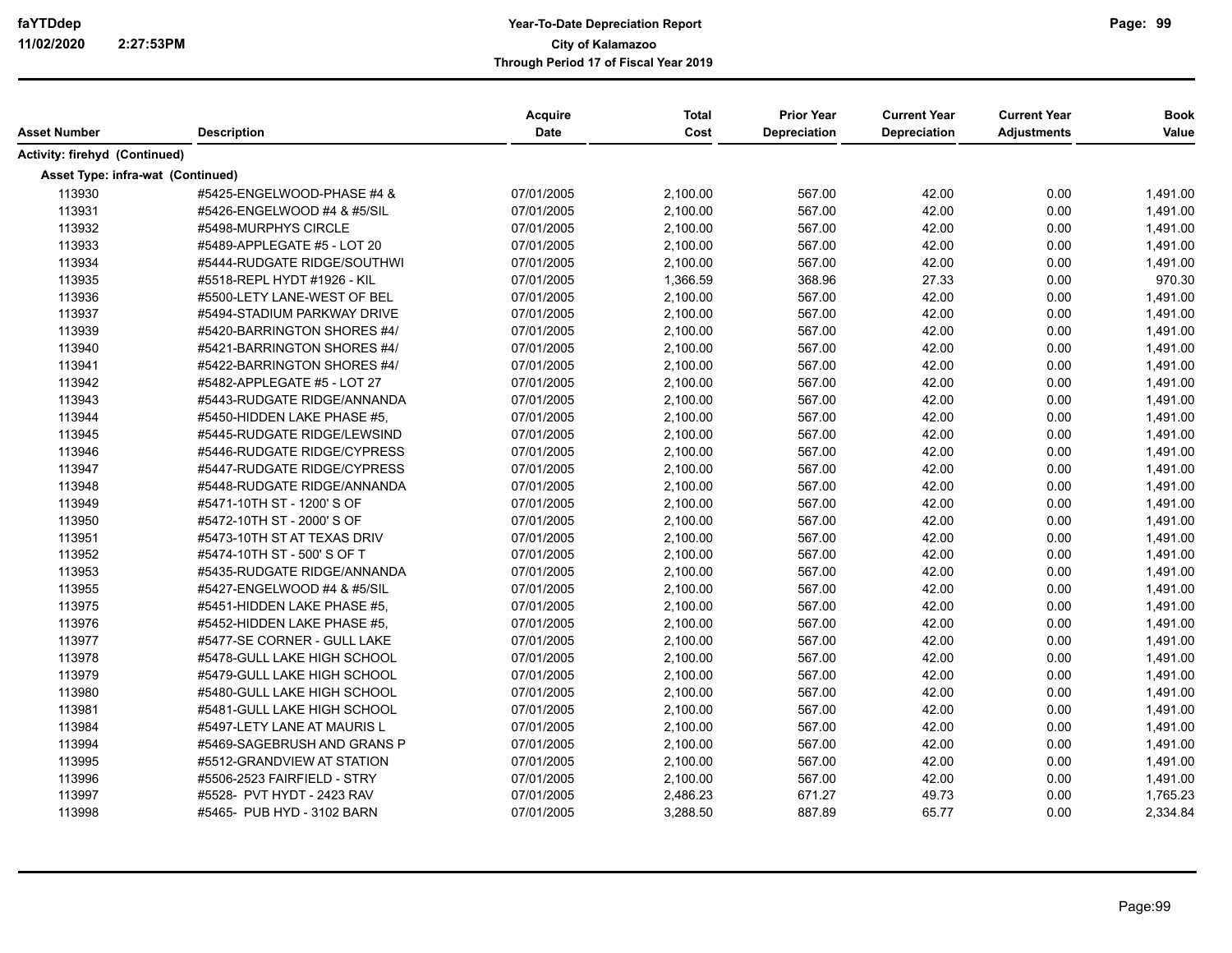| Asset Number                      | <b>Description</b>          | Acquire<br>Date | <b>Total</b><br>Cost | <b>Prior Year</b><br><b>Depreciation</b> | <b>Current Year</b><br><b>Depreciation</b> | <b>Current Year</b><br><b>Adjustments</b> | <b>Book</b><br>Value |
|-----------------------------------|-----------------------------|-----------------|----------------------|------------------------------------------|--------------------------------------------|-------------------------------------------|----------------------|
| Activity: firehyd (Continued)     |                             |                 |                      |                                          |                                            |                                           |                      |
| Asset Type: infra-wat (Continued) |                             |                 |                      |                                          |                                            |                                           |                      |
| 113999                            | #5449-210 N KENDALL AVENUE  | 07/01/2005      | 2,100.00             | 567.00                                   | 42.00                                      | 0.00                                      | 1,491.00             |
| 114000                            | #5454-209 N KENDALL AVENUE  | 07/01/2005      | 2,100.00             | 567.00                                   | 42.00                                      | 0.00                                      | 1,491.00             |
| 114001                            | #5466-LONG LEAF ST/PRAIRIEV | 07/01/2005      | 2,100.00             | 567.00                                   | 42.00                                      | 0.00                                      | 1,491.00             |
| 114002                            | #5462-CHEMISTRY BLDG/WMU    | 07/01/2005      | 2,100.00             | 567.00                                   | 42.00                                      | 0.00                                      | 1,491.00             |
| 114003                            | #5468-SAGEBRUSH/PRAIRIEVIEW | 07/01/2005      | 2,100.00             | 567.00                                   | 42.00                                      | 0.00                                      | 1,491.00             |
| 114004                            | #5461-VISUAL ARTS/WMU - NE  | 07/01/2005      | 2,100.00             | 567.00                                   | 42.00                                      | 0.00                                      | 1,491.00             |
| 114005                            | #5470-LONG LEAF ST/PRAIRIEV | 07/01/2005      | 2,100.00             | 567.00                                   | 42.00                                      | 0.00                                      | 1,491.00             |
| 114006                            | #5412- PVT HYDT - 5231 GUL  | 07/01/2005      | 3,344.38             | 903.01                                   | 66.89                                      | 0.00                                      | 2,374.48             |
| 114007                            | RELO HYD #2777/RIVER STREET | 07/01/2005      | 1,348.88             | 364.23                                   | 26.98                                      | 0.00                                      | 957.67               |
| 114008                            | #5428-KAL MISSIONARY CHURCH | 07/01/2005      | 2,100.00             | 567.00                                   | 42.00                                      | 0.00                                      | 1,491.00             |
| 114009                            | #5429-KAL MISSIONARY CHURCH | 07/01/2005      | 2,100.00             | 567.00                                   | 42.00                                      | 0.00                                      | 1,491.00             |
| 114010                            | #5438-2538 26TH STREET/DHL  | 07/01/2005      | 2,100.00             | 567.00                                   | 42.00                                      | 0.00                                      | 1,491.00             |
| 114011                            | #5510-GRANDVIEW AT FAIRMONT | 07/01/2005      | 2,100.00             | 567.00                                   | 42.00                                      | 0.00                                      | 1,491.00             |
| 114012                            | #5499-MICHAELS LANDING AND  | 07/01/2005      | 2,100.00             | 567.00                                   | 42.00                                      | 0.00                                      | 1,491.00             |
| 114013                            | #5467-FAWN STREET/PRAIRIEVI | 07/01/2005      | 2,100.00             | 567.00                                   | 42.00                                      | 0.00                                      | 1,491.00             |
| 114014                            | #5501 (1) PUB HYD - END OF  | 07/01/2005      | 2,422.48             | 654.08                                   | 48.45                                      | 0.00                                      | 1,719.95             |
| 114015                            | #5517-REPL HYDT #0251 - GIB | 07/01/2005      | 1,350.72             | 364.67                                   | 27.02                                      | 0.00                                      | 959.03               |
| 114017                            | ***INST 75' OF 8" MAIN AT 3 | 07/01/2005      | 3,763.29             | 1,016.12                                 | 75.27                                      | 0.00                                      | 2,671.90             |
| 114019                            | #5463 (1) PRIV HYD - 1800   | 07/01/2005      | 2,152.86             | 581.31                                   | 43.06                                      | 0.00                                      | 1,528.49             |
| 114020                            | #5464- (1) PUBLIC HYD - 33  | 07/01/2005      | 6,731.78             | 1,817.60                                 | 134.64                                     | 0.00                                      | 4,779.54             |
| 114022                            | #5505-2523 FAIRFIELD - STRY | 07/01/2005      | 2,100.00             | 567.00                                   | 42.00                                      | 0.00                                      | 1,491.00             |
| 114023                            | #5496- (1) PUB HYD - 317 S  | 07/01/2005      | 3,066.49             | 827.95                                   | 61.33                                      | 0.00                                      | 2,177.21             |
| 114024                            | #5513-STATION HILL - LOT 29 | 07/01/2005      | 2,100.00             | 567.00                                   | 42.00                                      | 0.00                                      | 1,491.00             |
| 114025                            | #5527- (1) PVT HYD - 2001   | 07/01/2005      | 2,239.77             | 604.75                                   | 44.80                                      | 0.00                                      | 1,590.22             |
| 114026                            | #5502-REPL HYD #0098 - EAST | 07/01/2005      | 4,130.50             | 1,115.24                                 | 82.61                                      | 0.00                                      | 2,932.65             |
| 114027                            | #5507-REPL HYD #0691 - HOWA | 07/01/2005      | 829.29               | 223.94                                   | 16.59                                      | 0.00                                      | 588.76               |
| 114028                            | #5508-REPL HYD #0379 - 613  | 07/01/2005      | 1,865.23             | 503.60                                   | 37.31                                      | 0.00                                      | 1,324.32             |
| 114029                            | #5509-REPL HYD #0335 - WEST | 07/01/2005      | 1,177.00             | 317.79                                   | 23.54                                      | 0.00                                      | 835.67               |
| 114030                            | #5410-HORTON DRIVE BLDG #5  | 07/01/2005      | 2,100.00             | 567.00                                   | 42.00                                      | 0.00                                      | 1,491.00             |
| 114031                            | #5430-KAL AIRPORT/BIRD DRIV | 07/01/2005      | 2,100.00             | 567.00                                   | 42.00                                      | 0.00                                      | 1,491.00             |
| 114032                            | #5453-KAL AIRPORT/SOUTH OF  | 07/01/2005      | 2,100.00             | 567.00                                   | 42.00                                      | 0.00                                      | 1,491.00             |
| 114034                            | #5419-WESTPORT VILLAGE #1/I | 07/01/2005      | 2,100.00             | 567.00                                   | 42.00                                      | 0.00                                      | 1,491.00             |
| 114035                            | #5511-FAIRMONT - EAST END   | 07/01/2005      | 2,100.00             | 567.00                                   | 42.00                                      | 0.00                                      | 1,491.00             |
| 114036                            | #5408-QUAIL MEADOWS #4/TANA | 07/01/2005      | 2,100.00             | 567.00                                   | 42.00                                      | 0.00                                      | 1,491.00             |
| 114037                            | #5409-QUAIL MEADOWS #4/HARR | 07/01/2005      | 2,100.00             | 567.00                                   | 42.00                                      | 0.00                                      | 1,491.00             |
| 114038                            | #5413-WESTPORT VILLAGE #1/H | 07/01/2005      | 2,100.00             | 567.00                                   | 42.00                                      | 0.00                                      | 1,491.00             |
| 114039                            | #5414-WESTPORT VILLAGE #1/H | 07/01/2005      | 2,100.00             | 567.00                                   | 42.00                                      | 0.00                                      | 1,491.00             |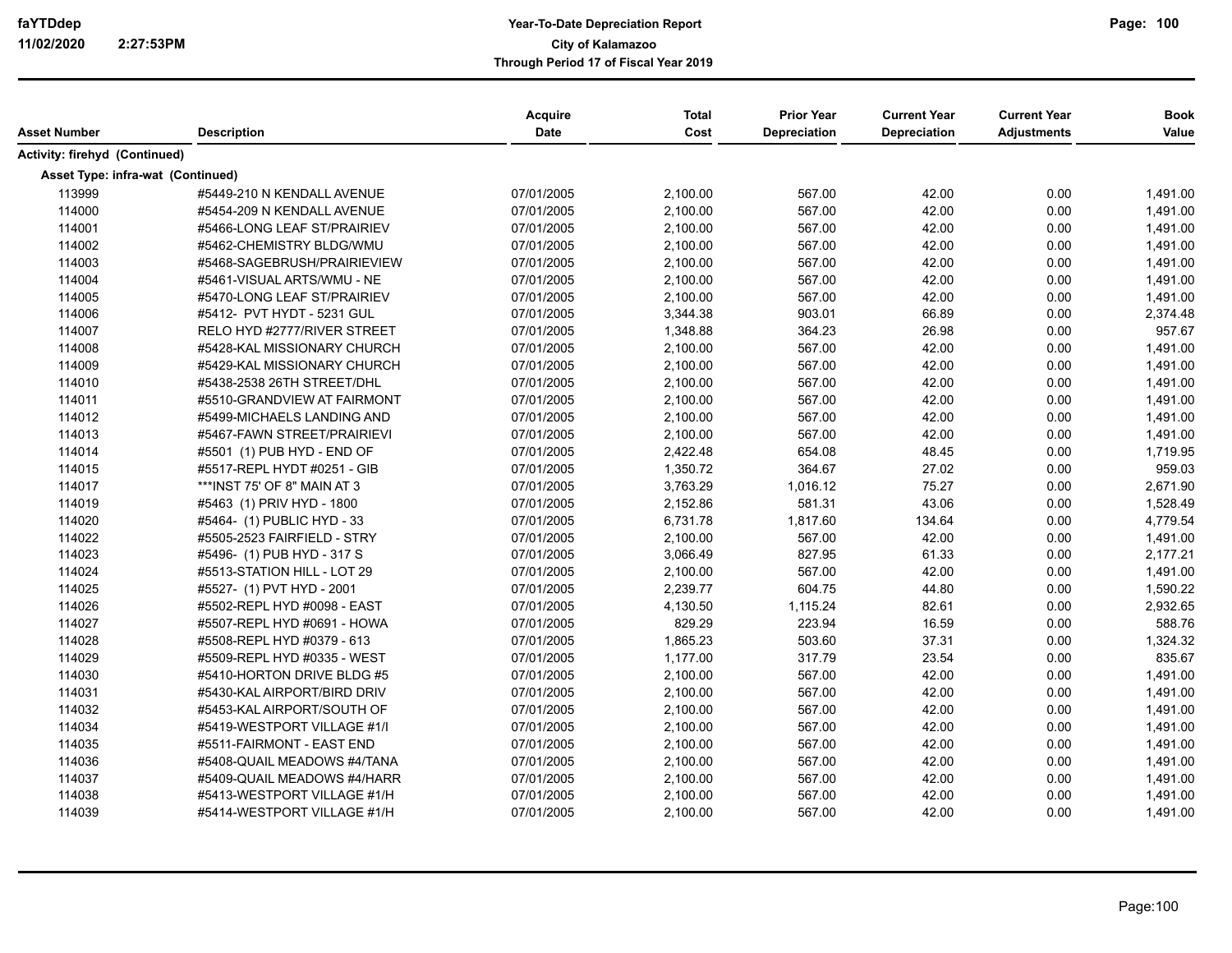| Asset Number                      | <b>Description</b>          | Acquire<br><b>Date</b> | <b>Total</b><br>Cost | <b>Prior Year</b><br><b>Depreciation</b> | <b>Current Year</b><br>Depreciation | <b>Current Year</b><br><b>Adjustments</b> | <b>Book</b><br>Value |
|-----------------------------------|-----------------------------|------------------------|----------------------|------------------------------------------|-------------------------------------|-------------------------------------------|----------------------|
| Activity: firehyd (Continued)     |                             |                        |                      |                                          |                                     |                                           |                      |
| Asset Type: infra-wat (Continued) |                             |                        |                      |                                          |                                     |                                           |                      |
| 114040                            | #5415-WESTPORT VILLAGE #1/W | 07/01/2005             | 2,100.00             | 567.00                                   | 42.00                               | 0.00                                      | 1,491.00             |
| 114041                            | #5416-WESTPORT VILLAGE #1/S | 07/01/2005             | 2,100.00             | 567.00                                   | 42.00                               | 0.00                                      | 1,491.00             |
| 114042                            | #5406-WESLEYAN CHURCH-11TH  | 07/01/2005             | 2,100.00             | 567.00                                   | 42.00                               | 0.00                                      | 1,491.00             |
| 114043                            | #5418-WESTPORT AT STONE VAL | 07/01/2005             | 2,100.00             | 567.00                                   | 42.00                               | 0.00                                      | 1,491.00             |
| 114044                            | #5405-WESLEYAN CHURCH-11TH  | 07/01/2005             | 2,100.00             | 567.00                                   | 42.00                               | 0.00                                      | 1,491.00             |
| 114045                            | #5439-VILLAS OF STONEHENGE/ | 07/01/2005             | 2,100.00             | 567.00                                   | 42.00                               | 0.00                                      | 1,491.00             |
| 114046                            | #5440-VILLAS OF STONEHENGE/ | 07/01/2005             | 2,100.00             | 567.00                                   | 42.00                               | 0.00                                      | 1,491.00             |
| 114047                            | #5441-VILLAS OF STONEHENGE/ | 07/01/2005             | 2,100.00             | 567.00                                   | 42.00                               | 0.00                                      | 1,491.00             |
| 114048                            | #5442-VILLAS OF STONEHENGE/ | 07/01/2005             | 2,100.00             | 567.00                                   | 42.00                               | 0.00                                      | 1,491.00             |
| 114049                            | #5431-PINE ACRES CONDOS/FOR | 07/01/2005             | 2,100.00             | 567.00                                   | 42.00                               | 0.00                                      | 1,491.00             |
| 114050                            | #5432-PINE ACRES CONDOS-LOT | 07/01/2005             | 2,100.00             | 567.00                                   | 42.00                               | 0.00                                      | 1,491.00             |
| 114051                            | #5433-PINE ACRES CONDOS-LOT | 07/01/2005             | 2,100.00             | 567.00                                   | 42.00                               | 0.00                                      | 1,491.00             |
| 114052                            | #5434-PINE ACRES CONDOS-LOT | 07/01/2005             | 2,100.00             | 567.00                                   | 42.00                               | 0.00                                      | 1,491.00             |
| 114053                            | #5417-WESTPORT VILLAGE #1/C | 07/01/2005             | 2,100.00             | 567.00                                   | 42.00                               | 0.00                                      | 1,491.00             |
| 114054                            | #5535-PUBLIC HYDTS - HAVE   | 07/01/2005             | 2,745.21             | 741.18                                   | 54.91                               | 0.00                                      | 1,949.12             |
| 114055                            | #5514-GRANDVIEW - LOT 33    | 07/01/2005             | 2,100.00             | 567.00                                   | 42.00                               | 0.00                                      | 1,491.00             |
| 114056                            | #5515-GRANDVIEW - LOT 50    | 07/01/2005             | 2,100.00             | 567.00                                   | 42.00                               | 0.00                                      | 1,491.00             |
| 114057                            | #5516-GRANDVIEW - LOT 44    | 07/01/2005             | 2,100.00             | 567.00                                   | 42.00                               | 0.00                                      | 1,491.00             |
| 114058                            | #5529-PUBLIC HYDTS - HAVE   | 07/01/2005             | 2,745.08             | 741.15                                   | 54.90                               | 0.00                                      | 1,949.03             |
| 114059                            | #5530-PUBLIC HYDTS - HAVE   | 07/01/2005             | 2,745.19             | 741.16                                   | 54.91                               | 0.00                                      | 1,949.12             |
| 114060                            | #5531-PUBLIC HYDTS - HAVE   | 07/01/2005             | 2,745.21             | 741.18                                   | 54.91                               | 0.00                                      | 1,949.12             |
| 114061                            | #5532-PUBLIC HYDTS - HAVE   | 07/01/2005             | 2,745.21             | 741.18                                   | 54.91                               | 0.00                                      | 1,949.12             |
| 114062                            | #5407-QUAIL MEADOWS #4/TANA | 07/01/2005             | 2,100.00             | 567.00                                   | 42.00                               | 0.00                                      | 1,491.00             |
| 114063                            | #5534-PUBLIC HYDTS - HAVE   | 07/01/2005             | 2,745.21             | 741.18                                   | 54.91                               | 0.00                                      | 1,949.12             |
| 114064                            | #5437 HYDT - 1608 LAKE ST   | 07/01/2005             | 1,997.94             | 539.46                                   | 39.96                               | 0.00                                      | 1,418.52             |
| 114065                            | #5536-PUBLIC HYDTS - HAVE   | 07/01/2005             | 2,745.21             | 741.18                                   | 54.91                               | 0.00                                      | 1,949.12             |
| 114066                            | #5537-PUBLIC HYDTS - HAVE   | 07/01/2005             | 2,745.21             | 741.18                                   | 54.91                               | 0.00                                      | 1,949.12             |
| 114067                            | #5538-PUBLIC HYDTS - HAVE   | 07/01/2005             | 2,745.21             | 741.18                                   | 54.91                               | 0.00                                      | 1,949.12             |
| 114068                            | #5539-PUBLIC HYDTS - HAVE   | 07/01/2005             | 2,745.21             | 741.18                                   | 54.91                               | 0.00                                      | 1,949.12             |
| 114069                            | #5459- PUB HYDT - W MAIN/W  | 07/01/2005             | 1,240.35             | 334.93                                   | 24.81                               | 0.00                                      | 880.61               |
| 114070                            | #5460- PUB HYDT - W MAIN/W  | 07/01/2005             | 1,240.34             | 334.93                                   | 24.81                               | 0.00                                      | 880.60               |
| 114071                            | #5403-WESLEYAN CHURCH-11TH  | 07/01/2005             | 2,100.00             | 567.00                                   | 42.00                               | 0.00                                      | 1,491.00             |
| 114072                            | #5404-WESLEYAN CHURCH-11TH  | 07/01/2005             | 2,100.00             | 567.00                                   | 42.00                               | 0.00                                      | 1,491.00             |
| 114073                            | #5533-PUBLIC HYDTS - HAVE   | 07/01/2005             | 2,745.21             | 741.18                                   | 54.91                               | 0.00                                      | 1,949.12             |
| 114676                            | #5587-6TH ST-1ST HYD N OF W | 07/01/2006             | 2,100.00             | 525.00                                   | 42.00                               | 0.00                                      | 1,533.00             |
| 114688                            | #5584-VILLAGE PLACE CONDOS  | 07/01/2006             | 2,100.00             | 525.00                                   | 42.00                               | 0.00                                      | 1,533.00             |
| 114689                            | #5688-COPPER BEECH-BLDG #25 | 07/01/2006             | 2,100.00             | 525.00                                   | 42.00                               | 0.00                                      | 1,533.00             |
|                                   |                             |                        |                      |                                          |                                     |                                           |                      |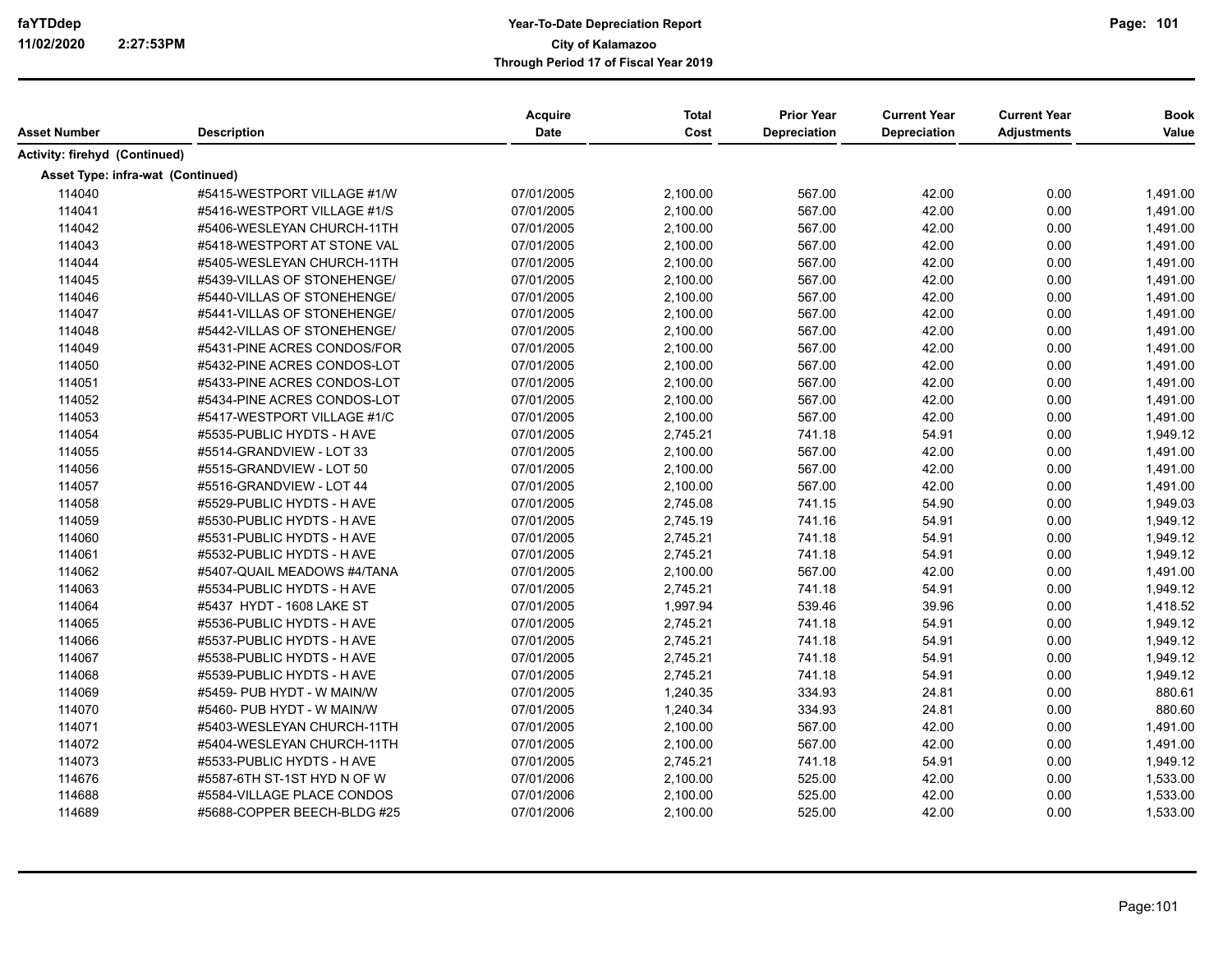| Asset Number                      | <b>Description</b>          | Acquire<br>Date | <b>Total</b><br>Cost | <b>Prior Year</b><br><b>Depreciation</b> | <b>Current Year</b><br>Depreciation | <b>Current Year</b><br><b>Adjustments</b> | <b>Book</b><br>Value |
|-----------------------------------|-----------------------------|-----------------|----------------------|------------------------------------------|-------------------------------------|-------------------------------------------|----------------------|
| Activity: firehyd (Continued)     |                             |                 |                      |                                          |                                     |                                           |                      |
| Asset Type: infra-wat (Continued) |                             |                 |                      |                                          |                                     |                                           |                      |
| 114690                            | #5689-COPPER BEECH-BLDG #12 | 07/01/2006      | 2,100.00             | 525.00                                   | 42.00                               | 0.00                                      | 1,533.00             |
| 114691                            | #5638-HAMPTON COVE-LOT #8   | 07/01/2006      | 2,100.00             | 525.00                                   | 42.00                               | 0.00                                      | 1,533.00             |
| 114692                            | #5639-HAMPTON COVE -LOT #4  | 07/01/2006      | 2,100.00             | 525.00                                   | 42.00                               | 0.00                                      | 1,533.00             |
| 114693                            | #5640-HAMPTON COVE AT M-43  | 07/01/2006      | 2,100.00             | 525.00                                   | 42.00                               | 0.00                                      | 1,533.00             |
| 114694                            | #5641-HAMPTON COVE-LOT #22  | 07/01/2006      | 2,100.00             | 525.00                                   | 42.00                               | 0.00                                      | 1,533.00             |
| 114695                            | #5582-8TH ST-2ND HYD N OF S | 07/01/2006      | 2,100.00             | 525.00                                   | 42.00                               | 0.00                                      | 1,533.00             |
| 114696                            | #5577-VILLAGE PLACE CONDOS  | 07/01/2006      | 2,100.00             | 525.00                                   | 42.00                               | 0.00                                      | 1,533.00             |
| 114697                            | #5579-VILLAGE PLACE CONDOS  | 07/01/2006      | 2,100.00             | 525.00                                   | 42.00                               | 0.00                                      | 1,533.00             |
| 114699                            | #5583-VILLAGE PLACE CONDOS  | 07/01/2006      | 2,100.00             | 525.00                                   | 42.00                               | 0.00                                      | 1,533.00             |
| 114701                            | #5580-VILLAGE PLACE CONDOS  | 07/01/2006      | 2,100.00             | 525.00                                   | 42.00                               | 0.00                                      | 1,533.00             |
| 114702                            | #5654-6TH ST-5TH HYD N OF W | 07/01/2006      | 2,100.00             | 525.00                                   | 42.00                               | 0.00                                      | 1,533.00             |
| 114703                            | #5598-6TH ST-10TH HYD N OF  | 07/01/2006      | 2,100.00             | 525.00                                   | 42.00                               | 0.00                                      | 1,533.00             |
| 114704                            | #5697-SAINT LUKE-LOT #9     | 07/01/2006      | 2,100.00             | 525.00                                   | 42.00                               | 0.00                                      | 1,533.00             |
| 114706                            | #5591-6TH ST-2ND HYD N OF W | 07/01/2006      | 2,100.00             | 525.00                                   | 42.00                               | 0.00                                      | 1,533.00             |
| 114710                            | #5581-VILLAGE PLACE CONDOS  | 07/01/2006      | 2,100.00             | 525.00                                   | 42.00                               | 0.00                                      | 1,533.00             |
| 114712                            | #5695-SAINT LUKE-LOT #21    | 07/01/2006      | 2,100.00             | 525.00                                   | 42.00                               | 0.00                                      | 1,533.00             |
| 114713                            | #5565-WILD MEADOW-LOT #111  | 07/01/2006      | 2,100.00             | 525.00                                   | 42.00                               | 0.00                                      | 1,533.00             |
| 114714                            | #5566-WILD MEADOWS ST-LOT # | 07/01/2006      | 2,100.00             | 525.00                                   | 42.00                               | 0.00                                      | 1,533.00             |
| 114715                            | #5567-COUNTRY MEADOW-LOT #9 | 07/01/2006      | 2,100.00             | 525.00                                   | 42.00                               | 0.00                                      | 1,533.00             |
| 114716                            | #5568-COUNTRY MEADOW AT DUN | 07/01/2006      | 2,100.00             | 525.00                                   | 42.00                               | 0.00                                      | 1,533.00             |
| 114717                            | #5569-1800 RAVINE ROAD      | 07/01/2006      | 2,100.00             | 525.00                                   | 42.00                               | 0.00                                      | 1,533.00             |
| 114718                            | #5672-3330 STADIUM DRIVE    | 07/01/2006      | 2,100.00             | 525.00                                   | 42.00                               | 0.00                                      | 1,533.00             |
| 114719                            | #5671-3330 STADIUM DRIVE    | 07/01/2006      | 2,100.00             | 525.00                                   | 42.00                               | 0.00                                      | 1,533.00             |
| 114720                            | #5563-PRAIRIE HILL-LOT #30  | 07/01/2006      | 2,100.00             | 525.00                                   | 42.00                               | 0.00                                      | 1,533.00             |
| 114722                            | #5466-LONG LEAF ST/PRAIRIEV | 07/01/2006      | 2,100.00             | 525.00                                   | 42.00                               | 0.00                                      | 1,533.00             |
| 114733                            | #5576-8TH STREET-60' SOUTH  | 07/01/2006      | 2,100.00             | 525.00                                   | 42.00                               | 0.00                                      | 1,533.00             |
| 114734                            | #5593-6TH ST AT OAK PARK CO | 07/01/2006      | 2,100.00             | 525.00                                   | 42.00                               | 0.00                                      | 1,533.00             |
| 114735                            | #5594-6TH ST-6TH HYD N OF W | 07/01/2006      | 2,100.00             | 525.00                                   | 42.00                               | 0.00                                      | 1,533.00             |
| 114736                            | #5595-6TH ST-7TH HYD N OF W | 07/01/2006      | 2,100.00             | 525.00                                   | 42.00                               | 0.00                                      | 1,533.00             |
| 114737                            | #5596-6TH ST-8TH HYD N OF W | 07/01/2006      | 2,100.00             | 525.00                                   | 42.00                               | 0.00                                      | 1,533.00             |
| 114738                            | #5597-6TH ST-9TH HYD N OF W | 07/01/2006      | 2,100.00             | 525.00                                   | 42.00                               | 0.00                                      | 1,533.00             |
| 114739                            | #5571-WILANN DR-LOT #20     | 07/01/2006      | 2,100.00             | 525.00                                   | 42.00                               | 0.00                                      | 1,533.00             |
| 114740                            | #5570-WILANN DR-400' S OF K | 07/01/2006      | 2,100.00             | 525.00                                   | 42.00                               | 0.00                                      | 1,533.00             |
| 114741                            | #5573-KELLISON DRIVE-300'S  | 07/01/2006      | 2,100.00             | 525.00                                   | 42.00                               | 0.00                                      | 1,533.00             |
| 114742                            | #5564-PRAIRIE HILL -LOT #12 | 07/01/2006      | 2,100.00             | 525.00                                   | 42.00                               | 0.00                                      | 1,533.00             |
| 114743                            | #5572-N END CUL-DE-SAC      | 07/01/2006      | 2,100.00             | 525.00                                   | 42.00                               | 0.00                                      | 1,533.00             |
| 114744                            | #5592-6TH ST-3RD HYD N OF W | 07/01/2006      | 2,100.00             | 525.00                                   | 42.00                               | 0.00                                      | 1,533.00             |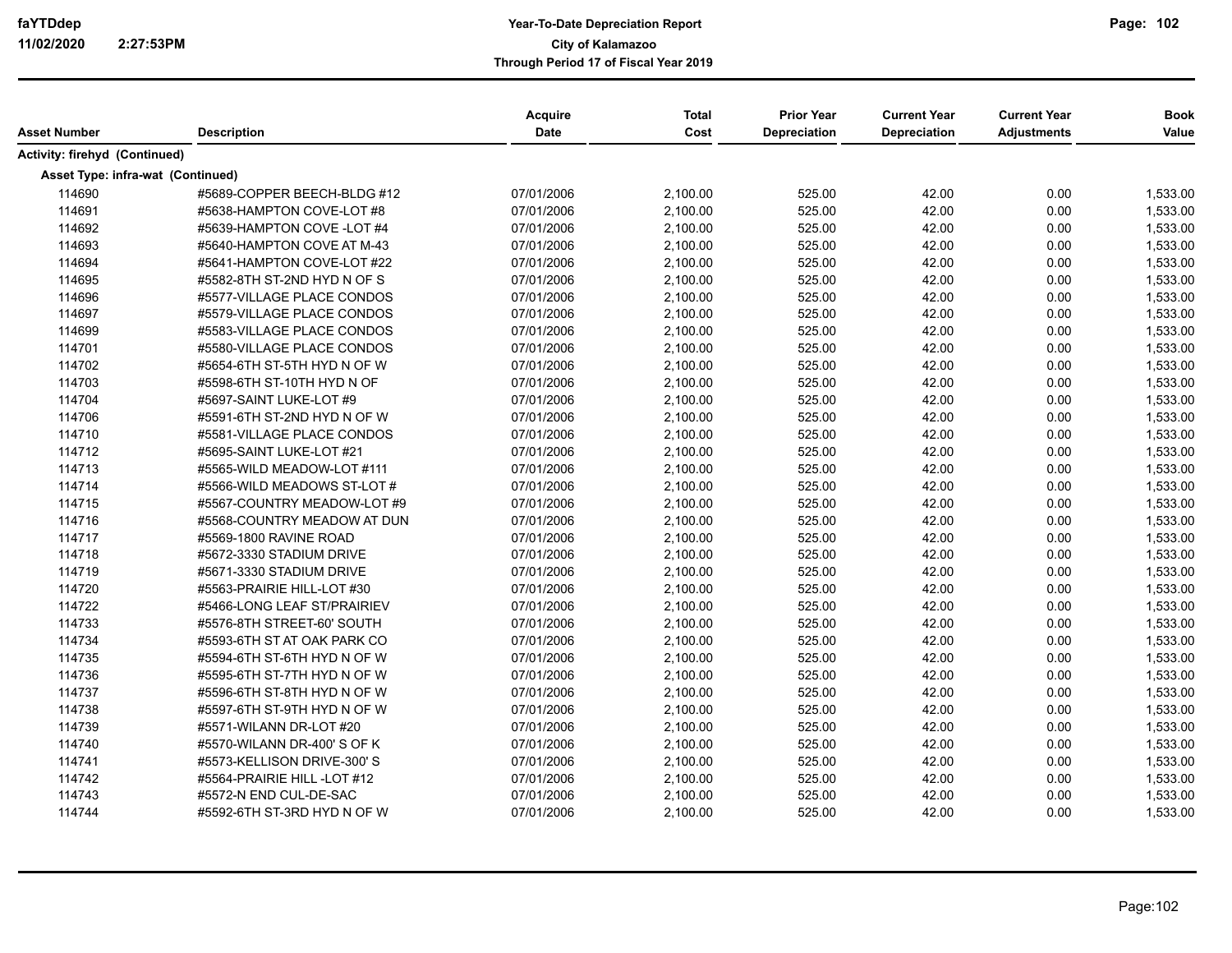| Asset Number                      | <b>Description</b>             | Acquire<br><b>Date</b> | <b>Total</b><br>Cost | <b>Prior Year</b><br>Depreciation | <b>Current Year</b><br>Depreciation | <b>Current Year</b><br><b>Adjustments</b> | <b>Book</b><br>Value |
|-----------------------------------|--------------------------------|------------------------|----------------------|-----------------------------------|-------------------------------------|-------------------------------------------|----------------------|
|                                   |                                |                        |                      |                                   |                                     |                                           |                      |
| Activity: firehyd (Continued)     |                                |                        |                      |                                   |                                     |                                           |                      |
| Asset Type: infra-wat (Continued) |                                |                        |                      |                                   |                                     |                                           |                      |
| 114745                            | #5575-8TH STREET-700' S OF     | 07/01/2006             | 2,100.00             | 525.00                            | 42.00                               | 0.00                                      | 1,533.00             |
| 114746                            | #5578-191 NORTH 8TH STREET     | 07/01/2006             | 2,100.00             | 525.00                            | 42.00                               | 0.00                                      | 1,533.00             |
| 114747                            | #5687-COPPER BEECH-BLDG #23    | 07/01/2006             | 2,100.00             | 525.00                            | 42.00                               | 0.00                                      | 1,533.00             |
| 114748                            | #5696-SAINT LUKE-LOT #15       | 07/01/2006             | 2,100.00             | 525.00                            | 42.00                               | 0.00                                      | 1,533.00             |
| 114749                            | #5708-NORTHFIELD TRAIL-LOT     | 07/01/2006             | 2,100.00             | 525.00                            | 42.00                               | 0.00                                      | 1,533.00             |
| 114750                            | #5698-LIVERPOOL-LOT #46        | 07/01/2006             | 2,100.00             | 525.00                            | 42.00                               | 0.00                                      | 1,533.00             |
| 114751                            | #5699-LIVERPOOL AT DURHAM      | 07/01/2006             | 2,100.00             | 525.00                            | 42.00                               | 0.00                                      | 1,533.00             |
| 114752                            | #5700-FLAEHAM AT RAPIDS WAY    | 07/01/2006             | 2,100.00             | 525.00                            | 42.00                               | 0.00                                      | 1,533.00             |
| 114753                            | #5701-BEADLE AT RAPIDS WAY     | 07/01/2006             | 2,100.00             | 525.00                            | 42.00                               | 0.00                                      | 1,533.00             |
| 114754                            | #5574-KELLISON DRIVE-SOUTH     | 07/01/2006             | 2,100.00             | 525.00                            | 42.00                               | 0.00                                      | 1,533.00             |
| 114755                            | #5691-12TH ST STRIP MALL       | 07/01/2006             | 3,632.11             | 908.00                            | 72.64                               | 0.00                                      | 2,651.47             |
| 114756                            | #5627-EF AVENUE                | 07/01/2006             | 1,680.08             | 420.00                            | 33.60                               | 0.00                                      | 1,226.48             |
| 114757                            | #5628-EF AVENUE                | 07/01/2006             | 1,680.08             | 420.00                            | 33.60                               | 0.00                                      | 1,226.48             |
| 114758                            | #5629-G AND EF                 | 07/01/2006             | 1,427.02             | 356.75                            | 28.54                               | 0.00                                      | 1,041.73             |
| 114759                            | #5630-G AND EF                 | 07/01/2006             | 1,427.03             | 356.75                            | 28.54                               | 0.00                                      | 1,041.74             |
| 114760                            | #5631-G AND EF                 | 07/01/2006             | 1,427.03             | 356.75                            | 28.54                               | 0.00                                      | 1,041.74             |
| 114761                            | #5632-G AND EF                 | 07/01/2006             | 1,427.03             | 356.75                            | 28.54                               | 0.00                                      | 1,041.74             |
| 114762                            | #5633-G AND EF                 | 07/01/2006             | 1,427.03             | 356.75                            | 28.54                               | 0.00                                      | 1,041.74             |
| 114763                            | #5634-G AND EF                 | 07/01/2006             | 1,427.01             | 356.75                            | 28.54                               | 0.00                                      | 1,041.72             |
| 114764                            | #5635-G AND EF                 | 07/01/2006             | 1,427.01             | 356.75                            | 28.54                               | 0.00                                      | 1,041.72             |
| 114765                            | #5636-G AND EF                 | 07/01/2006             | 1,427.01             | 356.75                            | 28.54                               | 0.00                                      | 1,041.72             |
| 114766                            | #5637-G AND EF                 | 07/01/2006             | 1,427.01             | 356.75                            | 28.54                               | 0.00                                      | 1,041.72             |
| 114767                            | #5702-STONEVIEW-LOT #5         | 07/01/2006             | 2,100.00             | 525.00                            | 42.00                               | 0.00                                      | 1,533.00             |
| 114768                            | #5655-6606 BEATRICE            | 07/01/2006             | 7,944.19             | 1,986.01                          | 158.88                              | 0.00                                      | 5,799.30             |
| 114769                            | #5624-EF AVENUE                | 07/01/2006             | 1,680.09             | 420.00                            | 33.60                               | 0.00                                      | 1,226.49             |
| 114770                            | #5692-12TH ST STRIP MALL       | 07/01/2006             | 3,632.11             | 908.00                            | 72.64                               | 0.00                                      | 2,651.47             |
| 114771                            | #5557-LAWNDALE AVENUE          | 07/01/2006             | 3,500.22             | 875.04                            | 70.00                               | 0.00                                      | 2,555.18             |
| 114772                            | #5562-JANUCTION AND TRIMBLE    | 07/01/2006             | 3,198.55             | 799.63                            | 63.97                               | 0.00                                      | 2,334.95             |
| 114773                            | #5642-RAVINE AND SQUIRES       | 07/01/2006             | 3,858.43             | 964.62                            | 77.17                               | 0.00                                      | 2,816.64             |
| 114774                            | #5643-2200 RAVINE-AZON         | 07/01/2006             | 2,819.26             | 704.83                            | 56.38                               | 0.00                                      | 2,058.05             |
| 114775                            | #5586-WMU-CHEMISTRY BLDG       | 07/01/2006             | 1,714.26             | 428.58                            | 34.28                               | 0.00                                      | 1,251.40             |
| 114776                            | #5560-OLMSTEAD AND FRANKLIN    | 07/01/2006             | 1,780.01             | 445.00                            | 35.60                               | 0.00                                      | 1,299.41             |
| 114777                            | #5645-SOUTH STREET             | 07/01/2006             | 3,797.09             | 949.25                            | 75.94                               | 0.00                                      | 2,771.90             |
| 114778                            | #5690-PORTAGE ROAD             | 07/01/2006             | 9,775.64             | 2,443.88                          | 195.51                              | 0.00                                      | 7,136.25             |
| 114779                            | #5555-N EDWARDS AND CLAY       | 07/01/2006             | 4,421.68             | 1,105.38                          | 88.43                               | 0.00                                      | 3,227.87             |
| 114781                            | <b>BRENTWOOD AND HILLCREST</b> | 07/01/2006             | 2,218.46             | 554.62                            | 44.37                               | 0.00                                      | 1,619.47             |
| 114782                            | #5728-1726 N. EDWARDS          | 07/01/2006             | 5,009.86             | 1,252.50                          | 100.20                              | 0.00                                      | 3,657.16             |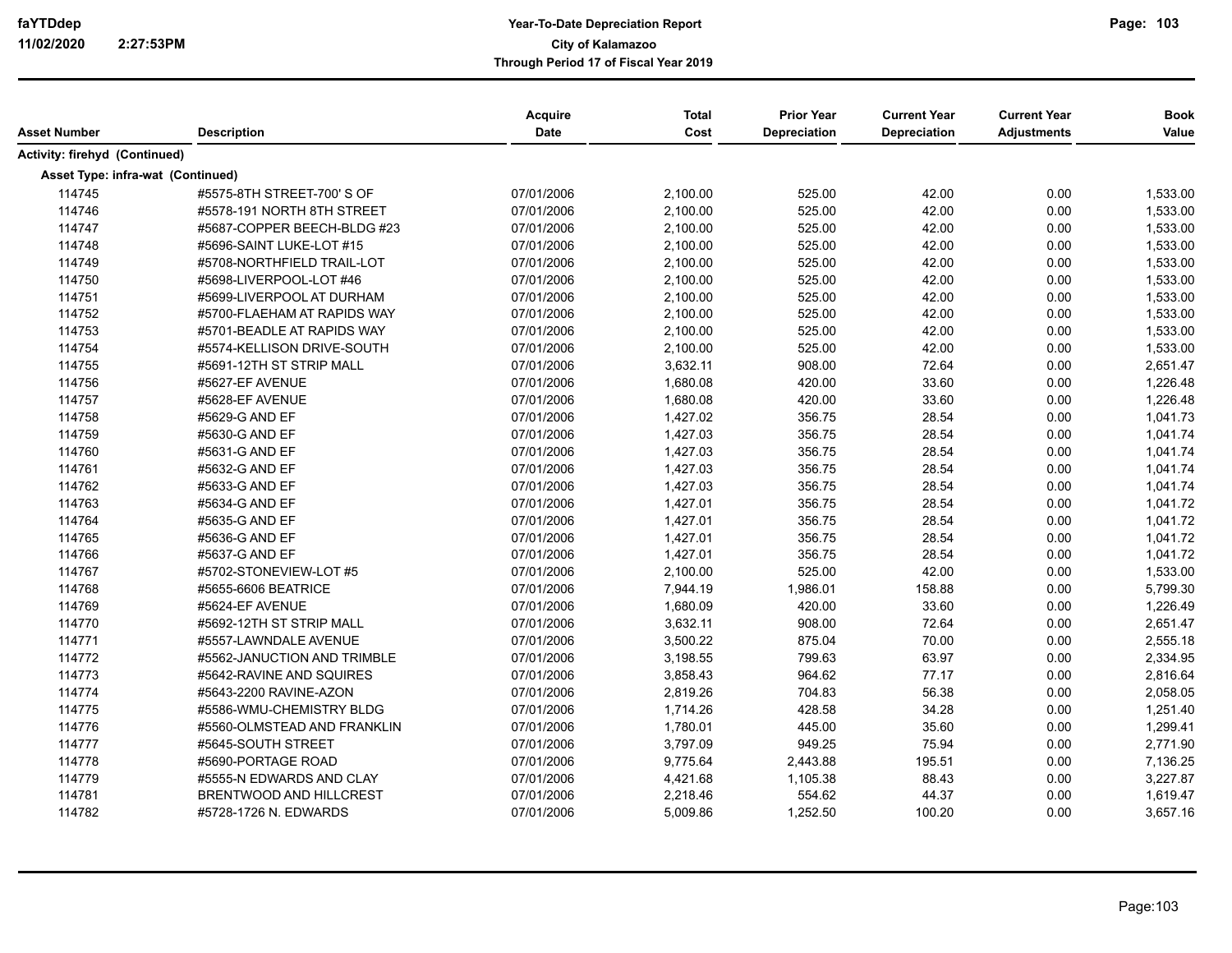| Asset Number                      | <b>Description</b>           | Acquire<br><b>Date</b> | <b>Total</b><br>Cost | <b>Prior Year</b><br><b>Depreciation</b> | <b>Current Year</b><br>Depreciation | <b>Current Year</b><br><b>Adjustments</b> | <b>Book</b><br>Value |
|-----------------------------------|------------------------------|------------------------|----------------------|------------------------------------------|-------------------------------------|-------------------------------------------|----------------------|
| Activity: firehyd (Continued)     |                              |                        |                      |                                          |                                     |                                           |                      |
| Asset Type: infra-wat (Continued) |                              |                        |                      |                                          |                                     |                                           |                      |
| 114794                            | #5626-EF AVENUE              | 07/01/2006             | 1,680.08             | 420.00                                   | 33.60                               | 0.00                                      | 1,226.48             |
| 114796                            | #5625-EF AVENUE              | 07/01/2006             | 1,680.07             | 420.00                                   | 33.60                               | 0.00                                      | 1,226.47             |
| 114797                            | #5620-KALAMAZOO AND PITCHER  | 07/01/2006             | 2,780.08             | 695.00                                   | 55.60                               | 0.00                                      | 2,029.48             |
| 114798                            | #5720-MILLER RD              | 07/01/2006             | 3,218.33             | 804.62                                   | 64.37                               | 0.00                                      | 2,349.34             |
| 114799                            | #5721-BALKEMA                | 07/01/2006             | 1,830.95             | 457.75                                   | 36.62                               | 0.00                                      | 1,336.58             |
| 114800                            | #5719-BALKEMA N OF HOMECREST | 07/01/2006             | 1,830.96             | 457.75                                   | 36.62                               | 0.00                                      | 1,336.59             |
| 114801                            | #57148-5035 S 9TH ST         | 07/01/2006             | 11,942.23            | 2,985.55                                 | 238.84                              | 0.00                                      | 8,717.84             |
| 114802                            | #5605-BELLA AND 9TH          | 07/01/2006             | 3,216.33             | 804.12                                   | 64.33                               | 0.00                                      | 2,347.88             |
| 114803                            | #5607-E FRANK                | 07/01/2006             | 2,820.51             | 705.13                                   | 56.41                               | 0.00                                      | 2,058.97             |
| 114804                            | #5608-OAK AND WALNUT         | 07/01/2006             | 2,899.09             | 724.75                                   | 57.98                               | 0.00                                      | 2,116.36             |
| 114805                            | #5609-WILDWOOD AND GLENWOOD  | 07/01/2006             | 2,854.38             | 713.62                                   | 57.09                               | 0.00                                      | 2,083.67             |
| 114806                            | #5589-JAMES AND WASHINGTON   | 07/01/2006             | 3,860.57             | 965.13                                   | 77.21                               | 0.00                                      | 2,818.23             |
| 114807                            | #5590-MARCH AND WASHINGTON   | 07/01/2006             | 2,446.57             | 611.63                                   | 48.93                               | 0.00                                      | 1,786.01             |
| 114808                            | #5646-SHELTER POINTE DEVELO  | 07/01/2006             | 1,996.69             | 499.13                                   | 39.93                               | 0.00                                      | 1,457.63             |
| 114810                            | #5705-STONEVIEW-LOT #31      | 07/01/2006             | 2,100.00             | 525.00                                   | 42.00                               | 0.00                                      | 1,533.00             |
| 114811                            | #5554-JAMES AND HAYS PARK    | 07/01/2006             | 2,574.41             | 643.62                                   | 51.49                               | 0.00                                      | 1,879.30             |
| 114812                            | #5612-RED PINE CIRCLE-LOT #  | 07/01/2006             | 2,100.00             | 525.00                                   | 42.00                               | 0.00                                      | 1,533.00             |
| 114813                            | #5613-RED PINE CIRCLE-LOT #  | 07/01/2006             | 2,100.00             | 525.00                                   | 42.00                               | 0.00                                      | 1,533.00             |
| 114814                            | #5614-RED PINE CIR AT GRAND  | 07/01/2006             | 2,100.00             | 525.00                                   | 42.00                               | 0.00                                      | 1,533.00             |
| 114815                            | #5615-WHIPPORWILL-WEST END   | 07/01/2006             | 2,100.00             | 525.00                                   | 42.00                               | 0.00                                      | 1,533.00             |
| 114816                            | #5653-6726 TEXAS DR-SOUTHRI  | 07/01/2006             | 2,100.00             | 525.00                                   | 42.00                               | 0.00                                      | 1,533.00             |
| 114817                            | #5674-KL AVENUE-150' W OF 2  | 07/01/2006             | 2,100.00             | 525.00                                   | 42.00                               | 0.00                                      | 1,533.00             |
| 114818                            | #5675-KL AVENUE-700' W OF 2  | 07/01/2006             | 2,100.00             | 525.00                                   | 42.00                               | 0.00                                      | 1,533.00             |
| 114819                            | #5677-WESTHAVEN TRAIL-LOT #  | 07/01/2006             | 2,100.00             | 525.00                                   | 42.00                               | 0.00                                      | 1,533.00             |
| 114820                            | #5678-NORTHFIELD TRAIL AT W  | 07/01/2006             | 2,100.00             | 525.00                                   | 42.00                               | 0.00                                      | 1,533.00             |
| 114821                            | #5679-NORTHFIELD TRAIL-LOT   | 07/01/2006             | 2,100.00             | 525.00                                   | 42.00                               | 0.00                                      | 1,533.00             |
| 114822                            | #5610-GRAND COLONY AT Q AVE  | 07/01/2006             | 2,100.00             | 525.00                                   | 42.00                               | 0.00                                      | 1,533.00             |
| 114823                            | #5704-WESTHAVEN-LOT #37      | 07/01/2006             | 2,100.00             | 525.00                                   | 42.00                               | 0.00                                      | 1,533.00             |
| 114824                            | #5667-NCC PWY-500' W OF 9TH  | 07/01/2006             | 2,100.00             | 525.00                                   | 42.00                               | 0.00                                      | 1,533.00             |
| 114825                            | #5707-NORTHFIELD TRAIL-LOT   | 07/01/2006             | 2,100.00             | 525.00                                   | 42.00                               | 0.00                                      | 1,533.00             |
| 114826                            | #5706-WESTHAVEN TRAIL-LOT #  | 07/01/2006             | 2,100.00             | 525.00                                   | 42.00                               | 0.00                                      | 1,533.00             |
| 114827                            | #5709-NORTHFIELD AT WESTHAV  | 07/01/2006             | 2,100.00             | 525.00                                   | 42.00                               | 0.00                                      | 1,533.00             |
| 114829                            | #5703-STONEVIEW AT WESTHAVE  | 07/01/2006             | 2,100.00             | 525.00                                   | 42.00                               | 0.00                                      | 1,533.00             |
| 114831                            | #5680-COPPER BEECH-BLDG #3   | 07/01/2006             | 2,100.00             | 525.00                                   | 42.00                               | 0.00                                      | 1,533.00             |
| 114832                            | #5681-COPPER BEECH-BLDG #7   | 07/01/2006             | 2,100.00             | 525.00                                   | 42.00                               | 0.00                                      | 1,533.00             |
| 114833                            | #5682-COPPER BEECH-REC BLDG  | 07/01/2006             | 2,100.00             | 525.00                                   | 42.00                               | 0.00                                      | 1,533.00             |
| 114834                            | #5683-COPPER BEECH-BLDG #6   | 07/01/2006             | 2,100.00             | 525.00                                   | 42.00                               | 0.00                                      | 1,533.00             |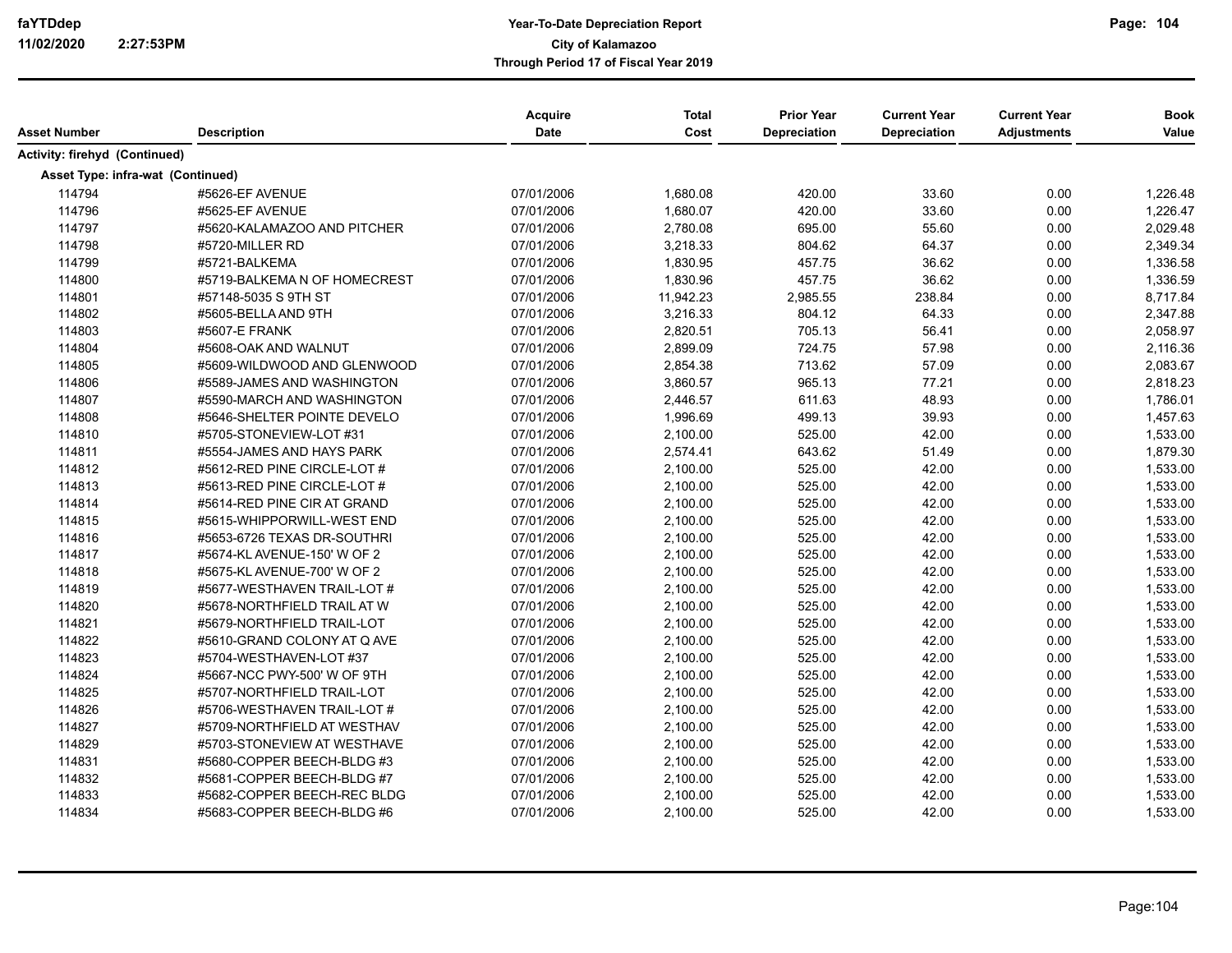| Asset Number                      | <b>Description</b>          | Acquire<br><b>Date</b> | <b>Total</b><br>Cost | <b>Prior Year</b><br><b>Depreciation</b> | <b>Current Year</b><br>Depreciation | <b>Current Year</b><br><b>Adjustments</b> | <b>Book</b><br>Value |
|-----------------------------------|-----------------------------|------------------------|----------------------|------------------------------------------|-------------------------------------|-------------------------------------------|----------------------|
| Activity: firehyd (Continued)     |                             |                        |                      |                                          |                                     |                                           |                      |
| Asset Type: infra-wat (Continued) |                             |                        |                      |                                          |                                     |                                           |                      |
| 114835                            | #5684-COPPER BEECH-BLDG #10 | 07/01/2006             | 2,100.00             | 525.00                                   | 42.00                               | 0.00                                      | 1,533.00             |
| 114836                            | #5685-COPPER BEECH-BLDG #1  | 07/01/2006             | 2,100.00             | 525.00                                   | 42.00                               | 0.00                                      | 1,533.00             |
| 114837                            | #5676-NORTHFIELD TRAIL-LOT  | 07/01/2006             | 2,100.00             | 525.00                                   | 42.00                               | 0.00                                      | 1,533.00             |
| 114838                            | #5601-NELSONS COVE          | 07/01/2006             | 2,100.00             | 525.00                                   | 42.00                               | 0.00                                      | 1,533.00             |
| 114839                            | #5686-COPPER BEECH-BLDG #20 | 07/01/2006             | 2,100.00             | 525.00                                   | 42.00                               | 0.00                                      | 1,533.00             |
| 114840                            | #5647-SHELTER POINTE DEVELO | 07/01/2006             | 1,996.69             | 499.13                                   | 39.93                               | 0.00                                      | 1,457.63             |
| 114841                            | #5644-JOHN STREET           | 07/01/2006             | 961.07               | 240.25                                   | 19.22                               | 0.00                                      | 701.60               |
| 114842                            | #5726-ALCOTT AT FULFORD     | 07/01/2006             | 2,054.37             | 513.62                                   | 41.09                               | 0.00                                      | 1,499.66             |
| 114843                            | #5549-W KILGORE AND DUKE    | 07/01/2006             | 2,054.37             | 513.62                                   | 41.09                               | 0.00                                      | 1,499.66             |
| 114844                            | #5604-W NORTH AT COOLEY     | 07/01/2006             | 2,054.36             | 513.62                                   | 41.09                               | 0.00                                      | 1,499.65             |
| 114845                            | #5617-FAIRFIELD-W OF AIRPOR | 07/01/2006             | 2,054.36             | 513.62                                   | 41.09                               | 0.00                                      | 1,499.65             |
| 114846                            | #5618-3RD HYD S OF E MICHIG | 07/01/2006             | 2,054.36             | 513.62                                   | 41.09                               | 0.00                                      | 1,499.65             |
| 114847                            | <b>TARGET AND W MAIN</b>    | 07/01/2006             | 2,054.36             | 513.62                                   | 41.09                               | 0.00                                      | 1,499.65             |
| 114848                            | #5619-1600 BLK OF LAY BLVD  | 07/01/2006             | 2,054.36             | 513.62                                   | 41.09                               | 0.00                                      | 1,499.65             |
| 114849                            | #5740-PITCHER AND MICHIGAN  | 07/01/2006             | 2,054.36             | 513.62                                   | 41.09                               | 0.00                                      | 1,499.65             |
| 114850                            | #5611-GRAND COLONY-LOT #18  | 07/01/2006             | 2,100.00             | 525.00                                   | 42.00                               | 0.00                                      | 1,533.00             |
| 114851                            | #5599-TIBURON-N OF DE       | 07/01/2006             | 2,100.00             | 525.00                                   | 42.00                               | 0.00                                      | 1,533.00             |
| 114852                            | #5559-N ROSE & CLAY         | 07/01/2006             | 3,623.48             | 905.87                                   | 72.47                               | 0.00                                      | 2,645.14             |
| 114853                            | #5600-DEALERS CIRCLE-N END  | 07/01/2006             | 2,100.00             | 525.00                                   | 42.00                               | 0.00                                      | 1,533.00             |
| 114854                            | #5602-TINURON-E OF LANE ANN | 07/01/2006             | 2,100.00             | 525.00                                   | 42.00                               | 0.00                                      | 1,533.00             |
| 114855                            | #5658-NORTHPORT-LOT #244    | 07/01/2006             | 2,100.00             | 525.00                                   | 42.00                               | 0.00                                      | 1,533.00             |
| 114856                            | #5656-PETOSKY-S OF NORTHPOR | 07/01/2006             | 2,100.00             | 525.00                                   | 42.00                               | 0.00                                      | 1,533.00             |
| 114857                            | #5657-NORTHPORT-LOT #248    | 07/01/2006             | 2,100.00             | 525.00                                   | 42.00                               | 0.00                                      | 1,533.00             |
| 114858                            | #5659-BINGHAM-LOT #231      | 07/01/2006             | 2,100.00             | 525.00                                   | 42.00                               | 0.00                                      | 1,533.00             |
| 114859                            | #5660-PETOSKY AT BINGHAM    | 07/01/2006             | 2,100.00             | 525.00                                   | 42.00                               | 0.00                                      | 1,533.00             |
| 114860                            | #5661-CHARLEVOIX-LOT #263   | 07/01/2006             | 2,100.00             | 525.00                                   | 42.00                               | 0.00                                      | 1,533.00             |
| 114861                            | #5662-NORTHPORT-W OF PETOSK | 07/01/2006             | 2,100.00             | 525.00                                   | 42.00                               | 0.00                                      | 1,533.00             |
| 114862                            | #5670-NCC PWY-700' W OF 9TH | 07/01/2006             | 2,100.00             | 525.00                                   | 42.00                               | 0.00                                      | 1,533.00             |
| 114863                            | #5664-NCC PWY-1100' W OF 9T | 07/01/2006             | 2,100.00             | 525.00                                   | 42.00                               | 0.00                                      | 1,533.00             |
| 114864                            | #5666-NCC PWY-200' W OF 9TH | 07/01/2006             | 2,100.00             | 525.00                                   | 42.00                               | 0.00                                      | 1,533.00             |
| 114865                            | #5603-LAND ANNIS CIRCLE     | 07/01/2006             | 2,100.00             | 525.00                                   | 42.00                               | 0.00                                      | 1,533.00             |
| 115362                            | #5772 Tall Oaks Bldg #5     | 07/01/2007             | 2,579.00             | 593.17                                   | 51.58                               | 0.00                                      | 1,934.25             |
| 115363                            | #5750 5601 Gull Road        | 07/01/2007             | 2,579.00             | 593.17                                   | 51.58                               | 0.00                                      | 1,934.25             |
| 115364                            | #5751 Davis Creek-North End | 07/01/2007             | 2,579.00             | 593.17                                   | 51.58                               | 0.00                                      | 1,934.25             |
| 115365                            | #5756 Harvest Hill Lane     | 07/01/2007             | 2,579.00             | 593.17                                   | 51.58                               | 0.00                                      | 1,934.25             |
| 115366                            | #5752 Davis Creek-North of  | 07/01/2007             | 2,579.00             | 593.17                                   | 51.58                               | 0.00                                      | 1,934.25             |
| 115367                            | #5838 C Ave at Brantingham  | 07/01/2007             | 2,579.00             | 593.17                                   | 51.58                               | 0.00                                      | 1,934.25             |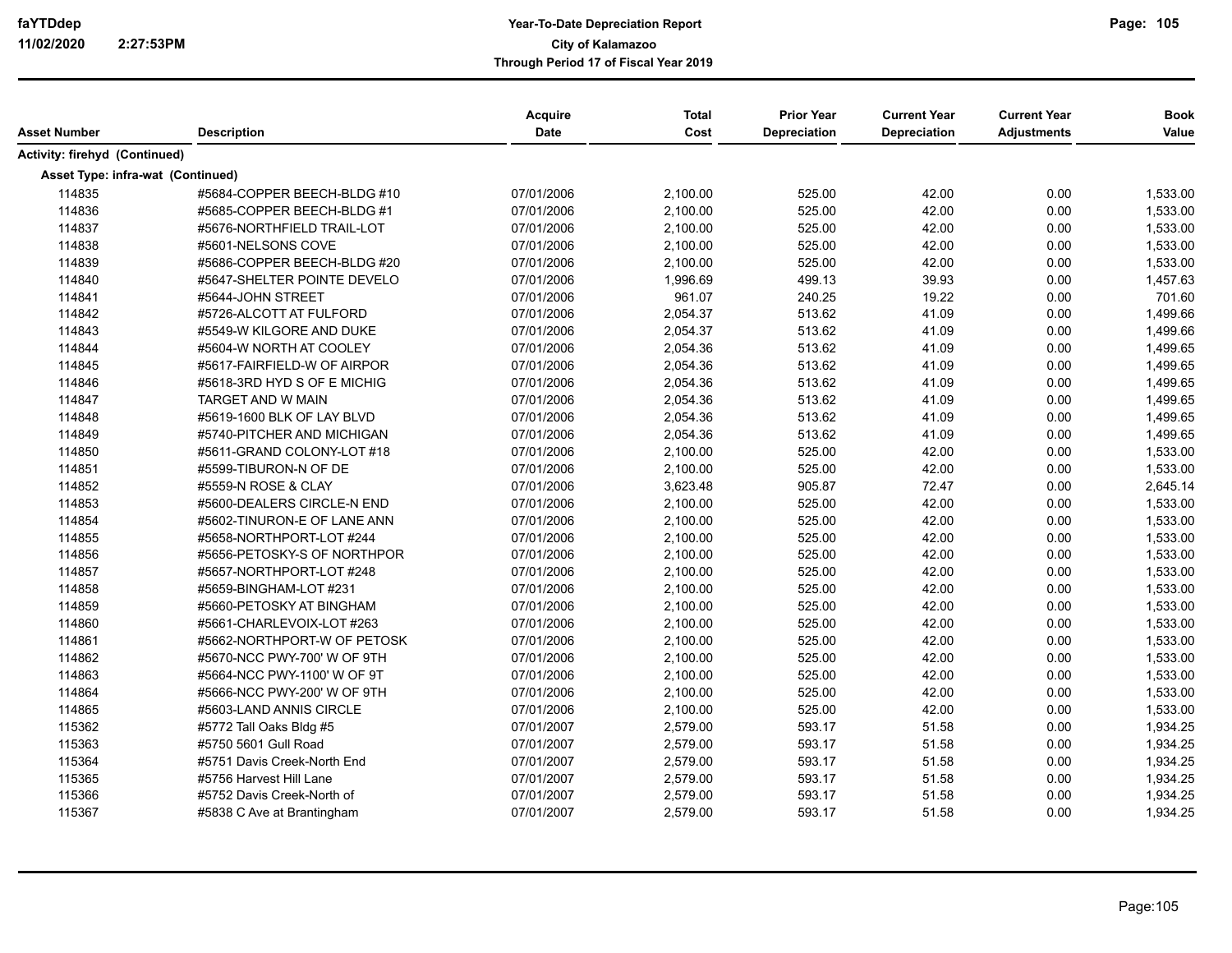|                                   |                             | Acquire    | <b>Total</b> | <b>Prior Year</b><br>Depreciation | <b>Current Year</b> | <b>Current Year</b> | <b>Book</b><br>Value |
|-----------------------------------|-----------------------------|------------|--------------|-----------------------------------|---------------------|---------------------|----------------------|
| Asset Number                      | <b>Description</b>          | Date       | Cost         |                                   | Depreciation        | <b>Adjustments</b>  |                      |
| Activity: firehyd (Continued)     |                             |            |              |                                   |                     |                     |                      |
| Asset Type: infra-wat (Continued) |                             |            |              |                                   |                     |                     |                      |
| 115368                            | #5736 Value Place Hotel off | 07/01/2007 | 2,579.00     | 593.17                            | 51.58               | 0.00                | 1,934.25             |
| 115369                            | #5753 Davis Creek-North of  | 07/01/2007 | 2,579.00     | 593.17                            | 51.58               | 0.00                | 1,934.25             |
| 115370                            | #5755 Harvest Hill Lane     | 07/01/2007 | 2,579.00     | 593.17                            | 51.58               | 0.00                | 1,934.25             |
| 115371                            | #5737 Value Place Hotel off | 07/01/2007 | 2,579.00     | 593.17                            | 51.58               | 0.00                | 1,934.25             |
| 115372                            | #5757 Autumns Way Blvd      | 07/01/2007 | 2,579.00     | 593.17                            | 51.58               | 0.00                | 1,934.25             |
| 115373                            | #5758 Red Oak Circle        | 07/01/2007 | 2,579.00     | 593.17                            | 51.58               | 0.00                | 1,934.25             |
| 115374                            | #5773 Crooked Cove Lot #28  | 07/01/2007 | 2,579.00     | 593.17                            | 51.58               | 0.00                | 1,934.25             |
| 115375                            | #5774 Interlochen at Crooke | 07/01/2007 | 2,579.00     | 593.17                            | 51.58               | 0.00                | 1,934.25             |
| 115376                            | #5775 Wild Prairie Court    | 07/01/2007 | 2,579.00     | 593.17                            | 51.58               | 0.00                | 1,934.25             |
| 115377                            | #5776 Interlochen Lot #5    | 07/01/2007 | 2,579.00     | 593.17                            | 51.58               | 0.00                | 1,934.25             |
| 115378                            | #5777 Interlochen Lot #2    | 07/01/2007 | 2,579.00     | 593.17                            | 51.58               | 0.00                | 1,934.25             |
| 115379                            | #5771 Tall Oaks Bldg #4     | 07/01/2007 | 2,579.00     | 593.17                            | 51.58               | 0.00                | 1,934.25             |
| 115380                            | #5779 Breezy Meadow Court   | 07/01/2007 | 2,579.00     | 593.17                            | 51.58               | 0.00                | 1,934.25             |
| 115381                            | #5730 Hunters Field Lot #14 | 07/01/2007 | 2,579.00     | 593.17                            | 51.58               | 0.00                | 1,934.25             |
| 115382                            | #5780 Crooked Cove Lot #8   | 07/01/2007 | 2,579.00     | 593.17                            | 51.58               | 0.00                | 1,934.25             |
| 115383                            | #5781 Field Bay Avenue-West | 07/01/2007 | 2,579.00     | 593.17                            | 51.58               | 0.00                | 1,934.25             |
| 115384                            | #5778 Field Bay Avenue-East | 07/01/2007 | 2,579.00     | 593.17                            | 51.58               | 0.00                | 1,934.25             |
| 115385                            | #5748 9th Street-Marriot In | 07/01/2007 | 2,579.00     | 593.17                            | 51.58               | 0.00                | 1,934.25             |
| 115386                            | #5849 Macywood S. side of C | 07/01/2007 | 2,579.00     | 593.17                            | 51.58               | 0.00                | 1,934.25             |
| 115387                            | #5848 Copper Beech Bldg #32 | 07/01/2007 | 2,579.00     | 593.17                            | 51.58               | 0.00                | 1,934.25             |
| 115388                            | #5821 Oshtemo Ridge Tr Lot  | 07/01/2007 | 2,579.00     | 593.17                            | 51.58               | 0.00                | 1,934.25             |
| 115389                            | #5820 Oshtemo Ridge Tr Lot  | 07/01/2007 | 2,579.00     | 593.17                            | 51.58               | 0.00                | 1,934.25             |
| 115390                            | #5835 Aveling Way           | 07/01/2007 | 2,579.00     | 593.17                            | 51.58               | 0.00                | 1,934.25             |
| 115391                            | #5836 Lausen at Aveling     | 07/01/2007 | 2,579.00     | 593.17                            | 51.58               | 0.00                | 1,934.25             |
| 115392                            | #5837 Lausen at Brantingham | 07/01/2007 | 2,579.00     | 593.17                            | 51.58               | 0.00                | 1,934.25             |
| 115393                            | #5854 Depot Circle          | 07/01/2007 | 2,579.00     | 593.17                            | 51.58               | 0.00                | 1,934.25             |
| 115394                            | #5855 Sta Hill at Depot Cir | 07/01/2007 | 2,579.00     | 593.17                            | 51.58               | 0.00                | 1,934.25             |
| 115395                            | #5732 Hunters Crossing at H | 07/01/2007 | 2,579.00     | 593.17                            | 51.58               | 0.00                | 1,934.25             |
| 115396                            | #5747 9th Street-Marriot In | 07/01/2007 | 2,579.00     | 593.17                            | 51.58               | 0.00                | 1,934.25             |
| 115397                            | #5770 Tall Oaks west of 9th | 07/01/2007 | 2,579.00     | 593.17                            | 51.58               | 0.00                | 1,934.25             |
| 115398                            | #5749 9th Street-Marriot In | 07/01/2007 | 2,579.00     | 593.17                            | 51.58               | 0.00                | 1,934.25             |
| 115399                            | #5839 C Ave E of Brantingha | 07/01/2007 | 2,579.00     | 593.17                            | 51.58               | 0.00                | 1,934.25             |
| 115400                            | #5731 Hunters Field Lot #6  | 07/01/2007 | 2,579.00     | 593.17                            | 51.58               | 0.00                | 1,934.25             |
| 115401                            | #5733 Hunters Crossing-Nort | 07/01/2007 | 2,579.00     | 593.17                            | 51.58               | 0.00                | 1,934.25             |
| 115402                            | #5734 Hunters Crossing Lot  | 07/01/2007 | 2,579.00     | 593.17                            | 51.58               | 0.00                | 1,934.25             |
| 115403                            | #5765 Tall Oaks Apts Bldg # | 07/01/2007 | 2,579.00     | 593.17                            | 51.58               | 0.00                | 1,934.25             |
| 115404                            | #5766 Tall Oaks Apts Bldg # | 07/01/2007 | 2,579.00     | 593.17                            | 51.58               | 0.00                | 1,934.25             |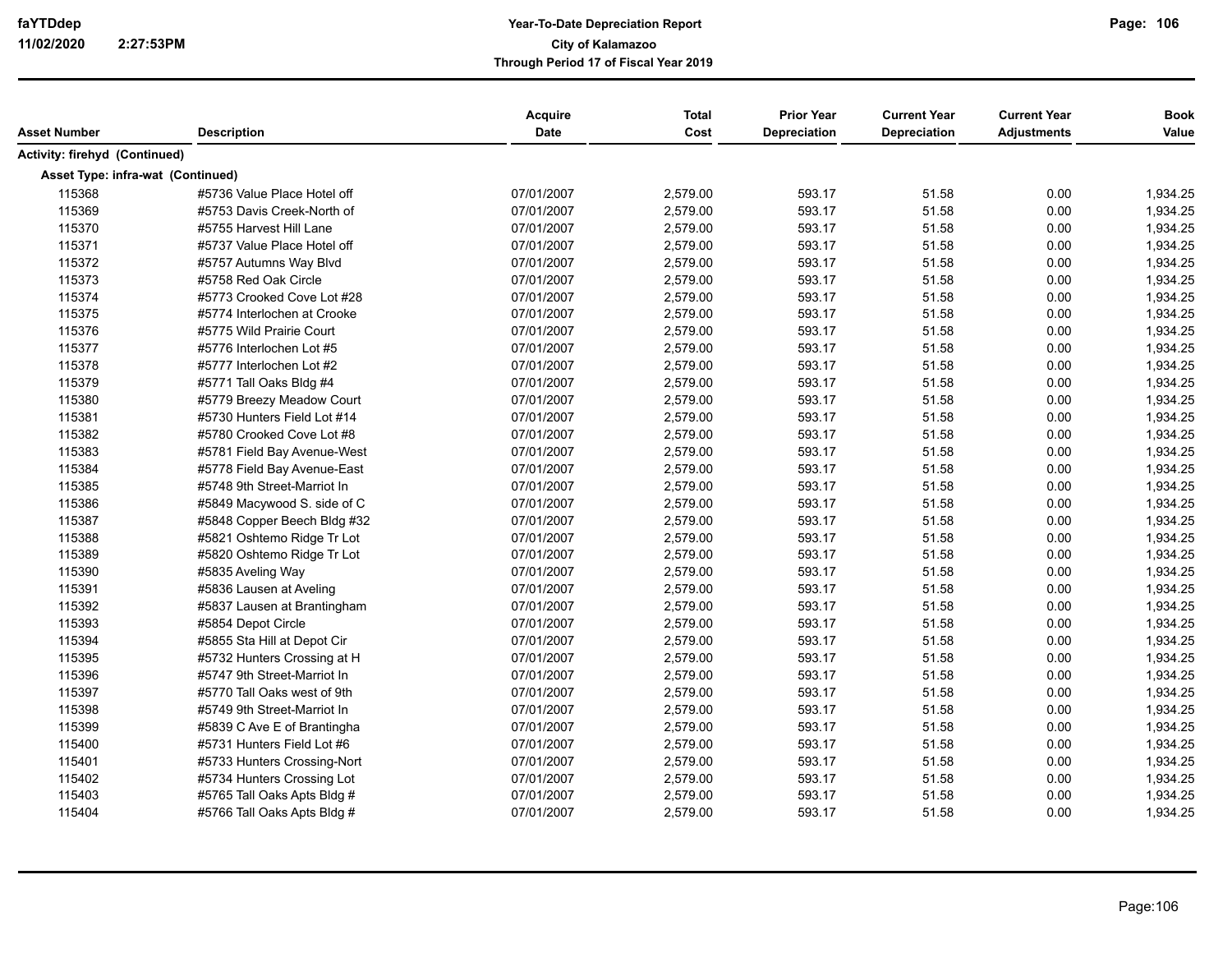| Asset Number                      | <b>Description</b>          | <b>Acquire</b><br><b>Date</b> | <b>Total</b><br>Cost | <b>Prior Year</b><br><b>Depreciation</b> | <b>Current Year</b><br><b>Depreciation</b> | <b>Current Year</b><br><b>Adjustments</b> | <b>Book</b><br>Value |
|-----------------------------------|-----------------------------|-------------------------------|----------------------|------------------------------------------|--------------------------------------------|-------------------------------------------|----------------------|
| Activity: firehyd (Continued)     |                             |                               |                      |                                          |                                            |                                           |                      |
| Asset Type: infra-wat (Continued) |                             |                               |                      |                                          |                                            |                                           |                      |
| 115405                            | #5767 Tall Oaks Apts Bldg # | 07/01/2007                    | 2,579.00             | 593.17                                   | 51.58                                      | 0.00                                      | 1,934.25             |
| 115406                            | #5768 Tall Oaks Apts at Clu | 07/01/2007                    | 2,579.00             | 593.17                                   | 51.58                                      | 0.00                                      | 1,934.25             |
| 115407                            | #5769 Tall Oaks Apts at Ent | 07/01/2007                    | 2,579.00             | 593.17                                   | 51.58                                      | 0.00                                      | 1,934.25             |
| 115408                            | #5856 Station Hill Lot #102 | 07/01/2007                    | 2,579.00             | 593.17                                   | 51.58                                      | 0.00                                      | 1,934.25             |
| 115409                            | #5850 West Main at Golf Rid | 07/01/2007                    | 2,579.00             | 593.17                                   | 51.58                                      | 0.00                                      | 1,934.25             |
| 115410                            | #5760 9th St Kazoo Elementa | 07/01/2007                    | 2,579.00             | 593.17                                   | 51.58                                      | 0.00                                      | 1,934.25             |
| 115411                            | #5847 Copper Beech Bldg #38 | 07/01/2007                    | 2,579.00             | 593.17                                   | 51.58                                      | 0.00                                      | 1,934.25             |
| 115412                            | #5804 Nichols Ridge Lot #14 | 07/01/2007                    | 2,579.00             | 593.17                                   | 51.58                                      | 0.00                                      | 1,934.25             |
| 115413                            | #5805 Nichols Ridge at Nich | 07/01/2007                    | 2,579.00             | 593.17                                   | 51.58                                      | 0.00                                      | 1,934.25             |
| 115414                            | #5806 Persian Circle Bldg # | 07/01/2007                    | 2,579.00             | 593.17                                   | 51.58                                      | 0.00                                      | 1,934.25             |
| 115415                            | #5807 Persian Circle Bldg # | 07/01/2007                    | 2,579.00             | 593.17                                   | 51.58                                      | 0.00                                      | 1,934.25             |
| 115416                            | #5808 Persian Circle Clubho | 07/01/2007                    | 2,579.00             | 593.17                                   | 51.58                                      | 0.00                                      | 1,934.25             |
| 115417                            | #5809 Persian Circle Bldg # | 07/01/2007                    | 2,579.00             | 593.17                                   | 51.58                                      | 0.00                                      | 1,934.25             |
| 115418                            | #5810 Persian Circle Bldg # | 07/01/2007                    | 2,579.00             | 593.17                                   | 51.58                                      | 0.00                                      | 1,934.25             |
| 115419                            | #5811 Persian Circle Bldg # | 07/01/2007                    | 2,579.00             | 593.17                                   | 51.58                                      | 0.00                                      | 1,934.25             |
| 115420                            | #5812 Persian Circle Bldg # | 07/01/2007                    | 2,579.00             | 593.17                                   | 51.58                                      | 0.00                                      | 1,934.25             |
| 115421                            | #5794 M-43 800' E of Hyd #4 | 07/01/2007                    | 2,579.00             | 593.17                                   | 51.58                                      | 0.00                                      | 1,934.25             |
| 115422                            | #5845 Copper Beech Bldg #37 | 07/01/2007                    | 2,579.00             | 593.17                                   | 51.58                                      | 0.00                                      | 1,934.25             |
| 115423                            | #5796 M-43 600' W of Lodge  | 07/01/2007                    | 2,579.00             | 593.17                                   | 51.58                                      | 0.00                                      | 1,934.25             |
| 115424                            | #5844 Cowley Court at Banti | 07/01/2007                    | 2,579.00             | 593.17                                   | 51.58                                      | 0.00                                      | 1,934.25             |
| 115425                            | #5851 West Main at Golf Rid | 07/01/2007                    | 2,579.00             | 593.17                                   | 51.58                                      | 0.00                                      | 1,934.25             |
| 115426                            | #5852 West Main at Golf Rid | 07/01/2007                    | 2,579.00             | 593.17                                   | 51.58                                      | 0.00                                      | 1,934.25             |
| 115427                            | #5822 Oshtemo Ridge at Elli | 07/01/2007                    | 2,579.00             | 593.17                                   | 51.58                                      | 0.00                                      | 1,934.25             |
| 115428                            | #5823 Canoe Circle          | 07/01/2007                    | 2,579.00             | 593.17                                   | 51.58                                      | 0.00                                      | 1,934.25             |
| 115429                            | #5824 Castle Creek Circle   | 07/01/2007                    | 2,579.00             | 593.17                                   | 51.58                                      | 0.00                                      | 1,934.25             |
| 115430                            | #5825 Castle Creek Circle   | 07/01/2007                    | 2,579.00             | 593.17                                   | 51.58                                      | 0.00                                      | 1,934.25             |
| 115431                            | #5826 Castle Creek Circle   | 07/01/2007                    | 2,579.00             | 593.17                                   | 51.58                                      | 0.00                                      | 1,934.25             |
| 115432                            | #5827 Castle Creek Circle   | 07/01/2007                    | 2,579.00             | 593.17                                   | 51.58                                      | 0.00                                      | 1,934.25             |
| 115433                            | #5828 Castle Creek Circle   | 07/01/2007                    | 2,579.00             | 593.17                                   | 51.58                                      | 0.00                                      | 1,934.25             |
| 115434                            | #5829 White Water at Canoe  | 07/01/2007                    | 2,579.00             | 593.17                                   | 51.58                                      | 0.00                                      | 1,934.25             |
| 115435                            | #5830 White Water at Canoe  | 07/01/2007                    | 2,579.00             | 593.17                                   | 51.58                                      | 0.00                                      | 1,934.25             |
| 115436                            | #5831 Castle Creek E of 35t | 07/01/2007                    | 2,579.00             | 593.17                                   | 51.58                                      | 0.00                                      | 1,934.25             |
| 115437                            | #5795 M-43 2000' W of Lodge | 07/01/2007                    | 2,579.00             | 593.17                                   | 51.58                                      | 0.00                                      | 1,934.25             |
| 115438                            | #5793 Western Woods at Dool | 07/01/2007                    | 2,579.00             | 593.17                                   | 51.58                                      | 0.00                                      | 1,934.25             |
| 115439                            | #5759 9th St Kazoo Elementa | 07/01/2007                    | 2,579.00             | 593.17                                   | 51.58                                      | 0.00                                      | 1,934.25             |
| 115440                            | #5761 9th St Kazoo Elementa | 07/01/2007                    | 2,579.00             | 593.17                                   | 51.58                                      | 0.00                                      | 1,934.25             |
| 115442                            | #5840 c Ave E of Gilmore Fa | 07/01/2007                    | 2,579.00             | 593.17                                   | 51.58                                      | 0.00                                      | 1,934.25             |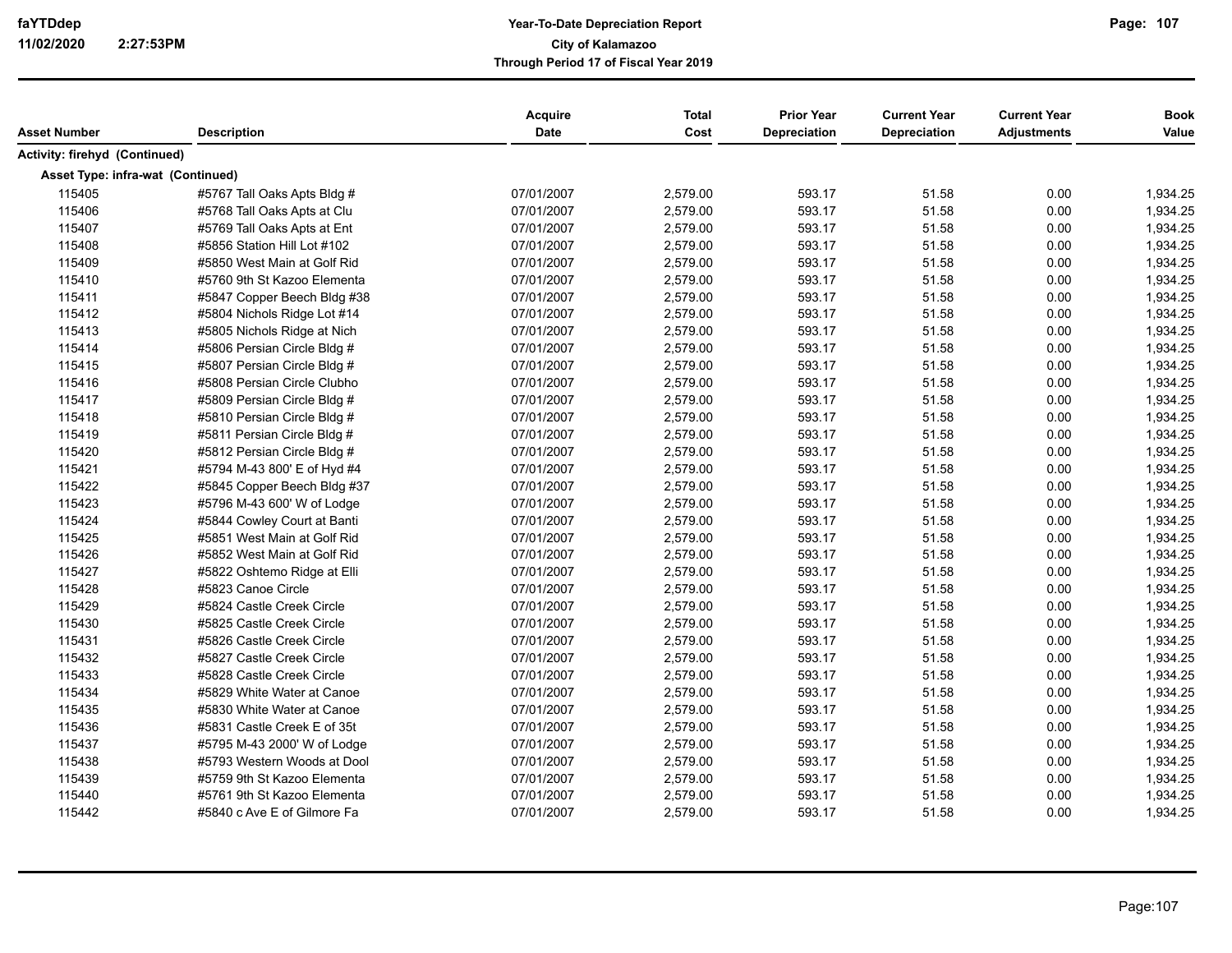|                                   |                             | Acquire    | <b>Total</b> | <b>Prior Year</b> | <b>Current Year</b> | <b>Current Year</b> | <b>Book</b> |
|-----------------------------------|-----------------------------|------------|--------------|-------------------|---------------------|---------------------|-------------|
| Asset Number                      | <b>Description</b>          | Date       | Cost         | Depreciation      | Depreciation        | <b>Adjustments</b>  | Value       |
| Activity: firehyd (Continued)     |                             |            |              |                   |                     |                     |             |
| Asset Type: infra-wat (Continued) |                             |            |              |                   |                     |                     |             |
| 115443                            | #5841 Lausen at Giesen      | 07/01/2007 | 2,579.00     | 593.17            | 51.58               | 0.00                | 1,934.25    |
| 115444                            | #5842 Banting at Sturtevant | 07/01/2007 | 2,579.00     | 593.17            | 51.58               | 0.00                | 1,934.25    |
| 115445                            | #5819 Ellington Drive Lot # | 07/01/2007 | 2,579.00     | 593.17            | 51.58               | 0.00                | 1,934.25    |
| 115446                            | #5803 Elm Valley            | 07/01/2007 | 2,579.00     | 593.17            | 51.58               | 0.00                | 1,934.25    |
| 115447                            | #5762 9th St Kazoo Elementa | 07/01/2007 | 2,579.00     | 593.17            | 51.58               | 0.00                | 1,934.25    |
| 115448                            | #5788 5th St N of Western W | 07/01/2007 | 2,579.00     | 593.17            | 51.58               | 0.00                | 1,934.25    |
| 115449                            | #5789 5th St N. of M-43     | 07/01/2007 | 2,579.00     | 593.17            | 51.58               | 0.00                | 1,934.25    |
| 115450                            | #5790 M-43 W. of 5th St     | 07/01/2007 | 2,579.00     | 593.17            | 51.58               | 0.00                | 1,934.25    |
| 115451                            | #5846 Copper Beech Bldg #28 | 07/01/2007 | 2,579.00     | 593.17            | 51.58               | 0.00                | 1,934.25    |
| 115452                            | #5792 Western Woods at Hawk | 07/01/2007 | 2,579.00     | 593.17            | 51.58               | 0.00                | 1,934.25    |
| 115453                            | #5764 1208 East Kilgore     | 07/01/2007 | 2,579.00     | 593.17            | 51.58               | 0.00                | 1,934.25    |
| 115454                            | #5797 Doolittle Court       | 07/01/2007 | 2,579.00     | 593.17            | 51.58               | 0.00                | 1,934.25    |
| 115455                            | #5798 Hawkins Court-North E | 07/01/2007 | 2,579.00     | 593.17            | 51.58               | 0.00                | 1,934.25    |
| 115456                            | #5799 Buster Drive          | 07/01/2007 | 2,579.00     | 593.17            | 51.58               | 0.00                | 1,934.25    |
| 115457                            | #5754 NCC Parkway-Kids Spor | 07/01/2007 | 2,579.00     | 593.17            | 51.58               | 0.00                | 1,934.25    |
| 115458                            | #5802 Elm Valley            | 07/01/2007 | 2,579.00     | 593.17            | 51.58               | 0.00                | 1,934.25    |
| 115459                            | #5801 Elm Valley            | 07/01/2007 | 2,579.00     | 593.17            | 51.58               | 0.00                | 1,934.25    |
| 115460                            | #5787 Autumn Glen Lot #86   | 07/01/2007 | 2,579.00     | 593.17            | 51.58               | 0.00                | 1,934.25    |
| 115461                            | #5786 Autumn Glen at Shane  | 07/01/2007 | 2,579.00     | 593.17            | 51.58               | 0.00                | 1,934.25    |
| 115462                            | #5785 Oakwook Lot #72       | 07/01/2007 | 2,579.00     | 593.17            | 51.58               | 0.00                | 1,934.25    |
| 115463                            | #5833 35th St and Castle Cr | 07/01/2007 | 2,579.00     | 593.17            | 51.58               | 0.00                | 1,934.25    |
| 115464                            | #5832 Castle Creek E of 35t | 07/01/2007 | 2,579.00     | 593.17            | 51.58               | 0.00                | 1,934.25    |
| 115465                            | #5843 Cowley Court N. End   | 07/01/2007 | 2,579.00     | 593.17            | 51.58               | 0.00                | 1,934.25    |
| 115466                            | #5791 Western Woods Drive   | 07/01/2007 | 2,579.00     | 593.17            | 51.58               | 0.00                | 1,934.25    |
| 115514                            | #5745 Reed at High St       | 07/01/2007 | 1,482.31     | 340.97            | 29.65               | 0.00                | 1,111.69    |
| 115515                            | #5834 167 E. Kalamazoo      | 07/01/2007 | 10,445.84    | 2,402.58          | 208.92              | 0.00                | 7,834.34    |
| 115516                            | #5867 Academy St betwn West | 07/01/2007 | 4,353.02     | 1,001.19          | 87.06               | 0.00                | 3,264.77    |
| 115518                            | #5814 N Westnedge & Kalamaz | 07/01/2007 | 1,881.93     | 432.86            | 37.64               | 0.00                | 1,411.43    |
| 115519                            | #5863 Jefferson btwn Hilber | 07/01/2007 | 1,881.93     | 432.86            | 37.64               | 0.00                | 1,411.43    |
| 115520                            | #5546 2330 Schippers Lane   | 07/01/2007 | 1,881.93     | 432.86            | 37.64               | 0.00                | 1,411.43    |
| 115521                            | #5868 Mich Ave W of Edwards | 07/01/2007 | 1,881.93     | 432.86            | 37.64               | 0.00                | 1,411.43    |
| 115522                            | #5869 Kalamazoo & Woodward  | 07/01/2007 | 1,881.93     | 432.86            | 37.64               | 0.00                | 1,411.43    |
| 115523                            | #5866 4502 Campus Dr/Spur R | 07/01/2007 | 3,333.60     | 766.71            | 66.67               | 0.00                | 2,500.22    |
| 115524                            | #5741 Vine St & Locust      | 07/01/2007 | 2,255.09     | 518.65            | 45.10               | 0.00                | 1,691.34    |
| 115525                            | #5746 Crosstown E of King H | 07/01/2007 | 3,580.52     | 823.52            | 71.61               | 0.00                | 2,685.39    |
| 115526                            | #5817 Inkster Ave at Hillsi | 07/01/2007 | 2,559.61     | 588.69            | 51.19               | 0.00                | 1,919.73    |
| 115527                            | #5763 Carr St - mid block   | 07/01/2007 | 3,138.50     | 721.85            | 62.77               | 0.00                | 2,353.88    |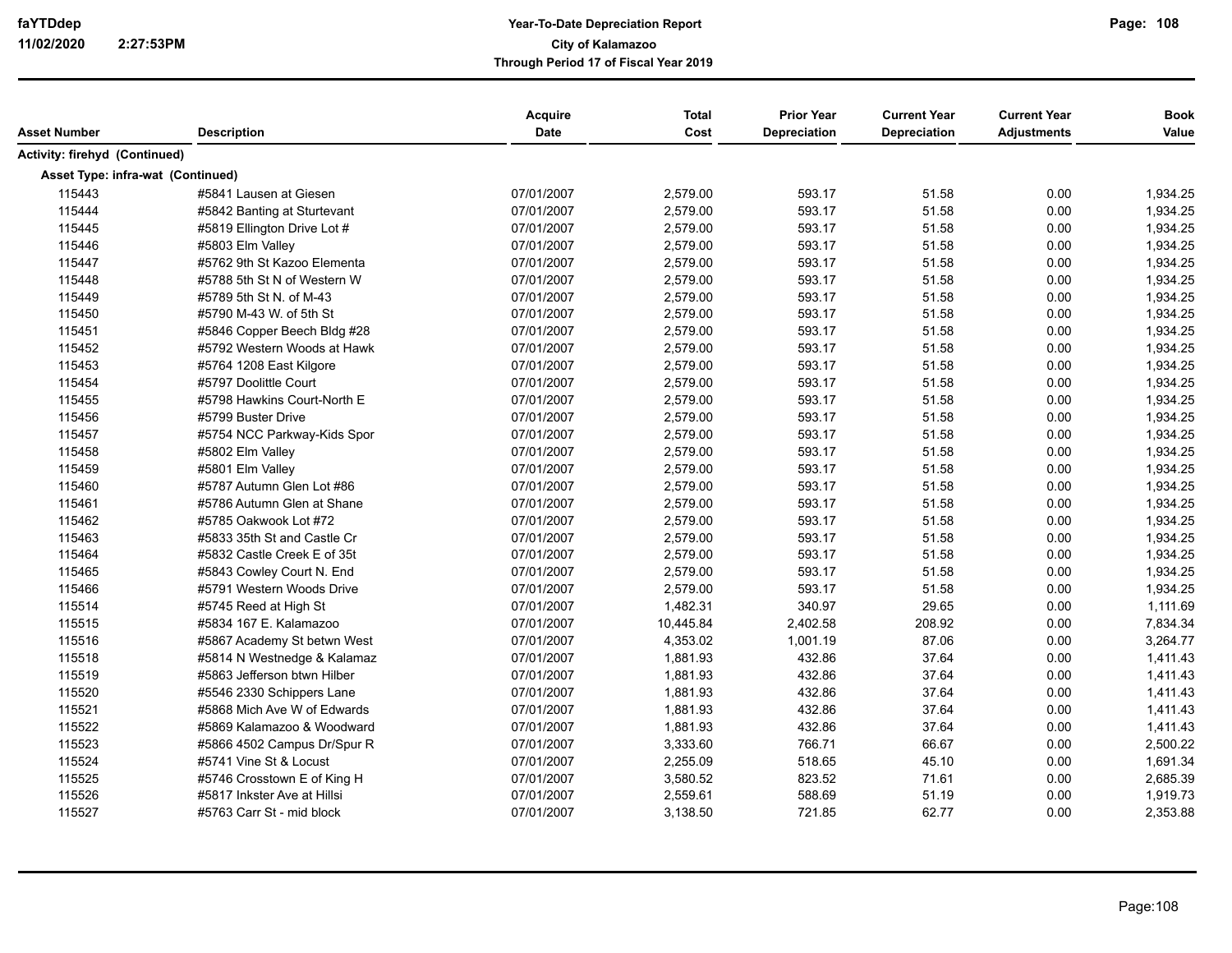| Asset Number                      | <b>Description</b>                                  | Acquire<br><b>Date</b> | <b>Total</b><br>Cost | <b>Prior Year</b><br>Depreciation | <b>Current Year</b><br>Depreciation | <b>Current Year</b><br><b>Adjustments</b> | <b>Book</b><br>Value |
|-----------------------------------|-----------------------------------------------------|------------------------|----------------------|-----------------------------------|-------------------------------------|-------------------------------------------|----------------------|
|                                   |                                                     |                        |                      |                                   |                                     |                                           |                      |
| Activity: firehyd (Continued)     |                                                     |                        |                      |                                   |                                     |                                           |                      |
| Asset Type: infra-wat (Continued) |                                                     |                        |                      |                                   |                                     |                                           |                      |
| 115528                            | #5800 E Kilgore at Garden                           | 07/01/2007             | 1,075.56             | 247.37                            | 21.51                               | 0.00                                      | 806.68               |
| 115529                            | #5818 3124 S. Westnedge                             | 07/01/2007             | 4,437.26             | 1,020.58                          | 88.75                               | 0.00                                      | 3,327.93             |
| 115531                            | #5815 Stuart & Conant                               | 07/01/2007             | 4,417.27             | 1,015.99                          | 88.35                               | 0.00                                      | 3,312.93             |
| 115533                            | #5853 Station Hill Lot #98                          | 07/01/2007             | 2,579.00             | 593.17                            | 51.58                               | 0.00                                      | 1,934.25             |
| 115537                            | #5744 Oak St at Forest                              | 07/01/2007             | 1,318.53             | 303.26                            | 26.37                               | 0.00                                      | 988.90               |
| 115539                            | #5816 Cherry at Indiana                             | 07/01/2007             | 187.35               | 43.12                             | 3.75                                | 0.00                                      | 140.48               |
| 115540                            | #5723 Wallace & Dearborn                            | 07/01/2007             | 3,330.33             | 766.01                            | 66.61                               | 0.00                                      | 2,497.71             |
| 115550                            | #5864 10335 M-43                                    | 07/01/2007             | 2,337.48             | 537.62                            | 46.75                               | 0.00                                      | 1,753.11             |
| 115551                            | #5728 1726 Edwards                                  | 07/01/2007             | 1,609.19             | 370.07                            | 32.19                               | 0.00                                      | 1,206.93             |
| 115554                            | #5390 Phelps & E. Main                              | 07/01/2007             | 2,337.48             | 537.62                            | 46.75                               | 0.00                                      | 1,753.11             |
| 115556                            | #5385 Miller Rd & Factory                           | 07/01/2007             | 2,337.48             | 537.62                            | 46.75                               | 0.00                                      | 1,753.11             |
| 115557                            | #5722 Ransom & Edwards                              | 07/01/2007             | 2,337.48             | 537.62                            | 46.75                               | 0.00                                      | 1,753.11             |
| 115810                            | <b>HYDRANTS</b>                                     | 07/01/1925             | 20,485.38            | 20,485.38                         | 0.00                                | 0.00                                      | 0.00                 |
| 115816                            | 1926 HYDRANTS                                       | 07/01/1926             | 1,299.66             | 1,299.66                          | 0.00                                | 0.00                                      | 0.00                 |
| 117264                            | #5893-N ARLINGTON AT COMMONWEALTH, NW               | 12/31/2008             | 18,847.97            | 3,958.08                          | 376.96                              | 0.00                                      | 14,512.93            |
| 117265                            | #5905-MAPLE HILL DR.-N. OF MALL                     | 12/31/2008             | 2,295.06             | 481.95                            | 45.90                               | 0.00                                      | 1,767.21             |
| 117266                            | #5965-8789 GULL ROAD                                | 12/31/2008             | 2,295.06             | 481.95                            | 45.90                               | 0.00                                      | 1,767.21             |
| 117267                            | #5972 - E. OF 711 W. RANSOM                         | 12/31/2008             | 2,295.06             | 481.95                            | 45.90                               | 0.00                                      | 1,767.21             |
| 117268                            | #5973-GREEN MEADOW @ LEISURE TIME CONDOS 12/31/2008 |                        | 2,295.06             | 481.95                            | 45.90                               | 0.00                                      | 1,767.21             |
| 117269                            | #0721- WALNUT AND PITCHER-SW CORNER                 | 12/31/2008             | 2,295.06             | 481.95                            | 45.90                               | 0.00                                      | 1,767.21             |
| 117270                            | #5872-WMU POWER PLANT, SW CORNER                    | 12/31/2008             | 2,742.69             | 575.93                            | 54.85                               | 0.00                                      | 2,111.91             |
| 117271                            | #1962 HYD- OLD KILGORE                              | 12/31/2008             | 0.00                 | 413.28                            | 39.36                               | $-452.64$                                 | 0.00                 |
| 117272                            | #5975-SOUTH BTWN LOVELL AND PORTAGE                 | 12/31/2008             | 3,640.08             | 764.40                            | 72.80                               | 0.00                                      | 2,802.88             |
| 117273                            | #5974 - PARK AND EMERSON-SE CORNER                  | 12/31/2008             | 2,324.42             | 488.14                            | 46.49                               | 0.00                                      | 1,789.79             |
| 117274                            | #5892 - EMERSON @ S. ROSE-SW CORNER                 | 12/31/2008             | 2,402.20             | 504.43                            | 48.04                               | 0.00                                      | 1,849.73             |
| 117275                            | #5939-N SIDE OF TEXAS DR, W OF BAYRIDGE             | 12/31/2008             | 2,741.44             | 575.72                            | 54.83                               | 0.00                                      | 2,110.89             |
| 117276                            | #5940-N SIDE OF TEXAS, 1ST E OF 10TH ST             | 12/31/2008             | 2,741.44             | 575.72                            | 54.83                               | 0.00                                      | 2,110.89             |
| 117277                            | #5941-TEXAS DR-1ST W OF 10TH                        | 12/31/2008             | 2,741.44             | 575.72                            | 54.83                               | 0.00                                      | 2,110.89             |
| 117278                            | #5942-TEXAS DR, 2ND E OF 10TH                       | 12/31/2008             | 2,741.44             | 575.72                            | 54.83                               | 0.00                                      | 2,110.89             |
| 117279                            | #5943-TEXAS DR, 3RD E OF 10TH                       | 12/31/2008             | 2,741.44             | 575.72                            | 54.83                               | 0.00                                      | 2,110.89             |
| 117280                            | #5944-TEXAS DR, 1ST E OF BENTLEY                    | 12/31/2008             | 2,741.41             | 575.72                            | 54.83                               | 0.00                                      | 2,110.86             |
| 117281                            | #5949 - NAZARETH RD- PS TRAINING TOWER              | 12/31/2008             | 2,044.49             | 429.35                            | 40.89                               | 0.00                                      | 1,574.25             |
| 117282                            | #5950-NAZARETH, PS TRAINING TOWER                   | 12/31/2008             | 2,044.49             | 429.35                            | 40.89                               | 0.00                                      | 1,574.25             |
| 117283                            | #5951- NAZARETH RD- PS TRAINING TOWER               | 12/31/2008             | 2,044.49             | 429.35                            | 40.89                               | 0.00                                      | 1,574.25             |
| 117284                            | #5952 - NAZARETH RD- PS TRAINING FACILIT            | 12/31/2008             | 2,044.49             | 429.35                            | 40.89                               | 0.00                                      | 1,574.25             |
| 117285                            | #5953-NAZARETH RD-PS TRAINING FACILITY              | 12/31/2008             | 2,044.49             | 429.35                            | 40.89                               | 0.00                                      | 1,574.25             |
| 117286                            | #5954-NAZARETH RD-PS TRAINING FACILITY              | 12/31/2008             | 2,044.49             | 429.35                            | 40.89                               | 0.00                                      | 1,574.25             |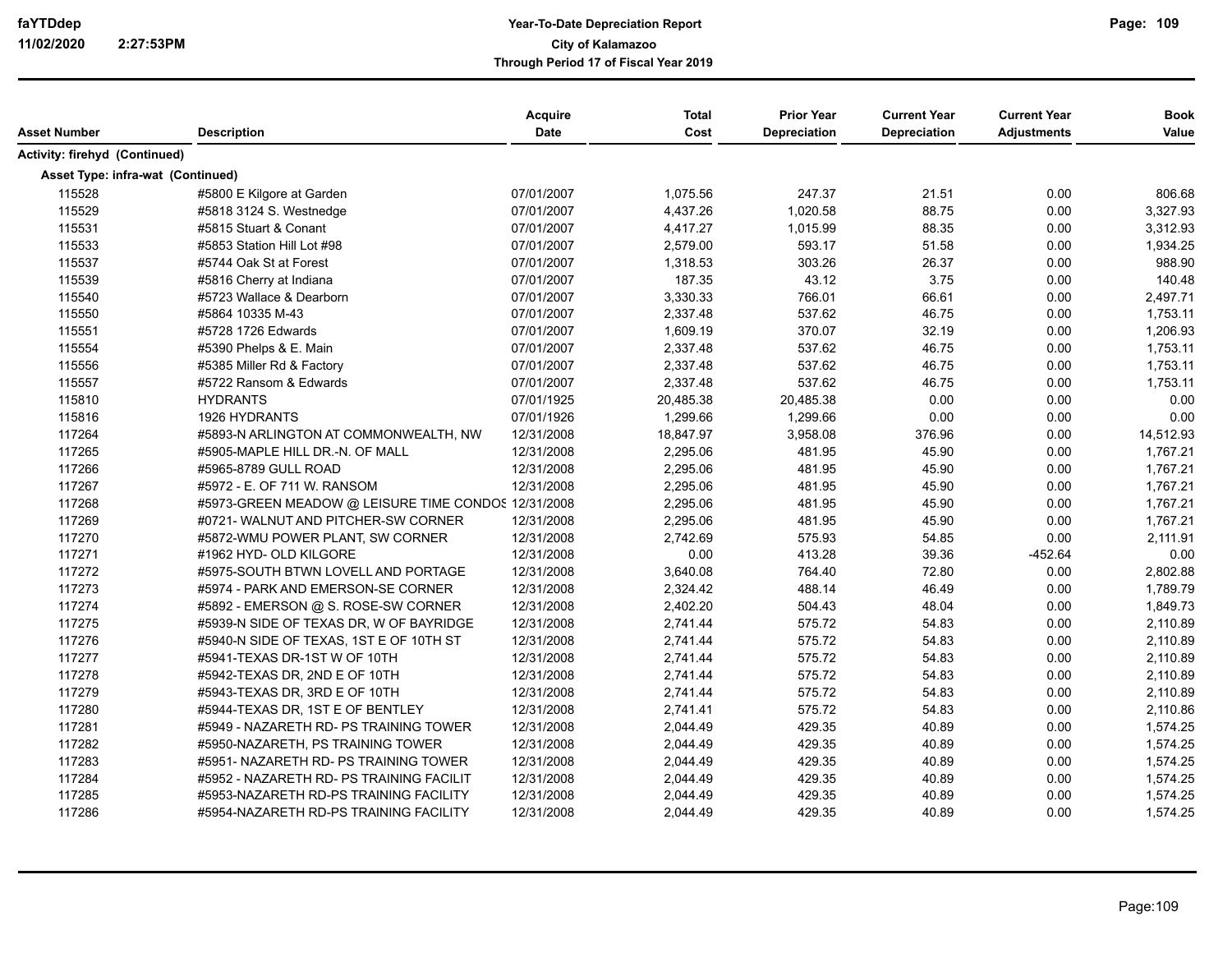|                                   |                                          | <b>Acquire</b> | <b>Total</b> | <b>Prior Year</b>   | <b>Current Year</b> | <b>Current Year</b> | <b>Book</b> |
|-----------------------------------|------------------------------------------|----------------|--------------|---------------------|---------------------|---------------------|-------------|
| Asset Number                      | <b>Description</b>                       | Date           | Cost         | <b>Depreciation</b> | Depreciation        | <b>Adjustments</b>  | Value       |
| Activity: firehyd (Continued)     |                                          |                |              |                     |                     |                     |             |
| Asset Type: infra-wat (Continued) |                                          |                |              |                     |                     |                     |             |
| 117287                            | #5955-NAZARETH RD-PS TRAINING FACILITY   | 12/31/2008     | 2,044.47     | 429.35              | 40.89               | 0.00                | 1,574.23    |
| 117288                            | #6159-5597 S 9TH ST @ MICROTEL INN-1ST   | 12/31/2008     | 2,827.86     | 593.88              | 56.56               | 0.00                | 2,177.42    |
| 117289                            | #5870 - CROSSTOWN AND MILLS              | 12/31/2008     | 2,863.08     | 601.23              | 57.26               | 0.00                | 2,204.59    |
| 117290                            | #5906 - GRAND @ ARBOR-SW CORNER          | 12/31/2008     | 1,946.01     | 408.66              | 38.92               | 0.00                | 1,498.43    |
| 117291                            | #5916 - ROSE @ WATER-NW CORNER           | 12/31/2008     | 9,980.49     | 2,095.91            | 199.61              | 0.00                | 7,684.97    |
| 117292                            | #5904-BUSH BTWN PITCHER AND EDWARD       | 12/31/2008     | 2,622.02     | 550.62              | 52.44               | 0.00                | 2,018.96    |
| 117293                            | #5966-2345 N. 10TH/3RD REFORMED CHURCH   | 12/31/2008     | 4,371.22     | 917.94              | 87.42               | 0.00                | 3,365.86    |
| 117294                            | #5873 HYD- Knollwood Apts - Mid S Side   | 12/31/2008     | 2,579.00     | 541.59              | 51.58               | 0.00                | 1,985.83    |
| 117295                            | #5874 HYD- Lafayette S of Knollwood Apt  | 12/31/2008     | 2,579.00     | 541.59              | 51.58               | 0.00                | 1,985.83    |
| 117296                            | #5875 HYD- Arboretum 400' W Solon        | 12/31/2008     | 2,579.00     | 541.59              | 51.58               | 0.00                | 1,985.83    |
| 117297                            | #5876 HYD- Arboretum Station #56         | 12/31/2008     | 2,579.00     | 541.59              | 51.58               | 0.00                | 1,985.83    |
| 117298                            | #5877 HYD- Aboretum Station #50          | 12/31/2008     | 2,579.00     | 541.59              | 51.58               | 0.00                | 1,985.83    |
| 117299                            | #5878 HYD- Arboretum Station #45         | 12/31/2008     | 2,579.00     | 541.59              | 51.58               | 0.00                | 1,985.83    |
| 117300                            | #5879 HYD- Arboretum 500' E of Drake     | 12/31/2008     | 2,579.00     | 541.59              | 51.58               | 0.00                | 1,985.83    |
| 117301                            | #5880 HYD- Arboretum 1000' E of Drake    | 12/31/2008     | 2,579.00     | 541.59              | 51.58               | 0.00                | 1,985.83    |
| 117302                            | #5881 HYD- School Dr @ Arboretum- W      | 12/31/2008     | 2,579.00     | 541.59              | 51.58               | 0.00                | 1,985.83    |
| 117303                            | #5882 HYD- Arboretum 500' E of School Dr | 12/31/2008     | 2,579.00     | 541.59              | 51.58               | 0.00                | 1,985.83    |
| 117304                            | #5883 HYD- Arboretum @ School Dr- W      | 12/31/2008     | 2,579.00     | 541.59              | 51.58               | 0.00                | 1,985.83    |
| 117305                            | #5884 HYD- Arboretum 1500' E of School   | 12/31/2008     | 2,579.00     | 541.59              | 51.58               | 0.00                | 1,985.83    |
| 117306                            | #5885 HYD- Arboretum 1000' E of Drake    | 12/31/2008     | 2,579.00     | 541.59              | 51.58               | 0.00                | 1,985.83    |
| 117307                            | #5886 HYD- Arboretum 500 E of School Dr  | 12/31/2008     | 2,579.00     | 541.59              | 51.58               | 0.00                | 1,985.83    |
| 117308                            | #5887 HYD- Arboretum @ School Dr- E      | 12/31/2008     | 2,579.00     | 541.59              | 51.58               | 0.00                | 1,985.83    |
| 117309                            | #5888 HYD- Arboretum KZ MidSch NW Corner | 12/31/2008     | 2,579.00     | 541.59              | 51.58               | 0.00                | 1,985.83    |
| 117310                            | #5889 HYD- Arboretum KZ MidSch SW Corner | 12/31/2008     | 2,579.00     | 541.59              | 51.58               | 0.00                | 1,985.83    |
| 117311                            | #5890 HYD- Arboretum KZ MidSch SE Corner | 12/31/2008     | 2,579.00     | 541.59              | 51.58               | 0.00                | 1,985.83    |
| 117312                            | #5891 HYD- Arboretum KZ MidSch E Side    | 12/31/2008     | 2,579.00     | 541.59              | 51.58               | 0.00                | 1,985.83    |
| 117313                            | #5894 HYD- Landing Lane Building #23     | 12/31/2008     | 2,579.00     | 541.59              | 51.58               | 0.00                | 1,985.83    |
| 117314                            | #5895 HYD- Coopers Landing Drive Buildin | 12/31/2008     | 2,579.00     | 541.59              | 51.58               | 0.00                | 1,985.83    |
| 117315                            | #5896 HYD- Coopers Landing Drive Buildin | 12/31/2008     | 2,579.00     | 541.59              | 51.58               | 0.00                | 1,985.83    |
| 117316                            | #5897 HYD- 24th Street 500' North of Lan | 12/31/2008     | 2,579.00     | 541.59              | 51.58               | 0.00                | 1,985.83    |
| 117317                            | #5898 HYD- Richland Condos NE Corner     | 12/31/2008     | 2,579.00     | 541.59              | 51.58               | 0.00                | 1,985.83    |
| 117318                            | #5899 HYD- Richland Condos NW Corner     | 12/31/2008     | 2,579.00     | 541.59              | 51.58               | 0.00                | 1,985.83    |
| 117319                            | #5900 HYD- Richland Condos SW Corner     | 12/31/2008     | 2,579.00     | 541.59              | 51.58               | 0.00                | 1,985.83    |
| 117320                            | #5901 HYD- Richland Condos SE Corner     | 12/31/2008     | 2,579.00     | 541.59              | 51.58               | 0.00                | 1,985.83    |
| 117321                            | #5902 HYD- Richland Condos 25' S of D Av | 12/31/2008     | 2,579.00     | 541.59              | 51.58               | 0.00                | 1,985.83    |
| 117322                            | #5903 HYD- Richland Condos 400' S of D A | 12/31/2008     | 2,579.00     | 541.59              | 51.58               | 0.00                | 1,985.83    |
| 117323                            | #5907 HYD- 12th St @ Portage Sch N Side  | 12/31/2008     | 2,579.00     | 541.59              | 51.58               | 0.00                | 1,985.83    |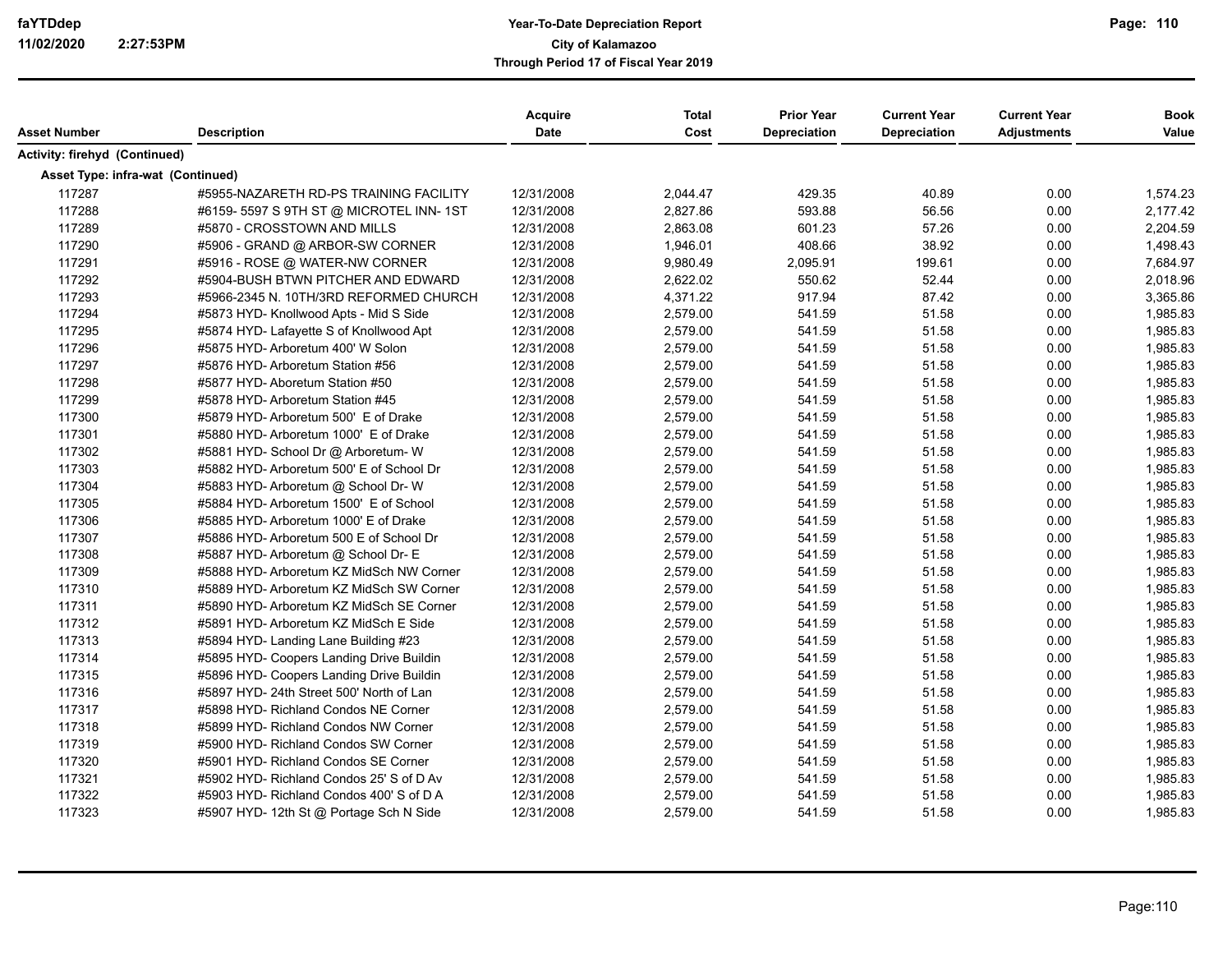|                                   |                                           | <b>Acquire</b> | <b>Total</b> | <b>Prior Year</b>   | <b>Current Year</b> | <b>Current Year</b> | <b>Book</b> |
|-----------------------------------|-------------------------------------------|----------------|--------------|---------------------|---------------------|---------------------|-------------|
| <b>Asset Number</b>               | <b>Description</b>                        | <b>Date</b>    | Cost         | <b>Depreciation</b> | Depreciation        | <b>Adjustments</b>  | Value       |
| Activity: firehyd (Continued)     |                                           |                |              |                     |                     |                     |             |
| Asset Type: infra-wat (Continued) |                                           |                |              |                     |                     |                     |             |
| 117324                            | #5908 HYD- 12th St Portage Schl W Side    | 12/31/2008     | 2,579.00     | 541.59              | 51.58               | 0.00                | 1,985.83    |
| 117325                            | #5909 HYD- Port Hope at Trout Bay         | 12/31/2008     | 2,579.00     | 541.59              | 51.58               | 0.00                | 1,985.83    |
| 117326                            | #5910 HYD- Port Hope Lot #44              | 12/31/2008     | 2,579.00     | 541.59              | 51.58               | 0.00                | 1,985.83    |
| 117327                            | #5911 HYD- Presque Isle Lot #25           | 12/31/2008     | 2,579.00     | 541.59              | 51.58               | 0.00                | 1,985.83    |
| 117328                            | #5912 HYD- Presque Isle at Trout Bay      | 12/31/2008     | 2,579.00     | 541.59              | 51.58               | 0.00                | 1,985.83    |
| 117329                            | #5913 HYD- Presque Isle Drive Lot #28     | 12/31/2008     | 2,579.00     | 541.59              | 51.58               | 0.00                | 1,985.83    |
| 117330                            | #5914 HYD- Petoskey St. at Port Hope      | 12/31/2008     | 2,579.00     | 541.59              | 51.58               | 0.00                | 1,985.83    |
| 117331                            | #5915 HYD- Port Hope Dr. Lot #48          | 12/31/2008     | 2,579.00     | 541.59              | 51.58               | 0.00                | 1,985.83    |
| 117332                            | #5917 HYD- 9160 D Avenue - Spruce Lane A  | 12/31/2008     | 2,579.00     | 541.59              | 51.58               | 0.00                | 1,985.83    |
| 117333                            | #5918 HYD- Summit Condos Building 2       | 12/31/2008     | 2,579.00     | 541.59              | 51.58               | 0.00                | 1,985.83    |
| 117334                            | #5919 HYD- Summit Condos Building 3       | 12/31/2008     | 2,579.00     | 541.59              | 51.58               | 0.00                | 1,985.83    |
| 117335                            | #5920 HYD- Geiser Grove Lot #87           | 12/31/2008     | 2,579.00     | 541.59              | 51.58               | 0.00                | 1,985.83    |
| 117336                            | #5921 HYD- Geiser Grove Ave. Aveling Way  | 12/31/2008     | 2,579.00     | 541.59              | 51.58               | 0.00                | 1,985.83    |
| 117337                            | #5922 HYD- O'Park at Frie                 | 12/31/2008     | 2,579.00     | 541.59              | 51.58               | 0.00                | 1,985.83    |
| 117338                            | #5923 HYD- 4081 O'Park                    | 12/31/2008     | 2,579.00     | 541.59              | 51.58               | 0.00                | 1,985.83    |
| 117339                            | #5924 HYD- 1551 S. 9th Street ECCU        | 12/31/2008     | 2,579.00     | 541.59              | 51.58               | 0.00                | 1,985.83    |
| 117340                            | #5925 HYD- 1551 S. 9th Street ECCU        | 12/31/2008     | 2,579.00     | 541.59              | 51.58               | 0.00                | 1,985.83    |
| 117341                            | #5926 HYD-8th St. 800' S. of KL           | 12/31/2008     | 2,579.00     | 541.59              | 51.58               | 0.00                | 1,985.83    |
| 117342                            | #5927 HYD-8th Street 400' S of KL         | 12/31/2008     | 2,579.00     | 541.59              | 51.58               | 0.00                | 1,985.83    |
| 117343                            | #5928 HYD- 5363 S. Westnedge              | 12/31/2008     | 2,579.00     | 541.59              | 51.58               | 0.00                | 1,985.83    |
| 117344                            | #5929 HYD- 5342 S. Westnedge              | 12/31/2008     | 2,579.00     | 541.59              | 51.58               | 0.00                | 1,985.83    |
| 117345                            | #5930 HYD- 5100 S. Westnedge              | 12/31/2008     | 2,579.00     | 541.59              | 51.58               | 0.00                | 1,985.83    |
| 117346                            | #5931 HYD- 5200 S. Westnedge              | 12/31/2008     | 2,579.00     | 541.59              | 51.58               | 0.00                | 1,985.83    |
| 117347                            | #5932 HYD- 5112 S. Westnedge              | 12/31/2008     | 2,579.00     | 541.59              | 51.58               | 0.00                | 1,985.83    |
| 117348                            | #5933 HYD- 5311 S. Westnedge              | 12/31/2008     | 2,579.00     | 541.59              | 51.58               | 0.00                | 1,985.83    |
| 117349                            | #5934 HYD- 5121 S. Westnedge              | 12/31/2008     | 2,579.00     | 541.59              | 51.58               | 0.00                | 1,985.83    |
| 117350                            | #5935 HYD- S. Westnedge at Andy           | 12/31/2008     | 2,579.00     | 541.59              | 51.58               | 0.00                | 1,985.83    |
| 117351                            | #5936 HYD- 5250 S. Westnedge              | 12/31/2008     | 2,579.00     | 541.59              | 51.58               | 0.00                | 1,985.83    |
| 117352                            | #5937 HYD- 5230 S. Westnedge              | 12/31/2008     | 2,579.00     | 541.59              | 51.58               | 0.00                | 1,985.83    |
| 117353                            | #5938 HYD- W. North Street west of Claren | 12/31/2008     | 2,579.00     | 541.59              | 51.58               | 0.00                | 1,985.83    |
| 117354                            | #5945 HYD- 1500 Humphrey                  | 12/31/2008     | 2,579.00     | 541.59              | 51.58               | 0.00                | 1,985.83    |
| 117355                            | #5946 HYD- 1500 Humphrey, Middle South S  | 12/31/2008     | 2,579.00     | 541.59              | 51.58               | 0.00                | 1,985.83    |
| 117356                            | #5947 HYD- 1500 Humphrey, SE Corner       | 12/31/2008     | 2,579.00     | 541.59              | 51.58               | 0.00                | 1,985.83    |
| 117357                            | #5948 HYD- 1500 Humphrey, East Side       | 12/31/2008     | 2,579.00     | 541.59              | 51.58               | 0.00                | 1,985.83    |
| 117358                            | #5956 HYD- Woodrush Avenue, Lot 53        | 12/31/2008     | 2,579.00     | 541.59              | 51.58               | 0.00                | 1,985.83    |
| 117359                            | #5957 HYD- Gooseberry Avenue, Lot 80      | 12/31/2008     | 2,579.00     | 541.59              | 51.58               | 0.00                | 1,985.83    |
| 117360                            | #5958 HYD- Tiger Lily Drive, Lot 101      | 12/31/2008     | 2,579.00     | 541.59              | 51.58               | 0.00                | 1,985.83    |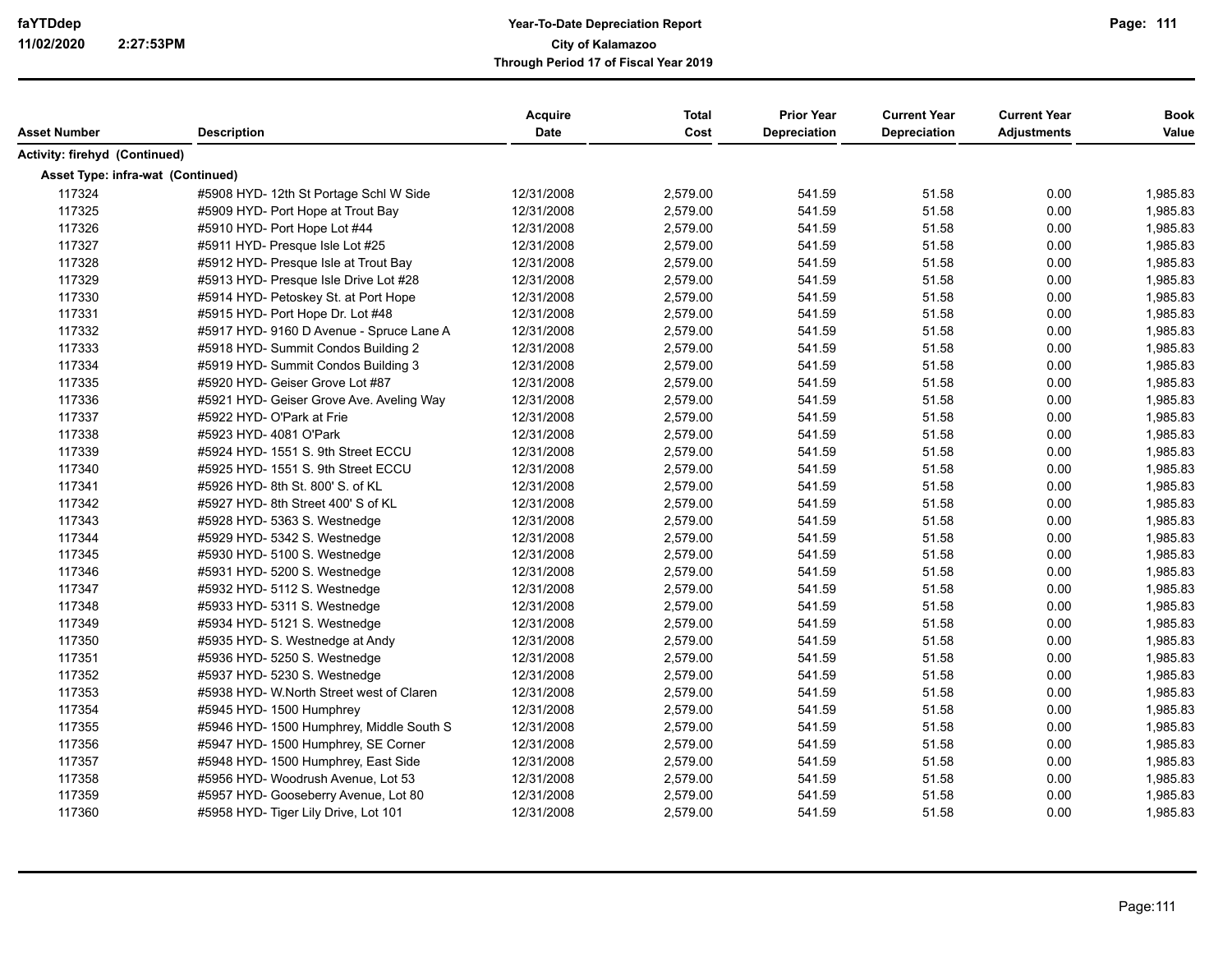| Asset Number                      | <b>Description</b>                       | Acquire<br>Date | <b>Total</b><br>Cost | <b>Prior Year</b><br>Depreciation | <b>Current Year</b><br><b>Depreciation</b> | <b>Current Year</b><br><b>Adjustments</b> | <b>Book</b><br>Value |
|-----------------------------------|------------------------------------------|-----------------|----------------------|-----------------------------------|--------------------------------------------|-------------------------------------------|----------------------|
| Activity: firehyd (Continued)     |                                          |                 |                      |                                   |                                            |                                           |                      |
| Asset Type: infra-wat (Continued) |                                          |                 |                      |                                   |                                            |                                           |                      |
| 117361                            | #5959 HYD- Tiger Lily Drive, Lot 58      | 12/31/2008      | 2,579.00             | 541.59                            | 51.58                                      | 0.00                                      | 1,985.83             |
| 117362                            | #5960 HYD- Cypress Bay, Lot 25           | 12/31/2008      | 2,579.00             | 541.59                            | 51.58                                      | 0.00                                      | 1,985.83             |
| 117363                            | #5961 HYD- Cypress Bay, Lot 63           | 12/31/2008      | 2,579.00             | 541.59                            | 51.58                                      | 0.00                                      | 1,985.83             |
| 117364                            | #5962 HYD- Richland Retail Center        | 12/31/2008      | 2,579.00             | 541.59                            | 51.58                                      | 0.00                                      | 1,985.83             |
| 117365                            | #5963 HYD- Richland Retail Center        | 12/31/2008      | 2,579.00             | 541.59                            | 51.58                                      | 0.00                                      | 1,985.83             |
| 117366                            | #5964 HYD- 1960 River St @ Comstock Fire | 12/31/2008      | 2,579.00             | 541.59                            | 51.58                                      | 0.00                                      | 1,985.83             |
| 117367                            | #5967 HYD- Nazerth @ Borg Nursing Hm- S  | 12/31/2008      | 2,579.00             | 541.59                            | 51.58                                      | 0.00                                      | 1,985.83             |
| 117368                            | #5968 HYD- Nazerth @ Borg Nursing Hm- SW | 12/31/2008      | 2,579.00             | 541.59                            | 51.58                                      | 0.00                                      | 1,985.83             |
| 117369                            | #5969 HYD- Nazerth @ Borg Nursing Hm- N  | 12/31/2008      | 2,579.00             | 541.59                            | 51.58                                      | 0.00                                      | 1,985.83             |
| 117370                            | #5970 HYD- Nazerth @ Borg Nursing Hm- NE | 12/31/2008      | 2,579.00             | 541.59                            | 51.58                                      | 0.00                                      | 1,985.83             |
| 117371                            | #5971 HYD- Ferris Street, S of Comstock  | 12/31/2008      | 2,579.00             | 541.59                            | 51.58                                      | 0.00                                      | 1,985.83             |
| 117391                            | #5990-STADIUM/1ST HYD W. OF 4TH          | 12/31/2009      | 2,829.97             | 537.70                            | 56.60                                      | 0.00                                      | 2,235.67             |
| 117392                            | #5991-STAPLES AT PATTERSON, SE           | 12/31/2009      | 2,829.97             | 537.70                            | 56.60                                      | 0.00                                      | 2,235.67             |
| 117393                            | #6010-EAST N AVE E KILGORE 500' E/SPRINK | 12/31/2009      | 2,829.97             | 537.70                            | 56.60                                      | 0.00                                      | 2,235.67             |
| 117394                            | #6012-PINEHURST AT W MAIN, NW            | 12/31/2009      | 2,829.97             | 537.70                            | 56.60                                      | 0.00                                      | 2,235.67             |
| 117395                            | #5984-NOTTINGHAM AT MORELAND, SW         | 12/31/2009      | 3,407.51             | 647.43                            | 68.15                                      | 0.00                                      | 2,691.93             |
| 117397                            | #5992-WALNUT AND PITCHER, SW CORNER      | 12/31/2009      | 0.00                 | 647.43                            | 68.15                                      | $-715.58$                                 | 0.00                 |
| 117398                            | #5995-NICHOLS AT DEVONSHIRE, SE          | 12/31/2009      | 3,407.51             | 647.43                            | 68.15                                      | 0.00                                      | 2,691.93             |
| 117399                            | #5999-E FRANK AT SCUDDER CT, NE          | 12/31/2009      | 3,407.51             | 647.43                            | 68.15                                      | 0.00                                      | 2,691.93             |
| 117400                            | #5976-2010 WESTNEDGE AT BETSY ANN PL     | 12/31/2009      | 1,480.44             | 281.30                            | 29.61                                      | 0.00                                      | 1,169.53             |
| 117401                            | #5977-REED AT ELGIN                      | 12/31/2009      | 2,516.23             | 478.07                            | 50.33                                      | 0.00                                      | 1,987.83             |
| 117402                            | #5985-STAPLES AT PATERSON                | 12/31/2009      | 1,175.27             | 223.32                            | 23.51                                      | 0.00                                      | 928.44               |
| 117403                            | #5988-VASSAR AT PASADENA                 | 12/31/2009      | 4,480.02             | 851.20                            | 89.60                                      | 0.00                                      | 3,539.22             |
| 117404                            | #5989-BRYANT, W OF BELFORD               | 12/31/2009      | 4,107.60             | 780.43                            | 82.15                                      | 0.00                                      | 3,245.02             |
| 117405                            | #6015-3057 GULL RD                       | 12/31/2009      | 8,228.42             | 1,563.42                          | 164.57                                     | 0.00                                      | 6,500.43             |
| 117406                            | #6009-GULL RD/KAL JUVENILE HOME          | 12/31/2009      | 2,537.00             | 482.03                            | 50.74                                      | 0.00                                      | 2,004.23             |
| 117407                            | #5981-5200 E CORK, SW CORNER             | 12/31/2009      | 2,537.00             | 482.03                            | 50.74                                      | 0.00                                      | 2,004.23             |
| 117408                            | #5982-5200 E CORK, NW CORNER             | 12/31/2009      | 2,537.00             | 482.03                            | 50.74                                      | 0.00                                      | 2,004.23             |
| 117409                            | #5983-5200 E CORK, SW CORNER/SERV RD     | 12/31/2009      | 2,537.00             | 482.03                            | 50.74                                      | 0.00                                      | 2,004.23             |
| 117410                            | #5980-6147 TECHNOLOGY AVENUE             | 12/31/2009      | 2,537.00             | 482.03                            | 50.74                                      | 0.00                                      | 2,004.23             |
| 117411                            | #5978-SPRINKLE RD/KENDALL ELECTRIC       | 12/31/2009      | 2,537.00             | 482.03                            | 50.74                                      | 0.00                                      | 2,004.23             |
| 117412                            | #5979-SPRINKLE RD/KENDALL ELECTRIC       | 12/31/2009      | 2,537.00             | 482.03                            | 50.74                                      | 0.00                                      | 2,004.23             |
| 117413                            | #5993-BARNEY RD/200' W OF DOUGLAS        | 12/31/2009      | 2,537.00             | 482.03                            | 50.74                                      | 0.00                                      | 2,004.23             |
| 117414                            | #5994-ORCHARD AVE, MID-BLOCK             | 12/31/2009      | 2,537.00             | 482.03                            | 50.74                                      | 0.00                                      | 2,004.23             |
| 117415                            | #5996-M-43, 500' W OF 1ST ST             | 12/31/2009      | 2,537.00             | 482.03                            | 50.74                                      | 0.00                                      | 2,004.23             |
| 117416                            | #5997-M-43 AT WICKFORD                   | 12/31/2009      | 2,537.00             | 482.03                            | 50.74                                      | 0.00                                      | 2,004.23             |
| 117417                            | #5998-3330 STADIUM DR, NW CORNER         | 12/31/2009      | 2,537.00             | 482.03                            | 50.74                                      | 0.00                                      | 2,004.23             |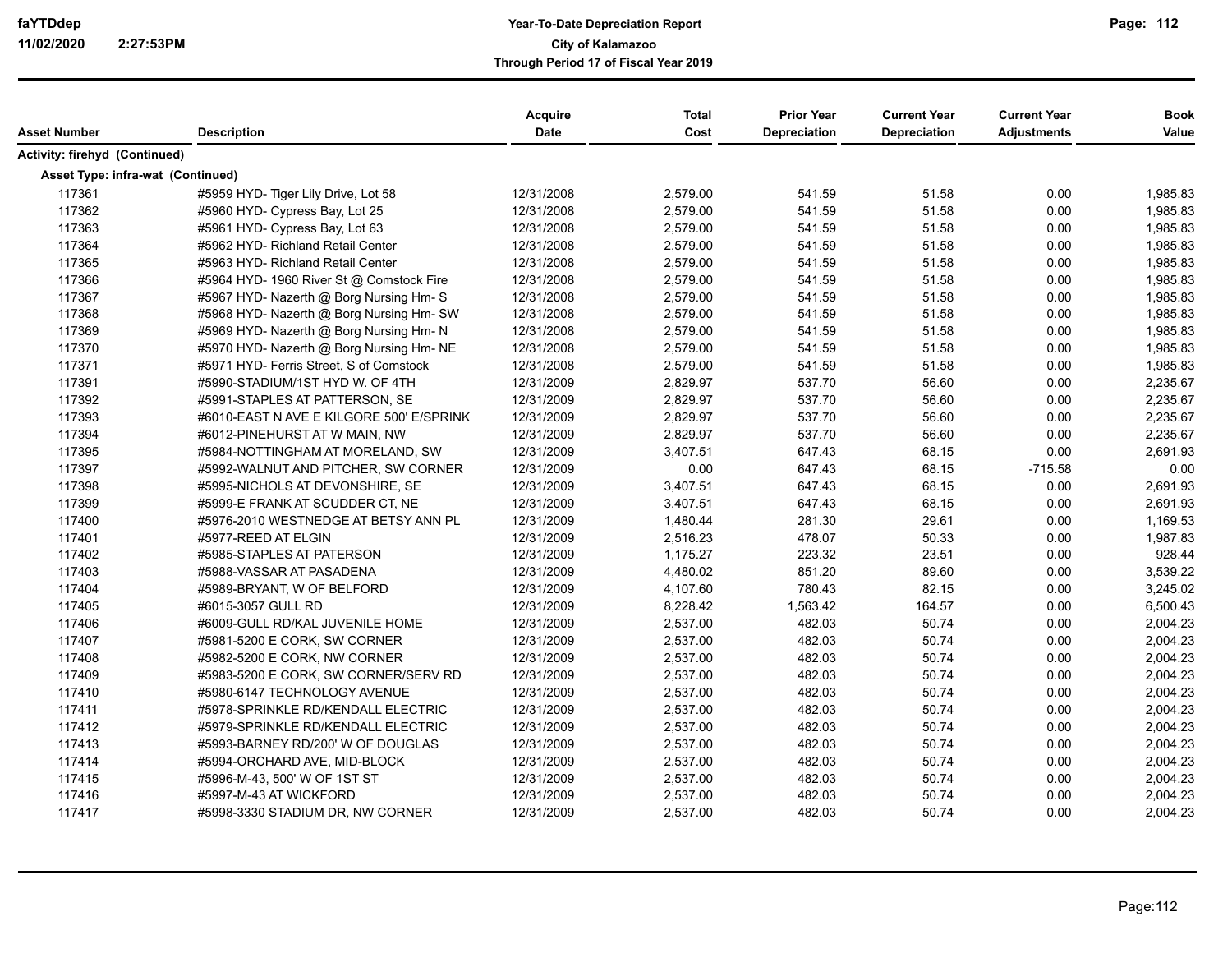| <b>Asset Number</b>               | <b>Description</b>                  | Acquire<br>Date | <b>Total</b><br>Cost | <b>Prior Year</b><br>Depreciation | <b>Current Year</b><br>Depreciation | <b>Current Year</b><br><b>Adjustments</b> | <b>Book</b><br>Value |
|-----------------------------------|-------------------------------------|-----------------|----------------------|-----------------------------------|-------------------------------------|-------------------------------------------|----------------------|
|                                   |                                     |                 |                      |                                   |                                     |                                           |                      |
| Activity: firehyd (Continued)     |                                     |                 |                      |                                   |                                     |                                           |                      |
| Asset Type: infra-wat (Continued) |                                     |                 |                      |                                   |                                     |                                           |                      |
| 117418                            | #6000-TILLINGSTON-LOT #46           | 12/31/2009      | 2,537.00             | 482.03                            | 50.74                               | 0.00                                      | 2,004.23             |
| 117419                            | #6001-TILLINGSDALE-LOT #51          | 12/31/2009      | 2,537.00             | 482.03                            | 50.74                               | 0.00                                      | 2,004.23             |
| 117420                            | #6002-DARLINGTON-LOT #80            | 12/31/2009      | 2,537.00             | 482.03                            | 50.74                               | 0.00                                      | 2,004.23             |
| 117421                            | #6003-DARLINGTON-LOT #71            | 12/31/2009      | 2,537.00             | 482.03                            | 50.74                               | 0.00                                      | 2,004.23             |
| 117422                            | #6004-DARLINGTON-LOT #76            | 12/31/2009      | 2,537.00             | 482.03                            | 50.74                               | 0.00                                      | 2,004.23             |
| 117423                            | #6005-ATTLEBERRY-LOT #26            | 12/31/2009      | 2,537.00             | 482.03                            | 50.74                               | 0.00                                      | 2,004.23             |
| 117424                            | #6006-ANNANDALE-LOT #12             | 12/31/2009      | 2,537.00             | 482.03                            | 50.74                               | 0.00                                      | 2,004.23             |
| 117425                            | #6007-ANNANDALE-LOT #8              | 12/31/2009      | 2,537.00             | 482.03                            | 50.74                               | 0.00                                      | 2,004.23             |
| 117426                            | #6008-ANNANDALE-LOT #4              | 12/31/2009      | 2,537.00             | 482.03                            | 50.74                               | 0.00                                      | 2,004.23             |
| 117791                            | #6021-BROCKTON @ ATTLEBERRY         | 12/31/2010      | 2,808.00             | 477.36                            | 56.16                               | 0.00                                      | 2,274.48             |
| 117792                            | #6022-ASHLAND BLVD, LOT #47         | 12/31/2010      | 2,808.00             | 477.36                            | 56.16                               | 0.00                                      | 2,274.48             |
| 117793                            | #6023-ASHLAND @ BROCKTON            | 12/31/2010      | 2,808.00             | 477.36                            | 56.16                               | 0.00                                      | 2,274.48             |
| 117794                            | #6024-BROCKTON, LOT #55             | 12/31/2010      | 2,808.00             | 477.36                            | 56.16                               | 0.00                                      | 2,274.48             |
| 117795                            | #6025-ATTLEBERRY, LOT #31           | 12/31/2010      | 2,808.00             | 477.36                            | 56.16                               | 0.00                                      | 2,274.48             |
| 117796                            | #6026-ATTLEBERRY, LOT #34           | 12/31/2010      | 2,808.00             | 477.36                            | 56.16                               | 0.00                                      | 2,274.48             |
| 117797                            | #6031-WICKFORD, 200' N OF W MAIN    | 12/31/2010      | 2,808.00             | 477.36                            | 56.16                               | 0.00                                      | 2,274.48             |
| 117798                            | #6032-WICKFORD, LOT #10             | 12/31/2010      | 2,808.00             | 477.36                            | 56.16                               | 0.00                                      | 2,274.48             |
| 117799                            | #6036-WICKFORD, LOT #14             | 12/31/2010      | 2,808.00             | 477.36                            | 56.16                               | 0.00                                      | 2,274.48             |
| 117800                            | #6037-WICKFORD, LOT #18             | 12/31/2010      | 2,808.00             | 477.36                            | 56.16                               | 0.00                                      | 2,274.48             |
| 117801                            | #6038-WICKFORD, LOT #6              | 12/31/2010      | 2,808.00             | 477.36                            | 56.16                               | 0.00                                      | 2,274.48             |
| 117802                            | #6039-WICKFORD, LOT #2              | 12/31/2010      | 2,808.00             | 477.36                            | 56.16                               | 0.00                                      | 2,274.48             |
| 117803                            | #6040-J AVENUE @ WICKFORD           | 12/31/2010      | 2,808.00             | 477.36                            | 56.16                               | 0.00                                      | 2,274.48             |
| 117804                            | #6041-VANKAL, 600' S. OF J AVENUE   | 12/31/2010      | 2,808.00             | 477.36                            | 56.16                               | 0.00                                      | 2,274.48             |
| 117805                            | #6042-VANKAL @ J AVENUE             | 12/31/2010      | 2,808.00             | 477.36                            | 56.16                               | 0.00                                      | 2,274.48             |
| 117806                            | #6043-J AVENUE, 500' E. OF VANKAL   | 12/31/2010      | 2,808.00             | 477.36                            | 56.16                               | 0.00                                      | 2,274.48             |
| 117807                            | #6044-J AVENUE, W. OF WICKFORD      | 12/31/2010      | 2,808.00             | 477.36                            | 56.16                               | 0.00                                      | 2,274.48             |
| 117808                            | #6045-J AVENUE, 400' W. OF WICKFORD | 12/31/2010      | 2,808.00             | 477.36                            | 56.16                               | 0.00                                      | 2,274.48             |
| 117809                            | #6046-VANKAL, 1000' S. OF J AVENUE  | 12/31/2010      | 2,808.00             | 477.36                            | 56.16                               | 0.00                                      | 2,274.48             |
| 117810                            | #6047-1500' S. OF J AVENUE          | 12/31/2010      | 2,808.00             | 477.36                            | 56.16                               | 0.00                                      | 2,274.48             |
| 117811                            | #6048-VANKAL, 1000' N. OF M-43      | 12/31/2010      | 2,808.00             | 477.36                            | 56.16                               | 0.00                                      | 2,274.48             |
| 117812                            | #6049-VANKAL, 300' N. OF M-43       | 12/31/2010      | 2,808.00             | 477.36                            | 56.16                               | 0.00                                      | 2,274.48             |
| 117813                            | #6050-M-43, 1000' E. OF VANKAL      | 12/31/2010      | 2,808.00             | 477.36                            | 56.16                               | 0.00                                      | 2,274.48             |
| 117814                            | #6051-M-43, 500' E. OF VANKAL       | 12/31/2010      | 2,808.00             | 477.36                            | 56.16                               | 0.00                                      | 2,274.48             |
| 117815                            | #6058-KNOLLWOOD, BLDG #4            | 12/31/2010      | 2,808.00             | 477.36                            | 56.16                               | 0.00                                      | 2,274.48             |
| 117816                            | #6059-KNOLLWOOD, BLDG #3 SOUTH      | 12/31/2010      | 2,808.00             | 477.36                            | 56.16                               | 0.00                                      | 2,274.48             |
| 117817                            | #6055-KNOLLWOOD, BLDG #3            | 12/31/2010      | 2,808.00             | 477.36                            | 56.16                               | 0.00                                      | 2,274.48             |
| 117818                            | #6056-KNOLLWOOD, BLDG #2            | 12/31/2010      | 2,808.00             | 477.36                            | 56.16                               | 0.00                                      | 2,274.48             |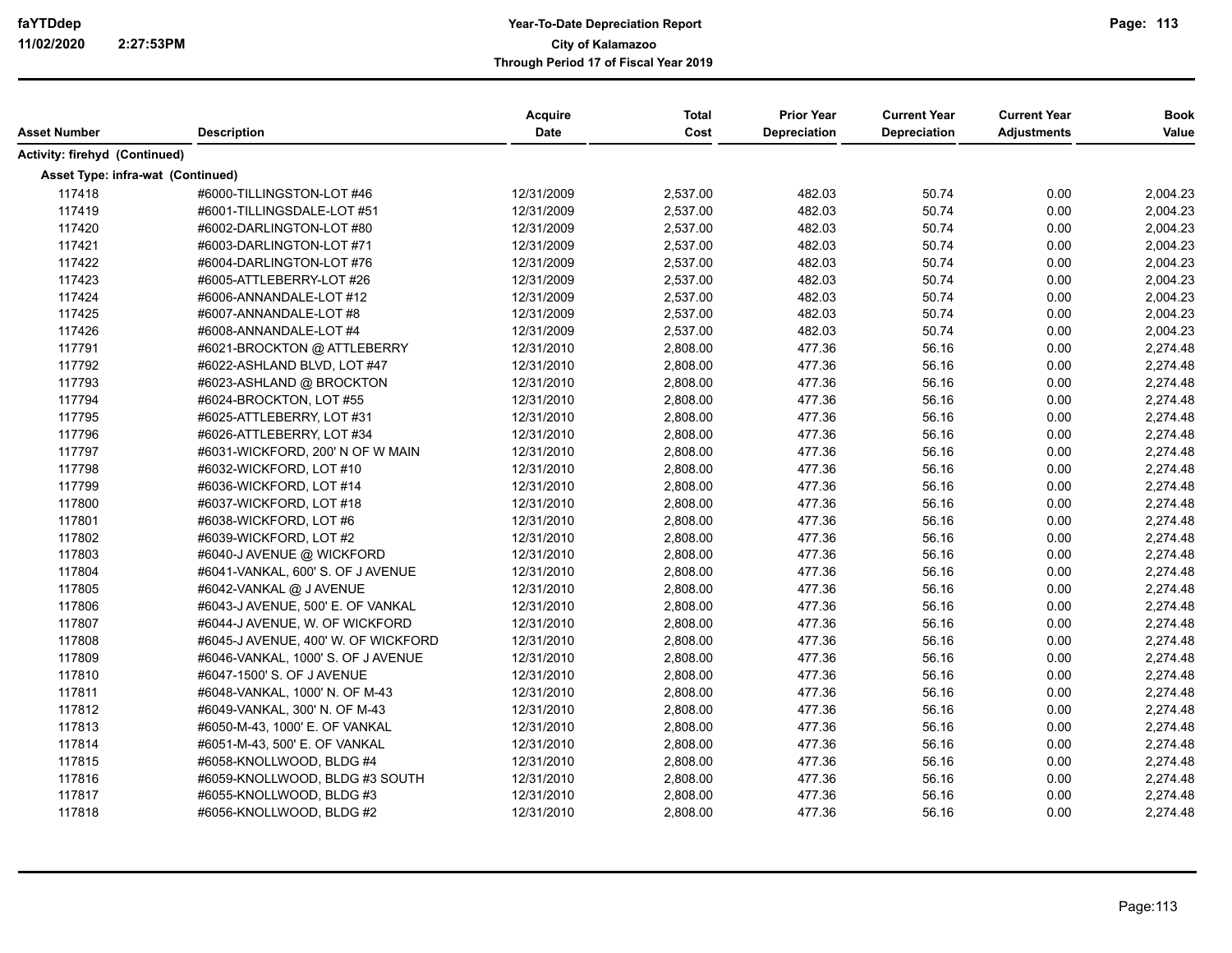|                                   |                                       | Acquire    | <b>Total</b> | <b>Prior Year</b>   | <b>Current Year</b> | <b>Current Year</b> | <b>Book</b> |
|-----------------------------------|---------------------------------------|------------|--------------|---------------------|---------------------|---------------------|-------------|
| <b>Asset Number</b>               | <b>Description</b>                    | Date       | Cost         | <b>Depreciation</b> | Depreciation        | <b>Adjustments</b>  | Value       |
| Activity: firehyd (Continued)     |                                       |            |              |                     |                     |                     |             |
| Asset Type: infra-wat (Continued) |                                       |            |              |                     |                     |                     |             |
| 117819                            | #6057-KNOLLWOOD, BLDG #1              | 12/31/2010 | 2,808.00     | 477.36              | 56.16               | 0.00                | 2,274.48    |
| 117820                            | #6069-BARRINGTON COURT, LOT #112      | 12/31/2010 | 2,808.00     | 477.36              | 56.16               | 0.00                | 2,274.48    |
| 117821                            | #6067-BARONY POINTE, LOT #121         | 12/31/2010 | 2,808.00     | 477.36              | 56.16               | 0.00                | 2,274.48    |
| 117822                            | #6068-BARONY POINTE, LOT #120         | 12/31/2010 | 2,808.00     | 477.36              | 56.16               | 0.00                | 2,274.48    |
| 117823                            | #6075-BARRINGTON COURT, LOT #111      | 12/31/2010 | 2,808.00     | 477.36              | 56.16               | 0.00                | 2,274.48    |
| 117827                            | <b>BILLABLE HYDRANT REPLACEMENT</b>   | 12/31/2010 | 21,811.06    | 3,707.87            | 436.22              | 0.00                | 17,666.97   |
| 117828                            | INSTALL HYD CONVERSION KITS           | 12/31/2010 | 3,089.51     | 525.22              | 61.79               | 0.00                | 2,502.50    |
| 117829                            | #0957-PATTERSON AND ROSE              | 12/31/2010 | 10,262.57    | 1,744.63            | 205.25              | 0.00                | 8,312.69    |
| 117830                            | #6014-330 N DRAKE                     | 12/31/2010 | 23,709.80    | 4,030.70            | 474.20              | 0.00                | 19,204.90   |
| 117831                            | #6011-1130 RACE, S. OF                | 12/31/2010 | 2,188.47     | 372.05              | 43.77               | 0.00                | 1,772.65    |
| 117832                            | #6013-1400 GULL ROAD                  | 12/31/2010 | 9,434.78     | 1,603.94            | 188.69              | 0.00                | 7,642.15    |
| 117833                            | #6016-6930 WEST KL AVENUE             | 12/31/2010 | 6,178.03     | 1,050.26            | 123.56              | 0.00                | 5,004.21    |
| 117834                            | #6017-E FRANK/NE OF WALBRIDGE         | 12/31/2010 | 3,624.81     | 616.25              | 72.50               | 0.00                | 2,936.06    |
| 117835                            | #6077-2532 SAIDLA ROAD                | 12/31/2010 | 6,052.57     | 1,028.93            | 121.05              | 0.00                | 4,902.59    |
| 117836                            | #6020-2895 S 11TH STREET              | 12/31/2010 | 6,538.57     | 1,111.55            | 130.77              | 0.00                | 5,296.25    |
| 117837                            | #6018-DUKE @ DENWAY, SE               | 12/31/2010 | 3,557.13     | 604.69              | 71.14               | 0.00                | 2,881.30    |
| 117838                            | #6027-1038 INTERFAITH, NW CORNER      | 12/31/2010 | 7,814.31     | 1,328.46            | 156.29              | 0.00                | 6,329.56    |
| 117839                            | #6019-2924 KENSINGTON                 | 12/31/2010 | 2,676.88     | 455.09              | 53.54               | 0.00                | 2,168.25    |
| 117840                            | #6054-OAK @ PIONEER                   | 12/31/2010 | 3,578.71     | 608.35              | 71.57               | 0.00                | 2,898.79    |
| 117841                            | #6028-COBB @ NORTH                    | 12/31/2010 | 3,512.37     | 597.12              | 70.25               | 0.00                | 2,845.00    |
| 117842                            | #6030-MABEL @ COBB, NE CORNER         | 12/31/2010 | 5,551.99     | 943.84              | 111.04              | 0.00                | 4,497.11    |
| 117843                            | #6029-740 SKINNER DRIVE               | 12/31/2010 | 5,098.27     | 866.73              | 101.96              | 0.00                | 4,129.58    |
| 117844                            | #6062-1219 LAY BLVD                   | 12/31/2010 | 4,112.13     | 699.04              | 82.24               | 0.00                | 3,330.85    |
| 117845                            | #6060-400 BLK OF STOCKBRIDGE          | 12/31/2010 | 1,766.75     | 300.35              | 35.33               | 0.00                | 1,431.07    |
| 117846                            | #6061-COLLINS, E OF BANK              | 12/31/2010 | 1,811.91     | 308.04              | 36.24               | 0.00                | 1,467.63    |
| 117847                            | #6083-S WESTNEDGE @ W KILGORE         | 12/31/2010 | 8,157.50     | 1,386.78            | 163.15              | 0.00                | 6,607.57    |
| 117848                            | #6063-LOVERS LANE @ SUNNOCK           | 12/31/2010 | 2,005.42     | 340.93              | 40.11               | 0.00                | 1,624.38    |
| 117849                            | #6064-LOVERS LANE @ LAKEWAY           | 12/31/2010 | 2,005.42     | 340.93              | 40.11               | 0.00                | 1,624.38    |
| 117850                            | #6065-LOVERS LANE @ ROYCE             | 12/31/2010 | 2,005.42     | 340.93              | 40.11               | 0.00                | 1,624.38    |
| 117851                            | #6084-W MICHIGAN @ WESTERN AVE        | 12/31/2010 | 6,697.97     | 1,138.66            | 133.96              | 0.00                | 5,425.35    |
| 117852                            | #6066-1207 OAKLAND DRIVE              | 12/31/2010 | 4,484.78     | 762.44              | 89.69               | 0.00                | 3,632.65    |
| 117853                            | #6081-731 PLEASANT, 235' S            | 12/31/2010 | 2,008.23     | 341.39              | 40.16               | 0.00                | 1,626.68    |
| 117854                            | #6082-731 PLEASANT, 217' S            | 12/31/2010 | 2,008.24     | 341.40              | 40.16               | 0.00                | 1,626.68    |
| 117943                            | #6033-1548 CONCORD PLACE, IN FRONT OF | 12/31/2009 | 2,808.00     | 533.52              | 56.16               | 0.00                | 2,218.32    |
| 117944                            | #6034-1551 CONCORD PLACE, IN FRONT OF | 12/31/2009 | 2,808.00     | 533.52              | 56.16               | 0.00                | 2,218.32    |
| 117945                            | #6035-1550 CONCORD PLACE, IN FRONT OF | 12/31/2009 | 2,808.00     | 533.52              | 56.16               | 0.00                | 2,218.32    |
| 118307                            | #6086-BOYCE AVENUE AT H AVENUE        | 12/31/2011 | 3,650.00     | 547.50              | 73.00               | 0.00                | 3,029.50    |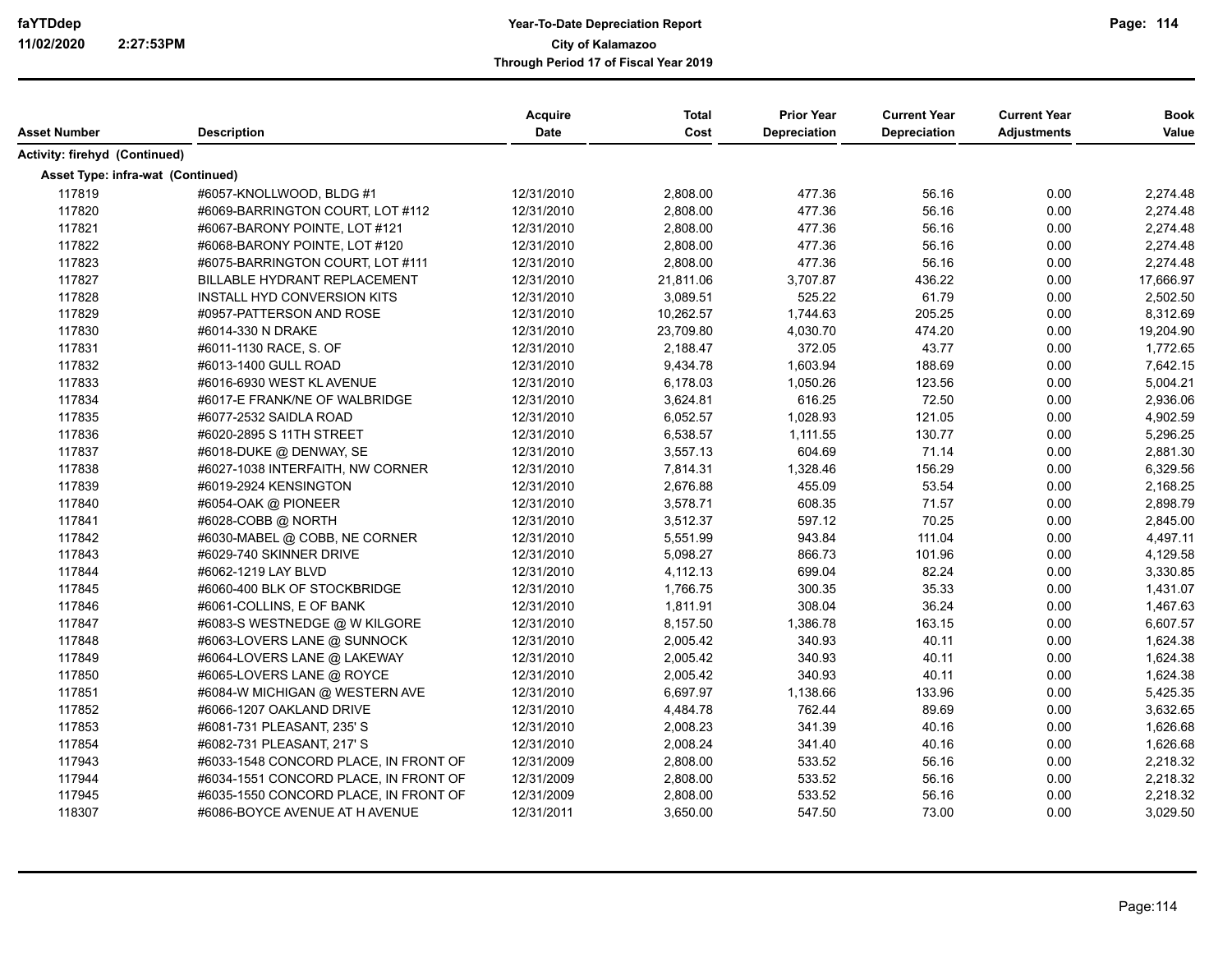|                                   |                                                   | Acquire<br><b>Date</b> | <b>Total</b><br>Cost | <b>Prior Year</b><br><b>Depreciation</b> | <b>Current Year</b> | <b>Current Year</b> | <b>Book</b> |
|-----------------------------------|---------------------------------------------------|------------------------|----------------------|------------------------------------------|---------------------|---------------------|-------------|
| Asset Number                      | <b>Description</b>                                |                        |                      |                                          | Depreciation        | <b>Adjustments</b>  | Value       |
| Activity: firehyd (Continued)     |                                                   |                        |                      |                                          |                     |                     |             |
| Asset Type: infra-wat (Continued) |                                                   |                        |                      |                                          |                     |                     |             |
| 118308                            | #6087-COTSWOLD AT H AVENUE                        | 12/31/2011             | 3,650.00             | 547.50                                   | 73.00               | 0.00                | 3,029.50    |
| 118309                            | #6088-COTSWOLD LOT 7                              | 12/31/2011             | 3,650.00             | 547.50                                   | 73.00               | 0.00                | 3,029.50    |
| 118310                            | #6090-BOYCE AT COTSWOLD                           | 12/31/2011             | 3,650.00             | 547.50                                   | 73.00               | 0.00                | 3,029.50    |
| 118311                            | #6099-KRUM AVENUE                                 | 12/31/2011             | 3,650.00             | 547.50                                   | 73.00               | 0.00                | 3,029.50    |
| 118312                            | #6100-KRUM AVENUE                                 | 12/31/2011             | 3,650.00             | 547.50                                   | 73.00               | 0.00                | 3,029.50    |
| 118313                            | #6103-BURNHAM HALL                                | 12/31/2011             | 3,650.00             | 547.50                                   | 73.00               | 0.00                | 3,029.50    |
| 118314                            | #6105-PINEHURST ALLEY                             | 12/31/2011             | 3,650.00             | 547.50                                   | 73.00               | 0.00                | 3,029.50    |
| 118315                            | #6112-BRYANT STREET-SW CORNER                     | 12/31/2011             | 3,650.00             | 547.50                                   | 73.00               | 0.00                | 3,029.50    |
| 118316                            | #6115-KRUM-EAST END                               | 12/31/2011             | 3,650.00             | 547.50                                   | 73.00               | 0.00                | 3,029.50    |
| 118317                            | #6116-M-96 TO "FUTURE" ROAD                       | 12/31/2011             | 3,650.00             | 547.50                                   | 73.00               | 0.00                | 3,029.50    |
| 118318                            | #6118-5020 TEXAS DRIVE                            | 12/31/2011             | 3,650.00             | 547.50                                   | 73.00               | 0.00                | 3,029.50    |
| 118319                            | #6119-901 PORTAGE                                 | 12/31/2011             | 3,650.00             | 547.50                                   | 73.00               | 0.00                | 3,029.50    |
| 118320                            | #6127-SANGREN HALL                                | 12/31/2011             | 3,650.00             | 547.50                                   | 73.00               | 0.00                | 3,029.50    |
| 118321                            | #6128-SANGREN HALL-NE CORNER                      | 12/31/2011             | 3,650.00             | 547.50                                   | 73.00               | 0.00                | 3,029.50    |
| 118322                            | #6130-4201 STADIUM DR-SW CORNER                   | 12/31/2011             | 3,650.00             | 547.50                                   | 73.00               | 0.00                | 3,029.50    |
| 118323                            | #6131-4201 STADIUM DR                             | 12/31/2011             | 3,650.00             | 547.50                                   | 73.00               | 0.00                | 3,029.50    |
| 118324                            | #6132-4201 STADIUM DR                             | 12/31/2011             | 3,650.00             | 547.50                                   | 73.00               | 0.00                | 3,029.50    |
| 118325                            | #6133-4200 DAVIS CREEK                            | 12/31/2011             | 3,650.00             | 547.50                                   | 73.00               | 0.00                | 3,029.50    |
| 118326                            | #6134-4200 DAVIS CREEK                            | 12/31/2011             | 3,650.00             | 547.50                                   | 73.00               | 0.00                | 3,029.50    |
| 118327                            | #6135-2121 S. DRAKE ROAD                          | 12/31/2011             | 3,650.00             | 547.50                                   | 73.00               | 0.00                | 3,029.50    |
| 118328                            | #6136-400 BRYANT ST-E OF ILLINOIS ENVELO          | 12/31/2011             | 3,650.00             | 547.50                                   | 73.00               | 0.00                | 3,029.50    |
| 118329                            | #6123-1324 LAFAYETTE                              | 12/31/2011             | 3,650.00             | 547.50                                   | 73.00               | 0.00                | 3,029.50    |
| 118331                            | INST HYD CONVERSION KITS (TC TO WATROUS)          | 12/31/2011             | 2,307.73             | 346.14                                   | 46.16               | 0.00                | 1,915.43    |
| 118333                            | #6071-ROSE & NORTH                                | 12/31/2011             | 1,852.88             | 277.95                                   | 37.06               | 0.00                | 1,537.87    |
| 118334                            | #6092-RAVINE W. OF WKPRS RADIO                    | 12/31/2011             | 3,693.13             | 553.95                                   | 73.86               | 0.00                | 3,065.32    |
| 118335                            | #6091-RAVINE E. OF SQUIRES                        | 12/31/2011             | 3,761.86             | 564.30                                   | 75.24               | 0.00                | 3,122.32    |
| 118336                            | #6097-LAY BLVD                                    | 12/31/2011             | 8,722.84             | 1,308.45                                 | 174.46              | 0.00                | 7,239.93    |
| 118337                            | #6093-S BURDICK @ SUPERIOR                        | 12/31/2011             | 3,250.51             | 487.58                                   | 65.01               | 0.00                | 2,697.92    |
| 118338                            | #6138-3300 STADIUM DR                             | 12/31/2011             | 30,404.04            | 4,560.60                                 | 608.08              | 0.00                | 25,235.36   |
| 118339                            | #6124-RACE AND EGLESTON                           | 12/31/2011             | 3,076.15             | 461.40                                   | 61.52               | 0.00                | 2,553.23    |
| 118340                            | #6101-WESTNEDGE AND INKSTER                       | 12/31/2011             | 6,076.28             | 911.47                                   | 121.53              | 0.00                | 5,043.28    |
| 118341                            | #6110-12TH STREET AND TEXAS DRIVE                 | 12/31/2011             | 1,993.12             | 298.95                                   | 39.86               | 0.00                | 1,654.31    |
| 118342                            | #6111-12TH STREET AND TEXAS DRIVE-SE COR          | 12/31/2011             | 1,993.11             | 298.95                                   | 39.86               | 0.00                | 1,654.30    |
| 118343                            | #6117-WMU-NE CORNER OF COMPUTER CENTER 12/31/2011 |                        | 1,431.92             | 214.80                                   | 28.64               | 0.00                | 1,188.48    |
| 118344                            | #6114-405 REED                                    | 12/31/2011             | 1,470.35             | 220.57                                   | 29.41               | 0.00                | 1,220.37    |
| 118345                            | #6121-HIGH AND REED                               | 12/31/2011             | 5,220.19             | 783.00                                   | 104.40              | 0.00                | 4,332.79    |
| 118346                            | #6113-MYSTIC TR AND SAQUARO TR                    | 12/31/2011             | 3,634.20             | 545.10                                   | 72.68               | 0.00                | 3,016.42    |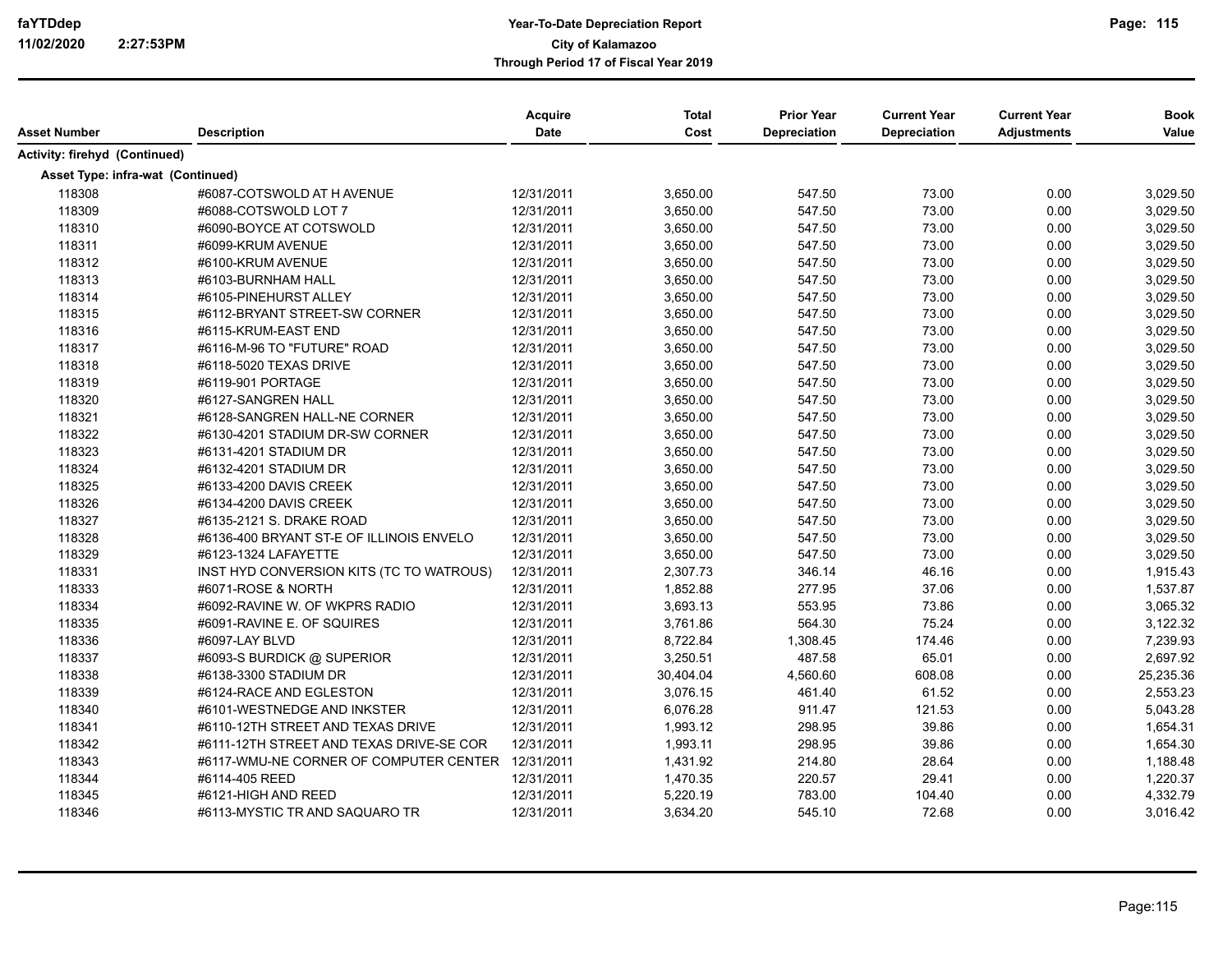| Asset Number                      | <b>Description</b>                                  | Acquire<br><b>Date</b> | <b>Total</b><br>Cost | <b>Prior Year</b><br><b>Depreciation</b> | <b>Current Year</b><br><b>Depreciation</b> | <b>Current Year</b><br><b>Adjustments</b> | <b>Book</b><br>Value |
|-----------------------------------|-----------------------------------------------------|------------------------|----------------------|------------------------------------------|--------------------------------------------|-------------------------------------------|----------------------|
| Activity: firehyd (Continued)     |                                                     |                        |                      |                                          |                                            |                                           |                      |
| Asset Type: infra-wat (Continued) |                                                     |                        |                      |                                          |                                            |                                           |                      |
| 118347                            | #6129-2019 ALAMO/HILLSIDE MIDDLE SCHOOL             | 12/31/2011             | 5,781.11             | 867.15                                   | 115.62                                     | 0.00                                      | 4,798.34             |
| 118436                            | #6102-3939 OAKLAND DR/LAKESIDE FOR CHILD            | 12/31/2011             | 5,078.56             | 761.78                                   | 101.57                                     | 0.00                                      | 4,215.21             |
| 118439                            | #6125-649 LAKE STREET                               | 12/31/2011             | 3,650.00             | 547.50                                   | 73.00                                      | 0.00                                      | 3,029.50             |
| 118440                            | #6126-LAKE STREET-W OF PORTAGE                      | 12/31/2011             | 3,650.00             | 547.50                                   | 73.00                                      | 0.00                                      | 3,029.50             |
| 118459                            | #6089-OAKLAND DRIVE                                 | 12/31/2011             | 4,372.43             | 655.87                                   | 87.45                                      | 0.00                                      | 3,629.11             |
| 118460                            | #6094-BETWEEN 3012-3026 N. WESTNEDGE                | 12/31/2011             | 4,372.43             | 655.87                                   | 87.45                                      | 0.00                                      | 3,629.11             |
| 118461                            | #6095-E. MICHIGAN AND PHELPS                        | 12/31/2011             | 4,372.43             | 655.87                                   | 87.45                                      | 0.00                                      | 3,629.11             |
| 118462                            | #6096-LOVERS LANE AT E CORK-SE CORNER               | 12/31/2011             | 4,372.43             | 655.87                                   | 87.45                                      | 0.00                                      | 3,629.11             |
| 118463                            | #6104-5300 GULL ROAD-N OF KMART                     | 12/31/2011             | 4,372.43             | 655.87                                   | 87.45                                      | 0.00                                      | 3,629.11             |
| 118464                            | #6120-STOCKBRIDGE AT REED COURT                     | 12/31/2011             | 4,372.43             | 655.87                                   | 87.45                                      | 0.00                                      | 3,629.11             |
| 118465                            | #6122-902 N. EDWARDS                                | 12/31/2011             | 4,372.43             | 655.87                                   | 87.45                                      | 0.00                                      | 3,629.11             |
| 118466                            | #6137-CHURCH AND W FRANK-NE CORNER                  | 12/31/2011             | 4,372.43             | 655.87                                   | 87.45                                      | 0.00                                      | 3,629.11             |
| 118467                            | #6098-5600 GULL ROAD-S OF GAS STATION               | 12/31/2011             | 4,372.43             | 655.87                                   | 87.45                                      | 0.00                                      | 3,629.11             |
| 118468                            | #6106-2700 E. KILGORE, INSIDE FENCE BY N            | 12/31/2011             | 3,693.34             | 554.02                                   | 73.87                                      | 0.00                                      | 3,065.45             |
| 118469                            | #6107-2700 E. KILGORE, INSIDE FENCE BY N            | 12/31/2011             | 3,693.34             | 554.02                                   | 73.87                                      | 0.00                                      | 3,065.45             |
| 118470                            | #6108-2605 E. KILGORE, ACROSS FROM E. EN            | 12/31/2011             | 3,693.34             | 554.02                                   | 73.87                                      | 0.00                                      | 3,065.45             |
| 118471                            | #6109-2700 E. KILGORE, INSIDE FENCE BY N            | 12/31/2011             | 3,693.34             | 554.02                                   | 73.87                                      | 0.00                                      | 3,065.45             |
| 119126                            | #6152-810 RANKIN/WESLEY HALL #1                     | 12/31/2012             | 3,650.00             | 474.50                                   | 73.00                                      | 0.00                                      | 3,102.50             |
| 119127                            | #6178-EXCHANGE PLACE @ S. ROSE                      | 12/31/2012             | 3,650.00             | 474.50                                   | 73.00                                      | 0.00                                      | 3,102.50             |
| 119128                            | #6179-CORPORATION ALLEY @ EXCHANGE PLACE 12/31/2012 |                        | 3,650.00             | 474.50                                   | 73.00                                      | 0.00                                      | 3,102.50             |
| 119130                            | #6180-CORPORATION ALLEY S. END                      | 12/31/2012             | 3,650.00             | 474.50                                   | 73.00                                      | 0.00                                      | 3,102.50             |
| 119131                            | #6182-2909 WELLINGTON - ACROSS FROM                 | 12/31/2012             | 3,650.00             | 474.50                                   | 73.00                                      | 0.00                                      | 3,102.50             |
| 119132                            | #6188-BROADWAY N OF WELLINGTON                      | 12/31/2012             | 3,650.00             | 474.50                                   | 73.00                                      | 0.00                                      | 3,102.50             |
| 119133                            | #6181-WELLINGTON @ KENSINGTON, SE                   | 12/31/2012             | 3,650.00             | 474.50                                   | 73.00                                      | 0.00                                      | 3,102.50             |
| 119134                            | #6183-2827 WELLINGTON                               | 12/31/2012             | 3,650.00             | 474.50                                   | 73.00                                      | 0.00                                      | 3,102.50             |
| 119135                            | #6184-2803 WELLINGTON                               | 12/31/2012             | 3,650.00             | 474.50                                   | 73.00                                      | 0.00                                      | 3,102.50             |
| 119136                            | #6185-WELLINGTON @ FERDON SE                        | 12/31/2012             | 3,650.00             | 474.50                                   | 73.00                                      | 0.00                                      | 3,102.50             |
| 119137                            | #6186-2613 WELLINGTON                               | 12/31/2012             | 3,650.00             | 474.50                                   | 73.00                                      | 0.00                                      | 3,102.50             |
| 119138                            | #6187-2525 WELLINGTON                               | 12/31/2012             | 3,650.00             | 474.50                                   | 73.00                                      | 0.00                                      | 3,102.50             |
| 119139                            | #6190-5282 GULL ROAD                                | 12/31/2012             | 3,650.00             | 474.50                                   | 73.00                                      | 0.00                                      | 3,102.50             |
| 119140                            | #6166-6779 WEST Q AVENUE                            | 12/31/2012             | 3,650.00             | 474.50                                   | 73.00                                      | 0.00                                      | 3,102.50             |
| 119141                            | #6167-6805 WEST Q AVENUE                            | 12/31/2012             | 3,650.00             | 474.50                                   | 73.00                                      | 0.00                                      | 3,102.50             |
| 119142                            | #6176-3620 MILLER RD @ DRIVE TO SAIDLA              | 12/31/2012             | 3,650.00             | 474.50                                   | 73.00                                      | 0.00                                      | 3,102.50             |
| 119143                            | #6177-3620 MILLER RD/SW CORNER                      | 12/31/2012             | 3,650.00             | 474.50                                   | 73.00                                      | 0.00                                      | 3,102.50             |
| 119144                            | #6198-1100 KNOLLWOOD AVENUE                         | 12/31/2012             | 3,650.00             | 474.50                                   | 73.00                                      | 0.00                                      | 3,102.50             |
| 119145                            | #6199-1200 KNOLLWOOD AVENUE                         | 12/31/2012             | 3,650.00             | 474.50                                   | 73.00                                      | 0.00                                      | 3,102.50             |
| 119146                            | #6139-1600 W. MICHIGAN-ANGLE FIELD                  | 12/31/2012             | 3,650.00             | 474.50                                   | 73.00                                      | 0.00                                      | 3,102.50             |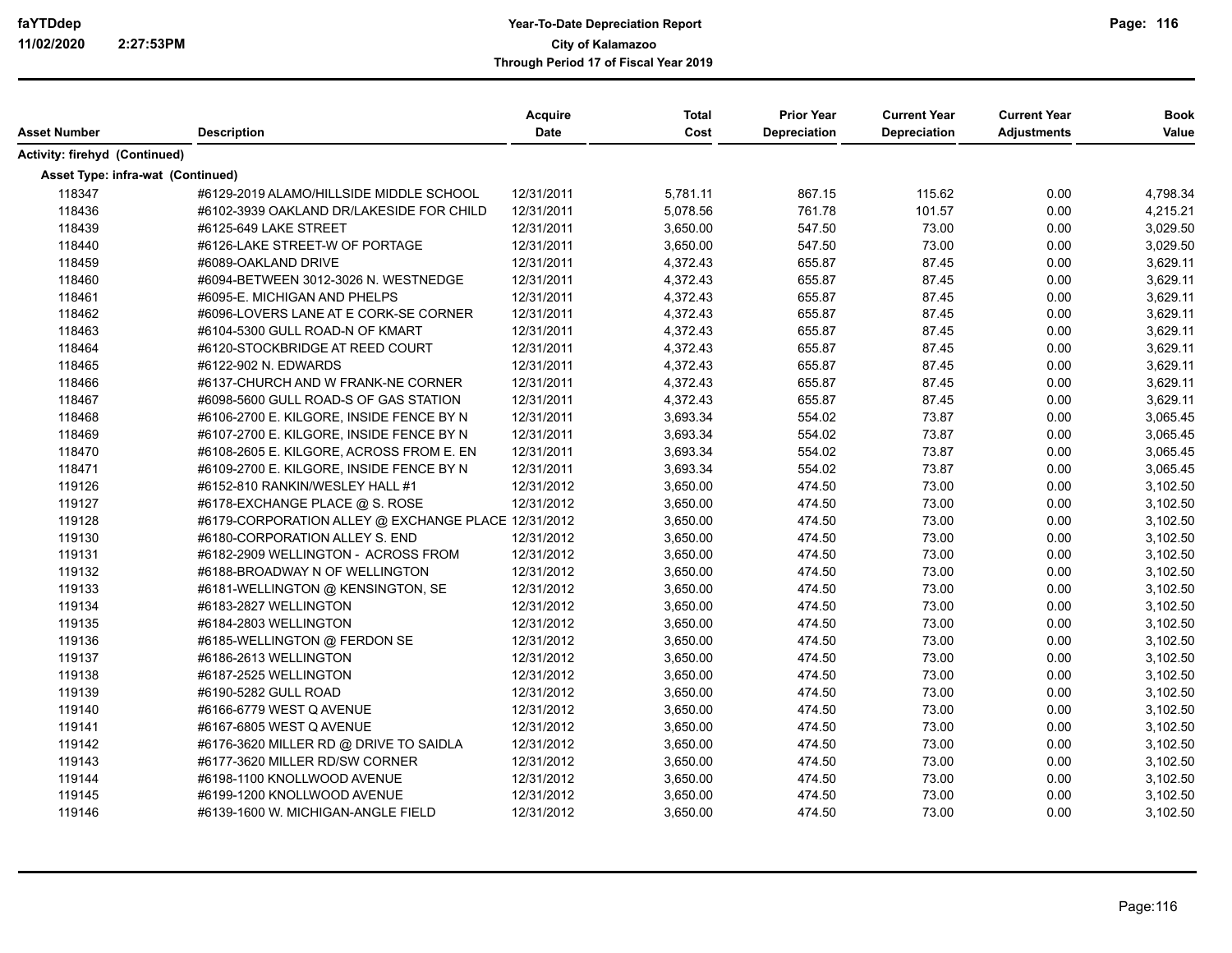|                                   |                                                     | Acquire    | <b>Total</b> | <b>Prior Year</b> | <b>Current Year</b> | <b>Current Year</b> | <b>Book</b> |
|-----------------------------------|-----------------------------------------------------|------------|--------------|-------------------|---------------------|---------------------|-------------|
| <b>Asset Number</b>               | <b>Description</b>                                  | Date       | Cost         | Depreciation      | Depreciation        | <b>Adjustments</b>  | Value       |
| Activity: firehyd (Continued)     |                                                     |            |              |                   |                     |                     |             |
| Asset Type: infra-wat (Continued) |                                                     |            |              |                   |                     |                     |             |
| 119147                            | #6172-3124 S. WESTNEDGE                             | 12/31/2012 | 3,650.00     | 474.50            | 73.00               | 0.00                | 3,102.50    |
| 119148                            | #6173-1501 BLAKESLEE/SE CORNER OF BLDG              | 12/31/2012 | 3,650.00     | 474.50            | 73.00               | 0.00                | 3,102.50    |
| 119149                            | #6174-1501 BLAKESLEE/NW CORNER OF BLDG              | 12/31/2012 | 3,650.00     | 474.50            | 73.00               | 0.00                | 3,102.50    |
| 119150                            | #6160-1500 LAMONT/SE CORNER                         | 12/31/2012 | 3,650.00     | 474.50            | 73.00               | 0.00                | 3,102.50    |
| 119151                            | #6161-1500 LAMONT/SW CORNER                         | 12/31/2012 | 3,650.00     | 474.50            | 73.00               | 0.00                | 3,102.50    |
| 119152                            | #6162-1500 LAMONT/NW CORNER                         | 12/31/2012 | 3,650.00     | 474.50            | 73.00               | 0.00                | 3,102.50    |
| 119153                            | #6144-WYNDING OAKS AT ENTRANCE                      | 12/31/2012 | 3,650.00     | 474.50            | 73.00               | 0.00                | 3,102.50    |
| 119154                            | #6145-WYNDING OAKS EAST HYDRANT                     | 12/31/2012 | 3,650.00     | 474.50            | 73.00               | 0.00                | 3,102.50    |
| 119155                            | #6146-WYNDING OAKS WEST HYDRANT                     | 12/31/2012 | 3,650.00     | 474.50            | 73.00               | 0.00                | 3,102.50    |
| 119156                            | #6147-WHICKER POINT AT CUL-DE-SAC                   | 12/31/2012 | 3,650.00     | 474.50            | 73.00               | 0.00                | 3,102.50    |
| 119157                            | #6154-5280 EAST N AVENUE                            | 12/31/2012 | 3,650.00     | 474.50            | 73.00               | 0.00                | 3,102.50    |
| 119158                            | #6155-5280 EAST N AVENUE                            | 12/31/2012 | 3,650.00     | 474.50            | 73.00               | 0.00                | 3,102.50    |
| 119159                            | #6168-PINE ACRES DRIVE                              | 12/31/2012 | 3,650.00     | 474.50            | 73.00               | 0.00                | 3,102.50    |
| 119160                            | #6169-PINE ACRES DRIVE                              | 12/31/2012 | 3,650.00     | 474.50            | 73.00               | 0.00                | 3,102.50    |
| 119161                            | #6140-ROSE AT LOVELL                                | 12/31/2012 | 4,267.02     | 554.71            | 85.34               | 0.00                | 3,626.97    |
| 119162                            | #6141-RAVINE RD 800 FT E. OF SQUIRES                | 12/31/2012 | 4,267.02     | 554.71            | 85.34               | 0.00                | 3,626.97    |
| 119163                            | #6142-875 DWIGHT W. END OF ALEXANDER                | 12/31/2012 | 4,267.02     | 554.71            | 85.34               | 0.00                | 3,626.97    |
| 119164                            | #6143-E. SHAW LANE/WMU ELMWOOD APTS                 | 12/31/2012 | 4,267.02     | 554.71            | 85.34               | 0.00                | 3,626.97    |
| 119165                            | #6156-2422 EAST G AVENUE EAST OF                    | 12/31/2012 | 4,267.02     | 554.71            | 85.34               | 0.00                | 3,626.97    |
| 119166                            | #6175-E. MICHIGAN AT FORESMAN                       | 12/31/2012 | 4,267.02     | 554.71            | 85.34               | 0.00                | 3,626.97    |
| 119167                            | #6164-10TH STREET AND SWALLOW                       | 12/31/2012 | 4,267.02     | 554.71            | 85.34               | 0.00                | 3,626.97    |
| 119168                            | #6192-PORTAGE AND VINE/SE CORNER                    | 12/31/2012 | 4,267.02     | 554.71            | 85.34               | 0.00                | 3,626.97    |
| 119169                            | #6150-LOVELL AND DAVIS/SW CORNER                    | 12/31/2012 | 2,207.62     | 286.98            | 44.15               | 0.00                | 1,876.49    |
| 119170                            | #6148-W. MICHIGAN N OF CHAPEL/WMU                   | 12/31/2012 | 6,759.66     | 878.74            | 135.19              | 0.00                | 5,745.73    |
| 119171                            | #6149-3140 E. KILGORE                               | 12/31/2012 | 2,418.05     | 314.34            | 48.36               | 0.00                | 2,055.35    |
| 119172                            | #6151-5020 W. MAIN/SE CORNER                        | 12/31/2012 | 4,235.07     | 550.55            | 84.70               | 0.00                | 3,599.82    |
| 119173                            | #6153-4208 S. BURDICK/NORTH SIDE OF BLDG            | 12/31/2012 | 5,050.14     | 656.50            | 101.00              | 0.00                | 4,292.64    |
| 119174                            | #6157-PITCHER AND MOSEL                             | 12/31/2012 | 4,748.81     | 617.37            | 94.98               | 0.00                | 4,036.46    |
| 119175                            | #6163-MORELAND AND CORK/SW CORNER                   | 12/31/2012 | 7,240.66     | 941.27            | 144.81              | 0.00                | 6,154.58    |
| 119176                            | #6158-NW CORNER OF HAYES PARK AND CAMERO 12/31/2012 |            | 3,854.87     | 501.15            | 77.10               | 0.00                | 3,276.62    |
| 119177                            | #6165-ROSE AND DUNKLEY/SW CORNER                    | 12/31/2012 | 5,035.75     | 654.65            | 100.71              | 0.00                | 4,280.39    |
| 119178                            | #6189-FENIMORE AND BRIAR                            | 12/31/2012 | 4,436.61     | 576.75            | 88.73               | 0.00                | 3,771.13    |
| 119180                            | #6171-807 ASHLEY AT DEARBORN/NW CORNER              | 12/31/2012 | 3,866.05     | 502.58            | 77.32               | 0.00                | 3,286.15    |
| 119181                            | #6191-PRAIRIE AND BLAKESLEE                         | 12/31/2012 | 3,709.06     | 482.17            | 74.18               | 0.00                | 3,152.71    |
| 119182                            | #6193-RAMBLING AND STADIUM/SE CORNER                | 12/31/2012 | 5,762.86     | 749.19            | 115.26              | 0.00                | 4,898.41    |
| 119675                            | #6219-300 PORTAGE RD/WMU SCHOOL OF MEDIC            | 12/31/2013 | 6,850.00     | 753.50            | 137.00              | 0.00                | 5,959.50    |
| 119676                            | #6201-KL AVE, 1ST HYD. W. OF 8TH                    | 12/31/2013 | 5,436.15     | 597.96            | 108.72              | 0.00                | 4,729.47    |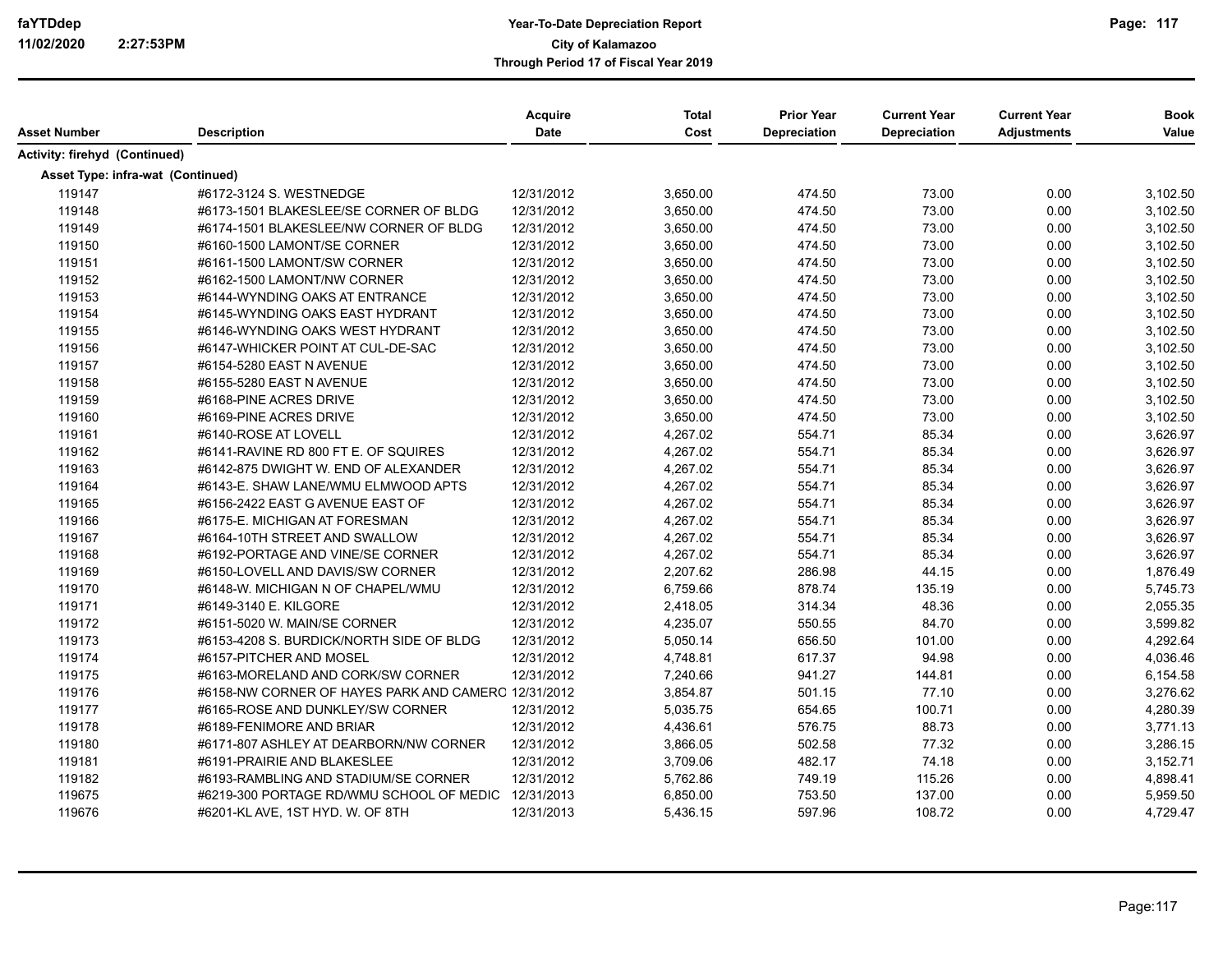| Asset Number                      | <b>Description</b>                       | <b>Acquire</b><br><b>Date</b> | <b>Total</b><br>Cost | <b>Prior Year</b><br>Depreciation | <b>Current Year</b><br><b>Depreciation</b> | <b>Current Year</b><br><b>Adjustments</b> | <b>Book</b><br>Value |
|-----------------------------------|------------------------------------------|-------------------------------|----------------------|-----------------------------------|--------------------------------------------|-------------------------------------------|----------------------|
| Activity: firehyd (Continued)     |                                          |                               |                      |                                   |                                            |                                           |                      |
|                                   |                                          |                               |                      |                                   |                                            |                                           |                      |
| Asset Type: infra-wat (Continued) |                                          |                               |                      |                                   |                                            |                                           |                      |
| 119677                            | #6202-KL AVE, 760' W. OF #6201           | 12/31/2013                    | 5,436.15             | 597.96                            | 108.72                                     | 0.00                                      | 4,729.47             |
| 119678                            | #6203-KL AVE, W. OF 8TH, E. OF AUTUMNS W | 12/31/2013                    | 5,436.15             | 597.96                            | 108.72                                     | 0.00                                      | 4,729.47             |
| 119679                            | #6204-KL AVE, E. OF AUTUMNS WAY          | 12/31/2013                    | 5,436.15             | 597.96                            | 108.72                                     | 0.00                                      | 4,729.47             |
| 119680                            | #6205-KL AVE, 3RD HYD E. OF AUTUMNS WAY  | 12/31/2013                    | 5,436.15             | 597.96                            | 108.72                                     | 0.00                                      | 4,729.47             |
| 119681                            | #6206-KL AVE, 1ST HYD W. OF AUTUMNS WAY  | 12/31/2013                    | 5,436.15             | 597.96                            | 108.72                                     | 0.00                                      | 4,729.47             |
| 119682                            | #6207-KL AVE, 2ND HYD W. OF AUTUMNS WAY  | 12/31/2013                    | 5,436.15             | 597.96                            | 108.72                                     | 0.00                                      | 4,729.47             |
| 119683                            | #6208-KL AVE, 3RD HYD W. OF AUTUMNS WAY, | 12/31/2013                    | 5,436.14             | 597.96                            | 108.72                                     | 0.00                                      | 4,729.46             |
| 119684                            | #6209-KL AVE, 4TH HYD E. OF 4TH STREET   | 12/31/2013                    | 5,436.14             | 597.96                            | 108.72                                     | 0.00                                      | 4,729.46             |
| 119685                            | #6210-KL AVE, 3RD HYD E. OF 4TH STREET   | 12/31/2013                    | 5,436.14             | 597.96                            | 108.72                                     | 0.00                                      | 4,729.46             |
| 119686                            | #6211-KL AVE, 2ND HYD E. OF 4TH STREET   | 12/31/2013                    | 5,436.14             | 597.96                            | 108.72                                     | 0.00                                      | 4,729.46             |
| 119687                            | #6212-KL AVE @ 4TH STREET/NE CORNER      | 12/31/2013                    | 5,436.14             | 597.96                            | 108.72                                     | 0.00                                      | 4,729.46             |
| 119688                            | #6213-KL AVE, 1ST HYD W. OF 4TH STREET.  | 12/31/2013                    | 5,436.14             | 597.96                            | 108.72                                     | 0.00                                      | 4,729.46             |
| 119689                            | #6214-4TH STREET, N. OF WEST KLAVE       | 12/31/2013                    | 5,436.14             | 597.96                            | 108.72                                     | 0.00                                      | 4,729.46             |
| 119690                            | #6215-4TH STREET, N. OF KL, S. OF ALMENA | 12/31/2013                    | 5,436.14             | 597.96                            | 108.72                                     | 0.00                                      | 4,729.46             |
| 119691                            | #6223-4442 OAKLAND DRIVE                 | 12/31/2013                    | 4,088.00             | 449.68                            | 81.76                                      | 0.00                                      | 3,556.56             |
| 119692                            | #6224-4442 OAKLAND DRIVE                 | 12/31/2013                    | 4,088.00             | 449.68                            | 81.76                                      | 0.00                                      | 3,556.56             |
| 119693                            | #6225-8500 WEST Q AVENUE                 | 12/31/2013                    | 3,926.67             | 431.92                            | 78.53                                      | 0.00                                      | 3,416.22             |
| 119694                            | #6231-8938 KRUM AVENUE                   | 12/31/2013                    | 3,650.00             | 401.50                            | 73.00                                      | 0.00                                      | 3,175.50             |
| 119695                            | #6248-2610 AIRVIEW                       | 12/31/2013                    | 3,650.00             | 401.50                            | 73.00                                      | 0.00                                      | 3,175.50             |
| 119696                            | #6220-3800 S. 12TH ST/K CHRISTIAN/BACK O | 12/31/2013                    | 3,650.00             | 401.50                            | 73.00                                      | 0.00                                      | 3,175.50             |
| 119697                            | #6221-3800 S. 12TH ST/K CHRISTIAN/FRONT  | 12/31/2013                    | 3,650.00             | 401.50                            | 73.00                                      | 0.00                                      | 3,175.50             |
| 119698                            | #6249-811 S. DRAKE, OFF ARBORETUM DRIVE  | 12/31/2013                    | 3,650.00             | 401.50                            | 73.00                                      | 0.00                                      | 3,175.50             |
| 119699                            | #6226-BEYMOURE @ LEXY LANE/NE CORNER     | 12/31/2013                    | 3,650.00             | 401.50                            | 73.00                                      | 0.00                                      | 3,175.50             |
| 119700                            | #6227-BEYMOURE, N. OF CADDAM WOODS, S. O | 12/31/2013                    | 3,650.00             | 401.50                            | 73.00                                      | 0.00                                      | 3,175.50             |
| 119701                            | #6228-BEYMOURE @ JANE'S WAY/SE CORNER    | 12/31/2013                    | 3,650.00             | 401.50                            | 73.00                                      | 0.00                                      | 3,175.50             |
| 119702                            | #6229-JANE'S WAY, E. END                 | 12/31/2013                    | 3,650.00             | 401.50                            | 73.00                                      | 0.00                                      | 3,175.50             |
| 119703                            | #6230-BEYMOURE, N. END                   | 12/31/2013                    | 3,650.00             | 401.50                            | 73.00                                      | 0.00                                      | 3,175.50             |
| 119704                            | #6245-3300 RESEARCH WAY                  | 12/31/2013                    | 3,650.00             | 401.50                            | 73.00                                      | 0.00                                      | 3,175.50             |
| 119705                            | #6246-3300 RESEARCH WAY                  | 12/31/2013                    | 3,650.00             | 401.50                            | 73.00                                      | 0.00                                      | 3,175.50             |
| 119706                            | #6247-3300 RESEARCH WAY                  | 12/31/2013                    | 3,650.00             | 401.50                            | 73.00                                      | 0.00                                      | 3,175.50             |
| 119707                            | #6239-DRAKE RIDGE, 1ST HYD. S. OF FIELD  | 12/31/2013                    | 3,650.00             | 401.50                            | 73.00                                      | 0.00                                      | 3,175.50             |
| 119708                            | #6240-DRAKE RIDGE, 2ND HYD. S. OF FIELD  | 12/31/2013                    | 3,650.00             | 401.50                            | 73.00                                      | 0.00                                      | 3,175.50             |
| 119709                            | #6241-DRAKE RIDGE, S. END                | 12/31/2013                    | 3,650.00             | 401.50                            | 73.00                                      | 0.00                                      | 3,175.50             |
| 119710                            | #6238-FIELD BAY AVENUE, E. END           | 12/31/2013                    | 3,650.00             | 401.50                            | 73.00                                      | 0.00                                      | 3,175.50             |
| 119711                            | #6233-BOWERS HARBOR, E. OF TROUT BAY     | 12/31/2013                    | 3,650.00             | 401.50                            | 73.00                                      | 0.00                                      | 3,175.50             |
| 119712                            | #6234-BOWERS HARBOR, 461' W. OF #6237    | 12/31/2013                    | 3,650.00             | 401.50                            | 73.00                                      | 0.00                                      | 3,175.50             |
| 119713                            | #6235-PETOSKY, S. OF BOWERS HARBOR       | 12/31/2013                    | 3,650.00             | 401.50                            | 73.00                                      | 0.00                                      | 3,175.50             |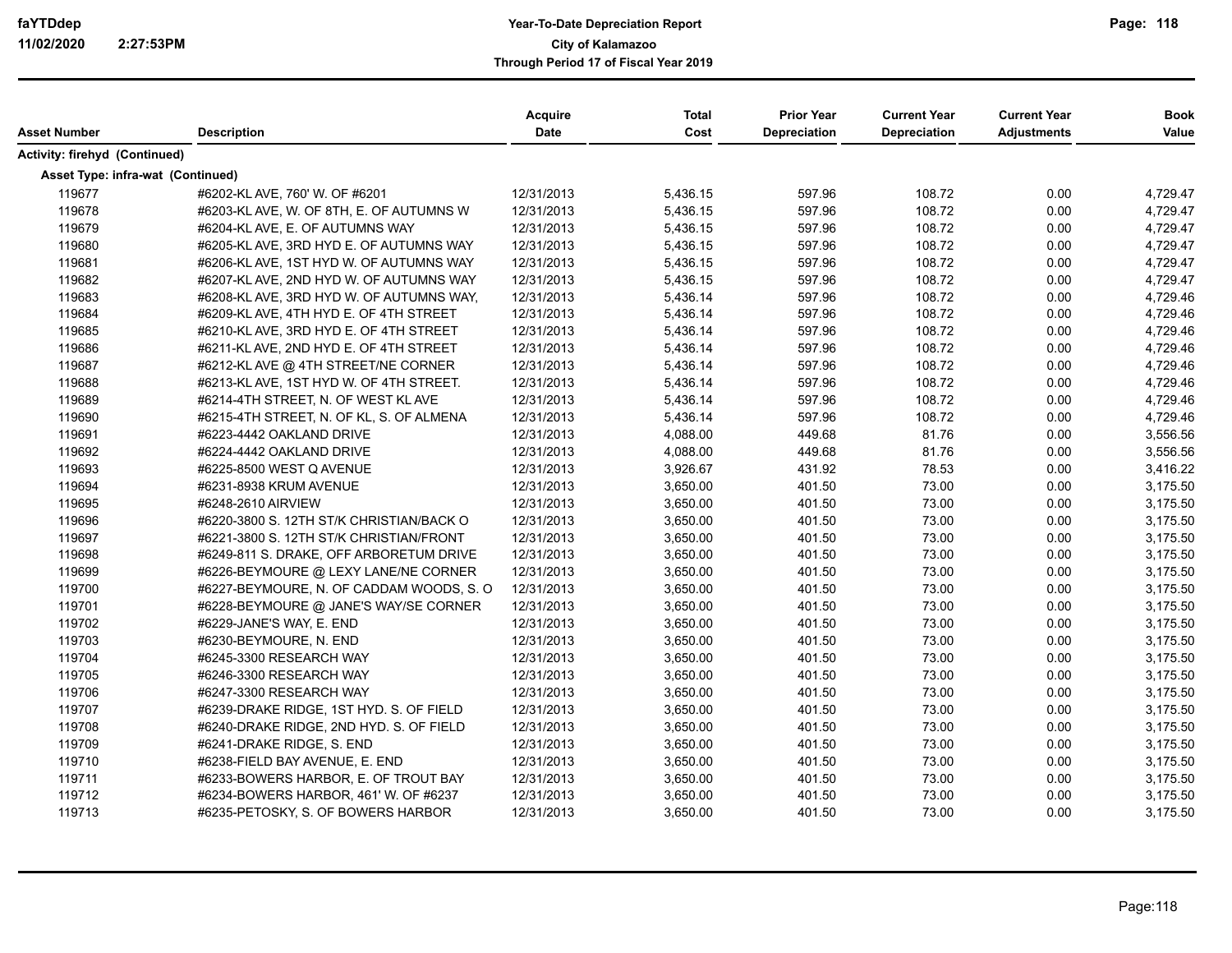| Activity: firehyd (Continued)<br>Asset Type: infra-wat (Continued)<br>119714<br>#6236-PETOSKY, S. END<br>3,650.00<br>73.00<br>0.00<br>12/31/2013<br>401.50<br>119715<br>#6237-BOWERS HARBOR AVE, W. OF PETOSKY<br>3,650.00<br>401.50<br>73.00<br>0.00<br>12/31/2013<br>119716<br>3,650.00<br>401.50<br>73.00<br>0.00<br>#6242-TUSCAN TRAIL @ VINEYARD PKWY NW<br>12/31/2013<br>119717<br>73.00<br>0.00<br>#6243-TUSCAN TRAIL, E. OF VINEYARD PWKY<br>12/31/2013<br>3,650.00<br>401.50<br>119718<br>73.00<br>#6244-TUSCAN TRAIL, E. OF VINEYARD PKWY<br>12/31/2013<br>3,650.00<br>401.50<br>0.00<br>119773<br>354.20<br>64.40<br>#6194-CHEROKEE 2 W. MAIN/NE CORNER<br>12/31/2013<br>3,219.84<br>0.00<br>119774<br>3,219.84<br>354.20<br>64.40<br>0.00<br>#6195-MILLVIEW, OPPOSITE HILLSDALE<br>12/31/2013<br>119775<br>3,219.84<br>354.20<br>64.40<br>0.00<br>#6196-OAK @ WHEATON/SW CORNER<br>12/31/2013<br>119776<br>3,219.84<br>354.20<br>64.40<br>0.00<br>#6216-CLINTON, E. OF SHAKEPEARE<br>12/31/2013<br>119777<br>354.20<br>#6217-PARKVIEW/SW OF OAKLAND<br>12/31/2013<br>3,219.84<br>64.40<br>0.00<br>119778<br>354.20<br>0.00<br>#6232-S. PARK @ RANNEY/NW CORNER<br>12/31/2013<br>3,219.84<br>64.40<br>119779<br>3,336.37<br>367.01<br>66.73<br>0.00<br>#6197-2511 N. BURDICK, 690' S. OF MOSEL<br>12/31/2013<br>119780<br>340.89<br>61.98<br>0.00<br>#6200-SHERWOOD @ DWIGHT/NW CORNER<br>12/31/2013<br>3,099.13<br>119781<br>12/31/2013<br>2,524.26<br>277.68<br>50.49<br>0.00<br>#6218-N. 32ND ST/3RD HYD S. OF EF AVE<br>119782<br>5,738.22<br>631.18<br>114.77<br>0.00<br>#6222-ACADEMY @ WESTNEDGE/SW CORNER<br>12/31/2013<br>93.21<br>120287<br>4,660.39<br>419.44<br>0.00<br>#6255-1618 FRATERNITY VILLAGE DRIVE<br>12/31/2014<br>120288<br>4,660.39<br>419.44<br>93.21<br>0.00<br>#6269-M-89/1st HYD WEST OF 32ND ST<br>12/31/2014<br>93.21<br>120289<br>#6262-W. MICHIGAN@WESTERN-E. OF VANDEGIE 12/31/2014<br>4,660.39<br>419.44<br>0.00<br>93.21<br>120290<br>#6298-315 E. KALAMAZOO AVENUE<br>12/31/2014<br>4,660.39<br>419.44<br>0.00<br>120291<br>12/31/2014<br>4,660.39<br>419.44<br>93.21<br>0.00<br>#6301-5205 KING HWY<br>120292<br>4,846.01<br>436.14<br>96.92<br>0.00<br>#6251-1701 LANE BOULEVARD<br>12/31/2014<br>120293<br>5,324.56<br>479.21<br>106.49<br>0.00<br>4,738.86<br>#6252-MARCH ST AND LAY ALLEY-SW CORNER<br>12/31/2014<br>120294<br>91.08<br>12/31/2014<br>4,553.93<br>409.86<br>0.00<br>4,052.99<br>#6250-924 WHEATON, B'TWN SHORT & DAVIS<br>120295<br>5,517.31<br>496.57<br>110.35<br>0.00<br>12/31/2014<br>4,910.39<br>#6257-N DRAKE @ CANTERBURY-SE CORNER<br>120296<br>3,669.68<br>330.26<br>73.39<br>0.00<br>#6256-5360 HOLIDAY TERRACE OFF 11TH STRE<br>12/31/2014<br>120297<br>465.75<br>103.50<br>0.00<br>4,605.73<br>#6261-VERNON & BELFORD-NE CORNER<br>12/31/2014<br>5,174.98<br>120298<br>12/31/2014<br>3,740.42<br>336.64<br>74.81<br>0.00<br>#6264-HYLLE @ KENDALL-SW CORNER<br>120299<br>4,501.78<br>405.18<br>90.04<br>0.00<br>4,006.56<br>#6263-ALCOTT @ STETSON-NW CORNER<br>12/31/2014<br>120300<br>#6270-BUTLER COURT-EAST OF N WESTNEDGE<br>12/31/2014<br>4,483.32<br>403.51<br>89.67<br>0.00<br>3,990.14<br>120301<br>#6297-6059 S 9TH ST @ WEST O AVE<br>12/31/2014<br>5,017.45<br>451.57<br>100.35<br>0.00<br>4,465.53<br>120302<br>104.00<br>#6253-205 MONROE/ARCUS BUILDING<br>12/31/2014<br>5,200.00<br>468.00<br>0.00<br>4,628.00<br>120303<br>#6254-7060 WEST Q AVE<br>12/31/2014<br>7,494.10<br>674.46<br>149.88<br>0.00<br>6,669.76<br>120304<br>12/31/2014<br>5,200.00<br>468.00<br>104.00<br>0.00<br>4,628.00<br>#6277-7780 S 8TH STREET<br>120305<br>142.45<br>0.00<br>6,339.16<br>#6258-3820 STADIUM DRIVE<br>12/31/2014<br>7,122.64<br>641.03<br>120306<br>#6300-5947 EAST H AVENUE<br>5,200.00<br>468.00<br>104.00<br>0.00<br>4,628.00<br>12/31/2014<br>121056<br>#6375-Lake Street at County Park-W end o<br>4,391.62<br>307.41<br>87.83<br>0.00<br>3,996.38<br>12/31/2015 | Asset Number | <b>Description</b>              | <b>Acquire</b><br><b>Date</b> | <b>Total</b><br>Cost | <b>Prior Year</b><br>Depreciation | <b>Current Year</b><br><b>Depreciation</b> | <b>Current Year</b><br><b>Adjustments</b> | <b>Book</b><br>Value |
|-------------------------------------------------------------------------------------------------------------------------------------------------------------------------------------------------------------------------------------------------------------------------------------------------------------------------------------------------------------------------------------------------------------------------------------------------------------------------------------------------------------------------------------------------------------------------------------------------------------------------------------------------------------------------------------------------------------------------------------------------------------------------------------------------------------------------------------------------------------------------------------------------------------------------------------------------------------------------------------------------------------------------------------------------------------------------------------------------------------------------------------------------------------------------------------------------------------------------------------------------------------------------------------------------------------------------------------------------------------------------------------------------------------------------------------------------------------------------------------------------------------------------------------------------------------------------------------------------------------------------------------------------------------------------------------------------------------------------------------------------------------------------------------------------------------------------------------------------------------------------------------------------------------------------------------------------------------------------------------------------------------------------------------------------------------------------------------------------------------------------------------------------------------------------------------------------------------------------------------------------------------------------------------------------------------------------------------------------------------------------------------------------------------------------------------------------------------------------------------------------------------------------------------------------------------------------------------------------------------------------------------------------------------------------------------------------------------------------------------------------------------------------------------------------------------------------------------------------------------------------------------------------------------------------------------------------------------------------------------------------------------------------------------------------------------------------------------------------------------------------------------------------------------------------------------------------------------------------------------------------------------------------------------------------------------------------------------------------------------------------------------------------------------------------------------------------------------------------------------------------------------------------------------------------------------------------------------------------------------------------------------------------------------------------------------------------------------------------------------------------------------------------------------------------------------------------------------------------------------------------------------------------------------------------------------------------------------------|--------------|---------------------------------|-------------------------------|----------------------|-----------------------------------|--------------------------------------------|-------------------------------------------|----------------------|
|                                                                                                                                                                                                                                                                                                                                                                                                                                                                                                                                                                                                                                                                                                                                                                                                                                                                                                                                                                                                                                                                                                                                                                                                                                                                                                                                                                                                                                                                                                                                                                                                                                                                                                                                                                                                                                                                                                                                                                                                                                                                                                                                                                                                                                                                                                                                                                                                                                                                                                                                                                                                                                                                                                                                                                                                                                                                                                                                                                                                                                                                                                                                                                                                                                                                                                                                                                                                                                                                                                                                                                                                                                                                                                                                                                                                                                                                                                                                                                   |              |                                 |                               |                      |                                   |                                            |                                           |                      |
|                                                                                                                                                                                                                                                                                                                                                                                                                                                                                                                                                                                                                                                                                                                                                                                                                                                                                                                                                                                                                                                                                                                                                                                                                                                                                                                                                                                                                                                                                                                                                                                                                                                                                                                                                                                                                                                                                                                                                                                                                                                                                                                                                                                                                                                                                                                                                                                                                                                                                                                                                                                                                                                                                                                                                                                                                                                                                                                                                                                                                                                                                                                                                                                                                                                                                                                                                                                                                                                                                                                                                                                                                                                                                                                                                                                                                                                                                                                                                                   |              |                                 |                               |                      |                                   |                                            |                                           |                      |
|                                                                                                                                                                                                                                                                                                                                                                                                                                                                                                                                                                                                                                                                                                                                                                                                                                                                                                                                                                                                                                                                                                                                                                                                                                                                                                                                                                                                                                                                                                                                                                                                                                                                                                                                                                                                                                                                                                                                                                                                                                                                                                                                                                                                                                                                                                                                                                                                                                                                                                                                                                                                                                                                                                                                                                                                                                                                                                                                                                                                                                                                                                                                                                                                                                                                                                                                                                                                                                                                                                                                                                                                                                                                                                                                                                                                                                                                                                                                                                   |              |                                 |                               |                      |                                   |                                            |                                           |                      |
|                                                                                                                                                                                                                                                                                                                                                                                                                                                                                                                                                                                                                                                                                                                                                                                                                                                                                                                                                                                                                                                                                                                                                                                                                                                                                                                                                                                                                                                                                                                                                                                                                                                                                                                                                                                                                                                                                                                                                                                                                                                                                                                                                                                                                                                                                                                                                                                                                                                                                                                                                                                                                                                                                                                                                                                                                                                                                                                                                                                                                                                                                                                                                                                                                                                                                                                                                                                                                                                                                                                                                                                                                                                                                                                                                                                                                                                                                                                                                                   |              |                                 |                               |                      |                                   |                                            |                                           | 3,175.50             |
|                                                                                                                                                                                                                                                                                                                                                                                                                                                                                                                                                                                                                                                                                                                                                                                                                                                                                                                                                                                                                                                                                                                                                                                                                                                                                                                                                                                                                                                                                                                                                                                                                                                                                                                                                                                                                                                                                                                                                                                                                                                                                                                                                                                                                                                                                                                                                                                                                                                                                                                                                                                                                                                                                                                                                                                                                                                                                                                                                                                                                                                                                                                                                                                                                                                                                                                                                                                                                                                                                                                                                                                                                                                                                                                                                                                                                                                                                                                                                                   |              |                                 |                               |                      |                                   |                                            |                                           | 3,175.50             |
|                                                                                                                                                                                                                                                                                                                                                                                                                                                                                                                                                                                                                                                                                                                                                                                                                                                                                                                                                                                                                                                                                                                                                                                                                                                                                                                                                                                                                                                                                                                                                                                                                                                                                                                                                                                                                                                                                                                                                                                                                                                                                                                                                                                                                                                                                                                                                                                                                                                                                                                                                                                                                                                                                                                                                                                                                                                                                                                                                                                                                                                                                                                                                                                                                                                                                                                                                                                                                                                                                                                                                                                                                                                                                                                                                                                                                                                                                                                                                                   |              |                                 |                               |                      |                                   |                                            |                                           | 3,175.50             |
|                                                                                                                                                                                                                                                                                                                                                                                                                                                                                                                                                                                                                                                                                                                                                                                                                                                                                                                                                                                                                                                                                                                                                                                                                                                                                                                                                                                                                                                                                                                                                                                                                                                                                                                                                                                                                                                                                                                                                                                                                                                                                                                                                                                                                                                                                                                                                                                                                                                                                                                                                                                                                                                                                                                                                                                                                                                                                                                                                                                                                                                                                                                                                                                                                                                                                                                                                                                                                                                                                                                                                                                                                                                                                                                                                                                                                                                                                                                                                                   |              |                                 |                               |                      |                                   |                                            |                                           | 3,175.50             |
|                                                                                                                                                                                                                                                                                                                                                                                                                                                                                                                                                                                                                                                                                                                                                                                                                                                                                                                                                                                                                                                                                                                                                                                                                                                                                                                                                                                                                                                                                                                                                                                                                                                                                                                                                                                                                                                                                                                                                                                                                                                                                                                                                                                                                                                                                                                                                                                                                                                                                                                                                                                                                                                                                                                                                                                                                                                                                                                                                                                                                                                                                                                                                                                                                                                                                                                                                                                                                                                                                                                                                                                                                                                                                                                                                                                                                                                                                                                                                                   |              |                                 |                               |                      |                                   |                                            |                                           | 3,175.50             |
|                                                                                                                                                                                                                                                                                                                                                                                                                                                                                                                                                                                                                                                                                                                                                                                                                                                                                                                                                                                                                                                                                                                                                                                                                                                                                                                                                                                                                                                                                                                                                                                                                                                                                                                                                                                                                                                                                                                                                                                                                                                                                                                                                                                                                                                                                                                                                                                                                                                                                                                                                                                                                                                                                                                                                                                                                                                                                                                                                                                                                                                                                                                                                                                                                                                                                                                                                                                                                                                                                                                                                                                                                                                                                                                                                                                                                                                                                                                                                                   |              |                                 |                               |                      |                                   |                                            |                                           | 2,801.24             |
|                                                                                                                                                                                                                                                                                                                                                                                                                                                                                                                                                                                                                                                                                                                                                                                                                                                                                                                                                                                                                                                                                                                                                                                                                                                                                                                                                                                                                                                                                                                                                                                                                                                                                                                                                                                                                                                                                                                                                                                                                                                                                                                                                                                                                                                                                                                                                                                                                                                                                                                                                                                                                                                                                                                                                                                                                                                                                                                                                                                                                                                                                                                                                                                                                                                                                                                                                                                                                                                                                                                                                                                                                                                                                                                                                                                                                                                                                                                                                                   |              |                                 |                               |                      |                                   |                                            |                                           | 2,801.24             |
|                                                                                                                                                                                                                                                                                                                                                                                                                                                                                                                                                                                                                                                                                                                                                                                                                                                                                                                                                                                                                                                                                                                                                                                                                                                                                                                                                                                                                                                                                                                                                                                                                                                                                                                                                                                                                                                                                                                                                                                                                                                                                                                                                                                                                                                                                                                                                                                                                                                                                                                                                                                                                                                                                                                                                                                                                                                                                                                                                                                                                                                                                                                                                                                                                                                                                                                                                                                                                                                                                                                                                                                                                                                                                                                                                                                                                                                                                                                                                                   |              |                                 |                               |                      |                                   |                                            |                                           | 2,801.24             |
|                                                                                                                                                                                                                                                                                                                                                                                                                                                                                                                                                                                                                                                                                                                                                                                                                                                                                                                                                                                                                                                                                                                                                                                                                                                                                                                                                                                                                                                                                                                                                                                                                                                                                                                                                                                                                                                                                                                                                                                                                                                                                                                                                                                                                                                                                                                                                                                                                                                                                                                                                                                                                                                                                                                                                                                                                                                                                                                                                                                                                                                                                                                                                                                                                                                                                                                                                                                                                                                                                                                                                                                                                                                                                                                                                                                                                                                                                                                                                                   |              |                                 |                               |                      |                                   |                                            |                                           | 2,801.24             |
|                                                                                                                                                                                                                                                                                                                                                                                                                                                                                                                                                                                                                                                                                                                                                                                                                                                                                                                                                                                                                                                                                                                                                                                                                                                                                                                                                                                                                                                                                                                                                                                                                                                                                                                                                                                                                                                                                                                                                                                                                                                                                                                                                                                                                                                                                                                                                                                                                                                                                                                                                                                                                                                                                                                                                                                                                                                                                                                                                                                                                                                                                                                                                                                                                                                                                                                                                                                                                                                                                                                                                                                                                                                                                                                                                                                                                                                                                                                                                                   |              |                                 |                               |                      |                                   |                                            |                                           | 2,801.24             |
|                                                                                                                                                                                                                                                                                                                                                                                                                                                                                                                                                                                                                                                                                                                                                                                                                                                                                                                                                                                                                                                                                                                                                                                                                                                                                                                                                                                                                                                                                                                                                                                                                                                                                                                                                                                                                                                                                                                                                                                                                                                                                                                                                                                                                                                                                                                                                                                                                                                                                                                                                                                                                                                                                                                                                                                                                                                                                                                                                                                                                                                                                                                                                                                                                                                                                                                                                                                                                                                                                                                                                                                                                                                                                                                                                                                                                                                                                                                                                                   |              |                                 |                               |                      |                                   |                                            |                                           | 2,801.24             |
|                                                                                                                                                                                                                                                                                                                                                                                                                                                                                                                                                                                                                                                                                                                                                                                                                                                                                                                                                                                                                                                                                                                                                                                                                                                                                                                                                                                                                                                                                                                                                                                                                                                                                                                                                                                                                                                                                                                                                                                                                                                                                                                                                                                                                                                                                                                                                                                                                                                                                                                                                                                                                                                                                                                                                                                                                                                                                                                                                                                                                                                                                                                                                                                                                                                                                                                                                                                                                                                                                                                                                                                                                                                                                                                                                                                                                                                                                                                                                                   |              |                                 |                               |                      |                                   |                                            |                                           | 2,902.63             |
|                                                                                                                                                                                                                                                                                                                                                                                                                                                                                                                                                                                                                                                                                                                                                                                                                                                                                                                                                                                                                                                                                                                                                                                                                                                                                                                                                                                                                                                                                                                                                                                                                                                                                                                                                                                                                                                                                                                                                                                                                                                                                                                                                                                                                                                                                                                                                                                                                                                                                                                                                                                                                                                                                                                                                                                                                                                                                                                                                                                                                                                                                                                                                                                                                                                                                                                                                                                                                                                                                                                                                                                                                                                                                                                                                                                                                                                                                                                                                                   |              |                                 |                               |                      |                                   |                                            |                                           | 2,696.26             |
|                                                                                                                                                                                                                                                                                                                                                                                                                                                                                                                                                                                                                                                                                                                                                                                                                                                                                                                                                                                                                                                                                                                                                                                                                                                                                                                                                                                                                                                                                                                                                                                                                                                                                                                                                                                                                                                                                                                                                                                                                                                                                                                                                                                                                                                                                                                                                                                                                                                                                                                                                                                                                                                                                                                                                                                                                                                                                                                                                                                                                                                                                                                                                                                                                                                                                                                                                                                                                                                                                                                                                                                                                                                                                                                                                                                                                                                                                                                                                                   |              |                                 |                               |                      |                                   |                                            |                                           | 2,196.09             |
|                                                                                                                                                                                                                                                                                                                                                                                                                                                                                                                                                                                                                                                                                                                                                                                                                                                                                                                                                                                                                                                                                                                                                                                                                                                                                                                                                                                                                                                                                                                                                                                                                                                                                                                                                                                                                                                                                                                                                                                                                                                                                                                                                                                                                                                                                                                                                                                                                                                                                                                                                                                                                                                                                                                                                                                                                                                                                                                                                                                                                                                                                                                                                                                                                                                                                                                                                                                                                                                                                                                                                                                                                                                                                                                                                                                                                                                                                                                                                                   |              |                                 |                               |                      |                                   |                                            |                                           | 4,992.27             |
|                                                                                                                                                                                                                                                                                                                                                                                                                                                                                                                                                                                                                                                                                                                                                                                                                                                                                                                                                                                                                                                                                                                                                                                                                                                                                                                                                                                                                                                                                                                                                                                                                                                                                                                                                                                                                                                                                                                                                                                                                                                                                                                                                                                                                                                                                                                                                                                                                                                                                                                                                                                                                                                                                                                                                                                                                                                                                                                                                                                                                                                                                                                                                                                                                                                                                                                                                                                                                                                                                                                                                                                                                                                                                                                                                                                                                                                                                                                                                                   |              |                                 |                               |                      |                                   |                                            |                                           | 4,147.74             |
|                                                                                                                                                                                                                                                                                                                                                                                                                                                                                                                                                                                                                                                                                                                                                                                                                                                                                                                                                                                                                                                                                                                                                                                                                                                                                                                                                                                                                                                                                                                                                                                                                                                                                                                                                                                                                                                                                                                                                                                                                                                                                                                                                                                                                                                                                                                                                                                                                                                                                                                                                                                                                                                                                                                                                                                                                                                                                                                                                                                                                                                                                                                                                                                                                                                                                                                                                                                                                                                                                                                                                                                                                                                                                                                                                                                                                                                                                                                                                                   |              |                                 |                               |                      |                                   |                                            |                                           | 4,147.74             |
|                                                                                                                                                                                                                                                                                                                                                                                                                                                                                                                                                                                                                                                                                                                                                                                                                                                                                                                                                                                                                                                                                                                                                                                                                                                                                                                                                                                                                                                                                                                                                                                                                                                                                                                                                                                                                                                                                                                                                                                                                                                                                                                                                                                                                                                                                                                                                                                                                                                                                                                                                                                                                                                                                                                                                                                                                                                                                                                                                                                                                                                                                                                                                                                                                                                                                                                                                                                                                                                                                                                                                                                                                                                                                                                                                                                                                                                                                                                                                                   |              |                                 |                               |                      |                                   |                                            |                                           | 4,147.74             |
|                                                                                                                                                                                                                                                                                                                                                                                                                                                                                                                                                                                                                                                                                                                                                                                                                                                                                                                                                                                                                                                                                                                                                                                                                                                                                                                                                                                                                                                                                                                                                                                                                                                                                                                                                                                                                                                                                                                                                                                                                                                                                                                                                                                                                                                                                                                                                                                                                                                                                                                                                                                                                                                                                                                                                                                                                                                                                                                                                                                                                                                                                                                                                                                                                                                                                                                                                                                                                                                                                                                                                                                                                                                                                                                                                                                                                                                                                                                                                                   |              |                                 |                               |                      |                                   |                                            |                                           | 4,147.74             |
|                                                                                                                                                                                                                                                                                                                                                                                                                                                                                                                                                                                                                                                                                                                                                                                                                                                                                                                                                                                                                                                                                                                                                                                                                                                                                                                                                                                                                                                                                                                                                                                                                                                                                                                                                                                                                                                                                                                                                                                                                                                                                                                                                                                                                                                                                                                                                                                                                                                                                                                                                                                                                                                                                                                                                                                                                                                                                                                                                                                                                                                                                                                                                                                                                                                                                                                                                                                                                                                                                                                                                                                                                                                                                                                                                                                                                                                                                                                                                                   |              |                                 |                               |                      |                                   |                                            |                                           | 4,147.74             |
|                                                                                                                                                                                                                                                                                                                                                                                                                                                                                                                                                                                                                                                                                                                                                                                                                                                                                                                                                                                                                                                                                                                                                                                                                                                                                                                                                                                                                                                                                                                                                                                                                                                                                                                                                                                                                                                                                                                                                                                                                                                                                                                                                                                                                                                                                                                                                                                                                                                                                                                                                                                                                                                                                                                                                                                                                                                                                                                                                                                                                                                                                                                                                                                                                                                                                                                                                                                                                                                                                                                                                                                                                                                                                                                                                                                                                                                                                                                                                                   |              |                                 |                               |                      |                                   |                                            |                                           | 4,312.95             |
|                                                                                                                                                                                                                                                                                                                                                                                                                                                                                                                                                                                                                                                                                                                                                                                                                                                                                                                                                                                                                                                                                                                                                                                                                                                                                                                                                                                                                                                                                                                                                                                                                                                                                                                                                                                                                                                                                                                                                                                                                                                                                                                                                                                                                                                                                                                                                                                                                                                                                                                                                                                                                                                                                                                                                                                                                                                                                                                                                                                                                                                                                                                                                                                                                                                                                                                                                                                                                                                                                                                                                                                                                                                                                                                                                                                                                                                                                                                                                                   |              |                                 |                               |                      |                                   |                                            |                                           |                      |
|                                                                                                                                                                                                                                                                                                                                                                                                                                                                                                                                                                                                                                                                                                                                                                                                                                                                                                                                                                                                                                                                                                                                                                                                                                                                                                                                                                                                                                                                                                                                                                                                                                                                                                                                                                                                                                                                                                                                                                                                                                                                                                                                                                                                                                                                                                                                                                                                                                                                                                                                                                                                                                                                                                                                                                                                                                                                                                                                                                                                                                                                                                                                                                                                                                                                                                                                                                                                                                                                                                                                                                                                                                                                                                                                                                                                                                                                                                                                                                   |              |                                 |                               |                      |                                   |                                            |                                           |                      |
|                                                                                                                                                                                                                                                                                                                                                                                                                                                                                                                                                                                                                                                                                                                                                                                                                                                                                                                                                                                                                                                                                                                                                                                                                                                                                                                                                                                                                                                                                                                                                                                                                                                                                                                                                                                                                                                                                                                                                                                                                                                                                                                                                                                                                                                                                                                                                                                                                                                                                                                                                                                                                                                                                                                                                                                                                                                                                                                                                                                                                                                                                                                                                                                                                                                                                                                                                                                                                                                                                                                                                                                                                                                                                                                                                                                                                                                                                                                                                                   |              |                                 |                               |                      |                                   |                                            |                                           |                      |
|                                                                                                                                                                                                                                                                                                                                                                                                                                                                                                                                                                                                                                                                                                                                                                                                                                                                                                                                                                                                                                                                                                                                                                                                                                                                                                                                                                                                                                                                                                                                                                                                                                                                                                                                                                                                                                                                                                                                                                                                                                                                                                                                                                                                                                                                                                                                                                                                                                                                                                                                                                                                                                                                                                                                                                                                                                                                                                                                                                                                                                                                                                                                                                                                                                                                                                                                                                                                                                                                                                                                                                                                                                                                                                                                                                                                                                                                                                                                                                   |              |                                 |                               |                      |                                   |                                            |                                           | 3,266.03             |
|                                                                                                                                                                                                                                                                                                                                                                                                                                                                                                                                                                                                                                                                                                                                                                                                                                                                                                                                                                                                                                                                                                                                                                                                                                                                                                                                                                                                                                                                                                                                                                                                                                                                                                                                                                                                                                                                                                                                                                                                                                                                                                                                                                                                                                                                                                                                                                                                                                                                                                                                                                                                                                                                                                                                                                                                                                                                                                                                                                                                                                                                                                                                                                                                                                                                                                                                                                                                                                                                                                                                                                                                                                                                                                                                                                                                                                                                                                                                                                   |              |                                 |                               |                      |                                   |                                            |                                           |                      |
|                                                                                                                                                                                                                                                                                                                                                                                                                                                                                                                                                                                                                                                                                                                                                                                                                                                                                                                                                                                                                                                                                                                                                                                                                                                                                                                                                                                                                                                                                                                                                                                                                                                                                                                                                                                                                                                                                                                                                                                                                                                                                                                                                                                                                                                                                                                                                                                                                                                                                                                                                                                                                                                                                                                                                                                                                                                                                                                                                                                                                                                                                                                                                                                                                                                                                                                                                                                                                                                                                                                                                                                                                                                                                                                                                                                                                                                                                                                                                                   |              |                                 |                               |                      |                                   |                                            |                                           | 3,328.97             |
|                                                                                                                                                                                                                                                                                                                                                                                                                                                                                                                                                                                                                                                                                                                                                                                                                                                                                                                                                                                                                                                                                                                                                                                                                                                                                                                                                                                                                                                                                                                                                                                                                                                                                                                                                                                                                                                                                                                                                                                                                                                                                                                                                                                                                                                                                                                                                                                                                                                                                                                                                                                                                                                                                                                                                                                                                                                                                                                                                                                                                                                                                                                                                                                                                                                                                                                                                                                                                                                                                                                                                                                                                                                                                                                                                                                                                                                                                                                                                                   |              |                                 |                               |                      |                                   |                                            |                                           |                      |
|                                                                                                                                                                                                                                                                                                                                                                                                                                                                                                                                                                                                                                                                                                                                                                                                                                                                                                                                                                                                                                                                                                                                                                                                                                                                                                                                                                                                                                                                                                                                                                                                                                                                                                                                                                                                                                                                                                                                                                                                                                                                                                                                                                                                                                                                                                                                                                                                                                                                                                                                                                                                                                                                                                                                                                                                                                                                                                                                                                                                                                                                                                                                                                                                                                                                                                                                                                                                                                                                                                                                                                                                                                                                                                                                                                                                                                                                                                                                                                   |              |                                 |                               |                      |                                   |                                            |                                           |                      |
|                                                                                                                                                                                                                                                                                                                                                                                                                                                                                                                                                                                                                                                                                                                                                                                                                                                                                                                                                                                                                                                                                                                                                                                                                                                                                                                                                                                                                                                                                                                                                                                                                                                                                                                                                                                                                                                                                                                                                                                                                                                                                                                                                                                                                                                                                                                                                                                                                                                                                                                                                                                                                                                                                                                                                                                                                                                                                                                                                                                                                                                                                                                                                                                                                                                                                                                                                                                                                                                                                                                                                                                                                                                                                                                                                                                                                                                                                                                                                                   |              |                                 |                               |                      |                                   |                                            |                                           |                      |
|                                                                                                                                                                                                                                                                                                                                                                                                                                                                                                                                                                                                                                                                                                                                                                                                                                                                                                                                                                                                                                                                                                                                                                                                                                                                                                                                                                                                                                                                                                                                                                                                                                                                                                                                                                                                                                                                                                                                                                                                                                                                                                                                                                                                                                                                                                                                                                                                                                                                                                                                                                                                                                                                                                                                                                                                                                                                                                                                                                                                                                                                                                                                                                                                                                                                                                                                                                                                                                                                                                                                                                                                                                                                                                                                                                                                                                                                                                                                                                   |              |                                 |                               |                      |                                   |                                            |                                           |                      |
|                                                                                                                                                                                                                                                                                                                                                                                                                                                                                                                                                                                                                                                                                                                                                                                                                                                                                                                                                                                                                                                                                                                                                                                                                                                                                                                                                                                                                                                                                                                                                                                                                                                                                                                                                                                                                                                                                                                                                                                                                                                                                                                                                                                                                                                                                                                                                                                                                                                                                                                                                                                                                                                                                                                                                                                                                                                                                                                                                                                                                                                                                                                                                                                                                                                                                                                                                                                                                                                                                                                                                                                                                                                                                                                                                                                                                                                                                                                                                                   |              |                                 |                               |                      |                                   |                                            |                                           |                      |
|                                                                                                                                                                                                                                                                                                                                                                                                                                                                                                                                                                                                                                                                                                                                                                                                                                                                                                                                                                                                                                                                                                                                                                                                                                                                                                                                                                                                                                                                                                                                                                                                                                                                                                                                                                                                                                                                                                                                                                                                                                                                                                                                                                                                                                                                                                                                                                                                                                                                                                                                                                                                                                                                                                                                                                                                                                                                                                                                                                                                                                                                                                                                                                                                                                                                                                                                                                                                                                                                                                                                                                                                                                                                                                                                                                                                                                                                                                                                                                   |              |                                 |                               |                      |                                   |                                            |                                           |                      |
|                                                                                                                                                                                                                                                                                                                                                                                                                                                                                                                                                                                                                                                                                                                                                                                                                                                                                                                                                                                                                                                                                                                                                                                                                                                                                                                                                                                                                                                                                                                                                                                                                                                                                                                                                                                                                                                                                                                                                                                                                                                                                                                                                                                                                                                                                                                                                                                                                                                                                                                                                                                                                                                                                                                                                                                                                                                                                                                                                                                                                                                                                                                                                                                                                                                                                                                                                                                                                                                                                                                                                                                                                                                                                                                                                                                                                                                                                                                                                                   |              |                                 |                               |                      |                                   |                                            |                                           |                      |
|                                                                                                                                                                                                                                                                                                                                                                                                                                                                                                                                                                                                                                                                                                                                                                                                                                                                                                                                                                                                                                                                                                                                                                                                                                                                                                                                                                                                                                                                                                                                                                                                                                                                                                                                                                                                                                                                                                                                                                                                                                                                                                                                                                                                                                                                                                                                                                                                                                                                                                                                                                                                                                                                                                                                                                                                                                                                                                                                                                                                                                                                                                                                                                                                                                                                                                                                                                                                                                                                                                                                                                                                                                                                                                                                                                                                                                                                                                                                                                   |              |                                 |                               |                      |                                   |                                            |                                           |                      |
|                                                                                                                                                                                                                                                                                                                                                                                                                                                                                                                                                                                                                                                                                                                                                                                                                                                                                                                                                                                                                                                                                                                                                                                                                                                                                                                                                                                                                                                                                                                                                                                                                                                                                                                                                                                                                                                                                                                                                                                                                                                                                                                                                                                                                                                                                                                                                                                                                                                                                                                                                                                                                                                                                                                                                                                                                                                                                                                                                                                                                                                                                                                                                                                                                                                                                                                                                                                                                                                                                                                                                                                                                                                                                                                                                                                                                                                                                                                                                                   |              |                                 |                               |                      |                                   |                                            |                                           |                      |
|                                                                                                                                                                                                                                                                                                                                                                                                                                                                                                                                                                                                                                                                                                                                                                                                                                                                                                                                                                                                                                                                                                                                                                                                                                                                                                                                                                                                                                                                                                                                                                                                                                                                                                                                                                                                                                                                                                                                                                                                                                                                                                                                                                                                                                                                                                                                                                                                                                                                                                                                                                                                                                                                                                                                                                                                                                                                                                                                                                                                                                                                                                                                                                                                                                                                                                                                                                                                                                                                                                                                                                                                                                                                                                                                                                                                                                                                                                                                                                   | 121057       | #6374-Academy at Park-NW corner | 12/31/2015                    | 4,391.62             | 307.41                            | 87.83                                      | 0.00                                      | 3,996.38             |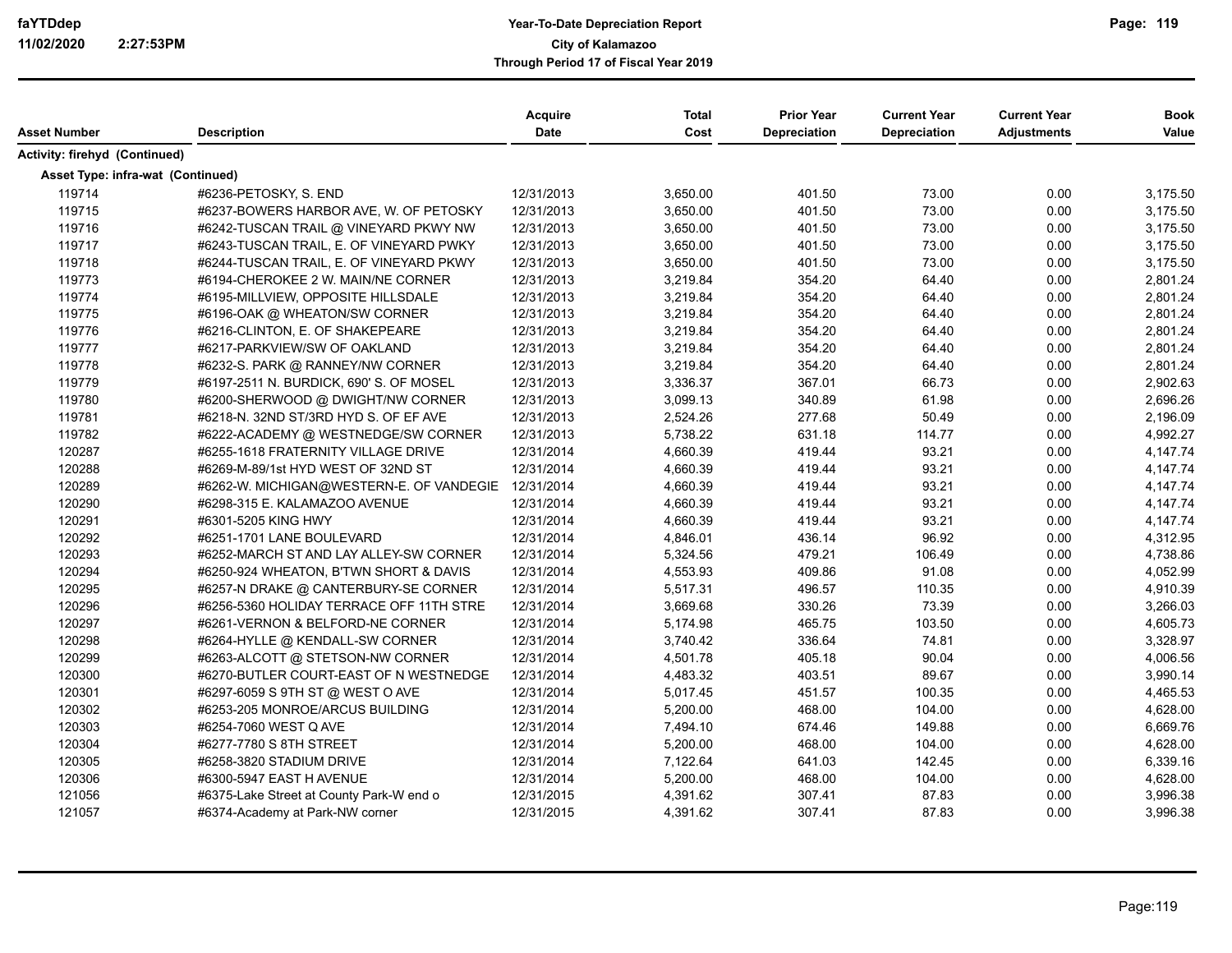| Asset Number                      | <b>Description</b>                       | Acquire<br><b>Date</b> | <b>Total</b><br>Cost | <b>Prior Year</b><br><b>Depreciation</b> | <b>Current Year</b><br><b>Depreciation</b> | <b>Current Year</b><br><b>Adjustments</b> | <b>Book</b><br>Value |
|-----------------------------------|------------------------------------------|------------------------|----------------------|------------------------------------------|--------------------------------------------|-------------------------------------------|----------------------|
| Activity: firehyd (Continued)     |                                          |                        |                      |                                          |                                            |                                           |                      |
| Asset Type: infra-wat (Continued) |                                          |                        |                      |                                          |                                            |                                           |                      |
| 121058                            | #6373-E Michigan-1st hdyrant E of Van Br | 12/31/2015             | 4,391.62             | 307.41                                   | 87.83                                      | 0.00                                      | 3,996.38             |
| 121059                            | #6363-Mills St @ Gibson                  | 12/31/2015             | 4,391.62             | 307.41                                   | 87.83                                      | 0.00                                      | 3,996.38             |
| 121060                            | #6376-S Rose at Burr Oak-SE corner       | 12/31/2015             | 4,391.62             | 307.41                                   | 87.83                                      | 0.00                                      | 3,996.38             |
| 121061                            | #6362-E Main @ Charlotte-NE corner       | 12/31/2015             | 4,391.62             | 307.41                                   | 87.83                                      | 0.00                                      | 3,996.38             |
| 121063                            | #6358-Whites Rd @ Bronson Blvd           | 12/31/2015             | 4,391.62             | 307.41                                   | 87.83                                      | 0.00                                      | 3,996.38             |
| 121064                            | #6329-Clinton Ave @ Fair St-SE corner    | 12/31/2015             | 4,391.62             | 307.41                                   | 87.83                                      | 0.00                                      | 3,996.38             |
| 121065                            | #6332-Norway at Princeton-SW corner      | 12/31/2015             | 4,391.62             | 307.41                                   | 87.83                                      | 0.00                                      | 3,996.38             |
| 121066                            | #6265-3805 STADIUM DRIVE                 | 12/31/2015             | 12,336.60            | 863.56                                   | 246.73                                     | 0.00                                      | 11,226.31            |
| 121067                            | #6268-LAKESEDGE @ STADIUM-SW CORNER      | 12/31/2015             | 12,336.60            | 863.56                                   | 246.73                                     | 0.00                                      | 11,226.31            |
| 121068                            | #6267-4201 STADIUM DRIVE                 | 12/31/2015             | 12,336.60            | 863.56                                   | 246.73                                     | 0.00                                      | 11,226.31            |
| 121069                            | #6266-4400 STADIUM DRIVE                 | 12/31/2015             | 12,336.60            | 863.56                                   | 246.73                                     | 0.00                                      | 11,226.31            |
| 121070                            | #6259-DRAKE @ BEECH-SE CORNER            | 12/31/2015             | 3,797.23             | 265.79                                   | 75.95                                      | 0.00                                      | 3,455.49             |
| 121071                            | #6260-DRAKE @ GRAND PRAIRIE              | 12/31/2015             | 3,797.23             | 265.79                                   | 75.95                                      | 0.00                                      | 3,455.49             |
| 121072                            | #6318-PARKVIEW/OAKLAND                   | 12/31/2015             | 4,109.71             | 287.67                                   | 82.19                                      | 0.00                                      | 3,739.85             |
| 121073                            | #6336-1400 N Drake                       | 12/31/2015             | 2,647.17             | 185.29                                   | 52.94                                      | 0.00                                      | 2,408.94             |
| 121074                            | #6330-733 E Vine                         | 12/31/2015             | 2,634.70             | 184.42                                   | 52.69                                      | 0.00                                      | 2,397.59             |
| 121075                            | #6331-Reed @ March-SW corner             | 12/31/2015             | 3,905.09             | 273.35                                   | 78.10                                      | 0.00                                      | 3,553.64             |
| 121076                            | #6371-Collins @ Portage- SW corner       | 12/31/2015             | 4,389.07             | 307.23                                   | 87.78                                      | 0.00                                      | 3,994.06             |
| 121077                            | #6345-W Main @ Berkley-NW corner         | 12/31/2015             | 3,794.55             | 265.62                                   | 75.89                                      | 0.00                                      | 3,453.04             |
| 121078                            | #6344-Oakland Drive @ Maple-SW corner    | 12/31/2015             | 6,757.63             | 473.03                                   | 135.15                                     | 0.00                                      | 6,149.45             |
|                                   |                                          |                        |                      | 295.05                                   |                                            |                                           |                      |
| 121079                            | #6359-832 Reed-Between Race and Portage  | 12/31/2015             | 4,214.89             |                                          | 84.30                                      | 0.00                                      | 3,835.54             |
| 121080                            | #6372-5350 W Main-NW corner              | 12/31/2015             | 3,419.44             | 239.36                                   | 68.39                                      | 0.00                                      | 3,111.69             |
| 121092                            | #6346-Mills between Lake and Washington  | 12/31/2015             | 6,871.57             | 481.01                                   | 137.43                                     | 0.00                                      | 6,253.13             |
| 121095                            | #6343-5300 Gull Road-W side of property  | 12/31/2015             | 5,500.00             | 385.00                                   | 110.00<br>104.00                           | 0.00<br>0.00                              | 5,005.00             |
| 121096                            | #6274-5280 GULL RD                       | 12/31/2015             | 5,200.00             | 364.00                                   |                                            |                                           | 4,732.00             |
| 121097                            | #6275-5300 GULL RD/82' W OF W            | 12/31/2015             | 5,200.00             | 364.00                                   | 104.00                                     | 0.00                                      | 4,732.00             |
| 121098                            | #6276-5300 GULL RD/203' W OF E           | 12/31/2015             | 5,200.00             | 364.00                                   | 104.00                                     | 0.00                                      | 4,732.00             |
| 121099                            | #6370-Bank & Egleston-SE corner          | 12/31/2015             | 6,000.00             | 420.00                                   | 120.00                                     | 0.00                                      | 5,460.00             |
| 121100                            | #6316-1400 N DRAKE/145' E OF HYD #6317   | 12/31/2015             | 5,700.00             | 399.00                                   | 114.00                                     | 0.00                                      | 5,187.00             |
| 121101                            | #6317-1400 N DRAKE/145' W OF HYD #6316   | 12/31/2015             | 5,700.00             | 399.00                                   | 114.00                                     | 0.00                                      | 5,187.00             |
| 121105                            | #6319-4102 STADIUM DR                    | 12/31/2015             | 5,200.00             | 364.00                                   | 104.00                                     | 0.00                                      | 4,732.00             |
| 121106                            | #6349-4213 W. Main Street                | 12/31/2015             | 5,500.00             | 385.00                                   | 110.00                                     | 0.00                                      | 5,005.00             |
| 121107                            | #6364-600 N. Dormitory Road              | 12/31/2015             | 5,500.00             | 385.00                                   | 110.00                                     | 0.00                                      | 5,005.00             |
| 121108                            | #6365-600 N. Dormitory Road              | 12/31/2015             | 5,500.00             | 385.00                                   | 110.00                                     | 0.00                                      | 5,005.00             |
| 121109                            | #6366-600 N. Dormitory Road              | 12/31/2015             | 5,500.00             | 385.00                                   | 110.00                                     | 0.00                                      | 5,005.00             |
| 121110                            | #6367-600 N. Dormitory Road              | 12/31/2015             | 5,500.00             | 385.00                                   | 110.00                                     | 0.00                                      | 5,005.00             |
| 121111                            | #6368-600 N. Dormitory Road              | 12/31/2015             | 5,500.00             | 385.00                                   | 110.00                                     | 0.00                                      | 5,005.00             |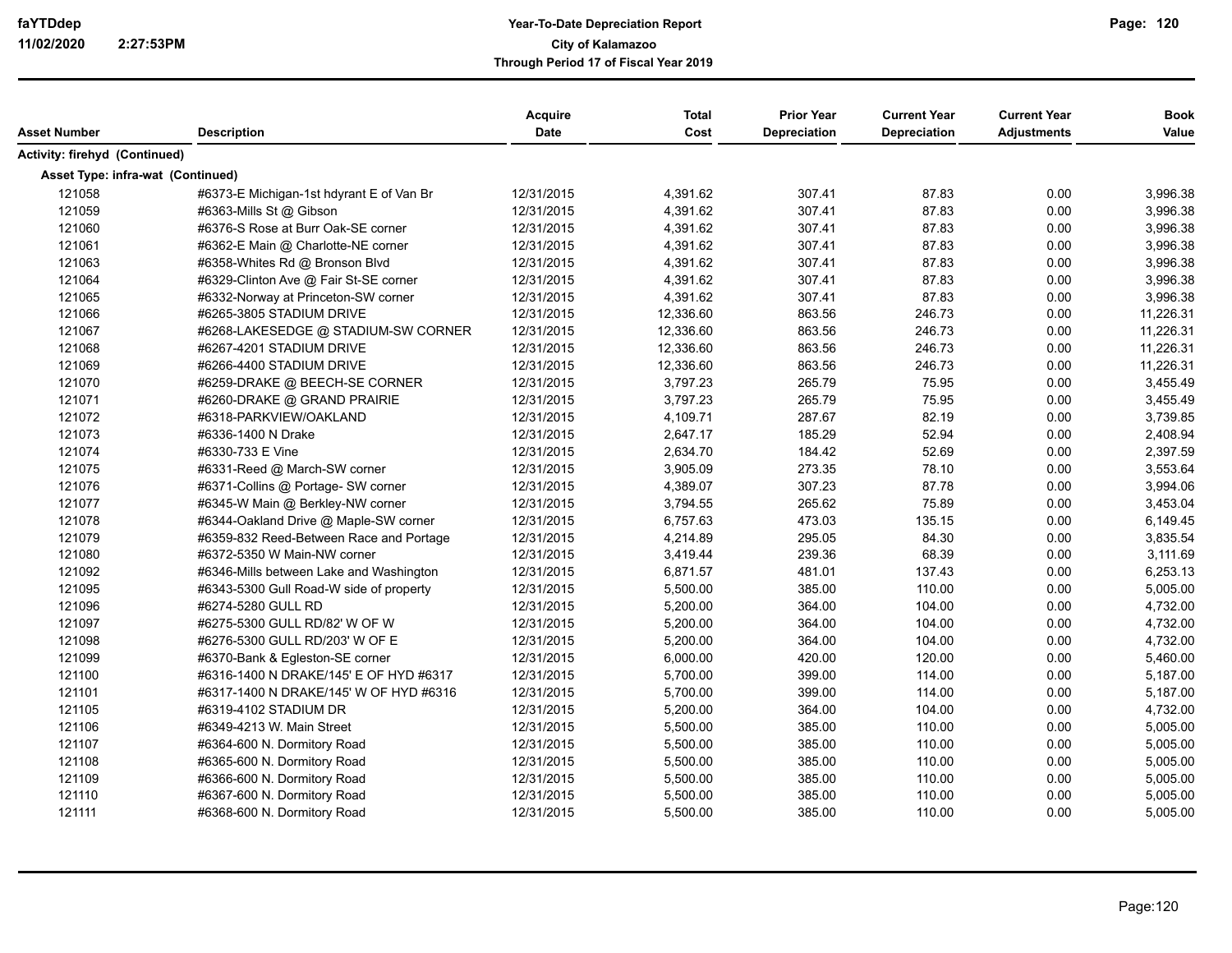|                                   |                                          | Acquire    | Total    | <b>Prior Year</b>   | <b>Current Year</b> | <b>Current Year</b> | <b>Book</b> |
|-----------------------------------|------------------------------------------|------------|----------|---------------------|---------------------|---------------------|-------------|
| Asset Number                      | <b>Description</b>                       | Date       | Cost     | <b>Depreciation</b> | <b>Depreciation</b> | Adjustments         | Value       |
| Activity: firehyd (Continued)     |                                          |            |          |                     |                     |                     |             |
| Asset Type: infra-wat (Continued) |                                          |            |          |                     |                     |                     |             |
| 121119                            | #6284-5100 CENTURY AVE/N END OF BUILDING | 12/31/2015 | 5,700.00 | 399.00              | 114.00              | 0.00                | 5,187.00    |
| 121120                            | #6285-5100 CENTURY AVE/W SIDE OF BUILDIN | 12/31/2015 | 5,700.00 | 399.00              | 114.00              | 0.00                | 5,187.00    |
| 121121                            | #6286-5100 CENTURY AVE/273' S OF HYD #62 | 12/31/2015 | 5,700.00 | 399.00              | 114.00              | 0.00                | 5,187.00    |
| 121122                            | #6287-5100 CENTURY AVE/103' N OF HYD #62 | 12/31/2015 | 5,700.00 | 399.00              | 114.00              | 0.00                | 5,187.00    |
| 121123                            | #6288-5100 CENTURY AVE/103' S OF HYD #62 | 12/31/2015 | 5,700.00 | 399.00              | 114.00              | 0.00                | 5,187.00    |
| 121124                            | #6289-5100 CENTURY AVE/248' E OF HYD #62 | 12/31/2015 | 5,700.00 | 399.00              | 114.00              | 0.00                | 5,187.00    |
| 121125                            | #6290-5100 CENTURY AVE/318'S OF HYD #628 | 12/31/2015 | 5,700.00 | 399.00              | 114.00              | 0.00                | 5,187.00    |
| 121126                            | #6291-5100 CENTURY AVE/220' S OF HYD #62 | 12/31/2015 | 5,700.00 | 399.00              | 114.00              | 0.00                | 5,187.00    |
| 121127                            | #6292-CENTURY AVE @ S DRAKE              | 12/31/2015 | 5,700.00 | 399.00              | 114.00              | 0.00                | 5,187.00    |
| 121128                            | #6293-5100 CENTURY AVE/242' S OF VOT     | 12/31/2015 | 5,700.00 | 399.00              | 114.00              | 0.00                | 5,187.00    |
| 121129                            | #6294-5100 CENTURY AVE/552' W OF HYD #62 | 12/31/2015 | 5,700.00 | 399.00              | 114.00              | 0.00                | 5,187.00    |
| 121130                            | #6295-5100 CENTURY AVE/360' N OF HYD #62 | 12/31/2015 | 5,700.00 | 399.00              | 114.00              | 0.00                | 5,187.00    |
| 121131                            | #6296-W MICHIGAN, E OF CENTURY           | 12/31/2015 | 5,700.00 | 399.00              | 114.00              | 0.00                | 5,187.00    |
| 121133                            | #6302-BENTON AVENUE, E OF ADAM ST        | 12/31/2015 | 5,700.00 | 399.00              | 114.00              | 0.00                | 5,187.00    |
| 121134                            | #6303-BENTON AVENUE, E OF BARNARD        | 12/31/2015 | 5,700.00 | 399.00              | 114.00              | 0.00                | 5,187.00    |
| 121135                            | #6304-2335 BENTON AVE/2ND HYD E OF BARNA | 12/31/2015 | 5,700.00 | 399.00              | 114.00              | 0.00                | 5,187.00    |
| 121136                            | #6305-BENTON AVENUE @ LAIRD AVENUE       | 12/31/2015 | 5,700.00 | 399.00              | 114.00              | 0.00                | 5,187.00    |
| 121137                            | #6306-2125 BENTON AVE/ALLEY B'TWN OAKLAN | 12/31/2015 | 5,700.00 | 399.00              | 114.00              | 0.00                | 5,187.00    |
| 121145                            | #6337-1536 Gull Road-behind bldg-SE corn | 12/31/2015 | 5,600.00 | 392.00              | 112.00              | 0.00                | 5,096.00    |
| 121146                            | #6338-1536 Gull Road-behind bldg-SW corn | 12/31/2015 | 5,600.00 | 392.00              | 112.00              | 0.00                | 5,096.00    |
| 121147                            | #6339-1538 Gull Road-SE corner of front  | 12/31/2015 | 5,600.00 | 392.00              | 112.00              | 0.00                | 5,096.00    |
| 121152                            | #6334-Euclid-S of W Michigan Avenue      | 12/31/2015 | 6,000.00 | 420.00              | 120.00              | 0.00                | 5,460.00    |
| 121153                            | #6335-2701 W Michigan Avenue             | 12/31/2015 | 6,000.00 | 420.00              | 120.00              | 0.00                | 5,460.00    |
| 121154                            | #6361-2700 W Michigan at Streeter        | 12/31/2015 | 6,000.00 | 420.00              | 120.00              | 0.00                | 5,460.00    |
| 121155                            | #6333-Lafayette-S of W Michigan Avenue   | 12/31/2015 | 6,000.00 | 420.00              | 120.00              | 0.00                | 5,460.00    |
| 121160                            | #6299-5070 SOUTH WESTNEDGE               | 12/31/2015 | 5,700.00 | 399.00              | 114.00              | 0.00                | 5,187.00    |
| 121167                            | #6347-E Dutton/400' W of Portage Rd      | 12/31/2015 | 6,000.00 | 420.00              | 120.00              | 0.00                | 5,460.00    |
| 121171                            | #6340-1260 S Village Circle-S of hydrant | 12/31/2015 | 5,600.00 | 392.00              | 112.00              | 0.00                | 5,096.00    |
| 121172                            | #6341-1364 S Village Circle-N of hydrant | 12/31/2015 | 5,600.00 | 392.00              | 112.00              | 0.00                | 5,096.00    |
| 121173                            | #6342-Village Blvd cul-de-sac-S end      | 12/31/2015 | 5,600.00 | 392.00              | 112.00              | 0.00                | 5,096.00    |
| 121178                            | #6369-4514 W Main/Westwood Plaza-behind  | 12/31/2015 | 6,000.00 | 420.00              | 120.00              | 0.00                | 5,460.00    |
| 121180                            | #6354-Annandale-438' S of hydrant #6006  | 12/31/2015 | 6,000.00 | 420.00              | 120.00              | 0.00                | 5,460.00    |
| 121181                            | #6355-Annandale-S of Telluride           | 12/31/2015 | 6,000.00 | 420.00              | 120.00              | 0.00                | 5,460.00    |
| 121182                            | #6356-Annandale-468' N of hydrant #6357  | 12/31/2015 | 6,000.00 | 420.00              | 120.00              | 0.00                | 5,460.00    |
| 121183                            | #6357-Annandale-just N of Framingham     | 12/31/2015 | 6,000.00 | 420.00              | 120.00              | 0.00                | 5,460.00    |
| 121185                            | #6399-HOUSTON PLACE-WEST OF ROSE, EAST O | 12/31/2015 | 4,405.84 | 308.42              | 88.12               | 0.00                | 4,009.30    |
| 121195                            | #6348-3414 Gembrit Circle                | 12/31/2015 | 6,000.00 | 420.00              | 120.00              | 0.00                | 5,460.00    |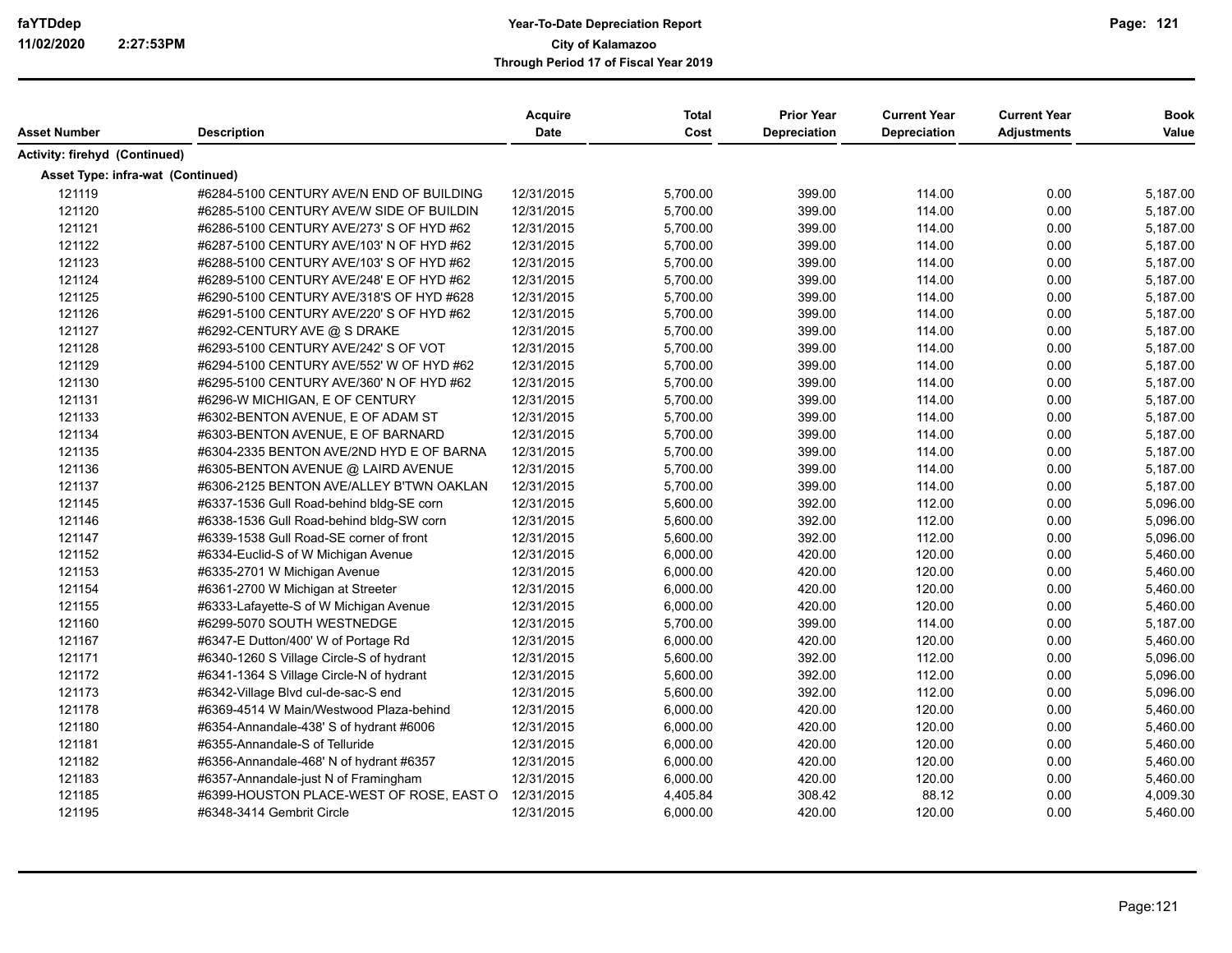| Asset Number                      | <b>Description</b>                       | <b>Acquire</b><br><b>Date</b> | Total<br>Cost | <b>Prior Year</b><br><b>Depreciation</b> | <b>Current Year</b><br><b>Depreciation</b> | <b>Current Year</b><br><b>Adjustments</b> | <b>Book</b><br>Value |
|-----------------------------------|------------------------------------------|-------------------------------|---------------|------------------------------------------|--------------------------------------------|-------------------------------------------|----------------------|
|                                   |                                          |                               |               |                                          |                                            |                                           |                      |
| Activity: firehyd (Continued)     |                                          |                               |               |                                          |                                            |                                           |                      |
| Asset Type: infra-wat (Continued) |                                          |                               |               |                                          |                                            |                                           |                      |
| 121198                            | #6377-5250 S 9th Street (Speedway)       | 12/31/2015                    | 6,000.00      | 420.00                                   | 120.00                                     | 0.00                                      | 5,460.00             |
| 121201                            | #6381-5480 Gull Road (Los Amigos)        | 12/31/2015                    | 6,000.00      | 420.00                                   | 120.00                                     | 0.00                                      | 5,460.00             |
| 121204                            | #6382-820 Rankin at WMU                  | 12/31/2015                    | 6,000.00      | 420.00                                   | 120.00                                     | 0.00                                      | 5,460.00             |
| 121219                            | #6307-W HIDDEN LAKE CIRCLE/459' N OF HYD | 12/31/2015                    | 5,400.00      | 378.00                                   | 108.00                                     | 0.00                                      | 4,914.00             |
| 121220                            | #6308-W HIDDEN LAKE CIRCLE/N END         | 12/31/2015                    | 5,400.00      | 378.00                                   | 108.00                                     | 0.00                                      | 4,914.00             |
| 121221                            | #6309-W HIDDEN LAKE CIRCLE/263' S OF HYD | 12/31/2015                    | 5,400.00      | 378.00                                   | 108.00                                     | 0.00                                      | 4,914.00             |
| 121222                            | #6310-N SHORE COVE @ N SHORE             | 12/31/2015                    | 5,400.00      | 378.00                                   | 108.00                                     | 0.00                                      | 4,914.00             |
| 121223                            | #6311-N SHORE COVE/MID-BLOCK, W OF N SHO | 12/31/2015                    | 5,400.00      | 378.00                                   | 108.00                                     | 0.00                                      | 4,914.00             |
| 121224                            | #6312-IN ISLAND @ E END OF N SHORE COVE  | 12/31/2015                    | 5,400.00      | 378.00                                   | 108.00                                     | 0.00                                      | 4,914.00             |
| 121225                            | #6313-N SHORE WOODS/111' N OF CONSTRUCTI | 12/31/2015                    | 5,400.00      | 378.00                                   | 108.00                                     | 0.00                                      | 4,914.00             |
| 121226                            | #6314-CONSTRUCTION DR/N OF E END OF HIDD | 12/31/2015                    | 5,400.00      | 378.00                                   | 108.00                                     | 0.00                                      | 4,914.00             |
| 121227                            | #6315-W HIDDEN LAKE CIRCLE/N OF WILD PLU | 12/31/2015                    | 5,400.00      | 378.00                                   | 108.00                                     | 0.00                                      | 4,914.00             |
| 121229                            | #6271-BRIGHTEN TRAIL/SW OF VINEYARD POIN | 12/31/2015                    | 5,400.00      | 378.00                                   | 108.00                                     | 0.00                                      | 4,914.00             |
| 121230                            | #6272-BRIGHTEN TRAIL/S OF BARONY POINTE  | 12/31/2015                    | 5,400.00      | 378.00                                   | 108.00                                     | 0.00                                      | 4,914.00             |
| 121231                            | #6273-BRIGHTEN TRAIL/E END AT CUL-DE-SAC | 12/31/2015                    | 5,400.00      | 378.00                                   | 108.00                                     | 0.00                                      | 4,914.00             |
| 121233                            | #6283-ROSLINDALE TRAIL/334' S OF HYD #62 | 12/31/2015                    | 5,400.00      | 378.00                                   | 108.00                                     | 0.00                                      | 4,914.00             |
| 121234                            | #6278-ASHLAND BLVD @ DEDHAM STREET       | 12/31/2015                    | 5,400.00      | 378.00                                   | 108.00                                     | 0.00                                      | 4,914.00             |
| 121235                            | #6279-HYDE PARK AVE @ DEDHAM STREET      | 12/31/2015                    | 5,400.00      | 378.00                                   | 108.00                                     | 0.00                                      | 4,914.00             |
| 121236                            | #6280-ROSLINDALE TRAIL/S OF HYDE PARK/SE | 12/31/2015                    | 5,400.00      | 378.00                                   | 108.00                                     | 0.00                                      | 4,914.00             |
| 121237                            | #6281-ROSLINDALE TRAIL/438' OF HYD #6280 | 12/31/2015                    | 5,400.00      | 378.00                                   | 108.00                                     | 0.00                                      | 4,914.00             |
| 121238                            | #6282-ROSLINDALE TRAIL/331' S OF HYD #62 | 12/31/2015                    | 5,400.00      | 378.00                                   | 108.00                                     | 0.00                                      | 4,914.00             |
| 121240                            | #6350-Dunns Ridge-W of Winding Oaks      | 12/31/2015                    | 5,700.00      | 399.00                                   | 114.00                                     | 0.00                                      | 5,187.00             |
| 121241                            | #6351-Dunns Ridge-332' NE of hydrant #63 | 12/31/2015                    | 5,700.00      | 399.00                                   | 114.00                                     | 0.00                                      | 5,187.00             |
| 121242                            | #6352-Dunns Ridge-225' N of hydrant #635 | 12/31/2015                    | 5,700.00      | 399.00                                   | 114.00                                     | 0.00                                      | 5,187.00             |
| 121243                            | #6353-Dunns Ridge-W of island            | 12/31/2015                    | 5,700.00      | 399.00                                   | 114.00                                     | 0.00                                      | 5,187.00             |
| 121898                            | #6382-Fairview Ave @ S Westnedge SW Co   | 12/31/2016                    | 4,294.42      | 214.72                                   | 85.89                                      | 0.00                                      | 3,993.81             |
| 121899                            | #6402-Litchfield @ 10th St - NW corner   | 12/31/2016                    | 4,294.42      | 214.72                                   | 85.89                                      | 0.00                                      | 3,993.81             |
| 121900                            | #6403-E ML Ave - 1st hyd East of 26th St | 12/31/2016                    | 4,294.42      | 214.72                                   | 85.89                                      | 0.00                                      | 3,993.81             |
| 121901                            | #6407-Lake St @ Surprise - NE corner     | 12/31/2016                    | 4,294.42      | 214.72                                   | 85.89                                      | 0.00                                      | 3,993.81             |
| 121902                            | #6408-S Westnedge Ave @ W Maple St - SW  | 12/31/2016                    | 4,294.42      | 214.72                                   | 85.89                                      | 0.00                                      | 3,993.81             |
| 121903                            | #6410-Harrison St 150' North of Frank St | 12/31/2016                    | 4,294.42      | 214.72                                   | 85.89                                      | 0.00                                      | 3,993.81             |
| 121904                            | #6413-S. 8th St - 2600' South of O Ave   | 12/31/2016                    | 4,294.42      | 214.72                                   | 85.89                                      | 0.00                                      | 3,993.81             |
| 121905                            | #6423-King Hwy @ Branch St - East of Bra | 12/31/2016                    | 4,294.42      | 214.72                                   | 85.89                                      | 0.00                                      | 3,993.81             |
| 121906                            | #6424-N Burdick St @ Prouty St - SE Corn | 12/31/2016                    | 4,294.42      | 214.72                                   | 85.89                                      | 0.00                                      | 3,993.81             |
| 121907                            | #6430-Riverview Dr @ Hotop Ave - SW Corn | 12/31/2016                    | 4,294.42      | 214.72                                   | 85.89                                      | 0.00                                      | 3,993.81             |
| 121908                            | #6454-Minor Avenue-at Oak-SE corner      | 12/31/2016                    | 4,294.42      | 214.72                                   | 85.89                                      | 0.00                                      | 3,993.81             |
| 121909                            | #6419-5333 N Westnedge Ave - N of Markin | 12/31/2016                    | 4,294.42      | 214.72                                   | 85.89                                      | 0.00                                      | 3,993.81             |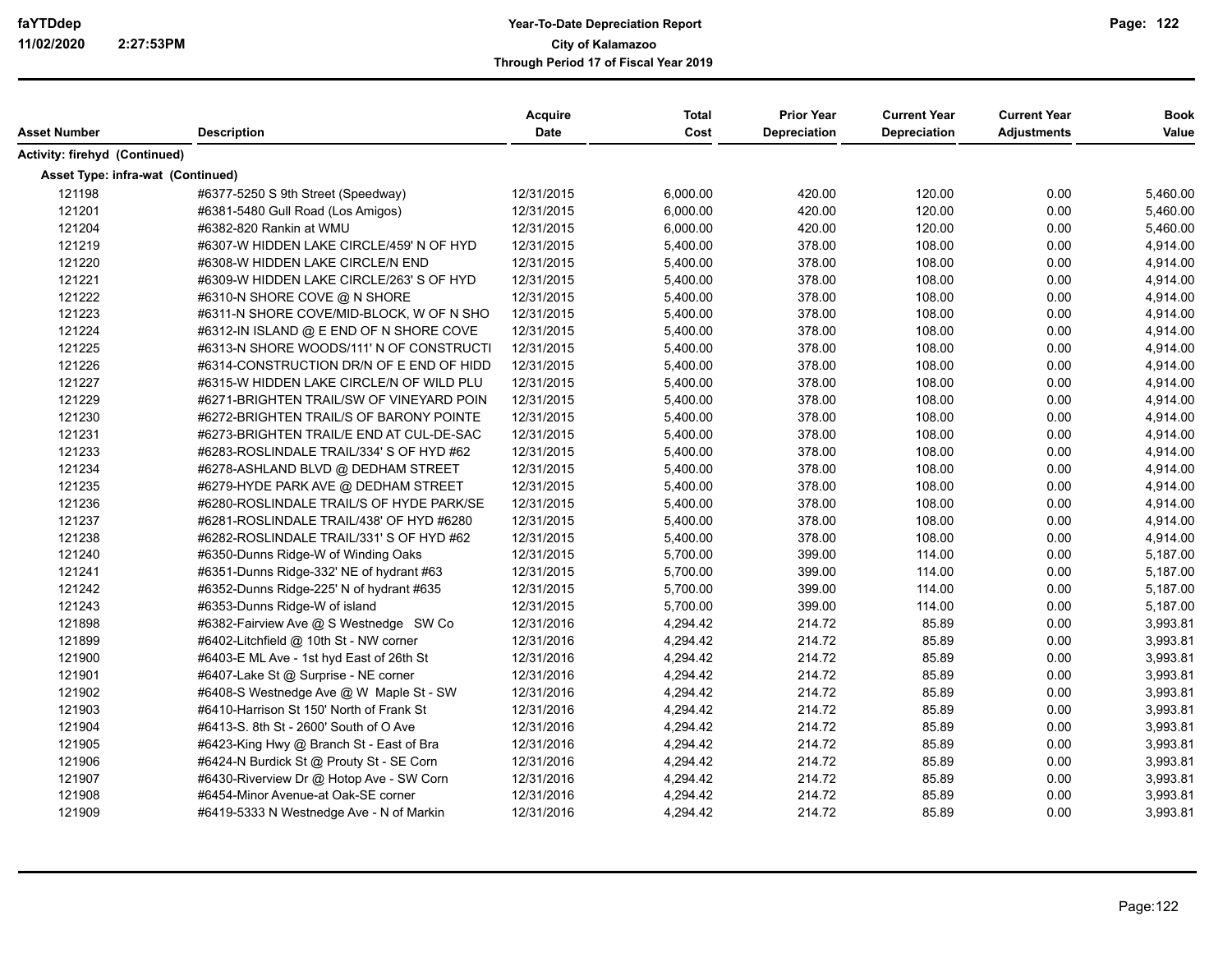|                                   |                                          | <b>Acquire</b> | <b>Total</b> | <b>Prior Year</b>   | <b>Current Year</b> | <b>Current Year</b> | <b>Book</b> |
|-----------------------------------|------------------------------------------|----------------|--------------|---------------------|---------------------|---------------------|-------------|
| Asset Number                      | <b>Description</b>                       | <b>Date</b>    | Cost         | <b>Depreciation</b> | <b>Depreciation</b> | <b>Adjustments</b>  | Value       |
| Activity: firehyd (Continued)     |                                          |                |              |                     |                     |                     |             |
| Asset Type: infra-wat (Continued) |                                          |                |              |                     |                     |                     |             |
| 121910                            | #6378-Francis Ct between Washington Ave  | 12/31/2016     | 4,024.40     | 201.22              | 80.49               | 0.00                | 3,742.69    |
| 121911                            | #6379-N Rose @ Hopkins St SW corner      | 12/31/2016     | 5,093.81     | 254.70              | 101.88              | 0.00                | 4,737.23    |
| 121912                            | #6396-Lake S - West of Portage Creek     | 12/31/2016     | 5,649.10     | 282.45              | 112.98              | 0.00                | 5,253.67    |
| 121913                            | #6406-East Michigan Ave - West of Farmer | 12/31/2016     | 5,333.98     | 266.70              | 106.68              | 0.00                | 4,960.60    |
| 121914                            | #6404-Balch St @ Park St - SE corner     | 12/31/2016     | 3,294.22     | 164.70              | 65.88               | 0.00                | 3,063.64    |
| 121915                            | #6405-E Vine St - East of Clarence       | 12/31/2016     | 3,722.61     | 186.13              | 74.45               | 0.00                | 3,462.03    |
| 121916                            | #6409-Ransom St @ Elm St - SE corner     | 12/31/2016     | 4,958.68     | 247.93              | 99.17               | 0.00                | 4,611.58    |
| 121917                            | #6414-On East Main St @ East Michigan Av | 12/31/2016     | 2,914.72     | 145.73              | 58.29               | 0.00                | 2,710.70    |
| 121918                            | #6420-Academy St @ Catherine St - NE Cor | 12/31/2016     | 4,124.85     | 206.25              | 82.50               | 0.00                | 3,836.10    |
| 121919                            | #6433-1330 E Michigan Ave                | 12/31/2016     | 2,619.11     | 130.95              | 52.38               | 0.00                | 2,435.78    |
| 121920                            | #6444-4252 E Kilgore                     | 12/31/2016     | 4,785.10     | 239.25              | 95.70               | 0.00                | 4,450.15    |
| 121921                            | #6456-Steeplechase Ct @ east end         | 12/31/2016     | 5,775.00     | 288.75              | 115.50              | 0.00                | 5,370.75    |
| 121923                            | #6397-601 Oakland Drive-SE corner        | 12/31/2016     | 6,026.83     | 301.35              | 120.54              | 0.00                | 5,604.94    |
| 121924                            | #6398-601 Oakland Drive-NW corner        | 12/31/2016     | 6,026.83     | 301.35              | 120.54              | 0.00                | 5,604.94    |
| 121926                            | #6400-8938 Krum-SW side                  | 12/31/2016     | 6,486.56     | 324.33              | 129.73              | 0.00                | 6,032.50    |
| 121927                            | #6401-8938 Krum-232' E of Hyd #6400      | 12/31/2016     | 6,486.55     | 324.33              | 129.73              | 0.00                | 6,032.49    |
| 121928                            | #6440-2310 Goldsworth Valley-North side  | 12/31/2016     | 6,275.00     | 313.75              | 125.50              | 0.00                | 5,835.75    |
| 121929                            | #6441-2310 Goldsworth Valley-South side  | 12/31/2016     | 6,275.00     | 313.75              | 125.50              | 0.00                | 5,835.75    |
| 121934                            | #6421-3400 Lovers Ln - North of building | 12/31/2016     | 6,275.00     | 313.75              | 125.50              | 0.00                | 5,835.75    |
| 121935                            | #6422-3400 Lovers Ln - Southeast side of | 12/31/2016     | 6,275.00     | 313.75              | 125.50              | 0.00                | 5,835.75    |
| 121940                            | #6412-8875 Krum-9' N of N-90' E of E     | 12/31/2016     | 6,275.00     | 313.75              | 125.50              | 0.00                | 5,835.75    |
| 121944                            | #6383-2929 Nazareth Rd- NW of building   | 12/31/2016     | 5,775.00     | 288.75              | 115.50              | 0.00                | 5,370.75    |
| 121945                            | #6384-2929 Nazareth Rd - North of buildi | 12/31/2016     | 5,775.00     | 288.75              | 115.50              | 0.00                | 5,370.75    |
| 121946                            | #6385-2929 Nazareth Rd - NE of building  | 12/31/2016     | 5,775.00     | 288.75              | 115.50              | 0.00                | 5,370.75    |
| 121947                            | #6386-2929 Nazareth Rd - SE of building  | 12/31/2016     | 5,775.00     | 288.75              | 115.50              | 0.00                | 5,370.75    |
| 121948                            | #6387-2929 Nazareth Rd - West of buildin | 12/31/2016     | 5,775.00     | 288.75              | 115.50              | 0.00                | 5,370.75    |
| 121950                            | #6461-7200 Elm Valley                    | 12/31/2016     | 5,775.00     | 288.75              | 115.50              | 0.00                | 5,370.75    |
| 121951                            | #6415-6650 West Main St                  | 12/31/2016     | 6,275.00     | 313.75              | 125.50              | 0.00                | 5,835.75    |
| 121953                            | #6435-Atlantic Ave - Mid block Between 9 | 12/31/2016     | 6,275.00     | 313.75              | 125.50              | 0.00                | 5,835.75    |
| 121954                            | #6436-Atlantic Ave - SW of Parkview      | 12/31/2016     | 6,275.00     | 313.75              | 125.50              | 0.00                | 5,835.75    |
| 121955                            | #6437-Atlantic Ave - E of 9th St         | 12/31/2016     | 6,275.00     | 313.75              | 125.50              | 0.00                | 5,835.75    |
| 121957                            | #6416-2620 West Michigan Ave             | 12/31/2016     | 6,275.00     | 313.75              | 125.50              | 0.00                | 5,835.75    |
| 121958                            | #6417-2600 West Michigan Ave             | 12/31/2016     | 6,275.00     | 313.75              | 125.50              | 0.00                | 5,835.75    |
| 121961                            | #6450-Piers End Lane-S of Harborview Pas | 12/31/2016     | 6,275.00     | 313.75              | 125.50              | 0.00                | 5,835.75    |
| 121962                            | #6451-Piers End Court-South end          | 12/31/2016     | 6,275.00     | 313.75              | 125.50              | 0.00                | 5,835.75    |
| 121963                            | #6452-Westport Drive-at Piers End-NW cor | 12/31/2016     | 6,275.00     | 313.75              | 125.50              | 0.00                | 5,835.75    |
| 121964                            | #6453-Harborview Pass-N of Piers End Lan | 12/31/2016     | 6,275.00     | 313.75              | 125.50              | 0.00                | 5,835.75    |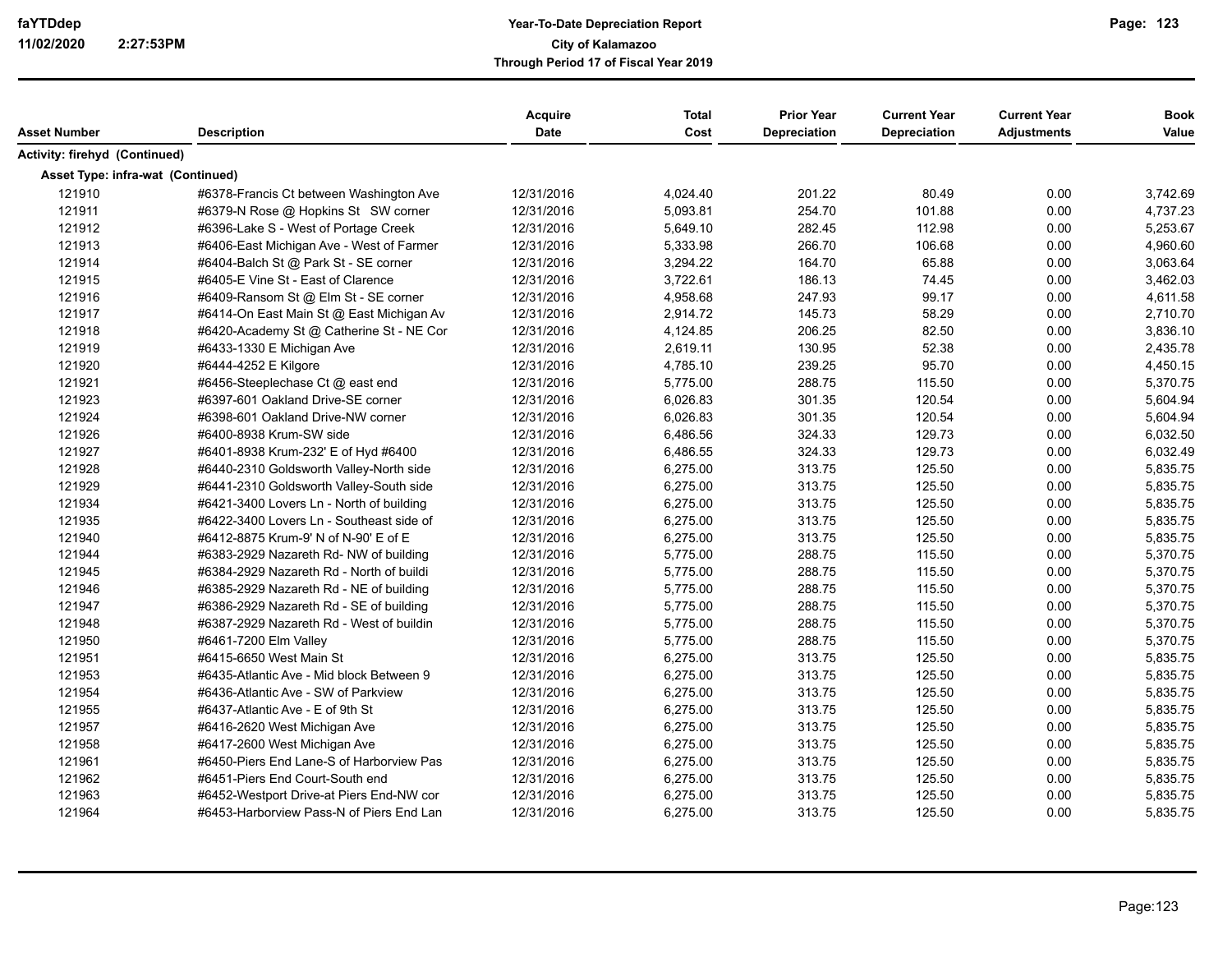| Asset Number                      |                                          | <b>Acquire</b><br><b>Date</b> | <b>Total</b><br>Cost | <b>Prior Year</b><br><b>Depreciation</b> | <b>Current Year</b><br><b>Depreciation</b> | <b>Current Year</b><br><b>Adjustments</b> | <b>Book</b><br>Value |
|-----------------------------------|------------------------------------------|-------------------------------|----------------------|------------------------------------------|--------------------------------------------|-------------------------------------------|----------------------|
|                                   | <b>Description</b>                       |                               |                      |                                          |                                            |                                           |                      |
| Activity: firehyd (Continued)     |                                          |                               |                      |                                          |                                            |                                           |                      |
| Asset Type: infra-wat (Continued) |                                          |                               |                      |                                          |                                            |                                           |                      |
| 121966                            | #6425-131 Catherine St- SE of building ( | 12/31/2016                    | 6,275.00             | 313.75                                   | 125.50                                     | 0.00                                      | 5,835.75             |
| 121969                            | #6447-Waltham Drive-at Hyde Park-SE corn | 12/31/2016                    | 5,975.00             | 298.75                                   | 119.50                                     | 0.00                                      | 5,556.75             |
| 121970                            | #6448-Waltham Drive-2nd hyd South of Hyd | 12/31/2016                    | 5,975.00             | 298.75                                   | 119.50                                     | 0.00                                      | 5,556.75             |
| 121971                            | #6449-Waltham Drive-South end            | 12/31/2016                    | 5,975.00             | 298.75                                   | 119.50                                     | 0.00                                      | 5,556.75             |
| 121973                            | #6455-East D Avenue-E of North 34th (101 | 12/31/2016                    | 6,275.00             | 313.75                                   | 125.50                                     | 0.00                                      | 5,835.75             |
| 121976                            | #6427-505 E Alcott                       | 12/31/2016                    | 6,275.00             | 313.75                                   | 125.50                                     | 0.00                                      | 5,835.75             |
| 121980                            | #6442-100 Monroe Street-South side of He | 12/31/2016                    | 6,275.00             | 313.75                                   | 125.50                                     | 0.00                                      | 5,835.75             |
| 121983                            | #6445-6480 Technology Drive-SW of Bldg   | 12/31/2016                    | 6,275.00             | 313.75                                   | 125.50                                     | 0.00                                      | 5,835.75             |
| 121984                            | #6446-6480 Technology Drive-SE of Bldg   | 12/31/2016                    | 6,275.00             | 313.75                                   | 125.50                                     | 0.00                                      | 5,835.75             |
| 121987                            | #6438-Fountain Square Dr -N of Misty Cre | 12/31/2016                    | 6,275.00             | 313.75                                   | 125.50                                     | 0.00                                      | 5,835.75             |
| 121988                            | #6439-Fountain Square Dr -at Carol Lynn  | 12/31/2016                    | 6,275.00             | 313.75                                   | 125.50                                     | 0.00                                      | 5,835.75             |
| 121991                            | #6443-5334 Parkview Avenue-North end nea | 12/31/2016                    | 6,275.00             | 313.75                                   | 125.50                                     | 0.00                                      | 5,835.75             |
| 121994                            | #6467-600 E Michigan Ave (The Foundry)   | 12/31/2016                    | 6,956.63             | 347.83                                   | 139.13                                     | 0.00                                      | 6,469.67             |
| 121995                            | #6468-600 E Michigan Ave (The Foundry)   | 12/31/2016                    | 6,956.63             | 347.83                                   | 139.13                                     | 0.00                                      | 6,469.67             |
| 121996                            | #6469-600 E Michigan Ave (The Foundry)   | 12/31/2016                    | 6,956.63             | 347.83                                   | 139.13                                     | 0.00                                      | 6,469.67             |
| 121997                            | #6470-600 E Michigan Ave (The Foundry)   | 12/31/2016                    | 6,956.62             | 347.83                                   | 139.13                                     | 0.00                                      | 6,469.66             |
| 121998                            | #6457-4221 S 9th St                      | 12/31/2016                    | 5,975.00             | 298.75                                   | 119.50                                     | 0.00                                      | 5,556.75             |
| 121999                            | #6458-4221 S 9th St                      | 12/31/2016                    | 5,975.00             | 298.75                                   | 119.50                                     | 0.00                                      | 5,556.75             |
| 122001                            | #6464-9100 E Michigan Ave - Tecnique     | 12/31/2016                    | 5,775.00             | 288.75                                   | 115.50                                     | 0.00                                      | 5,370.75             |
| 122002                            | #6465-9100 E Michigan Ave - Tecnique     | 12/31/2016                    | 5,775.00             | 288.75                                   | 115.50                                     | 0.00                                      | 5,370.75             |
| 122003                            | #6388-880 N 32nd St - South side of buil | 12/31/2016                    | 5,775.00             | 288.75                                   | 115.50                                     | 0.00                                      | 5,370.75             |
| 122004                            | #6418-500 N Edwards St                   | 12/31/2016                    | 5,775.00             | 288.75                                   | 115.50                                     | 0.00                                      | 5,370.75             |
| 122005                            | #6389-Cottage Trail - West end           | 12/31/2016                    | 5,975.00             | 298.75                                   | 119.50                                     | 0.00                                      | 5,556.75             |
| 122006                            | #6390-Cottage Glen - East end            | 12/31/2016                    | 5,975.00             | 298.75                                   | 119.50                                     | 0.00                                      | 5,556.75             |
| 122007                            | #6391-Cottage Crossing - West end        | 12/31/2016                    | 5,975.00             | 298.75                                   | 119.50                                     | 0.00                                      | 5,556.75             |
| 122008                            | #6392-Cottage Bend - East end            | 12/31/2016                    | 5,975.00             | 298.75                                   | 119.50                                     | 0.00                                      | 5,556.75             |
| 122009                            | #6393-Cottage Place - West end           | 12/31/2016                    | 5,975.00             | 298.75                                   | 119.50                                     | 0.00                                      | 5,556.75             |
| 122010                            | #6394-Cottage Pointe - South end         | 12/31/2016                    | 5,975.00             | 298.75                                   | 119.50                                     | 0.00                                      | 5,556.75             |
| 122011                            | #6395-Cottage Pointe - South             | 12/31/2016                    | 5,975.00             | 298.75                                   | 119.50                                     | 0.00                                      | 5,556.75             |
| 122024                            | #6426-427 E Michigan                     | 12/31/2016                    | 6,275.00             | 313.75                                   | 125.50                                     | 0.00                                      | 5,835.75             |
| 122029                            | #6434-3921 Oakland Dr                    | 12/31/2016                    | 6,275.00             | 313.75                                   | 125.50                                     | 0.00                                      | 5,835.75             |
| 122034                            | #6459-1700 S Drake Rd                    | 12/31/2016                    | 5,775.00             | 288.75                                   | 115.50                                     | 0.00                                      | 5,370.75             |
| 122039                            | #6428-2308 Sagebrush St - N of Fir Ave   | 12/31/2016                    | 6,275.00             | 313.75                                   | 125.50                                     | 0.00                                      | 5,835.75             |
| 122040                            | #6429-2212 Sagebrush St - S of Fir Ave   | 12/31/2016                    | 6,275.00             | 313.75                                   | 125.50                                     | 0.00                                      | 5,835.75             |
| 122042                            | #6411-224 E Crosstown                    | 12/31/2016                    | 5,975.00             | 298.75                                   | 119.50                                     | 0.00                                      | 5,556.75             |
| 122288                            | #6577-7200 Elm Valley Dr                 | 12/31/2017                    | 6,275.00             | 188.25                                   | 125.50                                     | 0.00                                      | 5,961.25             |
| 122296                            | #6499-On Framingham @ Hopkinton NE       | 12/31/2017                    | 5,775.00             | 173.25                                   | 115.50                                     | 0.00                                      | 5,486.25             |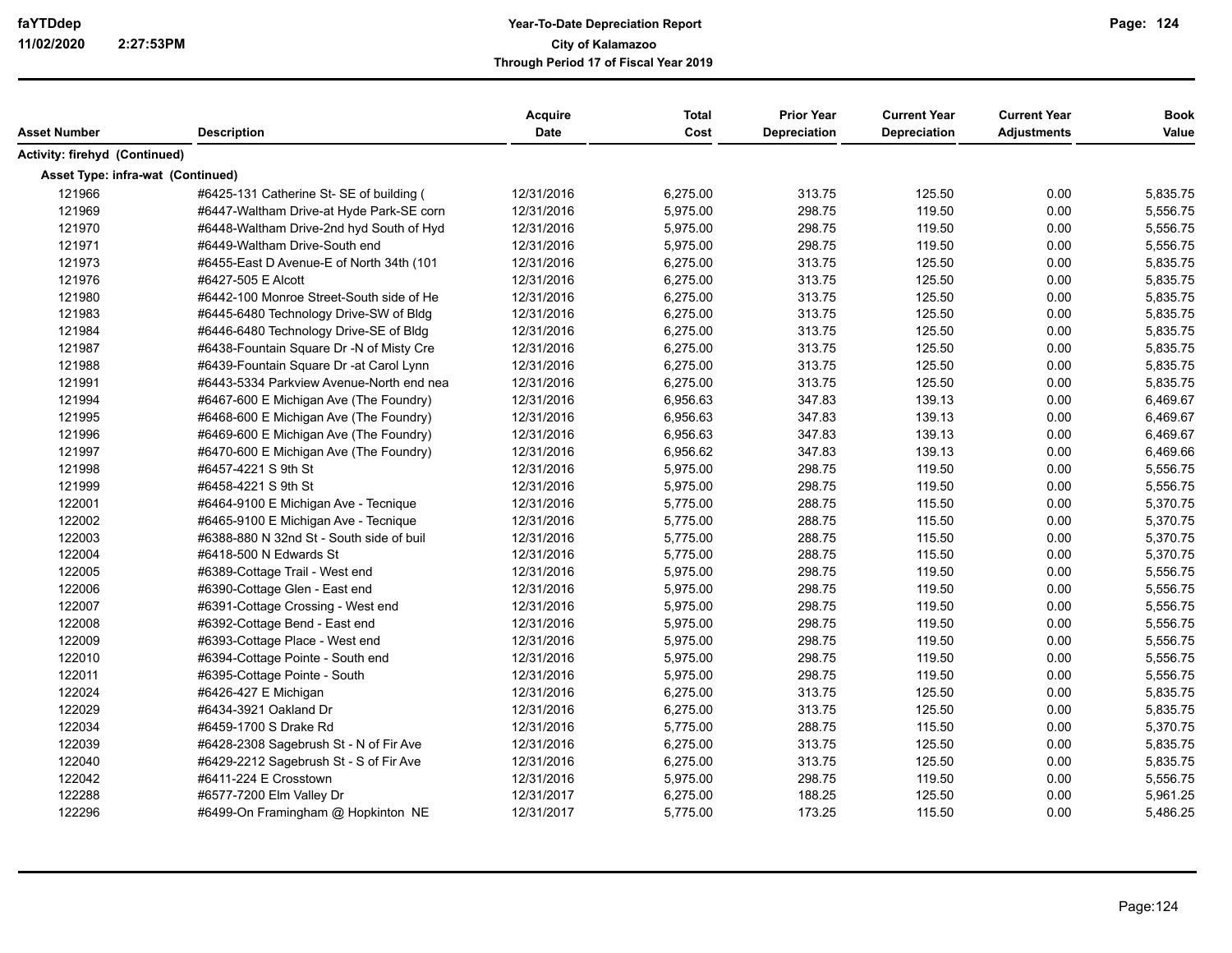|                                   |                                          | Acquire     | <b>Total</b> | <b>Prior Year</b>   | <b>Current Year</b> | <b>Current Year</b> | <b>Book</b> |
|-----------------------------------|------------------------------------------|-------------|--------------|---------------------|---------------------|---------------------|-------------|
| Asset Number                      | <b>Description</b>                       | <b>Date</b> | Cost         | <b>Depreciation</b> | Depreciation        | <b>Adjustments</b>  | Value       |
| Activity: firehyd (Continued)     |                                          |             |              |                     |                     |                     |             |
| Asset Type: infra-wat (Continued) |                                          |             |              |                     |                     |                     |             |
| 122297                            | #6500-On Waltham @ Framingham            | 12/31/2017  | 5,775.00     | 173.25              | 115.50              | 0.00                | 5,486.25    |
| 122298                            | #6501-On Roslindale @ Framingham         | 12/31/2017  | 5,775.00     | 173.25              | 115.50              | 0.00                | 5,486.25    |
| 122299                            | #6513-Waltham, N of Framingham           | 12/31/2017  | 5,775.00     | 173.25              | 115.50              | 0.00                | 5,486.25    |
| 122300                            | #6484-Between S. 8th St & Shotting Star  | 12/31/2017  | 5,775.00     | 173.25              | 115.50              | 0.00                | 5,486.25    |
| 122301                            | #6485-Shooting Star Ln @ Roundabout      | 12/31/2017  | 5,775.00     | 173.25              | 115.50              | 0.00                | 5,486.25    |
| 122306                            | #6520-7694 Stadium Dr                    | 12/31/2017  | 8,080.01     | 242.40              | 161.60              | 0.00                | 7,676.01    |
| 122314                            | #6571-3860 Stadium Dr                    | 12/31/2017  | 5,775.00     | 173.25              | 115.50              | 0.00                | 5,486.25    |
| 122315                            | #6572-3860 Stadium Dr                    | 12/31/2017  | 5,775.00     | 173.25              | 115.50              | 0.00                | 5,486.25    |
| 122317                            | #6519-4155 S 9th St, hyd is behind 4131  | 12/31/2017  | 8,540.37     | 256.21              | 170.81              | 0.00                | 8,113.35    |
| 122318                            | #6583-On Hudson S of Maple St            | 12/31/2017  | 7,862.92     | 235.89              | 157.26              | 0.00                | 7,469.77    |
| 122322                            | #6578-8178 W Main                        | 12/31/2017  | 6,275.00     | 188.25              | 125.50              | 0.00                | 5,961.25    |
| 122327                            | #6528-3421 S Burdick St, Sweet Mfg       | 12/31/2017  | 8,979.23     | 269.37              | 179.58              | 0.00                | 8,530.28    |
| 122328                            | #6529-3421 S Burdick St, Sweet Mfg       | 12/31/2017  | 6,275.00     | 188.25              | 125.50              | 0.00                | 5,961.25    |
| 122331                            | #6581-3715 W Main St Bldg 500            | 12/31/2017  | 5,775.00     | 173.25              | 115.50              | 0.00                | 5,486.25    |
| 122351                            | #6482-6101 W Main St                     | 12/31/2017  | 6,275.00     | 188.25              | 125.50              | 0.00                | 5,961.25    |
| 122362                            | #6582-5131 W Main St                     | 12/31/2017  | 6,275.00     | 188.25              | 125.50              | 0.00                | 5,961.25    |
| 122365                            | #6481-4221 S 9th St @ Weathervane Storag | 12/31/2017  | 5,775.00     | 173.25              | 115.50              | 0.00                | 5,486.25    |
| 122367                            | #6460-3419 N 28th St                     | 12/31/2017  | 3,818.85     | 114.57              | 76.38               | 0.00                | 3,627.90    |
| 122368                            | #6462-Comstock Ave @ Larch St NE corner  | 12/31/2017  | 3,818.85     | 114.57              | 76.38               | 0.00                | 3,627.90    |
| 122369                            | #6463-6302 King Hwy - SW of Michigan Ave | 12/31/2017  | 3,818.85     | 114.57              | 76.38               | 0.00                | 3,627.90    |
| 122370                            | #6466-E Frank St @ N Edwards St NE Cor   | 12/31/2017  | 3,818.85     | 114.57              | 76.38               | 0.00                | 3,627.90    |
| 122371                            | #6471-732 Garland St East End            | 12/31/2017  | 3,818.85     | 114.57              | 76.38               | 0.00                | 3,627.90    |
| 122372                            | #6472-620 Mabel St btwn N Westnedge & C  | 12/31/2017  | 8,867.44     | 266.02              | 177.35              | 0.00                | 8,424.07    |
| 122374                            | #6474-625 E Vine 380' E of Portage Rd    | 12/31/2017  | 4,076.82     | 122.31              | 81.54               | 0.00                | 3,872.97    |
| 122375                            | #6476-4131 Pennway St @ Pump Station 18  | 12/31/2017  | 6,797.11     | 203.91              | 135.94              | 0.00                | 6,457.26    |
| 122376                            | #6475-Axtell St a@ S Westnedge SW Corn   | 12/31/2017  | 4,354.17     | 130.62              | 87.08               | 0.00                | 4,136.47    |
| 122377                            | #6477-E Vine St Btwn Crosstown Pkwy & J  | 12/31/2017  | 9,555.39     | 286.66              | 191.11              | 0.00                | 9,077.62    |
| 122378                            | #6478-3928 Laird Ave                     | 12/31/2017  | 4,729.75     | 141.89              | 94.60               | 0.00                | 4,493.26    |
| 122379                            | #6480-229 West Ridge Cir                 | 12/31/2017  | 2,298.13     | 68.94               | 45.96               | 0.00                | 2,183.23    |
| 122380                            | #6490-Portage St & Egleston Ave NE Corn  | 12/31/2017  | 2,298.13     | 68.94               | 45.96               | 0.00                | 2,183.23    |
| 122381                            | #6491-Clinton Ave & Portage St SW Corne  | 12/31/2017  | 2,298.13     | 68.94               | 45.96               | 0.00                | 2,183.23    |
| 122382                            | #6492-Reed St @ Portage St SW Corner     | 12/31/2017  | 2,298.13     | 68.94               | 45.96               | 0.00                | 2,183.23    |
| 122383                            | #6493-Lay Blvd @ Portage St SW Corner    | 12/31/2017  | 2,298.13     | 68.94               | 45.96               | 0.00                | 2,183.23    |
| 122384                            | #6494-Bryant St @ Portage St SW Corner   | 12/31/2017  | 2,298.13     | 68.94               | 45.96               | 0.00                | 2,183.23    |
| 122385                            | #6495-Alcott Ave @ Portage St            | 12/31/2017  | 2,298.13     | 68.94               | 45.96               | 0.00                | 2,183.23    |
| 122386                            | #6496-Portage St @ Palmer Ave SE Corner  | 12/31/2017  | 2,298.13     | 68.94               | 45.96               | 0.00                | 2,183.23    |
| 122387                            | #6497-Portage @ Franklin St              | 12/31/2017  | 2,298.13     | 68.94               | 45.96               | 0.00                | 2,183.23    |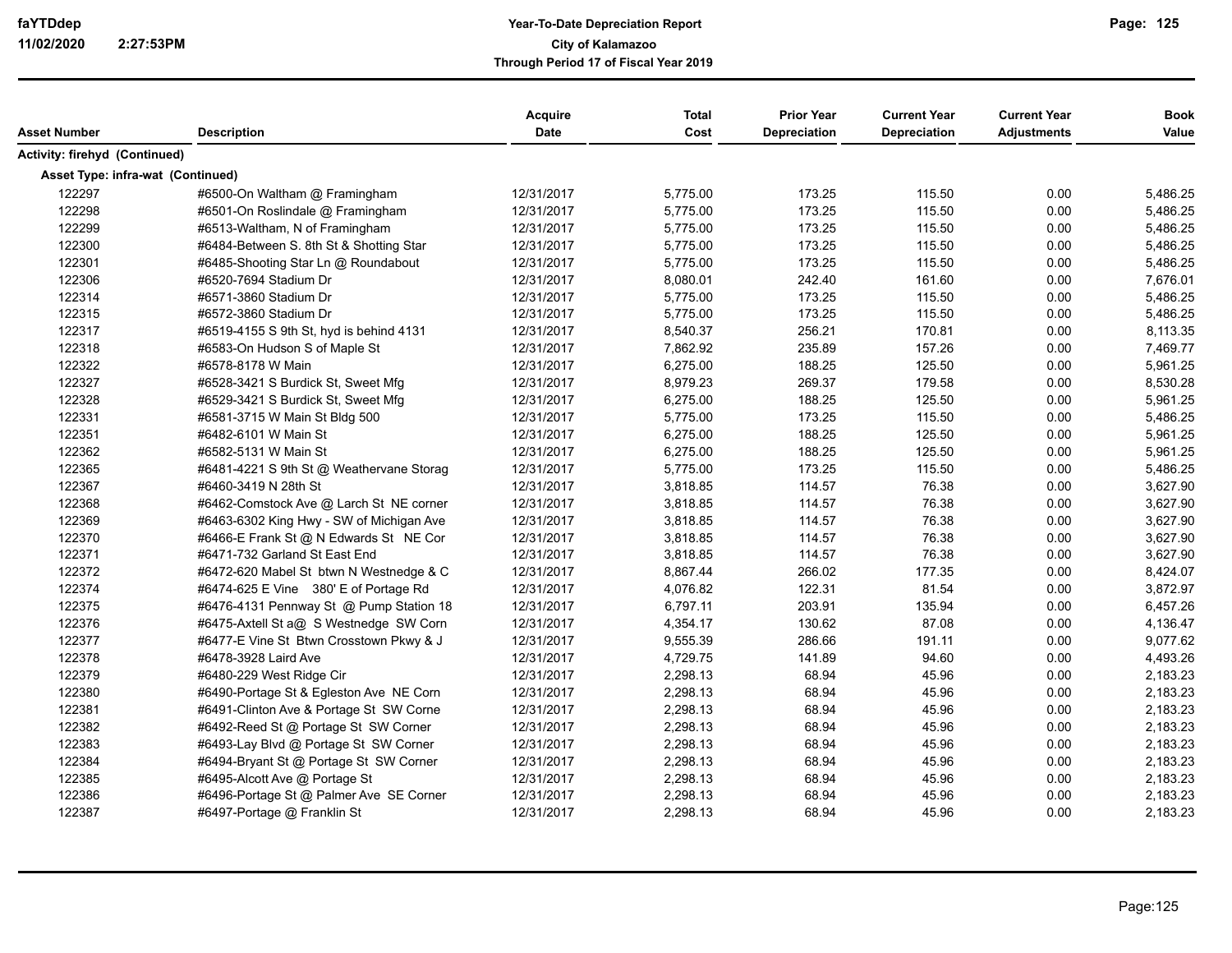| Asset Number                      | <b>Description</b>                       | Acquire<br><b>Date</b> | <b>Total</b><br>Cost | <b>Prior Year</b><br>Depreciation | <b>Current Year</b><br>Depreciation | <b>Current Year</b><br><b>Adjustments</b> | <b>Book</b><br>Value |
|-----------------------------------|------------------------------------------|------------------------|----------------------|-----------------------------------|-------------------------------------|-------------------------------------------|----------------------|
|                                   |                                          |                        |                      |                                   |                                     |                                           |                      |
| Activity: firehyd (Continued)     |                                          |                        |                      |                                   |                                     |                                           |                      |
| Asset Type: infra-wat (Continued) |                                          |                        |                      |                                   |                                     |                                           |                      |
| 122388                            | #6498-Portage St @ Phillips              | 12/31/2017             | 2,298.13             | 68.94                             | 45.96                               | 0.00                                      | 2,183.23             |
| 122389                            | #6567-Portage St                         | 12/31/2017             | 18,900.65            | 567.02                            | 378.01                              | 0.00                                      | 17,955.62            |
| 122390                            | #6478-3928 Laird Ave -                   | 12/31/2017             | 8,816.21             | 264.48                            | 176.32                              | 0.00                                      | 8,375.41             |
| 122391                            | #6479-Burke Ct @ Henry Ct                | 12/31/2017             | 5,558.30             | 166.75                            | 111.17                              | 0.00                                      | 5,280.38             |
| 122392                            | #6483-3051 Crystal Lane, north of Park A | 12/31/2017             | 5,378.15             | 161.34                            | 107.56                              | 0.00                                      | 5,109.25             |
| 122393                            | #6523-On Vine @ Dutton Place             | 12/31/2017             | 7,368.91             | 221.07                            | 147.38                              | 0.00                                      | 7,000.46             |
| 122394                            | #6502-N Westnedge Ave @ Allen            | 12/31/2017             | 3,911.87             | 117.36                            | 78.24                               | 0.00                                      | 3,716.27             |
| 122814                            | #6538-E Ransom St @ Harrison St          | 12/31/2018             | 5,775.00             | 57.75                             | 115.50                              | 0.00                                      | 5,601.75             |
| 122815                            | #6539-Harrison Btwn Roundabout & E Michi | 12/31/2018             | 5,775.00             | 57.75                             | 115.50                              | 0.00                                      | 5,601.75             |
| 122816                            | #6540-Harrison Btwn Roundabout & E Michi | 12/31/2018             | 5,775.00             | 57.75                             | 115.50                              | 0.00                                      | 5,601.75             |
| 122817                            | #6542-E North St @ Gull Rd               | 12/31/2018             | 5,775.00             | 57.75                             | 115.50                              | 0.00                                      | 5,601.75             |
| 122818                            | #6543-Gull Rd @ Future Cave's Ct         | 12/31/2018             | 5,775.00             | 57.75                             | 115.50                              | 0.00                                      | 5,601.75             |
| 122819                            | #6544-Cave's Ct at South End             | 12/31/2018             | 5,775.00             | 57.75                             | 115.50                              | 0.00                                      | 5,601.75             |
| 122820                            | #6545-Gull Rd @ the Bridge Over Kalamazo | 12/31/2018             | 5,775.00             | 57.75                             | 115.50                              | 0.00                                      | 5,601.75             |
| 122821                            | #6577-7200 Elm Valley Dr                 | 12/31/2018             | 5,965.93             | 59.66                             | 119.32                              | 0.00                                      | 5,786.95             |
| 122822                            | #6514-Gabriella Trl                      | 12/31/2018             | 6,122.41             | 61.22                             | 122.45                              | 0.00                                      | 5,938.74             |
| 122823                            | #6515-Gabriella Trl                      | 12/31/2018             | 6,122.41             | 61.22                             | 122.45                              | 0.00                                      | 5,938.74             |
| 122824                            | #6516-Wood Hollow Ave                    | 12/31/2018             | 6,122.41             | 61.22                             | 122.45                              | 0.00                                      | 5,938.74             |
| 122825                            | #6517-Sabrina Ave                        | 12/31/2018             | 6,122.41             | 61.22                             | 122.45                              | 0.00                                      | 5,938.74             |
| 122826                            | #6518-Ben St                             | 12/31/2018             | 6,122.42             | 61.22                             | 122.45                              | 0.00                                      | 5,938.75             |
| 122827                            | #6499-On Framingham @ Hopkinton NE       | 12/31/2018             | 6,263.68             | 62.64                             | 125.27                              | 0.00                                      | 6,075.77             |
| 122828                            | #6500-On Waltham @ Framingham            | 12/31/2018             | 6,263.68             | 62.64                             | 125.27                              | 0.00                                      | 6,075.77             |
| 122829                            | #6501-On Roslindale @ Framingham         | 12/31/2018             | 6,263.68             | 62.64                             | 125.27                              | 0.00                                      | 6,075.77             |
| 122830                            | #6513-Waltham- N of Framingham           | 12/31/2018             | 6,263.68             | 62.64                             | 125.27                              | 0.00                                      | 6,075.77             |
| 122832                            | #6522-Locust PI - 7' south of 819 Locust | 12/31/2018             | 5,775.00             | 57.75                             | 115.50                              | 0.00                                      | 5,601.75             |
| 122834                            | #6530-5858 E N Ave                       | 12/31/2018             | 7,237.74             | 72.38                             | 144.75                              | 0.00                                      | 7,020.61             |
| 122835                            | #6531-5858 E N Ave                       | 12/31/2018             | 7,237.74             | 72.38                             | 144.75                              | 0.00                                      | 7,020.61             |
| 122836                            | #6532-5858 E N Ave                       | 12/31/2018             | 7,237.74             | 72.38                             | 144.75                              | 0.00                                      | 7,020.61             |
| 122837                            | #6533-5858 E N Ave                       | 12/31/2018             | 7,237.74             | 72.38                             | 144.75                              | 0.00                                      | 7,020.61             |
| 122838                            | #6534-5858 E N Ave                       | 12/31/2018             | 7,237.74             | 72.38                             | 144.75                              | 0.00                                      | 7,020.61             |
| 122839                            | #6535-5858 E N Ave                       | 12/31/2018             | 7,237.74             | 72.38                             | 144.75                              | 0.00                                      | 7,020.61             |
| 122840                            | #6536-5858 E N Ave                       | 12/31/2018             | 7,237.75             | 72.38                             | 144.75                              | 0.00                                      | 7,020.62             |
| 122841                            | #6537-5858 E N Ave                       | 12/31/2018             | 7,237.75             | 72.38                             | 144.75                              | 0.00                                      | 7,020.62             |
| 122842                            | #6573-5099 Century Ave                   | 12/31/2018             | 7,486.12             | 74.86                             | 149.72                              | 0.00                                      | 7,261.54             |
| 122843                            | #6574-5095 Century Ave                   | 12/31/2018             | 7,486.12             | 74.86                             | 149.72                              | 0.00                                      | 7,261.54             |
| 122844                            | #6575-5095 Century Ave                   | 12/31/2018             | 7,486.12             | 74.86                             | 149.72                              | 0.00                                      | 7,261.54             |
| 122845                            | #6520-7694 Stadium Dr                    | 12/31/2018             | 5,775.00             | 57.75                             | 115.50                              | 0.00                                      | 5,601.75             |
|                                   |                                          |                        |                      |                                   |                                     |                                           |                      |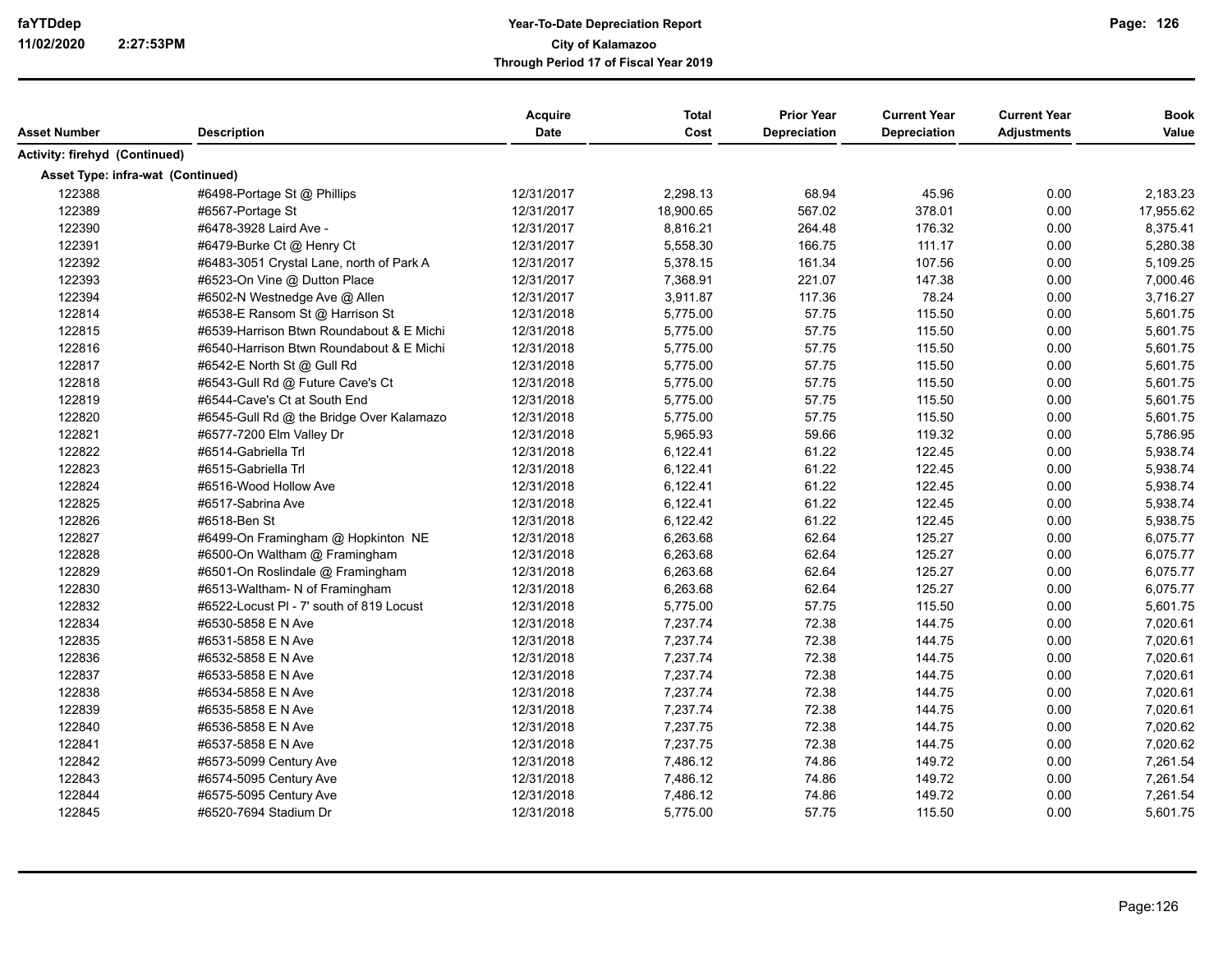| Asset Number                      | <b>Description</b>                | Acquire<br>Date | <b>Total</b><br>Cost | <b>Prior Year</b><br>Depreciation | <b>Current Year</b><br>Depreciation | <b>Current Year</b><br><b>Adjustments</b> | <b>Book</b><br>Value |
|-----------------------------------|-----------------------------------|-----------------|----------------------|-----------------------------------|-------------------------------------|-------------------------------------------|----------------------|
| Activity: firehyd (Continued)     |                                   |                 |                      |                                   |                                     |                                           |                      |
|                                   |                                   |                 |                      |                                   |                                     |                                           |                      |
| Asset Type: infra-wat (Continued) |                                   |                 |                      |                                   |                                     |                                           |                      |
| 122846                            | #6546-N 2nd St @ W Main St        | 12/31/2018      | 7,248.98             | 72.49                             | 144.98                              | 0.00                                      | 7,031.51             |
| 122847                            | #6547-952 N 2ND ST                | 12/31/2018      | 7,248.98             | 72.49                             | 144.98                              | 0.00                                      | 7,031.51             |
| 122848                            | #6548-1150 N 2ND ST               | 12/31/2018      | 7,248.98             | 72.49                             | 144.98                              | 0.00                                      | 7,031.51             |
| 122849                            | #6549-1250 N 2ND ST               | 12/31/2018      | 7,248.98             | 72.49                             | 144.98                              | 0.00                                      | 7,031.51             |
| 122850                            | #6550-1410 N 2ND ST               | 12/31/2018      | 7,248.98             | 72.49                             | 144.98                              | 0.00                                      | 7,031.51             |
| 122851                            | #6551-N 2nd St @ West J Ave       | 12/31/2018      | 7,248.98             | 72.49                             | 144.98                              | 0.00                                      | 7,031.51             |
| 122852                            | #6552-10074 W J AVE               | 12/31/2018      | 7,248.98             | 72.49                             | 144.98                              | 0.00                                      | 7,031.51             |
| 122853                            | #6553-10130 W J AVE               | 12/31/2018      | 7,248.98             | 72.49                             | 144.98                              | 0.00                                      | 7,031.51             |
| 122854                            | #6554-10218 W J AVE               | 12/31/2018      | 7,248.98             | 72.49                             | 144.98                              | 0.00                                      | 7,031.51             |
| 122855                            | #6555-10300 W J AVE               | 12/31/2018      | 7,248.98             | 72.49                             | 144.98                              | 0.00                                      | 7,031.51             |
| 122856                            | #6556-10454 W J AVE               | 12/31/2018      | 7,248.98             | 72.49                             | 144.98                              | 0.00                                      | 7,031.51             |
| 122857                            | #6557-10502 W J AVE               | 12/31/2018      | 7,248.98             | 72.49                             | 144.98                              | 0.00                                      | 7,031.51             |
| 122858                            | #6558-10606 W J AVE               | 12/31/2018      | 7,248.98             | 72.49                             | 144.98                              | 0.00                                      | 7,031.51             |
| 122859                            | #6559-1028 JOSIANE DR             | 12/31/2018      | 7,248.98             | 72.49                             | 144.98                              | 0.00                                      | 7,031.51             |
| 122860                            | #6560-Rosemary Ln @ Josiane Dr    | 12/31/2018      | 7,248.98             | 72.49                             | 144.98                              | 0.00                                      | 7,031.51             |
| 122861                            | #6561-LISA DR @ 10214 ROSEMARY LN | 12/31/2018      | 7,248.98             | 72.49                             | 144.98                              | 0.00                                      | 7,031.51             |
| 122862                            | #6585-Rosemary Ln                 | 12/31/2018      | 7,248.98             | 72.49                             | 144.98                              | 0.00                                      | 7,031.51             |
| 122863                            | #6591-916 JOSIANE DR              | 12/31/2018      | 7,248.98             | 72.49                             | 144.98                              | 0.00                                      | 7,031.51             |
| 122864                            | #6650-1410 N 2ND ST               | 12/31/2018      | 7,248.99             | 72.49                             | 144.98                              | 0.00                                      | 7,031.52             |
| 122865                            | #6503-Thimbleweed Trl             | 12/31/2018      | 6,758.96             | 67.59                             | 135.18                              | 0.00                                      | 6,556.19             |
| 122866                            | #6504-Milkweed Trl                | 12/31/2018      | 6,758.96             | 67.59                             | 135.18                              | 0.00                                      | 6,556.19             |
| 122867                            | #6505-Coreopsis Cove              | 12/31/2018      | 6,758.96             | 67.59                             | 135.18                              | 0.00                                      | 6,556.19             |
| 122868                            | #6506-Coreopsis Cove              | 12/31/2018      | 6,758.96             | 67.59                             | 135.18                              | 0.00                                      | 6,556.19             |
| 122869                            | #6507-Switchgrass Rdg             | 12/31/2018      | 6,758.96             | 67.59                             | 135.18                              | 0.00                                      | 6,556.19             |
| 122870                            | #6508-Indigo Way                  | 12/31/2018      | 6,758.96             | 67.59                             | 135.18                              | 0.00                                      | 6,556.19             |
| 122871                            | #6509-Indigo Way                  | 12/31/2018      | 6,758.95             | 67.59                             | 135.18                              | 0.00                                      | 6,556.18             |
| 122872                            | #6510-Coneflower Cove             | 12/31/2018      | 6,758.95             | 67.59                             | 135.18                              | 0.00                                      | 6,556.18             |
| 122873                            | #6511-Indigo Way                  | 12/31/2018      | 6,758.95             | 67.59                             | 135.18                              | 0.00                                      | 6,556.18             |
| 122874                            | #6512-Shooting Star Ln            | 12/31/2018      | 6,758.95             | 67.59                             | 135.18                              | 0.00                                      | 6,556.18             |
| 122875                            | #6571-3860 Stadium Dr             | 12/31/2018      | 7,105.24             | 71.05                             | 142.10                              | 0.00                                      | 6,892.09             |
| 122876                            | #6572-3860 Stadium Dr             | 12/31/2018      | 7,105.24             | 71.05                             | 142.10                              | 0.00                                      | 6,892.09             |
| 122877                            | #6524-Gavin Ln                    | 12/31/2018      | 6,781.82             | 67.82                             | 135.64                              | 0.00                                      | 6,578.36             |
| 122878                            | #6525-Gavin Ln                    | 12/31/2018      | 6,781.82             | 67.82                             | 135.64                              | 0.00                                      | 6,578.36             |
| 122879                            | #6526-Gavin Ln                    | 12/31/2018      | 6,781.82             | 67.82                             | 135.64                              | 0.00                                      | 6,578.36             |
| 122880                            | #6527-Gavin Ln                    | 12/31/2018      | 6,781.83             | 67.82                             | 135.64                              | 0.00                                      | 6,578.37             |
| 122881                            | #6519-4155 S 9TH ST               | 12/31/2018      | 5,775.00             | 57.75                             | 115.50                              | 0.00                                      | 5,601.75             |
| 122882                            | #6583-ON HUDSON S OF MAPLE ST     | 12/31/2018      | 5,775.00             | 57.75                             | 115.50                              | 0.00                                      | 5,601.75             |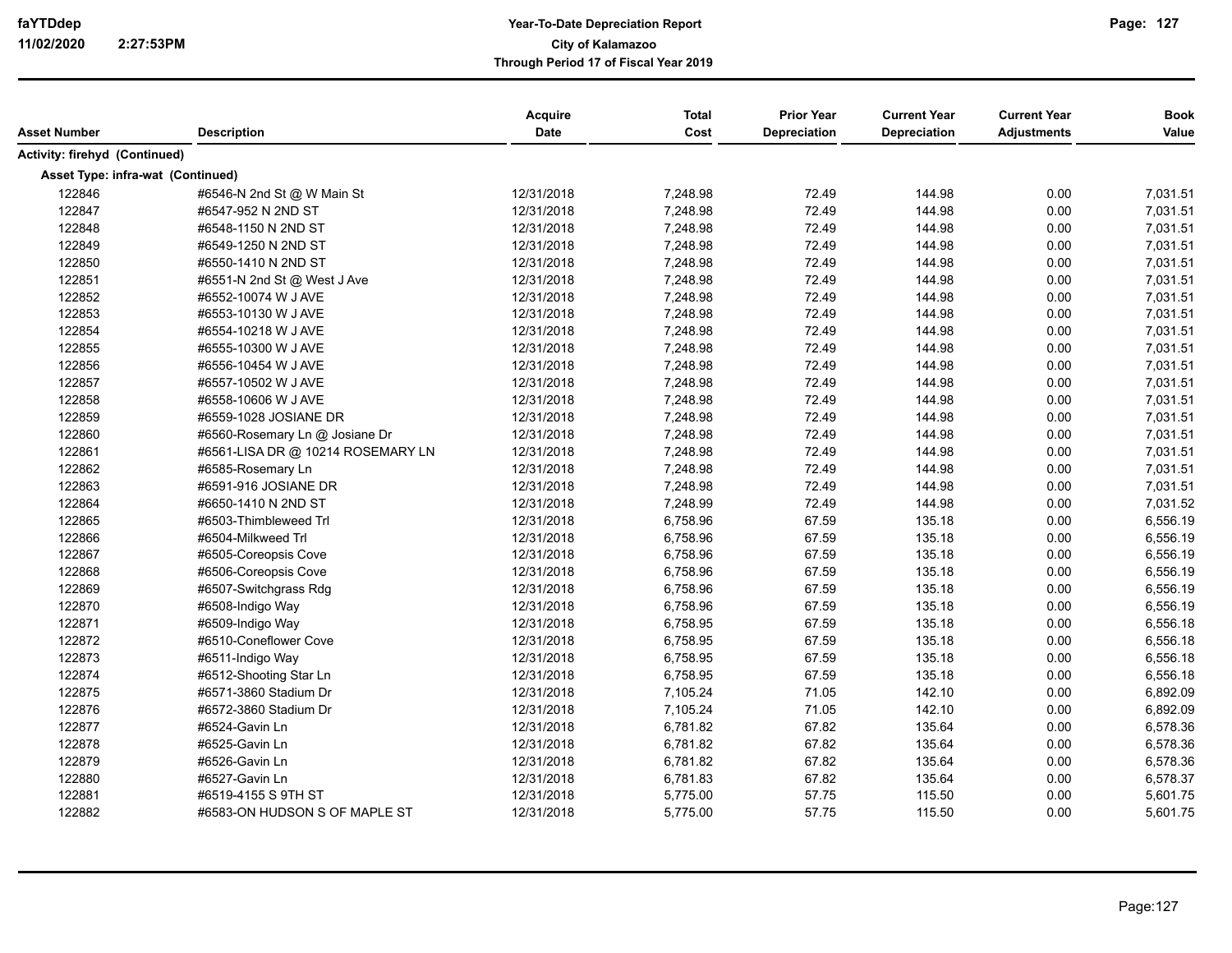|                                   |                                          | Acquire     | <b>Total</b> | <b>Prior Year</b> | <b>Current Year</b> | <b>Current Year</b> | <b>Book</b> |
|-----------------------------------|------------------------------------------|-------------|--------------|-------------------|---------------------|---------------------|-------------|
| <b>Asset Number</b>               | <b>Description</b>                       | <b>Date</b> | Cost         | Depreciation      | Depreciation        | <b>Adjustments</b>  | Value       |
| Activity: firehyd (Continued)     |                                          |             |              |                   |                     |                     |             |
| Asset Type: infra-wat (Continued) |                                          |             |              |                   |                     |                     |             |
| 122883                            | #6565-8500 W Main St                     | 12/31/2018  | 7,880.75     | 78.81             | 157.61              | 0.00                | 7,644.33    |
| 122884                            | #6600-8170 VINEYARD PKWY                 | 12/31/2018  | 6,275.00     | 62.75             | 125.50              | 0.00                | 6,086.75    |
| 122885                            | #6601-8170 VINEYARD PKWY                 | 12/31/2018  | 6,275.00     | 62.75             | 125.50              | 0.00                | 6,086.75    |
| 122889                            | #6578-8178 W Main                        | 12/31/2018  | 5,775.00     | 57.75             | 115.50              | 0.00                | 5,601.75    |
| 122890                            | #6638-1315 WESTGATE DR                   | 12/31/2018  | 5,775.00     | 57.75             | 115.50              | 0.00                | 5,601.75    |
| 122891                            | #6639-1315 WESTGATE DR                   | 12/31/2018  | 5,775.00     | 57.75             | 115.50              | 0.00                | 5,601.75    |
| 122892                            | #6640-1247 WESTGATE DR                   | 12/31/2018  | 5,775.00     | 57.75             | 115.50              | 0.00                | 5,601.75    |
| 122893                            | #6641-1247 WESTGATE DR                   | 12/31/2018  | 5,775.00     | 57.75             | 115.50              | 0.00                | 5,601.75    |
| 122894                            | #6642-1247 WESTGATE DR                   | 12/31/2018  | 5,775.00     | 57.75             | 115.50              | 0.00                | 5,601.75    |
| 122895                            | #6643-1247 WESTGATE DR                   | 12/31/2018  | 5,775.00     | 57.75             | 115.50              | 0.00                | 5,601.75    |
| 122896                            | #6644-1315 WESTGATE DR                   | 12/31/2018  | 5,775.00     | 57.75             | 115.50              | 0.00                | 5,601.75    |
| 122902                            | #6563-6205 Stadium Dr                    | 12/31/2018  | 7,961.34     | 79.61             | 159.23              | 0.00                | 7,722.50    |
| 122903                            | #6564-6203 Stadium Dr                    | 12/31/2018  | 7,961.33     | 79.61             | 159.23              | 0.00                | 7,722.49    |
| 122904                            | #6652-OLIVIA ROSE AVE                    | 12/31/2018  | 6,275.00     | 62.75             | 125.50              | 0.00                | 6,086.75    |
| 122905                            | #6653-TATE RIDGE                         | 12/31/2018  | 6,275.00     | 62.75             | 125.50              | 0.00                | 6,086.75    |
| 122906                            | #6654-TATE RIDGE                         | 12/31/2018  | 6,275.00     | 62.75             | 125.50              | 0.00                | 6,086.75    |
| 122907                            | #6655-VAIL DR                            | 12/31/2018  | 6,275.00     | 62.75             | 125.50              | 0.00                | 6,086.75    |
| 122908                            | #6656-TATE RIDGE                         | 12/31/2018  | 6,275.00     | 62.75             | 125.50              | 0.00                | 6,086.75    |
| 122911                            | #6569-7504 Stadium Dr                    | 12/31/2018  | 9,613.60     | 96.14             | 192.27              | 0.00                | 9,325.19    |
| 122912                            | #6592-Wetherington Pte @ End of the Cul- | 12/31/2018  | 6,275.00     | 62.75             | 125.50              | 0.00                | 6,086.75    |
| 122913                            | #6593-Marabella PI @ Wetherington Pte    | 12/31/2018  | 6,275.00     | 62.75             | 125.50              | 0.00                | 6,086.75    |
| 122914                            | #6594-Wetherington Pte @ Thoreaus Woods  | 12/31/2018  | 6,275.00     | 62.75             | 125.50              | 0.00                | 6,086.75    |
| 122915                            | #6595-Enclave Way - West End             | 12/31/2018  | 6,275.00     | 62.75             | 125.50              | 0.00                | 6,086.75    |
| 122916                            | #6596-4046 ENCLAVE WAY                   | 12/31/2018  | 6,275.00     | 62.75             | 125.50              | 0.00                | 6,086.75    |
| 122917                            | #6597-3855 ALIANCA TER                   | 12/31/2018  | 6,275.00     | 62.75             | 125.50              | 0.00                | 6,086.75    |
| 122918                            | #6598-Between 3821 & 3731 Alianca Ter    | 12/31/2018  | 6,275.00     | 62.75             | 125.50              | 0.00                | 6,086.75    |
| 122919                            | #6599-Between 3702 & 3656 Alianca Ter    | 12/31/2018  | 6,275.00     | 62.75             | 125.50              | 0.00                | 6,086.75    |
| 122922                            | #6562-311 E ALCOTT ST                    | 12/31/2018  | 6,275.00     | 62.75             | 125.50              | 0.00                | 6,086.75    |
| 122923                            | #6602-311 E ALCOTT ST                    | 12/31/2018  | 6,275.00     | 62.75             | 125.50              | 0.00                | 6,086.75    |
| 122928                            | #6528-3421 S Burdick St- Sweet Mfg       | 12/31/2018  | 5,775.00     | 57.75             | 115.50              | 0.00                | 5,601.75    |
| 122929                            | #6529-3421 S Burdick St- Sweet Mfg       | 12/31/2018  | 5,775.00     | 57.75             | 115.50              | 0.00                | 5,601.75    |
| 122930                            | #6631-Lausen Ln @ N 30th St              | 12/31/2018  | 6,275.00     | 62.75             | 125.50              | 0.00                | 6,086.75    |
| 122931                            | #6632-LAUSEN LN                          | 12/31/2018  | 6,275.00     | 62.75             | 125.50              | 0.00                | 6,086.75    |
| 122932                            | #6633-LAUSEN LN                          | 12/31/2018  | 6,275.00     | 62.75             | 125.50              | 0.00                | 6,086.75    |
| 122933                            | #6634-LAUSEN LN                          | 12/31/2018  | 6,275.00     | 62.75             | 125.50              | 0.00                | 6,086.75    |
| 122934                            | #6635-Sturtevant Ave South of Lausen Ln  | 12/31/2018  | 6,275.00     | 62.75             | 125.50              | 0.00                | 6,086.75    |
| 122935                            | #6636-Sturtevant Ave South of Lausen Ln  | 12/31/2018  | 6,275.00     | 62.75             | 125.50              | 0.00                | 6,086.75    |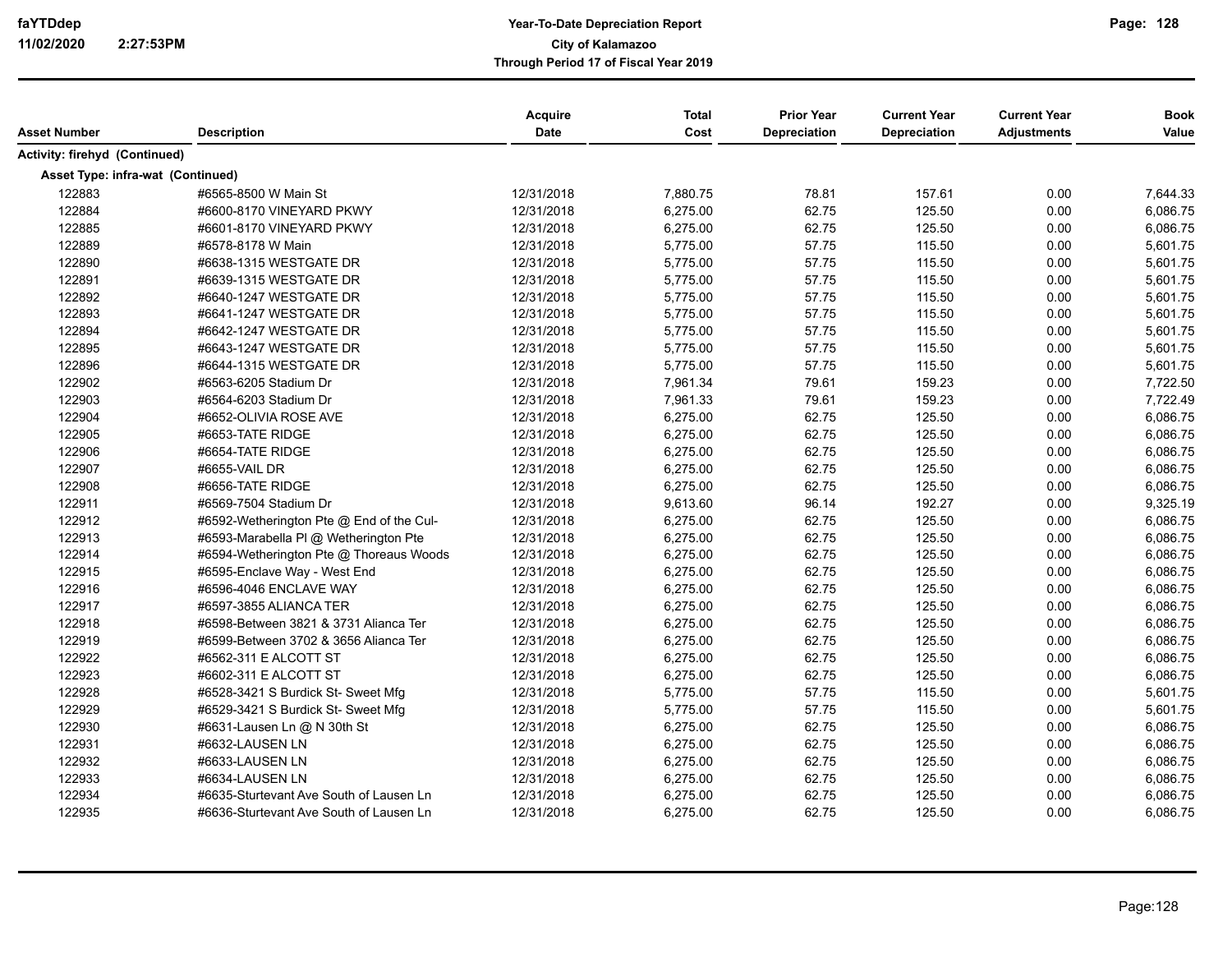| <b>Asset Number</b>               | <b>Description</b>                       | Acquire<br>Date | <b>Total</b><br>Cost | <b>Prior Year</b><br>Depreciation | <b>Current Year</b><br>Depreciation | <b>Current Year</b><br><b>Adjustments</b> | <b>Book</b><br>Value |
|-----------------------------------|------------------------------------------|-----------------|----------------------|-----------------------------------|-------------------------------------|-------------------------------------------|----------------------|
|                                   |                                          |                 |                      |                                   |                                     |                                           |                      |
| Activity: firehyd (Continued)     |                                          |                 |                      |                                   |                                     |                                           |                      |
| Asset Type: infra-wat (Continued) |                                          |                 |                      |                                   |                                     |                                           |                      |
| 122937                            | #6648-4210 STADIUM DR                    | 12/31/2018      | 6,275.00             | 62.75                             | 125.50                              | 0.00                                      | 6,086.75             |
| 122938                            | #6649-4220 STADIUM DR                    | 12/31/2018      | 6,275.00             | 62.75                             | 125.50                              | 0.00                                      | 6,086.75             |
| 122942                            | #6581-3715 W MAIN ST BLDG 500            | 12/31/2018      | 6,723.60             | 67.24                             | 134.47                              | 0.00                                      | 6,521.89             |
| 122943                            | #6616-5380 INTERNATIONAL DR              | 12/31/2018      | 6,275.00             | 62.75                             | 125.50                              | 0.00                                      | 6,086.75             |
| 122944                            | #6617-5380 INTERNATIONAL DR              | 12/31/2018      | 6,275.00             | 62.75                             | 125.50                              | 0.00                                      | 6,086.75             |
| 122945                            | #6618-5380 INTERNATIONAL DR              | 12/31/2018      | 6,275.00             | 62.75                             | 125.50                              | 0.00                                      | 6,086.75             |
| 122946                            | #6619-5380 INTERNATIONAL DR              | 12/31/2018      | 6,275.00             | 62.75                             | 125.50                              | 0.00                                      | 6,086.75             |
| 122947                            | #6620-5380 INTERNATIONAL DR              | 12/31/2018      | 6,275.00             | 62.75                             | 125.50                              | 0.00                                      | 6,086.75             |
| 122951                            | #6523-714 DUTTON PL                      | 12/31/2018      | 5,775.00             | 57.75                             | 115.50                              | 0.00                                      | 5,601.75             |
| 122954                            | #6614-Besty Ann Pl @Summit Dr            | 12/31/2018      | 6,275.00             | 62.75                             | 125.50                              | 0.00                                      | 6,086.75             |
| 122959                            | #6607-W Michigan @ S Rose St             | 12/31/2018      | 5,775.00             | 57.75                             | 115.50                              | 0.00                                      | 5,601.75             |
| 122960                            | #6587-1421 Harrison                      | 12/31/2018      | 6,275.00             | 62.75                             | 125.50                              | 0.00                                      | 6,086.75             |
| 122967                            | #6582-5131 W MAIN ST                     | 12/31/2018      | 5,775.00             | 57.75                             | 115.50                              | 0.00                                      | 5,601.75             |
| 122969                            | #6566-3303 Midlink Dr                    | 12/31/2018      | 6,275.00             | 62.75                             | 125.50                              | 0.00                                      | 6,086.75             |
| 122974                            | #6637-Ranney St @ S Westnedge Ave        | 12/31/2018      | 6,275.00             | 62.75                             | 125.50                              | 0.00                                      | 6,086.75             |
| 122985                            | #6608-Hopkinton Dr @ Hyde Park           | 12/31/2018      | 5,775.00             | 57.75                             | 115.50                              | 0.00                                      | 5,601.75             |
| 122986                            | #6609-Hopkinton Dr South of Hyde Park    | 12/31/2018      | 5,775.00             | 57.75                             | 115.50                              | 0.00                                      | 5,601.75             |
| 122987                            | #6610-Hopkinton Dr Btwn Hyde Park & Fram | 12/31/2018      | 5,775.00             | 57.75                             | 115.50                              | 0.00                                      | 5,601.75             |
| 122988                            | #6611-Hopkinton Dr North of Framingham A | 12/31/2018      | 5,775.00             | 57.75                             | 115.50                              | 0.00                                      | 5,601.75             |
| 122990                            | #6502-N Westnedge Ave @ Allen            | 12/31/2018      | 1,912.80             | 19.13                             | 38.26                               | 0.00                                      | 1,855.41             |
| 122991                            | #6576-229 S KENDALL                      | 12/31/2018      | 1,912.80             | 19.13                             | 38.26                               | 0.00                                      | 1,855.41             |
| 122992                            | #6603-Greenleaf Cir @ Woodstone Dr       | 12/31/2018      | 1,912.80             | 19.13                             | 38.26                               | 0.00                                      | 1,855.41             |
| 122993                            | #6615-1233 FOURTH ST                     | 12/31/2018      | 1,912.80             | 19.13                             | 38.26                               | 0.00                                      | 1,855.41             |
| 122994                            | #6490-Portage @ Egleston Ave East        | 12/31/2018      | 5,971.79             | 59.72                             | 119.44                              | 0.00                                      | 5,792.63             |
| 122995                            | #6491-Clinton Ave @ Portage St           | 12/31/2018      | 5,971.79             | 59.72                             | 119.44                              | 0.00                                      | 5,792.63             |
| 122996                            | #6492-Reed Ave @ Portage St              | 12/31/2018      | 5,971.79             | 59.72                             | 119.44                              | 0.00                                      | 5,792.63             |
| 122997                            | #6493-Lay Blvd @ Portage St              | 12/31/2018      | 5,971.79             | 59.72                             | 119.44                              | 0.00                                      | 5,792.63             |
| 122998                            | #6494-Bryant St @ Portage St             | 12/31/2018      | 5,971.79             | 59.72                             | 119.44                              | 0.00                                      | 5,792.63             |
| 122999                            | #6495-Alcott Ave @ Portage St            | 12/31/2018      | 5,971.79             | 59.72                             | 119.44                              | 0.00                                      | 5,792.63             |
| 123000                            | #6496-Portage St @ Palmer Ave            | 12/31/2018      | 5,971.79             | 59.72                             | 119.44                              | 0.00                                      | 5,792.63             |
| 123001                            | #6497-Portage St @ Franklin St           | 12/31/2018      | 5,971.79             | 59.72                             | 119.44                              | 0.00                                      | 5,792.63             |
| 123002                            | #6498-Portage St @ Phillips              | 12/31/2018      | 5,971.79             | 59.72                             | 119.44                              | 0.00                                      | 5,792.63             |
| 123003                            | #6567-Portage St                         | 12/31/2018      | 5,971.79             | 59.72                             | 119.44                              | 0.00                                      | 5,792.63             |
| 123004                            | #6604-9679 WEST KL AVE                   | 12/31/2018      | 1,836.42             | 18.36                             | 36.73                               | 0.00                                      | 1,781.33             |
| 123005                            | #6646-E Water St @ N Pitcher St          | 12/31/2018      | 1,583.15             | 15.83                             | 31.66                               | 0.00                                      | 1,535.66             |
| 123006                            | #6605-Douglas North of W Paterson Ave    | 12/31/2018      | 2,577.52             | 25.78                             | 51.55                               | 0.00                                      | 2,500.19             |
| 123007                            | #6606-Winchell Ave @ Frederick Ave       | 12/31/2018      | 2,577.52             | 25.78                             | 51.55                               | 0.00                                      | 2,500.19             |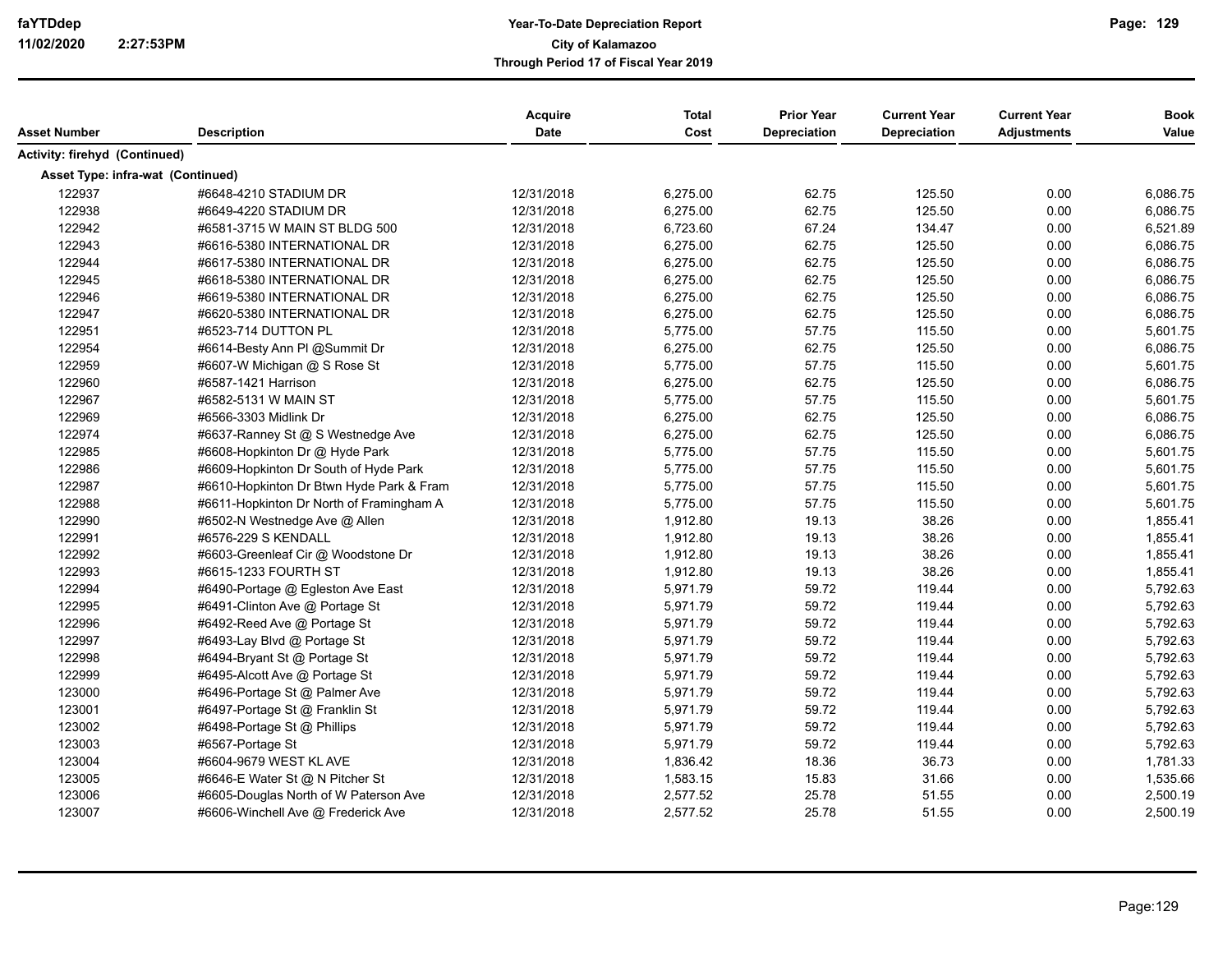| Asset Number                      | <b>Description</b>                                  | Acquire<br><b>Date</b> | <b>Total</b><br>Cost | <b>Prior Year</b><br><b>Depreciation</b> | <b>Current Year</b><br><b>Depreciation</b> | <b>Current Year</b><br><b>Adjustments</b> | <b>Book</b><br>Value |
|-----------------------------------|-----------------------------------------------------|------------------------|----------------------|------------------------------------------|--------------------------------------------|-------------------------------------------|----------------------|
| Activity: firehyd (Continued)     |                                                     |                        |                      |                                          |                                            |                                           |                      |
| Asset Type: infra-wat (Continued) |                                                     |                        |                      |                                          |                                            |                                           |                      |
| 123008                            | #6576-229 S Kendall- S of Santos                    | 12/31/2018             | 1,775.76             | 17.76                                    | 35.52                                      | 0.00                                      | 1,722.48             |
| 123009                            | #6580-SKYRIDGE AVE @ DRAKE RD                       | 12/31/2018             | 1,775.76             | 17.76                                    | 35.52                                      | 0.00                                      | 1,722.48             |
| 123010                            | #6579-PENNWAY ST @ LAKEWAY AVE SW CORNER 12/31/2018 |                        | 1,775.76             | 17.76                                    | 35.52                                      | 0.00                                      | 1,722.48             |
| 123011                            | #6586-W Main East of Fletcher Ave                   | 12/31/2018             | 1,775.76             | 17.76                                    | 35.52                                      | 0.00                                      | 1,722.48             |
| 123012                            | #6584-DENNER ST @ JEFFERSON AVE                     | 12/31/2018             | 1,868.89             | 18.69                                    | 37.38                                      | 0.00                                      | 1,812.82             |
| 123013                            | #6589-7777 STADIUM DR                               | 12/31/2018             | 1,745.05             | 17.45                                    | 34.90                                      | 0.00                                      | 1,692.70             |
| 123014                            | #6588-W Kilgore Rd @ Old Kilgore Rd                 | 12/31/2018             | 1,775.76             | 17.76                                    | 35.52                                      | 0.00                                      | 1,722.48             |
| 123015                            | #6590-Carter St @ Lois                              | 12/31/2018             | 1,775.76             | 17.76                                    | 35.52                                      | 0.00                                      | 1,722.48             |
| 123016                            | #6570-4706 Ravine Rd- S of Winding Way              | 12/31/2018             | 1,986.70             | 19.87                                    | 39.73                                      | 0.00                                      | 1,927.10             |
| 123017                            | #6613-9206 E MICHIGAN AVE                           | 12/31/2018             | 1,745.05             | 17.45                                    | 34.90                                      | 0.00                                      | 1,692.70             |
| 123018                            | #6651-E South St @ John St                          | 12/31/2018             | 2,563.20             | 25.63                                    | 51.26                                      | 0.00                                      | 2,486.31             |
| 123019                            | #6657-9000 E MICHIGAN AVE                           | 12/31/2018             | 1,745.05             | 17.45                                    | 34.90                                      | 0.00                                      | 1,692.70             |
| 123020                            | #6645-2410 E G AVE                                  | 12/31/2018             | 1,745.05             | 17.45                                    | 34.90                                      | 0.00                                      | 1,692.70             |
| 123021                            | #6568-W Kalamazoo Ave @ Douglas NE Corn             | 12/31/2018             | 1,745.05             | 17.45                                    | 34.90                                      | 0.00                                      | 1,692.70             |
| 123022                            | #6658-5570 GULL RD                                  | 12/31/2018             | 1,745.05             | 17.45                                    | 34.90                                      | 0.00                                      | 1,692.70             |
| 123348                            | 600 EAST MICHIGAN AVENUE                            | 12/31/2019             | 6,180.07             | 0.00                                     | 61.80                                      | 0.00                                      | 6,118.27             |
| 123351                            | #6846-ON ASHER TRL AT CLEMSON LN                    | 12/31/2019             | 5,775.00             | 0.00                                     | 57.75                                      | 0.00                                      | 5,717.25             |
| 123352                            | #6847-ON ASHER TRL AT BANFORD DR                    | 12/31/2019             | 5,775.00             | 0.00                                     | 57.75                                      | 0.00                                      | 5,717.25             |
| 123353                            | #6848-ON ASHER TRL WEST OF BANFORD DR               | 12/31/2019             | 5,775.00             | 0.00                                     | 57.75                                      | 0.00                                      | 5,717.25             |
| 123354                            | #6856-ON ASHER TRL - FAR WEST END                   | 12/31/2019             | 5,775.00             | 0.00                                     | 57.75                                      | 0.00                                      | 5,717.25             |
| 123360                            | #6828-1ST HYD ON ROBERT JONES WAY SOUTH             | 12/31/2019             | 5,775.00             | 0.00                                     | 57.75                                      | 0.00                                      | 5,717.25             |
| 123361                            | #6829-2ND HYDRANT ON ROBERT JONES WAY               | 12/31/2019             | 5,775.00             | 0.00                                     | 57.75                                      | 0.00                                      | 5,717.25             |
| 123362                            | #6830-3RD HYDRANT ON ROBERT JONES WAY               | 12/31/2019             | 5,775.00             | 0.00                                     | 57.75                                      | 0.00                                      | 5,717.25             |
| 123363                            | #6831-AT THE CUL-DE-SAC                             | 12/31/2019             | 5,775.00             | 0.00                                     | 57.75                                      | 0.00                                      | 5,717.25             |
| 123364                            | #6864-ON S DRAKE RD ACROSS FROM ROBERT J            | 12/31/2019             | 5,775.00             | 0.00                                     | 57.75                                      | 0.00                                      | 5,717.25             |
| 123365                            | #6916-ON W LOVELL ST WEST OF S ROSE ST              | 12/31/2019             | 5,775.00             | 0.00                                     | 57.75                                      | 0.00                                      | 5,717.25             |
| 123368                            | #6867-SOUTH OF 4520 LILAC LN - HYDRANT L            | 12/31/2019             | 5,775.00             | 0.00                                     | 57.75                                      | 0.00                                      | 5,717.25             |
| 123369                            | #6868-SOUTH OF BLDG 4420 LILAC LN - HY              | 12/31/2019             | 5,775.00             | 0.00                                     | 57.75                                      | 0.00                                      | 5,717.25             |
| 123373                            | #6818-@ S PITCHER ST SW CORNER                      | 12/31/2019             | 5,775.00             | 0.00                                     | 57.75                                      | 0.00                                      | 5,717.25             |
| 123377                            | #6832-ON TURNING STONE 1ST HYDRANT EAST             | 12/31/2019             | 5,775.00             | 0.00                                     | 57.75                                      | 0.00                                      | 5,717.25             |
| 123378                            | #6833-IN FRONT OF 8148 TURNING STONE                | 12/31/2019             | 5,775.00             | 0.00                                     | 57.75                                      | 0.00                                      | 5,717.25             |
| 123379                            | #6834-ON TURNING STONE @ LIMESTONE RIDGE            | 12/31/2019             | 5,775.00             | 0.00                                     | 57.75                                      | 0.00                                      | 5,717.25             |
| 123380                            | #6835-ON NORTH PROP LINE OF 8114 TURNING            | 12/31/2019             | 5,775.00             | 0.00                                     | 57.75                                      | 0.00                                      | 5,717.25             |
| 123381                            | #6836-ON THE WEST PROPERTY LINE OF 8000             | 12/31/2019             | 5,775.00             | 0.00                                     | 57.75                                      | 0.00                                      | 5,717.25             |
| 123382                            | #6837-ON TURNING STONE EAST OF RIM ROCK             | 12/31/2019             | 5,775.00             | 0.00                                     | 57.75                                      | 0.00                                      | 5,717.25             |
| 123383                            | #6838-ON TURNING STONE EAST OF RIM ROCK             | 12/31/2019             | 5,775.00             | 0.00                                     | 57.75                                      | 0.00                                      | 5,717.25             |
| 123384                            | #6839-ON TURNING STONE IN FRONT OF 7846             | 12/31/2019             | 5,775.00             | 0.00                                     | 57.75                                      | 0.00                                      | 5,717.25             |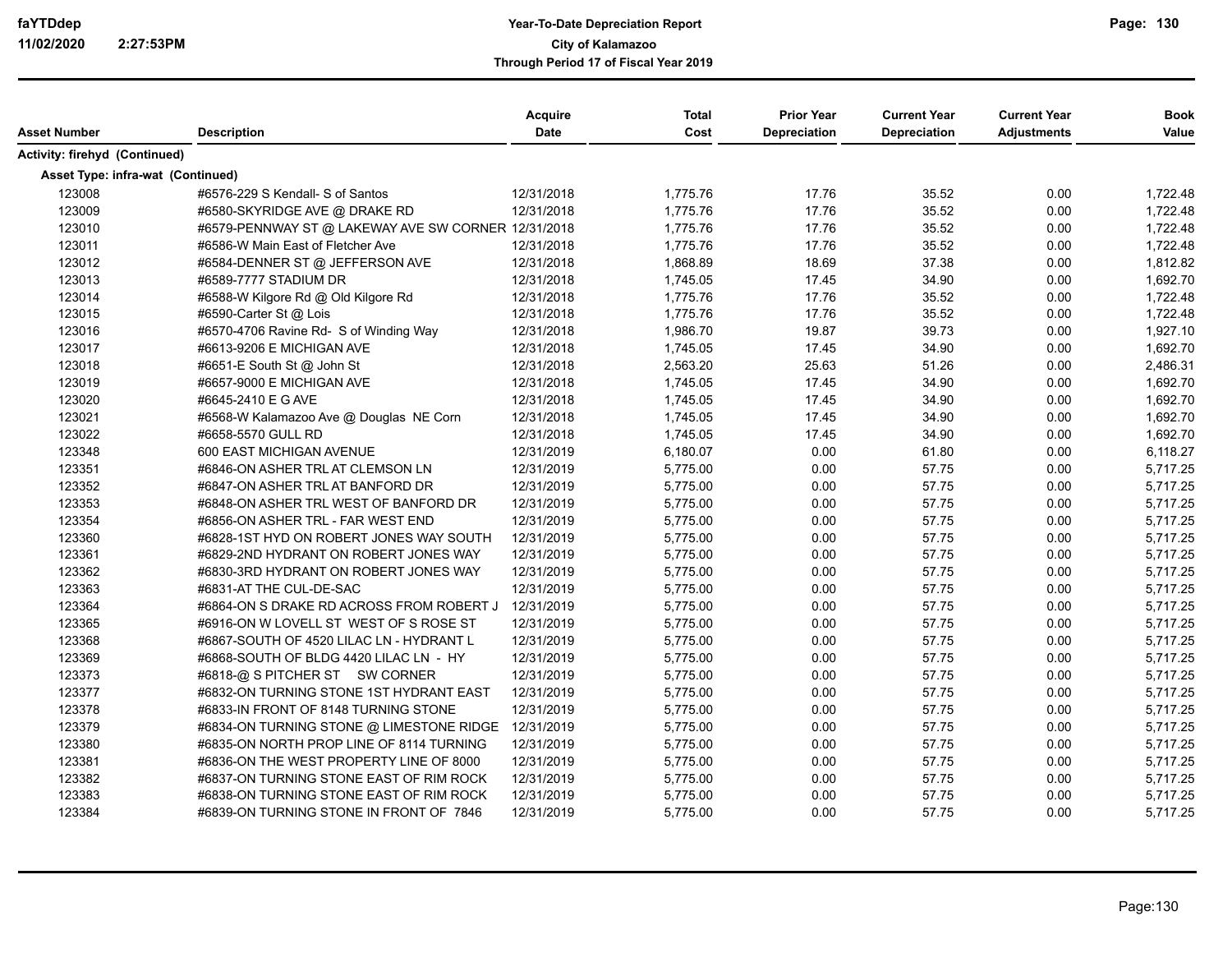| Asset Number                      | <b>Description</b>                                  | Acquire<br>Date | <b>Total</b><br>Cost | <b>Prior Year</b><br>Depreciation | <b>Current Year</b><br>Depreciation | <b>Current Year</b><br><b>Adjustments</b> | <b>Book</b><br>Value |
|-----------------------------------|-----------------------------------------------------|-----------------|----------------------|-----------------------------------|-------------------------------------|-------------------------------------------|----------------------|
| Activity: firehyd (Continued)     |                                                     |                 |                      |                                   |                                     |                                           |                      |
| Asset Type: infra-wat (Continued) |                                                     |                 |                      |                                   |                                     |                                           |                      |
| 123385                            | #6840-ON TURNING STONE WEST OF SLATE CRE 12/31/2019 |                 | 5,775.00             | 0.00                              | 57.75                               | 0.00                                      | 5,717.25             |
| 123386                            | #6841-SOUTH OF 8257 SLATE CREEK                     | 12/31/2019      | 5,775.00             | 0.00                              | 57.75                               | 0.00                                      | 5,717.25             |
| 123387                            | #6842-ON SANTUARY WOODS EAST OF TURNING             | 12/31/2019      | 5,775.00             | 0.00                              | 57.75                               | 0.00                                      | 5,717.25             |
| 123388                            | #6843-ON LIMESTONE RDG - NORTH END OF TH            | 12/31/2019      | 5,775.00             | 0.00                              | 57.75                               | 0.00                                      | 5,717.25             |
| 123389                            | #6844-SOUTH OF 8111 SHALE MEADOW                    | 12/31/2019      | 5,775.00             | 0.00                              | 57.75                               | 0.00                                      | 5,717.25             |
| 123392                            | #6857-THIRD HYD SOUTH OF LAUSEN LANE                | 12/31/2019      | 5,775.00             | 0.00                              | 57.75                               | 0.00                                      | 5,717.25             |
| 123393                            | #6858-IN FRONT OF ADDRESS 8259                      | 12/31/2019      | 5,775.00             | 0.00                              | 57.75                               | 0.00                                      | 5,717.25             |
| 123394                            | #6859-ON THE SOUTH EDGE OF PROPERTY                 | 12/31/2019      | 5,775.00             | 0.00                              | 57.75                               | 0.00                                      | 5,717.25             |
| 123395                            | #6860-BACK SIDE OF HOUSE AT THE NORTH ED            | 12/31/2019      | 5,775.00             | 0.00                              | 57.75                               | 0.00                                      | 5,717.25             |
| 123396                            | #6861-500 FT SW OF STURTEVANT AVE - IN M            | 12/31/2019      | 5,775.00             | 0.00                              | 57.75                               | 0.00                                      | 5,717.25             |
| 123400                            | #6886-SOUTH OF BLDG AT THE EAST END                 | 12/31/2019      | 5,775.00             | 0.00                              | 57.75                               | 0.00                                      | 5,717.25             |
| 123401                            | #6887-SOUTH OF BLDG MIDDLE HYDRANT                  | 12/31/2019      | 5,775.00             | 0.00                              | 57.75                               | 0.00                                      | 5,717.25             |
| 123402                            | #6888-NORTH SIDE OF BLDG 190' EAST OF W             | 12/31/2019      | 5,775.00             | 0.00                              | 57.75                               | 0.00                                      | 5,717.25             |
| 123403                            | #6889-NORTH SIDE OF BLDG - THE NORTHERN             | 12/31/2019      | 5,775.00             | 0.00                              | 57.75                               | 0.00                                      | 5,717.25             |
| 123404                            | #6890-NORTH SIDE OF BLDG                            | 12/31/2019      | 5,775.00             | 0.00                              | 57.75                               | 0.00                                      | 5,717.25             |
| 123405                            | #6896-SE CORNER OF 7116 W Q AVE                     | 12/31/2019      | 5,775.00             | 0.00                              | 57.75                               | 0.00                                      | 5,717.25             |
| 123412                            | #6875-SOUTH HYDRANT AT 2839 FULL CIRCLE             | 12/31/2019      | 5,775.00             | 0.00                              | 57.75                               | 0.00                                      | 5,717.25             |
| 123413                            | #6876-NORTH HYDRANT AT 2839 FULL CIRCLE             | 12/31/2019      | 5,775.00             | 0.00                              | 57.75                               | 0.00                                      | 5,717.25             |
| 123417                            | #6882-LOCATED AT THE SW CORNER OF THE BL            | 12/31/2019      | 5,775.00             | 0.00                              | 57.75                               | 0.00                                      | 5,717.25             |
| 123422                            | #6799-@ NE CORNER KEYES DR                          | 12/31/2019      | 5,775.00             | 0.00                              | 57.75                               | 0.00                                      | 5,717.25             |
| 123424                            | #6885-100' NORTH OF THE NORTH SIDE OF BL            | 12/31/2019      | 5,775.00             | 0.00                              | 57.75                               | 0.00                                      | 5,717.25             |
| 123426                            | #6879-SOUTH END OF THE PROPERTY LINE                | 12/31/2019      | 5,775.00             | 0.00                              | 57.75                               | 0.00                                      | 5,717.25             |
| 123427                            | #6659-ON DOUGLAS AVE EAST SIDE OF ROAD              | 12/31/2019      | 1,735.00             | 0.00                              | 17.35                               | 0.00                                      | 1,717.65             |
| 123428                            | #6660-N OF HOPKINS & S OF AMSTERDAM @ NO            | 12/31/2019      | 3,029.70             | 0.00                              | 30.30                               | 0.00                                      | 2,999.40             |
| 123429                            | #6819-ON S PARK ST @ W MAPLE ST NW CO               | 12/31/2019      | 2,719.41             | 0.00                              | 27.19                               | 0.00                                      | 2,692.22             |
| 123430                            | #6820-AT THE SW CORNER PROPERTY OF KAL C            | 12/31/2019      | 4,816.04             | 0.00                              | 48.16                               | 0.00                                      | 4,767.88             |
| 123431                            | #6821-LOCATED AT THE NW CORNER OF KAL CH            | 12/31/2019      | 4,154.34             | 0.00                              | 41.54                               | 0.00                                      | 4,112.80             |
| 123432                            | #6798-@ NE CORNER BRACKETT AVE                      | 12/31/2019      | 2,353.80             | 0.00                              | 23.54                               | 0.00                                      | 2,330.26             |
| 123433                            | #6823-ON GERTRUDE ST @ STAMFORD AVE NW              | 12/31/2019      | 2,353.80             | 0.00                              | 23.54                               | 0.00                                      | 2,330.26             |
| 123434                            | #6845-FAR NORTH END                                 | 12/31/2019      | 2,353.80             | 0.00                              | 23.54                               | 0.00                                      | 2,330.26             |
| 123435                            | #6849-ON SECOND ST 300' EAST OF S PITCHE            | 12/31/2019      | 2,353.80             | 0.00                              | 23.54                               | 0.00                                      | 2,330.26             |
| 123436                            | #6851-ON PARCHMOUNT AVE @ CLARNIN ST SW             | 12/31/2019      | 2,353.80             | 0.00                              | 23.54                               | 0.00                                      | 2,330.26             |
| 123437                            | #6853-IN FRONT OF 612 ELIZABETH ST - WES            | 12/31/2019      | 2,353.80             | 0.00                              | 23.54                               | 0.00                                      | 2,330.26             |
| 123438                            | #6855-ON OAKLAND DR AT BELLEVUE PL NORT             | 12/31/2019      | 2,353.80             | 0.00                              | 23.54                               | 0.00                                      | 2,330.26             |
| 123439                            | #6880-ON W KALAMAZOO AVE @ N ROSE ST N              | 12/31/2019      | 2,353.79             | 0.00                              | 23.54                               | 0.00                                      | 2,330.25             |
| 123440                            | #6891-ON KING HWY WEST OF THE RIVER                 | 12/31/2019      | 2,353.79             | 0.00                              | 23.54                               | 0.00                                      | 2,330.25             |
| 123443                            |                                                     |                 | 5,775.00             | 0.00                              | 57.75                               | 0.00                                      |                      |
|                                   | #6822-MID BLOCK BTWN ROSE ST AND BURDICK            | 12/31/2019      |                      |                                   |                                     |                                           | 5,717.25             |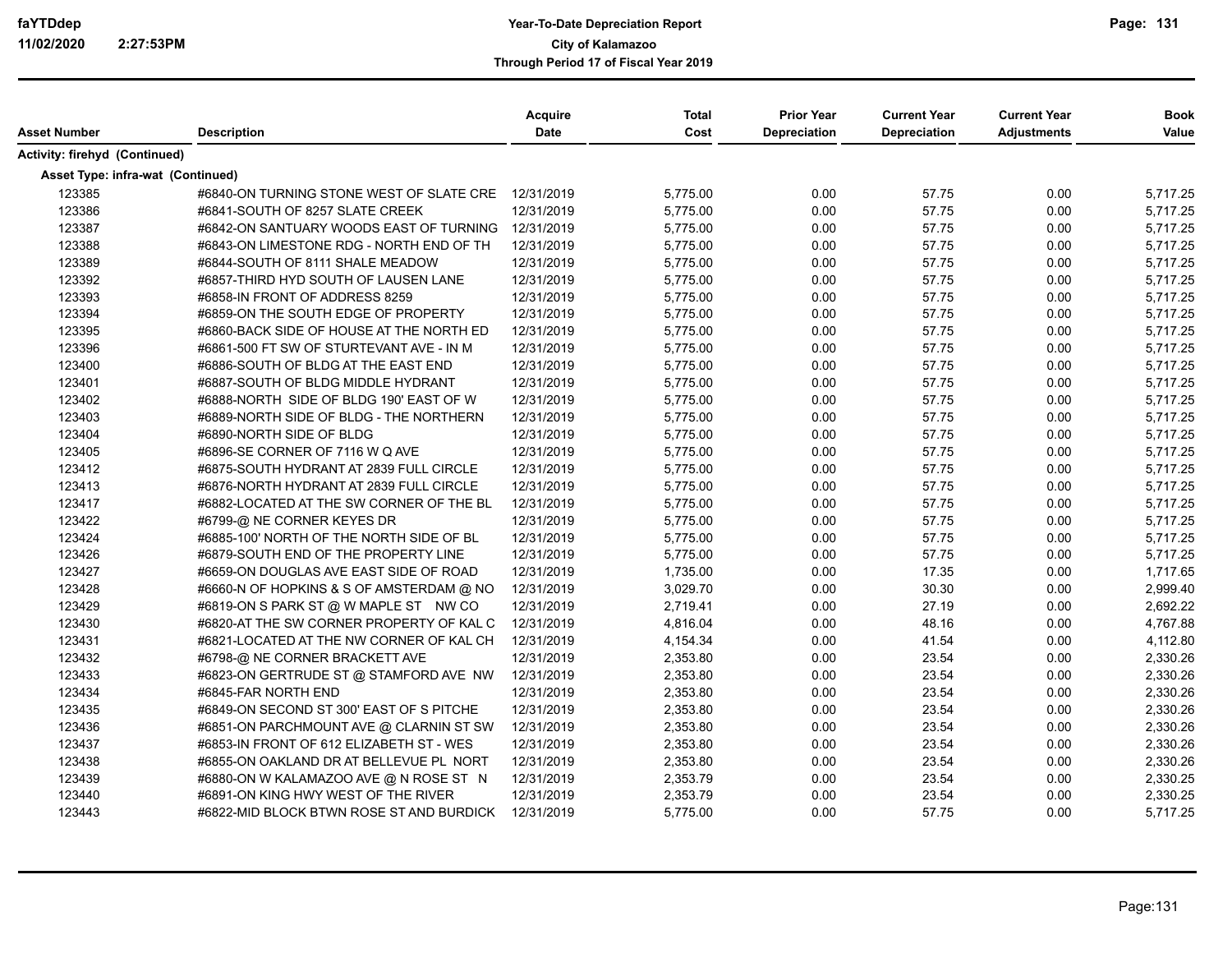| Asset Number                      | <b>Description</b>                       | <b>Acquire</b><br>Date | <b>Total</b><br>Cost | <b>Prior Year</b><br>Depreciation | <b>Current Year</b><br><b>Depreciation</b> | <b>Current Year</b><br><b>Adjustments</b> | <b>Book</b><br>Value |
|-----------------------------------|------------------------------------------|------------------------|----------------------|-----------------------------------|--------------------------------------------|-------------------------------------------|----------------------|
| Activity: firehyd (Continued)     |                                          |                        |                      |                                   |                                            |                                           |                      |
| Asset Type: infra-wat (Continued) |                                          |                        |                      |                                   |                                            |                                           |                      |
| 123444                            | #6850-ON W MICHIGAN AVE @ S ROSE ST - SE | 12/31/2019             | 5,775.00             | 0.00                              | 57.75                                      | 0.00                                      | 5,717.25             |
| 123450                            | #6852-ON EAST N AVE EAST OF SPRINKLE RD  | 12/31/2019             | 5.775.00             | 0.00                              | 57.75                                      | 0.00                                      | 5,717.25             |
| 123451                            | #6825-WEST OF THE CUL-DE-SAC             | 12/31/2019             | 5,775.00             | 0.00                              | 57.75                                      | 0.00                                      | 5,717.25             |
| 123454                            | #6854-WEST SIDE OF BLDG @ 521 E MOSEL A  | 12/31/2019             | 5,775.00             | 0.00                              | 57.75                                      | 0.00                                      | 5,717.25             |
| 123471                            | #6883-1st HYDRANT SOUTH OF SUMMIT AVE    | 12/31/2019             | 5,775.00             | 0.00                              | 57.75                                      | 0.00                                      | 5,717.25             |
| 123567                            | <b>HYDRANTS - ONE HYDRANT</b>            | 12/31/2019             | 231.00               | 0.00                              | 8.25                                       | 0.00                                      | 222.75               |
| 123569                            | <b>HYDRANTS - HYDRANTS</b>               | 12/31/2019             | 1,373.00             | 0.00                              | 38.14                                      | 0.00                                      | 1,334.86             |
| 123570                            | <b>HYDRANTS - Two Hydrants</b>           | 12/31/2019             | 1,459.00             | 0.00                              | 22.11                                      | 0.00                                      | 1,436.89             |
|                                   | <b>Asset Type: infra-wat TOTAL</b>       |                        | 10,310,238.33        | 3,304,547.19                      | 196,670.72                                 | $-2,475.58$                               | 6,811,496.00         |
|                                   | <b>Activity: firehyd TOTAL</b>           |                        | 10,310,238.33        | 3,304,547.19                      | 196,670.72                                 | $-2,475.58$                               | 6,811,496.00         |
| Activity: gengov                  |                                          |                        |                      |                                   |                                            |                                           |                      |
| <b>Asset Type: intangible</b>     |                                          |                        |                      |                                   |                                            |                                           |                      |
| 118499                            | INFOWATER SUITE 7.0 SOFTWARE             | 03/26/2012             | 6,699.00             | 4,354.35                          | 669.90                                     | 0.00                                      | 1,674.75             |
|                                   | Asset Type: intangible TOTAL             |                        | 6,699.00             | 4,354.35                          | 669.90                                     | 0.00                                      | 1,674.75             |
|                                   | <b>Activity: gengov TOTAL</b>            |                        | 6,699.00             | 4,354.35                          | 669.90                                     | 0.00                                      | 1,674.75             |
| <b>Activity: servcon</b>          |                                          |                        |                      |                                   |                                            |                                           |                      |
| <b>Asset Type: infra-wat</b>      |                                          |                        |                      |                                   |                                            |                                           |                      |
| 100217                            | 1942 OTHER SERVICE CONNECT               | 07/01/1942             | 556.48               | 556.48                            | 0.00                                       | 0.00                                      | 0.00                 |
| 100224                            | 1942 STAN. ST SERV CONNECT               | 07/01/1943             | 16,237.78            | 16,237.78                         | 0.00                                       | 0.00                                      | 0.00                 |
| 100225                            | 1943 OTHER SERVICE CONNECT               | 07/01/1943             | 6.71                 | 6.71                              | 0.00                                       | 0.00                                      | 0.00                 |
| 100226                            | 1942 STAND SERV CONNECT                  | 07/01/1943             | 16,517.97            | 16,517.97                         | 0.00                                       | 0.00                                      | 0.00                 |
| 100227                            | 1942 STAND ST SERV CONNECTION            | 07/01/1943             | 2,667.62             | 2,667.62                          | 0.00                                       | 0.00                                      | 0.00                 |
| 100228                            | 1942 STANDARD ST SERV CONNECT            | 07/01/1943             | 1,956.49             | 1,956.49                          | 0.00                                       | 0.00                                      | 0.00                 |
| 100233                            | OTHER SERV CONNECT                       | 07/01/1944             | 61.41                | 61.41                             | 0.00                                       | 0.00                                      | 0.00                 |
| 100235                            | 1943 STAND SERV CONNECT                  | 07/01/1944             | 1,097.42             | 1,097.42                          | 0.00                                       | 0.00                                      | 0.00                 |
| 100236                            | 1943 STAND. SER CONNECT                  | 07/01/1944             | 1.062.64             | 1.062.64                          | 0.00                                       | 0.00                                      | 0.00                 |
| 100237                            | 1943 STAND ST SERV CONNECT               | 07/01/1944             | 1,336.78             | 1,336.78                          | 0.00                                       | 0.00                                      | 0.00                 |
| 100238                            | 1943 STANDARD ST SERV. CONNECT           | 07/01/1944             | 854.22               | 854.22                            | 0.00                                       | 0.00                                      | 0.00                 |
| 100239                            | 1943 OTHER CONNECTIONS                   | 07/01/1944             | 552.87               | 552.87                            | 0.00                                       | 0.00                                      | 0.00                 |
| 100243                            | 1944 STAND ST SERV CONNECT               | 07/01/1945             | 1,792.69             | 1,792.69                          | 0.00                                       | 0.00                                      | 0.00                 |
| 100244                            | 1944 STAND ST CONNECTIONS                | 07/01/1945             | 2,794.39             | 2,794.39                          | 0.00                                       | 0.00                                      | 0.00                 |
| 100245                            | 1944 STAND SERV CONNECT                  | 07/01/1945             | 3,391.44             | 3,391.44                          | 0.00                                       | 0.00                                      | 0.00                 |
| 100246                            | 1944 SERVICE CONNECTIONS                 | 07/01/1945             | 1,788.63             | 1,788.63                          | 0.00                                       | 0.00                                      | 0.00                 |
| 100248                            | 1944 STANDART ST SERV. CONNECT           | 07/01/1945             | 952.15               | 952.15                            | 0.00                                       | 0.00                                      | 0.00                 |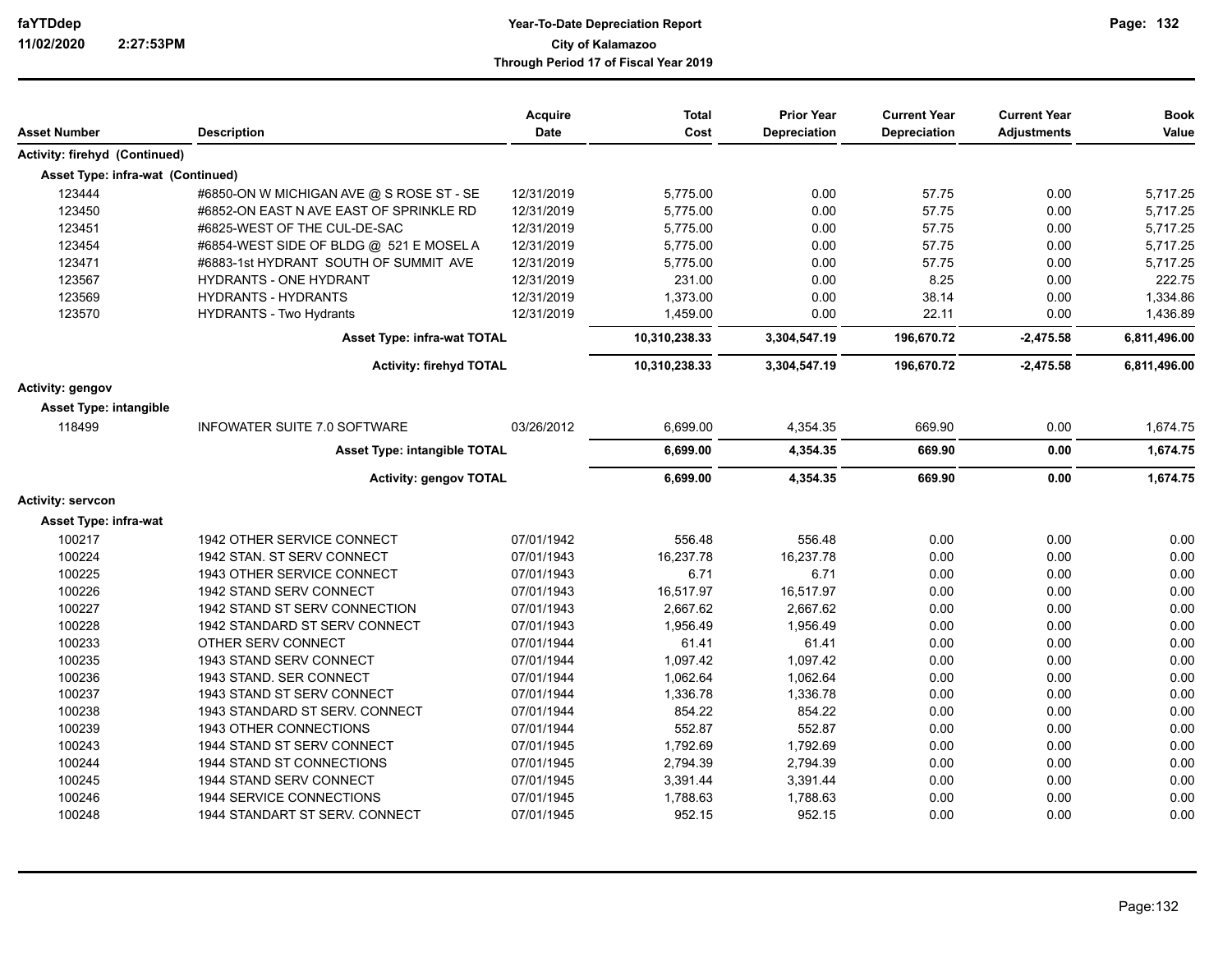|                                      |                                 | Acquire    | <b>Total</b> | <b>Prior Year</b>   | <b>Current Year</b> | <b>Current Year</b> | <b>Book</b> |
|--------------------------------------|---------------------------------|------------|--------------|---------------------|---------------------|---------------------|-------------|
| Asset Number                         | <b>Description</b>              | Date       | Cost         | <b>Depreciation</b> | Depreciation        | <b>Adjustments</b>  | Value       |
| <b>Activity: servcon (Continued)</b> |                                 |            |              |                     |                     |                     |             |
| Asset Type: infra-wat (Continued)    |                                 |            |              |                     |                     |                     |             |
| 100253                               | 1945 STAND, ST. SERV, CONNECT   | 07/01/1946 | 2,224.78     | 2,224.78            | 0.00                | 0.00                | 0.00        |
| 100254                               | 1946 SERVICE CONNECTIONS        | 07/01/1946 | 143.05       | 143.05              | 0.00                | 0.00                | 0.00        |
| 100257                               | 1945 STAND ST SERV CONNECT      | 07/01/1946 | 2,815.92     | 2,815.92            | 0.00                | 0.00                | 0.00        |
| 100258                               | 1945 STAND ST CONNECTIONS       | 07/01/1946 | 1,945.44     | 1,945.44            | 0.00                | 0.00                | 0.00        |
| 100260                               | 1945 STAND SERV CONNECT         | 07/01/1946 | 2,077.64     | 2,077.64            | 0.00                | 0.00                | 0.00        |
| 100273                               | 1946 STAND ST SERV CONNECT      | 07/01/1947 | 7,059.07     | 7,059.07            | 0.00                | 0.00                | 0.00        |
| 100274                               | 1946 STAND YARD CONNECT         | 07/01/1947 | 8,325.09     | 8,325.09            | 0.00                | 0.00                | 0.00        |
| 100275                               | 1946 STAND ST CONNECT           | 07/01/1947 | 8,431.25     | 8,431.25            | 0.00                | 0.00                | 0.00        |
| 100276                               | 1946 SERVICE CONNECTION         | 07/01/1947 | 5,264.25     | 5,264.25            | 0.00                | 0.00                | 0.00        |
| 100277                               | 1946 STAND. ST. SERV. CONNECT   | 07/01/1947 | 5,762.44     | 5,762.44            | 0.00                | 0.00                | 0.00        |
| 100287                               | 1947 SERV CONNECTION            | 07/01/1948 | 907.41       | 907.41              | 0.00                | 0.00                | 0.00        |
| 100289                               | 1947 STAND ST CONNECT           | 07/01/1948 | 16,385.20    | 16,385.20           | 0.00                | 0.00                | 0.00        |
| 100291                               | 1947 STAND ST SERV CONNECT      | 07/01/1948 | 18,379.91    | 18,379.91           | 0.00                | 0.00                | 0.00        |
| 100292                               | <b>1947 SERVICE CONNECTIONS</b> | 07/01/1948 | 3,600.04     | 3,600.04            | 0.00                | 0.00                | 0.00        |
| 100325                               | SPECIAL SERVICE CONNECT         | 07/01/1949 | 6,342.85     | 6,342.85            | 0.00                | 0.00                | 0.00        |
| 100326                               | 1949 OTHER SERV CONNECT         | 07/01/1949 | 1,783.33     | 1,783.33            | 0.00                | 0.00                | 0.00        |
| 100327                               | 1948 STAND ST SERV CONNECT      | 07/01/1949 | 18,584.56    | 18,584.56           | 0.00                | 0.00                | 0.00        |
| 100328                               | 1949 STAND ST SERV CONNECT      | 07/01/1949 | 18,686.80    | 18,686.80           | 0.00                | 0.00                | 0.00        |
| 100329                               | 1948 SERVICE CONNECTIONS        | 07/01/1949 | 4,227.01     | 4,227.01            | 0.00                | 0.00                | 0.00        |
| 100330                               | 1948 STAND SERV CONNECT         | 07/01/1949 | 45,518.02    | 45,518.02           | 0.00                | 0.00                | 0.00        |
| 100331                               | 1949 STAND SERV CONNECT         | 07/01/1949 | 58,648.50    | 58,648.50           | 0.00                | 0.00                | 0.00        |
| 100332                               | <b>1949 SERVICE CONNECTIONS</b> | 07/01/1949 | 6,507.42     | 6,507.42            | 0.00                | 0.00                | 0.00        |
| 100360                               | 1950 STAND ST SERV CONNECT      | 07/01/1950 | 12,977.89    | 12,977.89           | 0.00                | 0.00                | 0.00        |
| 100361                               | 1950 STAND SERV CONNECT         | 07/01/1950 | 66,556.58    | 66,556.58           | 0.00                | 0.00                | 0.00        |
| 100362                               | 1950 SPECIAL SERVICE CONNECT    | 07/01/1950 | 502.77       | 502.77              | 0.00                | 0.00                | 0.00        |
| 100365                               | 1950 SERV CONNECTIONS           | 07/01/1950 | 1,362.58     | 1,362.58            | 0.00                | 0.00                | 0.00        |
| 100409                               | 1951 SPEC SERV CONNECT          | 07/01/1951 | 1,908.57     | 1,908.57            | 0.00                | 0.00                | 0.00        |
| 100410                               | 1951 STAND ST CONNECT           | 07/01/1951 | 12,926.05    | 12,926.05           | 0.00                | 0.00                | 0.00        |
| 100411                               | 1951 SERVICE CONNECTIONS        | 07/01/1951 | 3,144.22     | 3,144.22            | 0.00                | 0.00                | 0.00        |
| 100412                               | 1951 STAND SERV CONNECT         | 07/01/1951 | 77,520.90    | 77,520.90           | 0.00                | 0.00                | 0.00        |
| 100448                               | 1952 STAND ST SER CONNECT       | 07/01/1952 | 8,907.08     | 8,907.08            | 0.00                | 0.00                | 0.00        |
| 100454                               | 1952 STAND SERV CONNECT         | 07/01/1952 | 62,393.21    | 62,393.21           | 0.00                | 0.00                | 0.00        |
| 100455                               | 1952 SPEC SERV CONNECT          | 07/01/1952 | 2,495.11     | 2,495.11            | 0.00                | 0.00                | 0.00        |
| 100456                               | 1952 SERVICE CONNECTIONS        | 07/01/1952 | 2,714.22     | 2,714.22            | 0.00                | 0.00                | 0.00        |
| 100489                               | 1953 STAND SERV CONNECT         | 07/01/1953 | 9,144.26     | 9,144.26            | 0.00                | 0.00                | 0.00        |
| 100492                               | 1953 SERVICE CONNECTIONS        | 07/01/1953 | 9,042.78     | 9,042.78            | 0.00                | 0.00                | 0.00        |
| 100494                               | 1953 STAND SERV CONNECT         | 07/01/1953 | 56,464.37    | 56,464.37           | 0.00                | 0.00                | 0.00        |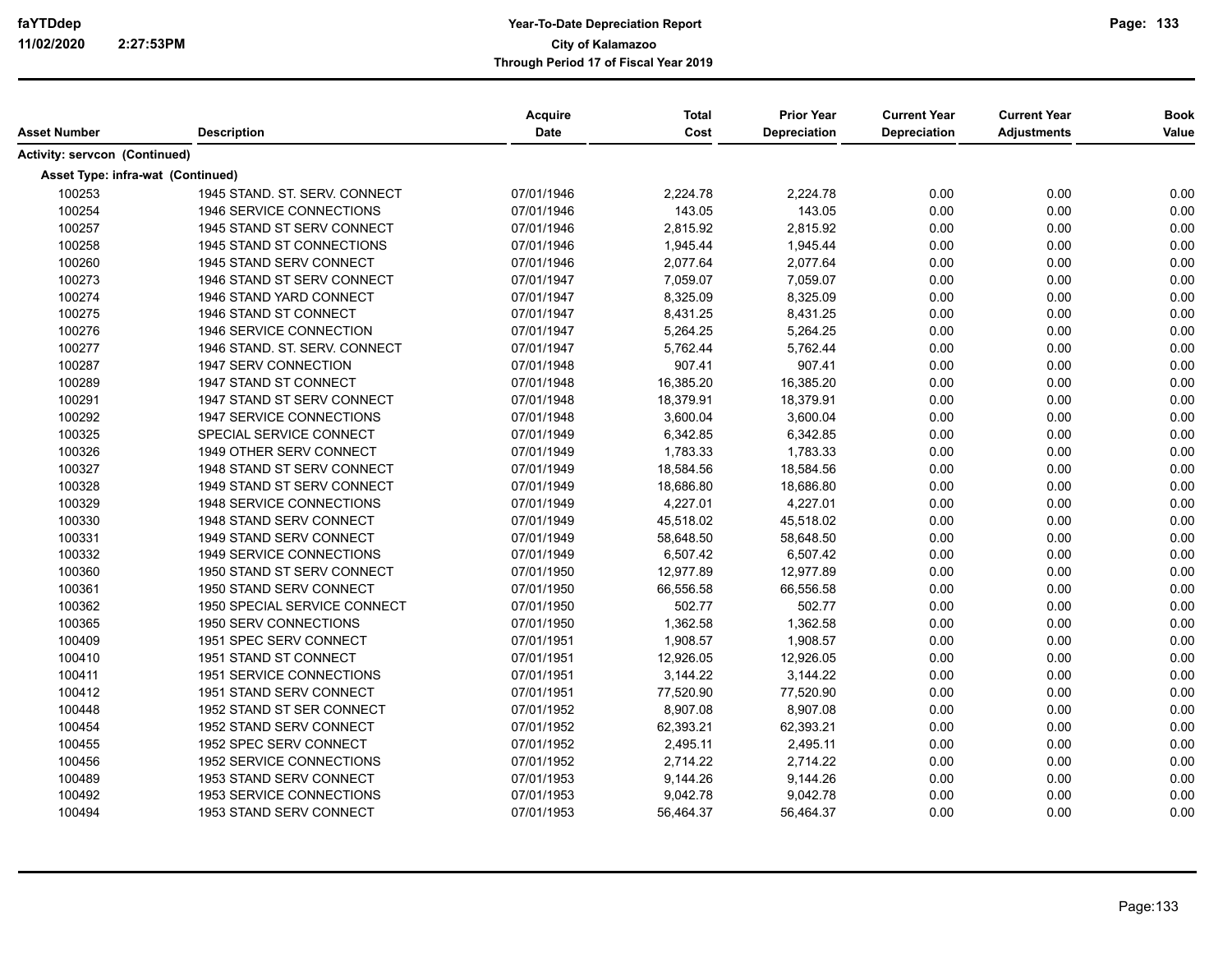| Asset Number                         | <b>Description</b>                | Acquire<br><b>Date</b> | <b>Total</b><br>Cost | <b>Prior Year</b><br>Depreciation | <b>Current Year</b><br>Depreciation | <b>Current Year</b><br><b>Adjustments</b> | <b>Book</b><br>Value |
|--------------------------------------|-----------------------------------|------------------------|----------------------|-----------------------------------|-------------------------------------|-------------------------------------------|----------------------|
| <b>Activity: servcon (Continued)</b> |                                   |                        |                      |                                   |                                     |                                           |                      |
| Asset Type: infra-wat (Continued)    |                                   |                        |                      |                                   |                                     |                                           |                      |
| 100495                               | 1953 SPEC SERV CONNECT            | 07/01/1953             | 452.57               | 452.57                            | 0.00                                | 0.00                                      | 0.00                 |
| 100497                               | 1942 OTHER CONNECTION             | 07/01/1953             | 33.50                | 33.50                             | 0.00                                | 0.00                                      | 0.00                 |
| 100516                               | 1954 STAND ST SERV CONNECT        | 07/01/1954             | 12,437.07            | 12,437.07                         | 0.00                                | 0.00                                      | 0.00                 |
| 100518                               | 1954 SPEC SERV CONNECT            | 07/01/1954             | 1,208.49             | 1,208.49                          | 0.00                                | 0.00                                      | 0.00                 |
| 100521                               | 1954 SERVICE CONNECTIONS          | 07/01/1954             | 4,321.68             | 4,321.68                          | 0.00                                | 0.00                                      | 0.00                 |
| 100522                               | 1954 STAND SERV CONNECT           | 07/01/1954             | 69,077.79            | 69,077.79                         | 0.00                                | 0.00                                      | 0.00                 |
| 100585                               | 1955 STAND ST SERV CONNECT        | 07/01/1955             | 11,752.09            | 11,752.09                         | 0.00                                | 0.00                                      | 0.00                 |
| 100595                               | 1955 SPEC SERV CONNECT            | 07/01/1955             | 879.11               | 879.11                            | 0.00                                | 0.00                                      | 0.00                 |
| 100597                               | 1955 STAND SERV CONNECT           | 07/01/1955             | 112,644.99           | 112,644.99                        | 0.00                                | 0.00                                      | 0.00                 |
| 100602                               | 1955 SERVICE CONNECTIONS          | 07/01/1955             | 8,225.02             | 8,225.02                          | 0.00                                | 0.00                                      | 0.00                 |
| 100723                               | 1956 SERV CONNECTIONS             | 07/01/1956             | 22,292.71            | 22,292.71                         | 0.00                                | 0.00                                      | 0.00                 |
| 100727                               | 1956 SPEC SERV CONNECT            | 07/01/1956             | 4,849.47             | 4,849.47                          | 0.00                                | 0.00                                      | 0.00                 |
| 100732                               | 1956 STAND ST SERV CONNECT        | 07/01/1956             | 66,102.84            | 66,102.84                         | 0.00                                | 0.00                                      | 0.00                 |
| 100733                               | 1956 STAND SERV CONNECT           | 07/01/1956             | 91,600.75            | 91,600.75                         | 0.00                                | 0.00                                      | 0.00                 |
| 100734                               | STAND SERVICE CONNECT/CITY        | 07/01/1956             | 17,863.61            | 17,863.61                         | 0.00                                | 0.00                                      | 0.00                 |
| 100820                               | <b>1957 SERVICE CONNECTIONS</b>   | 07/01/1957             | 19,455.09            | 19,455.09                         | 0.00                                | 0.00                                      | 0.00                 |
| 100826                               | 1957 SPECIAL SERV CONNECT         | 07/01/1957             | 8,113.30             | 8,113.30                          | 0.00                                | 0.00                                      | 0.00                 |
| 100827                               | 1957 STAND SERV CONNECT           | 07/01/1957             | 39,191.79            | 39,191.79                         | 0.00                                | 0.00                                      | 0.00                 |
| 100828                               | 1957 STAN SERV CONNECT            | 07/01/1957             | 37,784.80            | 37,784.80                         | 0.00                                | 0.00                                      | 0.00                 |
| 100864                               | 1958 SPEC SERV CONNECT            | 07/01/1958             | 6,879.13             | 6,879.13                          | 0.00                                | 0.00                                      | 0.00                 |
| 100865                               | 1958 STAND SERV CONNECT           | 07/01/1958             | 28,856.22            | 28,904.15                         | 0.00                                | 0.00                                      | $-47.93$             |
| 100869                               | 1958 SERVICE CONNECTIONS          | 07/01/1958             | 18,964.68            | 18,996.16                         | 0.00                                | 0.00                                      | $-31.48$             |
| 100870                               | 1958 STAND SERV CONNECT           | 07/01/1958             | 30,627.33            | 30,627.33                         | 0.00                                | 0.00                                      | 0.00                 |
| 100926                               | 1959 STAND SERV CONNECT           | 07/01/1959             | 24,675.14            | 24,675.14                         | 0.00                                | 0.00                                      | 0.00                 |
| 100927                               | 1959 STAND SERV CONNECT           | 07/01/1959             | 34,745.31            | 34,745.31                         | 0.00                                | 0.00                                      | 0.00                 |
| 100930                               | 1959 SERV CONNECT PORTAGE         | 07/01/1959             | 8,902.31             | 8,902.31                          | 0.00                                | 0.00                                      | 0.00                 |
| 100931                               | <b>1959 SPECIAL SERV CONNECT</b>  | 07/01/1959             | 3,732.71             | 3,732.71                          | 0.00                                | 0.00                                      | 0.00                 |
| 100932                               | 1959 SERVICE CONNECTIONS          | 07/01/1959             | 22,475.99            | 22,475.99                         | 0.00                                | 0.00                                      | 0.00                 |
| 101015                               | 1960 STANDARD SERV CONNECT        | 07/01/1960             | 25,675.69            | 25,675.69                         | 0.00                                | 0.00                                      | 0.00                 |
| 101017                               | 1960 STAND SERV CONNECT           | 07/01/1960             | 33,957.08            | 33,957.08                         | 0.00                                | 0.00                                      | 0.00                 |
| 101018                               | 1960 SPEC SERV CONNECT            | 07/01/1960             | 2,354.20             | 2,354.20                          | 0.00                                | 0.00                                      | 0.00                 |
| 101020                               | 1960 ST SERV CONNECTION PORTAGE   | 07/01/1960             | 4,581.20             | 4,581.20                          | 0.00                                | 0.00                                      | 0.00                 |
| 101021                               | 1960 SERV CONNECT COMSTOCK        | 07/01/1960             | 67.50                | 67.50                             | 0.00                                | 0.00                                      | 0.00                 |
| 101023                               | 1960 SERV CONNECT OSHTEMO         | 07/01/1960             | 121.99               | 121.99                            | 0.00                                | 0.00                                      | 0.00                 |
| 101024                               | 1960 SERVICE CONNECTIONS          | 07/01/1960             | 20,353.27            | 20,353.27                         | 0.00                                | 0.00                                      | 0.00                 |
| 101096                               | 1961 SERV CONNECT PORTAGE         | 07/01/1961             | 4,439.34             | 4,439.34                          | 0.00                                | 0.00                                      | 0.00                 |
| 101098                               | <b>1961 OTHER CONNECT PORTAHE</b> | 07/01/1961             | 289.23               | 289.23                            | 0.00                                | 0.00                                      | 0.00                 |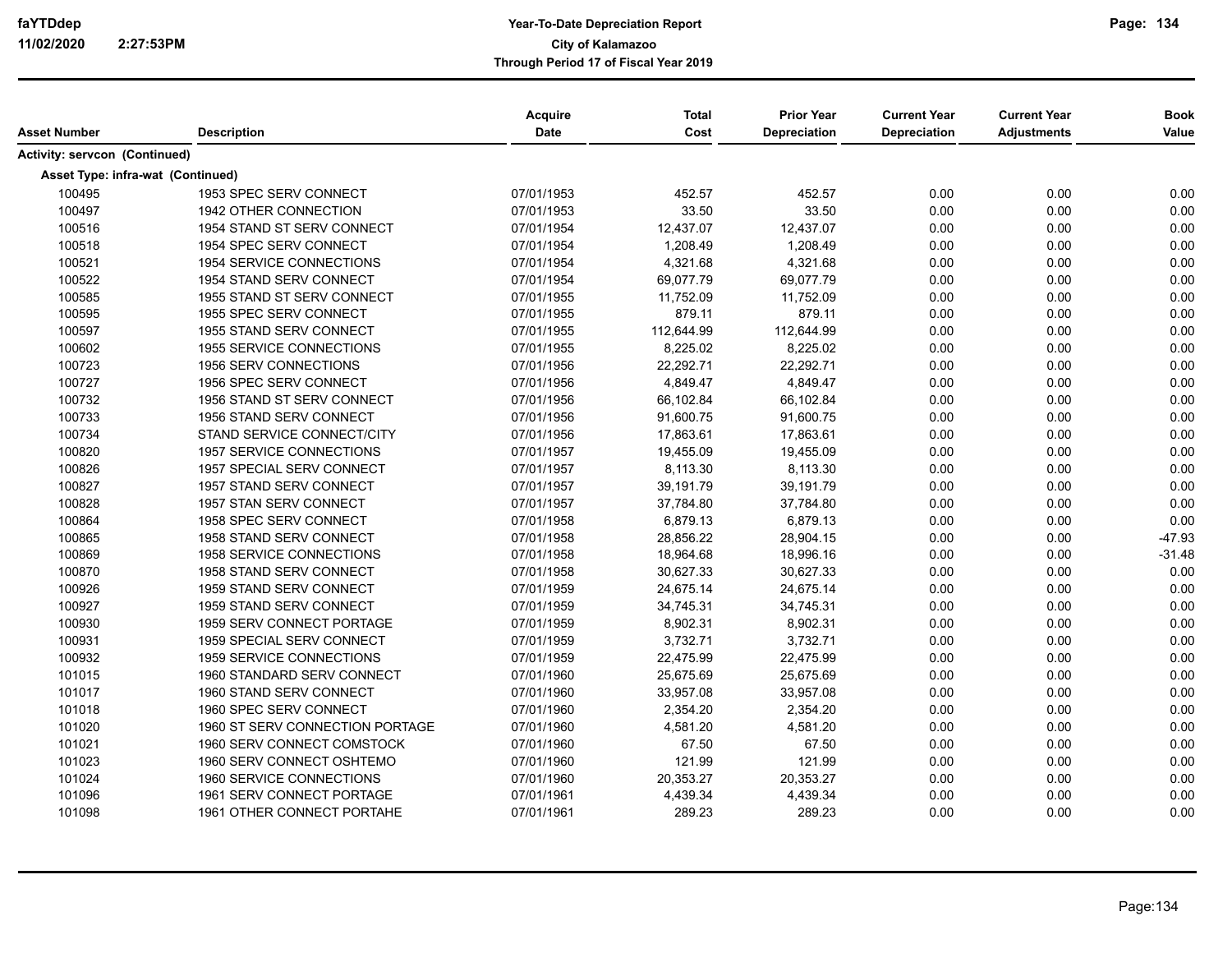| Asset Number                         | <b>Description</b>              | Acquire<br><b>Date</b> | <b>Total</b><br>Cost | <b>Prior Year</b><br><b>Depreciation</b> | <b>Current Year</b><br><b>Depreciation</b> | <b>Current Year</b><br><b>Adjustments</b> | <b>Book</b><br>Value |
|--------------------------------------|---------------------------------|------------------------|----------------------|------------------------------------------|--------------------------------------------|-------------------------------------------|----------------------|
| <b>Activity: servcon (Continued)</b> |                                 |                        |                      |                                          |                                            |                                           |                      |
| Asset Type: infra-wat (Continued)    |                                 |                        |                      |                                          |                                            |                                           |                      |
| 101099                               | 1961 SERVICE CONNECTIONS        | 07/01/1961             | 20,713.39            | 20,713.39                                | 0.00                                       | 0.00                                      | 0.00                 |
| 101101                               | 1961 SPEC SERV CONNECT          | 07/01/1961             | 2,598.68             | 2,598.68                                 | 0.00                                       | 0.00                                      | 0.00                 |
| 101102                               | 1961 STAND SERV CONNECT         | 07/01/1961             | 26,514.17            | 26,514.17                                | 0.00                                       | 0.00                                      | 0.00                 |
| 101104                               | 1961 STAND SERV CONNECT         | 07/01/1961             | 19,443.12            | 19,443.12                                | 0.00                                       | 0.00                                      | 0.00                 |
| 101196                               | 1962 SERV CONNECT PORTAGE       | 07/01/1962             | 364.23               | 364.23                                   | 0.00                                       | 0.00                                      | 0.00                 |
| 101198                               | 1962 SERVICE CONNECTIONS        | 07/01/1962             | 25,492.79            | 25,492.79                                | 0.00                                       | 0.00                                      | 0.00                 |
| 101200                               | 1962 SERV CONNECT COOPER        | 07/01/1962             | 187.85               | 187.85                                   | 0.00                                       | 0.00                                      | 0.00                 |
| 101201                               | 1962 SERV CONNECT PORTAGE       | 07/01/1962             | 4,066.76             | 4,066.76                                 | 0.00                                       | 0.00                                      | 0.00                 |
| 101202                               | 1962 SPEC SERV CONNECT          | 07/01/1962             | 3,593.95             | 3,593.95                                 | 0.00                                       | 0.00                                      | 0.00                 |
| 101203                               | 1962 STAND SER CONNECT          | 07/01/1962             | 22,105.90            | 22,105.90                                | 0.00                                       | 0.00                                      | 0.00                 |
| 101204                               | 1962 STAND SERV CONNECT         | 07/01/1962             | 25,431.27            | 25,431.27                                | 0.00                                       | 0.00                                      | 0.00                 |
| 101206                               | 1962 SERV CONNECT COMSTOCK      | 07/01/1962             | 585.04               | 585.04                                   | 0.00                                       | 0.00                                      | 0.00                 |
| 101288                               | 1963 SERV CONNECT COMSTOCK      | 07/01/1963             | 168.74               | 168.74                                   | 0.00                                       | 0.00                                      | 0.00                 |
| 101293                               | 1963 SERV CONNECT OSHTEM0       | 07/01/1963             | 646.99               | 646.99                                   | 0.00                                       | 0.00                                      | 0.00                 |
| 101295                               | 1963 SPECIAL SERV CONNECT       | 07/01/1963             | 4,873.99             | 4,873.99                                 | 0.00                                       | 0.00                                      | 0.00                 |
| 101296                               | 1963 STAND SER CONNECT          | 07/01/1963             | 14,559.62            | 14,559.62                                | 0.00                                       | 0.00                                      | 0.00                 |
| 101297                               | 1963 STAND SERV CONNECT         | 07/01/1963             | 30,094.19            | 30,094.19                                | 0.00                                       | 0.00                                      | 0.00                 |
| 101298                               | 1963 SERVICE CONNECTIONS        | 07/01/1963             | 29,002.20            | 29,002.20                                | 0.00                                       | 0.00                                      | 0.00                 |
| 101299                               | 1963 SERV CONNECTIONS PORTAGE   | 07/01/1963             | 4,731.67             | 4,731.67                                 | 0.00                                       | 0.00                                      | 0.00                 |
| 101461                               | 1964 STAND SERV CONNECT         | 07/01/1964             | 86,991.54            | 86,991.54                                | 0.00                                       | 0.00                                      | 0.00                 |
| 101462                               | 1964 STAND SER CONNECT          | 07/01/1964             | 27,488.02            | 27,488.02                                | 0.00                                       | 0.00                                      | 0.00                 |
| 101464                               | 1964 SERV CONNECT OSHTEMO       | 07/01/1964             | 514.46               | 514.46                                   | 0.00                                       | 0.00                                      | 0.00                 |
| 101467                               | 1964 SER CONNECT PORTAGE        | 07/01/1964             | 6,162.70             | 6,162.70                                 | 0.00                                       | 0.00                                      | 0.00                 |
| 101468                               | 1964 SERV CONNECT COMSTOCK      | 07/01/1964             | 123.49               | 123.49                                   | 0.00                                       | 0.00                                      | 0.00                 |
| 101469                               | 1964 SERV CONNECT COOPER        | 07/01/1964             | 163.18               | 163.18                                   | 0.00                                       | 0.00                                      | 0.00                 |
| 101541                               | 1965 STAND SERV CONNECT         | 07/01/1965             | 14,378.15            | 14,378.15                                | 0.00                                       | 0.00                                      | 0.00                 |
| 101542                               | 1965 SPECIAL SERVICE            | 07/01/1965             | 8,203.59             | 8,203.59                                 | 0.00                                       | 0.00                                      | 0.00                 |
| 101543                               | <b>1965 SERVICE CONNECTIONS</b> | 07/01/1965             | 29,736.17            | 29,736.17                                | 0.00                                       | 0.00                                      | 0.00                 |
| 101546                               | 1965 SERV CONNECT OSHTEMO       | 07/01/1965             | 2,942.72             | 2,942.72                                 | 0.00                                       | 0.00                                      | 0.00                 |
| 101547                               | 1965 SERVICE CONNECT OSHTEMO    | 07/01/1965             | 652.45               | 652.45                                   | 0.00                                       | 0.00                                      | 0.00                 |
| 101549                               | 1965 SERV CONNECT PORTAGE       | 07/01/1965             | 1,159.81             | 1,159.81                                 | 0.00                                       | 0.00                                      | 0.00                 |
| 101551                               | 1965 SERV CONNECT COMSTOCK      | 07/01/1965             | 546.24               | 546.24                                   | 0.00                                       | 0.00                                      | 0.00                 |
| 101552                               | 1965 SERV CONNECT COMSTOCK      | 07/01/1965             | 4,274.61             | 4,274.61                                 | 0.00                                       | 0.00                                      | 0.00                 |
| 101553                               | 1965 SERV CONNECT PORTAGE       | 07/01/1965             | 4,180.29             | 4,180.29                                 | 0.00                                       | 0.00                                      | 0.00                 |
| 101554                               | <b>1965 SERVICE CONNECTIONS</b> | 07/01/1965             | 25,592.90            | 25,592.90                                | 0.00                                       | 0.00                                      | 0.00                 |
| 101689                               | 1966 SERV CONNECT COMSTOCK      | 07/01/1966             | 2,867.65             | 2,867.65                                 | 0.00                                       | 0.00                                      | 0.00                 |
| 101690                               | 1966 SPECIAL SERV CONNECT       | 07/01/1966             | 12,791.31            | 12,791.31                                | 0.00                                       | 0.00                                      | 0.00                 |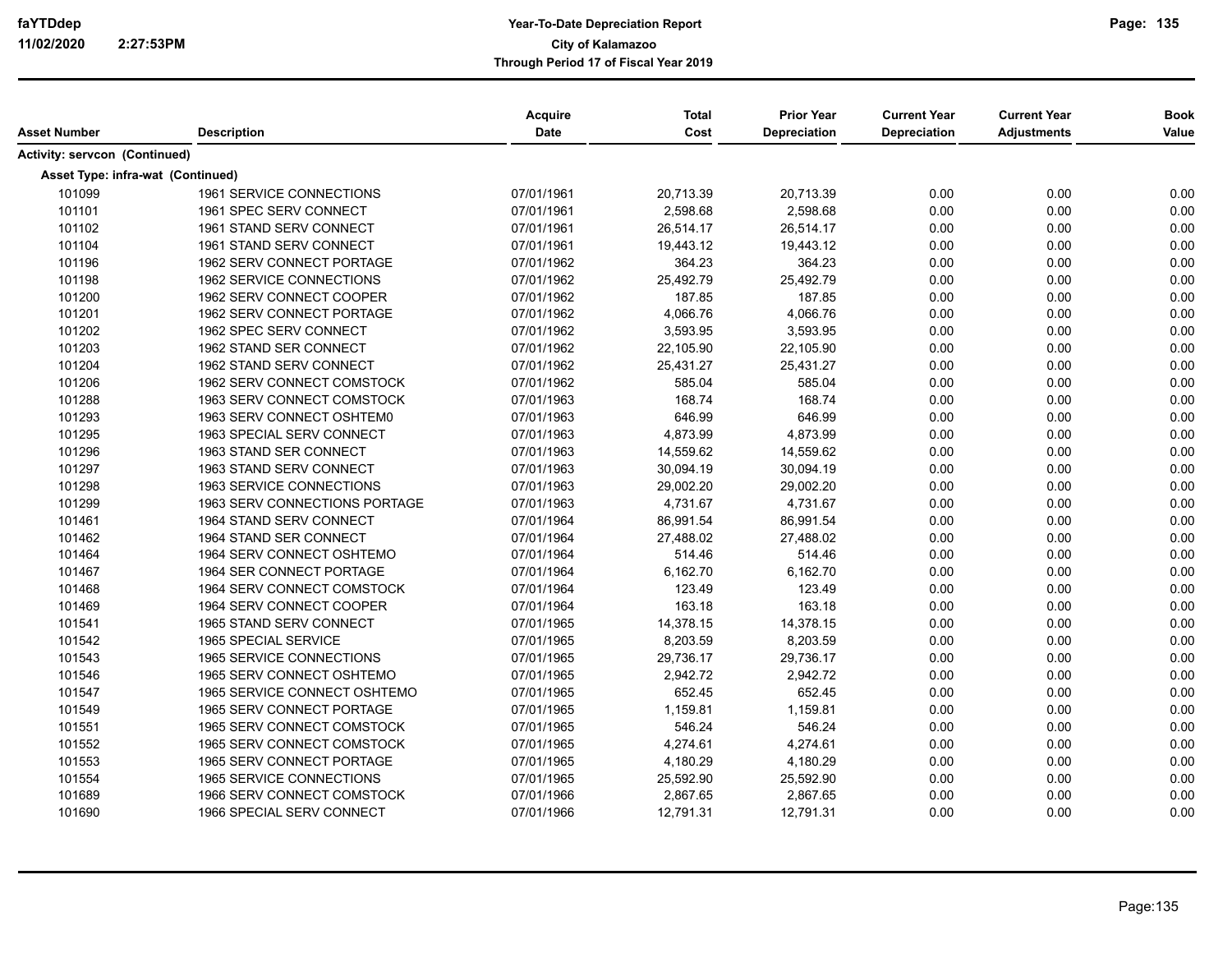| Asset Number                         | <b>Description</b>           | <b>Acquire</b><br>Date | <b>Total</b><br>Cost | <b>Prior Year</b><br>Depreciation | <b>Current Year</b><br>Depreciation | <b>Current Year</b><br><b>Adjustments</b> | <b>Book</b><br>Value |
|--------------------------------------|------------------------------|------------------------|----------------------|-----------------------------------|-------------------------------------|-------------------------------------------|----------------------|
|                                      |                              |                        |                      |                                   |                                     |                                           |                      |
| <b>Activity: servcon (Continued)</b> |                              |                        |                      |                                   |                                     |                                           |                      |
| Asset Type: infra-wat (Continued)    |                              |                        |                      |                                   |                                     |                                           |                      |
| 101691                               | 1966 STAND SERV COLLECT/CITY | 07/01/1966             | 46,327.09            | 46,327.09                         | 0.00                                | 0.00                                      | 0.00                 |
| 101692                               | 1966 SERV CONNECT COMSTOCK   | 07/01/1966             | 3,668.99             | 3,668.99                          | 0.00                                | 0.00                                      | 0.00                 |
| 101696                               | 1966 SERV CONNECT OSHTEM0    | 07/01/1966             | 297.61               | 297.61                            | 0.00                                | 0.00                                      | 0.00                 |
| 101699                               | 1966 SERV CONNECT OSHTEMO    | 07/01/1966             | 1,439.94             | 1,439.94                          | 0.00                                | 0.00                                      | 0.00                 |
| 101700                               | 1966 SERV CONNECT - PORTAGE  | 07/01/1966             | 4,341.29             | 4,341.29                          | 0.00                                | 0.00                                      | 0.00                 |
| 101702                               | 1966 SERV CONNECT PORTAGE    | 07/01/1966             | 4.629.67             | 4,629.67                          | 0.00                                | 0.00                                      | 0.00                 |
| 101704                               | 1966 SERVICE CONNECTIONS     | 07/01/1966             | 40,347.75            | 40,347.75                         | 0.00                                | 0.00                                      | 0.00                 |
| 101705                               | 1966 STAND SERV CONNECT      | 07/01/1966             | 16,482.13            | 16,482.13                         | 0.00                                | 0.00                                      | 0.00                 |
| 101706                               | 1966 SERV CONNECT COOPER     | 07/01/1966             | 171.77               | 171.77                            | 0.00                                | 0.00                                      | 0.00                 |
| 101873                               | 1967 SERV CONNECTS COMSTOCK  | 07/01/1967             | 1,675.89             | 1,675.89                          | 0.00                                | 0.00                                      | 0.00                 |
| 101874                               | 1967 SERV CONNECT OSHTEMO    | 07/01/1967             | 9,089.00             | 9,089.00                          | 0.00                                | 0.00                                      | 0.00                 |
| 101875                               | 1967 SPEC SERV CONNECT       | 07/01/1967             | 26,983.77            | 26,983.77                         | 0.00                                | 0.00                                      | 0.00                 |
| 101877                               | 1967 STAND SERVICE           | 07/01/1967             | 31,236.92            | 31,236.92                         | 0.00                                | 0.00                                      | 0.00                 |
| 101879                               | 1967 STAND SERV CONNECT      | 07/01/1967             | 15,247.39            | 15,247.39                         | 0.00                                | 0.00                                      | 0.00                 |
| 101881                               | 1967 SERV CONNECT PORTAGE    | 07/01/1967             | 3,556.86             | 3,556.86                          | 0.00                                | 0.00                                      | 0.00                 |
| 101882                               | 1967 SERV CONNECT OSHTEMO    | 07/01/1967             | 3,562.55             | 3,562.55                          | 0.00                                | 0.00                                      | 0.00                 |
| 101883                               | 1967 SERVICE CONNECTIONS     | 07/01/1967             | 44,831.20            | 44,831.20                         | 0.00                                | 0.00                                      | 0.00                 |
| 101890                               | 1967 SERV CONNECT PORTAGE    | 07/01/1967             | 2,269.85             | 2,269.85                          | 0.00                                | 0.00                                      | 0.00                 |
| 102100                               | 1968 STAND SERV CONNECT      | 07/01/1968             | 17,597.19            | 17,597.19                         | 0.00                                | 0.00                                      | 0.00                 |
| 102102                               | 1968 SERV CONNECT OSHTEMO    | 07/01/1968             | 21,915.45            | 21,915.45                         | 0.00                                | 0.00                                      | 0.00                 |
| 102103                               | 1968 SERVICE CONNECTIONS     | 07/01/1968             | 40,900.45            | 40,900.45                         | 0.00                                | 0.00                                      | 0.00                 |
| 102104                               | 1968 SERV CONNECT PORTAGE    | 07/01/1968             | 4,455.88             | 4,455.88                          | 0.00                                | 0.00                                      | 0.00                 |
| 102107                               | 1968 SERV CONNECT COOPER     | 07/01/1968             | 256.77               | 256.77                            | 0.00                                | 0.00                                      | 0.00                 |
| 102110                               | 1968 SERV CONNECT TEXAS      | 07/01/1968             | 508.31               | 508.31                            | 0.00                                | 0.00                                      | 0.00                 |
| 102111                               | 1968 SERVICE CONNECTION      | 07/01/1968             | 30,158.20            | 30,158.20                         | 0.00                                | 0.00                                      | 0.00                 |
| 102112                               | 1968 SERV CONNECT COMSTOCK   | 07/01/1968             | 1,582.74             | 1,582.74                          | 0.00                                | 0.00                                      | 0.00                 |
| 102115                               | 1968 SERV CONNECT TEXAS      | 07/01/1968             | 660.85               | 660.85                            | 0.00                                | 0.00                                      | 0.00                 |
| 102332                               | 1969 SERV CONNECT COMSTOCK   | 07/01/1969             | 2,301.33             | 2.278.32                          | 23.01                               | 0.00                                      | 0.00                 |
| 102339                               | 1969 SER CIONNECT PORTAGE    | 07/01/1969             | 3,759.33             | 3,721.74                          | 37.59                               | 0.00                                      | 0.00                 |
| 102340                               | 1969 SERVICE CONNECTIONS     | 07/01/1969             | 46,174.91            | 45,713.16                         | 461.75                              | 0.00                                      | 0.00                 |
| 102345                               | 1969 COOPER TOWNSHIP         | 07/01/1969             | 641.67               | 635.25                            | 6.42                                | 0.00                                      | 0.00                 |
| 102347                               | 1969 STAND SERV CONNECT      | 07/01/1969             | 14,890.03            | 14,741.13                         | 148.90                              | 0.00                                      | 0.00                 |
| 102348                               | 1969 SPECIAL SERV CONNECT    | 07/01/1969             | 5,395.49             | 5,341.54                          | 53.95                               | 0.00                                      | 0.00                 |
| 102349                               | 1969 SERV CONNECT OSHTEMO    | 07/01/1969             | 11,394.80            | 11,280.85                         | 113.95                              | 0.00                                      | 0.00                 |
| 102350                               | 1969 SERVICE CONNECTION/CITY | 07/01/1969             | 17,685.44            | 17,508.59                         | 176.85                              | 0.00                                      | 0.00                 |
| 102351                               | 1969 SERV CONNECT PORTAGE    | 07/01/1969             | 1,357.62             | 1,344.04                          | 13.58                               | 0.00                                      | 0.00                 |
| 102353                               | 1969 SERV CONNECT OSHTEMO    | 07/01/1969             | 5,362.87             | 5,309.24                          | 53.63                               | 0.00                                      | 0.00                 |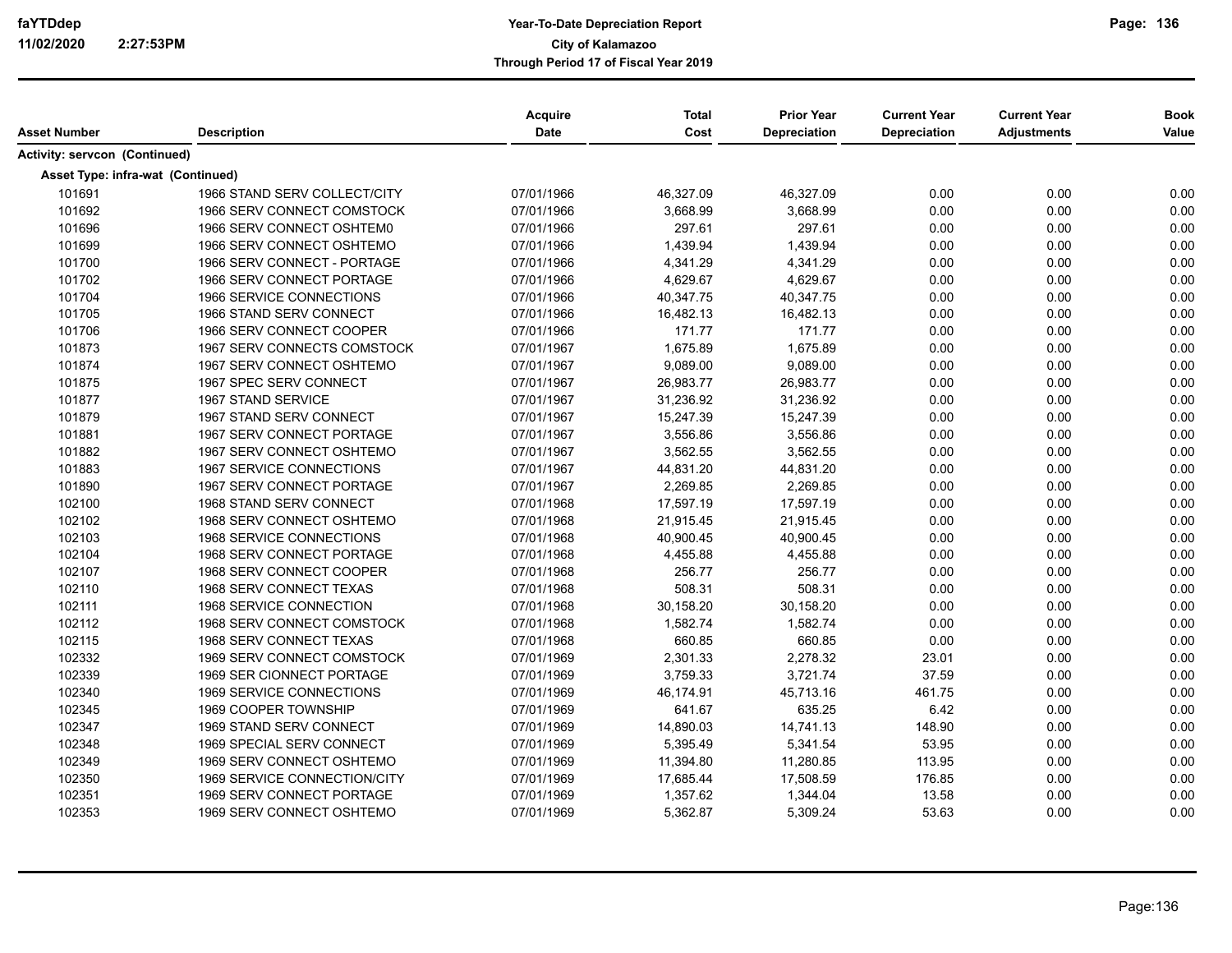| Asset Number                         | <b>Description</b>                | <b>Acquire</b><br>Date | <b>Total</b><br>Cost | <b>Prior Year</b><br>Depreciation | <b>Current Year</b><br>Depreciation | <b>Current Year</b><br><b>Adjustments</b> | <b>Book</b><br>Value |
|--------------------------------------|-----------------------------------|------------------------|----------------------|-----------------------------------|-------------------------------------|-------------------------------------------|----------------------|
| <b>Activity: servcon (Continued)</b> |                                   |                        |                      |                                   |                                     |                                           |                      |
|                                      | Asset Type: infra-wat (Continued) |                        |                      |                                   |                                     |                                           |                      |
| 102420                               | 1970 SERV CONNECT PORTAGE         | 07/01/1970             | 597.16               | 579.24                            | 11.95                               | 0.00                                      | 5.97                 |
| 102424                               | 1970 SERV CONNECT COMSTOCK        | 07/01/1970             | 4,518.86             | 4,383.31                          | 90.36                               | 0.00                                      | 45.19                |
| 102428                               | 1970 SPEC SERV CONNECT            | 07/01/1970             | 3,565.25             | 3,458.32                          | 71.28                               | 0.00                                      | 35.65                |
| 102429                               | 1970 STAND SERV CONNECT           | 07/01/1970             | 19,465.04            | 18,881.09                         | 389.30                              | 0.00                                      | 194.65               |
| 102430                               | 1970 SERVICE CONNECTIONS          | 07/01/1970             | 33,912.00            | 32,894.64                         | 678.24                              | 0.00                                      | 339.12               |
| 102434                               | 1970 SER CONNECT PORTAGE          | 07/01/1970             | 7,266.17             | 7,048.18                          | 145.33                              | 0.00                                      | 72.66                |
| 102435                               | 1970 SERV CONNECT TEXAS           | 07/01/1970             | 2,123.03             | 2,059.34                          | 42.46                               | 0.00                                      | 21.23                |
| 102437                               | 1970 STAND SERVICE CONNECTION     | 07/01/1970             | 19,951.78            | 19,353.24                         | 399.02                              | 0.00                                      | 199.52               |
| 102438                               | 1970 SERV CONNECT / PAVILION      | 07/01/1970             | 1,096.37             | 1,063.50                          | 21.91                               | 0.00                                      | 10.96                |
| 102441                               | 1970 SERV CONNECT OSHTEMO         | 07/01/1970             | 5,430.39             | 5,267.49                          | 108.60                              | 0.00                                      | 54.30                |
| 102442                               | 1970 SERV CONNECT                 | 07/01/1970             | 24,409.85            | 23,677.56                         | 488.19                              | 0.00                                      | 244.10               |
| 102443                               | 1970 STAND SERVICE CONNECTION     | 07/01/1970             | 8,936.66             | 8,668.55                          | 178.74                              | 0.00                                      | 89.37                |
| 102608                               | 1971 STAND SERV CONNECT           | 07/01/1971             | 1,543.22             | 1,466.04                          | 30.88                               | 0.00                                      | 46.30                |
| 102610                               | 1971 SERVICE CONNECTIONS          | 07/01/1971             | 53,170.84            | 50,512.32                         | 1,063.41                            | 0.00                                      | 1,595.11             |
| 102613                               | 1971 STAND SERV CONNECT/CITY      | 07/01/1971             | 66,975.79            | 63,627.02                         | 1,339.51                            | 0.00                                      | 2,009.26             |
| 102618                               | 1971 SERV CONNECT OSHTEMO         | 07/01/1971             | 17,963.70            | 17,065.49                         | 359.29                              | 0.00                                      | 538.92               |
| 102621                               | 1971 SERV CONNECT / PAVILION      | 07/01/1971             | 1,430.09             | 1,358.58                          | 28.61                               | 0.00                                      | 42.90                |
| 102623                               | 1971 OTHER SERV CONNECT           | 07/01/1971             | 2,882.77             | 2,738.65                          | 57.65                               | 0.00                                      | 86.47                |
| 102626                               | 1971 SERV CONNECT COMSTOCK        | 07/01/1971             | 7,285.93             | 6,921.64                          | 145.72                              | 0.00                                      | 218.57               |
| 102706                               | 1972 STAND SERV CONNECT           | 07/01/1972             | 58,631.50            | 54,527.30                         | 1,172.63                            | 0.00                                      | 2,931.57             |
| 102708                               | 1972 SERV CONNECT COMSTOCK        | 07/01/1972             | 540.71               | 502.83                            | 10.82                               | 0.00                                      | 27.06                |
| 102709                               | 1972 SPEC SERV CONNECT            | 07/01/1972             | 14,118.37            | 13,130.11                         | 282.36                              | 0.00                                      | 705.90               |
| 102710                               | 1972 SERV CONNECT COOPER          | 07/01/1972             | 656.76               | 610.82                            | 13.12                               | 0.00                                      | 32.82                |
| 102714                               | 1972 SERV CONNECT OSHTEMO         | 07/01/1972             | 1,610.74             | 1,497.96                          | 32.22                               | 0.00                                      | 80.56                |
| 102716                               | 1972 SERV CONNECT OSHTEMO         | 07/01/1972             | 18,495.67            | 17,200.94                         | 369.92                              | 0.00                                      | 924.81               |
| 102721                               | 1972 SERVICE CONNECTION           | 07/01/1972             | 38,569.72            | 35,869.81                         | 771.40                              | 0.00                                      | 1,928.51             |
| 102722                               | 1972 STAND SERV CONNECT/CITY      | 07/01/1972             | 27,364.86            | 25,449.35                         | 547.29                              | 0.00                                      | 1,368.22             |
| 102777                               | 1973 SERV CONNECT PORTAGE         | 07/01/1973             | 8,601.19             | 7,827.04                          | 172.04                              | 0.00                                      | 602.11               |
| 102780                               | 1973 SER CONNECT OSHTEMO          | 07/01/1973             | 8,510.35             | 7,744.46                          | 170.20                              | 0.00                                      | 595.69               |
| 102781                               | 1973 SERV CONNECT TEXAS           | 07/01/1973             | 398.89               | 363.00                            | 7.98                                | 0.00                                      | 27.91                |
| 102782                               | 1973 SPEC SERV CONNECT/COMSTK     | 07/01/1973             | 9,935.54             | 9,041.32                          | 198.72                              | 0.00                                      | 695.50               |
| 102785                               | 1973 SPEC SERV CONNECT            | 07/01/1973             | 5,122.06             | 4,661.06                          | 102.45                              | 0.00                                      | 358.55               |
| 102788                               | 1973 SERVICE CONNECT PORTAGE      | 07/01/1973             | 1,740.13             | 1,583.50                          | 34.81                               | 0.00                                      | 121.82               |
| 102789                               | 1973 SERV CONNECT COOPER          | 07/01/1973             | 1,019.79             | 928.05                            | 20.39                               | 0.00                                      | 71.35                |
| 102794                               | 1973 SERV CONNECT COOPER          | 07/01/1973             | 302.92               | 275.67                            | 6.06                                | 0.00                                      | 21.19                |
| 102795                               | 1973 STAND SERVICE CONNECTION     | 07/01/1973             | 24,339.23            | 22,148.66                         | 486.80                              | 0.00                                      | 1,703.77             |
| 102805                               | 1973 SERV CONNECT OSHTEMO         | 07/01/1973             | 23,161.32            | 21,076.85                         | 463.22                              | 0.00                                      | 1,621.25             |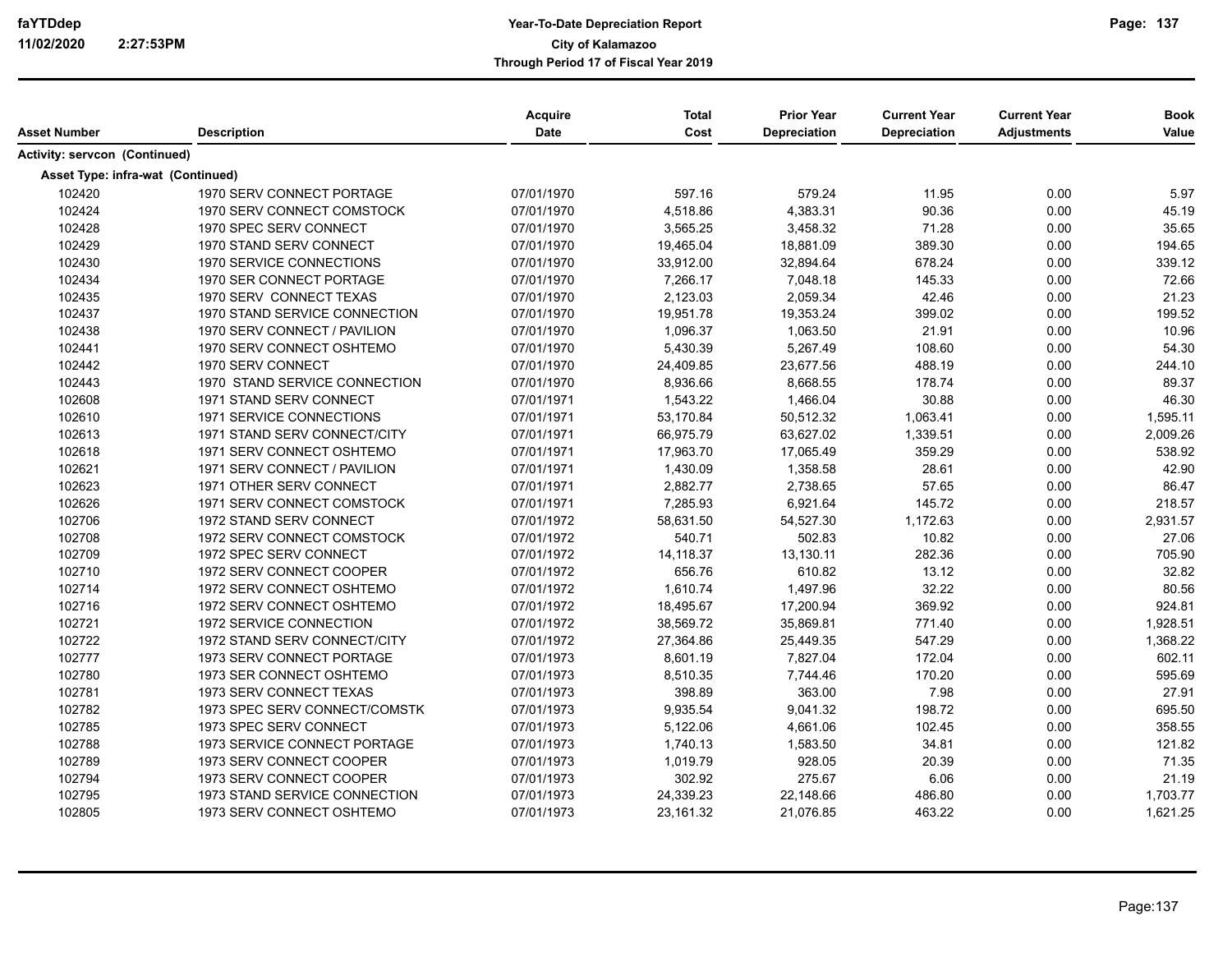| Asset Number                      | <b>Description</b>            | Acquire<br><b>Date</b> | <b>Total</b><br>Cost | <b>Prior Year</b><br>Depreciation | <b>Current Year</b><br>Depreciation | <b>Current Year</b><br><b>Adjustments</b> | <b>Book</b><br>Value |
|-----------------------------------|-------------------------------|------------------------|----------------------|-----------------------------------|-------------------------------------|-------------------------------------------|----------------------|
| Activity: servcon (Continued)     |                               |                        |                      |                                   |                                     |                                           |                      |
|                                   |                               |                        |                      |                                   |                                     |                                           |                      |
| Asset Type: infra-wat (Continued) |                               |                        |                      |                                   |                                     |                                           |                      |
| 102807                            | 1973 STAND SERV CONNECT       | 07/01/1973             | 13,512.70            | 12,296.51                         | 270.27                              | 0.00                                      | 945.92               |
| 102810                            | 1973 SERV CONNECTIONS         | 07/01/1973             | 19,588.23            | 17,825.25                         | 391.78                              | 0.00                                      | 1,371.20             |
| 102811                            | 1973 SERVICE CONTRACT         | 07/01/1973             | 33,157.19            | 30,173.00                         | 663.16                              | 0.00                                      | 2,321.03             |
| 102895                            | 1974 SERV CONNECT OSHTEMO     | 07/01/1974             | 8,473.70             | 7,541.54                          | 169.48                              | 0.00                                      | 762.68               |
| 102897                            | 1974 SPEC SERV CONNECT        | 07/01/1974             | 1,555.26             | 1,384.24                          | 31.09                               | 0.00                                      | 139.93               |
| 102898                            | 1974 SERVICE CONNECTIONS      | 07/01/1974             | 80,048.19            | 71,242.84                         | 1,600.97                            | 0.00                                      | 7,204.38             |
| 102899                            | 1974 SERV CONNECT TEXAS       | 07/01/1974             | 2,213.50             | 1,970.02                          | 44.27                               | 0.00                                      | 199.21               |
| 102902                            | 1974 STAND SERV CONNECT       | 07/01/1974             | 8,180.84             | 7,280.99                          | 163.61                              | 0.00                                      | 736.24               |
| 102904                            | 1974 STAND SERV CONNECTION    | 07/01/1974             | 16,422.27            | 14,615.88                         | 328.43                              | 0.00                                      | 1,477.96             |
| 102907                            | 1974 SERV CONNECT COMSTOCK    | 07/01/1974             | 6,444.80             | 5,735.93                          | 128.88                              | 0.00                                      | 579.99               |
| 102908                            | 1974 SERV CONNECTIONS         | 07/01/1974             | 5,592.80             | 4,977.65                          | 111.84                              | 0.00                                      | 503.31               |
| 102910                            | 1974 SPEC CONNECT PORTAGE     | 07/01/1974             | 4,473.45             | 3,981.40                          | 89.46                               | 0.00                                      | 402.59               |
| 102911                            | 1974 SERV CONNECT OSHTEMO     | 07/01/1974             | 4,346.74             | 3,868.55                          | 86.94                               | 0.00                                      | 391.25               |
| 102913                            | 1974 SERV CONNECTS PORTAGE    | 07/01/1974             | 8,038.98             | 7,154.71                          | 160.78                              | 0.00                                      | 723.49               |
| 102961                            | 1975 SERVICE CONNECTIONS      | 07/01/1975             | 44,103.90            | 38,370.41                         | 882.08                              | 0.00                                      | 4,851.41             |
| 102963                            | 1975 SERV CONNECT COMSTOCK    | 07/01/1975             | 17,767.70            | 15,457.83                         | 355.37                              | 0.00                                      | 1,954.50             |
| 102964                            | 1975 STAND SERV CONNECT       | 07/01/1975             | 7,683.96             | 6,685.06                          | 153.68                              | 0.00                                      | 845.22               |
| 102968                            | 1975 SERVICE CONNECTION TEXAS | 07/01/1975             | 4,571.18             | 3,976.87                          | 91.43                               | 0.00                                      | 502.88               |
| 102971                            | 1975 SERV CONNECT COOPER      | 07/01/1975             | 1,673.93             | 1,456.34                          | 33.48                               | 0.00                                      | 184.11               |
| 102972                            | STAND SERV CONNECT/CITY       | 07/01/1975             | 16,933.12            | 14,731.80                         | 338.67                              | 0.00                                      | 1,862.65             |
| 102975                            | 1975 STAND SERV CONNECT       | 07/01/1975             | 8,222.72             | 7,153.70                          | 164.47                              | 0.00                                      | 904.55               |
| 102976                            | STAND SERVICE CONNECTIONS     | 07/01/1975             | 1,602.10             | 1,393.81                          | 32.05                               | 0.00                                      | 176.24               |
| 102979                            | 1975 SERV CONNECT OSHTEMO     | 07/01/1975             | 12,366.85            | 10,759.17                         | 247.34                              | 0.00                                      | 1,360.34             |
| 103010                            | 1976 STAND SERV CONNECT       | 07/01/1976             | 11,711.86            | 9,955.10                          | 234.23                              | 0.00                                      | 1,522.53             |
| 103011                            | 1976 SERV CONNECTIONS         | 07/01/1976             | 11,661.38            | 9,912.20                          | 233.22                              | 0.00                                      | 1,515.96             |
| 103014                            | 1976 SERV CONNECT PORTAGE     | 07/01/1976             | 1,475.72             | 1,254.29                          | 29.52                               | 0.00                                      | 191.91               |
| 103015                            | 1976 SERVICE CONNECT OSHTEMO  | 07/01/1976             | 16,547.10            | 14,065.02                         | 330.94                              | 0.00                                      | 2,151.14             |
| 103016                            | 1976 SERV CONNECT COMSTOCK    | 07/01/1976             | 9,165.64             | 7,790.78                          | 183.31                              | 0.00                                      | 1,191.55             |
| 103017                            | 1976 SERV CONNECT TEXAS       | 07/01/1976             | 313.05               | 266.07                            | 6.26                                | 0.00                                      | 40.72                |
| 103021                            | 1976 SERV CONNECTI PORTAGE    | 07/01/1976             | 10,700.95            | 9,095.83                          | 214.02                              | 0.00                                      | 1,391.10             |
| 103023                            | 1976 SERVB CONNECT COMSTOCK   | 07/01/1976             | 21,635.58            | 18,390.22                         | 432.71                              | 0.00                                      | 2,812.65             |
| 103026                            | 1976 COOPER SERV CORRECTIONS  | 07/01/1976             | 4,127.68             | 3,508.48                          | 82.56                               | 0.00                                      | 536.64               |
| 103027                            | 1976 SERVICE CONNECTION       | 07/01/1976             | 49,840.09            | 42,364.06                         | 996.80                              | 0.00                                      | 6,479.23             |
|                                   |                               |                        |                      |                                   |                                     |                                           |                      |
| 103028                            | 1976 SERV CONNECT TEXAS       | 07/01/1976             | 9,444.87             | 8,028.16                          | 188.89                              | 0.00                                      | 1,227.82             |
| 103029                            | 1976 SPEC SERV CONNET         | 07/01/1976             | 3,002.16             | 2,551.80                          | 60.05                               | 0.00                                      | 390.31               |
| 103033                            | 1976 STAND SERV CONNECT/CITY  | 07/01/1976             | 20,670.88            | 17,570.27                         | 413.41                              | 0.00                                      | 2,687.20             |
| 103269                            | 1977 SERV CONNECT TEXAS       | 07/01/1977             | 14,212.79            | 11,796.69                         | 284.25                              | 0.00                                      | 2,131.85             |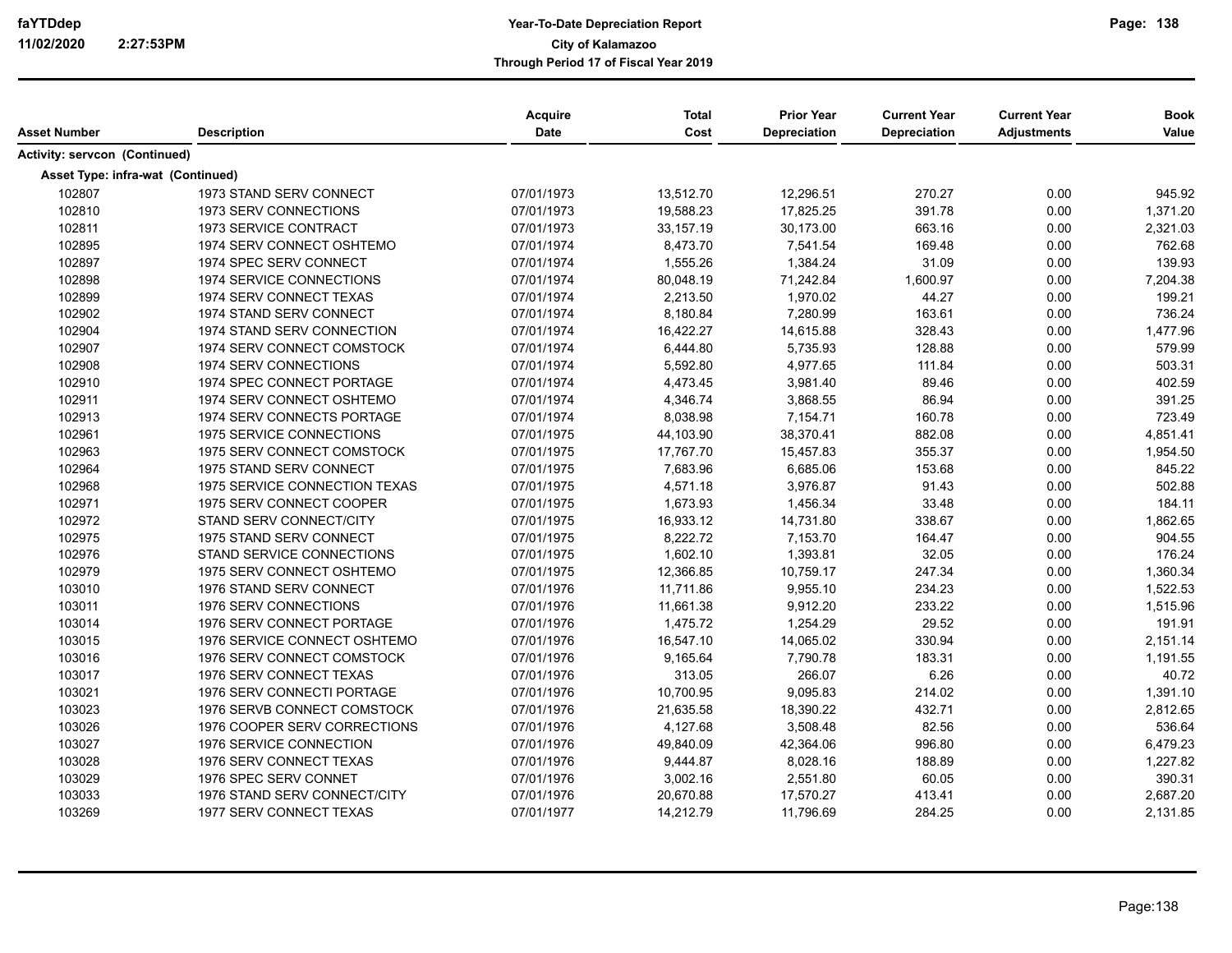| Asset Number                         | <b>Description</b>                | Acquire<br>Date | <b>Total</b><br>Cost | <b>Prior Year</b><br>Depreciation | <b>Current Year</b><br>Depreciation | <b>Current Year</b><br><b>Adjustments</b> | <b>Book</b><br>Value |
|--------------------------------------|-----------------------------------|-----------------|----------------------|-----------------------------------|-------------------------------------|-------------------------------------------|----------------------|
| <b>Activity: servcon (Continued)</b> |                                   |                 |                      |                                   |                                     |                                           |                      |
|                                      | Asset Type: infra-wat (Continued) |                 |                      |                                   |                                     |                                           |                      |
| 103270                               | 1977 STAND SERV/ALL SERV CONN     | 07/01/1977      | 36,916.81            | 30,641.01                         | 738.33                              | 0.00                                      | 5,537.47             |
| 103274                               | 1977 SERV CORRECTIONS             | 07/01/1977      | 8,240.63             | 6,839.70                          | 164.82                              | 0.00                                      | 1,236.11             |
| 103277                               | 1977 SERV CONNECT OSHTEMO         | 07/01/1977      | 25,519.81            | 21,181.50                         | 510.39                              | 0.00                                      | 3,827.92             |
| 103279                               | 1977 SERV CONNECT PORTAGE         | 07/01/1977      | 10,559.28            | 8,764.29                          | 211.18                              | 0.00                                      | 1,583.81             |
| 103281                               | 1977 SEV CONNECT COMSTOCK         | 07/01/1977      | 61,905.76            | 51,381.86                         | 1,238.11                            | 0.00                                      | 9,285.79             |
| 103283                               | <b>REBUI:LD METER SETTINGS</b>    | 07/01/1977      | 115,017.53           | 95,464.54                         | 2,300.35                            | 0.00                                      | 17,252.64            |
| 103564                               | 1978 SERV CONNECT PORTAGE         | 07/01/1978      | 12,155.89            | 9,846.30                          | 243.11                              | 0.00                                      | 2,066.48             |
| 103565                               | 1978 SERV CONNECT COOPER          | 07/01/1978      | 6,998.00             | 5,668.38                          | 139.96                              | 0.00                                      | 1,189.66             |
| 103567                               | 1978 SER CONNECT COMSTOCK         | 07/01/1978      | 86,336.31            | 69,932.47                         | 1,726.72                            | 0.00                                      | 14,677.12            |
| 103570                               | 1978 SERV CONNECT OSHTEMO         | 07/01/1978      | 46,153.89            | 37,384.68                         | 923.07                              | 0.00                                      | 7,846.14             |
| 103571                               | 1978 SERV CONNECTIONS             | 07/01/1978      | 24,921.53            | 20,186.42                         | 498.43                              | 0.00                                      | 4,236.68             |
| 103576                               | <b>REBUILD METER SETTINGS</b>     | 07/01/1978      | 117,670.95           | 95,313.49                         | 2,353.42                            | 0.00                                      | 20,004.04            |
| 103577                               | 1978 SERV CONNECT TEXAS           | 07/01/1978      | 22,480.75            | 18,209.40                         | 449.62                              | 0.00                                      | 3,821.73             |
| 103695                               | 1979 SERVICE CONNECTIONS          | 07/01/1979      | 92,832.57            | 73,337.70                         | 1,856.65                            | 0.00                                      | 17,638.22            |
| 103698                               | 1979 SERV CONNECT TEXAS           | 07/01/1979      | 13,200.10            | 10,428.05                         | 264.01                              | 0.00                                      | 2,508.04             |
| 103702                               | 1979 SERV CONNECT OSHTEMO         | 07/01/1979      | 67,610.99            | 53,412.69                         | 1,352.22                            | 0.00                                      | 12,846.08            |
| 103705                               | 1979 SERV CONNECTIONS             | 07/01/1979      | 42,449.42            | 33,535.08                         | 848.99                              | 0.00                                      | 8,065.35             |
| 103709                               | 1979 SERV CONNECT PORTAGE         | 07/01/1979      | 19,455.79            | 15,370.14                         | 389.11                              | 0.00                                      | 3,696.54             |
| 103712                               | 1979 SERV CONNECT COMSTOCK        | 07/01/1979      | 44,591.33            | 35,227.17                         | 891.83                              | 0.00                                      | 8,472.33             |
| 103729                               | 1979 SERV CONNECT COOPER          | 07/01/1979      | 8,788.67             | 6,943.02                          | 175.78                              | 0.00                                      | 1,669.87             |
| 103843                               | 1980 SERV CONNECT OSHTEMO         | 07/01/1980      | 66,500.66            | 51,205.49                         | 1,330.01                            | 0.00                                      | 13,965.16            |
| 103847                               | 1980 SERV CONNECTIONS             | 07/01/1980      | 59,833.12            | 46,071.48                         | 1,196.66                            | 0.00                                      | 12,564.98            |
| 103852                               | 1980 SERV CONNECT COOPER          | 07/01/1980      | 1,779.63             | 1,370.29                          | 35.59                               | 0.00                                      | 373.75               |
| 103853                               | 1980 SERV CONNECT COMSTOCK        | 07/01/1980      | 74,706.69            | 57,524.14                         | 1,494.13                            | 0.00                                      | 15,688.42            |
| 103855                               | 1980 SERV CONNECT / RICHLAND      | 07/01/1980      | 9,064.28             | 6,979.57                          | 181.28                              | 0.00                                      | 1,903.43             |
| 103865                               | 1980 SERV CONNECT TEXAS           | 07/01/1980      | 8,376.01             | 6,449.52                          | 167.52                              | 0.00                                      | 1,758.97             |
| 103866                               | 1980 SERV CONNECT PORTAGE         | 07/01/1980      | 9,449.77             | 7,276.40                          | 188.99                              | 0.00                                      | 1,984.38             |
| 103870                               | 1980 SERVICE CONNECTIONS          | 07/01/1980      | 87,692.07            | 67,522.86                         | 1,753.84                            | 0.00                                      | 18,415.37            |
| 104191                               | 1981 SERVICE CONNECTIONS          | 07/01/1981      | 31,547.23            | 23,660.35                         | 630.95                              | 0.00                                      | 7,255.93             |
| 104194                               | <b>1981 SERV CONNECT TEXAS</b>    | 07/01/1981      | 11,157.94            | 8,368.48                          | 223.16                              | 0.00                                      | 2,566.30             |
| 104198                               | 1981 SERV CONNECT PORTAGE         | 07/01/1981      | 4,811.21             | 3,608.35                          | 96.23                               | 0.00                                      | 1,106.63             |
| 104199                               | 1981 SERVICE CONNECTIONS          | 07/01/1981      | 154,724.56           | 116,043.39                        | 3,094.49                            | 0.00                                      | 35,586.68            |
| 104200                               | 1981 SERV CONNECT OSHTEMO         | 07/01/1981      | 59,764.42            | 44,823.35                         | 1,195.29                            | 0.00                                      | 13,745.78            |
| 104201                               | 1981 SERV CONNECT COMSTOCK        | 07/01/1981      | 55,773.87            | 41,830.43                         | 1,115.48                            | 0.00                                      | 12,827.96            |
| 104203                               | 1981 COOPER SERV CONNECT          | 07/01/1981      | 2,870.01             | 2,152.50                          | 57.40                               | 0.00                                      | 660.11               |
| 104295                               | 1982 SERV CONNECT / RICHLAND      | 07/01/1982      | 9,536.99             | 6,962.01                          | 190.74                              | 0.00                                      | 2,384.24             |
| 104299                               | 1982 SERV CONNECT TEXAS           | 07/01/1982      | 6,001.11             | 4,380.78                          | 120.02                              | 0.00                                      | 1,500.31             |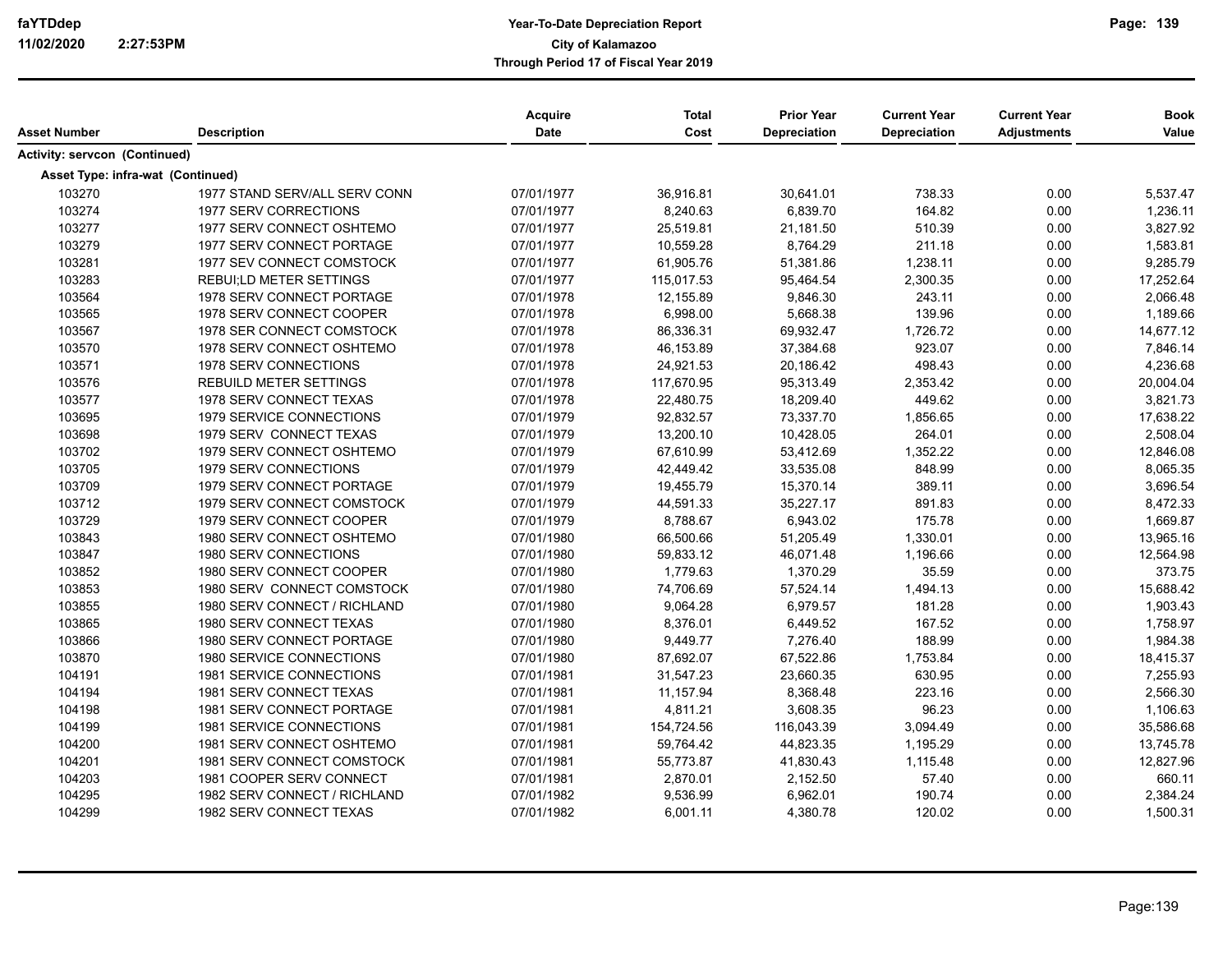|                                      |                              | <b>Acquire</b> | <b>Total</b> | <b>Prior Year</b>   | <b>Current Year</b> | <b>Current Year</b> | <b>Book</b> |
|--------------------------------------|------------------------------|----------------|--------------|---------------------|---------------------|---------------------|-------------|
| Asset Number                         | <b>Description</b>           | Date           | Cost         | <b>Depreciation</b> | <b>Depreciation</b> | <b>Adjustments</b>  | Value       |
| <b>Activity: servcon (Continued)</b> |                              |                |              |                     |                     |                     |             |
| Asset Type: infra-wat (Continued)    |                              |                |              |                     |                     |                     |             |
| 104306                               | 1982 SERV CONNECT OSHTEMO    | 07/01/1982     | 52,197.80    | 38,104.41           | 1,043.95            | 0.00                | 13,049.44   |
| 104310                               | 1982 SERVICE CONNECTION      | 07/01/1982     | 119,241.95   | 87,046.65           | 2,384.84            | 0.00                | 29,810.46   |
| 104312                               | 1982 SERV CONNECT COMSTOCK   | 07/01/1982     | 41,296.84    | 30,146.72           | 825.93              | 0.00                | 10,324.19   |
| 104315                               | 1982 COOPER SERV CONNECT     | 07/01/1982     | 1,270.05     | 927.11              | 25.40               | 0.00                | 317.54      |
| 104319                               | 1982 SERV CONNECT PORTAGE    | 07/01/1982     | 10,756.23    | 7,852.07            | 215.12              | 0.00                | 2,689.04    |
| 104328                               | 1982 SERV CONNECT/KALZOO     | 07/01/1982     | 36,771.77    | 26,843.46           | 735.43              | 0.00                | 9,192.88    |
| 104555                               | 1983 SERV CONNECT OSHTEMO    | 07/01/1983     | 37,041.09    | 26,299.13           | 740.83              | 0.00                | 10,001.13   |
| 104569                               | 1983 SERVICE CONNECTIONS     | 07/01/1983     | 95,311.84    | 67,671.43           | 1,906.24            | 0.00                | 25,734.17   |
| 104570                               | 1983 SERV CONNECT            | 07/01/1983     | 33,874.40    | 24,050.87           | 677.49              | 0.00                | 9,146.04    |
| 104571                               | 1983 COOPER SERV CONNECT     | 07/01/1983     | 1,983.40     | 1,408.26            | 39.67               | 0.00                | 535.47      |
| 104572                               | 1983 SERV CONNECT / RICHLAND | 07/01/1983     | 1,709.40     | 1,213.72            | 34.19               | 0.00                | 461.49      |
| 104573                               | 1983 SERV CONNECT TEXAS      | 07/01/1983     | 5,114.29     | 3,631.20            | 102.28              | 0.00                | 1,380.81    |
| 104574                               | 1983 SERV CONNECT COMSTOCK   | 07/01/1983     | 66,886.25    | 47,489.32           | 1,337.72            | 0.00                | 18,059.21   |
| 104576                               | 1983 SERV CONNECT PORTAGE    | 07/01/1983     | 10,133.02    | 7,194.43            | 202.66              | 0.00                | 2,735.93    |
| 104755                               | 1984 SERVICE CONNECTIONS     | 07/01/1984     | 98,062.70    | 67,663.25           | 1,961.25            | 0.00                | 28,438.20   |
| 104756                               | 1984 SERVICE CONNECT OSHTEMO | 07/01/1984     | 49,052.11    | 33,845.92           | 981.04              | 0.00                | 14,225.15   |
| 104758                               | 1984 COOPER SERV CONNECT     | 07/01/1984     | 1,440.35     | 993.88              | 28.80               | 0.00                | 417.67      |
| 104760                               | 1984 SERV CONNECT PORTAGE    | 07/01/1984     | 6,750.73     | 4,658.00            | 135.01              | 0.00                | 1,957.72    |
| 104762                               | 1984 SERV CONNECT TEXAS      | 07/01/1984     | 3,312.56     | 2,285.64            | 66.25               | 0.00                | 960.67      |
| 104765                               | 1984 SERV CONNECTION         | 07/01/1984     | 48,786.99    | 33,663.03           | 975.74              | 0.00                | 14,148.22   |
| 104766                               | 1984 SERV CONNECT COMSTOCK   | 07/01/1984     | 48,728.64    | 33,622.73           | 974.57              | 0.00                | 14,131.34   |
| 105111                               | 1985 SERV CONNECT TEXAS      | 07/01/1985     | 4,607.21     | 3,086.82            | 92.15               | 0.00                | 1,428.24    |
| 105115                               | 1985 SERV CONNECT / RICHLAND | 07/01/1985     | 2,278.48     | 1,526.59            | 45.57               | 0.00                | 706.32      |
| 105125                               | 1985 SERV CONNECT COMSTOCK   | 07/01/1985     | 60,782.08    | 40,723.96           | 1,215.64            | 0.00                | 18,842.48   |
| 105126                               | 1985 COOPER SERV CONNECT     | 07/01/1985     | 2,638.78     | 1,767.99            | 52.78               | 0.00                | 818.01      |
| 105127                               | 1985 SERV CONNECT PORTAGE    | 07/01/1985     | 10,954.34    | 7,339.44            | 219.09              | 0.00                | 3,395.81    |
| 105136                               | 1985 SERVICE CONNECT         | 07/01/1985     | 112,058.79   | 75,079.40           | 2,241.18            | 0.00                | 34,738.21   |
| 105142                               | 1985 SERV CONNECTIONS        | 07/01/1985     | 35.057.08    | 23,488.21           | 701.14              | 0.00                | 10.867.73   |
| 105143                               | 1985 SERV CONNECT OSHTEMO    | 07/01/1985     | 44,015.52    | 29,490.39           | 880.31              | 0.00                | 13,644.82   |
| 105393                               | <b>NEW SERV KAL TWNP</b>     | 07/01/1986     | 17,956.88    | 11,672.02           | 359.13              | 0.00                | 5,925.73    |
| 105394                               | <b>NEW SERV KAL TWNP</b>     | 07/01/1986     | 33.50        | 21.78               | 0.67                | 0.00                | 11.05       |
| 105395                               | <b>NEW SERV KAL TWNP</b>     | 07/01/1986     | 997.50       | 648.38              | 19.95               | 0.00                | 329.17      |
| 105396                               | <b>NEW SERV KAL TWNP</b>     | 07/01/1986     | 393.29       | 255.66              | 7.86                | 0.00                | 129.77      |
| 105398                               | <b>NEW SERV PORTAGE</b>      | 07/01/1986     | 1,813.97     | 1,179.09            | 36.28               | 0.00                | 598.60      |
| 105417                               | <b>NEW SERV PORTAGE</b>      | 07/01/1986     | 2,978.06     | 1,935.71            | 59.56               | 0.00                | 982.79      |
| 105418                               | NEW SERV KAL TWNP            | 07/01/1986     | 2,423.33     | 1,575.20            | 48.46               | 0.00                | 799.67      |
| 105419                               | <b>NEW SERV KAL TWNP</b>     | 07/01/1986     | 73.19        | 47.56               | 1.46                | 0.00                | 24.17       |
|                                      |                              |                |              |                     |                     |                     |             |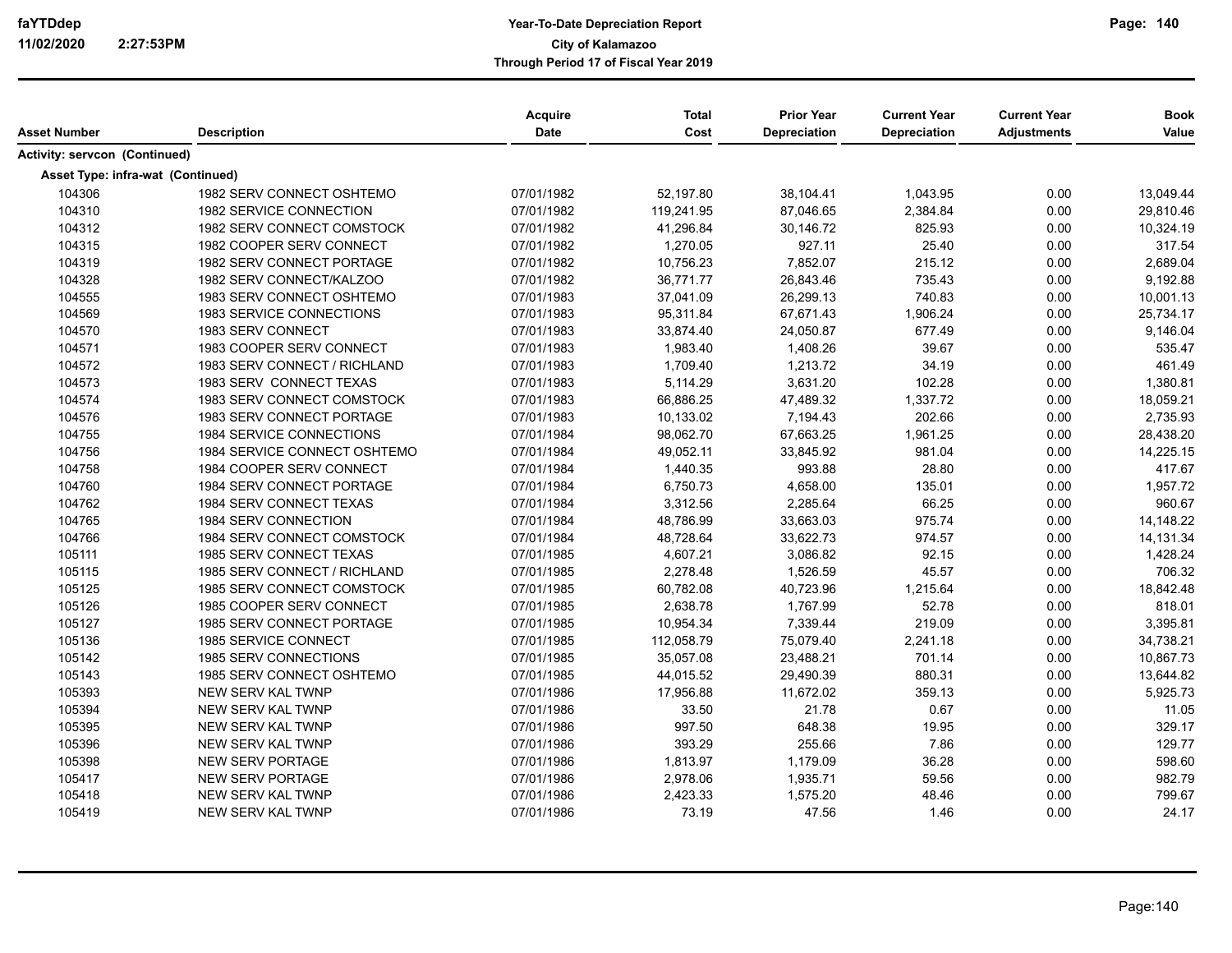| Asset Number                         | <b>Description</b>            | Acquire<br>Date | <b>Total</b><br>Cost | <b>Prior Year</b><br>Depreciation | <b>Current Year</b><br>Depreciation | <b>Current Year</b><br><b>Adjustments</b> | <b>Book</b><br>Value |
|--------------------------------------|-------------------------------|-----------------|----------------------|-----------------------------------|-------------------------------------|-------------------------------------------|----------------------|
|                                      |                               |                 |                      |                                   |                                     |                                           |                      |
| <b>Activity: servcon (Continued)</b> |                               |                 |                      |                                   |                                     |                                           |                      |
| Asset Type: infra-wat (Continued)    |                               |                 |                      |                                   |                                     |                                           |                      |
| 105420                               | NEW SERV KAL TWNP             | 07/01/1986      | 3,968.07             | 2,579.21                          | 79.36                               | 0.00                                      | 1,309.50             |
| 105421                               | <b>NEW SERV KAL TWNP</b>      | 07/01/1986      | 242.94               | 157.94                            | 4.86                                | 0.00                                      | 80.14                |
| 105424                               | NEW SERV TEXAS TWNP           | 07/01/1986      | 13,177.32            | 8,565.29                          | 263.54                              | 0.00                                      | 4,348.49             |
| 105433                               | <b>NEW SERVICE KAL TWNP</b>   | 07/01/1986      | 458.15               | 297.77                            | 9.16                                | 0.00                                      | 151.22               |
| 105434                               | <b>NEW SERV KAL TWNP</b>      | 07/01/1986      | 3,286.12             | 2,135.94                          | 65.72                               | 0.00                                      | 1,084.46             |
| 105447                               | <b>NEW SERVICE COMSTOCK</b>   | 07/01/1986      | 13,432.50            | 8,731.13                          | 268.65                              | 0.00                                      | 4,432.72             |
| 105455                               | NEW SERV CITY OF KAZ          | 07/01/1986      | 1,794.88             | 1,166.72                          | 35.89                               | 0.00                                      | 592.27               |
| 105456                               | NEW SERV SPCL CITY            | 07/01/1986      | 3,380.79             | 2,197.53                          | 67.61                               | 0.00                                      | 1,115.65             |
| 105457                               | NEW SERV SPCL CITY            | 07/01/1986      | 23.12                | 14.99                             | 0.46                                | 0.00                                      | 7.67                 |
| 105458                               | NEW SERV CITY OF KAL          | 07/01/1986      | 10,681.27            | 6,942.84                          | 213.62                              | 0.00                                      | 3,524.81             |
| 105459                               | NEW SERV CITY OF KAL          | 07/01/1986      | 386.38               | 251.20                            | 7.72                                | 0.00                                      | 127.46               |
| 105460                               | SERVICE CITY                  | 07/01/1986      | 591.52               | 384.48                            | 11.83                               | 0.00                                      | 195.21               |
| 105461                               | <b>NEW SERV EXTENTIONS</b>    | 07/01/1986      | 14,643.86            | 9,518.55                          | 292.87                              | 0.00                                      | 4,832.44             |
| 105462                               | <b>NEW SERV KAL TWNP</b>      | 07/01/1986      | 5,044.34             | 3,278.86                          | 100.88                              | 0.00                                      | 1,664.60             |
| 105463                               | <b>NEW SERV SPCL CITY</b>     | 07/01/1986      | 15.42                | 10.06                             | 0.31                                | 0.00                                      | 5.05                 |
| 105464                               | <b>NEW SERV SPCL CITY</b>     | 07/01/1986      | 4,743.21             | 3,083.08                          | 94.86                               | 0.00                                      | 1,565.27             |
| 105465                               | <b>FETZER SERVICE TWNSP</b>   | 07/01/1986      | 650.63               | 422.87                            | 13.01                               | 0.00                                      | 214.75               |
| 105466                               | <b>NEW SERV COMSTOCK</b>      | 07/01/1986      | 410.27               | 266.69                            | 8.20                                | 0.00                                      | 135.38               |
| 105467                               | NEW SERV COMSTOCK             | 07/01/1986      | 310.24               | 201.67                            | 6.20                                | 0.00                                      | 102.37               |
| 105468                               | <b>NEW SERV PORTAGE</b>       | 07/01/1986      | 3,697.77             | 2,403.56                          | 73.95                               | 0.00                                      | 1,220.26             |
| 105469                               | NEW SERV COMSTOCK             | 07/01/1986      | 27,739.02            | 18,030.35                         | 554.78                              | 0.00                                      | 9,153.89             |
| 105470                               | <b>NEW SERV KAL TWNP</b>      | 07/01/1986      | 1,130.33             | 734.75                            | 22.60                               | 0.00                                      | 372.98               |
| 105471                               | NEW SERV COOPER T.            | 07/01/1986      | 886.52               | 576.23                            | 17.73                               | 0.00                                      | 292.56               |
| 105472                               | NEW SERV OSHTEMO              | 07/01/1986      | 32,347.09            | 21,025.57                         | 646.94                              | 0.00                                      | 10,674.58            |
| 105473                               | <b>NEW SERV KAL TWNP</b>      | 07/01/1986      | 375.71               | 244.20                            | 7.51                                | 0.00                                      | 124.00               |
| 105474                               | NEW SERV SPCL PAVILION        | 07/01/1986      | 1,000.11             | 650.03                            | 20.00                               | 0.00                                      | 330.08               |
| 105475                               | <b>NEW SERV SPCL TEXAS</b>    | 07/01/1986      | 3,821.94             | 2,484.29                          | 76.44                               | 0.00                                      | 1,261.21             |
| 105476                               | NEW SERV SPCL OSHTEMO         | 07/01/1986      | 1,005.66             | 653.65                            | 20.11                               | 0.00                                      | 331.90               |
| 105477                               | <b>NEW SERV SPCL COMSTOCK</b> | 07/01/1986      | 671.59               | 436.49                            | 13.43                               | 0.00                                      | 221.67               |
| 105478                               | NEW SERV SPCL PORTAGE         | 07/01/1986      | 966.01               | 627.90                            | 19.32                               | 0.00                                      | 318.79               |
| 105479                               | NEW SERV SPCL CITY            | 07/01/1986      | 2,822.96             | 1,834.94                          | 56.46                               | 0.00                                      | 931.56               |
| 105480                               | NEW SERV TEXAS T.             | 07/01/1986      | 665.27               | 432.44                            | 13.30                               | 0.00                                      | 219.53               |
| 105481                               | NEW SERV SPCL CITY            | 07/01/1986      | 492.12               | 319.84                            | 9.84                                | 0.00                                      | 162.44               |
| 105482                               | SERVICE 1 1/4 CITY            | 07/01/1986      | 19,817.43            | 12,881.36                         | 396.35                              | 0.00                                      | 6,539.72             |
| 105483                               | SERVICE 1 1/4 CITY            | 07/01/1986      | 475.49               | 309.07                            | 9.51                                | 0.00                                      | 156.91               |
| 105484                               | NEW SERV SPCL CITY            | 07/01/1986      | 2,164.32             | 1,406.84                          | 43.28                               | 0.00                                      | 714.20               |
|                                      |                               |                 |                      |                                   |                                     |                                           |                      |
| 105485                               | <b>NEW SERV SPCL CITY</b>     | 07/01/1986      | 295.37               | 192.04                            | 5.90                                | 0.00                                      | 97.43                |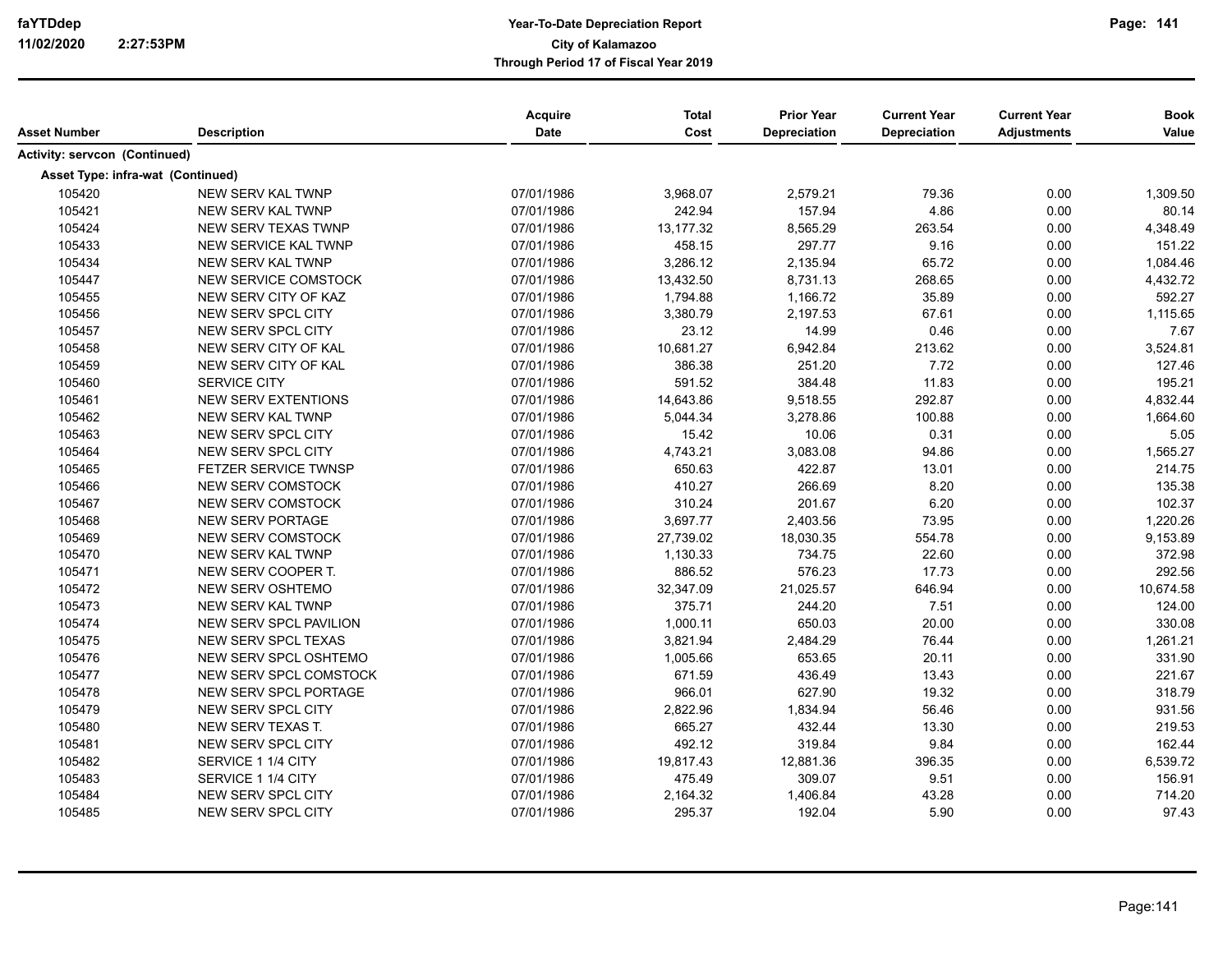| Asset Number                      | <b>Description</b>             | Acquire<br>Date | <b>Total</b><br>Cost | <b>Prior Year</b><br>Depreciation | <b>Current Year</b><br>Depreciation | <b>Current Year</b><br><b>Adjustments</b> | <b>Book</b><br>Value |
|-----------------------------------|--------------------------------|-----------------|----------------------|-----------------------------------|-------------------------------------|-------------------------------------------|----------------------|
| Activity: servcon (Continued)     |                                |                 |                      |                                   |                                     |                                           |                      |
|                                   |                                |                 |                      |                                   |                                     |                                           |                      |
| Asset Type: infra-wat (Continued) |                                |                 |                      |                                   |                                     |                                           |                      |
| 105486                            | NEW SERV SPCL CITY             | 07/01/1986      | 815.27               | 529.94                            | 16.30                               | 0.00                                      | 269.03               |
| 105487                            | <b>NEW SERV SPCL CITY</b>      | 07/01/1986      | 5,224.15             | 3,395.67                          | 104.48                              | 0.00                                      | 1,724.00             |
| 105488                            | <b>NEW SERV KAL TWNP</b>       | 07/01/1986      | 731.03               | 475.16                            | 14.62                               | 0.00                                      | 241.25               |
| 105489                            | NEW SERV SPCL KAL TWNP         | 07/01/1986      | 602.82               | 391.86                            | 12.05                               | 0.00                                      | 198.91               |
| 105490                            | <b>NEW SERV COMSTOCK</b>       | 07/01/1986      | 2,376.93             | 1,545.04                          | 47.54                               | 0.00                                      | 784.35               |
| 105491                            | <b>NEW SERV PORTAGE</b>        | 07/01/1986      | 2,299.88             | 1,494.97                          | 45.99                               | 0.00                                      | 758.92               |
| 105492                            | <b>NEW SERV PORTAGE</b>        | 07/01/1986      | 45.18                | 29.35                             | 0.90                                | 0.00                                      | 14.93                |
| 105493                            | <b>NEW SERV PORTAGE</b>        | 07/01/1986      | 192.73               | 125.27                            | 3.85                                | 0.00                                      | 63.61                |
| 105494                            | <b>NEW SERV PORTAGE</b>        | 07/01/1986      | 2,340.26             | 1,521.15                          | 46.81                               | 0.00                                      | 772.30               |
| 105495                            | NEW SERV TEXAS                 | 07/01/1986      | 1,681.83             | 1,093.22                          | 33.63                               | 0.00                                      | 554.98               |
| 105496                            | <b>NEW SERV COMSTOCK</b>       | 07/01/1986      | 26.00                | 16.90                             | 0.52                                | 0.00                                      | 8.58                 |
| 105497                            | <b>NEW SERV TEXAS</b>          | 07/01/1986      | 6,310.53             | 4,101.83                          | 126.21                              | 0.00                                      | 2,082.49             |
| 105498                            | <b>NEW SERV PAVILION</b>       | 07/01/1986      | 33.50                | 21.78                             | 0.67                                | 0.00                                      | 11.05                |
| 105499                            | <b>NEW SERV COMSTOCK</b>       | 07/01/1986      | 617.01               | 401.05                            | 12.34                               | 0.00                                      | 203.62               |
| 105500                            | <b>NEW SERV COMSTOCK</b>       | 07/01/1986      | 1,213.04             | 788.46                            | 24.26                               | 0.00                                      | 400.32               |
| 105501                            | NEW SERV COMSTOCK              | 07/01/1986      | 1,788.77             | 1,162.71                          | 35.77                               | 0.00                                      | 590.29               |
| 105502                            | NEW SERV COMSTOCK              | 07/01/1986      | 1,854.90             | 1,205.73                          | 37.10                               | 0.00                                      | 612.07               |
| 105504                            | <b>NEW SERV OSHTEMO</b>        | 07/01/1986      | 6,926.23             | 4,502.05                          | 138.52                              | 0.00                                      | 2,285.66             |
| 105505                            | <b>NEW SERV PORTAGE</b>        | 07/01/1986      | 966.48               | 628.22                            | 19.33                               | 0.00                                      | 318.93               |
| 105506                            | NEW SERV OSHTEMO               | 07/01/1986      | 284.88               | 185.22                            | 5.69                                | 0.00                                      | 93.97                |
| 105507                            | NEW SERV OSHTEMO               | 07/01/1986      | 1,007.20             | 654.67                            | 20.14                               | 0.00                                      | 332.39               |
| 105508                            | <b>NEW SERV OSHTEMO</b>        | 07/01/1986      | 4,945.36             | 3,214.53                          | 98.90                               | 0.00                                      | 1,631.93             |
| 105509                            | <b>NEW SERV COMSTOCK</b>       | 07/01/1986      | 2,218.47             | 1,442.02                          | 44.37                               | 0.00                                      | 732.08               |
| 105704                            | CONN 9689 EAST D AVE/J8856443  | 07/01/1987      | 1,914.30             | 1,206.03                          | 38.29                               | 0.00                                      | 669.98               |
| 105705                            | CONN 9681 EAST D AVE/J8856442  | 07/01/1987      | 2,699.70             | 1,700.79                          | 54.00                               | 0.00                                      | 944.91               |
| 105706                            | CONN (2) 5850 STADIUM/J8856470 | 07/01/1987      | 333.55               | 210.11                            | 6.67                                | 0.00                                      | 116.77               |
| 105707                            | CONNECT GULL RD/J8856447       | 07/01/1987      | 1,890.92             | 1,191.32                          | 37.82                               | 0.00                                      | 661.78               |
| 105708                            | 3265 S 6TH/J8856460            | 07/01/1987      | 983.29               | 619.49                            | 19.67                               | 0.00                                      | 344.13               |
| 105709                            | CONNECT RICHLAND TWSP J8856109 | 07/01/1987      | 42,944.95            | 27,055.34                         | 858.90                              | 0.00                                      | 15,030.71            |
| 105710                            | CONN 7202 HAWTHORNE/J8856450   | 07/01/1987      | 638.28               | 402.13                            | 12.77                               | 0.00                                      | 223.38               |
| 105711                            | CONN 5510 MARKET/J8856452      | 07/01/1987      | 876.37               | 552.16                            | 17.53                               | 0.00                                      | 306.68               |
| 105712                            | CONN 9476 EAST D AVE/J8856458  | 07/01/1987      | 1,915.59             | 1,206.78                          | 38.31                               | 0.00                                      | 670.50               |
| 105713                            | CONN 9550 EAST D AVE/J8856459  | 07/01/1987      | 1,804.59             | 1,136.85                          | 36.09                               | 0.00                                      | 631.65               |
| 105714                            | CONNECT TWNSP KAZOO J8856102   | 07/01/1987      | 9,656.95             | 6,083.90                          | 193.14                              | 0.00                                      | 3,379.91             |
| 105715                            | CONN 1521 GULL RD/J8856461     | 07/01/1987      | 1,717.25             | 1,081.88                          | 34.34                               | 0.00                                      | 601.03               |
| 105716                            | CONNECT 9671 D AVE/J8856440    | 07/01/1987      | 1,779.41             | 1,121.07                          | 35.59                               | 0.00                                      | 622.75               |
| 105717                            | CONN 1700 OLMSTEAD/J8856464    | 07/01/1987      | 3,406.82             | 2,146.32                          | 68.14                               | 0.00                                      | 1,192.36             |
|                                   |                                |                 |                      |                                   |                                     |                                           |                      |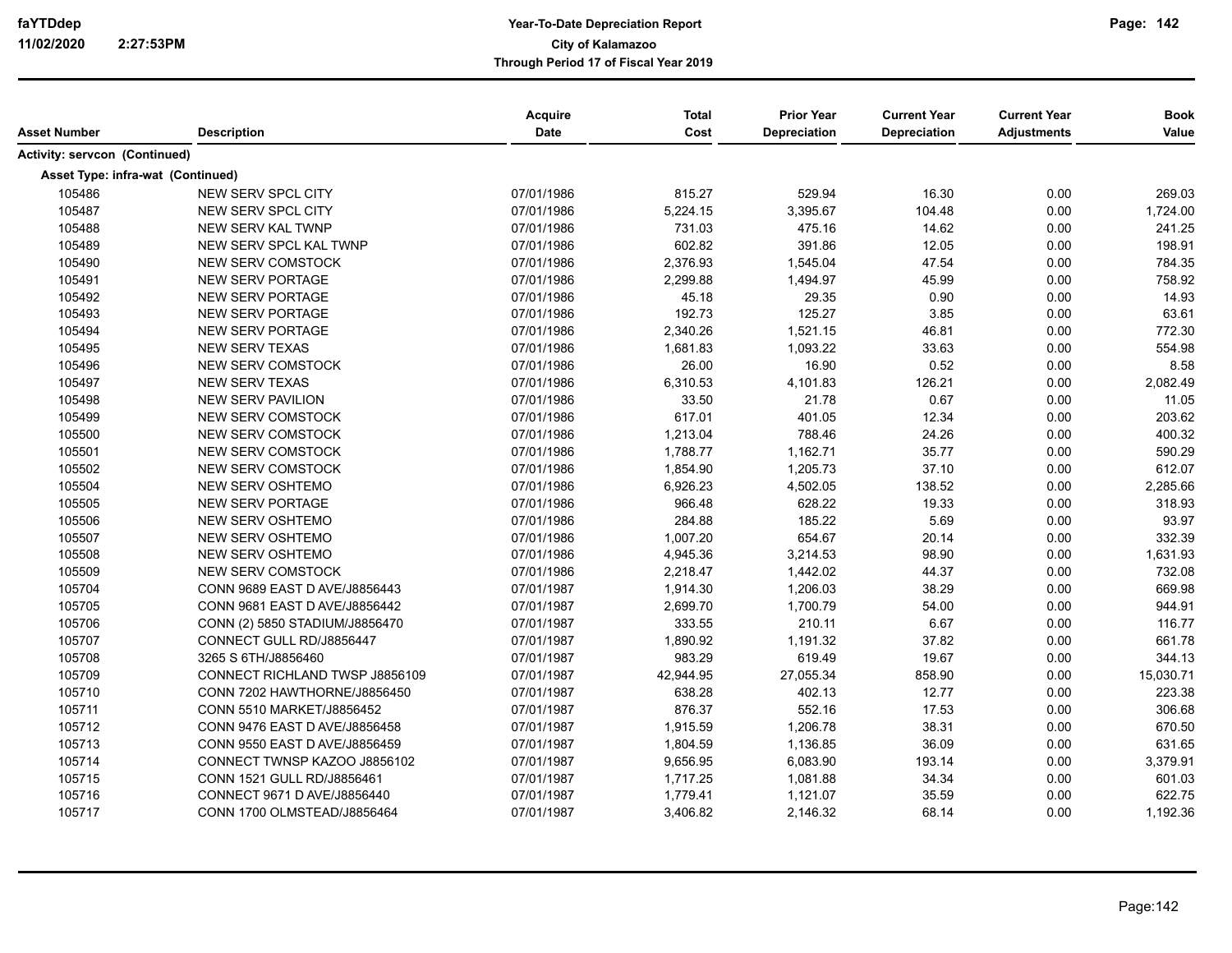|                                      |                                       | <b>Acquire</b><br>Date | <b>Total</b><br>Cost | <b>Prior Year</b>   | <b>Current Year</b> | <b>Current Year</b> | <b>Book</b> |
|--------------------------------------|---------------------------------------|------------------------|----------------------|---------------------|---------------------|---------------------|-------------|
| Asset Number                         | <b>Description</b>                    |                        |                      | <b>Depreciation</b> | <b>Depreciation</b> | <b>Adjustments</b>  | Value       |
| <b>Activity: servcon (Continued)</b> |                                       |                        |                      |                     |                     |                     |             |
| Asset Type: infra-wat (Continued)    |                                       |                        |                      |                     |                     |                     |             |
| 105718                               | CON (4) DET 1722 SHAFR/J8856489       | 07/01/1987             | 423.66               | 266.87              | 8.48                | 0.00                | 148.31      |
| 105719                               | CONNECT RICHLAND MOBILE/J8856453      | 07/01/1987             | 3,336.70             | 2,102.10            | 66.74               | 0.00                | 1,167.86    |
| 105720                               | CONNECT 9675 E D AVE/J8856441         | 07/01/1987             | 1,247.76             | 786.09              | 24.96               | 0.00                | 436.71      |
| 105721                               | CONNECT 5157 KING HWY J8856002        | 07/01/1987             | 3,250.46             | 2,047.81            | 65.01               | 0.00                | 1,137.64    |
| 105722                               | CONNECT 431 LAWNDALE J8856009         | 07/01/1987             | 2,597.72             | 1,636.55            | 51.96               | 0.00                | 909.21      |
| 105723                               | CONNECT LAKEFOREST J8856052           | 07/01/1987             | 1,533.33             | 966.03              | 30.67               | 0.00                | 536.63      |
| 105724                               | CONNECT 2901 N 10TH J8856092          | 07/01/1987             | 2,014.19             | 1.268.92            | 40.29               | 0.00                | 704.98      |
| 105725                               | CONNECT LEISURE TIME J8856099         | 07/01/1987             | 1,898.27             | 1,195.92            | 37.97               | 0.00                | 664.38      |
| 105726                               | CONN 3607 N WESTNEDGE/J8856439        | 07/01/1987             | 799.82               | 503.91              | 16.00               | 0.00                | 279.91      |
| 105727                               | CONNECTIONS J8856200                  | 07/01/1987             | 14,393.70            | 9,068.01            | 287.88              | 0.00                | 5,037.81    |
| 105728                               | CONNECT 2258 CORK J8856414            | 07/01/1987             | 1,472.14             | 927.41              | 29.45               | 0.00                | 515.28      |
| 105729                               | CONNECT 3003 OAKLAND J8856113         | 07/01/1987             | 1,904.52             | 1,199.84            | 38.09               | 0.00                | 666.59      |
| 105730                               | CONNECT ZEIGLER J8856114              | 07/01/1987             | 2,403.32             | 1,514.12            | 48.07               | 0.00                | 841.13      |
| 105731                               | <b>CONNECT 4611 FOXFIRE J8856115</b>  | 07/01/1987             | 959.88               | 604.77              | 19.20               | 0.00                | 335.91      |
| 105732                               | CONNCEECT 3928 PORTAGE J8856116       | 07/01/1987             | 831.72               | 523.97              | 16.64               | 0.00                | 291.11      |
| 105733                               | CONNECT 211 ROSE J8856119             | 07/01/1987             | 4,954.10             | 3,121.04            | 99.08               | 0.00                | 1,733.98    |
| 105734                               | CONNECT WMU DALTON J8856122           | 07/01/1987             | 750.34               | 472.75              | 15.01               | 0.00                | 262.58      |
| 105735                               | CONNECT CITY PORTAGE J8856103         | 07/01/1987             | 5,232.81             | 3,296.69            | 104.66              | 0.00                | 1,831.46    |
| 105736                               | CONN 2/2233 CORK J8856130             | 07/01/1987             | 1,205.73             | 759.63              | 24.11               | 0.00                | 421.99      |
| 105737                               | CONNECT CITY KAZOO J8856101           | 07/01/1987             | 27,354.98            | 17,233.65           | 547.10              | 0.00                | 9,574.23    |
| 105738                               | CONNECT CITY KAZOO J8856301           | 07/01/1987             | 13,093.61            | 8,248.92            | 261.88              | 0.00                | 4,582.81    |
| 105739                               | CONNECT CITY PORTAGE J8856303         | 07/01/1987             | 2,864.97             | 1,804.95            | 57.30               | 0.00                | 1,002.72    |
| 105740                               | CONNECT 806 RIVERVIEW/ J8856401       | 07/01/1987             | 306.21               | 192.90              | 6.13                | 0.00                | 107.18      |
| 105741                               | CONNECT WITH FIRE LINE J8856403       | 07/01/1987             | 2,829.18             | 1,782.36            | 56.59               | 0.00                | 990.23      |
| 105742                               | CONNECT 3340 BRONSON J8856403         | 07/01/1987             | 2,829.18             | 1,782.36            | 56.59               | 0.00                | 990.23      |
| 105743                               | <b>CONNECT 1509 KING HWY J8856406</b> | 07/01/1987             | 741.91               | 467.45              | 14.84               | 0.00                | 259.62      |
| 105744                               | CONNECT 4129 PORTAGE J8856409         | 07/01/1987             | 2,842.43             | 1,790.76            | 56.85               | 0.00                | 994.82      |
| 105745                               | CONNECT 6623 BLUEGRASS J8856124       | 07/01/1987             | 1,976.90             | 1,245.50            | 39.54               | 0.00                | 691.86      |
| 105746                               | CONN 5850 STADIUM/J8856438            | 07/01/1987             | 554.17               | 349.10              | 11.09               | 0.00                | 193.98      |
| 105747                               | CONN 100 CHERRY HILL/J8856434         | 07/01/1987             | 1,627.42             | 1,025.31            | 32.55               | 0.00                | 569.56      |
| 105748                               | CONN 4016 W MAIN/J8856437             | 07/01/1987             | 432.00               | 272.16              | 8.64                | 0.00                | 151.20      |
| 105749                               | CONNECT 6164 CELERY/J8856427          | 07/01/1987             | 1,011.72             | 637.37              | 20.24               | 0.00                | 354.11      |
| 105750                               | CONNECT 8062 W MICH/J8856425          | 07/01/1987             | 4,264.90             | 2,686.94            | 85.30               | 0.00                | 1,492.66    |
| 105751                               | CONN 5200 GREEN MDW/J8856422          | 07/01/1987             | 2,064.04             | 1,300.33            | 41.28               | 0.00                | 722.43      |
| 105752                               | CONNECT (4) WILLOW CK/J8856419        | 07/01/1987             | 1,322.44             | 833.17              | 26.45               | 0.00                | 462.82      |
| 105753                               | CONNECT 5924 W MICH/J8856418          | 07/01/1987             | 2,520.04             | 1,587.61            | 50.40               | 0.00                | 882.03      |
| 105754                               | CONNECT 2508 W MICH J8856112          | 07/01/1987             | 4,592.00             | 2,892.96            | 91.84               | 0.00                | 1,607.20    |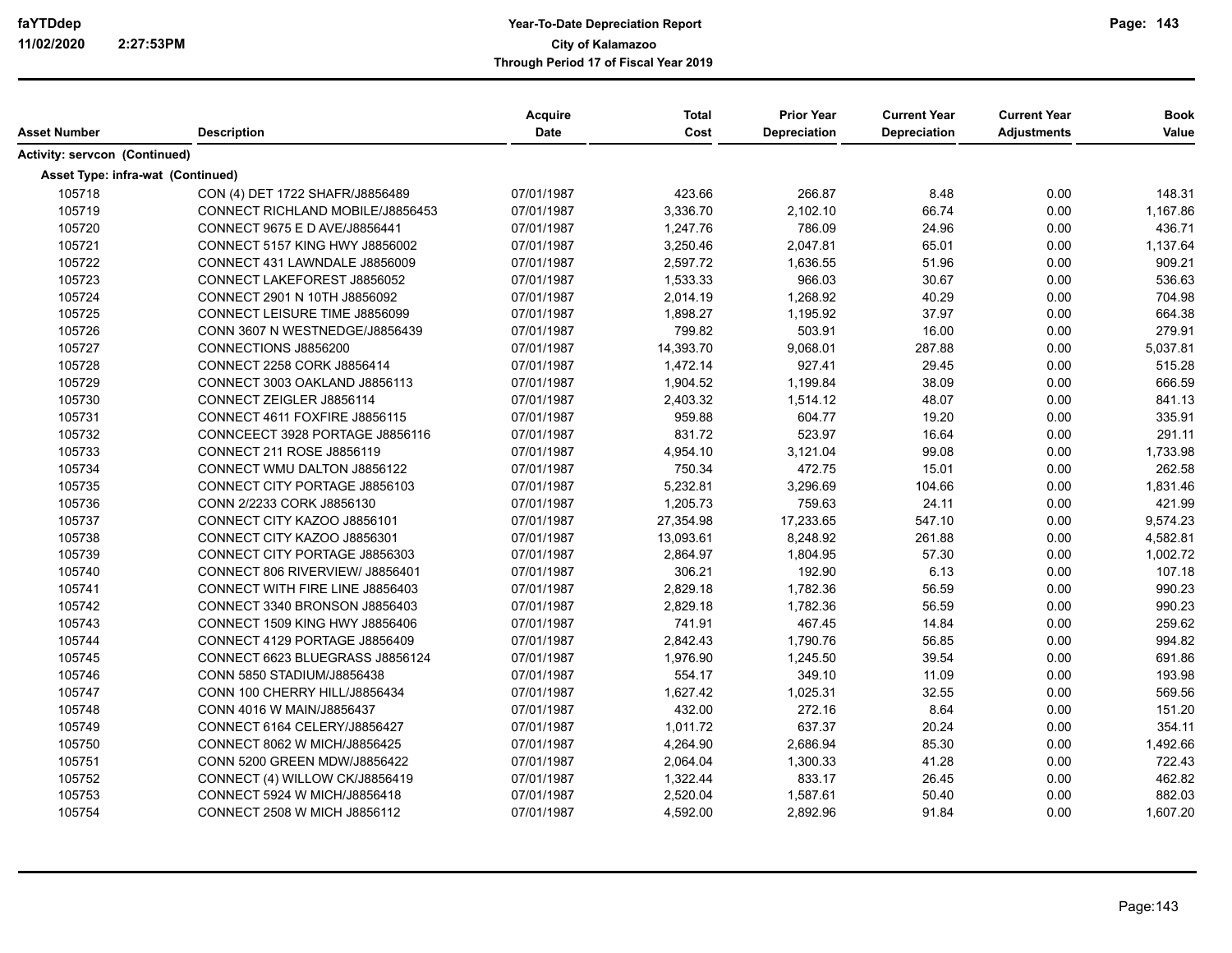| Asset Number                         | <b>Description</b>                     | Acquire<br>Date | <b>Total</b><br>Cost | <b>Prior Year</b><br>Depreciation | <b>Current Year</b><br>Depreciation | <b>Current Year</b><br><b>Adjustments</b> | <b>Book</b><br>Value |
|--------------------------------------|----------------------------------------|-----------------|----------------------|-----------------------------------|-------------------------------------|-------------------------------------------|----------------------|
| <b>Activity: servcon (Continued)</b> |                                        |                 |                      |                                   |                                     |                                           |                      |
|                                      | Asset Type: infra-wat (Continued)      |                 |                      |                                   |                                     |                                           |                      |
| 105755                               | CONNECT 2724 BURDICK/J885411           | 07/01/1987      | 3,063.05             | 1,929.70                          | 61.26                               | 0.00                                      | 1,072.09             |
| 105756                               | CONNECT 1355 KING HWY/J8856417         | 07/01/1987      | 3,540.13             | 2,230.24                          | 70.81                               | 0.00                                      | 1,239.08             |
| 105757                               | SER 4218 WESTNEDGE J5961010            | 07/01/1987      | 551.33               | 347.37                            | 11.03                               | 0.00                                      | 192.93               |
| 105758                               | SER 424 KILGORE R5602030               | 07/01/1987      | 1,161.41             | 731.73                            | 23.23                               | 0.00                                      | 406.45               |
| 105759                               | SER 2210 E CORK J1010107               | 07/01/1987      | 516.63               | 325.43                            | 10.34                               | 0.00                                      | 180.86               |
| 105760                               | SER 5315 WYNN RD J 2040108             | 07/01/1987      | 750.62               | 472.84                            | 15.02                               | 0.00                                      | 262.76               |
| 105761                               | CONNECT 1830 REED J8856094             | 07/01/1987      | 469.17               | 295.55                            | 9.39                                | 0.00                                      | 164.23               |
| 105762                               | CONNECT WMU OLIVER J8856096            | 07/01/1987      | 2,310.55             | 1,455.62                          | 46.21                               | 0.00                                      | 808.72               |
| 105763                               | CONN WMU OLIVER J8856098               | 07/01/1987      | 2,137.85             | 1,346.88                          | 42.76                               | 0.00                                      | 748.21               |
| 105764                               | CONNECT 175 HUNT/J8856416              | 07/01/1987      | 4,536.43             | 2,857.98                          | 90.73                               | 0.00                                      | 1,587.72             |
| 105765                               | CONNECT MILLCK III J8856121            | 07/01/1987      | 316.45               | 199.39                            | 6.33                                | 0.00                                      | 110.73               |
| 105766                               | CONNECT 1080 ACADEMY J8856412          | 07/01/1987      | 1,570.01             | 989.10                            | 31.40                               | 0.00                                      | 549.51               |
| 105767                               | CONNECT 3223 MILLCK/J8856407           | 07/01/1987      | 1,254.53             | 790.34                            | 25.09                               | 0.00                                      | 439.10               |
| 105768                               | CONNECT RICHLAND TWSP J8856309         | 07/01/1987      | 16,734.97            | 10,543.05                         | 334.70                              | 0.00                                      | 5,857.22             |
| 105769                               | CONNECT COOPER TWSP J8856305           | 07/01/1987      | 1,410.31             | 888.52                            | 28.21                               | 0.00                                      | 493.58               |
| 105770                               | CONNECT COMSTK TWSP J8856304           | 07/01/1987      | 21,421.05            | 13,495.24                         | 428.42                              | 0.00                                      | 7,497.39             |
| 105771                               | CONNECT KAZOO TWSP J8856302            | 07/01/1987      | 8,430.57             | 5,311.23                          | 168.61                              | 0.00                                      | 2,950.73             |
| 105772                               | CONNECT 2/TIMBER RDG J8856129          | 07/01/1987      | 797.50               | 502.43                            | 15.95                               | 0.00                                      | 279.12               |
| 105774                               | CONNECT LEISURE TIME J8856123          | 07/01/1987      | 748.29               | 471.44                            | 14.97                               | 0.00                                      | 261.88               |
| 105776                               | CONNECT 3068 MILLCORK J8856117         | 07/01/1987      | 1,050.48             | 661.81                            | 21.01                               | 0.00                                      | 367.66               |
| 105777                               | CONNECT VALLEY RDG J8856111            | 07/01/1987      | 7,010.07             | 4,416.31                          | 140.20                              | 0.00                                      | 2,453.56             |
| 105778                               | CONNECT 7696 W MICH/J8856430           | 07/01/1987      | 17,282.46            | 10,887.97                         | 345.65                              | 0.00                                      | 6,048.84             |
| 105779                               | CONNECT TEXAS TWSP J8856107            | 07/01/1987      | 18,365.94            | 11,570.57                         | 367.32                              | 0.00                                      | 6,428.05             |
| 105780                               | CONNECT TEXAS TWSP J8856307            | 07/01/1987      | 1,157.96             | 729.53                            | 23.16                               | 0.00                                      | 405.27               |
| 105781                               | CONNECT OSHTEMO TWSP J8856106          | 07/01/1987      | 67,951.39            | 42,809.43                         | 1,359.03                            | 0.00                                      | 23,782.93            |
| 105782                               | CONNECT COOPER TWNP J8856105           | 07/01/1987      | 3,787.92             | 2,386.43                          | 75.76                               | 0.00                                      | 1,325.73             |
| 105783                               | CONNT 2949 HUNTRS MDW J8856127         | 07/01/1987      | 481.45               | 303.34                            | 9.63                                | 0.00                                      | 168.48               |
| 105784                               | CONNECT 1920 REED J8856455             | 07/01/1987      | 516.74               | 325.54                            | 10.34                               | 0.00                                      | 180.86               |
| 105785                               | CONNECT 2945 STADIUM J8856421          | 07/01/1987      | 4,197.38             | 2,644.40                          | 83.95                               | 0.00                                      | 1,469.03             |
| 105786                               | CONNECT (2) 240 DRAKE J8856423         | 07/01/1987      | 2,176.06             | 1,370.89                          | 43.52                               | 0.00                                      | 761.65               |
| 105787                               | <b>CONNECT PAVEMT EXPN</b>             | 07/01/1987      | 648.00               | 408.24                            | 12.96                               | 0.00                                      | 226.80               |
| 105788                               | CONNECT 459 N WESTNEDGE J8856432       | 07/01/1987      | 725.97               | 457.38                            | 14.52                               | 0.00                                      | 254.07               |
| 105789                               | <b>CONNECT 251 E MICH J8856433</b>     | 07/01/1987      | 490.00               | 308.70                            | 9.80                                | 0.00                                      | 171.50               |
| 105790                               | <b>CONNECT 4616 WEST MAIN J8856435</b> | 07/01/1987      | 2,564.26             | 1,615.49                          | 51.29                               | 0.00                                      | 897.48               |
| 105791                               | CONNECT 2286 CORK J8856444             | 07/01/1987      | 1,122.02             | 706.86                            | 22.44                               | 0.00                                      | 392.72               |
| 105793                               | CONNECT OLD FILED J8856454             | 07/01/1987      | 1,709.24             | 1,076.82                          | 34.19                               | 0.00                                      | 598.23               |
| 105794                               | CONNECT COMSTOCK TWNSP J8856104        | 07/01/1987      | 35,330.74            | 22,258.38                         | 706.61                              | 0.00                                      | 12,365.75            |

Page:144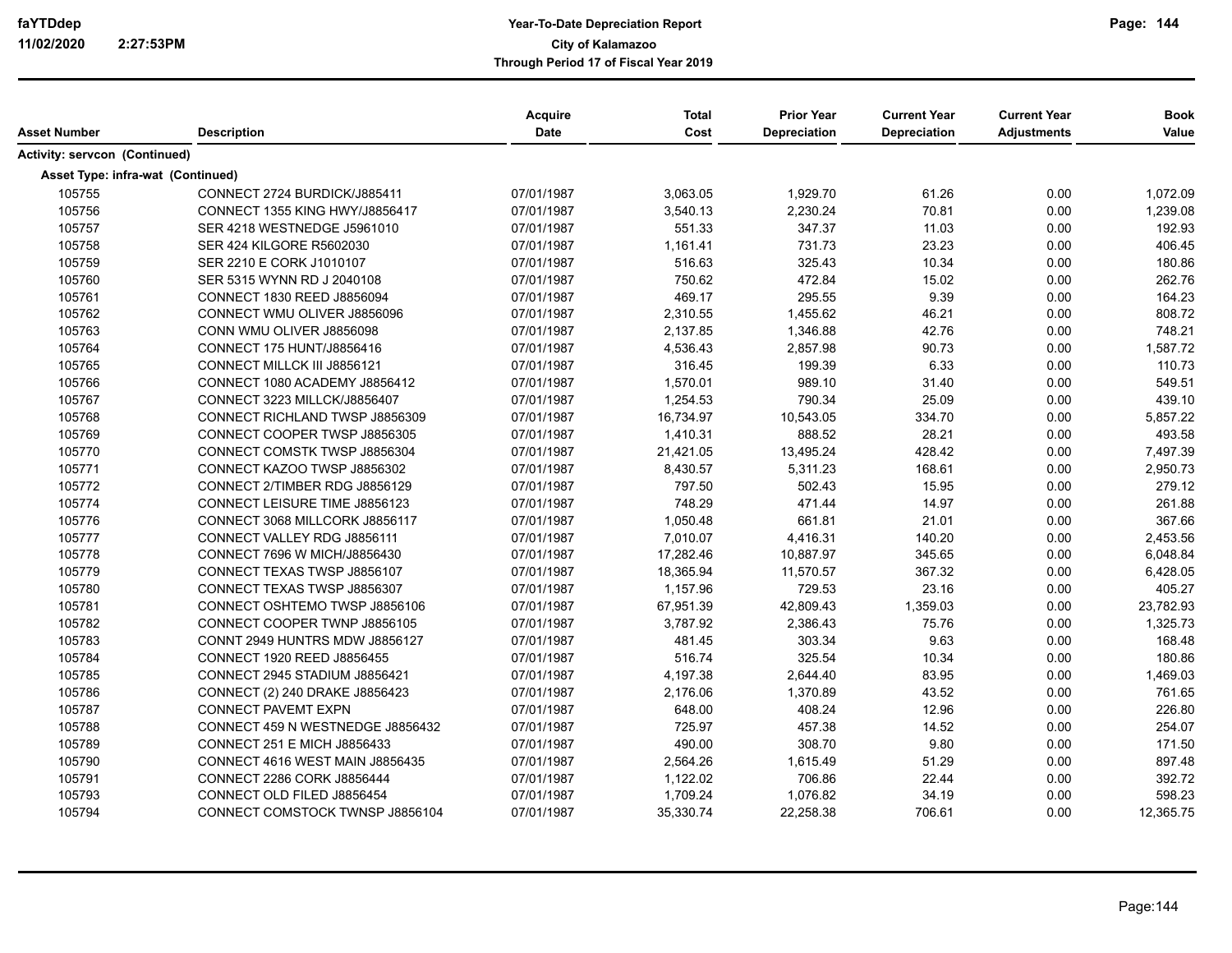| Asset Number                      | <b>Description</b>               | <b>Acquire</b><br>Date | <b>Total</b><br>Cost | <b>Prior Year</b><br>Depreciation | <b>Current Year</b><br>Depreciation | <b>Current Year</b><br><b>Adjustments</b> | <b>Book</b><br>Value |
|-----------------------------------|----------------------------------|------------------------|----------------------|-----------------------------------|-------------------------------------|-------------------------------------------|----------------------|
|                                   |                                  |                        |                      |                                   |                                     |                                           |                      |
| Activity: servcon (Continued)     |                                  |                        |                      |                                   |                                     |                                           |                      |
| Asset Type: infra-wat (Continued) |                                  |                        |                      |                                   |                                     |                                           |                      |
| 105795                            | CONN 4201 W MICH J8856490        | 07/01/1987             | 493.89               | 311.20                            | 9.88                                | 0.00                                      | 172.81               |
| 105796                            | 2S 4694/4664 WIMBLTN J9956477    | 07/01/1987             | 783.00               | 493.29                            | 15.66                               | 0.00                                      | 274.05               |
| 105797                            | CONNECT 4900 S 9TH ST/J8856410   | 07/01/1987             | 5.343.49             | 3.366.40                          | 106.87                              | 0.00                                      | 1,870.22             |
| 105802                            | CONN 1505 GRAND AVE J8856448     | 07/01/1987             | 426.54               | 268.70                            | 8.53                                | 0.00                                      | 149.31               |
| 105806                            | CONNECT 2272 CORK J8856413       | 07/01/1987             | 1,265.93             | 797.57                            | 25.32                               | 0.00                                      | 443.04               |
| 105986                            | NSL 1 1/4 OSHTEMO TWP J8856106   | 07/01/1988             | 76,544.00            | 46,691.84                         | 1,530.88                            | 0.00                                      | 28,321.28            |
| 105987                            | 6 W CONN 5555 GULL J8856426      | 07/01/1988             | 8.923.88             | 5,443.62                          | 178.47                              | 0.00                                      | 3,301.79             |
| 105988                            | NSL 3/4 COMSTOCK TWP J8856304    | 07/01/1988             | 47,590.00            | 29,029.90                         | 951.80                              | 0.00                                      | 17,608.30            |
| 105989                            | NSL 3/4 CTY PORTAGE J8856303     | 07/01/1988             | 1,259.00             | 767.99                            | 25.18                               | 0.00                                      | 465.83               |
| 105990                            | NSL 3/4 OSHTEMO TWP J8856306     | 07/01/1988             | 55.00                | 33.55                             | 1.10                                | 0.00                                      | 20.35                |
| 105991                            | NSL 1 1/4 PAVILION J8856108      | 07/01/1988             | 55.00                | 33.55                             | 1.10                                | 0.00                                      | 20.35                |
| 105992                            | NSL 1 1/4 RICHLAND J8856109      | 07/01/1988             | 46,404.00            | 28,306.44                         | 928.08                              | 0.00                                      | 17,169.48            |
| 105993                            | NSL 3/4 TWP RICHLAND J8856309    | 07/01/1988             | 13,231.00            | 8,070.91                          | 264.62                              | 0.00                                      | 4,895.47             |
| 105994                            | NSL 3/4 TEXAS TWP J8856307       | 07/01/1988             | 1,152.00             | 702.72                            | 23.04                               | 0.00                                      | 426.24               |
| 105995                            | NSL 1 1/4 COOPER TWP J8856105    | 07/01/1988             | 2,192.00             | 1.337.12                          | 43.84                               | 0.00                                      | 811.04               |
| 105996                            | NSL 3/4 COOPER TWP J8856305      | 07/01/1988             | 1,270.00             | 774.70                            | 25.40                               | 0.00                                      | 469.90               |
| 105997                            | NSL 3/4 KAL TWP J8856302         | 07/01/1988             | 6,250.00             | 3,812.50                          | 125.00                              | 0.00                                      | 2,312.50             |
| 105998                            | NSL 3/4 PAVILION TWP J8856308    | 07/01/1988             | 122.00               | 74.42                             | 2.44                                | 0.00                                      | 45.14                |
| 105999                            | NSL 1 1/4 REXAS TWP J8856107     | 07/01/1988             | 19,738.00            | 12,040.18                         | 394.76                              | 0.00                                      | 7,303.06             |
| 106000                            | 2SERV 237 STUART J8856582        | 07/01/1988             | 2,029.00             | 1,237.69                          | 40.58                               | 0.00                                      | 750.73               |
| 106001                            | 2SER 3362 MICHIGAMI J8856573     | 07/01/1988             | 1,115.00             | 680.15                            | 22.30                               | 0.00                                      | 412.55               |
| 106003                            | 2SER 3310 MICHIGAMI J8856574     | 07/01/1988             | 805.00               | 491.05                            | 16.10                               | 0.00                                      | 297.85               |
| 106009                            | 2SER 3342 MICHIGAMI J8856576     | 07/01/1988             | 1,355.00             | 826.55                            | 27.10                               | 0.00                                      | 501.35               |
| 106010                            | 8 \SERV 2930 MILLCORK J8856597   | 07/01/1988             | 9,830.00             | 5,996.30                          | 196.60                              | 0.00                                      | 3,637.10             |
| 106011                            | 2SER 3354 MICHIGAMME J8856577    | 07/01/1988             | 1,273.00             | 776.53                            | 25.46                               | 0.00                                      | 471.01               |
| 106012                            | NSL 1 1/4 COMSTOCK J8856104      | 07/01/1988             | 41,465.00            | 25,293.65                         | 829.30                              | 0.00                                      | 15,342.05            |
| 106013                            | 4 SER 4226 S. WESTNEDGE J8856585 | 07/01/1988             | 1,766.00             | 1.077.26                          | 35.32                               | 0.00                                      | 653.42               |
| 106014                            | 6PIT SER 724 HOWARD J8856592     | 07/01/1988             | 7,117.00             | 4,341.37                          | 142.34                              | 0.00                                      | 2,633.29             |
| 106015                            | 4SER 1500 E KILGORE J8856593     | 07/01/1988             | 1,955.00             | 1,192.55                          | 39.10                               | 0.00                                      | 723.35               |
| 106016                            | 2 S 9533/9527 D AVE J8856474     | 07/01/1988             | 1,246.09             | 760.07                            | 24.92                               | 0.00                                      | 461.10               |
| 106017                            | EXT SERV 1541 E MAIN J8856596    | 07/01/1988             | 447.00               | 272.67                            | 8.94                                | 0.00                                      | 165.39               |
| 106018                            | 4 CONN 5985 W MAIN J8856463      | 07/01/1988             | 1,519.80             | 927.10                            | 30.39                               | 0.00                                      | 562.31               |
| 106019                            | REVAMP SER 940 JOHN J8856610     | 07/01/1988             | 1,189.00             | 725.29                            | 23.78                               | 0.00                                      | 439.93               |
| 106021                            | NSL 1 1/4 TWP KL KAL J8856102    | 07/01/1988             | 1,354.00             | 825.94                            | 27.08                               | 0.00                                      | 500.98               |
| 106022                            | NSL 1 1/4 CTY PORTAGE J8856103   | 07/01/1988             | 6,550.00             | 3,995.50                          | 131.00                              | 0.00                                      | 2,423.50             |
| 106025                            | METER IRR 242555 11TH J8856563   | 07/01/1988             | 327.00               | 199.47                            | 6.54                                | 0.00                                      | 120.99               |
| 106026                            | 2SER 6041 SANGABRIEL J8856586    | 07/01/1988             | 1,697.00             | 1,035.17                          | 33.94                               | 0.00                                      | 627.89               |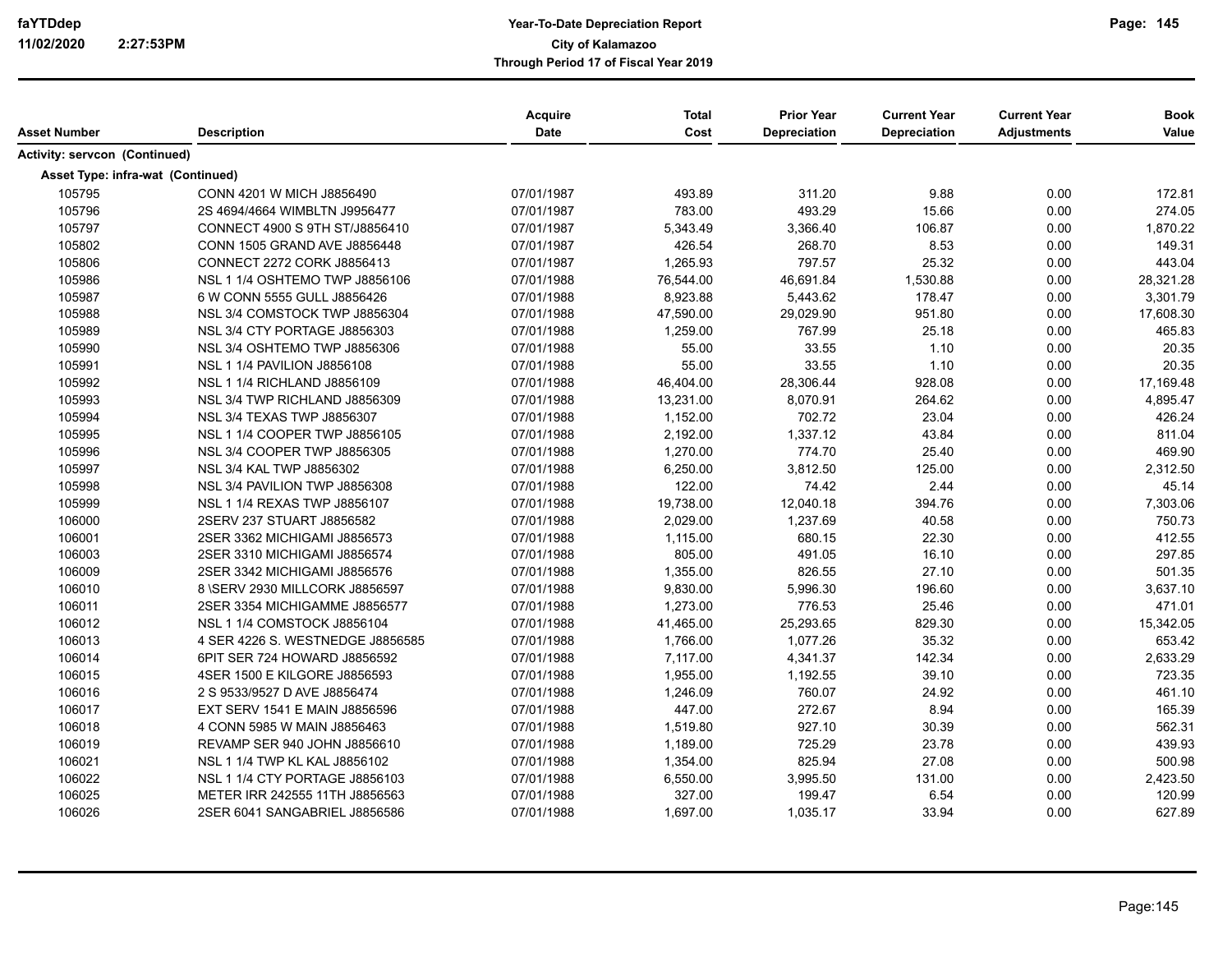| Asset Number                         | <b>Description</b>                | Acquire<br><b>Date</b> | <b>Total</b><br>Cost | <b>Prior Year</b><br>Depreciation | <b>Current Year</b><br>Depreciation | <b>Current Year</b><br><b>Adjustments</b> | <b>Book</b><br>Value |
|--------------------------------------|-----------------------------------|------------------------|----------------------|-----------------------------------|-------------------------------------|-------------------------------------------|----------------------|
| <b>Activity: servcon (Continued)</b> |                                   |                        |                      |                                   |                                     |                                           |                      |
|                                      | Asset Type: infra-wat (Continued) |                        |                      |                                   |                                     |                                           |                      |
| 106027                               | 2 SER 6107 SANGABRIEL J8856587    | 07/01/1988             | 1,665.00             | 1,015.65                          | 33.30                               | 0.00                                      | 616.05               |
| 106028                               | 2SWER SADDLE CRK#4 J8856588       | 07/01/1988             | 979.00               | 597.19                            | 19.58                               | 0.00                                      | 362.23               |
| 106029                               | 1 1/4 2954 HUNTERMDW J8856589     | 07/01/1988             | 467.00               | 284.87                            | 9.34                                | 0.00                                      | 172.79               |
| 106030                               | 2 SER 1420 TIMBERLANE J8856591    | 07/01/1988             | 1,600.00             | 976.00                            | 32.00                               | 0.00                                      | 592.00               |
| 106031                               | 1 1/4 5831 E MICH J8856595        | 07/01/1988             | 1,881.00             | 1,147.41                          | 37.62                               | 0.00                                      | 695.97               |
| 106032                               | 2SER 7878 GULL J8856600           | 07/01/1988             | 1,794.00             | 1,094.34                          | 35.88                               | 0.00                                      | 663.78               |
| 106033                               | 1 1/4 2476 CHIPPENDALE J8856601   | 07/01/1988             | 792.00               | 483.12                            | 15.84                               | 0.00                                      | 293.04               |
| 106034                               | 1 1/4 2506 CHIPPENDALE J8856604   | 07/01/1988             | 494.00               | 301.34                            | 9.88                                | 0.00                                      | 182.78               |
| 106035                               | 1 1/4 210 RAINTREE J8856611       | 07/01/1988             | 569.00               | 347.09                            | 11.38                               | 0.00                                      | 210.53               |
| 106036                               | 6 SERV 3333 GULL RD J8856469      | 07/01/1988             | 3,246.00             | 1,980.06                          | 64.92                               | 0.00                                      | 1,201.02             |
| 106037                               | 1 1/4 2980 INTERSTATE J8856618    | 07/01/1988             | 844.00               | 514.84                            | 16.88                               | 0.00                                      | 312.28               |
| 106038                               | 2 SER 5052 LOVERS LANE J8856558   | 07/01/1988             | 995.00               | 606.95                            | 19.90                               | 0.00                                      | 368.15               |
| 106051                               | 1 1/4S 6946 WILSON J8856612       | 07/01/1988             | 809.00               | 493.49                            | 16.18                               | 0.00                                      | 299.33               |
| 106052                               | 8 SER AL SABO 9TH ST J8856520     | 07/01/1988             | 8,614.00             | 5,254.54                          | 172.28                              | 0.00                                      | 3,187.18             |
| 106053                               | 4 CONN 9615 E D AVE J8856466      | 07/01/1988             | 3,158.98             | 1,926.99                          | 63.18                               | 0.00                                      | 1,168.81             |
| 106054                               | 4 CONN 9621 E D AVE J8856467      | 07/01/1988             | 1,770.09             | 1,079.71                          | 35.40                               | 0.00                                      | 654.98               |
| 106055                               | 4 CONN 9605 E D AVE J8856468      | 07/01/1988             | 2,001.27             | 1,220.79                          | 40.02                               | 0.00                                      | 740.46               |
| 106056                               | 2 S 9545/9539 D AVE J8856473      | 07/01/1988             | 1,203.02             | 733.83                            | 24.06                               | 0.00                                      | 445.13               |
| 106057                               | 2SER 3324 MICHIGAMI J8856575      | 07/01/1988             | 879.00               | 536.19                            | 17.58                               | 0.00                                      | 325.23               |
| 106058                               | 2SER 9557/9551 E D AVE J8856475   | 07/01/1988             | 1,753.62             | 1,069.66                          | 35.07                               | 0.00                                      | 648.89               |
| 106059                               | 2SERV 7896 W KL J8856498          | 07/01/1988             | 345.00               | 210.45                            | 6.90                                | 0.00                                      | 127.65               |
| 106060                               | RELOC 4S WEST MEIJER J88565000    | 07/01/1988             | 3,217.00             | 1,962.37                          | 64.34                               | 0.00                                      | 1,190.29             |
| 106061                               | 10FIRE 5117 S WEST/J8856501       | 07/01/1988             | 14,708.00            | 8,971.88                          | 294.16                              | 0.00                                      | 5,441.96             |
| 106062                               | 4 SERV 5136 LOVERS LN J8856503    | 07/01/1988             | 2,066.00             | 1,260.26                          | 41.32                               | 0.00                                      | 764.42               |
| 106063                               | 2 SVR 5341 S 9TH J8856507         | 07/01/1988             | 3,121.00             | 1,903.81                          | 62.42                               | 0.00                                      | 1,154.77             |
| 106064                               | 2 SERV LOCATIONS J8856508         | 07/01/1988             | 3,121.00             | 1,903.81                          | 62.42                               | 0.00                                      | 1,154.77             |
| 106065                               | 2 SER N END SEELCON J8856562      | 07/01/1988             | 1,338.00             | 816.18                            | 26.76                               | 0.00                                      | 495.06               |
| 106066                               | 2 SER 8023 CHURCH J8856518        | 07/01/1988             | 1,515.00             | 924.15                            | 30.30                               | 0.00                                      | 560.55               |
| 106067                               | 6 F SER 1710 W MAIN J8856539      | 07/01/1988             | 8,053.00             | 4,912.33                          | 161.06                              | 0.00                                      | 2,979.61             |
| 106068                               | 2 SERV 6160 W MICH J8856526       | 07/01/1988             | 846.00               | 516.06                            | 16.92                               | 0.00                                      | 313.02               |
| 106069                               | 10 SERV 8676 E M89 J8856531       | 07/01/1988             | 17,218.00            | 10,502.98                         | 344.36                              | 0.00                                      | 6,370.66             |
| 106070                               | 4 SERV 5303 W MAIN J8856533       | 07/01/1988             | 3,496.00             | 2,132.56                          | 69.92                               | 0.00                                      | 1,293.52             |
| 106071                               | 2 SER N 8140 32ND J8856535        | 07/01/1988             | 1,335.00             | 814.35                            | 26.70                               | 0.00                                      | 493.95               |
| 106072                               | 1 1/4 SER NIGHTNEGALE J8856542    | 07/01/1988             | 971.00               | 592.31                            | 19.42                               | 0.00                                      | 359.27               |
| 106073                               | N METER 15 W MAIN J8856543        | 07/01/1988             | 332.00               | 202.52                            | 6.64                                | 0.00                                      | 122.84               |
| 106074                               | 2 METER 431 LAWNDALE J8856544     | 07/01/1988             | 294.00               | 179.34                            | 5.88                                | 0.00                                      | 108.78               |
| 106075                               | 1 1/4 SERV COUNTRYWOOD J8856547   | 07/01/1988             | 565.00               | 344.65                            | 11.30                               | 0.00                                      | 209.05               |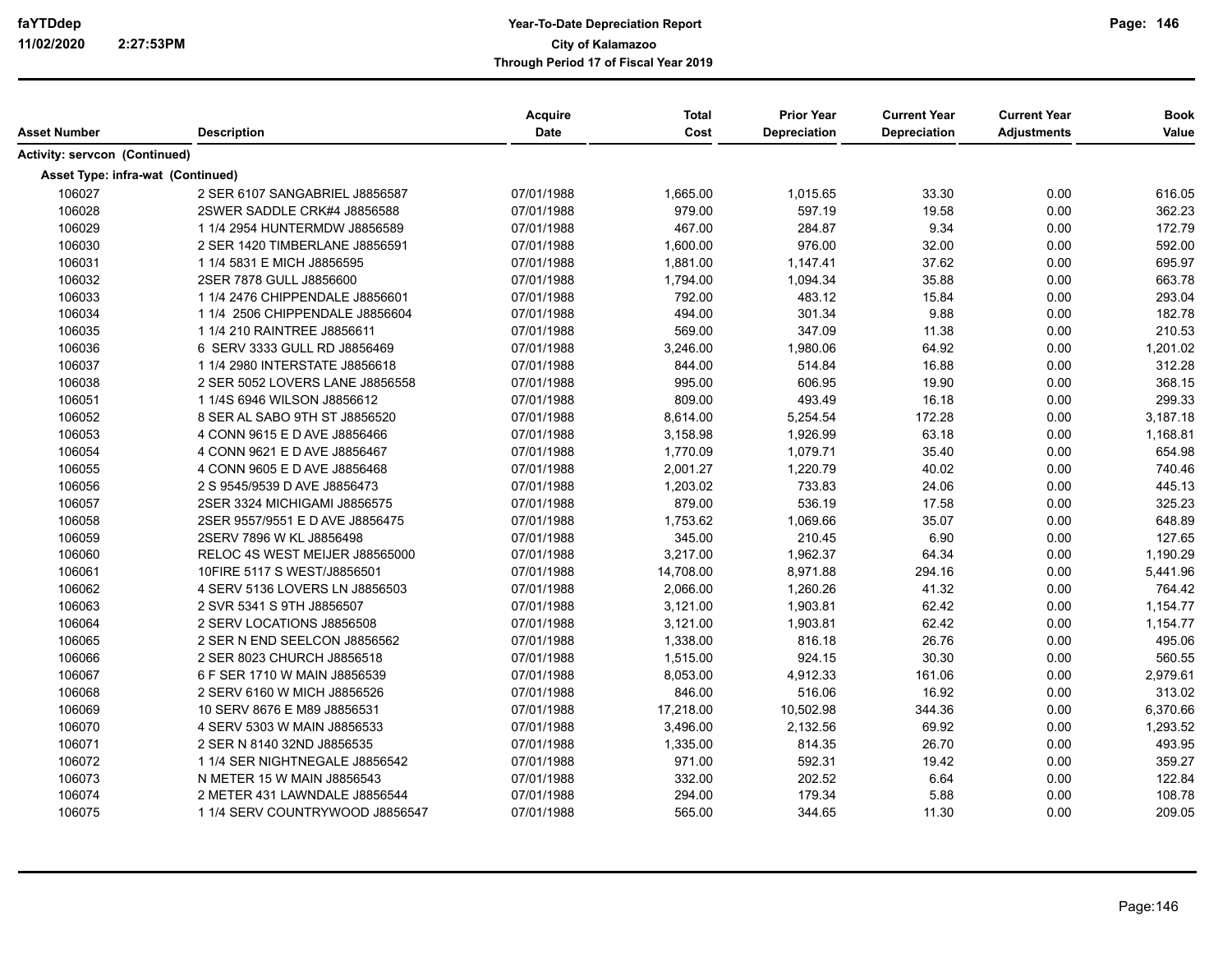|                                   |                                | <b>Acquire</b> | <b>Total</b> | <b>Prior Year</b> | <b>Current Year</b> | <b>Current Year</b> | <b>Book</b> |
|-----------------------------------|--------------------------------|----------------|--------------|-------------------|---------------------|---------------------|-------------|
| Asset Number                      | <b>Description</b>             | Date           | Cost         | Depreciation      | Depreciation        | <b>Adjustments</b>  | Value       |
| Activity: servcon (Continued)     |                                |                |              |                   |                     |                     |             |
| Asset Type: infra-wat (Continued) |                                |                |              |                   |                     |                     |             |
| 106076                            | 2 SERV 8940 N 32ND J8856551    | 07/01/1988     | 2,261.00     | 1,379.21          | 45.22               | 0.00                | 836.57      |
| 106077                            | 1 1/4 SER 2903 HUNTER J8856553 | 07/01/1988     | 377.00       | 229.97            | 7.54                | 0.00                | 139.49      |
| 106078                            | SER IRR 138 OAK RIDGE J8856556 | 07/01/1988     | 338.00       | 206.18            | 6.76                | 0.00                | 125.06      |
| 106079                            | 8 SERV 4001 S 9TH ST J8856465  | 07/01/1988     | 9,271.70     | 5,655.72          | 185.43              | 0.00                | 3,430.55    |
| 106080                            | 1 1/2 S 2987 HUNTERS J8856516  | 07/01/1988     | 365.00       | 222.65            | 7.30                | 0.00                | 135.05      |
| 106081                            | 2 SER 522 E WALNUT J8856525    | 07/01/1988     | 2,221.00     | 1,354.81          | 44.42               | 0.00                | 821.77      |
| 106082                            | 4S 3201/03 MICHGAMI J8856569   | 07/01/1988     | 3,071.00     | 1,873.31          | 61.42               | 0.00                | 1,136.27    |
| 106083                            | 2 S DILLINGHAM J8856541        | 07/01/1988     | 864.00       | 527.04            | 17.28               | 0.00                | 319.68      |
| 106084                            | 2 SERV DRAKE BLDG 3 J8856540   | 07/01/1988     | 966.00       | 589.26            | 19.32               | 0.00                | 357.42      |
| 106085                            | 2 SER 555 S DRAKE J8856539     | 07/01/1988     | 825.00       | 503.25            | 16.50               | 0.00                | 305.25      |
| 106086                            | 1 SER 4000 PORTAGE J8856536    | 07/01/1988     | 371.00       | 226.31            | 7.42                | 0.00                | 137.27      |
| 106087                            | 4 SER 940 JOHN ST J8856534     | 07/01/1988     | 3,975.00     | 2,424.75          | 79.50               | 0.00                | 1,470.75    |
| 106089                            | 2 S 4425 MANCHESTER J8856525   | 07/01/1988     | 756.00       | 461.16            | 15.12               | 0.00                | 279.72      |
| 106091                            | 3/4 S 1820 STONEMILL H8856519  | 07/01/1988     | 233.00       | 142.13            | 4.66                | 0.00                | 86.21       |
| 106092                            | 8 S NATL WATER LIFT J8856517   | 07/01/1988     | 3,925.00     | 2,394.25          | 78.50               | 0.00                | 1,452.25    |
| 106093                            | 6 SERV 3700 W MICH J8856513    | 07/01/1988     | 6,341.00     | 3,868.01          | 126.82              | 0.00                | 2,346.17    |
| 106094                            | 2 SERV WMU ELMWOOD J8856511    | 07/01/1988     | 1,026.00     | 625.86            | 20.52               | 0.00                | 379.62      |
| 106095                            | 2 IRRIGATION WMU J8856510      | 07/01/1988     | 1,420.00     | 866.20            | 28.40               | 0.00                | 525.40      |
| 106096                            | 2 SERV 855 S DRAKE J8856508    | 07/01/1988     | 879.00       | 536.19            | 17.58               | 0.00                | 325.23      |
| 106097                            | ALL SER ON ELM RECONN J8856532 | 07/01/1988     | 7,323.00     | 4,467.03          | 146.46              | 0.00                | 2,709.51    |
| 106099                            | 4 SER 2104 FACTORY J8856547    | 07/01/1988     | 3,754.00     | 2,289.94          | 75.08               | 0.00                | 1,388.98    |
| 106100                            | SER RECONNECT J8856560         | 07/01/1988     | 5,044.00     | 3,076.84          | 100.88              | 0.00                | 1,866.28    |
| 106101                            | 4 SER 3810 E CORK J8856552     | 07/01/1988     | 4,573.00     | 2,789.53          | 91.46               | 0.00                | 1,692.01    |
| 106105                            | 6 SER 141/147 W MICH J8856546  | 07/01/1988     | 3,786.00     | 2,309.46          | 75.72               | 0.00                | 1,400.82    |
| 106107                            | 2SERV 2103 PARKVIEW J8856496   | 07/01/1988     | 255.00       | 155.55            | 5.10                | 0.00                | 94.35       |
| 106112                            | 3.4 SER 248 KAL MALL J8856549  | 07/01/1988     | 1,176.00     | 717.36            | 23.52               | 0.00                | 435.12      |
| 106121                            | 2 SEV DELOOF ALLEY J8856488    | 07/01/1988     | 2,760.41     | 1,683.89          | 55.21               | 0.00                | 1,021.31    |
| 106122                            | 2 SERV 215 LAKE ST J8856505    | 07/01/1988     | 1,396.00     | 851.56            | 27.92               | 0.00                | 516.52      |
| 106125                            | 4S 4463/4431 WIMBLTN J8856483  | 07/01/1988     | 1,606.00     | 979.66            | 32.12               | 0.00                | 594.22      |
| 106126                            | 4S 400/462 DILLINGHAM J8856484 | 07/01/1988     | 1,557.00     | 949.77            | 31.14               | 0.00                | 576.09      |
| 106127                            | 4S 4531/4561 HEMNGWAY J8856485 | 07/01/1988     | 2,060.00     | 1,256.60          | 41.20               | 0.00                | 762.20      |
| 106128                            | 2 SER 555 S DRAKE J8856485     | 07/01/1988     | 1,057.00     | 644.77            | 21.14               | 0.00                | 391.09      |
| 106134                            | BDET CK 1527/31 GULL J8856492  | 07/01/1988     | 2,417.99     | 1,474.98          | 48.36               | 0.00                | 894.65      |
| 106135                            | REL 2SER 506 N DRAKE J8856491  | 07/01/1988     | 1,094.00     | 667.34            | 21.88               | 0.00                | 404.78      |
| 106148                            | 6SERV 3800 E CORK J8856497     | 07/01/1988     | 8,231.00     | 5,020.91          | 164.62              | 0.00                | 3,045.47    |
| 106150                            | 6 F SER 1609 WHITES J8856547   | 07/01/1988     | 5,304.06     | 3,235.45          | 106.08              | 0.00                | 1,962.53    |
| 106151                            | NSL 1 1/4 CITY OF KAL J8856101 | 07/01/1988     | 18,192.00    | 11,097.12         | 363.84              | 0.00                | 6,731.04    |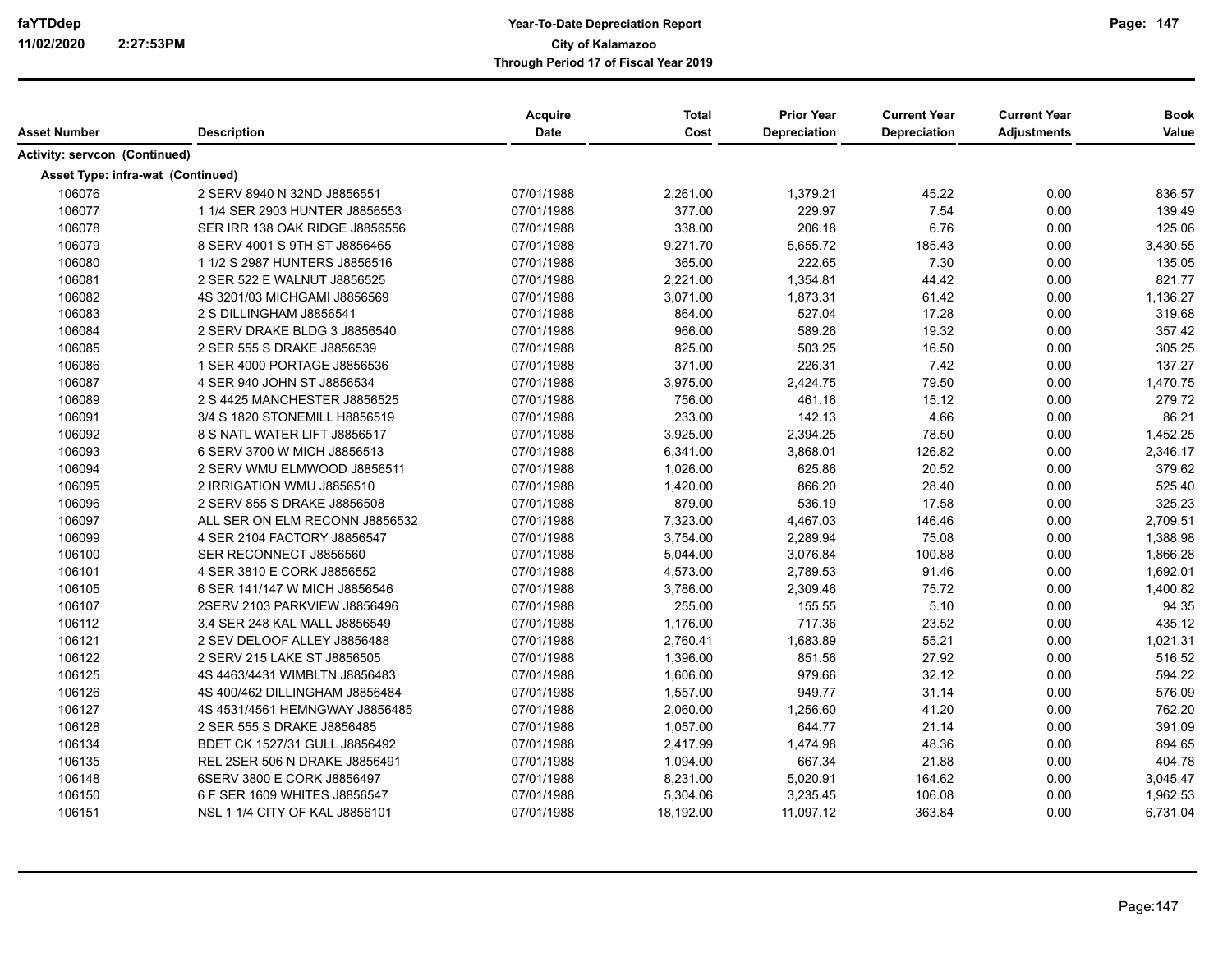|                                      |                                   | Acquire    | <b>Total</b> | <b>Prior Year</b>   | <b>Current Year</b> | <b>Current Year</b> | <b>Book</b> |
|--------------------------------------|-----------------------------------|------------|--------------|---------------------|---------------------|---------------------|-------------|
| <b>Asset Number</b>                  | <b>Description</b>                | Date       | Cost         | <b>Depreciation</b> | Depreciation        | <b>Adjustments</b>  | Value       |
| <b>Activity: servcon (Continued)</b> |                                   |            |              |                     |                     |                     |             |
| Asset Type: infra-wat (Continued)    |                                   |            |              |                     |                     |                     |             |
| 106152                               | 6 SER 3000 COVINGTON J8856548     | 07/01/1988 | 7,347.00     | 4,481.67            | 146.94              | 0.00                | 2,718.39    |
| 106153                               | NSL 3/4 KAL CITY J8856301         | 07/01/1988 | 18,042.00    | 11,005.62           | 360.84              | 0.00                | 6,675.54    |
| 106154                               | 4 SERV HUNTER RIDGE J8856471      | 07/01/1988 | 1,996.00     | 1,217.56            | 39.92               | 0.00                | 738.52      |
| 106155                               | 2 SER HUNTER RIDGE I              | 07/01/1988 | 791.00       | 482.51              | 15.82               | 0.00                | 292.67      |
| 106156                               | 2SR 4731/4761 WIMBLTN J8856472    | 07/01/1988 | 1,227.00     | 748.47              | 24.54               | 0.00                | 453.99      |
| 106157                               | 2 S 4531/4561 DILNGHAM J8856478   | 07/01/1988 | 1,183.00     | 721.63              | 23.66               | 0.00                | 437.71      |
| 106158                               | 4S 4762/4763 WIMBLTN J8856479     | 07/01/1988 | 2,139.00     | 1,304.79            | 42.78               | 0.00                | 791.43      |
| 106159                               | 4S #5P6 DRAKEPOND J8856480        | 07/01/1988 | 1,534.00     | 935.74              | 30.68               | 0.00                | 567.58      |
| 106160                               | 4S #5P6 DRAKEPOND J8856481        | 07/01/1988 | 1,934.00     | 1,179.74            | 38.68               | 0.00                | 715.58      |
| 106161                               | 4S#12P13 DRAKEPOND J8856481       | 07/01/1988 | 1,726.00     | 1,052.86            | 34.52               | 0.00                | 638.62      |
| 106162                               | 4SER 3228 MICHIGANI J8856572      | 07/01/1988 | 2,263.00     | 1,380.43            | 45.26               | 0.00                | 837.31      |
| 106163                               | 2SRV 3210 MICHIGAMNI J8856571     | 07/01/1988 | 1,457.00     | 888.77              | 29.14               | 0.00                | 539.09      |
| 106164                               | 2 SER 3202 MICHIGAMI J8856570     | 07/01/1988 | 754.00       | 459.94              | 15.08               | 0.00                | 278.98      |
| 106165                               | 1988 SER EXTENTION J8856200       | 07/01/1988 | 13,102.00    | 7,992.22            | 262.04              | 0.00                | 4,847.74    |
| 106299                               | NSL 3/4 COOPER TWP J8856305       | 07/01/1989 | 200.00       | 118.00              | 4.00                | 0.00                | 78.00       |
| 106300                               | <b>INSTALL 6 WATER SERVICE</b>    | 07/01/1989 | 3,990.00     | 2,354.10            | 79.80               | 0.00                | 1,556.10    |
| 106301                               | 2 WATER SERVICE J8856643          | 07/01/1989 | 1,024.00     | 604.16              | 20.48               | 0.00                | 399.36      |
| 106302                               | 5476 GATWICK CT J8856630          | 07/01/1989 | 712.00       | 420.08              | 14.24               | 0.00                | 277.68      |
| 106303                               | <b>INSTALL 2 WATER SERVICE</b>    | 07/01/1989 | 1,406.00     | 829.54              | 28.12               | 0.00                | 548.34      |
| 106304                               | <b>INSTALL 2 WATER SERVICE</b>    | 07/01/1989 | 921.00       | 543.39              | 18.42               | 0.00                | 359.19      |
| 106305                               | <b>INSTALL 2 WATER SERVICE</b>    | 07/01/1989 | 1,038.00     | 612.42              | 20.76               | 0.00                | 404.82      |
| 106306                               | <b>INSTALL 2 WATER SERVICE</b>    | 07/01/1989 | 950.00       | 560.50              | 19.00               | 0.00                | 370.50      |
| 106307                               | <b>INSTALL 2 WATER SERVICE</b>    | 07/01/1989 | 1,753.00     | 1,034.27            | 35.06               | 0.00                | 683.67      |
| 106308                               | INSTALL 10 SERVICE J8856606       | 07/01/1989 | 8,448.00     | 4,984.32            | 168.96              | 0.00                | 3,294.72    |
| 106309                               | <b>INSTALL 2 WATER SERVICE</b>    | 07/01/1989 | 1,895.00     | 1,118.05            | 37.90               | 0.00                | 739.05      |
| 106310                               | <b>INSTALL 2 WATER SERVICE</b>    | 07/01/1989 | 12,203.00    | 7,199.77            | 244.06              | 0.00                | 4,759.17    |
| 106311                               | <b>NSL 3/4 TEXAS TWP J8856307</b> | 07/01/1989 | 3,973.00     | 2,344.07            | 79.46               | 0.00                | 1,549.47    |
| 106312                               | <b>INSTALL 8 WATER SERVICE</b>    | 07/01/1989 | 6,727.00     | 3,968.93            | 134.54              | 0.00                | 2,623.53    |
| 106313                               | NSL 3/4 COMSTOCK TWP J8856304     | 07/01/1989 | 39,679.00    | 23,410.61           | 793.58              | 0.00                | 15,474.81   |
| 106314                               | NSL 3/4 CITY OF PORTAGE           | 07/01/1989 | 4,390.00     | 2,590.10            | 87.80               | 0.00                | 1,712.10    |
| 106315                               | NSL 3/4 KAZOO TWP J8856302        | 07/01/1989 | 5,557.00     | 3,278.63            | 111.14              | 0.00                | 2,167.23    |
| 106316                               | SERVICE EXTENSIONS J8856200       | 07/01/1989 | 8,256.00     | 4,871.04            | 165.12              | 0.00                | 3,219.84    |
| 106317                               | NSL 1 1/4 PAVILION TWP            | 07/01/1989 | 58.00        | 34.22               | 1.16                | 0.00                | 22.62       |
| 106319                               | NSL 1 1/4 OSHTEMO TWP             | 07/01/1989 | 88,758.00    | 52,367.22           | 1,775.16            | 0.00                | 34,615.62   |
| 106320                               | NSL 1 1/4 OSHTEMO TWP             | 07/01/1989 | 150.00       | 88.50               | 3.00                | 0.00                | 58.50       |
| 106321                               | NSL 1 1/4 COOPER TWP              | 07/01/1989 | 150.00       | 88.50               | 3.00                | 0.00                | 58.50       |
| 106322                               | NSL 1 1/4 COMSTOCK TWP            | 07/01/1989 | 25,375.00    | 14,971.25           | 507.50              | 0.00                | 9,896.25    |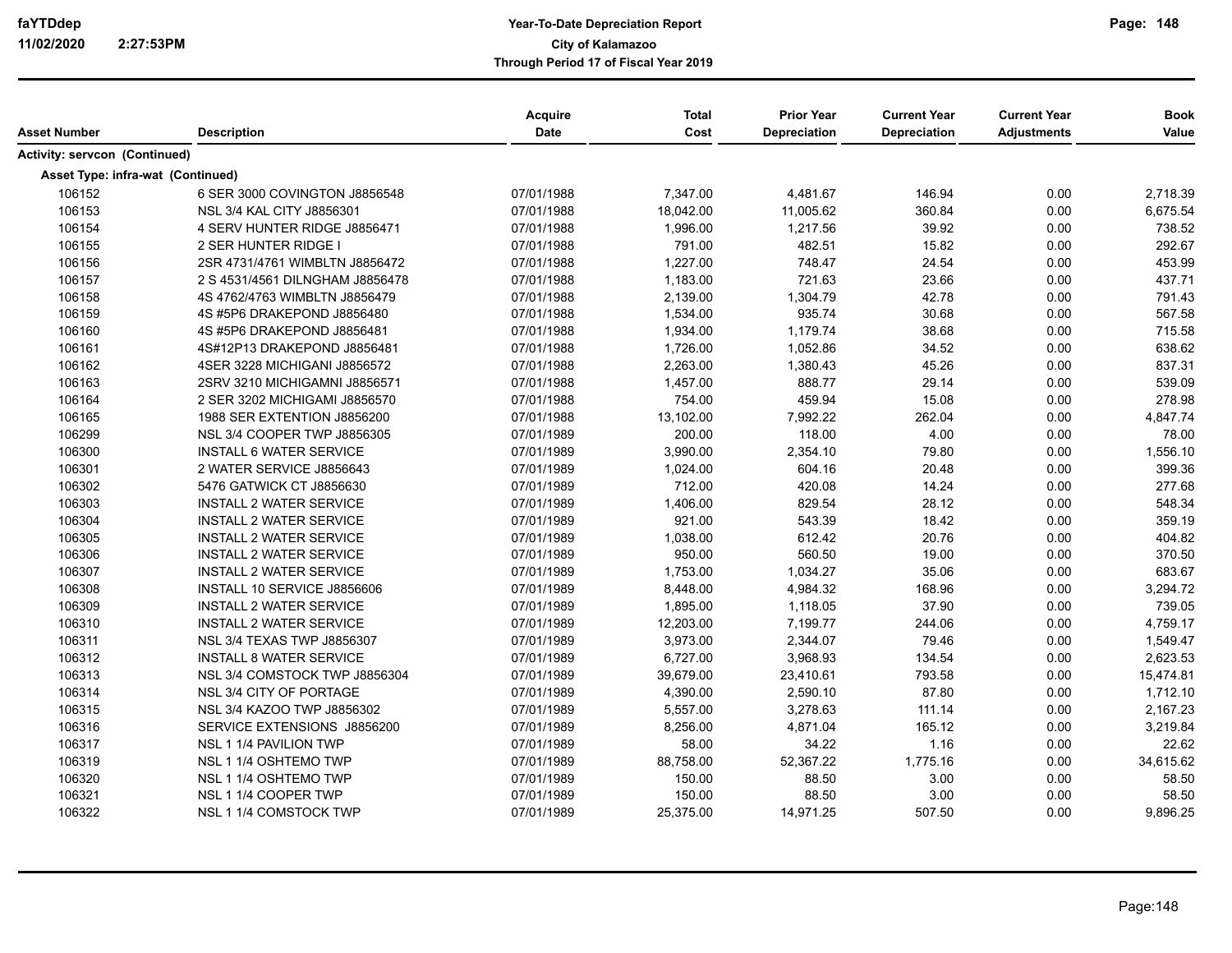| Asset Number                  | <b>Description</b>                 | Acquire<br>Date | <b>Total</b><br>Cost | <b>Prior Year</b><br><b>Depreciation</b> | <b>Current Year</b><br>Depreciation | <b>Current Year</b><br><b>Adjustments</b> | <b>Book</b><br>Value |
|-------------------------------|------------------------------------|-----------------|----------------------|------------------------------------------|-------------------------------------|-------------------------------------------|----------------------|
| Activity: servcon (Continued) |                                    |                 |                      |                                          |                                     |                                           |                      |
|                               | Asset Type: infra-wat (Continued)  |                 |                      |                                          |                                     |                                           |                      |
| 106323                        | NSL 1 1/4 CITY OF PORTAGE          | 07/01/1989      | 4,547.00             | 2,682.73                                 | 90.94                               | 0.00                                      | 1,773.33             |
| 106324                        | NSL 1 1/4 KAZOO TWP                | 07/01/1989      | 7,486.00             | 4,416.74                                 | 149.72                              | 0.00                                      | 2,919.54             |
| 106325                        | NSL 3/4 RICHLAND TWP J8856309      | 07/01/1989      | 12,495.00            | 7,372.05                                 | 249.90                              | 0.00                                      | 4,873.05             |
| 106326                        | <b>INSTALL 4 WATER SERVICE</b>     | 07/01/1989      | 1,268.00             | 748.12                                   | 25.36                               | 0.00                                      | 494.52               |
| 106333                        | CONNECT 812 NOLA J8856097          | 07/01/1989      | 4,923.75             | 2,905.02                                 | 98.47                               | 0.00                                      | 1,920.26             |
| 106339                        | <b>INSTALL 2 WATER SERVICE</b>     | 07/01/1989      | 4,302.00             | 2,538.18                                 | 86.04                               | 0.00                                      | 1,677.78             |
| 106340                        | INSTALL 8 WATER LINE J8856674      | 07/01/1989      | 5,657.00             | 3,337.63                                 | 113.14                              | 0.00                                      | 2,206.23             |
| 106341                        | <b>INSTALL 1 1/4 WATER SERVICE</b> | 07/01/1989      | 3,010.00             | 1,775.90                                 | 60.20                               | 0.00                                      | 1,173.90             |
| 106342                        | <b>INSTALL 4 WATER SERVICE</b>     | 07/01/1989      | 1,842.00             | 1,086.78                                 | 36.84                               | 0.00                                      | 718.38               |
| 106343                        | <b>INSTALL 4 WATER SERVICE</b>     | 07/01/1989      | 1,192.00             | 703.28                                   | 23.84                               | 0.00                                      | 464.88               |
| 106344                        | <b>INSTALL 4 WATER SERVICE</b>     | 07/01/1989      | 1,324.00             | 781.16                                   | 26.48                               | 0.00                                      | 516.36               |
| 106345                        | <b>INSTALL 4 WATER SERVICE</b>     | 07/01/1989      | 1,128.00             | 665.52                                   | 22.56                               | 0.00                                      | 439.92               |
| 106346                        | <b>INSTALL 4 WATER SERVICE</b>     | 07/01/1989      | 1,599.00             | 943.41                                   | 31.98                               | 0.00                                      | 623.61               |
| 106347                        | <b>INSTALL 4 WATER SERVICE</b>     | 07/01/1989      | 2,013.00             | 1,187.67                                 | 40.26                               | 0.00                                      | 785.07               |
| 106348                        | <b>INSTALL 4 WATER SERVICE</b>     | 07/01/1989      | 2,816.00             | 1,661.44                                 | 56.32                               | 0.00                                      | 1,098.24             |
| 106349                        | <b>INSTALL 2 WATER SERVICE</b>     | 07/01/1989      | 817.00               | 482.03                                   | 16.34                               | 0.00                                      | 318.63               |
| 106350                        | <b>INSTALL 3/4 WATER SERVICE</b>   | 07/01/1989      | 445.00               | 262.55                                   | 8.90                                | 0.00                                      | 173.55               |
| 106351                        | <b>INSTALL 2 WATER SERVICE</b>     | 07/01/1989      | 1,364.00             | 804.76                                   | 27.28                               | 0.00                                      | 531.96               |
| 106352                        | <b>INSTALL 1 1/4 WATER SERVICE</b> | 07/01/1989      | 770.00               | 454.30                                   | 15.40                               | 0.00                                      | 300.30               |
| 106354                        | <b>INSTALL 6 WATER LINE</b>        | 07/01/1989      | 3,847.00             | 2,269.73                                 | 76.94                               | 0.00                                      | 1,500.33             |
| 106355                        | <b>INSTALL 2 WATER SERVICE</b>     | 07/01/1989      | 877.00               | 517.43                                   | 17.54                               | 0.00                                      | 342.03               |
| 106356                        | <b>INSTALL 2 WATER SERVICE</b>     | 07/01/1989      | 1,926.00             | 1,136.34                                 | 38.52                               | 0.00                                      | 751.14               |
| 106357                        | <b>INSTALL 2 WATER SERVICE</b>     | 07/01/1989      | 1,023.00             | 603.57                                   | 20.46                               | 0.00                                      | 398.97               |
| 106358                        | 1 1/4 WATER SERVICE J8856642       | 07/01/1989      | 1,356.00             | 800.04                                   | 27.12                               | 0.00                                      | 528.84               |
| 106359                        | <b>INSTALL 4 WATER SERVICE</b>     | 07/01/1989      | 5,678.00             | 3,350.02                                 | 113.56                              | 0.00                                      | 2,214.42             |
| 106361                        | NSL 1 1/4 CITY OF KAZOO            | 07/01/1989      | 24,142.00            | 14,243.78                                | 482.84                              | 0.00                                      | 9,415.38             |
| 106362                        | NSL 3/4 CITY OF KAZOO J8856301     | 07/01/1989      | 21,936.00            | 12,942.24                                | 438.72                              | 0.00                                      | 8,555.04             |
| 106363                        | <b>INSTALL 8 FIRE SERVICE</b>      | 07/01/1989      | 4,641.00             | 2,738.19                                 | 92.82                               | 0.00                                      | 1,809.99             |
| 106364                        | <b>INSTALL 4 WATER SERVICE</b>     | 07/01/1989      | 3,764.00             | 2,220.76                                 | 75.28                               | 0.00                                      | 1,467.96             |
| 106366                        | <b>INSTALL 2 WATER SERVICE</b>     | 07/01/1989      | 1,260.00             | 743.40                                   | 25.20                               | 0.00                                      | 491.40               |
| 106368                        | <b>INSTALL 2 WATER SERVICE</b>     | 07/01/1989      | 1,101.00             | 649.59                                   | 22.02                               | 0.00                                      | 429.39               |
| 106369                        | <b>INSTALL 8 WATER SERVICE</b>     | 07/01/1989      | 8,166.00             | 4,817.94                                 | 163.32                              | 0.00                                      | 3,184.74             |
| 106370                        | <b>INSTALL 2 WATER SERVICE</b>     | 07/01/1989      | 1,202.00             | 709.18                                   | 24.04                               | 0.00                                      | 468.78               |
| 106371                        | <b>INSTALL 2 WATER SERVICE</b>     | 07/01/1989      | 770.00               | 454.30                                   | 15.40                               | 0.00                                      | 300.30               |
| 106372                        | <b>INSTALL 2 WATER SERVICE</b>     | 07/01/1989      | 1,049.00             | 618.91                                   | 20.98                               | 0.00                                      | 409.11               |
| 106373                        | <b>INSTALL 2 WATER SERVICE</b>     | 07/01/1989      | 1,245.00             | 734.55                                   | 24.90                               | 0.00                                      | 485.55               |
| 106374                        | <b>INSTALL 2 WATER SERVICE</b>     | 07/01/1989      | 1,444.00             | 851.96                                   | 28.88                               | 0.00                                      | 563.16               |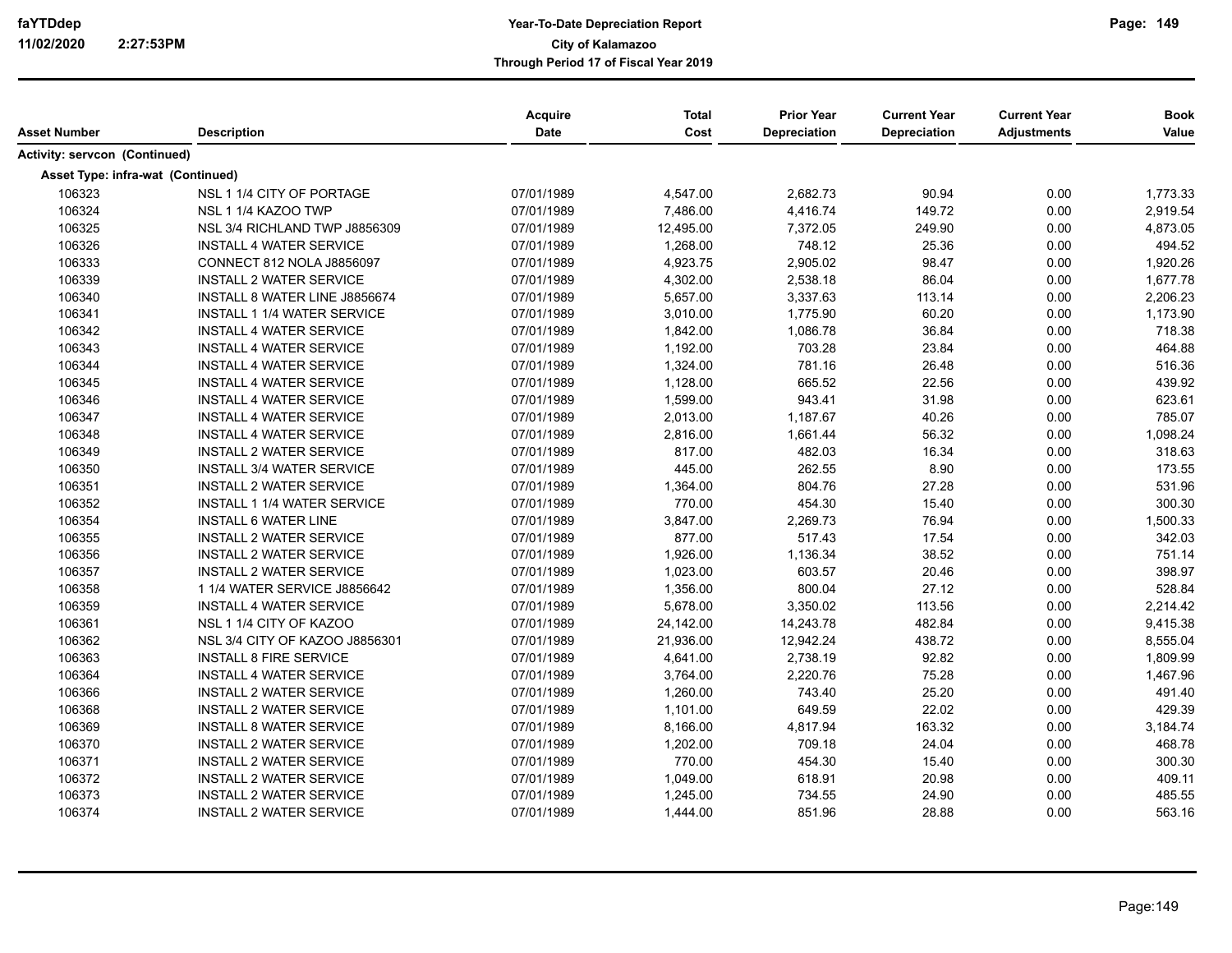| Asset Number                      | <b>Description</b>                 | Acquire<br>Date | <b>Total</b><br>Cost | <b>Prior Year</b><br>Depreciation | <b>Current Year</b><br>Depreciation | <b>Current Year</b><br><b>Adjustments</b> | <b>Book</b><br>Value |
|-----------------------------------|------------------------------------|-----------------|----------------------|-----------------------------------|-------------------------------------|-------------------------------------------|----------------------|
| Activity: servcon (Continued)     |                                    |                 |                      |                                   |                                     |                                           |                      |
|                                   |                                    |                 |                      |                                   |                                     |                                           |                      |
| Asset Type: infra-wat (Continued) |                                    |                 |                      |                                   |                                     |                                           |                      |
| 106375                            | <b>INSTALL 8 FIRE SERVICE</b>      | 07/01/1989      | 7,144.00             | 4,214.96                          | 142.88                              | 0.00                                      | 2,786.16             |
| 106376                            | <b>INSTALL 8 FIRE SERVICE</b>      | 07/01/1989      | 3,790.00             | 2,236.10                          | 75.80                               | 0.00                                      | 1,478.10             |
| 106377                            | <b>INSTALL 4 WATER SERVICE</b>     | 07/01/1989      | 5,243.00             | 3,093.37                          | 104.86                              | 0.00                                      | 2,044.77             |
| 106378                            | <b>INSTALL 4 WATER SERVICE</b>     | 07/01/1989      | 919.00               | 542.21                            | 18.38                               | 0.00                                      | 358.41               |
| 106379                            | <b>INSTALL 4 WATER SERVICE</b>     | 07/01/1989      | 1,655.00             | 976.45                            | 33.10                               | 0.00                                      | 645.45               |
| 106380                            | <b>INSTALL 4 WATER SERVICE</b>     | 07/01/1989      | 1,822.00             | 1,074.98                          | 36.44                               | 0.00                                      | 710.58               |
| 106385                            | NEW SERV SPCL CITY                 | 07/01/1989      | 5,866.27             | 3,461.11                          | 117.33                              | 0.00                                      | 2,287.83             |
| 106388                            | <b>INSTALL 6 FIRE SERVICE</b>      | 07/01/1989      | 5,590.00             | 3,298.10                          | 111.80                              | 0.00                                      | 2,180.10             |
| 106389                            | <b>INSTALL 2 WATER SERVICE</b>     | 07/01/1989      | 2,800.00             | 1,652.00                          | 56.00                               | 0.00                                      | 1,092.00             |
| 106390                            | <b>INSTALL 2 WATER SERVICE</b>     | 07/01/1989      | 1,834.00             | 1,082.06                          | 36.68                               | 0.00                                      | 715.26               |
| 106391                            | <b>INSTALL 3/4 WATER LINE</b>      | 07/01/1989      | 560.00               | 330.40                            | 11.20                               | 0.00                                      | 218.40               |
| 106392                            | <b>INSTALL 5 WATER SERVICE</b>     | 07/01/1989      | 2,444.00             | 1,441.96                          | 48.88                               | 0.00                                      | 953.16               |
| 106396                            | <b>INSTALL 8 WATER SERVICE</b>     | 07/01/1989      | 10,651.00            | 6,284.09                          | 213.02                              | 0.00                                      | 4,153.89             |
| 106398                            | <b>INSTALL 8 WATER SERVICE</b>     | 07/01/1989      | 3,755.00             | 2,215.45                          | 75.10                               | 0.00                                      | 1,464.45             |
| 106408                            | NSL 1 1/4 RICHLAND TWP             | 07/01/1989      | 21,522.00            | 12,697.98                         | 430.44                              | 0.00                                      | 8,393.58             |
| 106409                            | <b>INSTALL 6 WATER SERVICE</b>     | 07/01/1989      | 5,016.00             | 2,959.44                          | 100.32                              | 0.00                                      | 1,956.24             |
| 106412                            | <b>INSTALL 8 WATER SERVICE</b>     | 07/01/1989      | 3,620.00             | 2,135.80                          | 72.40                               | 0.00                                      | 1,411.80             |
| 106413                            | INSTALL2 WATER SERVICE TO PIT.     | 07/01/1989      | 1,262.00             | 744.58                            | 25.24                               | 0.00                                      | 492.18               |
| 106414                            | <b>INSTALL 2 WATER SERVICE</b>     | 07/01/1989      | 1,417.00             | 836.03                            | 28.34                               | 0.00                                      | 552.63               |
| 106415                            | <b>INSTALL 2 WATER SERVICE</b>     | 07/01/1989      | 1,053.00             | 621.27                            | 21.06                               | 0.00                                      | 410.67               |
| 106416                            | <b>INSTALL 2 WATER SERVICE</b>     | 07/01/1989      | 1,727.00             | 1,018.93                          | 34.54                               | 0.00                                      | 673.53               |
| 106417                            | <b>INSTALL 2 WATER SERVICE</b>     | 07/01/1989      | 1,883.00             | 1,110.97                          | 37.66                               | 0.00                                      | 734.37               |
| 106418                            | <b>INSTALL 1 1/4 WATER SERVICE</b> | 07/01/1989      | 665.00               | 392.35                            | 13.30                               | 0.00                                      | 259.35               |
| 106419                            | <b>INSTALL 4 WATER SERVICE</b>     | 07/01/1989      | 1,296.00             | 764.64                            | 25.92                               | 0.00                                      | 505.44               |
| 106420                            | <b>INSTALL 2 WATER SERVICE</b>     | 07/01/1989      | 1,417.00             | 836.03                            | 28.34                               | 0.00                                      | 552.63               |
| 106421                            | INSTALL 4 WATER SERVICE J8856719   | 07/01/1989      | 5,575.00             | 3,289.25                          | 111.50                              | 0.00                                      | 2,174.25             |
| 106422                            | <b>INSTALL 6 FIRE SERVICE</b>      | 07/01/1989      | 7,194.00             | 4,244.46                          | 143.88                              | 0.00                                      | 2,805.66             |
| 106423                            | <b>INSTALL 2 WATER SERVICE</b>     | 07/01/1989      | 1,890.00             | 1,115.10                          | 37.80                               | 0.00                                      | 737.10               |
| 106424                            | <b>INSTALL 3/4 WATER SERVICE</b>   | 07/01/1989      | 555.00               | 327.45                            | 11.10                               | 0.00                                      | 216.45               |
| 106426                            | <b>INSTALL 8 WATER SERVICE</b>     | 07/01/1989      | 4,195.00             | 2,475.05                          | 83.90                               | 0.00                                      | 1,636.05             |
| 106428                            | <b>INSTALL 2 WATER SERVICE</b>     | 07/01/1989      | 2,801.00             | 1,652.59                          | 56.02                               | 0.00                                      | 1,092.39             |
| 106429                            | <b>INSTALL 2 WATER SERVICE</b>     | 07/01/1989      | 1,183.00             | 697.97                            | 23.66                               | 0.00                                      | 461.37               |
| 106438                            | <b>INSTALL WATER SERVICE</b>       | 07/01/1989      | 595.00               | 351.05                            | 11.90                               | 0.00                                      | 232.05               |
| 106439                            | <b>INSTALL 3/4 WATER SERVICE</b>   | 07/01/1989      | 362.00               | 213.58                            | 7.24                                | 0.00                                      | 141.18               |
| 106440                            | <b>INSTALL 8 WATER SERVICE</b>     | 07/01/1989      | 2,908.00             | 1,715.72                          | 58.16                               | 0.00                                      | 1,134.12             |
| 106441                            | <b>INSTALL 2 WATER SERVICE</b>     | 07/01/1989      | 3,246.00             | 1,915.14                          | 64.92                               | 0.00                                      | 1,265.94             |
| 106443                            | NSL 1 1/4 TEXAS TWNS               | 07/01/1989      | 45,044.00            | 26,575.96                         | 900.88                              | 0.00                                      | 17,567.16            |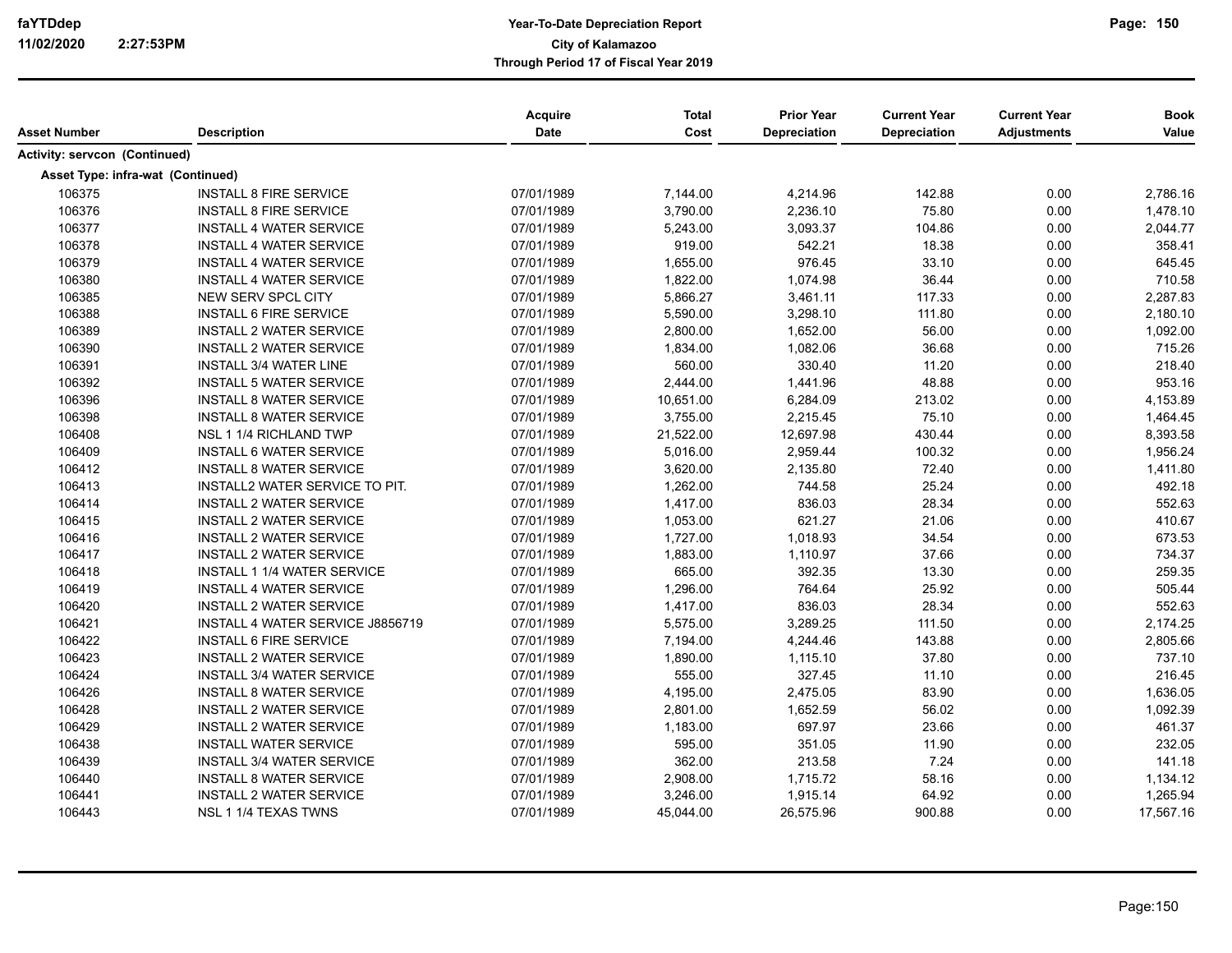|                                      |                                      | Acquire    | <b>Total</b> | <b>Prior Year</b> | <b>Current Year</b> | <b>Current Year</b> | <b>Book</b> |
|--------------------------------------|--------------------------------------|------------|--------------|-------------------|---------------------|---------------------|-------------|
| <b>Asset Number</b>                  | <b>Description</b>                   | Date       | Cost         | Depreciation      | Depreciation        | <b>Adjustments</b>  | Value       |
| <b>Activity: servcon (Continued)</b> |                                      |            |              |                   |                     |                     |             |
| Asset Type: infra-wat (Continued)    |                                      |            |              |                   |                     |                     |             |
| 106444                               | <b>INSTALL 2 WATER SERVICE</b>       | 07/01/1989 | 3,319.00     | 1,958.21          | 66.38               | 0.00                | 1,294.41    |
| 106445                               | <b>INSTALL 8 FIRE SERVICE</b>        | 07/01/1989 | 2,127.00     | 1,254.93          | 42.54               | 0.00                | 829.53      |
| 106446                               | <b>INSTALL 8 FIRE SERVICE</b>        | 07/01/1989 | 3,569.00     | 2,105.71          | 71.38               | 0.00                | 1,391.91    |
| 106447                               | <b>INSTALL 1 1/4 WATER SCVE LINE</b> | 07/01/1989 | 461.00       | 271.99            | 9.22                | 0.00                | 179.79      |
| 106448                               | <b>INSTALL 2 WATER SERVICE</b>       | 07/01/1989 | 1,469.00     | 866.71            | 29.38               | 0.00                | 572.91      |
| 106449                               | INSTALL 6 SERVICE J8856758           | 07/01/1989 | 7,323.00     | 4,320.57          | 146.46              | 0.00                | 2,855.97    |
| 106450                               | <b>INSTALL 2 WATER SERVICE</b>       | 07/01/1989 | 2,516.00     | 1,484.44          | 50.32               | 0.00                | 981.24      |
| 106451                               | <b>INSTALL 8 FIRE SERVICE</b>        | 07/01/1989 | 4,114.00     | 2,427.26          | 82.28               | 0.00                | 1,604.46    |
| 106452                               | <b>INSTALL 8 FIRE SERVICE</b>        | 07/01/1989 | 2,905.00     | 1,713.95          | 58.10               | 0.00                | 1,132.95    |
| 106453                               | <b>INSTALL 2 WATER SERVICE</b>       | 07/01/1989 | 1,246.00     | 735.14            | 24.92               | 0.00                | 485.94      |
| 106454                               | <b>INSTALL 2 WATER SERVICE</b>       | 07/01/1989 | 1,163.00     | 686.17            | 23.26               | 0.00                | 453.57      |
| 106455                               | <b>INSTALL 2 WATER SERVICE</b>       | 07/01/1989 | 1,180.00     | 696.20            | 23.60               | 0.00                | 460.20      |
| 106456                               | <b>INSTALL 6 WATER SERVICE</b>       | 07/01/1989 | 6,445.00     | 3,802.55          | 128.90              | 0.00                | 2,513.55    |
| 106457                               | <b>INSTALL 1 1/4 WATER SERVICE</b>   | 07/01/1989 | 290.00       | 171.10            | 5.80                | 0.00                | 113.10      |
| 106458                               | <b>INSTALL 1 1/4 LINE J8856745</b>   | 07/01/1989 | 716.00       | 422.44            | 14.32               | 0.00                | 279.24      |
| 106459                               | 2 SERV 9200 E D AVE J8856605         | 07/01/1989 | 1,054.00     | 621.86            | 21.08               | 0.00                | 411.06      |
| 106469                               | <b>INSTALL 2 WATER SERVICE</b>       | 07/01/1989 | 2,156.00     | 1,272.04          | 43.12               | 0.00                | 840.84      |
| 106470                               | <b>INSTALL 2 WATER SERVICE</b>       | 07/01/1989 | 1,431.00     | 844.29            | 28.62               | 0.00                | 558.09      |
| 106475                               | <b>INSTALL 8 WATER SERVICE</b>       | 07/01/1989 | 5,815.00     | 3,430.85          | 116.30              | 0.00                | 2,267.85    |
| 106476                               | <b>INSTALL 4 WATER SERVICE</b>       | 07/01/1989 | 5,037.00     | 2,971.83          | 100.74              | 0.00                | 1,964.43    |
| 106477                               | <b>INSTALL 1 1/4 WATER SERVICE</b>   | 07/01/1989 | 894.00       | 527.46            | 17.88               | 0.00                | 348.66      |
| 106478                               | <b>INSTALL 2 WATER SERVICE</b>       | 07/01/1989 | 1,407.00     | 830.13            | 28.14               | 0.00                | 548.73      |
| 106480                               | <b>INSTALL 2 WATER SERVICE</b>       | 07/01/1989 | 853.00       | 503.27            | 17.06               | 0.00                | 332.67      |
| 106481                               | <b>INSTALL</b>                       | 07/01/1989 | 1,275.00     | 752.25            | 25.50               | 0.00                | 497.25      |
| 106482                               | <b>INSTALL 2 WATER SERVICE</b>       | 07/01/1989 | 1,306.00     | 770.54            | 26.12               | 0.00                | 509.34      |
| 106483                               | <b>INSTALL 2 WATER SERVICE</b>       | 07/01/1989 | 1,307.00     | 771.13            | 26.14               | 0.00                | 509.73      |
| 106484                               | <b>INSTALL 2 WATER SERVICE</b>       | 07/01/1989 | 1,279.00     | 754.61            | 25.58               | 0.00                | 498.81      |
| 106486                               | <b>INSTALL 2 WATER SERVICE</b>       | 07/01/1989 | 1,499.00     | 884.41            | 29.98               | 0.00                | 584.61      |
| 106488                               | <b>INSTALL 4 WATER SERVICE</b>       | 07/01/1989 | 3,459.00     | 2,040.81          | 69.18               | 0.00                | 1,349.01    |
| 106489                               | INSTALL 10 SERVICE J8856723          | 07/01/1989 | 9,648.00     | 5,692.32          | 192.96              | 0.00                | 3,762.72    |
| 106490                               | <b>INSTALL 2 WATER SERVICE</b>       | 07/01/1989 | 1,260.00     | 743.40            | 25.20               | 0.00                | 491.40      |
| 106498                               | <b>INSTALL 2 WATER SERVICE</b>       | 07/01/1989 | 1,538.00     | 907.42            | 30.76               | 0.00                | 599.82      |
| 106659                               | INSTALL 2 WATER SVC J8856877         | 07/01/1990 | 527.00       | 300.39            | 10.54               | 0.00                | 216.07      |
| 106660                               | J8856770                             | 07/01/1990 | 11,025.00    | 6,284.25          | 220.50              | 0.00                | 4,520.25    |
| 106663                               | J8856790 8 SERV 1410 S 9TH           | 07/01/1990 | 7,326.00     | 4,175.82          | 146.52              | 0.00                | 3,003.66    |
| 106664                               | <b>INSTALL 1 1/4 SERVICE</b>         | 07/01/1990 | 903.00       | 514.71            | 18.06               | 0.00                | 370.23      |
| 106665                               | INSTALL 2 WATER SCV J8856892         | 07/01/1990 | 1,121.00     | 638.97            | 22.42               | 0.00                | 459.61      |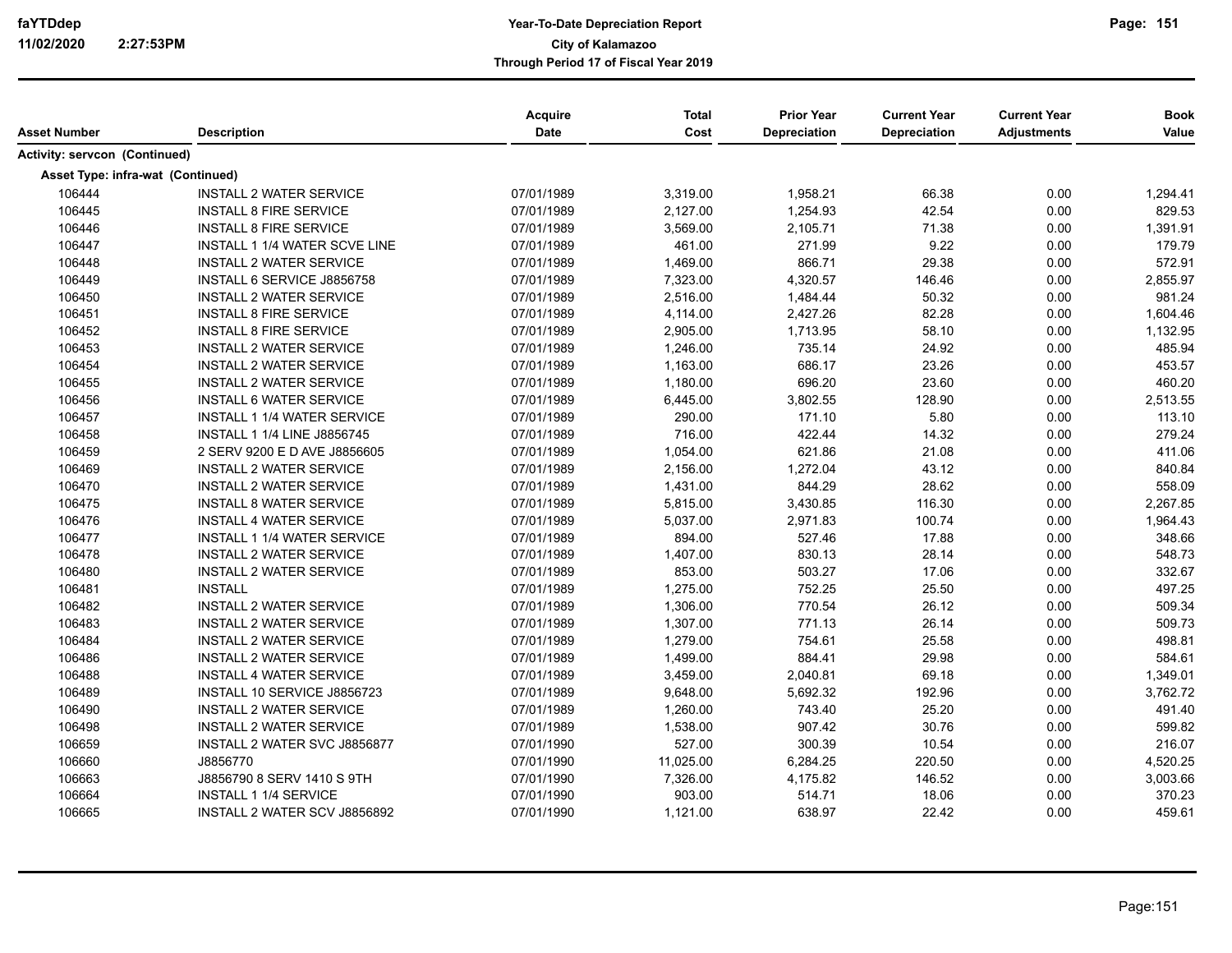| Asset Number                         | <b>Description</b>                  | Acquire<br>Date | <b>Total</b><br>Cost | <b>Prior Year</b><br>Depreciation | <b>Current Year</b><br>Depreciation | <b>Current Year</b><br><b>Adjustments</b> | <b>Book</b><br>Value |
|--------------------------------------|-------------------------------------|-----------------|----------------------|-----------------------------------|-------------------------------------|-------------------------------------------|----------------------|
| <b>Activity: servcon (Continued)</b> |                                     |                 |                      |                                   |                                     |                                           |                      |
|                                      | Asset Type: infra-wat (Continued)   |                 |                      |                                   |                                     |                                           |                      |
| 106666                               | INSTALL 8 WATER SCV J8856888        | 07/01/1990      | 6,607.00             | 3,765.99                          | 132.14                              | 0.00                                      | 2,708.87             |
| 106668                               | <b>INSTALL 4 WATER SCV J8856878</b> | 07/01/1990      | 1,550.00             | 883.50                            | 31.00                               | 0.00                                      | 635.50               |
| 106669                               | <b>INSTALL 3/4 WATER SERVICE</b>    | 07/01/1990      | 467.00               | 266.19                            | 9.34                                | 0.00                                      | 191.47               |
| 106670                               | INSTALL 2 WATER SCV J8856868        | 07/01/1990      | 1,177.00             | 670.89                            | 23.54                               | 0.00                                      | 482.57               |
| 106671                               | INSTALL 8 FIRE SCV J8856862         | 07/01/1990      | 5,394.00             | 3,074.58                          | 107.88                              | 0.00                                      | 2,211.54             |
| 106672                               | INSTALL 4 WATER SCV J8856861        | 07/01/1990      | 3,914.00             | 2,230.98                          | 78.28                               | 0.00                                      | 1,604.74             |
| 106673                               | INSTALL 4 SERVICE J8856859          | 07/01/1990      | 3,091.00             | 1,761.87                          | 61.82                               | 0.00                                      | 1,267.31             |
| 106674                               | INSTALL 8 FIRE SVC J8856858         | 07/01/1990      | 3,449.00             | 1,965.93                          | 68.98                               | 0.00                                      | 1,414.09             |
| 106675                               | REMOVE AND REPLACE METER            | 07/01/1990      | 4,192.00             | 2,389.44                          | 83.84                               | 0.00                                      | 1,718.72             |
| 106676                               | INSTALL 4 WATER SCV J8856883        | 07/01/1990      | 2,057.00             | 1,172.49                          | 41.14                               | 0.00                                      | 843.37               |
| 106734                               | INSTALL 2 WATER SVC J8856882        | 07/01/1990      | 1,453.00             | 828.21                            | 29.06                               | 0.00                                      | 595.73               |
| 106736                               | INSTALL BLINDS J8856850             | 07/01/1990      | 8,453.00             | 4,818.21                          | 169.06                              | 0.00                                      | 3,465.73             |
| 106749                               | J8856747 4 SERV WMU HONORS CO       | 07/01/1990      | 5,210.00             | 2,969.70                          | 104.20                              | 0.00                                      | 2,136.10             |
| 106750                               | NSL 3/4 KALAMAZOO TWP J8856302      | 07/01/1990      | 12,169.00            | 6,936.33                          | 243.38                              | 0.00                                      | 4,989.29             |
| 106751                               | INSTALL 2 SERVICE J8856809          | 07/01/1990      | 1,696.00             | 966.72                            | 33.92                               | 0.00                                      | 695.36               |
| 106752                               | INSTALL 4 WATER SCV J8856804        | 07/01/1990      | 3,217.00             | 1,833.69                          | 64.34                               | 0.00                                      | 1,318.97             |
| 106753                               | INSTALL 2 WATER SCV J8856803        | 07/01/1990      | 1,390.00             | 792.30                            | 27.80                               | 0.00                                      | 569.90               |
| 106754                               | INSTALL 4 WATER SVC J8856802        | 07/01/1990      | 2,635.00             | 1,501.95                          | 52.70                               | 0.00                                      | 1,080.35             |
| 106755                               | INSTALL 4 WATER SVC J8856801        | 07/01/1990      | 3,019.00             | 1,720.83                          | 60.38                               | 0.00                                      | 1,237.79             |
| 106756                               | INSTALL 4 WATER SERVICE J8856800    | 07/01/1990      | 1,463.00             | 833.91                            | 29.26                               | 0.00                                      | 599.83               |
| 106757                               | INSTALL 4 WATER SVC J8856799        | 07/01/1990      | 1,890.00             | 1,077.30                          | 37.80                               | 0.00                                      | 774.90               |
| 106758                               | INSTALL 4 WATER SVC J8856798        | 07/01/1990      | 1,815.00             | 1,034.55                          | 36.30                               | 0.00                                      | 744.15               |
| 106759                               | INSTALL 2 WATER SCV J8856811        | 07/01/1990      | 1,040.00             | 592.80                            | 20.80                               | 0.00                                      | 426.40               |
| 106760                               | INSTALL 6 FIRE SCV J88565791        | 07/01/1990      | 942.00               | 536.94                            | 18.84                               | 0.00                                      | 386.22               |
| 106761                               | INSTALL 6 WATER SER J8856815        | 07/01/1990      | 7,979.00             | 4,548.03                          | 159.58                              | 0.00                                      | 3,271.39             |
| 106762                               | INSTALL 4 WATER SCV J8856631        | 07/01/1990      | 2,664.00             | 1,518.48                          | 53.28                               | 0.00                                      | 1,092.24             |
| 106763                               | NSL 3/4 KALAMAZOO CTY J8856301      | 07/01/1990      | 23,548.00            | 13,422.36                         | 470.96                              | 0.00                                      | 9,654.68             |
| 106764                               | NSL 1 1/4 CITY OF KAL J8856101      | 07/01/1990      | 31,151.00            | 17,756.07                         | 623.02                              | 0.00                                      | 12,771.91            |
| 106765                               | NSL 1 1/4 TWP OF KAL J8856102       | 07/01/1990      | 4,775.00             | 2,721.75                          | 95.50                               | 0.00                                      | 1,957.75             |
| 106766                               | J8856103 NSL 1 1/4 CITY OF PORTAGE  | 07/01/1990      | 3,527.00             | 2,010.39                          | 70.54                               | 0.00                                      | 1,446.07             |
| 106767                               | NSL 1 1/4 COMSTOCK TW J8856104      | 07/01/1990      | 52,372.00            | 29,852.04                         | 1,047.44                            | 0.00                                      | 21,472.52            |
| 106768                               | NSL 1 1/4 COOPER TWP J8856105       | 07/01/1990      | 71.00                | 40.47                             | 1.42                                | 0.00                                      | 29.11                |
| 106769                               | NSL 1 1/4 TEXAS TWP J8856107        | 07/01/1990      | 58,060.00            | 33,094.20                         | 1,161.20                            | 0.00                                      | 23,804.60            |
| 106770                               | NSL 1 1/4 RICHLAND TWP              | 07/01/1990      | 32,931.00            | 18,770.67                         | 658.62                              | 0.00                                      | 13,501.71            |
| 106771                               | SERVICE EXTENSIONS J8856200         | 07/01/1990      | 10,602.00            | 6,043.14                          | 212.04                              | 0.00                                      | 4,346.82             |
| 106772                               | INSTALL 4 WATER SER J8856797        | 07/01/1990      | 2,093.00             | 1,193.01                          | 41.86                               | 0.00                                      | 858.13               |
| 106773                               | INSTALL 4 WATER SCV J8856889        | 07/01/1990      | 6,513.00             | 3,712.41                          | 130.26                              | 0.00                                      | 2,670.33             |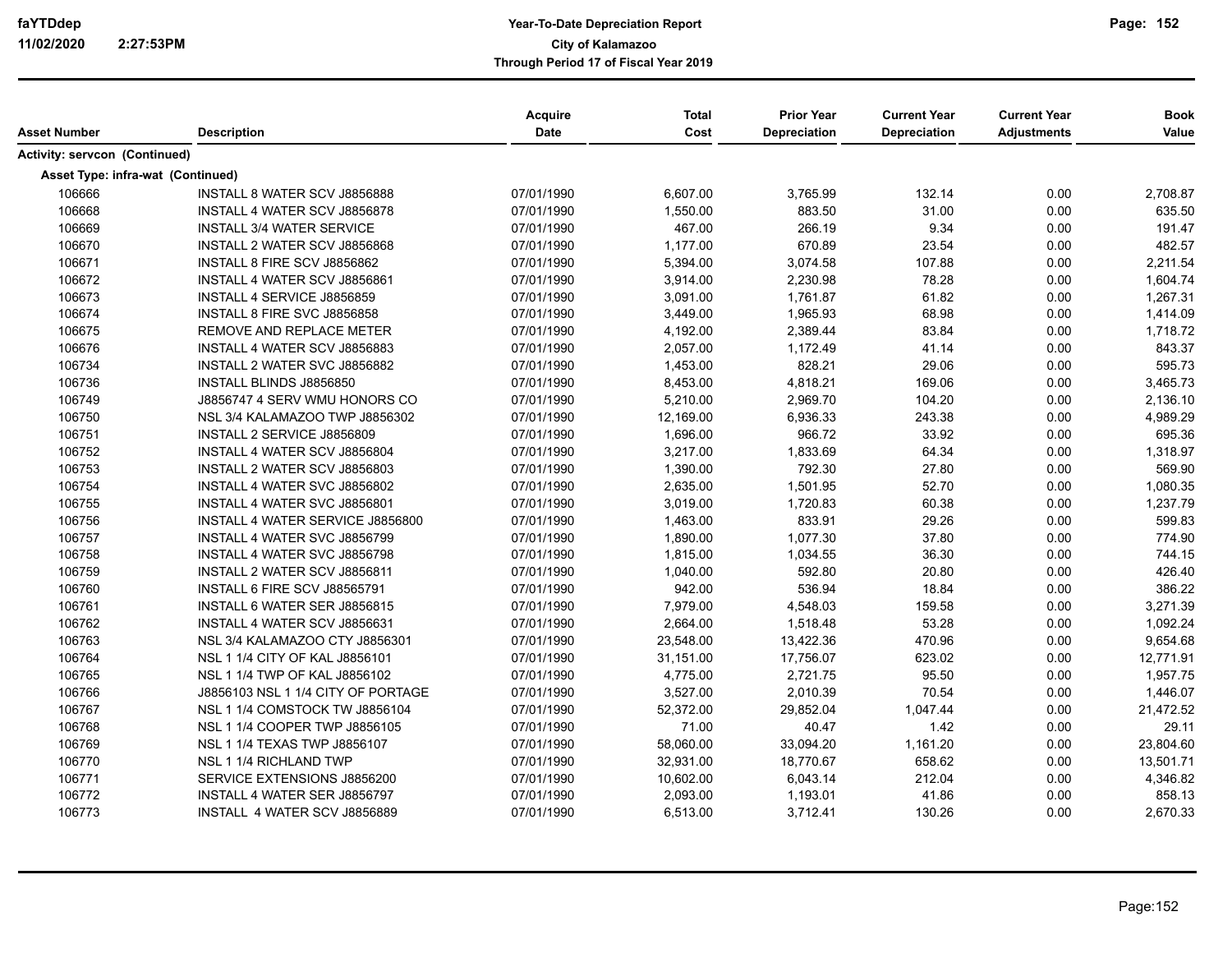| Asset Number                  | <b>Description</b>                  | <b>Acquire</b><br><b>Date</b> | <b>Total</b><br>Cost | <b>Prior Year</b><br><b>Depreciation</b> | <b>Current Year</b><br>Depreciation | <b>Current Year</b><br><b>Adjustments</b> | <b>Book</b><br>Value |
|-------------------------------|-------------------------------------|-------------------------------|----------------------|------------------------------------------|-------------------------------------|-------------------------------------------|----------------------|
| Activity: servcon (Continued) |                                     |                               |                      |                                          |                                     |                                           |                      |
|                               | Asset Type: infra-wat (Continued)   |                               |                      |                                          |                                     |                                           |                      |
| 106781                        | INSTALL 2 WATER SCV J8856885        | 07/01/1990                    | 1,992.00             | 1,135.44                                 | 39.84                               | 0.00                                      | 816.72               |
| 106783                        | INSTALL 2 WATER SCV J8856810        | 07/01/1990                    | 1,769.00             | 1,008.33                                 | 35.38                               | 0.00                                      | 725.29               |
| 106784                        | INSTALL 2 WATER SCV J8856895        | 07/01/1990                    | 2,756.00             | 1,570.92                                 | 55.12                               | 0.00                                      | 1,129.96             |
| 106785                        | NSL 1 1/4 PAVILLION TWP             | 07/01/1990                    | 59.00                | 33.63                                    | 1.18                                | 0.00                                      | 24.19                |
| 106786                        | INSTALL 2 WATER SCV J8856886        | 07/01/1990                    | 5,117.00             | 2,916.69                                 | 102.34                              | 0.00                                      | 2,097.97             |
| 106787                        | INSTALL 2 WATER SCV J8856879        | 07/01/1990                    | 3,177.00             | 1,810.89                                 | 63.54                               | 0.00                                      | 1,302.57             |
| 106788                        | INSTALL 4 WATER SCV J8856875        | 07/01/1990                    | 2,796.00             | 1,593.72                                 | 55.92                               | 0.00                                      | 1,146.36             |
| 106789                        | INSTALL 4 FIRE SCV J8856874         | 07/01/1990                    | 5,511.00             | 3,141.27                                 | 110.22                              | 0.00                                      | 2,259.51             |
| 106790                        | RELOCATE 3/4 WATER SERVICE J8856874 | 07/01/1990                    | 513.00               | 292.41                                   | 10.26                               | 0.00                                      | 210.33               |
| 106791                        | INSTALL 6 WATER SCV J8856857        | 07/01/1990                    | 4,767.00             | 2,717.19                                 | 95.34                               | 0.00                                      | 1,954.47             |
| 106792                        | INSTALL 2 WATER SCV J8856837        | 07/01/1990                    | 1,556.00             | 886.92                                   | 31.12                               | 0.00                                      | 637.96               |
| 106793                        | <b>INSTALL 1 1/4 WATER SERVICE</b>  | 07/01/1990                    | 601.00               | 342.57                                   | 12.02                               | 0.00                                      | 246.41               |
| 106794                        | <b>INSTALL 1 1/4 WATER SERVICE</b>  | 07/01/1990                    | 749.00               | 426.93                                   | 14.98                               | 0.00                                      | 307.09               |
| 106795                        | INSTALL 2 WATER SVC J8856824        | 07/01/1990                    | 2,320.00             | 1,322.40                                 | 46.40                               | 0.00                                      | 951.20               |
| 106796                        | J8856757 8 SERV HAWORTH - WMU       | 07/01/1990                    | 7,956.00             | 4,534.92                                 | 159.12                              | 0.00                                      | 3,261.96             |
| 106797                        | INSTALL 2 SERVICE J8856816          | 07/01/1990                    | 920.00               | 524.40                                   | 18.40                               | 0.00                                      | 377.20               |
| 106798                        | INSTALL 8 WATER SCV J8856831        | 07/01/1990                    | 5,898.00             | 3,361.86                                 | 117.96                              | 0.00                                      | 2,418.18             |
| 106799                        | INSTALL 8 FIRE SVC J8856828         | 07/01/1990                    | 3,459.00             | 1,971.63                                 | 69.18                               | 0.00                                      | 1,418.19             |
| 106800                        | INSTALL2 WATER SCV J8856823         | 07/01/1990                    | 3,293.00             | 1,877.01                                 | 65.86                               | 0.00                                      | 1,350.13             |
| 106801                        | <b>NSL 3/4 TEXAS TWP J8856307</b>   | 07/01/1990                    | 2,315.00             | 1,319.55                                 | 46.30                               | 0.00                                      | 949.15               |
| 106803                        | NSL 3/4 PAVILLION TWP J8856308      | 07/01/1990                    | 59.00                | 33.63                                    | 1.18                                | 0.00                                      | 24.19                |
| 106806                        | <b>INSTALL 3/4 WATER SERVICE</b>    | 07/01/1990                    | 612.00               | 348.84                                   | 12.24                               | 0.00                                      | 250.92               |
| 106811                        | NSL 1 1/4 OSHTEMO TWP J8856106      | 07/01/1990                    | 66,297.00            | 37,789.29                                | 1,325.94                            | 0.00                                      | 27,181.77            |
| 106812                        | NSL 3/4 RICHLAND TWP J8856309       | 07/01/1990                    | 19,853.00            | 11,316.21                                | 397.06                              | 0.00                                      | 8,139.73             |
| 106813                        | INSTALL 2 WATER SVC J8856738        | 07/01/1990                    | 2,033.00             | 1,158.81                                 | 40.66                               | 0.00                                      | 833.53               |
| 106814                        | INSTALL 4 WATER SVC J8856795        | 07/01/1990                    | 8,758.00             | 4,992.06                                 | 175.16                              | 0.00                                      | 3,590.78             |
| 106815                        | INSTALL 2 SERVICE J8856813          | 07/01/1990                    | 2,884.00             | 1,643.88                                 | 57.68                               | 0.00                                      | 1,182.44             |
| 106816                        | INSTALL 2 WATER SVC J8856814        | 07/01/1990                    | 1,251.00             | 713.07                                   | 25.02                               | 0.00                                      | 512.91               |
| 106818                        | INSTALL 6 WATER SCV J8856849        | 07/01/1990                    | 11,832.00            | 6,744.24                                 | 236.64                              | 0.00                                      | 4,851.12             |
| 106822                        | INSTALL 2 WATER SEVC J8856838       | 07/01/1990                    | 4,021.00             | 2,291.97                                 | 80.42                               | 0.00                                      | 1,648.61             |
| 106823                        | NSL 3/4 PORTAGE CITY J8856303       | 07/01/1990                    | 270.00               | 153.90                                   | 5.40                                | 0.00                                      | 110.70               |
| 106825                        | NSL 3/4 COMSTOCK TWP J8856304       | 07/01/1990                    | 38,033.00            | 21,678.81                                | 760.66                              | 0.00                                      | 15,593.53            |
| 106826                        | INSTALL 6 WATER SCV J8856848        | 07/01/1990                    | 6,295.00             | 3,588.15                                 | 125.90                              | 0.00                                      | 2,580.95             |
| 106828                        | SNL 3/4 COOPER TWP J8856305         | 07/01/1990                    | 1,384.00             | 788.88                                   | 27.68                               | 0.00                                      | 567.44               |
| 106829                        | INSTALL 6 SERVICE J8856845          | 07/01/1990                    | 5,426.00             | 3,092.82                                 | 108.52                              | 0.00                                      | 2.224.66             |
| 106830                        | NSL /4 OSHTEMO TWP J8856306         | 07/01/1990                    | 58.00                | 33.06                                    | 1.16                                | 0.00                                      | 23.78                |
| 106831                        | INSTALL 8 FIRE SCV J8856841         | 07/01/1990                    | 2,868.00             | 1,634.76                                 | 57.36                               | 0.00                                      | 1,175.88             |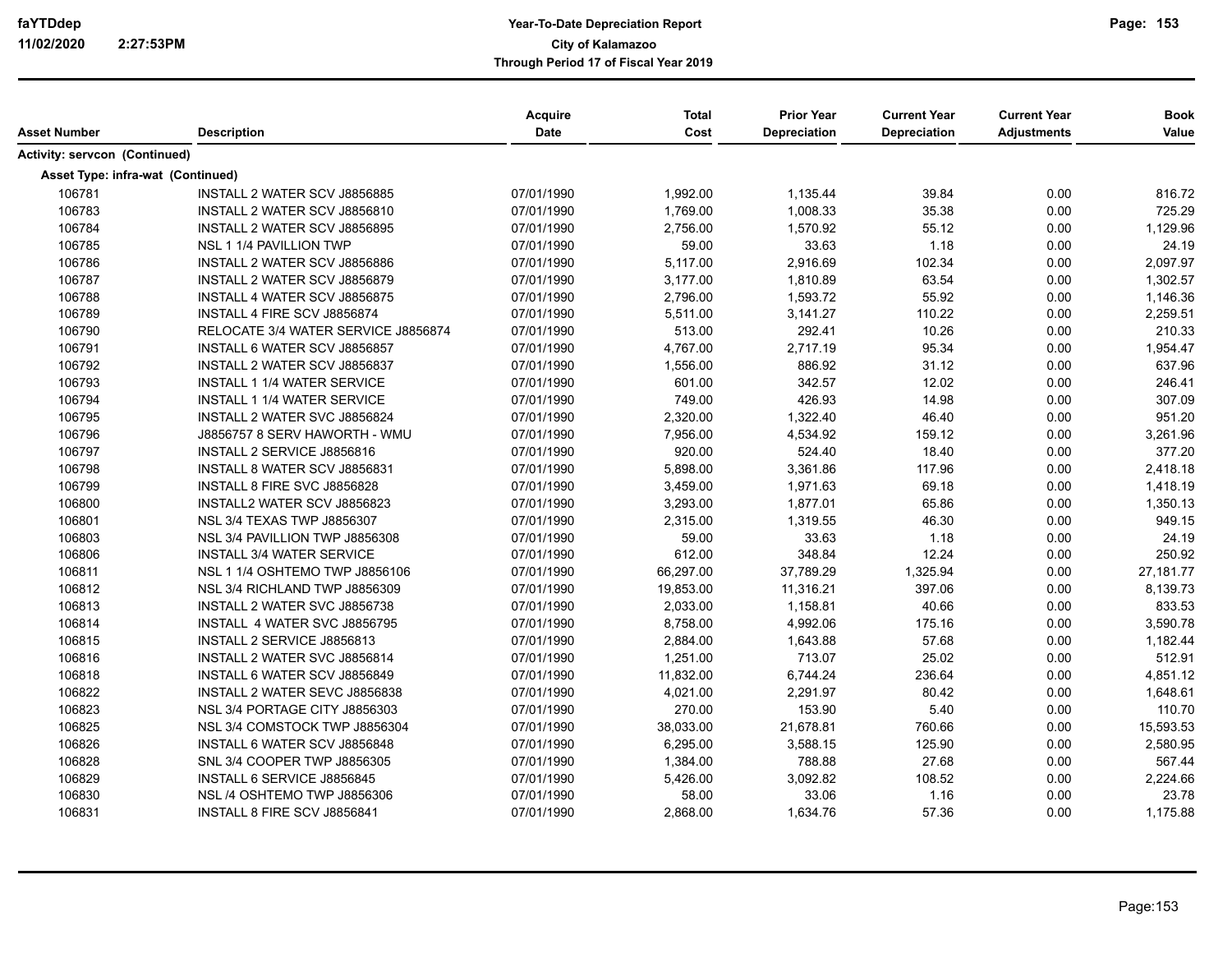| Asset Number                         | <b>Description</b>             | Acquire<br>Date | <b>Total</b><br>Cost | <b>Prior Year</b><br>Depreciation | <b>Current Year</b><br><b>Depreciation</b> | <b>Current Year</b><br><b>Adjustments</b> | <b>Book</b><br>Value |
|--------------------------------------|--------------------------------|-----------------|----------------------|-----------------------------------|--------------------------------------------|-------------------------------------------|----------------------|
| <b>Activity: servcon (Continued)</b> |                                |                 |                      |                                   |                                            |                                           |                      |
| Asset Type: infra-wat (Continued)    |                                |                 |                      |                                   |                                            |                                           |                      |
| 106960                               | P-110461387 3603 NORTH BURDICK | 07/01/1991      | 12,237.00            | 6,730.35                          | 244.74                                     | 0.00                                      | 5,261.91             |
| 106979                               | P-110464379 INSTALL 2 SERVICE  | 07/01/1991      | 1,395.00             | 767.25                            | 27.90                                      | 0.00                                      | 599.85               |
| 106980                               | P-110464401 INSTALL 2 SERVICE  | 07/01/1991      | 1,359.00             | 747.45                            | 27.18                                      | 0.00                                      | 584.37               |
| 106981                               | P-110462389 LEISURE POINTE     | 07/01/1991      | 1,450.00             | 797.50                            | 29.00                                      | 0.00                                      | 623.50               |
| 106982                               | P-110462391 2204 RAVINE RD     | 07/01/1991      | 7,421.00             | 4,081.55                          | 148.42                                     | 0.00                                      | 3,191.03             |
| 106983                               | P-110462402 WEST MAIN ST       | 07/01/1991      | 2,771.00             | 1,524.05                          | 55.42                                      | 0.00                                      | 1,191.53             |
| 106984                               | P-110463369 5820 PORTAGE RD    | 07/01/1991      | 5,760.00             | 3,168.00                          | 115.20                                     | 0.00                                      | 2,476.80             |
| 106985                               | P-110463393 3140 E KILGORE     | 07/01/1991      | 6,070.00             | 3,338.50                          | 121.40                                     | 0.00                                      | 2,610.10             |
| 106986                               | P-110464355 BUSINESS ONE USA   | 07/01/1991      | 2,311.00             | 1,271.05                          | 46.22                                      | 0.00                                      | 993.73               |
| 106987                               | P-110464362 6007 ORAN ST       | 07/01/1991      | 1,620.00             | 891.00                            | 32.40                                      | 0.00                                      | 696.60               |
| 106988                               | P-110462354 1100 NICHILS RD    | 07/01/1991      | 243.00               | 133.65                            | 4.86                                       | 0.00                                      | 104.49               |
| 106989                               | P-110464378 5585 GULL RD       | 07/01/1991      | 3,032.00             | 1,667.60                          | 60.64                                      | 0.00                                      | 1,303.76             |
| 106990                               | P-110460351 BENTELER, IND      | 07/01/1991      | 3,465.35             | 1,905.99                          | 69.31                                      | 0.00                                      | 1,490.05             |
| 106996                               | P-110464380 INSTALL 2 SERVICE  | 07/01/1991      | 2,439.00             | 1,341.45                          | 48.78                                      | 0.00                                      | 1,048.77             |
| 106997                               | P-110464383 INSTALL 2 SERVICE  | 07/01/1991      | 1,664.00             | 915.20                            | 33.28                                      | 0.00                                      | 715.52               |
| 106998                               | P-110464386 5585 GULL RD       | 07/01/1991      | 574.00               | 315.70                            | 11.48                                      | 0.00                                      | 246.82               |
| 107000                               | P-110464377 5909 MARKET ST     | 07/01/1991      | 443.00               | 243.65                            | 8.86                                       | 0.00                                      | 190.49               |
| 107001                               | P-110463103                    | 07/01/1991      | 6,526.00             | 3,589.30                          | 130.52                                     | 0.00                                      | 2,806.18             |
| 107002                               | P-110461400 527 W NORTH ST     | 07/01/1991      | 1,523.00             | 837.65                            | 30.46                                      | 0.00                                      | 654.89               |
| 107003                               | P-110463375 BRICKELTON DR      | 07/01/1991      | 537.00               | 295.35                            | 10.74                                      | 0.00                                      | 230.91               |
| 107004                               | P-110461101                    | 07/01/1991      | 23,107.00            | 12,708.85                         | 462.14                                     | 0.00                                      | 9,936.01             |
| 107005                               | P-110461200                    | 07/01/1991      | 15,037.00            | 8,270.35                          | 300.74                                     | 0.00                                      | 6,465.91             |
| 107010                               | P-110462388                    | 07/01/1991      | 1,140.00             | 627.00                            | 22.80                                      | 0.00                                      | 490.20               |
| 107011                               | P-110462302                    | 07/01/1991      | 7,668.00             | 4,217.40                          | 153.36                                     | 0.00                                      | 3,297.24             |
| 107012                               | P-110465361 INSTALL 2 SERVICE  | 07/01/1991      | 2,857.00             | 1,571.35                          | 57.14                                      | 0.00                                      | 1,228.51             |
| 107013                               | P-110463303                    | 07/01/1991      | 1,905.00             | 1,047.75                          | 38.10                                      | 0.00                                      | 819.15               |
| 107014                               | P-110464104                    | 07/01/1991      | 41,348.00            | 22,741.40                         | 826.96                                     | 0.00                                      | 17,779.64            |
| 107015                               | P-110464304                    | 07/01/1991      | 27,793.00            | 15,286.15                         | 555.86                                     | 0.00                                      | 11,950.99            |
| 107016                               | P-11-465305                    | 07/01/1991      | 399.00               | 219.45                            | 7.98                                       | 0.00                                      | 171.57               |
| 107017                               | P-110466106                    | 07/01/1991      | 77,405.00            | 42,572.75                         | 1,548.10                                   | 0.00                                      | 33,284.15            |
| 107018                               | P110467107                     | 07/01/1991      | 56,408.00            | 31,024.40                         | 1,128.16                                   | 0.00                                      | 24,255.44            |
| 107019                               | P-11-467307                    | 07/01/1991      | 4,366.00             | 2,401.30                          | 87.32                                      | 0.00                                      | 1,877.38             |
| 107020                               | P-110469109                    | 07/01/1991      | 17,174.00            | 9,445.70                          | 343.48                                     | 0.00                                      | 7,384.82             |
| 107021                               | P-110469309                    | 07/01/1991      | 11,151.00            | 6,133.05                          | 223.02                                     | 0.00                                      | 4,794.93             |
| 107022                               | P-110462102                    | 07/01/1991      | 19,374.00            | 10,655.70                         | 387.48                                     | 0.00                                      | 8,330.82             |
| 107023                               | P-11-461396 270 MILLCORK AVE   | 07/01/1991      | 4,318.00             | 2,374.90                          | 86.36                                      | 0.00                                      | 1,856.74             |
| 107024                               | P-110464390 1377 RIVER ST      | 07/01/1991      | 5,669.00             | 3,117.95                          | 113.38                                     | 0.00                                      | 2,437.67             |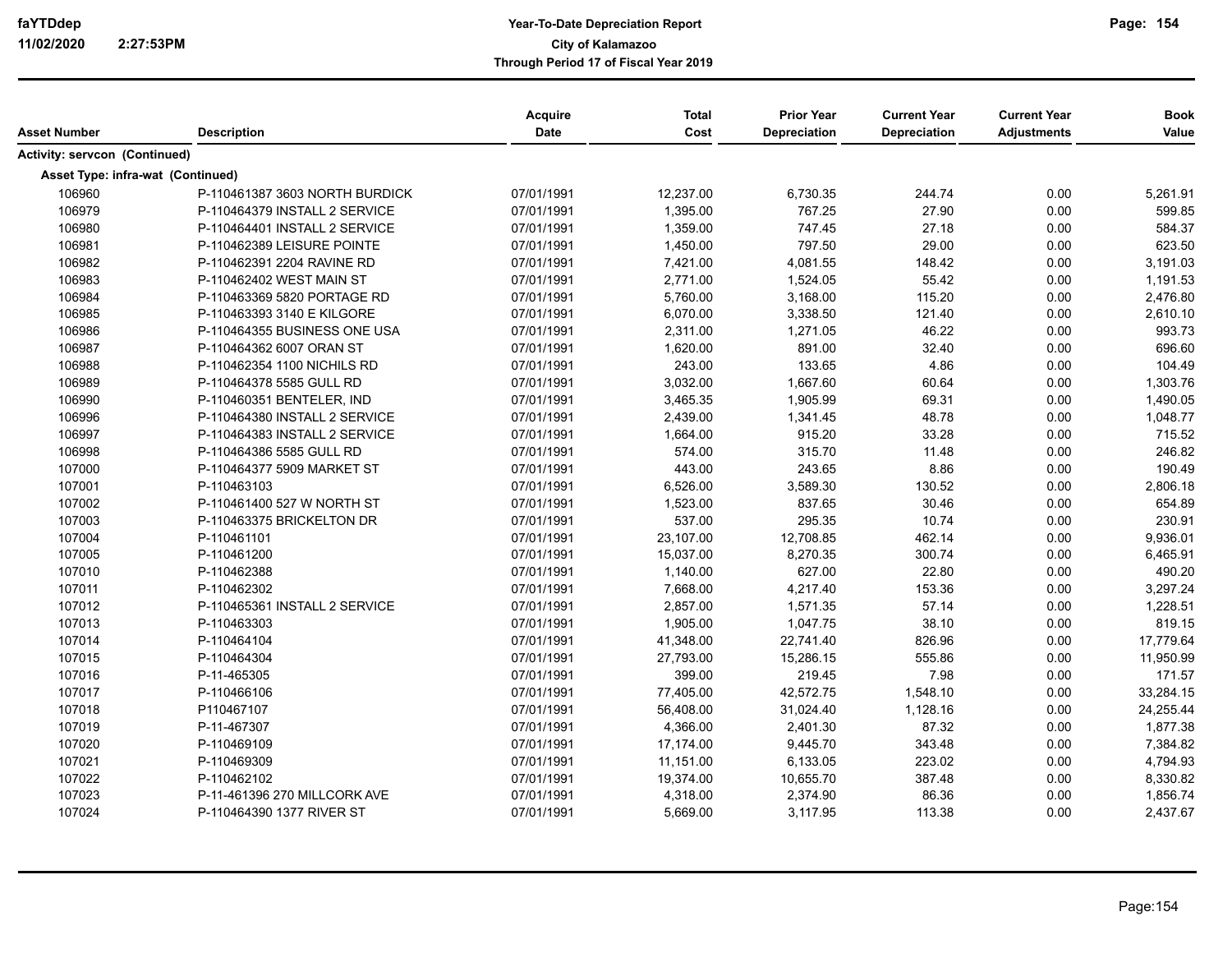| Asset Number                      | <b>Description</b>               | Acquire<br>Date | <b>Total</b><br>Cost | <b>Prior Year</b><br>Depreciation | <b>Current Year</b><br>Depreciation | <b>Current Year</b><br><b>Adjustments</b> | <b>Book</b><br>Value |
|-----------------------------------|----------------------------------|-----------------|----------------------|-----------------------------------|-------------------------------------|-------------------------------------------|----------------------|
| Activity: servcon (Continued)     |                                  |                 |                      |                                   |                                     |                                           |                      |
|                                   |                                  |                 |                      |                                   |                                     |                                           |                      |
| Asset Type: infra-wat (Continued) |                                  |                 |                      |                                   |                                     |                                           |                      |
| 107025                            | P-11-461366 2900 HUNTERS HILL    | 07/01/1991      | 622.00               | 342.10                            | 12.44                               | 0.00                                      | 267.46               |
| 107026                            | P-110461370 5115 PORTAGE RD      | 07/01/1991      | 3,521.00             | 1,936.55                          | 70.42                               | 0.00                                      | 1,514.03             |
| 107027                            | P-110461381 1316 BARNEY ROAD     | 07/01/1991      | 7,494.00             | 4,121.70                          | 149.88                              | 0.00                                      | 3,222.42             |
| 107028                            | P-110461382 WMU                  | 07/01/1991      | 4,332.00             | 2,382.60                          | 86.64                               | 0.00                                      | 1,862.76             |
| 107030                            | P-110461392 1220 EDGEMORE        | 07/01/1991      | 1,680.00             | 924.00                            | 33.60                               | 0.00                                      | 722.40               |
| 107035                            | P-110461365 PORTAGE STREET       | 07/01/1991      | 3,616.00             | 1,988.80                          | 72.32                               | 0.00                                      | 1,554.88             |
| 107036                            | P-110461398 830 RIVERVIEW        | 07/01/1991      | 866.00               | 476.30                            | 17.32                               | 0.00                                      | 372.38               |
| 107046                            | <b>INST 2 SERV 1829 S 11TH</b>   | 07/01/1991      | 288.00               | 158.40                            | 5.76                                | 0.00                                      | 123.84               |
| 107047                            | P-110466352 INSTALL 8FIRE SVC    | 07/01/1991      | 6,588.00             | 3,623.40                          | 131.76                              | 0.00                                      | 2,832.84             |
| 107049                            | P-110466357 INSTALL 6FIRE SCV    | 07/01/1991      | 4,794.00             | 2,636.70                          | 95.88                               | 0.00                                      | 2,061.42             |
| 107050                            | P-110466384 1430 BRONSON WAY     | 07/01/1991      | 389.00               | 213.95                            | 7.78                                | 0.00                                      | 167.27               |
| 107051                            | P-110466394 INSTALL 6FIRE SCV    | 07/01/1991      | 4,988.00             | 2,743.40                          | 99.76                               | 0.00                                      | 2,144.84             |
| 107052                            | P-110466399 1014 CLAYMOOR DR     | 07/01/1991      | 575.00               | 316.25                            | 11.50                               | 0.00                                      | 247.25               |
| 107053                            | P-110469359 INSTALL 2 SERVICE    | 07/01/1991      | 1,490.00             | 819.50                            | 29.80                               | 0.00                                      | 640.70               |
| 107055                            | P-110469394 INSTALL 2 SERVICE    | 07/01/1991      | 1,535.00             | 844.25                            | 30.70                               | 0.00                                      | 660.05               |
| 107057                            | 1336 RAVINE RD PM110461376       | 07/01/1991      | 596.00               | 327.80                            | 11.92                               | 0.00                                      | 256.28               |
| 107058                            | P-110461301                      | 07/01/1991      | 29,677.00            | 16,322.35                         | 593.54                              | 0.00                                      | 12,761.11            |
| 107059                            | P-110461353 INSTALL 6 WAT SER    | 07/01/1991      | 7,335.00             | 4,034.25                          | 146.70                              | 0.00                                      | 3,154.05             |
| 107062                            | P-110461356 1310 BANK ST         | 07/01/1991      | 13,821.00            | 7,601.55                          | 276.42                              | 0.00                                      | 5,943.03             |
| 107064                            | P-110461360 1700 S BURDICK       | 07/01/1991      | 6,778.00             | 3,727.90                          | 135.56                              | 0.00                                      | 2,914.54             |
| 107066                            | P-110461363                      | 07/01/1991      | 1,816.00             | 998.80                            | 36.32                               | 0.00                                      | 780.88               |
| 107242                            | 4" IRR SER/W3" MTR VERSLUS FLD   | 07/01/1992      | 5,742.00             | 3,043.26                          | 114.84                              | 0.00                                      | 2,583.90             |
| 107244                            | NSL 3/4"CONN-TEXAS TOWNSHIP      | 07/01/1992      | 7,288.00             | 3,862.64                          | 145.76                              | 0.00                                      | 3,279.60             |
| 107246                            | 2"FIRE SERV-6250 CELERY RD       | 07/01/1992      | 1,597.00             | 846.41                            | 31.94                               | 0.00                                      | 718.65               |
| 107247                            | NSL 1 1/4" COOPER TOWNSHIP       | 07/01/1992      | 858.00               | 454.74                            | 17.16                               | 0.00                                      | 386.10               |
| 107248                            | NSL 1 1/4" CONN-OSHTEMO TWP      | 07/01/1992      | 76,438.00            | 40,512.14                         | 1,528.76                            | 0.00                                      | 34,397.10            |
| 107249                            | NSL 3/4"CONN OSHTEMO-92 SERV     | 07/01/1992      | 80.00                | 42.40                             | 1.60                                | 0.00                                      | 36.00                |
| 107250                            | 6"FIRE SERV 5797 S 4TH ST        | 07/01/1992      | 4,341.00             | 2,300.73                          | 86.82                               | 0.00                                      | 1,953.45             |
| 107251                            | 6' FIRE SERV-2107 N26TH ST       | 07/01/1992      | 4,802.00             | 2,545.06                          | 96.04                               | 0.00                                      | 2,160.90             |
| 107252                            | NSL 1 1/4"SERV TEXAS TWP-92 SERV | 07/01/1992      | 46,279.00            | 24,527.87                         | 925.58                              | 0.00                                      | 20,825.55            |
| 107253                            | 4'SERV W/1" MTR-BUS 1 USA        | 07/01/1992      | 478.00               | 253.34                            | 9.56                                | 0.00                                      | 215.10               |
| 107254                            | 8"FIRE SERV W/1"MTR WOOLHAN'S    | 07/01/1992      | 177.00               | 93.81                             | 3.54                                | 0.00                                      | 79.65                |
| 107255                            | NSL 1 1/4"CONN-RICHLAND-92 SER   | 07/01/1992      | 29,703.00            | 15,742.59                         | 594.06                              | 0.00                                      | 13,366.35            |
| 107256                            | NSL 3/4"CONN-RICHLAND TWONSHIP   | 07/01/1992      | 21,083.00            | 11,173.99                         | 421.66                              | 0.00                                      | 9,487.35             |
| 107257                            | 4"SERV 3" MTR 2 F SERV 9562 M-89 | 07/01/1992      | 3,146.00             | 1,667.38                          | 62.92                               | 0.00                                      | 1,415.70             |
| 107258                            | NSL 1 1/4" KALAMAZOO TWNSHIP     | 07/01/1992      | 19,549.00            | 10,360.97                         | 390.98                              | 0.00                                      | 8,797.05             |
| 107259                            | 6" FIRE SERV - 6312 STADIUM DR.  | 07/01/1992      | 5,800.00             | 3,074.00                          | 116.00                              | 0.00                                      | 2,610.00             |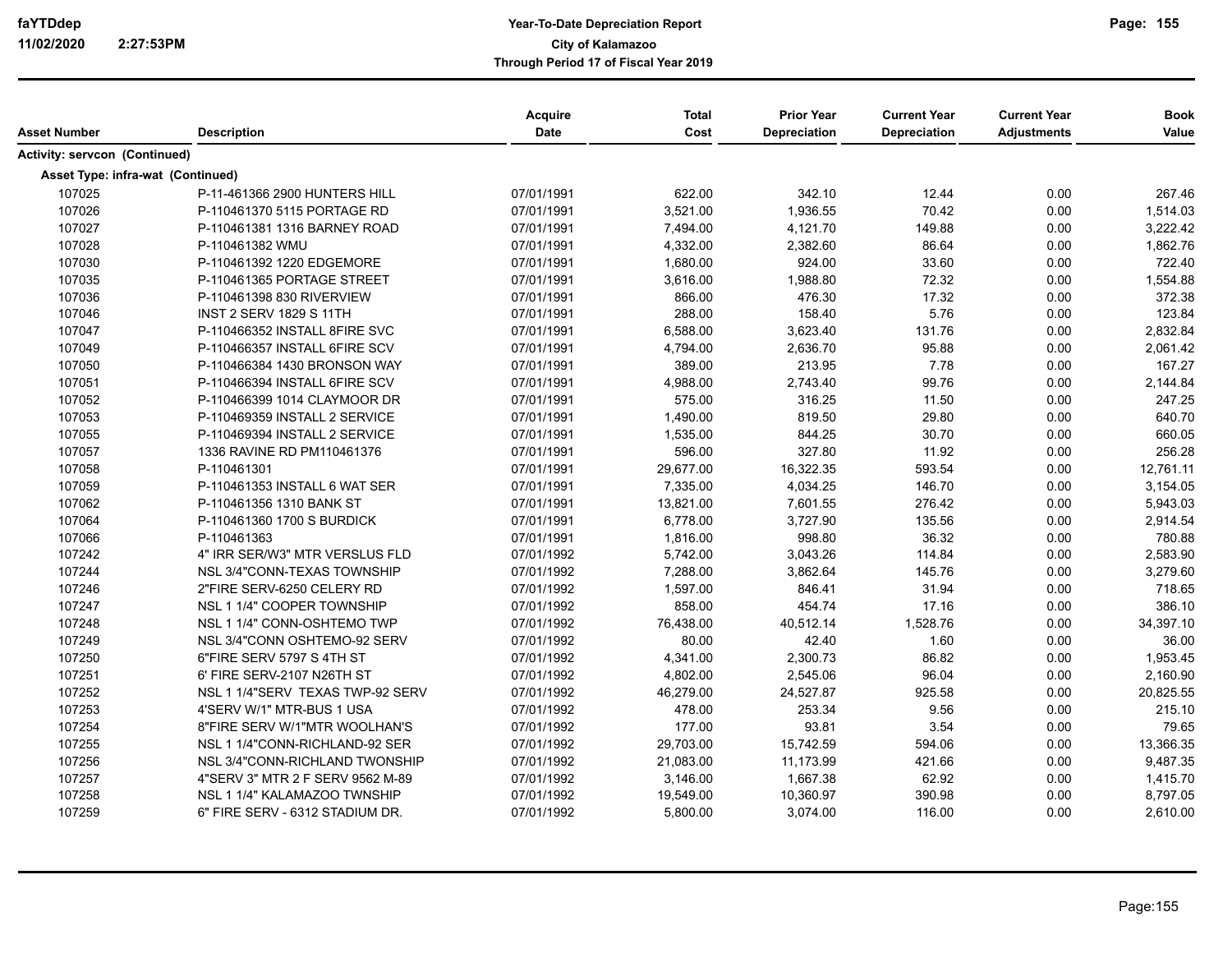| Asset Number                  | <b>Description</b>                  | Acquire<br><b>Date</b> | <b>Total</b><br>Cost | <b>Prior Year</b><br><b>Depreciation</b> | <b>Current Year</b><br>Depreciation | <b>Current Year</b><br><b>Adjustments</b> | <b>Book</b><br>Value |
|-------------------------------|-------------------------------------|------------------------|----------------------|------------------------------------------|-------------------------------------|-------------------------------------------|----------------------|
| Activity: servcon (Continued) |                                     |                        |                      |                                          |                                     |                                           |                      |
|                               | Asset Type: infra-wat (Continued)   |                        |                      |                                          |                                     |                                           |                      |
| 107260                        | 2" SERV/2" MTR 6312 STADIUM DR      | 07/01/1992             | 2,159.00             | 1,144.27                                 | 43.18                               | 0.00                                      | 971.55               |
| 107261                        | NSL 1 1/4" CONN-KAL TWP 92 SERV     | 07/01/1992             | 11,411.00            | 6,047.83                                 | 228.22                              | 0.00                                      | 5,134.95             |
| 107263                        | 4"SER W/2" IRR MTR -WMU FIELD       | 07/01/1992             | 1,687.00             | 894.11                                   | 33.74                               | 0.00                                      | 759.15               |
| 107264                        | 6" FIRE SERV-517 E. NORTH ST        | 07/01/1992             | 9,512.00             | 5,041.36                                 | 190.24                              | 0.00                                      | 4,280.40             |
| 107265                        | 2"FIRE SER-WMU WALWOOD HALL         | 07/01/1992             | 271.00               | 143.63                                   | 5.42                                | 0.00                                      | 121.95               |
| 107266                        | 4" FIRE SERVICE 1400 N DRAKE        | 07/01/1992             | 5,609.00             | 2,972.77                                 | 112.18                              | 0.00                                      | 2,524.05             |
| 107267                        | 2"SERV W/4" FIRE 1211 DOUGLAS       | 07/01/1992             | 1,491.00             | 790.23                                   | 29.82                               | 0.00                                      | 670.95               |
| 107268                        | 4"SERV/3"MTR 5566 GULL ROAD         | 07/01/1992             | 4,337.00             | 2,298.61                                 | 86.74                               | 0.00                                      | 1,951.65             |
| 107269                        | 2" SERV 925 W MOSEL                 | 07/01/1992             | 1,946.00             | 1,031.38                                 | 38.92                               | 0.00                                      | 875.70               |
| 107271                        | NSL 3/4"SERV-KAL TWP -92 SERV       | 07/01/1992             | 26,824.00            | 14,216.72                                | 536.48                              | 0.00                                      | 12,070.80            |
| 107272                        | NSL 1 1/4" CONN-PORTAGE-92 SERV     | 07/01/1992             | 9,188.00             | 4,869.64                                 | 183.76                              | 0.00                                      | 4,134.60             |
| 107273                        | NSL 3/4" CONN-PORTAGE-92 SER        | 07/01/1992             | 813.00               | 430.89                                   | 16.26                               | 0.00                                      | 365.85               |
| 107274                        | 2" SERV-7813 S 12TH BEREAN BAP      | 07/01/1992             | 3,117.00             | 1,652.01                                 | 62.34                               | 0.00                                      | 1,402.65             |
| 107275                        | NSL 1 1/4" CONN-COMSTOCK-92 SERV    | 07/01/1992             | 36,985.00            | 19,602.05                                | 739.70                              | 0.00                                      | 16,643.25            |
| 107276                        | NSL 3/4" CONN-CMOSTOCK-92 SERV      | 07/01/1992             | 31,222.00            | 16,547.66                                | 624.44                              | 0.00                                      | 14,049.90            |
| 107277                        | 4" SERV/2"MTR 1608 LAKE ST          | 07/01/1992             | 8,324.00             | 4,411.72                                 | 166.48                              | 0.00                                      | 3,745.80             |
| 107309                        | 2"SERV/2" MTR 4506 WOODLAND HILL    | 07/01/1992             | 1,338.00             | 709.14                                   | 26.76                               | 0.00                                      | 602.10               |
| 107310                        | 2"SER/2"MTR - 4600 WOODLAND HILL    | 07/01/1992             | 1,294.00             | 685.82                                   | 25.88                               | 0.00                                      | 582.30               |
| 107311                        | 2"SERV/2"MTR 4424 WOODLAND HILLS    | 07/01/1992             | 1,213.00             | 642.89                                   | 24.26                               | 0.00                                      | 545.85               |
| 107312                        | 2" SERV/2" MTR 4689 WOODLAND HLS    | 07/01/1992             | 1,714.00             | 908.42                                   | 34.28                               | 0.00                                      | 771.30               |
| 107313                        | 2"SERV/2"MTR-4444 WOODLAND HILL     | 07/01/1992             | 928.00               | 491.84                                   | 18.56                               | 0.00                                      | 417.60               |
| 107315                        | 2"SER/2"MTR-4466 WOODLAND HILLS     | 07/01/1992             | 1,581.00             | 837.93                                   | 31.62                               | 0.00                                      | 711.45               |
| 107316                        | 2"SER/2" MTR 4410 WOODLAND HILL     | 07/01/1992             | 2,281.00             | 1,208.93                                 | 45.62                               | 0.00                                      | 1,026.45             |
| 107317                        | 2'SERV/2"MTR-4486 WOODLAND HILL     | 07/01/1992             | 1,265.00             | 670.45                                   | 25.30                               | 0.00                                      | 569.25               |
| 107318                        | 2"SER/2"MTR 1350 WHITES ROAD        | 07/01/1992             | 13,523.00            | 7,167.19                                 | 270.46                              | 0.00                                      | 6,085.35             |
| 107319                        | 2"SERV/2" MTR 4528 WOODLAND HILL    | 07/01/1992             | 1,973.00             | 1,045.69                                 | 39.46                               | 0.00                                      | 887.85               |
| 107320                        | 2" SERV/2" MTR 4669 WOODLAND HILLS  | 07/01/1992             | 1,378.00             | 730.34                                   | 27.56                               | 0.00                                      | 620.10               |
| 107321                        | 2" SERV/2" METER 4645 WOODLAND HILL | 07/01/1992             | 1,219.00             | 646.07                                   | 24.38                               | 0.00                                      | 548.55               |
| 107323                        | 2" SERVICE/2" MTR 4263 WOODLAND HIL | 07/01/1992             | 1,176.00             | 623.28                                   | 23.52                               | 0.00                                      | 529.20               |
| 107324                        | 2"SERV/2"MTR 4605 WOODLAND HILL     | 07/01/1992             | 1,505.00             | 797.65                                   | 30.10                               | 0.00                                      | 677.25               |
| 107326                        | 6" FIRE SERVICE 3603 BURDICK        | 07/01/1992             | 2,002.00             | 1,061.06                                 | 40.04                               | 0.00                                      | 900.90               |
| 107328                        | NSL 1 1/4" CITY OF KAL 92 SER       | 07/01/1992             | 24,560.00            | 13,016.80                                | 491.20                              | 0.00                                      | 11,052.00            |
| 107329                        | 1992 SERVICE EXTENSION              | 07/01/1992             | 6,286.00             | 3,331.58                                 | 125.72                              | 0.00                                      | 2,828.70             |
| 107330                        | NSL 3/4" SERV-CITY OF KAL           | 07/01/1992             | 14,967.00            | 7,932.51                                 | 299.34                              | 0.00                                      | 6,735.15             |
| 107331                        | REPL (9) EXIST. LEAD SERVICE MYERS  | 07/01/1992             | 7,547.00             | 3,999.91                                 | 150.94                              | 0.00                                      | 3,396.15             |
| 107332                        | 4" FIRE SERVICE 2490 11TH ST        | 07/01/1992             | 9,387.00             | 4,975.11                                 | 187.74                              | 0.00                                      | 4,224.15             |
| 107333                        | 6" FIRE SERVICE 5125 PORTAGE        | 07/01/1992             | 4,522.00             | 2,396.66                                 | 90.44                               | 0.00                                      | 2,034.90             |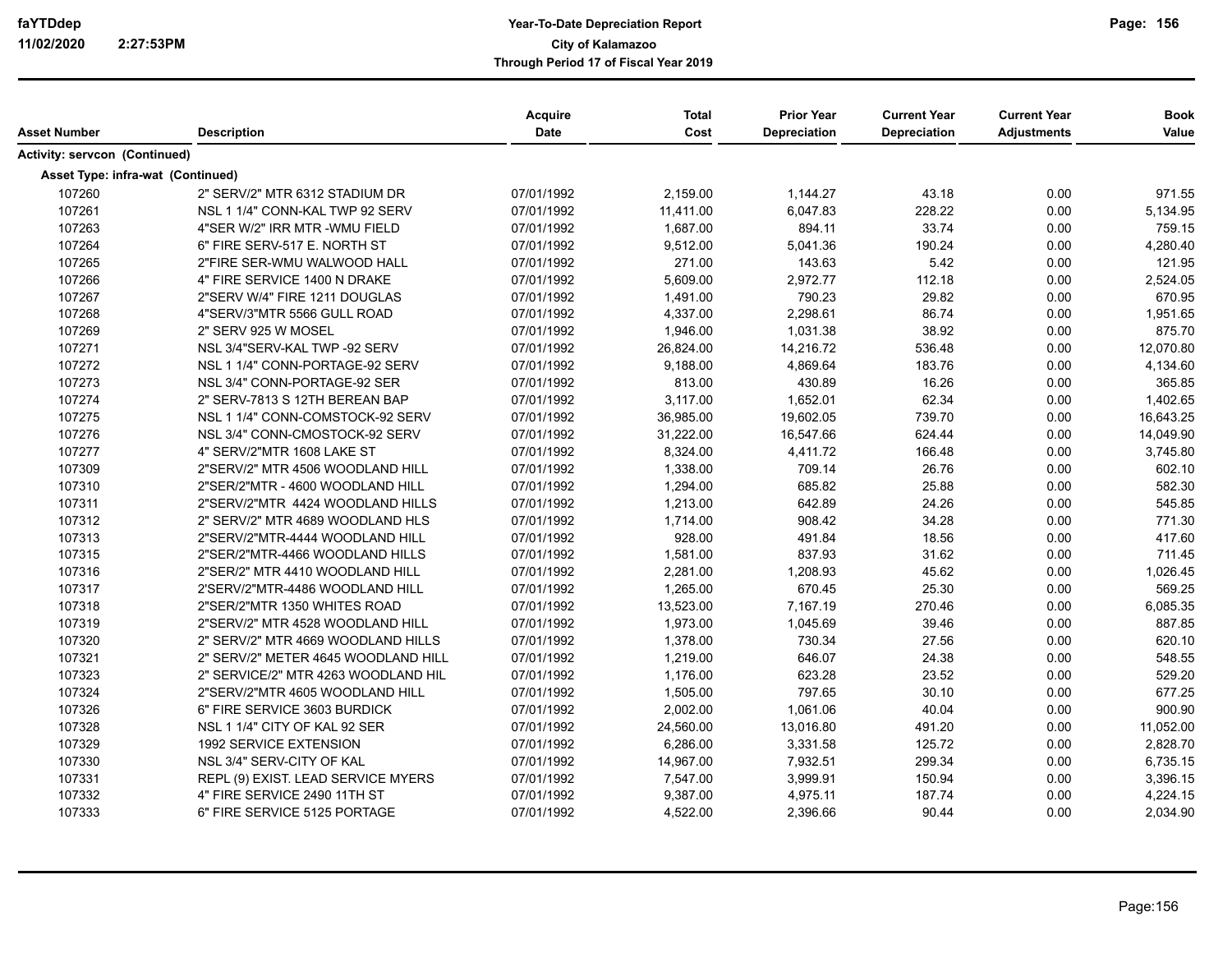| Asset Number                             | <b>Description</b>               | <b>Acquire</b><br><b>Date</b> | <b>Total</b><br>Cost | <b>Prior Year</b><br><b>Depreciation</b> | <b>Current Year</b><br>Depreciation | <b>Current Year</b><br><b>Adjustments</b> | <b>Book</b><br>Value |
|------------------------------------------|----------------------------------|-------------------------------|----------------------|------------------------------------------|-------------------------------------|-------------------------------------------|----------------------|
|                                          |                                  |                               |                      |                                          |                                     |                                           |                      |
| <b>Activity: servcon (Continued)</b>     |                                  |                               |                      |                                          |                                     |                                           |                      |
| <b>Asset Type: infra-wat (Continued)</b> |                                  |                               |                      |                                          |                                     |                                           |                      |
| 107334                                   | INSTALL 2" SERVICE 2730 MILLCORK | 07/01/1992                    | 222.00               | 117.66                                   | 4.44                                | 0.00                                      | 99.90                |
| 107335                                   | 8" FIRE SERVICE 3401 COVINGTON   | 07/01/1992                    | 10,707.00            | 5,674.71                                 | 214.14                              | 0.00                                      | 4,818.15             |
| 107336                                   | 2" SERVICE 527 W NORTH ST        | 07/01/1992                    | 1,226.00             | 649.78                                   | 24.52                               | 0.00                                      | 551.70               |
| 107337                                   | 4" SERVICE AT HEILMAN CT         | 07/01/1992                    | 6,958.00             | 3,687.74                                 | 139.16                              | 0.00                                      | 3,131.10             |
| 107338                                   | 4" FIRE SERVICE 436 N BURDICK    | 07/01/1992                    | 4,041.00             | 2,141.73                                 | 80.82                               | 0.00                                      | 1,818.45             |
| 107501                                   | 1 1/4" SER 2144 OAKLAND RIDGE    | 07/01/1993                    | 830.00               | 423.30                                   | 16.60                               | 0.00                                      | 390.10               |
| 107503                                   | 4" FIRE SERV 200 W MICH          | 07/01/1993                    | 7,735.00             | 3,944.85                                 | 154.70                              | 0.00                                      | 3,635.45             |
| 107504                                   | 6" FIRE SERV 202 N ROSE          | 07/01/1993                    | 6,070.00             | 3,095.70                                 | 121.40                              | 0.00                                      | 2,852.90             |
| 107505                                   | 2" SERV 2140 OAKLAND RIDGE       | 07/01/1993                    | 1,967.00             | 1,003.17                                 | 39.34                               | 0.00                                      | 924.49               |
| 107506                                   | 1 1/4" SERV 2148 OAKLAND RIDGE   | 07/01/1993                    | 830.00               | 423.30                                   | 16.60                               | 0.00                                      | 390.10               |
| 107507                                   | 8" FIRE SERVICE 1000 OAKLAND     | 07/01/1993                    | 9,074.00             | 4,627.74                                 | 181.48                              | 0.00                                      | 4,264.78             |
| 107508                                   | 8" FIRE SERV WMU READ FKDHOUSE   | 07/01/1993                    | 9,280.00             | 4,732.80                                 | 185.60                              | 0.00                                      | 4,361.60             |
| 107509                                   | 1 1/4" SERV 1105 S BURDICK       | 07/01/1993                    | 937.00               | 477.87                                   | 18.74                               | 0.00                                      | 440.39               |
| 107510                                   | 3/4" SERV 704 W LOVELL           | 07/01/1993                    | 789.00               | 402.39                                   | 15.78                               | 0.00                                      | 370.83               |
| 107511                                   | 2' SERV 933 S BURDICK            | 07/01/1993                    | 1,445.00             | 736.95                                   | 28.90                               | 0.00                                      | 679.15               |
| 107513                                   | 6" FIRE SERVICE - WMU WALWOOD    | 07/01/1993                    | 11,884.00            | 6,060.84                                 | 237.68                              | 0.00                                      | 5,585.48             |
| 107514                                   | 1 1/4 " SERV 2150 OAKLAND RDG    | 07/01/1993                    | 541.00               | 275.91                                   | 10.82                               | 0.00                                      | 254.27               |
| 107515                                   | 2' SERV MOSEL & WOODWARD         | 07/01/1993                    | 63.00                | 32.13                                    | 1.26                                | 0.00                                      | 29.61                |
| 107517                                   | NSL 1 1/4" CITY OF KAZOO         | 07/01/1993                    | 27,753.00            | 14,154.03                                | 555.06                              | 0.00                                      | 13,043.91            |
| 107518                                   | NSL 3/4" CITY OF KAZOO           | 07/01/1993                    | 24,135.00            | 12,308.85                                | 482.70                              | 0.00                                      | 11,343.45            |
| 107519                                   | 2" SER 1220 EDGEMORE             | 07/01/1993                    | 202.00               | 103.02                                   | 4.04                                | 0.00                                      | 94.94                |
| 107520                                   | 1993 LEAD REMOVAL PROGRAM        | 07/01/1993                    | 348,059.00           | 177,510.09                               | 6,961.18                            | 0.00                                      | 163,587.73           |
| 107521                                   | 8" SER, 4" MTR WMU GARY CENTER   | 07/01/1993                    | 7,630.00             | 3,891.30                                 | 152.60                              | 0.00                                      | 3,586.10             |
| 107522                                   | 6"SERV.3" MTR 245 N ROSE         | 07/01/1993                    | 13,345.00            | 6,805.95                                 | 266.90                              | 0.00                                      | 6,272.15             |
| 107523                                   | 6" SER, 3" MTR 225 N ROSE        | 07/01/1993                    | 8,448.00             | 4,308.48                                 | 168.96                              | 0.00                                      | 3,970.56             |
| 107524                                   | 4' FIRE/2" SERV 244 N ROSE       | 07/01/1993                    | 7,197.00             | 3,670.47                                 | 143.94                              | 0.00                                      | 3,382.59             |
| 107525                                   | SPECIAL MILWOOD SERVICE RENEWALS | 07/01/1993                    | 297,976.00           | 151,967.76                               | 5,959.52                            | 0.00                                      | 140,048.72           |
| 107526                                   | 8" FIRE SERV 3509 S BURDICK      | 07/01/1993                    | 22,572.00            | 11,511.72                                | 451.44                              | 0.00                                      | 10,608.84            |
| 107528                                   | 8" FIRE SERV 200 N PARK          | 07/01/1993                    | 11,866.00            | 6,051.66                                 | 237.32                              | 0.00                                      | 5,577.02             |
| 107529                                   | 4" SERV 1837 N EWSTNEDGE         | 07/01/1993                    | 1,382.00             | 704.82                                   | 27.64                               | 0.00                                      | 649.54               |
| 107530                                   | 4" SERV 1731 N WESTNEDGE         | 07/01/1993                    | 2,536.00             | 1,293.36                                 | 50.72                               | 0.00                                      | 1,191.92             |
| 107531                                   | 2" SERV 1625 N EWSTNEDGE         | 07/01/1993                    | 1,520.00             | 775.20                                   | 30.40                               | 0.00                                      | 714.40               |
| 107532                                   | 6" FIRE SERVICE WMU MILLER AUD   | 07/01/1993                    | 4,535.00             | 2,312.85                                 | 90.70                               | 0.00                                      | 2,131.45             |
| 107537                                   | 4" SER 2611 N WESTNEDGE          | 07/01/1993                    | 9,154.00             | 4,668.54                                 | 183.08                              | 0.00                                      | 4,302.38             |
| 107577                                   | 3" TURBO METER - 6950 BEATRICE   | 07/01/1993                    | 895.00               | 456.45                                   | 17.90                               | 0.00                                      | 420.65               |
| 107579                                   | 6" FIRE SER - 5850 STADIUM DR    | 07/01/1993                    | 5,806.00             | 2,961.06                                 | 116.12                              | 0.00                                      | 2,728.82             |
| 107580                                   | 2" SERV 2373 MANFIELD            | 07/01/1993                    | 1,725.00             | 879.75                                   | 34.50                               | 0.00                                      | 810.75               |
|                                          |                                  |                               |                      |                                          |                                     |                                           |                      |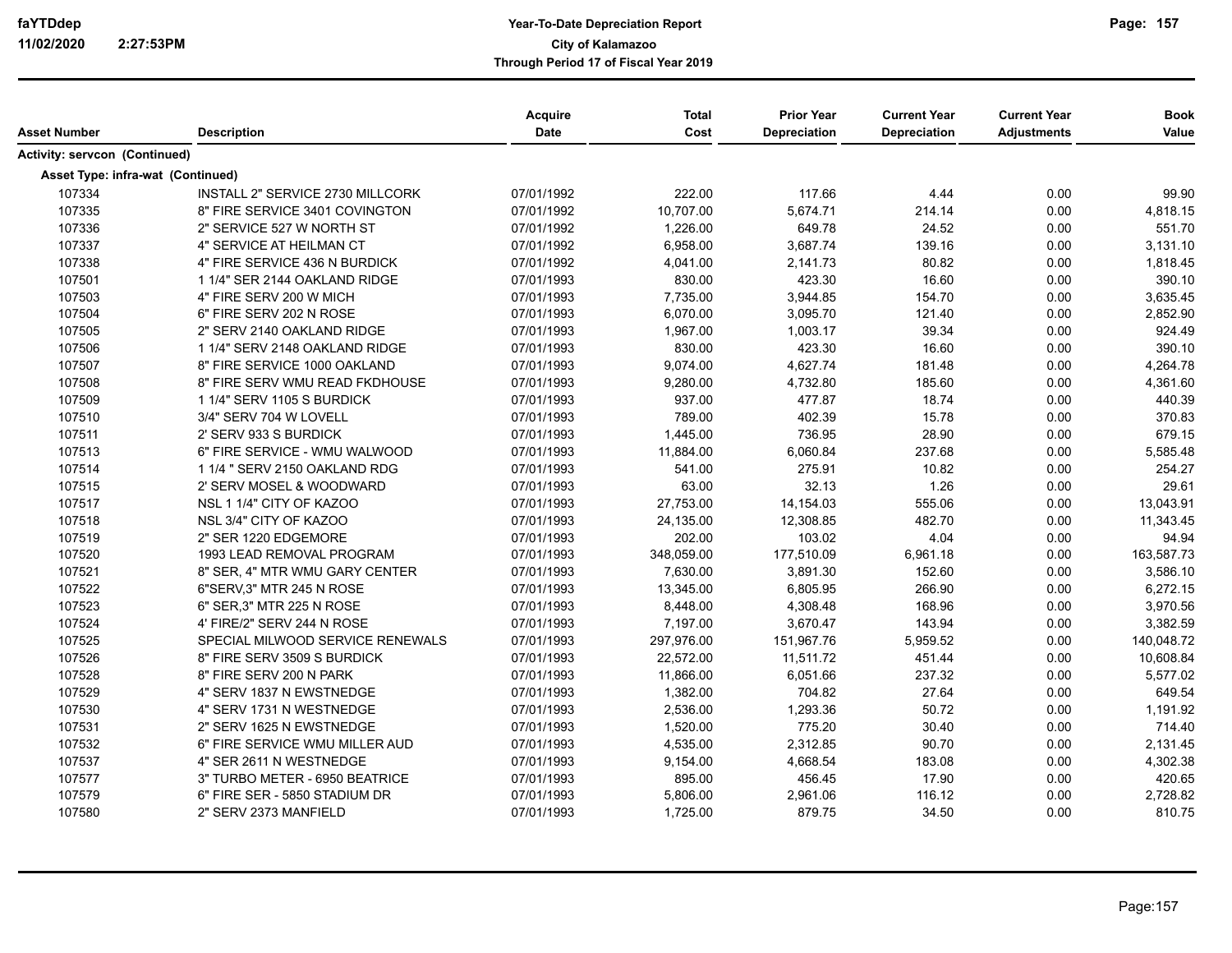| Asset Number                      | <b>Description</b>              | Acquire<br>Date | <b>Total</b><br>Cost | <b>Prior Year</b><br>Depreciation | <b>Current Year</b><br>Depreciation | <b>Current Year</b><br><b>Adjustments</b> | <b>Book</b><br>Value |
|-----------------------------------|---------------------------------|-----------------|----------------------|-----------------------------------|-------------------------------------|-------------------------------------------|----------------------|
| Activity: servcon (Continued)     |                                 |                 |                      |                                   |                                     |                                           |                      |
| Asset Type: infra-wat (Continued) |                                 |                 |                      |                                   |                                     |                                           |                      |
| 107581                            | 6" FIRE, 1" SERV STADIUM DR     | 07/01/1993      | 11,566.00            | 5,898.66                          | 231.32                              | 0.00                                      | 5,436.02             |
| 107582                            | 4" FIRE SERV -- 6100 STADIUM DR | 07/01/1993      | 7,814.00             | 3,985.14                          | 156.28                              | 0.00                                      | 3,672.58             |
| 107583                            | 2" SERV 8127 S 11TH-WINDSOR     | 07/01/1993      | 1,671.00             | 852.21                            | 33.42                               | 0.00                                      | 785.37               |
| 107584                            | 8 FIRE SERV/3 DOM 5350 W MAIN   | 07/01/1993      | 4,567.00             | 2,329.17                          | 91.34                               | 0.00                                      | 2,146.49             |
| 107585                            | 10' FIRE SERV 666 - W MAIN      | 07/01/1993      | 12,442.00            | 6,345.42                          | 248.84                              | 0.00                                      | 5,847.74             |
| 107586                            | NSL 3/4" TEXAS TWNSHP           | 07/01/1993      | 10,628.00            | 5,420.28                          | 212.56                              | 0.00                                      | 4,995.16             |
| 107587                            | 8" FIRE, 1" DOM 5272 W MICH     | 07/01/1993      | 4,582.00             | 2,336.82                          | 91.64                               | 0.00                                      | 2,153.54             |
| 107588                            | 8" FIRE - (2) 3" MTR - KVCC     | 07/01/1993      | 6,196.00             | 3,159.96                          | 123.92                              | 0.00                                      | 2,912.12             |
| 107589                            | 6" FIRE SERV KVCC AUDITORIUM    | 07/01/1993      | 3,957.00             | 2,018.07                          | 79.14                               | 0.00                                      | 1,859.79             |
| 107590                            | 2" SERV - 5860 BRIARCLIFF LANE  | 07/01/1993      | 2,269.00             | 1,157.19                          | 45.38                               | 0.00                                      | 1,066.43             |
| 107591                            | NSL 1 1/4" RICHLAND TWNSHP      | 07/01/1993      | 32,418.00            | 16,533.18                         | 648.36                              | 0.00                                      | 15,236.46            |
| 107592                            | NSL 3/4" RICHLAND TWNSH         | 07/01/1993      | 20,499.00            | 10,454.49                         | 409.98                              | 0.00                                      | 9,634.53             |
| 107593                            | 2" SERV 8167 N 22ND ST          | 07/01/1993      | 3,049.00             | 1,554.99                          | 60.98                               | 0.00                                      | 1,433.03             |
| 107594                            | 2" SERV/1" MTR - 2500           | 07/01/1993      | 2,682.00             | 1,367.82                          | 53.64                               | 0.00                                      | 1,260.54             |
| 107595                            | 8" FIRE - 3901                  | 07/01/1993      | 7,217.00             | 3,680.67                          | 144.34                              | 0.00                                      | 3,391.99             |
| 107596                            | NSL 1 1/4" TEXAS TWNSHP         | 07/01/1993      | 54,128.00            | 27,605.28                         | 1,082.56                            | 0.00                                      | 25,440.16            |
| 107597                            | NSL 3/4" CITY OF PORTAGE        | 07/01/1993      | 3,327.00             | 1,696.77                          | 66.54                               | 0.00                                      | 1,563.69             |
| 107601                            | NSL 3/4" TWNSHP OF KALAMAZOO    | 07/01/1993      | 42,452.00            | 21,650.52                         | 849.04                              | 0.00                                      | 19,952.44            |
| 107602                            | 6 FIRE SERV-AZON USA-RAVINE RD  | 07/01/1993      | 13,030.00            | 6,645.30                          | 260.60                              | 0.00                                      | 6,124.10             |
| 107603                            | 6 FIRE SERV W MAIN & BERKLEY    | 07/01/1993      | 5,585.00             | 2,848.35                          | 111.70                              | 0.00                                      | 2,624.95             |
| 107604                            | 2"SERV - 4200 NAZARETH RD       | 07/01/1993      | 2,855.00             | 1,456.05                          | 57.10                               | 0.00                                      | 1,341.85             |
| 107605                            | 2" SERVICE 9700 W MAIN          | 07/01/1993      | 3,136.00             | 1,599.36                          | 62.72                               | 0.00                                      | 1,473.92             |
| 107606                            | NSL 1 1/4" CITY OF PORTAGE      | 07/01/1993      | 5,481.00             | 2,795.31                          | 109.62                              | 0.00                                      | 2,576.07             |
| 107608                            | NSL 1 1/4" COMSTOCK TWNSHP      | 07/01/1993      | 49,321.00            | 25,153.71                         | 986.42                              | 0.00                                      | 23,180.87            |
| 107609                            | NSL 3/4" COMSTOCK TWNSHP        | 07/01/1993      | 28,782.00            | 14,678.82                         | 575.64                              | 0.00                                      | 13,527.54            |
| 107610                            |                                 |                 |                      |                                   | 165.32                              | 0.00                                      |                      |
| 107611                            | 8" FIRE SERV-5140 E MILLER      | 07/01/1993      | 8,266.00             | 4,215.66                          | 154.68                              |                                           | 3,885.02             |
|                                   | 8" FIRE SERV -3030 KERSTEN CT   | 07/01/1993      | 7,734.00             | 3,944.34                          |                                     | 0.00                                      | 3,634.98             |
| 107612                            | 6" FIRE, 2" IRR -2476 AZO       | 07/01/1993      | 9,928.00             | 5,063.28                          | 198.56                              | 0.00                                      | 4,666.16             |
| 107613                            | 6" FIRE 1" DOM - 6216 GULL RD   | 07/01/1993      | 3,991.00             | 2,035.41                          | 79.82                               | 0.00                                      | 1,875.77             |
| 107614                            | NSL 1 1/4" COOPER TWNSHP        | 07/01/1993      | 5,009.00             | 2,554.59                          | 100.18                              | 0.00                                      | 2,354.23             |
| 107615                            | NSL 1 1/4" OSHTEMO TWNSHP       | 07/01/1993      | 83,325.00            | 42,495.75                         | 1,666.50                            | 0.00                                      | 39,162.75            |
| 107616                            | 2" SERV-LEISURE POINTE III      | 07/01/1993      | 1,213.00             | 618.63                            | 24.26                               | 0.00                                      | 570.11               |
| 107777                            | 2" SERV                         | 07/01/1994      | 6,236.00             | 3,055.64                          | 124.72                              | 0.00                                      | 3,055.64             |
| 107778                            | 2" SERV - 310 BUS               | 07/01/1994      | 615.00               | 301.35                            | 12.30                               | 0.00                                      | 301.35               |
| 107779                            | 2" SERV/2" MTR - 595            | 07/01/1994      | 2,173.00             | 1,064.77                          | 43.46                               | 0.00                                      | 1,064.77             |
| 107780                            | 2" SERV - 4030 TURNWOOD         | 07/01/1994      | 1,963.00             | 961.87                            | 39.26                               | 0.00                                      | 961.87               |
| 107781                            | 2" SERV - 4010 TURNWOOD         | 07/01/1994      | 2,248.00             | 1,101.52                          | 44.96                               | 0.00                                      | 1,101.52             |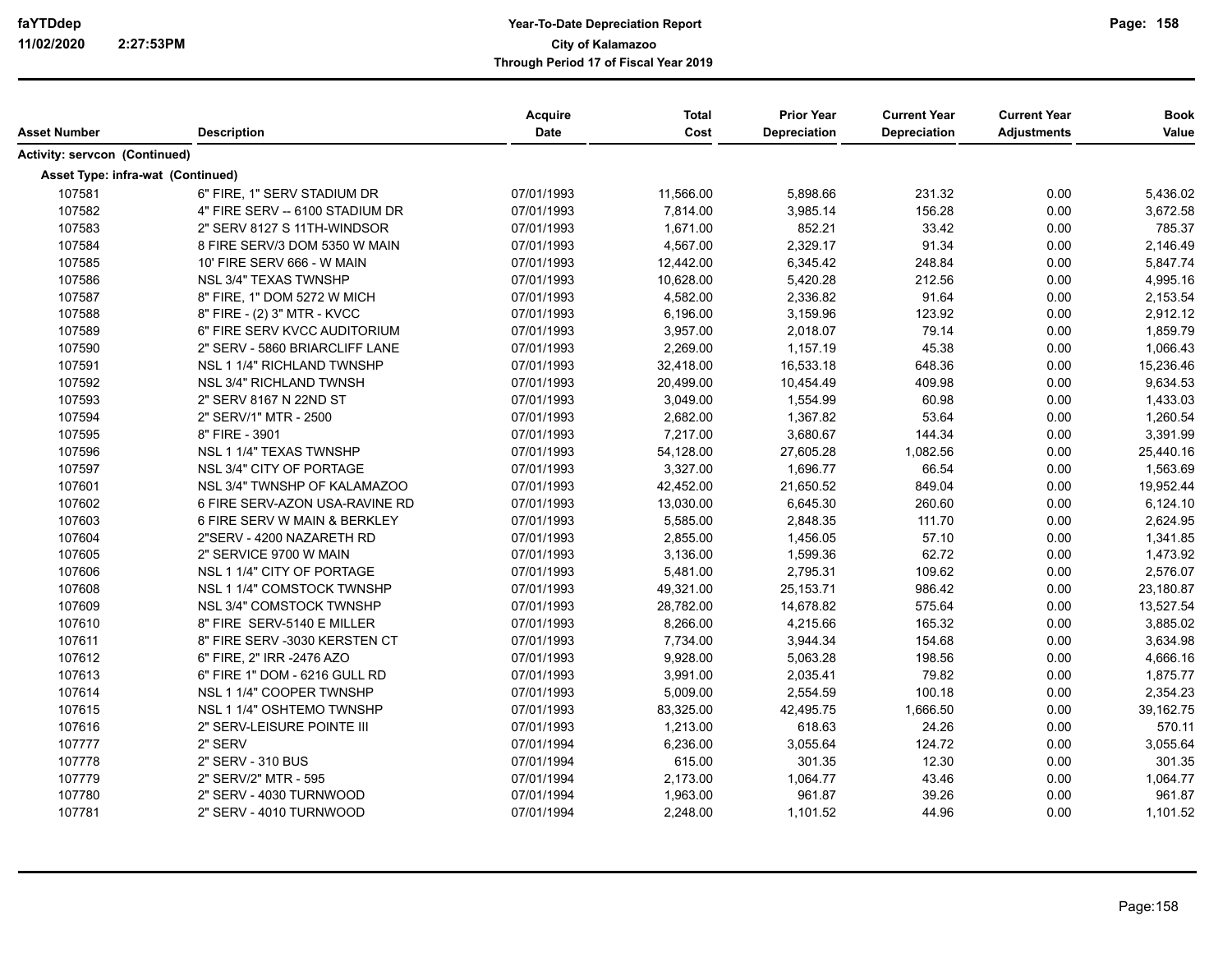| Asset Number                  | <b>Description</b>                | Acquire<br>Date | <b>Total</b><br>Cost | <b>Prior Year</b><br>Depreciation | <b>Current Year</b><br>Depreciation | <b>Current Year</b><br><b>Adjustments</b> | <b>Book</b><br>Value |
|-------------------------------|-----------------------------------|-----------------|----------------------|-----------------------------------|-------------------------------------|-------------------------------------------|----------------------|
| Activity: servcon (Continued) |                                   |                 |                      |                                   |                                     |                                           |                      |
|                               | Asset Type: infra-wat (Continued) |                 |                      |                                   |                                     |                                           |                      |
| 107782                        | 2" SERV - 6475 E MICH             | 07/01/1994      | 1,352.00             | 662.48                            | 27.04                               | 0.00                                      | 662.48               |
| 107783                        | 4" FIRE/4" DOM                    | 07/01/1994      | 3,784.00             | 1,854.16                          | 75.68                               | 0.00                                      | 1,854.16             |
| 107784                        | 4" IRR SERV - 5995                | 07/01/1994      | 4,357.00             | 2,134.93                          | 87.14                               | 0.00                                      | 2,134.93             |
| 107785                        | 2" IRRIGATION - 5285 E. H         | 07/01/1994      | 225.00               | 110.25                            | 4.50                                | 0.00                                      | 110.25               |
| 107786                        | NSL 1994 3/4" COOPER TWNSHP       | 07/01/1994      | 4,784.00             | 2,344.16                          | 95.68                               | 0.00                                      | 2,344.16             |
| 107787                        | NSL 1994 3/4" COMSTOCK            | 07/01/1994      | 29,074.00            | 14,246.26                         | 581.48                              | 0.00                                      | 14,246.26            |
| 107788                        | ADD IRRIG SER                     | 07/01/1994      | 295.00               | 144.55                            | 5.90                                | 0.00                                      | 144.55               |
| 107789                        | 2" SERV/2" MTR                    | 07/01/1994      | 3,838.00             | 1,880.62                          | 76.76                               | 0.00                                      | 1,880.62             |
| 107790                        | 4" IRR SERV                       | 07/01/1994      | 3,166.00             | 1,551.34                          | 63.32                               | 0.00                                      | 1,551.34             |
| 107791                        | 2" SERV 5853/5817                 | 07/01/1994      | 1,046.00             | 512.54                            | 20.92                               | 0.00                                      | 512.54               |
| 107792                        | 8" FIRE SERV - 8850 M-89          | 07/01/1994      | 14,080.00            | 6,899.20                          | 281.60                              | 0.00                                      | 6,899.20             |
| 107793                        | NSL 1994 3/4" RICHLAND            | 07/01/1994      | 15,604.00            | 7,645.96                          | 312.08                              | 0.00                                      | 7,645.96             |
| 107794                        | NSL 1994 1 1/4" RICHLAND          | 07/01/1994      | 48,869.00            | 23,945.81                         | 977.38                              | 0.00                                      | 23,945.81            |
| 107795                        | 6" SERV WINDSONG                  | 07/01/1994      | 4,079.00             | 1,998.71                          | 81.58                               | 0.00                                      | 1,998.71             |
| 107796                        | NSL 1994 3/4'TEXAS TOWNSHIP       | 07/01/1994      | 16,448.00            | 8,059.52                          | 328.96                              | 0.00                                      | 8,059.52             |
| 107797                        | NSL 1994 1 1/4" TEXAS TWNSHP      | 07/01/1994      | 58,080.00            | 28,459.20                         | 1,161.60                            | 0.00                                      | 28,459.20            |
| 107798                        | 6" FIRE/2" DOMESTIC               | 07/01/1994      | 8,519.00             | 4,174.31                          | 170.38                              | 0.00                                      | 4,174.31             |
| 107799                        | 2' SERV - 5912 VENTURA            | 07/01/1994      | 2,262.00             | 1,108.38                          | 45.24                               | 0.00                                      | 1,108.38             |
| 107800                        | NSL 1994 1 1/4" OSHTEMO           | 07/01/1994      | 123,552.00           | 60,540.48                         | 2,471.04                            | 0.00                                      | 60,540.48            |
| 107802                        | 4" SERV - 5579 STADIUM DR         | 07/01/1994      | 8,655.00             | 4,240.95                          | 173.10                              | 0.00                                      | 4,240.95             |
| 107803                        | NSL 1994 1 1/4" COMSTOCK          | 07/01/1994      | 55,359.00            | 27,125.91                         | 1,107.18                            | 0.00                                      | 27,125.91            |
| 107804                        | 8" FIRE 6255 CRANBR               | 07/01/1994      | 8,329.00             | 4,081.21                          | 166.58                              | 0.00                                      | 4,081.21             |
| 107805                        | 8" FIRE SERVICE                   | 07/01/1994      | 8,862.00             | 4,342.38                          | 177.24                              | 0.00                                      | 4,342.38             |
| 107806                        | 1 1/4" SERV/6' FIRE               | 07/01/1994      | 5,533.00             | 2,711.17                          | 110.66                              | 0.00                                      | 2,711.17             |
| 107807                        | 6" SERV/4" FIRE                   | 07/01/1994      | 4,090.00             | 2,004.10                          | 81.80                               | 0.00                                      | 2,004.10             |
| 107808                        | 6" SERV - 3885 S 9TH ST           | 07/01/1994      | 1,242.00             | 608.58                            | 24.84                               | 0.00                                      | 608.58               |
| 107822                        | 8" FIRE / D" DOM 204 N ROSE       | 07/01/1994      | 10,838.00            | 5,310.62                          | 216.76                              | 0.00                                      | 5,310.62             |
| 107826                        | <b>NSL 1994 1 1/4" PORTAGE</b>    | 07/01/1994      | 6,807.00             | 3,335.43                          | 136.14                              | 0.00                                      | 3,335.43             |
| 107829                        | 2" SER 2" MTR                     | 07/01/1994      | 1,326.00             | 649.74                            | 26.52                               | 0.00                                      | 649.74               |
| 107830                        | NSL 1994 3/4" KAL TWNSHP          | 07/01/1994      | 50,153.00            | 24,574.97                         | 1,003.06                            | 0.00                                      | 24,574.97            |
| 107831                        | NSL 1994 1 1/4" KAL TWNSHP        | 07/01/1994      | 31,911.00            | 15,636.39                         | 638.22                              | 0.00                                      | 15,636.39            |
| 107840                        | NSL 1994 3/4" PORTAGE             | 07/01/1994      | 3,890.00             | 1,906.10                          | 77.80                               | 0.00                                      | 1,906.10             |
| 107854                        | NSL 1994 1 1/4 COOPER TWNSHP      | 07/01/1994      | 3,202.00             | 1,568.98                          | 64.04                               | 0.00                                      | 1,568.98             |
| 107857                        | 1994 FROZEN SERVICES              | 07/01/1994      | 242,562.00           | 118,855.38                        | 4,851.24                            | 0.00                                      | 118,855.38           |
| 107888                        | 4" FIRE SERVICE-4620              | 07/01/1994      | 3,299.00             | 1,616.51                          | 65.98                               | 0.00                                      | 1,616.51             |
| 107889                        | 4" FIRE 1 1/4" DOM                | 07/01/1994      | 7,014.00             | 3,436.86                          | 140.28                              | 0.00                                      | 3,436.86             |
| 107890                        | 6" FIRE/4" DOM                    | 07/01/1994      | 3,292.00             | 1,613.08                          | 65.84                               | 0.00                                      | 1,613.08             |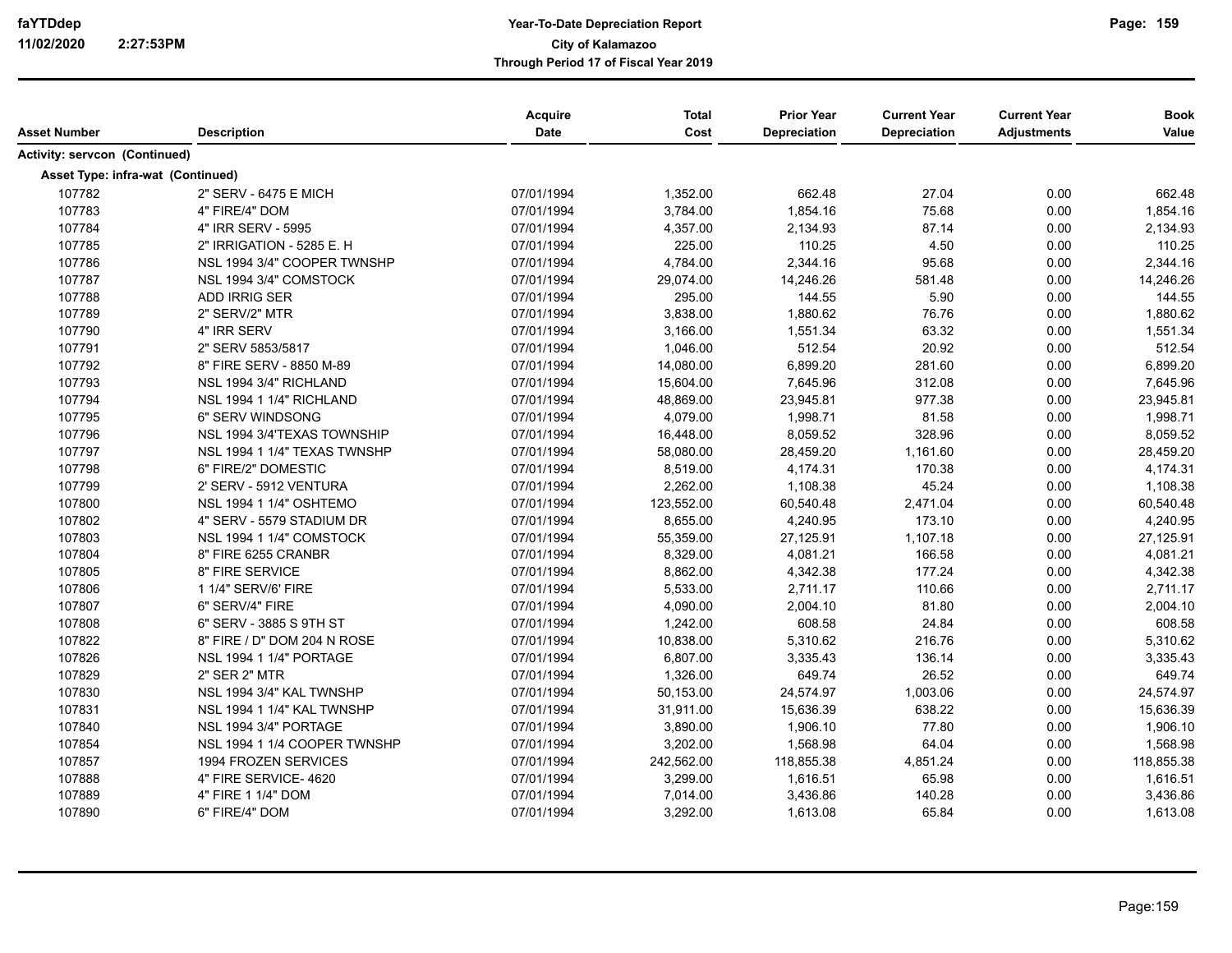| Asset Number                         | <b>Description</b>            | Acquire<br>Date | <b>Total</b><br>Cost | <b>Prior Year</b><br>Depreciation | <b>Current Year</b><br><b>Depreciation</b> | <b>Current Year</b><br><b>Adjustments</b> | <b>Book</b><br>Value |
|--------------------------------------|-------------------------------|-----------------|----------------------|-----------------------------------|--------------------------------------------|-------------------------------------------|----------------------|
| <b>Activity: servcon (Continued)</b> |                               |                 |                      |                                   |                                            |                                           |                      |
| Asset Type: infra-wat (Continued)    |                               |                 |                      |                                   |                                            |                                           |                      |
| 107891                               | 2" TEMP SERV 850 N DRAKE      | 07/01/1994      | 1,019.00             | 499.31                            | 20.38                                      | 0.00                                      | 499.31               |
| 107892                               | 4" SERV/4" FIRE               | 07/01/1994      | 4,468.00             | 2,189.32                          | 89.36                                      | 0.00                                      | 2,189.32             |
| 107893                               | 1 1/4 " SERVICE               | 07/01/1994      | 1,002.00             | 490.98                            | 20.04                                      | 0.00                                      | 490.98               |
| 107894                               | 4" SERVICE TO 831             | 07/01/1994      | 5,798.00             | 2,841.02                          | 115.96                                     | 0.00                                      | 2,841.02             |
| 107896                               | 2" DOM/4" FIRE 422            | 07/01/1994      | 835.00               | 409.15                            | 16.70                                      | 0.00                                      | 409.15               |
| 107897                               | 6" FIRE SERVICE - 918         | 07/01/1994      | 11,361.00            | 5,566.89                          | 227.22                                     | 0.00                                      | 5,566.89             |
| 107898                               | 4" SERVICE TO 300 N ROSE      | 07/01/1994      | 2,488.00             | 1,219.12                          | 49.76                                      | 0.00                                      | 1,219.12             |
| 107899                               | 4" FIRE SERVICE               | 07/01/1994      | 3,250.00             | 1,592.50                          | 65.00                                      | 0.00                                      | 1,592.50             |
| 107900                               | 2" SERV/2" MTR                | 07/01/1994      | 2,977.00             | 1,458.73                          | 59.54                                      | 0.00                                      | 1,458.73             |
| 107901                               | 2" SER - 3318 BRO             | 07/01/1994      | 3,368.00             | 1,650.32                          | 67.36                                      | 0.00                                      | 1,650.32             |
| 107902                               | 1 1/4" SERVICE                | 07/01/1994      | 1,343.00             | 658.07                            | 26.86                                      | 0.00                                      | 658.07               |
| 107903                               | 4" FIRE SERVICE - 4550        | 07/01/1994      | 3,818.00             | 1,870.82                          | 76.36                                      | 0.00                                      | 1,870.82             |
| 107904                               | 4" FIRE SERVICE - 4771        | 07/01/1994      | 5,689.00             | 2,787.61                          | 113.78                                     | 0.00                                      | 2,787.61             |
| 107905                               | 4" FIRE SERVICE - 4609        | 07/01/1994      | 5,391.00             | 2,641.59                          | 107.82                                     | 0.00                                      | 2,641.59             |
| 107906                               | 2" SERVICE 1414 FRATER        | 07/01/1994      | 2,933.00             | 1,437.17                          | 58.66                                      | 0.00                                      | 1,437.17             |
| 107907                               | 2" SERVICE 2145               | 07/01/1994      | 6,949.00             | 3,405.01                          | 138.98                                     | 0.00                                      | 3,405.01             |
| 107908                               | 3/4" SERV 3510 MT OLIVET      | 07/01/1994      | 69.00                | 33.81                             | 1.38                                       | 0.00                                      | 33.81                |
| 107909                               | 3/4" SERVICE                  | 07/01/1994      | 1,343.00             | 658.07                            | 26.86                                      | 0.00                                      | 658.07               |
| 107910                               | FORD BOX                      | 07/01/1994      | 667.00               | 326.83                            | 13.34                                      | 0.00                                      | 326.83               |
| 107912                               | 6" FIRE SERVICE -15           | 07/01/1994      | 6,769.00             | 3,316.81                          | 135.38                                     | 0.00                                      | 3,316.81             |
| 107913                               | 2" SERVICE                    | 07/01/1994      | 2,405.00             | 1,178.45                          | 48.10                                      | 0.00                                      | 1,178.45             |
| 107914                               | 1 1/4" BLOW OFF               | 07/01/1994      | 88.00                | 43.12                             | 1.76                                       | 0.00                                      | 43.12                |
| 107915                               | NSL 1994 CITY OF KAZOO 3/4"   | 07/01/1994      | 30,909.00            | 15,145.41                         | 618.18                                     | 0.00                                      | 15,145.41            |
| 107916                               | NSL 1994 CITY OF KAZOO 1 1/4" | 07/01/1994      | 57,354.00            | 28,103.46                         | 1,147.08                                   | 0.00                                      | 28,103.46            |
| 107917                               | 1" IRRIGATION SERVICE         | 07/01/1994      | 159.00               | 77.91                             | 3.18                                       | 0.00                                      | 77.91                |
| 107918                               | 4 YARD HYDRANTS - DT          | 07/01/1994      | 9,367.00             | 4,589.83                          | 187.34                                     | 0.00                                      | 4,589.83             |
| 107920                               | 1994 SERVICE EXTENENSIONS     | 07/01/1994      | 63.00                | 30.87                             | 1.26                                       | 0.00                                      | 30.87                |
| 107922                               | 4" SERVICE                    | 07/01/1994      | 2,074.00             | 1,016.26                          | 41.48                                      | 0.00                                      | 1,016.26             |
| 107923                               | 1 1/2" IRR SERV 1155 ACADEMY  | 07/01/1994      | 632.00               | 309.68                            | 12.64                                      | 0.00                                      | 309.68               |
| 107924                               | 8" FIRE/F METER WMU           | 07/01/1994      | 506.00               | 247.94                            | 10.12                                      | 0.00                                      | 247.94               |
| 107925                               | 2" SERVICE                    | 07/01/1994      | 6,476.00             | 3,173.24                          | 129.52                                     | 0.00                                      | 3,173.24             |
| 107926                               | 4" SERV/2" MTR                | 07/01/1994      | 4,982.00             | 2,441.18                          | 99.64                                      | 0.00                                      | 2,441.18             |
| 107927                               | 8" FIRE SERVICE               | 07/01/1994      | 3,828.00             | 1,875.72                          | 76.56                                      | 0.00                                      | 1,875.72             |
| 107928                               | 110467460                     | 07/01/1994      | 4,094.00             | 2,006.06                          | 81.88                                      | 0.00                                      | 2,006.06             |
| 107929                               | 4" SERV/2"                    | 07/01/1994      | 5,127.00             | 2,512.23                          | 102.54                                     | 0.00                                      | 2,512.23             |
| 107930                               | 2"SERV/4" FIRE 131            | 07/01/1994      | 10,167.00            | 4,981.83                          | 203.34                                     | 0.00                                      | 4,981.83             |
| 107931                               | 2' SERVICE                    | 07/01/1994      | 4,365.00             | 2,138.85                          | 87.30                                      | 0.00                                      | 2,138.85             |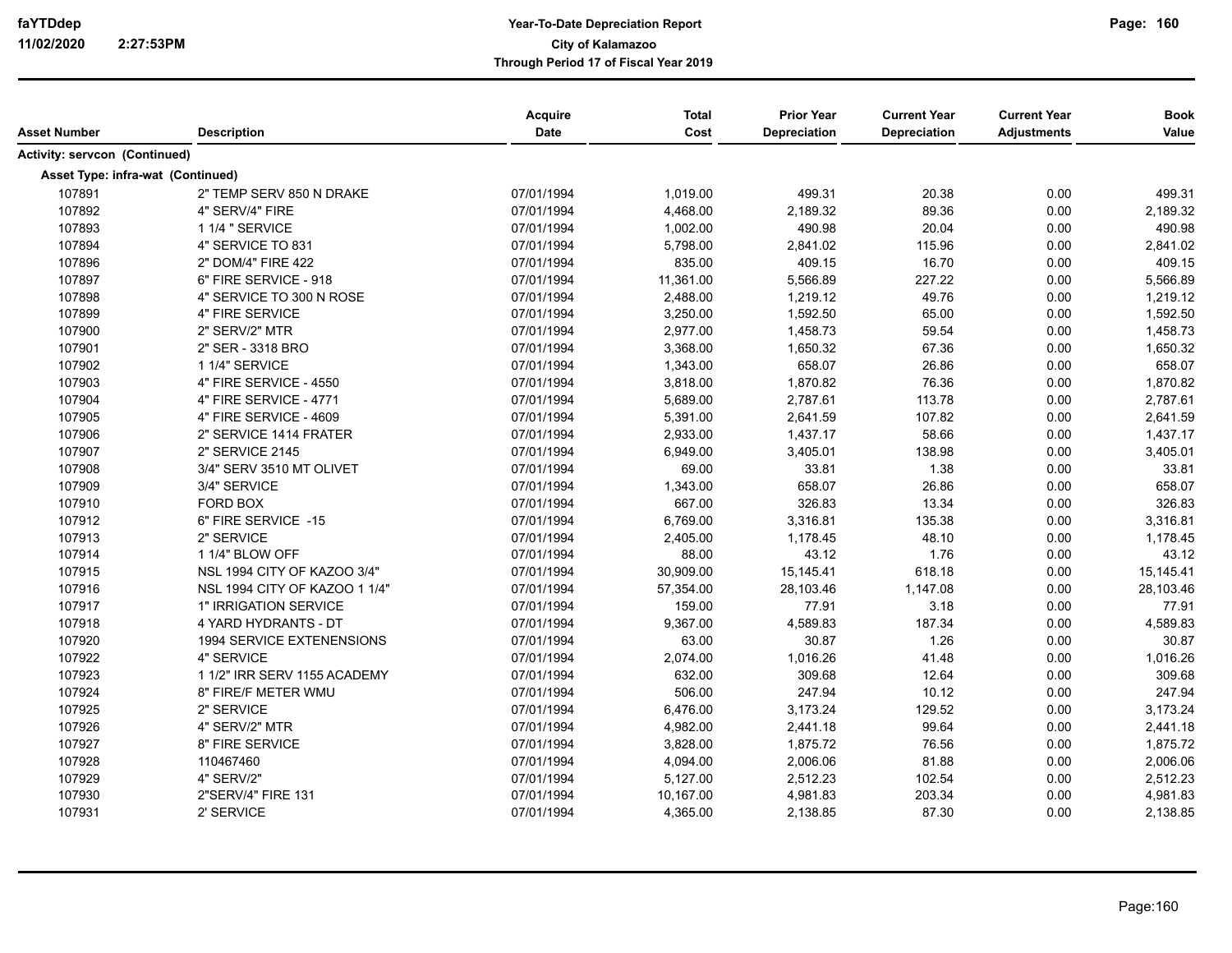| Asset Number                      | <b>Description</b>          | Acquire<br>Date | <b>Total</b><br>Cost | <b>Prior Year</b><br>Depreciation | <b>Current Year</b><br>Depreciation | <b>Current Year</b><br><b>Adjustments</b> | <b>Book</b><br>Value |
|-----------------------------------|-----------------------------|-----------------|----------------------|-----------------------------------|-------------------------------------|-------------------------------------------|----------------------|
|                                   |                             |                 |                      |                                   |                                     |                                           |                      |
| Activity: servcon (Continued)     |                             |                 |                      |                                   |                                     |                                           |                      |
| Asset Type: infra-wat (Continued) |                             |                 |                      |                                   |                                     |                                           |                      |
| 108220                            | 8" FIRE SERV/4" DOM - 204 N | 07/01/1995      | 229.01               | 107.63                            | 4.58                                | 0.00                                      | 116.80               |
| 108223                            | 2" SER-4146 LAKE CREST CIR- | 07/01/1995      | 3,174.97             | 1,492.25                          | 63.50                               | 0.00                                      | 1,619.22             |
| 108224                            | NSL 1 1/4 COOPER TWNSP      | 07/01/1995      | 1,653.98             | 777.38                            | 33.08                               | 0.00                                      | 843.52               |
| 108225                            | INST 2" SERV- 6434 GULL RD  | 07/01/1995      | 1,518.45             | 713.69                            | 30.37                               | 0.00                                      | 774.39               |
| 108226                            | 3/4" SERVICE CON-2904 HUNTE | 07/01/1995      | 264.71               | 124.39                            | 5.30                                | 0.00                                      | 135.02               |
| 108227                            | 3/4" SERVICE CON-2903 HUNTE | 07/01/1995      | 264.71               | 124.39                            | 5.30                                | 0.00                                      | 135.02               |
| 108228                            | 3/4" SERVICE CON-2902 HUNTE | 07/01/1995      | 270.20               | 126.97                            | 5.41                                | 0.00                                      | 137.82               |
| 108229                            | 3/4" SERVICE CON-2901 HUNTE | 07/01/1995      | 270.20               | 126.97                            | 5.41                                | 0.00                                      | 137.82               |
| 108230                            | 2" SERV- GULL RUN - BLDG #1 | 07/01/1995      | 833.86               | 391.97                            | 16.68                               | 0.00                                      | 425.21               |
| 108231                            | 2" SERV - GULL RUN - BLDG # | 07/01/1995      | 806.92               | 379.29                            | 16.14                               | 0.00                                      | 411.49               |
| 108232                            | NSL 1 1/4 COMSTOCK TWNSP    | 07/01/1995      | 74,212.44            | 34,879.87                         | 1,484.25                            | 0.00                                      | 37,848.32            |
| 108233                            | 2" SER-4006 LAKE CREST CIR- | 07/01/1995      | 1,304.31             | 613.06                            | 26.09                               | 0.00                                      | 665.16               |
| 108234                            | NSL 3/4 OSHTEMO TWNSHP      | 07/01/1995      | 1,255.71             | 590.16                            | 25.12                               | 0.00                                      | 640.43               |
| 108235                            | 2" SERVICE W/ 2" MTR - 5525 | 07/01/1995      | 4,353.23             | 2,046.01                          | 87.07                               | 0.00                                      | 2,220.15             |
| 108236                            | 8" FIRE SERVICE - 3030 KERS | 07/01/1995      | 4,510.70             | 2,120.00                          | 90.22                               | 0.00                                      | 2,300.48             |
| 108237                            | 2" FIRE SERV - 4046 LAKE CR | 07/01/1995      | 3,838.98             | 1,804.33                          | 76.78                               | 0.00                                      | 1,957.87             |
| 108238                            | 6" FIRE W/2" SERV-5876 KING | 07/01/1995      | 9,307.98             | 4,374.76                          | 186.16                              | 0.00                                      | 4,747.06             |
| 108239                            | 2" SERV - 5212 EAST ML AVE  | 07/01/1995      | 207.00               | 97.29                             | 4.14                                | 0.00                                      | 105.57               |
| 108240                            | 2" SERV - 4240 LAKECREST -  | 07/01/1995      | 4,286.68             | 2,014.70                          | 85.74                               | 0.00                                      | 2,186.24             |
| 108241                            | 2" SERV - 4030 TURNWOOD DR. | 07/01/1995      | 96.54                | 45.36                             | 1.93                                | 0.00                                      | 49.25                |
| 108242                            | 2" SERV - 4010 TURNWOOD DR. | 07/01/1995      | 689.64               | 324.07                            | 13.80                               | 0.00                                      | 351.77               |
| 108243                            | WATER SERVICE 2" 2145 E M   | 07/01/1995      | 1,263.80             | 594.01                            | 25.28                               | 0.00                                      | 644.51               |
| 108244                            | 2" SER-2975 INTERSTATE PKW- | 07/01/1995      | 3,961.03             | 1,861.67                          | 79.22                               | 0.00                                      | 2,020.14             |
| 108245                            | 4" SERV/W IRRIGATION - BEAT | 07/01/1995      | 2,868.17             | 1,348.00                          | 57.37                               | 0.00                                      | 1,462.80             |
| 108246                            | 4" SERV TO - RICHLAND FIRE  | 07/01/1995      | 2,008.73             | 944.09                            | 40.18                               | 0.00                                      | 1,024.46             |
| 108247                            | 2" IRR SERV - RICHARD ALLAN | 07/01/1995      | 192.81               | 90.65                             | 3.86                                | 0.00                                      | 98.30                |
| 108248                            | 2" SERV/ - 7350 35TH ST     | 07/01/1995      | 1,236.31             | 581.10                            | 24.73                               | 0.00                                      | 630.48               |
| 108249                            | NSL 3/4 RICHLAND TWNSP.     | 07/01/1995      | 10,641.02            | 5,001.27                          | 212.82                              | 0.00                                      | 5,426.93             |
| 108250                            | NSL 1 1/4 RICHLAND TWNSP.   | 07/01/1995      | 50,044.50            | 23,520.92                         | 1,000.89                            | 0.00                                      | 25,522.69            |
| 108251                            | NSL 1 1/4 PAVILION TWNSP.   | 07/01/1995      | 1,999.67             | 939.80                            | 40.00                               | 0.00                                      | 1,019.87             |
| 108252                            | INST 4" SERV-5793 BRIARCLIF | 07/01/1995      | 4,006.80             | 1,883.22                          | 80.14                               | 0.00                                      | 2,043.44             |
| 108253                            | INST 4" SERV-5796 BRIARCLIF | 07/01/1995      | 7,478.39             | 3,514.89                          | 149.57                              | 0.00                                      | 3,813.93             |
| 108254                            | INST (9) 1-1/4" SERV-7133 C | 07/01/1995      | 12,723.06            | 5,979.81                          | 254.46                              | 0.00                                      | 6,488.79             |
| 108255                            | NSL 3/4 COOPER TWNSHP       | 07/01/1995      | 1,471.07             | 691.37                            | 29.42                               | 0.00                                      | 750.28               |
| 108256                            | 2" DOM 5250 S. 9TH ST.      | 07/01/1995      | 4,389.61             | 2,063.07                          | 87.79                               | 0.00                                      | 2,238.75             |
| 108257                            | NSL 1 1/4 OSHTEMO TWNSP     | 07/01/1995      | 129,919.76           | 61,062.28                         | 2,598.40                            | 0.00                                      | 66,259.08            |
| 108258                            | 8" FIRE SERV-F.O.A. BEATRIC | 07/01/1995      | 6,891.87             | 3,239.24                          | 137.84                              | 0.00                                      | 3,514.79             |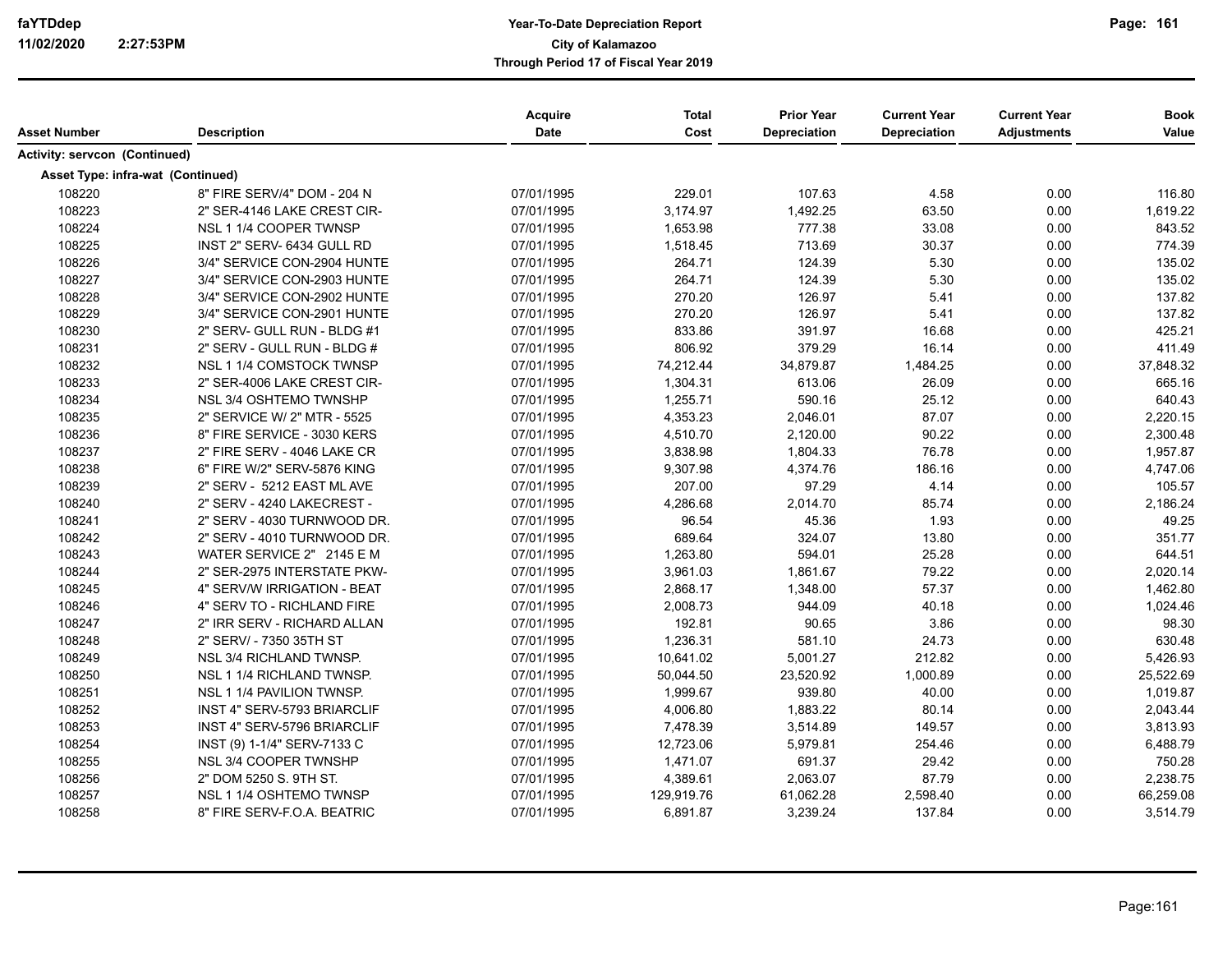| Asset Number                         | <b>Description</b>                | Acquire<br><b>Date</b> | <b>Total</b><br>Cost | <b>Prior Year</b><br>Depreciation | <b>Current Year</b><br><b>Depreciation</b> | <b>Current Year</b><br><b>Adjustments</b> | <b>Book</b><br>Value |
|--------------------------------------|-----------------------------------|------------------------|----------------------|-----------------------------------|--------------------------------------------|-------------------------------------------|----------------------|
| <b>Activity: servcon (Continued)</b> |                                   |                        |                      |                                   |                                            |                                           |                      |
|                                      | Asset Type: infra-wat (Continued) |                        |                      |                                   |                                            |                                           |                      |
| 108259                               | 2" SERVICE - 6467 SAN GABRI       | 07/01/1995             | 1,763.38             | 828.84                            | 35.27                                      | 0.00                                      | 899.27               |
| 108260                               | NSL 3/4 TEXAS TWNSP.              | 07/01/1995             | 13,420.49            | 6,307.64                          | 268.41                                     | 0.00                                      | 6,844.44             |
| 108261                               | NSL 1 1/4 TEXAS TWNSP.            | 07/01/1995             | 64,401.18            | 30,268.52                         | 1,288.03                                   | 0.00                                      | 32,844.63            |
| 108262                               | 2" SERV TO PIT-5713 VENTRUE       | 07/01/1995             | 1,227.02             | 576.69                            | 24.54                                      | 0.00                                      | 625.79               |
| 108263                               | 2" SERV - 1241 N. DRAKE           | 07/01/1995             | 994.69               | 467.47                            | 19.90                                      | 0.00                                      | 507.32               |
| 108264                               | 6" FIRE SERV/2" DOM-1241 N.       | 07/01/1995             | 7,203.99             | 3,385.88                          | 144.08                                     | 0.00                                      | 3,674.03             |
| 108265                               | 6" SERV / 4" COMP - 3885 S.       | 07/01/1995             | 5,753.29             | 2,704.07                          | 115.07                                     | 0.00                                      | 2,934.15             |
| 108266                               | NSL 3/4 CITY OF PORTAGE           | 07/01/1995             | 6,047.07             | 2,842.09                          | 120.94                                     | 0.00                                      | 3,084.04             |
| 108267                               | 6" FIRE SERV/ 2" DOM - 558        | 07/01/1995             | 3,822.42             | 1,796.57                          | 76.45                                      | 0.00                                      | 1,949.40             |
| 108268                               | SPECIAL MILWOOD SERVICE REN       | 07/01/1995             | 4,041.47             | 1,899.50                          | 80.83                                      | 0.00                                      | 2,061.14             |
| 108269                               | 4" FIRE/1-1/4" SERV-1225 FR       | 07/01/1995             | 4,636.04             | 2,178.92                          | 92.72                                      | 0.00                                      | 2,364.40             |
| 108270                               | 2" IRR METER-W.M.U.-MILLER        | 07/01/1995             | 1,149.95             | 540.50                            | 23.00                                      | 0.00                                      | 586.45               |
| 108271                               | 6" SERV/W (2) 3" MTRS-PORTA       | 07/01/1995             | 6,109.73             | 2,871.56                          | 122.20                                     | 0.00                                      | 3,115.97             |
| 108272                               | 8" FIRE SERV/4" DOM - 1550        | 07/01/1995             | 535.15               | 251.47                            | 10.71                                      | 0.00                                      | 272.97               |
| 108274                               | CUT IN FORD BOX 4514 W MAI        | 07/01/1995             | 69.05                | 32.43                             | 1.38                                       | 0.00                                      | 35.24                |
| 108276                               | WATER SERVICE 2" 3318 BRONS       | 07/01/1995             | 311.00               | 146.17                            | 6.22                                       | 0.00                                      | 158.61               |
| 108277                               | NSL 3/4 COMSTOCK OF TWNSP.        | 07/01/1995             | 47,867.35            | 22,497.71                         | 957.35                                     | 0.00                                      | 24,412.29            |
| 108278                               | WATER SERVICE CONNECTION CO       | 07/01/1995             | 57,542.00            | 27,044.74                         | 1,150.84                                   | 0.00                                      | 29,346.42            |
| 108279                               | 4" FIRE/2" DOM-DOVER HILLS        | 07/01/1995             | 3,545.23             | 1,666.25                          | 70.91                                      | 0.00                                      | 1,808.07             |
| 108280                               | <b>LEAD REMOVAL PROGRAM</b>       | 07/01/1995             | 45,195.16            | 21,241.68                         | 903.91                                     | 0.00                                      | 23,049.57            |
| 108281                               | SERVICE LINE REPLACEMENT -        | 07/01/1995             | 124,963.93           | 58,733.08                         | 2,499.28                                   | 0.00                                      | 63,731.57            |
| 108282                               | SERVICE LINE RELOCATION - F       | 07/01/1995             | 43,785.50            | 20,579.18                         | 875.71                                     | 0.00                                      | 22,330.61            |
| 108283                               | NSL 3/4 CITY OF KAZOO             | 07/01/1995             | 34,002.81            | 15,981.35                         | 680.06                                     | 0.00                                      | 17,341.40            |
| 108284                               | <b>SERVICE EXTENSIONS</b>         | 07/01/1995             | 2,284.62             | 1,073.72                          | 45.69                                      | 0.00                                      | 1,165.21             |
| 108285                               | NSL 1 1/4 CITY OF KAZOO           | 07/01/1995             | 50,043.69            | 23,520.50                         | 1,000.88                                   | 0.00                                      | 25,522.31            |
| 108289                               | 4" SERV TO 300 N. ROSE            | 07/01/1995             | 1,306.05             | 613.82                            | 26.12                                      | 0.00                                      | 666.11               |
| 108290                               | ADD 2" MTR TO EXIST SRV-225       | 07/01/1995             | 651.73               | 306.30                            | 13.04                                      | 0.00                                      | 332.39               |
| 108291                               | NSL 1 1/4 CITY OF PORTAGE         | 07/01/1995             | 5,882.19             | 2,764.60                          | 117.65                                     | 0.00                                      | 2,999.94             |
| 108292                               | 1-1/4" SERV CON-3720 GULL R       | 07/01/1995             | 547.96               | 257.56                            | 10.96                                      | 0.00                                      | 279.44               |
| 108293                               | INST 6" FIRE SERV-3720 GULL       | 07/01/1995             | 7,468.89             | 3,510.43                          | 149.38                                     | 0.00                                      | 3,809.08             |
| 108294                               | 6" FIRE SERV/1" MTR - 2626        | 07/01/1995             | 5,857.54             | 2,753.03                          | 117.15                                     | 0.00                                      | 2,987.36             |
| 108295                               | 6" FIRE SERV/1" MTR - 2500        | 07/01/1995             | 138.00               | 64.86                             | 2.76                                       | 0.00                                      | 70.38                |
| 108296                               | NSL 3/4 TOWNSP, OF KAZOO          | 07/01/1995             | 53,568.53            | 25,177.20                         | 1,071.37                                   | 0.00                                      | 27,319.96            |
| 108297                               | NSL 1 1/4 KALAMAZOO TWNSHP        | 07/01/1995             | 26,994.96            | 12,687.65                         | 539.90                                     | 0.00                                      | 13,767.41            |
| 108298                               | INST 4" FIRE SERV-4521 DOVE       | 07/01/1995             | 2,034.85             | 956.43                            | 40.70                                      | 0.00                                      | 1,037.72             |
| 108299                               | INST 2" SERVICE AT 918 JASP       | 07/01/1995             | 3,347.48             | 1,573.32                          | 66.95                                      | 0.00                                      | 1,707.21             |
| 108300                               | 4" SERV/3" METER - W.M.U. W       | 07/01/1995             | 7,210.58             | 3,388.94                          | 144.21                                     | 0.00                                      | 3,677.43             |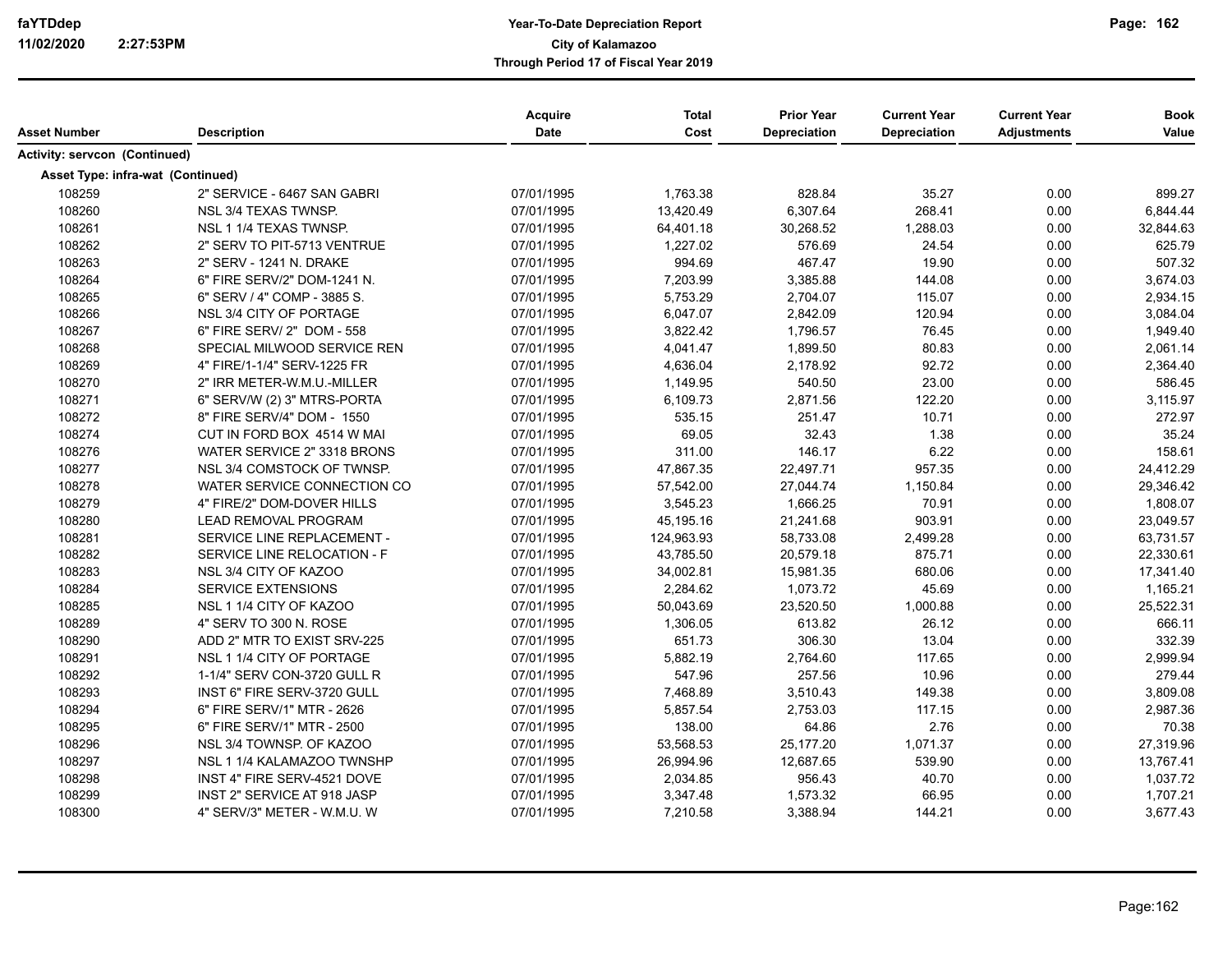| Asset Number                         | <b>Description</b>                 | Acquire<br><b>Date</b> | <b>Total</b><br>Cost | <b>Prior Year</b><br>Depreciation | <b>Current Year</b><br><b>Depreciation</b> | <b>Current Year</b><br><b>Adjustments</b> | <b>Book</b><br>Value |
|--------------------------------------|------------------------------------|------------------------|----------------------|-----------------------------------|--------------------------------------------|-------------------------------------------|----------------------|
| <b>Activity: servcon (Continued)</b> |                                    |                        |                      |                                   |                                            |                                           |                      |
|                                      | Asset Type: infra-wat (Continued)  |                        |                      |                                   |                                            |                                           |                      |
| 108301                               | 2" SER W/ 2" MTR-2236 BROOK        | 07/01/1995             | 2,061.25             | 968.78                            | 41.23                                      | 0.00                                      | 1,051.24             |
| 108302                               | 6" FIRE/2" DOM-1550 E. KILG        | 07/01/1995             | 500.61               | 235.24                            | 10.01                                      | 0.00                                      | 255.36               |
| 108303                               | INST IRR MTR - 590 W. MAPLE        | 07/01/1995             | 532.38               | 250.27                            | 10.65                                      | 0.00                                      | 271.46               |
| 108304                               | 4" FIRE/1-1/2" DOM-622 W. K        | 07/01/1995             | 4,541.68             | 2,134.55                          | 90.84                                      | 0.00                                      | 2,316.29             |
| 108305                               | 4" FIRE/4" DOM-DILLON HALL/        | 07/01/1995             | 6,588.90             | 3,096.83                          | 131.78                                     | 0.00                                      | 3,360.29             |
| 108306                               | 8" SERV/4" TURBO-W.M.U.            | 07/01/1995             | 7,207.04             | 3,387.29                          | 144.14                                     | 0.00                                      | 3,675.61             |
| 108307                               | 4" FIRE/2" DOM-2200 PARKVIE        | 07/01/1995             | 14,315.83            | 6,728.48                          | 286.32                                     | 0.00                                      | 7,301.03             |
| 108308                               | 4" SERVICE/2" MTR - 4520 DO        | 07/01/1995             | 3,249.57             | 1,527.27                          | 64.99                                      | 0.00                                      | 1,657.31             |
| 108309                               | 6" FIRE SERV - 1824 PORTAGE        | 07/01/1995             | 9,222.91             | 4,334.81                          | 184.46                                     | 0.00                                      | 4,703.64             |
| 108310                               | 4" FIRE/2" DOM-DOVER HILLS         | 07/01/1995             | 3,378.23             | 1,587.76                          | 67.57                                      | 0.00                                      | 1,722.90             |
| 108312                               | INST 3/4" SERV-ED ANNEN SPO        | 07/01/1995             | 1,324.33             | 622.48                            | 26.49                                      | 0.00                                      | 675.36               |
| 108687                               | INST 4" SERV - 4110 W. MICH        | 07/01/1996             | 1,860.00             | 837.00                            | 37.20                                      | 0.00                                      | 985.80               |
| 108690                               | INST 6" FIRE SERV - 4110 W.        | 07/01/1996             | 2,059.00             | 926.55                            | 41.18                                      | 0.00                                      | 1,091.27             |
| 108704                               | INST 6" FIRE SERV - 4110 W.        | 07/01/1996             | 1,653.00             | 743.85                            | 33.06                                      | 0.00                                      | 876.09               |
| 108710                               | 1 1/4 T&M - 4867 CHASEMOORE        | 07/01/1996             | 698.00               | 314.10                            | 13.96                                      | 0.00                                      | 369.94               |
| 108711                               | 1 1/4 T&M - 5230 SHAGBARK,         | 07/01/1996             | 525.00               | 236.25                            | 10.50                                      | 0.00                                      | 278.25               |
| 108712                               | NSL 1 1/4 CITY OF PORTAGE          | 07/01/1996             | 13,807.00            | 6,213.15                          | 276.14                                     | 0.00                                      | 7,317.71             |
| 108714                               | NSL 3/4 TOWNSP. OF KAZOO           | 07/01/1996             | 53,762.00            | 24,192.90                         | 1,075.24                                   | 0.00                                      | 28,493.86            |
| 108715                               | NSL 1 1/4 KALAMAZOO TWNSHP         | 07/01/1996             | 18,155.00            | 8,169.75                          | 363.10                                     | 0.00                                      | 9,622.15             |
| 108716                               | INST 6" FIRE SERV W/2" SERV        | 07/01/1996             | 7,493.00             | 3,371.85                          | 149.86                                     | 0.00                                      | 3,971.29             |
| 108717                               | INST 4" SERV - 448 N. BURDI        | 07/01/1996             | 1,624.00             | 730.80                            | 32.48                                      | 0.00                                      | 860.72               |
| 108718                               | ADD 1-1/2" METER TO EXIST S        | 07/01/1996             | 541.00               | 243.45                            | 10.82                                      | 0.00                                      | 286.73               |
| 108719                               | INST 4" SERV - 10009 OAKLAN        | 07/01/1996             | 3,628.00             | 1,632.60                          | 72.56                                      | 0.00                                      | 1,922.84             |
| 108722                               | INST 4" SERV - 4110 W. MICH        | 07/01/1996             | 1,549.00             | 697.05                            | 30.98                                      | 0.00                                      | 820.97               |
| 108723                               | INST 1-1/4" SERVICE OFF FEE        | 07/01/1996             | 4,306.00             | 1,937.70                          | 86.12                                      | 0.00                                      | 2,282.18             |
| 108724                               | OT AND EQUIP FOR WMU STUDEN        | 07/01/1996             | 901.00               | 405.45                            | 18.02                                      | 0.00                                      | 477.53               |
| 108725                               | INST 1-1/4" SERVICE OFF FEE        | 07/01/1996             | 678.00               | 305.10                            | 13.56                                      | 0.00                                      | 359.34               |
| 108727                               | INST 1-1/4" SERVICE OFF FEE        | 07/01/1996             | 1,063.00             | 478.35                            | 21.26                                      | 0.00                                      | 563.39               |
| 108728                               | INST 2" SERV AND 2" METER -        | 07/01/1996             | 4,660.00             | 2,097.00                          | 93.20                                      | 0.00                                      | 2,469.80             |
| 108729                               | <b>INST 2" METER FOR IRRIGATIO</b> | 07/01/1996             | 785.00               | 353.25                            | 15.70                                      | 0.00                                      | 416.05               |
| 108730                               | 4" SERV 4" METER - 251 MILL        | 07/01/1996             | 8,575.00             | 3,858.75                          | 171.50                                     | 0.00                                      | 4,544.75             |
| 108731                               | INST 9 3/4" SERV @ HUNTER'         | 07/01/1996             | 2,499.00             | 1,124.55                          | 49.98                                      | 0.00                                      | 1,324.47             |
| 108732                               | INST 4" SERV - 4110 W. MICH        | 07/01/1996             | 941.00               | 423.45                            | 18.82                                      | 0.00                                      | 498.73               |
| 108733                               | INST 6" FIRE SERV - 4110 W.        | 07/01/1996             | 886.00               | 398.70                            | 17.72                                      | 0.00                                      | 469.58               |
| 108734                               | INST 2" SERV - W/4-1" METER        | 07/01/1996             | 3,825.00             | 1,721.25                          | 76.50                                      | 0.00                                      | 2,027.25             |
| 108736                               | SERVICE LINE REPLACEMENT -         | 07/01/1996             | 61,746.00            | 27,785.70                         | 1,234.92                                   | 0.00                                      | 32,725.38            |
| 108763                               | INST 2" SERV - 5665 MEADOWS        | 07/01/1996             | 2,222.00             | 999.90                            | 44.44                                      | 0.00                                      | 1,177.66             |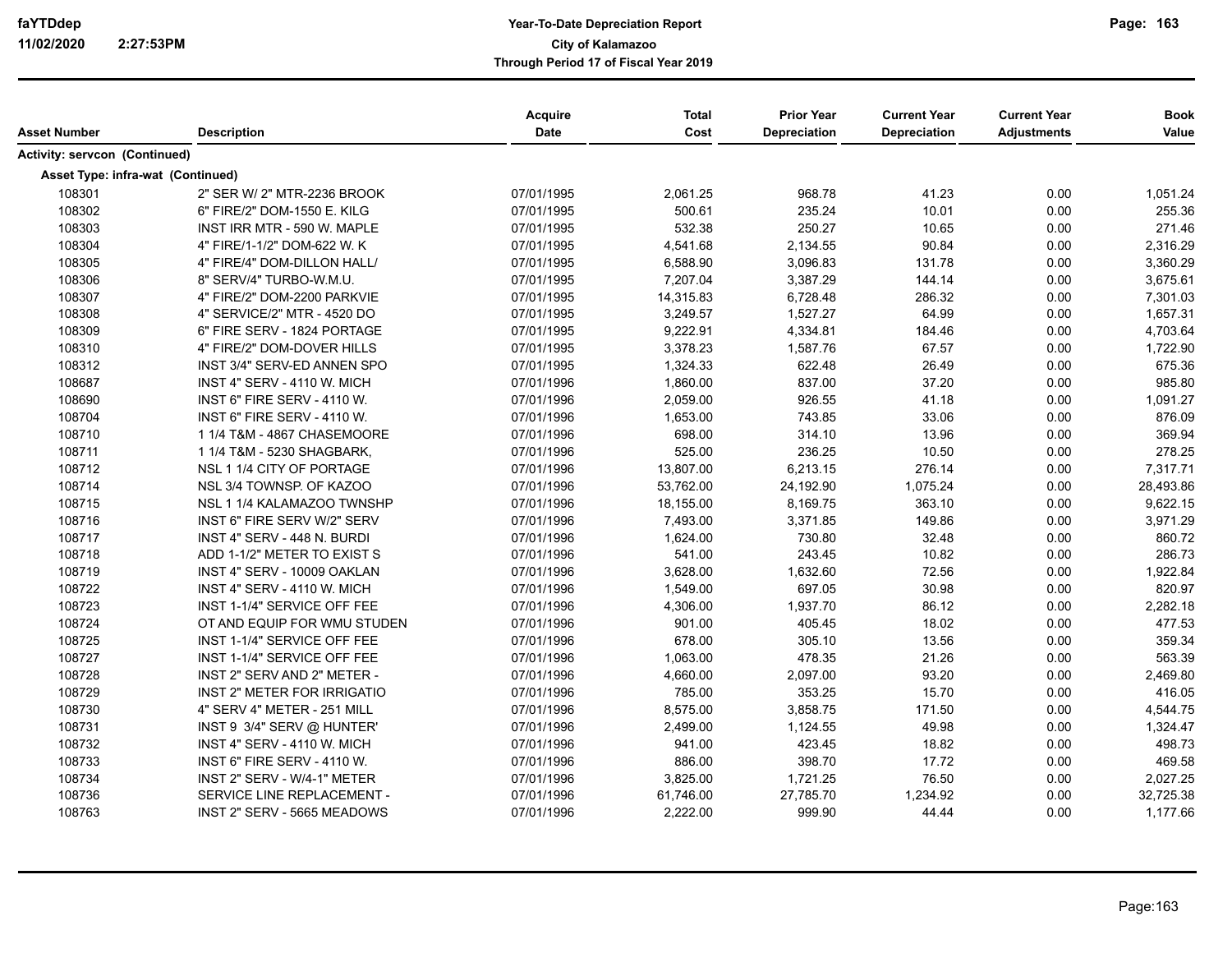| Asset Number                         | <b>Description</b>                 | Acquire<br>Date | <b>Total</b><br>Cost | <b>Prior Year</b><br>Depreciation | <b>Current Year</b><br><b>Depreciation</b> | <b>Current Year</b><br><b>Adjustments</b> | <b>Book</b><br>Value |
|--------------------------------------|------------------------------------|-----------------|----------------------|-----------------------------------|--------------------------------------------|-------------------------------------------|----------------------|
| <b>Activity: servcon (Continued)</b> |                                    |                 |                      |                                   |                                            |                                           |                      |
|                                      | Asset Type: infra-wat (Continued)  |                 |                      |                                   |                                            |                                           |                      |
| 108764                               | INST 1 1/4" SERV - 4843 CHA        | 07/01/1996      | 731.00               | 328.95                            | 14.62                                      | 0.00                                      | 387.43               |
| 108765                               | INST 4" SERV 3" METER - WMU        | 07/01/1996      | 7,055.00             | 3,174.75                          | 141.10                                     | 0.00                                      | 3,739.15             |
| 108766                               | INST 4" SERV - 3421 PARKVIE        | 07/01/1996      | 10,869.00            | 4,891.05                          | 217.38                                     | 0.00                                      | 5,760.57             |
| 108767                               | <b>INST 4" SERV - SUTHERLAND F</b> | 07/01/1996      | 9,344.00             | 4,204.80                          | 186.88                                     | 0.00                                      | 4,952.32             |
| 108768                               | INST 2" SERV/2" METER - 92         | 07/01/1996      | 3,773.00             | 1,697.85                          | 75.46                                      | 0.00                                      | 1,999.69             |
| 108769                               | INST 6" FIRE SERV-200 E. MI        | 07/01/1996      | 9,614.00             | 4,326.30                          | 192.28                                     | 0.00                                      | 5,095.42             |
| 108770                               | INST 1-1/4" SERV-2315 ANGLI        | 07/01/1996      | 479.00               | 215.55                            | 9.58                                       | 0.00                                      | 253.87               |
| 108771                               | INST 4" FIRE SERV-4411 CLAY        | 07/01/1996      | 4,789.00             | 2,155.05                          | 95.78                                      | 0.00                                      | 2,538.17             |
| 108772                               | INST 4" FIRE SERV-4401 CLAY        | 07/01/1996      | 7,714.00             | 3,471.30                          | 154.28                                     | 0.00                                      | 4,088.42             |
| 108773                               | INST 2" SERVICE AT 918 JASP        | 07/01/1996      | 1,088.00             | 489.60                            | 21.76                                      | 0.00                                      | 576.64               |
| 108774                               | 6" SERV - EASTBROOK                | 07/01/1996      | 4,461.00             | 2,007.45                          | 89.22                                      | 0.00                                      | 2,364.33             |
| 108775                               | 2200 PARKVIEW "95" ASSET #1        | 07/01/1996      | 237.00               | 106.65                            | 4.74                                       | 0.00                                      | 125.61               |
| 108776                               | FRATERNITY VILLAGE DRIVE "9        | 07/01/1996      | 369.00               | 166.05                            | 7.38                                       | 0.00                                      | 195.57               |
| 108778                               | LEAD REMOVAL PROGRAM               | 07/01/1996      | 71,458.00            | 32,156.10                         | 1,429.16                                   | 0.00                                      | 37,872.74            |
| 108779                               | TEMP SERV 2" - 241 W SOUTH         | 07/01/1996      | 1,350.00             | 607.50                            | 27.00                                      | 0.00                                      | 715.50               |
| 108780                               | SERVICE LINE RELOCATION/REP        | 07/01/1996      | 8,925.00             | 4,016.25                          | 178.50                                     | 0.00                                      | 4,730.25             |
| 108781                               | NSL 3/4 CITY OF PORTAGE            | 07/01/1996      | 7,019.00             | 3,158.55                          | 140.38                                     | 0.00                                      | 3,720.07             |
| 108782                               | NSL 3/4 CITY OF KAZOO              | 07/01/1996      | 40,617.00            | 18,277.65                         | 812.34                                     | 0.00                                      | 21,527.01            |
| 108783                               | <b>SERVICE EXTENSIONS</b>          | 07/01/1996      | 6,042.00             | 2,718.90                          | 120.84                                     | 0.00                                      | 3,202.26             |
| 108784                               | NSL 1 1/4 CITY OF KAZOO            | 07/01/1996      | 38,288.00            | 17,229.60                         | 765.76                                     | 0.00                                      | 20,292.64            |
| 108785                               | INST 2" SERV - 5599 MEADOWS        | 07/01/1996      | 1,446.00             | 650.70                            | 28.92                                      | 0.00                                      | 766.38               |
| 108786                               | INST 2" SERV - 5066 MEADOWS        | 07/01/1996      | 2,400.00             | 1,080.00                          | 48.00                                      | 0.00                                      | 1,272.00             |
| 108787                               | INST 6" FIRE SERV - 8450 N         | 07/01/1996      | 3,893.00             | 1,751.85                          | 77.86                                      | 0.00                                      | 2,063.29             |
| 108792                               | SPECIAL MILWOOD SERVICE REN        | 07/01/1996      | 1,762.00             | 792.90                            | 35.24                                      | 0.00                                      | 933.86               |
| 108795                               | INST 2" SERV - 1301 LAMONT         | 07/01/1996      | 3,351.00             | 1,507.95                          | 67.02                                      | 0.00                                      | 1,776.03             |
| 108799                               | INST 2" SERV-5607 GRASSY ME        | 07/01/1996      | 1,770.00             | 796.50                            | 35.40                                      | 0.00                                      | 938.10               |
| 108809                               | INST 2" SERV - 5609 MEADOWS        | 07/01/1996      | 2,468.00             | 1,110.60                          | 49.36                                      | 0.00                                      | 1,308.04             |
| 108810                               | INST 2" SERV - 5610 GRASSY         | 07/01/1996      | 2,075.00             | 933.75                            | 41.50                                      | 0.00                                      | 1,099.75             |
| 108811                               | INST 2" SERV - 5572 GRASSY         | 07/01/1996      | 2,077.00             | 934.65                            | 41.54                                      | 0.00                                      | 1,100.81             |
| 108812                               | INST 2" SERV - 5569 GRASSY         | 07/01/1996      | 2,385.00             | 1,073.25                          | 47.70                                      | 0.00                                      | 1,264.05             |
| 108813                               | INST 2" SERV - 5578 BLUE ME        | 07/01/1996      | 2,533.00             | 1,139.85                          | 50.66                                      | 0.00                                      | 1,342.49             |
| 108814                               | INST 2" SERV - 5617 BLUE ME        | 07/01/1996      | 2,810.00             | 1,264.50                          | 56.20                                      | 0.00                                      | 1,489.30             |
| 108815                               | INST 2" SERV - 5588 MEADOWS        | 07/01/1996      | 3,175.00             | 1,428.75                          | 63.50                                      | 0.00                                      | 1,682.75             |
| 108816                               | 1 1/4 T&M - 5216 SHAGBARK          | 07/01/1996      | 1,190.00             | 535.50                            | 23.80                                      | 0.00                                      | 630.70               |
| 108817                               | INST 2" SERV - 5604 MEADOWS        | 07/01/1996      | 1,789.00             | 805.05                            | 35.78                                      | 0.00                                      | 948.17               |
| 108821                               | INST 2" SERV - 5636 MEADOWS        | 07/01/1996      | 1,836.00             | 826.20                            | 36.72                                      | 0.00                                      | 973.08               |
| 108825                               | INST 2" SERV - 5571 MEADOWS        | 07/01/1996      | 3,399.00             | 1,529.55                          | 67.98                                      | 0.00                                      | 1,801.47             |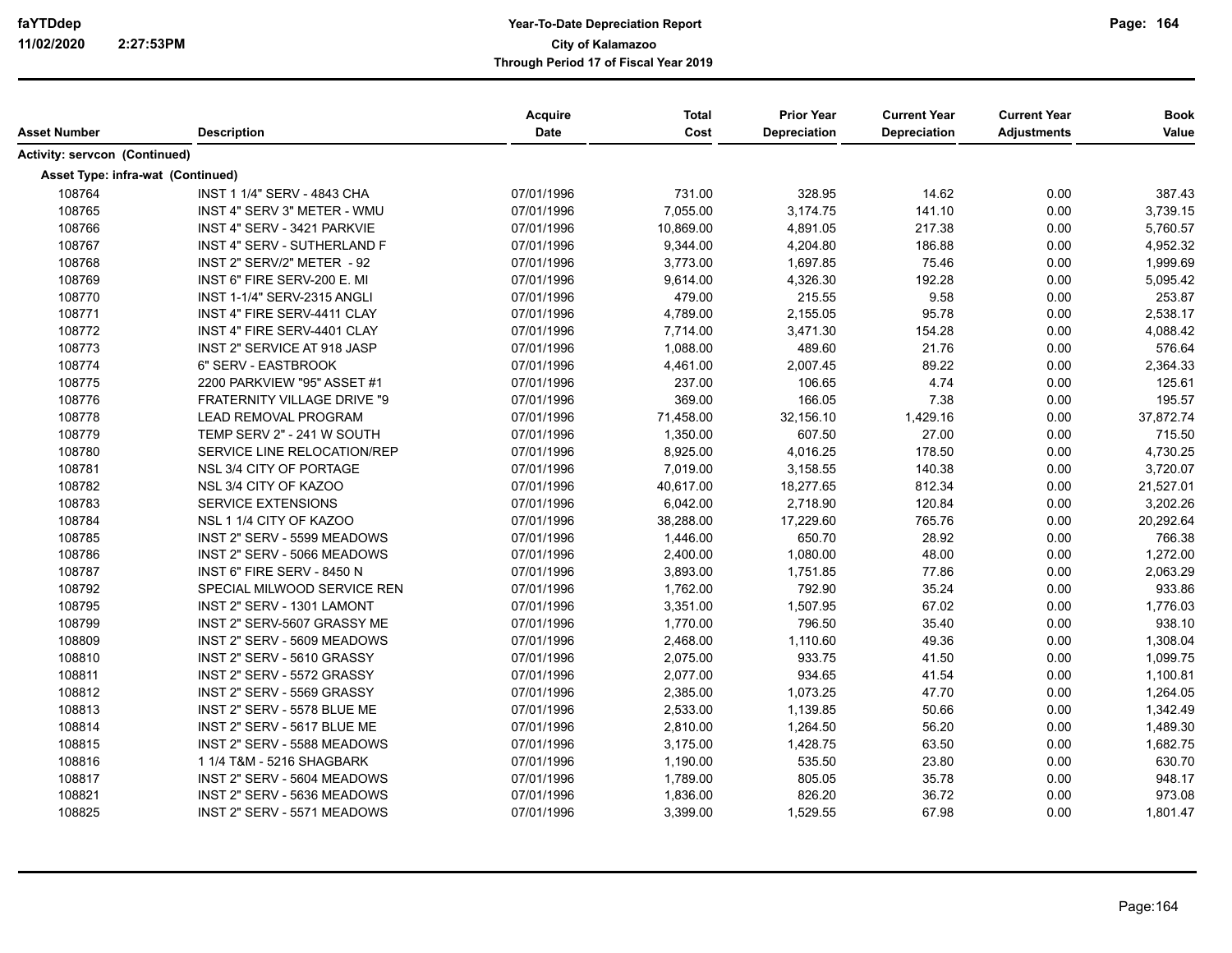| Asset Number                  | <b>Description</b>                 | Acquire<br>Date | <b>Total</b><br>Cost | <b>Prior Year</b><br><b>Depreciation</b> | <b>Current Year</b><br>Depreciation | <b>Current Year</b><br><b>Adjustments</b> | <b>Book</b><br>Value |
|-------------------------------|------------------------------------|-----------------|----------------------|------------------------------------------|-------------------------------------|-------------------------------------------|----------------------|
| Activity: servcon (Continued) |                                    |                 |                      |                                          |                                     |                                           |                      |
|                               | Asset Type: infra-wat (Continued)  |                 |                      |                                          |                                     |                                           |                      |
| 108844                        | INST 2" SERV - 5616 BLUE ME        | 07/01/1996      | 1,929.00             | 868.05                                   | 38.58                               | 0.00                                      | 1,022.37             |
| 108860                        | INST 2" METER - 5932 WOODVA        | 07/01/1996      | 271.00               | 121.95                                   | 5.42                                | 0.00                                      | 143.63               |
| 108861                        | INST 2" SERV - 1948 QUAIL C        | 07/01/1996      | 1,035.00             | 465.75                                   | 20.70                               | 0.00                                      | 548.55               |
| 108862                        | INST 2" 1305 MILLER DRIVE          | 07/01/1996      | 1,430.00             | 643.50                                   | 28.60                               | 0.00                                      | 757.90               |
| 108863                        | NSL 1 1/4 COOPER TWNSP             | 07/01/1996      | 1,092.00             | 491.40                                   | 21.84                               | 0.00                                      | 578.76               |
| 108864                        | NSL 3/4 COOPER TWNSHP              | 07/01/1996      | 2,423.00             | 1,090.35                                 | 48.46                               | 0.00                                      | 1,284.19             |
| 108865                        | NSL 1 1/4 OSHTEMO TWNSP            | 07/01/1996      | 130,156.00           | 58,570.20                                | 2,603.12                            | 0.00                                      | 68,982.68            |
| 108866                        | NSL 3/4 OSHTEMO TWNSHP             | 07/01/1996      | 1,277.00             | 574.65                                   | 25.54                               | 0.00                                      | 676.81               |
| 108867                        | <b>INST 4" SERV FOR IRRIGATION</b> | 07/01/1996      | 5,547.00             | 2,496.15                                 | 110.94                              | 0.00                                      | 2,939.91             |
| 108868                        | INST 2" METER - 5929 WOODVA        | 07/01/1996      | 257.00               | 115.65                                   | 5.14                                | 0.00                                      | 136.21               |
| 108869                        | INST 2" SERV - 4162 LAKE CR        | 07/01/1996      | 919.00               | 413.55                                   | 18.38                               | 0.00                                      | 487.07               |
| 108870                        | INST 2" METER - 5946 WOODVA        | 07/01/1996      | 377.00               | 169.65                                   | 7.54                                | 0.00                                      | 199.81               |
| 108871                        | INST 2" METER - 5953 WOODVA        | 07/01/1996      | 413.00               | 185.85                                   | 8.26                                | 0.00                                      | 218.89               |
| 108872                        | INST 2" SERV - 5581 BLUE ME        | 07/01/1996      | 4,098.00             | 1,844.10                                 | 81.96                               | 0.00                                      | 2,171.94             |
| 108873                        | REL SERV @ 6343 BREEZY POIN        | 07/01/1996      | 682.00               | 306.90                                   | 13.64                               | 0.00                                      | 361.46               |
| 108874                        | 4" SERV - 7401 N. 32ND ST -        | 07/01/1996      | 324.00               | 145.80                                   | 6.48                                | 0.00                                      | 171.72               |
| 108875                        | 2" IRR SERV - 253 QUAIL RUN        | 07/01/1996      | 2,748.00             | 1,236.60                                 | 54.96                               | 0.00                                      | 1,456.44             |
| 108876                        | INST 4" SERV - NINTH AND W.        | 07/01/1996      | 5,663.00             | 2,548.35                                 | 113.26                              | 0.00                                      | 3,001.39             |
| 108877                        | INST 1" METER - 5886 WOODVA        | 07/01/1996      | 113.00               | 50.85                                    | 2.26                                | 0.00                                      | 59.89                |
| 108878                        | TEMP 11/2" SERVICE - K AVEN        | 07/01/1996      | 660.00               | 297.00                                   | 13.20                               | 0.00                                      | 349.80               |
| 108879                        | NSL 1 1/4 COMSTOCK TWNSP           | 07/01/1996      | 58,913.00            | 26,510.85                                | 1,178.26                            | 0.00                                      | 31,223.89            |
| 108880                        | NSL 3/4 COMSTOCK OF TWNSP.         | 07/01/1996      | 26,198.00            | 11,789.10                                | 523.96                              | 0.00                                      | 13,884.94            |
| 108881                        | 4" IRR SERV/5995 MARKET ST.        | 07/01/1996      | 147.00               | 66.15                                    | 2.94                                | 0.00                                      | 77.91                |
| 108882                        | 3/4" SERVICE CON-2914 HUNTE        | 07/01/1996      | 462.00               | 207.90                                   | 9.24                                | 0.00                                      | 244.86               |
| 108883                        | 3/4" SERVICE CON-2915 HUNTE        | 07/01/1996      | 471.00               | 211.95                                   | 9.42                                | 0.00                                      | 249.63               |
| 108884                        | 3/4" SERVICE CON-2916 HUNTE        | 07/01/1996      | 550.00               | 247.50                                   | 11.00                               | 0.00                                      | 291.50               |
| 108885                        | <b>INST 6" FIRE SERV - 2538 S.</b> | 07/01/1996      | 2,757.00             | 1,240.65                                 | 55.14                               | 0.00                                      | 1,461.21             |
| 108886                        | INST 2" SERV - 1621 RIVER          | 07/01/1996      | 3,816.00             | 1,717.20                                 | 76.32                               | 0.00                                      | 2,022.48             |
| 108887                        | REL SERV @ 6374 KILLINGTON         | 07/01/1996      | 606.00               | 272.70                                   | 12.12                               | 0.00                                      | 321.18               |
| 108888                        | INST 2" SERV - 5177 COMSTOC        | 07/01/1996      | 8,762.00             | 3,942.90                                 | 175.24                              | 0.00                                      | 4,643.86             |
| 108889                        | INST 4" FIRE SERVICE - 5300        | 07/01/1996      | 2,473.00             | 1,112.85                                 | 49.46                               | 0.00                                      | 1,310.69             |
| 108890                        | INST 2" SERV - 5658 MEADOWS        | 07/01/1996      | 2,345.00             | 1,055.25                                 | 46.90                               | 0.00                                      | 1,242.85             |
| 108891                        | INST 1-1/4" SERVICE WITH A         | 07/01/1996      | 618.00               | 278.10                                   | 12.36                               | 0.00                                      | 327.54               |
| 108892                        | INST 2" SERV - 4186 LAKE CR        | 07/01/1996      | 1,219.00             | 548.55                                   | 24.38                               | 0.00                                      | 646.07               |
| 108893                        | INST 2" SERV - 4236 LAKE CR        | 07/01/1996      | 1,120.00             | 504.00                                   | 22.40                               | 0.00                                      | 593.60               |
| 108894                        | INST 2" SERV - 4212 LAKE CR        | 07/01/1996      | 784.00               | 352.80                                   | 15.68                               | 0.00                                      | 415.52               |
| 108895                        | INST 2" SERV - 5242 AZO COU        | 07/01/1996      | 958.00               | 431.10                                   | 19.16                               | 0.00                                      | 507.74               |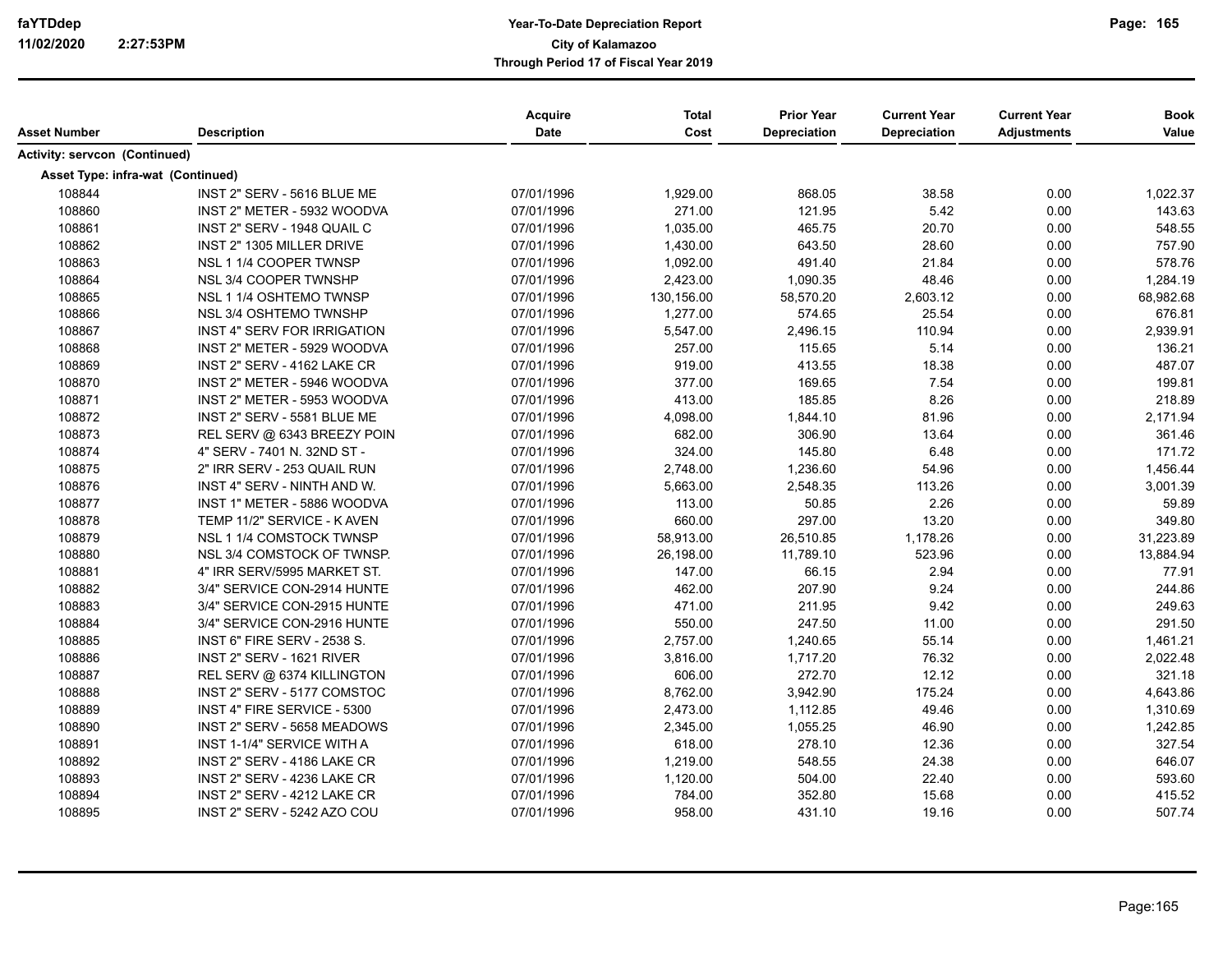| Asset Number                         | <b>Description</b>                 | Acquire<br>Date | <b>Total</b><br>Cost | <b>Prior Year</b><br>Depreciation | <b>Current Year</b><br><b>Depreciation</b> | <b>Current Year</b><br><b>Adjustments</b> | <b>Book</b><br>Value |
|--------------------------------------|------------------------------------|-----------------|----------------------|-----------------------------------|--------------------------------------------|-------------------------------------------|----------------------|
| <b>Activity: servcon (Continued)</b> |                                    |                 |                      |                                   |                                            |                                           |                      |
| Asset Type: infra-wat (Continued)    |                                    |                 |                      |                                   |                                            |                                           |                      |
| 108897                               | INST 2" SERV - 6893 W. "Q"         | 07/01/1996      | 2,897.00             | 1,303.65                          | 57.94                                      | 0.00                                      | 1,535.41             |
| 108898                               | INST 2" SERV - 6816 BIRDSON        | 07/01/1996      | 1,553.00             | 698.85                            | 31.06                                      | 0.00                                      | 823.09               |
| 108900                               | INST 2" SERV - 2034 QUAIL C        | 07/01/1996      | 1,518.00             | 683.10                            | 30.36                                      | 0.00                                      | 804.54               |
| 108902                               | INST 2" SERV - 2066 QUAIL C        | 07/01/1996      | 1,958.00             | 881.10                            | 39.16                                      | 0.00                                      | 1,037.74             |
| 108903                               | NSL 3/4 TEXAS TWNSP.               | 07/01/1996      | 9,436.00             | 4,246.20                          | 188.72                                     | 0.00                                      | 5,001.08             |
| 108909                               | NSL 1 1/4 PAVILION TWNSP.          | 07/01/1996      | 2,413.00             | 1,085.85                          | 48.26                                      | 0.00                                      | 1,278.89             |
| 108910                               | NSL 1 1/4 RICHLAND TWNSP.          | 07/01/1996      | 38,683.00            | 17,407.35                         | 773.66                                     | 0.00                                      | 20,501.99            |
| 108911                               | NSL 3/4 RICHLAND TWNSP.            | 07/01/1996      | 7,466.00             | 3,359.70                          | 149.32                                     | 0.00                                      | 3,956.98             |
| 108913                               | IINST 2" SERV - 7265 W. MA         | 07/01/1996      | 228.00               | 102.60                            | 4.56                                       | 0.00                                      | 120.84               |
| 108914                               | INST 2" SERV - 1973 QUAIL C        | 07/01/1996      | 970.00               | 436.50                            | 19.40                                      | 0.00                                      | 514.10               |
| 108915                               | INST 2" SERV - 2716 NORTH 9        | 07/01/1996      | 4,949.00             | 2,227.05                          | 98.98                                      | 0.00                                      | 2,622.97             |
| 108917                               | INST 2" SERV - 2056 QUAIL C        | 07/01/1996      | 1,539.00             | 692.55                            | 30.78                                      | 0.00                                      | 815.67               |
| 108918                               | ADD 2" METER TO EXISTING 6"        | 07/01/1996      | 894.00               | 402.30                            | 17.88                                      | 0.00                                      | 473.82               |
| 108919                               | INST 6" FIRE SERV - 6585 WE        | 07/01/1996      | 14,633.00            | 6,584.85                          | 292.66                                     | 0.00                                      | 7,755.49             |
| 108920                               | INST 6" FIRE SERV - 7265 W.        | 07/01/1996      | 6,701.00             | 3,015.45                          | 134.02                                     | 0.00                                      | 3,551.53             |
| 108921                               | INST 1-1/4" SERV - 5400 W.         | 07/01/1996      | 215.00               | 96.75                             | 4.30                                       | 0.00                                      | 113.95               |
| 108922                               | 6" FIRE SERV - 5400 W. MICH        | 07/01/1996      | 8,372.00             | 3,767.40                          | 167.44                                     | 0.00                                      | 4,437.16             |
| 108923                               | 6" FIRE SERV - 6563 W. MAIN        | 07/01/1996      | 462.00               | 207.90                            | 9.24                                       | 0.00                                      | 244.86               |
| 108924                               | INST 6" FIRE SERV - 6145 W.        | 07/01/1996      | 4,164.00             | 1,873.80                          | 83.28                                      | 0.00                                      | 2,206.92             |
| 108925                               | INST 2" SERV - 2065 QUAIL C        | 07/01/1996      | 898.00               | 404.10                            | 17.96                                      | 0.00                                      | 475.94               |
| 108926                               | NSL 1 1/4 TEXAS TWNSP.             | 07/01/1996      | 74,476.00            | 33,514.20                         | 1,489.52                                   | 0.00                                      | 39,472.28            |
| 108927                               | INST 6" FIRE SERVICE - 5800        | 07/01/1996      | 6,126.00             | 2,756.70                          | 122.52                                     | 0.00                                      | 3,246.78             |
| 108928                               | INST 2" SERV LINE W/2" METER       | 07/07/1996      | 2,815.00             | 1,266.75                          | 56.30                                      | 0.00                                      | 1,491.95             |
| 109138                               | INST 2" SERV W/2" MTR - 910        | 07/01/1997      | 2,280.00             | 980.40                            | 45.60                                      | 0.00                                      | 1,254.00             |
| 109139                               | INST 2" SERV W/2" MTR - 583        | 07/01/1997      | 1,609.00             | 691.87                            | 32.18                                      | 0.00                                      | 884.95               |
| 109140                               | INST 4" SERV W/3" MTR - 140        | 07/01/1997      | 3,043.00             | 1,308.49                          | 60.86                                      | 0.00                                      | 1,673.65             |
| 109141                               | <b>SERVICE EXTENSIONS</b>          | 07/01/1997      | 5,833.00             | 2,508.19                          | 116.66                                     | 0.00                                      | 3,208.15             |
| 109142                               | INST 6" FIRE SERV - 1400 N.        | 07/01/1997      | 3,375.00             | 1,451.25                          | 67.50                                      | 0.00                                      | 1,856.25             |
| 109143                               | NSL 1 1/4 KALAMAZOO TWNSHP         | 07/01/1997      | 11,634.00            | 5,002.62                          | 232.68                                     | 0.00                                      | 6,398.70             |
| 109144                               | INST 6" FIRE SERV - 910 JEN        | 07/01/1997      | 4,187.00             | 1,800.41                          | 83.74                                      | 0.00                                      | 2,302.85             |
| 109148                               | NSL 3/4 TOWNSP. OF KAZOO           | 07/01/1997      | 46,854.00            | 20,147.22                         | 937.08                                     | 0.00                                      | 25,769.70            |
| 109149                               | NSL 3/4 CITY OF KAZOO              | 07/01/1997      | 29,141.00            | 12,530.63                         | 582.82                                     | 0.00                                      | 16,027.55            |
| 109150                               | INST 4" SERV W/1-1/2" MTR -        | 07/01/1997      | 3,226.00             | 1,387.18                          | 64.52                                      | 0.00                                      | 1,774.30             |
| 109151                               | <b>INST 2" SERV - 3430 S. WEST</b> | 07/01/1997      | 757.00               | 325.51                            | 15.14                                      | 0.00                                      | 416.35               |
| 109152                               | INST 4" FIRE SERVICE - S. R        | 07/01/1997      | 1,002.00             | 430.86                            | 20.04                                      | 0.00                                      | 551.10               |
| 109153                               | INST 4" FIRE SERVICE TO 401        | 07/01/1997      | 4,133.00             | 1,777.19                          | 82.66                                      | 0.00                                      | 2,273.15             |
| 109154                               | Instll 1 1/4' Water Service        | 07/01/1997      | 6,109.00             | 2,626.87                          | 122.18                                     | 0.00                                      | 3,359.95             |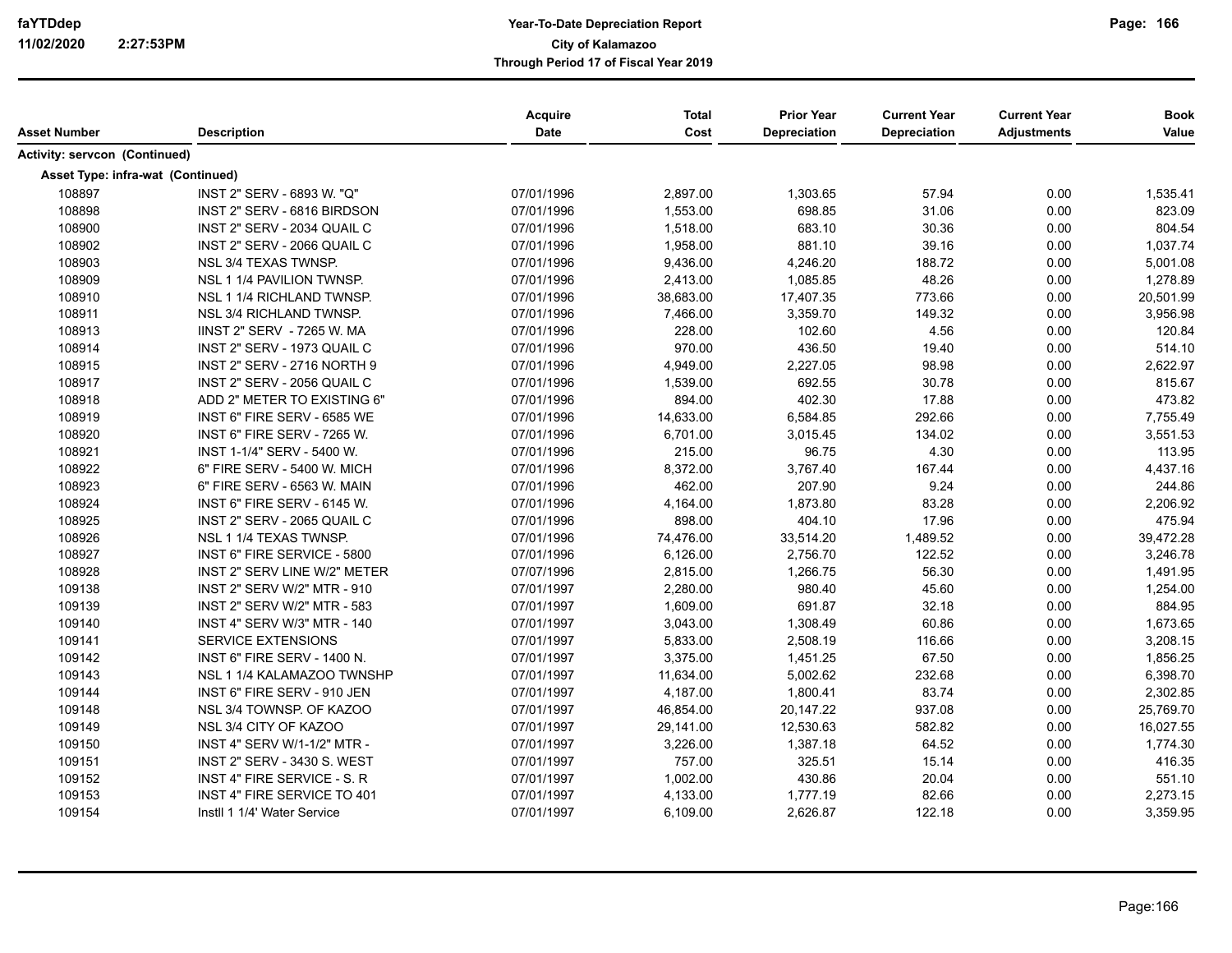| Asset Number                  | <b>Description</b>                 | <b>Acquire</b><br><b>Date</b> | <b>Total</b><br>Cost | <b>Prior Year</b><br><b>Depreciation</b> | <b>Current Year</b><br>Depreciation | <b>Current Year</b><br><b>Adjustments</b> | <b>Book</b><br>Value |
|-------------------------------|------------------------------------|-------------------------------|----------------------|------------------------------------------|-------------------------------------|-------------------------------------------|----------------------|
|                               |                                    |                               |                      |                                          |                                     |                                           |                      |
| Activity: servcon (Continued) |                                    |                               |                      |                                          |                                     |                                           |                      |
|                               | Asset Type: infra-wat (Continued)  |                               |                      |                                          |                                     |                                           |                      |
| 109155                        | SERVICE LINE RELOCATION/MAI        | 07/01/1997                    | 1,039.00             | 446.77                                   | 20.78                               | 0.00                                      | 571.45               |
| 109156                        | <b>LEAD REMOVAL PROGRAM</b>        | 07/01/1997                    | 118,901.00           | 51,127.43                                | 2,378.02                            | 0.00                                      | 65,395.55            |
| 109159                        | NSL 1 1/4 CITY OF KAZOO            | 07/01/1997                    | 26,485.00            | 11,388.55                                | 529.70                              | 0.00                                      | 14,566.75            |
| 109163                        | INST 4" SERVICE W/4" MTR -         | 07/01/1997                    | 3,837.00             | 1,649.91                                 | 76.74                               | 0.00                                      | 2,110.35             |
| 109164                        | INST 4" FIRE SERV - 4521 DO        | 07/01/1997                    | 665.00               | 285.95                                   | 13.30                               | 0.00                                      | 365.75               |
| 109166                        | INST A 2" SERV TO PIT - 20         | 07/01/1997                    | 2,976.00             | 1,279.68                                 | 59.52                               | 0.00                                      | 1,636.80             |
| 109167                        | INST A 2" IRRIGATION SERVIC        | 07/01/1997                    | 1,059.00             | 455.37                                   | 21.18                               | 0.00                                      | 582.45               |
| 109168                        | INST 2" SERV W/2" MTR - BRO        | 07/01/1997                    | 2,203.00             | 947.29                                   | 44.06                               | 0.00                                      | 1,211.65             |
| 109169                        | 1-1/4" SERVICE W/1" MTR - 9        | 07/01/1997                    | 1,186.00             | 509.98                                   | 23.72                               | 0.00                                      | 652.30               |
| 109170                        | 4" FIRE SERV/2" METER - 426        | 07/01/1997                    | 3,590.00             | 1,543.70                                 | 71.80                               | 0.00                                      | 1,974.50             |
| 109171                        | 4" SERV/6" FIRE SERV - KOHR        | 07/01/1997                    | 7,863.00             | 3,381.09                                 | 157.26                              | 0.00                                      | 4,324.65             |
| 109172                        | INST 4" FIRE SERV - 4604 WE        | 07/01/1997                    | 3,130.00             | 1,345.90                                 | 62.60                               | 0.00                                      | 1,721.50             |
| 109180                        | INST 2" SERV W/2" MTR - 371        | 07/01/1997                    | 2,682.00             | 1,153.26                                 | 53.64                               | 0.00                                      | 1,475.10             |
| 109182                        | INST 2" SERV - 5003 S. WEST        | 07/01/1997                    | 901.00               | 387.43                                   | 18.02                               | 0.00                                      | 495.55               |
| 109183                        | NSL 3/4 CITY OF PORTAGE            | 07/01/1997                    | 3,962.00             | 1,703.66                                 | 79.24                               | 0.00                                      | 2,179.10             |
| 109184                        | INST 1-1/2" IRRIGATION SERV        | 07/01/1997                    | 1,378.00             | 592.54                                   | 27.56                               | 0.00                                      | 757.90               |
| 109192                        | INST 2" SERV W/1-1/2" MTR -        | 07/01/1997                    | 838.00               | 360.34                                   | 16.76                               | 0.00                                      | 460.90               |
| 109193                        | INST 2" SERV W/1-1/2" MTR -        | 07/01/1997                    | 1,367.00             | 587.81                                   | 27.34                               | 0.00                                      | 751.85               |
| 109194                        | INST 2" SERV W/1-1/2" MTR -        | 07/01/1997                    | 1,043.00             | 448.49                                   | 20.86                               | 0.00                                      | 573.65               |
| 109196                        | INST 2" SERV -7945 S. 12TH         | 07/01/1997                    | 1,129.00             | 485.47                                   | 22.58                               | 0.00                                      | 620.95               |
| 109197                        | INST 6" FIRE SERV - 2228 RA        | 07/01/1997                    | 5,876.00             | 2,526.68                                 | 117.52                              | 0.00                                      | 3,231.80             |
| 109210                        | INST 2" SERV W/ METER - 192        | 07/01/1997                    | 3,664.65             | 1,575.74                                 | 73.30                               | 0.00                                      | 2,015.61             |
| 109211                        | INST 6" FIRE SERV - 7945 S.        | 07/01/1997                    | 3,947.00             | 1,697.21                                 | 78.94                               | 0.00                                      | 2,170.85             |
| 109213                        | INST 2" SERV - 2033 QUAIL C        | 07/01/1997                    | 1,351.45             | 581.14                                   | 27.03                               | 0.00                                      | 743.28               |
| 109214                        | INST 2" SERV - 2001 QUAIL C        | 07/01/1997                    | 673.91               | 289.82                                   | 13.48                               | 0.00                                      | 370.61               |
| 109215                        | INST 2" SERV - 1937 QUAIL C        | 07/01/1997                    | 799.71               | 343.85                                   | 16.00                               | 0.00                                      | 439.86               |
| 109216                        | INST 2" SERV - 1980 QUAIL C        | 07/01/1997                    | 1,742.45             | 749.27                                   | 34.85                               | 0.00                                      | 958.33               |
| 109217                        | INST 2" SERV - 2012 QUAIL C        | 07/01/1997                    | 963.91               | 414.52                                   | 19.28                               | 0.00                                      | 530.11               |
| 109218                        | NSL 1 1/4 OSHTEMO TWNSP            | 07/01/1997                    | 116,866.00           | 50,252.38                                | 2,337.32                            | 0.00                                      | 64,276.30            |
| 109219                        | INST 2" SERV W/2" MTR - 527        | 07/01/1997                    | 1,284.00             | 552.12                                   | 25.68                               | 0.00                                      | 706.20               |
| 109220                        | NSL 1 1/4 COOPER TWNSP             | 07/01/1997                    | 1,102.00             | 473.86                                   | 22.04                               | 0.00                                      | 606.10               |
| 109226                        | NSL 1 1/4 CITY OF PORTAGE          | 07/01/1997                    | 8,311.00             | 3,573.73                                 | 166.22                              | 0.00                                      | 4,571.05             |
| 109233                        | <b>SERVICE EXTENSIONS - RICHLA</b> | 07/01/1997                    | 5,676.00             | 2,440.68                                 | 113.52                              | 0.00                                      | 3,121.80             |
| 109241                        | INST 4" SERV - 5235 PORTAGE        | 07/01/1997                    | 2,675.00             | 1,150.25                                 | 53.50                               | 0.00                                      | 1,471.25             |
| 109263                        | INST 4" SERV W/2" TURBO MTR        | 07/01/1997                    | 3,523.00             | 1,514.89                                 | 70.46                               | 0.00                                      | 1,937.65             |
| 109264                        | INST 2" SERV W/2" MTR & IRR        | 07/01/1997                    | 1,749.00             | 752.07                                   | 34.98                               | 0.00                                      | 961.95               |
| 109265                        | <b>INST 4" SERV W/4" MTR - 114</b> | 07/01/1997                    | 5,475.00             | 2,354.25                                 | 109.50                              | 0.00                                      | 3,011.25             |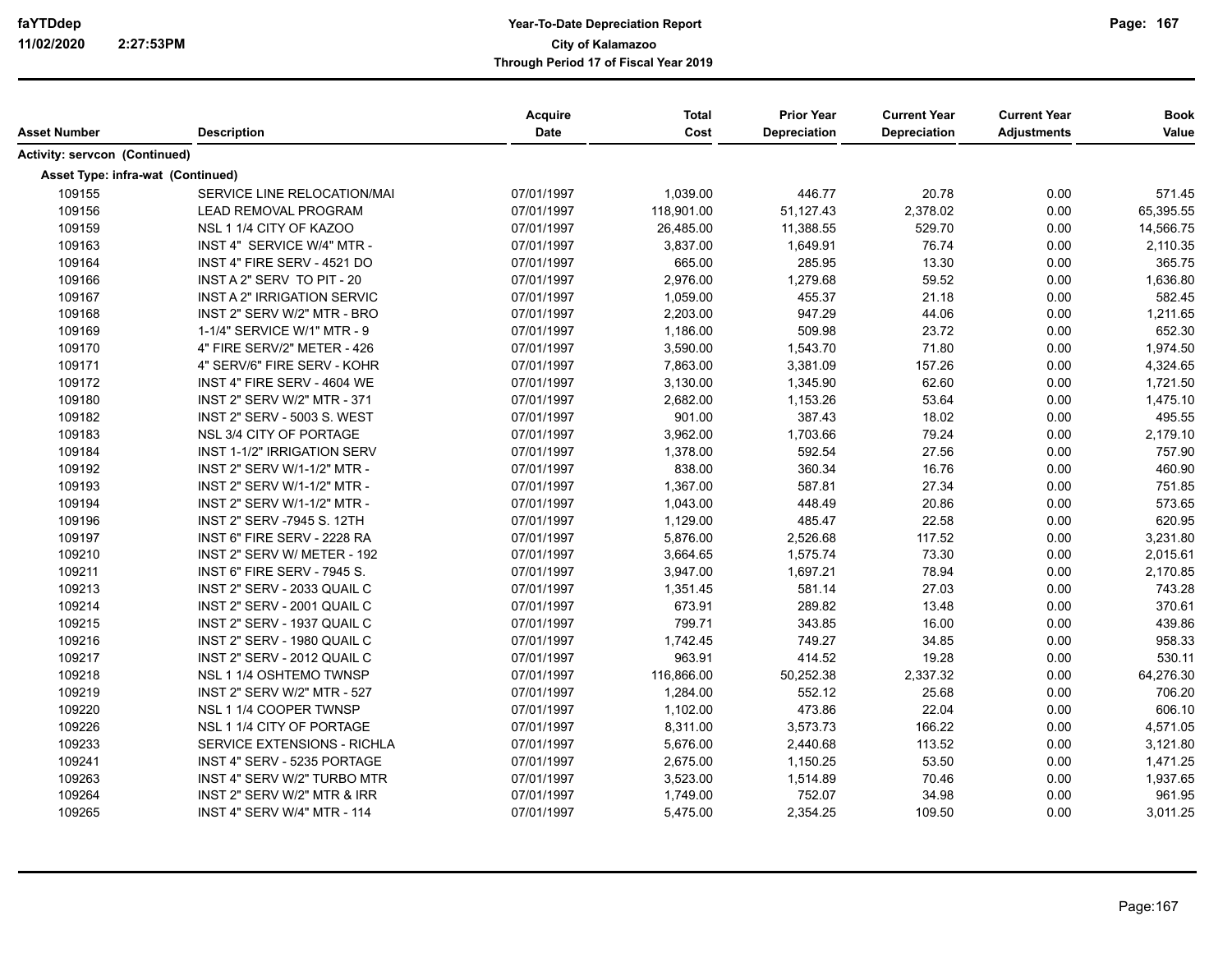| Asset Number                         | <b>Description</b>                 | Acquire<br>Date | <b>Total</b><br>Cost | <b>Prior Year</b><br>Depreciation | <b>Current Year</b><br><b>Depreciation</b> | <b>Current Year</b><br><b>Adjustments</b> | <b>Book</b><br>Value |
|--------------------------------------|------------------------------------|-----------------|----------------------|-----------------------------------|--------------------------------------------|-------------------------------------------|----------------------|
| <b>Activity: servcon (Continued)</b> |                                    |                 |                      |                                   |                                            |                                           |                      |
|                                      | Asset Type: infra-wat (Continued)  |                 |                      |                                   |                                            |                                           |                      |
| 109266                               | INST 4" SERV W/ 3" MTR - 14        | 07/01/1997      | 1,618.00             | 695.74                            | 32.36                                      | 0.00                                      | 889.90               |
| 109267                               | INST 8" FIRE SERVICE - 1400        | 07/01/1997      | 3,861.00             | 1,660.23                          | 77.22                                      | 0.00                                      | 2,123.55             |
| 109268                               | INST 2" SERV/2" MTR-9050 E.        | 07/01/1997      | 1,509.00             | 648.87                            | 30.18                                      | 0.00                                      | 829.95               |
| 109269                               | NSL 3/4 COMSTOCK OF TWNSP.         | 07/01/1997      | 17,390.00            | 7,477.70                          | 347.80                                     | 0.00                                      | 9,564.50             |
| 109270                               | NSL 1 1/4 COMSTOCK TWNSP           | 07/01/1997      | 48,665.00            | 20,925.95                         | 973.30                                     | 0.00                                      | 26,765.75            |
| 109271                               | INST 2" SERV - 453 W. KILGO        | 07/01/1997      | 1,699.00             | 730.57                            | 33.98                                      | 0.00                                      | 934.45               |
| 109304                               | INST 4" SERV W/2" MTR - 820        | 07/01/1997      | 1,634.42             | 702.83                            | 32.69                                      | 0.00                                      | 898.90               |
| 109305                               | INST 2" SERV W/1-1/2" MTR -        | 07/01/1997      | 2,133.67             | 917.43                            | 42.68                                      | 0.00                                      | 1,173.56             |
| 109306                               | INST 2" SERV W/1-1/2" MTR -        | 07/01/1997      | 1,025.99             | 441.18                            | 20.52                                      | 0.00                                      | 564.29               |
| 109307                               | INST 2" SERV W/1-1/2" MTR -        | 07/01/1997      | 982.85               | 422.68                            | 19.66                                      | 0.00                                      | 540.51               |
| 109308                               | INST 2" SERV W/1-1/2" MTR -        | 07/01/1997      | 1,014.11             | 436.02                            | 20.28                                      | 0.00                                      | 557.81               |
| 109309                               | INST 2" SERV W/1-1/2" MTR -        | 07/01/1997      | 2,244.60             | 965.14                            | 44.89                                      | 0.00                                      | 1,234.57             |
| 109310                               | INST 2" SERV W/1-1/2" MTR -        | 07/01/1997      | 1,434.26             | 616.73                            | 28.69                                      | 0.00                                      | 788.84               |
| 109311                               | INST 2" SERV W/1-1/2" MTR -        | 07/01/1997      | 1,150.77             | 494.84                            | 23.02                                      | 0.00                                      | 632.91               |
| 109312                               | INSTALL A 4" FIRE SERVICE -        | 07/01/1997      | 3,749.00             | 1,612.07                          | 74.98                                      | 0.00                                      | 2,061.95             |
| 109313                               | ADD 2" MTR TO EXIST SERVICE        | 07/01/1997      | 1,503.00             | 646.29                            | 30.06                                      | 0.00                                      | 826.65               |
| 109314                               | INST 2" SERV W/1-1/2" MTR -        | 07/01/1997      | 2,328.31             | 1,001.21                          | 46.57                                      | 0.00                                      | 1,280.53             |
| 109315                               | INST 2" SERV W/1-1/2" MTR -        | 07/01/1997      | 1,812.21             | 779.23                            | 36.25                                      | 0.00                                      | 996.73               |
| 109316                               | INST 2" SERV W/1-1/2" MTR -        | 07/01/1997      | 1,339.94             | 576.20                            | 26.80                                      | 0.00                                      | 736.94               |
| 109317                               | INST 2" SERV W/1-1/2" MTR -        | 07/01/1997      | 1,653.69             | 711.05                            | 33.08                                      | 0.00                                      | 909.56               |
| 109318                               | INST 6" FIRE SERV - 820 MAP        | 07/01/1997      | 3,642.81             | 1,566.44                          | 72.86                                      | 0.00                                      | 2,003.51             |
| 109319                               | INST 4" SERV - 6420 CRACKER        | 07/01/1997      | 1,727.00             | 742.61                            | 34.54                                      | 0.00                                      | 949.85               |
| 109320                               | <b>INST 2" SERV W/2" MTR - 631</b> | 07/01/1997      | 1,246.57             | 536.00                            | 24.93                                      | 0.00                                      | 685.64               |
| 109321                               | NSL 1 1/4 TEXAS TWNSP.             | 07/01/1997      | 83,478.00            | 35,895.54                         | 1,669.56                                   | 0.00                                      | 45,912.90            |
| 109322                               | NSL 3/4 TEXAS TWNSP.               | 07/01/1997      | 6,990.00             | 3,005.70                          | 139.80                                     | 0.00                                      | 3,844.50             |
| 109323                               | INST 8" FIRE SERVICE - 6420        | 07/01/1997      | 2,579.00             | 1,108.97                          | 51.58                                      | 0.00                                      | 1,418.45             |
| 109324                               | NSL 1 1/4 RICHLAND TWNSP.          | 07/01/1997      | 35,694.00            | 15,348.42                         | 713.88                                     | 0.00                                      | 19,631.70            |
| 109325                               | NSL 3/4 RICHLAND TWNSP.            | 07/01/1997      | 19,892.00            | 8,553.56                          | 397.84                                     | 0.00                                      | 10,940.60            |
| 109326                               | INST (43) 1-1/4" BLIND LEAD        | 07/01/1997      | 9,523.00             | 4,094.89                          | 190.46                                     | 0.00                                      | 5,237.65             |
| 109327                               | INST (4) 1-1/4" SERV FOR IR        | 07/01/1997      | 3,065.00             | 1,317.95                          | 61.30                                      | 0.00                                      | 1,685.75             |
| 109328                               | INST 12" SERV - 5210 MARSH         | 07/01/1997      | 15,270.00            | 6,566.10                          | 305.40                                     | 0.00                                      | 8,398.50             |
| 109329                               | INST 2" SERV - 8662 N. 32ND        | 07/01/1997      | 2,937.00             | 1,262.91                          | 58.74                                      | 0.00                                      | 1,615.35             |
| 109330                               | INST A 6" FIRE SERV - 7265         | 07/01/1997      | 2,789.40             | 1,199.48                          | 55.79                                      | 0.00                                      | 1,534.13             |
| 109332                               | INST 2" SERV W/1-1/2" MTR -        | 07/01/1997      | 1,089.29             | 468.42                            | 21.79                                      | 0.00                                      | 599.08               |
| 109334                               | INST 6" FIRE SERVICE - 6563        | 07/01/1997      | 5,312.02             | 2,284.16                          | 106.24                                     | 0.00                                      | 2,921.62             |
| 109336                               | INST 10" FIRE SERV-5350 E.         | 07/01/1997      | 6,358.00             | 2,733.94                          | 127.16                                     | 0.00                                      | 3,496.90             |
| 109337                               | INST 2" SERV W/1-1/2" MTR -        | 07/01/1997      | 1,105.91             | 475.58                            | 22.12                                      | 0.00                                      | 608.21               |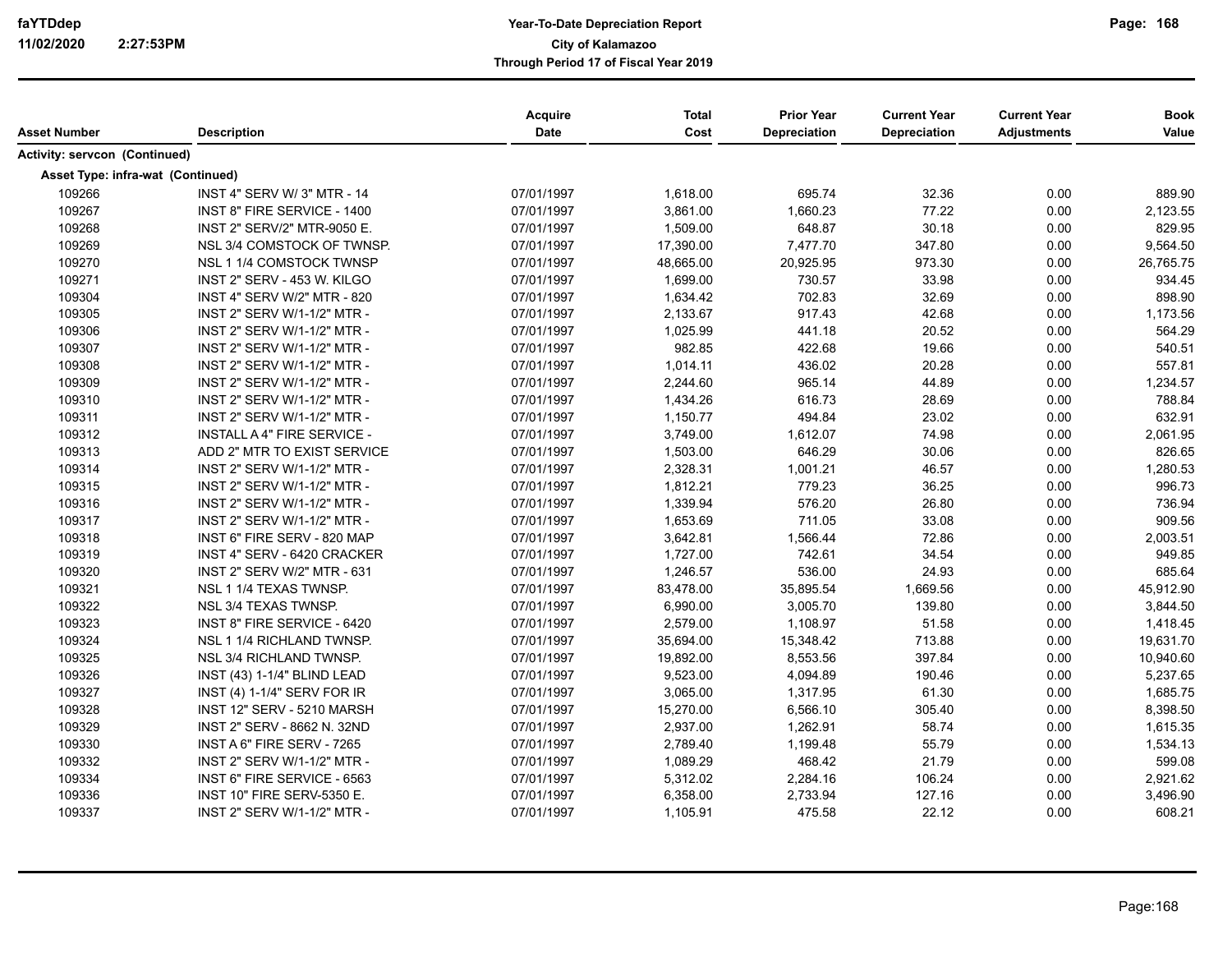| Asset Number                         | <b>Description</b>                 | Acquire<br>Date | <b>Total</b><br>Cost | <b>Prior Year</b><br><b>Depreciation</b> | <b>Current Year</b><br><b>Depreciation</b> | <b>Current Year</b><br><b>Adjustments</b> | <b>Book</b><br>Value |
|--------------------------------------|------------------------------------|-----------------|----------------------|------------------------------------------|--------------------------------------------|-------------------------------------------|----------------------|
| <b>Activity: servcon (Continued)</b> |                                    |                 |                      |                                          |                                            |                                           |                      |
|                                      | Asset Type: infra-wat (Continued)  |                 |                      |                                          |                                            |                                           |                      |
| 109348                               | INST 2" SERV - W/2" METER -        | 07/01/1997      | 1,267.13             | 544.81                                   | 25.34                                      | 0.00                                      | 696.98               |
| 109353                               | INST 2" SERV W/2" METER - 5        | 07/01/1997      | 1,169.02             | 502.67                                   | 23.38                                      | 0.00                                      | 642.97               |
| 109354                               | INST 6" FIRE SERV - 6415 W.        | 07/01/1997      | 2,669.55             | 1,147.89                                 | 53.39                                      | 0.00                                      | 1,468.27             |
| 109355                               | INST 4" FIRE SERV - 5281 S.        | 07/01/1997      | 2,311.94             | 994.16                                   | 46.24                                      | 0.00                                      | 1,271.54             |
| 109356                               | INST 2" FEEDER W/ 2 SERV -         | 07/01/1997      | 2,080.64             | 894.62                                   | 41.61                                      | 0.00                                      | 1,144.41             |
| 109358                               | INST (1) 2" SERV - 1815 HEN        | 07/01/1997      | 962.00               | 413.66                                   | 19.24                                      | 0.00                                      | 529.10               |
| 109580                               | INST 10" SERV W/ 4" MTR - 2        | 07/01/1998      | 10,739.00            | 4,402.99                                 | 214.78                                     | 0.00                                      | 6,121.23             |
| 109581                               | INST 6" FIRE SERV - 2323 ST        | 07/01/1998      | 2,947.00             | 1,208.27                                 | 58.94                                      | 0.00                                      | 1,679.79             |
| 109582                               | INST 4" FIRE SERV - 133 E.         | 07/01/1998      | 4,366.00             | 1,790.06                                 | 87.32                                      | 0.00                                      | 2,488.62             |
| 109583                               | INST 4" SERV W/3" MTR - 542        | 07/01/1998      | 5,991.00             | 2,456.31                                 | 119.82                                     | 0.00                                      | 3,414.87             |
| 109584                               | <b>INST 8" SERV W/ 8" FIRE - 6</b> | 07/01/1998      | 13,965.00            | 5,725.65                                 | 279.30                                     | 0.00                                      | 7,960.05             |
| 109585                               | INST 8" SERV W/8" FIRE - 6         | 07/01/1998      | 13,291.00            | 5,449.31                                 | 265.82                                     | 0.00                                      | 7,575.87             |
| 109586                               | INST 3/4" SERV OFF BLIND -         | 07/01/1998      | 226.00               | 92.66                                    | 4.52                                       | 0.00                                      | 128.82               |
| 109587                               | INST 4" FIRE SERV - 519 S.         | 07/01/1998      | 9,410.00             | 3,858.10                                 | 188.20                                     | 0.00                                      | 5,363.70             |
| 109588                               | INST 6" SERV - 336 BURDICK         | 07/01/1998      | 4,194.00             | 1,719.54                                 | 83.88                                      | 0.00                                      | 2,390.58             |
| 109589                               | INST 2" SERV W/2" MTR - 345        | 07/01/1998      | 4,595.00             | 1,883.95                                 | 91.90                                      | 0.00                                      | 2,619.15             |
| 109590                               | INST 2" SERV W/2" MTR- LAKE        | 07/01/1998      | 1,888.00             | 774.08                                   | 37.76                                      | 0.00                                      | 1,076.16             |
| 109591                               | INST 2" SERV W/2" MTR - 824        | 07/01/1998      | 1,555.00             | 637.55                                   | 31.10                                      | 0.00                                      | 886.35               |
| 109592                               | INST 1-1/4" SERV - 114 W. S        | 07/01/1998      | 1,334.00             | 546.94                                   | 26.68                                      | 0.00                                      | 760.38               |
| 109593                               | INST 2" BLIND SERVICE LEAD         | 07/01/1998      | 6,640.00             | 2,722.40                                 | 132.80                                     | 0.00                                      | 3,784.80             |
| 109594                               | INST 2" SERV W/ 2" MTR - 23        | 07/01/1998      | 1,346.00             | 551.86                                   | 26.92                                      | 0.00                                      | 767.22               |
| 109595                               | INST 3/4" SERV OFF BLIND -         | 07/01/1998      | 295.00               | 120.95                                   | 5.90                                       | 0.00                                      | 168.15               |
| 109596                               | INST 2" FEED WITH 1" DOM &         | 07/01/1998      | 2,372.00             | 972.52                                   | 47.44                                      | 0.00                                      | 1,352.04             |
| 109597                               | INST 2" IRRIGATION SERV - W        | 07/01/1998      | 1,456.00             | 596.96                                   | 29.12                                      | 0.00                                      | 829.92               |
| 109598                               | INST 4" SERV W/ 2" MTR - 44        | 07/01/1998      | 2,973.00             | 1,218.93                                 | 59.46                                      | 0.00                                      | 1,694.61             |
| 109599                               | INST 2" SERV W/ 2" MTR - 35        | 07/01/1998      | 2,971.00             | 1,218.11                                 | 59.42                                      | 0.00                                      | 1,693.47             |
| 109600                               | <b>INST 6" SERV - 3016 S. WEST</b> | 07/01/1998      | 4,353.00             | 1,784.73                                 | 87.06                                      | 0.00                                      | 2,481.21             |
| 109601                               | INST 4" SERV W/ 3" MTR - VA        | 07/01/1998      | 4,632.00             | 1,899.12                                 | 92.64                                      | 0.00                                      | 2,640.24             |
| 109602                               | INST 2" SERV W/2" MTR - 331        | 07/01/1998      | 3,673.00             | 1,505.93                                 | 73.46                                      | 0.00                                      | 2,093.61             |
| 109603                               | INST 4" FIRE SERV TO INSIDE        | 07/01/1998      | 3,360.00             | 1,377.60                                 | 67.20                                      | 0.00                                      | 1,915.20             |
| 109604                               | INST 2" SERV W/2" MTR - 181        | 07/01/1998      | 1,492.00             | 611.72                                   | 29.84                                      | 0.00                                      | 850.44               |
| 109605                               | INST 2" SERV W/2" MTR - 168        | 07/01/1998      | 569.00               | 233.29                                   | 11.38                                      | 0.00                                      | 324.33               |
| 109606                               | INST 2" SERV W/2" MTR - 166        | 07/01/1998      | 700.00               | 287.00                                   | 14.00                                      | 0.00                                      | 399.00               |
| 109607                               | INST 1-1/4" SERV W/1" MTR -        | 07/01/1998      | 213.00               | 87.33                                    | 4.26                                       | 0.00                                      | 121.41               |
| 109608                               | INST 6" FIRE SERV - 2535 MT        | 07/01/1998      | 3,949.00             | 1,619.09                                 | 78.98                                      | 0.00                                      | 2,250.93             |
| 109609                               | INST 2" FIRE SERV W/ 2" SER        | 07/01/1998      | 1,459.00             | 598.19                                   | 29.18                                      | 0.00                                      | 831.63               |
| 109610                               | INST 6" FIRE SERV W/2" MTR         | 07/01/1998      | 4,496.00             | 1,843.36                                 | 89.92                                      | 0.00                                      | 2,562.72             |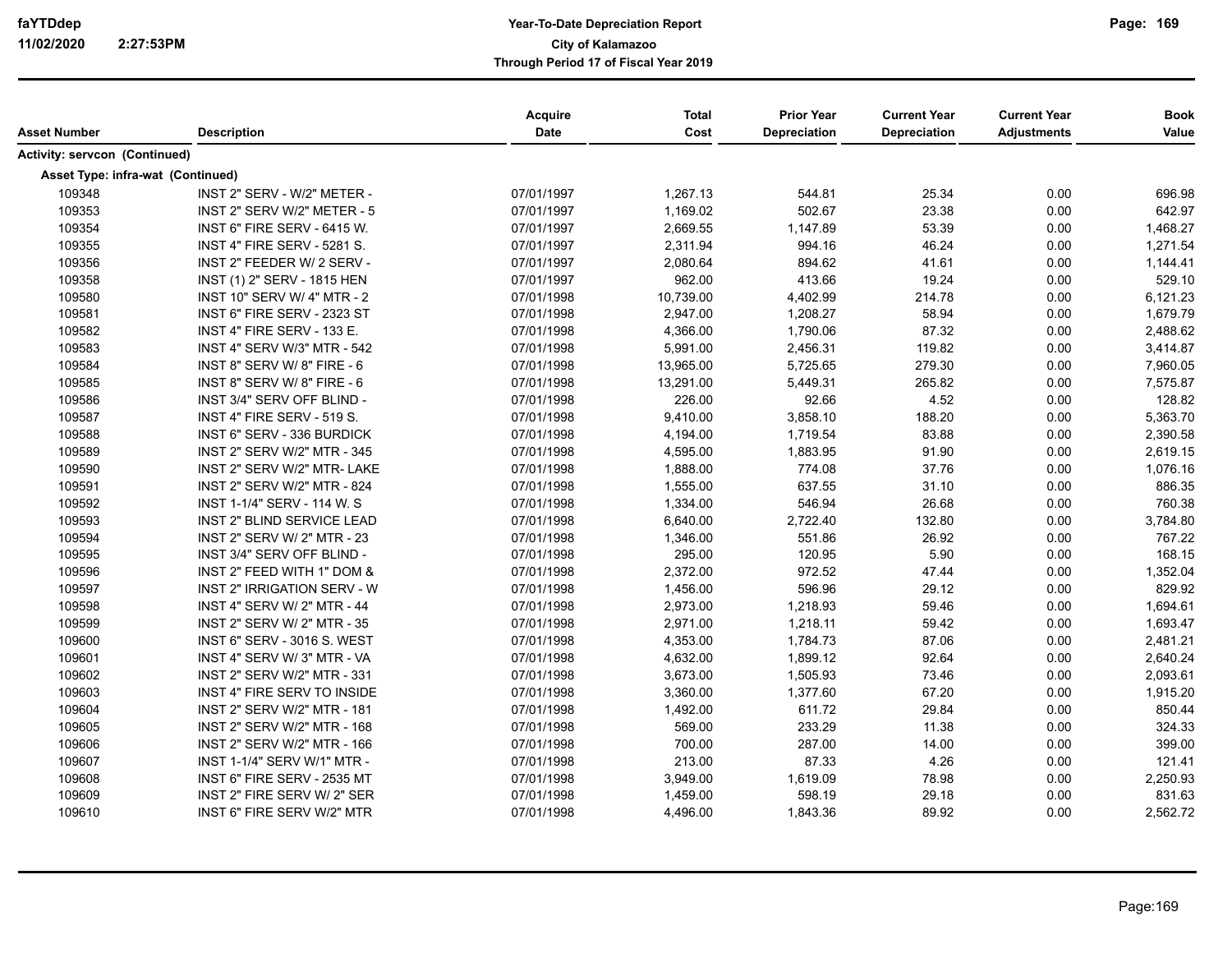| Asset Number                         | <b>Description</b>                 | Acquire<br><b>Date</b> | <b>Total</b><br>Cost | <b>Prior Year</b><br><b>Depreciation</b> | <b>Current Year</b><br><b>Depreciation</b> | <b>Current Year</b><br><b>Adjustments</b> | <b>Book</b><br>Value |
|--------------------------------------|------------------------------------|------------------------|----------------------|------------------------------------------|--------------------------------------------|-------------------------------------------|----------------------|
| <b>Activity: servcon (Continued)</b> |                                    |                        |                      |                                          |                                            |                                           |                      |
|                                      | Asset Type: infra-wat (Continued)  |                        |                      |                                          |                                            |                                           |                      |
| 109611                               | INST 2" SERV W/2" MTR - 564        | 07/01/1998             | 1,663.00             | 681.83                                   | 33.26                                      | 0.00                                      | 947.91               |
| 109612                               | INST 2" SERV W/2" MTR - 705        | 07/01/1998             | 3,290.00             | 1,348.90                                 | 65.80                                      | 0.00                                      | 1,875.30             |
| 109613                               | INST 4" SERV W/ 3" MTR - 54        | 07/01/1998             | 2,903.03             | 1,190.23                                 | 58.06                                      | 0.00                                      | 1,654.74             |
| 109614                               | INST 2" FEED WITH 1" DOM-53        | 07/01/1998             | 3,386.00             | 1,388.26                                 | 67.72                                      | 0.00                                      | 1,930.02             |
| 109615                               | INST 3/4" SERV OFF BLIND -         | 07/01/1998             | 298.00               | 122.18                                   | 5.96                                       | 0.00                                      | 169.86               |
| 109616                               | INST 6" FIRE SERV -5473 CRO        | 07/01/1998             | 3,508.31             | 1,438.45                                 | 70.16                                      | 0.00                                      | 1,999.70             |
| 109617                               | INST 2" SERV W/(6) 1" MTRS-        | 07/01/1998             | 4,508.00             | 1,848.28                                 | 90.16                                      | 0.00                                      | 2,569.56             |
| 109618                               | INST 6" FIRE SERV - 5827/58        | 07/01/1998             | 4,971.94             | 2,038.52                                 | 99.44                                      | 0.00                                      | 2,833.98             |
| 109619                               | INST 1-1/4" SERV W/1" MTR -        | 07/01/1998             | 767.00               | 314.47                                   | 15.34                                      | 0.00                                      | 437.19               |
| 109620                               | INST 2" FEED W/(2) 1" MTRS-        | 07/01/1998             | 1,364.00             | 559.24                                   | 27.28                                      | 0.00                                      | 777.48               |
| 109621                               | INST 2" SERV W/2" MTR - 631        | 07/01/1998             | 206.00               | 84.46                                    | 4.12                                       | 0.00                                      | 117.42               |
| 109622                               | NSL 3/4 OSHTEMO TWNSHP             | 07/01/1998             | 536.00               | 219.76                                   | 10.72                                      | 0.00                                      | 305.52               |
| 109623                               | NSL 1 1/4 OSHTEMO TWNSP            | 07/01/1998             | 140,745.00           | 57,705.45                                | 2,814.90                                   | 0.00                                      | 80,224.65            |
| 109624                               | INST 2" FEED W/ 4 1-1/4" SE        | 07/01/1998             | 4,687.00             | 1,921.67                                 | 93.74                                      | 0.00                                      | 2,671.59             |
| 109625                               | NSL 1 1/4 COOPER TWNSP             | 07/01/1998             | 2,676.00             | 1,097.16                                 | 53.52                                      | 0.00                                      | 1,525.32             |
| 109626                               | INST 2" SERV W/2" MTR - 727        | 07/01/1998             | 1,465.00             | 600.65                                   | 29.30                                      | 0.00                                      | 835.05               |
| 109627                               | INST A 2" SERV TO PIT - 20         | 07/01/1998             | 353.00               | 144.73                                   | 7.06                                       | 0.00                                      | 201.21               |
| 109628                               | INST 2" SERV W/2" MTR - 350        | 07/01/1998             | 1,259.00             | 516.19                                   | 25.18                                      | 0.00                                      | 717.63               |
| 109629                               | INST 4" SERV - 1505 N. BURD        | 07/01/1998             | 9,026.00             | 3,700.66                                 | 180.52                                     | 0.00                                      | 5,144.82             |
| 109630                               | INST 4" FIRE SERV - 411 NOR        | 07/01/1998             | 6,186.00             | 2,536.26                                 | 123.72                                     | 0.00                                      | 3,526.02             |
| 109631                               | INST 2" SERV W/2" MTR - 350        | 07/01/1998             | 1,020.00             | 418.20                                   | 20.40                                      | 0.00                                      | 581.40               |
| 109632                               | INST 8" FIRE SERV - 308 PEE        | 07/01/1998             | 6,588.00             | 2,701.08                                 | 131.76                                     | 0.00                                      | 3,755.16             |
| 109633                               | INST 2" SERV W/1-1/2" MTR-         | 07/01/1998             | 2,392.00             | 980.72                                   | 47.84                                      | 0.00                                      | 1,363.44             |
| 109634                               | <b>INST 4" SERV W/2" MTR - 403</b> | 07/01/1998             | 9,286.00             | 3,807.26                                 | 185.72                                     | 0.00                                      | 5,293.02             |
| 109635                               | <b>INST 2" SERV W/2" MTR - 141</b> | 07/01/1998             | 3,003.00             | 1,231.23                                 | 60.06                                      | 0.00                                      | 1,711.71             |
| 109636                               | INST 2" SERV W/2" COMPOUND         | 07/01/1998             | 3,632.00             | 1,489.12                                 | 72.64                                      | 0.00                                      | 2,070.24             |
| 109637                               | INST 2" FIRE SERV W/2" MTR         | 07/01/1998             | 3,278.00             | 1,343.98                                 | 65.56                                      | 0.00                                      | 1,868.46             |
| 109638                               | INST 4" SERV W/4" MTR-3820         | 07/01/1998             | 4,306.00             | 1,765.46                                 | 86.12                                      | 0.00                                      | 2,454.42             |
| 109639                               | INST 4" SERV W/2" MTR - 140        | 07/01/1998             | 10,693.00            | 4,384.13                                 | 213.86                                     | 0.00                                      | 6,095.01             |
| 109640                               | 1-1/4" SERVICE W/1" MTR - 9        | 07/01/1998             | 308.00               | 126.28                                   | 6.16                                       | 0.00                                      | 175.56               |
| 109641                               | INST 4" FIRE SERV - 4604 WE        | 07/01/1998             | 1,960.00             | 803.60                                   | 39.20                                      | 0.00                                      | 1,117.20             |
| 109642                               | LEAD REMOVAL PROGRAM               | 07/01/1998             | 95,254.00            | 39,054.14                                | 1,905.08                                   | 0.00                                      | 54,294.78            |
| 109643                               | SERVICE LINE RELOCATION/REP        | 07/01/1998             | 1,637.00             | 671.17                                   | 32.74                                      | 0.00                                      | 933.09               |
| 109644                               | NSL 3/4 CITY OF KAZOO              | 07/01/1998             | 20,148.00            | 8,260.68                                 | 402.96                                     | 0.00                                      | 11,484.36            |
| 109645                               | SERVICE EXTENSIONS                 | 07/01/1998             | 6,847.00             | 2,807.27                                 | 136.94                                     | 0.00                                      | 3,902.79             |
| 109646                               | NSL 1 1/4 CITY OF KAZOO            | 07/01/1998             | 52,884.00            | 21,682.44                                | 1,057.68                                   | 0.00                                      | 30,143.88            |
| 109648                               | INST 2" SERV W/2" MTR - 160        | 07/01/1998             | 690.00               | 282.90                                   | 13.80                                      | 0.00                                      | 393.30               |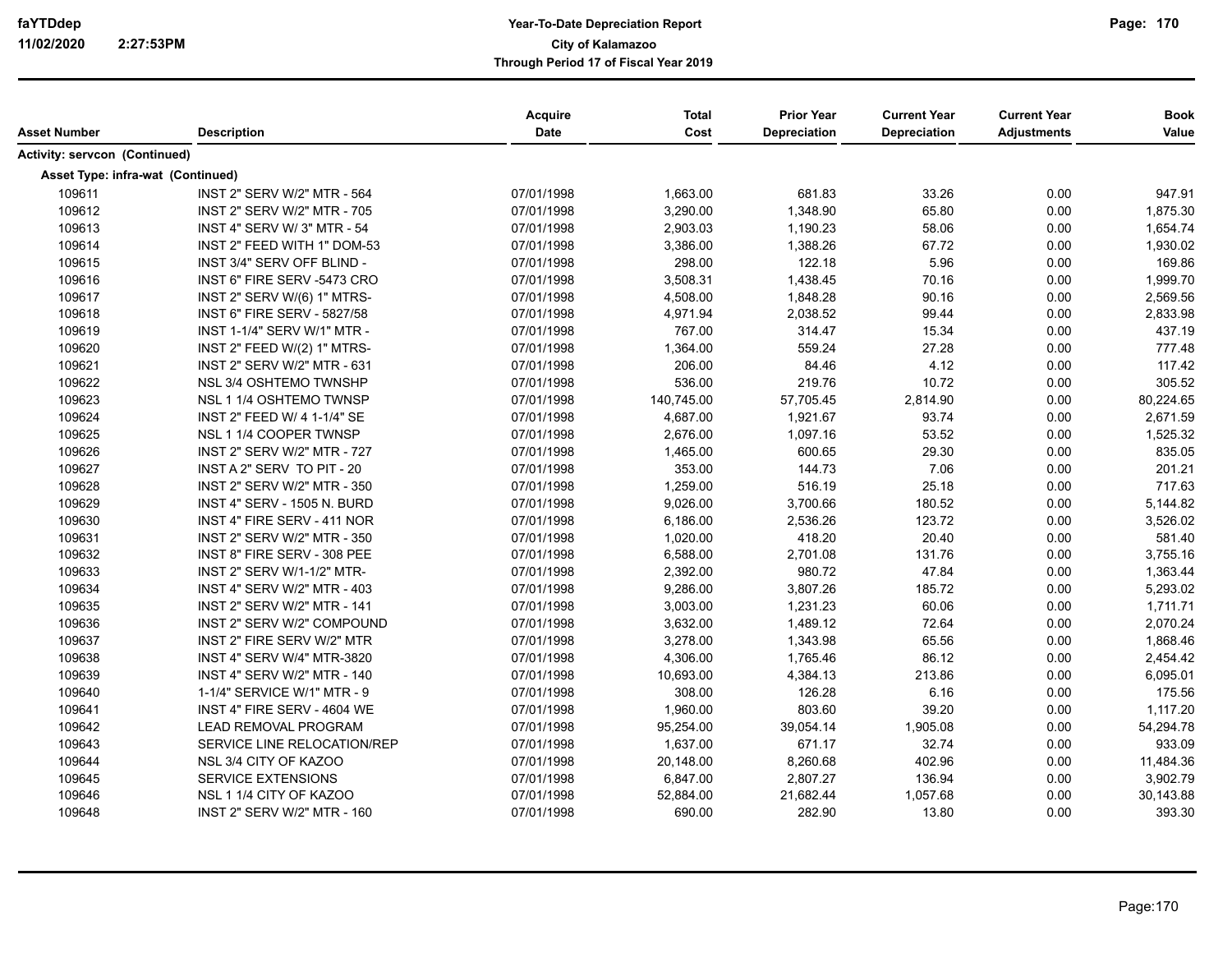| Asset Number                         | <b>Description</b>                 | Acquire<br>Date | <b>Total</b><br>Cost | <b>Prior Year</b><br><b>Depreciation</b> | <b>Current Year</b><br><b>Depreciation</b> | <b>Current Year</b><br><b>Adjustments</b> | <b>Book</b><br>Value |
|--------------------------------------|------------------------------------|-----------------|----------------------|------------------------------------------|--------------------------------------------|-------------------------------------------|----------------------|
| <b>Activity: servcon (Continued)</b> |                                    |                 |                      |                                          |                                            |                                           |                      |
|                                      |                                    |                 |                      |                                          |                                            |                                           |                      |
| Asset Type: infra-wat (Continued)    |                                    |                 |                      |                                          |                                            |                                           |                      |
| 109649                               | INST 4" FIRE SERV W/2" MTR         | 07/01/1998      | 4,204.00             | 1,723.64                                 | 84.08                                      | 0.00                                      | 2,396.28             |
| 109650                               | INST 6" FIRE SERV TO BLDG.         | 07/01/1998      | 5,257.00             | 2,155.37                                 | 105.14                                     | 0.00                                      | 2,996.49             |
| 109651                               | NSL 3/4 CITY OF PORTAGE            | 07/01/1998      | 5,137.00             | 2,106.17                                 | 102.74                                     | 0.00                                      | 2,928.09             |
| 109652                               | INST 2" SERV W/1" MTR - 332        | 07/01/1998      | 2,698.00             | 1,106.18                                 | 53.96                                      | 0.00                                      | 1,537.86             |
| 109653                               | INST 6" SERV - 2535 MT OLI         | 07/01/1998      | 1,805.00             | 740.05                                   | 36.10                                      | 0.00                                      | 1,028.85             |
| 109654                               | NSL 1 1/4" TOWNSP. OF KAZOO        | 07/01/1998      | 21,294.00            | 8,730.54                                 | 425.88                                     | 0.00                                      | 12,137.58            |
| 109655                               | NSL 3/4 TOWNSP. OF KAZOO           | 07/01/1998      | 38,265.00            | 15,688.65                                | 765.30                                     | 0.00                                      | 21,811.05            |
| 109656                               | INST 4" SERV W/ 2" MTR - 61        | 07/01/1998      | 3,477.00             | 1,425.57                                 | 69.54                                      | 0.00                                      | 1,981.89             |
| 109657                               | INST 2" SERV W/ 2" MTR - 18        | 07/01/1998      | 1,834.00             | 751.94                                   | 36.68                                      | 0.00                                      | 1,045.38             |
| 109658                               | INST 2" SERV W/2" MTR - 332        | 07/01/1998      | 2,864.00             | 1,174.24                                 | 57.28                                      | 0.00                                      | 1,632.48             |
| 109659                               | <b>INST 2" SERV W/ 2" MTR - 15</b> | 07/01/1998      | 2,528.00             | 1,036.48                                 | 50.56                                      | 0.00                                      | 1,440.96             |
| 109660                               | INST 2" SERV W/2" MTR - 345        | 07/01/1998      | 1,756.00             | 719.96                                   | 35.12                                      | 0.00                                      | 1,000.92             |
| 109661                               | INST 2" SERV - 236 BURDICK         | 07/01/1998      | 534.00               | 218.94                                   | 10.68                                      | 0.00                                      | 304.38               |
| 109662                               | NSL 1 1/4 CITY OF PORTAGE          | 07/01/1998      | 10,714.00            | 4,392.74                                 | 214.28                                     | 0.00                                      | 6,106.98             |
| 109663                               | INST 2" SERV W/2" MTR - 420        | 07/01/1998      | 1,123.00             | 460.43                                   | 22.46                                      | 0.00                                      | 640.11               |
| 109664                               | INST 1-1/2" IRRIGATION SERV        | 07/01/1998      | 2,457.00             | 1,007.37                                 | 49.14                                      | 0.00                                      | 1,400.49             |
| 109665                               | INST 2" SERV W/1-1/2" MTR -        | 07/01/1998      | 600.00               | 246.00                                   | 12.00                                      | 0.00                                      | 342.00               |
| 109666                               | INST 2" SERV W 1-1/2" MTR-4        | 07/01/1998      | 1,892.00             | 775.72                                   | 37.84                                      | 0.00                                      | 1,078.44             |
| 109667                               | INST 2" SERV W 1-1/2" MTR -        | 07/01/1998      | 1,749.00             | 717.09                                   | 34.98                                      | 0.00                                      | 996.93               |
| 109668                               | INST 2" SERV W/1" MTR & 1-1        | 07/01/1998      | 793.00               | 325.13                                   | 15.86                                      | 0.00                                      | 452.01               |
| 109669                               | NSL 1 1/4 COMSTOCK TWNSP           | 07/01/1998      | 58,559.00            | 24,009.19                                | 1,171.18                                   | 0.00                                      | 33,378.63            |
| 109670                               | NSL 3/4 COMSTOCK OF TWNSP.         | 07/01/1998      | 14,902.00            | 6,109.82                                 | 298.04                                     | 0.00                                      | 8,494.14             |
| 109671                               | INST 2" SERV W/2" - 284 VAN        | 07/01/1998      | 1,895.00             | 776.95                                   | 37.90                                      | 0.00                                      | 1,080.15             |
| 109672                               | INST 8" FIRE SERV - 284 VAN        | 07/01/1998      | 1,459.00             | 598.19                                   | 29.18                                      | 0.00                                      | 831.63               |
| 109673                               | INST 8" FIRE SERV W/ 2" MTR        | 07/01/1998      | 8,589.00             | 3,521.49                                 | 171.78                                     | 0.00                                      | 4,895.73             |
| 109674                               | INST 2" SERV W/ 2" MTR - 22        | 07/01/1998      | 3,374.00             | 1,383.34                                 | 67.48                                      | 0.00                                      | 1,923.18             |
| 109685                               | INST 2" SERV W/2" MTR - 188        | 07/01/1998      | 583.00               | 239.03                                   | 11.66                                      | 0.00                                      | 332.31               |
| 109771                               | INST 6" FIRE SERV - 7135 W.        | 07/01/1998      | 1,664.00             | 682.24                                   | 33.28                                      | 0.00                                      | 948.48               |
| 109772                               | NSL 1 1/4 RICHLAND TWNSP.          | 07/01/1998      | 30,845.00            | 12,646.45                                | 616.90                                     | 0.00                                      | 17,581.65            |
| 109773                               | SERVICE EXTENSIONS - RICHLA        | 07/01/1998      | 903.00               | 370.23                                   | 18.06                                      | 0.00                                      | 514.71               |
| 109774                               | INST 2" SERV - 10091 E. "D"        | 07/01/1998      | 1,220.00             | 500.20                                   | 24.40                                      | 0.00                                      | 695.40               |
| 109776                               | INST 4" SERV W/ 1" MTR - 53        | 07/01/1998      | 3,832.00             | 1,571.12                                 | 76.64                                      | 0.00                                      | 2,184.24             |
| 109777                               | INST 2" SERV W/ 2" MTR - 82        | 07/01/1998      | 1,802.00             | 738.82                                   | 36.04                                      | 0.00                                      | 1,027.14             |
| 109780                               | NSL 3/4 RICHLAND TWNSP.            | 07/01/1998      | 14,573.00            | 5,974.93                                 | 291.46                                     | 0.00                                      | 8,306.61             |
| 109788                               | INST 2" SERV W/ 2" MTR - 82        | 07/01/1998      | 3,138.00             | 1,286.58                                 | 62.76                                      | 0.00                                      | 1,788.66             |
| 109789                               | INST 4" SERV W/ 3" MTR - 66        | 07/01/1998      | 6,128.00             | 2,512.48                                 | 122.56                                     | 0.00                                      | 3,492.96             |
| 109791                               | INST 2" SERV W/2" MTR - 160        | 07/01/1998      | 638.00               | 261.58                                   | 12.76                                      | 0.00                                      | 363.66               |
|                                      |                                    |                 |                      |                                          |                                            |                                           |                      |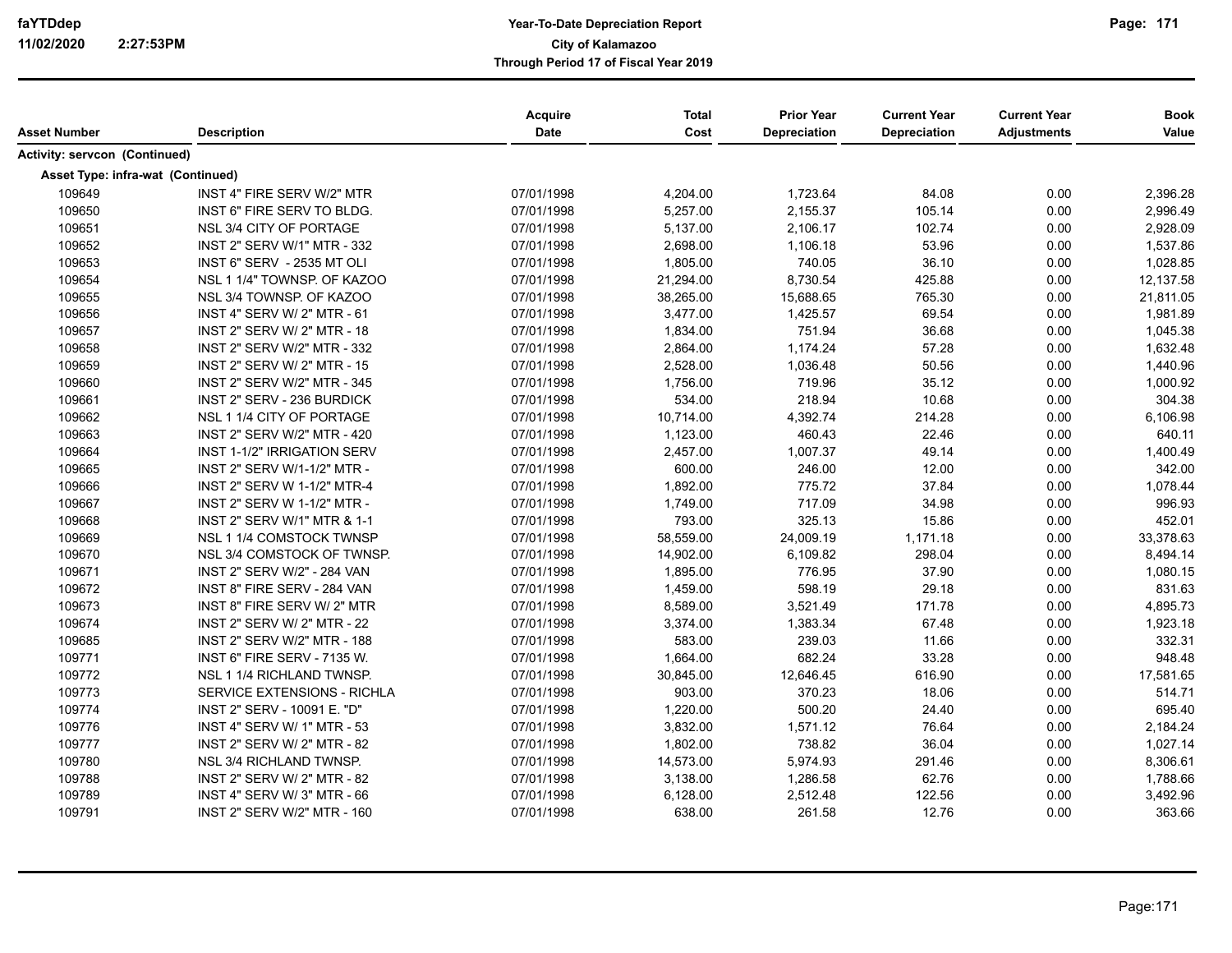| Asset Number                         | <b>Description</b>                | Acquire<br><b>Date</b> | <b>Total</b><br>Cost | <b>Prior Year</b><br><b>Depreciation</b> | <b>Current Year</b><br><b>Depreciation</b> | <b>Current Year</b><br><b>Adjustments</b> | <b>Book</b><br>Value |
|--------------------------------------|-----------------------------------|------------------------|----------------------|------------------------------------------|--------------------------------------------|-------------------------------------------|----------------------|
| <b>Activity: servcon (Continued)</b> |                                   |                        |                      |                                          |                                            |                                           |                      |
| Asset Type: infra-wat (Continued)    |                                   |                        |                      |                                          |                                            |                                           |                      |
| 109792                               | INST 2" SERV W/2" MTR - 171       | 07/01/1998             | 1,028.00             | 421.48                                   | 20.56                                      | 0.00                                      | 585.96               |
| 109793                               | INST 2" SERV - 8169 EAST "D       | 07/01/1998             | 5,177.00             | 2,122.57                                 | 103.54                                     | 0.00                                      | 2,950.89             |
| 109794                               | INST 2" SERV W/2" MTR - 18        | 07/01/1998             | 1,091.00             | 447.31                                   | 21.82                                      | 0.00                                      | 621.87               |
| 109795                               | INST 2" SERV W/2" MTR - 697       | 07/01/1998             | 4,092.00             | 1,677.72                                 | 81.84                                      | 0.00                                      | 2,332.44             |
| 109796                               | INST 4" SERV W/3" MTR - 536       | 07/01/1998             | 2,277.00             | 933.57                                   | 45.54                                      | 0.00                                      | 1,297.89             |
| 109797                               | INST 6" FIRE SERV - 5364 GR       | 07/01/1998             | 1,912.00             | 783.92                                   | 38.24                                      | 0.00                                      | 1,089.84             |
| 109798                               | INST 2" SERV W/ 2" IRR - 52       | 07/01/1998             | 4,959.00             | 2,033.19                                 | 99.18                                      | 0.00                                      | 2,826.63             |
| 109799                               | NSL 3/4 TEXAS TWNSP.              | 07/01/1998             | 6,100.00             | 2,501.00                                 | 122.00                                     | 0.00                                      | 3,477.00             |
| 109800                               | <b>INST 2" SERV W/1" MTR-5336</b> | 07/01/1998             | 1,159.00             | 475.19                                   | 23.18                                      | 0.00                                      | 660.63               |
| 109801                               | INST 4" SERV - 6420 CRACKER       | 07/01/1998             | 412.00               | 168.92                                   | 8.24                                       | 0.00                                      | 234.84               |
| 109802                               | INST (43) 1-1/4" BLIND LEAD       | 07/01/1998             | 15,392.00            | 6,310.72                                 | 307.84                                     | 0.00                                      | 8,773.44             |
| 109803                               | INST 2" SERV W/2" MTR - 507       | 07/01/1998             | 4,577.00             | 1,876.57                                 | 91.54                                      | 0.00                                      | 2,608.89             |
| 109804                               | INST 2" SERV W/2" MTR - 621       | 07/01/1998             | 1,778.00             | 728.98                                   | 35.56                                      | 0.00                                      | 1,013.46             |
| 109805                               | INST 6" SERV W/4" MTR - 505       | 07/01/1998             | 7,599.00             | 3,115.59                                 | 151.98                                     | 0.00                                      | 4,331.43             |
| 109806                               | INST 2" SERV W/2" MTR - 582       | 07/01/1998             | 2,859.00             | 1,172.19                                 | 57.18                                      | 0.00                                      | 1,629.63             |
| 109807                               | NSL 1 1/4 TEXAS TWNSP.            | 07/01/1998             | 75,211.00            | 30,836.51                                | 1,504.22                                   | 0.00                                      | 42,870.27            |
| 109808                               | INST 2" SERV W/2" MTR - 185       | 07/01/1998             | 581.00               | 238.21                                   | 11.62                                      | 0.00                                      | 331.17               |
| 110012                               | INST 2" SERV - 403 PORTAGE        | 07/01/1999             | 2,231.00             | 870.09                                   | 44.62                                      | 0.00                                      | 1,316.29             |
| 110073                               | INST 2" SERV W/2" MTR - 571       | 07/01/1999             | 1,290.00             | 503.10                                   | 25.80                                      | 0.00                                      | 761.10               |
| 110083                               | NSL 1 1/4 CITY OF KAZOO           | 07/01/1999             | 35,370.00            | 13,794.30                                | 707.40                                     | 0.00                                      | 20,868.30            |
| 110088                               | INST 2" SERV W/2" MTR - 511       | 07/01/1999             | 554.00               | 216.06                                   | 11.08                                      | 0.00                                      | 326.86               |
| 110146                               | 3656 E. CORK ST - 2" SERVIC       | 07/01/1999             | 1,315.00             | 512.85                                   | 26.30                                      | 0.00                                      | 775.85               |
| 110166                               | INST 2" SERV - 105 S. KEND        | 07/01/1999             | 3,461.00             | 1,349.79                                 | 69.22                                      | 0.00                                      | 2,041.99             |
| 110167                               | INST 2" SERV W/ 2" MTR - 15       | 07/01/1999             | 1,515.00             | 590.85                                   | 30.30                                      | 0.00                                      | 893.85               |
| 110168                               | INST 4" FIRE SERV - 2233 N.       | 07/01/1999             | 7,524.00             | 2,934.36                                 | 150.48                                     | 0.00                                      | 4,439.16             |
| 110169                               | NSL 1 1/4 CITY OF PORTAGE         | 07/01/1999             | 20,504.00            | 7,996.56                                 | 410.08                                     | 0.00                                      | 12,097.36            |
| 110170                               | NSL 3/4 CITY OF PORTAGE           | 07/01/1999             | 3,648.00             | 1,422.72                                 | 72.96                                      | 0.00                                      | 2,152.32             |
| 110171                               | INST 2" SERV W/1" MTR & 1-1       | 07/01/1999             | 2,647.00             | 1,032.33                                 | 52.94                                      | 0.00                                      | 1,561.73             |
| 110172                               | INST 2" SERV W/1" MTR & 1-1       | 07/01/1999             | 918.00               | 358.02                                   | 18.36                                      | 0.00                                      | 541.62               |
| 110173                               | INST 2" SERV W/ 1" MTR & 1-       | 07/01/1999             | 1,302.00             | 507.78                                   | 26.04                                      | 0.00                                      | 768.18               |
| 110174                               | INST 2" SERV W/ 1" MTR & 1-       | 07/01/1999             | 836.00               | 326.04                                   | 16.72                                      | 0.00                                      | 493.24               |
| 110175                               | INST 2" SERV W/ 2" MTR - 53       | 07/01/1999             | 617.00               | 240.63                                   | 12.34                                      | 0.00                                      | 364.03               |
| 110176                               | INST 6" FIRE SERVICE - 5348       | 07/01/1999             | 1,308.00             | 510.12                                   | 26.16                                      | 0.00                                      | 771.72               |
| 110177                               | INST 2" SERV W/ 2" MTR - 13       | 07/01/1999             | 1,194.00             | 465.66                                   | 23.88                                      | 0.00                                      | 704.46               |
| 110178                               | NSL 3/4 COMSTOCK OF TWNSP.        | 07/01/1999             | 8,378.00             | 3,267.42                                 | 167.56                                     | 0.00                                      | 4,943.02             |
| 110179                               | INST 2" SERV W/2" MTR - 460       | 07/01/1999             | 5,153.00             | 2,009.67                                 | 103.06                                     | 0.00                                      | 3,040.27             |
| 110180                               | INST 2" SERV W/ 2" MTR - 53       | 07/01/1999             | 9,517.00             | 3,711.63                                 | 190.34                                     | 0.00                                      | 5,615.03             |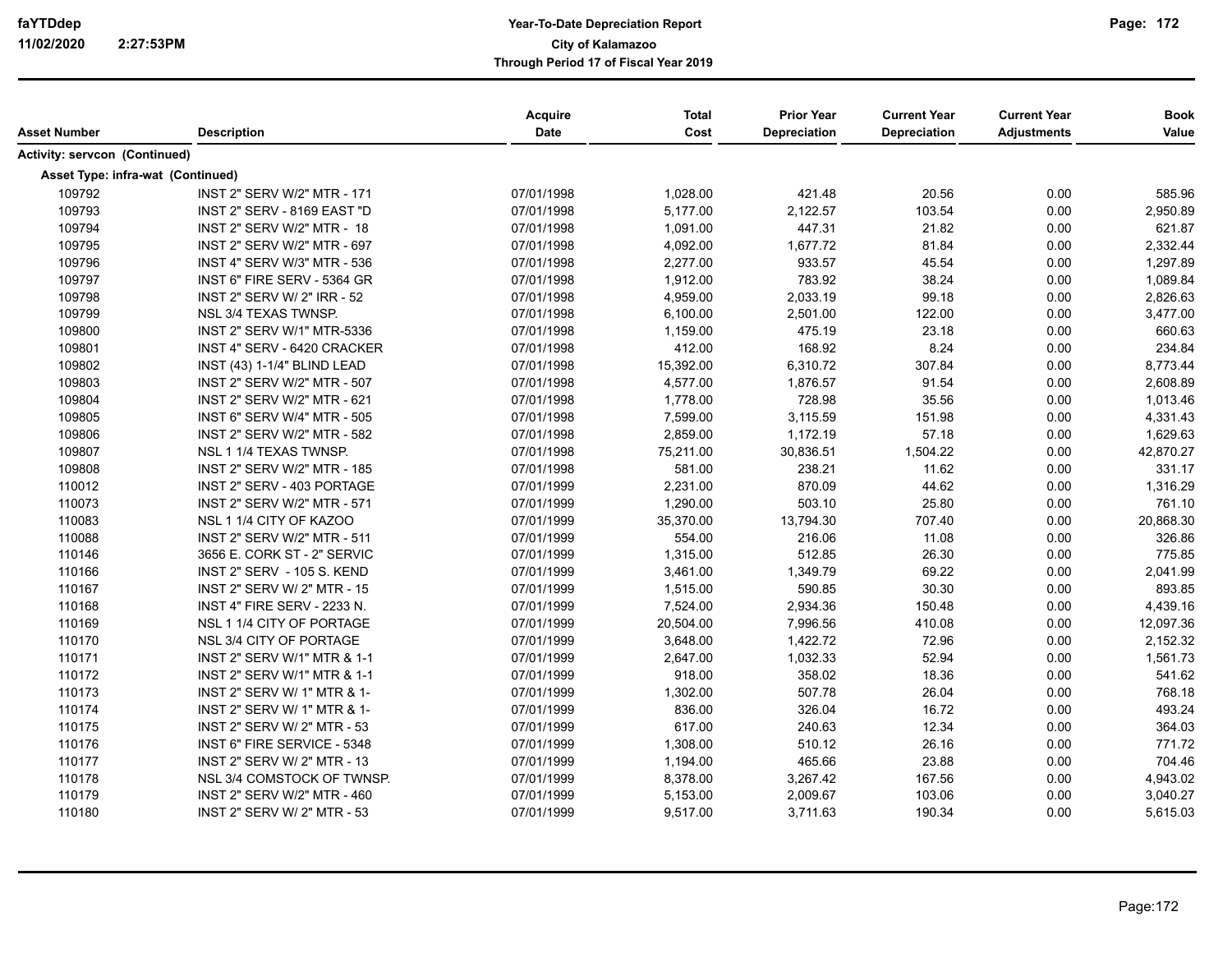| Asset Number                         | <b>Description</b>                     | Acquire<br>Date | <b>Total</b><br>Cost | <b>Prior Year</b><br><b>Depreciation</b> | <b>Current Year</b><br><b>Depreciation</b> | <b>Current Year</b><br><b>Adjustments</b> | <b>Book</b><br>Value |
|--------------------------------------|----------------------------------------|-----------------|----------------------|------------------------------------------|--------------------------------------------|-------------------------------------------|----------------------|
| <b>Activity: servcon (Continued)</b> |                                        |                 |                      |                                          |                                            |                                           |                      |
|                                      | Asset Type: infra-wat (Continued)      |                 |                      |                                          |                                            |                                           |                      |
| 110181                               | <b>INST 2" SERV W/2" MTR - 513</b>     | 07/01/1999      | 1,218.00             | 475.02                                   | 24.36                                      | 0.00                                      | 718.62               |
| 110182                               | INST 1-1/4" SERV - 1500 RIV            | 07/01/1999      | 3,704.00             | 1,444.56                                 | 74.08                                      | 0.00                                      | 2,185.36             |
| 110183                               | INST 4" FIRE - 1500 RIVER S            | 07/01/1999      | 4,217.00             | 1,644.63                                 | 84.34                                      | 0.00                                      | 2,488.03             |
| 110184                               | INST 8" FIRE SERVICE - 9988            | 07/01/1999      | 5,185.00             | 2,022.15                                 | 103.70                                     | 0.00                                      | 3,059.15             |
| 110185                               | INST 2" SERV W/ 2" MTR - 99            | 07/01/1999      | 826.00               | 322.14                                   | 16.52                                      | 0.00                                      | 487.34               |
| 110186                               | INST 8" FIRE SERVICE - 211             | 07/01/1999      | 3,966.00             | 1,546.74                                 | 79.32                                      | 0.00                                      | 2,339.94             |
| 110187                               | <b>INST 4' SERV - 5800 GULL -</b>      | 07/01/1999      | 5,711.00             | 2,227.29                                 | 114.22                                     | 0.00                                      | 3,369.49             |
| 110188                               | INST 8" FIRE SERV - 5800 GU            | 07/01/1999      | 5,695.00             | 2,221.05                                 | 113.90                                     | 0.00                                      | 3,360.05             |
| 110189                               | INST 2" SERV W/1-1/2" IRR -            | 07/01/1999      | 1,574.00             | 613.86                                   | 31.48                                      | 0.00                                      | 928.66               |
| 110190                               | INST 2" SERV W/ 2" MTR - 54            | 07/01/1999      | 1,990.00             | 776.10                                   | 39.80                                      | 0.00                                      | 1,174.10             |
| 110191                               | NSL 1 1/4 COMSTOCK TWNSP               | 07/01/1999      | 70,439.00            | 27,471.21                                | 1,408.78                                   | 0.00                                      | 41,559.01            |
| 110192                               | INST 8" FIRE SERV - 3100 CO            | 07/01/1999      | 9,749.00             | 3,802.11                                 | 194.98                                     | 0.00                                      | 5,751.91             |
| 110193                               | <b>SERVICE EXTENSIONS</b>              | 07/01/1999      | 15,857.00            | 6,184.23                                 | 317.14                                     | 0.00                                      | 9,355.63             |
| 110194                               | NSL 3/4 CITY OF KAZOO                  | 07/01/1999      | 14,423.00            | 5,624.97                                 | 288.46                                     | 0.00                                      | 8,509.57             |
| 110195                               | <b>LEAD REMOVAL PROGRAM</b>            | 07/01/1999      | 66,596.00            | 25,972.44                                | 1,331.92                                   | 0.00                                      | 39,291.64            |
| 110196                               | INST 6" FIRE SERV - 616 E.             | 07/01/1999      | 9,458.00             | 3,688.62                                 | 189.16                                     | 0.00                                      | 5,580.22             |
| 110197                               | INST 6" FIRE SERV - 1609 WH            | 07/01/1999      | 4,990.00             | 1,946.10                                 | 99.80                                      | 0.00                                      | 2,944.10             |
| 110198                               | INST 4" SERV W/2" MTR - 380            | 07/01/1999      | 10,081.00            | 3,931.59                                 | 201.62                                     | 0.00                                      | 5,947.79             |
| 110199                               | INST 2" SERV W/2" PD METER             | 07/01/1999      | 1,741.00             | 678.99                                   | 34.82                                      | 0.00                                      | 1,027.19             |
| 110200                               | INST 1-1/4" SERV - 746 SUMM            | 07/01/1999      | 1,032.00             | 402.48                                   | 20.64                                      | 0.00                                      | 608.88               |
| 110201                               | INST 1-1/4" SERV - 735 SUMM            | 07/01/1999      | 1,385.00             | 540.15                                   | 27.70                                      | 0.00                                      | 817.15               |
| 110202                               | <b>INST 10" FIRE &amp; 2" SERV - 2</b> | 07/01/1999      | 10,160.00            | 3,962.40                                 | 203.20                                     | 0.00                                      | 5,994.40             |
| 110203                               | INST 6" FIRE SERV - 521 E.             | 07/01/1999      | 16,414.00            | 6,401.46                                 | 328.28                                     | 0.00                                      | 9,684.26             |
| 110204                               | NSL 3/4 TOWNSP. OF KAZOO               | 07/01/1999      | 48,431.00            | 18,888.09                                | 968.62                                     | 0.00                                      | 28,574.29            |
| 110205                               | INST 2" SERV W/ 4 - 1" MTRS            | 07/01/1999      | 1,819.00             | 709.41                                   | 36.38                                      | 0.00                                      | 1,073.21             |
| 110206                               | NSL 1 1/4 KALAMAZOO TWNSHP             | 07/01/1999      | 19,881.00            | 7,753.59                                 | 397.62                                     | 0.00                                      | 11,729.79            |
| 110207                               | INST 2" SERV W/ 2" METER 52            | 07/01/1999      | 6,807.00             | 2,654.73                                 | 136.14                                     | 0.00                                      | 4,016.13             |
| 110208                               | INST 2" SERV W/ 5-1" MTRS -            | 07/01/1999      | 1,526.00             | 595.14                                   | 30.52                                      | 0.00                                      | 900.34               |
| 110209                               | INST 2" SERV W/ 5-1" MTRS -            | 07/01/1999      | 1,544.00             | 602.16                                   | 30.88                                      | 0.00                                      | 910.96               |
| 110210                               | INST 2" SERV W/ 2" MTR - 14            | 07/01/1999      | 1,553.00             | 605.67                                   | 31.06                                      | 0.00                                      | 916.27               |
| 110211                               | INST 2" SERV W/ 2" MTR - 33            | 07/01/1999      | 1,754.00             | 684.06                                   | 35.08                                      | 0.00                                      | 1,034.86             |
| 110212                               | INST 4" FIRE SERV - 3801 E.            | 07/01/1999      | 1,161.00             | 452.79                                   | 23.22                                      | 0.00                                      | 684.99               |
| 110213                               | INST 2" MTR FOR IRRIGATION             | 07/01/1999      | 373.00               | 145.47                                   | 7.46                                       | 0.00                                      | 220.07               |
| 110214                               | INST 1-1/4" SERV TO F.B. -             | 07/01/1999      | 1,166.00             | 454.74                                   | 23.32                                      | 0.00                                      | 687.94               |
| 110215                               | INST 1-1/4" SERV 703 JASPER            | 07/01/1999      | 1,492.00             | 581.88                                   | 29.84                                      | 0.00                                      | 880.28               |
| 110216                               | UPGRADE TO 2" SERV - 2888 B            | 07/01/1999      | 3,077.00             | 1,200.03                                 | 61.54                                      | 0.00                                      | 1,815.43             |
| 110217                               | <b>INST 2" SERV - 3320 S. WEST</b>     | 07/01/1999      | 1,738.00             | 677.82                                   | 34.76                                      | 0.00                                      | 1,025.42             |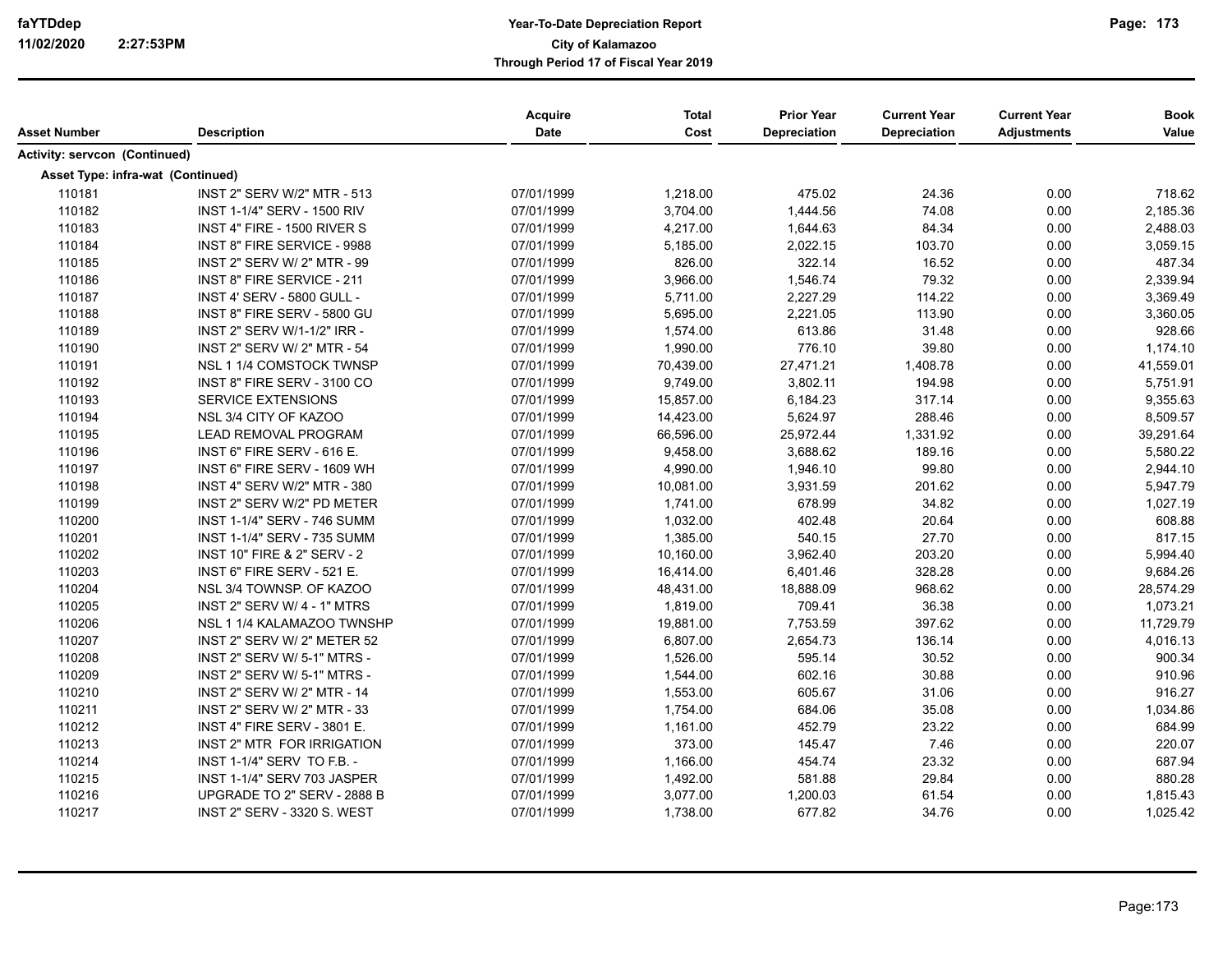| Asset Number                         | <b>Description</b>                 | <b>Acquire</b><br><b>Date</b> | <b>Total</b><br>Cost | <b>Prior Year</b><br><b>Depreciation</b> | <b>Current Year</b><br><b>Depreciation</b> | <b>Current Year</b><br><b>Adjustments</b> | <b>Book</b><br>Value |
|--------------------------------------|------------------------------------|-------------------------------|----------------------|------------------------------------------|--------------------------------------------|-------------------------------------------|----------------------|
| <b>Activity: servcon (Continued)</b> |                                    |                               |                      |                                          |                                            |                                           |                      |
|                                      | Asset Type: infra-wat (Continued)  |                               |                      |                                          |                                            |                                           |                      |
| 110218                               | INST 2" SERV W/ 2" MTR - 52        | 07/01/1999                    | 6,938.00             | 2,705.82                                 | 138.76                                     | 0.00                                      | 4,093.42             |
| 110219                               | INST 4" FIRE SERV & 2" MTR         | 07/01/1999                    | 4,470.00             | 1,743.30                                 | 89.40                                      | 0.00                                      | 2,637.30             |
| 110220                               | INST 2" SERV W/ 2" MTR - 52        | 07/01/1999                    | 1,385.00             | 540.15                                   | 27.70                                      | 0.00                                      | 817.15               |
| 110221                               | 2" SERV W/ 2" MTR @ BLDG. #        | 07/01/1999                    | 1,392.00             | 542.88                                   | 27.84                                      | 0.00                                      | 821.28               |
| 110222                               | 2" SERV W/ 2" MTR @ BLDG. #        | 07/01/1999                    | 1,049.00             | 409.11                                   | 20.98                                      | 0.00                                      | 618.91               |
| 110223                               | 2" SERV W/ 2" MTR @ BLDG. #        | 07/01/1999                    | 1,385.00             | 540.15                                   | 27.70                                      | 0.00                                      | 817.15               |
| 110224                               | 2" SERV W/ 2" MTR @ BLDG. #        | 07/01/1999                    | 1,475.00             | 575.25                                   | 29.50                                      | 0.00                                      | 870.25               |
| 110225                               | NSL 1 1/4 RICHLAND TWNSP.          | 07/01/1999                    | 30,873.00            | 12,040.47                                | 617.46                                     | 0.00                                      | 18,215.07            |
| 110226                               | INST 6" FIRE SERVICE @ 2920        | 07/01/1999                    | 9,545.00             | 3,722.55                                 | 190.90                                     | 0.00                                      | 5,631.55             |
| 110227                               | INST 6" FIRE SERVICE @ 2575        | 07/01/1999                    | 5,218.00             | 2,035.02                                 | 104.36                                     | 0.00                                      | 3,078.62             |
| 110228                               | INST 4" SERV @ 2575 S. 11TH        | 07/01/1999                    | 1,755.00             | 684.45                                   | 35.10                                      | 0.00                                      | 1,035.45             |
| 110229                               | INST 2" SERV W/ 2" MTR @ BL        | 07/01/1999                    | 1,060.00             | 413.40                                   | 21.20                                      | 0.00                                      | 625.40               |
| 110230                               | INST 2" SERV W/ 2" MTR @ BL        | 07/01/1999                    | 1,616.00             | 630.24                                   | 32.32                                      | 0.00                                      | 953.44               |
| 110231                               | INST A 4" FIRE SERV - 6737         | 07/01/1999                    | 5,133.00             | 2,001.87                                 | 102.66                                     | 0.00                                      | 3,028.47             |
| 110232                               | 2" SERV W/ 2" MTR @ BLDG. #        | 07/01/1999                    | 2,350.00             | 916.50                                   | 47.00                                      | 0.00                                      | 1,386.50             |
| 110233                               | INST 2" SERV W/ 2" MTR - #C        | 07/01/1999                    | 544.00               | 212.16                                   | 10.88                                      | 0.00                                      | 320.96               |
| 110234                               | 2" SERV W/ 2" MTR @ BLDG. #        | 07/01/1999                    | 1,287.00             | 501.93                                   | 25.74                                      | 0.00                                      | 759.33               |
| 110235                               | INST 6" FIRE SERV - 5629 ST        | 07/01/1999                    | 658.00               | 256.62                                   | 13.16                                      | 0.00                                      | 388.22               |
| 110236                               | NSL 1 1/4 TEXAS TWNSP.             | 07/01/1999                    | 96,769.00            | 37,739.91                                | 1,935.38                                   | 0.00                                      | 57,093.71            |
| 110237                               | NSL 3/4 TEXAS TWNSP.               | 07/01/1999                    | 7,624.00             | 2,973.36                                 | 152.48                                     | 0.00                                      | 4,498.16             |
| 110238                               | INST 1-1/4" SERV - 3777 SKY        | 07/01/1999                    | 2,151.00             | 838.89                                   | 43.02                                      | 0.00                                      | 1,269.09             |
| 110239                               | INST 2" SERV W/ 2" MTR - 71        | 07/01/1999                    | 1,494.00             | 582.66                                   | 29.88                                      | 0.00                                      | 881.46               |
| 110240                               | INST 2" SERV W/2" MTR - 505        | 07/01/1999                    | 2,886.00             | 1,125.54                                 | 57.72                                      | 0.00                                      | 1,702.74             |
| 110241                               | INST 2" SERV W/ 2" MTR - 82        | 07/01/1999                    | 846.00               | 329.94                                   | 16.92                                      | 0.00                                      | 499.14               |
| 110242                               | NSL 3/4 RICHLAND TWNSP.            | 07/01/1999                    | 2,186.00             | 852.54                                   | 43.72                                      | 0.00                                      | 1,289.74             |
| 110243                               | INST 2" SERV W/2" MTR - 691        | 07/01/1999                    | 694.00               | 270.66                                   | 13.88                                      | 0.00                                      | 409.46               |
| 110244                               | INST 8" FIRE SERVICE - 6938        | 07/01/1999                    | 3,793.00             | 1,479.27                                 | 75.86                                      | 0.00                                      | 2,237.87             |
| 110245                               | 4" SERV - 6938 ELM VALLEY          | 07/01/1999                    | 3,126.00             | 1,219.14                                 | 62.52                                      | 0.00                                      | 1,844.34             |
| 110246                               | <b>INST 4" SERV W/4" MTR - 114</b> | 07/01/1999                    | 1,448.00             | 564.72                                   | 28.96                                      | 0.00                                      | 854.32               |
| 110247                               | NSL 1 1/4 OSHTEMO TWNSP            | 07/01/1999                    | 184,521.00           | 71,963.19                                | 3,690.42                                   | 0.00                                      | 108,867.39           |
| 110248                               | INST 8" FIRE SERV - 139 VAN        | 07/01/1999                    | 5,067.00             | 1,976.13                                 | 101.34                                     | 0.00                                      | 2,989.53             |
| 110249                               | INST 2" SERV W/2" MTR - 510        | 07/01/1999                    | 1,815.00             | 707.85                                   | 36.30                                      | 0.00                                      | 1,070.85             |
| 110250                               | INST 2" SERV W/2" MTR - 513        | 07/01/1999                    | 2,680.00             | 1,045.20                                 | 53.60                                      | 0.00                                      | 1,581.20             |
| 110251                               | INST 2" SERV W/2" MTR - 507        | 07/01/1999                    | 760.00               | 296.40                                   | 15.20                                      | 0.00                                      | 448.40               |
| 110252                               | INST 2" SERV W/ 2" MTR @ 29        | 07/01/1999                    | 438.00               | 170.82                                   | 8.76                                       | 0.00                                      | 258.42               |
| 110253                               | INST 2" SERV W/ 2" METER $@$       | 07/01/1999                    | 900.00               | 351.00                                   | 18.00                                      | 0.00                                      | 531.00               |
| 110254                               | NSL 1 1/4 COOPER TWNSP             | 07/01/1999                    | 2,330.00             | 908.70                                   | 46.60                                      | 0.00                                      | 1,374.70             |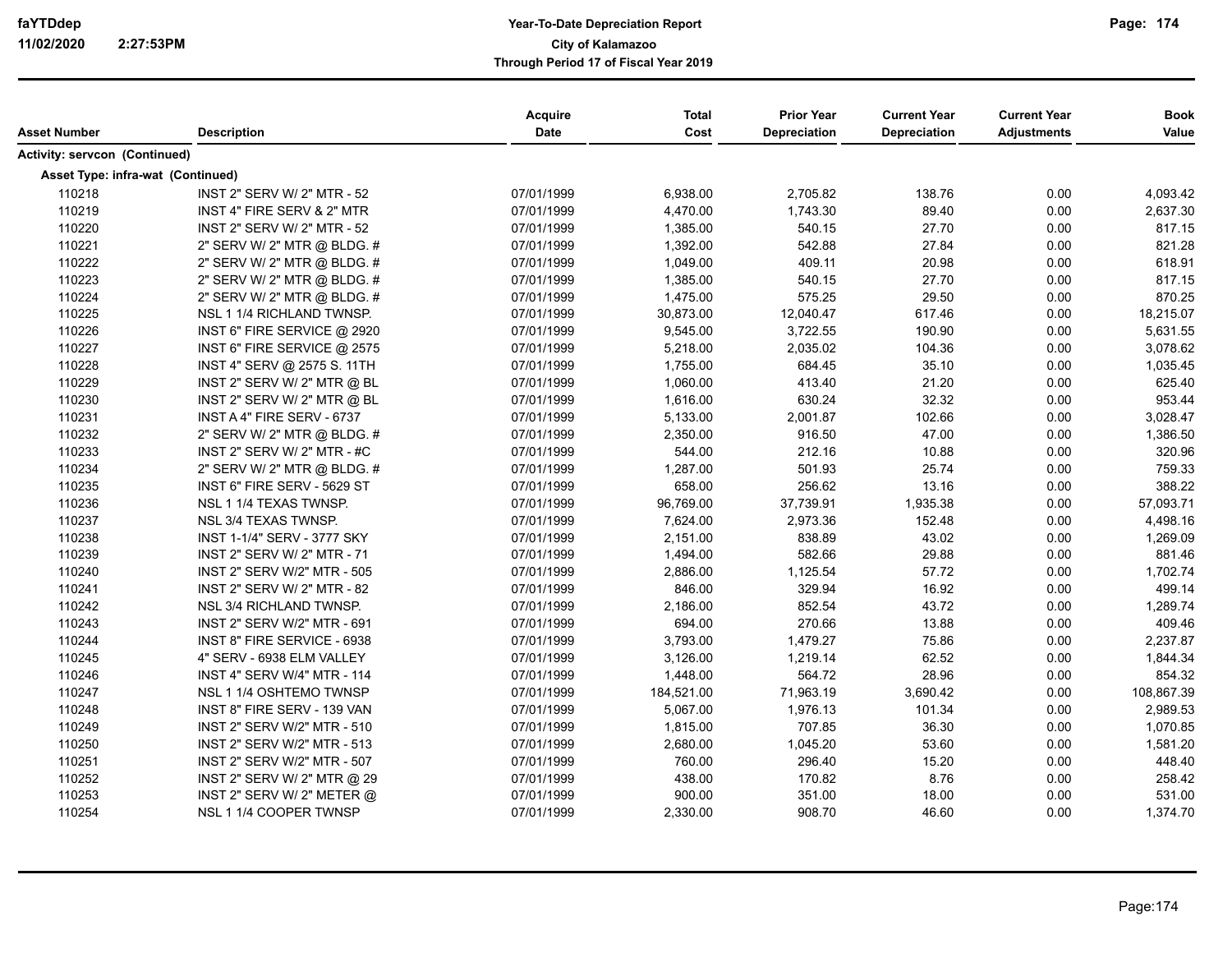| Asset Number                         | <b>Description</b>                 | <b>Acquire</b><br><b>Date</b> | <b>Total</b><br>Cost | <b>Prior Year</b><br><b>Depreciation</b> | <b>Current Year</b><br><b>Depreciation</b> | <b>Current Year</b><br><b>Adjustments</b> | <b>Book</b><br>Value |
|--------------------------------------|------------------------------------|-------------------------------|----------------------|------------------------------------------|--------------------------------------------|-------------------------------------------|----------------------|
| <b>Activity: servcon (Continued)</b> |                                    |                               |                      |                                          |                                            |                                           |                      |
|                                      | Asset Type: infra-wat (Continued)  |                               |                      |                                          |                                            |                                           |                      |
| 110255                               | ADD 4" SERV TO EXIST SERVIC        | 07/01/1999                    | 474.00               | 184.86                                   | 9.48                                       | 0.00                                      | 279.66               |
| 110256                               | INST 2" SERV W/2" MTR - 509        | 07/01/1999                    | 3,004.00             | 1,171.56                                 | 60.08                                      | 0.00                                      | 1,772.36             |
| 110257                               | NSL 3/4 OSHTEMO TWNSHP             | 07/01/1999                    | 537.00               | 209.43                                   | 10.74                                      | 0.00                                      | 316.83               |
| 110258                               | INST 4" SERV W/3" MTR - 631        | 07/01/1999                    | 3,609.00             | 1,407.51                                 | 72.18                                      | 0.00                                      | 2,129.31             |
| 110259                               | INST 2" SERV W/ 2" MTR - 56        | 07/01/1999                    | 6,901.00             | 2,691.39                                 | 138.02                                     | 0.00                                      | 4,071.59             |
| 110260                               | INST 6" FIRE SERV - 6312 QU        | 07/01/1999                    | 1,575.00             | 614.25                                   | 31.50                                      | 0.00                                      | 929.25               |
| 110261                               | INST 2" SERV W/2" MTR - 510        | 07/01/1999                    | 830.00               | 323.70                                   | 16.60                                      | 0.00                                      | 489.70               |
| 110262                               | INST 2" SERV W/ 2" METER $@$       | 07/01/1999                    | 1,125.00             | 438.75                                   | 22.50                                      | 0.00                                      | 663.75               |
| 110263                               | INST 6" FIRE SERVICE - 4001        | 07/01/1999                    | 1,719.00             | 670.41                                   | 34.38                                      | 0.00                                      | 1,014.21             |
| 110264                               | <b>INST 1-1/2" MTR - 5827 SUIT</b> | 07/01/1999                    | 694.00               | 270.66                                   | 13.88                                      | 0.00                                      | 409.46               |
| 110265                               | INST 2" SERV W/2" MTR - 163        | 07/01/1999                    | 1,461.00             | 569.79                                   | 29.22                                      | 0.00                                      | 861.99               |
| 110266                               | INST 2" SERV W/2" MTR - 506        | 07/01/1999                    | 1,275.00             | 497.25                                   | 25.50                                      | 0.00                                      | 752.25               |
| 110721                               | Install 2" Domestic Serv w/        | 07/01/2000                    | 3,220.00             | 1,191.40                                 | 64.40                                      | 0.00                                      | 1,964.20             |
| 110722                               | Install 2" Serv 5673 W Main        | 07/01/2000                    | 3,358.00             | 1,242.46                                 | 67.16                                      | 0.00                                      | 2,048.38             |
| 110723                               | INST 2" SERV W/ 2" MTR - 33        | 07/01/2000                    | 3,365.00             | 1,245.05                                 | 67.30                                      | 0.00                                      | 2,052.65             |
| 110724                               | NSL 1 1/4 Oshtemo                  | 07/01/2000                    | 227,356.00           | 84,121.72                                | 4,547.12                                   | 0.00                                      | 138,687.16           |
| 110725                               | Install 2" Serv to Mtr Pit         | 07/01/2000                    | 1,460.00             | 540.20                                   | 29.20                                      | 0.00                                      | 890.60               |
| 110726                               | NSL 3/4 Cooper                     | 07/01/2000                    | 838.00               | 310.06                                   | 16.76                                      | 0.00                                      | 511.18               |
| 110727                               | NSL 1 1/4 Cooper                   | 07/01/2000                    | 2,252.00             | 833.24                                   | 45.04                                      | 0.00                                      | 1,373.72             |
| 110728                               | Install 4" Serv w/ 4" Mete         | 07/01/2000                    | 3,278.00             | 1,212.86                                 | 65.56                                      | 0.00                                      | 1,999.58             |
| 110729                               | Install 4" Serv w/ 4" Mete         | 07/01/2000                    | 6,126.00             | 2,266.62                                 | 122.52                                     | 0.00                                      | 3,736.86             |
| 110730                               | Install 4" Serv w/ 4" Mete         | 07/01/2000                    | 5,526.00             | 2,044.62                                 | 110.52                                     | 0.00                                      | 3,370.86             |
| 110731                               | Install 4" Service w/4" met        | 07/01/2000                    | 3,116.00             | 1,152.92                                 | 62.32                                      | 0.00                                      | 1,900.76             |
| 110732                               | Install 8" Fire Service at         | 07/01/2000                    | 4,609.00             | 1,705.33                                 | 92.18                                      | 0.00                                      | 2,811.49             |
| 110733                               | NSL 1 1/4 City of Portage          | 07/01/2000                    | 7,259.00             | 2,685.83                                 | 145.18                                     | 0.00                                      | 4,427.99             |
| 110734                               | Install 2" Domestic Serv w/        | 07/01/2000                    | 2,796.00             | 1,034.52                                 | 55.92                                      | 0.00                                      | 1,705.56             |
| 110735                               | INST 6" FIRE SERV - 6147 TE        | 07/01/2000                    | 10,363.00            | 3,834.31                                 | 207.26                                     | 0.00                                      | 6,321.43             |
| 110736                               | Install 2" Domestic Serv w/        | 07/01/2000                    | 1,553.00             | 574.61                                   | 31.06                                      | 0.00                                      | 947.33               |
| 110737                               | Install 4" Fire Service to         | 07/01/2000                    | 2,456.00             | 908.72                                   | 49.12                                      | 0.00                                      | 1,498.16             |
| 110738                               | Install 2" Service to pit w        | 07/01/2000                    | 845.00               | 312.65                                   | 16.90                                      | 0.00                                      | 515.45               |
| 110739                               | Install Partial 3/4" servic        | 07/01/2000                    | 207.00               | 76.59                                    | 4.14                                       | 0.00                                      | 126.27               |
| 110740                               | Install Partial 3/4" servic        | 07/01/2000                    | 200.00               | 74.00                                    | 4.00                                       | 0.00                                      | 122.00               |
| 110741                               | Install Partial 3/4" servic        | 07/01/2000                    | 192.00               | 71.04                                    | 3.84                                       | 0.00                                      | 117.12               |
| 110742                               | Install Partial 3/4" servic        | 07/01/2000                    | 200.00               | 74.00                                    | 4.00                                       | 0.00                                      | 122.00               |
| 110743                               | NSL 3/4 Comstock                   | 07/01/2000                    | 9,257.00             | 3,425.09                                 | 185.14                                     | 0.00                                      | 5,646.77             |
| 110744                               | NSL 1 1/4 Comstock                 | 07/01/2000                    | 51,076.00            | 18,898.12                                | 1,021.52                                   | 0.00                                      | 31,156.36            |
| 110745                               | Install 6" Fire Service in         | 07/01/2000                    | 3,888.00             | 1,438.56                                 | 77.76                                      | 0.00                                      | 2,371.68             |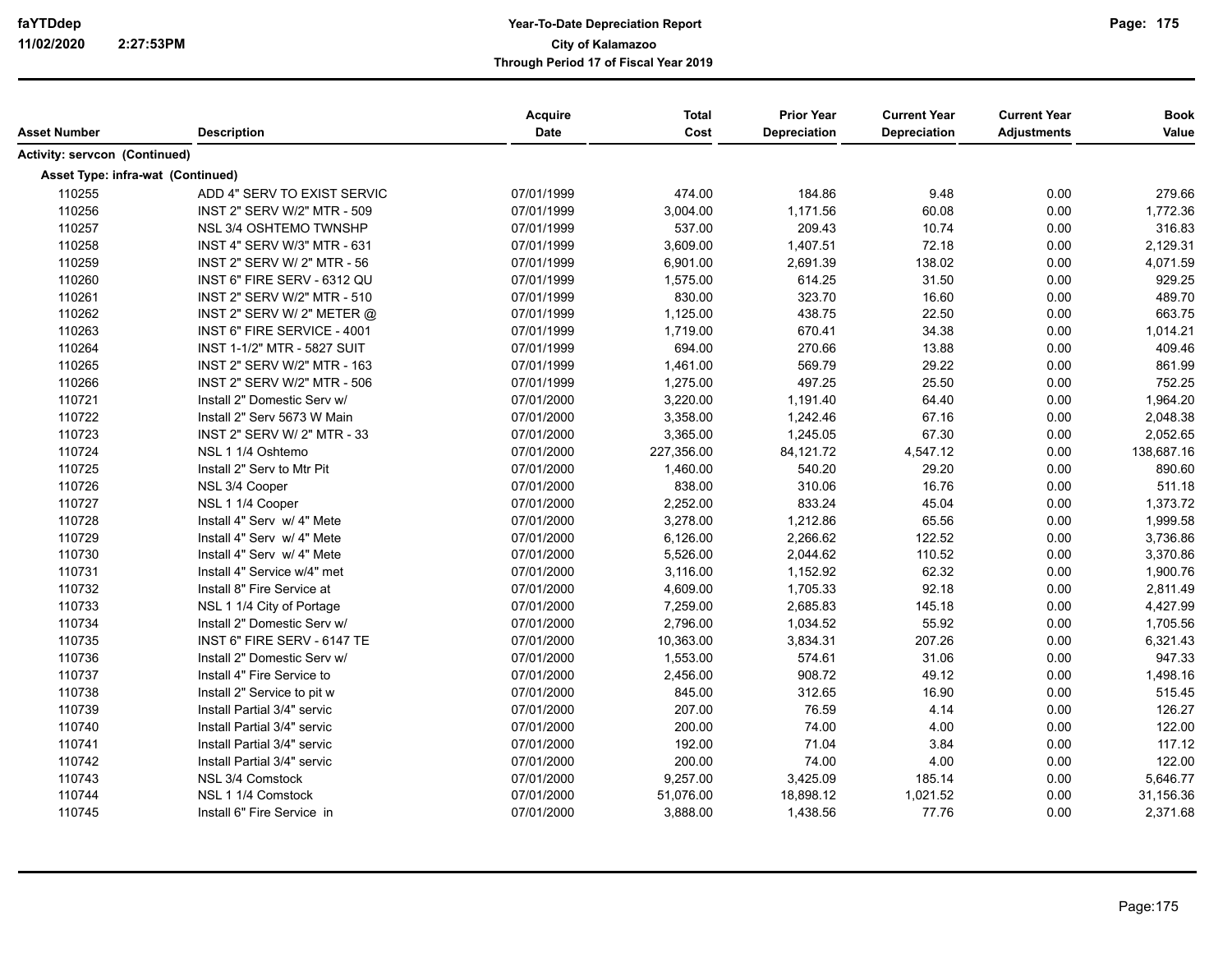| Asset Number                         | <b>Description</b>                 | <b>Acquire</b><br><b>Date</b> | <b>Total</b><br>Cost | <b>Prior Year</b><br><b>Depreciation</b> | <b>Current Year</b><br><b>Depreciation</b> | <b>Current Year</b><br><b>Adjustments</b> | <b>Book</b><br>Value |
|--------------------------------------|------------------------------------|-------------------------------|----------------------|------------------------------------------|--------------------------------------------|-------------------------------------------|----------------------|
| <b>Activity: servcon (Continued)</b> |                                    |                               |                      |                                          |                                            |                                           |                      |
| Asset Type: infra-wat (Continued)    |                                    |                               |                      |                                          |                                            |                                           |                      |
| 110746                               | Install 2" Service w/ 2" Me        | 07/01/2000                    | 1,815.00             | 671.55                                   | 36.30                                      | 0.00                                      | 1,107.15             |
| 110748                               | Install 2" Domestic Serv 99        | 07/01/2000                    | 1,060.00             | 392.20                                   | 21.20                                      | 0.00                                      | 646.60               |
| 110749                               | Install 2" Service to pit w        | 07/01/2000                    | 3,358.00             | 1,242.46                                 | 67.16                                      | 0.00                                      | 2,048.38             |
| 110750                               | Install 2" Service w/2" met        | 07/01/2000                    | 1,399.00             | 517.63                                   | 27.98                                      | 0.00                                      | 853.39               |
| 110751                               | Install 4" Fire Service - 5        | 07/01/2000                    | 2,299.00             | 850.63                                   | 45.98                                      | 0.00                                      | 1,402.39             |
| 110752                               | Install 2" Service w/2" met        | 07/01/2000                    | 852.00               | 315.24                                   | 17.04                                      | 0.00                                      | 519.72               |
| 110753                               | Install 4" Fire Service - 5        | 07/01/2000                    | 1,066.00             | 394.42                                   | 21.32                                      | 0.00                                      | 650.26               |
| 110754                               | Install 2" Service w/2" met        | 07/01/2000                    | 2,024.00             | 748.88                                   | 40.48                                      | 0.00                                      | 1,234.64             |
| 110755                               | Install 4" Fire Service - 5        | 07/01/2000                    | 3,047.00             | 1,127.39                                 | 60.94                                      | 0.00                                      | 1,858.67             |
| 110756                               | Install 2" Service w/2" met        | 07/01/2000                    | 1,181.00             | 436.97                                   | 23.62                                      | 0.00                                      | 720.41               |
| 110757                               | Install 4" Fire Service - 5        | 07/01/2000                    | 1,667.00             | 616.79                                   | 33.34                                      | 0.00                                      | 1,016.87             |
| 110758                               | Install 2" Service w/2" met        | 07/01/2000                    | 597.00               | 220.89                                   | 11.94                                      | 0.00                                      | 364.17               |
| 110759                               | Install 4" Fire Service - 5        | 07/01/2000                    | 3,481.00             | 1,287.97                                 | 69.62                                      | 0.00                                      | 2,123.41             |
| 110760                               | Install 8" Fire Serv at 38         | 07/01/2000                    | 4,947.00             | 1,830.39                                 | 98.94                                      | 0.00                                      | 3,017.67             |
| 110761                               | Install 4" Serv w/ 3" Dom          | 07/01/2000                    | 4,012.00             | 1,484.44                                 | 80.24                                      | 0.00                                      | 2,447.32             |
| 110762                               | 2" SERV W/ 2" MTR @ BLDG. #        | 07/01/2000                    | 609.00               | 225.33                                   | 12.18                                      | 0.00                                      | 371.49               |
| 110763                               | Install 2" Service to pit w        | 07/01/2000                    | 4,197.00             | 1,552.89                                 | 83.94                                      | 0.00                                      | 2,560.17             |
| 110764                               | INST 2' SERV @ 6395 TECHNOL        | 07/01/2000                    | 1,205.00             | 445.85                                   | 24.10                                      | 0.00                                      | 735.05               |
| 110765                               | Install 2" Service to pit w        | 07/01/2000                    | 1,484.00             | 549.08                                   | 29.68                                      | 0.00                                      | 905.24               |
| 110766                               | 2" Service w/ 1" DOM & 1" I        | 07/01/2000                    | 2,514.00             | 930.18                                   | 50.28                                      | 0.00                                      | 1,533.54             |
| 110767                               | INST 2" SERV 6387 Technolog        | 07/01/2000                    | 1,089.00             | 402.93                                   | 21.78                                      | 0.00                                      | 664.29               |
| 110768                               | INST 8" SERV 6387 Technolog        | 07/01/2000                    | 5,012.00             | 1,854.44                                 | 100.24                                     | 0.00                                      | 3,057.32             |
| 110769                               | INST 2" SERV 1562 Skylark W        | 07/01/2000                    | 1,707.00             | 631.59                                   | 34.14                                      | 0.00                                      | 1,041.27             |
| 110770                               | INST 2" SERV 1629 Linden Tr        | 07/01/2000                    | 2,763.00             | 1,022.31                                 | 55.26                                      | 0.00                                      | 1,685.43             |
| 110771                               | <b>INST 6" FIRE SERV - 3500 S.</b> | 07/01/2000                    | 3,348.00             | 1,238.76                                 | 66.96                                      | 0.00                                      | 2,042.28             |
| 110772                               | INST 2" SERV 3500 S 6th            | 07/01/2000                    | 172.00               | 63.64                                    | 3.44                                       | 0.00                                      | 104.92               |
| 110773                               | INST 2" SERV 5629 STADIUM D        | 07/01/2000                    | 5,109.00             | 1,890.33                                 | 102.18                                     | 0.00                                      | 3,116.49             |
| 110774                               | INST 6" FIRE SERV - 5629 St        | 07/01/2000                    | 3,217.00             | 1,190.29                                 | 64.34                                      | 0.00                                      | 1,962.37             |
| 110775                               | <b>INST 4" SERV W/ 3" MTR - 61</b> | 07/01/2000                    | 2,338.00             | 865.06                                   | 46.76                                      | 0.00                                      | 1,426.18             |
| 110776                               | Install 2" Service 720 W Mo        | 07/01/2000                    | 969.00               | 358.53                                   | 19.38                                      | 0.00                                      | 591.09               |
| 110777                               | Install 10" Fire Serv - 512        | 07/01/2000                    | 6,743.00             | 2,494.91                                 | 134.86                                     | 0.00                                      | 4,113.23             |
| 110778                               | Install 2" Service to Meter        | 07/01/2000                    | 1,478.00             | 546.86                                   | 29.56                                      | 0.00                                      | 901.58               |
| 110779                               | Install 2" Service to pit w        | 07/01/2000                    | 2,770.00             | 1,024.90                                 | 55.40                                      | 0.00                                      | 1,689.70             |
| 110780                               | Install 8" Fire Serv - w/ 4        | 07/01/2000                    | 3,400.00             | 1,258.00                                 | 68.00                                      | 0.00                                      | 2,074.00             |
| 110781                               | Install 8" Fire Serv - w/ 4        | 07/01/2000                    | 3,710.00             | 1,372.70                                 | 74.20                                      | 0.00                                      | 2,263.10             |
| 110782                               | Install 8" Fire Serv - w/ 4        | 07/01/2000                    | 4,303.00             | 1,592.11                                 | 86.06                                      | 0.00                                      | 2,624.83             |
| 110783                               | Install 8" Fire Serv - w/ 4        | 07/01/2000                    | 3,965.00             | 1,467.05                                 | 79.30                                      | 0.00                                      | 2,418.65             |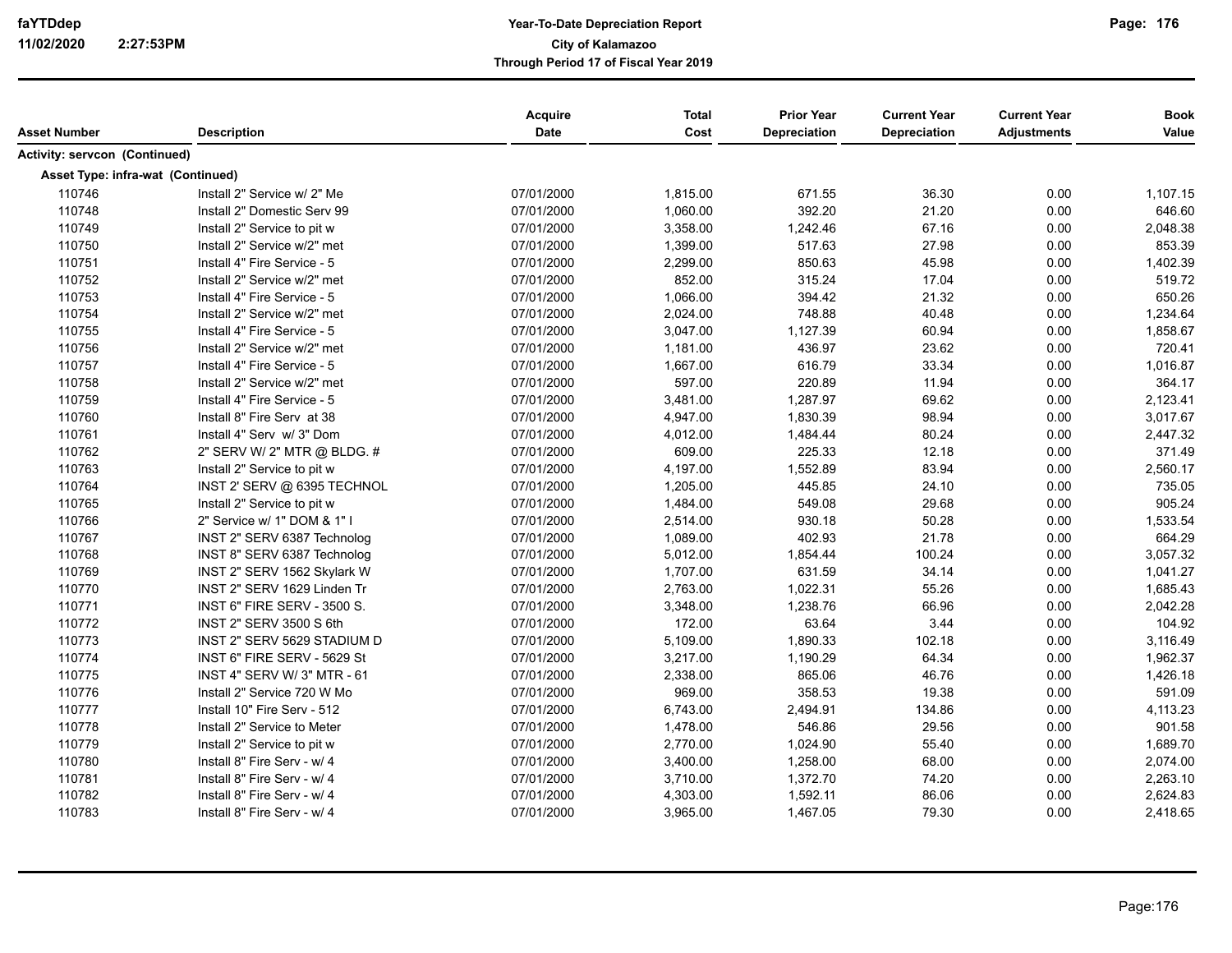| Asset Number                      | <b>Description</b>          | Acquire<br>Date | <b>Total</b><br>Cost | <b>Prior Year</b><br>Depreciation | <b>Current Year</b><br>Depreciation | <b>Current Year</b><br><b>Adjustments</b> | <b>Book</b><br>Value |
|-----------------------------------|-----------------------------|-----------------|----------------------|-----------------------------------|-------------------------------------|-------------------------------------------|----------------------|
|                                   |                             |                 |                      |                                   |                                     |                                           |                      |
| Activity: servcon (Continued)     |                             |                 |                      |                                   |                                     |                                           |                      |
| Asset Type: infra-wat (Continued) |                             |                 |                      |                                   |                                     |                                           |                      |
| 110784                            | Install 8" Fire Serv - w/ 4 | 07/01/2000      | 6,072.00             | 2,246.64                          | 121.44                              | 0.00                                      | 3,703.92             |
| 110785                            | Install 2" Service - w/ 2"M | 07/01/2000      | 2,863.00             | 1,059.31                          | 57.26                               | 0.00                                      | 1,746.43             |
| 110786                            | Install 4" Service - w(2) 2 | 07/01/2000      | 4,589.00             | 1,697.93                          | 91.78                               | 0.00                                      | 2,799.29             |
| 110787                            | Install 2" Service w/ 2" Me | 07/01/2000      | 3,074.00             | 1,137.38                          | 61.48                               | 0.00                                      | 1,875.14             |
| 110788                            | Install 2" Service w/ 2" Co | 07/01/2000      | 3,179.00             | 1,176.23                          | 63.58                               | 0.00                                      | 1,939.19             |
| 110789                            | Install 4" Service - w/ 1 1 | 07/01/2000      | 3,102.00             | 1,147.74                          | 62.04                               | 0.00                                      | 1,892.22             |
| 110790                            | NSL 3/4 City of Portage     | 07/01/2000      | 7,586.00             | 2,806.82                          | 151.72                              | 0.00                                      | 4,627.46             |
| 110791                            | Install 2" Service 221 S Dr | 07/01/2000      | 628.00               | 232.36                            | 12.56                               | 0.00                                      | 383.08               |
| 110792                            | Install 2" Service w/2" met | 07/01/2000      | 2,048.00             | 757.76                            | 40.96                               | 0.00                                      | 1,249.28             |
| 110793                            | Install 2" Service - 4400 S | 07/01/2000      | 3,774.00             | 1,396.38                          | 75.48                               | 0.00                                      | 2,302.14             |
| 110794                            | Install 4" Service - 3630 E | 07/01/2000      | 2,034.00             | 752.58                            | 40.68                               | 0.00                                      | 1,240.74             |
| 110795                            | Install 6" Fire Service - 3 | 07/01/2000      | 3,731.00             | 1,380.47                          | 74.62                               | 0.00                                      | 2,275.91             |
| 110796                            | Install 2" Serv w/ 2" mete  | 07/01/2000      | 1,497.00             | 553.89                            | 29.94                               | 0.00                                      | 913.17               |
| 110797                            | INST 2" SERV W/2" MTR - 460 | 07/01/2000      | 958.00               | 354.46                            | 19.16                               | 0.00                                      | 584.38               |
| 110798                            | INST 2" SERV - 403 PORTAGE  | 07/01/2000      | 1,376.00             | 509.12                            | 27.52                               | 0.00                                      | 839.36               |
| 110799                            | 6" Fire Service 817 Walbrid | 07/01/2000      | 3,722.00             | 1,377.14                          | 74.44                               | 0.00                                      | 2,270.42             |
| 110800                            | Lead Removal - 2000 Program | 07/01/2000      | 6,465.00             | 2,392.05                          | 129.30                              | 0.00                                      | 3,943.65             |
| 110801                            | NSL 3/4 City of Kalamazoo   | 07/01/2000      | 17,698.00            | 6,548.26                          | 353.96                              | 0.00                                      | 10,795.78            |
| 110802                            | Service Extensions 2000 Pro | 07/01/2000      | 3,763.00             | 1,392.31                          | 75.26                               | 0.00                                      | 2,295.43             |
| 110803                            | NSL 1 1/4 City of Kalamazoo | 07/01/2000      | 38,529.00            | 14,255.73                         | 770.58                              | 0.00                                      | 23,502.69            |
| 110805                            | Install 4" Fire Service - 2 | 07/01/2000      | 6,069.00             | 2,245.53                          | 121.38                              | 0.00                                      | 3,702.09             |
| 110806                            | Install 2" Service w/(4) 1  | 07/01/2000      | 2,374.00             | 878.38                            | 47.48                               | 0.00                                      | 1,448.14             |
| 110807                            | NSL 3/4 Kalamazoo Township  | 07/01/2000      | 43,116.00            | 15,952.92                         | 862.32                              | 0.00                                      | 26,300.76            |
| 110808                            | NSL 1 1/4 Kalamazoo Townshi | 07/01/2000      | 59,378.00            | 21,969.86                         | 1,187.56                            | 0.00                                      | 36,220.58            |
| 110809                            | Install 2" Service w/ 2" Me | 07/01/2000      | 2,094.00             | 774.78                            | 41.88                               | 0.00                                      | 1,277.34             |
| 110810                            | Install 2" Service w/ 2" Me | 07/01/2000      | 409.00               | 151.33                            | 8.18                                | 0.00                                      | 249.49               |
| 110811                            | Install 6" Fire Service 61  | 07/01/2000      | 5,062.00             | 1,872.94                          | 101.24                              | 0.00                                      | 3,087.82             |
| 110812                            | Install 2" Service w/ 2"Com | 07/01/2000      | 994.00               | 367.78                            | 19.88                               | 0.00                                      | 606.34               |
| 110813                            | Install 2" Service w/ 2"met | 07/01/2000      | 3,408.00             | 1,260.96                          | 68.16                               | 0.00                                      | 2,078.88             |
| 110814                            | Install 4" Serv w/ (1) 2"   | 07/01/2000      | 2,002.00             | 740.74                            | 40.04                               | 0.00                                      | 1,221.22             |
| 110815                            | Install 4" Serv w/ (7) 1"   | 07/01/2000      | 4,016.00             | 1,485.92                          | 80.32                               | 0.00                                      | 2,449.76             |
| 110816                            | Install 4" Serv w/ 4" Mete  | 07/01/2000      | 4,537.00             | 1,678.69                          | 90.74                               | 0.00                                      | 2,767.57             |
| 110817                            | Install 4" Service w/ 4" me | 07/01/2000      | 3,012.00             | 1,114.44                          | 60.24                               | 0.00                                      | 1,837.32             |
| 110818                            | Install 6" Fire Service 300 | 07/01/2000      | 3,120.00             | 1,154.40                          | 62.40                               | 0.00                                      | 1,903.20             |
| 110819                            | Install 4" Serv w/(2) 2"    | 07/01/2000      | 10,751.00            | 3,977.87                          | 215.02                              | 0.00                                      | 6,558.11             |
| 110820                            | Install 4" Service w/(7) 1" | 07/01/2000      | 1,833.00             | 678.21                            | 36.66                               | 0.00                                      | 1,118.13             |
| 110821                            | Add 4" Fire Service w/ 2" M | 07/01/2000      | 979.00               | 362.23                            | 19.58                               | 0.00                                      | 597.19               |
|                                   |                             |                 |                      |                                   |                                     |                                           |                      |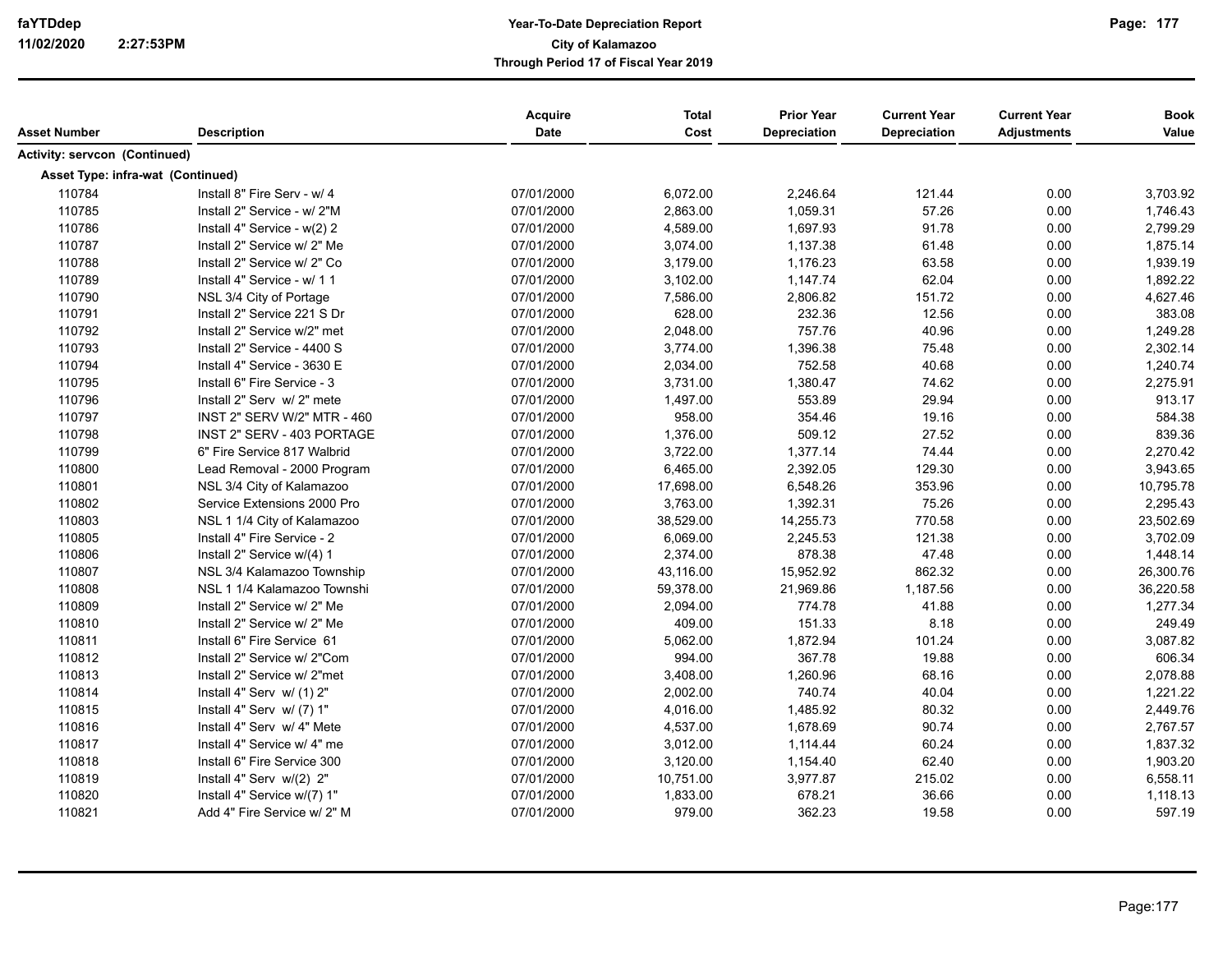| Asset Number                         | <b>Description</b>          | <b>Acquire</b><br><b>Date</b> | <b>Total</b><br>Cost | <b>Prior Year</b><br><b>Depreciation</b> | <b>Current Year</b><br><b>Depreciation</b> | <b>Current Year</b><br><b>Adjustments</b> | <b>Book</b><br>Value |
|--------------------------------------|-----------------------------|-------------------------------|----------------------|------------------------------------------|--------------------------------------------|-------------------------------------------|----------------------|
| <b>Activity: servcon (Continued)</b> |                             |                               |                      |                                          |                                            |                                           |                      |
| Asset Type: infra-wat (Continued)    |                             |                               |                      |                                          |                                            |                                           |                      |
| 110822                               | Install 2" Service w/(4) 1  | 07/01/2000                    | 1,189.00             | 439.93                                   | 23.78                                      | 0.00                                      | 725.29               |
| 110823                               | Install 4" Service w/(7) 1" | 07/01/2000                    | 2,561.00             | 947.57                                   | 51.22                                      | 0.00                                      | 1,562.21             |
| 110824                               | Install 8" Fire Service W/  | 07/01/2000                    | 10,155.00            | 3,757.35                                 | 203.10                                     | 0.00                                      | 6,194.55             |
| 110825                               | Install 1 1/4" Service to 2 | 07/01/2000                    | 332.00               | 122.84                                   | 6.64                                       | 0.00                                      | 202.52               |
| 110826                               | Install 1 1/4" Service to 2 | 07/01/2000                    | 117.00               | 43.29                                    | 2.34                                       | 0.00                                      | 71.37                |
| 110827                               | Install 1 1/4" Service to 2 | 07/01/2000                    | 117.00               | 43.29                                    | 2.34                                       | 0.00                                      | 71.37                |
| 110828                               | Install 1 1/4" Service to 2 | 07/01/2000                    | 112.00               | 41.44                                    | 2.24                                       | 0.00                                      | 68.32                |
| 110829                               | Install 1 1/4" Service to 2 | 07/01/2000                    | 114.00               | 42.18                                    | 2.28                                       | 0.00                                      | 69.54                |
| 110830                               | Install 1 1/4" Service to 2 | 07/01/2000                    | 112.00               | 41.44                                    | 2.24                                       | 0.00                                      | 68.32                |
| 110831                               | Install 1 1/4" Service to 2 | 07/01/2000                    | 116.00               | 42.92                                    | 2.32                                       | 0.00                                      | 70.76                |
| 110832                               | Install 1 1/4" Service to 2 | 07/01/2000                    | 112.00               | 41.44                                    | 2.24                                       | 0.00                                      | 68.32                |
| 110833                               | Install 4" Fire Service - 5 | 07/01/2000                    | 1,869.00             | 691.53                                   | 37.38                                      | 0.00                                      | 1,140.09             |
| 110834                               | Install 4" Service w/2" irr | 07/01/2000                    | 1,159.00             | 428.83                                   | 23.18                                      | 0.00                                      | 706.99               |
| 110846                               | NSL 3/4 Pavilion Township   | 07/01/2000                    | 311.00               | 115.07                                   | 6.22                                       | 0.00                                      | 189.71               |
| 110855                               | Install 4" Fire Service - 5 | 07/01/2000                    | 5,021.00             | 1,857.77                                 | 100.42                                     | 0.00                                      | 3,062.81             |
| 110856                               | Install 2" Service to pit w | 07/01/2000                    | 1,746.00             | 646.02                                   | 34.92                                      | 0.00                                      | 1,065.06             |
| 110857                               | Install 2" Service w/2" met | 07/01/2000                    | 1,896.00             | 701.52                                   | 37.92                                      | 0.00                                      | 1,156.56             |
| 110858                               | NSL 3/4 Richland Township   | 07/01/2000                    | 16,777.00            | 6,207.49                                 | 335.54                                     | 0.00                                      | 10,233.97            |
| 110859                               | NSL 1 1/4 Richland Township | 07/01/2000                    | 43,558.00            | 16,116.46                                | 871.16                                     | 0.00                                      | 26,570.38            |
| 110886                               | Install 2" Serv to mtr pit  | 07/01/2000                    | 3,776.00             | 1,397.12                                 | 75.52                                      | 0.00                                      | 2,303.36             |
| 110888                               | Install 4" Fire Service - 5 | 07/01/2000                    | 2,961.00             | 1,095.57                                 | 59.22                                      | 0.00                                      | 1,806.21             |
| 110889                               | Install 4" Fire Service - 5 | 07/01/2000                    | 2,346.00             | 868.02                                   | 46.92                                      | 0.00                                      | 1,431.06             |
| 110890                               | Install 2" Service w/2" met | 07/01/2000                    | 1,127.00             | 416.99                                   | 22.54                                      | 0.00                                      | 687.47               |
| 110891                               | Install 8" Fire Service 505 | 07/01/2000                    | 1,003.00             | 371.11                                   | 20.06                                      | 0.00                                      | 611.83               |
| 110892                               | Install 2" Service w/2" met | 07/01/2000                    | 1,774.00             | 656.38                                   | 35.48                                      | 0.00                                      | 1,082.14             |
| 110893                               | Install 4" Serv w/ 3" Dom   | 07/01/2000                    | 3,799.00             | 1,405.63                                 | 75.98                                      | 0.00                                      | 2,317.39             |
| 110894                               | Install 4" Fire Service - 5 | 07/01/2000                    | 3,530.00             | 1,306.10                                 | 70.60                                      | 0.00                                      | 2,153.30             |
| 110895                               | Install 2" Service w/2" met | 07/01/2000                    | 976.00               | 361.12                                   | 19.52                                      | 0.00                                      | 595.36               |
| 110896                               | Install 4" Fire Service - 5 | 07/01/2000                    | 3,155.00             | 1,167.35                                 | 63.10                                      | 0.00                                      | 1,924.55             |
| 110897                               | Install 2" Service w/2" met | 07/01/2000                    | 1,693.00             | 626.41                                   | 33.86                                      | 0.00                                      | 1,032.73             |
| 110898                               | Install 2" Service w/2" met | 07/01/2000                    | 1,492.00             | 552.04                                   | 29.84                                      | 0.00                                      | 910.12               |
| 110899                               | Install 2" Service w/2" met | 07/01/2000                    | 1,240.00             | 458.80                                   | 24.80                                      | 0.00                                      | 756.40               |
| 110900                               | Install 2" Service w/2" met | 07/01/2000                    | 1,015.00             | 375.55                                   | 20.30                                      | 0.00                                      | 619.15               |
| 110901                               | Install 4" Fire Service - 5 | 07/01/2000                    | 1,501.00             | 555.37                                   | 30.02                                      | 0.00                                      | 915.61               |
| 110902                               | Install 2" Service w/2" met | 07/01/2000                    | 1,736.00             | 642.32                                   | 34.72                                      | 0.00                                      | 1,058.96             |
| 110903                               | Install 4" Fire Service - 5 | 07/01/2000                    | 5,979.00             | 2,212.23                                 | 119.58                                     | 0.00                                      | 3,647.19             |
| 110904                               | Install 2" Service w/2" met | 07/01/2000                    | 1,293.00             | 478.41                                   | 25.86                                      | 0.00                                      | 788.73               |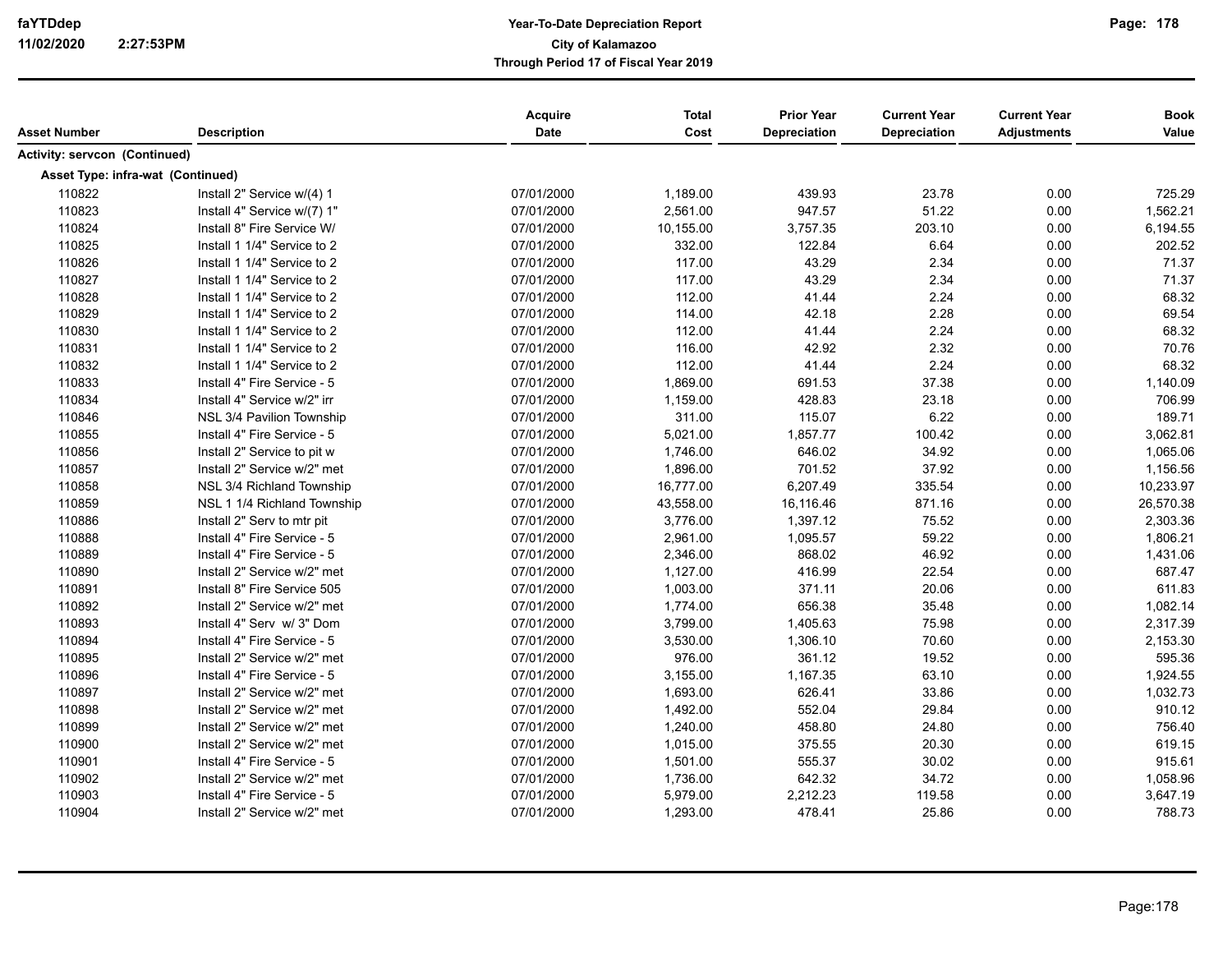| Asset Number                         | <b>Description</b>          | Acquire<br>Date | <b>Total</b><br>Cost | <b>Prior Year</b><br>Depreciation | <b>Current Year</b><br><b>Depreciation</b> | <b>Current Year</b><br><b>Adjustments</b> | <b>Book</b><br>Value |
|--------------------------------------|-----------------------------|-----------------|----------------------|-----------------------------------|--------------------------------------------|-------------------------------------------|----------------------|
| <b>Activity: servcon (Continued)</b> |                             |                 |                      |                                   |                                            |                                           |                      |
| Asset Type: infra-wat (Continued)    |                             |                 |                      |                                   |                                            |                                           |                      |
| 110905                               | Install 4" Fire Service - 5 | 07/01/2000      | 2,401.00             | 888.37                            | 48.02                                      | 0.00                                      | 1,464.61             |
| 110906                               | Install 2" Service w/2" met | 07/01/2000      | 4,655.00             | 1,722.35                          | 93.10                                      | 0.00                                      | 2,839.55             |
| 110907                               | Install 4" Fire Service - 5 | 07/01/2000      | 7,935.00             | 2,935.95                          | 158.70                                     | 0.00                                      | 4,840.35             |
| 110908                               | Install 2" Service - 5750 J | 07/01/2000      | 457.00               | 169.09                            | 9.14                                       | 0.00                                      | 278.77               |
| 110909                               | Install 2" Service w/2" met | 07/01/2000      | 1,715.00             | 634.55                            | 34.30                                      | 0.00                                      | 1,046.15             |
| 110910                               | Install 2" Service - 5815 J | 07/01/2000      | 458.00               | 169.46                            | 9.16                                       | 0.00                                      | 279.38               |
| 110911                               | Install 4" Fire Service - 5 | 07/01/2000      | 2,045.00             | 756.65                            | 40.90                                      | 0.00                                      | 1,247.45             |
| 110912                               | Install 2" Service - 5820 J | 07/01/2000      | 603.00               | 223.11                            | 12.06                                      | 0.00                                      | 367.83               |
| 110913                               | Install 4" Fire Service - 5 | 07/01/2000      | 2,897.00             | 1,071.89                          | 57.94                                      | 0.00                                      | 1,767.17             |
| 110914                               | Install 6" Fire Service 411 | 07/01/2000      | 4,770.00             | 1,764.90                          | 95.40                                      | 0.00                                      | 2,909.70             |
| 110915                               | Install 4" Serv w/ 3" Mete  | 07/01/2000      | 792.00               | 293.04                            | 15.84                                      | 0.00                                      | 483.12               |
| 110916                               | Install 2" Service to pit w | 07/01/2000      | 5,052.00             | 1,869.24                          | 101.04                                     | 0.00                                      | 3,081.72             |
| 110917                               | Install a 3" Meter for Irri | 07/01/2000      | 1,368.00             | 506.16                            | 27.36                                      | 0.00                                      | 834.48               |
| 110918                               | Install 6" Fire Service -   | 07/01/2000      | 4,130.00             | 1,528.10                          | 82.60                                      | 0.00                                      | 2,519.30             |
| 110919                               | Install 4" Service to pit w | 07/01/2000      | 4,265.00             | 1,578.05                          | 85.30                                      | 0.00                                      | 2,601.65             |
| 110920                               | ADD A 6" FIRE SERVICE - 676 | 07/01/2000      | 1,323.00             | 489.51                            | 26.46                                      | 0.00                                      | 807.03               |
| 110921                               | Install 8" Fire Service 67  | 07/01/2000      | 8,649.00             | 3,200.13                          | 172.98                                     | 0.00                                      | 5,275.89             |
| 110922                               | INST 8" FIRE SERVICE - 6938 | 07/01/2000      | 441.00               | 163.17                            | 8.82                                       | 0.00                                      | 269.01               |
| 110923                               | INST 8" FIRE SERVICE - 3777 | 07/01/2000      | 4,175.00             | 1,544.75                          | 83.50                                      | 0.00                                      | 2,546.75             |
| 110924                               | NSL 3/4 Texas Township      | 07/01/2000      | 8,205.00             | 3,035.85                          | 164.10                                     | 0.00                                      | 5,005.05             |
| 110925                               | NSL 1 1/4 Texas Township    | 07/01/2000      | 94,822.00            | 35,084.14                         | 1,896.44                                   | 0.00                                      | 57,841.42            |
| 110926                               | Install 4"Fire Service 5858 | 07/01/2000      | 1,702.00             | 629.74                            | 34.04                                      | 0.00                                      | 1,038.22             |
| 110927                               | Install 4" Fire Service - 5 | 07/01/2000      | 2,090.00             | 773.30                            | 41.80                                      | 0.00                                      | 1,274.90             |
| 110928                               | Install 2" Irrigation Servi | 07/01/2000      | 810.00               | 299.70                            | 16.20                                      | 0.00                                      | 494.10               |
| 110929                               | Install 4" Fire Service - 5 | 07/01/2000      | 2,458.00             | 909.46                            | 49.16                                      | 0.00                                      | 1,499.38             |
| 110930                               | Install 8" Fire Service 68  | 07/01/2000      | 1,905.00             | 704.85                            | 38.10                                      | 0.00                                      | 1,162.05             |
| 110931                               | Install 2" Service 6800 W M | 07/01/2000      | 650.00               | 240.50                            | 13.00                                      | 0.00                                      | 396.50               |
| 110932                               | Install 2" Service to pit w | 07/01/2000      | 1,570.00             | 580.90                            | 31.40                                      | 0.00                                      | 957.70               |
| 110933                               | Install 2" Service - 5161   | 07/01/2000      | 1,620.00             | 599.40                            | 32.40                                      | 0.00                                      | 988.20               |
| 110934                               | Install 8" Fire Service 516 | 07/01/2000      | 7,661.00             | 2,834.57                          | 153.22                                     | 0.00                                      | 4,673.21             |
| 110935                               | Install 8" Fire Service 20  | 07/01/2000      | 8,234.00             | 3,046.58                          | 164.68                                     | 0.00                                      | 5,022.74             |
| 110936                               | Install 2" Service w/2" met | 07/01/2000      | 3,101.00             | 1,147.37                          | 62.02                                      | 0.00                                      | 1,891.61             |
| 110938                               | Install 8" Fire Service 62  | 07/01/2000      | 4,468.00             | 1,653.16                          | 89.36                                      | 0.00                                      | 2,725.48             |
| 110939                               | Install 2" Service 6255 Tec | 07/01/2000      | 1,618.00             | 598.66                            | 32.36                                      | 0.00                                      | 986.98               |
| 110940                               | Install 2" Service w/2" met | 07/01/2000      | 929.00               | 343.73                            | 18.58                                      | 0.00                                      | 566.69               |
| 111313                               | NSL 1 1/4 COOPER TWNSP      | 07/01/2001      | 3,889.00             | 1,361.15                          | 77.78                                      | 0.00                                      | 2,450.07             |
| 111314                               | INST 1-1/4" SVC W/ 1" MTR & | 07/01/2001      | 9,500.00             | 3,325.00                          | 190.00                                     | 0.00                                      | 5,985.00             |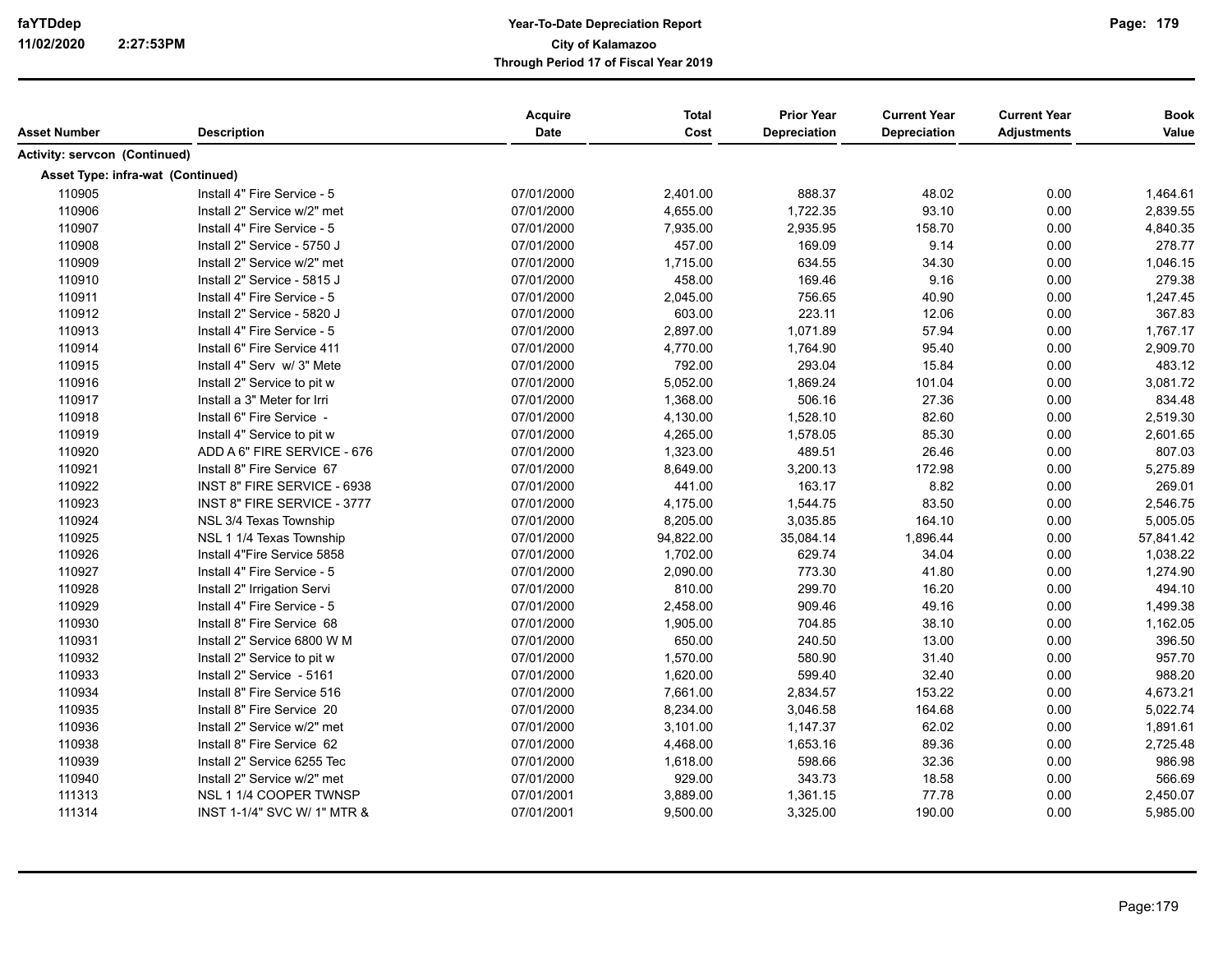| Asset Number                         | <b>Description</b>                 | Acquire<br>Date | <b>Total</b><br>Cost | <b>Prior Year</b><br>Depreciation | <b>Current Year</b><br><b>Depreciation</b> | <b>Current Year</b><br><b>Adjustments</b> | <b>Book</b><br>Value |
|--------------------------------------|------------------------------------|-----------------|----------------------|-----------------------------------|--------------------------------------------|-------------------------------------------|----------------------|
| <b>Activity: servcon (Continued)</b> |                                    |                 |                      |                                   |                                            |                                           |                      |
|                                      | Asset Type: infra-wat (Continued)  |                 |                      |                                   |                                            |                                           |                      |
| 111315                               | INST 2" DOM SERV W/ 2" MTR         | 07/01/2001      | 804.00               | 281.40                            | 16.08                                      | 0.00                                      | 506.52               |
| 111316                               | INST 6" FIRE SERVICE - 2345        | 07/01/2001      | 4,126.00             | 1,444.10                          | 82.52                                      | 0.00                                      | 2,599.38             |
| 111317                               | 4" DOM SERV W/ 3" METER - 2        | 07/01/2001      | 1,690.00             | 591.50                            | 33.80                                      | 0.00                                      | 1,064.70             |
| 111318                               | 2" SERV W/ 2" MTR - 6820 W         | 07/01/2001      | 2,077.00             | 726.95                            | 41.54                                      | 0.00                                      | 1,308.51             |
| 111319                               | 2" SERV W/ 2" MTR - 5818 N         | 07/01/2001      | 496.00               | 173.60                            | 9.92                                       | 0.00                                      | 312.48               |
| 111320                               | 2" SERV W/ 2" MTR - 5622 w         | 07/01/2001      | 9,935.00             | 3,477.25                          | 198.70                                     | 0.00                                      | 6,259.05             |
| 111321                               | NSL 1 1/4 OSHTEMO TWNSP            | 07/01/2001      | 164,309.00           | 57,508.15                         | 3,286.18                                   | 0.00                                      | 103,514.67           |
| 111322                               | INST 2" SVC W/ 2" MTR - 501        | 07/01/2001      | 327.00               | 114.45                            | 6.54                                       | 0.00                                      | 206.01               |
| 111323                               | <b>INST 4" FIRE SVC - 5002 COO</b> | 07/01/2001      | 3,449.00             | 1,207.15                          | 68.98                                      | 0.00                                      | 2,172.87             |
| 111324                               | ADD 1" MTR FOR IRRIG - 6820        | 07/01/2001      | 551.00               | 192.85                            | 11.02                                      | 0.00                                      | 347.13               |
| 111325                               | INST 2" SVC W/ 2" MTR - 500        | 07/01/2001      | 1,294.00             | 452.90                            | 25.88                                      | 0.00                                      | 815.22               |
| 111326                               | 2" SVC W/(4) 1"MTRS TO PIT-        | 07/01/2001      | 2,066.00             | 723.10                            | 41.32                                      | 0.00                                      | 1,301.58             |
| 111327                               | INST 6" FIRE SVC W/4" MTR          | 07/01/2001      | 5,132.00             | 1,796.20                          | 102.64                                     | 0.00                                      | 3,233.16             |
| 111328                               | INST 2" SVC W/ 2" MTR & 1-1        | 07/01/2001      | 2,006.00             | 702.10                            | 40.12                                      | 0.00                                      | 1,263.78             |
| 111329                               | ADD 1" MTR FOR IRRIG (ON EX        | 07/01/2001      | 503.00               | 176.05                            | 10.06                                      | 0.00                                      | 316.89               |
| 111330                               | INST 2" SVC W/ 2" MTR - 599        | 07/01/2001      | 2,046.00             | 716.10                            | 40.92                                      | 0.00                                      | 1,288.98             |
| 111331                               | INST 2" SVC W/ 2" MTR - INS        | 07/01/2001      | 4,814.00             | 1,684.90                          | 96.28                                      | 0.00                                      | 3,032.82             |
| 111332                               | INST 4" FIRE SERVICE - 6138        | 07/01/2001      | 2,603.00             | 911.05                            | 52.06                                      | 0.00                                      | 1,639.89             |
| 111333                               | INST 2" SERVICE W/ 2" MTR T        | 07/01/2001      | 1,288.00             | 450.80                            | 25.76                                      | 0.00                                      | 811.44               |
| 111334                               | INST 8" FIRE SERVICE - 2612        | 07/01/2001      | 1,948.00             | 681.80                            | 38.96                                      | 0.00                                      | 1,227.24             |
| 111335                               | INST 2" SERV W/2" MTR - 434        | 07/01/2001      | 2,293.00             | 802.55                            | 45.86                                      | 0.00                                      | 1,444.59             |
| 111336                               | INST 1" IRRIGATION METER -         | 07/01/2001      | 268.00               | 93.80                             | 5.36                                       | 0.00                                      | 168.84               |
| 111337                               | INST 2" SERV - 4332 KETTLE         | 07/01/2001      | 3,600.00             | 1,260.00                          | 72.00                                      | 0.00                                      | 2,268.00             |
| 111338                               | INST 2" SVC W/ 2" MTR - 500        | 07/01/2001      | 816.00               | 285.60                            | 16.32                                      | 0.00                                      | 514.08               |
| 111339                               | INST 8" FIRE SERV - 5076 SP        | 07/01/2001      | 2,042.00             | 714.70                            | 40.84                                      | 0.00                                      | 1,286.46             |
| 111340                               | INST 2" SERVICE TO METER PI        | 07/01/2001      | 3,448.00             | 1,206.80                          | 68.96                                      | 0.00                                      | 2,172.24             |
| 111341                               | NSL 3/4 RICHLAND TWNSP.            | 07/01/2001      | 7,047.00             | 2,466.45                          | 140.94                                     | 0.00                                      | 4,439.61             |
| 111342                               | NSL 1 1/4 RICHLAND TWNSP.          | 07/01/2001      | 60,243.00            | 21,085.05                         | 1,204.86                                   | 0.00                                      | 37,953.09            |
| 111343                               | INST 2" SERV W/2" MTR - 711        | 07/01/2001      | 3,808.00             | 1,332.80                          | 76.16                                      | 0.00                                      | 2,399.04             |
| 111344                               | INST 6" FIRE SERV - 6789 EL        | 07/01/2001      | 7,092.00             | 2,482.20                          | 141.84                                     | 0.00                                      | 4,467.96             |
| 111345                               | INST 4" SERV W/ 4" MTR - 67        | 07/01/2001      | 3,446.00             | 1,206.10                          | 68.92                                      | 0.00                                      | 2,170.98             |
| 111346                               | INST 2" SERV W/2" MTR - 672        | 07/01/2001      | 1,734.00             | 606.90                            | 34.68                                      | 0.00                                      | 1,092.42             |
| 111347                               | INST 6" FIRE SERV - 6726 TE        | 07/01/2001      | 2,401.00             | 840.35                            | 48.02                                      | 0.00                                      | 1,512.63             |
| 111349                               | INST 4" SERV W/3" MTR - 505        | 07/01/2001      | 2,172.00             | 760.20                            | 43.44                                      | 0.00                                      | 1,368.36             |
| 111350                               | <b>INST 6" FIRE SERV - 552 S 8</b> | 07/01/2001      | 5,726.00             | 2,004.10                          | 114.52                                     | 0.00                                      | 3,607.38             |
| 111351                               | INST 2" SERV w/2" Meter 507        | 07/01/2001      | 909.00               | 318.15                            | 18.18                                      | 0.00                                      | 572.67               |
| 111352                               | INST 2" SERV TO METER PIT W        | 07/01/2001      | 2,262.00             | 791.70                            | 45.24                                      | 0.00                                      | 1,425.06             |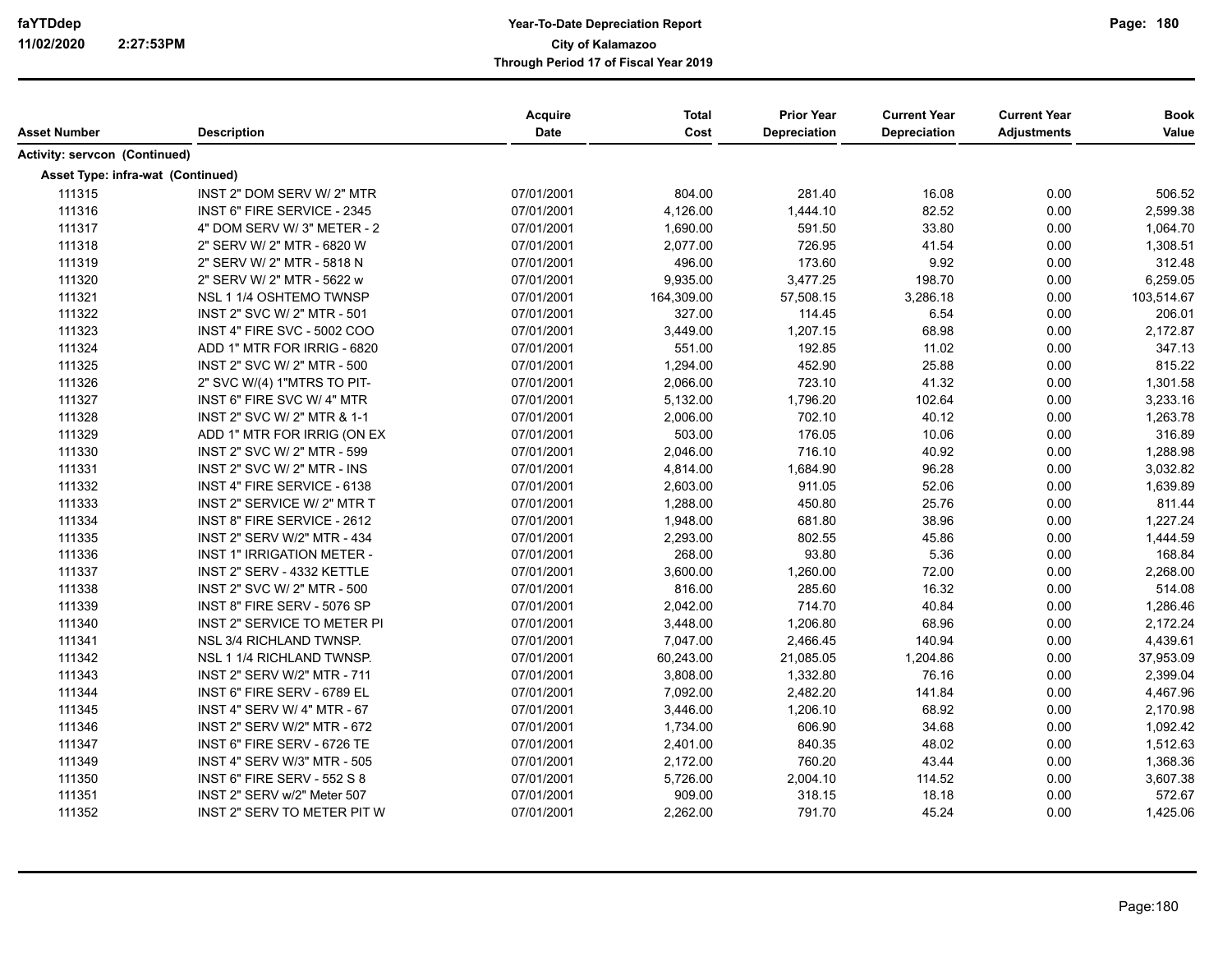| Asset Number                  | <b>Description</b>                 | Acquire<br>Date | <b>Total</b><br>Cost | <b>Prior Year</b><br>Depreciation | <b>Current Year</b><br>Depreciation | <b>Current Year</b><br><b>Adjustments</b> | <b>Book</b><br>Value |
|-------------------------------|------------------------------------|-----------------|----------------------|-----------------------------------|-------------------------------------|-------------------------------------------|----------------------|
| Activity: servcon (Continued) |                                    |                 |                      |                                   |                                     |                                           |                      |
|                               | Asset Type: infra-wat (Continued)  |                 |                      |                                   |                                     |                                           |                      |
| 111353                        | INST 2" SERV w/2" Meter 507        | 07/01/2001      | 1,343.00             | 470.05                            | 26.86                               | 0.00                                      | 846.09               |
| 111354                        | NSL 3/4 TEXAS TWNSP.               | 07/01/2001      | 5,625.00             | 1,968.75                          | 112.50                              | 0.00                                      | 3,543.75             |
| 111355                        | SERVICE EXTENSIONS - TEXAS         | 07/01/2001      | 281.00               | 98.35                             | 5.62                                | 0.00                                      | 177.03               |
| 111356                        | NSL 1 1/4 TEXAS TWNSP.             | 07/01/2001      | 158,924.00           | 55,623.40                         | 3,178.48                            | 0.00                                      | 100,122.12           |
| 111357                        | INST 2" SVC W/ 2" MTR & 8"         | 07/01/2001      | 5,389.00             | 1,886.15                          | 107.78                              | 0.00                                      | 3,395.07             |
| 111358                        | INST 2" SVC W/ 2" MTR & 8"         | 07/01/2001      | 4,957.00             | 1,734.95                          | 99.14                               | 0.00                                      | 3,122.91             |
| 111359                        | INST 2" FEEDER W' (3) 1-1/4        | 07/01/2001      | 4,392.00             | 1,537.20                          | 87.84                               | 0.00                                      | 2,766.96             |
| 111360                        | INST 4" SVC W/ (2) 2" MTRS         | 07/01/2001      | 1,789.00             | 626.15                            | 35.78                               | 0.00                                      | 1,127.07             |
| 111361                        | INST 1-1/4" SVC TO FORD BOX        | 07/01/2001      | 1,167.00             | 408.45                            | 23.34                               | 0.00                                      | 735.21               |
| 111362                        | INST 1-1/4" SVC TO FORD BOX        | 07/01/2001      | 1,311.00             | 458.85                            | 26.22                               | 0.00                                      | 825.93               |
| 111363                        | INST 1-1/4" SVC TO FORD BOX        | 07/01/2001      | 695.00               | 243.25                            | 13.90                               | 0.00                                      | 437.85               |
| 111365                        | INST 4" FIRE SERVICE - 1010        | 07/01/2001      | 3,475.00             | 1,216.25                          | 69.50                               | 0.00                                      | 2,189.25             |
| 111366                        | ADD 1-1/2" METER FOR IRRIGA        | 07/01/2001      | 399.00               | 139.65                            | 7.98                                | 0.00                                      | 251.37               |
| 111367                        | ADD 1-1/2" METER FOR IRRIGA        | 07/01/2001      | 331.00               | 115.85                            | 6.62                                | 0.00                                      | 208.53               |
| 111368                        | ADD 1-1/2" METER FOR IRRIGA        | 07/01/2001      | 399.00               | 139.65                            | 7.98                                | 0.00                                      | 251.37               |
| 111369                        | INST 4" SERVICE W/ 3" METER        | 07/01/2001      | 3,484.00             | 1,219.40                          | 69.68                               | 0.00                                      | 2,194.92             |
| 111370                        | INST 4" FIRE SERVICE - 3939        | 07/01/2001      | 5,388.00             | 1,885.80                          | 107.76                              | 0.00                                      | 3,394.44             |
| 111371                        | INST 4" SERVICE W/2" METER         | 07/01/2001      | 5,280.00             | 1,848.00                          | 105.60                              | 0.00                                      | 3,326.40             |
| 111372                        | INST 4" FIRE SERVICE - 4125        | 07/01/2001      | 1,841.00             | 644.35                            | 36.82                               | 0.00                                      | 1,159.83             |
| 111373                        | INST 4" SERV W/ 2" MTR - 41        | 07/01/2001      | 1,457.00             | 509.95                            | 29.14                               | 0.00                                      | 917.91               |
| 111374                        | INST 4" FIRE SERVICE - 1111        | 07/01/2001      | 1,976.00             | 691.60                            | 39.52                               | 0.00                                      | 1,244.88             |
| 111375                        | <b>INST 4" SERV W/ 2" MTR - 11</b> | 07/01/2001      | 1,734.00             | 606.90                            | 34.68                               | 0.00                                      | 1,092.42             |
| 111376                        | NSL 1 1/4 COMSTOCK TWNSP           | 07/01/2001      | 4,497.00             | 1,573.95                          | 89.94                               | 0.00                                      | 2,833.11             |
| 111377                        | INST 4" SERV W/ 2" MTR - 10        | 07/01/2001      | 1,904.00             | 666.40                            | 38.08                               | 0.00                                      | 1,199.52             |
| 111378                        | 1-1/4 SERVICE INST TO FORD         | 07/01/2001      | 847.00               | 296.45                            | 16.94                               | 0.00                                      | 533.61               |
| 111379                        | INST 4" SERV W/ 2" MTR - 10        | 07/01/2001      | 2,191.00             | 766.85                            | 43.82                               | 0.00                                      | 1,380.33             |
| 111380                        | INST 4" FIRE SERVICE - 4122        | 07/01/2001      | 1,867.00             | 653.45                            | 37.34                               | 0.00                                      | 1,176.21             |
| 111381                        | INST 4" SERV W/2" MTR - 412        | 07/01/2001      | 1,360.00             | 476.00                            | 27.20                               | 0.00                                      | 856.80               |
| 111382                        | INST 4" FIRE SERVICE - 4133        | 07/01/2001      | 1,098.00             | 384.30                            | 21.96                               | 0.00                                      | 691.74               |
| 111383                        | INST 4" SERV W/2" MTR - 413        | 07/01/2001      | 969.00               | 339.15                            | 19.38                               | 0.00                                      | 610.47               |
| 111384                        | INST 4" FIRE SERVICE - 4130        | 07/01/2001      | 1,568.00             | 548.80                            | 31.36                               | 0.00                                      | 987.84               |
| 111385                        | INST 4" SERV W/2" MTR - 413        | 07/01/2001      | 965.00               | 337.75                            | 19.30                               | 0.00                                      | 607.95               |
| 111386                        | Service Line/Lead Removal -        | 07/01/2001      | 4,962.00             | 1,736.70                          | 99.24                               | 0.00                                      | 3,126.06             |
| 111387                        | NSL 3/4 CITY OF KAZOO              | 07/01/2001      | 12,746.00            | 4,461.10                          | 254.92                              | 0.00                                      | 8,029.98             |
| 111388                        | <b>SERVICE EXTENSIONS</b>          | 07/01/2001      | 2,529.00             | 885.15                            | 50.58                               | 0.00                                      | 1,593.27             |
| 111389                        | NSL 1 1/4 CITY OF KAZOO            | 07/01/2001      | 58,681.00            | 20,538.35                         | 1,173.62                            | 0.00                                      | 36,969.03            |
| 111390                        | INST 4" FIRE SERVICE - 1001        | 07/01/2001      | 2,053.00             | 718.55                            | 41.06                               | 0.00                                      | 1,293.39             |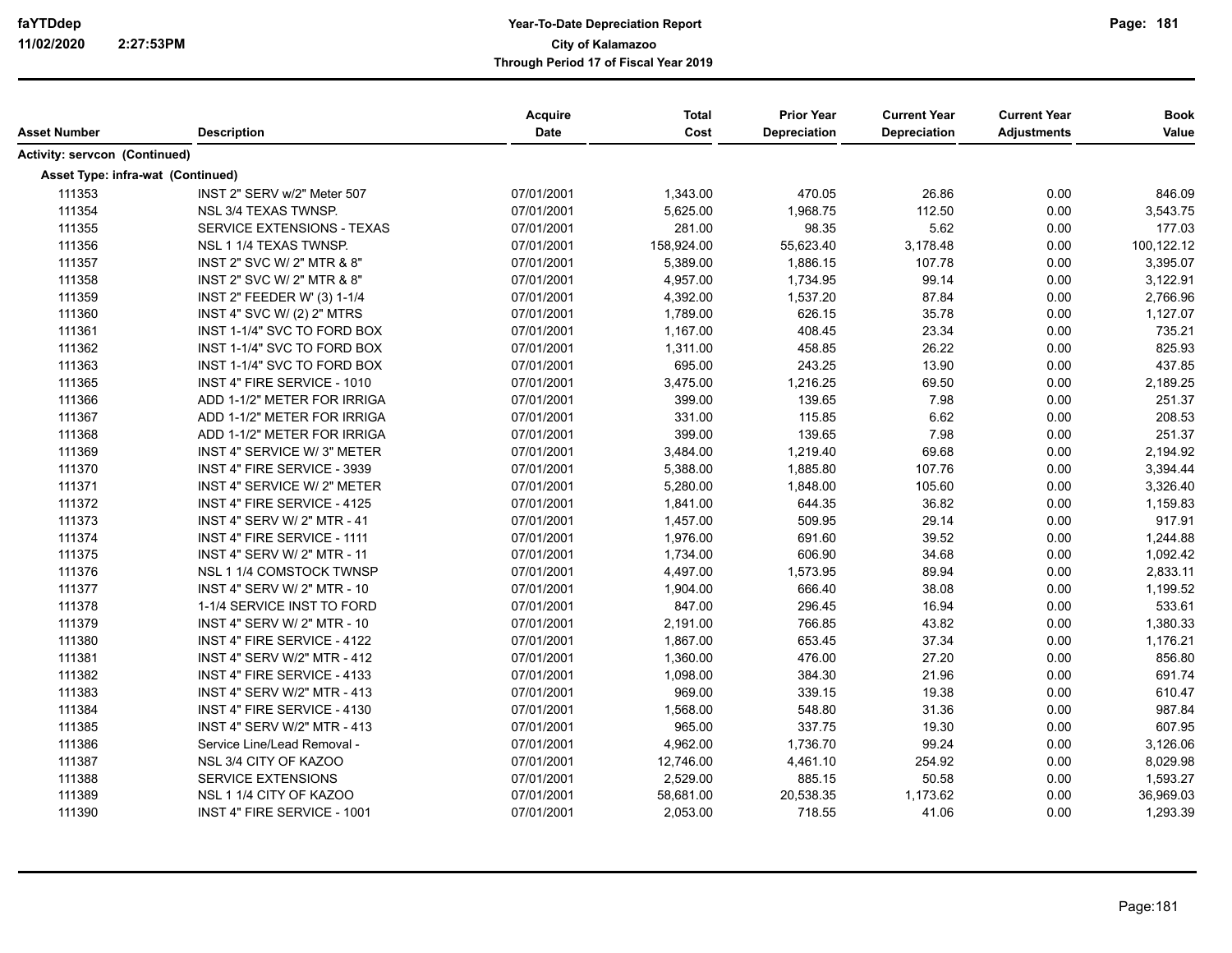|                                   |                             | Acquire    | <b>Total</b> | <b>Prior Year</b> | <b>Current Year</b> | <b>Current Year</b> | <b>Book</b> |
|-----------------------------------|-----------------------------|------------|--------------|-------------------|---------------------|---------------------|-------------|
| <b>Asset Number</b>               | <b>Description</b>          | Date       | Cost         | Depreciation      | Depreciation        | <b>Adjustments</b>  | Value       |
| Activity: servcon (Continued)     |                             |            |              |                   |                     |                     |             |
| Asset Type: infra-wat (Continued) |                             |            |              |                   |                     |                     |             |
| 111391                            | INST (2) 1-1/4" SVCS - 525  | 07/01/2001 | 934.00       | 326.90            | 18.68               | 0.00                | 588.42      |
| 111392                            | INST 8" SERV - 5050 TEXAS D | 07/01/2001 | 1,782.00     | 623.70            | 35.64               | 0.00                | 1,122.66    |
| 111393                            | NSL 1 1/4 CITY OF PORTAGE   | 07/01/2001 | 25,608.00    | 8,962.80          | 512.16              | 0.00                | 16,133.04   |
| 111394                            | INST 4" SERV W/ 3" METER -  | 07/01/2001 | 8,848.00     | 3,096.80          | 176.96              | 0.00                | 5,574.24    |
| 111395                            | INST 12" SERV W/ 4" MTR & 6 | 07/01/2001 | 18,880.00    | 6,608.00          | 377.60              | 0.00                | 11,894.40   |
| 111396                            | NSL 3/4 TOWNSP. OF KAZOO    | 07/01/2001 | 8,603.00     | 3,011.05          | 172.06              | 0.00                | 5,419.89    |
| 111397                            | NSL 1 1/4 KALAMAZOO TWNSHP  | 07/01/2001 | 58,613.00    | 20,514.55         | 1,172.26            | 0.00                | 36,926.19   |
| 111398                            | INST 2" SVC W/ 2" MTR - 251 | 07/01/2001 | 2,952.00     | 1,033.20          | 59.04               | 0.00                | 1,859.76    |
| 111399                            | INST TEMP 2" SVC W/ 2" MTR  | 07/01/2001 | 2,614.00     | 914.90            | 52.28               | 0.00                | 1,646.82    |
| 111400                            | INST 4" SVC W/ (5) 1" MTRS  | 07/01/2001 | 2,886.00     | 1,010.10          | 57.72               | 0.00                | 1,818.18    |
| 111401                            | INST 4" SVC W/ (4) 1" MTRS- | 07/01/2001 | 4,167.00     | 1,458.45          | 83.34               | 0.00                | 2,625.21    |
| 111402                            | INST 1-1/4" SVC W/ 1" MTR - | 07/01/2001 | 1,302.00     | 455.70            | 26.04               | 0.00                | 820.26      |
| 111403                            | ADD 1-1/2" METER FOR IRRIGA | 07/01/2001 | 573.00       | 200.55            | 11.46               | 0.00                | 360.99      |
| 111404                            | INST 2" SVC W/ 1-1/2" MTR - | 07/01/2001 | 1,730.00     | 605.50            | 34.60               | 0.00                | 1,089.90    |
| 111405                            | ADD 2" METER FOR DOM ON EXS | 07/01/2001 | 953.00       | 333.55            | 19.06               | 0.00                | 600.39      |
| 111406                            | INST 2" SVC W/ 2" MTR - 391 | 07/01/2001 | 773.00       | 270.55            | 15.46               | 0.00                | 486.99      |
| 111407                            | INST 2" SVC W/ 2" MTR - 390 | 07/01/2001 | 788.00       | 275.80            | 15.76               | 0.00                | 496.44      |
| 111408                            | INST 1-1/4" SVC TO FORD BOX | 07/01/2001 | 2,499.00     | 874.65            | 49.98               | 0.00                | 1,574.37    |
| 111409                            | INST 2" SVC W/ 2" MTR (DOM) | 07/01/2001 | 1,179.00     | 412.65            | 23.58               | 0.00                | 742.77      |
| 111410                            | INST 4" SVC W/ (2) 2" MTR   | 07/01/2001 | 6,821.00     | 2,387.35          | 136.42              | 0.00                | 4,297.23    |
| 111411                            | REMOVE 4" MTR - INST 8" FIR | 07/01/2001 | 770.00       | 269.50            | 15.40               | 0.00                | 485.10      |
| 111412                            | INST 2" DOM SVC W/ 2" MTR T | 07/01/2001 | 2,792.00     | 977.20            | 55.84               | 0.00                | 1,758.96    |
| 111413                            | INST 2" DOM SVC W/ 2" MTR - | 07/01/2001 | 2,584.00     | 904.40            | 51.68               | 0.00                | 1,627.92    |
| 111414                            | INST 1-1/4" DOM SERVICE - 1 | 07/01/2001 | 2,408.00     | 842.80            | 48.16               | 0.00                | 1,517.04    |
| 111415                            | EXT 1-1/4" SERVICE INTO HOU | 07/01/2001 | 1,320.00     | 462.00            | 26.40               | 0.00                | 831.60      |
| 111416                            | NSL 1 1/4 COMSTOCK TWNSP    | 07/01/2001 | 92,366.00    | 32,328.10         | 1,847.32            | 0.00                | 58,190.58   |
| 111417                            | INST 1-1/4" SVC W/ 1" MTR - | 07/01/2001 | 1,289.00     | 451.15            | 25.78               | 0.00                | 812.07      |
| 111432                            | INST 2" Fire Serv 5073 Spo  | 07/01/2001 | 5,326.00     | 1,864.10          | 106.52              | 0.00                | 3,355.38    |
| 112093                            | INST 2" WATER STUB TO SERVI | 07/01/2002 | 1,401.00     | 462.33            | 28.02               | 0.00                | 910.65      |
| 112094                            | INST 2" IRRIG TO MTR PIT -  | 07/01/2002 | 1,750.00     | 577.50            | 35.00               | 0.00                | 1,137.50    |
| 112095                            | INST 1 1/4" SVC TO FORD BOX | 07/01/2002 | 617.00       | 203.61            | 12.34               | 0.00                | 401.05      |
| 112096                            | NSL 1 1/4 KALAMAZOO TWNSHP  | 07/01/2002 | 40,359.00    | 13,318.47         | 807.18              | 0.00                | 26,233.35   |
| 112097                            | INST 6" FIRE W/ 2" DOM TO M | 07/01/2002 | 8,249.00     | 2,722.17          | 164.98              | 0.00                | 5,361.85    |
| 112098                            | NSL 1 1/4 CITY OF PORTAGE   | 07/01/2002 | 25,153.00    | 8,300.49          | 503.06              | 0.00                | 16,349.45   |
| 112099                            | INST (2) 2" SVC W/ 2" MTR & | 07/01/2002 | 9,085.00     | 2,998.05          | 181.70              | 0.00                | 5,905.25    |
| 112100                            | NSL 1 1/4 COMSTOCK TWNSP    | 07/01/2002 | 65,224.00    | 21,523.92         | 1,304.48            | 0.00                | 42,395.60   |
| 112101                            | NSL 1 1/4 COMSTOCK TWNSP    | 07/01/2002 | 1,809.00     | 596.97            | 36.18               | 0.00                | 1,175.85    |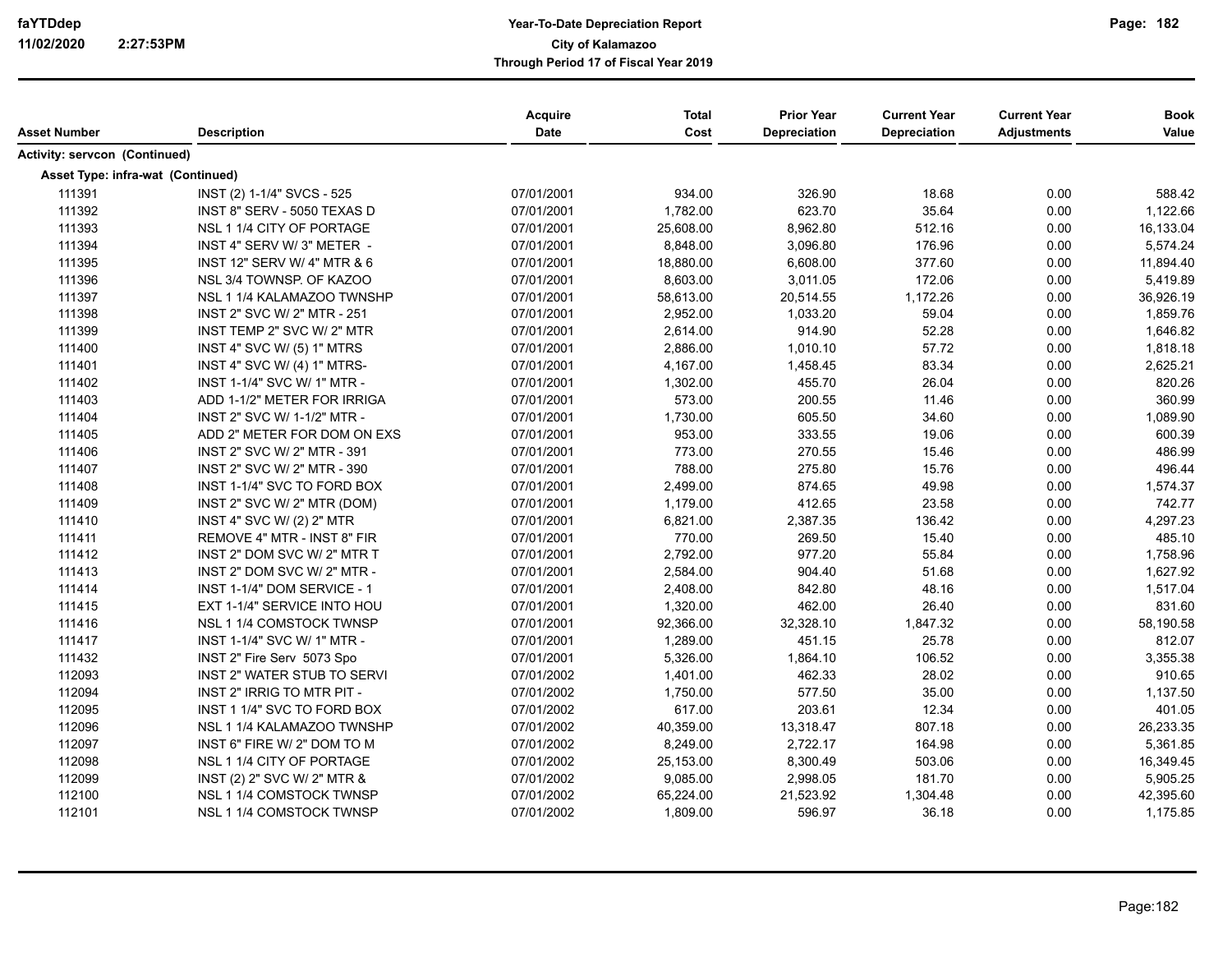| Asset Number                         | <b>Description</b>                     | <b>Acquire</b><br>Date | <b>Total</b><br>Cost | <b>Prior Year</b><br>Depreciation | <b>Current Year</b><br>Depreciation | <b>Current Year</b><br><b>Adjustments</b> | <b>Book</b><br>Value |
|--------------------------------------|----------------------------------------|------------------------|----------------------|-----------------------------------|-------------------------------------|-------------------------------------------|----------------------|
|                                      |                                        |                        |                      |                                   |                                     |                                           |                      |
| <b>Activity: servcon (Continued)</b> |                                        |                        |                      |                                   |                                     |                                           |                      |
| Asset Type: infra-wat (Continued)    |                                        |                        |                      |                                   |                                     |                                           |                      |
| 112102                               | INST 2" SVC W/ 1-1/2" MTR &            | 07/01/2002             | 3,670.00             | 1,211.10                          | 73.40                               | 0.00                                      | 2,385.50             |
| 112104                               | INST 4" SVC W/ 4" MTR - WW             | 07/01/2002             | 5,110.00             | 1,686.30                          | 102.20                              | 0.00                                      | 3,321.50             |
| 112106                               | INST 4" FIRE W/ 2" DOM TO M            | 07/01/2002             | 3,832.00             | 1,264.56                          | 76.64                               | 0.00                                      | 2,490.80             |
| 112113                               | INST 2" SVC W/ 1-1/2" MTR &            | 07/01/2002             | 6,485.00             | 2,140.05                          | 129.70                              | 0.00                                      | 4,215.25             |
| 112114                               | INST 2" SVC W/ 1-1/2" MTR -            | 07/01/2002             | 1,482.00             | 489.06                            | 29.64                               | 0.00                                      | 963.30               |
| 112115                               | INST 1-1/4" SVC W/ 1" MTR &            | 07/01/2002             | 2,271.00             | 749.43                            | 45.42                               | 0.00                                      | 1,476.15             |
| 112116                               | INST 6" FIRE SVC W/ 4" MTR             | 07/01/2002             | 2,198.00             | 725.34                            | 43.96                               | 0.00                                      | 1,428.70             |
| 112117                               | INST TEMP 1" SVC - 8938 KRU            | 07/01/2002             | 364.00               | 120.12                            | 7.28                                | 0.00                                      | 236.60               |
| 112118                               | INST 2" SVC W 1-1/2" MTR -             | 07/01/2002             | 1,050.00             | 346.50                            | 21.00                               | 0.00                                      | 682.50               |
| 112120                               | INST 2" SVC W/ (3) 1" MTRS-            | 07/01/2002             | 2,071.00             | 683.43                            | 41.42                               | 0.00                                      | 1,346.15             |
| 112121                               | INST 4" FIRE SVC - 316 E WA            | 07/01/2002             | 6,719.00             | 2,217.27                          | 134.38                              | 0.00                                      | 4,367.35             |
| 112122                               | ADD 2" MTR FOR IRRIG - 1007            | 07/01/2002             | 198.00               | 65.34                             | 3.96                                | 0.00                                      | 128.70               |
| 112123                               | INST 4" SVC W/2" MTR (DOM)             | 07/01/2002             | 1,885.00             | 622.05                            | 37.70                               | 0.00                                      | 1,225.25             |
| 112124                               | <b>INST 4" SVC W/2" MTR &amp; 4" F</b> | 07/01/2002             | 1,783.00             | 588.39                            | 35.66                               | 0.00                                      | 1,158.95             |
| 112125                               | <b>INST 4" SVC W/2" MTR &amp; 4" F</b> | 07/01/2002             | 1,592.00             | 525.36                            | 31.84                               | 0.00                                      | 1,034.80             |
| 112126                               | INST 4" SVC W/2" MTR (DOM)             | 07/01/2002             | 1,834.00             | 605.22                            | 36.68                               | 0.00                                      | 1,192.10             |
| 112127                               | INST 4" FIRE SVC W/ 2" DOM             | 07/01/2002             | 7,169.00             | 2,365.77                          | 143.38                              | 0.00                                      | 4,659.85             |
| 112128                               | INST 4" SVC W/ (2) 2" MTRS             | 07/01/2002             | 5,199.00             | 1,715.67                          | 103.98                              | 0.00                                      | 3,379.35             |
| 112129                               | INST 8" FIRE & 4" DOM - 500            | 07/01/2002             | 17,893.00            | 5,904.69                          | 357.86                              | 0.00                                      | 11,630.45            |
| 112130                               | INST 2" SVC W/ 1-1/2" MTR (            | 07/01/2002             | 5,864.00             | 1,935.12                          | 117.28                              | 0.00                                      | 3,811.60             |
| 112131                               | INST 6" FIRE W/ 2" DOM TO M            | 07/01/2002             | 2,574.00             | 849.42                            | 51.48                               | 0.00                                      | 1,673.10             |
| 112132                               | INST 4" SVC W/ (2) 2" IRRIG            | 07/01/2002             | 3,114.00             | 1,027.62                          | 62.28                               | 0.00                                      | 2,024.10             |
| 112133                               | INST 4" FIRE W/ 2" DOM & 2"            | 07/01/2002             | 4,647.00             | 1,533.51                          | 92.94                               | 0.00                                      | 3,020.55             |
| 112134                               | INST 3/4" SVC W/ 5/8" MTR T            | 07/01/2002             | 817.00               | 269.61                            | 16.34                               | 0.00                                      | 531.05               |
| 112135                               | INST 4" FIRE W/ 2" DOM TO M            | 07/01/2002             | 3,526.00             | 1,163.58                          | 70.52                               | 0.00                                      | 2,291.90             |
| 112136                               | INST 8" FIRE W/ 4" DOM MTR             | 07/01/2002             | 5,408.00             | 1,784.64                          | 108.16                              | 0.00                                      | 3,515.20             |
| 112137                               | INST 6" FIRE SVC W/ 2" DOM             | 07/01/2002             | 4,828.00             | 1,593.24                          | 96.56                               | 0.00                                      | 3,138.20             |
| 112138                               | INST 4" FIRE SVC W/ (3) 2"             | 07/01/2002             | 7,074.00             | 2,334.42                          | 141.48                              | 0.00                                      | 4,598.10             |
| 112139                               | INST 8" FIRE SVC W/3" DOM              | 07/01/2002             | 7,582.00             | 2,502.06                          | 151.64                              | 0.00                                      | 4,928.30             |
| 112140                               | INST 2" SVC W/ 2" MTR - 521            | 07/01/2002             | 4,104.00             | 1,354.32                          | 82.08                               | 0.00                                      | 2,667.60             |
| 112141                               | INST 4" FIRE W/ 2" DOM MTR             | 07/01/2002             | 4,681.00             | 1,544.73                          | 93.62                               | 0.00                                      | 3,042.65             |
| 112142                               | INST 2" SVC TO MTR PIT - 47            | 07/01/2002             | 1,731.00             | 571.23                            | 34.62                               | 0.00                                      | 1,125.15             |
| 112143                               | INST 4" FIRE W/ 2" DOM & 2"            | 07/01/2002             | 2,269.00             | 748.77                            | 45.38                               | 0.00                                      | 1,474.85             |
| 112144                               | INST 4" FIRE W/ 2" DOM TO M            | 07/01/2002             | 2,819.00             | 930.27                            | 56.38                               | 0.00                                      | 1,832.35             |
| 112145                               | INST 4" FIRE W/ 2" DOM & 2"            | 07/01/2002             | 2,448.00             | 807.84                            | 48.96                               | 0.00                                      | 1,591.20             |
| 112146                               | INST 4" FIRE W/ 2" DOM TO M            | 07/01/2002             | 3,021.00             | 996.93                            | 60.42                               | 0.00                                      | 1,963.65             |
| 112147                               | INST 2" SVC W/ 1-1/2" DOM M            | 07/01/2002             | 1,292.00             | 426.36                            | 25.84                               | 0.00                                      | 839.80               |
|                                      |                                        |                        |                      |                                   |                                     |                                           |                      |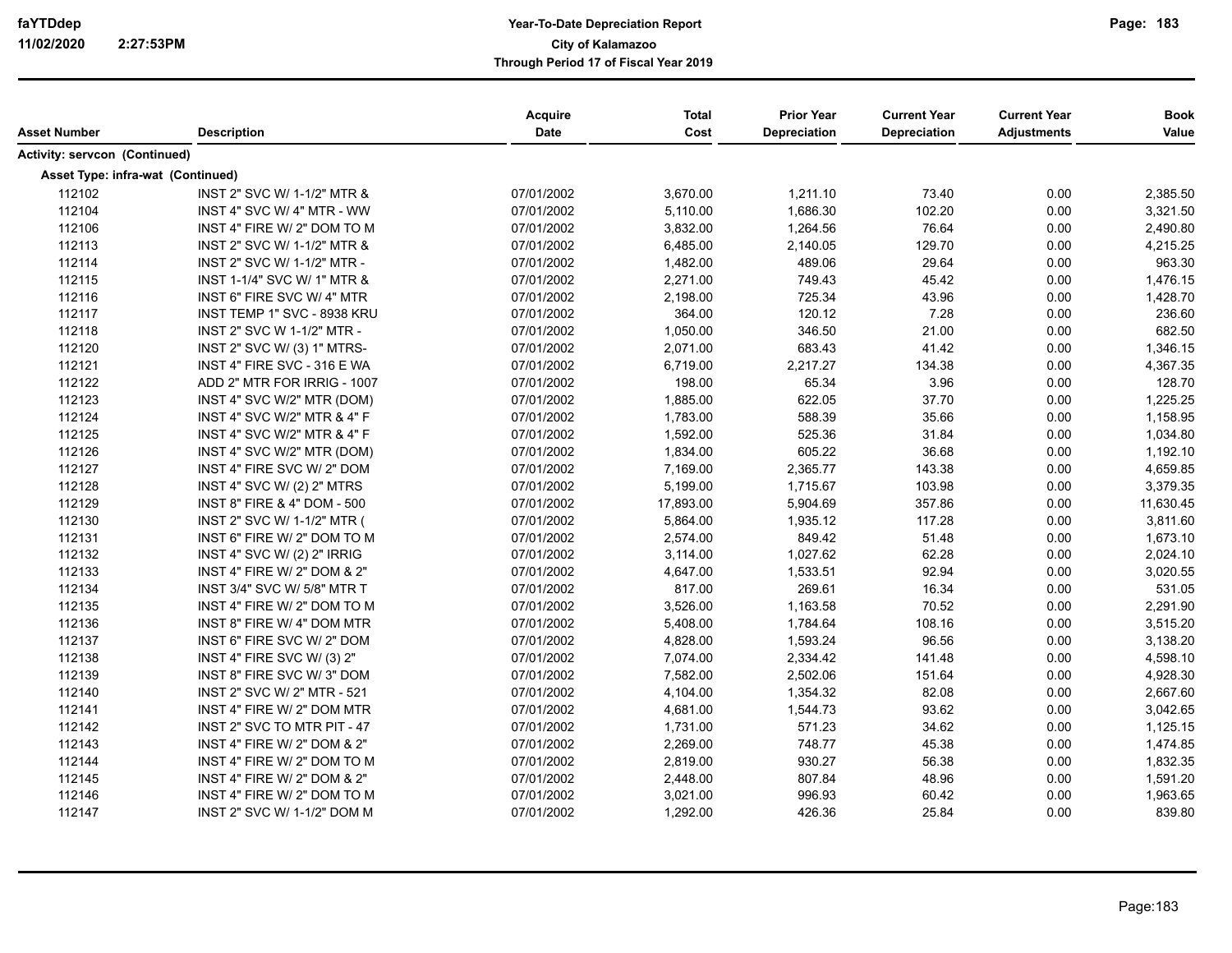| Asset Number                      | <b>Description</b>          | Acquire<br>Date | <b>Total</b><br>Cost | <b>Prior Year</b><br>Depreciation | <b>Current Year</b><br>Depreciation | <b>Current Year</b><br><b>Adjustments</b> | <b>Book</b><br>Value |
|-----------------------------------|-----------------------------|-----------------|----------------------|-----------------------------------|-------------------------------------|-------------------------------------------|----------------------|
| Activity: servcon (Continued)     |                             |                 |                      |                                   |                                     |                                           |                      |
| Asset Type: infra-wat (Continued) |                             |                 |                      |                                   |                                     |                                           |                      |
| 112148                            | INST 2" SVC W/ 2" MTR-213 M | 07/01/2002      | 3,019.00             | 996.27                            | 60.38                               | 0.00                                      | 1,962.35             |
| 112149                            | INST 8" FIRE W/ 2" DOM MTR  | 07/01/2002      | 4,714.00             | 1,555.62                          | 94.28                               | 0.00                                      | 3,064.10             |
| 112150                            | INST 4" FIRE W/ 2" DOM MTR  | 07/01/2002      | 1,065.00             | 351.45                            | 21.30                               | 0.00                                      | 692.25               |
| 112151                            | INST 8" FIRE W/ 2" DOM MTR  | 07/01/2002      | 9,871.00             | 3,257.43                          | 197.42                              | 0.00                                      | 6,416.15             |
| 112152                            | INST 6" FIRE W/ 2" DOM MTR  | 07/01/2002      | 4,807.00             | 1,586.31                          | 96.14                               | 0.00                                      | 3,124.55             |
| 112153                            | INST 2" SVC W/ 2" MTR & 6"  | 07/01/2002      | 3,889.00             | 1,283.37                          | 77.78                               | 0.00                                      | 2,527.85             |
| 112154                            | REPLACE EXISTNG 1" MTR W/2  | 07/01/2002      | 363.00               | 119.79                            | 7.26                                | 0.00                                      | 235.95               |
| 112155                            | INST 2" SVC W/ 1-1/2" MTR - | 07/01/2002      | 3,003.00             | 990.99                            | 60.06                               | 0.00                                      | 1,951.95             |
| 112156                            | INST 2" SVC W/ 2" MTR - 164 | 07/01/2002      | 1,971.00             | 650.43                            | 39.42                               | 0.00                                      | 1,281.15             |
| 112157                            | ADD 2" IRRIG MTR - 1532 SKY | 07/01/2002      | 412.00               | 135.96                            | 8.24                                | 0.00                                      | 267.80               |
| 112158                            | INST 2" SVC W/ 2" MTR - 511 | 07/01/2002      | 2,117.00             | 698.61                            | 42.34                               | 0.00                                      | 1,376.05             |
| 112159                            | INST 1-1/4" SVC W/ 1" MTR - | 07/01/2002      | 936.00               | 308.88                            | 18.72                               | 0.00                                      | 608.40               |
| 112160                            | INST 2" SVC W/ 2" MTR - 167 | 07/01/2002      | 2,013.00             | 664.29                            | 40.26                               | 0.00                                      | 1,308.45             |
| 112161                            | INST 2" SVC W/ 2" MTR - 165 | 07/01/2002      | 1,907.00             | 629.31                            | 38.14                               | 0.00                                      | 1,239.55             |
| 112162                            | INST 2" SVC W/ 2" MTR & 8"  | 07/01/2002      | 762.00               | 251.46                            | 15.24                               | 0.00                                      | 495.30               |
| 112163                            | INST 2" SVC W/ 2" MTR - 170 | 07/01/2002      | 1,929.00             | 636.57                            | 38.58                               | 0.00                                      | 1,253.85             |
| 112164                            | INST 2" SVC W/ 2" MTR & 8"  | 07/01/2002      | 1,268.00             | 418.44                            | 25.36                               | 0.00                                      | 824.20               |
| 112165                            | INST 2" SVC W/ 2" MTR - 588 | 07/01/2002      | 1,776.00             | 586.08                            | 35.52                               | 0.00                                      | 1,154.40             |
| 112166                            | INST 2" SVC W/ (4) 1" MTRS  | 07/01/2002      | 1,485.00             | 490.05                            | 29.70                               | 0.00                                      | 965.25               |
| 112167                            | NSL 1 1/4 TEXAS TWNSP       | 07/01/2002      | 165,813.00           | 54,718.29                         | 3,316.26                            | 0.00                                      | 107,778.45           |
| 112168                            | <b>NSL 3/4 TEXAS TWNSP</b>  | 07/01/2002      | 2,772.00             | 914.76                            | 55.44                               | 0.00                                      | 1,801.80             |
| 112169                            | INST 2" SERV w/2" Meter 507 | 07/01/2002      | 1,873.00             | 618.09                            | 37.46                               | 0.00                                      | 1,217.45             |
| 112170                            | INST 2" SVC W/ 1-1/2" MTR ( | 07/01/2002      | 4,033.00             | 1,330.89                          | 80.66                               | 0.00                                      | 2,621.45             |
| 112171                            | INST 6" FIRE W/ 3" DOM MTR  | 07/01/2002      | 5,119.00             | 1,689.27                          | 102.38                              | 0.00                                      | 3,327.35             |
| 112172                            | NSL 1 1/4 RICHLAND TWNSP    | 07/01/2002      | 46,863.00            | 15,464.79                         | 937.26                              | 0.00                                      | 30,460.95            |
| 112173                            | NSL 3/4 RICHLAND TWNSP      | 07/01/2002      | 5,314.00             | 1,753.62                          | 106.28                              | 0.00                                      | 3,454.10             |
| 112174                            | INST 4" FIRE W/ 1-1/2" DOM  | 07/01/2002      | 4,417.00             | 1,457.61                          | 88.34                               | 0.00                                      | 2,871.05             |
| 112175                            | INST 2" SVC W/ 1-1/2" MTR - | 07/01/2002      | 3,520.00             | 1,161.60                          | 70.40                               | 0.00                                      | 2,288.00             |
| 112176                            | INST 2" SVC W/ 2" MTR - 895 | 07/01/2002      | 4,382.00             | 1,446.06                          | 87.64                               | 0.00                                      | 2,848.30             |
| 112177                            | INST 2" SVC W/ 2" MTR - 163 | 07/01/2002      | 1,699.00             | 560.67                            | 33.98                               | 0.00                                      | 1,104.35             |
| 112179                            | NSL 3/4 KALAMAZOO TWNSHP    | 07/01/2002      | 30.00                | 9.90                              | 0.60                                | 0.00                                      | 19.50                |
| 112180                            | INST 2" SVC W/ 1-1/2" DOM M | 07/01/2002      | 672.00               | 221.76                            | 13.44                               | 0.00                                      | 436.80               |
| 112181                            | INST 2" SVC W/ 1-1/2" MTR - | 07/01/2002      | 1,897.00             | 626.01                            | 37.94                               | 0.00                                      | 1,233.05             |
| 112182                            | INST 2" SVC W/ 2" MTR - 594 | 07/01/2002      | 3,655.00             | 1,206.15                          | 73.10                               | 0.00                                      | 2,375.75             |
| 112183                            | INST 4" SVC W/ 3" MTR - 653 | 07/01/2002      | 5,204.00             | 1,717.32                          | 104.08                              | 0.00                                      | 3,382.60             |
| 112184                            | INST 2" SVC W/ 2" MTR - 603 | 07/01/2002      | 3,849.00             | 1,270.17                          | 76.98                               | 0.00                                      | 2,501.85             |
| 112185                            | 2" SVC W/ 2" MTR - 4" SVC W | 07/01/2002      | 6,712.00             | 2,214.96                          | 134.24                              | 0.00                                      | 4,362.80             |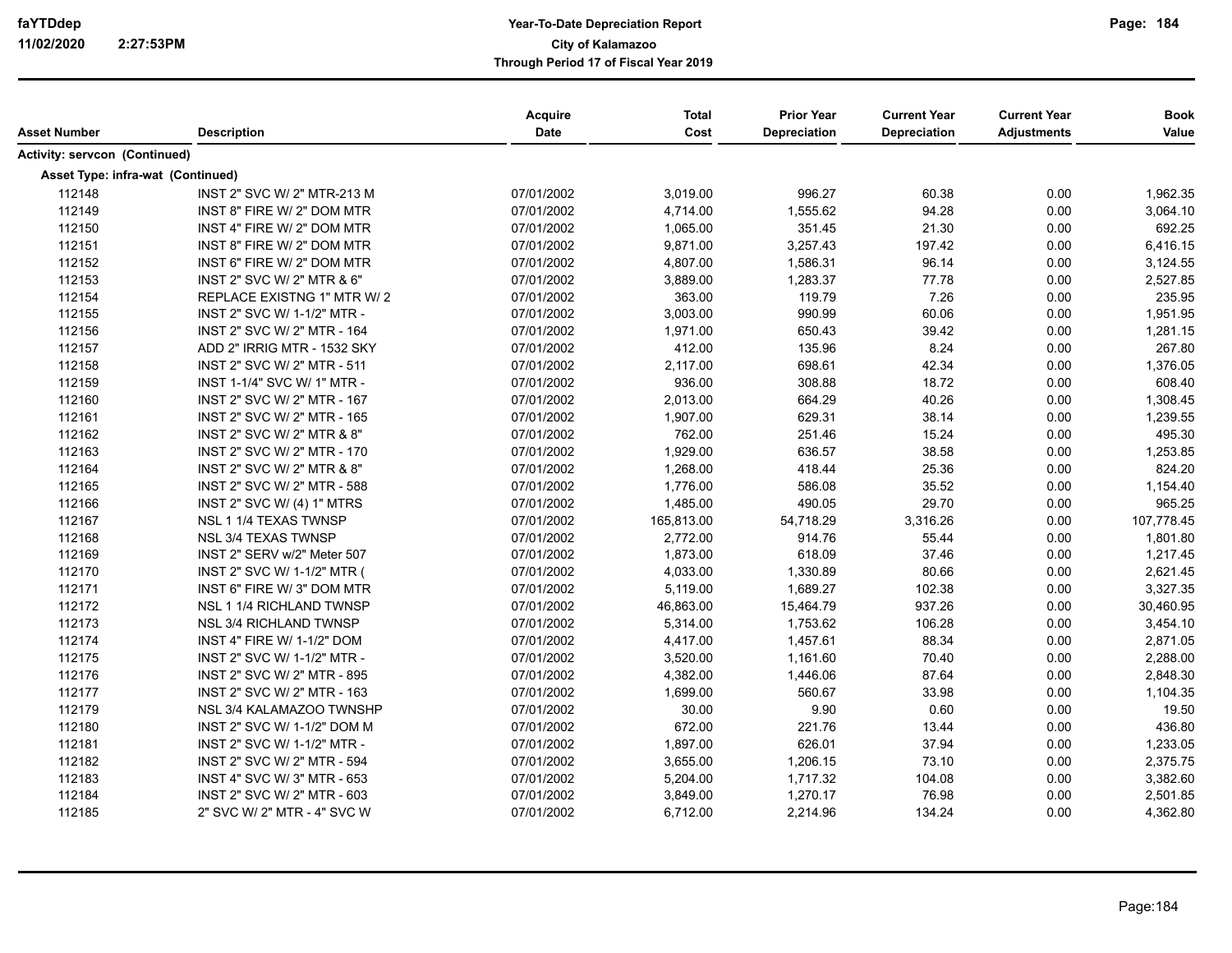|                                      |                                    | <b>Acquire</b> | <b>Total</b> | <b>Prior Year</b>   | <b>Current Year</b> | <b>Current Year</b> | <b>Book</b> |
|--------------------------------------|------------------------------------|----------------|--------------|---------------------|---------------------|---------------------|-------------|
| <b>Asset Number</b>                  | <b>Description</b>                 | Date           | Cost         | <b>Depreciation</b> | Depreciation        | <b>Adjustments</b>  | Value       |
| <b>Activity: servcon (Continued)</b> |                                    |                |              |                     |                     |                     |             |
| Asset Type: infra-wat (Continued)    |                                    |                |              |                     |                     |                     |             |
| 112186                               | INST 2" SVC W/ 1-1/2" MTR -        | 07/01/2002     | 1,916.00     | 632.28              | 38.32               | 0.00                | 1,245.40    |
| 112187                               | INST FORD BOX - 5435 E MAIN        | 07/01/2002     | 143.00       | 47.19               | 2.86                | 0.00                | 92.95       |
| 112188                               | NSL 1 1/4 COOPER TWNSP             | 07/01/2002     | 13,815.00    | 4,558.95            | 276.30              | 0.00                | 8,979.75    |
| 112189                               | NSL 3/4 COOPER TWNSHP              | 07/01/2002     | 1,515.00     | 499.95              | 30.30               | 0.00                | 984.75      |
| 112190                               | INST 4" FIRE SVC - 5010 COO        | 07/01/2002     | 2,184.00     | 720.72              | 43.68               | 0.00                | 1,419.60    |
| 112191                               | INST 8" FIRE W/ 1" DOM MTR         | 07/01/2002     | 4,692.00     | 1,548.36            | 93.84               | 0.00                | 3,049.80    |
| 112193                               | INST 2" SVC W/ 1-1/2" MTR -        | 07/01/2002     | 1,313.00     | 433.29              | 26.26               | 0.00                | 853.45      |
| 112198                               | INST 2"SVC W/ 2" MTR & 4" F        | 07/01/2002     | 4,165.00     | 1,374.45            | 83.30               | 0.00                | 2,707.25    |
| 112199                               | INST 2"SVC W/ 2" MTR & 4" F        | 07/01/2002     | 3,511.00     | 1,158.63            | 70.22               | 0.00                | 2,282.15    |
| 112200                               | INST 2"SVC W/ 2" MTR & 4" F        | 07/01/2002     | 2,809.00     | 926.97              | 56.18               | 0.00                | 1,825.85    |
| 112201                               | INST 2"SVC W/ 2" MTR & 4" F        | 07/01/2002     | 2,532.00     | 835.56              | 50.64               | 0.00                | 1,645.80    |
| 112202                               | INST 2" SVC W/ 2" MTR - 755        | 07/01/2002     | 2,418.00     | 797.94              | 48.36               | 0.00                | 1,571.70    |
| 112203                               | NSL 1 1/4 OSHTEMO TWNSP            | 07/01/2002     | 193,265.00   | 63,777.45           | 3,865.30            | 0.00                | 125,622.25  |
| 112204                               | NSL 3/4 OSHTEMO TWNSHP             | 07/01/2002     | 962.00       | 317.46              | 19.24               | 0.00                | 625.30      |
| 112205                               | 2" SVC W/(4) 1"MTRS TO PIT-        | 07/01/2002     | 2,899.00     | 956.67              | 57.98               | 0.00                | 1,884.35    |
| 112206                               | <b>INST 4" FIRE SVC - 5012 COO</b> | 07/01/2002     | 2,407.00     | 794.31              | 48.14               | 0.00                | 1,564.55    |
| 112207                               | NSL 1 1/4 CITY OF KALAMAZOO        | 07/01/2002     | 70,947.00    | 23,412.51           | 1,418.94            | 0.00                | 46,115.55   |
| 112208                               | INST 2" SVC W/ (3) 1" MTRS         | 07/01/2002     | 2,336.00     | 770.88              | 46.72               | 0.00                | 1,518.40    |
| 112209                               | INST 8" FIRE SVC - 5011B P         | 07/01/2002     | 8,197.00     | 2,705.01            | 163.94              | 0.00                | 5,328.05    |
| 112210                               | <b>INST 4" SVC 4" MTR -5011B P</b> | 07/01/2002     | 3,524.00     | 1,162.92            | 70.48               | 0.00                | 2,290.60    |
| 112211                               | INST 8" FIRE SVC - 5011C P         | 07/01/2002     | 6,195.00     | 2,044.35            | 123.90              | 0.00                | 4,026.75    |
| 112213                               | 4"SVC W/ 2" MTR - 10076 EN         | 07/01/2002     | 2,953.00     | 974.49              | 59.06               | 0.00                | 1,919.45    |
| 112214                               | <b>INST 4" SVC 4" MTR - 5013 P</b> | 07/01/2002     | 2,573.00     | 849.09              | 51.46               | 0.00                | 1,672.45    |
| 112215                               | INST 8" FIRE SVC - 5013 PA         | 07/01/2002     | 4,376.00     | 1,444.08            | 87.52               | 0.00                | 2,844.40    |
| 112216                               | SERVICE LINE / LEAD REMOVAL        | 07/01/2002     | 14,669.00    | 4,840.77            | 293.38              | 0.00                | 9,534.85    |
| 112217                               | <b>SERVICE EXTENSIONS</b>          | 07/01/2002     | 10,081.00    | 3,326.73            | 201.62              | 0.00                | 6,552.65    |
| 112218                               | NSL 3/4 CITY OF KALAMAZOO          | 07/01/2002     | 6,139.00     | 2,025.87            | 122.78              | 0.00                | 3,990.35    |
| 112687                               | 6" Fire -5020 W Main               | 07/01/2003     | 4,815.58     | 1,492.81            | 96.31               | 0.00                | 3,226.46    |
| 112695                               | 2" Svc -1546 Skylark Way Bl        | 07/01/2003     | 2,834.52     | 878.70              | 56.69               | 0.00                | 1,899.13    |
| 112696                               | 6" Fire Svc -5775 Venture P        | 07/01/2003     | 15,969.00    | 4,950.39            | 319.38              | 0.00                | 10,699.23   |
| 112697                               | 2" Svc 142 N Skyview Dr            | 07/01/2003     | 3,172.93     | 983.63              | 63.46               | 0.00                | 2,125.84    |
| 112699                               | 2" Svc -5787 Stadium Dr            | 07/01/2003     | 1,726.66     | 535.22              | 34.53               | 0.00                | 1,156.91    |
| 112700                               | 4" Fire Svc -6015 West H Av        | 07/01/2003     | 13,048.67    | 4,045.04            | 260.97              | 0.00                | 8,742.66    |
| 112701                               | 8" Fire Svc -8518 W Main           | 07/01/2003     | 9,198.30     | 2,851.51            | 183.97              | 0.00                | 6,162.82    |
| 112702                               | 6" Fire -454 S Drake               | 07/01/2003     | 4,027.29     | 1,248.49            | 80.55               | 0.00                | 2,698.25    |
| 112703                               | 2" Svc - Wstpnt Condos #2          | 07/01/2003     | 1,729.32     | 536.14              | 34.59               | 0.00                | 1,158.59    |
| 112704                               | NSL 1 1/4 Oshtemo Twnsp            | 07/01/2003     | 166,060.22   | 51,478.65           | 3,321.21            | 0.00                | 111,260.36  |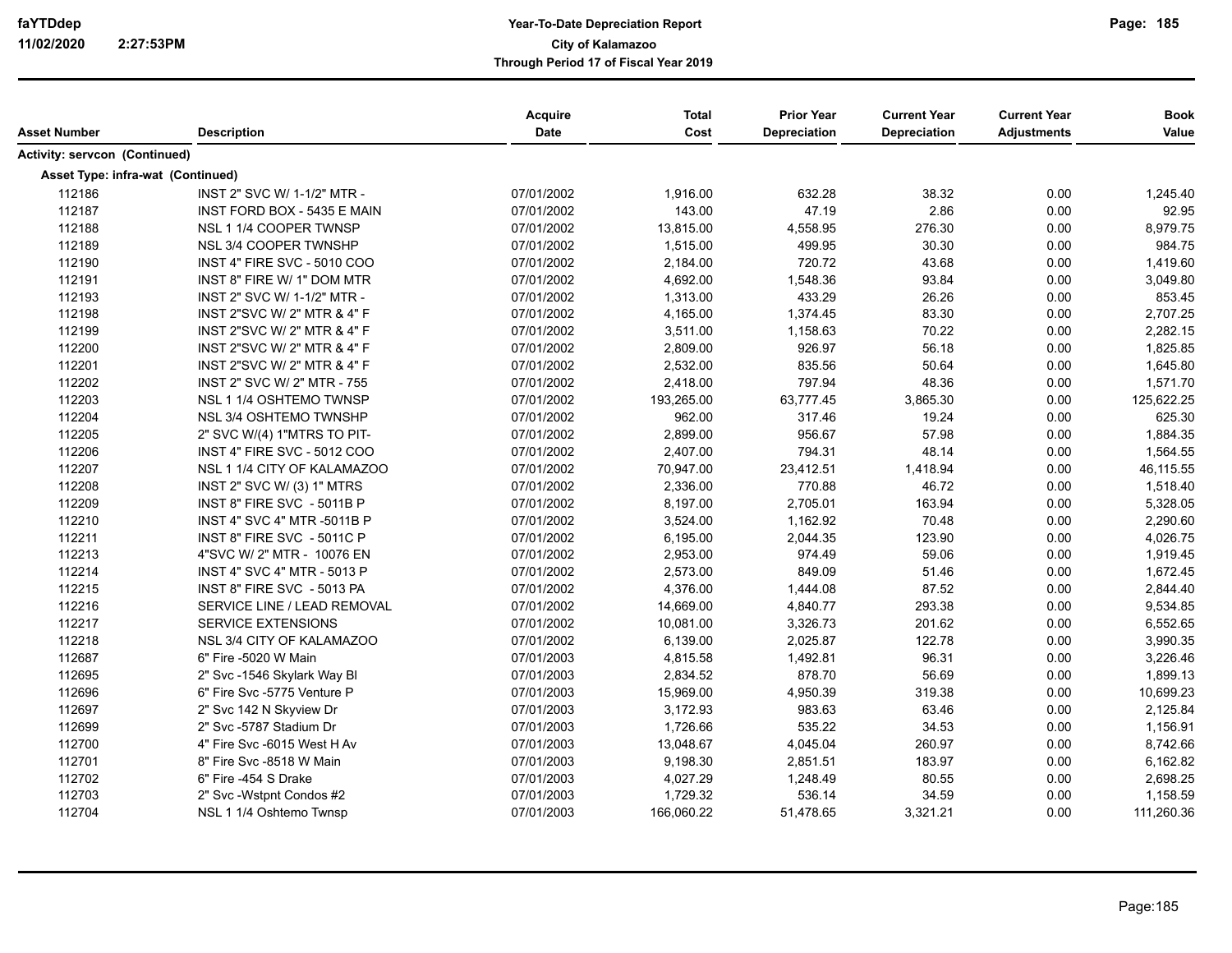| Asset Number                      | <b>Description</b>          | Acquire<br>Date | <b>Total</b><br>Cost | <b>Prior Year</b><br>Depreciation | <b>Current Year</b><br>Depreciation | <b>Current Year</b><br><b>Adjustments</b> | <b>Book</b><br>Value |
|-----------------------------------|-----------------------------|-----------------|----------------------|-----------------------------------|-------------------------------------|-------------------------------------------|----------------------|
|                                   |                             |                 |                      |                                   |                                     |                                           |                      |
| Activity: servcon (Continued)     |                             |                 |                      |                                   |                                     |                                           |                      |
| Asset Type: infra-wat (Continued) |                             |                 |                      |                                   |                                     |                                           |                      |
| 112711                            | 2" Svc -1720 Linden Trail - | 07/01/2003      | 3,524.00             | 1,092.44                          | 70.48                               | 0.00                                      | 2,361.08             |
| 112712                            | 2" Svc -5236 Croyden Blg 1  | 07/01/2003      | 1,955.24             | 606.12                            | 39.11                               | 0.00                                      | 1,310.01             |
| 112713                            | 6" Fire w/2" & 5/8" Dom -24 | 07/01/2003      | 1,448.50             | 449.04                            | 28.97                               | 0.00                                      | 970.49               |
| 112719                            | 4" Fire Svc -5330 Croyden   | 07/01/2003      | 2,347.98             | 727.88                            | 46.96                               | 0.00                                      | 1,573.14             |
| 112720                            | 2" Svc -5292 Croyden Blg 4  | 07/01/2003      | 1,768.86             | 548.39                            | 35.38                               | 0.00                                      | 1,185.09             |
| 112721                            | 4" Fire Svc -5274 Croyden   | 07/01/2003      | 4,322.31             | 1,339.96                          | 86.45                               | 0.00                                      | 2,895.90             |
| 112722                            | 4" Svc -1051 Oakland        | 07/01/2003      | 5,873.55             | 1,820.79                          | 117.47                              | 0.00                                      | 3,935.29             |
| 112723                            | 2" Svc 1571 Skylark Way Blg | 07/01/2003      | 426.41               | 132.21                            | 8.53                                | 0.00                                      | 285.67               |
| 112724                            | 4" Fire Svc -5228 Croyden   | 07/01/2003      | 4,080.28             | 1,264.91                          | 81.61                               | 0.00                                      | 2,733.76             |
| 112725                            | 2" Svc 1555 Skylark Way Blg | 07/01/2003      | 1,072.63             | 332.48                            | 21.45                               | 0.00                                      | 718.70               |
| 112726                            | 8" Fire - 8518 W Main       | 07/01/2003      | 4,391.08             | 1,361.21                          | 87.82                               | 0.00                                      | 2,942.05             |
| 112727                            | 2" Svc -1551 Skylark Way Bl | 07/01/2003      | 987.58               | 306.13                            | 19.75                               | 0.00                                      | 661.70               |
| 112728                            | 8" Fire, 4" & 2" Dom - 501  | 07/01/2003      | 15,900.67            | 4,929.16                          | 318.01                              | 0.00                                      | 10,653.50            |
| 112729                            | 2" Svc -9365 West KL Ave    | 07/01/2003      | 1,979.69             | 613.66                            | 39.60                               | 0.00                                      | 1,326.43             |
| 112730                            | 6" Fire Svc - 3926 S 9th St | 07/01/2003      | 4,849.14             | 1,503.19                          | 96.98                               | 0.00                                      | 3,248.97             |
| 112731                            | 2" Svc - 9471 W Main St     | 07/01/2003      | 1,119.85             | 347.20                            | 22.40                               | 0.00                                      | 750.25               |
| 112732                            | Add 1-1/2" Irrig Mtr - 5020 | 07/01/2003      | 926.48               | 287.21                            | 18.53                               | 0.00                                      | 620.74               |
| 112733                            | 6' Fire Svc -235 N Drake    | 07/01/2003      | 4,795.41             | 1,486.60                          | 95.91                               | 0.00                                      | 3,212.90             |
| 112735                            | 2" Svc -1525 Skylark Way Bl | 07/01/2003      | 1,743.16             | 540.33                            | 34.86                               | 0.00                                      | 1,167.97             |
| 112738                            | 2" Svc 4317 Oakland -Atmn C | 07/01/2003      | 1,296.32             | 401.91                            | 25.93                               | 0.00                                      | 868.48               |
| 112743                            | 2" Svc w/ (4) 1" Mtrs - 122 | 07/01/2003      | 2,935.92             | 910.16                            | 58.72                               | 0.00                                      | 1,967.04             |
| 112744                            | 6" Fire - 600 Northampton   | 07/01/2003      | 7,224.18             | 2,239.45                          | 144.49                              | 0.00                                      | 4,840.24             |
| 112746                            | 2" Irrig Mtr -500 Oakland W | 07/01/2003      | 837.02               | 259.47                            | 16.74                               | 0.00                                      | 560.81               |
| 112747                            | 2 1" Mtrs - Rem Irrig Mtr - | 07/01/2003      | 692.66               | 214.68                            | 13.85                               | 0.00                                      | 464.13               |
| 112748                            | 2" Svc 2715 Clovelly        | 07/01/2003      | 3,744.95             | 1,160.95                          | 74.90                               | 0.00                                      | 2,509.10             |
| 112749                            | 6" Fire 5103 Lovers Lane -L | 07/01/2003      | 7,962.46             | 2,468.37                          | 159.25                              | 0.00                                      | 5,334.84             |
| 112750                            | Add 1" Dom Mtr - 324 North  | 07/01/2003      | 137.58               | 42.63                             | 2.75                                | 0.00                                      | 92.20                |
| 112751                            | 6" Fire - 512 N Park        | 07/01/2003      | 10,691.34            | 3,314.36                          | 213.83                              | 0.00                                      | 7,163.15             |
| 112753                            | 4" Svc 2700 E Cork (Concret | 07/01/2003      | 12,188.67            | 3,778.44                          | 243.77                              | 0.00                                      | 8,166.46             |
| 112754                            | 2" Svc 1506B Knollwood Ave  | 07/01/2003      | 1,663.93             | 515.84                            | 33.28                               | 0.00                                      | 1,114.81             |
| 112755                            | 2" Svc - 1506A Knollwood Av | 07/01/2003      | 5,021.47             | 1,556.66                          | 100.43                              | 0.00                                      | 3,364.38             |
| 112756                            | 2" Svc - 1128 Euclid (A,B,  | 07/01/2003      | 2,534.31             | 785.68                            | 50.69                               | 0.00                                      | 1,697.94             |
| 112757                            | 2" Svc -1116 Euclid (A,B)   | 07/01/2003      | 2,170.59             | 672.86                            | 43.41                               | 0.00                                      | 1,454.32             |
| 112764                            | 2" Svc 527 E Michigan       | 07/01/2003      | 1,889.30             | 585.72                            | 37.79                               | 0.00                                      | 1,265.79             |
| 112765                            | 4" Fire -4533 Gull Prairie  | 07/01/2003      | 3,183.27             | 986.83                            | 63.67                               | 0.00                                      | 2,132.77             |
| 112771                            | NSL 1 1/4 Richland Twnsp    | 07/01/2003      | 68,691.23            | 21,294.27                         | 1,373.83                            | 0.00                                      | 46,023.13            |
| 112773                            | 2" Svc 3604 Coopers Ct Bldg | 07/01/2003      | 2,243.74             | 695.55                            | 44.88                               | 0.00                                      | 1,503.31             |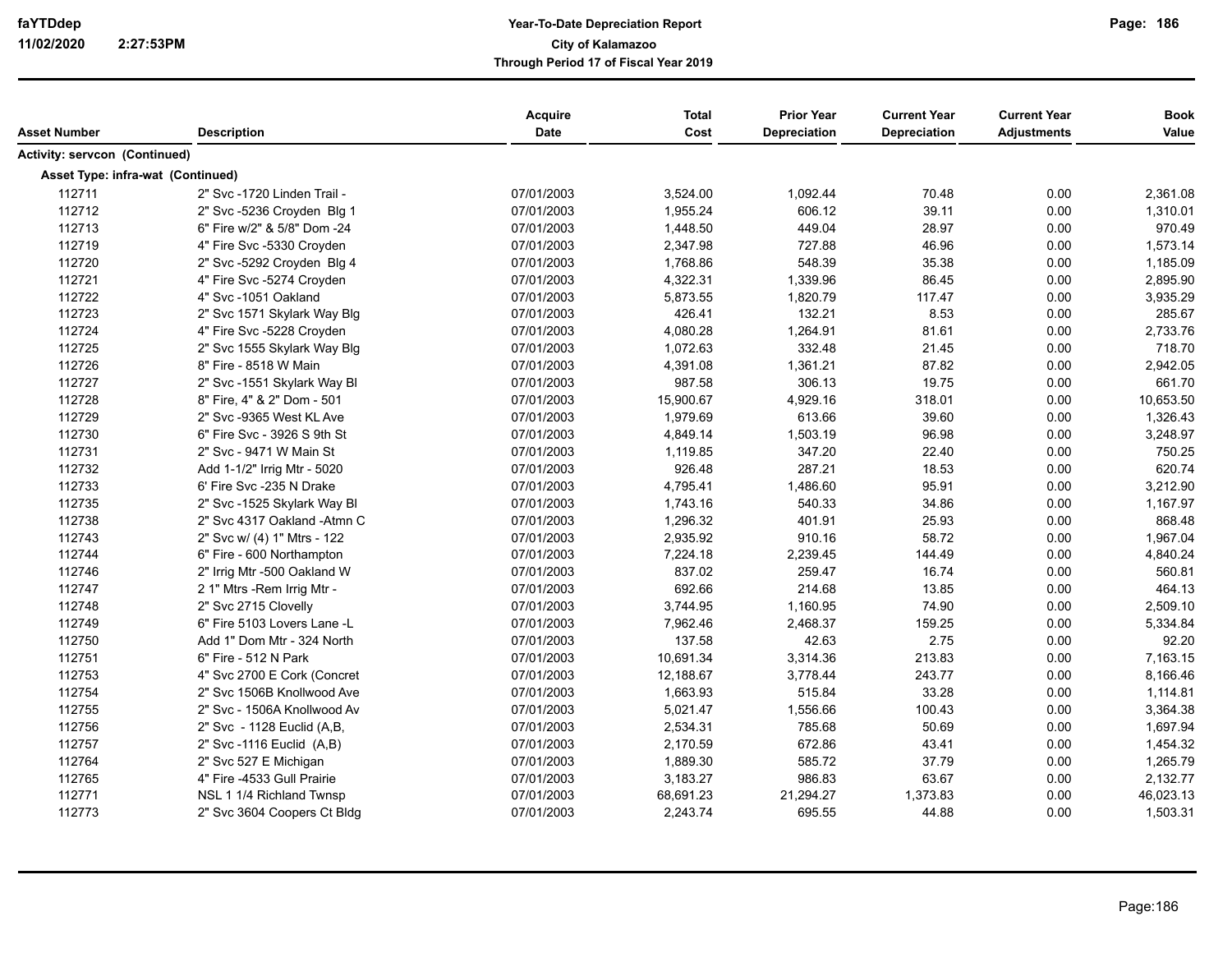|                                   |                             | <b>Acquire</b> | <b>Total</b> | <b>Prior Year</b>   | <b>Current Year</b> | <b>Current Year</b> | <b>Book</b> |
|-----------------------------------|-----------------------------|----------------|--------------|---------------------|---------------------|---------------------|-------------|
| <b>Asset Number</b>               | <b>Description</b>          | Date           | Cost         | <b>Depreciation</b> | <b>Depreciation</b> | <b>Adjustments</b>  | Value       |
| Activity: servcon (Continued)     |                             |                |              |                     |                     |                     |             |
| Asset Type: infra-wat (Continued) |                             |                |              |                     |                     |                     |             |
| 112774                            | 2" Svc -3606 Coopers Ct Blg | 07/01/2003     | 1,680.23     | 520.86              | 33.61               | 0.00                | 1,125.76    |
| 112775                            | 2" Svc -3605 Coopers Ct Bld | 07/01/2003     | 1,970.52     | 610.86              | 39.41               | 0.00                | 1,320.25    |
| 112776                            | NSL 1 1/4 Cooper Twnsp      | 07/01/2003     | 39,416.00    | 12,218.96           | 788.32              | 0.00                | 26,408.72   |
| 112778                            | Add 3" Mtr - 431 Lawndale   | 07/01/2003     | 2,324.56     | 720.60              | 46.49               | 0.00                | 1,557.47    |
| 112780                            | 2" Svc -5521 Gull Prairie W | 07/01/2003     | 2,069.00     | 641.39              | 41.38               | 0.00                | 1,386.23    |
| 112781                            | 2" Svc -5551 Gull Prairie W | 07/01/2003     | 1,925.00     | 596.75              | 38.50               | 0.00                | 1,289.75    |
| 112782                            | 4" Fire -4405 Kettle Morain | 07/01/2003     | 2,560.95     | 793.91              | 51.22               | 0.00                | 1,715.82    |
| 112783                            | 4" Fire 4523 Gull Prairie P | 07/01/2003     | 2,063.99     | 639.84              | 41.28               | 0.00                | 1,382.87    |
| 112784                            | 4" Fire -4327 Gull Prairie  | 07/01/2003     | 6,816.83     | 2,113.27            | 136.34              | 0.00                | 4,567.22    |
| 112785                            | NSL 1 1/4 Comstock Twnsp    | 07/01/2003     | 76,115.32    | 23,595.80           | 1,522.31            | 0.00                | 50,997.21   |
| 112786                            | Add 2" Irrig Mtr - 5630 Por | 07/01/2003     | 923.40       | 286.28              | 18.47               | 0.00                | 618.65      |
| 112787                            | 8" Fire Svc - 7813 South 12 | 07/01/2003     | 3,951.48     | 1,224.96            | 79.03               | 0.00                | 2,647.49    |
| 112788                            | NSL 1 1/4 City Of Portage   | 07/01/2003     | 52,892.38    | 16,396.67           | 1,057.85            | 0.00                | 35,437.86   |
| 112789                            | 2" Svc -2425 Gull Rd (Car W | 07/01/2003     | 3,592.26     | 1,113.61            | 71.85               | 0.00                | 2,406.80    |
| 112790                            | NSL 1 1/4 Kalamazoo Twnshp  | 07/01/2003     | 49,847.91    | 15,452.88           | 996.96              | 0.00                | 33,398.07   |
| 112791                            | 6" Svc-5200 East Cork St    | 07/01/2003     | 14,509.81    | 4,498.08            | 290.20              | 0.00                | 9,721.53    |
| 112841                            | NSL 1 1/4 Pavilion Twnsp    | 07/01/2003     | 130.88       | 40.61               | 2.62                | 0.00                | 87.65       |
| 112842                            | 2" Svc -5128 S 9th St       | 07/01/2003     | 2,674.61     | 829.10              | 53.49               | 0.00                | 1,792.02    |
| 112849                            | 4" Fire Svc -5180 Croyden B | 07/01/2003     | 4,779.19     | 1,481.51            | 95.59               | 0.00                | 3,202.09    |
| 112850                            | 2" Svc -5198 Croyden Blg 14 | 07/01/2003     | 1,343.46     | 416.48              | 26.87               | 0.00                | 900.11      |
| 112851                            | 4" Fire -5226 Croyden Bldg  | 07/01/2003     | 3,659.05     | 1,134.29            | 73.18               | 0.00                | 2,451.58    |
| 112852                            | 4" Fire -5278 Croyden Blg 1 | 07/01/2003     | 2,565.93     | 795.46              | 51.32               | 0.00                | 1,719.15    |
| 112853                            | 4" Fire -5302 Croyden Blg 1 | 07/01/2003     | 3,135.18     | 971.86              | 62.71               | 0.00                | 2,100.61    |
| 112854                            | 4" Fire -5334 Croyden Blg 9 | 07/01/2003     | 2,882.70     | 893.60              | 57.66               | 0.00                | 1,931.44    |
| 112862                            | 2" Svc-5104 Croyden Blg 18  | 07/01/2003     | 2,382.86     | 738.73              | 47.66               | 0.00                | 1,596.47    |
| 112868                            | 4" Fire Svc -5276 Croyden B | 07/01/2003     | 2,872.07     | 890.32              | 57.44               | 0.00                | 1,924.31    |
| 112872                            | 4" Fire Svc -5332 Croyden B | 07/01/2003     | 2,115.00     | 655.65              | 42.30               | 0.00                | 1,417.05    |
| 112874                            | 4" Svc -8885 N 32nd St      | 07/01/2003     | 5,032.53     | 1,560.08            | 100.65              | 0.00                | 3,371.80    |
| 112876                            | 2" Svc -5170 Croyden Blg 23 | 07/01/2003     | 1,461.20     | 452.94              | 29.23               | 0.00                | 979.03      |
| 112879                            | Temp 2" Svc - 511 E Paterso | 07/01/2003     | 813.65       | 252.19              | 16.27               | 0.00                | 545.19      |
| 112883                            | NSL 1 1/4 Texas Twnsp       | 07/01/2003     | 177,885.45   | 55,144.50           | 3,557.71            | 0.00                | 119,183.24  |
| 112884                            | 2" Svc -1693 Linden Trail B | 07/01/2003     | 1,531.59     | 474.77              | 30.63               | 0.00                | 1,026.19    |
| 112885                            | 2" Svc -1685 Linden Trail B | 07/01/2003     | 2,324.00     | 720.44              | 46.48               | 0.00                | 1,557.08    |
| 112887                            | 2" Svc -5028 Forest River W | 07/01/2003     | 1,370.18     | 424.71              | 27.41               | 0.00                | 918.06      |
| 112888                            | Add 2" Dom Mtr - 5050 W Mai | 07/01/2003     | 923.15       | 286.13              | 18.46               | 0.00                | 618.56      |
| 112889                            | 2" Svc -5156 Croyden Blg 16 | 07/01/2003     | 1,314.08     | 407.34              | 26.28               | 0.00                | 880.46      |
| 112890                            | 1-1/4" -5200 Croyden -Clubh | 07/01/2003     | 1,270.51     | 393.86              | 25.41               | 0.00                | 851.24      |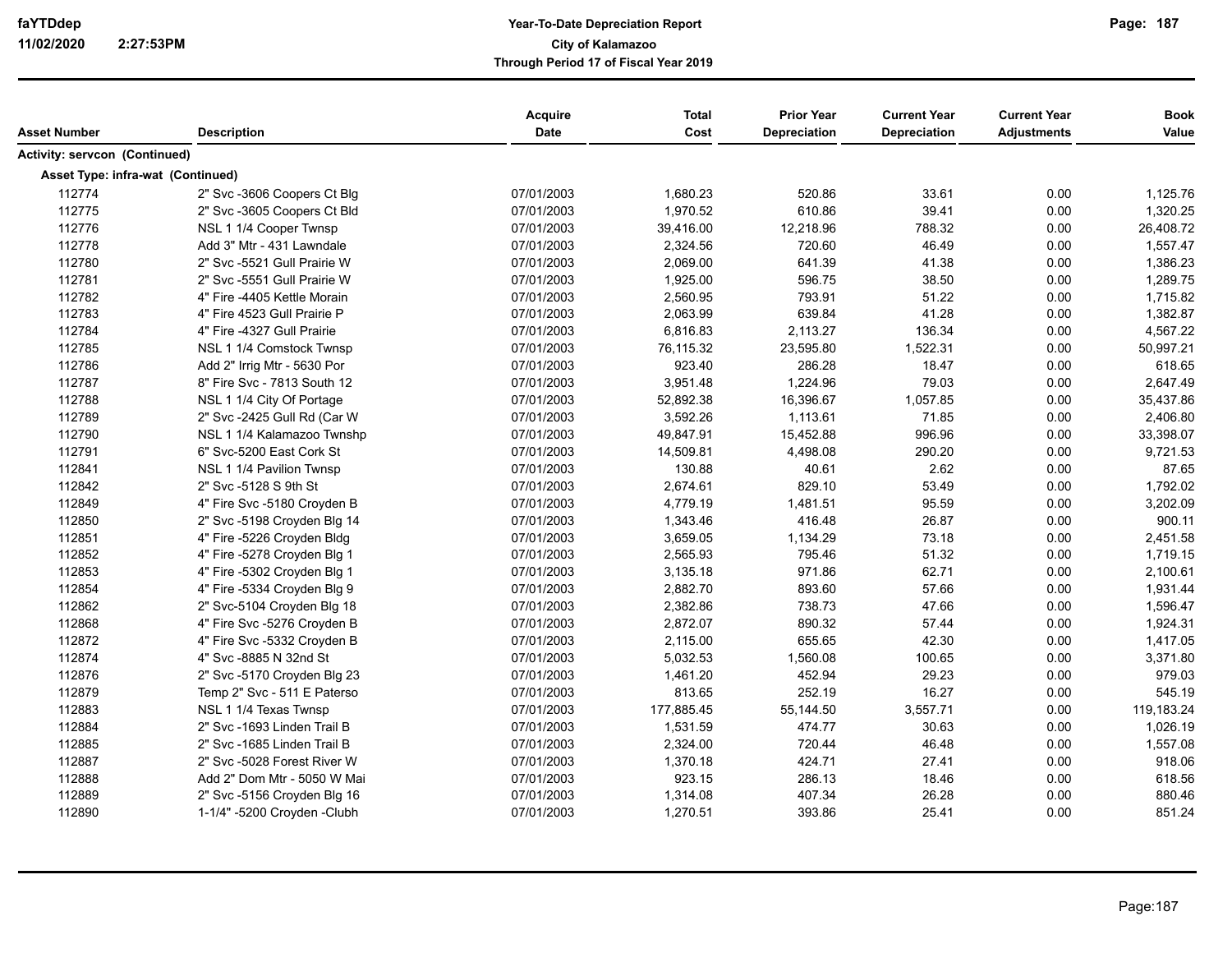|                                   |                              | <b>Acquire</b> | <b>Total</b> | <b>Prior Year</b> | <b>Current Year</b> | <b>Current Year</b> | <b>Book</b> |
|-----------------------------------|------------------------------|----------------|--------------|-------------------|---------------------|---------------------|-------------|
| Asset Number                      | <b>Description</b>           | Date           | Cost         | Depreciation      | <b>Depreciation</b> | <b>Adjustments</b>  | Value       |
| Activity: servcon (Continued)     |                              |                |              |                   |                     |                     |             |
| Asset Type: infra-wat (Continued) |                              |                |              |                   |                     |                     |             |
| 112891                            | 2" Svc -5132 Croyden Blg 17  | 07/01/2003     | 2,422.94     | 751.13            | 48.46               | 0.00                | 1,623.35    |
| 112899                            | 4" Fire -5174 Croyden Blg 2  | 07/01/2003     | 3,660.25     | 1,134.68          | 73.21               | 0.00                | 2,452.36    |
| 112900                            | 4" Fire Svc -5140 Croyden B  | 07/01/2003     | 4,029.25     | 1,249.07          | 80.59               | 0.00                | 2,699.59    |
| 112901                            | 2" Svc -5138 Croyden Blg 20  | 07/01/2003     | 1,705.99     | 528.86            | 34.12               | 0.00                | 1,143.01    |
| 112902                            | 2" Svc -5122 Croyden Blg 19  | 07/01/2003     | 1,342.88     | 416.33            | 26.86               | 0.00                | 899.69      |
| 112904                            | 4" Irr Svc -28 Round Hill R  | 07/01/2003     | 3,951.13     | 1,224.81          | 79.02               | 0.00                | 2,647.30    |
| 112947                            | Service Line / Lead Removal  | 07/01/2003     | 1,480.99     | 459.11            | 29.62               | 0.00                | 992.26      |
| 112999                            | NSL 3/4 City Of Kazoo        | 07/01/2003     | 984.75       | 305.27            | 19.70               | 0.00                | 659.78      |
| 113001                            | <b>Service Extensions</b>    | 07/01/2003     | 1,034.15     | 320.54            | 20.68               | 0.00                | 692.93      |
| 113002                            | NSL 1 1/4 City Of Kazoo      | 07/01/2003     | 99,708.54    | 30,909.64         | 1,994.17            | 0.00                | 66,804.73   |
| 113402                            | 1 1/4 Cooper Twnsp           | 07/01/2004     | 21,141.25    | 6,130.97          | 422.82              | 0.00                | 14,587.46   |
| 113403                            | 6" Fire W/ 2" Dom Mtr To Pi  | 07/01/2004     | 7,527.39     | 2,182.97          | 150.55              | 0.00                | 5,193.87    |
| 113404                            | 8" Fire W/2 4" Dom&3" Irr-15 | 07/01/2004     | 11,586.38    | 3,360.08          | 231.73              | 0.00                | 7,994.57    |
| 113405                            | 2" Svc W/ 2" Mtr & 1-1/2" I  | 07/01/2004     | 1,694.58     | 491.41            | 33.89               | 0.00                | 1,169.28    |
| 113406                            | 2" Dom Mtr - 1315 Healy St   | 07/01/2004     | 539.91       | 156.60            | 10.80               | 0.00                | 372.51      |
| 113407                            | 8" Fire W/(2) 2" Dom Mtrs 4  | 07/01/2004     | 14,403.50    | 4,177.01          | 288.07              | 0.00                | 9,938.42    |
| 113408                            | 4" Svc W/ 3" Mtr - 1315 Fra  | 07/01/2004     | 3,568.12     | 1,034.72          | 71.36               | 0.00                | 2,462.04    |
| 113409                            | 4" Fire W/ 1-1/2" Dom Mtr -  | 07/01/2004     | 10,656.91    | 3,090.53          | 213.14              | 0.00                | 7,353.24    |
| 113410                            | 6" Fire W/ 2" Dom Mtr&1"Irr  | 07/01/2004     | 24,776.36    | 7,185.18          | 495.53              | 0.00                | 17,095.65   |
| 113411                            | 8" Fire W/ 3" Dom Mtr - 106  | 07/01/2004     | 27,279.59    | 7,911.06          | 545.59              | 0.00                | 18,822.94   |
| 113412                            | 6" Fire W/ 3" Dom Mtr - 510  | 07/01/2004     | 545.33       | 158.19            | 10.91               | 0.00                | 376.23      |
| 113417                            | Service Line / Lead Removal  | 07/01/2004     | 810.12       | 234.90            | 16.20               | 0.00                | 559.02      |
| 113418                            | 3/4 City Of Kzoo             | 07/01/2004     | 56,535.46    | 16,395.29         | 1,130.71            | 0.00                | 39,009.46   |
| 113419                            | <b>Service Extensions</b>    | 07/01/2004     | 8,811.14     | 2,555.19          | 176.22              | 0.00                | 6,079.73    |
| 113420                            | 1 1/4 City Of Kzoo           | 07/01/2004     | 103,543.13   | 30,027.47         | 2,070.86            | 0.00                | 71,444.80   |
| 113422                            | 2" Svc W/ 2" Mtr-3612 S Cir  | 07/01/2004     | 2,294.50     | 665.41            | 45.89               | 0.00                | 1,583.20    |
| 113437                            | 2" SvcW/ 1-1/2"&2"Irr To Pi  | 07/01/2004     | 2,361.60     | 684.84            | 47.23               | 0.00                | 1,629.53    |
| 113441                            | 6" Fire W/ 2" Dom Mtr -680   | 07/01/2004     | 2,118.15     | 614.22            | 42.36               | 0.00                | 1,461.57    |
| 113442                            | 6" FireW/ 2"Dom To Pit-647   | 07/01/2004     | 1,846.97     | 535.63            | 36.94               | 0.00                | 1,274.40    |
| 113443                            | 6" FireW/ 2"Dom To Pit-634   | 07/01/2004     | 2,757.49     | 799.67            | 55.15               | 0.00                | 1,902.67    |
| 113444                            | 6" Fire W/ 2" Dom Mtr -659   | 07/01/2004     | 1,703.66     | 494.02            | 34.07               | 0.00                | 1,175.57    |
| 113446                            | 3/4 Oshtemo Twnshp           | 07/01/2004     | 32.12        | 9.28              | 0.64                | 0.00                | 22.20       |
| 113447                            | 2" Svc W/ 2" Mtr-3603 Coope  | 07/01/2004     | 1,646.43     | 477.48            | 32.93               | 0.00                | 1,136.02    |
| 113451                            | 2" Svc W/ 2" Mtr-3610 S Cir  | 07/01/2004     | 2,813.41     | 815.91            | 56.27               | 0.00                | 1,941.23    |
| 113454                            | 1 1/4 Oshtemo Twnsp          | 07/01/2004     | 301,002.83   | 87,290.87         | 6,020.06            | 0.00                | 207,691.90  |
| 113455                            | 2" Svc W/ 2" Mtr-3602 Coope  | 07/01/2004     | 2,901.51     | 841.44            | 58.03               | 0.00                | 2,002.04    |
| 113456                            | 8" FireW/ 3"Dom&1-1/2"Irr-5  | 07/01/2004     | 7,127.74     | 2,067.04          | 142.55              | 0.00                | 4,918.15    |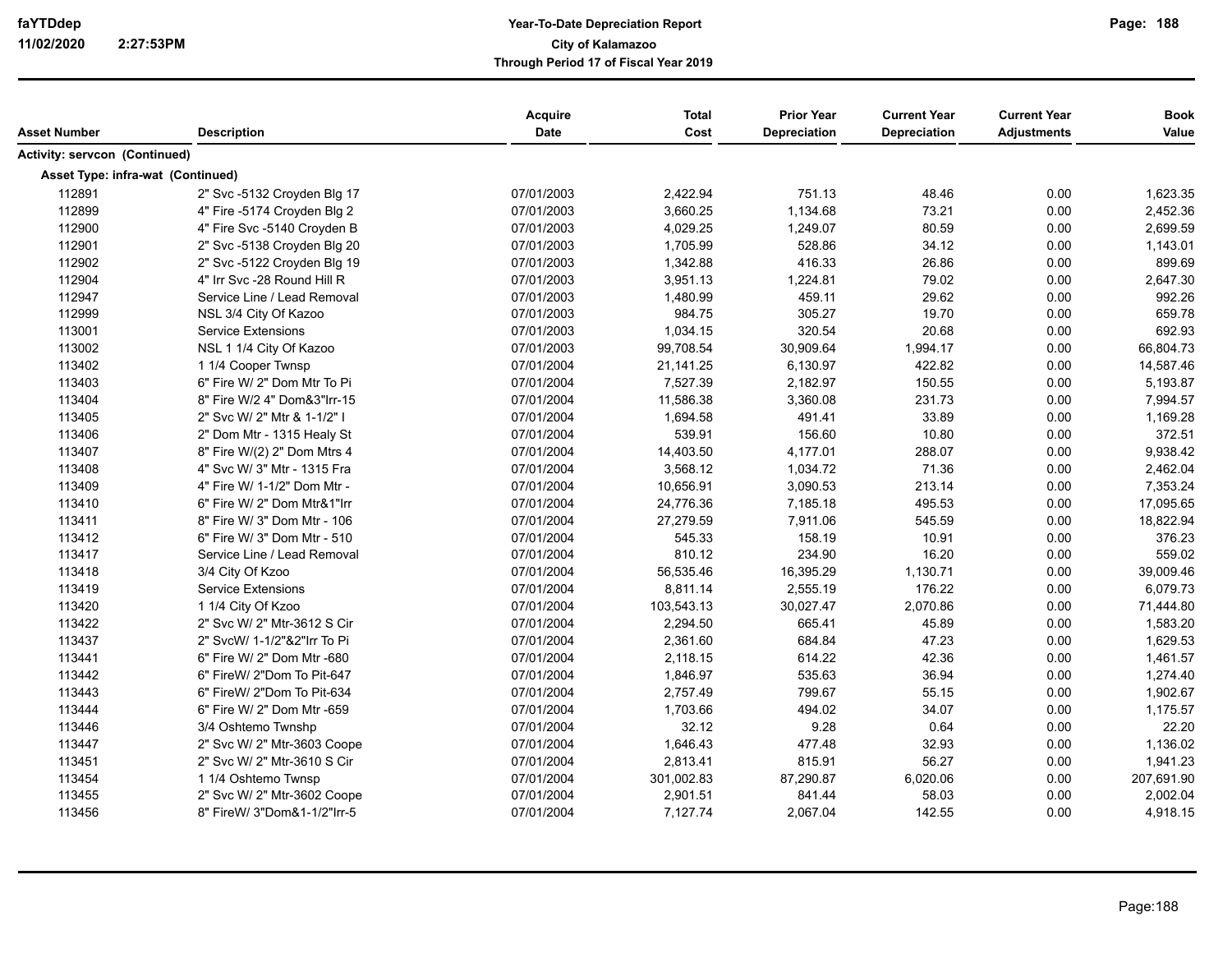| Asset Number                      | <b>Description</b>          | Acquire<br><b>Date</b> | <b>Total</b><br>Cost | <b>Prior Year</b><br><b>Depreciation</b> | <b>Current Year</b><br><b>Depreciation</b> | <b>Current Year</b><br><b>Adjustments</b> | <b>Book</b><br>Value |
|-----------------------------------|-----------------------------|------------------------|----------------------|------------------------------------------|--------------------------------------------|-------------------------------------------|----------------------|
| Activity: servcon (Continued)     |                             |                        |                      |                                          |                                            |                                           |                      |
| Asset Type: infra-wat (Continued) |                             |                        |                      |                                          |                                            |                                           |                      |
| 113457                            | 8" Fire, 4" Dom, & 2" Dom - | 07/01/2004             | 377.87               | 109.62                                   | 7.56                                       | 0.00                                      | 260.69               |
| 113458                            | 2" Irr To Mtr Pit - 5292 Cr | 07/01/2004             | 633.53               | 183.72                                   | 12.67                                      | 0.00                                      | 437.14               |
| 113460                            | 6" Fire W/ 3" Dom Mtr - 121 | 07/01/2004             | 10,166.34            | 2,948.28                                 | 203.33                                     | 0.00                                      | 7,014.73             |
| 113461                            | 4" Fdr-(2) 2"SvcsW/6 1"Dom& | 07/01/2004             | 8,652.06             | 2,509.08                                 | 173.04                                     | 0.00                                      | 5,969.94             |
| 113462                            | 2" SvcW/1-1/2"&2"Irr To Pit | 07/01/2004             | 2,638.13             | 765.02                                   | 52.76                                      | 0.00                                      | 1,820.35             |
| 113463                            | 4" Svc W/ 4" Mtr-5290 N Wes | 07/01/2004             | 5,343.61             | 1,549.62                                 | 106.87                                     | 0.00                                      | 3,687.12             |
| 113474                            | 1 1/4 Texas Twnsp           | 07/01/2004             | 206,987.19           | 60,026.25                                | 4,139.74                                   | 0.00                                      | 142,821.20           |
| 113481                            | 6" Fire W/ 2" Dom Mtr- 8731 | 07/01/2004             | 6,700.68             | 1,943.15                                 | 134.01                                     | 0.00                                      | 4,623.52             |
| 113482                            | 8" Fire -7300 Gull Rd (Pfiz | 07/01/2004             | 5,485.53             | 1,590.80                                 | 109.71                                     | 0.00                                      | 3,785.02             |
| 113483                            | 1 1/4 Richland Twnsp        | 07/01/2004             | 52,114.87            | 15, 113.35                               | 1,042.30                                   | 0.00                                      | 35,959.22            |
| 113484                            | 1 1/4 Pavilion Twnsp        | 07/01/2004             | 947.42               | 274.77                                   | 18.95                                      | 0.00                                      | 653.70               |
| 113485                            | 2" Svc To Mtr Pit - 6283 Be | 07/01/2004             | 1,759.02             | 510.11                                   | 35.18                                      | 0.00                                      | 1,213.73             |
| 113486                            | 4" Fire W/ 2" Dom - 4625 KL | 07/01/2004             | 3,258.42             | 944.96                                   | 65.17                                      | 0.00                                      | 2,248.29             |
| 113511                            | 2" Svc W/ 2" Mtr - 5527 Par | 07/01/2004             | 6,254.42             | 1,813.80                                 | 125.09                                     | 0.00                                      | 4,315.53             |
| 113513                            | 2" Svc W/ 2" Mtr - 700 N We | 07/01/2004             | 3,420.59             | 991.95                                   | 68.41                                      | 0.00                                      | 2,360.23             |
| 113514                            | 2" Svc W/ 2" Mtr - 2220E Gu | 07/01/2004             | 1,303.70             | 378.04                                   | 26.07                                      | 0.00                                      | 899.59               |
| 113515                            | 2" Svc W/ 2" Mtr - 2220D Gu | 07/01/2004             | 1,594.32             | 462.40                                   | 31.89                                      | 0.00                                      | 1,100.03             |
| 113516                            | 2" Svc W/ 2" Mtr - 2220C Gu | 07/01/2004             | 911.23               | 264.25                                   | 18.22                                      | 0.00                                      | 628.76               |
| 113517                            | 2" Svc W/ 2" Mtr - 2220B Gu | 07/01/2004             | 1,123.65             | 325.82                                   | 22.47                                      | 0.00                                      | 775.36               |
| 113518                            | 2" Svc W/ 2" Mtr - 2220A Gu | 07/01/2004             | 1,915.32             | 555.49                                   | 38.31                                      | 0.00                                      | 1,321.52             |
| 113519                            | 2" Svc W/ 2" Mtr - 2220Q Gu | 07/01/2004             | 2,532.13             | 734.28                                   | 50.64                                      | 0.00                                      | 1,747.21             |
| 113520                            | 1 1/4 Kalamazoo Twnshp      | 07/01/2004             | 68,706.62            | 19,924.89                                | 1,374.13                                   | 0.00                                      | 47,407.60            |
| 113521                            | 2" Fire W/3 1" Dom 1407A,B, | 07/01/2004             | 3,545.61             | 1,028.20                                 | 70.91                                      | 0.00                                      | 2,446.50             |
| 113522                            | 6" Fire W/ 1-1/2" Dom Mtr - | 07/01/2004             | 7,208.42             | 2,090.46                                 | 144.17                                     | 0.00                                      | 4,973.79             |
| 113523                            | 4" Fire W/ 2" Dom Mtr - 594 | 07/01/2004             | 3,812.83             | 1,105.77                                 | 76.26                                      | 0.00                                      | 2,630.80             |
| 113524                            | 4" Fire W/ 2" Dom Mtr - 138 | 07/01/2004             | 5,643.16             | 1,636.47                                 | 112.86                                     | 0.00                                      | 3,893.83             |
| 113525                            | 6" FireW/2"Dom To Pit-719 B | 07/01/2004             | 2,644.61             | 766.91                                   | 52.89                                      | 0.00                                      | 1,824.81             |
| 113526                            | 2" Svc W/ 2" Mtr - 612 N Pa | 07/01/2004             | 2,615.17             | 758.35                                   | 52.30                                      | 0.00                                      | 1,804.52             |
| 113527                            | 2" Svc W/ (3) 1" Dom Mtrs 1 | 07/01/2004             | 2,640.80             | 765.87                                   | 52.81                                      | 0.00                                      | 1,822.12             |
| 113528                            | 4" Fire W/ 1" Dom Mtr - 516 | 07/01/2004             | 4,184.89             | 1,213.65                                 | 83.70                                      | 0.00                                      | 2,887.54             |
| 113529                            | 4" Fire Svc W/ 1" Dom - 630 | 07/01/2004             | 5,390.57             | 1,563.25                                 | 107.81                                     | 0.00                                      | 3,719.51             |
| 113530                            | 6" Fire W/ 2" Dom - 3911 S  | 07/01/2004             | 8,827.15             | 2,559.83                                 | 176.54                                     | 0.00                                      | 6,090.78             |
| 113531                            | Ext 2" Svc 50' - 5276 Marke | 07/01/2004             | 697.92               | 202.42                                   | 13.96                                      | 0.00                                      | 481.54               |
| 113532                            | 2" Svc W/1-1/2" Dom&1-1/2"  | 07/01/2004             | 2,649.95             | 768.50                                   | 53.00                                      | 0.00                                      | 1,828.45             |
| 113533                            | 2" Svc W/ 2" Mtr - 255 Mill | 07/01/2004             | 1,055.51             | 306.10                                   | 21.11                                      | 0.00                                      | 728.30               |
| 113534                            | 2" Svc W/2 1" Dom&1"Irr 122 | 07/01/2004             | 3,831.95             | 1,111.28                                 | 76.64                                      | 0.00                                      | 2,644.03             |
| 113535                            | 6" Fire W/ 2" Dom & 1" Irri | 07/01/2004             | 5,999.07             | 1,739.71                                 | 119.98                                     | 0.00                                      | 4,139.38             |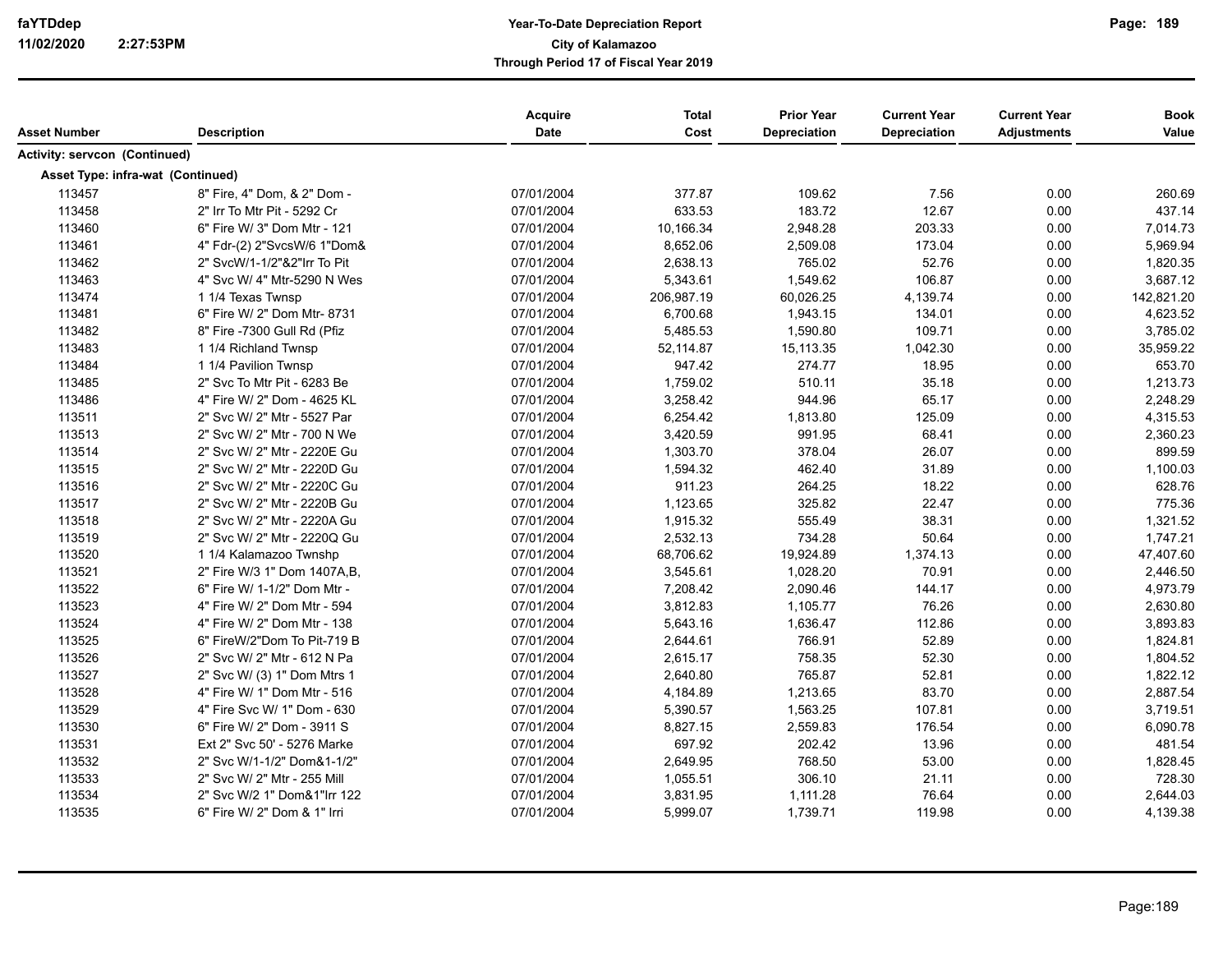| Asset Number                      | <b>Description</b>                                         | Acquire<br><b>Date</b>   | <b>Total</b><br>Cost | <b>Prior Year</b><br><b>Depreciation</b> | <b>Current Year</b><br><b>Depreciation</b> | <b>Current Year</b><br><b>Adjustments</b> | <b>Book</b><br>Value |
|-----------------------------------|------------------------------------------------------------|--------------------------|----------------------|------------------------------------------|--------------------------------------------|-------------------------------------------|----------------------|
| Activity: servcon (Continued)     |                                                            |                          |                      |                                          |                                            |                                           |                      |
| Asset Type: infra-wat (Continued) |                                                            |                          |                      |                                          |                                            |                                           |                      |
| 113536                            | 2" Dom Mtr To Exst 4" Svc 2                                | 07/01/2004               | 1,659.44             | 481.25                                   | 33.19                                      | 0.00                                      | 1,145.00             |
| 113537                            | 2" Irrig Mtr - 5170 Croyden                                | 07/01/2004               | 1,655.87             | 480.24                                   | 33.12                                      | 0.00                                      | 1,142.51             |
| 113538                            | 2" Svc W/ 2" Mtr - 1398 Tan                                | 07/01/2004               | 1,562.79             | 453.24                                   | 31.25                                      | 0.00                                      | 1,078.30             |
| 113539                            | 2" SvcW/4 1-1/4"Mtr-9527,29                                | 07/01/2004               | 3,295.37             | 955.69                                   | 65.91                                      | 0.00                                      | 2,273.77             |
| 113540                            | Rpl 2" Mtr W/ (6) 1"Mtrs-68                                | 07/01/2004               | 2,380.61             | 690.35                                   | 47.61                                      | 0.00                                      | 1,642.65             |
| 113541                            | 2" Svc W/ 2" Mtr-1450 Tanag                                | 07/01/2004               | 1,964.65             | 569.71                                   | 39.29                                      | 0.00                                      | 1,355.65             |
| 113542                            | 8" Fire W/ 2" Dom Mtr - 528                                | 07/01/2004               | 12,151.95            | 3,524.08                                 | 243.04                                     | 0.00                                      | 8,384.83             |
| 113543                            | 2" Svc W/ 2" Mtr - 6104 Osp                                | 07/01/2004               | 1,502.94             | 435.87                                   | 30.06                                      | 0.00                                      | 1,037.01             |
| 113544                            | 2" Svc W/ 2" Mtr - 6161 Osp                                | 07/01/2004               | 1,321.34             | 383.23                                   | 26.43                                      | 0.00                                      | 911.68               |
| 113545                            | 2" Svc W/ 2" Mtr - 6136 Osp                                | 07/01/2004               | 1,835.70             | 532.32                                   | 36.71                                      | 0.00                                      | 1,266.67             |
| 113546                            | 8" Fire W/ (6) 1" Mtrs - W                                 | 07/01/2004               | 11,311.17            | 3,280.19                                 | 226.22                                     | 0.00                                      | 7,804.76             |
| 113547                            | 6" Fire W/ 1-1/2" Dom -4100                                | 07/01/2004               | 8,912.79             | 2,584.74                                 | 178.25                                     | 0.00                                      | 6,149.80             |
| 113548                            | 2" Svc W/ 2" Mtr - 2220F Gu                                | 07/01/2004               | 3,708.93             | 1,075.61                                 | 74.18                                      | 0.00                                      | 2,559.14             |
| 113549                            | 2" Svc W/ 2" Mtr - 6133 Osp                                | 07/01/2004               | 1,538.00             | 446.02                                   | 30.76                                      | 0.00                                      | 1,061.22             |
| 113550                            | 2" Svc W/ 2" Mtr - 2220G Gu                                | 07/01/2004               | 993.45               | 288.11                                   | 19.87                                      | 0.00                                      | 685.47               |
| 113551                            | 2" Svc W/ (3) 1" Mtrs-606A,                                | 07/01/2004               | 4,211.01             | 1,221.19                                 | 84.22                                      | 0.00                                      | 2,905.60             |
| 113552                            | 8" Fire&2"Dom-5155&5157 W M                                | 07/01/2004               | 7,968.65             | 2,310.87                                 | 159.37                                     | 0.00                                      | 5,498.41             |
| 113553                            | 2" Svc W/ 2" Mtr - 1709 Lin                                | 07/01/2004               | 2,287.06             | 663.23                                   | 45.74                                      | 0.00                                      | 1,578.09             |
| 113554                            | 8" FireW/1"Dom&1"Irrig -678                                | 07/01/2004               | 7,633.92             | 2,213.86                                 | 152.68                                     | 0.00                                      | 5,267.38             |
| 113555                            | 2" Svc W/ 2" Mtr - 1693 Lin                                | 07/01/2004               | 1,868.11             | 541.72                                   | 37.36                                      | 0.00                                      | 1,289.03             |
| 113556                            | 2" Svc W/ 2" Mtr - 690 Drag                                | 07/01/2004               | 1,918.66             | 556.37                                   | 38.37                                      | 0.00                                      | 1,323.92             |
| 113557                            | 6" FireW/ 2"Dom -743 Dragon                                | 07/01/2004               | 5,885.34             | 1,706.79                                 | 117.71                                     | 0.00                                      | 4,060.84             |
| 113558                            | 6" FireW/ 2"Dom To Pit-722                                 | 07/01/2004               | 1,793.61             | 520.12                                   | 35.87                                      | 0.00                                      | 1,237.62             |
| 113559                            | 6" FireW/ 2"Dom To Pit-755                                 | 07/01/2004               | 2,164.88             | 627.85                                   | 43.30                                      | 0.00                                      | 1,493.73             |
| 113560                            | 3" Dom Mtr to Ext 6" Fire S                                | 07/01/2004               | 1,955.32             | 567.09                                   | 39.11                                      | 0.00                                      | 1,349.12             |
| 113561                            | 2" Svc W/ 2" Mtr - 6166 Osp                                | 07/01/2004               | 2,362.97             | 685.27                                   | 47.26                                      | 0.00                                      | 1,630.44             |
| 113569                            | 2" Svc W/ 2" Mtr - 2220J Gu                                | 07/01/2004               | 831.76               | 241.22                                   | 16.63                                      | 0.00                                      | 573.91               |
| 113570                            | 2" Svc W/ 2" Mtr - 2220I Gu                                | 07/01/2004               | 2,636.26             | 764.53                                   | 52.72                                      | 0.00                                      | 1,819.01             |
| 113580                            | 2" Svc W/ 2" Mtr - 2220H Gu                                | 07/01/2004               | 920.75               | 267.02                                   | 18.41                                      | 0.00                                      | 635.32               |
| 113588                            | 2" Svc To Mtr Pit - 9400 E                                 | 07/01/2004               | 3,120.51             | 904.95                                   | 62.41                                      | 0.00                                      | 2,153.15             |
| 113590                            | 4" FireW/1-1/2"Dom 4538 Gul                                | 07/01/2004               | 5,872.29             | 1,703.00                                 | 117.44                                     | 0.00                                      | 4,051.85             |
| 113650                            | 2" Svc W/ 2" Mtr - 2220L Gu                                | 07/01/2004               | 2,988.01             | 866.52                                   | 59.76                                      | 0.00                                      | 2,061.73             |
| 113651                            |                                                            | 07/01/2004               | 1,027.01             | 297.83                                   | 20.54                                      | 0.00                                      | 708.64               |
| 113657                            | 2" Svc W/ 2" Mtr - 2220K Gu                                |                          |                      |                                          |                                            |                                           |                      |
| 113659                            | 2" Svc W/ 2" Mtr - 2220N Gu                                | 07/01/2004               | 822.95               | 238.67<br>278.11                         | 16.46                                      | 0.00                                      | 567.82               |
| 113670                            | 2" Svc W/ 2" Mtr - 22200 Gu<br>2" FdrW/7 1-1/4" Svcs&FB-59 | 07/01/2004<br>07/01/2004 | 958.93               |                                          | 19.18<br>150.67                            | 0.00<br>0.00                              | 661.64               |
|                                   |                                                            |                          | 7,533.43             | 2,184.71                                 |                                            |                                           | 5,198.05             |
| 113671                            | 2" Irrig W/ 1-1/2" Mtr To P                                | 07/01/2004               | 3,500.52             | 1,015.15                                 | 70.01                                      | 0.00                                      | 2,415.36             |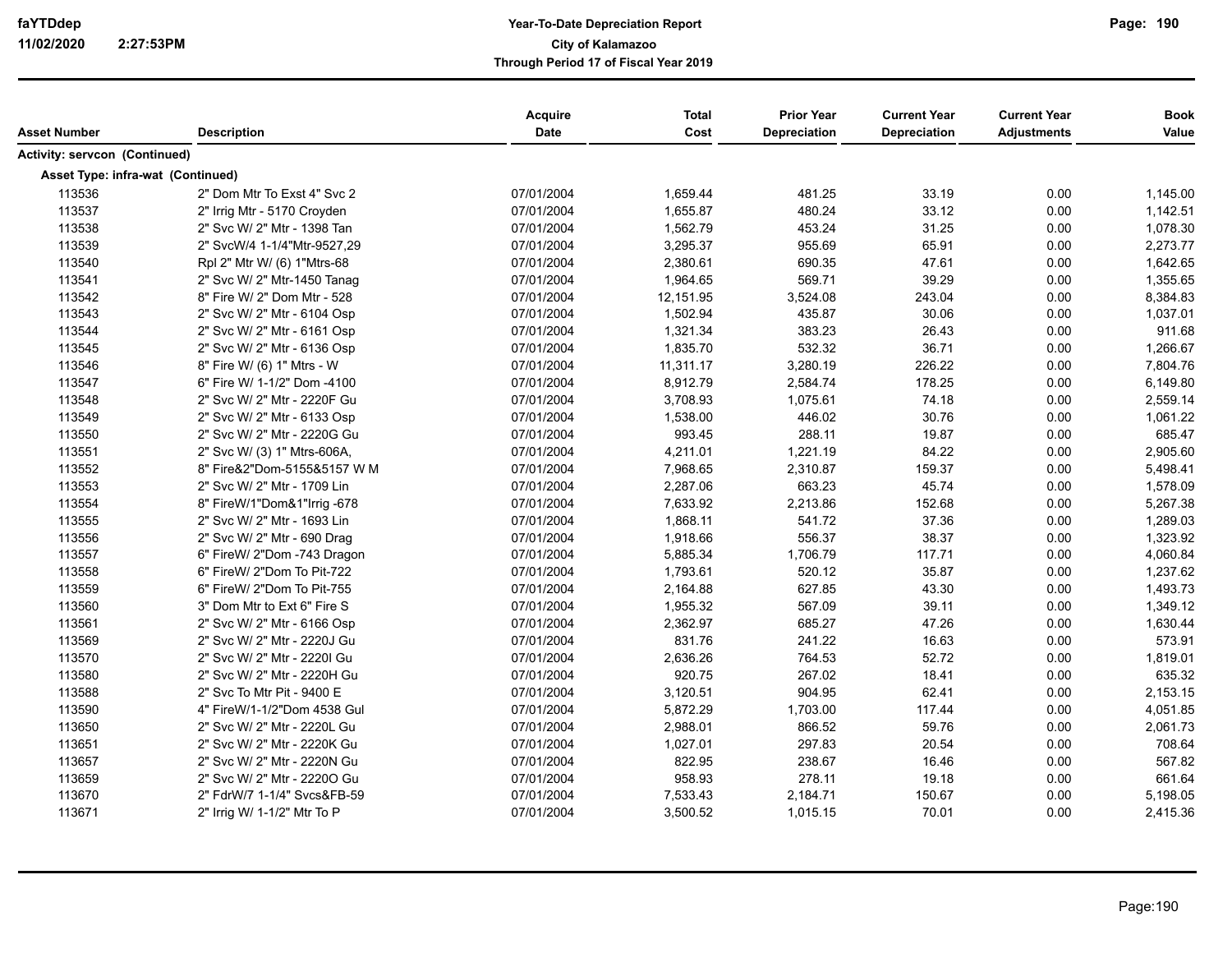| Asset Number                      | <b>Description</b>          | Acquire<br>Date | <b>Total</b><br>Cost | <b>Prior Year</b><br>Depreciation | <b>Current Year</b><br><b>Depreciation</b> | <b>Current Year</b><br><b>Adjustments</b> | <b>Book</b><br>Value |
|-----------------------------------|-----------------------------|-----------------|----------------------|-----------------------------------|--------------------------------------------|-------------------------------------------|----------------------|
| Activity: servcon (Continued)     |                             |                 |                      |                                   |                                            |                                           |                      |
| Asset Type: infra-wat (Continued) |                             |                 |                      |                                   |                                            |                                           |                      |
| 113672                            | 2" Svc W/ 2" Mtr - 5001 Van | 07/01/2004      | 1,477.86             | 428.62                            | 29.56                                      | 0.00                                      | 1,019.68             |
| 113673                            | 6" FireW/1-1/2"Dom&1-1/2"Ir | 07/01/2004      | 7,092.19             | 2,056.70                          | 141.84                                     | 0.00                                      | 4,893.65             |
| 113674                            | 2" Svc W/ 2" Mtr - 10280 Mi | 07/01/2004      | 1,880.07             | 545.20                            | 37.60                                      | 0.00                                      | 1,297.27             |
| 113675                            | 2" Svc W/ 2" Mtr - 3737 Lak | 07/01/2004      | 4,744.14             | 1,375.76                          | 94.88                                      | 0.00                                      | 3,273.50             |
| 113676                            | Rpl 1-1/2" Mtr W/ 4" Mtr-52 | 07/01/2004      | 1,773.00             | 514.17                            | 35.46                                      | 0.00                                      | 1,223.37             |
| 113677                            | 8" Fire W/ 1" Dom Mtr - 585 | 07/01/2004      | 9,680.47             | 2,807.34                          | 193.61                                     | 0.00                                      | 6,679.52             |
| 113678                            | 2" Svc W/ 2" Mtr - 2220M Gu | 07/01/2004      | 1,285.52             | 372.80                            | 25.71                                      | 0.00                                      | 887.01               |
| 113679                            | 6" Fire W/ 2" Dom Mtr - 243 | 07/01/2004      | 3,259.09             | 945.11                            | 65.18                                      | 0.00                                      | 2,248.80             |
| 113681                            | 1 1/4 Comstock Twnsp        | 07/01/2004      | 89,509.74            | 25,957.82                         | 1,790.19                                   | 0.00                                      | 61,761.73            |
| 113682                            | Ford Box - 4824 Texas       | 07/01/2004      | 562.53               | 163.13                            | 11.25                                      | 0.00                                      | 388.15               |
| 113683                            | 1 1/4 City Of Portage       | 07/01/2004      | 64,730.21            | 18,771.74                         | 1,294.60                                   | 0.00                                      | 44,663.87            |
| 113685                            | 2" SvcW/1-1/2"Dom&1-1/2"Irr | 07/01/2004      | 8,524.09             | 2,471.96                          | 170.48                                     | 0.00                                      | 5,881.65             |
| 113686                            | 4" Irrig Svc W/ 2" Mtr - 20 | 07/01/2004      | 5,553.94             | 1,610.66                          | 111.08                                     | 0.00                                      | 3,832.20             |
| 113687                            | 2" Svc W/ 2" Mtr - 2425 Gul | 07/01/2004      | 86.96                | 25.23                             | 1.74                                       | 0.00                                      | 59.99                |
| 113688                            | 2" Svc W/ 2" Mtr - 2220P Gu | 07/01/2004      | 937.46               | 271.87                            | 18.75                                      | 0.00                                      | 646.84               |
| 113689                            | 4" FireW/1-1/2"Dom&1-1/2"Ir | 07/01/2004      | 3,282.56             | 951.93                            | 65.65                                      | 0.00                                      | 2,264.98             |
| 114285                            | RELOCATE CONNECTION AT 912  | 07/01/2005      | 2,233.62             | 603.05                            | 44.67                                      | 0.00                                      | 1,585.90             |
| 114429                            | 8" FIRE SVC W/ 2" DOM MTR   | 07/01/2005      | 7,085.01             | 1,912.95                          | 141.70                                     | 0.00                                      | 5,030.36             |
| 114430                            | 6" FIRE W/1 1/2" DOM AND    | 07/01/2005      | 9,125.46             | 2,463.88                          | 182.51                                     | 0.00                                      | 6,479.07             |
| 114459                            | 6" FIRE W/6" OS&Y/911 HAT   | 07/01/2005      | 4,614.50             | 1,245.91                          | 92.29                                      | 0.00                                      | 3,276.30             |
| 114460                            | 2" SVC W/2" MTR - 927 N D   | 07/01/2005      | 3,714.16             | 1,002.78                          | 74.28                                      | 0.00                                      | 2,637.10             |
| 114461                            | 6" FIRE W/2" MTR - 5173 W   | 07/01/2005      | 4,937.25             | 1,333.06                          | 98.75                                      | 0.00                                      | 3,505.44             |
| 114462                            | 6" FIRE W/2" MTR - 5609 W.  | 07/01/2005      | 6,216.02             | 1,678.32                          | 124.32                                     | 0.00                                      | 4,413.38             |
| 114463                            | 2" SVC W/ 1 1/2" MTR/2500   | 07/01/2005      | 2,140.18             | 577.80                            | 42.81                                      | 0.00                                      | 1,519.57             |
| 114464                            | 2" SVC W/ (2) 1 1/2" MTRS   | 07/01/2005      | 6,049.71             | 1,633.39                          | 121.00                                     | 0.00                                      | 4,295.32             |
| 114465                            | 2" SVC W/ (2) 1 1/2" MTRS   | 07/01/2005      | 2,746.70             | 741.57                            | 54.94                                      | 0.00                                      | 1,950.19             |
| 114466                            | 2" SVC W/2" DOM MTR AT BL   | 07/01/2005      | 1,667.57             | 450.23                            | 33.35                                      | 0.00                                      | 1,183.99             |
| 114467                            | 2" SVC W/4" OS&Y, 1" DOM    | 07/01/2005      | 9,952.56             | 2,687.18                          | 199.05                                     | 0.00                                      | 7,066.33             |
| 114468                            | 4" WATER SVC W/3" MTR TO    | 07/01/2005      | 2,386.28             | 644.32                            | 47.73                                      | 0.00                                      | 1,694.23             |
| 114469                            | 4" FIRE W/ 1 1/2" DOM MTR   | 07/01/2005      | 8,786.29             | 2,372.33                          | 175.73                                     | 0.00                                      | 6,238.23             |
| 114470                            | 6" FIRE W3" DOM MTR-2308 DR | 07/01/2005      | 4,664.23             | 1,259.33                          | 93.29                                      | 0.00                                      | 3,311.61             |
| 114471                            | NSL 3/4 KALAMAZOO TWNSHP    | 07/01/2005      | 1,233.16             | 332.91                            | 24.66                                      | 0.00                                      | 875.59               |
| 114472                            | NSL 1 1/4 TEXAS TWNSP       | 07/01/2005      | 362,866.00           | 97,973.82                         | 7,257.32                                   | 0.00                                      | 257,634.86           |
| 114473                            | 6" FIRE W/2" DOM / 117 W    | 07/01/2005      | 8,194.38             | 2,212.51                          | 163.89                                     | 0.00                                      | 5,817.98             |
| 114474                            | 2" SVC W/2" MTR - 6133 PE   | 07/01/2005      | 2,136.40             | 576.85                            | 42.73                                      | 0.00                                      | 1,516.82             |
| 114475                            | 4" SVC W/3" MTR AT 210 N    | 07/01/2005      | 3,720.45             | 1,004.53                          | 74.41                                      | 0.00                                      | 2,641.51             |
| 114476                            | 2" SVC W/2" MTR/1016 WASH   | 07/01/2005      | 4,195.52             | 1,132.79                          | 83.91                                      | 0.00                                      | 2,978.82             |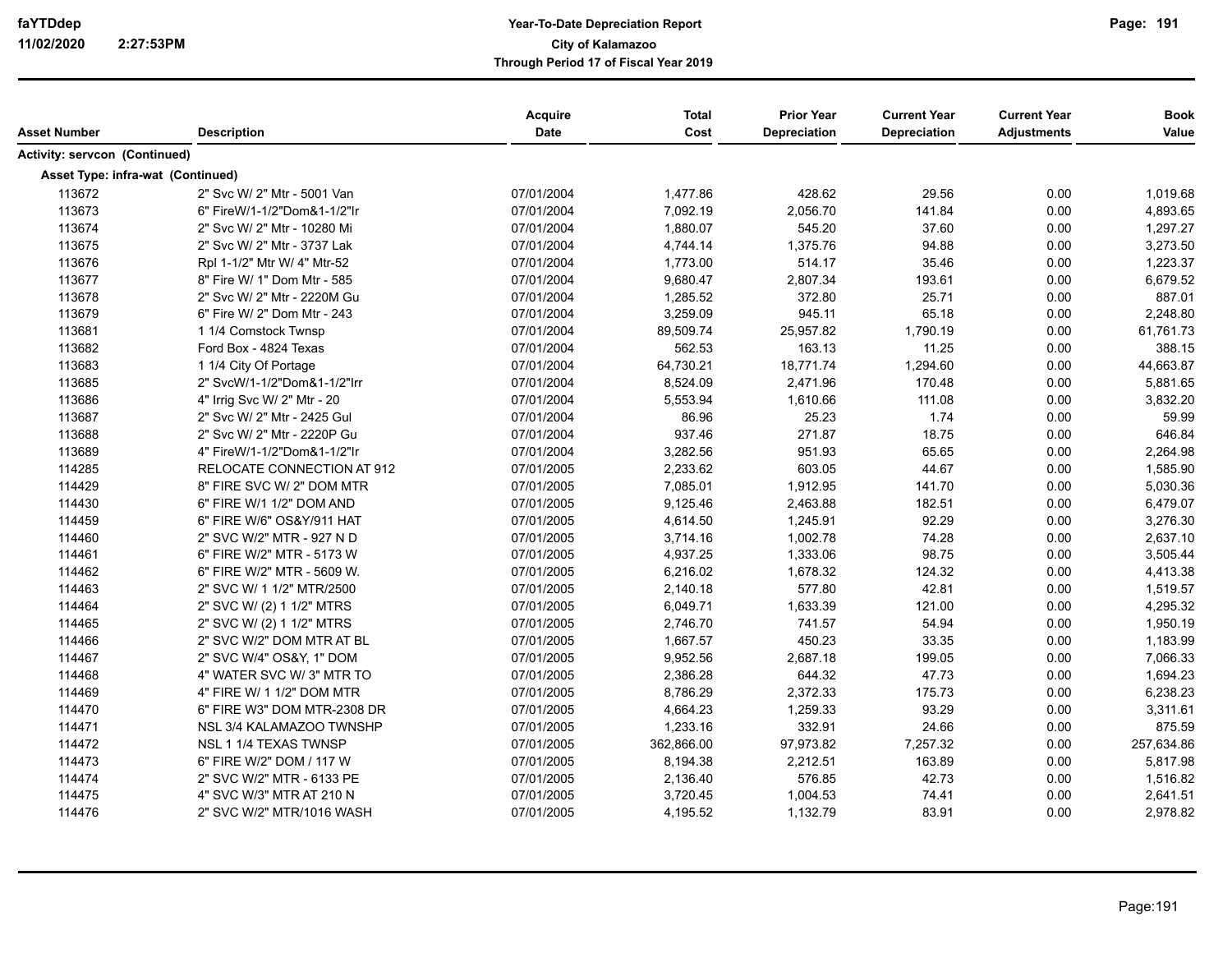| Asset Number                      | <b>Description</b>          | Acquire<br><b>Date</b> | <b>Total</b><br>Cost | <b>Prior Year</b><br><b>Depreciation</b> | <b>Current Year</b><br><b>Depreciation</b> | <b>Current Year</b><br><b>Adjustments</b> | <b>Book</b><br>Value |
|-----------------------------------|-----------------------------|------------------------|----------------------|------------------------------------------|--------------------------------------------|-------------------------------------------|----------------------|
| Activity: servcon (Continued)     |                             |                        |                      |                                          |                                            |                                           |                      |
| Asset Type: infra-wat (Continued) |                             |                        |                      |                                          |                                            |                                           |                      |
| 114477                            | REPL 4" FIRE SVC W/ A 4" MT | 07/01/2005             | 22,543.81            | 6,086.87                                 | 450.88                                     | 0.00                                      | 16,006.06            |
| 114478                            | 2" SVC W/ (5) 1 1/4" MTRS   | 07/01/2005             | 4,031.58             | 1,088.51                                 | 80.63                                      | 0.00                                      | 2,862.44             |
| 114479                            | (1) 2" MTR TO EXISTING MA   | 07/01/2005             | 3,018.41             | 814.99                                   | 60.37                                      | 0.00                                      | 2,143.05             |
| 114480                            | ADD (1) 3" MTR TO EXISTING  | 07/01/2005             | 2,323.18             | 627.21                                   | 46.47                                      | 0.00                                      | 1,649.50             |
| 114481                            | REMOVE EXISTING 2" MTR AT 4 | 07/01/2005             | 642.92               | 173.61                                   | 12.86                                      | 0.00                                      | 456.45               |
| 114482                            | 6" FIRE W/3" DOM MTR - 73   | 07/01/2005             | 11,876.71            | 3,206.68                                 | 237.54                                     | 0.00                                      | 8,432.49             |
| 114483                            | 6" FIRE SVC W/2" DOM MTR    | 07/01/2005             | 12,448.02            | 3,360.96                                 | 248.96                                     | 0.00                                      | 8,838.10             |
| 114484                            | 8" FIRE SVC W/ 2" DOM MTR   | 07/01/2005             | 8,905.97             | 2,404.62                                 | 178.12                                     | 0.00                                      | 6,323.23             |
| 114485                            | 2" SVC - 3914 S BURDICK     | 07/01/2005             | 2,832.72             | 764.81                                   | 56.66                                      | 0.00                                      | 2,011.25             |
| 114486                            | 1 1/4" SVC - 1499 ALAMO H   | 07/01/2005             | 1,522.07             | 410.94                                   | 30.44                                      | 0.00                                      | 1,080.69             |
| 114487                            | NSL 1 1/4 KALAMAZOO TWNSHP  | 07/01/2005             | 56,315.33            | 15,205.18                                | 1,126.31                                   | 0.00                                      | 39,983.84            |
| 114488                            | 4" FIRE W/ 2" MTR - 2920    | 07/01/2005             | 8,142.34             | 2,198.47                                 | 162.85                                     | 0.00                                      | 5,781.02             |
| 114489                            | 6" FIRE W/1 1/2" DOM MTR    | 07/01/2005             | 4,422.14             | 1,193.94                                 | 88.44                                      | 0.00                                      | 3,139.76             |
| 114490                            | NSL 1 1/4 COOPER TWNSP      | 07/01/2005             | 20,612.21            | 5,565.27                                 | 412.25                                     | 0.00                                      | 14,634.69            |
| 114491                            | 1 1/4" SVC W/ 1" DOM MTR    | 07/01/2005             | 1,353.51             | 365.45                                   | 27.07                                      | 0.00                                      | 960.99               |
| 114492                            | 8" FIRE W/ 1" DOM MTR & 1   | 07/01/2005             | 9,579.87             | 2,586.60                                 | 191.60                                     | 0.00                                      | 6,801.67             |
| 114493                            | 8" FIRE W/ 2" DOM MTR - 5   | 07/01/2005             | 7,819.41             | 2,111.26                                 | 156.39                                     | 0.00                                      | 5,551.76             |
| 114494                            | 6" FIRE W/ 2" DOM MTR - 5   | 07/01/2005             | 3,850.69             | 1,039.64                                 | 77.02                                      | 0.00                                      | 2,734.03             |
| 114495                            | 2" FEEDER W/(7) 1 1/4 SVC   | 07/01/2005             | 737.38               | 199.12                                   | 14.75                                      | 0.00                                      | 523.51               |
| 114497                            | NSL 1 1/4 COMSTOCK TWNSP    | 07/01/2005             | 130,604.63           | 35,263.22                                | 2,612.09                                   | 0.00                                      | 92,729.32            |
| 114498                            | 2" SVC W/ 2" MTR - 5325 S   | 07/01/2005             | 2,141.57             | 578.21                                   | 42.83                                      | 0.00                                      | 1,520.53             |
| 114499                            | 4" FIRE W/ 2" DOM MTR - 5   | 07/01/2005             | 3,772.25             | 1,018.51                                 | 75.45                                      | 0.00                                      | 2,678.29             |
| 114500                            | NSL 1 1/4 CITY OF PORTAGE   | 07/01/2005             | 45,775.33            | 12,359.38                                | 915.51                                     | 0.00                                      | 32,500.44            |
| 114501                            | 2" SVC W/2" MTR - 6040 ST   | 07/01/2005             | 2,599.98             | 702.00                                   | 52.00                                      | 0.00                                      | 1,845.98             |
| 114502                            | 6" FIRE W/ 3" DOM MTR - 4   | 07/01/2005             | 4,884.87             | 1,318.95                                 | 97.70                                      | 0.00                                      | 3,468.22             |
| 114503                            | 2" SVC W/2" MTR - 6103 PE   | 07/01/2005             | 2,252.83             | 608.31                                   | 45.06                                      | 0.00                                      | 1,599.46             |
| 114504                            | ADD FORD BOX - 8447 STADIUM | 07/01/2005             | 476.73               | 128.70                                   | 9.54                                       | 0.00                                      | 338.49               |
| 114505                            | 2" SVC W/ (4) 1" MTRS - 6   | 07/01/2005             | 3,203.83             | 865.08                                   | 64.08                                      | 0.00                                      | 2,274.67             |
| 114506                            | 2" SVC W/ (4) 1" MTRS - 6   | 07/01/2005             | 2,401.47             | 648.41                                   | 48.03                                      | 0.00                                      | 1,705.03             |
| 114507                            | 8" FIRE W/ 2" DOM - 5200    | 07/01/2005             | 6,662.44             | 1,798.87                                 | 133.25                                     | 0.00                                      | 4,730.32             |
| 114508                            | 8" FIRE W/ 2" DOM - 5190    | 07/01/2005             | 5,473.82             | 1,477.98                                 | 109.48                                     | 0.00                                      | 3,886.36             |
| 114509                            | 8" FIRE W/ 2" DOM - 5130    | 07/01/2005             | 7,014.55             | 1,893.92                                 | 140.29                                     | 0.00                                      | 4,980.34             |
| 114510                            | 2" SVC W/ 2" MTR - 6102 P   | 07/01/2005             | 2,297.27             | 620.28                                   | 45.95                                      | 0.00                                      | 1,631.04             |
| 114511                            | 2" SVC W/ 2" MTR - 6134 P   | 07/01/2005             | 2,216.58             | 598.46                                   | 44.33                                      | 0.00                                      | 1,573.79             |
| 114512                            | 2" SVC W/ 2" MTR - 1357 H   | 07/01/2005             | 2,208.01             | 596.16                                   | 44.16                                      | 0.00                                      | 1,567.69             |
| 114513                            | 8" FIRE - 5030 W MAIN (HO   | 07/01/2005             | 4,617.29             | 1,246.70                                 | 92.35                                      | 0.00                                      | 3,278.24             |
| 114514                            | 2" SVC W/ 2" MTR - 6084 P   | 07/01/2005             | 2,191.87             | 591.84                                   | 43.84                                      | 0.00                                      | 1,556.19             |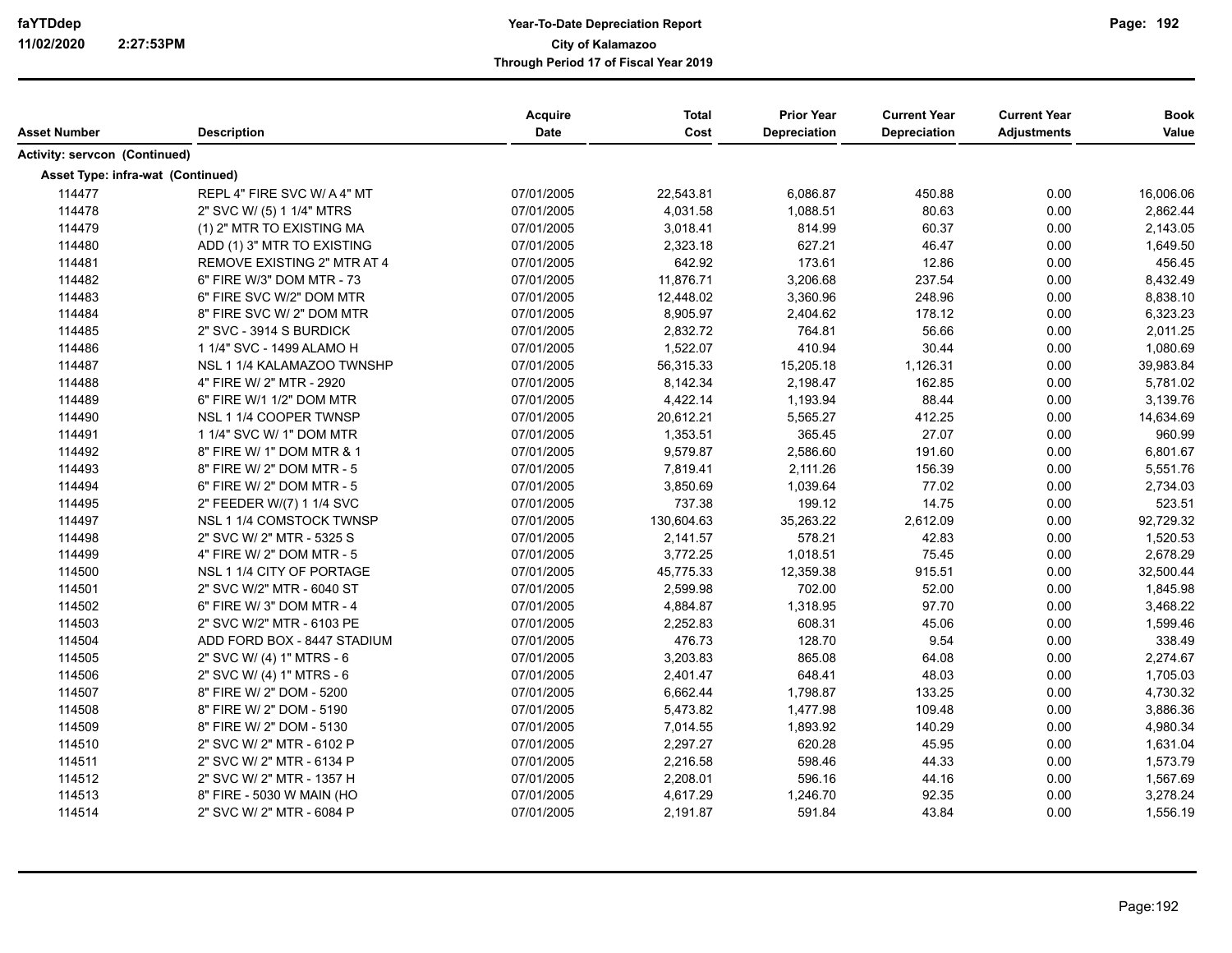| Asset Number                         | <b>Description</b>          | Acquire<br>Date | <b>Total</b><br>Cost | <b>Prior Year</b><br>Depreciation | <b>Current Year</b><br>Depreciation | <b>Current Year</b><br><b>Adjustments</b> | <b>Book</b><br>Value |
|--------------------------------------|-----------------------------|-----------------|----------------------|-----------------------------------|-------------------------------------|-------------------------------------------|----------------------|
| <b>Activity: servcon (Continued)</b> |                             |                 |                      |                                   |                                     |                                           |                      |
| Asset Type: infra-wat (Continued)    |                             |                 |                      |                                   |                                     |                                           |                      |
| 114515                               | 2" SVC W/1 1/2" MTR - 660   | 07/01/2005      | 3,257.60             | 879.53                            | 65.15                               | 0.00                                      | 2,312.92             |
| 114516                               | 4" FIRE W/2" DOM MTR - 40   | 07/01/2005      | 3,830.74             | 1,034.29                          | 76.62                               | 0.00                                      | 2,719.83             |
| 114517                               | NSL 1 1/4 OSHTEMO TWNSP     | 07/01/2005      | 216,834.42           | 58,545.31                         | 4,336.69                            | 0.00                                      | 153,952.42           |
| 114519                               | 4" SVC W/ 2" DOM & 2" IRR   | 07/01/2005      | 3,220.08             | 869.40                            | 64.40                               | 0.00                                      | 2,286.28             |
| 114520                               | ADD 1 1/2" MTR TO EXISTING  | 07/01/2005      | 632.36               | 170.77                            | 12.65                               | 0.00                                      | 448.94               |
| 114521                               | 4" SVC W/ 2" DOM & 2" IRR   | 07/01/2005      | 2,943.96             | 794.88                            | 58.88                               | 0.00                                      | 2,090.20             |
| 114522                               | 4" SVC W/ (2) 2" DOM - 45   | 07/01/2005      | 3,020.08             | 815.40                            | 60.40                               | 0.00                                      | 2,144.28             |
| 114523                               | 4" SVC W/ 2" DOM & 2" IRR   | 07/01/2005      | 2,229.64             | 601.97                            | 44.59                               | 0.00                                      | 1,583.08             |
| 114524                               | 2" FIRE W/ 2" DOM MTR - 4   | 07/01/2005      | 3,500.62             | 945.14                            | 70.01                               | 0.00                                      | 2,485.47             |
| 114525                               | 6" FIRE W/ 3" DOM & 2" IR   | 07/01/2005      | 7,964.01             | 2,150.28                          | 159.28                              | 0.00                                      | 5,654.45             |
| 114526                               | 4" SVC W/3" MTR AT 6573 E   | 07/01/2005      | 4,499.65             | 1,214.87                          | 89.99                               | 0.00                                      | 3,194.79             |
| 114527                               | 1-1/4" SVC W/ 1" MTR - 50   | 07/01/2005      | 887.22               | 239.53                            | 17.75                               | 0.00                                      | 629.94               |
| 114528                               | (2) 2" SVCS W/(4) 1" MTRS   | 07/01/2005      | 303.28               | 81.91                             | 6.07                                | 0.00                                      | 215.30               |
| 114529                               | NSL 1 1/4 CITY OF KAZOO     | 07/01/2005      | 108,604.63           | 29,323.22                         | 2,172.09                            | 0.00                                      | 77,109.32            |
| 114530                               | <b>SERVICE EXTENSIONS</b>   | 07/01/2005      | 6,319.81             | 1,706.39                          | 126.40                              | 0.00                                      | 4,487.02             |
| 114531                               | NSL 3/4 CITY OF KAZOO       | 07/01/2005      | 15,262.55            | 4,120.88                          | 305.25                              | 0.00                                      | 10,836.42            |
| 114532                               | SERVICE LINE / LEAD REMOVAL | 07/01/2005      | 31,959.35            | 8,629.06                          | 639.19                              | 0.00                                      | 22,691.10            |
| 114533                               | RELO 4" SVC AT 1332 ALAMO H | 07/01/2005      | 1,503.35             | 405.94                            | 30.07                               | 0.00                                      | 1,067.34             |
| 114534                               | 2" SVC AT 2131 HUDSON       | 07/01/2005      | 157.41               | 42.52                             | 3.15                                | 0.00                                      | 111.74               |
| 114535                               | 8" FIRE W/*' OS & Y AT 78   | 07/01/2005      | 4,013.70             | 1,083.66                          | 80.28                               | 0.00                                      | 2,849.76             |
| 114536                               | 2" SVC AT 5826 SHOSHONE/C   | 07/01/2005      | 2,965.20             | 800.57                            | 59.31                               | 0.00                                      | 2,105.32             |
| 114537                               | (31) 1-1/4" SVCS - COLLIN   | 07/01/2005      | 40,144.98            | 10,839.15                         | 802.90                              | 0.00                                      | 28,502.93            |
| 114538                               | 2" SVC W/ 2" MTR - 1608 L   | 07/01/2005      | 1,266.45             | 341.95                            | 25.33                               | 0.00                                      | 899.17               |
| 114539                               | 6" FIRE W/ 3" DOM MTR - 2   | 07/01/2005      | 7,511.15             | 2,027.97                          | 150.22                              | 0.00                                      | 5,332.96             |
| 114540                               | 4" FIRE SVC - 247 W LOVEL   | 07/01/2005      | 7,296.58             | 1,970.06                          | 145.93                              | 0.00                                      | 5,180.59             |
| 114541                               | 4" FIRE SVC - 3717 EAST C   | 07/01/2005      | 5,414.86             | 1,462.05                          | 108.30                              | 0.00                                      | 3,844.51             |
| 114542                               | 2" SVC/2" MTR/9950 EAST D   | 07/01/2005      | 2,453.56             | 662.45                            | 49.07                               | 0.00                                      | 1,742.04             |
| 114543                               | NSL 1 1/4 PAVILION TWNSP    | 07/01/2005      | 1,242.20             | 335.36                            | 24.85                               | 0.00                                      | 881.99               |
| 114544                               | NSL 1 1/4 RICHLAND TWNSP    | 07/01/2005      | 113,299.78           | 30,590.96                         | 2,266.00                            | 0.00                                      | 80,442.82            |
| 114545                               | 2" FIRE W/(3) 1" MTRS/140   | 07/01/2005      | 3,774.61             | 1,019.12                          | 75.49                               | 0.00                                      | 2,680.00             |
| 114546                               | 2" SVC W/ 2" MTR - 4624 L   | 07/01/2005      | 3,285.54             | 887.09                            | 65.71                               | 0.00                                      | 2,332.74             |
| 114547                               | 6" FIRE W/2" MTR AT 8731    | 07/01/2005      | 228.90               | 61.83                             | 4.58                                | 0.00                                      | 162.49               |
| 114548                               | 6" FIRE SERV W/ 4" DOM MT   | 07/01/2005      | 21,812.12            | 5,889.24                          | 436.24                              | 0.00                                      | 15,486.64            |
| 115108                               | Water Proof Fire SVC Vault  | 07/01/2006      | 3,127.32             | 781.87                            | 62.55                               | 0.00                                      | 2,282.90             |
| 115138                               | 1402 4TH ST-6" SVC          | 07/01/2006      | 7,745.80             | 1,936.49                          | 154.91                              | 0.00                                      | 5,654.40             |
| 115139                               | LOVERS LANE MEDIAN-2" IRRI  | 07/01/2006      | 1,577.28             | 394.35                            | 31.54                               | 0.00                                      | 1,151.39             |
| 115144                               | 911 HATFIELD-2" SVC & 1 1/4 | 07/01/2006      | 2,579.69             | 644.88                            | 51.59                               | 0.00                                      | 1,883.22             |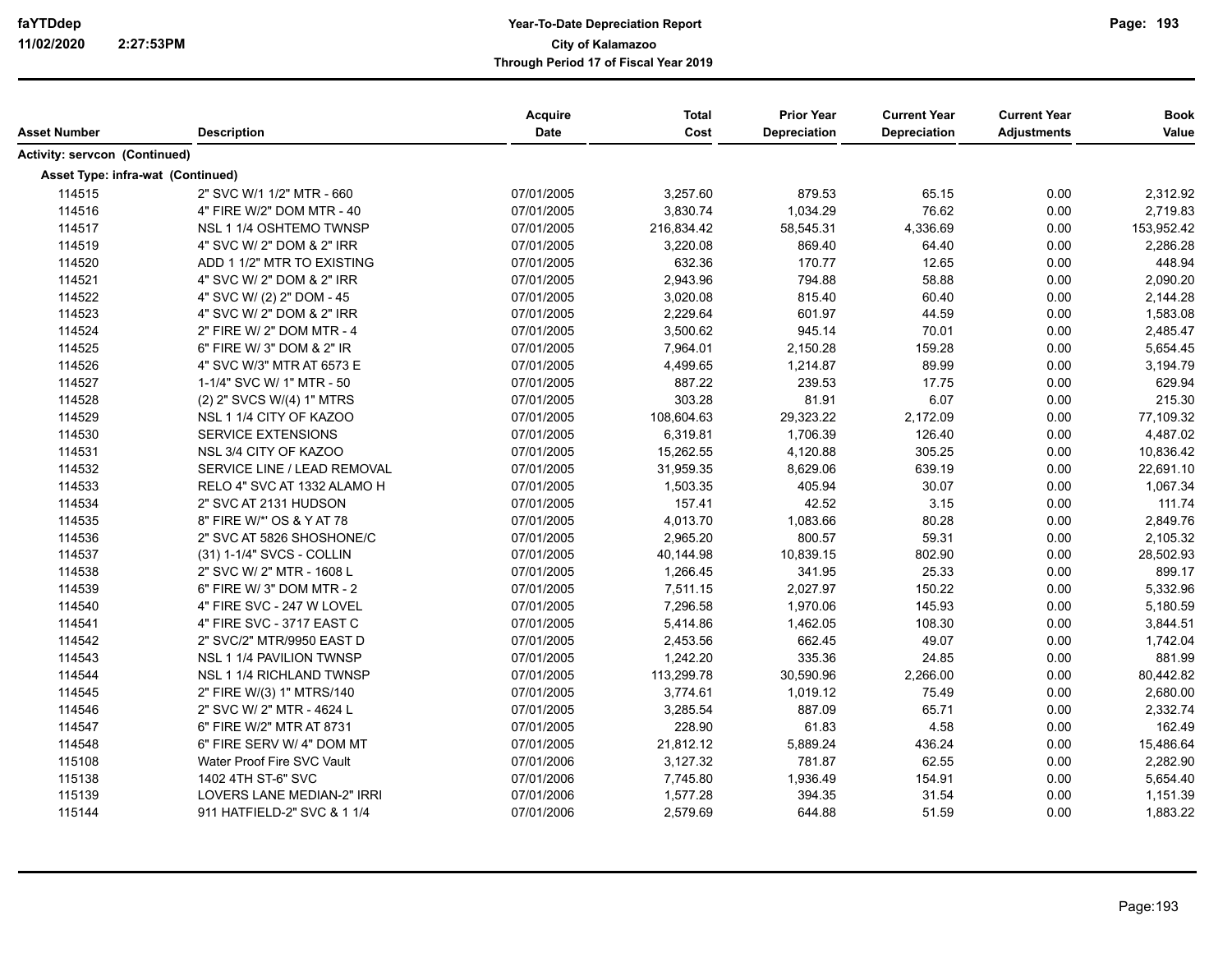|                                      |                                     | <b>Acquire</b><br><b>Date</b> | <b>Total</b><br>Cost | <b>Prior Year</b><br><b>Depreciation</b> | <b>Current Year</b> | <b>Current Year</b> | <b>Book</b> |
|--------------------------------------|-------------------------------------|-------------------------------|----------------------|------------------------------------------|---------------------|---------------------|-------------|
| Asset Number                         | <b>Description</b>                  |                               |                      |                                          | Depreciation        | <b>Adjustments</b>  | Value       |
| <b>Activity: servcon (Continued)</b> |                                     |                               |                      |                                          |                     |                     |             |
|                                      | Asset Type: infra-wat (Continued)   |                               |                      |                                          |                     |                     |             |
| 115145                               | 5035 S 9TH ST-2" SVC                | 07/01/2006                    | 13,173.88            | 3,293.50                                 | 263.48              | 0.00                | 9,616.90    |
| 115146                               | 6" SVC W2" DOM AT 169 PORTAGE ST    | 07/01/2006                    | 9,355.34             | 2,338.87                                 | 187.11              | 0.00                | 6,829.36    |
| 115147                               | 5303 PORTAGE RD-2" SVC              | 07/01/2006                    | 3,073.73             | 768.42                                   | 61.47               | 0.00                | 2,243.84    |
| 115148                               | WMU VISUAL ARTS BLDG-6" FIR         | 07/01/2006                    | 5,420.01             | 1,355.00                                 | 108.40              | 0.00                | 3,956.61    |
| 115149                               | 5737 E CORK-8" FIRE SVC             | 07/01/2006                    | 7,478.83             | 1,869.75                                 | 149.58              | 0.00                | 5,459.50    |
| 115150                               | 2051 E MICHIGAN-COMPOST SIT         | 07/01/2006                    | 5,392.53             | 1,348.13                                 | 107.85              | 0.00                | 3,936.55    |
| 115151                               | 8157 E DE AVE/RESURRECTION          | 07/01/2006                    | 4,739.05             | 1,184.75                                 | 94.78               | 0.00                | 3,459.52    |
| 115152                               | NSL 1 1/4 RICHLAND TWNSP            | 07/01/2006                    | 86,085.75            | 21,521.44                                | 1,721.71            | 0.00                | 62,842.60   |
| 115154                               | SERVICE LINE LEAD REMOVAL           | 07/01/2006                    | 43,534.07            | 10,883.50                                | 870.68              | 0.00                | 31,779.89   |
| 115155                               | NSL 1 1/4" CITY OF KALAMAZO         | 07/01/2006                    | 162,995.04           | 40,748.75                                | 3,259.90            | 0.00                | 118,986.39  |
| 115158                               | 6200 PARKVIEW-2" SVC                | 07/01/2006                    | 2,820.61             | 705.13                                   | 56.41               | 0.00                | 2,059.07    |
| 115161                               | 1255 TANAGER-BLDG #20-2" SV         | 07/01/2006                    | 5,760.83             | 1,440.25                                 | 115.22              | 0.00                | 4,205.36    |
| 115162                               | NSL 3/4" CITY OF KALAMAZOO          | 07/01/2006                    | 298.52               | 74.63                                    | 5.97                | 0.00                | 217.92      |
| 115163                               | 3371 EAST G AVE-2" SVC              | 07/01/2006                    | 7,187.51             | 1,796.88                                 | 143.75              | 0.00                | 5,246.88    |
| 115164                               | LEAD SVC REPLACEMENT-EPA RE         | 07/01/2006                    | 45,523.64            | 11,380.88                                | 910.47              | 0.00                | 33,232.29   |
| 115165                               | 140A, B, C, D PORTAGE-8" FIRE       | 07/01/2006                    | 16,419.85            | 4,105.00                                 | 328.40              | 0.00                | 11,986.45   |
| 115166                               | <b>FARMERS ALLEY-6" FIRE</b>        | 07/01/2006                    | 2,028.02             | 507.00                                   | 40.56               | 0.00                | 1,480.46    |
| 115167                               | (3) 2" SVCS W/1 1/2" MTR            | 07/01/2006                    | 8,831.80             | 2,207.99                                 | 176.63              | 0.00                | 6,447.18    |
| 115168                               | 6" SVC W2" DOM AT 213 DRAKE RD      | 07/01/2006                    | 6,983.30             | 1,745.87                                 | 139.66              | 0.00                | 5,097.77    |
| 115169                               | NSL 1 1/4 TEXAS TWNSP               | 07/01/2006                    | 197,450.88           | 49,362.75                                | 3,949.02            | 0.00                | 144,139.11  |
| 115170                               | 8" FIREW/8 OS&Y 10621 M-89 GULL LAK | 07/01/2006                    | 10,878.22            | 2,719.54                                 | 217.56              | 0.00                | 7,941.12    |
| 115171                               | 1197HARRIER RIDGE-BLDG #14-         | 07/01/2006                    | 2,529.57             | 632.38                                   | 50.59               | 0.00                | 1,846.60    |
| 115172                               | NSL 1 1/4 PAVILION TWNSP            | 07/01/2006                    | 8,484.21             | 2,121.03                                 | 169.68              | 0.00                | 6,193.50    |
| 115173                               | NSL 1 1/4" COOPER TWSP              | 07/01/2006                    | 43,793.80            | 10,948.49                                | 875.87              | 0.00                | 31,969.44   |
| 115174                               | COPPERS LANDING-(6)2" SVC           | 07/01/2006                    | 23,177.89            | 5,794.50                                 | 463.56              | 0.00                | 16,919.83   |
| 115175                               | NSL 1 1/4" SVC OSHTEMO TWSP         | 07/01/2006                    | 259,881.11           | 64,970.25                                | 5,197.62            | 0.00                | 189,713.24  |
| 115176                               | 7275 W MAIN/OSHTEMO TWSP HA         | 07/01/2006                    | 7,274.72             | 1,818.66                                 | 145.49              | 0.00                | 5,310.57    |
| 115177                               | 1240,1242,1244,1246 HARRIER         | 07/01/2006                    | 3,702.88             | 925.75                                   | 74.06               | 0.00                | 2,703.07    |
| 115178                               | 3690 PARK CIRCLE DR-2" SVC          | 07/01/2006                    | 4,586.88             | 1,146.75                                 | 91.74               | 0.00                | 3,348.39    |
| 115179                               | 1187HARRIER RIDGE-BLDG #12-         | 07/01/2006                    | 2,252.44             | 563.12                                   | 45.05               | 0.00                | 1,644.27    |
| 115180                               | 208 RIVER STREET-2" SVC             | 07/01/2006                    | 2,172.15             | 543.00                                   | 43.44               | 0.00                | 1,585.71    |
| 115181                               | 1201HARRIER RIDGE-BLDG #15-         | 07/01/2006                    | 3,118.11             | 779.50                                   | 62.36               | 0.00                | 2,276.25    |
| 115182                               | 1220 HARRIER RIDGE-BLDG #16         | 07/01/2006                    | 2,091.56             | 522.88                                   | 41.83               | 0.00                | 1,526.85    |
| 115183                               | 1363 S VILLAGE/WESTPOINT CO         | 07/01/2006                    | 5,482.50             | 1,370.63                                 | 109.65              | 0.00                | 4,002.22    |
| 115184                               | 2671/2679 BLUESTONE-2" SVC          | 07/01/2006                    | 6,714.72             | 1,678.66                                 | 134.29              | 0.00                | 4,901.77    |
| 115185                               | 1193 HARRIER RIDGE-BLDG #13         | 07/01/2006                    | 2,238.82             | 559.75                                   | 44.78               | 0.00                | 1,634.29    |
| 115186                               | 1303/1306 TANAGER-2" SVC            | 07/01/2006                    | 5,877.74             | 1,469.43                                 | 117.55              | 0.00                | 4,290.76    |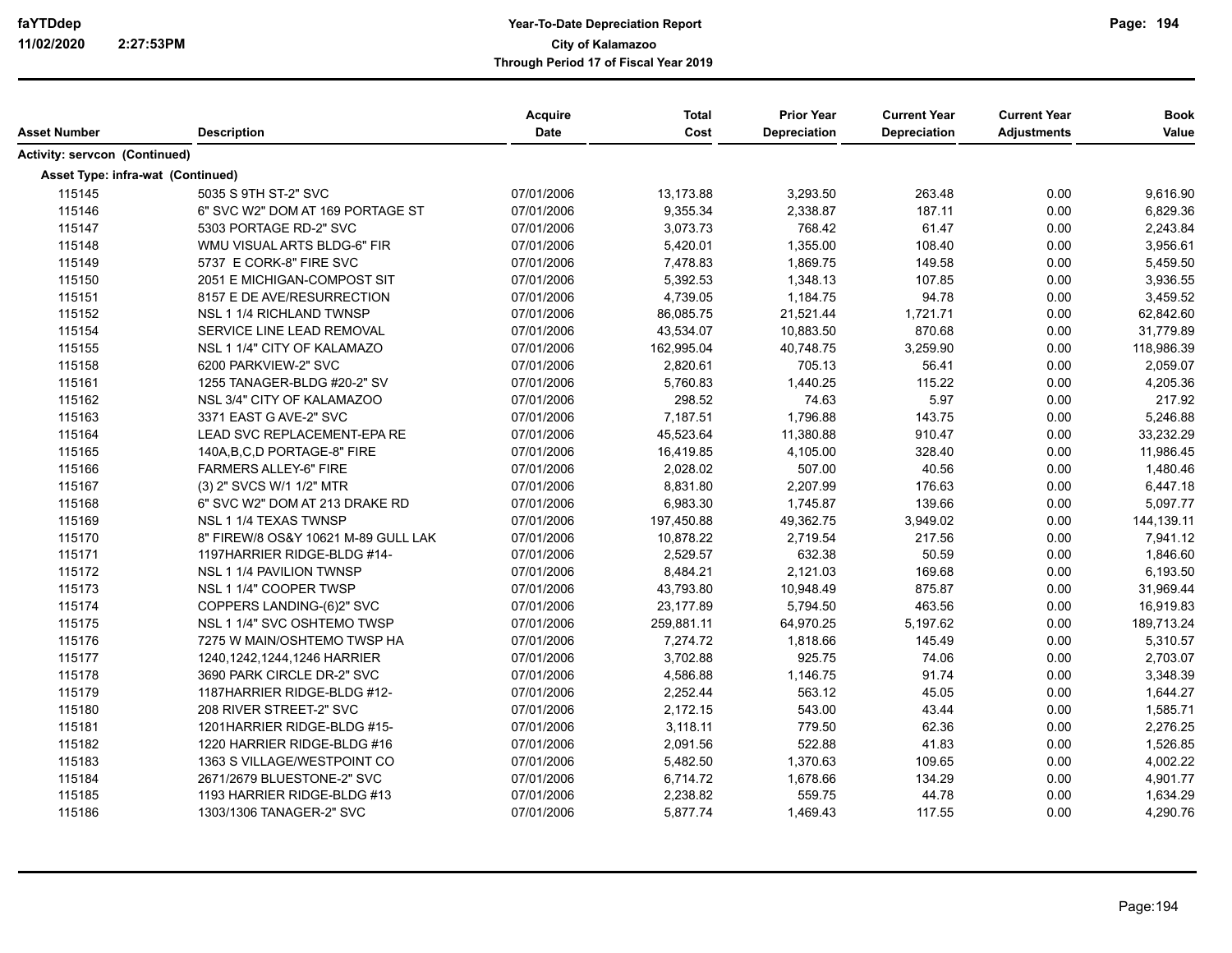| <b>Asset Number</b>               | <b>Description</b>          | Acquire<br><b>Date</b> | <b>Total</b><br>Cost | <b>Prior Year</b><br>Depreciation | <b>Current Year</b><br>Depreciation | <b>Current Year</b><br><b>Adjustments</b> | <b>Book</b><br>Value |
|-----------------------------------|-----------------------------|------------------------|----------------------|-----------------------------------|-------------------------------------|-------------------------------------------|----------------------|
| Activity: servcon (Continued)     |                             |                        |                      |                                   |                                     |                                           |                      |
|                                   |                             |                        |                      |                                   |                                     |                                           |                      |
| Asset Type: infra-wat (Continued) |                             |                        |                      |                                   |                                     |                                           |                      |
| 115187                            | 3420 STADIUM PWY-8" FIRE    | 07/01/2006             | 8,979.88             | 2,245.00                          | 179.60                              | 0.00                                      | 6,555.28             |
| 115188                            | 4301 W MAIN-4" FIRE         | 07/01/2006             | 14, 153. 35          | 3,538.37                          | 283.07                              | 0.00                                      | 10,331.91            |
| 115189                            | CITY OF KALAMAZOO SERVICE E | 07/01/2006             | 4,426.22             | 1,106.54                          | 88.52                               | 0.00                                      | 3,231.16             |
| 115190                            | 2659 BLUESTONE-BLDG #10-2"  | 07/01/2006             | 3,382.08             | 845.50                            | 67.64                               | 0.00                                      | 2,468.94             |
| 115191                            | 2656 BLUESTONE-BLDG #23-2"  | 07/01/2006             | 1,765.25             | 441.32                            | 35.30                               | 0.00                                      | 1,288.63             |
| 115192                            | E SOUTH-6" FIRE             | 07/01/2006             | 12,284.33            | 3,071.12                          | 245.69                              | 0.00                                      | 8,967.52             |
| 115193                            | 3400 TECH CIRCLE-8" FIRE    | 07/01/2006             | 13,888.75            | 3,472.19                          | 277.77                              | 0.00                                      | 10,138.79            |
| 115194                            | 2001 SENECA LANE-8" FIRE    | 07/01/2006             | 8,476.67             | 2,119.13                          | 169.53                              | 0.00                                      | 6,188.01             |
| 115195                            | 3787 PARK CIRCLE-8" SVC     | 07/01/2006             | 9,230.23             | 2,307.55                          | 184.60                              | 0.00                                      | 6,738.08             |
| 115196                            | 2423 RAVINE-4" FIRE         | 07/01/2006             | 3,167.41             | 791.87                            | 63.35                               | 0.00                                      | 2,312.19             |
| 115197                            | 6084 S 12TH ST/STRIP MALL-2 | 07/01/2006             | 7,019.17             | 1,754.75                          | 140.38                              | 0.00                                      | 5,124.04             |
| 115198                            | 2200 RAVINE ROAD-6" FIRE    | 07/01/2006             | 6,796.12             | 1,699.00                          | 135.92                              | 0.00                                      | 4,961.20             |
| 115199                            | 1800 RAVINE ROAD-2" SVC     | 07/01/2006             | 3,236.98             | 809.25                            | 64.74                               | 0.00                                      | 2,362.99             |
| 115200                            | NSL 1 1/4" CITY OF PORTAGE  | 07/01/2006             | 50,153.34            | 12,538.37                         | 1,003.07                            | 0.00                                      | 36,611.90            |
| 115201                            | NSL 1 1/4" COMSTOCK TWSP    | 07/01/2006             | 100,738.44           | 25,184.62                         | 2,014.77                            | 0.00                                      | 73,539.05            |
| 115202                            | 5212 ML AVE-6" SVC          | 07/01/2006             | 18,262.39            | 4,565.62                          | 365.25                              | 0.00                                      | 13,331.52            |
| 115203                            | 5050 GULL ROAD-2" SVC       | 07/01/2006             | 4,906.44             | 1,226.62                          | 98.13                               | 0.00                                      | 3,581.69             |
| 115204                            | NSL 1 1/4" KALAMAZOO TWSP   | 07/01/2006             | 98,510.70            | 24,627.64                         | 1,970.21                            | 0.00                                      | 71,912.85            |
| 115210                            | 10114 CHEMISTRY/WMU-8" FIRE | 07/01/2006             | 6,851.43             | 1,712.87                          | 137.03                              | 0.00                                      | 5,001.53             |
| 115215                            | 3301 TECH CIRCLE-6" FIRE    | 07/01/2006             | 8,713.13             | 2,178.25                          | 174.26                              | 0.00                                      | 6,360.62             |
| 115235                            | 4308 W MAIN-6" FIRE         | 07/01/2006             | 2,263.46             | 565.87                            | 45.27                               | 0.00                                      | 1,652.32             |
| 115236                            | 832 S WESTNEDGE-4" FIRE     | 07/01/2006             | 5,505.36             | 1,376.37                          | 110.11                              | 0.00                                      | 4,018.88             |
| 115237                            | 1336 RAVINE-4" FIRE         | 07/01/2006             | 11,108.92            | 2,777.25                          | 222.18                              | 0.00                                      | 8,109.49             |
| 115238                            | 3307 STADIUM DR- 6" FIRE    | 07/01/2006             | 11,431.39            | 2,857.87                          | 228.63                              | 0.00                                      | 8,344.89             |
| 115239                            | 2523 FAIRFIELD-6" FIRE      | 07/01/2006             | 11,560.28            | 2,890.10                          | 231.20                              | 0.00                                      | 8,438.98             |
| 115240                            | 1108 EUCLID/2825 W MICH-2"  | 07/01/2006             | 10,784.94            | 2,696.25                          | 215.70                              | 0.00                                      | 7,872.99             |
| 115241                            | 240 W MICHIGAN-4" FIRE      | 07/01/2006             | 12,638.50            | 3,159.63                          | 252.77                              | 0.00                                      | 9,226.10             |
| 115245                            | 321 W SOUTH-6" FIRE         | 07/01/2006             | 16,886.67            | 4,221.63                          | 337.73                              | 0.00                                      | 12,327.31            |
| 115251                            | 1130 SHORT RD-2" SVC        | 07/01/2006             | 3,630.03             | 907.50                            | 72.60                               | 0.00                                      | 2,649.93             |
| 115252                            | 308 DRAKE-4" FIRE           | 07/01/2006             | 9,976.90             | 2,494.25                          | 199.54                              | 0.00                                      | 7,283.11             |
| 115254                            | 1305 TROWBRIDGE-6" SVC/RELO | 07/01/2006             | 19,573.15            | 4,893.25                          | 391.46                              | 0.00                                      | 14,288.44            |
| 115255                            | 1344 EDGEMOORE-2" SVC       | 07/01/2006             | 5,595.66             | 1,398.88                          | 111.91                              | 0.00                                      | 4,084.87             |
| 115562                            | NSL 1 1/4 Kazoo Twp         | 07/01/2007             | 143,678.07           | 33,045.94                         | 2,873.56                            | 0.00                                      | 107,758.57           |
| 115563                            | NSL 3/4 City of Kazoo       | 07/01/2007             | 198.19               | 45.54                             | 3.97                                | 0.00                                      | 148.68               |
| 115564                            | 4" Svc (2) 2" (1) 1" Mtr 30 | 07/01/2007             | 3,679.71             | 846.30                            | 73.60                               | 0.00                                      | 2,759.81             |
| 115565                            | 6" Fire 1601 S Burdick      | 07/01/2007             | 12,000.97            | 2,760.23                          | 240.02                              | 0.00                                      | 9,000.72             |
| 115566                            | NSL 1 1/4 City of Kazoo     | 07/01/2007             | 100,741.10           | 23,170.43                         | 2,014.82                            | 0.00                                      | 75,555.85            |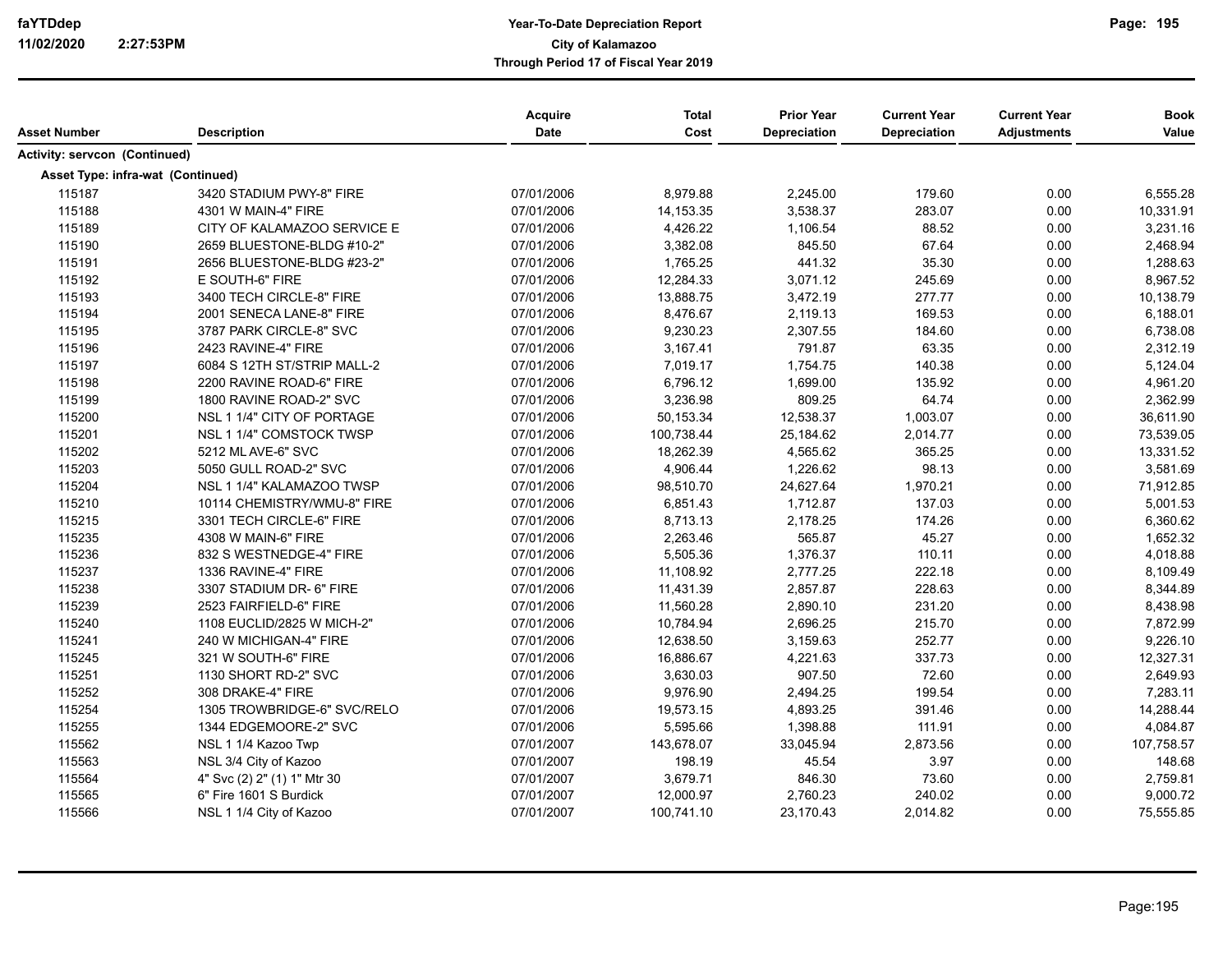|                                   |                                  | <b>Acquire</b> | <b>Total</b> | <b>Prior Year</b> | <b>Current Year</b> | <b>Current Year</b> | <b>Book</b> |
|-----------------------------------|----------------------------------|----------------|--------------|-------------------|---------------------|---------------------|-------------|
| Asset Number                      | <b>Description</b>               | Date           | Cost         | Depreciation      | <b>Depreciation</b> | <b>Adjustments</b>  | Value       |
| Activity: servcon (Continued)     |                                  |                |              |                   |                     |                     |             |
| Asset Type: infra-wat (Continued) |                                  |                |              |                   |                     |                     |             |
| 115567                            | 6" Fire w/ 3" Mtr 214 S Bur      | 07/01/2007     | 10,318.17    | 2,373.14          | 206.36              | 0.00                | 7,738.67    |
| 115568                            | City of Kazoo - Serv Extens      | 07/01/2007     | 3,100.59     | 713.12            | 62.01               | 0.00                | 2,325.46    |
| 115569                            | 6" Fire w/3" Mtr 321 W Sout      | 07/01/2007     | 906.69       | 208.50            | 18.13               | 0.00                | 680.06      |
| 115570                            | SERVICE LINE / LEAD REMOVAL      | 07/01/2007     | 14,425.88    | 3,317.98          | 288.52              | 0.00                | 10,819.38   |
| 115571                            | 8" Svc 2" DOM 601 W Maple        | 07/01/2007     | 11,575.01    | 2,662.25          | 231.50              | 0.00                | 8,681.26    |
| 115572                            | 2" Svc 2907 Redwood Ave          | 07/01/2007     | 4,407.14     | 1,013.61          | 88.14               | 0.00                | 3,305.39    |
| 115573                            | 4" Fire w/ 2" DOM 832 S Wes      | 07/01/2007     | 139.27       | 32.05             | 2.79                | 0.00                | 104.43      |
| 115574                            | 6" Fire w/ 1 1/2" DOM 4308       | 07/01/2007     | 367.91       | 84.64             | 7.36                | 0.00                | 275.91      |
| 115576                            | NSL 1 1/4 City of Portage        | 07/01/2007     | 61,050.29    | 14,041.60         | 1,221.01            | 0.00                | 45,787.68   |
| 115577                            | NSL 1 1/4 Texas Twp              | 07/01/2007     | 198,967.14   | 45,762.41         | 3,979.34            | 0.00                | 149,225.39  |
| 115578                            | NSL 1 1/4 Comstock Twp           | 07/01/2007     | 49,342.52    | 11,348.78         | 986.85              | 0.00                | 37,006.89   |
| 115579                            | NSL 1 1/4 Cooper Twp             | 07/01/2007     | 41,291.98    | 9,497.16          | 825.84              | 0.00                | 30,968.98   |
| 115582                            | NSL 1 1/4 Oshtemo Twp            | 07/01/2007     | 211,445.94   | 48,632.58         | 4,228.92            | 0.00                | 158,584.44  |
| 115583                            | 2" Svc 1201 Harrier Ridge        | 07/01/2007     | 12.76        | 2.94              | 0.26                | 0.00                | 9.56        |
| 115584                            | Lead Svc Replacement/EPA Re      | 07/01/2007     | 33,700.68    | 7,751.12          | 674.01              | 0.00                | 25,275.55   |
| 115623                            | <b>Texas Twp Serv Extensions</b> | 07/01/2007     | 36.01        | 8.28              | 0.72                | 0.00                | 27.01       |
| 115625                            | 2" Svc w/2" Mtr 5802 Copper      | 07/01/2007     | 2,928.20     | 673.45            | 58.57               | 0.00                | 2,196.18    |
| 115648                            | NSL 1 1/4 Pavilion Twp           | 07/01/2007     | 905.50       | 208.27            | 18.11               | 0.00                | 679.12      |
| 115650                            | 2" Svc w/2" Mtr 5814 Copper      | 07/01/2007     | 2,387.48     | 549.12            | 47.75               | 0.00                | 1,790.61    |
| 115659                            | 2" Svc w/2" Mtr 5813 Copper      | 07/01/2007     | 3,279.77     | 754.36            | 65.60               | 0.00                | 2,459.81    |
| 115661                            | 2" Svc w/2" Mtr 5815 Copper      | 07/01/2007     | 3,200.50     | 736.12            | 64.01               | 0.00                | 2,400.37    |
| 115662                            | 2" Svc w/2" Mtr 5961 Copper      | 07/01/2007     | 6,760.97     | 1,555.03          | 135.22              | 0.00                | 5,070.72    |
| 115668                            | 2" Svc w/2" Mtr 5812 Copper      | 07/01/2007     | 4,004.10     | 920.92            | 80.08               | 0.00                | 3,003.10    |
| 115698                            | 2" Svc w/2" Mtr 5963 Copper      | 07/01/2007     | 4,280.34     | 984.51            | 85.61               | 0.00                | 3,210.22    |
| 115707                            | 2" Svc w/2" Mtr 7000 Stadiu      | 07/01/2007     | 2,120.22     | 487.63            | 42.41               | 0.00                | 1,590.18    |
| 115708                            | 2" Svc w/2" Mtr 5965 Copper      | 07/01/2007     | 5,753.77     | 1,323.38          | 115.08              | 0.00                | 4,315.31    |
| 115709                            | 2" Svc w/2" Mtr 5948 Copper      | 07/01/2007     | 3,776.83     | 868.71            | 75.54               | 0.00                | 2,832.58    |
| 115710                            | 2" Svc w/2" Mtr 5949 Copper      | 07/01/2007     | 5,189.81     | 1,193.70          | 103.80              | 0.00                | 3,892.31    |
| 115711                            | 2" Svc w/2" Mtr 5950 Copper      | 07/01/2007     | 6,427.27     | 1,478.29          | 128.55              | 0.00                | 4,820.43    |
| 115712                            | 2" Svc w/2" Mtr 5951 Copper      | 07/01/2007     | 3,616.92     | 831.91            | 72.34               | 0.00                | 2,712.67    |
| 115713                            | 2" Svc w/2" Mtr 5953 Copper      | 07/01/2007     | 3,232.68     | 743.48            | 64.65               | 0.00                | 2,424.55    |
| 115714                            | 2" Svc w/2" Mtr 5952 Copper      | 07/01/2007     | 3,308.71     | 760.97            | 66.18               | 0.00                | 2,481.56    |
| 115715                            | 2" Svc w/2" Mtr 5945 Copper      | 07/01/2007     | 7,215.57     | 1,659.57          | 144.31              | 0.00                | 5,411.69    |
| 115716                            | 2" 8702 32nd St Richland         | 07/01/2007     | 1,888.43     | 434.35            | 37.77               | 0.00                | 1,416.31    |
| 115717                            | 2" Svc w/2" Mtr 5943 Copper      | 07/01/2007     | 2,944.84     | 677.35            | 58.90               | 0.00                | 2,208.59    |
| 115718                            | 2" Svc w/2" Mtr 6980 Stadiu      | 07/01/2007     | 2,293.59     | 527.51            | 45.87               | 0.00                | 1,720.21    |
| 115719                            | 6" Fire Westnedge & Whites       | 07/01/2007     | 8,386.45     | 1,928.89          | 167.73              | 0.00                | 6,289.83    |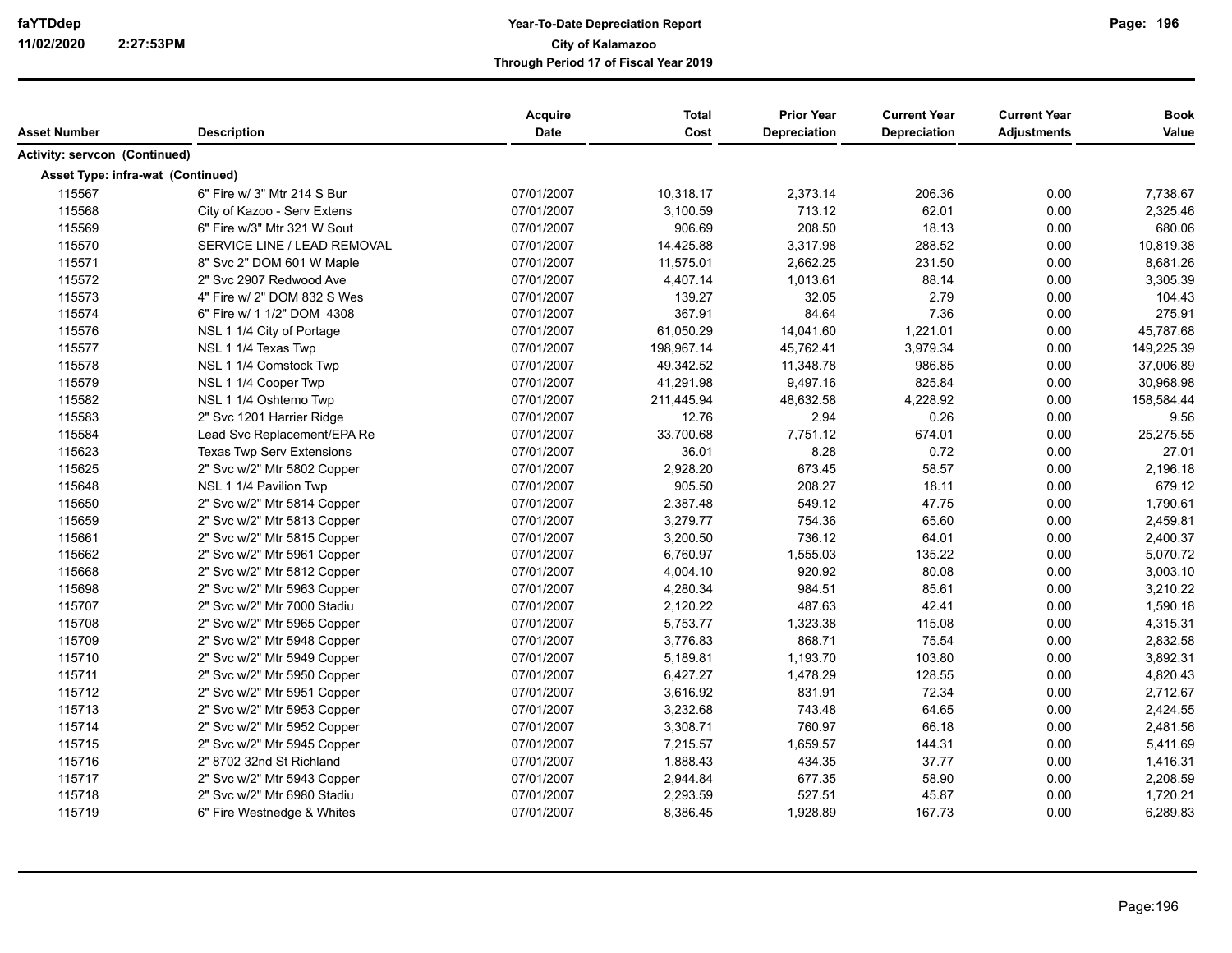| Asset Number                  | <b>Description</b>                 | Acquire<br><b>Date</b> | <b>Total</b><br>Cost | <b>Prior Year</b><br>Depreciation | <b>Current Year</b><br><b>Depreciation</b> | <b>Current Year</b><br><b>Adjustments</b> | <b>Book</b><br>Value |
|-------------------------------|------------------------------------|------------------------|----------------------|-----------------------------------|--------------------------------------------|-------------------------------------------|----------------------|
| Activity: servcon (Continued) |                                    |                        |                      |                                   |                                            |                                           |                      |
|                               | Asset Type: infra-wat (Continued)  |                        |                      |                                   |                                            |                                           |                      |
| 115720                        | 6" Fire Svc 2294 S 9th St          | 07/01/2007             | 6,069.40             | 1,395.98                          | 121.39                                     | 0.00                                      | 4,552.03             |
| 115721                        | 6" Fire w/6" Mtr 309 N Burd        | 07/01/2007             | 11,451.88            | 2,633.96                          | 229.04                                     | 0.00                                      | 8,588.88             |
| 115722                        | 2" IRR 5321 W Main                 | 07/01/2007             | 3,023.23             | 695.33                            | 60.47                                      | 0.00                                      | 2,267.43             |
| 115724                        | 2" Svc w/2" Mtr 1135 Tanage        | 07/01/2007             | 3,340.68             | 768.32                            | 66.81                                      | 0.00                                      | 2,505.55             |
| 115725                        | 2" SVC W/2" MTER 5952 COPPER BEECH | 07/01/2007             | 1,000.00             | 230.00                            | 20.00                                      | 0.00                                      | 750.00               |
| 115727                        | 6" Svc w/3" Mtr 7753 N 34th        | 07/01/2007             | 10,217.13            | 2,349.91                          | 204.34                                     | 0.00                                      | 7,662.88             |
| 115728                        | 6" Svc w/2" Mtr 139 N Edwar        | 07/01/2007             | 11,840.75            | 2,723.37                          | 236.82                                     | 0.00                                      | 8,880.56             |
| 115734                        | 2" Svc w/2" Mtr 5946 Copper        | 07/01/2007             | 2,902.40             | 667.57                            | 58.05                                      | 0.00                                      | 2,176.78             |
| 115736                        | 6" Fire w/2" DOM 5349A W Ma        | 07/01/2007             | 5,951.37             | 1,368.84                          | 119.03                                     | 0.00                                      | 4,463.50             |
| 115739                        | 6" Fire 3" DOM 1 1/2" 401 E        | 07/01/2007             | 23,233.87            | 5,343.82                          | 464.68                                     | 0.00                                      | 17,425.37            |
| 115740                        | Add 1" Mtr to 2" Svc 1332 R        | 07/01/2007             | 679.42               | 156.28                            | 13.59                                      | 0.00                                      | 509.55               |
| 115741                        | 8" Svc (12)1" Stadium Dr           | 07/01/2007             | 15,978.26            | 3,675.01                          | 319.57                                     | 0.00                                      | 11,983.68            |
| 115742                        | 8" Fire WMU Sindecuse Healt        | 07/01/2007             | 12,210.49            | 2,808.41                          | 244.21                                     | 0.00                                      | 9,157.87             |
| 115743                        | 2" Svc w/2" Mtr 5801 Copper        | 07/01/2007             | 4,283.39             | 985.20                            | 85.67                                      | 0.00                                      | 3,212.52             |
| 115745                        | 1 1/4" Svc 5902 Copper Beec        | 07/01/2007             | 2,224.29             | 511.62                            | 44.49                                      | 0.00                                      | 1,668.18             |
| 115746                        | NSL 1 1/4 Richland Twp             | 07/01/2007             | 86,855.55            | 19,976.77                         | 1,737.11                                   | 0.00                                      | 65,141.67            |
| 115747                        | 2" Svc w/2" Mtr 530 Academy        | 07/01/2007             | 2,165.53             | 498.07                            | 43.31                                      | 0.00                                      | 1,624.15             |
| 115748                        | 3/4" IRR 2600 Airview Blvd         | 07/01/2007             | 832.40               | 191.47                            | 16.65                                      | 0.00                                      | 624.28               |
| 115749                        | 2" Svc 2/2" IRR 5601 Gull R        | 07/01/2007             | 3,787.12             | 871.01                            | 75.74                                      | 0.00                                      | 2,840.37             |
| 115750                        | 2" IRR 1022 Academy                | 07/01/2007             | 2,418.26             | 556.21                            | 48.37                                      | 0.00                                      | 1,813.68             |
| 115751                        | 8" Fire 1653 S 11th Value P        | 07/01/2007             | 10,436.72            | 2,400.42                          | 208.74                                     | 0.00                                      | 7,827.56             |
| 115752                        | 6" Svc w/2" Mtr 167 E Kalam        | 07/01/2007             | 9,439.57             | 2,171.09                          | 188.79                                     | 0.00                                      | 7,079.69             |
| 115753                        | 4" Fire Svc w/1 1/2" 6712 T        | 07/01/2007             | 6,090.02             | 1,400.70                          | 121.80                                     | 0.00                                      | 4,567.52             |
| 115754                        | 8" Fire 252 E Lovell               | 07/01/2007             | 15,122.87            | 3,478.29                          | 302.46                                     | 0.00                                      | 11,342.12            |
| 115755                        | 2" Svc w/1 1/2" DOM 4612 St        | 07/01/2007             | 2,115.53             | 486.57                            | 42.31                                      | 0.00                                      | 1,586.65             |
| 115756                        | 1 1/4" Svc 5900 Copper Beec        | 07/01/2007             | 2,237.87             | 514.74                            | 44.76                                      | 0.00                                      | 1,678.37             |
| 115757                        | 6" Fire 2210 Ravine                | 07/01/2007             | 10,427.67            | 2,398.33                          | 208.55                                     | 0.00                                      | 7,820.79             |
| 115758                        | 6" Fire 2208 Ravine                | 07/01/2007             | 8,911.38             | 2,049.64                          | 178.23                                     | 0.00                                      | 6,683.51             |
| 115759                        | 8" Fire 3" DOM 5683 S 9th S        | 07/01/2007             | 8,897.44             | 2,046.42                          | 177.95                                     | 0.00                                      | 6,673.07             |
| 115760                        | 6" Svc 5155 W Main                 | 07/01/2007             | 14,040.40            | 3,229.31                          | 280.81                                     | 0.00                                      | 10,530.28            |
| 115761                        | 2" Svc w/2" Mtr 5962 Copper        | 07/01/2007             | 7,240.10             | 1,665.20                          | 144.80                                     | 0.00                                      | 5,430.10             |
| 115762                        | 2" Svc w/2" Mtr 5964 Copper        | 07/01/2007             | 3,899.06             | 896.77                            | 77.98                                      | 0.00                                      | 2,924.31             |
| 115763                        | 4" 5519 W Main Texas Corral        | 07/01/2007             | 17,269.83            | 3,972.10                          | 345.40                                     | 0.00                                      | 12,952.33            |
| 115764                        | 2" Svc w/2" Mtr 5805 Copper        | 07/01/2007             | 2,641.69             | 607.55                            | 52.83                                      | 0.00                                      | 1,981.31             |
| 115765                        | 8" Fire w/2" DOM 5317 W Mai        | 07/01/2007             | 7,022.91             | 1,615.29                          | 140.46                                     | 0.00                                      | 5,267.16             |
| 115766                        | 4" Svc 17 S Kendall                | 07/01/2007             | 4,017.68             | 924.03                            | 80.35                                      | 0.00                                      | 3,013.30             |
| 115767                        | 2" Svc w/(3) 1 1/2" 3300 St        | 07/01/2007             | 13,000.37            | 2,990.11                          | 260.01                                     | 0.00                                      | 9,750.25             |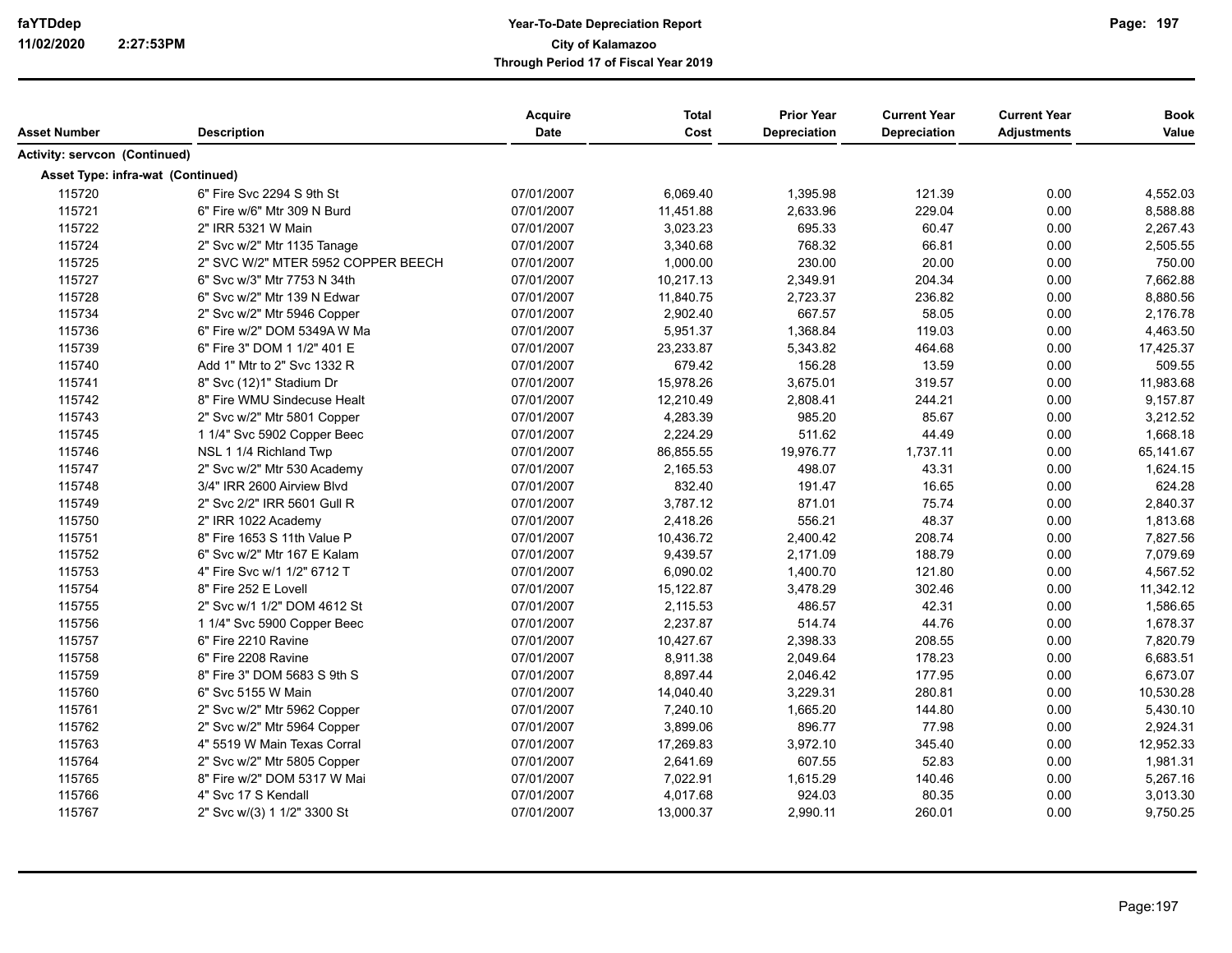| Asset Number                             | <b>Description</b>                     | Acquire<br><b>Date</b> | <b>Total</b><br>Cost | <b>Prior Year</b><br>Depreciation | <b>Current Year</b><br>Depreciation | <b>Current Year</b><br><b>Adjustments</b> | <b>Book</b><br>Value |
|------------------------------------------|----------------------------------------|------------------------|----------------------|-----------------------------------|-------------------------------------|-------------------------------------------|----------------------|
| Activity: servcon (Continued)            |                                        |                        |                      |                                   |                                     |                                           |                      |
|                                          |                                        |                        |                      |                                   |                                     |                                           |                      |
| <b>Asset Type: infra-wat (Continued)</b> |                                        |                        |                      |                                   |                                     |                                           |                      |
| 115768                                   | 1250 Academy Harmon Hall               | 07/01/2007             | 11,633.15            | 2,675.59                          | 232.66                              | 0.00                                      | 8,724.90             |
| 115769                                   | 2" Svc w/2" 1040 N 10th St             | 07/01/2007             | 9,932.70             | 2,284.48                          | 198.66                              | 0.00                                      | 7,449.56             |
| 115770                                   | 2" Svc 1417 Jack Pine Dr               | 07/01/2007             | 2,253.04             | 518.19                            | 45.06                               | 0.00                                      | 1,689.79             |
| 115771                                   | 6" Svc 6712 NCC Parkway                | 07/01/2007             | 1,701.80             | 391.45                            | 34.04                               | 0.00                                      | 1,276.31             |
| 115772                                   | 2" Svc w/2" Mtr 5039 Comsto            | 07/01/2007             | 7,214.46             | 1,659.33                          | 144.29                              | 0.00                                      | 5,410.84             |
| 115773                                   | 2" Svc w/2" Mtr 5803 Copper            | 07/01/2007             | 5,271.60             | 1,212.45                          | 105.43                              | 0.00                                      | 3,953.72             |
| 115774                                   | 2" Svc w/2" Mtr 3447 East G            | 07/01/2007             | 7,564.86             | 1,739.95                          | 151.30                              | 0.00                                      | 5,673.61             |
| 115775                                   | 2" Svc w/2" Mtr 5808 Copper            | 07/01/2007             | 4,504.31             | 1,036.03                          | 90.09                               | 0.00                                      | 3,378.19             |
| 115776                                   | 2" Svc w/2" Mtr 5807 Copper            | 07/01/2007             | 2,180.38             | 501.51                            | 43.61                               | 0.00                                      | 1,635.26             |
| 115777                                   | 2" Svc w/2" Mtr 5810 Copper            | 07/01/2007             | 1,868.29             | 429.74                            | 37.37                               | 0.00                                      | 1,401.18             |
| 115778                                   | 2" Svc w/2" Mtr 5811 Copper            | 07/01/2007             | 3,032.40             | 697.47                            | 60.65                               | 0.00                                      | 2,274.28             |
| 115779                                   | 2" WMU Sorenxon Tennis                 | 07/01/2007             | 2,973.87             | 684.02                            | 59.48                               | 0.00                                      | 2,230.37             |
| 115780                                   | 2" Svc w/1 1/2" DOM 4510 St            | 07/01/2007             | 3,004.90             | 691.15                            | 60.10                               | 0.00                                      | 2,253.65             |
| 115781                                   | 2" Svc w/1 1/2" DOM 4608 St            | 07/01/2007             | 3,475.65             | 799.37                            | 69.51                               | 0.00                                      | 2,606.77             |
| 115782                                   | 2" Svc w/2" Mtr 5954 Copper            | 07/01/2007             | 1,894.17             | 435.62                            | 37.88                               | 0.00                                      | 1,420.67             |
| 117136                                   | 236 S BURDICK - 4" FIRE SVC            | 12/31/2008             | 4,492.40             | 943.43                            | 89.85                               | 0.00                                      | 3,459.12             |
| 117137                                   | 232 S KALAMAZOO MALL - 6" FIRE SVC     | 12/31/2008             | 5,553.29             | 1,166.23                          | 111.06                              | 0.00                                      | 4,276.00             |
| 117138                                   | 701 W WALNUT - 4" FIRE & 1 1/2" MTR    | 12/31/2008             | 5,282.88             | 1,109.43                          | 105.66                              | 0.00                                      | 4,067.79             |
| 117139                                   | NSL 1 1/4 CITY OF KAZOO                | 12/31/2008             | 101,619.24           | 21,340.04                         | 2,032.38                            | 0.00                                      | 78,246.82            |
| 117140                                   | CITY OF KALAMAZOO - SERVICE EXTENSIONS | 12/31/2008             | 2,932.90             | 615.93                            | 58.66                               | 0.00                                      | 2,258.31             |
| 117141                                   | NSL 3/4 CITY OF KAZOO                  | 12/31/2008             | 811.54               | 170.41                            | 16.23                               | 0.00                                      | 624.90               |
| 117142                                   | SERVICE LINE / LEAD REMOVAL            | 12/31/2008             | 266.50               | 55.97                             | 5.33                                | 0.00                                      | 205.20               |
| 117143                                   | LEAD SRVC REPLACEMENT - EPA REGULATION | 12/31/2008             | 38,598.63            | 8,105.68                          | 771.97                              | 0.00                                      | 29,720.98            |
| 117144                                   | NSL 1 1/4 KALAMAZOO TWNSHP             | 12/31/2008             | 23,020.02            | 4,834.20                          | 460.40                              | 0.00                                      | 17,725.42            |
| 117145                                   | NSL 3/4 KALAMAZOO TWNSHP               | 12/31/2008             | 470.62               | 98.81                             | 9.41                                | 0.00                                      | 362.40               |
| 117146                                   | NSL 1 1/4 CITY OF PORTAGE              | 12/31/2008             | 10,681.95            | 2,243.22                          | 213.64                              | 0.00                                      | 8,225.09             |
| 117147                                   | NSL 3/4 CITY OF PORTAGE                | 12/31/2008             | 84.77                | 17.82                             | 1.69                                | 0.00                                      | 65.26                |
| 117148                                   | NSL 1 1/4 COMSTOCK TWNSP               | 12/31/2008             | 64,678.92            | 13,582.59                         | 1,293.58                            | 0.00                                      | 49,802.75            |
| 117149                                   | NSL 1 1/4 COOPER TWNSP                 | 12/31/2008             | 22,419.28            | 4,708.08                          | 448.38                              | 0.00                                      | 17,262.82            |
| 117150                                   | NSL 1 1/4 OSHTEMO TWNSP                | 12/31/2008             | 170,190.47           | 35,740.01                         | 3,403.81                            | 0.00                                      | 131,046.65           |
| 117151                                   | NSL 1 1/4 TEXAS TWNSP                  | 12/31/2008             | 145,189.92           | 30,489.90                         | 2,903.80                            | 0.00                                      | 111,796.22           |
| 117152                                   | <b>NSL 3/4 TEXAS TWNSP</b>             | 12/31/2008             | 1,204.39             | 252.94                            | 24.09                               | 0.00                                      | 927.36               |
| 117153                                   | NSL 1 1/4 PAVILION TWNSP               | 12/31/2008             | 212.52               | 44.63                             | 4.25                                | 0.00                                      | 163.64               |
| 117154                                   | NSL 1 1/4 RICHLAND TWNSP               | 12/31/2008             | 102,279.72           | 21,478.72                         | 2,045.59                            | 0.00                                      | 78,755.41            |
| 117155                                   | 1213 TANAGER - 2" SVC W/1 2" MTR       | 12/31/2008             | 6,267.17             | 1,316.07                          | 125.34                              | 0.00                                      | 4,825.76             |
| 117156                                   | 1183 TANAGER - 2" SVC W/1 2" MTR       | 12/31/2008             | 3,111.57             | 653.41                            | 62.23                               | 0.00                                      | 2,395.93             |
| 117157                                   | 1147 TANAGER - 2" SVC W/1 2" MTR       | 12/31/2008             | 2,742.80             | 576.03                            | 54.85                               | 0.00                                      | 2,111.92             |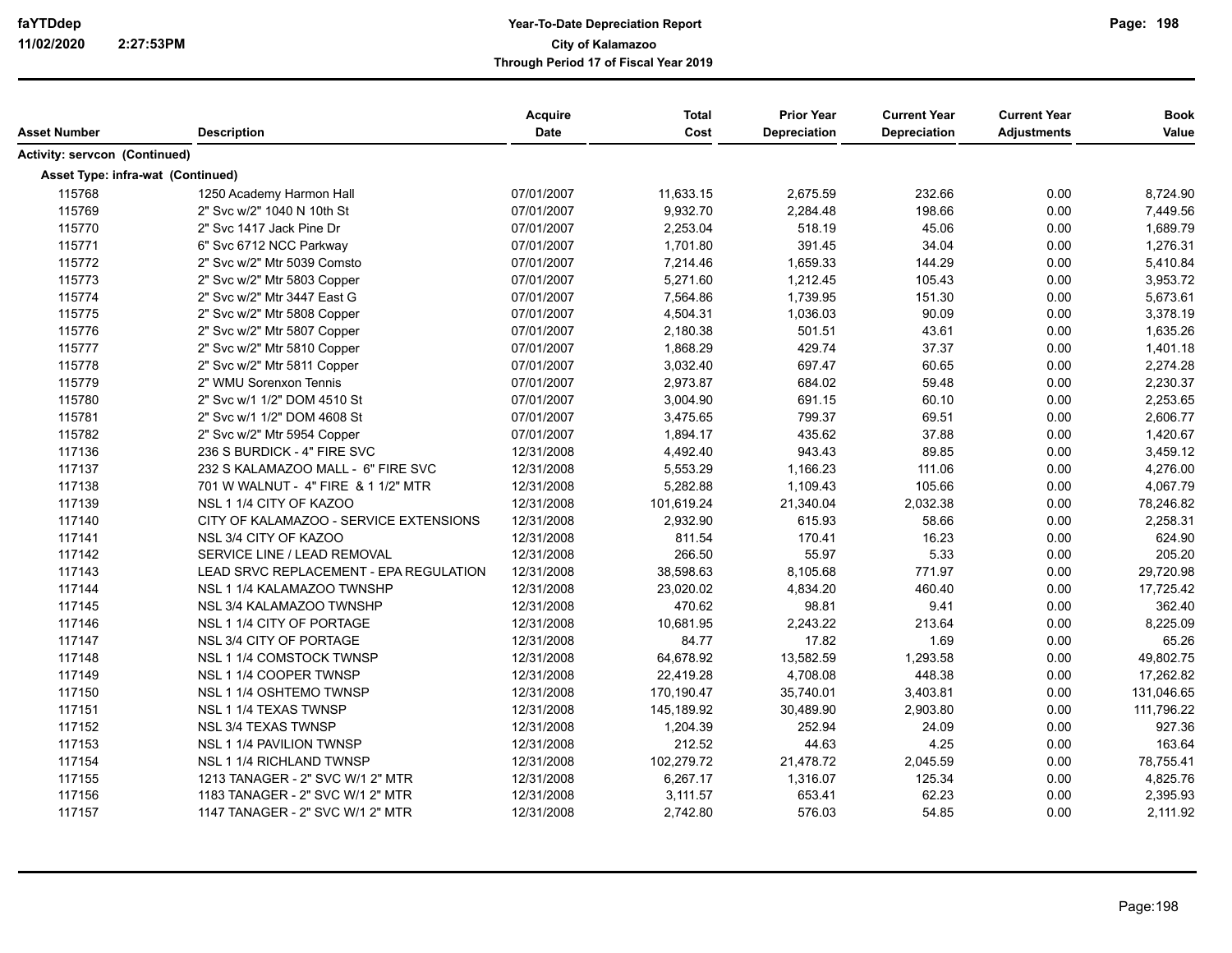|                                      |                                          | <b>Acquire</b> | <b>Total</b> | <b>Prior Year</b> | <b>Current Year</b> | <b>Current Year</b> | <b>Book</b> |
|--------------------------------------|------------------------------------------|----------------|--------------|-------------------|---------------------|---------------------|-------------|
| Asset Number                         | <b>Description</b>                       | Date           | Cost         | Depreciation      | <b>Depreciation</b> | <b>Adjustments</b>  | Value       |
| <b>Activity: servcon (Continued)</b> |                                          |                |              |                   |                     |                     |             |
| Asset Type: infra-wat (Continued)    |                                          |                |              |                   |                     |                     |             |
| 117158                               | 277 S ROSE - 8" FIRE W/ 3" MTR & 8" OS&Y | 12/31/2008     | 16,724.11    | 3,512.04          | 334.48              | 0.00                | 12,877.59   |
| 117159                               | 301 HENRIETTA - INSTALL 6" FIRE SVC      | 12/31/2008     | 11,806.08    | 2,479.26          | 236.12              | 0.00                | 9,090.70    |
| 117160                               | 4502 CAMPUS DR/WMU RESEARCH PK - 6" FIRE | 12/31/2008     | 12,200.00    | 2,562.00          | 244.00              | 0.00                | 9,394.00    |
| 117161                               | 1210 W LOVELL - K COLLEGE/WELLS HALL -6" | 12/31/2008     | 35,622.87    | 7,480.83          | 712.46              | 0.00                | 27,429.58   |
| 117162                               | 6797 TALL OAKS - 4" FIRE SVC W/ 1 1/2"   | 12/31/2008     | 4,048.22     | 850.11            | 80.96               | 0.00                | 3,117.15    |
| 117163                               | 6675 TALL OAKS - 4" FIRE SVC W/ 1 1/2"   | 12/31/2008     | 5,898.42     | 1,238.69          | 117.97              | 0.00                | 4,541.76    |
| 117164                               | 1417 JACK PINE DR - INST 2" SVC TO MTR   | 12/31/2008     | 119.45       | 25.10             | 2.39                | 0.00                | 91.96       |
| 117165                               | 2591 & 2615 BLUESTONE CIR - 2" SVC W/ (2 | 12/31/2008     | 2,121.82     | 445.62            | 42.44               | 0.00                | 1,633.76    |
| 117166                               | 535 S BURDICK - 2" SVC W/ 2" DOM MTR     | 12/31/2008     | 666.17       | 139.86            | 13.32               | 0.00                | 512.99      |
| 117167                               | 2643 & 2647 BLUESTONE CIR - 2" SVC W/ 2  | 12/31/2008     | 1,103.95     | 231.84            | 22.08               | 0.00                | 850.03      |
| 117168                               | 5817 COPPER BEECH TOWNHOMES - 2" SVC W/  | 12/31/2008     | 2,651.96     | 556.92            | 53.04               | 0.00                | 2,042.00    |
| 117169                               | 5818 COPPER BEECH TOWNHOMES - 2" SVC W/  | 12/31/2008     | 2,163.09     | 454.23            | 43.26               | 0.00                | 1,665.60    |
| 117170                               | 5819 COPPER BEECH TOWNHOMES - 2" SVC W/  | 12/31/2008     | 3,042.23     | 638.86            | 60.84               | 0.00                | 2,342.53    |
| 117171                               | 5820 COPPER BEECH TOWNHOMES - 2" SVC W/  | 12/31/2008     | 4,636.14     | 973.56            | 92.72               | 0.00                | 3,569.86    |
| 117172                               | 5821 COPPER BEECH TOWNHOMES - 2" SVC W/  | 12/31/2008     | 3,601.34     | 756.32            | 72.03               | 0.00                | 2,772.99    |
| 117173                               | 5822 COPPER BEECH TOWNHOMES - 2" SVC W/  | 12/31/2008     | 5,091.51     | 1,069.22          | 101.83              | 0.00                | 3,920.46    |
| 117174                               | 5823 COPPER BEECH TOWNHOMES - 2" SVC W/  | 12/31/2008     | 9,570.14     | 2,009.70          | 191.40              | 0.00                | 7,369.04    |
| 117175                               | 5825 COPPER BEECH TOWNHOMES - 2" SVC W/  | 12/31/2008     | 2,632.55     | 552.82            | 52.65               | 0.00                | 2,027.08    |
| 117176                               | 5827 COPPER BEECH TOWNHOMES - 2" SVC W/  | 12/31/2008     | 2,161.56     | 453.91            | 43.23               | 0.00                | 1,664.42    |
| 117177                               | 5829 COPPER BEECH TOWNHOMES - 2" SVC W/  | 12/31/2008     | 2,851.06     | 598.71            | 57.02               | 0.00                | 2,195.33    |
| 117178                               | 5830 COPPER BEECH TOWNHOMES - 2" SVC W/  | 12/31/2008     | 2,728.86     | 573.09            | 54.58               | 0.00                | 2,101.19    |
| 117179                               | 2129 E MICHIGAN - 8" FIRE W/ 1" DOM MTR  | 12/31/2008     | 11,078.30    | 2,326.49          | 221.56              | 0.00                | 8,530.25    |
| 117180                               | 246 E KILGORE RD - 4" FIRE SVC W/ 4" MTR | 12/31/2008     | 2,436.69     | 511.66            | 48.73               | 0.00                | 1,876.30    |
| 117181                               | 309 N BURDICK 6" FIRE W/(1) 6" FIRE MTR  | 12/31/2008     | 2,064.24     | 433.49            | 41.28               | 0.00                | 1,589.47    |
| 117182                               | 421 MONROE - ST THOMAS MORE - 6" FIRE W/ | 12/31/2008     | 4,089.82     | 858.90            | 81.80               | 0.00                | 3,149.12    |
| 117183                               | WMU POWER HOUSE PLANT - 8" FIRE W/8"     | 12/31/2008     | 6,528.75     | 1,371.04          | 130.57              | 0.00                | 5,027.14    |
| 117184                               | WMU-AT/ROTC-KAL PSYCH HOSP - 6" FIRE SVC | 12/31/2008     | 10,617.88    | 2,229.78          | 212.36              | 0.00                | 8,175.74    |
| 117185                               | 8718 32ND ST - RICHLAND RETAIL CTR - 2"  | 12/31/2008     | 4,676.59     | 982.06            | 93.53               | 0.00                | 3,601.00    |
| 117186                               | 136 E MICHIGAN - 8" FIRE SVC W/8" MTR    | 12/31/2008     | 9,582.12     | 2,012.22          | 191.64              | 0.00                | 7,378.26    |
| 117187                               | 6285 GULL RD - 8" FIRE SVC W/ (1) 8" MTR | 12/31/2008     | 16,104.45    | 3,381.94          | 322.09              | 0.00                | 12,400.42   |
| 117188                               | 6867 TALL OAKS DR 4" FIRE W/ (1) 4" MTR  | 12/31/2008     | 4,315.61     | 906.26            | 86.31               | 0.00                | 3,323.04    |
| 117189                               | 6824 TALL OAKS DR 4" FIRE W/ (1) 4" MTR  | 12/31/2008     | 2,992.62     | 628.43            | 59.85               | 0.00                | 2,304.34    |
| 117190                               | 601 N PARK - 6" FIRE SVC W/ 6" FIRE MTR  | 12/31/2008     | 10,528.92    | 2,211.09          | 210.58              | 0.00                | 8,107.25    |
| 117191                               | 5497 MARKET - 2" IRR SVC W/ 2" IRR MTR   | 12/31/2008     | 11,893.48    | 2,497.64          | 237.87              | 0.00                | 9,157.97    |
| 117192                               | 8937 KRUM - 6" FIRE SVC W/ 6" FIRE MTR   | 12/31/2008     | 13,135.37    | 2,758.45          | 262.71              | 0.00                | 10,114.21   |
| 117193                               | 6400 TECHNOLOGY AVE - CORP SVC CTR - 8"  | 12/31/2008     | 8,040.09     | 1,688.40          | 160.80              | 0.00                | 6,190.89    |
| 117194                               | 3726 MILLER RD - 2" SVC W/ 2" DOM MTR    | 12/31/2008     | 16,187.73    | 3,399.41          | 323.75              | 0.00                | 12,464.57   |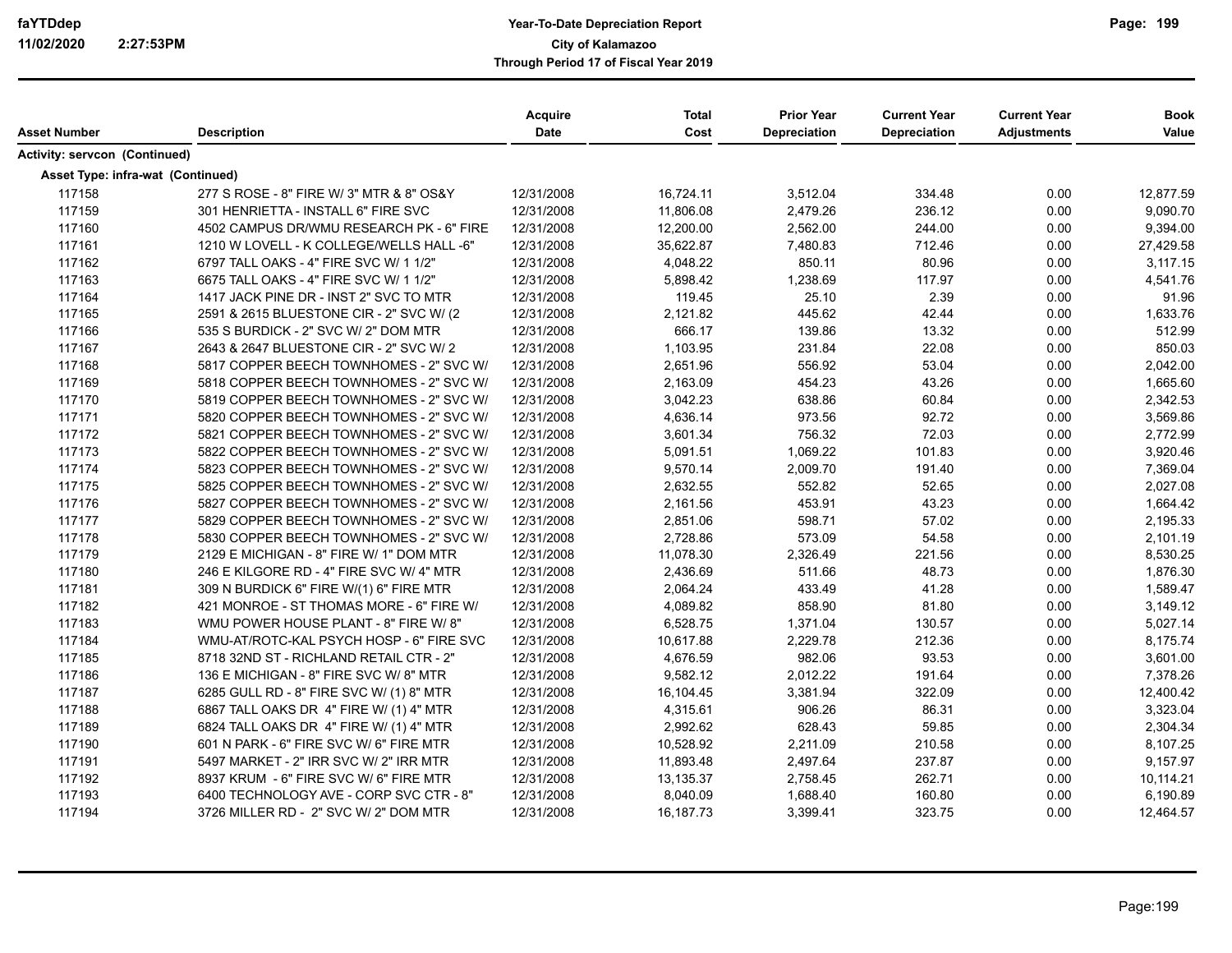|                                          |                                           | <b>Acquire</b> | <b>Total</b> | <b>Prior Year</b> | <b>Current Year</b> | <b>Current Year</b> | <b>Book</b> |
|------------------------------------------|-------------------------------------------|----------------|--------------|-------------------|---------------------|---------------------|-------------|
| Asset Number                             | <b>Description</b>                        | <b>Date</b>    | Cost         | Depreciation      | <b>Depreciation</b> | <b>Adjustments</b>  | Value       |
| Activity: servcon (Continued)            |                                           |                |              |                   |                     |                     |             |
| <b>Asset Type: infra-wat (Continued)</b> |                                           |                |              |                   |                     |                     |             |
| 117195                                   | 1316 OAKLAND DR- PHEASANT RIDGE- 6" FIRE  | 12/31/2008     | 11,989.11    | 2,517.69          | 239.78              | 0.00                | 9,231.64    |
| 117196                                   | 1312 OAKLAND DR - QUAD BLDG - 8" FIRE     | 12/31/2008     | 9,906.41     | 2,080.36          | 198.13              | 0.00                | 7,627.92    |
| 117197                                   | 1314 OAKLAND DR - QUAD BLDG - 2 - 4" SVC  | 12/31/2008     | 15,715.44    | 3,300.25          | 314.31              | 0.00                | 12,100.88   |
| 117198                                   | 1729 LAFAYETTE - KNOLLWOOD APTS "Q" - 2"  | 12/31/2008     | 4,120.08     | 865.20            | 82.40               | 0.00                | 3,172.48    |
| 117199                                   | 1727 LAFAYETTE - KNOLLWOOD APTS "R" - 2"  | 12/31/2008     | 4,064.21     | 853.46            | 81.28               | 0.00                | 3,129.47    |
| 117200                                   | 1725 LAFAYETTE - KNOLLWOOD APTS "S" - 4"  | 12/31/2008     | 4,077.57     | 856.28            | 81.55               | 0.00                | 3,139.74    |
| 117201                                   | 1723 LAFAYETTE - KNOLLWOOD APTS "T" - 4"  | 12/31/2008     | 4,879.86     | 1,024.80          | 97.60               | 0.00                | 3,757.46    |
| 117202                                   | 1721 LAFAYETTE - KNOLLWOOD APTS "U" - 2"  | 12/31/2008     | 2,736.36     | 574.66            | 54.73               | 0.00                | 2,106.97    |
| 117203                                   | 1720 KNOLLWOOD - KNOLLWOOD APTS "V" - 4"  | 12/31/2008     | 4,687.17     | 984.27            | 93.74               | 0.00                | 3,609.16    |
| 117204                                   | 524 S PARK ST - 6" FIRE SVC W/ 2" MTR     | 12/31/2008     | 12,594.64    | 2,644.84          | 251.89              | 0.00                | 9,697.91    |
| 117205                                   | 2122 BRONSON BLVD- 6" FIRE SVC W/ 6" MTR  | 12/31/2008     | 15,528.17    | 3,260.88          | 310.56              | 0.00                | 11,956.73   |
| 117206                                   | 209 S KALAMAZOO MALL- ADD 2" MTR TO EXIS  | 12/31/2008     | 1,159.47     | 243.49            | 23.19               | 0.00                | 892.79      |
| 117207                                   | 8228 LAUSEN LN- 2" SVC TO COMMUNITY BLDG  | 12/31/2008     | 5,920.10     | 1,243.20          | 118.40              | 0.00                | 4,558.50    |
| 117208                                   | 5597 S 9TH ST- 6" FIRE SVC W/ 2" DOM MTR  | 12/31/2008     | 13,968.11    | 2,933.28          | 279.36              | 0.00                | 10,755.47   |
| 117209                                   | 6740 SEECO DR- 2" SVC W/ 2" DOM & 1 1/2"  | 12/31/2008     | 7,408.94     | 1,555.89          | 148.18              | 0.00                | 5,704.87    |
| 117210                                   | 6622 WEST MAIN - OMNI CREDIT UNION - 2"   | 12/31/2008     | 3,509.75     | 737.05            | 70.19               | 0.00                | 2,702.51    |
| 117211                                   | 6697 TEXAS DR - INST 2" SVC W/ 2" METER   | 12/31/2008     | 3,922.63     | 823.72            | 78.45               | 0.00                | 3,020.46    |
| 117212                                   | 5355 W MAIN - 6" SVC W/ 6" FIRE MTR & 1   | 12/31/2008     | 4,473.70     | 939.44            | 89.47               | 0.00                | 3,444.79    |
| 117213                                   | 1251 VILLAGE CIR -WEST POINT CONDOS-2"    | 12/31/2008     | 4,057.81     | 852.18            | 81.16               | 0.00                | 3,124.47    |
| 117214                                   | 522 N BURDICK-KAL GOSPEL MISSION 4" SVC   | 12/31/2008     | 5,792.58     | 1,216.43          | 115.85              | 0.00                | 4,460.30    |
| 117215                                   | 6862 TALL OAKS DR - BLDG #5 - 4" SVC W/   | 12/31/2008     | 3,961.78     | 832.00            | 79.23               | 0.00                | 3,050.55    |
| 117216                                   | 1551 S 9TH ST - ECCU - 6" FIRE SVC W/ 2"  | 12/31/2008     | 5,691.11     | 1,195.11          | 113.82              | 0.00                | 4,382.18    |
| 117217                                   | 1615 KNOLLWOOD - CLUBHOUSE - INST 2" SVC  | 12/31/2008     | 2,792.46     | 586.43            | 55.85               | 0.00                | 2,150.18    |
| 117218                                   | 1715 KNOLLWOOD - BLDG P- INST 2" IRRIG SV | 12/31/2008     | 2,023.71     | 424.95            | 40.47               | 0.00                | 1,558.29    |
| 117219                                   | 1960 RIVER ST- 6" FIRE SVC W/ 2" DOM MTR  | 12/31/2008     | 2,421.76     | 508.58            | 48.43               | 0.00                | 1,864.75    |
| 117220                                   | 7985 EAST G AVE - PFIZER ANIMAL RESEARCH  | 12/31/2008     | 3,558.02     | 747.18            | 71.16               | 0.00                | 2,739.68    |
| 117221                                   | 2345 N 10TH ST-THIRD REF CHURCH- 6" SVC   | 12/31/2008     | 15,498.84    | 3,254.79          | 309.98              | 0.00                | 11,934.07   |
| 117222                                   | 5363 W MAIN - SPICY PICKLE - 6" FIRE SVC  | 12/31/2008     | 18,061.65    | 3,792.92          | 361.23              | 0.00                | 13,907.50   |
| 117223                                   | 4798 CAMPUS - WMU BTR PARK - 6" FIRE SVC  | 12/31/2008     | 10,203.51    | 2,142.74          | 204.07              | 0.00                | 7,856.70    |
| 117224                                   | 6501 S 12TH - PORTAGE ELEM - 4"SVC/4"MTR  | 12/31/2008     | 3,885.26     | 815.92            | 77.70               | 0.00                | 2,991.64    |
| 117225                                   | 6825 BEATRICE DR -ADD 1-1/2" & 1" MTR     | 12/31/2008     | 293.36       | 61.63             | 5.87                | 0.00                | 225.86      |
| 117226                                   | 3617 N WESTNEDGE - 2"SVC/2" MTR           | 12/31/2008     | 3,544.49     | 744.34            | 70.89               | 0.00                | 2,729.26    |
| 117444                                   | 321 W SOUTH 6" FIRE SVC & 3" MTR          | 12/31/2009     | 1,102.37     | 209.48            | 22.05               | 0.00                | 870.84      |
| 117445                                   | MSL 1 1/4 CITY OF KAZOO                   | 12/31/2009     | 53,826.62    | 10,227.04         | 1,076.53            | 0.00                | 42,523.05   |
| 117446                                   | CITY OF KALAMAZOO - SERVICE EXTENSIONS    | 12/31/2009     | 1,255.64     | 238.55            | 25.11               | 0.00                | 991.98      |
| 117447                                   | Service Line/Lead Removal -               | 12/31/2009     | 111,332.20   | 21,153.08         | 2,226.65            | 0.00                | 87,952.47   |
| 117448                                   | LEAD SRVC REPLACEMENT - EPA REGULATION    | 12/31/2009     | 9,772.05     | 1,856.68          | 195.44              | 0.00                | 7,719.93    |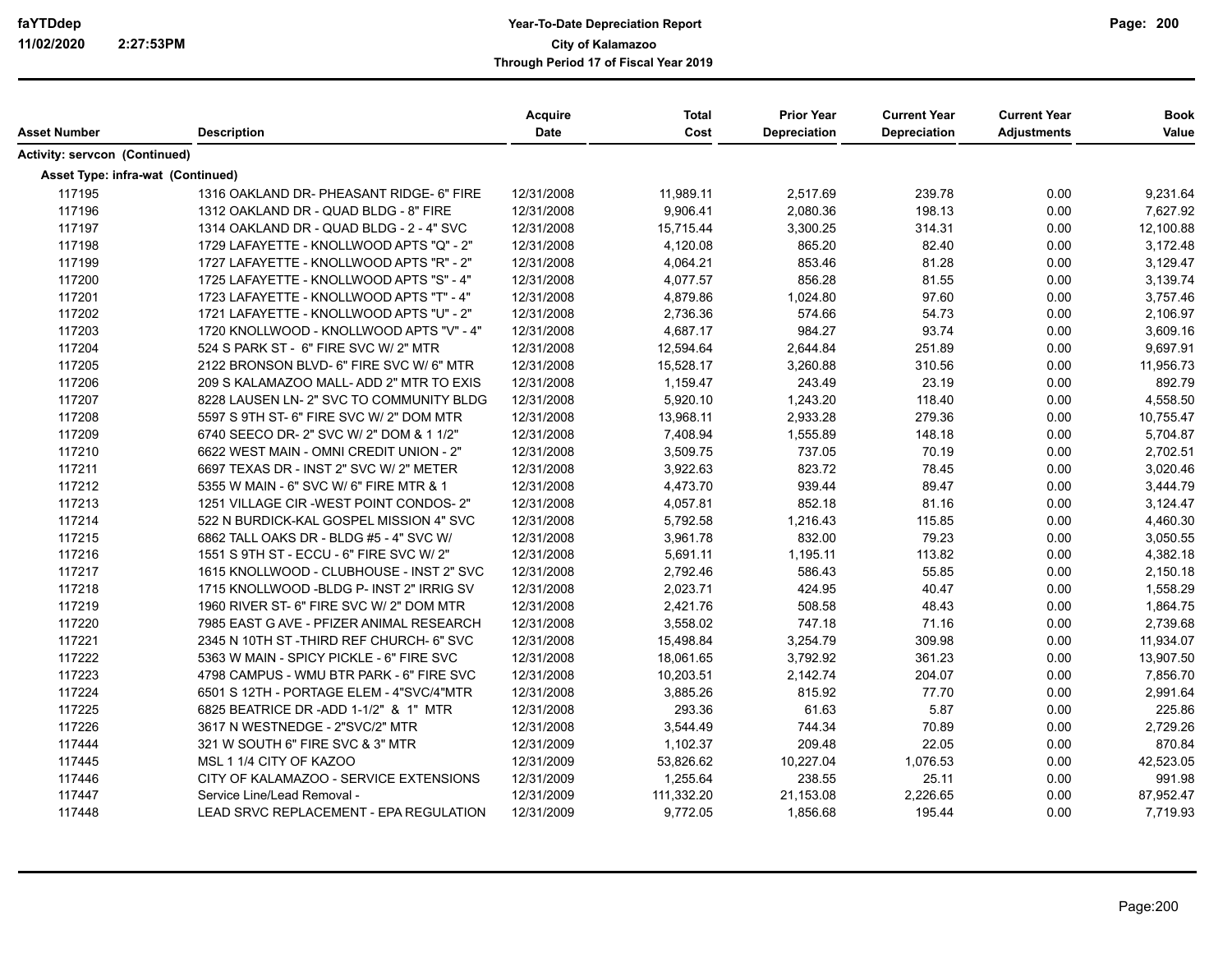|                                          |                                          | Acquire<br><b>Date</b> | <b>Total</b><br>Cost | <b>Prior Year</b><br><b>Depreciation</b> | <b>Current Year</b><br><b>Depreciation</b> | <b>Current Year</b> | <b>Book</b><br>Value |
|------------------------------------------|------------------------------------------|------------------------|----------------------|------------------------------------------|--------------------------------------------|---------------------|----------------------|
| Asset Number                             | <b>Description</b>                       |                        |                      |                                          |                                            | <b>Adjustments</b>  |                      |
| <b>Activity: servcon (Continued)</b>     |                                          |                        |                      |                                          |                                            |                     |                      |
| <b>Asset Type: infra-wat (Continued)</b> |                                          |                        |                      |                                          |                                            |                     |                      |
| 117449                                   | 2727 FAIRFIELD 4" FIRE 4" DOM4" DOMMTR   | 12/31/2009             | 32,140.24            | 6,106.64                                 | 642.81                                     | 0.00                | 25,390.79            |
| 117450                                   | NSL 1 1/4 KALAMAZOO TWNSHP               | 12/31/2009             | 5,933.82             | 1,127.46                                 | 118.68                                     | 0.00                | 4,687.68             |
| 117451                                   | NSL 1 1/4 COMSTOCK TWNSHP                | 12/31/2009             | 12,296.09            | 2,336.24                                 | 245.92                                     | 0.00                | 9,713.93             |
| 117452                                   | NSL 1 1/4 COOPER TWNSHP                  | 12/31/2009             | 4,475.76             | 850.40                                   | 89.52                                      | 0.00                | 3,535.84             |
| 117453                                   | NSL 1 1/4 OSHTEMO TWNSHP                 | 12/31/2009             | 77,059.00            | 14,641.21                                | 1,541.18                                   | 0.00                | 60,876.61            |
| 117454                                   | NSL 1 1/4 TEXAS TWNSHP                   | 12/31/2009             | 76,897.24            | 14,610.47                                | 1,537.95                                   | 0.00                | 60,748.82            |
| 117455                                   | <b>NSL 1 1/4 RICHLAND TWNSHP</b>         | 12/31/2009             | 17,616.40            | 3,347.14                                 | 352.33                                     | 0.00                | 13,916.93            |
| 117456                                   | 1302 TANAGER BLDG #25 2" SVC & 2" MTR    | 12/31/2009             | 2,724.58             | 517.66                                   | 54.49                                      | 0.00                | 2,152.43             |
| 117457                                   | NORTHGATE PLAT - (60) 1 1/4" BLINDS      | 12/31/2009             | 53,248.20            | 10,117.12                                | 1,064.97                                   | 0.00                | 42,066.11            |
| 117458                                   | 1527 HUMPHREY - KAL JUVENILE OME 8"      | 12/31/2009             | 7,173.57             | 1,362.97                                 | 143.47                                     | 0.00                | 5,667.13             |
| 117459                                   | 4241 ARBORETUM PKWY 6" FIRE SVC          | 12/31/2009             | 12,591.11            | 2,392.29                                 | 251.82                                     | 0.00                | 9,947.00             |
| 117460                                   | 6747 TALL OAKS DR BLDG #6 4" FIRE SVC    | 12/31/2009             | 4,595.89             | 873.24                                   | 91.92                                      | 0.00                | 3,630.73             |
| 117461                                   | 6717 TALL OAKS DR BLDG #7 4" SVC         | 12/31/2009             | 4,841.51             | 919.89                                   | 96.83                                      | 0.00                | 3,824.79             |
| 117462                                   | 4798 CAMPUS - WMU BTR PARK - 6" FIRE SVC | 12/31/2009             | 1,644.97             | 312.55                                   | 32.90                                      | 0.00                | 1,299.52             |
| 117463                                   | 3057 GULL RD BLDG A 6" FIRE SVC 4" DOM M | 12/31/2009             | 10,143.35            | 1,927.27                                 | 202.87                                     | 0.00                | 8,013.21             |
| 117464                                   | 3057 GULL RD BLDG B & C 6" FIRE SVC      | 12/31/2009             | 12,499.42            | 2,374.91                                 | 249.99                                     | 0.00                | 9,874.52             |
| 117465                                   | 6649 W MAIN WALGREEN'S 6" SVC 1" DOM MTR | 12/31/2009             | 22,413.66            | 4,258.57                                 | 448.27                                     | 0.00                | 17,706.82            |
| 117466                                   | 5040/5042 COOPERS LANDING 4" SVC/ 4" FIR | 12/31/2009             | 2,721.06             | 516.99                                   | 54.42                                      | 0.00                | 2,149.65             |
| 117467                                   | 3443 RETAIL PLACE                        | 12/31/2009             | 10,541.15            | 2,002.79                                 | 210.82                                     | 0.00                | 8,327.54             |
| 117468                                   | 5046 COOPERS LANDING                     | 12/31/2009             | 9,872.94             | 1,875.87                                 | 197.46                                     | 0.00                | 7,799.61             |
| 117469                                   | 1520 WEST MICHIGAN AVE                   | 12/31/2009             | 14,764.76            | 2,805.31                                 | 295.30                                     | 0.00                | 11,664.15            |
| 117470                                   | 1332 WEST MICHIGAN AVE                   | 12/31/2009             | 3,038.30             | 577.32                                   | 60.77                                      | 0.00                | 2,400.21             |
| 117471                                   | <b>DUTTON ST PARK</b>                    | 12/31/2009             | 4,394.23             | 834.89                                   | 87.89                                      | 0.00                | 3,471.45             |
| 117472                                   | 5101 S SPRINKLE RD                       | 12/31/2009             | 4,841.37             | 919.89                                   | 96.83                                      | 0.00                | 3,824.65             |
| 117473                                   | 431 ACADEMY ST                           | 12/31/2009             | 10,573.61            | 2,008.97                                 | 211.47                                     | 0.00                | 8,353.17             |
| 117474                                   | 136 E MICHIGAN                           | 12/31/2009             | 6,422.81             | 1,220.37                                 | 128.46                                     | 0.00                | 5,073.98             |
| 117475                                   | 4002 DOUGLAS AVE                         | 12/31/2009             | 1,942.23             | 369.01                                   | 38.85                                      | 0.00                | 1,534.37             |
| 117476                                   | 5995 MARKET ST                           | 12/31/2009             | 20,601.55            | 3,914.29                                 | 412.03                                     | 0.00                | 16,275.23            |
| 117477                                   | 5010 GULL RD                             | 12/31/2009             | 5,618.04             | 1,067.42                                 | 112.36                                     | 0.00                | 4,438.26             |
| 117478                                   | 402 E KALAMAZOO                          | 12/31/2009             | 13,264.68            | 2,520.26                                 | 265.29                                     | 0.00                | 10,479.13            |
| 117874                                   | NSL 1 1/4 CITY OF KAZOO                  | 12/31/2010             | 41,774.70            | 7,101.67                                 | 835.49                                     | 0.00                | 33,837.54            |
| 117875                                   | COK-SERVICE EXTENSIONS                   | 12/31/2010             | 9,453.80             | 1,607.18                                 | 189.08                                     | 0.00                | 7,657.54             |
| 117876                                   | NSL 3/4 CITY OF KAZOO                    | 12/31/2010             | 694.08               | 117.98                                   | 13.88                                      | 0.00                | 562.22               |
| 117877                                   | SERVICE LINE/LEAD REMOVAL                | 12/31/2010             | 116,703.52           | 19,839.60                                | 2,334.07                                   | 0.00                | 94,529.85            |
| 117878                                   | LEAD SVC REPL-EPA REGULATION             | 12/31/2010             | 13,095.75            | 2,226.28                                 | 261.91                                     | 0.00                | 10,607.56            |
| 117879                                   | NSL 1 1/4 COMSTOCK TWSP                  | 12/31/2010             | 2,417.01             | 410.89                                   | 48.34                                      | 0.00                | 1,957.78             |
| 117880                                   | NSL 1 1/4 COOPER TWSP                    | 12/31/2010             | 349.74               | 59.45                                    | 6.99                                       | 0.00                | 283.30               |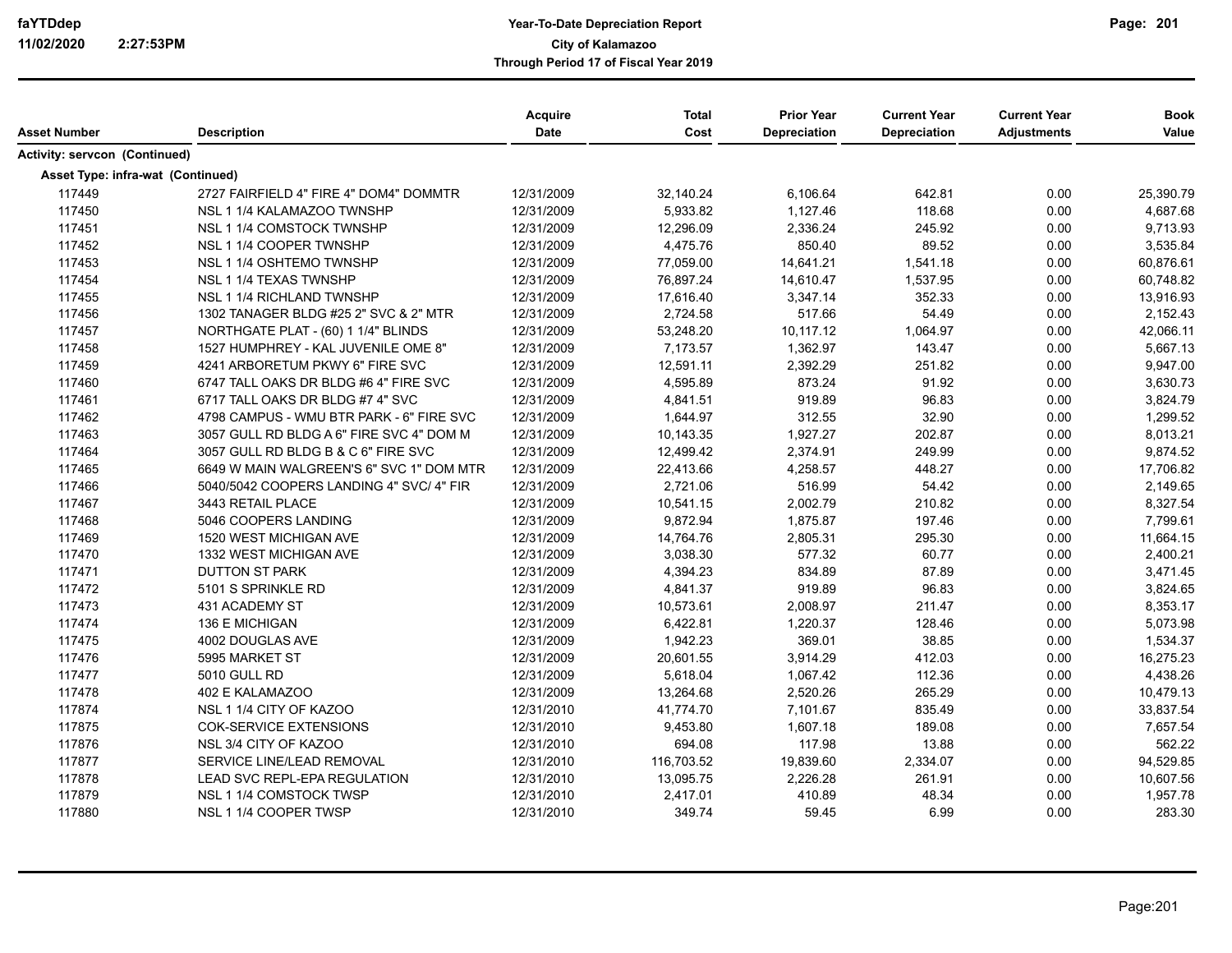|                                   |                                   | Acquire<br>Date | <b>Total</b><br>Cost | <b>Prior Year</b><br>Depreciation | <b>Current Year</b> | <b>Current Year</b> | <b>Book</b> |
|-----------------------------------|-----------------------------------|-----------------|----------------------|-----------------------------------|---------------------|---------------------|-------------|
| <b>Asset Number</b>               | <b>Description</b>                |                 |                      |                                   | Depreciation        | <b>Adjustments</b>  | Value       |
| Activity: servcon (Continued)     |                                   |                 |                      |                                   |                     |                     |             |
| Asset Type: infra-wat (Continued) |                                   |                 |                      |                                   |                     |                     |             |
| 117881                            | NSL 1 1/4 OSHTEMO TWSP            | 12/31/2010      | 9,694.53             | 1,648.07                          | 193.89              | 0.00                | 7,852.57    |
| 117882                            | NSL 1 1/4 TEXAS TWSP              | 12/31/2010      | 13,232.96            | 2,249.61                          | 264.66              | 0.00                | 10,718.69   |
| 117883                            | NSL 1 1/4 PAVILION TWSP           | 12/31/2010      | 16.21                | 2.73                              | 0.32                | 0.00                | 13.16       |
| 117884                            | NSL 1 1/4 RICHLAND TWSP           | 12/31/2010      | 2,816.43             | 478.80                            | 56.33               | 0.00                | 2,281.30    |
| 117885                            | 6860/6850 STADIUM DR-4" SVC       | 12/31/2010      | 9,623.23             | 1,635.94                          | 192.46              | 0.00                | 7,794.83    |
| 117886                            | KZOO/BATTLE CREEK AIRPORT         | 12/31/2010      | 29,020.85            | 4,933.57                          | 580.42              | 0.00                | 23,506.86   |
| 117887                            | FULTON / CAMERON - 2" MTR         | 12/31/2010      | 11,982.68            | 2,037.03                          | 239.65              | 0.00                | 9,706.00    |
| 117888                            | 1621 RIVER (SCHAAPS) -2"SVC       | 12/31/2010      | 28,179.99            | 4,790.60                          | 563.60              | 0.00                | 22,825.79   |
| 117889                            | 329 N BURDICK - 6" FIRE SVC       | 12/31/2010      | 23,450.06            | 3,986.50                          | 469.00              | 0.00                | 18,994.56   |
| 117890                            | 6955 WEST KL AVE - 4" SVC         | 12/31/2010      | 30,818.90            | 5,239.23                          | 616.38              | 0.00                | 24,963.29   |
| 117891                            | 3902 STADIUM- 6" SVC              | 12/31/2010      | 6,134.03             | 1,042.78                          | 122.68              | 0.00                | 4,968.57    |
| 117892                            | 330 N DRAKE - 6" SVC              | 12/31/2010      | 31,794.25            | 5,405.03                          | 635.88              | 0.00                | 25,753.34   |
| 117893                            | 7171 STADIUM DR - 6" FIRE         | 12/31/2010      | 9,204.50             | 1,564.77                          | 184.09              | 0.00                | 7,455.64    |
| 117894                            | 2538 26TH ST - 2" SVC             | 12/31/2010      | 400.86               | 68.17                             | 8.02                | 0.00                | 324.67      |
| 117895                            | 355 E KALAMAZOO AVE - 6" SVC      | 12/31/2010      | 22,626.69            | 3,846.51                          | 452.53              | 0.00                | 18,327.65   |
| 117896                            | 3625 PARK CIRCLE DR - 8" SVC      | 12/31/2010      | 5,089.67             | 865.22                            | 101.79              | 0.00                | 4,122.66    |
| 117897                            | 3725 W MICHIGAN AVE - 6" FIRE SVC | 12/31/2010      | 17,538.65            | 2,981.55                          | 350.77              | 0.00                | 14,206.33   |
| 117898                            | 4115 OAK HARBOR - 2" SVC          | 12/31/2010      | 2,814.30             | 478.46                            | 56.29               | 0.00                | 2,279.55    |
| 117899                            | 214 SAGE ST-4" FIRE               | 12/31/2010      | 1,763.88             | 299.88                            | 35.28               | 0.00                | 1,428.72    |
| 117900                            | 610 S BURDICK-6" SVC              | 12/31/2010      | 11,254.33            | 1,913.26                          | 225.09              | 0.00                | 9,115.98    |
| 117901                            | 6767 WEST O AVE/KVCC-6" SERVICE   | 12/31/2010      | 25,277.76            | 4,297.23                          | 505.55              | 0.00                | 20,474.98   |
| 117902                            | 432 KENDALL/WELLFIELD#11-2" IRRIG | 12/31/2010      | 3,797.05             | 645.49                            | 75.94               | 0.00                | 3,075.62    |
| 117903                            | 1013 OAK ST - 2" SVC              | 12/31/2010      | 5,871.20             | 998.07                            | 117.42              | 0.00                | 4,755.71    |
| 117904                            | 6097 GULL RD - 6"SVC              | 12/31/2010      | 12,808.63            | 2,177.45                          | 256.17              | 0.00                | 10,375.01   |
| 117905                            | 1207 OAKLAND DR - 2"SVC           | 12/31/2010      | 12,470.29            | 2,119.98                          | 249.41              | 0.00                | 10,100.90   |
| 117906                            | 1053 KNOLLWOOD/BLDG 1 - 4"SVC     | 12/31/2010      | 5,262.44             | 894.62                            | 105.25              | 0.00                | 4,262.57    |
| 117907                            | 1127 KNOLLWOOD/BLDG 2 - 4"SVC     | 12/31/2010      | 3,864.49             | 656.97                            | 77.29               | 0.00                | 3,130.23    |
| 117908                            | 510 N BURDICK - 4"SVC             | 12/31/2010      | 9,650.09             | 1,640.50                          | 193.00              | 0.00                | 7,816.59    |
| 117909                            | 3837 BRIARPATCH CIRCLE - 2"SVC    | 12/31/2010      | 1,212.85             | 206.21                            | 24.26               | 0.00                | 982.38      |
| 117910                            | 1207 KNOLLWOOD - 4" SVC           | 12/31/2010      | 8,585.92             | 1,459.62                          | 171.72              | 0.00                | 6,954.58    |
| 117911                            | NSL 1 1/4 COMSTOCK TWNSP          | 12/31/2010      | 17,497.00            | 2,974.49                          | 349.94              | 0.00                | 14,172.57   |
| 117912                            | NSL 1 1/4 COOPER TWNSP            | 12/31/2010      | 12,875.00            | 2,188.75                          | 257.50              | 0.00                | 10,428.75   |
| 117913                            | NSL 1 1/4 KALAMAZOO TWNSP         | 12/31/2010      | 37,784.00            | 6,423.28                          | 755.68              | 0.00                | 30,605.04   |
| 117914                            | NSL 1 1/4 OSHTEMO TWNSP           | 12/31/2010      | 89,632.00            | 15,237.44                         | 1,792.64            | 0.00                | 72,601.92   |
| 117915                            | NSL 1 1/4 CITY OF PORTAGE         | 12/31/2010      | 2,445.00             | 415.65                            | 48.90               | 0.00                | 1,980.45    |
| 117916                            | NSL 1 1/4 RICHLAND TWNSP          | 12/31/2010      | 59,468.00            | 10,109.56                         | 1,189.36            | 0.00                | 48,169.08   |
| 117917                            | NSL 1 1/4 TEXAS TWNSP             | 12/31/2010      | 190,643.00           | 32,409.31                         | 3,812.86            | 0.00                | 154,420.83  |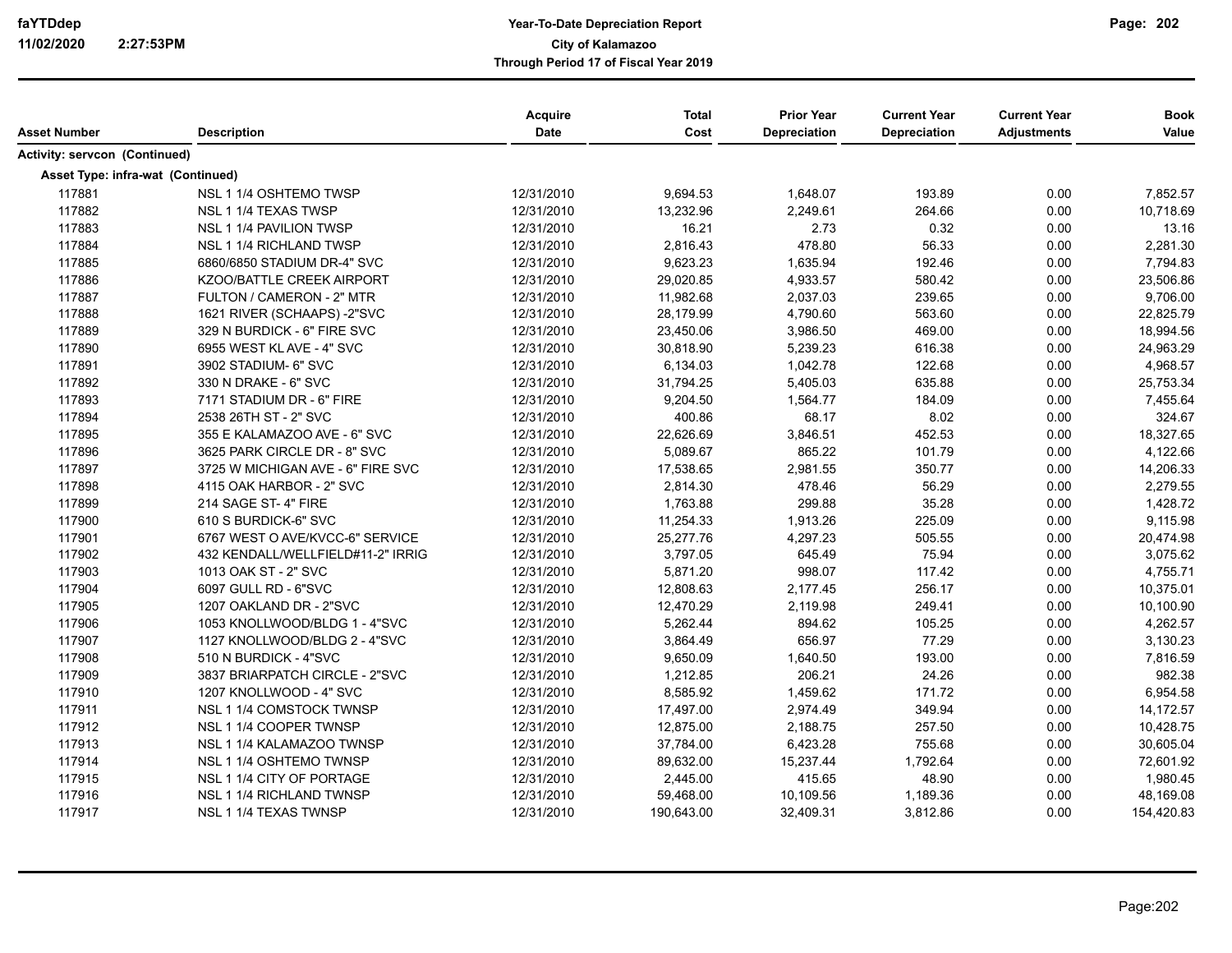|                                   |                                            | Acquire     | <b>Total</b> | <b>Prior Year</b> | <b>Current Year</b> | <b>Current Year</b> | <b>Book</b> |
|-----------------------------------|--------------------------------------------|-------------|--------------|-------------------|---------------------|---------------------|-------------|
| <b>Asset Number</b>               | <b>Description</b>                         | <b>Date</b> | Cost         | Depreciation      | Depreciation        | <b>Adjustments</b>  | Value       |
| Activity: servcon (Continued)     |                                            |             |              |                   |                     |                     |             |
| Asset Type: infra-wat (Continued) |                                            |             |              |                   |                     |                     |             |
| 117918                            | NSL 1 1/4 COMSTOCK TWNSP                   | 12/31/2010  | 27,687.00    | 4,706.79          | 553.74              | 0.00                | 22,426.47   |
| 117919                            | NSL 1 1/4 COOPER TWNSP                     | 12/31/2010  | 4,826.00     | 820.42            | 96.52               | 0.00                | 3,909.06    |
| 117920                            | NSL 1 1/4 KALAMAZOO TWNSP                  | 12/31/2010  | 12,351.00    | 2,099.67          | 247.02              | 0.00                | 10,004.31   |
| 117921                            | NSL 1 1/4 OSHTEMO TWNSP                    | 12/31/2010  | 102,380.00   | 17,404.60         | 2,047.60            | 0.00                | 82,927.80   |
| 117922                            | NSL 1 1/4 RICHLAND TWNSP                   | 12/31/2010  | 38,111.00    | 6,478.87          | 762.22              | 0.00                | 30,869.91   |
| 117923                            | NSL 1 1/4 TEXAS TWNSP                      | 12/31/2010  | 176,923.00   | 30,076.91         | 3,538.46            | 0.00                | 143,307.63  |
| 118391                            | NSL 1 1/4 KALAMAZOO TWSP                   | 12/31/2011  | 34,002.00    | 5,100.30          | 680.04              | 0.00                | 28,221.66   |
| 118392                            | NSL 1 1/4 CITY OF PORTAGE                  | 12/31/2011  | 3,234.00     | 485.10            | 64.68               | 0.00                | 2,684.22    |
| 118393                            | NSL 1 1/4 COMSTOCK TWSP                    | 12/31/2011  | 16,902.00    | 2,535.30          | 338.04              | 0.00                | 14,028.66   |
| 118394                            | NSL 1 1/4 OSHTEMO TWSP                     | 12/31/2011  | 99,044.00    | 14,856.60         | 1,980.88            | 0.00                | 82,206.52   |
| 118395                            | NSL 1 1/4 TEXAS TWSP                       | 12/31/2011  | 112,177.00   | 16,826.55         | 2,243.54            | 0.00                | 93,106.91   |
| 118396                            | NSL 1 1/4 RICHLAND TWSP                    | 12/31/2011  | 32,498.00    | 4,874.70          | 649.96              | 0.00                | 26,973.34   |
| 118397                            | NSL 1 1/4 CITY OF KAZOO                    | 12/31/2011  | 86,275.38    | 12,941.32         | 1,725.51            | 0.00                | 71,608.55   |
| 118398                            | CITY OF KALAMAZOO - SERVICE EXTENSIONS     | 12/31/2011  | 8,693.73     | 1,304.04          | 173.88              | 0.00                | 7,215.81    |
| 118399                            | NSL 3/4 CITY OF KAZOO                      | 12/31/2011  | 698.77       | 104.83            | 13.98               | 0.00                | 579.96      |
| 118400                            | SERVICE LINE / LEAD REMOVAL                | 12/31/2011  | 47,316.39    | 7,097.47          | 946.33              | 0.00                | 39,272.59   |
| 118401                            | LEAD SRVC REPLACEMENT - EPA REGULATION     | 12/31/2011  | 2,837.14     | 425.55            | 56.74               | 0.00                | 2,354.85    |
| 118402                            | NSL 1 1/4 KALAMAZOO TWNSHP                 | 12/31/2011  | 3,562.88     | 534.45            | 71.26               | 0.00                | 2,957.17    |
| 118403                            | NSL 1 1/4 COMSTOCK TWNSP                   | 12/31/2011  | 1,976.71     | 296.48            | 39.53               | 0.00                | 1,640.70    |
| 118404                            | NSL 1 1/4 OSHTEMO TWNSP                    | 12/31/2011  | 12,581.97    | 1,887.30          | 251.64              | 0.00                | 10,443.03   |
| 118405                            | NSL 1 1/4 TEXAS TWNSP                      | 12/31/2011  | 8,523.36     | 1,278.52          | 170.47              | 0.00                | 7,074.37    |
| 118406                            | NSL 1 1/4 RICHLAND TWNSP                   | 12/31/2011  | 2,579.03     | 386.85            | 51.58               | 0.00                | 2,140.60    |
| 118407                            | <b>GRINDER STATION -421 BRYANT -6" SVC</b> | 12/31/2011  | 11,209.54    | 1,681.43          | 224.19              | 0.00                | 9,303.92    |
| 118408                            | 1053 KNOLLWOOD/BLDG 1 - 4"SVC W/ 4" MTR    | 12/31/2011  | 4,991.30     | 748.72            | 99.83               | 0.00                | 4,142.75    |
| 118409                            | 510 N BURDICK - 4"SVC W/3" MTR             | 12/31/2011  | 2,933.91     | 440.10            | 58.68               | 0.00                | 2,435.13    |
| 118410                            | 2404 WESTERN AVE - 4" SVC W/ 4" MTR        | 12/31/2011  | 9,138.95     | 1,370.85          | 182.78              | 0.00                | 7,585.32    |
| 118411                            | 761 PLEASANT AVE - 2" SVC W/ 2" MTR        | 12/31/2011  | 5,460.26     | 819.05            | 109.21              | 0.00                | 4,532.00    |
| 118412                            | 755 PLEASANT AVE - 2" SVC W/ 2" MTR        | 12/31/2011  | 3,899.17     | 584.85            | 77.98               | 0.00                | 3,236.34    |
| 118413                            | 745 PLEASANT AVE - 2" SVC W/ 2" MTR        | 12/31/2011  | 3,110.72     | 466.58            | 62.22               | 0.00                | 2,581.92    |
| 118414                            | KAL AIRPORT CONTROL TOWER - 6" FIRE        | 12/31/2011  | 3,221.45     | 483.23            | 64.43               | 0.00                | 2,673.79    |
| 118415                            | 6098 CELERY - 4" SVC W/ 3" MTR             | 12/31/2011  | 4,387.09     | 658.05            | 87.74               | 0.00                | 3,641.30    |
| 118416                            | 2712 PORTAGE (KRAFTBRAU) - 4" FIRE SVC     | 12/31/2011  | 6,562.46     | 984.38            | 131.25              | 0.00                | 5,446.83    |
| 118417                            | 507 HARRISON-PEOPLES FOOD CO-OP            | 12/31/2011  | 11,665.06    | 1,749.75          | 233.30              | 0.00                | 9,682.01    |
| 118418                            | 1603 N. PITCHER-WRIGHT COATING             | 12/31/2011  | 18,203.62    | 2,730.53          | 364.07              | 0.00                | 15,109.02   |
| 118419                            | 2920 CRYSTAL LANE/PARK VILLAGE PINES       | 12/31/2011  | 13,949.23    | 2,092.37          | 278.99              | 0.00                | 11,577.87   |
| 118420                            | 2638 BLUE STONE CIRCLE                     | 12/31/2011  | 3,385.69     | 507.83            | 67.71               | 0.00                | 2,810.15    |
| 118421                            | KALAMAZOO CTY FAIRGROUNDS                  | 12/31/2011  | 39,095.37    | 5,864.32          | 781.91              | 0.00                | 32,449.14   |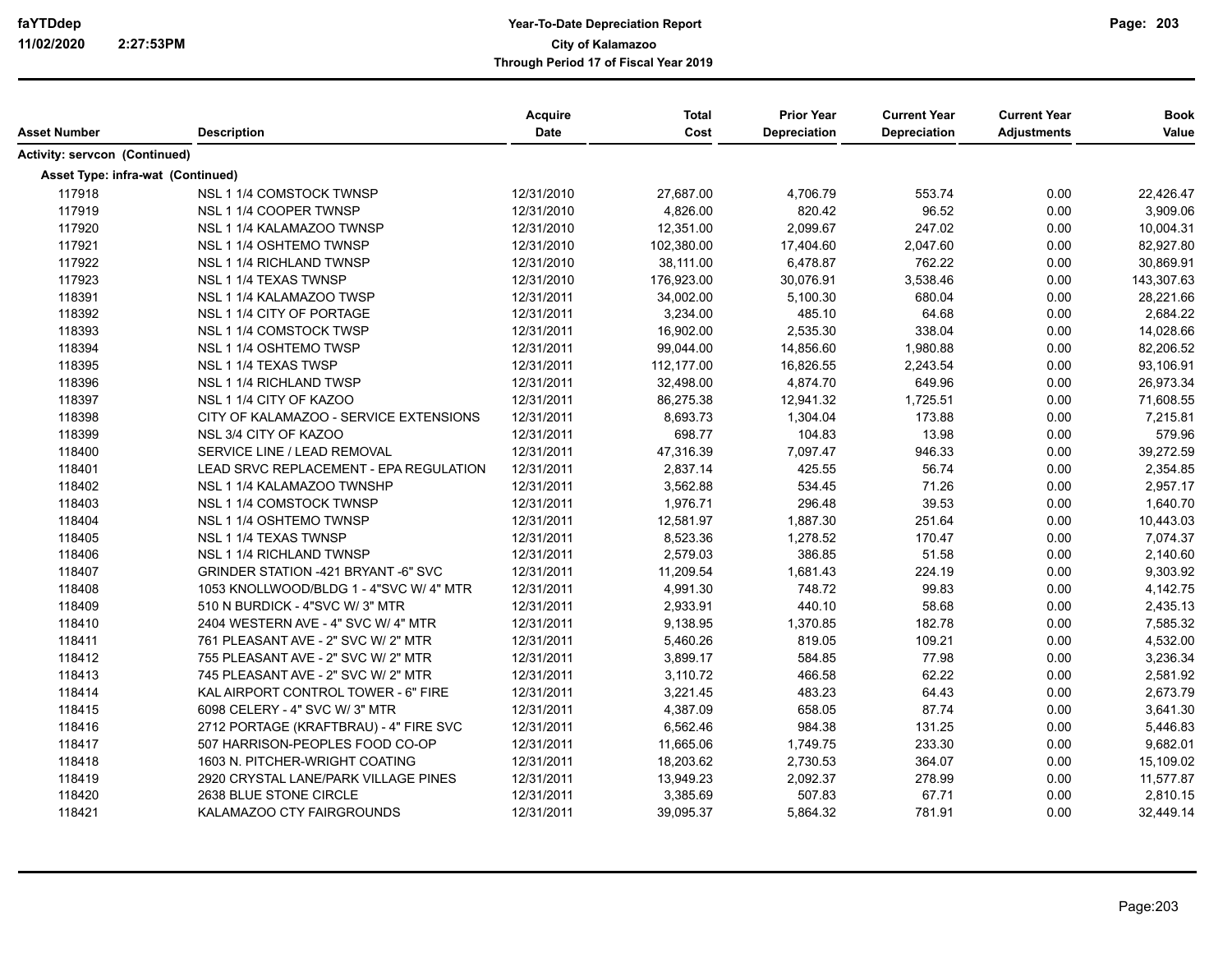|                                      |                                          | <b>Acquire</b> | <b>Total</b> | <b>Prior Year</b>   | <b>Current Year</b> | <b>Current Year</b> | <b>Book</b> |
|--------------------------------------|------------------------------------------|----------------|--------------|---------------------|---------------------|---------------------|-------------|
| Asset Number                         | <b>Description</b>                       | Date           | Cost         | <b>Depreciation</b> | Depreciation        | <b>Adjustments</b>  | Value       |
| <b>Activity: servcon (Continued)</b> |                                          |                |              |                     |                     |                     |             |
| Asset Type: infra-wat (Continued)    |                                          |                |              |                     |                     |                     |             |
| 118422                               | HILLSIDE MIDDLE SCHOOL/8" FIRE SVC       | 12/31/2011     | 9,560.36     | 1,434.07            | 191.21              | 0.00                | 7,935.08    |
| 118423                               | 1311 PORTAGE-INSTALL 2" SVC W/ 2" MTR    | 12/31/2011     | 12,124.47    | 1,818.68            | 242.49              | 0.00                | 10,063.30   |
| 118424                               | 516-524 E. NORTH ST/LIFE STORY NETWORK   | 12/31/2011     | 1,043.76     | 156.57              | 20.88               | 0.00                | 866.31      |
| 118425                               | SANGREN HALL-8" SERVICE                  | 12/31/2011     | 4,146.14     | 621.90              | 82.92               | 0.00                | 3,441.32    |
| 118426                               | 5047 W. MAIN/TACO BELL                   | 12/31/2011     | 898.25       | 134.74              | 17.97               | 0.00                | 745.54      |
| 118427                               | 345 N BURDICK/RICKMAN HOUSE              | 12/31/2011     | 5,163.08     | 774.45              | 103.26              | 0.00                | 4,285.37    |
| 118428                               | 8938 KRUM AVE/BELLS BREWERY              | 12/31/2011     | 5,290.02     | 793.50              | 105.80              | 0.00                | 4,390.72    |
| 118429                               | 810 LAKE ST/BIO-KLEEN                    | 12/31/2011     | 4,344.99     | 651.75              | 86.90               | 0.00                | 3,606.34    |
| 118430                               | 2894 LAKE STREET/FAIRGROUNDS             | 12/31/2011     | 593.43       | 89.02               | 11.87               | 0.00                | 492.54      |
| 118431                               | 601 JOHN STREET/6" DOM SVC               | 12/31/2011     | 2,267.08     | 340.05              | 45.34               | 0.00                | 1,881.69    |
| 118432                               | 1324 LAFAYETTE - 2" SVC W/ 2" DOM/1" IRR | 12/31/2011     | 844.02       | 126.60              | 16.88               | 0.00                | 700.54      |
| 118433                               | 1600 W MICHIGAN/KAL COLLEGE              | 12/31/2011     | 783.96       | 117.60              | 15.68               | 0.00                | 650.68      |
| 118434                               | 4201 STADIUM DRIVE/HAROLD ZEIGLER        | 12/31/2011     | 662.54       | 99.38               | 13.25               | 0.00                | 549.91      |
| 118435                               | 901 PORTAGE/LOAVES AND FISHES            | 12/31/2011     | 1,430.76     | 214.62              | 28.62               | 0.00                | 1,187.52    |
| 119073                               | 3700 E. Kilgore-6" service               | 12/31/2012     | 15,898.41    | 2,066.80            | 317.97              | 0.00                | 13,513.64   |
| 119074                               | Wellington-replace 44 1 1/4" services    | 12/31/2012     | 31,548.00    | 4,101.24            | 630.96              | 0.00                | 26,815.80   |
| 119075                               | 2804 W. Michigan-6" service              | 12/31/2012     | 12,140.09    | 1,578.20            | 242.80              | 0.00                | 10,319.09   |
| 119076                               | 117 W. Paterson/Family Health-2" service | 12/31/2012     | 1,880.60     | 244.47              | 37.61               | 0.00                | 1,598.52    |
| 119077                               | 2121 S. Drake/Kalsee CU-2" service       | 12/31/2012     | 1,084.95     | 141.05              | 21.70               | 0.00                | 922.20      |
| 119078                               | 105 E. Michigan/Metro Center-6" service  | 12/31/2012     | 9,185.56     | 1,194.12            | 183.71              | 0.00                | 7,807.73    |
| 119079                               | 5850 Stadium Dr/Metro Toyota-2" service  | 12/31/2012     | 639.85       | 83.20               | 12.80               | 0.00                | 543.85      |
| 119080                               | 4023 Portage Road-2" service             | 12/31/2012     | 1,893.29     | 246.15              | 37.87               | 0.00                | 1,609.27    |
| 119081                               | 676 Lake Street-existing 3/4" to FB      | 12/31/2012     | 1,326.89     | 172.51              | 26.54               | 0.00                | 1,127.84    |
| 119082                               | 5280 East N Avenue                       | 12/31/2012     | 3,334.40     | 433.48              | 66.69               | 0.00                | 2,834.23    |
| 119083                               | 3308 & 3312 W. Main-2" service           | 12/31/2012     | 3,183.59     | 413.86              | 63.67               | 0.00                | 2,706.06    |
| 119084                               | 1441 S. Drake-1 1/4" to ford box         | 12/31/2012     | 4,833.27     | 628.35              | 96.66               | 0.00                | 4,108.26    |
| 119085                               | Arboretum Pkwy-38 street services        | 12/31/2012     | 29,578.80    | 3,845.27            | 591.58              | 0.00                | 25,141.95   |
| 119086                               | NSL 1 1/4 Kalamazoo Township             | 12/31/2012     | 22,250.01    | 2,892.50            | 445.00              | 0.00                | 18,912.51   |
| 119087                               | NSL 1 1/4 City of Portage                | 12/31/2012     | 2,728.18     | 354.64              | 54.56               | 0.00                | 2,318.98    |
| 119088                               | NSL 1 1/4 Comstock Township              | 12/31/2012     | 33,786.12    | 4,392.18            | 675.72              | 0.00                | 28,718.22   |
| 119089                               | NSL 1 1/4 Oshtemo Township               | 12/31/2012     | 59,931.87    | 7,791.16            | 1,198.64            | 0.00                | 50,942.07   |
| 119090                               | NSL 1 1/4 Texas Township                 | 12/31/2012     | 206,189.85   | 26,804.70           | 4,123.80            | 0.00                | 175,261.35  |
| 119091                               | NSL 1 1/4 Richland Township              | 12/31/2012     | 67,641.07    | 8,793.33            | 1,352.82            | 0.00                | 57,494.92   |
| 119092                               | NSL 1 1/4 City of Kalamazoo              | 12/31/2012     | 31,865.01    | 4,142.45            | 637.30              | 0.00                | 27,085.26   |
| 119093                               | City of Kalamazoo-Service Extensions     | 12/31/2012     | 2,387.02     | 310.31              | 47.74               | 0.00                | 2,028.97    |
| 119094                               | Service Line/ Lead Removal               | 12/31/2012     | 32,014.66    | 4,161.89            | 640.29              | 0.00                | 27,212.48   |
| 119744                               | 773 W. Michigan/Ruperts Brewhouse        | 12/31/2013     | 4,387.77     | 482.67              | 87.76               | 0.00                | 3,817.34    |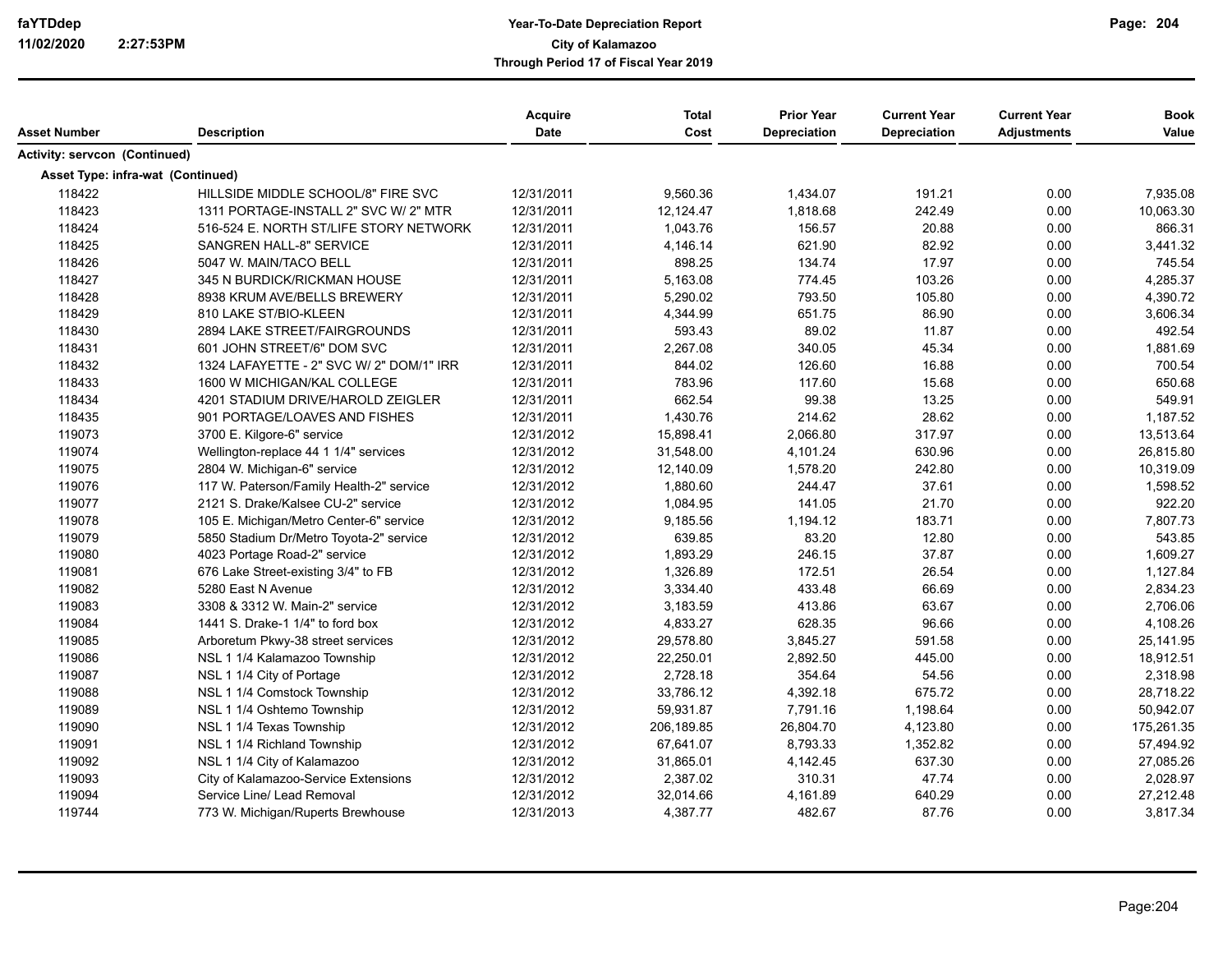| Asset Number                      | <b>Description</b>                       | Acquire<br>Date | <b>Total</b><br>Cost | <b>Prior Year</b><br>Depreciation | <b>Current Year</b><br>Depreciation | <b>Current Year</b><br><b>Adjustments</b> | <b>Book</b><br>Value |
|-----------------------------------|------------------------------------------|-----------------|----------------------|-----------------------------------|-------------------------------------|-------------------------------------------|----------------------|
|                                   |                                          |                 |                      |                                   |                                     |                                           |                      |
| Activity: servcon (Continued)     |                                          |                 |                      |                                   |                                     |                                           |                      |
| Asset Type: infra-wat (Continued) |                                          |                 |                      |                                   |                                     |                                           |                      |
| 119745                            | 3030 Kersten Court/Getman Corp           | 12/31/2013      | 3,755.60             | 413.11                            | 75.11                               | 0.00                                      | 3,267.38             |
| 119747                            | 7212 Bentwood Trail                      | 12/31/2013      | 2,460.39             | 270.65                            | 49.21                               | 0.00                                      | 2,140.53             |
| 119748                            | 5303 S. Westnedge/Grand Traverse Pie     | 12/31/2013      | 1,711.97             | 188.32                            | 34.24                               | 0.00                                      | 1,489.41             |
| 119749                            | NSL 1 1/4 CITY OF KALAMAZOO              | 12/31/2013      | 15,900.47            | 1,749.06                          | 318.01                              | 0.00                                      | 13,833.40            |
| 119750                            | <b>COK-SERVICE EXTENSIONS</b>            | 12/31/2013      | 2,556.67             | 281.22                            | 51.13                               | 0.00                                      | 2,224.32             |
| 119751                            | SERVICE LINE/LEAD REMOVAL                | 12/31/2013      | 83,057.06            | 9,136.27                          | 1,661.14                            | 0.00                                      | 72,259.65            |
| 119752                            | LEAD SVC REPLACEMENT/EPA REGULATION      | 12/31/2013      | 48,867.24            | 5,375.39                          | 977.35                              | 0.00                                      | 42,514.50            |
| 119753                            | NSL 1 1/4 KALAMAZOO TWSP                 | 12/31/2013      | 30,619.00            | 3,368.09                          | 612.38                              | 0.00                                      | 26,638.53            |
| 119754                            | NSL 1 1/4 COMSTOCK TWSP                  | 12/31/2013      | 21,465.00            | 2,361.15                          | 429.30                              | 0.00                                      | 18,674.55            |
| 119755                            | NSL 1 1/4 COOPER TWSP                    | 12/31/2013      | 4,196.40             | 461.61                            | 83.93                               | 0.00                                      | 3,650.86             |
| 119756                            | NSL 1 1/4 OSHTEMO TWSP                   | 12/31/2013      | 78,979.53            | 8,687.75                          | 1,579.59                            | 0.00                                      | 68,712.19            |
| 119757                            | NSL 1 1/4 TEXAS TWSP                     | 12/31/2013      | 188,662.53           | 20,752.88                         | 3,773.25                            | 0.00                                      | 164,136.40           |
| 119758                            | NSL 1 1/4 RICHLAND TWSP                  | 12/31/2013      | 42,607.24            | 4,686.79                          | 852.15                              | 0.00                                      | 37,068.30            |
| 119783                            | 1100 Knollwood                           | 12/31/2013      | 5,000.00             | 550.00                            | 100.00                              | 0.00                                      | 4,350.00             |
| 119784                            | 2208 E. Cork                             | 12/31/2013      | 11,750.00            | 1,292.50                          | 235.00                              | 0.00                                      | 10,222.50            |
| 119785                            | 5255 S. Westnedge/Xtreme Car Wash-2" ser | 12/31/2013      | 6,498.46             | 714.84                            | 129.97                              | 0.00                                      | 5,653.65             |
| 119786                            | 6670 W. Main/Xtreme Car Wash-2" service  | 12/31/2013      | 6,294.10             | 692.34                            | 125.88                              | 0.00                                      | 5,475.88             |
| 119787                            | 4442 Oakland Dr./Nature's Way Pre-school | 12/31/2013      | 3,840.00             | 422.40                            | 76.80                               | 0.00                                      | 3,340.80             |
| 119788                            | 7110 West Q Avenue/Texas Township Hall   | 12/31/2013      | 5,650.00             | 621.50                            | 113.00                              | 0.00                                      | 4,915.50             |
| 119789                            | 760 W. Michigan/Walgreens-6" svc         | 12/31/2013      | 7,550.00             | 830.50                            | 151.00                              | 0.00                                      | 6,568.50             |
| 119790                            | 5210 W. MAIN-6" service                  | 12/31/2013      | 16,533.84            | 1,818.74                          | 330.68                              | 0.00                                      | 14,384.42            |
| 119791                            | 6767 WEST O AVENUE/KVCC-2" service       | 12/31/2013      | 734.24               | 80.76                             | 14.69                               | 0.00                                      | 638.79               |
| 119792                            | 5701 E. CORK/TERRY'S ROAD SVC-2" service | 12/31/2013      | 3,360.54             | 369.66                            | 67.21                               | 0.00                                      | 2,923.67             |
| 119793                            | 5301 PARK CIRCLE/HARK ORCHIDS-6" service | 12/31/2013      | 13,161.79            | 1,447.82                          | 263.24                              | 0.00                                      | 11,450.73            |
| 119794                            | 3800 S. 12TH ST/K. CHRISTIAN-6" service  | 12/31/2013      | 8,661.42             | 952.76                            | 173.23                              | 0.00                                      | 7,535.43             |
| 119795                            | 1200 KNOLLWOOD AVENUE-4" service         | 12/31/2013      | 6,302.15             | 693.22                            | 126.04                              | 0.00                                      | 5,482.89             |
| 119796                            | 6276 SHUGARBUSH TRAIL-2" service         | 12/31/2013      | 1,951.71             | 214.67                            | 39.03                               | 0.00                                      | 1,698.01             |
| 119797                            | 1650 OAKLAND DR/LEGACY BLDG.-2" service  | 12/31/2013      | 6,943.99             | 763.84                            | 138.88                              | 0.00                                      | 6,041.27             |
| 119798                            | 140 S. WESTNEDGE/GONZO'S BREWERY-2" serv | 12/31/2013      | 4,925.76             | 541.84                            | 98.52                               | 0.00                                      | 4,285.40             |
| 119799                            | 10695 W. MAIN/COOLEY-2" service          | 12/31/2013      | 2,514.81             | 276.65                            | 50.30                               | 0.00                                      | 2,187.86             |
| 119800                            | 300 PORTAGE/WMU SCHOOL OF MEDICINE       | 12/31/2013      | 2,631.59             | 289.47                            | 52.63                               | 0.00                                      | 2,289.49             |
| 119801                            | 701 E. MICHIGAN/ARCADIA BREWING          | 12/31/2013      | 7,993.68             | 879.29                            | 159.87                              | 0.00                                      | 6,954.52             |
| 119802                            | 1527 Edwards/Progressive Ministries-6" s | 12/31/2013      | 6,550.00             | 720.50                            | 131.00                              | 0.00                                      | 5,698.50             |
| 119903                            | 5820 GULL ROAD/XTREME CAR WASH           | 12/31/2013      | 3,228.93             | 355.19                            | 64.58                               | 0.00                                      | 2,809.16             |
| 120307                            | 205 MONROE-4' SERVICE                    | 12/31/2014      | 19,571.58            | 1,761.44                          | 391.43                              | 0.00                                      | 17,418.71            |
| 120308                            | 8938 KRUM-6" SERVICE                     | 12/31/2014      | 12,309.46            | 1,107.85                          | 246.19                              | 0.00                                      | 10,955.42            |
| 120309                            | 1421 HEALY-6" SERVICE                    | 12/31/2014      | 14,209.19            | 1,278.81                          | 284.18                              | 0.00                                      | 12,646.20            |
|                                   |                                          |                 |                      |                                   |                                     |                                           |                      |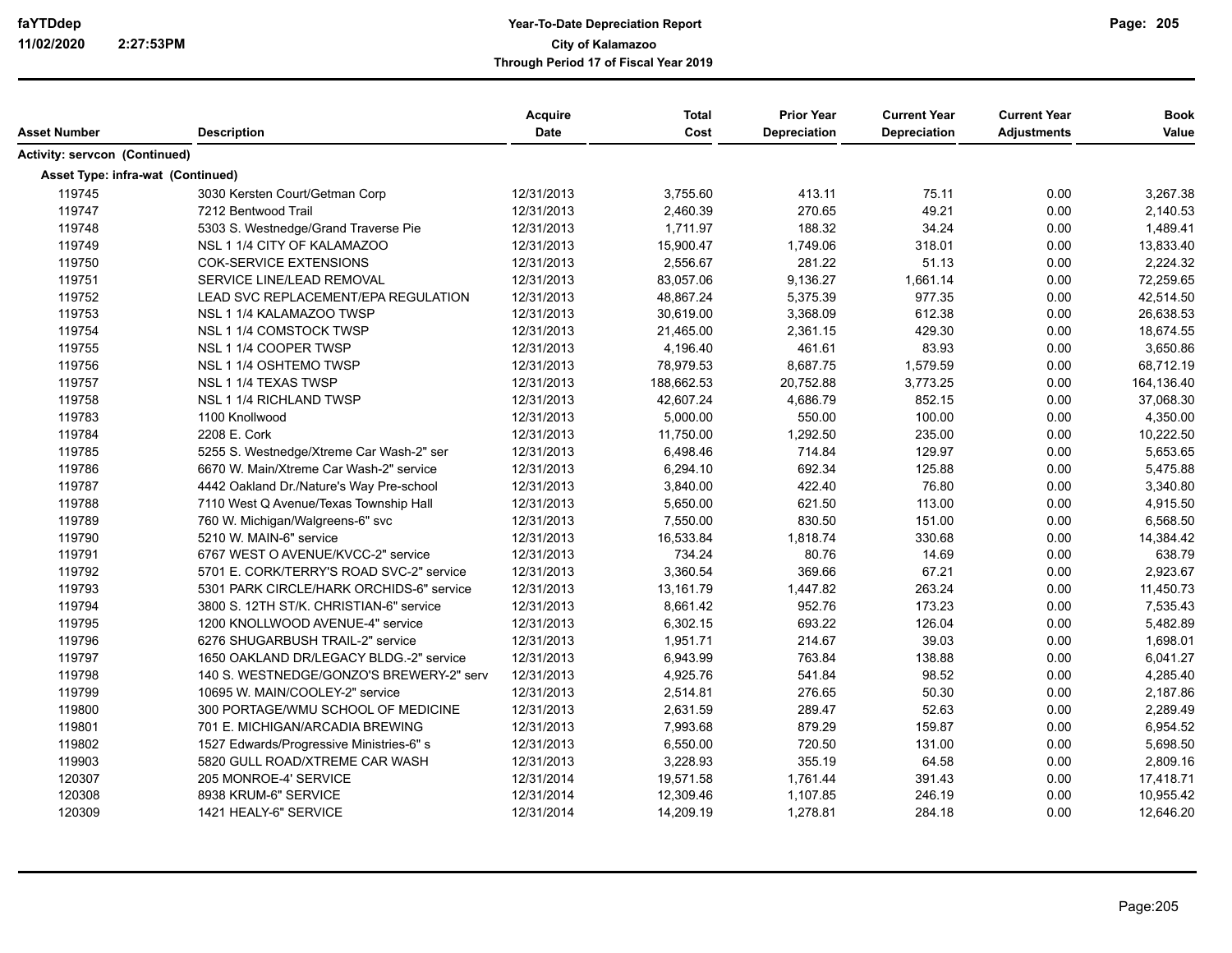|                                   |                                          | Acquire<br><b>Date</b> | <b>Total</b><br>Cost | <b>Prior Year</b><br><b>Depreciation</b> | <b>Current Year</b><br><b>Depreciation</b> | <b>Current Year</b><br><b>Adjustments</b> | <b>Book</b> |
|-----------------------------------|------------------------------------------|------------------------|----------------------|------------------------------------------|--------------------------------------------|-------------------------------------------|-------------|
| <b>Asset Number</b>               | <b>Description</b>                       |                        |                      |                                          |                                            |                                           | Value       |
| Activity: servcon (Continued)     |                                          |                        |                      |                                          |                                            |                                           |             |
| Asset Type: infra-wat (Continued) |                                          |                        |                      |                                          |                                            |                                           |             |
| 120311                            | 2610 AIRVIEW BLVD/HAMPTON INN-8' SERVICE | 12/31/2014             | 24,636.07            | 2,217.24                                 | 492.72                                     | 0.00                                      | 21,926.11   |
| 120312                            | 3800 MIDLINK-12" SERVICE                 | 12/31/2014             | 31,129.93            | 2,801.70                                 | 622.60                                     | 0.00                                      | 27,705.63   |
| 120313                            | 3800 MIDLINK-4" SERVICE                  | 12/31/2014             | 18,801.93            | 1,692.18                                 | 376.04                                     | 0.00                                      | 16,733.71   |
| 120315                            | 1725 S. PARK-2" SERVICE                  | 12/31/2014             | 672.00               | 60.48                                    | 13.44                                      | 0.00                                      | 598.08      |
| 120316                            | 515 E. RANSOM-6" SERVICE                 | 12/31/2014             | 8,721.73             | 784.94                                   | 174.43                                     | 0.00                                      | 7,762.36    |
| 120317                            | 1603 FRATERNITY VILLAGE-6" SERVICE       | 12/31/2014             | 5,963.43             | 536.71                                   | 119.27                                     | 0.00                                      | 5,307.45    |
| 120318                            | 3664 S. 9TH STREET-2" SERVICE            | 12/31/2014             | 2,450.42             | 220.54                                   | 49.01                                      | 0.00                                      | 2,180.87    |
| 120319                            | 5452 MISTY CREEK-4" SERVICE              | 12/31/2014             | 6,400.72             | 576.05                                   | 128.01                                     | 0.00                                      | 5,696.66    |
| 120320                            | 131 W. CEDAR-4" SERVICE                  | 12/31/2014             | 6,582.17             | 592.38                                   | 131.64                                     | 0.00                                      | 5,858.15    |
| 120322                            | 7780 S 8TH STREET-8" SERVICE             | 12/31/2014             | 32,380.89            | 2,914.29                                 | 647.62                                     | 0.00                                      | 28,818.98   |
| 120324                            | 5050 COOPERS LANDING-4" SERVICE          | 12/31/2014             | 5,427.83             | 488.52                                   | 108.56                                     | 0.00                                      | 4,830.75    |
| 120325                            | 9400 E. MICHIGAN-4" SERVICE              | 12/31/2014             | 9,029.20             | 812.61                                   | 180.58                                     | 0.00                                      | 8,036.01    |
| 120326                            | 2593 AZO-4" SERVICE                      | 12/31/2014             | 6,784.73             | 610.61                                   | 135.69                                     | 0.00                                      | 6,038.43    |
| 120327                            | 517 WALBRIDGE-6" SERVICE                 | 12/31/2014             | 4,504.51             | 405.41                                   | 90.09                                      | 0.00                                      | 4,009.01    |
| 120329                            | 5947 EAST H AVENUE-4" SERVICE            | 12/31/2014             | 3,876.00             | 348.84                                   | 77.52                                      | 0.00                                      | 3,449.64    |
| 120330                            | 6970 TEXAS DRIVE-2" SERVICE              | 12/31/2014             | 1,419.73             | 127.76                                   | 28.39                                      | 0.00                                      | 1,263.58    |
| 120331                            | 1919 PORTAGE/820 LAY-6" SERVICE          | 12/31/2014             | 6,430.55             | 578.75                                   | 128.61                                     | 0.00                                      | 5,723.19    |
| 120333                            | 811 S, DRAKE-2" SERVICE                  | 12/31/2014             | 5,523.41             | 497.11                                   | 110.47                                     | 0.00                                      | 4,915.83    |
| 120334                            | 3300 RESEARCH WAY-6" SERVICE             | 12/31/2014             | 1,163.29             | 104.71                                   | 23.27                                      | 0.00                                      | 1,035.31    |
| 120335                            | 4038 N. WESTNEDGE-4" SERVICE             | 12/31/2014             | 25,236.53            | 2,271.29                                 | 504.73                                     | 0.00                                      | 22,460.51   |
| 120336                            | 1919 PORTAGE ROAD-6" SERVICE             | 12/31/2014             | 5,546.81             | 499.23                                   | 110.94                                     | 0.00                                      | 4,936.64    |
| 120338                            | NSL 1 1/4 City of Kalamazoo              | 12/31/2014             | 30,634.47            | 2,757.10                                 | 612.69                                     | 0.00                                      | 27,264.68   |
| 120339                            | City of Kalamazoo-Service Extensions     | 12/31/2014             | 168.53               | 15.17                                    | 3.37                                       | 0.00                                      | 149.99      |
| 120340                            | NSL 3/4 City of Kalamazoo                | 12/31/2014             | 11,694.70            | 1,052.51                                 | 233.89                                     | 0.00                                      | 10,408.30   |
| 120341                            | Lead Svc. Replacement/EPA Regulation     | 12/31/2014             | 22,344.27            | 2,011.00                                 | 446.89                                     | 0.00                                      | 19,886.38   |
| 120342                            | NSL 1 1/4 Kalamazoo Township             | 12/31/2014             | 36,238.58            | 3,261.47                                 | 724.77                                     | 0.00                                      | 32,252.34   |
| 120343                            | NSL 1 1/4 City of Portage                | 12/31/2014             | 2,085.00             | 187.65                                   | 41.70                                      | 0.00                                      | 1,855.65    |
| 120344                            | NSL 1 1/4 Comstock Township              | 12/31/2014             | 72,298.06            | 6,506.82                                 | 1,445.96                                   | 0.00                                      | 64,345.28   |
| 120345                            | NSL 1 1/4 Cooper Township                | 12/31/2014             | 7,767.26             | 699.07                                   | 155.34                                     | 0.00                                      | 6,912.85    |
| 120346                            | NSL 1 1/4 Oshtemo Township               | 12/31/2014             | 121,129.99           | 10,901.70                                | 2,422.60                                   | 0.00                                      | 107,805.69  |
| 120347                            | NSL 1 1/4 Texas Township                 | 12/31/2014             | 147,810.55           | 13,302.95                                | 2,956.21                                   | 0.00                                      | 131,551.39  |
| 120348                            | NSL 1 1/4 Richland Township              | 12/31/2014             | 80,413.79            | 7,237.26                                 | 1,608.28                                   | 0.00                                      | 71,568.25   |
| 121081                            | NSL 1 1/4 City of Kalamazoo              | 12/31/2015             | 21,483.31            | 1,503.84                                 | 429.67                                     | 0.00                                      | 19,549.80   |
| 121082                            | City of Kalamazoo-Service Extensions     | 12/31/2015             | 11,638.95            | 814.73                                   | 232.78                                     | 0.00                                      | 10,591.44   |
| 121083                            | Lead Svc. Replacement/EPA Regulation     | 12/31/2015             | 142,032.79           | 9,942.31                                 | 2,840.66                                   | 0.00                                      | 129,249.82  |
| 121084                            | NSL 1 1/4 Kalamazoo Township             | 12/31/2015             | 21,652.31            | 1,515.67                                 | 433.05                                     | 0.00                                      | 19,703.59   |
| 121085                            | NSL 1 1/4 City of Portage                | 12/31/2015             | 4,386.00             | 307.02                                   | 87.72                                      | 0.00                                      | 3,991.26    |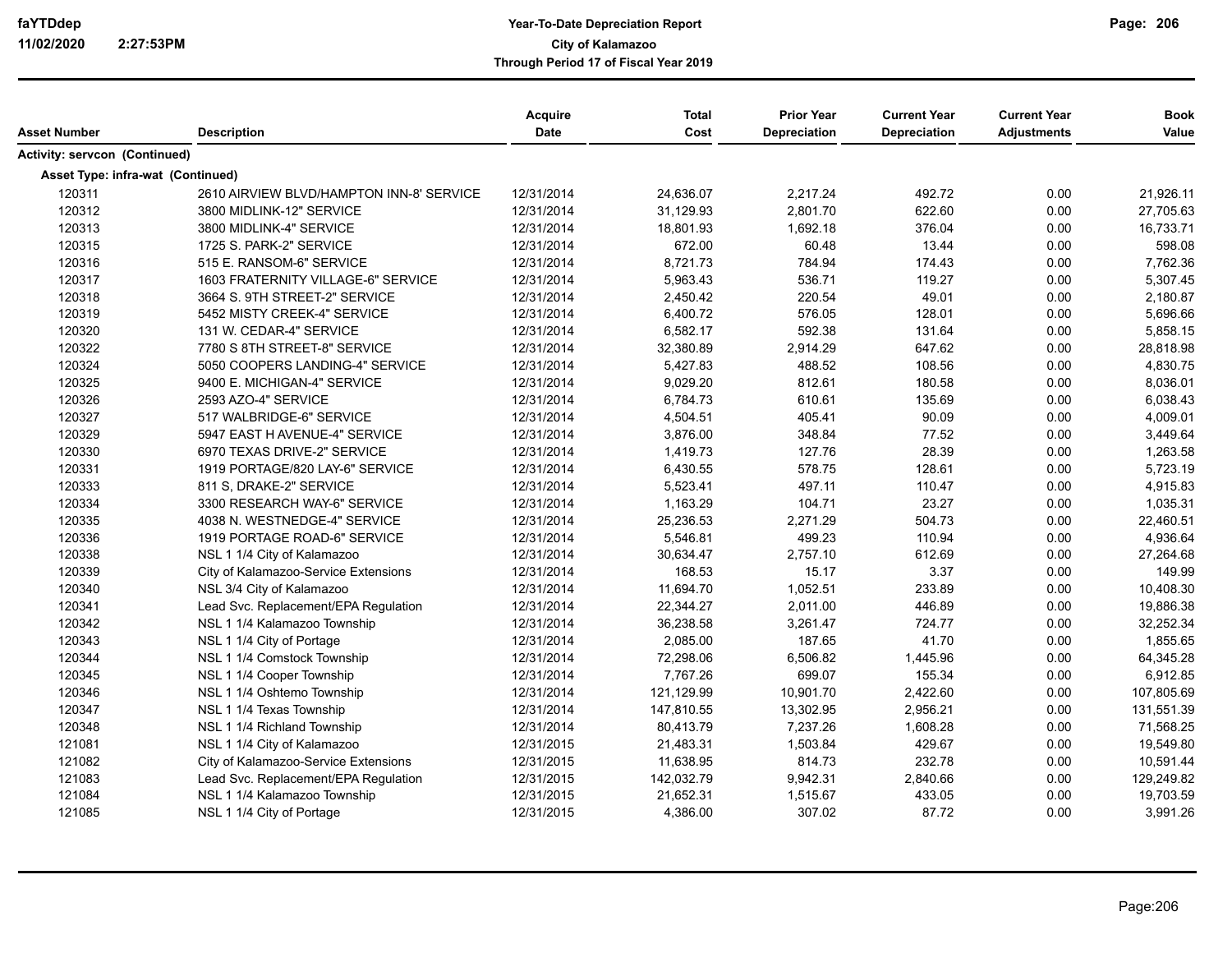| Asset Number                         | <b>Description</b>                       | Acquire<br>Date | <b>Total</b><br>Cost | <b>Prior Year</b><br>Depreciation | <b>Current Year</b><br><b>Depreciation</b> | <b>Current Year</b><br><b>Adjustments</b> | <b>Book</b><br>Value |
|--------------------------------------|------------------------------------------|-----------------|----------------------|-----------------------------------|--------------------------------------------|-------------------------------------------|----------------------|
| <b>Activity: servcon (Continued)</b> |                                          |                 |                      |                                   |                                            |                                           |                      |
|                                      | Asset Type: infra-wat (Continued)        |                 |                      |                                   |                                            |                                           |                      |
| 121086                               | NSL 1 1/4 Comstock Township              | 12/31/2015      | 67,070.14            | 4,694.90                          | 1,341.40                                   | 0.00                                      | 61,033.84            |
| 121087                               | NSL 1 1/4 Cooper Township                | 12/31/2015      | 9,226.95             | 645.89                            | 184.54                                     | 0.00                                      | 8,396.52             |
| 121088                               | NSL 1 1/4 Oshtemo Township               | 12/31/2015      | 174,082.13           | 12,185.74                         | 3,481.64                                   | 0.00                                      | 158,414.75           |
| 121089                               | NSL 1 1/4 Texas Township                 | 12/31/2015      | 150,535.92           | 10,537.52                         | 3,010.72                                   | 0.00                                      | 136,987.68           |
| 121090                               | NSL 1 1/4 Pavilion Township              | 12/31/2015      | 140.94               | 9.87                              | 2.82                                       | 0.00                                      | 128.25               |
| 121091                               | NSL 1 1/4 Richland Township              | 12/31/2015      | 50,815.39            | 3,557.08                          | 1,016.31                                   | 0.00                                      | 46,242.00            |
| 121102                               | 1400 NORTH DRAKE-6" SERVICE              | 12/31/2015      | 19,957.78            | 1,397.06                          | 399.16                                     | 0.00                                      | 18,161.56            |
| 121114                               | 600 N. DORMITORY ROAD-4" SERVICE         | 12/31/2015      | 3,844.35             | 269.11                            | 76.89                                      | 0.00                                      | 3,498.35             |
| 121115                               | 2432 NORTH DRAKE-6" SERVICE              | 12/31/2015      | 5,669.99             | 396.90                            | 113.40                                     | 0.00                                      | 5,159.69             |
| 121142                               | 1536 GULL ROAD-6" SERVICE                | 12/31/2015      | 2,553.00             | 178.71                            | 51.06                                      | 0.00                                      | 2,323.23             |
| 121148                               | 5622 W. MAIN-6" SERVICE                  | 12/31/2015      | 10,174.71            | 712.22                            | 203.49                                     | 0.00                                      | 9,259.00             |
| 121150                               | 2701 WEST MICHIGAN-6" SERVICE            | 12/31/2015      | 17,847.11            | 1,249.29                          | 356.94                                     | 0.00                                      | 16,240.88            |
| 121156                               | 8566 KRUM-6" SERVICE                     | 12/31/2015      | 49,761.88            | 3,483.34                          | 995.24                                     | 0.00                                      | 45,283.30            |
| 121157                               | 5070 SOUTH WESTNEDGE-8" SERVICE          | 12/31/2015      | 17,843.92            | 1,249.08                          | 356.88                                     | 0.00                                      | 16,237.96            |
| 121158                               | 5080 SOUTH WESTNEDGE-8" SERVICE          | 12/31/2015      | 6,532.00             | 457.24                            | 130.64                                     | 0.00                                      | 5,944.12             |
| 121163                               | 601 OAKLAND DRIVE/WMU EAST HALL-6" SERVI | 12/31/2015      | 3,977.73             | 278.43                            | 79.55                                      | 0.00                                      | 3,619.75             |
| 121165                               | 224 EAST CROSSTOWN/FOOD INNOVATION-6" SE | 12/31/2015      | 19,474.77            | 1,363.25                          | 389.50                                     | 0.00                                      | 17,722.02            |
| 121168                               | 615 EAST CROSSTOWN/KCMHSAS BUILDING-6" S | 12/31/2015      | 9,036.34             | 632.55                            | 180.73                                     | 0.00                                      | 8,223.06             |
| 121169                               | 418 E. WALNUT-6" SERVICE                 | 12/31/2015      | 13,438.68            | 940.70                            | 268.77                                     | 0.00                                      | 12,229.21            |
| 121174                               | VINEYARD PARKWAY-4" MAIN                 | 12/31/2015      | 3,057.28             | 214.02                            | 61.15                                      | 0.00                                      | 2,782.11             |
| 121175                               | 5200 EAST CORK-6" SERVICE                | 12/31/2015      | 18,432.15            | 1,290.24                          | 368.64                                     | 0.00                                      | 16,773.27            |
| 121176                               | 2854 11TH STREET-6" SERVICE              | 12/31/2015      | 25,579.33            | 1,790.56                          | 511.59                                     | 0.00                                      | 23,277.18            |
| 121186                               | HOUSTON PLACE LEAD SERVICE REPLACEMENT   | 12/31/2015      | 5,000.00             | 350.00                            | 100.00                                     | 0.00                                      | 4,550.00             |
| 121189                               | 606 EAST KILGORE-4" SERVICE              | 12/31/2015      | 953.33               | 66.74                             | 19.07                                      | 0.00                                      | 867.52               |
| 121192                               | 8938 KRUM-6" SERVICE                     | 12/31/2015      | 2,882.73             | 201.78                            | 57.65                                      | 0.00                                      | 2,623.30             |
| 121193                               | 3414 GEMBRIT CIRCLE-8" SERVICE           | 12/31/2015      | 23,893.25            | 1,672.53                          | 477.87                                     | 0.00                                      | 21,742.85            |
| 121199                               | 5480 GULL ROAD-6" SERVICE                | 12/31/2015      | 17,908.00            | 1,253.56                          | 358.16                                     | 0.00                                      | 16,296.28            |
| 121202                               | 5200 SOUTH 9TH STREET-4" SERVICE         | 12/31/2015      | 6,211.68             | 434.81                            | 124.23                                     | 0.00                                      | 5,652.64             |
| 121205                               | 820 RANKIN-2" SERVICE                    | 12/31/2015      | 3,838.66             | 268.70                            | 76.77                                      | 0.00                                      | 3,493.19             |
| 121206                               | 4214 SOUTH WESTNEDGE-6" SERVICE          | 12/31/2015      | 6,245.67             | 437.19                            | 124.91                                     | 0.00                                      | 5,683.57             |
| 121207                               | 4514/4510 WEST MAIN-4" SERVICE           | 12/31/2015      | 5,299.66             | 370.97                            | 105.99                                     | 0.00                                      | 4,822.70             |
| 121208                               | 5123 RIVERVIEW-2" SERVICE                | 12/31/2015      | 11,163.20            | 781.41                            | 223.26                                     | 0.00                                      | 10,158.53            |
| 121209                               | 8818 NORTH 32ND STREET-2" SERVICE        | 12/31/2015      | 5.842.90             | 409.01                            | 116.86                                     | 0.00                                      | 5,317.03             |
| 121210                               | 2592 BLUESTONE CIRCLE-2" SERVICE         | 12/31/2015      | 4,747.43             | 332.32                            | 94.95                                      | 0.00                                      | 4,320.16             |
| 121211                               | 3596 SOUTH CIRCLE DRIVE-4" SERVICE       | 12/31/2015      | 11,689.10            | 818.23                            | 233.78                                     | 0.00                                      | 10,637.09            |
| 121212                               | 3588 SOUTH CIRCLE DRIVE-4" SERVICE       | 12/31/2015      | 5,416.10             | 379.12                            | 108.32                                     | 0.00                                      | 4,928.66             |
| 121213                               | 2316 WINCHELL AVENUE-6" SERVICE          | 12/31/2015      | 3,083.08             | 215.81                            | 61.66                                      | 0.00                                      | 2,805.61             |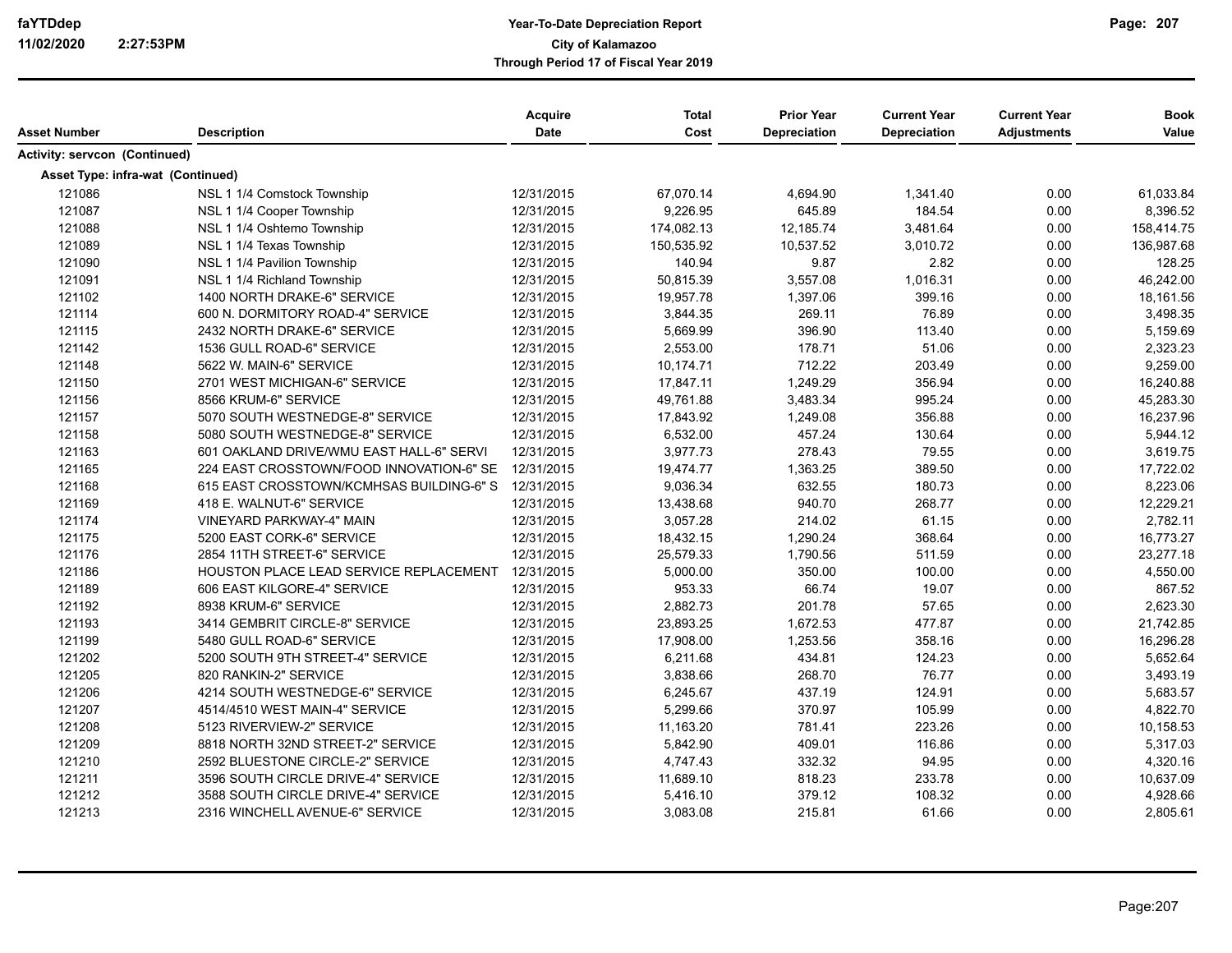| Depreciation<br><b>Date</b><br>Cost<br>Depreciation<br><b>Adjustments</b><br>Asset Number<br><b>Description</b><br>Activity: servcon (Continued)<br><b>Asset Type: infra-wat (Continued)</b><br>121214<br>4213 WEST MAIN-2" SERVICE<br>12/31/2015<br>5,778.94<br>404.53<br>115.58<br>0.00<br>121215<br>211.90<br>2600 AIRVIEW-4" SERVICE<br>12/31/2015<br>10,594.92<br>741.65<br>0.00<br>121216<br>6220 WEST MAIN-2" SERVICE<br>12/31/2015<br>7,869.85<br>550.90<br>157.40<br>0.00<br>121922<br>830.88<br>41.55<br>16.62<br>600 N Dormitory Road<br>12/31/2016<br>0.00<br>121931<br>12/31/2016<br>1,606.00<br>80.30<br>32.12<br>2310 Goldsworth Drive<br>0.00<br>121932<br>143.08<br>0.00<br>5215 Century<br>12/31/2016<br>7,154.01<br>357.70 | Value<br>5,258.83<br>9,641.37<br>7,161.55<br>772.71<br>1,493.58<br>6,653.23<br>10,226.35<br>2,808.60<br>8,139.66<br>5,263.80 |
|-----------------------------------------------------------------------------------------------------------------------------------------------------------------------------------------------------------------------------------------------------------------------------------------------------------------------------------------------------------------------------------------------------------------------------------------------------------------------------------------------------------------------------------------------------------------------------------------------------------------------------------------------------------------------------------------------------------------------------------------------|------------------------------------------------------------------------------------------------------------------------------|
|                                                                                                                                                                                                                                                                                                                                                                                                                                                                                                                                                                                                                                                                                                                                               |                                                                                                                              |
|                                                                                                                                                                                                                                                                                                                                                                                                                                                                                                                                                                                                                                                                                                                                               |                                                                                                                              |
|                                                                                                                                                                                                                                                                                                                                                                                                                                                                                                                                                                                                                                                                                                                                               |                                                                                                                              |
|                                                                                                                                                                                                                                                                                                                                                                                                                                                                                                                                                                                                                                                                                                                                               |                                                                                                                              |
|                                                                                                                                                                                                                                                                                                                                                                                                                                                                                                                                                                                                                                                                                                                                               |                                                                                                                              |
|                                                                                                                                                                                                                                                                                                                                                                                                                                                                                                                                                                                                                                                                                                                                               |                                                                                                                              |
|                                                                                                                                                                                                                                                                                                                                                                                                                                                                                                                                                                                                                                                                                                                                               |                                                                                                                              |
|                                                                                                                                                                                                                                                                                                                                                                                                                                                                                                                                                                                                                                                                                                                                               |                                                                                                                              |
|                                                                                                                                                                                                                                                                                                                                                                                                                                                                                                                                                                                                                                                                                                                                               |                                                                                                                              |
| 121933<br>12/31/2016<br>10,996.07<br>549.80<br>219.92<br>0.00<br>2965 Oakland Drive                                                                                                                                                                                                                                                                                                                                                                                                                                                                                                                                                                                                                                                           |                                                                                                                              |
| 0.00<br>121938<br>3400 Lovers Lane<br>12/31/2016<br>3,020.00<br>151.00<br>60.40                                                                                                                                                                                                                                                                                                                                                                                                                                                                                                                                                                                                                                                               |                                                                                                                              |
| 8,752.33<br>175.05<br>121939<br>3811 S Westnedge<br>12/31/2016<br>437.62<br>0.00                                                                                                                                                                                                                                                                                                                                                                                                                                                                                                                                                                                                                                                              |                                                                                                                              |
| 121943<br>8875 Krum<br>12/31/2016<br>5,660.00<br>283.00<br>113.20<br>0.00                                                                                                                                                                                                                                                                                                                                                                                                                                                                                                                                                                                                                                                                     |                                                                                                                              |
| 543.52<br>217.41<br>121960<br>2600 W Michigan<br>12/31/2016<br>10,870.39<br>0.00                                                                                                                                                                                                                                                                                                                                                                                                                                                                                                                                                                                                                                                              | 10,109.46                                                                                                                    |
| 121968<br>131 Catherine<br>12/31/2016<br>11,675.80<br>583.80<br>233.52<br>0.00                                                                                                                                                                                                                                                                                                                                                                                                                                                                                                                                                                                                                                                                | 10,858.48                                                                                                                    |
| 121975<br>10100 East D Avenue<br>7,665.41<br>383.27<br>153.31<br>0.00<br>12/31/2016                                                                                                                                                                                                                                                                                                                                                                                                                                                                                                                                                                                                                                                           | 7,128.83                                                                                                                     |
| 121979<br>12/31/2016<br>10,880.00<br>544.00<br>217.60<br>505 East Alcott<br>0.00                                                                                                                                                                                                                                                                                                                                                                                                                                                                                                                                                                                                                                                              | 10,118.40                                                                                                                    |
| 121982<br>100 Monroe<br>12/31/2016<br>5,440.00<br>272.00<br>108.80<br>0.00                                                                                                                                                                                                                                                                                                                                                                                                                                                                                                                                                                                                                                                                    | 5,059.20                                                                                                                     |
| 121986<br>12/31/2016<br>9,080.00<br>454.00<br>181.60<br>0.00<br>6480 Technology                                                                                                                                                                                                                                                                                                                                                                                                                                                                                                                                                                                                                                                               | 8,444.40                                                                                                                     |
| 64.39<br>0.00<br>121990<br>12/31/2016<br>3,219.64<br>160.98<br>1050 East Michigan                                                                                                                                                                                                                                                                                                                                                                                                                                                                                                                                                                                                                                                             | 2,994.27                                                                                                                     |
| 122015<br>104.00<br>1616 Lake Street<br>12/31/2016<br>5,200.00<br>260.00<br>0.00                                                                                                                                                                                                                                                                                                                                                                                                                                                                                                                                                                                                                                                              | 4,836.00                                                                                                                     |
| 122016<br>4218 S Westnedge<br>12/31/2016<br>5,024.76<br>251.25<br>100.49<br>0.00                                                                                                                                                                                                                                                                                                                                                                                                                                                                                                                                                                                                                                                              | 4,673.02                                                                                                                     |
| 122017<br>2,417.39<br>232 E Michigan<br>12/31/2016<br>120.87<br>48.35<br>0.00                                                                                                                                                                                                                                                                                                                                                                                                                                                                                                                                                                                                                                                                 | 2,248.17                                                                                                                     |
| 122020<br>300 Water<br>12/31/2016<br>3,792.50<br>189.63<br>75.85<br>0.00                                                                                                                                                                                                                                                                                                                                                                                                                                                                                                                                                                                                                                                                      | 3,527.02                                                                                                                     |
| 122021<br>3,792.50<br>189.63<br>0.00<br>433 East Michigan<br>12/31/2016<br>75.85                                                                                                                                                                                                                                                                                                                                                                                                                                                                                                                                                                                                                                                              | 3,527.02                                                                                                                     |
| 122022<br>12/31/2016<br>3,792.50<br>189.63<br>75.85<br>427 East Michigan<br>0.00                                                                                                                                                                                                                                                                                                                                                                                                                                                                                                                                                                                                                                                              | 3,527.02                                                                                                                     |
| 122023<br>12/31/2016<br>3,792.50<br>189.63<br>75.85<br>0.00<br>423 East Michigan                                                                                                                                                                                                                                                                                                                                                                                                                                                                                                                                                                                                                                                              | 3,527.02                                                                                                                     |
| 122025<br>12/31/2016<br>5,306.35<br>265.32<br>106.13<br>0.00<br>6220 West Main                                                                                                                                                                                                                                                                                                                                                                                                                                                                                                                                                                                                                                                                | 4,934.90                                                                                                                     |
| 122026<br>263.33<br>105.33<br>0.00<br>4217 Portage<br>12/31/2016<br>5,266.58                                                                                                                                                                                                                                                                                                                                                                                                                                                                                                                                                                                                                                                                  | 4,897.92                                                                                                                     |
| 122027<br>45,859.91<br>2,293.00<br>917.20<br>5100 Park Circle Court<br>12/31/2016<br>0.00                                                                                                                                                                                                                                                                                                                                                                                                                                                                                                                                                                                                                                                     | 42,649.71                                                                                                                    |
| 122028<br>6,554.64<br>327.73<br>131.09<br>125 West Walnut<br>12/31/2016<br>0.00                                                                                                                                                                                                                                                                                                                                                                                                                                                                                                                                                                                                                                                               | 6,095.82                                                                                                                     |
| 122031<br>281.00<br>3921 Oakland Drive<br>12/31/2016<br>5,620.19<br>112.40<br>0.00                                                                                                                                                                                                                                                                                                                                                                                                                                                                                                                                                                                                                                                            | 5,226.79                                                                                                                     |
| 122032<br>8944 Cottage Point<br>1,125.54<br>56.28<br>22.51<br>0.00<br>12/31/2016                                                                                                                                                                                                                                                                                                                                                                                                                                                                                                                                                                                                                                                              | 1,046.75                                                                                                                     |
| 122033<br>1,225.54<br>61.28<br>24.51<br>0.00<br>8988 Cottage Point<br>12/31/2016                                                                                                                                                                                                                                                                                                                                                                                                                                                                                                                                                                                                                                                              | 1,139.75                                                                                                                     |
| 122035<br>12/31/2016<br>3,193.01<br>159.65<br>63.86<br>0.00<br>5003 Century Avenue                                                                                                                                                                                                                                                                                                                                                                                                                                                                                                                                                                                                                                                            | 2,969.50                                                                                                                     |
| 122036<br>5455 West Main<br>12/31/2016<br>3,403.99<br>170.20<br>68.08<br>0.00                                                                                                                                                                                                                                                                                                                                                                                                                                                                                                                                                                                                                                                                 | 3,165.71                                                                                                                     |
| 122037<br>501 South 9th Street<br>12/31/2016<br>8,913.67<br>445.68<br>178.27<br>0.00                                                                                                                                                                                                                                                                                                                                                                                                                                                                                                                                                                                                                                                          | 8,289.72                                                                                                                     |
| 122044<br>26,966.12<br>1,348.30<br>539.32<br>0.00<br>NSL 1 1/4 City of Kalamazoo<br>12/31/2016                                                                                                                                                                                                                                                                                                                                                                                                                                                                                                                                                                                                                                                | 25,078.50                                                                                                                    |
| 122045<br>12/31/2016<br>651.95<br>260.78<br>0.00<br>City of Kalamazoo-Service Extensions<br>13,039.20                                                                                                                                                                                                                                                                                                                                                                                                                                                                                                                                                                                                                                         | 12,126.47                                                                                                                    |
| 122046<br>21,847.25<br>8,738.90<br>0.00<br>Lead Svc Replacement/EPA Regulation<br>12/31/2016<br>436,945.17                                                                                                                                                                                                                                                                                                                                                                                                                                                                                                                                                                                                                                    | 406,359.02                                                                                                                   |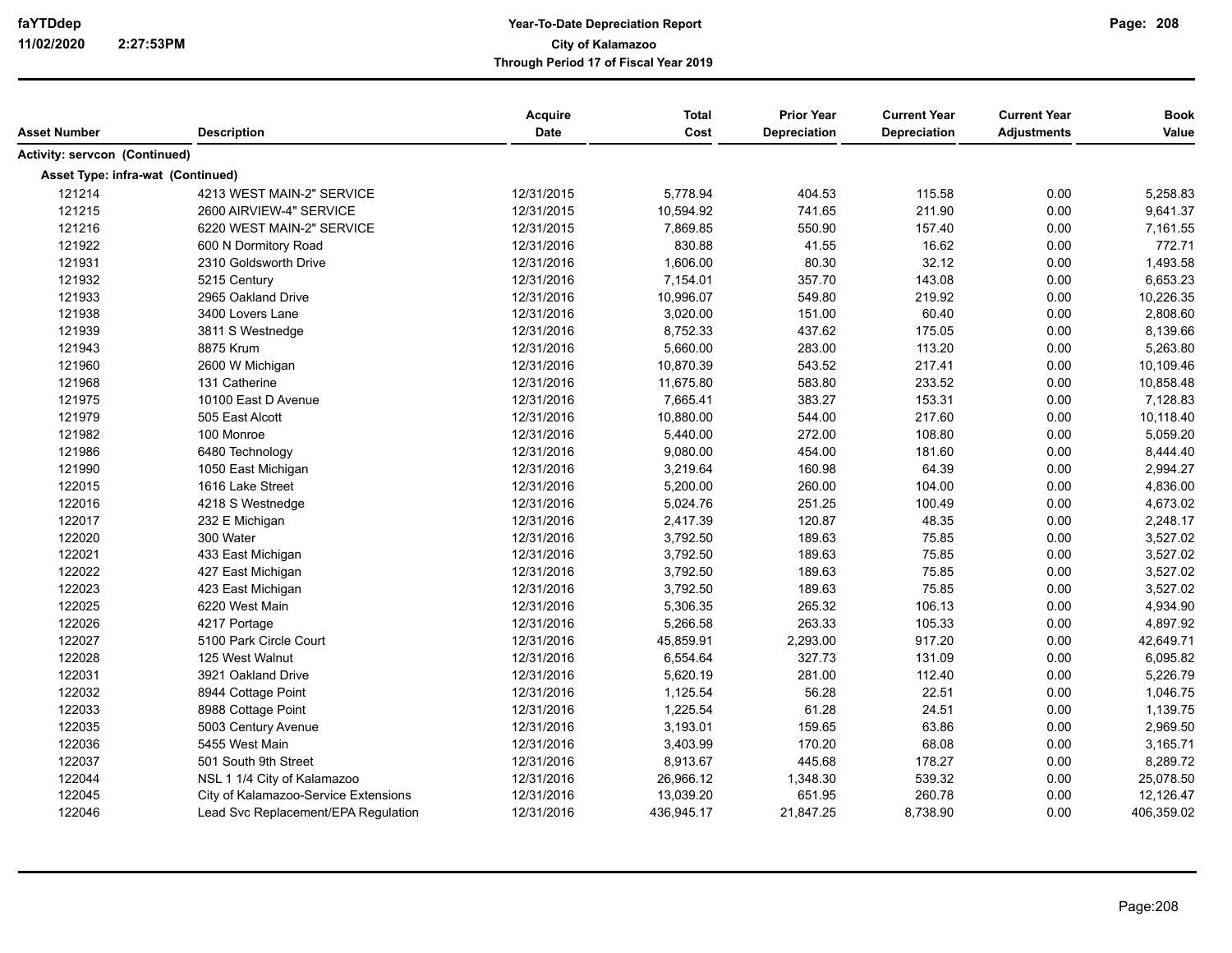|                                      |                                          | <b>Acquire</b> | <b>Total</b> | <b>Prior Year</b>   | <b>Current Year</b> | <b>Current Year</b> | <b>Book</b> |
|--------------------------------------|------------------------------------------|----------------|--------------|---------------------|---------------------|---------------------|-------------|
| Asset Number                         | <b>Description</b>                       | Date           | Cost         | <b>Depreciation</b> | <b>Depreciation</b> | <b>Adjustments</b>  | Value       |
| <b>Activity: servcon (Continued)</b> |                                          |                |              |                     |                     |                     |             |
| Asset Type: infra-wat (Continued)    |                                          |                |              |                     |                     |                     |             |
| 122047                               | NSL 1 1/4 Kalamazoo Township             | 12/31/2016     | 34,370.08    | 1,718.50            | 687.40              | 0.00                | 31,964.18   |
| 122048                               | NSL 1 1/4 City of Portage                | 12/31/2016     | 3,690.05     | 184.50              | 73.80               | 0.00                | 3,431.75    |
| 122049                               | NSL 1 1/4 Comstock Township              | 12/31/2016     | 58,081.89    | 2,904.10            | 1,161.64            | 0.00                | 54,016.15   |
| 122050                               | NSL 1 1/4 Cooper Township                | 12/31/2016     | 31,488.46    | 1,574.42            | 629.77              | 0.00                | 29,284.27   |
| 122051                               | NSL 1 1/4 Oshtemo Township               | 12/31/2016     | 112,435.92   | 5,621.80            | 2,248.72            | 0.00                | 104,565.40  |
| 122052                               | NSL 1 1/4 Texas Township                 | 12/31/2016     | 165,878.25   | 8,293.92            | 3,317.56            | 0.00                | 154,266.77  |
| 122053                               | NSL 1 1/4 Richland Township              | 12/31/2016     | 36,792.15    | 1,839.60            | 735.84              | 0.00                | 34,216.71   |
| 122278                               | 2929 Nazareth-2929 Nazareth-install 150' | 12/31/2017     | 11,480.00    | 344.40              | 229.60              | 0.00                | 10,906.00   |
| 122280                               | 502 Golden Dr Bldg E-502 Golden Dr Bldg  | 12/31/2017     | 1,148.00     | 34.44               | 22.96               | 0.00                | 1,090.60    |
| 122281                               | 502 Golden Dr Bldg H-502 Golden Dr Bldg  | 12/31/2017     | 1,688.00     | 50.64               | 33.76               | 0.00                | 1,603.60    |
| 122282                               | 520 Golden Dr-520 Golden Dr-install 12 ' | 12/31/2017     | 1,148.00     | 34.44               | 22.96               | 0.00                | 1,090.60    |
| 122287                               | 7200 Elm Valley Drive-7200 Elm Valley Dr | 12/31/2017     | 13,402.65    | 402.08              | 268.05              | 0.00                | 12,732.52   |
| 122292                               | 600 E Michigan-600 E Michigan-install 13 | 12/31/2017     | 7,956.00     | 238.68              | 159.12              | 0.00                | 7,558.20    |
| 122293                               | 9100 East Michigan-9100 East Michigan-in | 12/31/2017     | 15,577.59    | 467.33              | 311.55              | 0.00                | 14,798.71   |
| 122294                               | 5933 West KL Avenue-5933 West KL Avenue- | 12/31/2017     | 8,322.77     | 249.69              | 166.46              | 0.00                | 7,906.62    |
| 122303                               | 5858 East N Avenue-5858 East N Avenue-in | 12/31/2017     | 1,610.40     | 48.31               | 32.21               | 0.00                | 1,529.88    |
| 122305                               | 5105 Century-5105 Century-install 24 ' o | 12/31/2017     | 1,468.80     | 44.07               | 29.38               | 0.00                | 1,395.35    |
| 122309                               | 10656 W J Ave-10656 W J Ave-install 17 ' | 12/31/2017     | 918.00       | 27.54               | 18.36               | 0.00                | 872.10      |
| 122310                               | 10029 W J Ave-10029 W J Ave-install 50   | 12/31/2017     | 2,700.00     | 81.00               | 54.00               | 0.00                | 2,565.00    |
| 122311                               | 1150 2nd St-1150 2nd St-install 18 ' of  | 12/31/2017     | 972.00       | 29.16               | 19.44               | 0.00                | 923.40      |
| 122313                               | 7700 Stadium Dr.-7700 Stadium Dr.-instal | 12/31/2017     | 10,098.00    | 302.94              | 201.96              | 0.00                | 9,593.10    |
| 122316                               | 5945 W. Main St.-5945 W. Main St.-instal | 12/31/2017     | 1,818.43     | 54.55               | 36.37               | 0.00                | 1,727.51    |
| 122320                               | 8240 W Main-8240 W Main-install 66 ' of  | 12/31/2017     | 4,831.20     | 144.93              | 96.62               | 0.00                | 4,589.65    |
| 122324                               | 6203 Stadium-6203 Stadium-install 125 '  | 12/31/2017     | 9,150.00     | 274.50              | 183.00              | 0.00                | 8,692.50    |
| 122326                               | 7504 Stadium Dr-7504 Stadium Dr-install  | 12/31/2017     | 594.00       | 17.82               | 11.88               | 0.00                | 564.30      |
| 122330                               | 3715 W Main BLG 500-3715 W Main BLG 500- | 12/31/2017     | 2,998.80     | 89.97               | 59.98               | 0.00                | 2,848.85    |
| 122332                               | North 32nd Street/Richland Retail        | 12/31/2017     | 1,040.42     | 31.21               | 20.81               | 0.00                | 988.40      |
| 122333                               | 500 N Edwards/Ministry with Community    | 12/31/2017     | 4,780.87     | 143.43              | 95.62               | 0.00                | 4,541.82    |
| 122334                               | 232 West Michigan                        | 12/31/2017     | 129.39       | 3.88                | 2.59                | 0.00                | 122.92      |
| 122335                               | 2075 South Drake Road                    | 12/31/2017     | 2.666.30     | 79.99               | 53.33               | 0.00                | 2,532.98    |
| 122336                               | 508 East Frank St/Walbridge Commons      | 12/31/2017     | 2,455.03     | 73.65               | 49.10               | 0.00                | 2,332.28    |
| 122337                               | 6220 West Main/Bronson Fastcare          | 12/31/2017     | 78.93        | 2.37                | 1.58                | 0.00                | 74.98       |
| 122338                               | 9323 & 9244 E Michigan Ave               | 12/31/2017     | 7,983.54     | 239.51              | 159.67              | 0.00                | 7,584.36    |
| 122339                               | 5100 Park Circle Ct/Zeigler Motorsports- | 12/31/2017     | 357.54       | 10.73               | 7.15                | 0.00                | 339.66      |
| 122342                               | 1700, 1702, 1750, 1752 Drake Rd-1700, 17 | 12/31/2017     | 16,962.80    | 508.89              | 339.26              | 0.00                | 16,114.65   |
| 122343                               | 1800 Henson-1800 Henson-install 145 ' of | 12/31/2017     | 7,482.00     | 224.46              | 149.64              | 0.00                | 7,107.90    |
| 122344                               | 1800 Henson Avenue-                      | 12/31/2017     | 2,058.28     | 61.75               | 41.17               | 0.00                | 1,955.36    |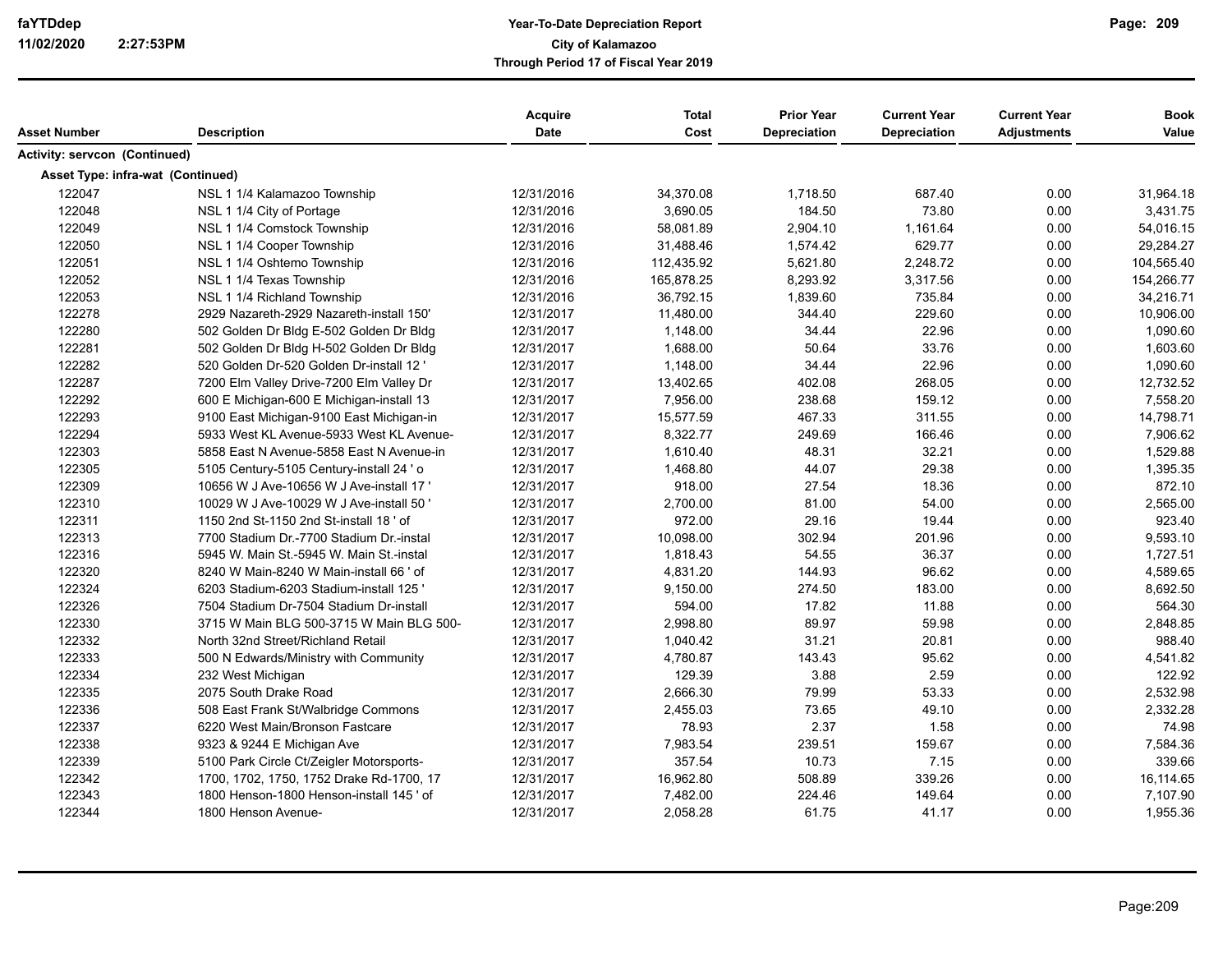| Asset Number                      | <b>Description</b>                       | Acquire<br><b>Date</b> | <b>Total</b><br>Cost | <b>Prior Year</b><br>Depreciation | <b>Current Year</b><br>Depreciation | <b>Current Year</b><br><b>Adjustments</b> | <b>Book</b><br>Value |
|-----------------------------------|------------------------------------------|------------------------|----------------------|-----------------------------------|-------------------------------------|-------------------------------------------|----------------------|
| Activity: servcon (Continued)     |                                          |                        |                      |                                   |                                     |                                           |                      |
| Asset Type: infra-wat (Continued) |                                          |                        |                      |                                   |                                     |                                           |                      |
| 122345                            | 1825 South Park-1825 South Park-install  | 12/31/2017             | 5,962.42             | 178.87                            | 119.25                              | 0.00                                      | 5,664.30             |
| 122346                            | 6560 West Main-6560 West Main-install 19 | 12/31/2017             | 12,097.45            | 362.92                            | 241.95                              | 0.00                                      | 11,492.58            |
| 122347                            | 5600 Portage Road-5600 Portage Road-inst | 12/31/2017             | 6,440.06             | 193.20                            | 128.80                              | 0.00                                      | 6,118.06             |
| 122348                            | 5669 East Cork St-5669 East Cork St-inst | 12/31/2017             | 21,312.93            | 639.39                            | 426.26                              | 0.00                                      | 20,247.28            |
| 122349                            | 2621 Redwood-2621 Redwood-install 26 ' o | 12/31/2017             | 2,444.94             | 73.35                             | 48.90                               | 0.00                                      | 2,322.69             |
| 122350                            | 6075 West Main-6075 West Main-install 31 | 12/31/2017             | 5,953.52             | 178.61                            | 119.07                              | 0.00                                      | 5,655.84             |
| 122352                            | 10360 West Main-10360 West Main-install  | 12/31/2017             | 7,401.55             | 222.05                            | 148.03                              | 0.00                                      | 7,031.47             |
| 122353                            | 5601 Gull Road-5601 Gull Road-install 22 | 12/31/2017             | 6,083.36             | 182.50                            | 121.67                              | 0.00                                      | 5,779.19             |
| 122354                            | 5727 Stone Pine St.-5727 Stone Pine St.- | 12/31/2017             | 2,547.80             | 76.44                             | 50.96                               | 0.00                                      | 2,420.40             |
| 122355                            | 3418 N. Westnedge-3418 N. Westnedge-inst | 12/31/2017             | 11,521.33            | 345.64                            | 230.43                              | 0.00                                      | 10,945.26            |
| 122356                            | 3200 W Main-3200 W Main-install 153 ' of | 12/31/2017             | 9,279.17             | 278.37                            | 185.58                              | 0.00                                      | 8,815.22             |
| 122357                            | 5050 S Westnedge -5050 S Westnedge -inst | 12/31/2017             | 10,895.83            | 326.88                            | 217.92                              | 0.00                                      | 10,351.03            |
| 122358                            | 5050 S Westnedge -5070 South Westnedge L | 12/31/2017             | 3,220.80             | 96.63                             | 64.42                               | 0.00                                      | 3,059.75             |
| 122359                            | 8190/8150 E Michigan-8190/8150 E Michiga | 12/31/2017             | 6,403.42             | 192.10                            | 128.07                              | 0.00                                      | 6,083.25             |
| 122360                            | 320 E Michigan-320 E Michigan-install 20 | 12/31/2017             | 3,988.43             | 119.65                            | 79.77                               | 0.00                                      | 3,789.01             |
| 122361                            | 5131/5153/5165 W Main-5131/5153/5165 W M | 12/31/2017             | 17,321.64            | 519.65                            | 346.43                              | 0.00                                      | 16,455.56            |
| 122363                            | 5095 Century Ave                         | 12/31/2017             | 505.94               | 15.18                             | 10.12                               | 0.00                                      | 480.64               |
| 122364                            | 5003 Century Ave                         | 12/31/2017             | 75.62                | 2.27                              | 1.51                                | 0.00                                      | 71.84                |
| 122395                            | NSL 1 1/4 City of Kalamazoo              | 12/31/2017             | 49,902.10            | 1,497.06                          | 998.04                              | 0.00                                      | 47,407.00            |
| 122396                            | City of Kalamazoo-Service Extensions     | 12/31/2017             | 2,697.55             | 80.93                             | 53.95                               | 0.00                                      | 2,562.67             |
| 122397                            | NSL 3/4 City of Kalamazoo                | 12/31/2017             | 121.94               | 3.66                              | 2.44                                | 0.00                                      | 115.84               |
| 122399                            | Lead Svc. Replacement/EPA Regulation     | 12/31/2017             | 1,789,330.46         | 53,679.91                         | 35,786.61                           | 0.00                                      | 1,699,863.94         |
| 122400                            | NSL 1 1/4 Kalamazoo Township             | 12/31/2017             | 1,933.52             | 58.01                             | 38.67                               | 0.00                                      | 1,836.84             |
| 122401                            | NSL 1 1/4 City of Portage                | 12/31/2017             | 62.37                | 1.87                              | 1.25                                | 0.00                                      | 59.25                |
| 122402                            | NSL 1 1/4 Comstock Township              | 12/31/2017             | 3,298.29             | 98.95                             | 65.97                               | 0.00                                      | 3,133.37             |
| 122403                            | NSL 1 1/4 Cooper Township                | 12/31/2017             | 262.83               | 7.89                              | 5.26                                | 0.00                                      | 249.68               |
| 122404                            | NSL 1 1/4 Oshtemo Township               | 12/31/2017             | 4,958.78             | 148.77                            | 99.18                               | 0.00                                      | 4,710.83             |
| 122405                            | NSL 1 1/4 Texas Township                 | 12/31/2017             | 4,100.64             | 123.02                            | 82.01                               | 0.00                                      | 3,895.61             |
| 122406                            | NSL 1 1/4 Pavilion Township              | 12/31/2017             | 56.44                | 1.69                              | 1.13                                | 0.00                                      | 53.62                |
| 122407                            | NSL 1 1/4 Richland Township              | 12/31/2017             | 1,601.11             | 48.03                             | 32.02                               | 0.00                                      | 1,521.06             |
| 122408                            | City of Kzoo Lead Services Replacement   | 12/31/2017             | 699,493.50           | 20,984.81                         | 13,989.87                           | 0.00                                      | 664,518.82           |
| 122888                            | Ganton Assisted Living 8170 Vineyard Pk  | 12/31/2018             | 9,540.00             | 95.40                             | 190.80                              | 0.00                                      | 9,253.80             |
| 122901                            | Parkway Flats-install 421' of 6"         | 12/31/2018             | 42,942.00            | 429.42                            | 858.84                              | 0.00                                      | 41,653.74            |
| 122926                            | 311 E Alcott-install 150' of 4 "         | 12/31/2018             | 15,500.00            | 155.00                            | 310.00                              | 0.00                                      | 15,035.00            |
| 122941                            | 4210 Stadium Dr -install 126' of 8"      | 12/31/2018             | 10,580.00            | 105.80                            | 211.60                              | 0.00                                      | 10,262.60            |
| 122950                            | 5380 INTERNATIONAL DR-INSTALL 63' OF 6"  | 12/31/2018             | 6,926.00             | 69.26                             | 138.52                              | 0.00                                      | 6,718.22             |
| 122957                            | Betsy Ann Pl-install 42' of 2"           | 12/31/2018             | 2,810.00             | 28.10                             | 56.20                               | 0.00                                      | 2,725.70             |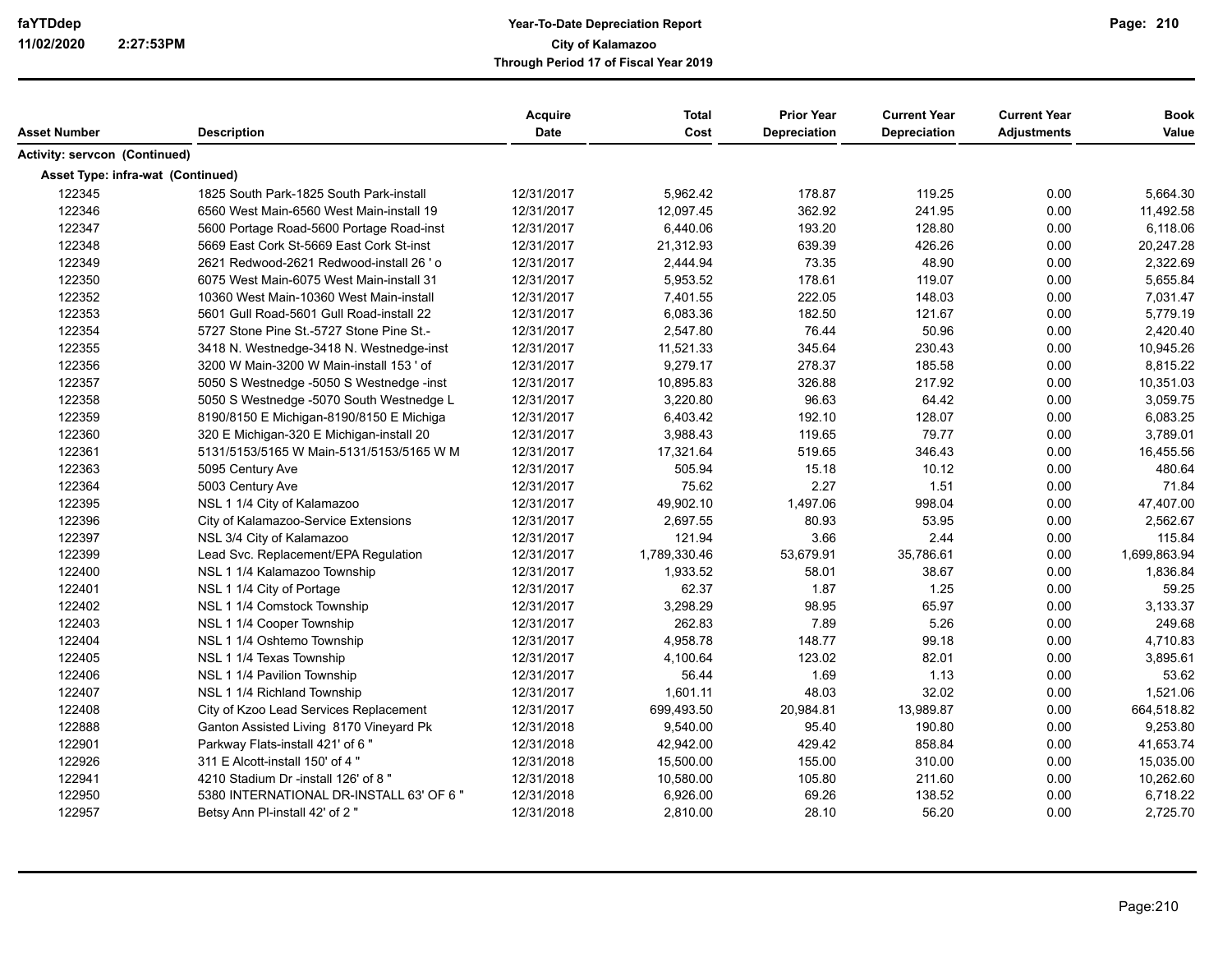| Asset Number                         | <b>Description</b>                       | Acquire<br><b>Date</b> | <b>Total</b><br>Cost | <b>Prior Year</b><br>Depreciation | <b>Current Year</b><br><b>Depreciation</b> | <b>Current Year</b><br><b>Adjustments</b> | <b>Book</b><br>Value |
|--------------------------------------|------------------------------------------|------------------------|----------------------|-----------------------------------|--------------------------------------------|-------------------------------------------|----------------------|
| <b>Activity: servcon (Continued)</b> |                                          |                        |                      |                                   |                                            |                                           |                      |
|                                      | Asset Type: infra-wat (Continued)        |                        |                      |                                   |                                            |                                           |                      |
| 122958                               | Emberly Acres-install 269' of 2"         | 12/31/2018             | 20,006.13            | 200.06                            | 400.12                                     | 0.00                                      | 19,405.95            |
| 122962                               | 1415 N HARRISON ST-INSTALL 284' OF 6 "   | 12/31/2018             | 29,468.00            | 294.68                            | 589.36                                     | 0.00                                      | 28,583.96            |
| 122963                               | 3576 & 3582 S Circle Dr-install 255' of  | 12/31/2018             | 26,416.75            | 264.17                            | 528.33                                     | 0.00                                      | 25,624.25            |
| 122964                               | 229 W Kilgore Dr-install 114' of 4 "     | 12/31/2018             | 12,089.37            | 120.89                            | 241.79                                     | 0.00                                      | 11,726.69            |
| 122965                               | 431 E South St-install 65' of 6"         | 12/31/2018             | 17,136.28            | 171.36                            | 342.73                                     | 0.00                                      | 16,622.19            |
| 122966                               | The Ritz 320 E Michigan Ave-install 20'  | 12/31/2018             | 2,280.66             | 22.81                             | 45.61                                      | 0.00                                      | 2,212.24             |
| 122968                               | 5131- 5153- 5165 W Main St-install 215'  | 12/31/2018             | 21,930.00            | 219.30                            | 438.60                                     | 0.00                                      | 21,272.10            |
| 122970                               | Fairfield Inn 3303 Midlink-install 79'   | 12/31/2018             | 12,764.86            | 127.65                            | 255.30                                     | 0.00                                      | 12,381.91            |
| 122971                               | 5095 Century Ave Corner Shoppes-install  | 12/31/2018             | 5,103.04             | 51.03                             | 102.06                                     | 0.00                                      | 4,949.95             |
| 122972                               | 1315 Westgate-install 37' of 8"          | 12/31/2018             | 5,582.15             | 55.82                             | 111.64                                     | 0.00                                      | 5,414.69             |
| 122973                               | Wightman 433 E Ransom St-install 25' of  | 12/31/2018             | 2,840.88             | 28.41                             | 56.82                                      | 0.00                                      | 2,755.65             |
| 122976                               | Salt Barn 600 E Mosel-install 277' of 4  | 12/31/2018             | 32,737.91            | 327.38                            | 654.76                                     | 0.00                                      | 31,755.77            |
| 122977                               | Salt Barn 600 E Mosel-install 15' of 2   | 12/31/2018             | 5,862.91             | 58.63                             | 117.26                                     | 0.00                                      | 5,687.02             |
| 122978                               | 7509 S 8th St-install 14' of 2 "         | 12/31/2018             | 1,613.20             | 16.13                             | 32.26                                      | 0.00                                      | 1,564.81             |
| 122979                               | 3003 Burdick St-install 252' of 6 "      | 12/31/2018             | 28,865.41            | 288.65                            | 577.31                                     | 0.00                                      | 27,999.45            |
| 122981                               | 3520 Covington -install 14' of 2 "       | 12/31/2018             | 1,270.00             | 12.70                             | 25.40                                      | 0.00                                      | 1,231.90             |
| 122982                               | 525 Sprague-install 68' of 2 "           | 12/31/2018             | 5,017.80             | 50.18                             | 100.36                                     | 0.00                                      | 4,867.26             |
| 122983                               | 352 & 3537 N Circle Dr-install 269' of 4 | 12/31/2018             | 27,739.00            | 277.39                            | 554.78                                     | 0.00                                      | 26,906.83            |
| 122984                               | 828 S Burdick St-install 87' of 4"       | 12/31/2018             | 11,614.06            | 116.14                            | 232.28                                     | 0.00                                      | 11,265.64            |
| 123023                               | NSL 1 1/4 CITY OF KAZOO                  | 12/31/2018             | 91,716.71            | 917.17                            | 1,834.33                                   | 0.00                                      | 88,965.21            |
| 123024                               | CITY OF KALAMAZOO - SERVICE EXTENSIONS   | 12/31/2018             | 211.61               | 2.12                              | 4.23                                       | 0.00                                      | 205.26               |
| 123025                               | NSL 3/4 CITY OF KAZOO                    | 12/31/2018             | 903.75               | 9.04                              | 18.07                                      | 0.00                                      | 876.64               |
| 123026                               | SERVICE LINE / LEAD REMOVAL              | 12/31/2018             | 96.33                | 0.96                              | 1.93                                       | 0.00                                      | 93.44                |
| 123027                               | LEAD SRVC REPLACEMENT - EPA REGULATION   | 12/31/2018             | 939,402.90           | 9,394.03                          | 18,788.06                                  | 0.00                                      | 911,220.81           |
| 123028                               | NSL 1 1/4 KALAMAZOO TWNSHP               | 12/31/2018             | 648.34               | 6.48                              | 12.97                                      | 0.00                                      | 628.89               |
| 123029                               | NSL 1 1/4 CITY OF PORTAGE                | 12/31/2018             | 275.48               | 2.75                              | 5.51                                       | 0.00                                      | 267.22               |
| 123030                               | NSL 1 1/4 COMSTOCK TWNSP                 | 12/31/2018             | 2,417.28             | 24.17                             | 48.35                                      | 0.00                                      | 2,344.76             |
| 123031                               | NSL 1 1/4 COOPER TWNSP                   | 12/31/2018             | 824.52               | 8.25                              | 16.49                                      | 0.00                                      | 799.78               |
| 123032                               | NSL 1 1/4 OSHTEMO TWNSP                  | 12/31/2018             | 9,517.75             | 95.18                             | 190.35                                     | 0.00                                      | 9,232.22             |
| 123033                               | NSL 1 1/4 TEXAS TWNSP                    | 12/31/2018             | 4,307.40             | 43.07                             | 86.15                                      | 0.00                                      | 4,178.18             |
| 123035                               | NSL 1 1/4 RICHLAND TWNSP                 | 12/31/2018             | 4,073.83             | 40.74                             | 81.48                                      | 0.00                                      | 3,951.61             |
| 123036                               | RICHLAND SERVICE EXTENSIONS              | 12/31/2018             | 192.66               | 1.93                              | 3.85                                       | 0.00                                      | 186.88               |
| 123037                               | CITY OF KZOO LEAD SERVICES REPLACEMENT   | 12/31/2018             | 1,016,864.28         | 10,168.64                         | 20,337.29                                  | 0.00                                      | 986,358.35           |
| 123359                               | BTR #2 - Robert Jones Way-install 8' of  | 12/31/2019             | 640.00               | 0.00                              | 6.40                                       | 0.00                                      | 633.60               |
| 123399                               | 4200 Davis Creek-install 64' of 8"       | 12/31/2019             | 5,760.00             | 0.00                              | 57.60                                      | 0.00                                      | 5,702.40             |
| 123409                               | Kalamazoo Outdoor Gourmet - 8566 Krum-in | 12/31/2019             | 1,170.00             | 0.00                              | 11.70                                      | 0.00                                      | 1,158.30             |
| 123411                               | 2839 Full Circle Drive-install 110' of 6 | 12/31/2019             | 23,100.00            | 0.00                              | 231.00                                     | 0.00                                      | 22,869.00            |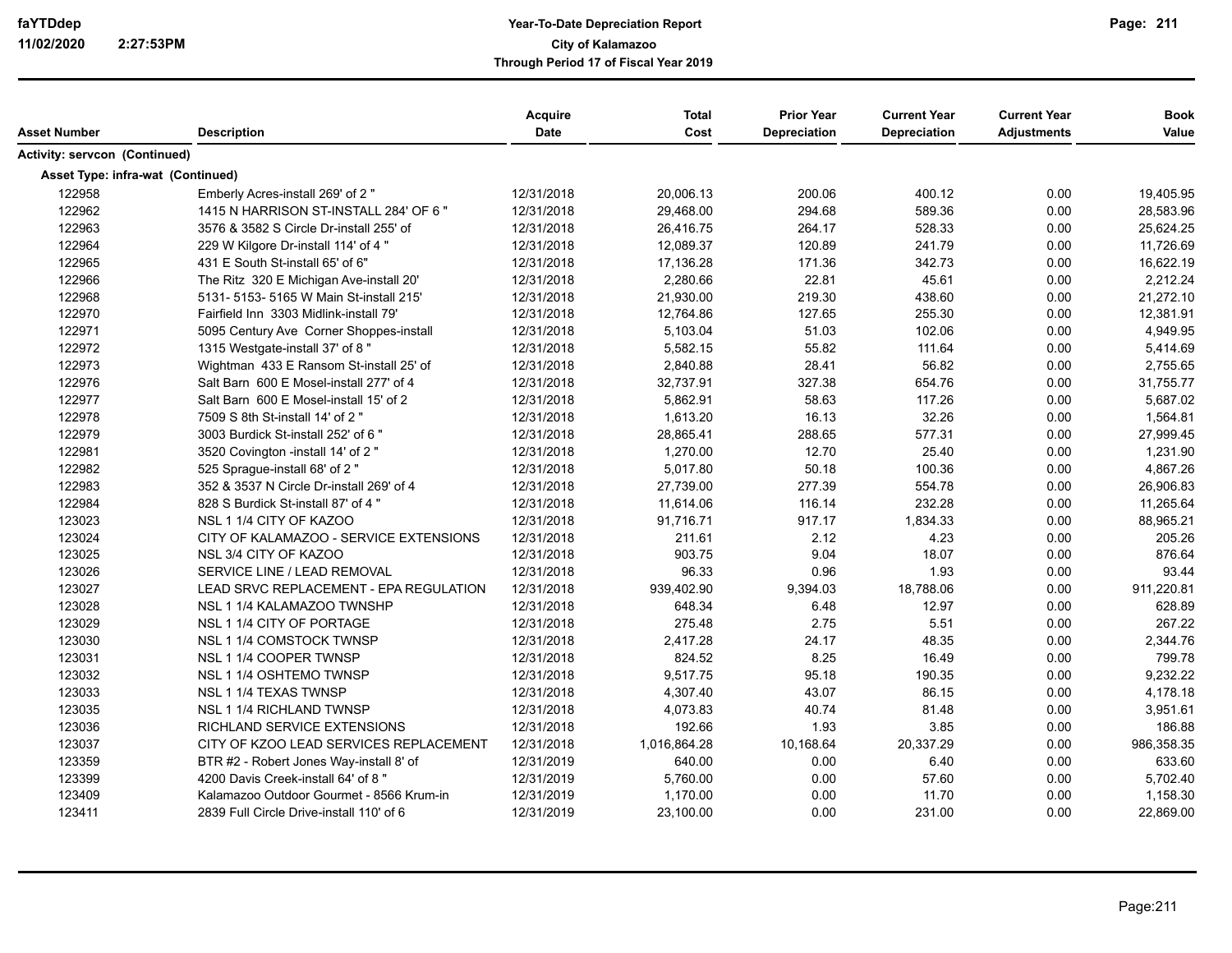| Asset Number                             | <b>Description</b>                       | Acquire<br><b>Date</b> | <b>Total</b><br>Cost | <b>Prior Year</b><br><b>Depreciation</b> | <b>Current Year</b><br>Depreciation | <b>Current Year</b><br><b>Adjustments</b> | <b>Book</b><br>Value |
|------------------------------------------|------------------------------------------|------------------------|----------------------|------------------------------------------|-------------------------------------|-------------------------------------------|----------------------|
|                                          |                                          |                        |                      |                                          |                                     |                                           |                      |
| <b>Activity: servcon (Continued)</b>     |                                          |                        |                      |                                          |                                     |                                           |                      |
| <b>Asset Type: infra-wat (Continued)</b> |                                          |                        |                      |                                          |                                     |                                           |                      |
| 123416                                   | Drive & Shine - 4123 w. Main-install 117 | 12/31/2019             | 12,870.00            | 0.00                                     | 128.70                              | 0.00                                      | 12,741.30            |
| 123420                                   | Select Products - 3258 Stadium Parkway-i | 12/31/2019             | 9,720.00             | 0.00                                     | 97.20                               | 0.00                                      | 9,622.80             |
| 123423                                   | Phoenix HS - 1411 Oakland Dr.-install 12 | 12/31/2019             | 13,860.00            | 0.00                                     | 138.60                              | 0.00                                      | 13,721.40            |
| 123441                                   | 155 W. MICHIGAN                          | 12/31/2019             | 14,528.78            | 0.00                                     | 145.29                              | 0.00                                      | 14,383.49            |
| 123442                                   | 155 W. Michigan-install 43.5' of 8"      | 12/31/2019             | 3,915.00             | 0.00                                     | 39.15                               | 0.00                                      | 3,875.85             |
| 123445                                   | WESTGATE - HOLIDAY INN                   | 12/31/2019             | 2,511.82             | 0.00                                     | 25.12                               | 0.00                                      | 2,486.70             |
| 123446                                   | 1247 Westgate-install 29' of 8"          | 12/31/2019             | 2,610.00             | 0.00                                     | 26.10                               | 0.00                                      | 2,583.90             |
| 123447                                   | 4921 S SPRINKLE RD/CIRCLE K              | 12/31/2019             | 16,250.70            | 0.00                                     | 162.51                              | 0.00                                      | 16,088.19            |
| 123449                                   | Circle K - 4921 S Sprinkle-install 30' o | 12/31/2019             | 3,300.00             | 0.00                                     | 33.00                               | 0.00                                      | 3,267.00             |
| 123452                                   | 521 E MOSEL - SUITE A, B, C, D           | 12/31/2019             | 7,658.22             | 0.00                                     | 76.58                               | 0.00                                      | 7,581.64             |
| 123453                                   | 3525 & 3537 N CIRCLE DR                  | 12/31/2019             | 185.03               | 0.00                                     | 1.85                                | 0.00                                      | 183.18               |
| 123455                                   | STATE MDEQ GRANT - LEAD SVC REPLACEMENT  | 12/31/2019             | 1,069,151.37         | 0.00                                     | 10,691.51                           | 0.00                                      | 1,058,459.86         |
| 123456                                   | 246 E MICHIGAN                           | 12/31/2019             | 4,006.10             | 0.00                                     | 40.06                               | 0.00                                      | 3,966.04             |
| 123457                                   | 6598 FINANCIAL PARKWAY                   | 12/31/2019             | 996.55               | 0.00                                     | 9.97                                | 0.00                                      | 986.58               |
| 123458                                   | 1030 PORTAGE ST/DORMOUSE THEATRE         | 12/31/2019             | 4,053.74             | 0.00                                     | 40.54                               | 0.00                                      | 4,013.20             |
| 123459                                   | 3713 W MAIN/KALSEC DAY CARE              | 12/31/2019             | 859.36               | 0.00                                     | 8.59                                | 0.00                                      | 850.77               |
| 123460                                   | 3709 W. Main Kalsec-install 79' of 2 "   | 12/31/2019             | 6,320.00             | 0.00                                     | 63.20                               | 0.00                                      | 6,256.80             |
| 123461                                   | 2314 MILLER RD/FULTON EXCAVATING         | 12/31/2019             | 445.52               | 0.00                                     | 4.46                                | 0.00                                      | 441.06               |
| 123462                                   | 618 E CROSSTOWN PKWY/GORDON WATER        | 12/31/2019             | 3,587.69             | 0.00                                     | 35.88                               | 0.00                                      | 3,551.81             |
| 123463                                   | 618 E. Crosstown Prkwy-install 51' of 4  | 12/31/2019             | 5,610.00             | 0.00                                     | 56.10                               | 0.00                                      | 5,553.90             |
| 123464                                   | 400 JOHN ST / BRONSON LAB                | 12/31/2019             | 3,186.18             | 0.00                                     | 31.86                               | 0.00                                      | 3,154.32             |
| 123465                                   | <b>WOODLAND TERRACE RICHLAND</b>         | 12/31/2019             | 4,754.66             | 0.00                                     | 47.55                               | 0.00                                      | 4,707.11             |
| 123466                                   | DHHS - 427 E. Alcott-install 43' of 8 "  | 12/31/2019             | 3,870.00             | 0.00                                     | 38.70                               | 0.00                                      | 3,831.30             |
| 123467                                   | <b>WMU POWER PLANT</b>                   | 12/31/2019             | 735.48               | 0.00                                     | 7.35                                | 0.00                                      | 728.13               |
| 123468                                   | 1801 Stadium Dr. WMU power plant-install | 12/31/2019             | 8,100.00             | 0.00                                     | 81.00                               | 0.00                                      | 8,019.00             |
| 123469                                   | 1117 SUMMIT                              | 12/31/2019             | 3,545.58             | 0.00                                     | 35.46                               | 0.00                                      | 3,510.12             |
| 123470                                   | 1117 Summit-install 12' of 2"            | 12/31/2019             | 960.00               | 0.00                                     | 9.60                                | 0.00                                      | 950.40               |
| 123472                                   | STONEHENGE #5-2615,2617,2619,2621 BLUEST | 12/31/2019             | 1,511.56             | 0.00                                     | 15.12                               | 0.00                                      | 1,496.44             |
| 123473                                   | 2615/2617/26/19/26/21 Bluestone Circle-i | 12/31/2019             | 1,760.00             | 0.00                                     | 17.60                               | 0.00                                      | 1,742.40             |
| 123474                                   | <b>COOPER TOWNSHIP SERVICES</b>          | 12/31/2019             | 217,063.86           | 0.00                                     | 2,170.64                            | 0.00                                      | 214,893.22           |
| 123475                                   | 3652 ALIANCE TERRACE                     | 12/31/2019             | 981.03               | 0.00                                     | 9.81                                | 0.00                                      | 971.22               |
| 123476                                   | 3652 Alianca Terrace-install 8' of 2"    | 12/31/2019             | 640.00               | 0.00                                     | 6.40                                | 0.00                                      | 633.60               |
| 123477                                   | BRONSON - TEXAS CORNERS PRIMARY CARE     | 12/31/2019             | 2,017.34             | 0.00                                     | 20.17                               | 0.00                                      | 1,997.17             |
| 123478                                   | <b>BRONSON - S 9TH ST PRIMARY CARE</b>   | 12/31/2019             | 40.56                | 0.00                                     | 0.41                                | 0.00                                      | 40.15                |
| 123479                                   | SWT FIRE SERVICE-8936 E K AVE            | 12/31/2019             | 4,400.72             | 0.00                                     | 44.01                               | 0.00                                      | 4,356.71             |
| 123480                                   | 563 PORTAGE ST, MTP CRIBS                | 12/31/2019             | 208.49               | 0.00                                     | 2.08                                | 0.00                                      | 206.41               |
| 123481                                   | Bronson Lab - 400 John St.-install 9' of | 12/31/2019             | 945.00               | 0.00                                     | 9.45                                | 0.00                                      | 935.55               |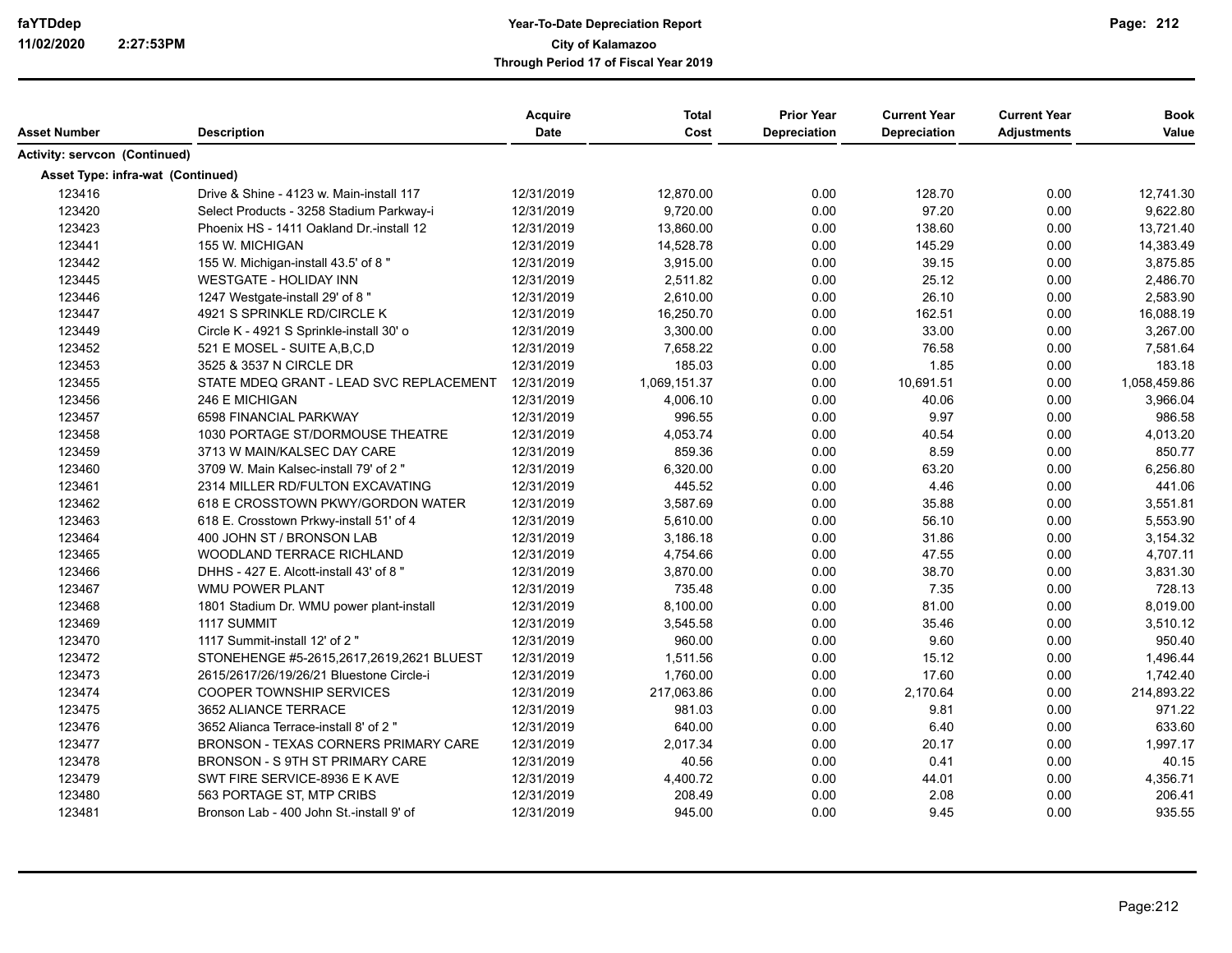| Asset Number                      | <b>Description</b>                     | <b>Acquire</b><br><b>Date</b> | <b>Total</b><br>Cost | <b>Prior Year</b><br><b>Depreciation</b> | <b>Current Year</b><br>Depreciation | <b>Current Year</b><br><b>Adjustments</b> | <b>Book</b><br>Value |
|-----------------------------------|----------------------------------------|-------------------------------|----------------------|------------------------------------------|-------------------------------------|-------------------------------------------|----------------------|
| Activity: servcon (Continued)     |                                        |                               |                      |                                          |                                     |                                           |                      |
| Asset Type: infra-wat (Continued) |                                        |                               |                      |                                          |                                     |                                           |                      |
| 123482                            | 8936 E. K Ave -install 240' of 6"      | 12/31/2019                    | 25,200.00            | 0.00                                     | 252.00                              | 0.00                                      | 24,948.00            |
| 123483                            | NSL 1 1/4 CITY OF KAZOO                | 12/31/2019                    | 36,042.18            | 0.00                                     | 360.42                              | 0.00                                      | 35,681.76            |
| 123484                            | LEAD SRVC REPLACEMENT - EPA REGULATION | 12/31/2019                    | 717,406.85           | 0.00                                     | 7,174.07                            | 0.00                                      | 710,232.78           |
| 123485                            | NSL 1 1/4 KALAMAZOO TWNSHP             | 12/31/2019                    | 7,701.06             | 0.00                                     | 77.01                               | 0.00                                      | 7,624.05             |
| 123486                            | NSL 1 1/4 CITY OF PORTAGE              | 12/31/2019                    | 449.75               | 0.00                                     | 4.50                                | 0.00                                      | 445.25               |
| 123487                            | NSL 1 1/4 COMSTOCK TWNSP               | 12/31/2019                    | 8,886.57             | 0.00                                     | 88.87                               | 0.00                                      | 8,797.70             |
| 123488                            | NSL 1 1/4 COOPER TWNSP                 | 12/31/2019                    | 4,607.38             | 0.00                                     | 46.07                               | 0.00                                      | 4,561.31             |
| 123489                            | NSL 1 1/4 OSHTEMO TWNSP                | 12/31/2019                    | 6,897.66             | 0.00                                     | 68.98                               | 0.00                                      | 6,828.68             |
| 123490                            | NSL 1 1/4 RICHLAND TWNSP               | 12/31/2019                    | 9,211.77             | 0.00                                     | 92.12                               | 0.00                                      | 9,119.65             |
| 123491                            | CITY OF KZOO LEAD SERVICES REPLACEMENT | 12/31/2019                    | 2,188,621.87         | 0.00                                     | 21,886.22                           | 0.00                                      | 2,166,735.65         |
| 123492                            | <b>SMALL SERVICES</b>                  | 12/31/2019                    | 631,630.25           | 0.00                                     | 6,316.30                            | 0.00                                      | 625,313.95           |
| 123535                            | NSL 1 1/4 TEXAS TWNSP                  | 12/31/2019                    | 9,544.01             | 0.00                                     | 95.44                               | 0.00                                      | 9,448.57             |
|                                   | <b>Asset Type: infra-wat TOTAL</b>     |                               | 44,545,137.75        | 14,428,924.19                            | 793,404.59                          | 0.00                                      | 29,322,808.97        |
|                                   | <b>Activity: servcon TOTAL</b>         |                               | 44,545,137.75        | 14,428,924.19                            | 793,404.59                          | 0.00                                      | 29,322,808.97        |
| <b>Activity: transmains</b>       |                                        |                               |                      |                                          |                                     |                                           |                      |
| Asset Type: infra-wat             |                                        |                               |                      |                                          |                                     |                                           |                      |
| 100145                            | <b>TRANSMISS MAIN TO RESERVOIR</b>     | 07/01/1932                    | 38,966.19            | 33,705.69                                | 389.67                              | 0.00                                      | 4,870.83             |
| 100868                            | 279'16 MAIN BEECH AVE                  | 07/01/1958                    | 23,212.03            | 14,043.26                                | 232.12                              | 0.00                                      | 8,936.65             |
| 102109                            | MAIN FRIN ATWATER TO CITY-9TH          | 07/01/1968                    | 242,098.84           | 122,260.00                               | 2,420.99                            | 0.00                                      | 117,417.85           |
| 102800                            | 30 TRANS. ATWATER-O AVE                | 07/01/1973                    | 39,324.35            | 17,892.50                                | 393.25                              | 0.00                                      | 21,038.60            |
| 103020                            | 12 TRANSMISS MAIN-CHEROKEE             | 07/01/1976                    | 116,749.74           | 49,618.75                                | 1,167.50                            | 0.00                                      | 65,963.49            |
| 103276                            | <b>IROQUOIS TRAIL BTW. TURWILL</b>     | 07/01/1977                    | 19,901.53            | 8,259.23                                 | 199.01                              | 0.00                                      | 11,443.29            |
| 103686                            | 12 TABS MAIN AT TENTH ST.              | 07/01/1979                    | 73,952.45            | 58,422.46                                | 1,479.05                            | 0.00                                      | 14,050.94            |
| 103859                            | 12 TRANS. MAIN HAVE                    | 07/01/1980                    | 201,586.73           | 77,611.00                                | 2,015.87                            | 0.00                                      | 121,959.86           |
| 103860                            | 16 MAIN GULL RD FROM 28TH              | 07/01/1980                    | 176,539.21           | 67,967.52                                | 1,765.39                            | 0.00                                      | 106,806.30           |
| 104187                            | BORE & J ACK 24 CASING-GULL RD         | 07/01/1981                    | 19,443.79            | 7,291.50                                 | 194.44                              | 0.00                                      | 11,957.85            |
| 104196                            | 1500' 12 BLANCHE AVE                   | 07/01/1981                    | 88,584.38            | 33,219.07                                | 885.85                              | 0.00                                      | 54,479.46            |
| 104197                            | 16 MAIN, PARK ST                       | 07/01/1981                    | 46,750.00            | 17,531.25                                | 467.50                              | 0.00                                      | 28,751.25            |
| 104301                            | 512'16 CROSSTWN PARKWY STA-4           | 07/01/1982                    | 150,451.20           | 109,829.33                               | 3,009.03                            | 0.00                                      | 37,612.84            |
| 104305                            | 473' 12 MAIN- WALNUT & BURDICK         | 07/01/1982                    | 36,281.18            | 26,485.25                                | 725.62                              | 0.00                                      | 9,070.31             |
| 104557                            | 2898'12 ONE MI FROM AEROMOT.           | 07/01/1983                    | 343,068.74           | 243,578.80                               | 6,861.38                            | 0.00                                      | 92,628.56            |
| 104558                            | 2160'12 -SALON STA                     | 07/01/1983                    | 38,889.30            | 27,611.42                                | 777.79                              | 0.00                                      | 10,500.09            |
| 104559                            | 1900'12 - HOWARD & WMU BRIDGE          | 07/01/1983                    | 105,485.97           | 74,895.05                                | 2,109.72                            | 0.00                                      | 28,481.20            |
| 104564                            | 1358"12 - HAVE.                        | 07/01/1983                    | 77,142.34            | 54,771.09                                | 1,542.85                            | 0.00                                      | 20,828.40            |
| 104764                            | 7429'12 MAINS PAVEMENT REPAIR          | 07/01/1984                    | 219,922.31           | 151,746.42                               | 4,398.44                            | 0.00                                      | 63,777.45            |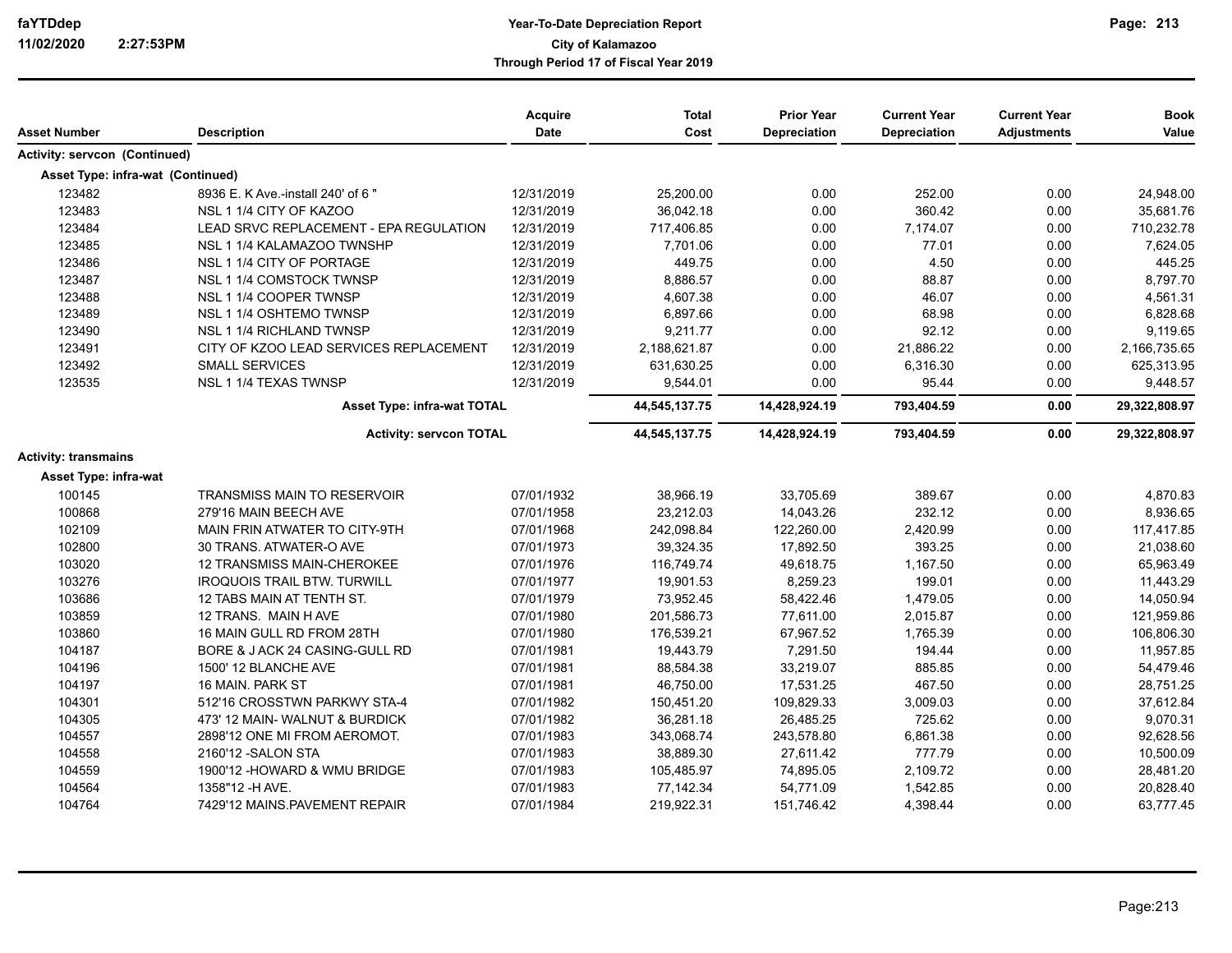|                                         |                                    | Acquire     | <b>Total</b> | <b>Prior Year</b>   | <b>Current Year</b> | <b>Current Year</b> | <b>Book</b> |
|-----------------------------------------|------------------------------------|-------------|--------------|---------------------|---------------------|---------------------|-------------|
| Asset Number                            | <b>Description</b>                 | <b>Date</b> | Cost         | <b>Depreciation</b> | Depreciation        | <b>Adjustments</b>  | Value       |
| <b>Activity: transmains (Continued)</b> |                                    |             |              |                     |                     |                     |             |
| Asset Type: infra-wat (Continued)       |                                    |             |              |                     |                     |                     |             |
| 105119                                  | 1596.5 12 ON JASPER                | 07/01/1985  | 87,223.28    | 58,439.65           | 1,744.46            | 0.00                | 27,039.17   |
| 105133                                  | 1072'12 ON M N AVE E. OF 26TH      | 07/01/1985  | 447,704.52   | 299,962.02          | 8,954.09            | 0.00                | 138,788.41  |
| 105140                                  | 400'12 MAIN ON N AVE               | 07/01/1985  | 13,326.03    | 8,928.43            | 266.52              | 0.00                | 4,131.08    |
| 108286                                  | <b>INSTALL 16" MAIN - STATION</b>  | 07/01/1995  | 485,291.62   | 228,087.01          | 9,705.83            | 0.00                | 247,498.78  |
| 108287                                  | INST 12" MAIN-S. 6TH ST            | 07/01/1995  | 10,549.49    | 4,958.27            | 210.99              | 0.00                | 5,380.23    |
| 108288                                  | ISNT 12" MAIN-BAY RIDGE #2         | 07/01/1995  | 2,893.77     | 1,360.08            | 57.88               | 0.00                | 1,475.81    |
| 108311                                  | INST 12" MAIN-RICHLAND FIRE        | 07/01/1995  | 27,012.56    | 12,695.88           | 540.25              | 0.00                | 13,776.43   |
| 109199                                  | FOXWOOD APTS PHASE 4 12" M         | 07/01/1997  | 10,230.00    | 4,398.90            | 204.60              | 0.00                | 5,626.50    |
| 109203                                  | INST 1000' OF 12" MAIN - 25        | 07/01/1997  | 53,192.76    | 22,872.89           | 1,063.86            | 0.00                | 29,256.01   |
| 109205                                  | INST 13048' OF 12" UNFUNDED        | 07/01/1997  | 298,046.35   | 128,159.99          | 5,960.93            | 0.00                | 163,925.43  |
| 109208                                  | <b>INST 3600' OF 16" MAIN - KI</b> | 07/01/1997  | 122,460.01   | 52,657.80           | 2,449.20            | 0.00                | 67,353.01   |
| 109275                                  | INST 35' OF 16" MAIN - "O"         | 07/01/1997  | 9,683.40     | 4,163.90            | 193.67              | 0.00                | 5,325.83    |
| 109292                                  | 6000' OF 12" MAIN - MILLER         | 07/01/1997  | 1,456.52     | 626.30              | 29.13               | 0.00                | 801.09      |
| 109293                                  | 433' OF 12" MAIN - "G" AVE.        | 07/01/1997  | 3,462.46     | 1,488.87            | 69.25               | 0.00                | 1,904.34    |
| 109295                                  | INST 1725' OF 12" MAIN - "G        | 07/01/1997  | 80,388.02    | 34,566.84           | 1,607.76            | 0.00                | 44,213.42   |
| 109296                                  | <b>INST 1875' OF 12" MAIN 4TH</b>  | 07/01/1997  | 46,966.18    | 20,195.42           | 939.33              | 0.00                | 25,831.43   |
| 109299                                  | INST 5225' OF 12" MAIN - "K        | 07/01/1997  | 86,993.38    | 37,407.20           | 1,739.87            | 0.00                | 47,846.31   |
| 109300                                  | <b>INST 515' OF 16" MAIN - "K"</b> | 07/01/1997  | 978.00       | 420.54              | 19.56               | 0.00                | 537.90      |
| 109350                                  | MYSTIC TRAILS PHASE 3 12           | 07/01/1997  | 9,975.00     | 4,289.25            | 199.50              | 0.00                | 5,486.25    |
| 109683                                  | INST 955' OF 12" MAIN - ARB        | 07/01/1998  | 21,975.00    | 9,009.75            | 439.50              | 0.00                | 12,525.75   |
| 109704                                  | INST 660' OF 12" MAIN - BR         | 07/01/1998  | 28,711.00    | 11,771.51           | 574.22              | 0.00                | 16,365.27   |
| 109710                                  | INST 1725' OF 12" MAIN - "G        | 07/01/1998  | 5,509.00     | 2,258.69            | 110.18              | 0.00                | 3,140.13    |
| 109712                                  | INST 660' OF 12" MAIN - RAV        | 07/01/1998  | 31,605.00    | 12,958.05           | 632.10              | 0.00                | 18,014.85   |
| 109715                                  | INST 1875' OF 12" MAIN 4TH         | 07/01/1998  | 819.00       | 335.79              | 16.38               | 0.00                | 466.83      |
| 109718                                  | <b>INST 12" MAIN 1620' - E MIC</b> | 07/01/1998  | 30,780.00    | 12,619.80           | 615.60              | 0.00                | 17,544.60   |
| 109721                                  | INST 3800' OF 12" MAIN - 4T        | 07/01/1998  | 111,437.00   | 45,689.17           | 2,228.74            | 0.00                | 63,519.09   |
| 109744                                  | INST 1125' OF 16" MAIN - W.        | 07/01/1998  | 55,309.00    | 22,676.69           | 1,106.18            | 0.00                | 31,526.13   |
| 109778                                  | INST 585' OF 12" MAIN - WYN        | 07/01/1998  | 17,697.00    | 7,255.77            | 353.94              | 0.00                | 10,087.29   |
| 109783                                  | INST 270' OF 12" MAIN - 25T        | 07/01/1998  | 9,034.00     | 3,703.94            | 180.68              | 0.00                | 5,149.38    |
| 109786                                  | INST 5085' OF 12" MAIN - W.        | 07/01/1998  | 161,749.00   | 66,317.09           | 3,234.98            | 0.00                | 92,196.93   |
| 109787                                  | INST 1630' OF 16" MAIN - BA        | 07/01/1998  | 49,804.00    | 20,419.64           | 996.08              | 0.00                | 28,388.28   |
| 110011                                  | INST 515' OF 16" MAIN - "K"        | 07/01/1999  | 31,230.00    | 12,179.70           | 624.60              | 0.00                | 18,425.70   |
| 110015                                  | INST 12" MAIN - "K" AVE FRO        | 07/01/1999  | 2,809.00     | 1,095.51            | 56.18               | 0.00                | 1,657.31    |
| 110018                                  | INST 443' OF 16" MAIN - "D"        | 07/01/1999  | 19,422.00    | 7,574.58            | 388.44              | 0.00                | 11,458.98   |
| 110025                                  | ISTL 12"MAIN 1212 OSHTEM BUS PK N  | 07/01/1999  | 35,148.00    | 13,707.72           | 702.96              | 0.00                | 20,737.32   |
| 110030                                  | INSTL 12" MAIN 3505 CORPORATE WOOD | 07/01/1999  | 102,416.00   | 39,942.24           | 2,048.32            | 0.00                | 60,425.44   |
| 110031                                  | 12" MAIN 1000 MYSTIC TRAILS WT/4   | 07/01/1999  | 22,640.00    | 8,829.60            | 452.80              | 0.00                | 13,357.60   |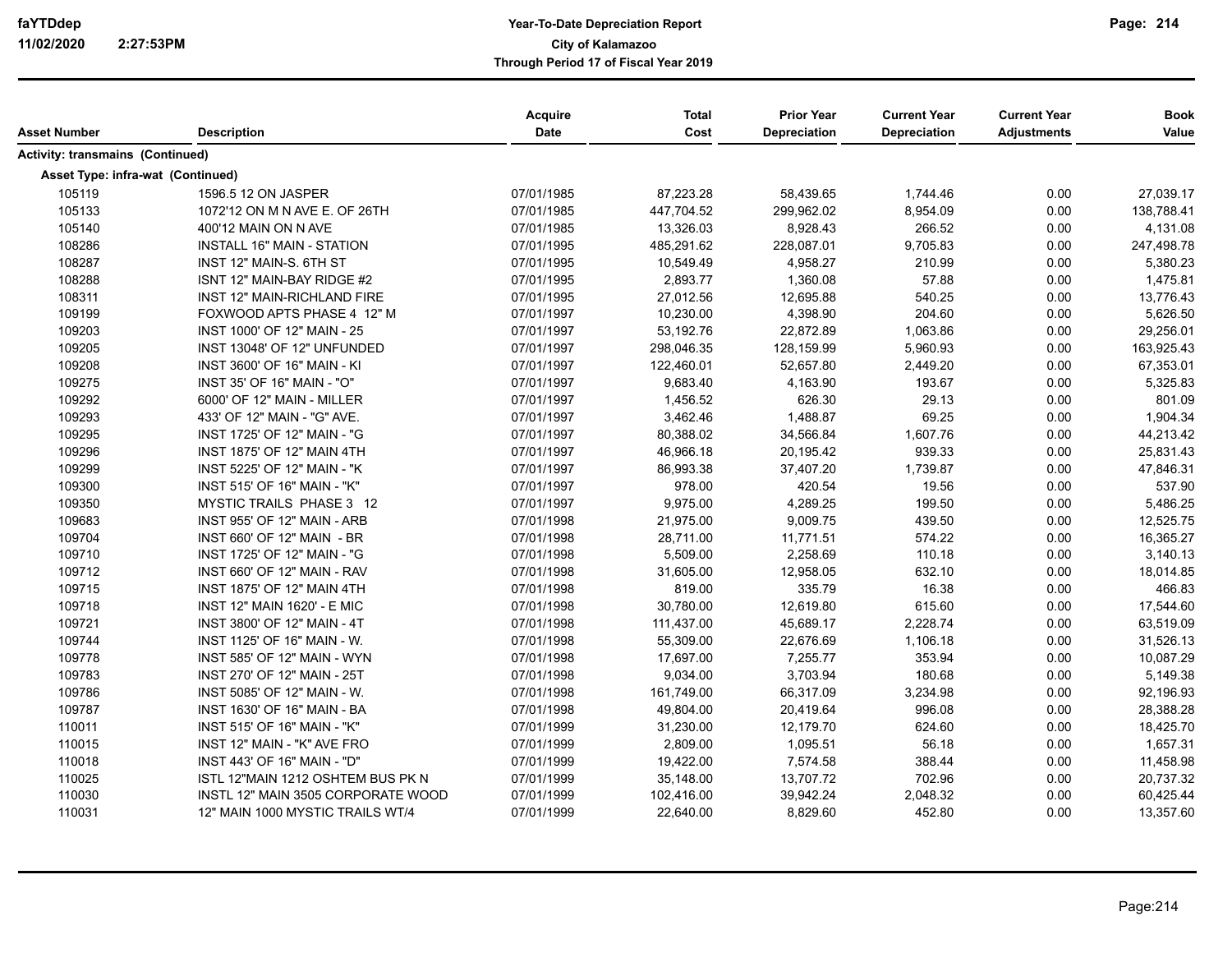|                                         |                                     | <b>Acquire</b> | <b>Total</b> | <b>Prior Year</b> | <b>Current Year</b> | <b>Current Year</b> | <b>Book</b> |
|-----------------------------------------|-------------------------------------|----------------|--------------|-------------------|---------------------|---------------------|-------------|
| Asset Number                            | <b>Description</b>                  | Date           | Cost         | Depreciation      | <b>Depreciation</b> | <b>Adjustments</b>  | Value       |
| <b>Activity: transmains (Continued)</b> |                                     |                |              |                   |                     |                     |             |
| Asset Type: infra-wat (Continued)       |                                     |                |              |                   |                     |                     |             |
| 110033                                  | 12" MAIN 2580 MYSTIC TRAILS WEST    | 07/01/1999     | 75,388.00    | 29,401.32         | 1,507.76            | 0.00                | 44,478.92   |
| 110034                                  | ISTL 12" MAIN 830 ELM VALLEY DR KVC | 07/01/1999     | 24,253.00    | 9,458.67          | 485.06              | 0.00                | 14,309.27   |
| 110039                                  | INST 5225' OF 12" MAIN - "K         | 07/01/1999     | 21,301.00    | 8.307.39          | 426.02              | 0.00                | 12,567.59   |
| 110040                                  | INST 515' OF 16" MAIN - "K"         | 07/01/1999     | 1,928.00     | 751.92            | 38.56               | 0.00                | 1,137.52    |
| 110046                                  | INST 660' OF 12" MAIN - BR          | 07/01/1999     | 23,153.00    | 9,029.67          | 463.06              | 0.00                | 13,660.27   |
| 110047                                  | INST 660' OF 12" MAIN - BR          | 07/01/1999     | 5,905.00     | 2,302.95          | 118.10              | 0.00                | 3,483.95    |
| 110056                                  | INST 12" MAIN - SPRINGWOOD          | 07/01/1999     | 185,061.00   | 72,173.79         | 3.701.22            | 0.00                | 109,185.99  |
| 110059                                  | INST 3355' OF 12" MAIN - KV         | 07/01/1999     | 91,163.00    | 35,553.57         | 1,823.26            | 0.00                | 53,786.17   |
| 110599                                  | Install 12" Main at East Mi         | 07/01/2000     | 63,131.00    | 23,358.47         | 1,262.62            | 0.00                | 38,509.91   |
| 110604                                  | <b>INST 970' OF 12" MAIN - MIL</b>  | 07/01/2000     | 28,576.00    | 10,573.12         | 571.52              | 0.00                | 17,431.36   |
| 110619                                  | Install 7700' 12" Main - Wes        | 07/01/2000     | 232,899.00   | 86,172.63         | 4,657.98            | 0.00                | 142,068.39  |
| 110620                                  | Install 2430' 12" Main-West         | 07/01/2000     | 65,392.00    | 24,195.04         | 1,307.84            | 0.00                | 39,889.12   |
| 110630                                  | Install 9635' of 12" Main o         | 07/01/2000     | 299,830.00   | 110,937.10        | 5,996.60            | 0.00                | 182,896.30  |
| 110632                                  | CHRISTIAN SCHOOLS 12TH STR          | 07/01/2000     | 27,900.00    | 10,323.00         | 558.00              | 0.00                | 17,019.00   |
| 110669                                  | MARICOPA TRAIL PHASE #1             | 07/01/2000     | 44,261.20    | 16,376.62         | 885.22              | 0.00                | 26,999.36   |
| 110686                                  | "N" AVE SPORTS COMPLEX              | 07/01/2000     | 29,420.00    | 10,885.40         | 588.40              | 0.00                | 17,946.20   |
| 110713                                  | SAVANNA SITE CONDOS "H" AV          | 07/01/2000     | 6,339.20     | 2,345.48          | 126.78              | 0.00                | 3,866.94    |
| 110878                                  | Install 7580' 12" Main - WMU        | 07/01/2000     | 154,765.00   | 57,263.05         | 3,095.30            | 0.00                | 94,406.65   |
| 111904                                  | INST 970' OF 12" MAIN - 2ND         | 07/01/2002     | 29,956.00    | 9,885.48          | 599.12              | 0.00                | 19,471.40   |
| 111911                                  | INST 2600' OF 12" MAIN - AL         | 07/01/2002     | 83,216.00    | 27,461.28         | 1,664.32            | 0.00                | 54,090.40   |
| 111912                                  | "E" AVE WEST OF 14TH                | 07/01/2002     | 59,000.00    | 19,470.00         | 1,180.00            | 0.00                | 38,350.00   |
| 111913                                  | 9TH STREET FROM "H" AVE             | 07/01/2002     | 78,765.00    | 25,992.45         | 1,575.30            | 0.00                | 51,197.25   |
| 111914                                  | <b>STADIUM DRIVE</b>                | 07/01/2002     | 17,700.00    | 5,841.00          | 354.00              | 0.00                | 11,505.00   |
| 111915                                  | 4TH STREET SOUTH OF MARICOPA        | 07/01/2002     | 53,100.00    | 17,523.00         | 1,062.00            | 0.00                | 34,515.00   |
| 111916                                  | 4TH STREET MYSTIC PINES             | 07/01/2002     | 17,198.50    | 5,675.51          | 343.97              | 0.00                | 11,179.02   |
| 111917                                  | <b>REFUND - OVERSIZE WATER MAI</b>  | 07/01/2002     | 21,296.00    | 7,027.68          | 425.92              | 0.00                | 13,842.40   |
| 111918                                  | ROAD & DRIVEWAY CROSSINGS -         | 07/01/2002     | 106,544.00   | 35,159.52         | 2,130.88            | 0.00                | 69,253.60   |
| 111919                                  | RELOCATE EXIST 12" WATER MA         | 07/01/2002     | 31,840.00    | 10,507.20         | 636.80              | 0.00                | 20,696.00   |
| 111920                                  | INST 5125' OF 12" MAIN - 1S         | 07/01/2002     | 149,234.00   | 49,247.22         | 2,984.68            | 0.00                | 97,002.10   |
| 111922                                  | INST 2845' OF 12" MAIN - AL         | 07/01/2002     | 88,658.00    | 29,257.14         | 1,773.16            | 0.00                | 57,627.70   |
| 111923                                  | INST 2390' OF 12" MAIN - W          | 07/01/2002     | 58,577.00    | 19,330.41         | 1,171.54            | 0.00                | 38,075.05   |
| 111924                                  | INST 2700' OF 12" MAIN - W          | 07/01/2002     | 70,864.00    | 23,385.12         | 1,417.28            | 0.00                | 46,061.60   |
| 111925                                  | INST 880' OF 12" MAIN - 2ND         | 07/01/2002     | 23,295.00    | 7,687.35          | 465.90              | 0.00                | 15,141.75   |
| 111926                                  | INST 1250' OF 12" MAIN - 2N         | 07/01/2002     | 38,915.00    | 12,841.95         | 778.30              | 0.00                | 25,294.75   |
| 111927                                  | INST 380' OF 12" MAIN - WMU         | 07/01/2002     | 11,879.00    | 3,920.07          | 237.58              | 0.00                | 7,721.35    |
| 111928                                  | INST 6970' OF 12" MAIN - WM         | 07/01/2002     | 282,626.00   | 93,266.58         | 5,652.52            | 0.00                | 183,706.90  |
| 111930                                  | <b>INST 420' OF 12" MAIN - KL</b>   | 07/01/2002     | 13,837.00    | 4,566.21          | 276.74              | 0.00                | 8,994.05    |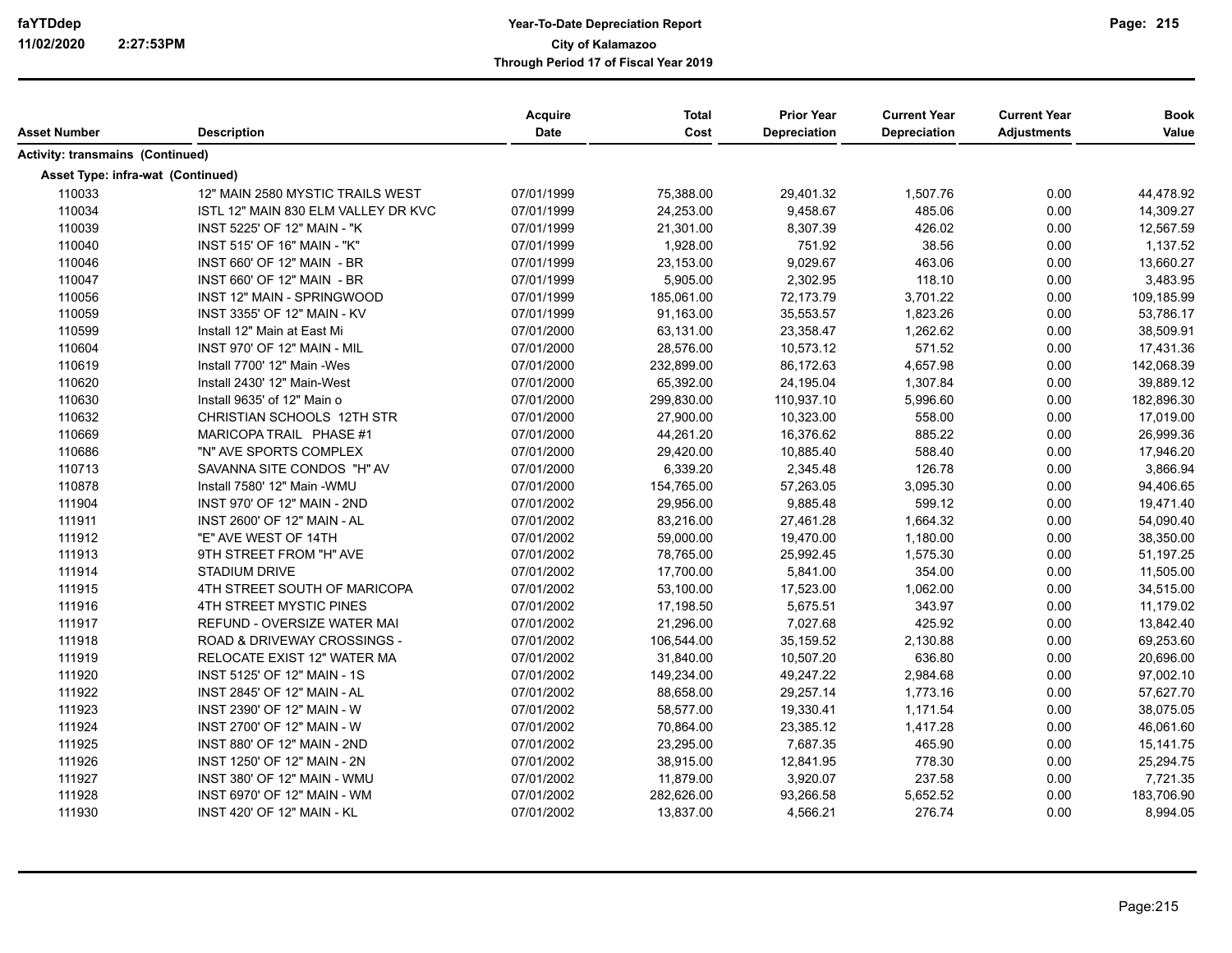| Asset Number                            | <b>Description</b>           | Acquire<br>Date | <b>Total</b><br>Cost | <b>Prior Year</b><br>Depreciation | <b>Current Year</b><br>Depreciation | <b>Current Year</b><br><b>Adjustments</b> | <b>Book</b><br>Value |
|-----------------------------------------|------------------------------|-----------------|----------------------|-----------------------------------|-------------------------------------|-------------------------------------------|----------------------|
| <b>Activity: transmains (Continued)</b> |                              |                 |                      |                                   |                                     |                                           |                      |
| Asset Type: infra-wat (Continued)       |                              |                 |                      |                                   |                                     |                                           |                      |
| 111967                                  | 6387 TECHNOLODY AVE          | 07/01/2002      | 8,850.00             | 2,920.50                          | 177.00                              | 0.00                                      | 5,752.50             |
| 112029                                  | EWAL-MART GULL RD AND 26TH   | 07/01/2002      | 34,515.00            | 11,389.95                         | 690.30                              | 0.00                                      | 22,434.75            |
| 112212                                  | 14TH STREET FROM "E" AVE     | 07/01/2002      | 156,350.00           | 51,595.50                         | 3,127.00                            | 0.00                                      | 101,627.50           |
| 112987                                  | Eng for W. Main Water Main   | 07/01/2003      | 5,045.00             | 1,563.95                          | 100.90                              | 0.00                                      | 3,380.15             |
| 112988                                  | 200'-20" Main Under East M   | 07/01/2003      | 92,157.00            | 28,568.67                         | 1,843.14                            | 0.00                                      | 61,745.19            |
| 112989                                  | 2350' -12" Main -W Main - M  | 07/01/2003      | 30,757.50            | 9,534.83                          | 615.15                              | 0.00                                      | 20,607.52            |
| 112990                                  | 1400' Of 12" Main - Sabin &  | 07/01/2003      | 79,067.24            | 24,510.84                         | 1,581.35                            | 0.00                                      | 52,975.05            |
| 112991                                  | 150' -16" Main -33rd & E MI  | 07/01/2003      | 111,933.79           | 34,699.50                         | 2,238.68                            | 0.00                                      | 74,995.61            |
| 112992                                  | Repl Sidewalk M-96 Water Ma  | 07/01/2003      | 67,235.00            | 20,842.85                         | 1,344.70                            | 0.00                                      | 45,047.45            |
| 112993                                  | 1350' -12" Main -Coopers Ln  | 07/01/2003      | 51,300.00            | 15,903.00                         | 1,026.00                            | 0.00                                      | 34,371.00            |
| 112994                                  | 820' 12" Main - Mystic Estat | 07/01/2003      | 31,160.00            | 9,659.60                          | 623.20                              | 0.00                                      | 20,877.20            |
| 112995                                  | 330' -16" Main - 28Th St N/  | 07/01/2003      | 30,953.62            | 9,595.59                          | 619.07                              | 0.00                                      | 20,738.96            |
| 112996                                  | 970' -10/12" Main Richland   | 07/01/2003      | 22,420.00            | 6,950.20                          | 448.40                              | 0.00                                      | 15,021.40            |
| 112997                                  | 1460' - 12" MAIN WALMART     | 07/01/2003      | 55,480.00            | 17,198.80                         | 1,109.60                            | 0.00                                      | 37,171.60            |
| 113572                                  | 16" X 12" Tap - Center Pk P  | 07/01/2004      | 2,678.02             | 776.62                            | 53.56                               | 0.00                                      | 1,847.84             |
| 113582                                  | 16" X 12" Tap - Interstate   | 07/01/2004      | 2,763.69             | 801.43                            | 55.27                               | 0.00                                      | 1,906.99             |
| 113605                                  | 970'/12" Mn - Gull Rd-Gull   | 07/01/2004      | 28,615.00            | 8,298.35                          | 572.30                              | 0.00                                      | 19,744.35            |
| 113615                                  | 12" X 12" Tap - Sprinkle &   | 07/01/2004      | 1,763.26             | 511.36                            | 35.26                               | 0.00                                      | 1,216.64             |
| 113617                                  | 890'/12" Mn - E MI from Naz  | 07/01/2004      | 33,820.00            | 9,807.80                          | 676.40                              | 0.00                                      | 23,335.80            |
| 113618                                  | 2175'/12" Mn - Midlink Bus.  | 07/01/2004      | 64,162.50            | 18,607.13                         | 1,283.25                            | 0.00                                      | 44,272.12            |
| 113619                                  | 9947'/12" Mn - Midlink Bus.  | 07/01/2004      | 293,436.50           | 85,096.58                         | 5,868.73                            | 0.00                                      | 202,471.19           |
| 113620                                  | 1330' Of 12" Mn - 11th fr P  | 07/01/2004      | 102,650.57           | 29,768.65                         | 2,053.01                            | 0.00                                      | 70,828.91            |
| 113621                                  | 12" X 12" Tap - Meijers Gro  | 07/01/2004      | 2,514.12             | 729.06                            | 50.28                               | 0.00                                      | 1,734.78             |
| 113622                                  | 414'/12" Mn - M-43 E/O 9th   | 07/01/2004      | 12,213.00            | 3,541.77                          | 244.26                              | 0.00                                      | 8,426.97             |
| 113623                                  | 2140'/12" Mn - H Ave fr Mn   | 07/01/2004      | 63,130.00            | 18,307.70                         | 1,262.60                            | 0.00                                      | 43,559.70            |
| 113624                                  | 680'/12" Mn - 10th fr Stone  | 07/01/2004      | 20,060.00            | 5,817.40                          | 401.20                              | 0.00                                      | 13,841.40            |
| 113625                                  | 12" X 12" Tap - Sprinkle &   | 07/01/2004      | 1,763.31             | 511.41                            | 35.26                               | 0.00                                      | 1,216.64             |
| 113714                                  | 1850'/12" Mn - E. MI from N  | 07/01/2004      | 54,575.00            | 15,826.75                         | 1,091.50                            | 0.00                                      | 37,656.75            |
| 113721                                  | 520' Of 12" mn - Howard St   | 07/01/2004      | 26,189.92            | 7,595.10                          | 523.80                              | 0.00                                      | 18,071.02            |
| 113722                                  | 16" X 12" Tap - Midlink & C  | 07/01/2004      | 3,195.90             | 926.84                            | 63.92                               | 0.00                                      | 2,205.14             |
| 114361                                  | 12" X 12" TAP - GULL LAKE    | 07/01/2005      | 2,515.09             | 679.05                            | 50.30                               | 0.00                                      | 1,785.74             |
| 114362                                  | 1585'/10" MAIN-PINE ACRES O  | 07/01/2005      | 62,005.20            | 16,741.37                         | 1,240.11                            | 0.00                                      | 44,023.72            |
| 114364                                  | 3800'/8" MAIN-VILLAS OF STO  | 07/01/2005      | 131,404.00           | 35,479.08                         | 2,628.08                            | 0.00                                      | 93,296.84            |
| 114366                                  | 1420' OF 12" MAIN - 6TH S    | 07/01/2005      | 79,822.79            | 21,552.18                         | 1,596.46                            | 0.00                                      | 56,674.15            |
| 114367                                  | 480' OF 16" MAIN - TANK S    | 07/01/2005      | 91,744.34            | 24,771.01                         | 1,834.89                            | 0.00                                      | 65,138.44            |
| 114368                                  | 870' OF 8" MAIN - MAPLE H    | 07/01/2005      | 32,524.97            | 8,781.75                          | 650.50                              | 0.00                                      | 23,092.72            |
| 114369                                  | 707'/8" MAIN-FED-EX EXPANSI  | 07/01/2005      | 24,448.06            | 6,600.96                          | 488.96                              | 0.00                                      | 17,358.14            |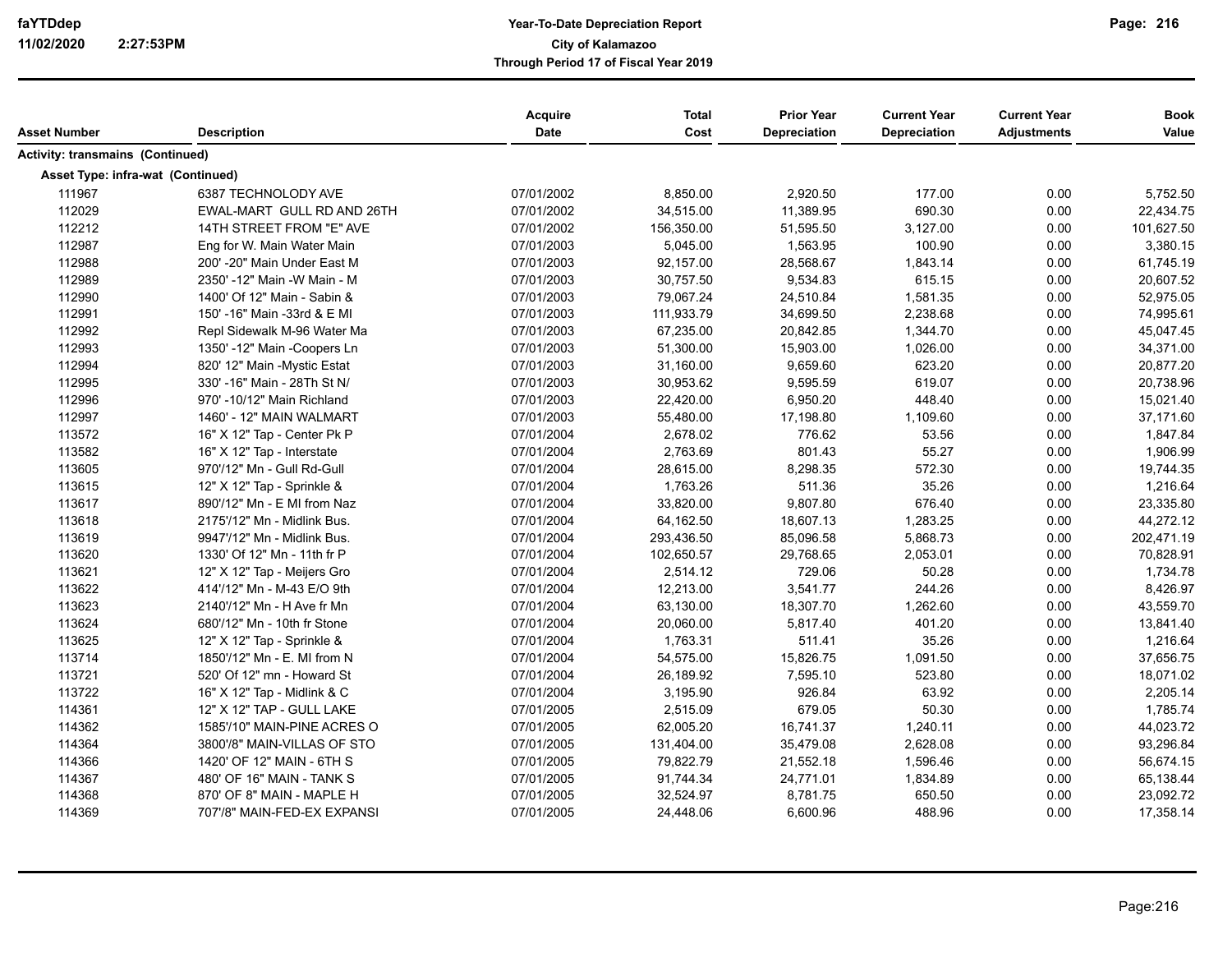| Asset Number                            | <b>Description</b>                       | <b>Acquire</b><br>Date | <b>Total</b><br>Cost | <b>Prior Year</b><br>Depreciation | <b>Current Year</b><br><b>Depreciation</b> | <b>Current Year</b><br><b>Adjustments</b> | <b>Book</b><br>Value |
|-----------------------------------------|------------------------------------------|------------------------|----------------------|-----------------------------------|--------------------------------------------|-------------------------------------------|----------------------|
| <b>Activity: transmains (Continued)</b> |                                          |                        |                      |                                   |                                            |                                           |                      |
| Asset Type: infra-wat (Continued)       |                                          |                        |                      |                                   |                                            |                                           |                      |
| 114370                                  | 1168'/8" MAIN-KAL MISSIONAR              | 07/01/2005             | 40,389.44            | 10,905.16                         | 807.79                                     | 0.00                                      | 28,676.49            |
| 114371                                  | 12" X 10" TAP - GRANDVIEW                | 07/01/2005             | 2,448.67             | 661.10                            | 48.97                                      | 0.00                                      | 1,738.60             |
| 114372                                  | 8" X 6" TAP - 2538 SOUTH                 | 07/01/2005             | 925.56               | 249.89                            | 18.51                                      | 0.00                                      | 657.16               |
| 114373                                  | 12" X 8" TAP - FED-EX -                  | 07/01/2005             | 3,061.90             | 826.74                            | 61.24                                      | 0.00                                      | 2,173.92             |
| 114377                                  | 800'/8" MAIN-PINE ACRES OF               | 07/01/2005             | 27,664.00            | 7,469.28                          | 553.28                                     | 0.00                                      | 19,641.44            |
| 114432                                  | 685'/8" MAIN-KAL AIRPORT TE              | 07/01/2005             | 23,687.30            | 6,395.61                          | 473.75                                     | 0.00                                      | 16,817.94            |
| 114444                                  | 3430'/8" MAIN-QUAIL MEADOWS              | 07/01/2005             | 118,609.40           | 32,024.56                         | 2,372.19                                   | 0.00                                      | 84,212.65            |
| 115726                                  | 1400' of 12" Main-M-43                   | 07/01/2007             | 64,204.00            | 14,766.92                         | 1,284.08                                   | 0.00                                      | 48,153.00            |
| 115731                                  | 200' of 16' Main - Beech Ta              | 07/01/2007             | 11,344.00            | 2,609.12                          | 226.88                                     | 0.00                                      | 8,508.00             |
| 115732                                  | 1520' of 12" Main-Gilmore F              | 07/01/2007             | 69,707.00            | 16,032.61                         | 1,394.14                                   | 0.00                                      | 52,280.25            |
| 115733                                  | 1280' of 12" Main-KVCC Elm               | 07/01/2007             | 58,701.00            | 13,501.23                         | 1,174.02                                   | 0.00                                      | 44,025.75            |
| 115735                                  | 70' of 12" Main-NCC Kids Sp              | 07/01/2007             | 3,210.00             | 738.30                            | 64.20                                      | 0.00                                      | 2,407.50             |
| 115737                                  | 836' of 12" Main-5th Street              | 07/01/2007             | 38,339.00            | 8,817.97                          | 766.78                                     | 0.00                                      | 28,754.25            |
| 115738                                  | 2120' of 12' Main-Kilgore R              | 07/01/2007             | 97,223.00            | 22,361.29                         | 1,944.46                                   | 0.00                                      | 72,917.25            |
| 115744                                  | 2655' of 12" Main-M-43 10th              | 07/01/2007             | 121,758.00           | 28,004.34                         | 2,435.16                                   | 0.00                                      | 91,318.50            |
| 117111                                  | 32ND ST - RICHLAND RETAIL CENTER - 12" X | 12/31/2008             | 2,942.93             | 618.03                            | 58.86                                      | 0.00                                      | 2,266.04             |
| 117114                                  | TEXAS DR TO 10TH ST - INST 2345' OF 16"  | 12/31/2008             | 228,259.39           | 47,934.49                         | 4,565.19                                   | 0.00                                      | 175,759.71           |
| 117115                                  | TEXAS DR TO 10TH ST - INST 140' OF 12"   | 12/31/2008             | 39,393.13            | 8,272.53                          | 787.86                                     | 0.00                                      | 30,332.74            |
| 117117                                  | NAZARETH RD-790' OF 12" MAIN @ PUB SFTY  | 12/31/2008             | 63,799.45            | 13,397.89                         | 1,275.99                                   | 0.00                                      | 49,125.57            |
| 117231                                  | 12" 2176' - CASTLE CREEK RIDGE OFF 35TH  | 12/31/2008             | 99,791.36            | 20,956.21                         | 1,995.83                                   | 0.00                                      | 76,839.32            |
| 117238                                  | 12" 6477' - ARBORETUM FROM 12TH STREE    | 12/31/2008             | 297,035.22           | 62,377.38                         | 5,940.70                                   | 0.00                                      | 228,717.14           |
| 117239                                  | 12" 100' - 9TH STREET BRIDGE RENOVATION  | 12/31/2008             | 4,586.00             | 963.06                            | 91.72                                      | 0.00                                      | 3,531.22             |
| 117241                                  | 12" 1400' - WESTNEDGE BETWEEN KILGORE A  | 12/31/2008             | 64,204.00            | 13,482.84                         | 1,284.08                                   | 0.00                                      | 49,437.08            |
| 117244                                  | 12" 415' - COOPERS LANDING PH 3A         | 12/31/2008             | 19,031.90            | 3,996.72                          | 380.64                                     | 0.00                                      | 14,654.54            |
| 117252                                  | 16" 790' - 8th STREET FROM "KL" AVE SOU  | 12/31/2008             | 44,808.80            | 9,409.89                          | 896.17                                     | 0.00                                      | 34,502.74            |
| 117260                                  | 12" 780' - RUDGATE RIDGE NO> 2           | 12/31/2008             | 35,770.80            | 7,511.91                          | 715.41                                     | 0.00                                      | 27,543.48            |
| 117261                                  | 12" 90' - 30TH STREET AND "D" AVE RD CR  | 12/31/2008             | 4,127.40             | 866.78                            | 82.55                                      | 0.00                                      | 3,178.07             |
| 117431                                  | 1320' 12" Main - West Main from 1st St t | 12/31/2009             | 60,535.00            | 11,501.65                         | 1,210.70                                   | 0.00                                      | 47,822.65            |
| 117434                                  | 1270' 12" Main - 5200 E Cork (Midlink)   | 12/31/2009             | 58,242.00            | 11,065.98                         | 1,164.84                                   | 0.00                                      | 46,011.18            |
| 117438                                  | 460' 12" Main - Technology Drive Loop    | 12/31/2009             | 21,096.00            | 4,008.24                          | 421.92                                     | 0.00                                      | 16,665.84            |
| 117855                                  | 730' OF 16" MAIN-8TH ST AND KL           | 12/31/2010             | 21,804.19            | 3,706.68                          | 436.08                                     | 0.00                                      | 17,661.43            |
| 117859                                  | 284' OF 12" MAIN-WESTNEDGE/KILGORE       | 12/31/2010             | 52,167.37            | 8,868.47                          | 1,043.35                                   | 0.00                                      | 42,255.55            |
| 117860                                  | 12 X 12 TEE-KNOLLWOOD AVE                | 12/31/2010             | 4,086.41             | 694.70                            | 81.73                                      | 0.00                                      | 3,309.98             |
| 117865                                  | 8860' OF 12" MAIN-VANKAL, J AVE, WICKFOR | 12/31/2010             | 604,848.60           | 102,824.25                        | 12,096.97                                  | 0.00                                      | 489,927.38           |
| 117866                                  | 151' OF 16" MAIN-M-43 AT MILLS           | 12/31/2010             | 12,626.62            | 2,146.51                          | 252.53                                     | 0.00                                      | 10,227.58            |
| 117867                                  | 1074' OF 12" MAIN-WMU HOUSING-PHASE #1   | 12/31/2010             | 70,894.74            | 12,052.10                         | 1,417.89                                   | 0.00                                      | 57,424.75            |
| 117869                                  | 1842' OF 12" MAIN-H AVE AND ESSEX HILL P | 12/31/2010             | 121,590.42           | 20,670.38                         | 2,431.81                                   | 0.00                                      | 98,488.23            |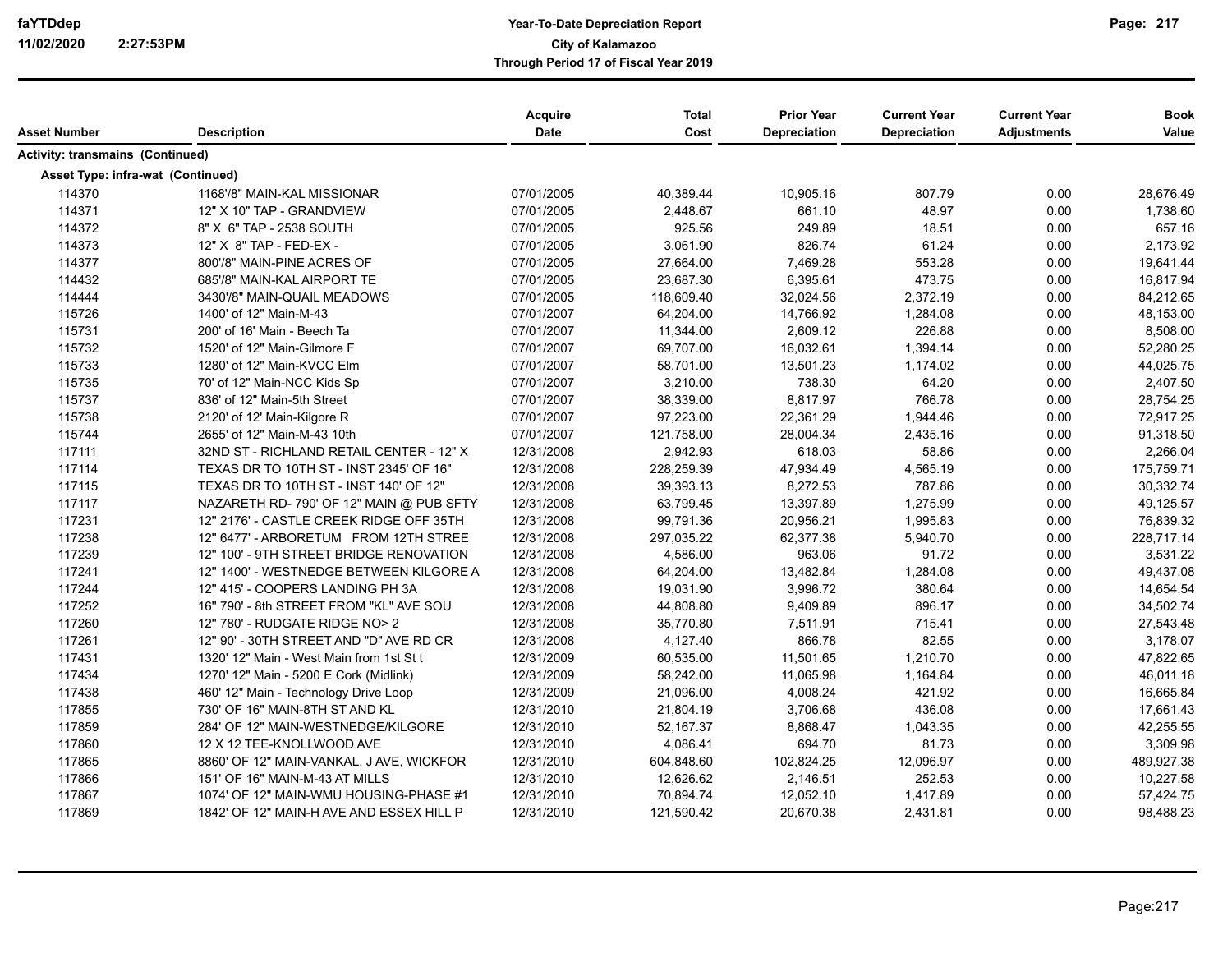| Asset Number                            | <b>Description</b>                                 | Acquire<br>Date | <b>Total</b><br>Cost | <b>Prior Year</b><br>Depreciation | <b>Current Year</b><br>Depreciation | <b>Current Year</b><br><b>Adjustments</b> | <b>Book</b><br>Value |
|-----------------------------------------|----------------------------------------------------|-----------------|----------------------|-----------------------------------|-------------------------------------|-------------------------------------------|----------------------|
| <b>Activity: transmains (Continued)</b> |                                                    |                 |                      |                                   |                                     |                                           |                      |
| Asset Type: infra-wat (Continued)       |                                                    |                 |                      |                                   |                                     |                                           |                      |
| 117873                                  | 268' OF 12" MAIN-5200 E. CORK/MIDLINK BL           | 12/31/2010      | 17,690.68            | 3,007.39                          | 353.81                              | 0.00                                      | 14,329.48            |
| 118350                                  | 600' OF 8" MAIN                                    | 12/31/2011      | 42,000.00            | 6,300.00                          | 840.00                              | 0.00                                      | 34,860.00            |
| 118352                                  | 1890' OF 12" MAIN-M-96 TO KRUM                     | 12/31/2011      | 153,090.00           | 22,963.50                         | 3,061.80                            | 0.00                                      | 127,064.70           |
|                                         | <b>Asset Type: infra-wat TOTAL</b>                 |                 | 11,952,357.60        | 4,479,643.26                      | 228,915.61                          | 0.00                                      | 7,243,798.73         |
|                                         | <b>Activity: transmains TOTAL</b>                  |                 | 11,952,357.60        | 4,479,643.26                      | 228,915.61                          | 0.00                                      | 7,243,798.73         |
| Activity: watadmin                      |                                                    |                 |                      |                                   |                                     |                                           |                      |
| Asset Type: bldg&imp                    |                                                    |                 |                      |                                   |                                     |                                           |                      |
| 122449                                  | METAL LOCKERS - STOCKBRIDGE LOCKER ROOM 12/31/2017 |                 | 11,797.90            | 1,179.79                          | 786.53                              | 0.00                                      | 9,831.58             |
|                                         | Asset Type: bldg&imp TOTAL                         |                 | 11,797.90            | 1,179.79                          | 786.53                              | 0.00                                      | 9,831.58             |
| <b>Asset Type: intangible</b>           |                                                    |                 |                      |                                   |                                     |                                           |                      |
| 114518                                  | Water Master Plan                                  | 07/01/2005      | 172,430.71           | 172,430.71                        | 0.00                                | 0.00                                      | 0.00                 |
|                                         | <b>Asset Type: intangible TOTAL</b>                |                 | 172,430.71           | 172,430.71                        | 0.00                                | 0.00                                      | 0.00                 |
| Asset Type: office-f&e                  |                                                    |                 |                      |                                   |                                     |                                           |                      |
| 118224                                  | <b>SCADA SYSTEM UPGRADE</b>                        | 11/01/2011      | 13,559.00            | 13.559.00                         | 0.00                                | 0.00                                      | 0.00                 |
| 121790                                  | EXACQ VISION NVR SECURITY SYSTEM                   | 12/31/2016      | 21,106.50            | 10,553.25                         | 4,221.30                            | 0.00                                      | 6,331.95             |
|                                         | Asset Type: office-f&e TOTAL                       |                 | 34,665.50            | 24,112.25                         | 4,221.30                            | 0.00                                      | 6,331.95             |
|                                         | <b>Activity: watadmin TOTAL</b>                    |                 | 218,894.11           | 197,722.75                        | 5,007.83                            | 0.00                                      | 16,163.53            |
| Activity: watgen                        |                                                    |                 |                      |                                   |                                     |                                           |                      |
| Asset Type: bldg&imp                    |                                                    |                 |                      |                                   |                                     |                                           |                      |
| 100440                                  | BUILDING: VEHICLE STORAGE: 60' X 50                | 07/01/1952      | 46,006.33            | 46.006.33                         | 0.00                                | 0.00                                      | 0.00                 |
| 100814                                  | <b>BUILDING: NEW SERVICE</b>                       | 07/01/1957      | 302,156.66           | 302,156.66                        | 0.00                                | 0.00                                      | 0.00                 |
| 102415                                  | <b>BUILDING: SECOND FLOOR</b>                      | 07/01/1970      | 9,852.03             | 9,852.03                          | 0.00                                | 0.00                                      | 0.00                 |
| 102417                                  | <b>BUILDING: REPAIR</b>                            | 07/01/1970      | 6,021.65             | 5,840.99                          | 120.44                              | 0.00                                      | 60.22                |
| 102703                                  | BUILDING; FIRST FLOOR REMODELING-PR                | 07/01/1972      | 31,946.94            | 29,710.67                         | 638.93                              | 0.00                                      | 1,597.34             |
| 102888                                  | <b>BUILDING; CONCRETE PAD</b>                      | 07/01/1974      | 4,186.54             | 4,186.54                          | 0.00                                | 0.00                                      | 0.00                 |
| 103560                                  | BUILDING; REBUILD; NEW ROOF                        | 07/01/1978      | 39,434.04            | 39,434.04                         | 0.00                                | 0.00                                      | 0.00                 |
| 104720                                  | <b>BUILDING; OFFICE ADD-ON</b>                     | 07/01/1984      | 1,347,786.79         | 929,972.93                        | 26,955.73                           | 0.00                                      | 390,858.13           |
| 105021                                  | <b>BUILDING: CEILING IN CREW ROOM</b>              | 07/01/1985      | 3,279.91             | 3,279.91                          | 0.00                                | 0.00                                      | 0.00                 |
| 105384                                  | <b>BUILDING; VEHICLE STORAGE</b>                   | 07/01/1986      | 110,333.09           | 71,716.47                         | 2,206.66                            | 0.00                                      | 36,409.96            |
| 108121                                  | <b>Repl Roofs</b>                                  | 07/01/1995      | 6,194.00             | 2,911.18                          | 123.88                              | 0.00                                      | 3,158.94             |
| 108122                                  | NEW ROOF, ADMIN BLDG - STOC                        | 07/01/1995      | 126,050.00           | 59,243.50                         | 2,521.00                            | 0.00                                      | 64,285.50            |
| 108124                                  | <b>BLDG RENOVATION - STOCKBRIDGE</b>               | 07/01/1995      | 1,116,243.34         | 524,634.42                        | 22,324.87                           | 0.00                                      | 569,284.05           |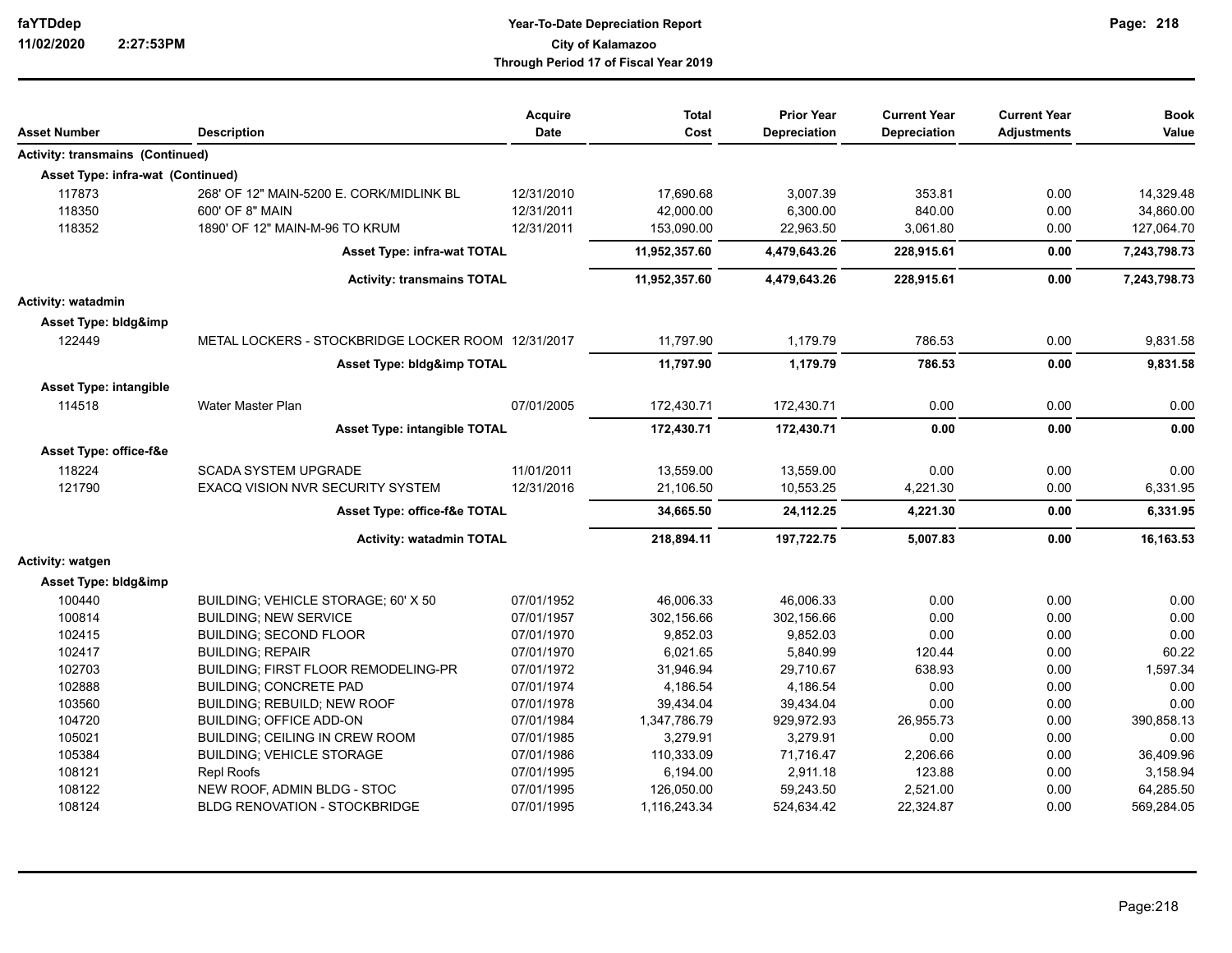| Asset Number                     |                                | Acquire<br>Date | <b>Total</b><br>Cost | <b>Prior Year</b><br><b>Depreciation</b> | <b>Current Year</b><br><b>Depreciation</b> | <b>Current Year</b> | <b>Book</b> |
|----------------------------------|--------------------------------|-----------------|----------------------|------------------------------------------|--------------------------------------------|---------------------|-------------|
|                                  | <b>Description</b>             |                 |                      |                                          |                                            | <b>Adjustments</b>  | Value       |
| Activity: watgen (Continued)     |                                |                 |                      |                                          |                                            |                     |             |
| Asset Type: bldg&imp (Continued) |                                |                 |                      |                                          |                                            |                     |             |
| 108125                           | REPL ROOF ON ICE RINK          | 07/01/1995      | 49,773.00            | 23,393.31                                | 995.46                                     | 0.00                | 25,384.23   |
| 108126                           | <b>BUILDING RENOVATION</b>     | 07/01/1995      | 3,496.47             | 1,643.36                                 | 69.93                                      | 0.00                | 1,783.18    |
| 109572                           | <b>Automatic Door Openers</b>  | 07/01/1998      | 3,864.00             | 3,864.00                                 | 0.00                                       | 0.00                | 0.00        |
| 110544                           | DEMOL ICE RINK WARM HOUSE -    | 07/01/2000      | 26,682.00            | 24,680.85                                | 1,334.10                                   | 0.00                | 667.05      |
| 112450                           | Stockbridge Mod - Engineeri    | 07/01/2003      | 12,530.00            | 9,710.75                                 | 626.50                                     | 0.00                | 2,192.75    |
| 112451                           | Stockbridge Co-Loc Misc Bld    | 07/01/2003      | 20,232.96            | 15,680.56                                | 1,011.65                                   | 0.00                | 3,540.75    |
| 112452                           | Floor tile - Stockbridge Cr    | 07/01/2003      | 14,784.00            | 11,457.60                                | 739.20                                     | 0.00                | 2,587.20    |
| 112453                           | Office Painting - Stockbrid    | 07/01/2003      | 6,366.00             | 4,933.65                                 | 318.30                                     | 0.00                | 1,114.05    |
| 112454                           | Relocate fire sprinkler - S    | 07/01/2003      | 6,386.62             | 4,949.62                                 | 319.33                                     | 0.00                | 1,117.67    |
| 112455                           | Automatic door sensor Ice R    | 07/01/2003      | 4,791.00             | 3,713.03                                 | 239.55                                     | 0.00                | 838.42      |
| 112456                           | Gas service installation Ic    | 07/01/2003      | 200.00               | 155.00                                   | 10.00                                      | 0.00                | 35.00       |
| 112457                           | Water Line to Ice Rink         | 07/01/2003      | 8,154.78             | 6,319.97                                 | 407.74                                     | 0.00                | 1,427.07    |
| 112470                           | Stockbridge Co-Loc Misc Bld    | 07/01/2003      | 9,462.10             | 7,333.13                                 | 473.11                                     | 0.00                | 1,655.86    |
| 113216                           | Misc Bldg Improvements         | 07/01/2004      | 18,706.76            | 13,562.42                                | 935.33                                     | 0.00                | 4,209.01    |
| 113217                           | Training room construction     | 07/01/2004      | 37,949.53            | 27,513.42                                | 1,897.47                                   | 0.00                | 8,538.64    |
| 113218                           | Electrical upgrades            | 07/01/2004      | 23,269.95            | 16,870.73                                | 1,163.49                                   | 0.00                | 5,235.73    |
| 113219                           | Design/build svcs for Rink     | 07/01/2004      | 181,223.63           | 131,387.12                               | 9,061.18                                   | 0.00                | 40,775.33   |
| 113220                           | Co-Location Improvments        | 07/01/2004      | 17,445.49            | 12,647.98                                | 872.27                                     | 0.00                | 3,925.24    |
| 113889                           | Install Block Wall @ pump s    | 07/01/2005      | 1,680.00             | 1,134.00                                 | 84.00                                      | 0.00                | 462.00      |
| 113890                           | Durolast Roofing, soffit &     | 07/01/2005      | 3,102.99             | 2,094.52                                 | 155.15                                     | 0.00                | 853.32      |
| 113891                           | Roof Repair @ Station #25      | 07/01/2005      | 5,288.00             | 3,569.40                                 | 264.40                                     | 0.00                | 1,454.20    |
| 113892                           | Soft Tower Relocation          | 07/01/2005      | 5,708.00             | 3,852.90                                 | 285.40                                     | 0.00                | 1,569.70    |
| 113893                           | Transformer, 24 VAC            | 07/01/2005      | 7.48                 | 5.04                                     | 0.38                                       | 0.00                | 2.06        |
| 113894                           | Publications                   | 07/01/2005      | 116.00               | 78.30                                    | 5.80                                       | 0.00                | 31.90       |
| 113895                           | Install TV Cable               | 07/01/2005      | 4,278.20             | 2,887.78                                 | 213.91                                     | 0.00                | 1,176.51    |
| 113896                           | Video Suveillance Equipment    | 07/01/2005      | 1,762.76             | 1,189.88                                 | 88.14                                      | 0.00                | 484.74      |
| 113897                           | <b>Roofing Service</b>         | 07/01/2005      | 11,566.00            | 7,807.05                                 | 578.30                                     | 0.00                | 3,180.65    |
| 113913                           | Fire Alarm System              | 07/01/2005      | 6,999.00             | 4,724.33                                 | 349.95                                     | 0.00                | 1,924.72    |
| 114711                           | Replacement Door Tank          | 07/01/2006      | 5,045.39             | 3,153.38                                 | 252.27                                     | 0.00                | 1,639.74    |
| 114721                           | New Roofing System             | 07/01/2006      | 24,830.44            | 15,519.01                                | 1,241.52                                   | 0.00                | 8,069.91    |
| 114723                           | Generac Generator              | 07/01/2006      | 15,285.57            | 9,553.50                                 | 764.28                                     | 0.00                | 4,967.79    |
| 114724                           | Service Garage Permit          | 07/01/2006      | 100.00               | 62.50                                    | 5.00                                       | 0.00                | 32.50       |
| 114725                           | Service Garage-Geotechnical    | 07/01/2006      | 2,290.00             | 1,431.25                                 | 114.50                                     | 0.00                | 744.25      |
| 114726                           | Service Garage-Architect De    | 07/01/2006      | 28,400.00            | 17,750.00                                | 1,420.00                                   | 0.00                | 9,230.00    |
| 114727                           | <b>Essex Electron</b>          | 07/01/2006      | 3,381.96             | 2,113.75                                 | 169.09                                     | 0.00                | 1,099.12    |
| 114728                           | <b>Hoist Pit</b>               | 07/01/2006      | 8,900.00             | 5,562.50                                 | 445.00                                     | 0.00                | 2,892.50    |
| 114729                           | <b>Stockbridge Renovations</b> | 07/01/2006      | 15,038.25            | 9,398.89                                 | 751.91                                     | 0.00                | 4,887.45    |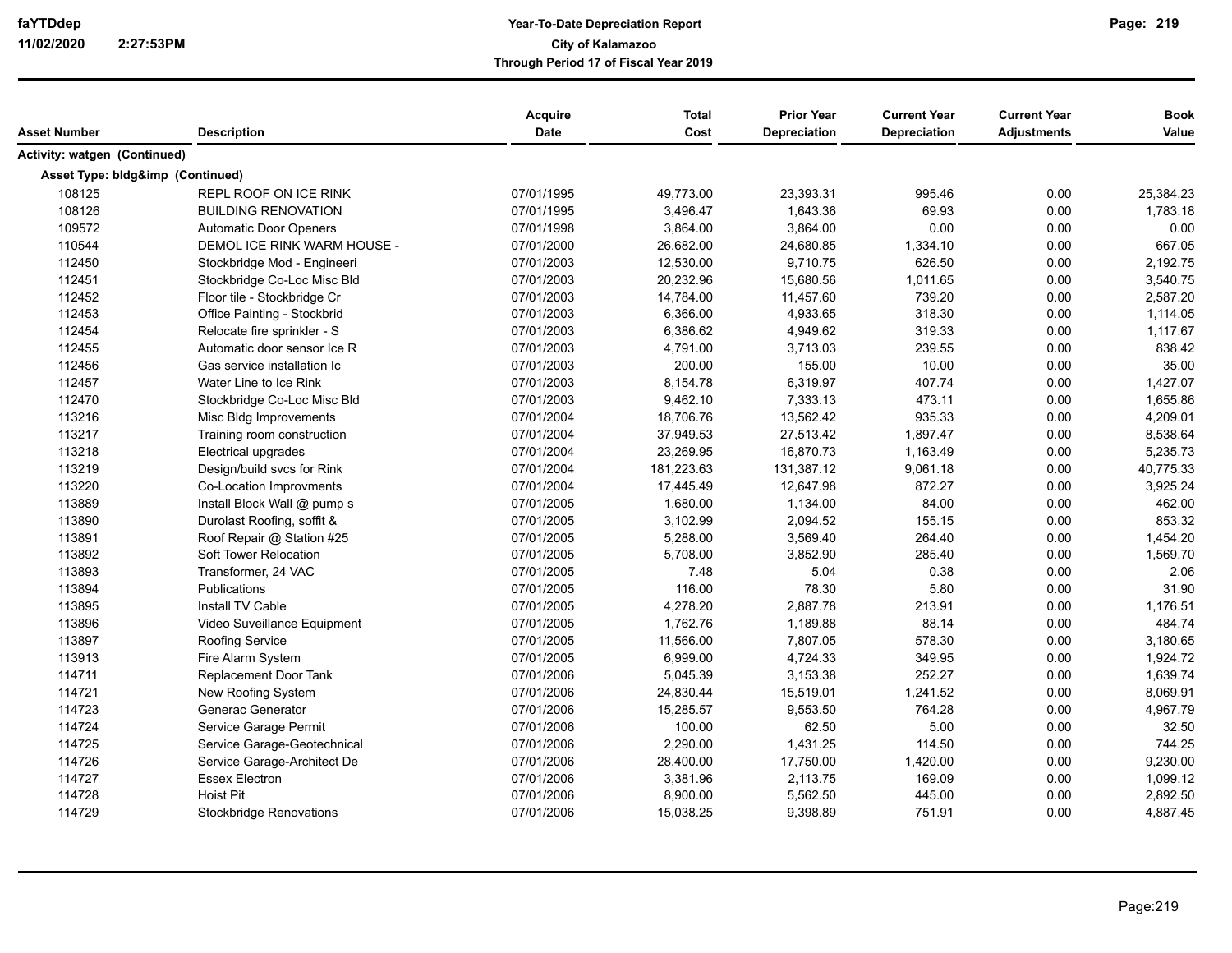| Asset Number                     | <b>Description</b>                            | Acquire<br>Date | <b>Total</b><br>Cost | <b>Prior Year</b><br><b>Depreciation</b> | <b>Current Year</b><br><b>Depreciation</b> | <b>Current Year</b><br><b>Adjustments</b> | <b>Book</b><br>Value |
|----------------------------------|-----------------------------------------------|-----------------|----------------------|------------------------------------------|--------------------------------------------|-------------------------------------------|----------------------|
| Activity: watgen (Continued)     |                                               |                 |                      |                                          |                                            |                                           |                      |
| Asset Type: bldg&imp (Continued) |                                               |                 |                      |                                          |                                            |                                           |                      |
| 114730                           | <b>DeskTops</b>                               | 07/01/2006      | 2,879.01             | 1,799.38                                 | 143.95                                     | 0.00                                      | 935.68               |
| 114731                           | Carpet                                        | 07/01/2006      | 10,320.22            | 6,450.13                                 | 516.01                                     | 0.00                                      | 3,354.08             |
| 114732                           | Sahr Building -Doors                          | 07/01/2006      | 5,237.58             | 3,273.50                                 | 261.88                                     | 0.00                                      | 1,702.20             |
| 114830                           | Air Sample Testing                            | 07/01/2006      | 2,150.00             | 1,343.75                                 | 107.50                                     | 0.00                                      | 698.75               |
| 115541                           | Garage shop facility constr                   | 07/01/2007      | 762,747.66           | 175,431.93                               | 15,254.95                                  | 0.00                                      | 572,060.78           |
| 117081                           | HVAC - Stockbridge                            | 12/31/2008      | 127,807.05           | 26,839.47                                | 2,556.14                                   | 0.00                                      | 98,411.44            |
|                                  |                                               |                 |                      |                                          |                                            |                                           |                      |
| 117086                           | <b>FLOORING REPLACEMENT</b>                   | 12/31/2008      | 37,775.83            | 11,616.09                                | 661.08                                     | 0.00                                      | 25,498.66            |
| 117388                           | STOCKBRIDGE HVAC                              | 12/31/2009      | 65,092.09            | 12,367.48                                | 1,301.84                                   | 0.00                                      | 51,422.77            |
| 117707                           | Safety Eye-Wash Facility                      | 12/31/2010      | 5,761.83             | 979.54                                   | 115.24                                     | 0.00                                      | 4,667.05             |
| 117708                           | Safety Eye-Wash Facility                      | 12/31/2010      | 5,761.83             | 979.54                                   | 115.24                                     | 0.00                                      | 4,667.05             |
| 117709                           | Safety Eye-Wash Facility                      | 12/31/2010      | 5,761.83             | 979.54                                   | 115.24                                     | 0.00                                      | 4,667.05             |
| 117710                           | Safety Eye-Wash Facility                      | 12/31/2010      | 5,761.82             | 979.54                                   | 115.24                                     | 0.00                                      | 4,667.04             |
| 118243                           | Stockbridge General Renovations-HVAC          | 12/31/2011      | 32,227.44            | 4,834.12                                 | 644.55                                     | 0.00                                      | 26,748.77            |
| 118246                           | Stockbridge Renovations for CP&D Move         | 12/31/2011      | 508,950.92           | 76,342.65                                | 10,179.02                                  | 0.00                                      | 422,429.25           |
| 118543                           | CHILLER CONTROL PANEL                         | 07/12/2012      | 11,567.00            | 1,503.71                                 | 231.34                                     | 0.00                                      | 9,831.95             |
| 119195                           | FLEET BLDG-STOCKBRIDGE/REPLACE ROOF           | 12/31/2012      | 25,527.00            | 3,318.51                                 | 510.54                                     | 0.00                                      | 21,697.95            |
| 121021                           | FLEET BUILDING CONTAINMENT WALL               | 12/31/2015      | 13,672.90            | 957.11                                   | 273.46                                     | 0.00                                      | 12,442.33            |
| 121744                           | STOCKBRIDGE FACILITY-REPLACE ROOF             | 12/31/2014      | 50,289.00            | 22,630.05                                | 5,028.90                                   | 0.00                                      | 22,630.05            |
| 122670                           | STOCKBRIDGE HVAC COMPUTER SYSTEM              | 01/01/2019      | 6,300.00             | 0.00                                     | 315.00                                     | 0.00                                      | 5,985.00             |
| 122778                           | <b>GATE ACTUATOR - STOCKBRIDGE SOUTH GATE</b> | 06/07/2018      | 10,823.66            | 541.18                                   | 1,082.37                                   | 0.00                                      | 9,200.11             |
| 122779                           | <b>GATE ACTUATOR - STOCKBRIDGE NORTH GATE</b> | 06/07/2018      | 10,823.65            | 541.18                                   | 1,082.37                                   | 0.00                                      | 9,200.10             |
|                                  | Asset Type: bldg&imp TOTAL                    |                 | 5,445,827.97         | 2,794,358.55                             | 123,166.98                                 | $0.00\,$                                  | 2,528,302.44         |
| Asset Type: infra-wat            |                                               |                 |                      |                                          |                                            |                                           |                      |
| 101094                           | <b>1961 DRINKING FOUNTAINS</b>                | 07/01/1961      | 3,408.72             | 3,408.72                                 | 0.00                                       | 0.00                                      | 0.00                 |
| 101282                           | <b>1963 DRINKING FOUNTAINS</b>                | 07/01/1963      | 297.08               | 297.08                                   | 0.00                                       | 0.00                                      | 0.00                 |
| 102592                           | 1971 BRADKET DRINKING FOUNTAIN                | 07/01/1971      | 1,987.70             | 1,987.70                                 | 0.00                                       | 0.00                                      | 0.00                 |
| 107146                           | DRINKING FOUNTAIN PIONEER PARK                | 07/01/1992      | 987.00               | 523.11                                   | 19.74                                      | 0.00                                      | 444.15               |
| 108117                           | REPLACE DRINKING FOUNTAIN                     | 07/01/1995      | 2,077.00             | 976.19                                   | 41.54                                      | 0.00                                      | 1,059.27             |
| 109160                           | JAMES RIVER - TREATMENT                       | 07/01/1997      | 16,950.38            | 0.00                                     | 0.00                                       | 0.00                                      | 16,950.38            |
| 109162                           | WELLHEAD PROT. GROUNDWATER                    | 07/01/1997      | 71,927.48            | 0.00                                     | 0.00                                       | 0.00                                      | 71,927.48            |
| 111577                           | PUBLIC DRINKING FOUNTAIN RE                   | 07/01/2002      | 1,095.00             | 361.35                                   | 21.90                                      | 0.00                                      | 711.75               |
| 111578                           | PUBLIC DRINKING FOUNTAIN RE                   | 07/01/2002      | 1,095.00             | 361.35                                   | 21.90                                      | 0.00                                      | 711.75               |
|                                  | Asset Type: infra-wat TOTAL                   |                 | 99,825.36            | 7,915.50                                 | 105.08                                     | 0.00                                      | 91,804.78            |
| <b>Asset Type: intangible</b>    |                                               |                 |                      |                                          |                                            |                                           |                      |
| 117080                           | <b>GBA Asset Management Software</b>          | 12/31/2008      | 153,140.29           | 153,140.29                               | 0.00                                       | 0.00                                      | 0.00                 |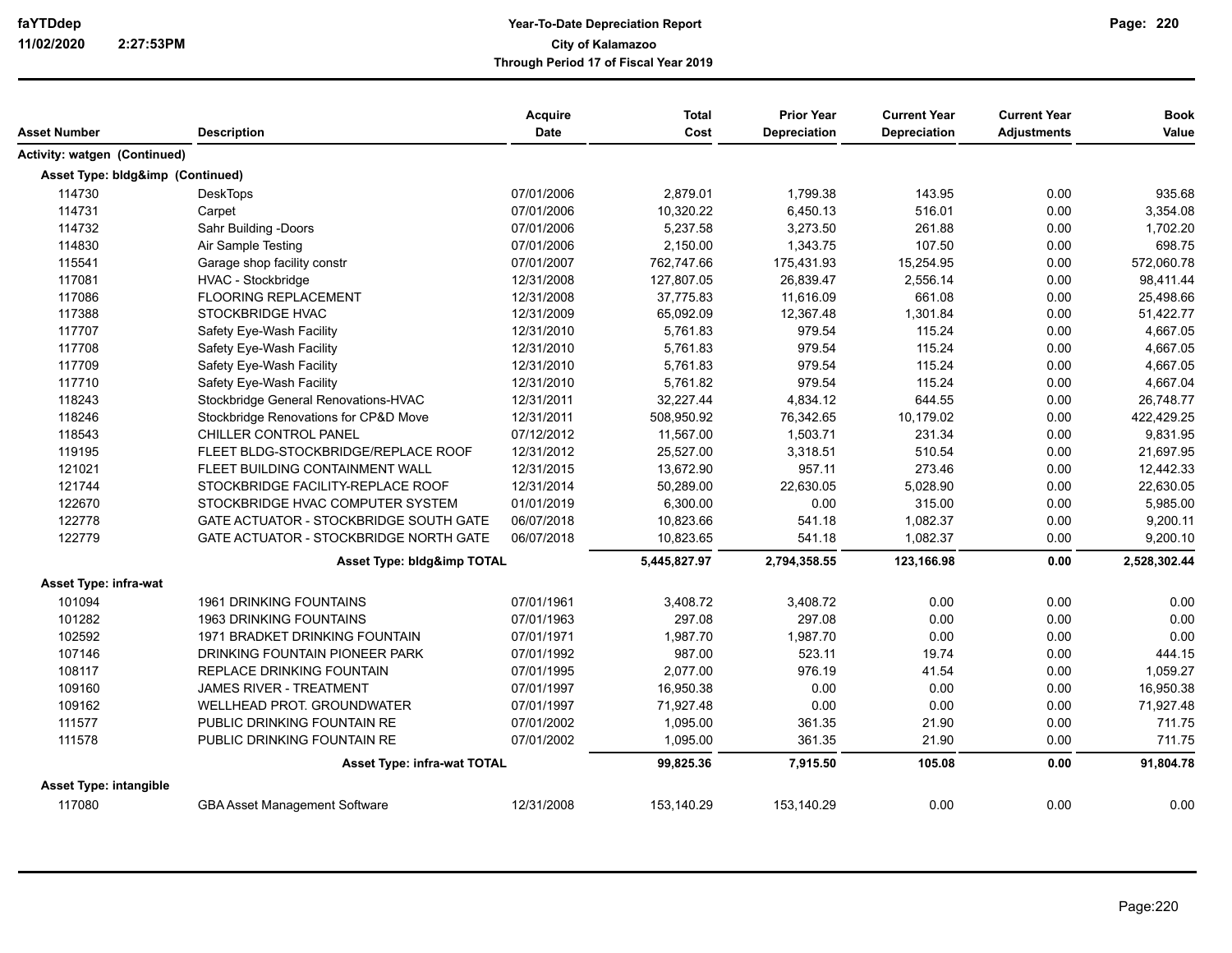# **Year-To-Date Depreciation Report faYTDdep Page: City of Kalamazoo Through Period 17 of Fiscal Year 2019**

| Asset Number                       | <b>Description</b>                                  | Acquire<br><b>Date</b> | <b>Total</b><br>Cost | <b>Prior Year</b><br><b>Depreciation</b> | <b>Current Year</b><br><b>Depreciation</b> | <b>Current Year</b><br><b>Adjustments</b> | <b>Book</b><br>Value |
|------------------------------------|-----------------------------------------------------|------------------------|----------------------|------------------------------------------|--------------------------------------------|-------------------------------------------|----------------------|
| Activity: watgen (Continued)       |                                                     |                        |                      |                                          |                                            |                                           |                      |
| Asset Type: intangible (Continued) |                                                     |                        |                      |                                          |                                            |                                           |                      |
|                                    |                                                     |                        |                      |                                          |                                            |                                           |                      |
| 117082<br>121690                   | <b>SCADA SOFTWARE</b>                               | 12/31/2008             | 7,309.51             | 7.309.51                                 | 0.00                                       | 0.00                                      | 0.00                 |
|                                    | AUTOCAD GOVERNMENT                                  | 08/12/2016             | 6,632.16             | 1.658.05                                 | 663.21                                     | 0.00                                      | 4,310.90             |
| 122448                             | LUCITY MOBILE WORKORDERS - FIELD SERVICE            | 12/31/2017             | 14,560.00            | 2,184.00                                 | 1,456.00                                   | 0.00                                      | 10,920.00            |
| 122642                             | LUCITY WORK, MOBILE, CONSTANT CONNECTION 07/13/2018 |                        | 6,214.43             | 310.72                                   | 621.44                                     | 0.00                                      | 5,282.27             |
| 123052                             | LUCITY/BS&A BRIDGE                                  | 12/31/2018             | 4,120.00             | 206.00                                   | 412.00                                     | 0.00                                      | 3,502.00             |
| 123053                             | LUCITY MOBILE MODULES - FIELD SERVICES              | 12/31/2018             | 2,559.00             | 127.95                                   | 255.90                                     | 0.00                                      | 2,175.15             |
|                                    | <b>Asset Type: intangible TOTAL</b>                 |                        | 194,535.39           | 164,936.52                               | 3,408.55                                   | 0.00                                      | 26,190.32            |
| Asset Type: land                   |                                                     |                        |                      |                                          |                                            |                                           |                      |
| 100286                             | LAND FOR FUTURE USE; CLAUSE JOHNSON                 | 07/01/1948             | 3,000.00             | 0.00                                     | 0.00                                       | 0.00                                      | 3,000.00             |
| 100860                             | PROPERTY FROM STEVE MATYAS                          | 07/01/1958             | 44,880.20            | 0.00                                     | 0.00                                       | 0.00                                      | 44,880.20            |
| 101011                             | LAND FOR FUTURE USE; VANDEGEISEN                    | 07/01/1960             | 10,000.00            | 0.00                                     | 0.00                                       | 0.00                                      | 10,000.00            |
| 101284                             | LAND-WMU PROP. N VALLEY - 12.8 ACRE                 | 07/01/1963             | 14,770.39            | 0.00                                     | 0.00                                       | 0.00                                      | 14,770.39            |
| 102097                             | LAND FOR FUTURE USE; ROBERT ANDERSO                 | 07/01/1968             | 13,578.55            | 0.00                                     | 0.00                                       | 0.00                                      | 13,578.55            |
| 104274                             | HYDROECOLOGICAL INVESTIGATION; KAZO                 | 07/01/1982             | 33,479.46            | 0.00                                     | 0.00                                       | 0.00                                      | 33,479.46            |
| 104717                             | LAND FOR FUTURE USE; 330 E. LAKE                    | 07/01/1984             | 30,975.23            | 0.00                                     | 0.00                                       | 0.00                                      | 30,975.23            |
| 105383                             | LAND FOR FUTURE USE                                 | 07/01/1986             | 25,000.00            | 0.00                                     | 0.00                                       | 0.00                                      | 25,000.00            |
| 105951                             | LAND; 321 STOCKBRIDGE                               | 07/01/1988             | 26,686.00            | 0.00                                     | 0.00                                       | 0.00                                      | 26,686.00            |
| 108131                             | Land for Hdgtr                                      | 07/01/1995             | 67,325.00            | 0.00                                     | 0.00                                       | 0.00                                      | 67,325.00            |
| 109520                             | Land - Property 315 Stockbr                         | 07/01/1998             | 36,594.00            | 0.00                                     | 0.00                                       | 0.00                                      | 36,594.00            |
| 115812                             | LAND-E MAIN AT WALLACE                              | 07/01/1925             | 13,091.45            | 0.00                                     | 0.00                                       | 0.00                                      | 13,091.45            |
| 120251                             | 1500 LAMONT - EASEMENT                              | 09/15/2014             | 1.00                 | 0.00                                     | 0.00                                       | 0.00                                      | 1.00                 |
| 120993                             | WALDON WOODS WATER EASEMENT                         | 08/20/2015             | 47.00                | 0.00                                     | 0.00                                       | 0.00                                      | 47.00                |
| 123066                             | <b>GILMORE FARMS NO. 2</b>                          | 09/04/2018             | 100.00               | 0.00                                     | 0.00                                       | 0.00                                      | 100.00               |
| 123067                             | 4921 S SPRINKLE RD - UTILITY EASEMENT               | 11/05/2018             | 100.00               | 0.00                                     | 0.00                                       | 0.00                                      | 100.00               |
| 123068                             | 48521 S SPRINKLE RD - UTILITY EASEMENT              | 11/05/2018             | 100.00               | 0.00                                     | 0.00                                       | 0.00                                      | 100.00               |
|                                    | <b>Asset Type: land TOTAL</b>                       |                        | 319,728.28           | 0.00                                     | 0.00                                       | 0.00                                      | 319,728.28           |
| Asset Type: land imp               |                                                     |                        |                      |                                          |                                            |                                           |                      |
| 100490                             | <b>DISTRIBUTION RESERVOIRS; STANDPIPES</b>          | 07/01/1953             | 1,267.97             | 1,267.97                                 | 0.00                                       | 0.00                                      | 0.00                 |
| 101205                             | STRUCTURES AND IMPROVEMENTS                         | 07/01/1962             | 1,184.95             | 1,184.95                                 | 0.00                                       | 0.00                                      | 0.00                 |
| 102336                             | <b>LAND IMPROVEMENT</b>                             | 07/01/1969             | 3,967.75             | 3,967.75                                 | 0.00                                       | 0.00                                      | 0.00                 |
| 102617                             | LIGHTING; PARKING LOT                               | 07/01/1971             | 4,943.79             | 4,943.79                                 | 0.00                                       | 0.00                                      | 0.00                 |
| 102720                             | PARKING LOT                                         | 07/01/1972             | 27,808.19            | 25,861.59                                | 556.17                                     | 0.00                                      | 1,390.43             |
| 103690                             | <b>LAND IMPROVEMENT</b>                             | 07/01/1979             | 20,576.98            | 20,576.98                                | 0.00                                       | 0.00                                      | 0.00                 |
| 103864                             | FENCE; DISTRIBUTION; TANK                           | 07/01/1980             | 4,344.66             | 4,344.66                                 | 0.00                                       | 0.00                                      | 0.00                 |
| 103869                             | <b>FENCE GATE: REPLACE</b>                          | 07/01/1980             | 706.92               | 706.92                                   | 0.00                                       | 0.00                                      | 0.00                 |

**221**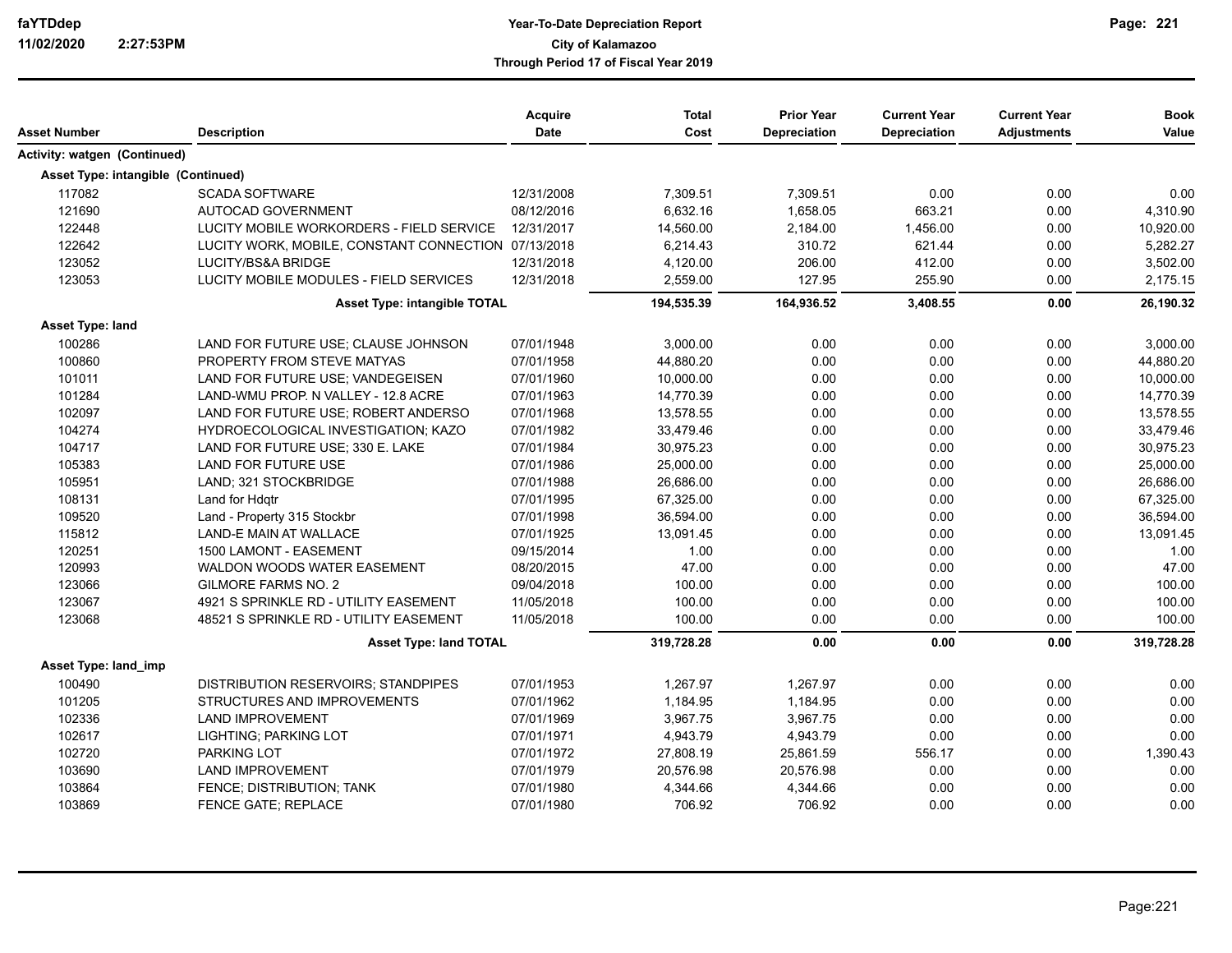| Asset Number                     | <b>Description</b>                  | Acquire<br><b>Date</b> | <b>Total</b><br>Cost | <b>Prior Year</b><br><b>Depreciation</b> | <b>Current Year</b><br>Depreciation | <b>Current Year</b><br><b>Adjustments</b> | <b>Book</b><br>Value |
|----------------------------------|-------------------------------------|------------------------|----------------------|------------------------------------------|-------------------------------------|-------------------------------------------|----------------------|
|                                  |                                     |                        |                      |                                          |                                     |                                           |                      |
| Activity: watgen (Continued)     |                                     |                        |                      |                                          |                                     |                                           |                      |
| Asset Type: land_imp (Continued) |                                     |                        |                      |                                          |                                     |                                           |                      |
| 104186                           | PARKING LOT; SERVICE BUILDING       | 07/01/1981             | 5,001.00             | 3,750.75                                 | 100.02                              | 0.00                                      | 1,150.23             |
| 105121                           | <b>ART PIECE</b>                    | 07/01/1985             | 10,636.01            | 10,636.01                                | 0.00                                | 0.00                                      | 0.00                 |
| 105410                           | <b>FENCE</b>                        | 07/01/1986             | 1,814.00             | 1,814.00                                 | 0.00                                | 0.00                                      | 0.00                 |
| 106381                           | AGGREGATE STORAGE BINS              | 07/01/1989             | 10,423.00            | 10,423.00                                | 0.00                                | 0.00                                      | 0.00                 |
| 106384                           | PARKING LOT; SEWER STORAGE BUILDING | 07/01/1989             | 8,715.00             | 5,141.85                                 | 174.30                              | 0.00                                      | 3,398.85             |
| 106707                           | SIDEWALKS; ADMINISTRATION BUILDING  | 07/01/1990             | 9,553.00             | 9,553.00                                 | 0.00                                | 0.00                                      | 0.00                 |
| 106723                           | PARKING LOT; WEST; SERVICE BUILDING | 07/01/1990             | 9,979.00             | 5,688.03                                 | 199.58                              | 0.00                                      | 4,091.39             |
| 107280                           | <b>PAVE PARKING LOT</b>             | 07/01/1992             | 81,835.00            | 81,835.00                                | 0.00                                | 0.00                                      | 0.00                 |
| 107283                           | <b>FENCE</b>                        | 07/01/1992             | 6,575.00             | 6,575.00                                 | 0.00                                | 0.00                                      | 0.00                 |
| 107633                           | <b>HYDROECOLOGICAL STUDIES</b>      | 07/01/1993             | 86,637.00            | 86,637.00                                | 0.00                                | 0.00                                      | 0.00                 |
| 107634                           | <b>OVERLAY PARKING LOT</b>          | 07/01/1993             | 62,558.00            | 62,558.00                                | 0.00                                | 0.00                                      | 0.00                 |
| 108320                           | STOCKBRIDGE YARD IMPROVEMEN         | 07/01/1995             | 28,867.18            | 28,867.18                                | 0.00                                | 0.00                                      | 0.00                 |
| 108326                           | <b>EXPAND PARKING LOT</b>           | 07/01/1995             | 15,079.88            | 15,079.88                                | 0.00                                | 0.00                                      | 0.00                 |
| 112938                           | Stormwater - 415 Stockbridg         | 07/01/2003             | 1,401.00             | 1,085.78                                 | 70.05                               | 0.00                                      | 245.17               |
| 112942                           | Fencing - Water Parking Lot         | 07/01/2003             | 4,996.00             | 3,871.90                                 | 249.80                              | 0.00                                      | 874.30               |
| 112943                           | Storm Sewer - Water Parking         | 07/01/2003             | 11,003.06            | 8,527.36                                 | 550.16                              | 0.00                                      | 1,925.54             |
| 112944                           | Excavation & Paving - Water         | 07/01/2003             | 89,219.84            | 69,145.36                                | 4,461.00                            | 0.00                                      | 15,613.48            |
| 112946                           | Fencing - Parking Lot               | 07/01/2003             | 3,594.00             | 2,785.35                                 | 179.70                              | 0.00                                      | 628.95               |
| 112948                           | Aqua-Swirl structure - 415          | 07/01/2003             | 9,500.00             | 7,362.50                                 | 475.00                              | 0.00                                      | 1,662.50             |
| 112954                           | Tree Removal - Water Parkin         | 07/01/2003             | 1,137.00             | 881.18                                   | 56.85                               | 0.00                                      | 198.97               |
| 113414                           | <b>Storm Sewer</b>                  | 07/01/2004             | 269.48               | 195.37                                   | 13.47                               | 0.00                                      | 60.64                |
| 113421                           | Stormwater Improvements             | 07/01/2004             | 6,797.07             | 4,927.87                                 | 339.85                              | 0.00                                      | 1,529.35             |
| 113423                           | Landscaping                         | 07/01/2004             | 6,100.10             | 4,422.58                                 | 305.00                              | 0.00                                      | 1,372.52             |
| 113425                           | Fencing                             | 07/01/2004             | 13,436.00            | 9,741.10                                 | 671.80                              | 0.00                                      | 3,023.10             |
| 113426                           | Excavation & Paving                 | 07/01/2004             | 32,156.91            | 23,313.77                                | 1,607.84                            | 0.00                                      | 7,235.30             |
| 113497                           | Consulting services                 | 07/01/2004             | 5,998.30             | 4,348.77                                 | 299.91                              | 0.00                                      | 1,349.62             |
| 113498                           | <b>Erosion Control</b>              | 07/01/2004             | 23,895.61            | 17,324.31                                | 1,194.78                            | 0.00                                      | 5,376.52             |
| 113512                           | Pond bank reshaping                 | 07/01/2004             | 14,900.00            | 10,802.50                                | 745.00                              | 0.00                                      | 3,352.50             |
| 114378                           | <b>Misc Supplies</b>                | 07/01/2005             | 1,481.05             | 999.69                                   | 74.06                               | 0.00                                      | 407.30               |
| 114388                           | Roof Rake                           | 07/01/2005             | 44.99                | 30.38                                    | 2.25                                | 0.00                                      | 12.36                |
| 114389                           | Misc supplies                       | 07/01/2005             | 58.82                | 39.69                                    | 2.94                                | 0.00                                      | 16.19                |
| 114391                           | Frame/Cover                         | 07/01/2005             | 259.19               | 174.96                                   | 12.96                               | 0.00                                      | 71.27                |
| 114404                           | Plants                              | 07/01/2005             | 90.00                | 60.75                                    | 4.50                                | 0.00                                      | 24.75                |
| 115060                           | 8X24 Aluminum Sign                  | 07/01/2006             | 1,902.14             | 1,188.86                                 | 95.10                               | 0.00                                      | 618.18               |
| 115061                           | <b>Wellfield Protection</b>         | 07/01/2006             | 3,262.64             | 2,039.13                                 | 163.13                              | 0.00                                      | 1,060.38             |
| 115581                           | <b>SECURITY GATES</b>               | 07/01/2007             | 23,682.50            | 13,617.44                                | 1,184.13                            | 0.00                                      | 8,880.93             |
| 117085                           | <b>FENCE IMPROVEMENTS</b>           | 12/31/2008             | 5,807.44             | 3,048.89                                 | 290.37                              | 0.00                                      | 2,468.18             |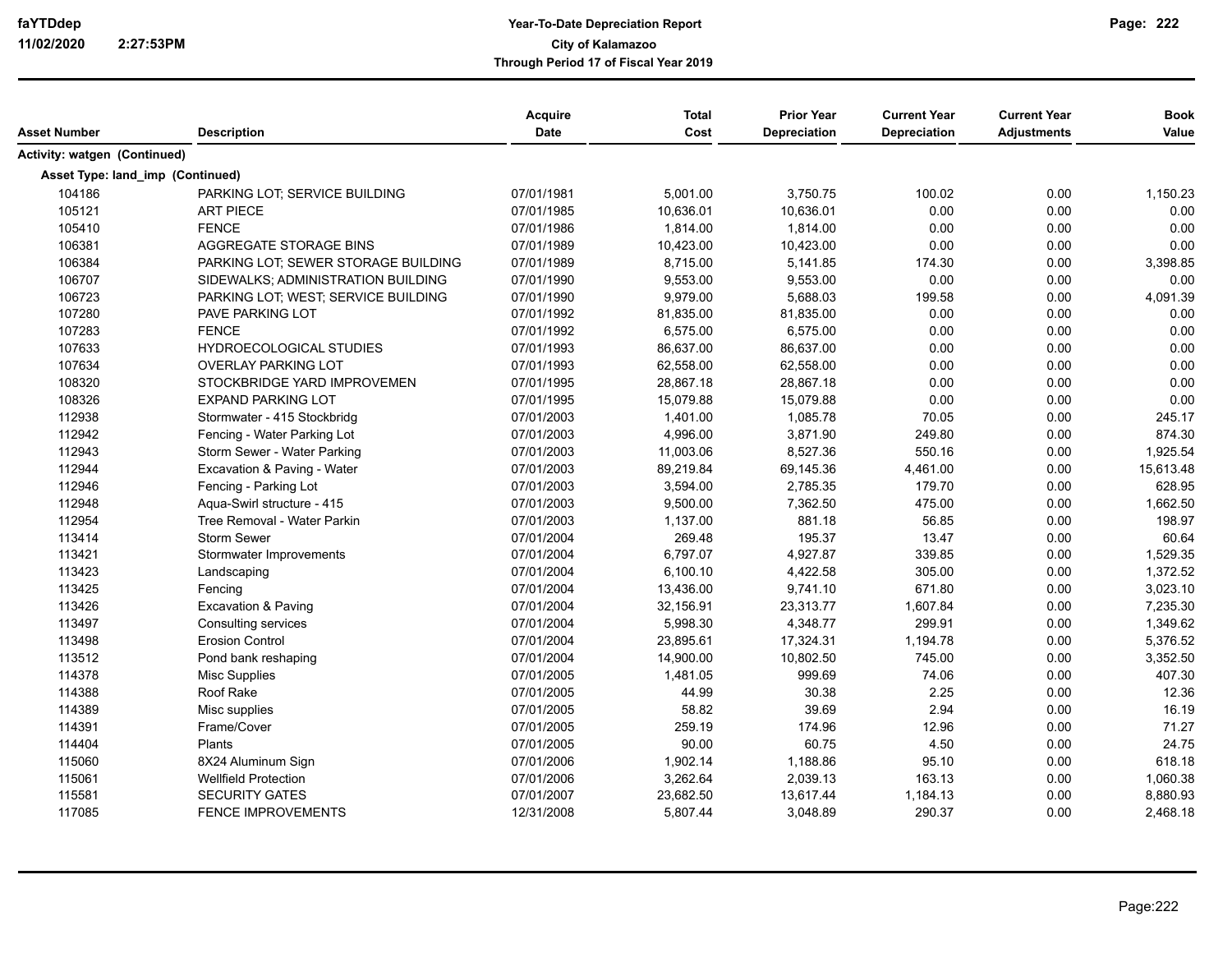| Asset Number                     | <b>Description</b>                      | <b>Acquire</b><br><b>Date</b> | <b>Total</b><br>Cost | <b>Prior Year</b><br><b>Depreciation</b> | <b>Current Year</b><br><b>Depreciation</b> | <b>Current Year</b><br><b>Adjustments</b> | <b>Book</b><br>Value |
|----------------------------------|-----------------------------------------|-------------------------------|----------------------|------------------------------------------|--------------------------------------------|-------------------------------------------|----------------------|
| Activity: watgen (Continued)     |                                         |                               |                      |                                          |                                            |                                           |                      |
| Asset Type: land_imp (Continued) |                                         |                               |                      |                                          |                                            |                                           |                      |
| 117087                           | PARKING LOT IMPROVEMENT                 | 12/31/2008                    | 35,267.08            | 18,515.21                                | 1,763.35                                   | 0.00                                      | 14,988.52            |
|                                  | Asset Type: land_imp TOTAL              |                               | 698,734.50           | 599,864.01                               | 15,843.07                                  | 0.00                                      | 83,027.42            |
| Asset Type: mach&equip           |                                         |                               |                      |                                          |                                            |                                           |                      |
| 102439                           | <b>BUILDING; AIR CONDITIONING</b>       | 07/01/1970                    | 6,360.55             | 6,360.55                                 | 0.00                                       | 0.00                                      | 0.00                 |
| 102717                           | <b>PAGING ENCODER</b>                   | 07/01/1972                    | 3,916.64             | 3,916.64                                 | 0.00                                       | 0.00                                      | 0.00                 |
| 102959                           | <b>INSTALL WASH RACK FACILITY</b>       | 07/01/1975                    | 17,861.90            | 17,861.90                                | 0.00                                       | 0.00                                      | 0.00                 |
| 103271                           | <b>BASE STATION; RADIO</b>              | 07/01/1977                    | 1,198.55             | 1,198.55                                 | 0.00                                       | 0.00                                      | 0.00                 |
| 103273                           | BLDG REMODEL, FENCING, DOCK, ETC        | 07/01/1977                    | 94,571.77            | 94,571.77                                | 0.00                                       | 0.00                                      | 0.00                 |
| 103563                           | <b>TRANE HEAT/VENT UNIT</b>             | 07/01/1978                    | 1,956.00             | 1,956.00                                 | 0.00                                       | 0.00                                      | 0.00                 |
| 103569                           | 5-888 HYDRO SEEDER                      | 07/01/1978                    | 7,325.56             | 7,325.56                                 | 0.00                                       | 0.00                                      | 0.00                 |
| 103718                           | <b>BASE STATION: RADIO</b>              | 07/01/1979                    | 1,593.16             | 1,593.16                                 | 0.00                                       | 0.00                                      | 0.00                 |
| 103724                           | <b>KEY-GUARD FUEL DISPENSING SYSTEM</b> | 07/01/1979                    | 26,444.02            | 26,444.02                                | 0.00                                       | 0.00                                      | 0.00                 |
| 103842                           | SAFE; SUPREME; 21" X 17" X 22"          | 07/01/1980                    | 3,000.00             | 3,000.00                                 | 0.00                                       | 0.00                                      | 0.00                 |
| 103862                           | <b>BASE STATION; RADIO</b>              | 07/01/1980                    | 1.191.00             | 1.191.00                                 | 0.00                                       | 0.00                                      | 0.00                 |
| 104753                           | KEY-GUARD FUELING SYSTEM                | 07/01/1984                    | 1,905.00             | 1,905.00                                 | 0.00                                       | 0.00                                      | 0.00                 |
| 105114                           | RADIO; TWO-WAY; WITH CHARGER            | 07/01/1985                    | 350.00               | 350.00                                   | 0.00                                       | 0.00                                      | 0.00                 |
| 105118                           | BUILDING; MASTER KEY SYSTEM             | 07/01/1985                    | 1,531.96             | 1,531.96                                 | 0.00                                       | 0.00                                      | 0.00                 |
| 105123                           | <b>TAP MACHINE</b>                      | 07/01/1985                    | 7,757.87             | 7,757.87                                 | 0.00                                       | 0.00                                      | 0.00                 |
| 105128                           | VIDEO CASSETTE RECORDER                 | 07/01/1985                    | 350.00               | 350.00                                   | 0.00                                       | 0.00                                      | 0.00                 |
| 105131                           | TELEVISION; 13"                         | 07/01/1985                    | 410.00               | 410.00                                   | 0.00                                       | 0.00                                      | 0.00                 |
| 105132                           | PROJECTOR; SLIDE; CAROUSEL              | 07/01/1985                    | 461.45               | 461.45                                   | 0.00                                       | 0.00                                      | 0.00                 |
| 105141                           | AKRON TEST BENCH; 2-S                   | 07/01/1985                    | 6,601.94             | 6,601.94                                 | 0.00                                       | 0.00                                      | 0.00                 |
| 105147                           | RADIO; TWO-WAY; WITH CHARGER            | 07/01/1985                    | 350.00               | 350.00                                   | 0.00                                       | 0.00                                      | 0.00                 |
| 105397                           | <b>BUILDING: OVERHEAD DOOR</b>          | 07/01/1986                    | 2,037.00             | 2,037.00                                 | 0.00                                       | 0.00                                      | 0.00                 |
| 105415                           | <b>VIDEO CASSETTE RECORDER</b>          | 07/01/1986                    | 180.00               | 180.00                                   | 0.00                                       | 0.00                                      | 0.00                 |
| 106039                           | 10 KEY FUEL VEND SYSTEM                 | 07/01/1988                    | 768.00               | 768.00                                   | 0.00                                       | 0.00                                      | 0.00                 |
| 106479                           | SHELVING; METAL; HEAVY DUTY             | 07/01/1989                    | 10,466.00            | 10.466.00                                | 0.00                                       | 0.00                                      | 0.00                 |
| 106485                           | S.C.B.A. UNIT                           | 07/01/1989                    | 1,364.00             | 1,364.00                                 | 0.00                                       | 0.00                                      | 0.00                 |
| 106487                           | S.C.B.A. UNIT                           | 07/01/1989                    | 1,364.00             | 1,364.00                                 | 0.00                                       | 0.00                                      | 0.00                 |
| 106494                           | <b>HOLDUP ALERT SYSTEM</b>              | 07/01/1989                    | 883.00               | 883.00                                   | 0.00                                       | 0.00                                      | 0.00                 |
| 106495                           | RADIO; TWO-WAY; WITH CHARGER            | 07/01/1989                    | 350.00               | 350.00                                   | 0.00                                       | 0.00                                      | 0.00                 |
| 106497                           | RADIO; TWO-WAY; WITH CHARGER            | 07/01/1989                    | 350.00               | 350.00                                   | 0.00                                       | 0.00                                      | 0.00                 |
| 106499                           | S.C.B.A. UNIT                           | 07/01/1989                    | 1,364.00             | 1,364.00                                 | 0.00                                       | 0.00                                      | 0.00                 |
| 106501                           | S.C.B.A. UNIT                           | 07/01/1989                    | 1,364.00             | 1,364.00                                 | 0.00                                       | 0.00                                      | 0.00                 |
| 106502                           | <b>BRIDGE CRANE; .5 TON</b>             | 07/01/1989                    | 650.00               | 650.00                                   | 0.00                                       | 0.00                                      | 0.00                 |
| 106503                           | S.C.B.A. UNIT                           | 07/01/1989                    | 1,364.00             | 1,364.00                                 | 0.00                                       | 0.00                                      | 0.00                 |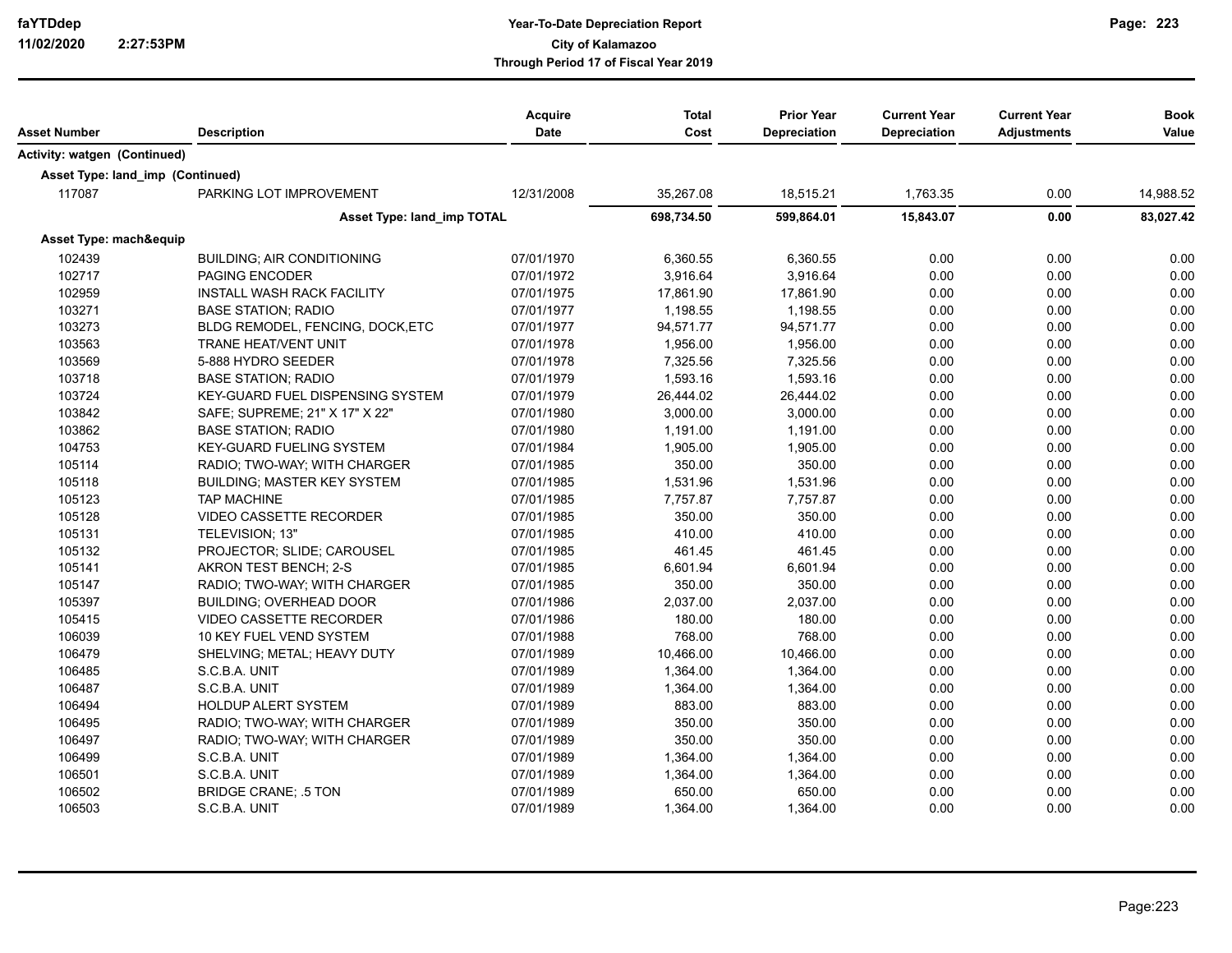| Asset Number                       | <b>Description</b>                  | <b>Acquire</b><br>Date | <b>Total</b><br>Cost | <b>Prior Year</b><br>Depreciation | <b>Current Year</b><br><b>Depreciation</b> | <b>Current Year</b><br><b>Adjustments</b> | <b>Book</b><br>Value |
|------------------------------------|-------------------------------------|------------------------|----------------------|-----------------------------------|--------------------------------------------|-------------------------------------------|----------------------|
| Activity: watgen (Continued)       |                                     |                        |                      |                                   |                                            |                                           |                      |
| Asset Type: mach&equip (Continued) |                                     |                        |                      |                                   |                                            |                                           |                      |
| 106504                             | RADIO; TWO-WAY; WITH CHARGER        | 07/01/1989             | 350.00               | 350.00                            | 0.00                                       | 0.00                                      | 0.00                 |
| 106802                             | <b>FUEL TANK MONITOR</b>            | 07/01/1990             | 17,594.00            | 17,594.00                         | 0.00                                       | 0.00                                      | 0.00                 |
| 106808                             | <b>ECLIPSE SAMPLING STATION</b>     | 07/01/1990             | 10,899.00            | 10,899.00                         | 0.00                                       | 0.00                                      | 0.00                 |
| 106809                             | <b>GAS DETECTOR</b>                 | 07/01/1990             | 204,000.00           | 204,000.00                        | 0.00                                       | 0.00                                      | 0.00                 |
| 106817                             | TELEVISION; 13"                     | 07/01/1990             | 410.00               | 410.00                            | 0.00                                       | 0.00                                      | 0.00                 |
| 106824                             | DISPENSING OF FUEL                  | 07/01/1990             | 12,094.00            | 12,094.00                         | 0.00                                       | 0.00                                      | 0.00                 |
| 106954                             | <b>CAMERA: SECURITY</b>             | 07/01/1991             | 1,995.00             | 1,995.00                          | 0.00                                       | 0.00                                      | 0.00                 |
| 106955                             | <b>COPIER: BLUEPRINT</b>            | 07/01/1991             | 7,885.00             | 7,885.00                          | 0.00                                       | 0.00                                      | 0.00                 |
| 106956                             | <b>ECLIPSE SAMPLING STATION</b>     | 07/01/1991             | 6,636.00             | 6,636.00                          | 0.00                                       | 0.00                                      | 0.00                 |
| 107211                             | <b>READ GUN</b>                     | 07/01/1992             | 4,349.00             | 4,349.00                          | 0.00                                       | 0.00                                      | 0.00                 |
| 107215                             | <b>READ GUN</b>                     | 07/01/1992             | 4,349.00             | 4,349.00                          | 0.00                                       | 0.00                                      | 0.00                 |
| 107216                             | <b>READ GUN</b>                     | 07/01/1992             | 4,349.00             | 4,349.00                          | 0.00                                       | 0.00                                      | 0.00                 |
| 107218                             | <b>READ GUN</b>                     | 07/01/1992             | 4,349.00             | 4,349.00                          | 0.00                                       | 0.00                                      | 0.00                 |
| 107220                             | <b>READ GUN</b>                     | 07/01/1992             | 4,349.00             | 4,349.00                          | 0.00                                       | 0.00                                      | 0.00                 |
| 107221                             | <b>READ GUN</b>                     | 07/01/1992             | 4,349.00             | 4,349.00                          | 0.00                                       | 0.00                                      | 0.00                 |
| 107222                             | <b>READ GUN</b>                     | 07/01/1992             | 4,349.00             | 4,349.00                          | 0.00                                       | 0.00                                      | 0.00                 |
| 107223                             | <b>READ GUN</b>                     | 07/01/1992             | 4,349.00             | 4,349.00                          | 0.00                                       | 0.00                                      | 0.00                 |
| 107226                             | <b>READ GUN</b>                     | 07/01/1992             | 4,349.00             | 4,349.00                          | 0.00                                       | 0.00                                      | 0.00                 |
| 107539                             | METER READER; HANDHELD              | 07/01/1993             | 4,320.00             | 4,320.00                          | 0.00                                       | 0.00                                      | 0.00                 |
| 107540                             | <b>METER READER: HANDHELD</b>       | 07/01/1993             | 4,320.00             | 4,320.00                          | 0.00                                       | 0.00                                      | 0.00                 |
| 107541                             | <b>METER READER: HANDHELD</b>       | 07/01/1993             | 4,320.00             | 4,320.00                          | 0.00                                       | 0.00                                      | 0.00                 |
| 107542                             | <b>METER READER: HANDHELD</b>       | 07/01/1993             | 4,320.00             | 4,320.00                          | 0.00                                       | 0.00                                      | 0.00                 |
| 107543                             | <b>METER READER: HANDHELD</b>       | 07/01/1993             | 4,320.00             | 4,320.00                          | 0.00                                       | 0.00                                      | 0.00                 |
| 107544                             | <b>METER READER: HANDHELD</b>       | 07/01/1993             | 4,320.00             | 4,320.00                          | 0.00                                       | 0.00                                      | 0.00                 |
| 107551                             | READ GUN; NO READOUT; INSTALLED TO  | 07/01/1993             | 3,500.00             | 3,500.00                          | 0.00                                       | 0.00                                      | 0.00                 |
| 107552                             | READ GUN; NO READOUT; INSTALLED TO  | 07/01/1993             | 3,500.00             | 3,500.00                          | 0.00                                       | 0.00                                      | 0.00                 |
| 107553                             | READ GUN; NO READOUT; INSTALLED TO  | 07/01/1993             | 3,500.00             | 3,500.00                          | 0.00                                       | 0.00                                      | 0.00                 |
| 107554                             | REPLACE CATHODIC TANK               | 07/01/1993             | 32,616.00            | 32,616.00                         | 0.00                                       | 0.00                                      | 0.00                 |
| 107555                             | REPLACE CONTROL PANEL-COMPUTER ROOM | 07/01/1993             | 294,714.00           | 294,714.00                        | 0.00                                       | 0.00                                      | 0.00                 |
| 107565                             | DATACAP MATCHING UNIT               | 07/01/1993             | 3,200.00             | 3,200.00                          | 0.00                                       | 0.00                                      | 0.00                 |
| 107567                             | DATACAP MATCHING UNIT               | 07/01/1993             | 3,200.00             | 3,200.00                          | 0.00                                       | 0.00                                      | 0.00                 |
| 107574                             | BATTERY CHARGER; FOR METER READER;  | 07/01/1993             | 835.00               | 835.00                            | 0.00                                       | 0.00                                      | 0.00                 |
| 107578                             | TANK; UPS STORAGE                   | 07/01/1993             | 10,698.00            | 10,698.00                         | 0.00                                       | 0.00                                      | 0.00                 |
| 107664                             | <b>RADIO REPEATER</b>               | 07/01/1993             | 7,474.00             | 7,474.00                          | 0.00                                       | 0.00                                      | 0.00                 |
| 107845                             | VIDEO CASSETTE PLAYER; 8MM          | 07/01/1994             | 850.00               | 850.00                            | 0.00                                       | 0.00                                      | 0.00                 |
| 108162                             | PLOW AND TRAILER                    | 07/01/1995             | 8,475.00             | 8,475.00                          | 0.00                                       | 0.00                                      | 0.00                 |
| 108163                             | STATIC LEVEL INSTRUMENTS            | 07/01/1995             | 1,946.96             | 1,946.96                          | 0.00                                       | 0.00                                      | 0.00                 |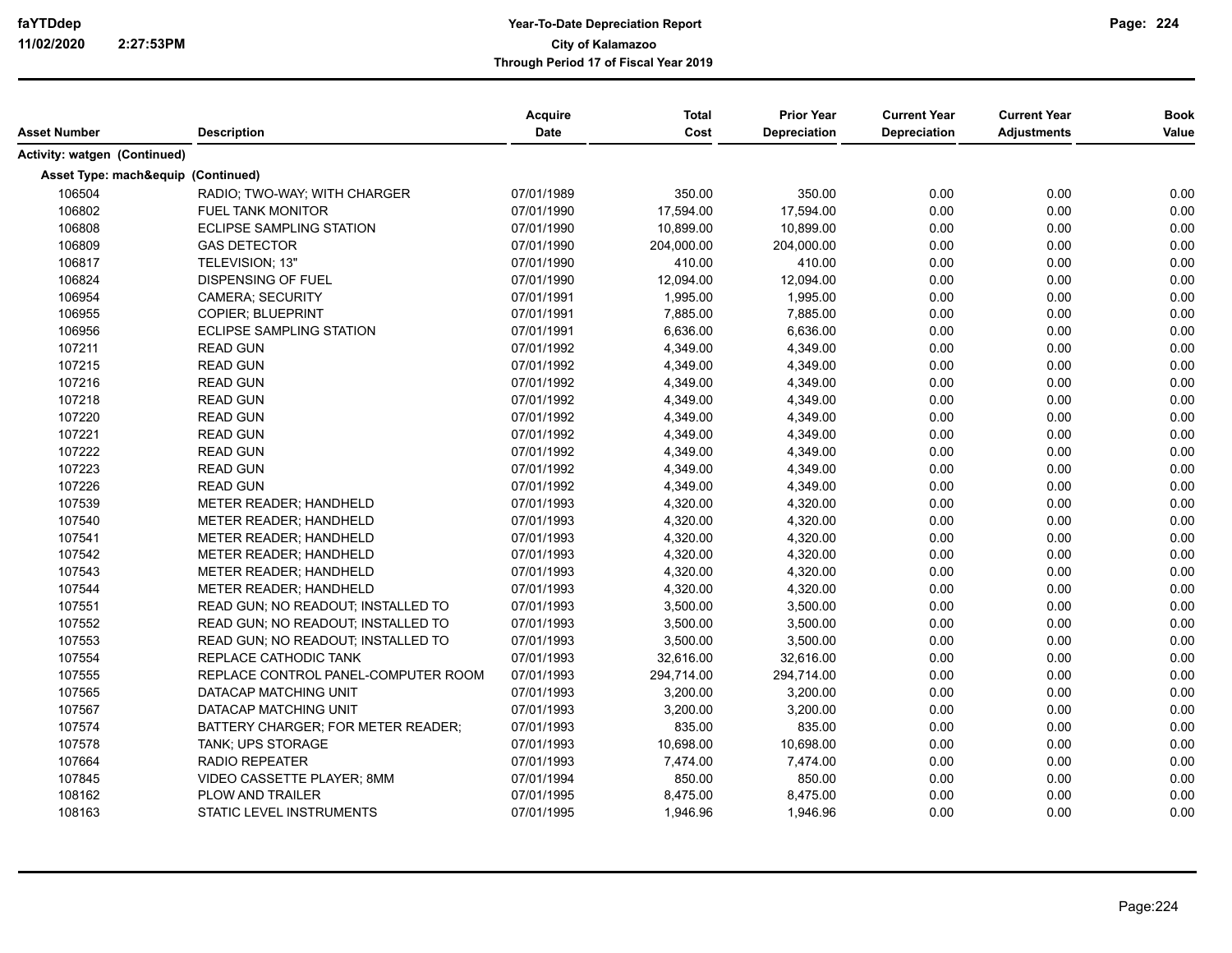| Asset Number                 | <b>Description</b>                 | Acquire<br><b>Date</b> | <b>Total</b><br>Cost | <b>Prior Year</b><br><b>Depreciation</b> | <b>Current Year</b><br>Depreciation | <b>Current Year</b><br><b>Adjustments</b> | <b>Book</b><br>Value |
|------------------------------|------------------------------------|------------------------|----------------------|------------------------------------------|-------------------------------------|-------------------------------------------|----------------------|
|                              |                                    |                        |                      |                                          |                                     |                                           |                      |
| Activity: watgen (Continued) |                                    |                        |                      |                                          |                                     |                                           |                      |
|                              | Asset Type: mach&equip (Continued) |                        |                      |                                          |                                     |                                           |                      |
| 108165                       | <b>MAIN SHOP EQUIPMENT</b>         | 07/01/1995             | 4,271.74             | 4,271.74                                 | 0.00                                | 0.00                                      | 0.00                 |
| 108166                       | METRO TECH PIPE LOCATOR            | 07/01/1995             | 998.25               | 998.25                                   | 0.00                                | 0.00                                      | 0.00                 |
| 108167                       | <b>BACK UP GENERATOR</b>           | 07/01/1995             | 14,269.56            | 14,269.56                                | 0.00                                | 0.00                                      | 0.00                 |
| 108168                       | <b>WellHead Protection</b>         | 07/01/1995             | 16,995.00            | 16,995.00                                | 0.00                                | 0.00                                      | 0.00                 |
| 108169                       | <b>Hydrological Studies</b>        | 07/01/1995             | 72,662.00            | 72,662.00                                | 0.00                                | 0.00                                      | 0.00                 |
| 108172                       | Data Lines Upgrades                | 07/01/1995             | 14,234.00            | 14,234.00                                | 0.00                                | 0.00                                      | 0.00                 |
| 108178                       | <b>SCBA UNITS</b>                  | 07/01/1995             | 1,447.67             | 1,447.67                                 | 0.00                                | 0.00                                      | 0.00                 |
| 108202                       | LIGHT/WIRE REPL-ICE RINK           | 07/01/1995             | 26,917.02            | 26,917.02                                | 0.00                                | 0.00                                      | 0.00                 |
| 108204                       | <b>MEDIA STORAGE SYSTEM</b>        | 07/01/1995             | 159.00               | 159.00                                   | 0.00                                | 0.00                                      | 0.00                 |
| 108205                       | <b>SPACE UTILIZATION</b>           | 07/01/1995             | 27,873.18            | 27,873.18                                | 0.00                                | 0.00                                      | 0.00                 |
| 108206                       | WATER METER FLOW MONITOR           | 07/01/1995             | 5,347.92             | 5,347.92                                 | 0.00                                | 0.00                                      | 0.00                 |
| 108207                       | ELECTRIC KEY CONTROL/93            | 07/01/1995             | 1,413.35             | 1,413.35                                 | 0.00                                | 0.00                                      | 0.00                 |
| 108210                       | <b>VENT IMPROVEMENT</b>            | 07/01/1995             | 5,745.93             | 5,745.93                                 | 0.00                                | 0.00                                      | 0.00                 |
| 108212                       | REPLACE FUEL PUMP ISLAND           | 07/01/1995             | 13,204.50            | 13,204.50                                | 0.00                                | 0.00                                      | 0.00                 |
| 108221                       | <b>STORAGE CABINETS</b>            | 07/01/1995             | 5,249.78             | 5,249.78                                 | 0.00                                | 0.00                                      | 0.00                 |
| 108273                       | REPLACE ELECTRIC LIGHTS            | 07/01/1995             | 7,801.30             | 7,801.30                                 | 0.00                                | 0.00                                      | 0.00                 |
| 108343                       | FENCE BINS FOR VEHICLE PART        | 07/01/1995             | 1,473.49             | 1,473.49                                 | 0.00                                | 0.00                                      | 0.00                 |
| 108694                       | 5-898 PIPE PUSHER TRLR MNTD        | 07/01/1996             | 14,869.04            | 14,869.04                                | 0.00                                | 0.00                                      | 0.00                 |
| 108700                       | <b>RESPIRATORS</b>                 | 07/01/1996             | 2,661.00             | 2,661.00                                 | 0.00                                | 0.00                                      | 0.00                 |
| 108701                       | <b>FACILITY LOCATORS</b>           | 07/01/1996             | 1,494.00             | 1,494.00                                 | 0.00                                | 0.00                                      | 0.00                 |
| 108703                       | CREW ROOM AIR CONDITIONER          | 07/01/1996             | 459.00               | 459.00                                   | 0.00                                | 0.00                                      | 0.00                 |
| 108706                       | <b>HYDRANT FLOW TEST EQUIP</b>     | 07/01/1996             | 991.00               | 991.00                                   | 0.00                                | 0.00                                      | 0.00                 |
| 108707                       | ADA ELEVATOR IMPROVEMENTS          | 07/01/1996             | 336.00               | 336.00                                   | 0.00                                | 0.00                                      | 0.00                 |
| 109221                       | (3) Magnetic Pipe Locators         | 07/01/1997             | 2,445.00             | 2,445.00                                 | 0.00                                | 0.00                                      | 0.00                 |
| 109222                       | <b>LAWN MOWER</b>                  | 07/01/1997             | 3,174.00             | 3,174.00                                 | 0.00                                | 0.00                                      | 0.00                 |
| 109223                       | <b>CORE DRILL</b>                  | 07/01/1997             | 3,195.00             | 3,195.00                                 | 0.00                                | 0.00                                      | 0.00                 |
| 109224                       | <b>VALVE BOX CLEANER</b>           | 07/01/1997             | 10,930.84            | 10,930.84                                | 0.00                                | 0.00                                      | 0.00                 |
| 109230                       | 5-990 TRENCH BOX                   | 07/01/1997             | 9,950.00             | 9,950.00                                 | 0.00                                | 0.00                                      | 0.00                 |
| 109235                       | <b>CREW ROOM AIR CONDITIONER</b>   | 07/01/1997             | 5,817.05             | 5,817.05                                 | 0.00                                | 0.00                                      | 0.00                 |
| 109289                       | (3) outdoor drinking founta        | 07/01/1997             | 2,607.00             | 2,607.00                                 | 0.00                                | 0.00                                      | 0.00                 |
| 109686                       | <b>METER TESTING DEVICE</b>        | 07/01/1998             | 674.00               | 674.00                                   | 0.00                                | 0.00                                      | 0.00                 |
| 109697                       | Excavate and expose (3) tan        | 07/01/1998             | 41,157.00            | 41,157.00                                | 0.00                                | 0.00                                      | 0.00                 |
| 110115                       | FALCON PORTABLE RADIO MD 75        | 07/01/1999             | 257.00               | 257.00                                   | 0.00                                | 0.00                                      | 0.00                 |
| 110116                       | FALCON PORTABLE RADIO MD 75        | 07/01/1999             | 257.00               | 257.00                                   | 0.00                                | 0.00                                      | 0.00                 |
| 110117                       | FALCON PORTABLE RADIO MD 75        | 07/01/1999             | 257.00               | 257.00                                   | 0.00                                | 0.00                                      | 0.00                 |
| 110118                       | FALCON PORTABLE RADIO MD 75        | 07/01/1999             | 257.00               | 257.00                                   | 0.00                                | 0.00                                      | 0.00                 |
| 110120                       | UNINTERRUPTABLE POWER SUPPL        | 07/01/1999             | 2,900.00             | 2,900.00                                 | 0.00                                | 0.00                                      | 0.00                 |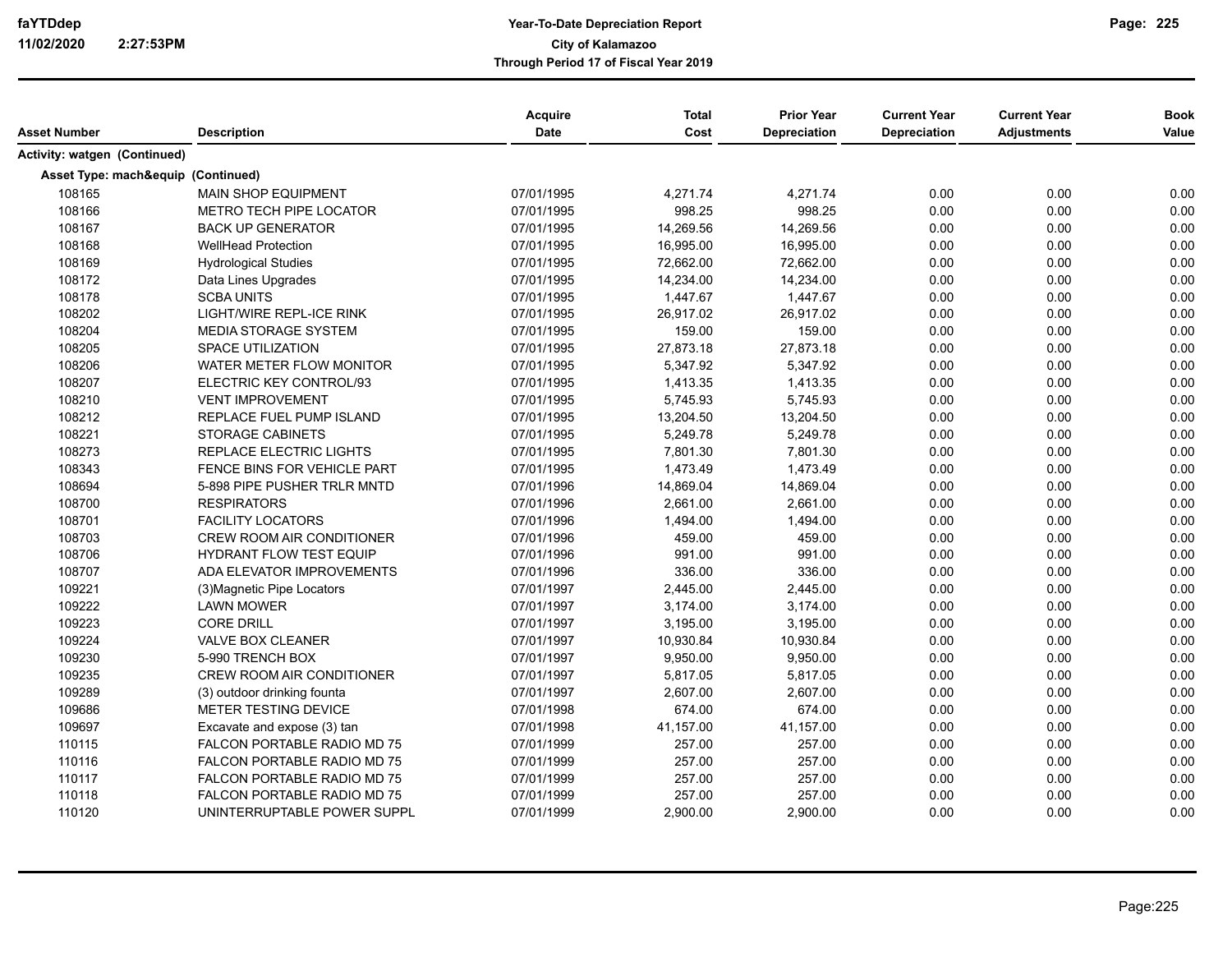| Asset Number                 | <b>Description</b>                 | <b>Acquire</b><br>Date | <b>Total</b><br>Cost | <b>Prior Year</b><br>Depreciation | <b>Current Year</b><br>Depreciation | <b>Current Year</b><br><b>Adjustments</b> | <b>Book</b><br>Value |
|------------------------------|------------------------------------|------------------------|----------------------|-----------------------------------|-------------------------------------|-------------------------------------------|----------------------|
| Activity: watgen (Continued) |                                    |                        |                      |                                   |                                     |                                           |                      |
|                              |                                    |                        |                      |                                   |                                     |                                           |                      |
|                              | Asset Type: mach&equip (Continued) |                        |                      |                                   |                                     |                                           |                      |
| 110128                       | 5-893 1999 McLaughlin Bor          | 07/01/1999             | 25,856.00            | 25,856.00                         | 0.00                                | 0.00                                      | 0.00                 |
| 110130                       | <b>Recondition Circuit Breaker</b> | 07/01/1999             | 6,448.00             | 6,448.00                          | 0.00                                | 0.00                                      | 0.00                 |
| 110676                       | 5-852 2000 Mounted Hammer          | 07/01/2000             | 10,200.00            | 10,200.00                         | 0.00                                | 0.00                                      | 0.00                 |
| 110678                       | 5-001 MULTI-CONDUCTOR TV INSPECTI  | 07/01/2000             | 33,970.00            | 33,970.00                         | 0.00                                | 0.00                                      | 0.00                 |
| 110853                       | ADA Elevator Improvements -        | 07/01/2000             | 3,603.00             | 3,603.00                          | 0.00                                | 0.00                                      | 0.00                 |
| 111228                       | 5-893 (charge w/) 2001 12",        | 07/01/2001             | 12,783.00            | 12,783.00                         | 0.00                                | 0.00                                      | 0.00                 |
| 111364                       | 5-613 2001 Barlow 12' Trail        | 07/01/2001             | 1,059.00             | 1,059.00                          | 0.00                                | 0.00                                      | 0.00                 |
| 111459                       | Replacement Fan Coil Unit f        | 07/01/2001             | 2,860.00             | 2,860.00                          | 0.00                                | 0.00                                      | 0.00                 |
| 111464                       | <b>Standard Ford Meter Test Be</b> | 07/01/2001             | 1,600.00             | 1,600.00                          | 0.00                                | 0.00                                      | 0.00                 |
| 111465                       | 19" Asphalt Cutter                 | 07/01/2001             | 1,475.00             | 1,475.00                          | 0.00                                | 0.00                                      | 0.00                 |
| 111466                       | Standard Flow Single Hose F        | 07/01/2001             | 4,266.00             | 4,266.00                          | 0.00                                | 0.00                                      | 0.00                 |
| 111467                       | Standard Flow Single Hose F        | 07/01/2001             | 4,266.00             | 4,266.00                          | 0.00                                | 0.00                                      | 0.00                 |
| 111468                       | Hi-Flow Dual Hose Single Fu        | 07/01/2001             | 7,726.00             | 7,726.00                          | 0.00                                | 0.00                                      | 0.00                 |
| 111487                       | 5-852 2001 Stanley Mounted         | 07/01/2001             | 12,810.00            | 12,810.00                         | 0.00                                | 0.00                                      | 0.00                 |
| 111952                       | <b>GAS DETECTOR</b>                | 07/01/2002             | 1,462.84             | 1,462.84                          | 0.00                                | 0.00                                      | 0.00                 |
| 111953                       | <b>GAS DETECTOR</b>                | 07/01/2002             | 1,462.84             | 1,462.84                          | 0.00                                | 0.00                                      | 0.00                 |
| 111954                       | <b>GAS DETECTOR</b>                | 07/01/2002             | 1,462.84             | 1,462.84                          | 0.00                                | 0.00                                      | 0.00                 |
| 111991                       | 5-950-12 2002 Wacker 3" Tra        | 07/01/2002             | 1,242.00             | 1,242.00                          | 0.00                                | 0.00                                      | 0.00                 |
| 112000                       | 5-950 (11) Echo 1" Trash Pu        | 07/01/2002             | 264.00               | 264.00                            | 0.00                                | 0.00                                      | 0.00                 |
| 112002                       | 5-854 2002 Wachs Hydraulic         | 07/01/2002             | 4,100.00             | 4,100.00                          | 0.00                                | 0.00                                      | 0.00                 |
| 112003                       | 5-881 2002 Wachs Vacuum            | 07/01/2002             | 11,910.00            | 11,910.00                         | 0.00                                | 0.00                                      | 0.00                 |
| 112006                       | 5-911 2002 John Deere Snowb        | 07/01/2002             | 879.00               | 879.00                            | 0.00                                | 0.00                                      | 0.00                 |
| 112010                       | 5-467 2002 Werk Brau 30" Bu        | 07/01/2002             | 885.00               | 885.00                            | 0.00                                | 0.00                                      | 0.00                 |
| 112012                       | <b>GAS DETECTOR</b>                | 07/01/2002             | 1,462.84             | 1,462.84                          | 0.00                                | 0.00                                      | 0.00                 |
| 112072                       | <b>GAS DETECTOR</b>                | 07/01/2002             | 1,462.84             | 1,462.84                          | 0.00                                | 0.00                                      | 0.00                 |
| 112689                       | <b>Office Furnishings</b>          | 07/01/2003             | 2,361.32             | 2,361.32                          | 0.00                                | 0.00                                      | 0.00                 |
| 112690                       | Office furniture Admin             | 07/01/2003             | 6,234.21             | 6,234.21                          | 0.00                                | 0.00                                      | 0.00                 |
| 112691                       | Refrig/sink base/cabinet Cr        | 07/01/2003             | 957.96               | 957.96                            | 0.00                                | 0.00                                      | 0.00                 |
| 112692                       | Submersible pump - 415 Stoc        | 07/01/2003             | 4,175.00             | 4,175.00                          | 0.00                                | 0.00                                      | 0.00                 |
| 112915                       | Leak Tester                        | 07/01/2003             | 175.00               | 175.00                            | 0.00                                | 0.00                                      | 0.00                 |
| 112916                       | Level A Responder Suit XLG         | 07/01/2003             | 1,854.00             | 1,854.00                          | 0.00                                | 0.00                                      | 0.00                 |
| 112917                       | Level A Responder Suit 3XLG        | 07/01/2003             | 2,044.92             | 2,044.92                          | 0.00                                | 0.00                                      | 0.00                 |
| 112977                       | 5-558 2004 Tow-behind Cmpsr        | 07/01/2003             | 11,300.00            | 11,300.00                         | 0.00                                | 0.00                                      | 0.00                 |
| 112978                       | 5-841C Plate compactor             | 07/01/2003             | 6,018.00             | 6,018.00                          | 0.00                                | 0.00                                      | 0.00                 |
| 113006                       | 5-623 2003 5x8 Utility trai        | 07/01/2003             | 755.00               | 755.00                            | 0.00                                | 0.00                                      | 0.00                 |
| 113477                       | Ice machine                        | 07/01/2004             | 3,179.09             | 3,179.09                          | 0.00                                | 0.00                                      | 0.00                 |
| 113478                       | Radio System Improvements          | 07/01/2004             | 1,520.00             | 1,520.00                          | 0.00                                | 0.00                                      | 0.00                 |
|                              |                                    |                        |                      |                                   |                                     |                                           |                      |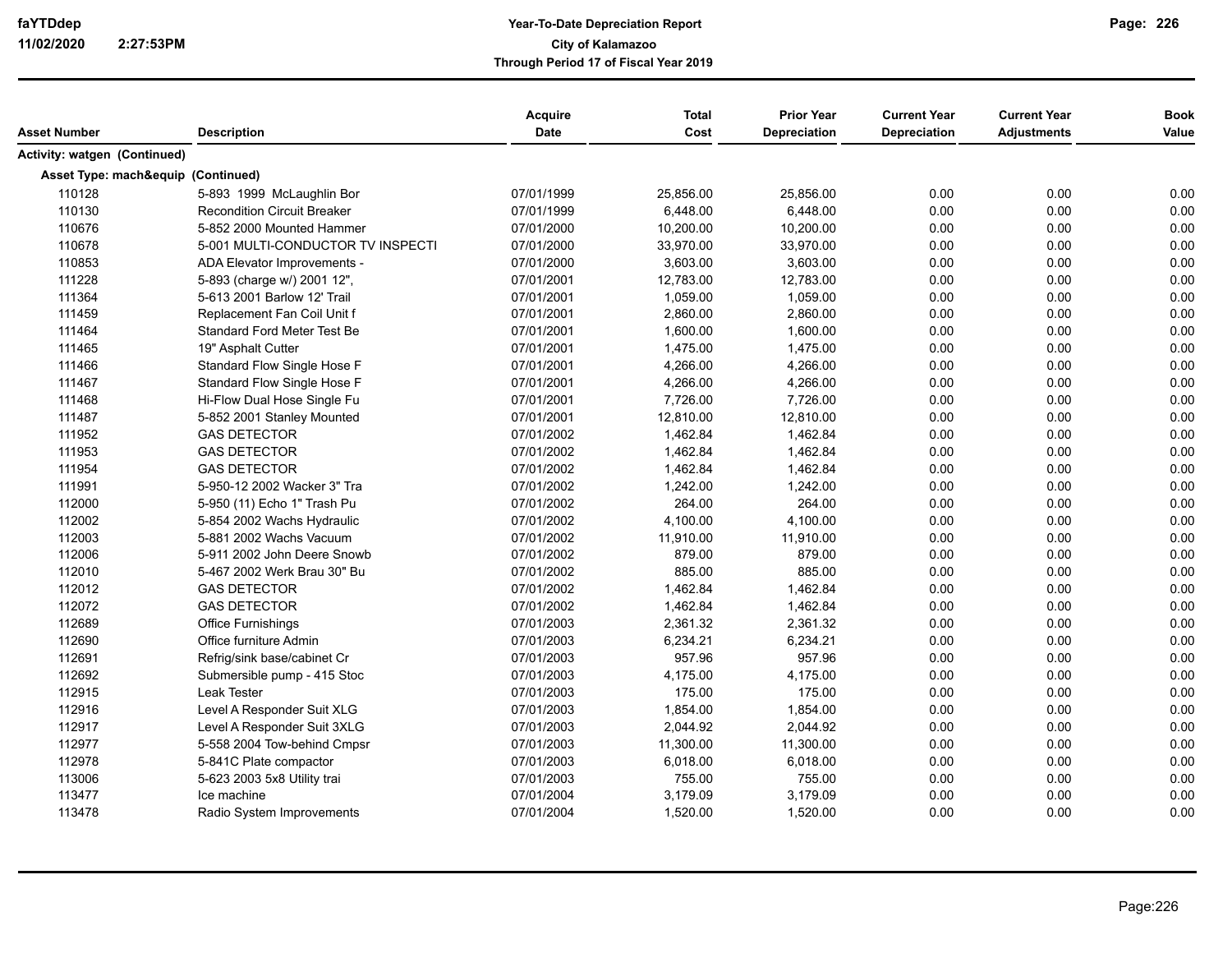| Asset Number                 | <b>Description</b>                                  | Acquire<br>Date | <b>Total</b><br>Cost | <b>Prior Year</b><br>Depreciation | <b>Current Year</b><br>Depreciation | <b>Current Year</b><br><b>Adjustments</b> | <b>Book</b><br>Value |
|------------------------------|-----------------------------------------------------|-----------------|----------------------|-----------------------------------|-------------------------------------|-------------------------------------------|----------------------|
| Activity: watgen (Continued) |                                                     |                 |                      |                                   |                                     |                                           |                      |
|                              |                                                     |                 |                      |                                   |                                     |                                           |                      |
|                              | Asset Type: mach&equip (Continued)                  |                 |                      |                                   |                                     |                                           |                      |
| 113479                       | Fountains -Crosstown pond                           | 07/01/2004      | 24,771.88            | 24,771.88                         | 0.00                                | 0.00                                      | 0.00                 |
| 115056                       | Pipe Saw                                            | 07/01/2006      | 764.95               | 764.95                            | 0.00                                | 0.00                                      | 0.00                 |
| 115095                       | Pipe Saw                                            | 07/01/2006      | 764.95               | 764.95                            | 0.00                                | 0.00                                      | 0.00                 |
| 115595                       | ACCESS CONTROL SECURITY SYS                         | 07/01/2007      | 105,343.92           | 105,343.92                        | 0.00                                | 0.00                                      | 0.00                 |
| 115652                       | 2007 Fuel Tank Upgrades                             | 07/01/2007      | 7,956.00             | 7,956.00                          | 0.00                                | 0.00                                      | 0.00                 |
| 116948                       | 5-456 2008 BACKHOE                                  | 12/31/2008      | 77,374.00            | 77,374.00                         | 0.00                                | 0.00                                      | 0.00                 |
| 116949                       | 5-85202 2008 HAMMER ATTACHMENT                      | 12/31/2008      | 8,900.00             | 8,900.00                          | 0.00                                | 0.00                                      | 0.00                 |
| 116951                       | <b>GPS TRUCK TRACKING SYSTEM</b>                    | 12/31/2008      | 21,241.50            | 21,241.50                         | 0.00                                | 0.00                                      | 0.00                 |
| 116952                       | 5-841D 2008 PLATE COMPACTOR                         | 12/31/2008      | 6,467.00             | 6,467.00                          | 0.00                                | 0.00                                      | 0.00                 |
| 116954                       | 5-561 2008 COMPRESSOR TOW BEHIND                    | 12/31/2008      | 13,659.00            | 13,659.00                         | 0.00                                | 0.00                                      | 0.00                 |
| 116955                       | UNDERGROUND FUEL TANK UPGRADE                       | 12/31/2008      | 12,025.00            | 12,025.00                         | 0.00                                | 0.00                                      | 0.00                 |
| 117389                       | 44" PLOTTER                                         | 12/31/2009      | 5,261.27             | 5,261.27                          | 0.00                                | 0.00                                      | 0.00                 |
| 117390                       | SPLASH PARKS-SPRAY EQUIP                            | 12/31/2009      | 12,146.88            | 5,769.76                          | 607.35                              | 0.00                                      | 5,769.77             |
| 117711                       | <b>SCBA Respiratory System</b>                      | 12/31/2010      | 11,404.00            | 11,404.00                         | 0.00                                | 0.00                                      | 0.00                 |
| 117933                       | 5-883 2010 VACUUM                                   | 12/31/2010      | 12,775.00            | 10,858.75                         | 1,277.50                            | 0.00                                      | 638.75               |
| 118235                       | <b>HVAC Compressor at PS-1</b>                      | 12/31/2011      | 10,000.00            | 7,500.00                          | 1,000.00                            | 0.00                                      | 1,500.00             |
| 118244                       | Security System                                     | 12/31/2011      | 8,726.31             | 8,726.31                          | 0.00                                | 0.00                                      | 0.00                 |
| 118516                       | COATS AIR OPERATED TIRE CHANGER                     | 06/19/2012      | 6,658.00             | 4,327.70                          | 665.80                              | 0.00                                      | 1,664.50             |
| 118557                       | FUEL TERMINAL CONTROLLER                            | 09/04/2012      | 15,343.00            | 9,972.95                          | 1,534.30                            | 0.00                                      | 3,835.75             |
| 119072                       | SECURITY ACCESS-STOCKBRIDGE                         | 12/31/2012      | 28,838.89            | 28,838.89                         | 0.00                                | 0.00                                      | 0.00                 |
| 119307                       | 5-985 LIGHT TOWER                                   | 09/19/2013      | 9,150.00             | 9,150.00                          | 0.00                                | 0.00                                      | 0.00                 |
| 120092                       | 5-884 INDUSTRIAL VACUUM SYSTEM TRAV-L-VA            | 09/09/2014      | 13,895.00            | 12,505.50                         | 1,389.50                            | 0.00                                      | 0.00                 |
| 120449                       | STOCKBRIDGE SECURITY SYSTEM                         | 12/31/2015      | 7,667.00             | 5,366.90                          | 1,533.40                            | 0.00                                      | 766.70               |
| 120492                       | 5-997 HUSQVARNA 20" WALK BEHIND CONCRET             | 07/29/2015      | 5,475.00             | 5,475.00                          | 0.00                                | 0.00                                      | 0.00                 |
| 120735                       | 5-85203 BREAKER HAMMER ATTACHMENT                   | 10/08/2015      | 10,250.00            | 7,175.00                          | 2,050.00                            | 0.00                                      | 1,025.00             |
| 121695                       | 2016 JOHN DEERE 310SL HL BACKHOE                    | 09/08/2016      | 134,228.63           | 16,778.58                         | 6.711.43                            | 0.00                                      | 110,738.62           |
| 122146                       | 5-841-E 2017 WACKER PLATE TAMP                      | 10/26/2017      | 6,200.00             | 930.00                            | 620.00                              | 0.00                                      | 4,650.00             |
| 122257                       | 5-405 2018 TOWABLE AIR COMPRESSOR                   | 03/06/2018      | 21,443.00            | 1,072.15                          | 2,144.30                            | 0.00                                      | 18,226.55            |
| 122261                       | 2018 WACHS TM-7 VALVE OPERATOR                      | 02/28/2018      | 22,819.64            | 1,140.98                          | 2,281.96                            | 0.00                                      | 19,396.70            |
| 122262                       | 5-402 2017 TOWABLE AIR COMPRESSOR                   | 03/08/2018      | 21,243.00            | 1,062.15                          | 2,124.30                            | 0.00                                      | 18,056.55            |
| 122263                       | 5-841F 2017 BPU 3750 WACKER PLATE COMPAT            | 03/12/2018      | 6,200.00             | 310.00                            | 620.00                              | 0.00                                      | 5,270.00             |
| 122417                       | TRIMBLE GEOXY HANDHELD & TERRA SYNC SOFT 12/31/2017 |                 | 8,239.50             | 2,471.85                          | 1,647.90                            | 0.00                                      | 4,119.75             |
| 122418                       | TRIMBLE GEOXY HANDHELD & TERRA SYNC SOFT 12/31/2017 |                 | 8,239.50             | 2,471.85                          | 1,647.90                            | 0.00                                      | 4,119.75             |
| 122523                       | KM INTERNATIONAL 8000 TEDD HOT PATCH                | 03/22/2018      | 29,263.75            | 731.59                            | 1,463.19                            | 0.00                                      | 27,068.97            |
| 122541                       | KEIZER-MORRIS ASPHALT RECYCLER                      | 04/02/2018      | 76,232.50            | 1,905.81                          | 3,811.63                            | 0.00                                      | 70,515.06            |
| 122542                       | KM INTERNATIONAL 4000 TEDD HOT PATCH                | 04/02/2018      | 21,868.75            | 546.72                            | 1,093.44                            | 0.00                                      | 20,228.59            |
| 122548                       |                                                     | 04/17/2018      | 46,470.00            | 1,161.75                          | 2,323.50                            | 0.00                                      | 42,984.75            |
|                              | ROADHOG RH4060 MILLING ATTACHMENT                   |                 |                      |                                   |                                     |                                           |                      |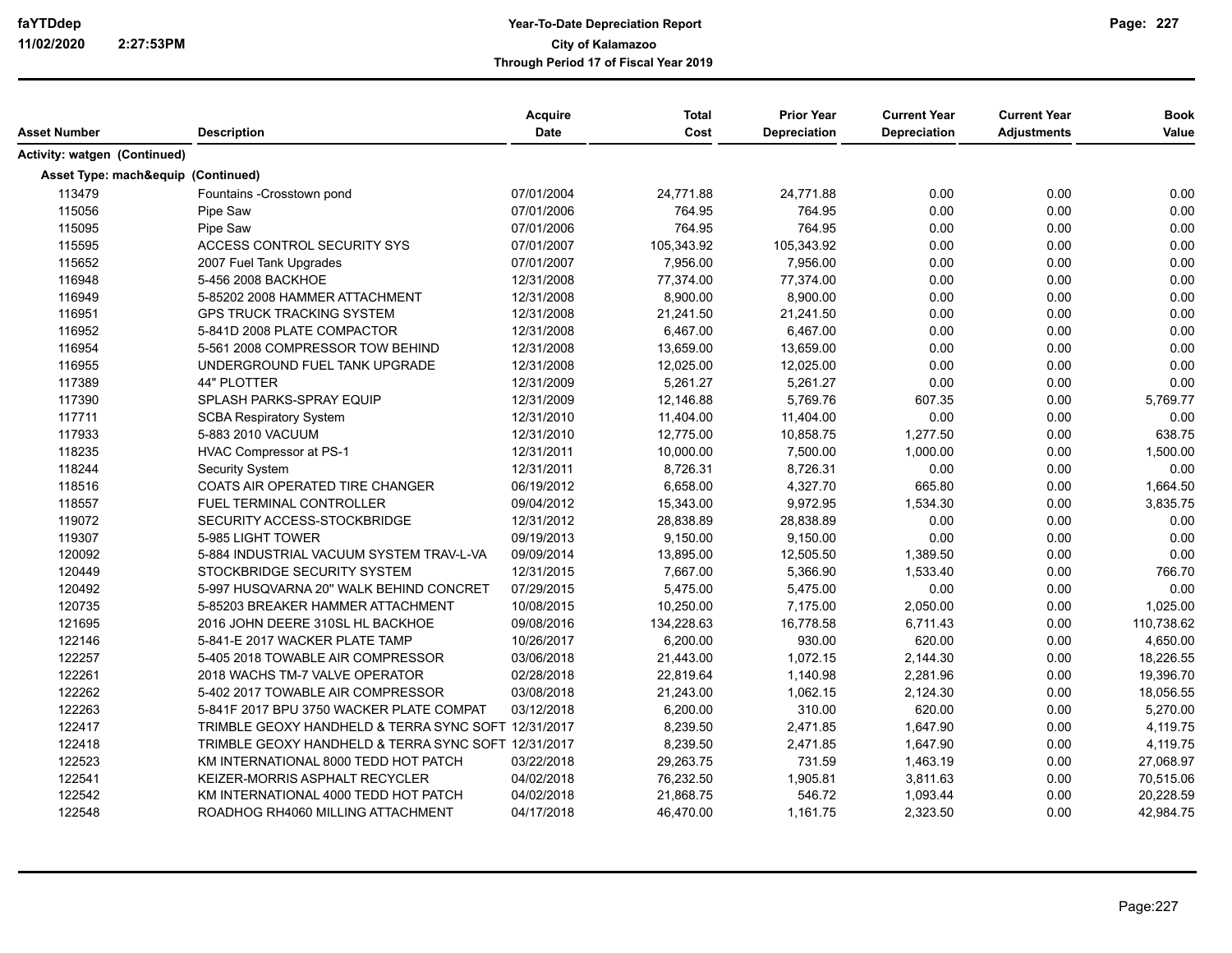| Asset Number                       | <b>Description</b>                      | Acquire<br><b>Date</b> | <b>Total</b><br>Cost | <b>Prior Year</b><br>Depreciation | <b>Current Year</b><br><b>Depreciation</b> | <b>Current Year</b><br><b>Adjustments</b> | <b>Book</b><br>Value |
|------------------------------------|-----------------------------------------|------------------------|----------------------|-----------------------------------|--------------------------------------------|-------------------------------------------|----------------------|
| Activity: watgen (Continued)       |                                         |                        |                      |                                   |                                            |                                           |                      |
| Asset Type: mach&equip (Continued) |                                         |                        |                      |                                   |                                            |                                           |                      |
| 122552                             | EZ DRILL 210B W/ COLLECTION KIT         | 04/30/2018             | 13,050.00            | 652.50                            | 1,305.00                                   | 0.00                                      | 11,092.50            |
| 122553                             | 5-998 HUSQVARNA FS520W 20" CONCRETE SAW | 04/30/2018             | 5,750.00             | 287.50                            | 575.00                                     | 0.00                                      | 4,887.50             |
| 122560                             | DOOSAN 140 TRACKED EXCAVATOR            | 05/17/2018             | 212,217.60           | 5,305.44                          | 10,610.88                                  | 0.00                                      | 196,301.28           |
| 122661                             | BOBCAT COMPACT EXCAVATOR                | 08/15/2018             | 77,136.10            | 1,928.40                          | 3,856.81                                   | 0.00                                      | 71,350.89            |
| 122701                             | <b>WESTERN 8' POLY SALT SPREADER</b>    | 10/23/2018             | 5,474.96             | 273.75                            | 547.50                                     | 0.00                                      | 4,653.71             |
| 122762                             | 5-406 2018 TOWABLE AIR COMPRESSOR       | 02/23/2018             | 21,443.00            | 1,072.15                          | 2,144.30                                   | 0.00                                      | 18,226.55            |
| 122763                             | 5-407 2018 TOWABLE AIR COMPRESSORS      | 02/23/2018             | 21,443.00            | 1,072.15                          | 2,144.30                                   | 0.00                                      | 18,226.55            |
| 123146                             | HYDRA STOP VALVE INSERTION MACHINE      | 06/19/2019             | 159,280.05           | 0.00                              | 3,982.00                                   | 0.00                                      | 155,298.05           |
| 123220                             | 5-451 2019 JOHN DEERE 310SL HL BACKHOE  | 09/05/2019             | 141,030.20           | 0.00                              | 3,525.76                                   | 0.00                                      | 137,504.44           |
| 123221                             | 5-453 2019 JOHN DEERE 310SL HL BACKHOE  | 09/05/2019             | 129,280.20           | 0.00                              | 3,232.01                                   | 0.00                                      | 126,048.19           |
| 123222                             | 5-452 2019 JOHN DEERE 310SL HL BACKHOE  | 09/05/2019             | 129,280.20           | 0.00                              | 3,232.01                                   | 0.00                                      | 126,048.19           |
| 123246                             | WALK BEHIND FORKLIFT W/DRUM GRAB        | 10/03/2019             | 22,475.00            | 0.00                              | 1,123.75                                   | 0.00                                      | 21,351.25            |
|                                    | Asset Type: mach&equip TOTAL            |                        | 3,207,083.78         | 1,882,692.20                      | 72,826.72                                  | 0.00                                      | 1,251,564.86         |
| Asset Type: office-f&e             |                                         |                        |                      |                                   |                                            |                                           |                      |
| 104759                             | SHELVING; ARMS; 10' X 42"               | 07/01/1984             | 12,900.00            | 12,900.00                         | 0.00                                       | 0.00                                      | 0.00                 |
| 104761                             | SHELVING: RISER: 10'                    | 07/01/1984             | 8,100.00             | 8,100.00                          | 0.00                                       | 0.00                                      | 0.00                 |
| 104768                             | SHELVING; ARMS; 10' X 36"               | 07/01/1984             | 7,200.00             | 7,200.00                          | 0.00                                       | 0.00                                      | 0.00                 |
| 105130                             | <b>CASH REGISTER: CASH ROOM</b>         | 07/01/1985             | 7,181.92             | 7,181.92                          | 0.00                                       | 0.00                                      | 0.00                 |
| 105503                             | CHAIR: SECRETARIAL: WITH ARMS           | 07/01/1986             | 10,935.00            | 10,935.00                         | 0.00                                       | 0.00                                      | 0.00                 |
| 106318                             | FILE; 2 DRAWER LATERAL 42"              | 07/01/1989             | 450.00               | 450.00                            | 0.00                                       | 0.00                                      | 0.00                 |
| 106328                             | CABINET; STORAGE; METAL; 78" X 36"      | 07/01/1989             | 230.00               | 230.00                            | 0.00                                       | 0.00                                      | 0.00                 |
| 106329                             | DESK; DOUBLE PEDESTAL; 60" X 30"        | 07/01/1989             | 1,024.00             | 1,024.00                          | 0.00                                       | 0.00                                      | 0.00                 |
| 106330                             | DESK; SECRETARIAL; 60" X 30"; WITH      | 07/01/1989             | 660.00               | 660.00                            | 0.00                                       | 0.00                                      | 0.00                 |
| 106331                             | COIN COUNTER; CASH ROOM                 | 07/01/1989             | 3,000.00             | 3,000.00                          | 0.00                                       | 0.00                                      | 0.00                 |
| 106332                             | CHECK ENDORSER W/AUTO JOGGER            | 07/01/1989             | 7,611.00             | 7,611.00                          | 0.00                                       | 0.00                                      | 0.00                 |
| 106338                             | FILE; 2 DRAWER LATERAL 36"              | 07/01/1989             | 800.00               | 800.00                            | 0.00                                       | 0.00                                      | 0.00                 |
| 106367                             | FILE; 4 DRAWER LATERAL 36"              | 07/01/1989             | 2,000.00             | 2,000.00                          | 0.00                                       | 0.00                                      | 0.00                 |
| 106382                             | DESK; DOUBLE PEDESTAL; 60" X 24"        | 07/01/1989             | 900.00               | 900.00                            | 0.00                                       | 0.00                                      | 0.00                 |
| 106386                             | TABLE; DRAFTING; 72" X 38"; WITH DR     | 07/01/1989             | 2,400.00             | 2,400.00                          | 0.00                                       | 0.00                                      | 0.00                 |
| 106410                             | TABLE: 8' FOLDING                       | 07/01/1989             | 300.00               | 300.00                            | 0.00                                       | 0.00                                      | 0.00                 |
| 106679                             | BOOKCASE; WOOD; 84" X 36" X 12"         | 07/01/1990             | 1,000.00             | 1,000.00                          | 0.00                                       | 0.00                                      | 0.00                 |
| 106680                             | <b>FAX MACHINE</b>                      | 07/01/1990             | 3,127.00             | 3,127.00                          | 0.00                                       | 0.00                                      | 0.00                 |
| 106682                             | DESK; DOUBLE PEDESTAL; 60" X 30"        | 07/01/1990             | 5,120.00             | 5,120.00                          | 0.00                                       | 0.00                                      | 0.00                 |
| 106683                             | FILE; 2 DRAWER                          | 07/01/1990             | 250.00               | 250.00                            | 0.00                                       | 0.00                                      | 0.00                 |
| 106684                             | FILE; 2 DRAWER                          | 07/01/1990             | 750.00               | 750.00                            | 0.00                                       | 0.00                                      | 0.00                 |
| 106686                             | FILE; 3 DRAWER LATERAL 30"              | 07/01/1990             | 250.00               | 250.00                            | 0.00                                       | 0.00                                      | 0.00                 |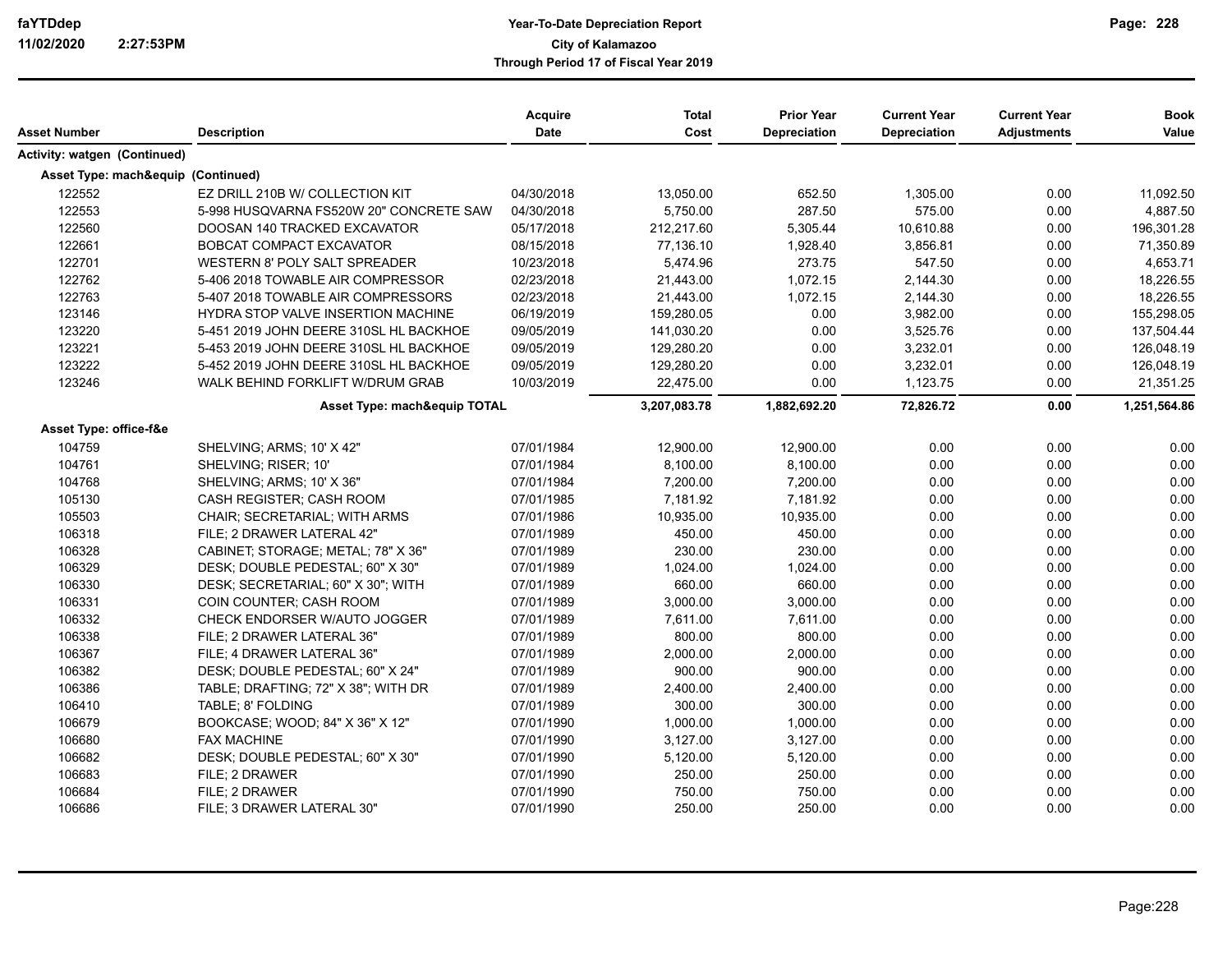|                                    |                                     | Acquire    | <b>Total</b> | <b>Prior Year</b>   | <b>Current Year</b> | <b>Current Year</b> | <b>Book</b> |
|------------------------------------|-------------------------------------|------------|--------------|---------------------|---------------------|---------------------|-------------|
| <b>Asset Number</b>                | <b>Description</b>                  | Date       | Cost         | <b>Depreciation</b> | <b>Depreciation</b> | <b>Adjustments</b>  | Value       |
| Activity: watgen (Continued)       |                                     |            |              |                     |                     |                     |             |
| Asset Type: office-f&e (Continued) |                                     |            |              |                     |                     |                     |             |
| 106689                             | FILE; 6 DRAWER FLAT; 30"            | 07/01/1990 | 500.00       | 500.00              | 0.00                | 0.00                | 0.00        |
| 106690                             | TABLE; 36" ROUND                    | 07/01/1990 | 77.00        | 77.00               | 0.00                | 0.00                | 0.00        |
| 106691                             | TABLE; 48" ROUND                    | 07/01/1990 | 315.00       | 315.00              | 0.00                | 0.00                | 0.00        |
| 106692                             | WORKSTATION; 96"; W/2; 120" & 2; 36 | 07/01/1990 | 609.00       | 609.00              | 0.00                | 0.00                | 0.00        |
| 106695                             | FILE; 2 DRAWER; MOBILE              | 07/01/1990 | 225.00       | 225.00              | 0.00                | 0.00                | 0.00        |
| 106978                             | TABLE; CONFERENCE; 96" X 42"        | 07/01/1991 | 600.00       | 600.00              | 0.00                | 0.00                | 0.00        |
| 106991                             | DESK; SINGLE PEDESTAL; 48" X 30"    | 07/01/1991 | 380.00       | 380.00              | 0.00                | 0.00                | 0.00        |
| 106992                             | FILE; 2 DRAWER LATERAL 42"          | 07/01/1991 | 450.00       | 450.00              | 0.00                | 0.00                | 0.00        |
| 106993                             | FILE; 2 DRAWER LATERAL 42"          | 07/01/1991 | 900.00       | 900.00              | 0.00                | 0.00                | 0.00        |
| 106994                             | FILE; 2 DRAWER                      | 07/01/1991 | 1,250.00     | 1,250.00            | 0.00                | 0.00                | 0.00        |
| 106995                             | FILE; 2 DRAWER                      | 07/01/1991 | 750.00       | 750.00              | 0.00                | 0.00                | 0.00        |
| 107037                             | FILE: 3 DRAWER LATERAL 36"          | 07/01/1991 | 750.00       | 750.00              | 0.00                | 0.00                | 0.00        |
| 107038                             | FILE: 3 DRAWER LATERAL 42"          | 07/01/1991 | 300.00       | 300.00              | 0.00                | 0.00                | 0.00        |
| 107039                             | FILE: 4 DRAWER LATERAL 36"          | 07/01/1991 | 3,000.00     | 3,000.00            | 0.00                | 0.00                | 0.00        |
| 107040                             | FILE; 4 DRAWER                      | 07/01/1991 | 150.00       | 150.00              | 0.00                | 0.00                | 0.00        |
| 107041                             | FILE; 4 DRAWER                      | 07/01/1991 | 450.00       | 450.00              | 0.00                | 0.00                | 0.00        |
| 107042                             | FILE; 4 DRAWER; FIREPROOF           | 07/01/1991 | 800.00       | 800.00              | 0.00                | 0.00                | 0.00        |
| 107043                             | FLIPPER DOORS: 36"                  | 07/01/1991 | 1,140.00     | 1,140.00            | 0.00                | 0.00                | 0.00        |
| 107044                             | TABLE; 48" ROUND                    | 07/01/1991 | 315.00       | 315.00              | 0.00                | 0.00                | 0.00        |
| 107048                             | FILE; 3 DRAWER LATERAL 36"          | 07/01/1991 | 750.00       | 750.00              | 0.00                | 0.00                | 0.00        |
| 107056                             | TABLE; 48" X 24"; CASH ROOM         | 07/01/1991 | 200.00       | 200.00              | 0.00                | 0.00                | 0.00        |
| 107284                             | FILE; 2 DRAWER LATERAL 30"          | 07/01/1992 | 1,200.00     | 1,200.00            | 0.00                | 0.00                | 0.00        |
| 107285                             | FILE; 2 DRAWER LATERAL 36"          | 07/01/1992 | 400.00       | 400.00              | 0.00                | 0.00                | 0.00        |
| 107286                             | FILE; 5 DRAWER LATERAL 48"          | 07/01/1992 | 1,668.50     | 1,668.50            | 0.00                | 0.00                | 0.00        |
| 107287                             | FILE; LATERAL 48"                   | 07/01/1992 | 1,668.50     | 1,668.50            | 0.00                | 0.00                | 0.00        |
| 107288                             | FLIPPER DOORS; 36"                  | 07/01/1992 | 1,140.00     | 1,140.00            | 0.00                | 0.00                | 0.00        |
| 107289                             | TABLE; 42" ROUND                    | 07/01/1992 | 85.00        | 85.00               | 0.00                | 0.00                | 0.00        |
| 107302                             | WORKSTATION; 84" X 60"; WITH 1; 48" | 07/01/1992 | 1,144.00     | 1,144.00            | 0.00                | 0.00                | 0.00        |
| 107303                             | WORKSTATION; 77" X 102"; W/2; 60" F | 07/01/1992 | 4,000.00     | 4,000.00            | 0.00                | 0.00                | 0.00        |
| 107304                             | TABLE; CONFERENCE; BOAT-SHAPED; 72" | 07/01/1992 | 400.00       | 400.00              | 0.00                | 0.00                | 0.00        |
| 107314                             | <b>BILL FOLDER: CASH ROOM</b>       | 07/01/1992 | 6,522.00     | 6,522.00            | 0.00                | 0.00                | 0.00        |
| 107325                             | CABINET; STORAGE; METAL; 78" X 36"  | 07/01/1992 | 460.00       | 460.00              | 0.00                | 0.00                | 0.00        |
| 107631                             | FILE; 4 DRAWER LATERAL 42"; FIREPRO | 07/01/1993 | 900.00       | 900.00              | 0.00                | 0.00                | 0.00        |
| 107632                             | FILE; 2 DRAWER LATERAL 42"; FIREPRO | 07/01/1993 | 800.00       | 800.00              | 0.00                | 0.00                | 0.00        |
| 107671                             | <b>TRANSCRIBER</b>                  | 07/01/1993 | 200.00       | 200.00              | 0.00                | 0.00                | 0.00        |
| 107866                             | CREDENZA; WOOD; 75" X 72" X 19"; WI | 07/01/1994 | 850.00       | 850.00              | 0.00                | 0.00                | 0.00        |
| 107867                             | DESK; DOUBLE PEDESTAL; WOOD; 72" X  | 07/01/1994 | 600.00       | 600.00              | 0.00                | 0.00                | 0.00        |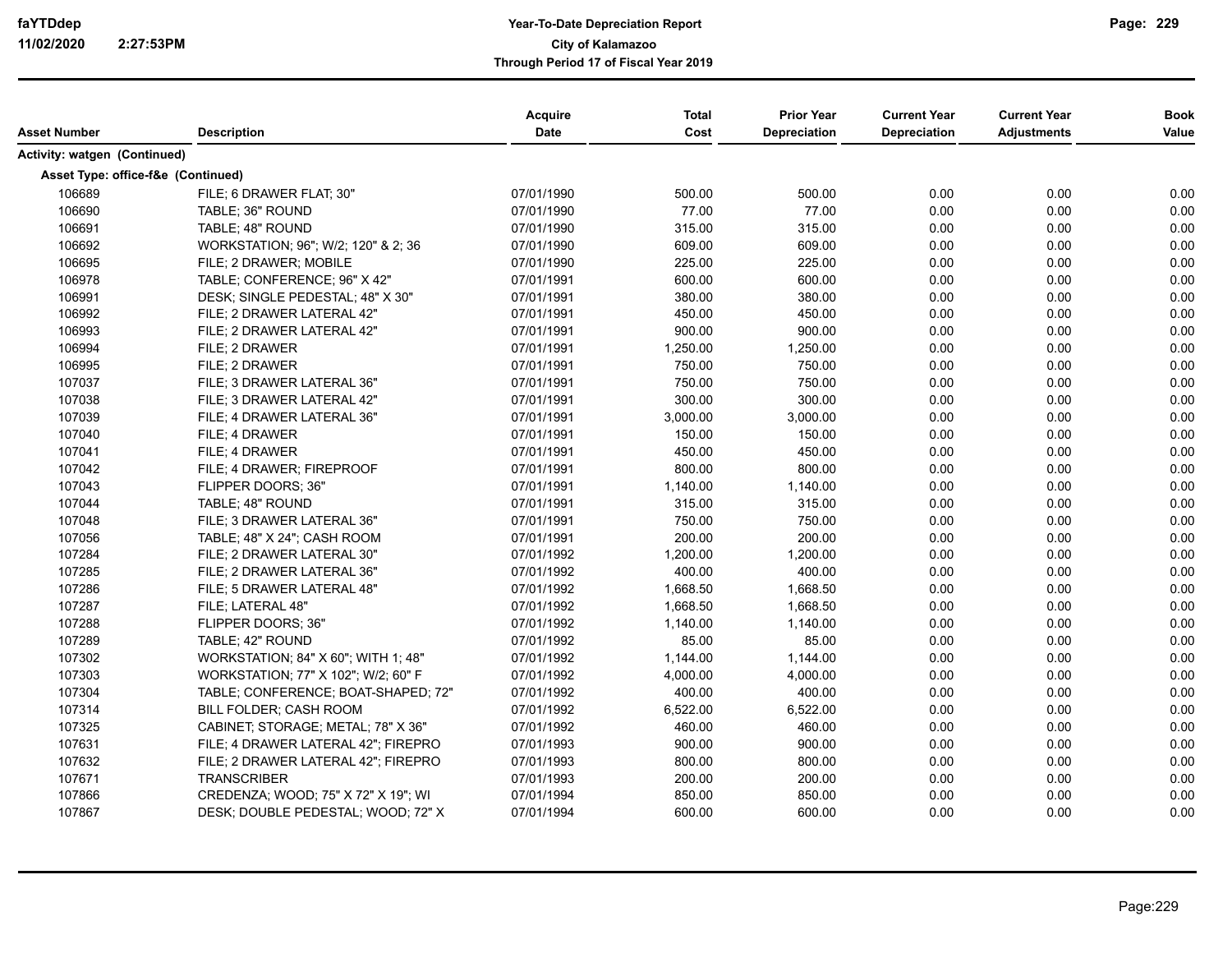| Asset Number                 | <b>Description</b>                 | <b>Acquire</b><br><b>Date</b> | <b>Total</b><br>Cost | <b>Prior Year</b><br><b>Depreciation</b> | <b>Current Year</b><br>Depreciation | <b>Current Year</b><br><b>Adjustments</b> | <b>Book</b><br>Value |
|------------------------------|------------------------------------|-------------------------------|----------------------|------------------------------------------|-------------------------------------|-------------------------------------------|----------------------|
| Activity: watgen (Continued) |                                    |                               |                      |                                          |                                     |                                           |                      |
|                              | Asset Type: office-f&e (Continued) |                               |                      |                                          |                                     |                                           |                      |
| 108183                       | LAN                                | 07/01/1995                    | 1,636.52             | 1.636.52                                 | 0.00                                | 0.00                                      | 0.00                 |
| 108184                       | <b>FIXED ASSET SOFTWARE</b>        | 07/01/1995                    | 4,840.00             | 4,840.00                                 | 0.00                                | 0.00                                      | 0.00                 |
| 108185                       | SMARTGUN-TOUCHGUN/TR MODEL         | 07/01/1995                    | 1,264.00             | 1,264.00                                 | 0.00                                | 0.00                                      | 0.00                 |
| 108735                       | FILE CABINETS - ENGINEERING        | 07/01/1996                    | 260.00               | 260.00                                   | 0.00                                | 0.00                                      | 0.00                 |
| 108747                       | <b>TELEPHONE SYSTEM</b>            | 07/01/1996                    | 57,337.00            | 57,337.00                                | 0.00                                | 0.00                                      | 0.00                 |
| 109146                       | Size 08 Vertical Cabinet an        | 07/01/1997                    | 2,700.00             | 2,700.00                                 | 0.00                                | 0.00                                      | 0.00                 |
| 109243                       | Autocad Software Upgrades &        | 07/01/1997                    | 556.00               | 556.00                                   | 0.00                                | 0.00                                      | 0.00                 |
| 109254                       | 24" X 36" digitizer system         | 07/01/1997                    | 1,164.68             | 1,164.68                                 | 0.00                                | 0.00                                      | 0.00                 |
| 109255                       | Softdesk Civil Survey 7.5 S        | 07/01/1997                    | 1,150.00             | 1,150.00                                 | 0.00                                | 0.00                                      | 0.00                 |
| 109257                       | 17" VGA Monitor                    | 07/01/1997                    | 567.00               | 567.00                                   | 0.00                                | 0.00                                      | 0.00                 |
| 109259                       | Autocad Software Upgrades &        | 07/01/1997                    | 556.00               | 556.00                                   | 0.00                                | 0.00                                      | 0.00                 |
| 109260                       | 17" VGA Monitor                    | 07/01/1997                    | 567.00               | 567.00                                   | 0.00                                | 0.00                                      | 0.00                 |
| 109261                       | UPGRADE MMI SOFTWARE STA 24        | 07/01/1997                    | 558.73               | 558.73                                   | 0.00                                | 0.00                                      | 0.00                 |
| 109262                       | <b>Barcode Scanning Unit</b>       | 07/01/1997                    | 2,405.00             | 2,405.00                                 | 0.00                                | 0.00                                      | 0.00                 |
| 109272                       | Autocad Software Upgrades &        | 07/01/1997                    | 556.00               | 556.00                                   | 0.00                                | 0.00                                      | 0.00                 |
| 109696                       | CPU - Pentium II - System          | 07/01/1998                    | 1,605.00             | 1,605.00                                 | 0.00                                | 0.00                                      | 0.00                 |
| 109720                       | CPU - Pentium II - System          | 07/01/1998                    | 3,315.00             | 3,315.00                                 | 0.00                                | 0.00                                      | 0.00                 |
| 109723                       | Printer                            | 07/01/1998                    | 4,000.00             | 4,000.00                                 | 0.00                                | 0.00                                      | 0.00                 |
| 109748                       | <b>LAN System</b>                  | 07/01/1998                    | 18,491.00            | 18,491.00                                | 0.00                                | 0.00                                      | 0.00                 |
| 109750                       | Radix Serv Order Sys w/ Han        | 07/01/1998                    | 24,823.00            | 24,823.00                                | 0.00                                | 0.00                                      | 0.00                 |
| 109758                       | C.P.U. - Pentium II                | 07/01/1998                    | 929.00               | 929.00                                   | 0.00                                | 0.00                                      | 0.00                 |
| 110070                       | C.P.U. (COMPLETE SYSTEM) Fi        | 07/01/1999                    | 1,852.00             | 1,852.00                                 | 0.00                                | 0.00                                      | 0.00                 |
| 110071                       | <b>15" MONITOR</b>                 | 07/01/1999                    | 149.00               | 149.00                                   | 0.00                                | 0.00                                      | 0.00                 |
| 110072                       | C.P.U. (COMPLETE SYSTEM) Di        | 07/01/1999                    | 1,147.00             | 1,147.00                                 | 0.00                                | 0.00                                      | 0.00                 |
| 110090                       | VCR SET - TOSHIBA - Water A        | 07/01/1999                    | 270.00               | 270.00                                   | 0.00                                | 0.00                                      | 0.00                 |
| 110091                       | TV SET W/ STAND - SHARP 33"        | 07/01/1999                    | 489.00               | 489.00                                   | 0.00                                | 0.00                                      | 0.00                 |
| 110588                       | Samsung SyncMaster 750s            | 07/01/2000                    | 202.00               | 202.00                                   | 0.00                                | 0.00                                      | 0.00                 |
| 110589                       | HP Laserjet 4050 Printer           | 07/01/2000                    | 1,053.00             | 1,053.00                                 | 0.00                                | 0.00                                      | 0.00                 |
| 110590                       | HP Laserjet 4050 Printer           | 07/01/2000                    | 1,053.00             | 1,053.00                                 | 0.00                                | 0.00                                      | 0.00                 |
| 110591                       | HP DesignJet 1050C                 | 07/01/2000                    | 6,685.00             | 6,685.00                                 | 0.00                                | 0.00                                      | 0.00                 |
| 110592                       | VT520 BA Includes LK411 Key        | 07/01/2000                    | 888.00               | 888.00                                   | 0.00                                | 0.00                                      | 0.00                 |
| 110594                       | <b>Touch Readers</b>               | 07/01/2000                    | 5,189.00             | 5,189.00                                 | 0.00                                | 0.00                                      | 0.00                 |
| 110595                       | COMPAG NOTEBOOK (LAPTOP)           | 07/01/2000                    | 3,201.00             | 3,201.00                                 | 0.00                                | 0.00                                      | 0.00                 |
| 110596                       | TOSHIBA LASER PLAIN PAPER F        | 07/01/2000                    | 1,495.00             | 1,495.00                                 | 0.00                                | 0.00                                      | 0.00                 |
| 110597                       | HP LASERJET 4500 PRINTER           | 07/01/2000                    | 2,495.00             | 2,495.00                                 | 0.00                                | 0.00                                      | 0.00                 |
| 110598                       | PANASONIC TOUGHBOOK CF-71 P        | 07/01/2000                    | 3,390.00             | 3,390.00                                 | 0.00                                | 0.00                                      | 0.00                 |
| 110605                       | Image CPU Pentium III 600          | 07/01/2000                    | 895.00               | 895.00                                   | 0.00                                | 0.00                                      | 0.00                 |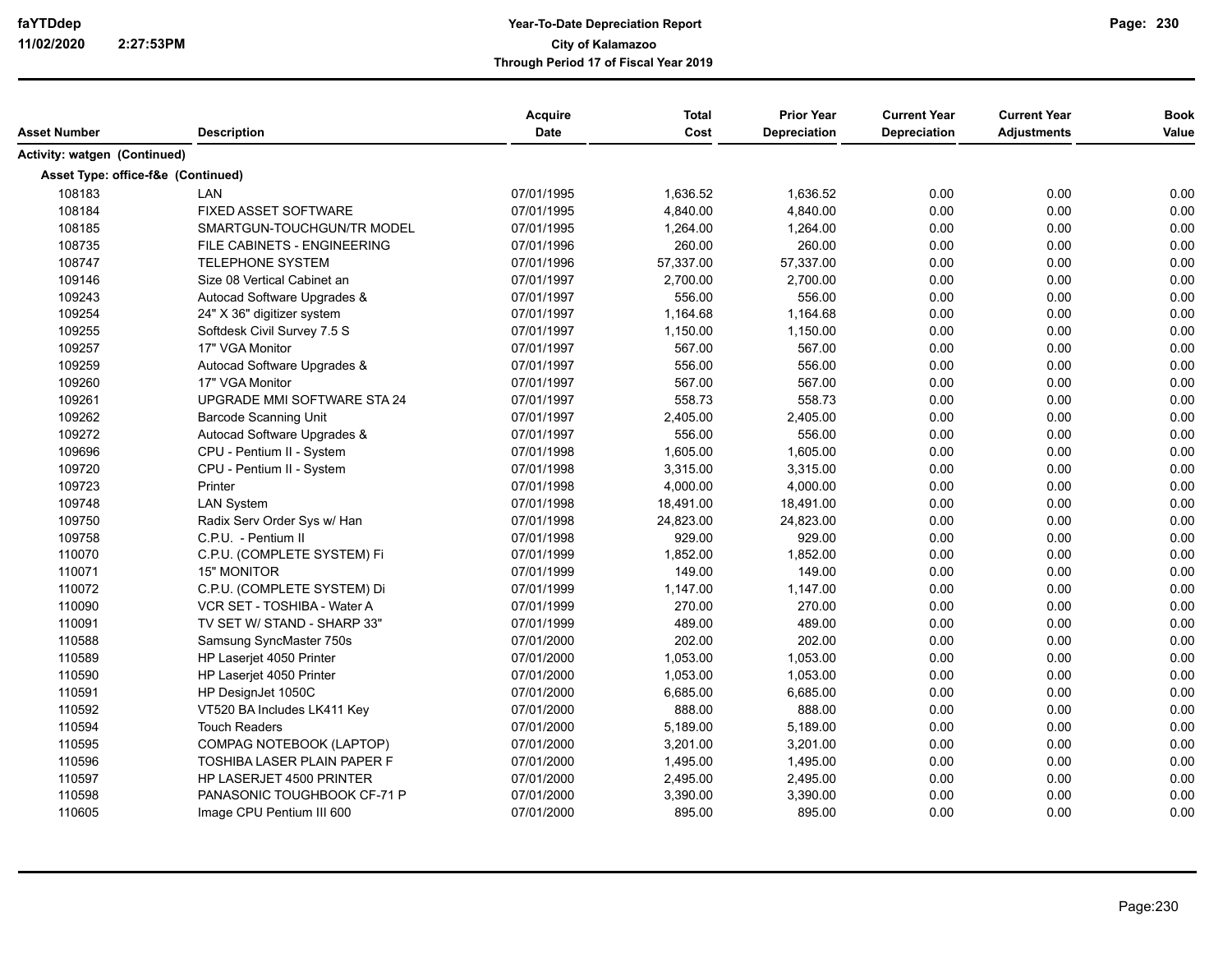| Asset Number                 | <b>Description</b>                 | <b>Acquire</b><br><b>Date</b> | <b>Total</b><br>Cost | <b>Prior Year</b><br><b>Depreciation</b> | <b>Current Year</b><br>Depreciation | <b>Current Year</b><br><b>Adjustments</b> | <b>Book</b><br>Value |
|------------------------------|------------------------------------|-------------------------------|----------------------|------------------------------------------|-------------------------------------|-------------------------------------------|----------------------|
| Activity: watgen (Continued) |                                    |                               |                      |                                          |                                     |                                           |                      |
|                              | Asset Type: office-f&e (Continued) |                               |                      |                                          |                                     |                                           |                      |
| 110645                       | <b>ERGON CLERICAL STATION - En</b> | 07/01/2000                    | 2,428.00             | 2,428.00                                 | 0.00                                | 0.00                                      | 0.00                 |
| 111418                       | Panasonic Rugged Laptop - E        | 07/01/2001                    | 3,020.00             | 3,020.00                                 | 0.00                                | 0.00                                      | 0.00                 |
| 111421                       | Monitor - Compaq S710              | 07/01/2001                    | 188.00               | 188.00                                   | 0.00                                | 0.00                                      | 0.00                 |
| 111422                       | CPU - Compag DESK PRO EN           | 07/01/2001                    | 900.00               | 900.00                                   | 0.00                                | 0.00                                      | 0.00                 |
| 111423                       | Monitor - Compag S710              | 07/01/2001                    | 188.00               | 188.00                                   | 0.00                                | 0.00                                      | 0.00                 |
| 111424                       | AutoCAD Software 2000i             | 07/01/2001                    | 3,596.20             | 3,596.20                                 | 0.00                                | 0.00                                      | 0.00                 |
| 111425                       | CPU - Compag DESK PRO EN           | 07/01/2001                    | 900.00               | 900.00                                   | 0.00                                | 0.00                                      | 0.00                 |
| 111426                       | Monitor - Compaq S710              | 07/01/2001                    | 188.00               | 188.00                                   | 0.00                                | 0.00                                      | 0.00                 |
| 111427                       | CPU - WIN NT PC                    | 07/01/2001                    | 17,293.75            | 17,293.75                                | 0.00                                | 0.00                                      | 0.00                 |
| 111428                       | Printer - HP LJ 8150               | 07/01/2001                    | 5,560.00             | 5,560.00                                 | 0.00                                | 0.00                                      | 0.00                 |
| 111429                       | <b>Cross Connection Software</b>   | 07/01/2001                    | 4,825.00             | 4,825.00                                 | 0.00                                | 0.00                                      | 0.00                 |
| 111430                       | Meter Reading Handheld Load        | 07/01/2001                    | 4,340.00             | 4,340.00                                 | 0.00                                | 0.00                                      | 0.00                 |
| 111443                       | Meter Reading Hand Held Dev        | 07/01/2001                    | 25,824.00            | 25,824.00                                | 0.00                                | 0.00                                      | 0.00                 |
| 111455                       | PC RAM Upgrades                    | 07/01/2001                    | 1,364.00             | 1,364.00                                 | 0.00                                | 0.00                                      | 0.00                 |
| 111489                       | 5-001 2001 Ridgid Sewer Cam        | 07/01/2001                    | 7,400.00             | 7,400.00                                 | 0.00                                | 0.00                                      | 0.00                 |
| 111956                       | 24 - COMPAQ S720 MONITOR           | 07/01/2002                    | 3,792.00             | 3,792.00                                 | 0.00                                | 0.00                                      | 0.00                 |
| 111957                       | 24 - EVO D500 COMPAQ COMPUT        | 07/01/2002                    | 22,440.00            | 22,440.00                                | 0.00                                | 0.00                                      | 0.00                 |
| 111960                       | REUPHOLSTER LOBBY SOFA             | 07/01/2002                    | 2,730.00             | 2,730.00                                 | 0.00                                | 0.00                                      | 0.00                 |
| 111970                       | MAIN CONF ROOM FURNITURE           | 07/01/2002                    | 6,748.00             | 6,748.00                                 | 0.00                                | 0.00                                      | 0.00                 |
| 112864                       | Laptop - Dell                      | 07/01/2003                    | 2,119.44             | 2,119.44                                 | 0.00                                | 0.00                                      | 0.00                 |
| 112865                       | PC - Compaq                        | 07/01/2003                    | 983.00               | 983.00                                   | 0.00                                | 0.00                                      | 0.00                 |
| 112866                       | PC - Compaq                        | 07/01/2003                    | 983.00               | 983.00                                   | 0.00                                | 0.00                                      | 0.00                 |
| 112867                       | PC - Compaq                        | 07/01/2003                    | 983.00               | 983.00                                   | 0.00                                | 0.00                                      | 0.00                 |
| 112869                       | PC - Compaq                        | 07/01/2003                    | 983.00               | 983.00                                   | 0.00                                | 0.00                                      | 0.00                 |
| 112870                       | PC - Compaq                        | 07/01/2003                    | 983.00               | 983.00                                   | 0.00                                | 0.00                                      | 0.00                 |
| 112871                       | N610c Notebook                     | 07/01/2003                    | 1,956.00             | 1,956.00                                 | 0.00                                | 0.00                                      | 0.00                 |
| 112886                       | Main Conf Room Furniture           | 07/01/2003                    | 1,809.56             | 1,809.56                                 | 0.00                                | 0.00                                      | 0.00                 |
| 113428                       | Laptop PC                          | 07/01/2004                    | 1,814.00             | 1,814.00                                 | 0.00                                | 0.00                                      | 0.00                 |
| 113429                       | <b>Autocad Software Upgrades</b>   | 07/01/2004                    | 1,292.80             | 1,292.80                                 | 0.00                                | 0.00                                      | 0.00                 |
| 113430                       | Desktop PC                         | 07/01/2004                    | 914.00               | 914.00                                   | 0.00                                | 0.00                                      | 0.00                 |
| 113432                       | Desktop PC                         | 07/01/2004                    | 914.00               | 914.00                                   | 0.00                                | 0.00                                      | 0.00                 |
| 113434                       | Desktop PC                         | 07/01/2004                    | 914.00               | 914.00                                   | 0.00                                | 0.00                                      | 0.00                 |
| 113436                       | Geoffrey Badging System            | 07/01/2004                    | 8,273.70             | 8,273.70                                 | 0.00                                | 0.00                                      | 0.00                 |
| 113438                       | Laptop PC                          | 07/01/2004                    | 1,814.00             | 1,814.00                                 | 0.00                                | 0.00                                      | 0.00                 |
| 113439                       | Laser jet printer                  | 07/01/2004                    | 3,382.00             | 3,382.00                                 | 0.00                                | 0.00                                      | 0.00                 |
| 113440                       | Navigator II software licen        | 07/01/2004                    | 1,800.00             | 1,800.00                                 | 0.00                                | 0.00                                      | 0.00                 |
| 113459                       | Desktop PC                         | 07/01/2004                    | 914.00               | 914.00                                   | 0.00                                | 0.00                                      | 0.00                 |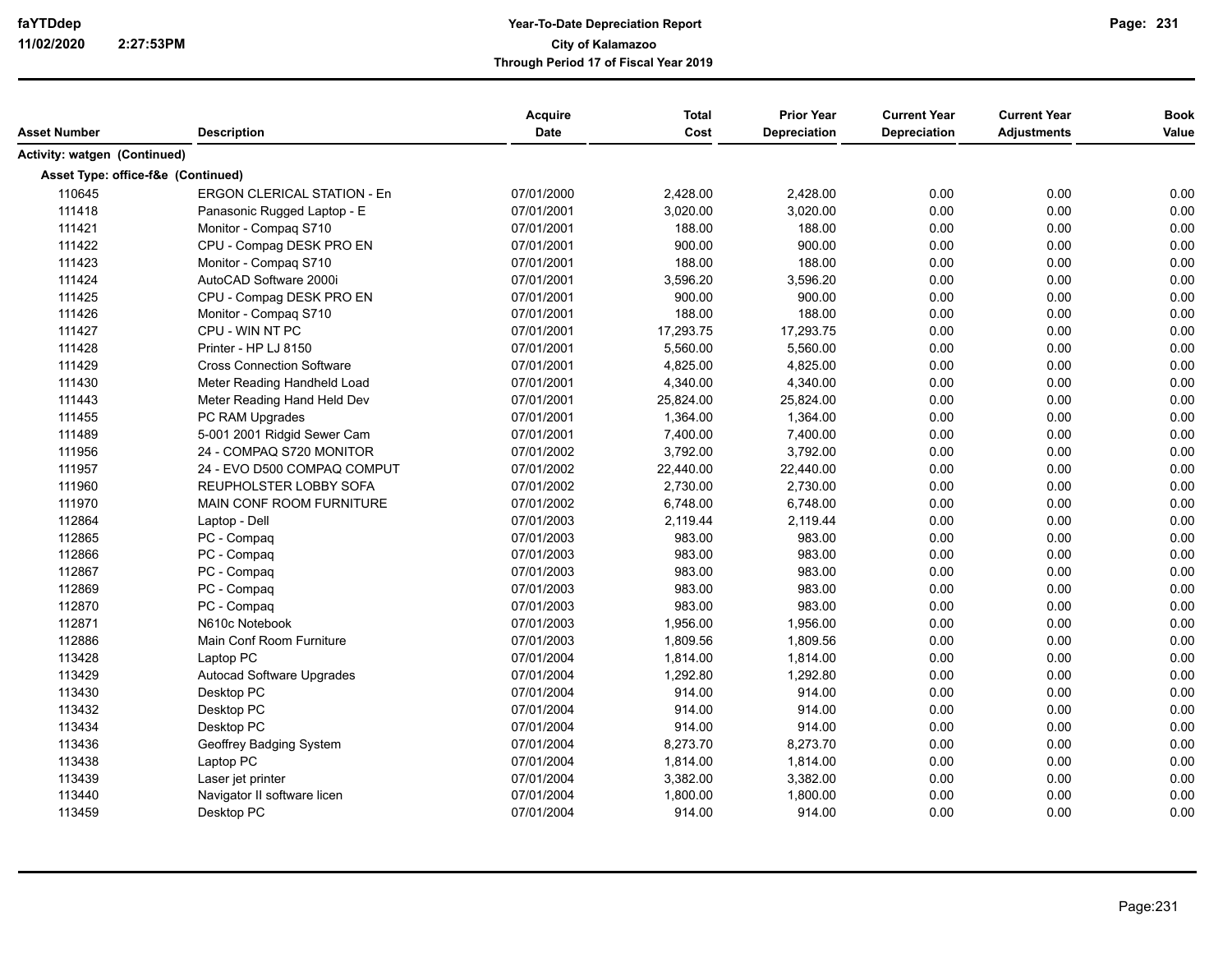|                                     |                             | <b>Acquire</b> | <b>Total</b> | <b>Prior Year</b>   | <b>Current Year</b> | <b>Current Year</b> | <b>Book</b> |
|-------------------------------------|-----------------------------|----------------|--------------|---------------------|---------------------|---------------------|-------------|
| Asset Number                        | <b>Description</b>          | Date           | Cost         | <b>Depreciation</b> | <b>Depreciation</b> | <b>Adjustments</b>  | Value       |
| <b>Activity: watgen (Continued)</b> |                             |                |              |                     |                     |                     |             |
| Asset Type: office-f&e (Continued)  |                             |                |              |                     |                     |                     |             |
| 113577                              | Folding Tables & Chairs     | 07/01/2004     | 1,503.30     | 1,503.30            | 0.00                | 0.00                | 0.00        |
| 113578                              | Garage/Shop Furnishings     | 07/01/2004     | 3,028.18     | 3,028.18            | 0.00                | 0.00                | 0.00        |
| 113579                              | <b>Break Room Furniture</b> | 07/01/2004     | 3,139.00     | 3,139.00            | 0.00                | 0.00                | 0.00        |
| 114249                              | Desktop Computer            | 07/01/2005     | 787.00       | 787.00              | 0.00                | 0.00                | 0.00        |
| 114250                              | 17" Flat Face Monitor       | 07/01/2005     | 136.00       | 136.00              | 0.00                | 0.00                | 0.00        |
| 114251                              | Port Replicator             | 07/01/2005     | 203.00       | 203.00              | 0.00                | 0.00                | 0.00        |
| 114252                              | <b>Laser Printer</b>        | 07/01/2005     | 959.00       | 959.00              | 0.00                | 0.00                | 0.00        |
| 114253                              | MS Office 2003 License      | 07/01/2005     | 1,247.08     | 1,247.08            | 0.00                | 0.00                | 0.00        |
| 114254                              | GSA Office Pro Ent. 2003    | 07/01/2005     | 12,520.80    | 12,520.80           | 0.00                | 0.00                | 0.00        |
| 114255                              | <b>USB Floppy Drive</b>     | 07/01/2005     | 48.00        | 48.00               | 0.00                | 0.00                | 0.00        |
| 114256                              | <b>USB Floppy Drive</b>     | 07/01/2005     | 48.00        | 48.00               | 0.00                | 0.00                | 0.00        |
| 114257                              | <b>Auto/Truck Adaptor</b>   | 07/01/2005     | 56.00        | 56.00               | 0.00                | 0.00                | 0.00        |
| 114258                              | Nylon Carrying Case         | 07/01/2005     | 23.00        | 23.00               | 0.00                | 0.00                | 0.00        |
| 114259                              | Nylon Carrying Case         | 07/01/2005     | 23.00        | 23.00               | 0.00                | 0.00                | 0.00        |
| 114260                              | Notebook Computer           | 07/01/2005     | 1,685.00     | 1,685.00            | 0.00                | 0.00                | 0.00        |
| 114261                              | Comm Thur Beam & Timer      | 07/01/2005     | 2,240.00     | 2,240.00            | 0.00                | 0.00                | 0.00        |
| 114262                              | 17" Flat Face Monitor       | 07/01/2005     | 136.00       | 136.00              | 0.00                | 0.00                | 0.00        |
| 114263                              | Laptop                      | 07/01/2005     | 2,852.00     | 2,852.00            | 0.00                | 0.00                | 0.00        |
| 114264                              | 17" Flat Face Monitor       | 07/01/2005     | 136.00       | 136.00              | 0.00                | 0.00                | 0.00        |
| 114265                              | 17" Flat Face Monitor       | 07/01/2005     | 136.00       | 136.00              | 0.00                | 0.00                | 0.00        |
| 114266                              | 17" Flat Face Monitor       | 07/01/2005     | 136.00       | 136.00              | 0.00                | 0.00                | 0.00        |
| 114267                              | <b>Desktop Computer</b>     | 07/01/2005     | 787.00       | 787.00              | 0.00                | 0.00                | 0.00        |
| 114268                              | Desktop Computer            | 07/01/2005     | 787.00       | 787.00              | 0.00                | 0.00                | 0.00        |
| 114269                              | Desktop Computer            | 07/01/2005     | 787.00       | 787.00              | 0.00                | 0.00                | 0.00        |
| 114270                              | Desktop Computer            | 07/01/2005     | 787.00       | 787.00              | 0.00                | 0.00                | 0.00        |
| 114271                              | Panasonic Toughbook Laptop  | 07/01/2005     | 2,582.63     | 2,582.63            | 0.00                | 0.00                | 0.00        |
| 114272                              | Laserjet                    | 07/01/2005     | 416.06       | 416.06              | 0.00                | 0.00                | 0.00        |
| 114273                              | Desktop Computer            | 07/01/2005     | 787.00       | 787.00              | 0.00                | 0.00                | 0.00        |
| 114274                              | 17" Flat Face Monitor       | 07/01/2005     | 136.00       | 136.00              | 0.00                | 0.00                | 0.00        |
| 114275                              | <b>Flatbed scanner</b>      | 07/01/2005     | 349.99       | 349.99              | 0.00                | 0.00                | 0.00        |
| 114286                              | Scanner                     | 07/01/2005     | 97.99        | 97.99               | 0.00                | 0.00                | 0.00        |
| 114287                              | Add'l memory & auto adaptor | 07/01/2005     | 348.00       | 348.00              | 0.00                | 0.00                | 0.00        |
| 114288                              | CA Remote License           | 07/01/2005     | 149.00       | 149.00              | 0.00                | 0.00                | 0.00        |
| 114298                              | <b>Scanning Software</b>    | 07/01/2005     | 406.98       | 406.98              | 0.00                | 0.00                | 0.00        |
| 114312                              | Painting                    | 07/01/2005     | 17,400.00    | 17,400.00           | 0.00                | 0.00                | 0.00        |
| 115156                              | <b>Allied Uplink</b>        | 07/01/2006     | 1,456.70     | 1,456.70            | 0.00                | 0.00                | 0.00        |
| 115205                              | <b>KVM Console</b>          | 07/01/2006     | 2,113.57     | 2,113.57            | 0.00                | 0.00                | 0.00        |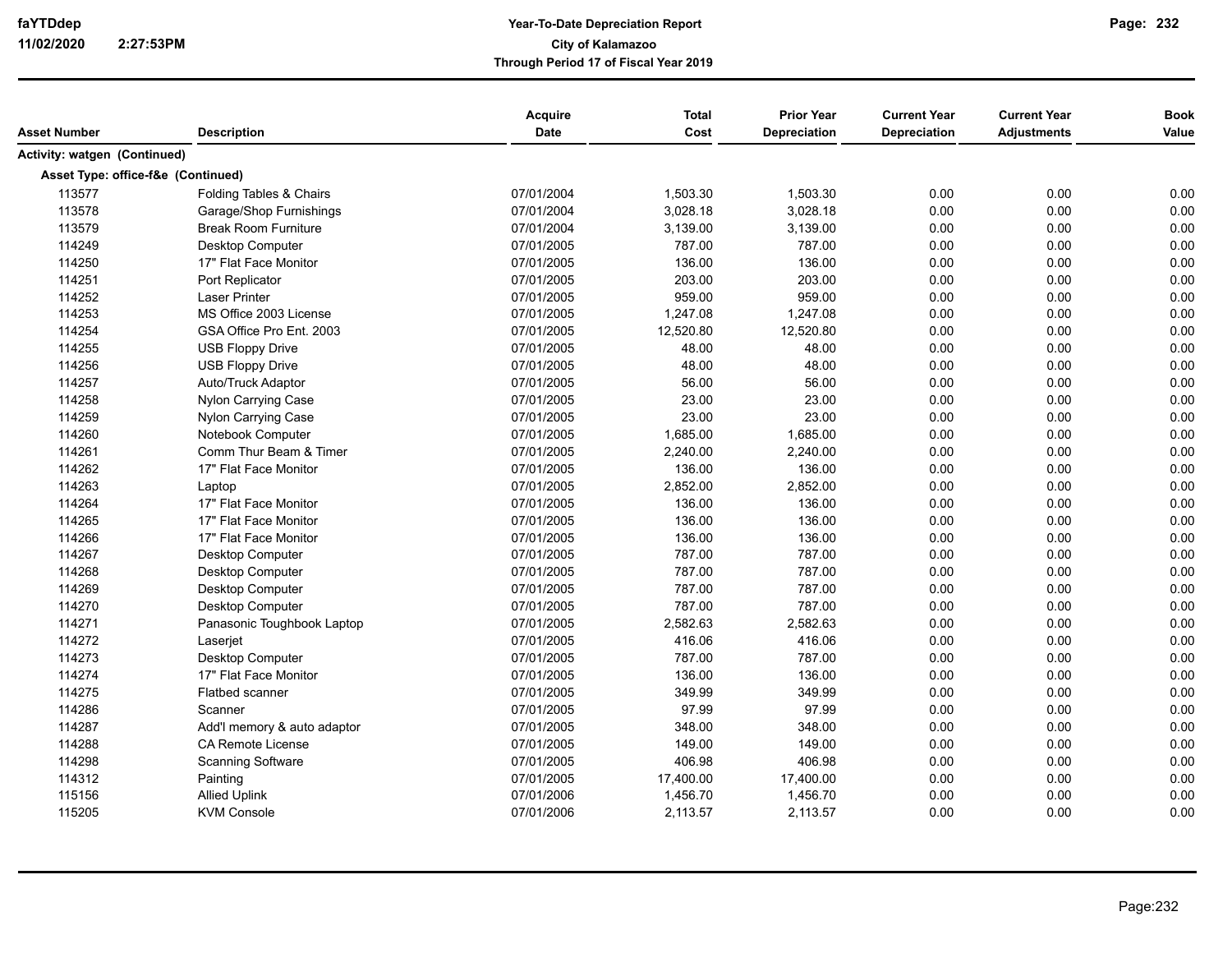| Asset Number                       | <b>Description</b>                       | Acquire<br>Date | <b>Total</b><br>Cost | <b>Prior Year</b><br>Depreciation | <b>Current Year</b><br><b>Depreciation</b> | <b>Current Year</b><br><b>Adjustments</b> | <b>Book</b><br>Value |
|------------------------------------|------------------------------------------|-----------------|----------------------|-----------------------------------|--------------------------------------------|-------------------------------------------|----------------------|
|                                    |                                          |                 |                      |                                   |                                            |                                           |                      |
| Activity: watgen (Continued)       |                                          |                 |                      |                                   |                                            |                                           |                      |
| Asset Type: office-f&e (Continued) |                                          |                 |                      |                                   |                                            |                                           |                      |
| 115213                             | Compaq Computer                          | 07/01/2006      | 835.00               | 835.00                            | 0.00                                       | 0.00                                      | 0.00                 |
| 115216                             | MS GSA Office Pro Ent 2003               | 07/01/2006      | 3,429.47             | 3,429.47                          | 0.00                                       | 0.00                                      | 0.00                 |
| 115217                             | Laser Jet Printer                        | 07/01/2006      | 3,445.00             | 3,445.00                          | 0.00                                       | 0.00                                      | 0.00                 |
| 115218                             | <b>Computer REplacement</b>              | 07/01/2006      | 3,792.83             | 3,792.83                          | 0.00                                       | 0.00                                      | 0.00                 |
| 115219                             | Projector Equipment                      | 07/01/2006      | 852.89               | 852.89                            | 0.00                                       | 0.00                                      | 0.00                 |
| 115242                             | Compaq Computer                          | 07/01/2006      | 835.00               | 835.00                            | 0.00                                       | 0.00                                      | 0.00                 |
| 115246                             | Compaq Computer                          | 07/01/2006      | 835.00               | 835.00                            | 0.00                                       | 0.00                                      | 0.00                 |
| 115247                             | Compaq Computer                          | 07/01/2006      | 835.00               | 835.00                            | 0.00                                       | 0.00                                      | 0.00                 |
| 115248                             | Compaq Computer                          | 07/01/2006      | 835.00               | 835.00                            | 0.00                                       | 0.00                                      | 0.00                 |
| 115249                             | <b>Floppy Disk Drive</b>                 | 07/01/2006      | 243.00               | 243.00                            | 0.00                                       | 0.00                                      | 0.00                 |
| 115250                             | <b>Digital Network Decserver</b>         | 07/01/2006      | 1,193.06             | 1,193.06                          | 0.00                                       | 0.00                                      | 0.00                 |
| 115676                             | Autodesk Autocad Software U              | 07/01/2007      | 8,913.67             | 8,913.67                          | 0.00                                       | 0.00                                      | 0.00                 |
| 115687                             | KIP 3002 B/W DIGITAL PRINT               | 07/01/2007      | 14,050.00            | 14,050.00                         | 0.00                                       | 0.00                                      | 0.00                 |
| 117712                             | Remote Site SCADA                        | 12/31/2010      | 11,099.72            | 11,099.72                         | 0.00                                       | 0.00                                      | 0.00                 |
| 117713                             | Remote Site SCADA                        | 12/31/2010      | 11,583.74            | 11,583.74                         | 0.00                                       | 0.00                                      | 0.00                 |
| 121694                             | 70" MONDOPAD TOUCHSCREEN                 | 08/30/2016      | 9,075.32             | 4,537.66                          | 1,815.07                                   | 0.00                                      | 2,722.59             |
|                                    | Asset Type: office-f&e TOTAL             |                 | 550,717.28           | 546,179.62                        | 1,815.07                                   | 0.00                                      | 2,722.59             |
| <b>Asset Type: vehicles</b>        |                                          |                 |                      |                                   |                                            |                                           |                      |
| 108344                             | 5-600 1995 CLARK FORKLIFT                | 07/01/1995      | 17,059.00            | 17,059.00                         | 0.00                                       | 0.00                                      | 0.00                 |
| 110107                             | 4-839 1999 ONAN 25K GENERATOR 2.8L W/TRA | 07/01/1999      | 31,562.00            | 31,562.00                         | 0.00                                       | 0.00                                      | 0.00                 |
| 110147                             | 5-540 1999 Hydraulic Excav               | 07/01/1999      | 147,990.00           | 147,990.00                        | 0.00                                       | 0.00                                      | 0.00                 |
| 111983                             | 5-808 2003 PUMP HOIST TRUCK              | 07/01/2002      | 29,629.00            | 29,629.00                         | 0.00                                       | 0.00                                      | 0.00                 |
| 111986                             | 5-392 2002 Int'l 56,000 gvw              | 07/01/2002      | 79,117.00            | 79,117.00                         | 0.00                                       | 0.00                                      | 0.00                 |
| 112934                             | 5-382 2003 GMC 17,500 Chass              | 07/01/2003      | 40,331.00            | 40,331.00                         | 0.00                                       | 0.00                                      | 0.00                 |
| 113653                             | 5-130 2004 Gmc 2500 Hd 4Wd               | 07/01/2004      | 24,041.00            | 24,041.00                         | 0.00                                       | 0.00                                      | 0.00                 |
| 113658                             | 5-494 add'l 2004 Seedrooter              | 07/01/2004      | 1,496.00             | 1,496.00                          | 0.00                                       | 0.00                                      | 0.00                 |
| 113668                             | 5-381 2003 GMC HYDRANT TRUCK             | 07/01/2004      | 61,915.00            | 61,915.00                         | 0.00                                       | 0.00                                      | 0.00                 |
| 114291                             | 5-192 2005 GMC DUAL CREW CA              | 07/01/2005      | 31,394.00            | 31,394.00                         | 0.00                                       | 0.00                                      | 0.00                 |
| 114293                             | 5-383 2005 GMC 17,500 LB CHASSIS         | 07/01/2005      | 31,541.00            | 31,541.00                         | 0.00                                       | 0.00                                      | 0.00                 |
| 115048                             | 5-284 2006 GMC SIERRA PICK-UP            | 07/01/2006      | 11,875.00            | 11,875.00                         | 0.00                                       | 0.00                                      | 0.00                 |
| 115049                             | 5-459 2005 VOLVO BACKHOE                 | 07/01/2006      | 73,793.00            | 73,793.00                         | 0.00                                       | 0.00                                      | 0.00                 |
| 115050                             | 5-458 2005 VOLVO BACKHOE                 | 07/01/2006      | 0.00                 | 72,293.00                         | 0.00                                       | $-72,293.00$                              | 0.00                 |
| 115069                             | 5-377 2007 GMC 4500 UTILITY TRUCK        | 07/01/2006      | 34,286.00            | 34,286.00                         | 0.00                                       | 0.00                                      | 0.00                 |
| 115081                             | 5-285 2006 GMC SIERRA PICK-UP            | 07/01/2006      | 11,875.00            | 11,875.00                         | 0.00                                       | 0.00                                      | 0.00                 |
| 115082                             | 5-376 2007 GMC 4500 UTILITY TRUCK        | 07/01/2006      | 57,364.16            | 57,364.16                         | 0.00                                       | 0.00                                      | 0.00                 |
| 115088                             | 5-287 2007 GMC SIERRA 4X4 PICK-UP        | 07/01/2006      | 16,528.00            | 16,528.00                         | 0.00                                       | 0.00                                      | 0.00                 |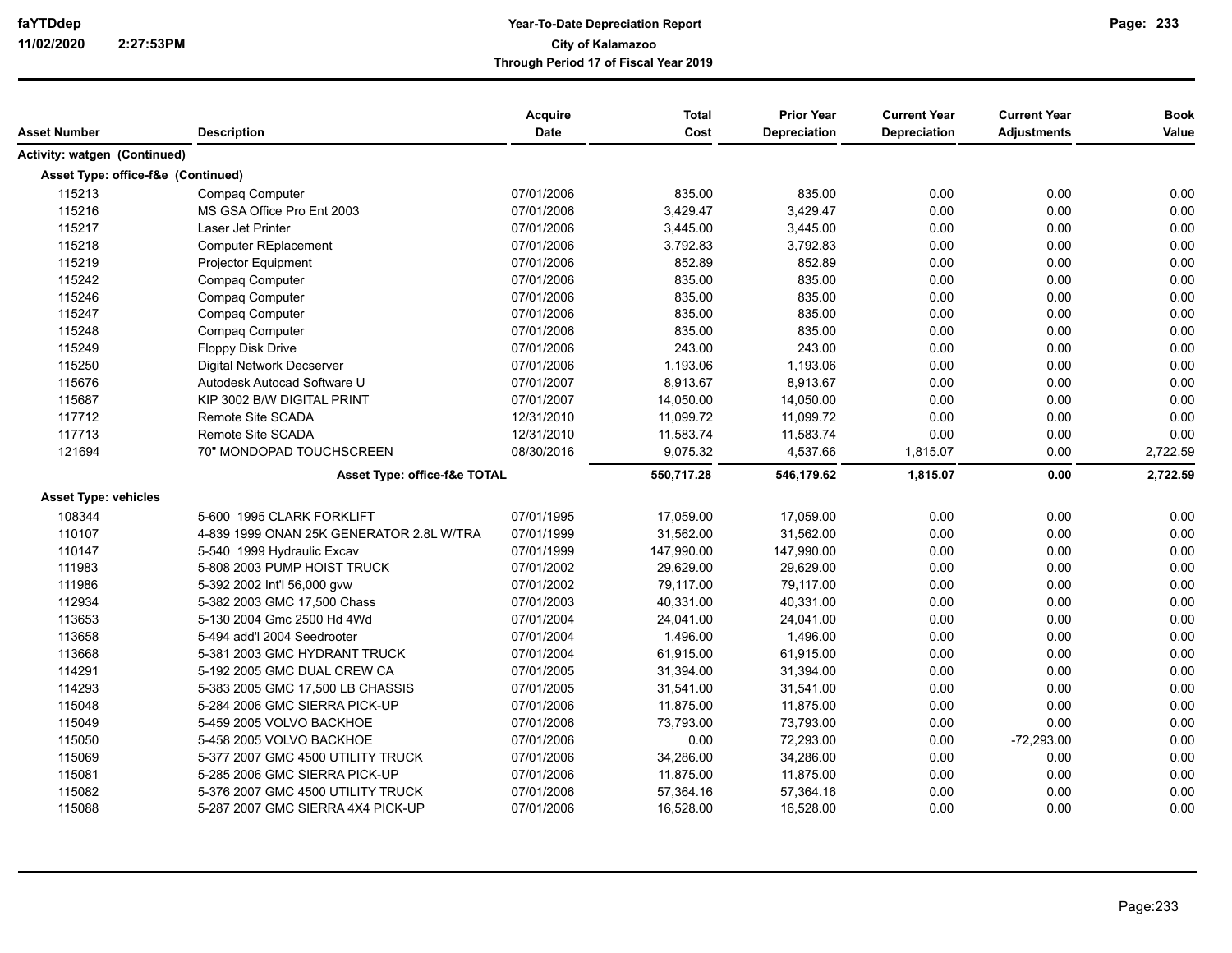|                                         |                                          | Acquire     | <b>Total</b>  | <b>Prior Year</b>   | <b>Current Year</b> | <b>Current Year</b> | <b>Book</b>  |
|-----------------------------------------|------------------------------------------|-------------|---------------|---------------------|---------------------|---------------------|--------------|
| Asset Number                            | <b>Description</b>                       | <b>Date</b> | Cost          | <b>Depreciation</b> | <b>Depreciation</b> | <b>Adjustments</b>  | Value        |
| <b>Activity: watgen (Continued)</b>     |                                          |             |               |                     |                     |                     |              |
| <b>Asset Type: vehicles (Continued)</b> |                                          |             |               |                     |                     |                     |              |
| 115610                                  | 5-063 2007 GMC 4x4 Pick-Up               | 07/01/2007  | 17,479.00     | 17,479.00           | 0.00                | 0.00                | 0.00         |
| 115614                                  | 5-238 2007 GMC Savana Van                | 07/01/2007  | 18,381.36     | 18,381.36           | 0.00                | 0.00                | 0.00         |
| 115619                                  | 5-239 2007 GMC Savana Carq               | 07/01/2007  | 17,148.00     | 17,148.00           | 0.00                | 0.00                | 0.00         |
| 115620                                  | 5-059 2007 FORD ESCAPE                   | 07/01/2007  | 24,592.00     | 24,592.00           | 0.00                | 0.00                | 0.00         |
| 116950                                  | 5-380 2008 GMC C4500 CAB TRUCK           | 12/31/2008  | 48,116.00     | 48,116.00           | 0.00                | 0.00                | 0.00         |
| 116953                                  | 5-321 2008 FORD F-450 FLATBED TRUCK      | 12/31/2008  | 24,466.00     | 24,466.00           | 0.00                | 0.00                | 0.00         |
| 116958                                  | 5-391 2009 INT'L 10 YD HEATED DUMP BODY  | 12/31/2008  | 105,427.00    | 73,798.91           | 7,028.47            | 0.00                | 24,599.62    |
| 116959                                  | 5-240 2008 GMC SAVANA CARGO VAN          | 12/31/2008  | 19,131.00     | 19,131.00           | 0.00                | 0.00                | 0.00         |
| 116960                                  | 5-072 2008 GMC SIERRA 4X4 PICK UP        | 12/31/2008  | 18,935.00     | 18,935.00           | 0.00                | 0.00                | 0.00         |
| 117934                                  | 5-242 2010 GMC SAVANA VAN                | 12/31/2010  | 23,370.00     | 23,370.00           | 0.00                | 0.00                | 0.00         |
| 117935                                  | 5-073 2010 GMC 4X4 PICK-UP               | 12/31/2010  | 27,801.50     | 27,801.50           | 0.00                | 0.00                | 0.00         |
| 117936                                  | 5-069 2010 GMC 4X4 PICK-UP               | 12/31/2010  | 23,601.50     | 23,601.50           | 0.00                | 0.00                | 0.00         |
| 118030                                  | 5-061 2011 GMC 4X4 PICK-UP               | 04/26/2011  | 17,241.00     | 17,241.00           | 0.00                | 0.00                | 0.00         |
| 118031                                  | 5-060 2011 GMC 4X4 PICK-UP               | 04/26/2011  | 17,241.00     | 17,241.00           | 0.00                | 0.00                | 0.00         |
| 118041                                  | 5-151 2011 GMC CANYON 4X4 PICK-UP        | 05/11/2011  | 18,802.00     | 18,802.00           | 0.00                | 0.00                | 0.00         |
| 119304                                  | 5-389 CAB AND CHASSI W/ HEATED DUMP BODY | 09/04/2013  | 134,009.00    | 49,136.62           | 8,933.93            | 0.00                | 75,938.45    |
| 119305                                  | 5-388 CAB AND CHASSI W/ UNHEATED DUMP BO | 09/04/2013  | 147,143.00    | 53,952.42           | 9,809.53            | 0.00                | 83,381.05    |
| 120100                                  | 5-333 2015 FORD UTILITY BODY TRUCK       | 10/13/2014  | 38,852.00     | 24,976.29           | 5,550.29            | 0.00                | 8,325.42     |
| 120419                                  | 5-077 2015 GMC SIERRA 4X4 PICKUP         | 04/20/2015  | 25,969.00     | 12,984.51           | 3,709.85            | 0.00                | 9,274.64     |
| 120420                                  | 5-076 2015 GMC SIERRA 4X4 PICKUP         | 04/20/2015  | 24,724.00     | 12,362.00           | 3,532.00            | 0.00                | 8,830.00     |
| 120429                                  | 5-325 2015 GMC SIERRA 4X4 PICKUP         | 05/05/2015  | 32,731.00     | 16,365.51           | 4,675.85            | 0.00                | 11,689.64    |
| 120430                                  | 5-324 2015 GMC 4X4 PICKUP                | 05/05/2015  | 32,731.00     | 16,365.51           | 4,675.85            | 0.00                | 11,689.64    |
| 122663                                  | BOBCAT COMPACT TRACK LOADER              | 08/22/2018  | 72,841.78     | 2,428.06            | 4,856.12            | 0.00                | 65,557.60    |
| 122754                                  | 5-397 VACTOR SEWER TRUCK (FOR WATER)     | 02/18/2019  | 403,227.87    | 0.00                | 13,440.93           | 0.00                | 389,786.94   |
| 123122                                  | 5-398 2020 HV-613 INTERNATIONAL DUMP TRU | 04/08/2019  | 191,823.48    | 0.00                | 6,394.12            | 0.00                | 185,429.36   |
| 123123                                  | 5-399 2020 HV-613 INTERNATIONAL DUMP TRU | 04/08/2019  | 191,823.48    | 0.00                | 6,394.12            | 0.00                | 185,429.36   |
| 123240                                  | 5-335 2019 FORD F-250 REGULAR CAB, 4X4,  | 09/23/2019  | 30,420.00     | 0.00                | 2,172.86            | 0.00                | 28,247.14    |
| 123259                                  | 5-043 2019 F-150 EXTENDED CAB 4X4, 5.0L  | 10/21/2019  | 31,154.00     | 0.00                | 2,225.29            | 0.00                | 28,928.71    |
| 123260                                  | 5-044 2019 FORD F-150 EXTENDED CAB 4X4,  | 10/21/2019  | 31,154.00     | 0.00                | 2,225.29            | 0.00                | 28,928.71    |
| 123261                                  | 5-045 2019 FORD F-150 EXTENDED CAB 4X4,  | 10/21/2019  | 31,154.00     | 0.00                | 2,225.29            | 0.00                | 28,928.71    |
|                                         | <b>Asset Type: vehicles TOTAL</b>        |             | 2,543,286.13  | 1,352,764.35        | 87,849.79           | -72,293.00          | 1,174,964.99 |
|                                         | <b>Activity: watgen TOTAL</b>            |             | 13,059,738.69 | 7,348,710.75        | 305,015.26          | $-72,293.00$        | 5,478,305.68 |
| Activity: watmeter                      |                                          |             |               |                     |                     |                     |              |
| Asset Type: infra-wat                   |                                          |             |               |                     |                     |                     |              |
| 103562                                  | 5/8 METERS                               | 07/01/1978  | 41,561.00     | 41,561.00           | 0.00                | 0.00                | 0.00         |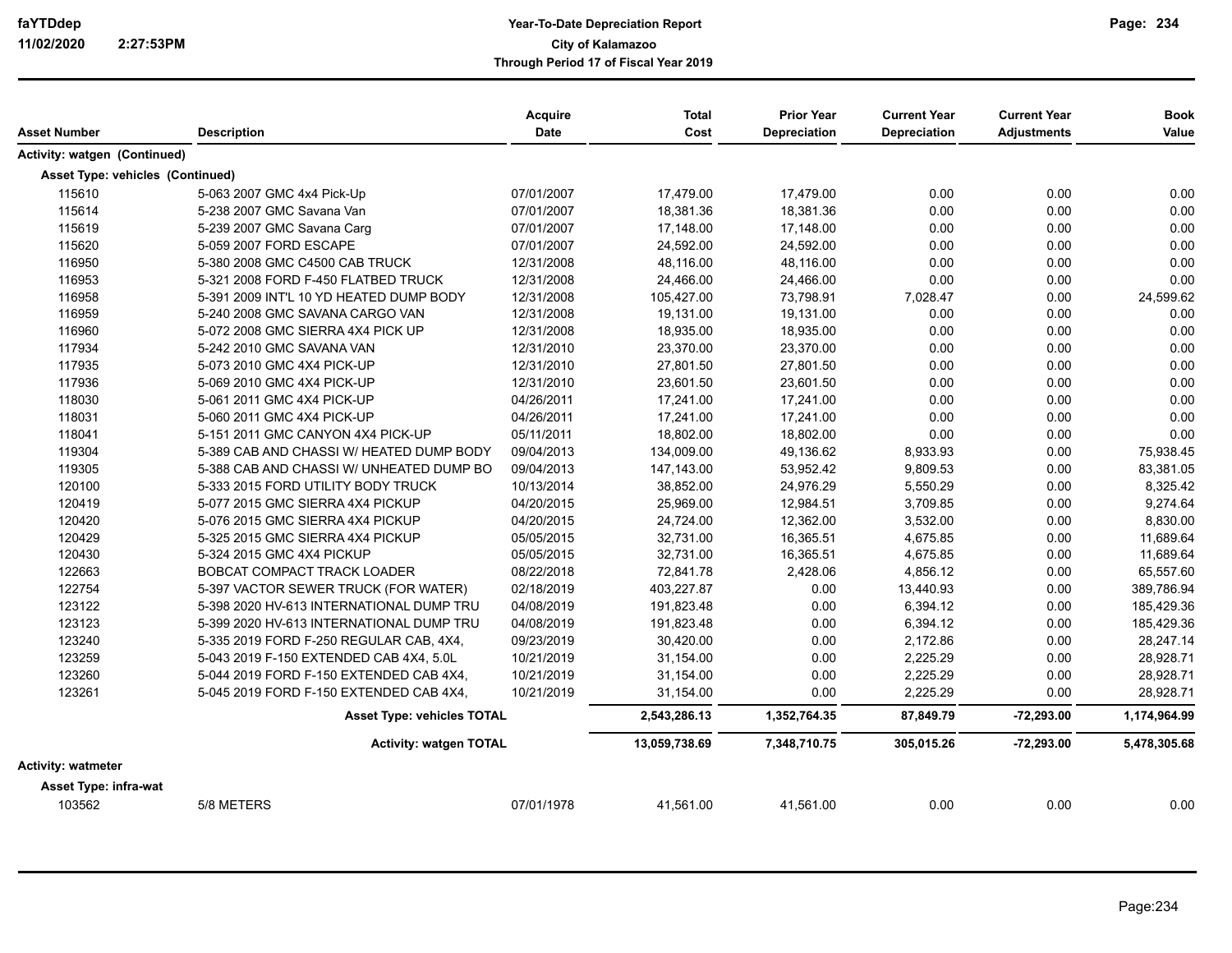| <b>Activity: watmeter (Continued)</b><br><b>Asset Type: infra-wat (Continued)</b><br>07/01/1979<br>103684<br>1" METERS<br>10,840.76<br>10,840.76<br>0.00<br>0.00<br>103685<br>0.00<br>DETECTOR CHECKS 4"<br>07/01/1979<br>1,498.00<br>1,498.00<br>0.00<br>0.00<br>103704<br>0.00<br>0.00<br>DETECTOR CHECKS 10"<br>07/01/1979<br>1,195.00<br>1,195.00<br>103715<br>0.00<br>DETECTOR CHECKS 6"<br>07/01/1979<br>6,500.00<br>6,500.00<br>0.00<br>0.00<br>103716<br>DETECTOR CHECKS 8"<br>07/01/1979<br>5,070.00<br>5,070.00<br>0.00<br>0.00<br>105401<br><b>HYDRANT METERS</b><br>07/01/1986<br>9,262.67<br>9,262.67<br>0.00<br>0.00<br>105402<br><b>NEW METERS</b><br>07/01/1986<br>4,473.00<br>4,473.00<br>0.00<br>0.00<br>105403<br>0.00<br><b>NEW METERS</b><br>07/01/1986<br>1,189.00<br>1,189.00<br>0.00<br>105404<br>1,388.00<br>0.00<br><b>HYDRANTS METERS</b><br>07/01/1986<br>1,388.00<br>0.00<br>105405<br>337.00<br>0.00<br><b>DET CHECKS</b><br>07/01/1986<br>337.00<br>0.00<br>105413<br>DET CHECKS<br>439.00<br>439.00<br>0.00<br>07/01/1986<br>0.00<br>105773<br>NEW METERS J8857605<br>07/01/1987<br>4,959.00<br>4,959.00<br>0.00<br>0.00<br>105775<br>NEW METERS J8857608<br>456.00<br>0.00<br>0.00<br>07/01/1987<br>456.00<br>105792<br>NEW METERS J8857601<br>07/01/1987<br>9,017.00<br>9,017.00<br>0.00<br>0.00<br>105799<br>DETECTOR CHECK/J8857780<br>07/01/1987<br>439.00<br>439.00<br>0.00<br>0.00<br>105800<br>337.00<br>337.00<br>0.00<br>NEW METERS J8857760<br>07/01/1987<br>0.00<br>105801<br>834.00<br>834.00<br>0.00<br>NEW METERS J8857740<br>07/01/1987<br>0.00<br>106004<br>354.00<br>354.00<br>0.00<br>0.00<br>6DETECTOR CHECKS J8857760<br>07/01/1988<br>106005<br>DETECTOR CHECKS 4 J8857740<br>292.00<br>292.00<br>0.00<br>0.00<br>07/01/1988<br>106006<br>NEW METERS J8857608<br>360.00<br>360.00<br>0.00<br>0.00<br>07/01/1988<br>106007<br>NEW METERS J8857605<br>11,315.00<br>0.00<br>0.00<br>07/01/1988<br>11,315.00<br>106008<br>NEW METERS J8857601<br>20,475.00<br>20,475.00<br>0.00<br>0.00<br>07/01/1988<br>106334<br><b>DET CHECK 8 J8857780</b><br>930.00<br>930.00<br>0.00<br>0.00<br>07/01/1989<br>106335<br><b>DET CHECK 6 J8857760</b><br>07/01/1989<br>356.00<br>356.00<br>0.00<br>0.00<br>106336<br>NEW METERS 1 C1/2 J8857608<br>07/01/1989<br>968.00<br>968.00<br>0.00<br>0.00<br>106337<br>NEW METERS 5/8 J8851605<br>07/01/1989<br>15,283.00<br>15,283.00<br>0.00<br>0.00<br>106387<br><b>NEW METERS 1 J8857601</b><br>07/01/1989<br>15,732.00<br>15,732.00<br>0.00<br>0.00<br>106667<br>J8857605 807 5/8 METERS<br>07/01/1990<br>24,284.00<br>24,284.00<br>0.00<br>0.00<br>106678<br>J8857740 DETECTOR CHECKS 4<br>924.00<br>924.00<br>0.00<br>07/01/1990<br>0.00<br>106681<br>J8857601 331 1 METERS<br>18,009.00<br>18,009.00<br>0.00<br>0.00<br>07/01/1990<br>106693<br>J8857780 DETECTOR CHECKS 8<br>976.00<br>976.00<br>07/01/1990<br>0.00<br>0.00<br>106694<br>J8857608 13 1-1/2 METERS<br>07/01/1990<br>1,595.00<br>1,595.00<br>0.00<br>0.00<br>106945<br>DETECTOR CHECKS 8 P-110470780<br>07/01/1991<br>1,602.00<br>1,602.00<br>0.00<br>0.00<br>106947<br>DETECTOR CHECKS 6 P-110470760<br>07/01/1991<br>1,224.00<br>1,224.00<br>0.00<br>0.00<br>107033<br>NEW METERS 1 1/2 P-110470668<br>07/01/1991<br>1,946.00<br>1,946.00<br>0.00<br>0.00<br>107054<br>DETECXTOR CHECKS 4 P-110470740<br>07/01/1991<br>674.00<br>674.00<br>0.00<br>0.00<br>107060<br>0.00<br>0.00<br>NEW METERS 1 P-110470601<br>07/01/1991<br>13,440.00<br>13,440.00 | Asset Number | <b>Description</b> | Acquire<br>Date | <b>Total</b><br>Cost | <b>Prior Year</b><br>Depreciation | <b>Current Year</b><br>Depreciation | <b>Current Year</b><br><b>Adjustments</b> | <b>Book</b><br>Value |
|--------------------------------------------------------------------------------------------------------------------------------------------------------------------------------------------------------------------------------------------------------------------------------------------------------------------------------------------------------------------------------------------------------------------------------------------------------------------------------------------------------------------------------------------------------------------------------------------------------------------------------------------------------------------------------------------------------------------------------------------------------------------------------------------------------------------------------------------------------------------------------------------------------------------------------------------------------------------------------------------------------------------------------------------------------------------------------------------------------------------------------------------------------------------------------------------------------------------------------------------------------------------------------------------------------------------------------------------------------------------------------------------------------------------------------------------------------------------------------------------------------------------------------------------------------------------------------------------------------------------------------------------------------------------------------------------------------------------------------------------------------------------------------------------------------------------------------------------------------------------------------------------------------------------------------------------------------------------------------------------------------------------------------------------------------------------------------------------------------------------------------------------------------------------------------------------------------------------------------------------------------------------------------------------------------------------------------------------------------------------------------------------------------------------------------------------------------------------------------------------------------------------------------------------------------------------------------------------------------------------------------------------------------------------------------------------------------------------------------------------------------------------------------------------------------------------------------------------------------------------------------------------------------------------------------------------------------------------------------------------------------------------------------------------------------------------------------------------------------------------------------------------------------------------------------------------------------------------------------------------------------------------------------------------------------------------------------------------------------------------------------------------------------------------------------------------------------------------------------------------------------------|--------------|--------------------|-----------------|----------------------|-----------------------------------|-------------------------------------|-------------------------------------------|----------------------|
|                                                                                                                                                                                                                                                                                                                                                                                                                                                                                                                                                                                                                                                                                                                                                                                                                                                                                                                                                                                                                                                                                                                                                                                                                                                                                                                                                                                                                                                                                                                                                                                                                                                                                                                                                                                                                                                                                                                                                                                                                                                                                                                                                                                                                                                                                                                                                                                                                                                                                                                                                                                                                                                                                                                                                                                                                                                                                                                                                                                                                                                                                                                                                                                                                                                                                                                                                                                                                                                                                                              |              |                    |                 |                      |                                   |                                     |                                           |                      |
|                                                                                                                                                                                                                                                                                                                                                                                                                                                                                                                                                                                                                                                                                                                                                                                                                                                                                                                                                                                                                                                                                                                                                                                                                                                                                                                                                                                                                                                                                                                                                                                                                                                                                                                                                                                                                                                                                                                                                                                                                                                                                                                                                                                                                                                                                                                                                                                                                                                                                                                                                                                                                                                                                                                                                                                                                                                                                                                                                                                                                                                                                                                                                                                                                                                                                                                                                                                                                                                                                                              |              |                    |                 |                      |                                   |                                     |                                           |                      |
|                                                                                                                                                                                                                                                                                                                                                                                                                                                                                                                                                                                                                                                                                                                                                                                                                                                                                                                                                                                                                                                                                                                                                                                                                                                                                                                                                                                                                                                                                                                                                                                                                                                                                                                                                                                                                                                                                                                                                                                                                                                                                                                                                                                                                                                                                                                                                                                                                                                                                                                                                                                                                                                                                                                                                                                                                                                                                                                                                                                                                                                                                                                                                                                                                                                                                                                                                                                                                                                                                                              |              |                    |                 |                      |                                   |                                     |                                           |                      |
|                                                                                                                                                                                                                                                                                                                                                                                                                                                                                                                                                                                                                                                                                                                                                                                                                                                                                                                                                                                                                                                                                                                                                                                                                                                                                                                                                                                                                                                                                                                                                                                                                                                                                                                                                                                                                                                                                                                                                                                                                                                                                                                                                                                                                                                                                                                                                                                                                                                                                                                                                                                                                                                                                                                                                                                                                                                                                                                                                                                                                                                                                                                                                                                                                                                                                                                                                                                                                                                                                                              |              |                    |                 |                      |                                   |                                     |                                           | 0.00                 |
|                                                                                                                                                                                                                                                                                                                                                                                                                                                                                                                                                                                                                                                                                                                                                                                                                                                                                                                                                                                                                                                                                                                                                                                                                                                                                                                                                                                                                                                                                                                                                                                                                                                                                                                                                                                                                                                                                                                                                                                                                                                                                                                                                                                                                                                                                                                                                                                                                                                                                                                                                                                                                                                                                                                                                                                                                                                                                                                                                                                                                                                                                                                                                                                                                                                                                                                                                                                                                                                                                                              |              |                    |                 |                      |                                   |                                     |                                           |                      |
|                                                                                                                                                                                                                                                                                                                                                                                                                                                                                                                                                                                                                                                                                                                                                                                                                                                                                                                                                                                                                                                                                                                                                                                                                                                                                                                                                                                                                                                                                                                                                                                                                                                                                                                                                                                                                                                                                                                                                                                                                                                                                                                                                                                                                                                                                                                                                                                                                                                                                                                                                                                                                                                                                                                                                                                                                                                                                                                                                                                                                                                                                                                                                                                                                                                                                                                                                                                                                                                                                                              |              |                    |                 |                      |                                   |                                     |                                           | 0.00                 |
|                                                                                                                                                                                                                                                                                                                                                                                                                                                                                                                                                                                                                                                                                                                                                                                                                                                                                                                                                                                                                                                                                                                                                                                                                                                                                                                                                                                                                                                                                                                                                                                                                                                                                                                                                                                                                                                                                                                                                                                                                                                                                                                                                                                                                                                                                                                                                                                                                                                                                                                                                                                                                                                                                                                                                                                                                                                                                                                                                                                                                                                                                                                                                                                                                                                                                                                                                                                                                                                                                                              |              |                    |                 |                      |                                   |                                     |                                           |                      |
|                                                                                                                                                                                                                                                                                                                                                                                                                                                                                                                                                                                                                                                                                                                                                                                                                                                                                                                                                                                                                                                                                                                                                                                                                                                                                                                                                                                                                                                                                                                                                                                                                                                                                                                                                                                                                                                                                                                                                                                                                                                                                                                                                                                                                                                                                                                                                                                                                                                                                                                                                                                                                                                                                                                                                                                                                                                                                                                                                                                                                                                                                                                                                                                                                                                                                                                                                                                                                                                                                                              |              |                    |                 |                      |                                   |                                     |                                           | 0.00                 |
|                                                                                                                                                                                                                                                                                                                                                                                                                                                                                                                                                                                                                                                                                                                                                                                                                                                                                                                                                                                                                                                                                                                                                                                                                                                                                                                                                                                                                                                                                                                                                                                                                                                                                                                                                                                                                                                                                                                                                                                                                                                                                                                                                                                                                                                                                                                                                                                                                                                                                                                                                                                                                                                                                                                                                                                                                                                                                                                                                                                                                                                                                                                                                                                                                                                                                                                                                                                                                                                                                                              |              |                    |                 |                      |                                   |                                     |                                           | 0.00                 |
|                                                                                                                                                                                                                                                                                                                                                                                                                                                                                                                                                                                                                                                                                                                                                                                                                                                                                                                                                                                                                                                                                                                                                                                                                                                                                                                                                                                                                                                                                                                                                                                                                                                                                                                                                                                                                                                                                                                                                                                                                                                                                                                                                                                                                                                                                                                                                                                                                                                                                                                                                                                                                                                                                                                                                                                                                                                                                                                                                                                                                                                                                                                                                                                                                                                                                                                                                                                                                                                                                                              |              |                    |                 |                      |                                   |                                     |                                           | 0.00                 |
|                                                                                                                                                                                                                                                                                                                                                                                                                                                                                                                                                                                                                                                                                                                                                                                                                                                                                                                                                                                                                                                                                                                                                                                                                                                                                                                                                                                                                                                                                                                                                                                                                                                                                                                                                                                                                                                                                                                                                                                                                                                                                                                                                                                                                                                                                                                                                                                                                                                                                                                                                                                                                                                                                                                                                                                                                                                                                                                                                                                                                                                                                                                                                                                                                                                                                                                                                                                                                                                                                                              |              |                    |                 |                      |                                   |                                     |                                           | 0.00                 |
|                                                                                                                                                                                                                                                                                                                                                                                                                                                                                                                                                                                                                                                                                                                                                                                                                                                                                                                                                                                                                                                                                                                                                                                                                                                                                                                                                                                                                                                                                                                                                                                                                                                                                                                                                                                                                                                                                                                                                                                                                                                                                                                                                                                                                                                                                                                                                                                                                                                                                                                                                                                                                                                                                                                                                                                                                                                                                                                                                                                                                                                                                                                                                                                                                                                                                                                                                                                                                                                                                                              |              |                    |                 |                      |                                   |                                     |                                           | 0.00                 |
|                                                                                                                                                                                                                                                                                                                                                                                                                                                                                                                                                                                                                                                                                                                                                                                                                                                                                                                                                                                                                                                                                                                                                                                                                                                                                                                                                                                                                                                                                                                                                                                                                                                                                                                                                                                                                                                                                                                                                                                                                                                                                                                                                                                                                                                                                                                                                                                                                                                                                                                                                                                                                                                                                                                                                                                                                                                                                                                                                                                                                                                                                                                                                                                                                                                                                                                                                                                                                                                                                                              |              |                    |                 |                      |                                   |                                     |                                           | 0.00                 |
|                                                                                                                                                                                                                                                                                                                                                                                                                                                                                                                                                                                                                                                                                                                                                                                                                                                                                                                                                                                                                                                                                                                                                                                                                                                                                                                                                                                                                                                                                                                                                                                                                                                                                                                                                                                                                                                                                                                                                                                                                                                                                                                                                                                                                                                                                                                                                                                                                                                                                                                                                                                                                                                                                                                                                                                                                                                                                                                                                                                                                                                                                                                                                                                                                                                                                                                                                                                                                                                                                                              |              |                    |                 |                      |                                   |                                     |                                           | 0.00                 |
|                                                                                                                                                                                                                                                                                                                                                                                                                                                                                                                                                                                                                                                                                                                                                                                                                                                                                                                                                                                                                                                                                                                                                                                                                                                                                                                                                                                                                                                                                                                                                                                                                                                                                                                                                                                                                                                                                                                                                                                                                                                                                                                                                                                                                                                                                                                                                                                                                                                                                                                                                                                                                                                                                                                                                                                                                                                                                                                                                                                                                                                                                                                                                                                                                                                                                                                                                                                                                                                                                                              |              |                    |                 |                      |                                   |                                     |                                           | 0.00                 |
|                                                                                                                                                                                                                                                                                                                                                                                                                                                                                                                                                                                                                                                                                                                                                                                                                                                                                                                                                                                                                                                                                                                                                                                                                                                                                                                                                                                                                                                                                                                                                                                                                                                                                                                                                                                                                                                                                                                                                                                                                                                                                                                                                                                                                                                                                                                                                                                                                                                                                                                                                                                                                                                                                                                                                                                                                                                                                                                                                                                                                                                                                                                                                                                                                                                                                                                                                                                                                                                                                                              |              |                    |                 |                      |                                   |                                     |                                           | 0.00                 |
|                                                                                                                                                                                                                                                                                                                                                                                                                                                                                                                                                                                                                                                                                                                                                                                                                                                                                                                                                                                                                                                                                                                                                                                                                                                                                                                                                                                                                                                                                                                                                                                                                                                                                                                                                                                                                                                                                                                                                                                                                                                                                                                                                                                                                                                                                                                                                                                                                                                                                                                                                                                                                                                                                                                                                                                                                                                                                                                                                                                                                                                                                                                                                                                                                                                                                                                                                                                                                                                                                                              |              |                    |                 |                      |                                   |                                     |                                           | 0.00                 |
|                                                                                                                                                                                                                                                                                                                                                                                                                                                                                                                                                                                                                                                                                                                                                                                                                                                                                                                                                                                                                                                                                                                                                                                                                                                                                                                                                                                                                                                                                                                                                                                                                                                                                                                                                                                                                                                                                                                                                                                                                                                                                                                                                                                                                                                                                                                                                                                                                                                                                                                                                                                                                                                                                                                                                                                                                                                                                                                                                                                                                                                                                                                                                                                                                                                                                                                                                                                                                                                                                                              |              |                    |                 |                      |                                   |                                     |                                           | 0.00                 |
|                                                                                                                                                                                                                                                                                                                                                                                                                                                                                                                                                                                                                                                                                                                                                                                                                                                                                                                                                                                                                                                                                                                                                                                                                                                                                                                                                                                                                                                                                                                                                                                                                                                                                                                                                                                                                                                                                                                                                                                                                                                                                                                                                                                                                                                                                                                                                                                                                                                                                                                                                                                                                                                                                                                                                                                                                                                                                                                                                                                                                                                                                                                                                                                                                                                                                                                                                                                                                                                                                                              |              |                    |                 |                      |                                   |                                     |                                           | 0.00                 |
|                                                                                                                                                                                                                                                                                                                                                                                                                                                                                                                                                                                                                                                                                                                                                                                                                                                                                                                                                                                                                                                                                                                                                                                                                                                                                                                                                                                                                                                                                                                                                                                                                                                                                                                                                                                                                                                                                                                                                                                                                                                                                                                                                                                                                                                                                                                                                                                                                                                                                                                                                                                                                                                                                                                                                                                                                                                                                                                                                                                                                                                                                                                                                                                                                                                                                                                                                                                                                                                                                                              |              |                    |                 |                      |                                   |                                     |                                           | 0.00                 |
|                                                                                                                                                                                                                                                                                                                                                                                                                                                                                                                                                                                                                                                                                                                                                                                                                                                                                                                                                                                                                                                                                                                                                                                                                                                                                                                                                                                                                                                                                                                                                                                                                                                                                                                                                                                                                                                                                                                                                                                                                                                                                                                                                                                                                                                                                                                                                                                                                                                                                                                                                                                                                                                                                                                                                                                                                                                                                                                                                                                                                                                                                                                                                                                                                                                                                                                                                                                                                                                                                                              |              |                    |                 |                      |                                   |                                     |                                           | 0.00                 |
|                                                                                                                                                                                                                                                                                                                                                                                                                                                                                                                                                                                                                                                                                                                                                                                                                                                                                                                                                                                                                                                                                                                                                                                                                                                                                                                                                                                                                                                                                                                                                                                                                                                                                                                                                                                                                                                                                                                                                                                                                                                                                                                                                                                                                                                                                                                                                                                                                                                                                                                                                                                                                                                                                                                                                                                                                                                                                                                                                                                                                                                                                                                                                                                                                                                                                                                                                                                                                                                                                                              |              |                    |                 |                      |                                   |                                     |                                           | 0.00                 |
|                                                                                                                                                                                                                                                                                                                                                                                                                                                                                                                                                                                                                                                                                                                                                                                                                                                                                                                                                                                                                                                                                                                                                                                                                                                                                                                                                                                                                                                                                                                                                                                                                                                                                                                                                                                                                                                                                                                                                                                                                                                                                                                                                                                                                                                                                                                                                                                                                                                                                                                                                                                                                                                                                                                                                                                                                                                                                                                                                                                                                                                                                                                                                                                                                                                                                                                                                                                                                                                                                                              |              |                    |                 |                      |                                   |                                     |                                           | 0.00                 |
|                                                                                                                                                                                                                                                                                                                                                                                                                                                                                                                                                                                                                                                                                                                                                                                                                                                                                                                                                                                                                                                                                                                                                                                                                                                                                                                                                                                                                                                                                                                                                                                                                                                                                                                                                                                                                                                                                                                                                                                                                                                                                                                                                                                                                                                                                                                                                                                                                                                                                                                                                                                                                                                                                                                                                                                                                                                                                                                                                                                                                                                                                                                                                                                                                                                                                                                                                                                                                                                                                                              |              |                    |                 |                      |                                   |                                     |                                           | 0.00                 |
|                                                                                                                                                                                                                                                                                                                                                                                                                                                                                                                                                                                                                                                                                                                                                                                                                                                                                                                                                                                                                                                                                                                                                                                                                                                                                                                                                                                                                                                                                                                                                                                                                                                                                                                                                                                                                                                                                                                                                                                                                                                                                                                                                                                                                                                                                                                                                                                                                                                                                                                                                                                                                                                                                                                                                                                                                                                                                                                                                                                                                                                                                                                                                                                                                                                                                                                                                                                                                                                                                                              |              |                    |                 |                      |                                   |                                     |                                           | 0.00                 |
|                                                                                                                                                                                                                                                                                                                                                                                                                                                                                                                                                                                                                                                                                                                                                                                                                                                                                                                                                                                                                                                                                                                                                                                                                                                                                                                                                                                                                                                                                                                                                                                                                                                                                                                                                                                                                                                                                                                                                                                                                                                                                                                                                                                                                                                                                                                                                                                                                                                                                                                                                                                                                                                                                                                                                                                                                                                                                                                                                                                                                                                                                                                                                                                                                                                                                                                                                                                                                                                                                                              |              |                    |                 |                      |                                   |                                     |                                           | 0.00                 |
|                                                                                                                                                                                                                                                                                                                                                                                                                                                                                                                                                                                                                                                                                                                                                                                                                                                                                                                                                                                                                                                                                                                                                                                                                                                                                                                                                                                                                                                                                                                                                                                                                                                                                                                                                                                                                                                                                                                                                                                                                                                                                                                                                                                                                                                                                                                                                                                                                                                                                                                                                                                                                                                                                                                                                                                                                                                                                                                                                                                                                                                                                                                                                                                                                                                                                                                                                                                                                                                                                                              |              |                    |                 |                      |                                   |                                     |                                           | 0.00                 |
|                                                                                                                                                                                                                                                                                                                                                                                                                                                                                                                                                                                                                                                                                                                                                                                                                                                                                                                                                                                                                                                                                                                                                                                                                                                                                                                                                                                                                                                                                                                                                                                                                                                                                                                                                                                                                                                                                                                                                                                                                                                                                                                                                                                                                                                                                                                                                                                                                                                                                                                                                                                                                                                                                                                                                                                                                                                                                                                                                                                                                                                                                                                                                                                                                                                                                                                                                                                                                                                                                                              |              |                    |                 |                      |                                   |                                     |                                           | 0.00                 |
|                                                                                                                                                                                                                                                                                                                                                                                                                                                                                                                                                                                                                                                                                                                                                                                                                                                                                                                                                                                                                                                                                                                                                                                                                                                                                                                                                                                                                                                                                                                                                                                                                                                                                                                                                                                                                                                                                                                                                                                                                                                                                                                                                                                                                                                                                                                                                                                                                                                                                                                                                                                                                                                                                                                                                                                                                                                                                                                                                                                                                                                                                                                                                                                                                                                                                                                                                                                                                                                                                                              |              |                    |                 |                      |                                   |                                     |                                           | 0.00                 |
|                                                                                                                                                                                                                                                                                                                                                                                                                                                                                                                                                                                                                                                                                                                                                                                                                                                                                                                                                                                                                                                                                                                                                                                                                                                                                                                                                                                                                                                                                                                                                                                                                                                                                                                                                                                                                                                                                                                                                                                                                                                                                                                                                                                                                                                                                                                                                                                                                                                                                                                                                                                                                                                                                                                                                                                                                                                                                                                                                                                                                                                                                                                                                                                                                                                                                                                                                                                                                                                                                                              |              |                    |                 |                      |                                   |                                     |                                           | 0.00                 |
|                                                                                                                                                                                                                                                                                                                                                                                                                                                                                                                                                                                                                                                                                                                                                                                                                                                                                                                                                                                                                                                                                                                                                                                                                                                                                                                                                                                                                                                                                                                                                                                                                                                                                                                                                                                                                                                                                                                                                                                                                                                                                                                                                                                                                                                                                                                                                                                                                                                                                                                                                                                                                                                                                                                                                                                                                                                                                                                                                                                                                                                                                                                                                                                                                                                                                                                                                                                                                                                                                                              |              |                    |                 |                      |                                   |                                     |                                           | 0.00                 |
|                                                                                                                                                                                                                                                                                                                                                                                                                                                                                                                                                                                                                                                                                                                                                                                                                                                                                                                                                                                                                                                                                                                                                                                                                                                                                                                                                                                                                                                                                                                                                                                                                                                                                                                                                                                                                                                                                                                                                                                                                                                                                                                                                                                                                                                                                                                                                                                                                                                                                                                                                                                                                                                                                                                                                                                                                                                                                                                                                                                                                                                                                                                                                                                                                                                                                                                                                                                                                                                                                                              |              |                    |                 |                      |                                   |                                     |                                           | 0.00                 |
|                                                                                                                                                                                                                                                                                                                                                                                                                                                                                                                                                                                                                                                                                                                                                                                                                                                                                                                                                                                                                                                                                                                                                                                                                                                                                                                                                                                                                                                                                                                                                                                                                                                                                                                                                                                                                                                                                                                                                                                                                                                                                                                                                                                                                                                                                                                                                                                                                                                                                                                                                                                                                                                                                                                                                                                                                                                                                                                                                                                                                                                                                                                                                                                                                                                                                                                                                                                                                                                                                                              |              |                    |                 |                      |                                   |                                     |                                           | 0.00                 |
|                                                                                                                                                                                                                                                                                                                                                                                                                                                                                                                                                                                                                                                                                                                                                                                                                                                                                                                                                                                                                                                                                                                                                                                                                                                                                                                                                                                                                                                                                                                                                                                                                                                                                                                                                                                                                                                                                                                                                                                                                                                                                                                                                                                                                                                                                                                                                                                                                                                                                                                                                                                                                                                                                                                                                                                                                                                                                                                                                                                                                                                                                                                                                                                                                                                                                                                                                                                                                                                                                                              |              |                    |                 |                      |                                   |                                     |                                           | 0.00                 |
|                                                                                                                                                                                                                                                                                                                                                                                                                                                                                                                                                                                                                                                                                                                                                                                                                                                                                                                                                                                                                                                                                                                                                                                                                                                                                                                                                                                                                                                                                                                                                                                                                                                                                                                                                                                                                                                                                                                                                                                                                                                                                                                                                                                                                                                                                                                                                                                                                                                                                                                                                                                                                                                                                                                                                                                                                                                                                                                                                                                                                                                                                                                                                                                                                                                                                                                                                                                                                                                                                                              |              |                    |                 |                      |                                   |                                     |                                           | 0.00                 |
|                                                                                                                                                                                                                                                                                                                                                                                                                                                                                                                                                                                                                                                                                                                                                                                                                                                                                                                                                                                                                                                                                                                                                                                                                                                                                                                                                                                                                                                                                                                                                                                                                                                                                                                                                                                                                                                                                                                                                                                                                                                                                                                                                                                                                                                                                                                                                                                                                                                                                                                                                                                                                                                                                                                                                                                                                                                                                                                                                                                                                                                                                                                                                                                                                                                                                                                                                                                                                                                                                                              |              |                    |                 |                      |                                   |                                     |                                           | 0.00                 |
|                                                                                                                                                                                                                                                                                                                                                                                                                                                                                                                                                                                                                                                                                                                                                                                                                                                                                                                                                                                                                                                                                                                                                                                                                                                                                                                                                                                                                                                                                                                                                                                                                                                                                                                                                                                                                                                                                                                                                                                                                                                                                                                                                                                                                                                                                                                                                                                                                                                                                                                                                                                                                                                                                                                                                                                                                                                                                                                                                                                                                                                                                                                                                                                                                                                                                                                                                                                                                                                                                                              |              |                    |                 |                      |                                   |                                     |                                           | 0.00                 |
|                                                                                                                                                                                                                                                                                                                                                                                                                                                                                                                                                                                                                                                                                                                                                                                                                                                                                                                                                                                                                                                                                                                                                                                                                                                                                                                                                                                                                                                                                                                                                                                                                                                                                                                                                                                                                                                                                                                                                                                                                                                                                                                                                                                                                                                                                                                                                                                                                                                                                                                                                                                                                                                                                                                                                                                                                                                                                                                                                                                                                                                                                                                                                                                                                                                                                                                                                                                                                                                                                                              |              |                    |                 |                      |                                   |                                     |                                           | 0.00                 |
|                                                                                                                                                                                                                                                                                                                                                                                                                                                                                                                                                                                                                                                                                                                                                                                                                                                                                                                                                                                                                                                                                                                                                                                                                                                                                                                                                                                                                                                                                                                                                                                                                                                                                                                                                                                                                                                                                                                                                                                                                                                                                                                                                                                                                                                                                                                                                                                                                                                                                                                                                                                                                                                                                                                                                                                                                                                                                                                                                                                                                                                                                                                                                                                                                                                                                                                                                                                                                                                                                                              |              |                    |                 |                      |                                   |                                     |                                           | 0.00                 |
|                                                                                                                                                                                                                                                                                                                                                                                                                                                                                                                                                                                                                                                                                                                                                                                                                                                                                                                                                                                                                                                                                                                                                                                                                                                                                                                                                                                                                                                                                                                                                                                                                                                                                                                                                                                                                                                                                                                                                                                                                                                                                                                                                                                                                                                                                                                                                                                                                                                                                                                                                                                                                                                                                                                                                                                                                                                                                                                                                                                                                                                                                                                                                                                                                                                                                                                                                                                                                                                                                                              |              |                    |                 |                      |                                   |                                     |                                           | 0.00                 |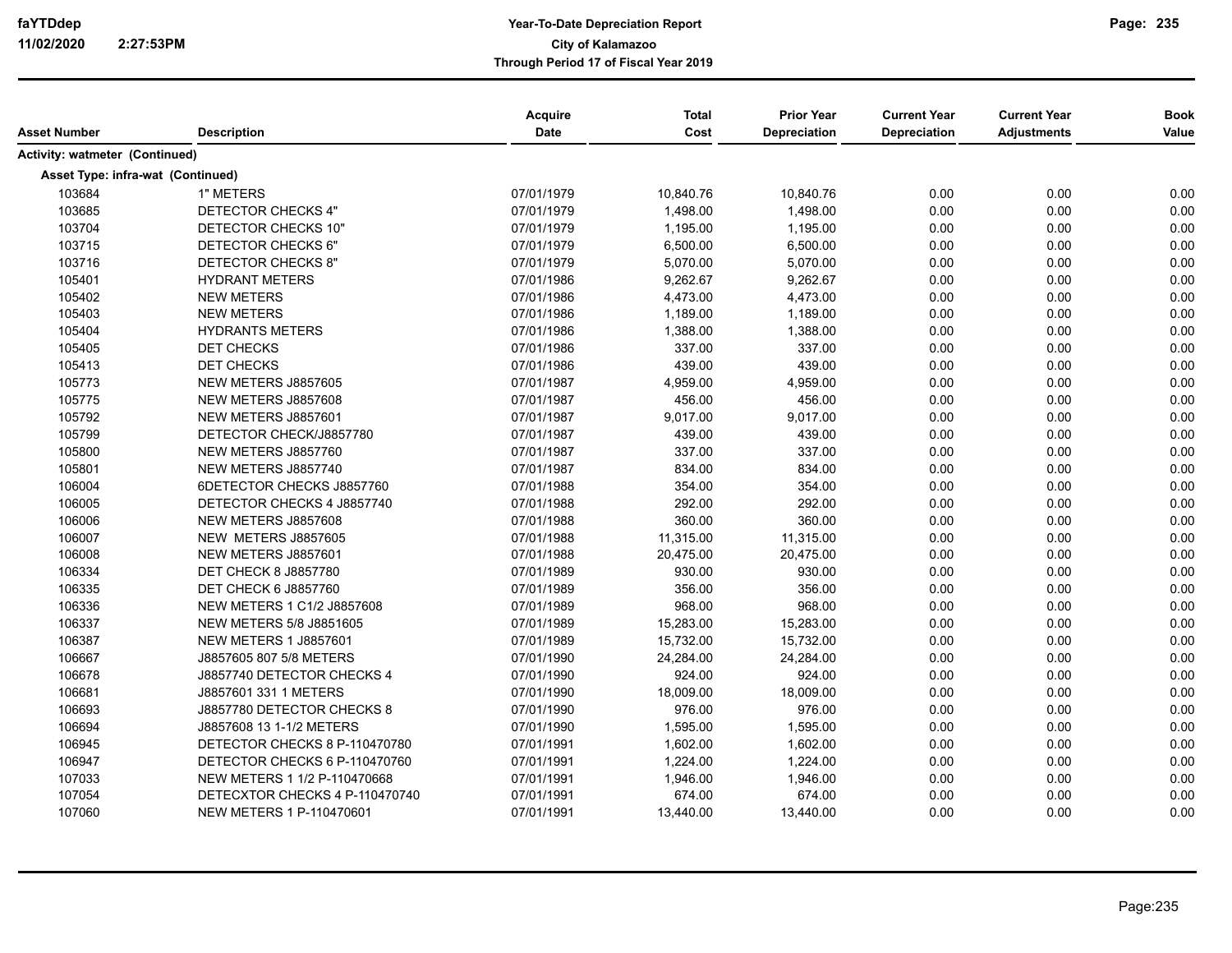| Asset Number                          | <b>Description</b>               | Acquire<br>Date | <b>Total</b><br>Cost | <b>Prior Year</b><br><b>Depreciation</b> | <b>Current Year</b><br>Depreciation | <b>Current Year</b><br><b>Adjustments</b> | <b>Book</b><br>Value |
|---------------------------------------|----------------------------------|-----------------|----------------------|------------------------------------------|-------------------------------------|-------------------------------------------|----------------------|
| <b>Activity: watmeter (Continued)</b> |                                  |                 |                      |                                          |                                     |                                           |                      |
| Asset Type: infra-wat (Continued)     |                                  |                 |                      |                                          |                                     |                                           |                      |
| 107063                                | NEW METERS 5/8 P-110470605       | 07/01/1991      | 26,784.00            | 26,784.00                                | 0.00                                | 0.00                                      | 0.00                 |
| 107293                                | 1' METERS-1992 INSTALLATION      | 07/01/1992      | 17,921.00            | 17,921.00                                | 0.00                                | 0.00                                      | 0.00                 |
| 107297                                | DETECTOR CHECKS 6"-1992 INSTALL. | 07/01/1992      | 515.00               | 515.00                                   | 0.00                                | 0.00                                      | 0.00                 |
| 107298                                | DETECTOR CHECKS-1992 INSTALL     | 07/01/1992      | 425.00               | 425.00                                   | 0.00                                | 0.00                                      | 0.00                 |
| 107300                                | 5/8"METERS-1992 INSTALLATION     | 07/01/1992      | 44,559.00            | 44,559.00                                | 0.00                                | 0.00                                      | 0.00                 |
| 107308                                | 1 1/2"METERS-1992 INSTALLATION   | 07/01/1992      | 880.00               | 880.00                                   | 0.00                                | 0.00                                      | 0.00                 |
| 107502                                | DETECTOR CHECKS 8"               | 07/01/1993      | 2,239.00             | 2,239.00                                 | 0.00                                | 0.00                                      | 0.00                 |
| 107512                                | NEW METERS 1 1/2"                | 07/01/1993      | 3,324.00             | 3,324.00                                 | 0.00                                | 0.00                                      | 0.00                 |
| 107527                                | NEW METERS 5/8"                  | 07/01/1993      | 43,667.00            | 43,667.00                                | 0.00                                | 0.00                                      | 0.00                 |
| 107533                                | NEW METERS 1"                    | 07/01/1993      | 19,236.00            | 19,236.00                                | 0.00                                | 0.00                                      | 0.00                 |
| 107534                                | <b>NEW METERS 2"</b>             | 07/01/1993      | 19,186.88            | 19,186.88                                | 0.00                                | 0.00                                      | 0.00                 |
| 107535                                | NEW METERS 3"                    | 07/01/1993      | 8,528.10             | 8,528.10                                 | 0.00                                | 0.00                                      | 0.00                 |
| 107536                                | <b>NEW METERS 4"</b>             | 07/01/1993      | 976.20               | 976.20                                   | 0.00                                | 0.00                                      | 0.00                 |
| 107848                                | 1994 METERS 1 1/2"               | 07/01/1994      | 750.00               | 735.00                                   | 15.00                               | 0.00                                      | 0.00                 |
| 107849                                | 1994 NEW METERS 5/8"             | 07/01/1994      | 117,941.00           | 115,582.18                               | 2,358.82                            | 0.00                                      | 0.00                 |
| 107850                                | 1994 NEW METERS 4"               | 07/01/1994      | 10,980.00            | 10,760.40                                | 219.60                              | 0.00                                      | 0.00                 |
| 107851                                | 1994 NEW METERS 3"               | 07/01/1994      | 580.00               | 568.40                                   | 11.60                               | 0.00                                      | 0.00                 |
| 107853                                | <b>NEW METERS 1"</b>             | 07/01/1994      | 59,990.00            | 58,790.20                                | 1,199.80                            | 0.00                                      | 0.00                 |
| 107864                                | 1994 METERS 2"                   | 07/01/1994      | 6,625.00             | 6,492.50                                 | 132.50                              | 0.00                                      | 0.00                 |
| 108327                                | NEW METERS 1 1/2"                | 07/01/1995      | 22,656.00            | 21,296.64                                | 906.24                              | 0.00                                      | 453.12               |
| 108331                                | NEW 6" TURBO METERS              | 07/01/1995      | 9,624.00             | 9,046.56                                 | 384.96                              | 0.00                                      | 192.48               |
| 108332                                | <b>NEW METERS 5/8"</b>           | 07/01/1995      | 130,765.00           | 122,919.10                               | 5,230.60                            | 0.00                                      | 2,615.30             |
| 108333                                | <b>NEW METERS 4"</b>             | 07/01/1995      | 12,488.00            | 11,738.72                                | 499.52                              | 0.00                                      | 249.76               |
| 108334                                | NEW METERS 3"                    | 07/01/1995      | 38,438.00            | 36,131.72                                | 1,537.52                            | 0.00                                      | 768.76               |
| 108335                                | NEW METERS 2"                    | 07/01/1995      | 106,192.00           | 99,820.48                                | 4,247.68                            | 0.00                                      | 2,123.84             |
| 108336                                | NEW METERS 1"                    | 07/01/1995      | 60,270.00            | 56,653.80                                | 2,410.80                            | 0.00                                      | 1,205.40             |
| 108739                                | NEW 1" METERS                    | 07/01/1996      | 115,619.00           | 104,057.10                               | 4,624.76                            | 0.00                                      | 6,937.14             |
| 108740                                | <b>NEW 2" METERS</b>             | 07/01/1996      | 401,525.00           | 361,372.50                               | 16,061.00                           | 0.00                                      | 24,091.50            |
| 108741                                | <b>NEW 3" METERS</b>             | 07/01/1996      | 163,552.00           | 147,196.80                               | 6,542.08                            | 0.00                                      | 9,813.12             |
| 108742                                | <b>NEW 4" METERS</b>             | 07/01/1996      | 31,350.00            | 28,215.00                                | 1,254.00                            | 0.00                                      | 1,881.00             |
| 108743                                | <b>NEW 5/8" METERS</b>           | 07/01/1996      | 117,593.00           | 105,833.70                               | 4,703.72                            | 0.00                                      | 7,055.58             |
| 108744                                | <b>NEW 6" TURBO METERS</b>       | 07/01/1996      | 23,005.00            | 20,704.50                                | 920.20                              | 0.00                                      | 1,380.30             |
| 108745                                | NEW 1-1/2" METERS                | 07/01/1996      | 46,322.00            | 41,689.80                                | 1,852.88                            | 0.00                                      | 2,779.32             |
| 108746                                | METER TESTING DEVICE             | 07/01/1996      | 8,557.00             | 7,701.30                                 | 342.28                              | 0.00                                      | 513.42               |
| 109165                                | <b>NEW 5/8" METERS</b>           | 07/01/1997      | 511,277.00           | 439,698.22                               | 20,451.08                           | 0.00                                      | 51,127.70            |
| 109173                                | <b>NEW 6" TURBO METERS</b>       | 07/01/1997      | 11,623.00            | 9,995.78                                 | 464.92                              | 0.00                                      | 1,162.30             |
| 109175                                | <b>NEW 3" METERS</b>             | 07/01/1997      | 24,609.00            | 21,163.74                                | 984.36                              | 0.00                                      | 2,460.90             |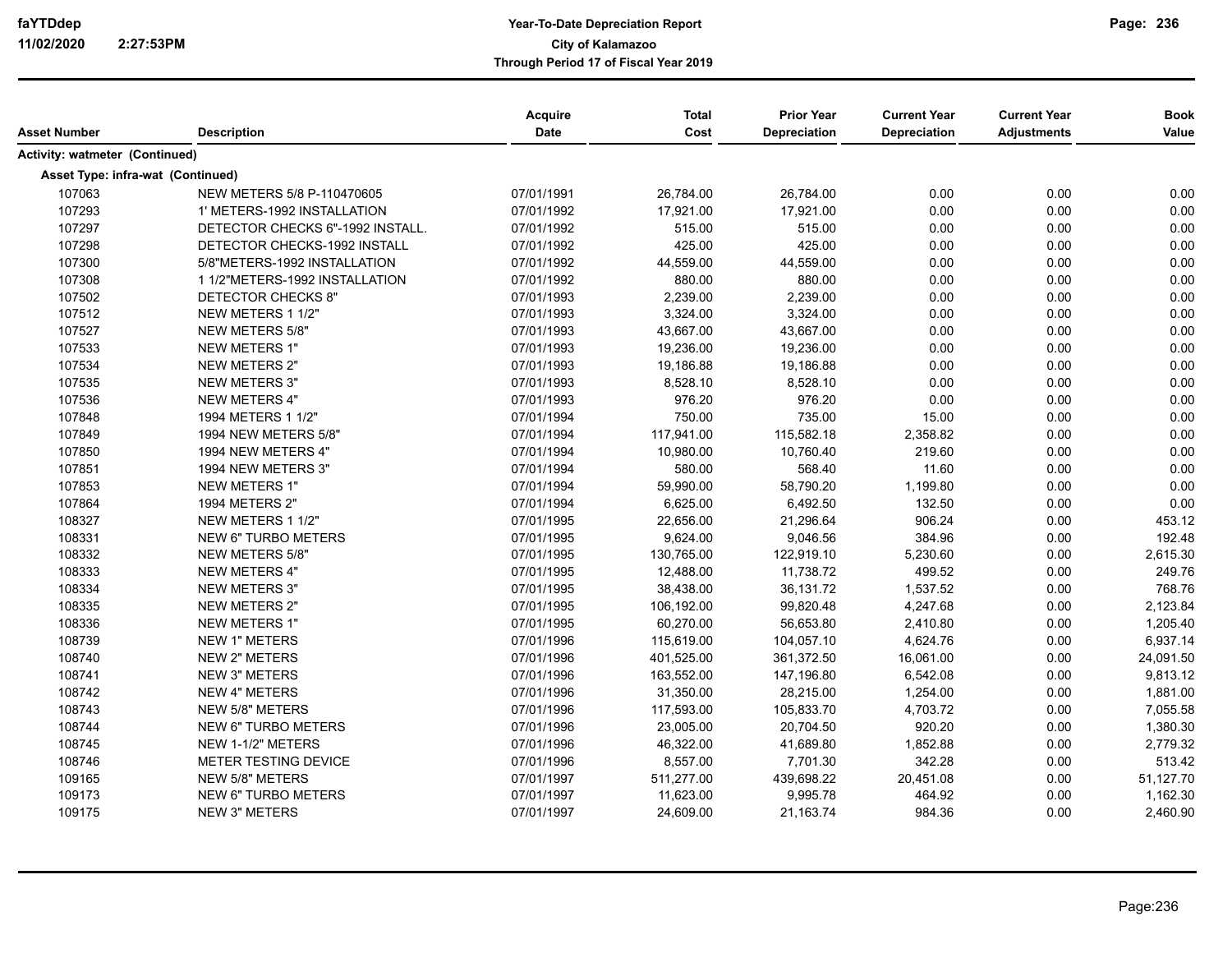| Asset Number                          | <b>Description</b>          | Acquire<br><b>Date</b> | <b>Total</b><br>Cost | <b>Prior Year</b><br><b>Depreciation</b> | <b>Current Year</b><br>Depreciation | <b>Current Year</b><br><b>Adjustments</b> | <b>Book</b><br>Value |
|---------------------------------------|-----------------------------|------------------------|----------------------|------------------------------------------|-------------------------------------|-------------------------------------------|----------------------|
| <b>Activity: watmeter (Continued)</b> |                             |                        |                      |                                          |                                     |                                           |                      |
| Asset Type: infra-wat (Continued)     |                             |                        |                      |                                          |                                     |                                           |                      |
| 109176                                | <b>NEW 2" METERS</b>        | 07/01/1997             | 33,348.00            | 28,679.28                                | 1,333.92                            | 0.00                                      | 3,334.80             |
| 109177                                | <b>NEW 1" METERS</b>        | 07/01/1997             | 123,001.00           | 105,780.86                               | 4,920.04                            | 0.00                                      | 12,300.10            |
| 109181                                | 1-1/2" METERS               | 07/01/1997             | 8,583.00             | 7,381.38                                 | 343.32                              | 0.00                                      | 858.30               |
| 109724                                | <b>NEW 6" TURBO METERS</b>  | 07/01/1998             | 2,800.00             | 2,800.00                                 | 0.00                                | 0.00                                      | 0.00                 |
| 109725                                | <b>NEW 5/8" METERS</b>      | 07/01/1998             | 194,424.00           | 194,424.00                               | 0.00                                | 0.00                                      | 0.00                 |
| 109726                                | <b>NEW 4" METERS</b>        | 07/01/1998             | 2,714.00             | 2,714.00                                 | 0.00                                | 0.00                                      | 0.00                 |
| 109727                                | <b>NEW 3" METERS</b>        | 07/01/1998             | 22,073.00            | 22,073.00                                | 0.00                                | 0.00                                      | 0.00                 |
| 109728                                | <b>NEW 2" METERS</b>        | 07/01/1998             | 4,645.00             | 4,645.00                                 | 0.00                                | 0.00                                      | 0.00                 |
| 109729                                | <b>NEW 1" METERS</b>        | 07/01/1998             | 106,067.00           | 106,067.00                               | 0.00                                | 0.00                                      | 0.00                 |
| 109732                                | METER IMPROV PRGM - 41 1" E | 07/01/1998             | 22,888.00            | 22,888.00                                | 0.00                                | 0.00                                      | 0.00                 |
| 109734                                | METER IMPROV PRGM - 206 5/8 | 07/01/1998             | 67,096.00            | 67,096.00                                | 0.00                                | 0.00                                      | 0.00                 |
| 109756                                | NEW 1 1/2" METERS           | 07/01/1998             | 1,091.00             | 1,091.00                                 | 0.00                                | 0.00                                      | 0.00                 |
| 109764                                | METER IMPROV PRGM 5 4" M    | 07/01/1998             | 14,357.00            | 14,357.00                                | 0.00                                | 0.00                                      | 0.00                 |
| 109765                                | METER IMPROV PRGM 3 3" M    | 07/01/1998             | 12,184.00            | 12,184.00                                | 0.00                                | 0.00                                      | 0.00                 |
| 109766                                | METER IMPROV PRGM 15 2" MET | 07/01/1998             | 73,712.00            | 73,712.00                                | 0.00                                | 0.00                                      | 0.00                 |
| 109767                                | METER IMPROV PRGM - 34 1.5  | 07/01/1998             | 52,325.00            | 52,325.00                                | 0.00                                | 0.00                                      | 0.00                 |
| 109768                                | METER IMPROV PRGM 2 6" M    | 07/01/1998             | 7,900.00             | 7,900.00                                 | 0.00                                | 0.00                                      | 0.00                 |
| 110063                                | NEW 3" METERS Meas Chamber  | 07/01/1999             | 1,131.45             | 1,131.45                                 | 0.00                                | 0.00                                      | 0.00                 |
| 110064                                | NEW 1 1/2" METERS ECR/WP -  | 07/01/1999             | 6,639.23             | 6,639.23                                 | 0.00                                | 0.00                                      | 0.00                 |
| 110065                                | NEW 1 1/2" METERS -remanuf  | 07/01/1999             | 558.42               | 558.42                                   | 0.00                                | 0.00                                      | 0.00                 |
| 110066                                | NEW 1 1/2" METERS -remanuf  | 07/01/1999             | 170.00               | 170.00                                   | 0.00                                | 0.00                                      | 0.00                 |
| 110067                                | NEW 1 1/2" METERS ECR/WP    | 07/01/1999             | 1,652.00             | 1,652.00                                 | 0.00                                | 0.00                                      | 0.00                 |
| 110068                                | NEW 5/8" METERS SLR         | 07/01/1999             | 16,817.00            | 16,817.00                                | 0.00                                | 0.00                                      | 0.00                 |
| 110069                                | <b>NEW 5/8" METERS TRPL</b> | 07/01/1999             | 26,850.00            | 26,850.00                                | 0.00                                | 0.00                                      | 0.00                 |
| 110084                                | NEW 5/8" METERS ECR         | 07/01/1999             | 70,551.00            | 70,551.00                                | 0.00                                | 0.00                                      | 0.00                 |
| 110085                                | NEW 4" METERS ECR WP Comp.  | 07/01/1999             | 5,030.00             | 5,030.00                                 | 0.00                                | 0.00                                      | 0.00                 |
| 110089                                | NEW 3" METERS ECR WP Comp   | 07/01/1999             | 8,674.22             | 8,674.22                                 | 0.00                                | 0.00                                      | 0.00                 |
| 110092                                | NEW 5/8" METERS ECR - MIP   | 07/01/1999             | 50,510.43            | 50,510.43                                | 0.00                                | 0.00                                      | 0.00                 |
| 110093                                | NEW 6" METERS Meas Chamber- | 07/01/1999             | 10,589.92            | 10,589.92                                | 0.00                                | 0.00                                      | 0.00                 |
| 110094                                | NEW 4" METERS ECR Turbo - R | 07/01/1999             | 8,343.38             | 8,343.38                                 | 0.00                                | 0.00                                      | 0.00                 |
| 110095                                | NEW 1" METERS ECR - MIP Pr  | 07/01/1999             | 37,816.90            | 37,816.90                                | 0.00                                | 0.00                                      | 0.00                 |
| 110096                                | NEW 2" METERS -Gen Turbo -  | 07/01/1999             | 18,194.48            | 18,194.48                                | 0.00                                | 0.00                                      | 0.00                 |
| 110097                                | NEW 4" METERS ECR Turbo - M | 07/01/1999             | 11,623.45            | 11,623.45                                | 0.00                                | 0.00                                      | 0.00                 |
| 110098                                | NEW 5/8" METERS SLR - MIP   | 07/01/1999             | 62,996.96            | 62,996.96                                | 0.00                                | 0.00                                      | 0.00                 |
| 110099                                | NEW 5/8" METERS ECR - MIP   | 07/01/1999             | 16,422.33            | 16,422.33                                | 0.00                                | 0.00                                      | 0.00                 |
| 110111                                | NEW 3" METERS Gen WP Turbo  | 07/01/1999             | 2,788.00             | 2,788.00                                 | 0.00                                | 0.00                                      | 0.00                 |
| 110112                                | NEW 1" METERS TRPL - MIP Pr | 07/01/1999             | 21,747.84            | 21,747.84                                | 0.00                                | 0.00                                      | 0.00                 |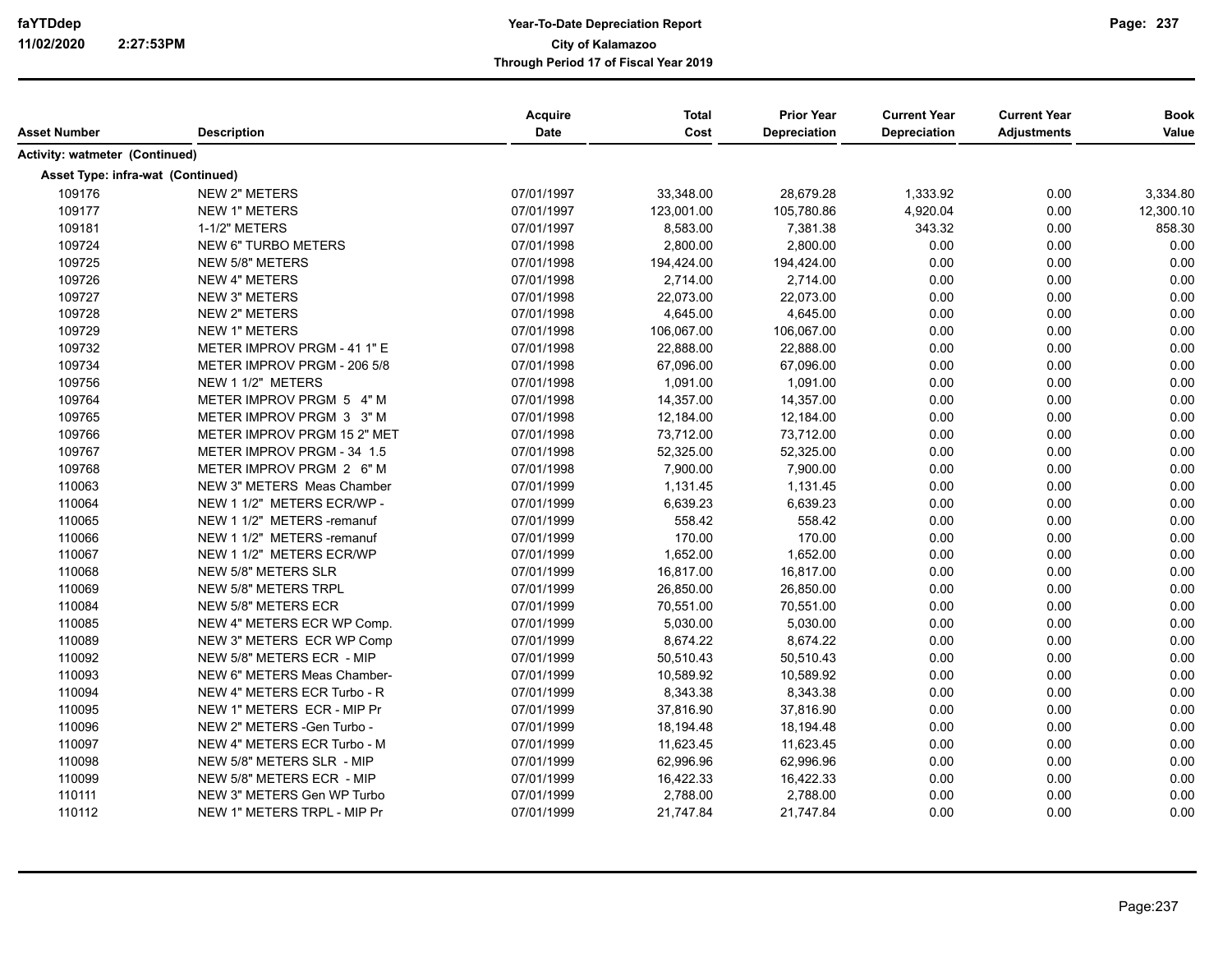| Asset Number                          | <b>Description</b>           | Acquire<br><b>Date</b> | <b>Total</b><br>Cost | <b>Prior Year</b><br>Depreciation | <b>Current Year</b><br><b>Depreciation</b> | <b>Current Year</b><br><b>Adjustments</b> | <b>Book</b><br>Value |
|---------------------------------------|------------------------------|------------------------|----------------------|-----------------------------------|--------------------------------------------|-------------------------------------------|----------------------|
| <b>Activity: watmeter (Continued)</b> |                              |                        |                      |                                   |                                            |                                           |                      |
| Asset Type: infra-wat (Continued)     |                              |                        |                      |                                   |                                            |                                           |                      |
| 110114                                | NEW 4" METERS ECR WP Comp.   | 07/01/1999             | 1,270.00             | 1,270.00                          | 0.00                                       | 0.00                                      | 0.00                 |
| 110141                                | NEW 2" METERS - Gen Turbo    | 07/01/1999             | 456.00               | 456.00                            | 0.00                                       | 0.00                                      | 0.00                 |
| 110142                                | <b>NEW 2" METERS</b>         | 07/01/1999             | 10,096.00            | 10,096.00                         | 0.00                                       | 0.00                                      | 0.00                 |
| 110143                                | NEW 1" METERS TRPL           | 07/01/1999             | 27,607.32            | 27,607.32                         | 0.00                                       | 0.00                                      | 0.00                 |
| 110144                                | NEW 1" METERS ECR            | 07/01/1999             | 52,807.00            | 52,807.00                         | 0.00                                       | 0.00                                      | 0.00                 |
| 110152                                | NEW 3" METERS ECR WP Comp    | 07/01/1999             | 1,320.00             | 1,320.00                          | 0.00                                       | 0.00                                      | 0.00                 |
| 110571                                | New Meters - 6" Turbo        | 07/01/2000             | 965.00               | 965.00                            | 0.00                                       | 0.00                                      | 0.00                 |
| 110575                                | New Meters - 1 1/2"          | 07/01/2000             | 1,857.00             | 1,857.00                          | 0.00                                       | 0.00                                      | 0.00                 |
| 110587                                | New Meters - 5/8"            | 07/01/2000             | 89,264.00            | 89,264.00                         | 0.00                                       | 0.00                                      | 0.00                 |
| 110641                                | New Meters - 5/8" ECR - Met  | 07/01/2000             | 21,875.00            | 21,875.00                         | 0.00                                       | 0.00                                      | 0.00                 |
| 110642                                | New Meters - 1" TRPL - Mete  | 07/01/2000             | 2,798.00             | 2,798.00                          | 0.00                                       | 0.00                                      | 0.00                 |
| 110643                                | New Meters - 1" ECR - Meter  | 07/01/2000             | 3,066.00             | 3,066.00                          | 0.00                                       | 0.00                                      | 0.00                 |
| 110700                                | New Meters - 4"              | 07/01/2000             | 17,061.00            | 17,061.00                         | 0.00                                       | 0.00                                      | 0.00                 |
| 110862                                | New Meters - 2"              | 07/01/2000             | 8,758.00             | 8,758.00                          | 0.00                                       | 0.00                                      | 0.00                 |
| 110863                                | New Meters - 1" TRPL         | 07/01/2000             | 21,495.00            | 21,495.00                         | 0.00                                       | 0.00                                      | 0.00                 |
| 110864                                | New Meters - 1" ECR          | 07/01/2000             | 60,661.00            | 60,661.00                         | 0.00                                       | 0.00                                      | 0.00                 |
| 110937                                | New Meters - 3"              | 07/01/2000             | 11,377.00            | 11,377.00                         | 0.00                                       | 0.00                                      | 0.00                 |
| 111419                                | New Meters - 5/8" ECR        | 07/01/2001             | 120,847.00           | 120,847.00                        | 0.00                                       | 0.00                                      | 0.00                 |
| 111433                                | New Meters - 1" TRPL         | 07/01/2001             | 27,119.00            | 27,119.00                         | 0.00                                       | 0.00                                      | 0.00                 |
| 111438                                | New Meters - 2" - Gen Turbo  | 07/01/2001             | 5,968.00             | 5,968.00                          | 0.00                                       | 0.00                                      | 0.00                 |
| 111439                                | New Meters - 3" Gen WP Turb  | 07/01/2001             | 4,554.00             | 4,554.00                          | 0.00                                       | 0.00                                      | 0.00                 |
| 111440                                | New Meters - 3" ECR WP Turb  | 07/01/2001             | 7,149.00             | 7,149.00                          | 0.00                                       | 0.00                                      | 0.00                 |
| 111441                                | New Meters - 4" ECR WP Comp  | 07/01/2001             | 7,620.00             | 7,620.00                          | 0.00                                       | 0.00                                      | 0.00                 |
| 111442                                | New Meters - 4" ECR WP Comp  | 07/01/2001             | 759.00               | 759.00                            | 0.00                                       | 0.00                                      | 0.00                 |
| 111457                                | New Meters - 2"              | 07/01/2001             | 27,343.00            | 27,343.00                         | 0.00                                       | 0.00                                      | 0.00                 |
| 111480                                | New Meters - 5/8" TRPL       | 07/01/2001             | 5,215.00             | 5,215.00                          | 0.00                                       | 0.00                                      | 0.00                 |
| 111482                                | New Meters - 1" ECR          | 07/01/2001             | 76,042.00            | 76,042.00                         | 0.00                                       | 0.00                                      | 0.00                 |
| 111491                                | New Meters - 5/8" SLR        | 07/01/2001             | 4,215.00             | 4,215.00                          | 0.00                                       | 0.00                                      | 0.00                 |
| 111496                                | Meter Improvement Program    | 07/01/2001             | 18,469.00            | 18,469.00                         | 0.00                                       | 0.00                                      | 0.00                 |
| 111498                                | New Meters - 1 1/2" Remanuf  | 07/01/2001             | 4,141.00             | 4,141.00                          | 0.00                                       | 0.00                                      | 0.00                 |
| 111501                                | New Meters - 6" Chamber - Me | 07/01/2001             | 870.00               | 870.00                            | 0.00                                       | 0.00                                      | 0.00                 |
| 111510                                | New Meters - 1 1/2" ECR WP   | 07/01/2001             | 404.00               | 404.00                            | 0.00                                       | 0.00                                      | 0.00                 |
| 112092                                | METER, 5/8" ECR TPLR         | 07/01/2002             | 4,559.91             | 4,559.91                          | 0.00                                       | 0.00                                      | 0.00                 |
| 112103                                | METER IMP PROGRAM 2001       | 07/01/2002             | 7,583.00             | 7,583.00                          | 0.00                                       | 0.00                                      | 0.00                 |
| 112105                                | METER, 6"W-2000 DRSL         | 07/01/2002             | 890.57               | 890.57                            | 0.00                                       | 0.00                                      | 0.00                 |
| 112107                                | METER 5/8" ECR/SLR/T         | 07/01/2002             | 2,482.82             | 2,482.82                          | 0.00                                       | 0.00                                      | 0.00                 |
| 112108                                | METER 5/8" ECR               | 07/01/2002             | 111,779.34           | 111,779.34                        | 0.00                                       | 0.00                                      | 0.00                 |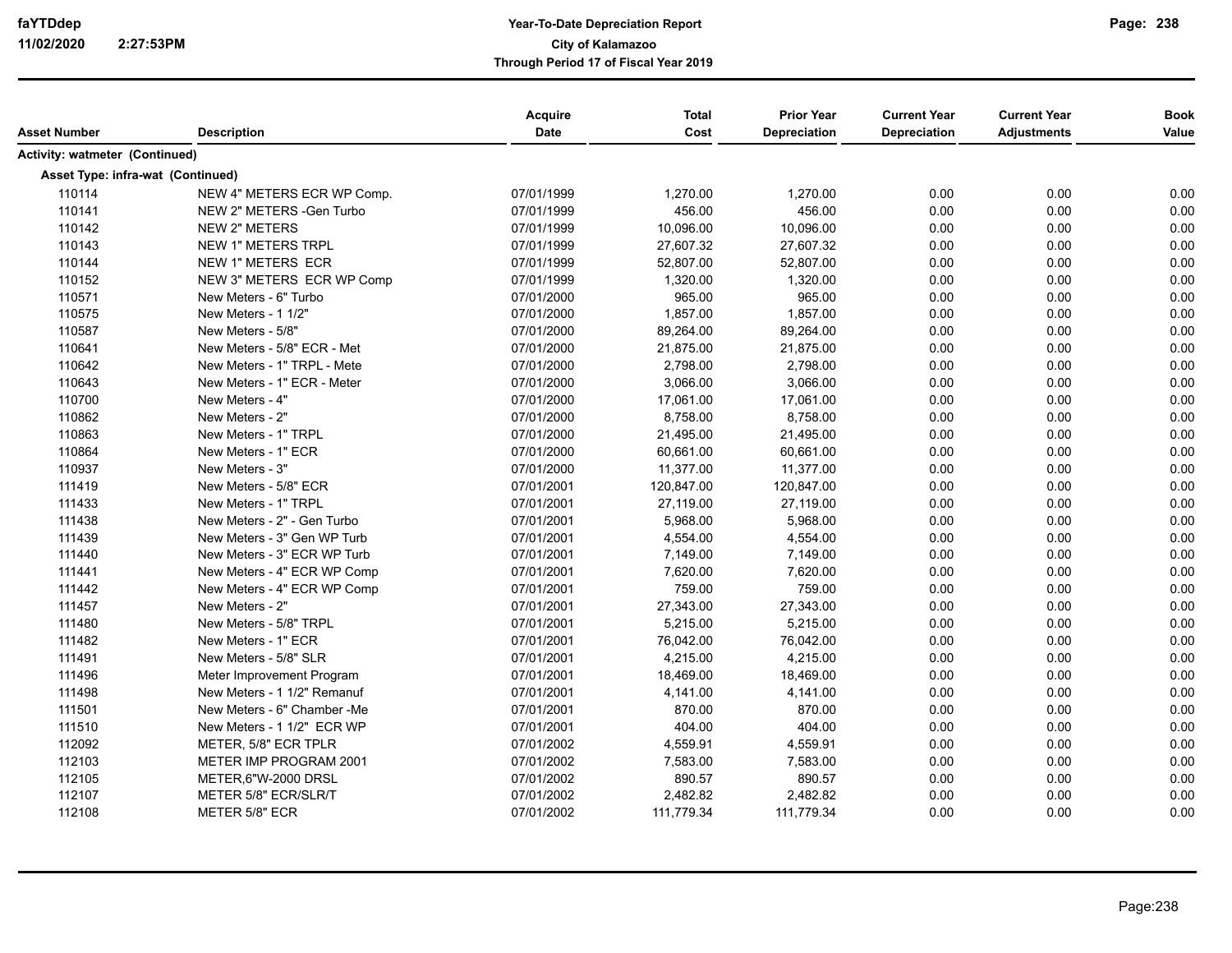|                                       |                         | <b>Acquire</b> | <b>Total</b> | <b>Prior Year</b> | <b>Current Year</b> | <b>Current Year</b> | <b>Book</b> |
|---------------------------------------|-------------------------|----------------|--------------|-------------------|---------------------|---------------------|-------------|
| Asset Number                          | <b>Description</b>      | Date           | Cost         | Depreciation      | <b>Depreciation</b> | <b>Adjustments</b>  | Value       |
| <b>Activity: watmeter (Continued)</b> |                         |                |              |                   |                     |                     |             |
| Asset Type: infra-wat (Continued)     |                         |                |              |                   |                     |                     |             |
| 112109                                | METER, 4"W1000 ECR T    | 07/01/2002     | 2,196.72     | 2,196.72          | 0.00                | 0.00                | 0.00        |
| 112110                                | METER, 4" REMANUFACT    | 07/01/2002     | 2,743.20     | 2,743.20          | 0.00                | 0.00                | 0.00        |
| 112111                                | METER, 3"SRH COMP EC    | 07/01/2002     | 5,726.72     | 5,726.72          | 0.00                | 0.00                | 0.00        |
| 112112                                | METER, 3" W350-ECR T    | 07/01/2002     | 669.15       | 669.15            | 0.00                | 0.00                | 0.00        |
| 112119                                | METER, 1.5" REMANUFA    | 07/01/2002     | 7,160.40     | 7,160.40          | 0.00                | 0.00                | 0.00        |
| 112178                                | CHAMBER, MEAS 3" W35    | 07/01/2002     | 433.51       | 433.51            | 0.00                | 0.00                | 0.00        |
| 112192                                | METER, 3" ECR/WP TUR    | 07/01/2002     | 614.48       | 614.48            | 0.00                | 0.00                | 0.00        |
| 112194                                | METER, 2" W160-ECR T    | 07/01/2002     | 3,721.84     | 3,721.84          | 0.00                | 0.00                | 0.00        |
| 112195                                | METER, 2 SR, ECR/TRPL   | 07/01/2002     | 27,233.64    | 27,233.64         | 0.00                | 0.00                | 0.00        |
| 112196                                | METER, 1" ECR TPLR      | 07/01/2002     | 13,934.97    | 13,934.97         | 0.00                | 0.00                | 0.00        |
| 112197                                | <b>METER 1" ECR</b>     | 07/01/2002     | 78,755.76    | 78,755.76         | 0.00                | 0.00                | 0.00        |
| 112911                                | Meter 1" Ecr            | 07/01/2003     | 81,233.10    | 81,233.10         | 0.00                | 0.00                | 0.00        |
| 112921                                | Meter 5/8" Ecr/Tplr     | 07/01/2003     | 3,695.37     | 3,695.37          | 0.00                | 0.00                | 0.00        |
| 112922                                | Meter 1" Ecr Tplr       | 07/01/2003     | 11,872.90    | 11,872.90         | 0.00                | 0.00                | 0.00        |
| 112923                                | Meter 2" Sr/Ecr/Trpl    | 07/01/2003     | 3,567.22     | 3,567.22          | 0.00                | 0.00                | 0.00        |
| 112924                                | Meter 2" W160-Ecr       | 07/01/2003     | 2,573.29     | 2,573.29          | 0.00                | 0.00                | 0.00        |
| 112925                                | Meter 2" Ecr/Wp         | 07/01/2003     | 16,513.93    | 16,513.93         | 0.00                | 0.00                | 0.00        |
| 112926                                | Meter 3" Srh Comp Ec    | 07/01/2003     | 5,020.69     | 5,020.69          | 0.00                | 0.00                | 0.00        |
| 112927                                | Meter 4" Remanufact     | 07/01/2003     | 3,116.44     | 3,116.44          | 0.00                | 0.00                | 0.00        |
| 112929                                | Meter 5/8" Ecr/Slr      | 07/01/2003     | 8,650.17     | 8,650.17          | 0.00                | 0.00                | 0.00        |
| 112931                                | Meter 1 1/2" Remanufact | 07/01/2003     | 6,828.60     | 6,828.60          | 0.00                | 0.00                | 0.00        |
| 112932                                | Meter 1 1/2" Ecr/Wp     | 07/01/2003     | 2,586.38     | 2,586.38          | 0.00                | 0.00                | 0.00        |
| 112937                                | Meter 5/8" Ecr          | 07/01/2003     | 59,923.23    | 59,923.23         | 0.00                | 0.00                | 0.00        |
| 113562                                | Meter 5/8" Repair Parts | 07/01/2004     | 12,349.19    | 11,937.55         | 411.64              | 0.00                | 0.00        |
| 113571                                | Meter 5/8" Ecr          | 07/01/2004     | 50,940.20    | 49,242.19         | 1,698.01            | 0.00                | 0.00        |
| 113574                                | Meter 1" Repair Parts   | 07/01/2004     | 12,349.18    | 11,937.54         | 411.64              | 0.00                | 0.00        |
| 113575                                | Meter 1 1/2" Remanufact | 07/01/2004     | 183.60       | 177.48            | 6.12                | 0.00                | 0.00        |
| 113576                                | Meter 1 1/2" Ecr/Wp     | 07/01/2004     | 5,356.97     | 5,178.40          | 178.57              | 0.00                | 0.00        |
| 113603                                | Meter 4" W1000 Ecr T    | 07/01/2004     | 2,196.71     | 2,123.49          | 73.22               | 0.00                | 0.00        |
| 113613                                | Meter 1" Ecr            | 07/01/2004     | 80,117.33    | 77,446.75         | 2,670.58            | 0.00                | 0.00        |
| 113614                                | Meter 5/8" Ecr/Tplr     | 07/01/2004     | 7,477.21     | 7,227.97          | 249.24              | 0.00                | 0.00        |
| 113627                                | Meter 4" Remanufact     | 07/01/2004     | 2,156.06     | 2,084.19          | 71.87               | 0.00                | 0.00        |
| 113628                                | Meter 3" W350-Ecr T     | 07/01/2004     | 1,104.03     | 1,067.23          | 36.80               | 0.00                | 0.00        |
| 113630                                | Meter 3" Srh Comp Ec    | 07/01/2004     | 12,343.43    | 11,931.98         | 411.45              | 0.00                | 0.00        |
| 113631                                | Meter 2" W160-Ecr       | 07/01/2004     | 6,800.03     | 6,573.36          | 226.67              | 0.00                | 0.00        |
| 113632                                | Meter 2" Ecr/Wp         | 07/01/2004     | 28,744.84    | 27,786.68         | 958.16              | 0.00                | 0.00        |
| 113633                                | Meter 1" Ecr Tplr       | 07/01/2004     | 22,680.54    | 21,924.52         | 756.02              | 0.00                | 0.00        |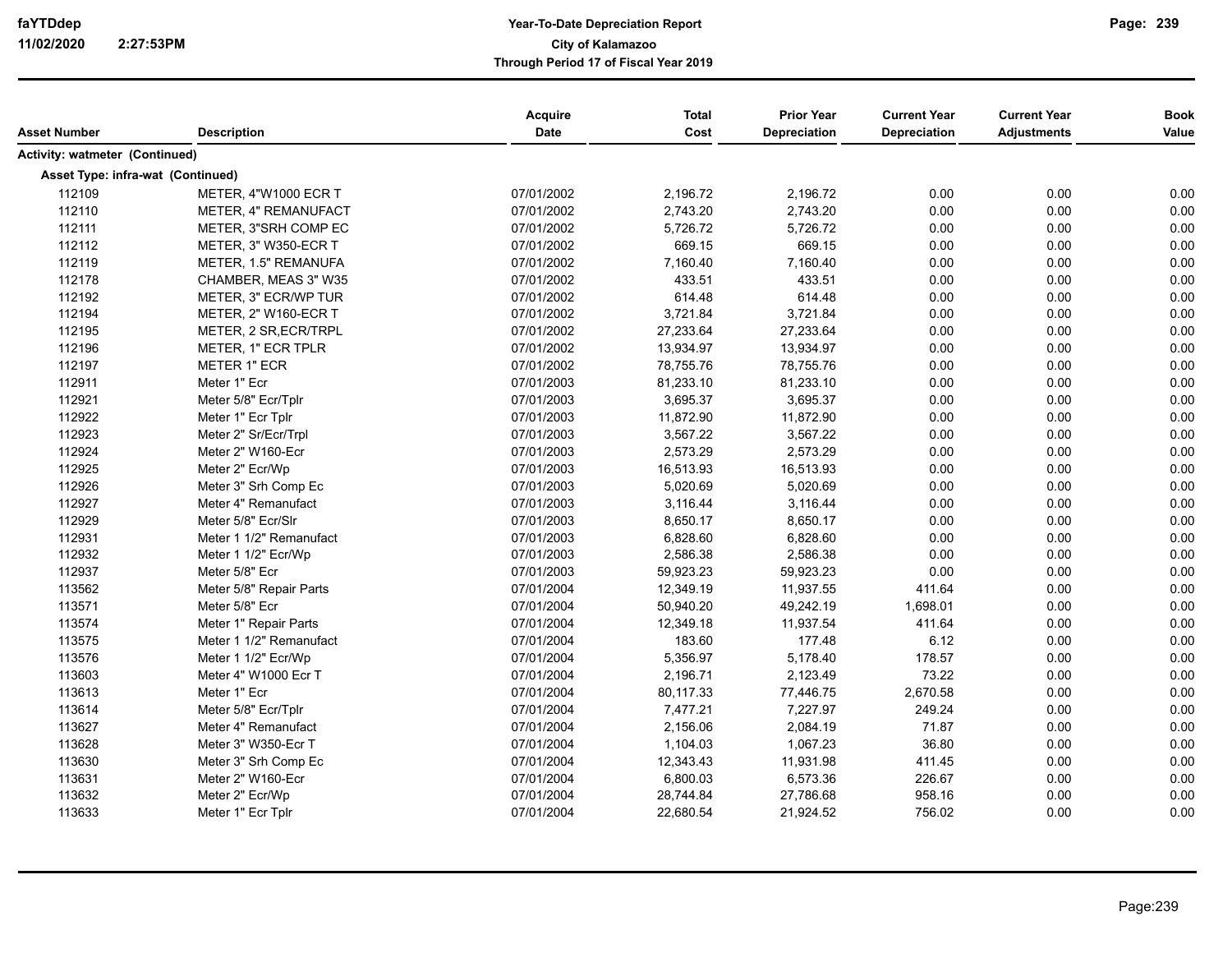| Asset Number                          | <b>Description</b>       | Acquire<br>Date | <b>Total</b><br>Cost | <b>Prior Year</b><br><b>Depreciation</b> | <b>Current Year</b><br>Depreciation | <b>Current Year</b><br><b>Adjustments</b> | <b>Book</b><br>Value |
|---------------------------------------|--------------------------|-----------------|----------------------|------------------------------------------|-------------------------------------|-------------------------------------------|----------------------|
| <b>Activity: watmeter (Continued)</b> |                          |                 |                      |                                          |                                     |                                           |                      |
| Asset Type: infra-wat (Continued)     |                          |                 |                      |                                          |                                     |                                           |                      |
| 114353                                | Meter 5/8" Ecr/Tplr      | 07/01/2005      | 6,555.43             | 5,899.90                                 | 437.02                              | 0.00                                      | 218.51               |
| 114354                                | Meter 5/8" Ecr           | 07/01/2005      | 42,684.33            | 38,415.90                                | 2,845.62                            | 0.00                                      | 1,422.81             |
| 114355                                | Meter 4" Remanufact      | 07/01/2005      | 1,958.74             | 1,762.87                                 | 130.58                              | 0.00                                      | 65.29                |
| 114356                                | Meter 3" Srh Comp Ec     | 07/01/2005      | 14,319.88            | 12,887.90                                | 954.65                              | 0.00                                      | 477.33               |
| 114357                                | Meter 2" W160-Ecr        | 07/01/2005      | 1,162.84             | 1,046.56                                 | 77.52                               | 0.00                                      | 38.76                |
| 114358                                | Meter 2" Ecr/Wp          | 07/01/2005      | 23,640.51            | 21,276.46                                | 1,576.03                            | 0.00                                      | 788.02               |
| 114359                                | Meter 1" Ecr Tplr        | 07/01/2005      | 19,218.16            | 17,296.34                                | 1,281.21                            | 0.00                                      | 640.61               |
| 114360                                | Meter 1" Ecr             | 07/01/2005      | 87,545.82            | 78,791.25                                | 5,836.38                            | 0.00                                      | 2,918.19             |
| 114365                                | Meter 5/8" Repair Parts  | 07/01/2005      | 18,007.63            | 16,206.88                                | 1,200.50                            | 0.00                                      | 600.25               |
| 114390                                | Meter 1 1/2" Ecr/Wp      | 07/01/2005      | 3,399.32             | 3,059.39                                 | 226.62                              | 0.00                                      | 113.31               |
| 114392                                | Meter 1 1/2" Remanufact  | 07/01/2005      | 550.80               | 495.72                                   | 36.72                               | 0.00                                      | 18.36                |
| 115026                                | Meter 5/8" Ecr           | 07/01/2006      | 48,147.75            | 40,123.13                                | 3,209.85                            | 0.00                                      | 4,814.77             |
| 115065                                | Meter 2" Ecr/Wp          | 07/01/2006      | 24,509.79            | 20,424.83                                | 1,633.99                            | 0.00                                      | 2,450.97             |
| 115066                                | Meter 1 1/2" Ecr/Wp      | 07/01/2006      | 3,000.02             | 2,500.01                                 | 200.01                              | 0.00                                      | 300.00               |
| 115067                                | Meter 5/8" Ecr/Tplr      | 07/01/2006      | 1,843.27             | 1,536.06                                 | 122.89                              | 0.00                                      | 184.32               |
| 115070                                | Meter 2" W160-Ecr        | 07/01/2006      | 1,162.84             | 969.03                                   | 77.53                               | 0.00                                      | 116.28               |
| 115071                                | Meter 3" Srh Comp Ec     | 07/01/2006      | 9,257.58             | 7,714.64                                 | 617.18                              | 0.00                                      | 925.76               |
| 115072                                | METER 6" ECR/W           | 07/01/2006      | 890.57               | 742.13                                   | 59.38                               | 0.00                                      | 89.06                |
| 115073                                | METER 4" W1000 ECR TURBO | 07/01/2006      | 1,882.82             | 1,569.01                                 | 125.53                              | 0.00                                      | 188.28               |
| 115074                                | METER 3" W350-ECR T      | 07/01/2006      | 1,300.52             | 1,083.76                                 | 86.71                               | 0.00                                      | 130.05               |
| 115075                                | Meter 6" Turbo           | 07/01/2006      | 1,740.92             | 1,450.76                                 | 116.07                              | 0.00                                      | 174.09               |
| 115076                                | Meter 3/4" SRII          | 07/01/2006      | 325.65               | 271.38                                   | 21.71                               | 0.00                                      | 32.56                |
| 115077                                | Meter 1" Repair Parts    | 07/01/2006      | 8,688.66             | 7,240.55                                 | 579.25                              | 0.00                                      | 868.86               |
| 115078                                | Meter 5/8" Repair Parts  | 07/01/2006      | 8,688.65             | 7,240.54                                 | 579.25                              | 0.00                                      | 868.86               |
| 115135                                | Meter 1" Ecr Tplr        | 07/01/2006      | 13,787.41            | 11,489.50                                | 919.17                              | 0.00                                      | 1,378.74             |
| 115136                                | Meter 1" Ecr             | 07/01/2006      | 82,038.20            | 68,365.16                                | 5,469.22                            | 0.00                                      | 8,203.82             |
| 115224                                | Meter 4" Remanufact      | 07/01/2006      | 4,114.80             | 3,429.00                                 | 274.32                              | 0.00                                      | 411.48               |
| 115585                                | Meter 5/8" ECR TPLR      | 07/01/2007      | 3,578.31             | 1,646.00                                 | 143.13                              | 0.00                                      | 1,789.18             |
| 115593                                | Chamber 6" ECR/W         | 07/01/2007      | 870.46               | 400.43                                   | 34.82                               | 0.00                                      | 435.21               |
| 115594                                | Meter 3/4" SRII ECRD     | 07/01/2007      | 488.47               | 224.71                                   | 19.54                               | 0.00                                      | 244.22               |
| 115596                                | Meter 5/8" ECR           | 07/01/2007      | 40,023.38            | 18,410.76                                | 1,600.93                            | 0.00                                      | 20,011.69            |
| 115598                                | Meter 4" SRH ECR/WP      | 07/01/2007      | 9,185.09             | 4,225.13                                 | 367.40                              | 0.00                                      | 4,592.56             |
| 115599                                | Meter 4" W1000 ECR T     | 07/01/2007      | 1,098.36             | 505.24                                   | 43.93                               | 0.00                                      | 549.19               |
| 115600                                | Chamber 4" W-10          | 07/01/2007      | 784.46               | 360.87                                   | 31.38                               | 0.00                                      | 392.21               |
| 115601                                | Meter 3" SRH COMP EC     | 07/01/2007      | 17,249.97            | 7,935.00                                 | 690.00                              | 0.00                                      | 8,624.97             |
| 115602                                | Meter 2" ECR/WP          | 07/01/2007      | 27,874.50            | 12,822.27                                | 1,114.98                            | 0.00                                      | 13,937.25            |
| 115603                                | Meter 2" W160-ECR T      | 07/01/2007      | 2,325.68             | 1,069.84                                 | 93.03                               | 0.00                                      | 1,162.81             |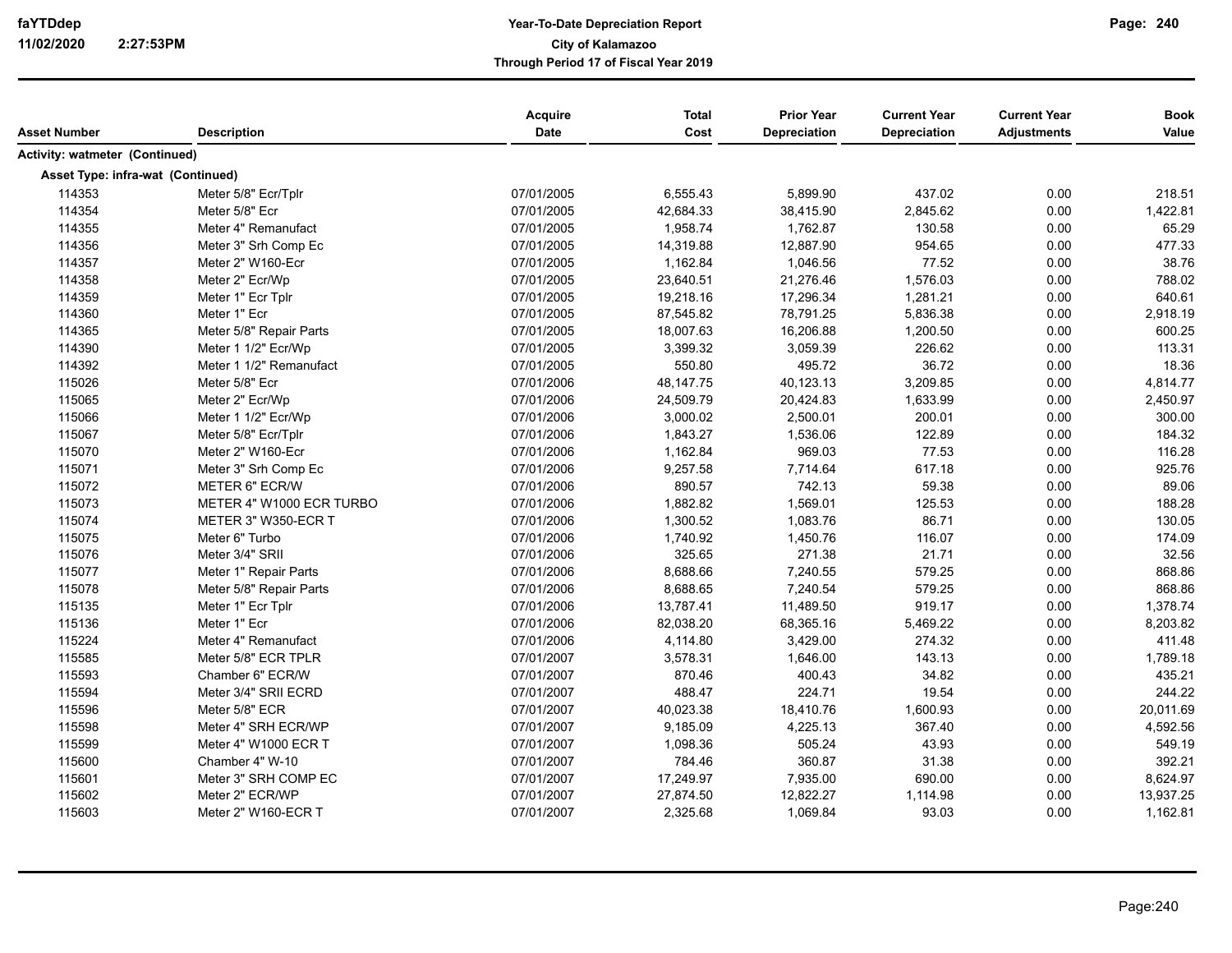| Asset Number                      | <b>Description</b>                   | Acquire<br><b>Date</b> | <b>Total</b><br>Cost | <b>Prior Year</b><br><b>Depreciation</b> | <b>Current Year</b><br><b>Depreciation</b> | <b>Current Year</b><br><b>Adjustments</b> | <b>Book</b><br>Value |
|-----------------------------------|--------------------------------------|------------------------|----------------------|------------------------------------------|--------------------------------------------|-------------------------------------------|----------------------|
| Activity: watmeter (Continued)    |                                      |                        |                      |                                          |                                            |                                           |                      |
| Asset Type: infra-wat (Continued) |                                      |                        |                      |                                          |                                            |                                           |                      |
| 115604                            | Chamber 2" W-1                       | 07/01/2007             | 1,178.16             | 541.98                                   | 47.12                                      | 0.00                                      | 589.06               |
| 115605                            | Meter 1" ECR                         | 07/01/2007             | 56,088.42            | 25,800.70                                | 2,243.53                                   | 0.00                                      | 28,044.19            |
| 115606                            | Meter 1" ECR TPLR                    | 07/01/2007             | 16,520.41            | 7,599.41                                 | 660.81                                     | 0.00                                      | 8,260.19             |
| 115607                            | Meter 1 1/2" ECR/WP                  | 07/01/2007             | 7,092.94             | 3,262.78                                 | 283.72                                     | 0.00                                      | 3,546.44             |
| 117088                            | 274- METER 1" ECR                    | 12/31/2008             | 39,129.38            | 27,390.57                                | 2,608.63                                   | 0.00                                      | 9,130.18             |
| 117089                            | 211- METER 5/8" ECR                  | 12/31/2008             | 18,223.34            | 12,756.35                                | 1,214.89                                   | 0.00                                      | 4,252.10             |
| 117090                            | 105- METER, 1" ECR TPLR              | 12/31/2008             | 16,234.12            | 11,363.88                                | 1,082.28                                   | 0.00                                      | 3,787.96             |
| 117091                            | 3- METER, 2" W160-ECR TURBO          | 12/31/2008             | 1,744.26             | 1,220.98                                 | 116.29                                     | 0.00                                      | 406.99               |
| 117092                            | 1- METER, 3" ECR/WP TURBO            | 12/31/2008             | 707.44               | 495.20                                   | 47.17                                      | 0.00                                      | 165.07               |
| 117093                            | 1- METER, 3" W350-ECR TURBO          | 12/31/2008             | 695.35               | 486.75                                   | 46.36                                      | 0.00                                      | 162.24               |
| 117094                            | 2- METER, 3"SRH COMP ECR             | 12/31/2008             | 3,178.44             | 2,224.91                                 | 211.90                                     | 0.00                                      | 741.63               |
| 117095                            | 2- METER, 3/4"SRII ECRDM-S M3 4WHL5B | 12/31/2008             | 162.83               | 113.98                                   | 10.86                                      | 0.00                                      | 37.99                |
| 117096                            | 2- METER, 4" SRH ECR/WP COMP         | 12/31/2008             | 4,766.98             | 3,336.90                                 | 317.80                                     | 0.00                                      | 1,112.28             |
| 117097                            | 3- METER, 4"W1000 ECR TURBO METER    | 12/31/2008             | 3,295.08             | 2,306.54                                 | 219.68                                     | 0.00                                      | 768.86               |
| 117098                            | 15- METER, 5/8" ECR TPLR             | 12/31/2008             | 1,420.63             | 994.45                                   | 94.71                                      | 0.00                                      | 331.47               |
| 117099                            | 18- METER-1 1/2" ECR/WP              | 12/31/2008             | 5,308.64             | 3,716.06                                 | 353.91                                     | 0.00                                      | 1,238.67             |
| 117100                            | 53- METER-2" ECR/WP                  | 12/31/2008             | 21,847.40            | 15,293.17                                | 1,456.50                                   | 0.00                                      | 5,097.73             |
| 117101                            | 3- METER-3" ECR/WP COMPOUND          | 12/31/2008             | 4,839.75             | 3,387.83                                 | 322.65                                     | 0.00                                      | 1,129.27             |
| 117479                            | SENSUS MTR SR2 1"                    | 12/31/2009             | 365.44               | 231.44                                   | 24.36                                      | 0.00                                      | 109.64               |
| 117480                            | <b>SENSUS 5/8" ECR</b>               | 12/31/2009             | 2,883.50             | 1,826.21                                 | 192.23                                     | 0.00                                      | 865.06               |
| 117481                            | <b>SENSUS 1" MTR</b>                 | 12/31/2009             | 2,883.50             | 1,826.21                                 | 192.23                                     | 0.00                                      | 865.06               |
| 117482                            | SENSUS SR2 1"                        | 12/31/2009             | 2,131.00             | 1,349.65                                 | 142.06                                     | 0.00                                      | 639.29               |
| 117483                            | <b>SENSUS SR2 5/8" 23A</b>           | 12/31/2009             | 537.00               | 340.10                                   | 35.80                                      | 0.00                                      | 161.10               |
| 117484                            | SENSUS SR2 5/8" #15                  | 12/31/2009             | 1,318.00             | 834.75                                   | 87.86                                      | 0.00                                      | 395.39               |
| 117485                            | <b>SENSUS SR2 5/8" 23A</b>           | 12/31/2009             | 828.50               | 524.71                                   | 55.23                                      | 0.00                                      | 248.56               |
| 117486                            | SENSUS SR2 5/8" #17                  | 12/31/2009             | 117.00               | 74.10                                    | 7.80                                       | 0.00                                      | 35.10                |
| 117487                            | 5/8" SR2 M3 ECR                      | 12/31/2009             | 5,768.00             | 3,653.06                                 | 384.53                                     | 0.00                                      | 1,730.41             |
| 117488                            | 5/8" ECR ENCODER                     | 12/31/2009             | 5,941.00             | 3,762.65                                 | 396.06                                     | 0.00                                      | 1,782.29             |
| 117489                            | Meter 1" ECR                         | 12/31/2009             | 36,061.56            | 22,838.99                                | 2,404.10                                   | 0.00                                      | 10,818.47            |
| 117490                            | Meter 5/8" ECR                       | 12/31/2009             | 39,008.76            | 24,705.55                                | 2,600.58                                   | 0.00                                      | 11,702.63            |
| 117491                            | Meter 1" ECR TPLR                    | 12/31/2009             | 21,137.95            | 13,387.38                                | 1,409.19                                   | 0.00                                      | 6,341.38             |
| 117492                            | Meter 1 1/2" OMNI 1M3 ECR            | 12/31/2009             | 15,008.60            | 9,505.44                                 | 1,000.57                                   | 0.00                                      | 4,502.59             |
| 117493                            | Meter 2" OMNI 10M3                   | 12/31/2009             | 53,466.00            | 33,861.80                                | 3,564.40                                   | 0.00                                      | 16,039.80            |
| 117494                            | Meter 3" OMNI T-2 ECR                | 12/31/2009             | 6,980.00             | 4,420.66                                 | 465.33                                     | 0.00                                      | 2,094.01             |
| 117495                            | Meter 3" W350-ECR TURBO              | 12/31/2009             | 808.35               | 511.96                                   | 53.89                                      | 0.00                                      | 242.50               |
| 117496                            | Meter 3" SRH COMP ECR                | 12/31/2009             | 1,915.08             | 1,212.87                                 | 127.67                                     | 0.00                                      | 574.54               |
| 117497                            | Meter 4" OMNI T-2 ECR                | 12/31/2009             | 11,246.80            | 7,122.99                                 | 749.78                                     | 0.00                                      | 3,374.03             |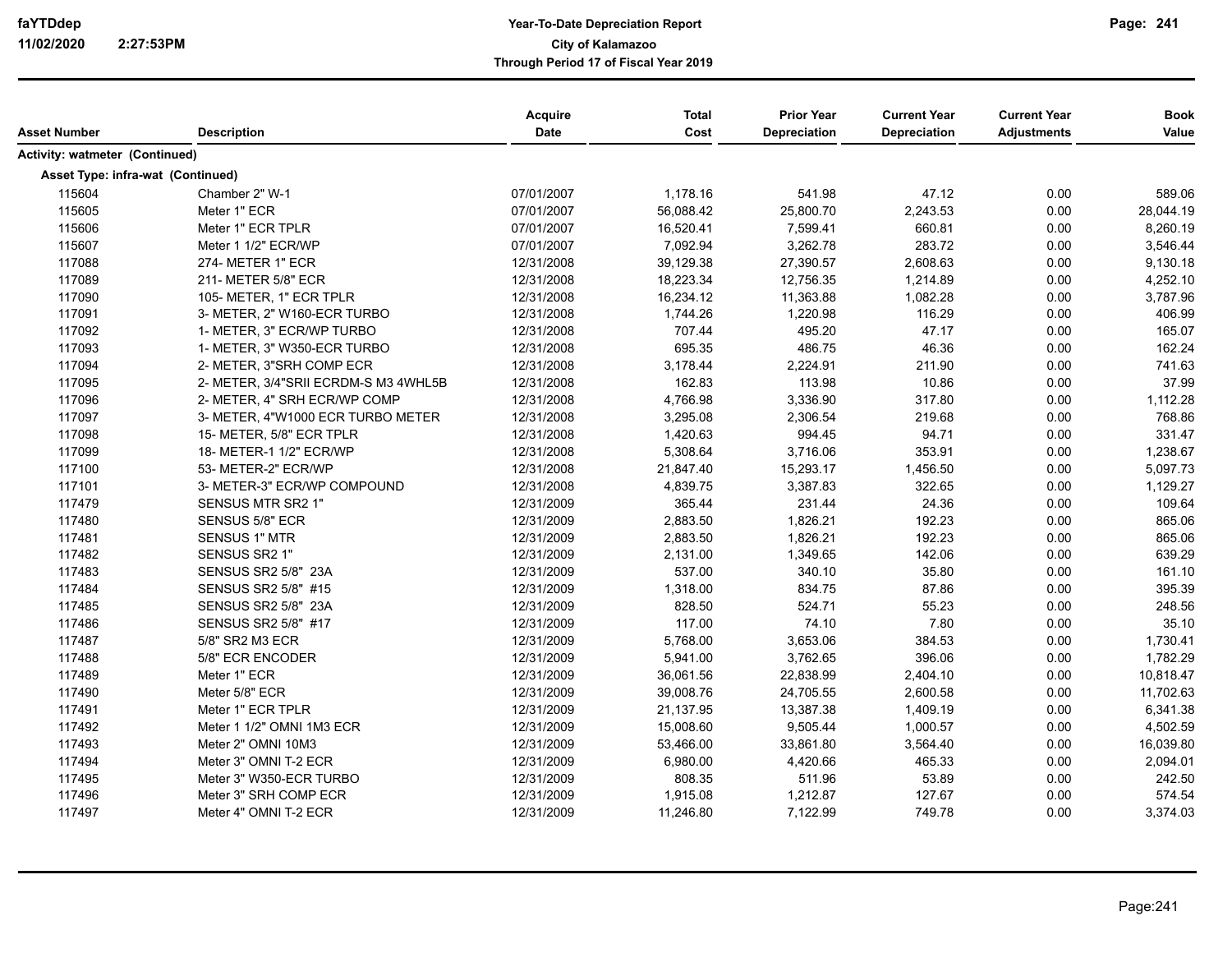|                                       |                                 | Acquire     | <b>Total</b> | <b>Prior Year</b> | <b>Current Year</b> | <b>Current Year</b> | <b>Book</b> |
|---------------------------------------|---------------------------------|-------------|--------------|-------------------|---------------------|---------------------|-------------|
| <b>Asset Number</b>                   | <b>Description</b>              | <b>Date</b> | Cost         | Depreciation      | <b>Depreciation</b> | <b>Adjustments</b>  | Value       |
| <b>Activity: watmeter (Continued)</b> |                                 |             |              |                   |                     |                     |             |
| Asset Type: infra-wat (Continued)     |                                 |             |              |                   |                     |                     |             |
| 117498                                | Meter 4" SRH ECR/WP COMP        | 12/31/2009  | 11,282.32    | 7,145.47          | 752.15              | 0.00                | 3,384.70    |
| 117499                                | Meter 4" W1000 ECR TURBO        | 12/31/2009  | 5,295.15     | 3,353.60          | 353.01              | 0.00                | 1,588.54    |
| 117500                                | Meter 5/8" ECR TPLR             | 12/31/2009  | 1,789.28     | 1,133.22          | 119.28              | 0.00                | 536.78      |
| 117501                                | Meter 1 1/2" ECR/WP             | 12/31/2009  | 351.40       | 222.57            | 23.42               | 0.00                | 105.41      |
| 117502                                | Meter 2" ECR/WP                 | 12/31/2009  | 9,170.18     | 5,807.79          | 611.34              | 0.00                | 2,751.05    |
| 117503                                | Meter 3" ECR/WP COMP            | 12/31/2009  | 1,944.00     | 1,231.20          | 129.60              | 0.00                | 583.20      |
| 117504                                | Meter 6" W-2000 DRSL TURBO      | 12/31/2009  | 1,073.55     | 679.92            | 71.57               | 0.00                | 322.06      |
| 117505                                | CHAMBER 2" W-160 TURBO          | 12/31/2009  | 2,366.34     | 1,498.69          | 157.75              | 0.00                | 709.90      |
| 117506                                | CHAMBER 3" W-350 ECR            | 12/31/2009  | 2,090.26     | 1,323.83          | 139.35              | 0.00                | 627.08      |
| 117507                                | CHAMBER 4" W1000 ECR            | 12/31/2009  | 5,673.05     | 3,592.93          | 378.20              | 0.00                | 1,701.92    |
| 117774                                | <b>Sensus Meters</b>            | 12/31/2010  | 3,077.55     | 1,743.95          | 205.17              | 0.00                | 1,128.43    |
| 117775                                | Sensus SR2 5/8" Register        | 12/31/2010  | 14,849.00    | 8,414.42          | 989.94              | 0.00                | 5,444.64    |
| 117776                                | Sensus SRH 2" #3 ECR/WP         | 12/31/2010  | 899.48       | 509.71            | 59.97               | 0.00                | 329.80      |
| 117777                                | Sensus SR2 5/8" #30 Sensus      | 12/31/2010  | 3,205.00     | 1,816.18          | 213.67              | 0.00                | 1,175.15    |
| 117778                                | Meter 1" ECR                    | 12/31/2010  | 17,018.47    | 9,643.80          | 1,134.57            | 0.00                | 6,240.10    |
| 117779                                | Meter 5/8" ECR                  | 12/31/2010  | 8,778.56     | 4,974.53          | 585.24              | 0.00                | 3,218.79    |
| 117780                                | Meter 5/8" ECR TPLR             | 12/31/2010  | 3,129.72     | 1,773.52          | 208.65              | 0.00                | 1,147.55    |
| 117781                                | Meter 1" ECR TPLR               | 12/31/2010  | 11,925.24    | 6,757.64          | 795.02              | 0.00                | 4,372.58    |
| 117782                                | Meter 1 1/2" OMNI 1M3 ECR       | 12/31/2010  | 9,392.24     | 5,322.28          | 626.15              | 0.00                | 3,443.81    |
| 117783                                | Meter 2" OMNI 10 M3             | 12/31/2010  | 32,336.80    | 18,324.20         | 2,155.79            | 0.00                | 11,856.81   |
| 117784                                | Meter 3" OMNI T-2 ECR           | 12/31/2010  | 3,937.00     | 2,230.98          | 262.47              | 0.00                | 1,443.55    |
| 117785                                | Meter 4" OMNIT02 ECR            | 12/31/2010  | 21,082.00    | 11,946.48         | 1,405.47            | 0.00                | 7,730.05    |
| 117786                                | Meter 4" W1000 ECR TURBO        | 12/31/2010  | 3,970.11     | 2,249.72          | 264.68              | 0.00                | 1,455.71    |
| 117787                                | Chamber Meas 2" W-160 TURBO     | 12/31/2010  | 473.27       | 268.18            | 31.55               | 0.00                | 173.54      |
| 117788                                | Chamber 2" Meas ECR/WP          | 12/31/2010  | 2,037.60     | 1,154.64          | 135.84              | 0.00                | 747.12      |
| 117789                                | Chamber Meas 3" W350-ECR        | 12/31/2010  | 1,045.14     | 592.25            | 69.68               | 0.00                | 383.21      |
| 117790                                | Chamber 6" Meas ECR/WP MMP      | 12/31/2010  | 5,244.48     | 2,971.86          | 349.63              | 0.00                | 1,922.99    |
| 118481                                | MTR 1" CUBIC MTR                | 12/31/2011  | 431.84       | 215.93            | 28.79               | 0.00                | 187.12      |
| 118482                                | <b>SENSUS SR2 METER</b>         | 12/31/2011  | 2,557.16     | 1,278.60          | 170.47              | 0.00                | 1,108.09    |
| 118483                                | <b>SENSUS SR2</b>               | 12/31/2011  | 1,804.32     | 902.17            | 120.29              | 0.00                | 781.86      |
| 118484                                | SENSUS SR2 PLASTIC STRAINER DI  | 12/31/2011  | 2,034.52     | 1,017.26          | 135.63              | 0.00                | 881.63      |
| 118485                                | <b>SENSUS 1" METER ECR</b>      | 12/31/2011  | 1,530.29     | 765.15            | 102.02              | 0.00                | 663.12      |
| 118486                                | <b>SENSUS CUBIC METER PARTS</b> | 12/31/2011  | 19,959.90    | 9,979.95          | 1,330.66            | 0.00                | 8,649.29    |
| 118487                                | METER, 1" ECR                   | 12/31/2011  | 35,725.38    | 17,862.68         | 2,381.69            | 0.00                | 15,481.01   |
| 118488                                | METER, 5/8" ECR                 | 12/31/2011  | 13,987.82    | 6,993.90          | 932.52              | 0.00                | 6,061.40    |
| 118489                                | METER, 5/8" ECR TPLR            | 12/31/2011  | 3,621.84     | 1,810.93          | 241.45              | 0.00                | 1,569.46    |
| 118490                                | METER, 1" ECR TRPL              | 12/31/2011  | 10,951.24    | 5,475.61          | 730.08              | 0.00                | 4,745.55    |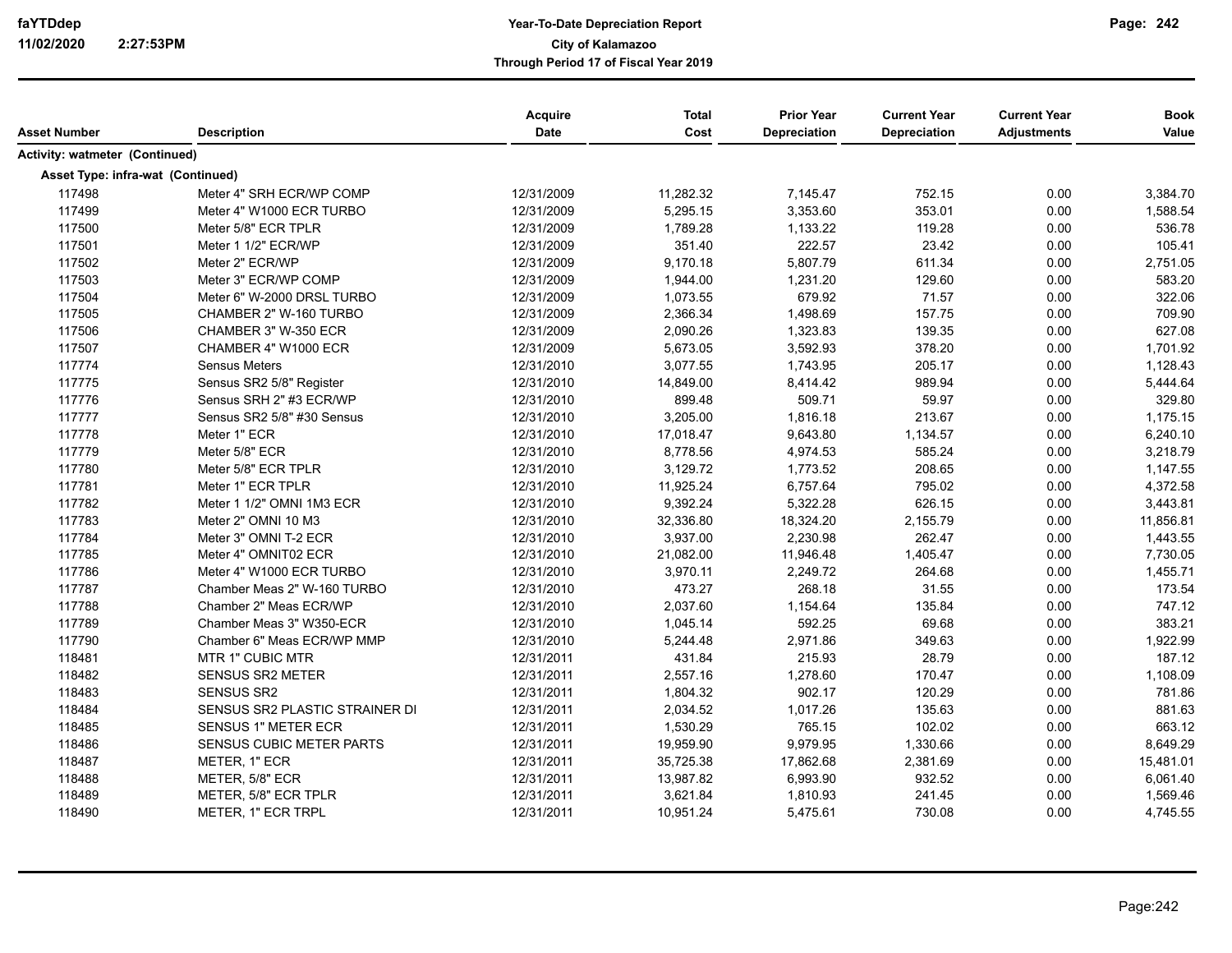|                                   |                                       | Acquire     | <b>Total</b> | <b>Prior Year</b> | <b>Current Year</b> | <b>Current Year</b> | <b>Book</b> |
|-----------------------------------|---------------------------------------|-------------|--------------|-------------------|---------------------|---------------------|-------------|
| <b>Asset Number</b>               | <b>Description</b>                    | <b>Date</b> | Cost         | Depreciation      | <b>Depreciation</b> | <b>Adjustments</b>  | Value       |
| Activity: watmeter (Continued)    |                                       |             |              |                   |                     |                     |             |
| Asset Type: infra-wat (Continued) |                                       |             |              |                   |                     |                     |             |
| 118491                            | METER, 1-1/2" OMNI 1M3 ECR            | 12/31/2011  | 28,644.99    | 14,322.51         | 1,909.66            | 0.00                | 12,412.82   |
| 118492                            | METER, 2" OMNI 10 M3                  | 12/31/2011  | 55,449.35    | 27,724.67         | 3,696.62            | 0.00                | 24,028.06   |
| 118493                            | METER, 3" OMNI T-2 ECR                | 12/31/2011  | 14,075.79    | 7,037.91          | 938.38              | 0.00                | 6,099.50    |
| 118494                            | METER, 3/4" SRII ECRDM-S M3 4WHL5B    | 12/31/2011  | 227.44       | 113.71            | 15.16               | 0.00                | 98.57       |
| 118495                            | METER, 4" OMNIT-2 ECR                 | 12/31/2011  | 52,778.24    | 26,389.13         | 3,518.55            | 0.00                | 22,870.56   |
| 118496                            | METER, 6" OMNIT-T2 - 10 M3            | 12/31/2011  | 18,416.34    | 9,208.18          | 1,227.75            | 0.00                | 7,980.41    |
| 119183                            | SENSUS SR2 PLASTICK STAINER           | 12/31/2012  | 1,907.76     | 826.69            | 127.19              | 0.00                | 953.88      |
| 119184                            | <b>CUBIC METER ECR ENCORDER</b>       | 12/31/2012  | 2,837.15     | 1,229.42          | 189.15              | 0.00                | 1,418.58    |
| 119185                            | <b>CUBIC METER ECR ENCORDER REGIS</b> | 12/31/2012  | 4,073.86     | 1,765.34          | 271.59              | 0.00                | 2,036.93    |
| 119186                            | <b>METER 1" ECR</b>                   | 12/31/2012  | 42,239.86    | 18,303.94         | 2,815.99            | 0.00                | 21,119.93   |
| 119187                            | METER 5/8" ECR                        | 12/31/2012  | 40,057.29    | 17,358.17         | 2,670.49            | 0.00                | 20,028.63   |
| 119188                            | METER 5/8" ECR TPLR                   | 12/31/2012  | 2,601.04     | 1,127.10          | 173.41              | 0.00                | 1,300.53    |
| 119189                            | <b>METER 1" ECR TRPL</b>              | 12/31/2012  | 16,362.93    | 7,090.59          | 1,090.86            | 0.00                | 8,181.48    |
| 119190                            | METER 1-1/2" OMNI 1M3 ECR             | 12/31/2012  | 7,943.96     | 3,442.40          | 529.60              | 0.00                | 3,971.96    |
| 119191                            | METER 2" OMNI 10 M3                   | 12/31/2012  | 39,757.28    | 17,228.16         | 2,650.49            | 0.00                | 19,878.63   |
| 119192                            | METER 3" OMNI T-2 ECR                 | 12/31/2012  | 20,625.54    | 8,937.74          | 1,375.04            | 0.00                | 10,312.76   |
| 119193                            | METER 4" OMNIT-2 ECR                  | 12/31/2012  | 12,150.32    | 5,265.13          | 810.02              | 0.00                | 6,075.17    |
| 119759                            | 510M touchread leak detention         | 12/31/2013  | 6,901.67     | 2,530.61          | 460.11              | 0.00                | 3,910.95    |
| 119760                            | 520M touchread leak detention         | 12/31/2013  | 766.85       | 281.17            | 51.12               | 0.00                | 434.56      |
| 119761                            | sensus support                        | 12/31/2013  | 2,012.99     | 738.10            | 134.20              | 0.00                | 1,140.69    |
| 119762                            | 12 MXU 520M, Meter Transceiver        | 12/31/2013  | 1,533.70     | 562.37            | 102.25              | 0.00                | 869.08      |
| 119763                            | <b>METER 1" ECR</b>                   | 12/31/2013  | 55,376.61    | 20,304.75         | 3,691.77            | 0.00                | 31,380.09   |
| 119764                            | METER 5/8" ECR                        | 12/31/2013  | 65,593.30    | 24,050.89         | 4,372.89            | 0.00                | 37,169.52   |
| 119765                            | METER 5/8" ECR TPLR                   | 12/31/2013  | 6,558.68     | 2,404.86          | 437.24              | 0.00                | 3,716.58    |
| 119766                            | <b>METER 1" ECR TRPL</b>              | 12/31/2013  | 12,388.62    | 4,542.50          | 825.91              | 0.00                | 7,020.21    |
| 119767                            | METER 1-1/2" OMNI 1M3 ECR             | 12/31/2013  | 8,627.79     | 3,163.54          | 575.18              | 0.00                | 4,889.07    |
| 119768                            | METER 2" OMNI 10 M3                   | 12/31/2013  | 37,081.26    | 13,596.46         | 2,472.08            | 0.00                | 21,012.72   |
| 119769                            | METER 3" OMNI T-2 ECR                 | 12/31/2013  | 10,735.93    | 3,936.51          | 715.73              | 0.00                | 6,083.69    |
| 119770                            | METER 3/4" SRII ECRDM-S M3 4W         | 12/31/2013  | 119.33       | 43.76             | 7.95                | 0.00                | 67.62       |
| 119771                            | METER 4" OMNIT-2 ECR                  | 12/31/2013  | 12,648.88    | 4,637.93          | 843.26              | 0.00                | 7,167.69    |
| 119772                            | METER 6" OMNIT-T2-10 M3               | 12/31/2013  | 4,788.88     | 1,755.93          | 319.26              | 0.00                | 2,713.69    |
| 120349                            | TRIMBLE JUNO 3B HANDHELD              | 12/31/2014  | 1,500.00     | 450.00            | 100.00              | 0.00                | 950.00      |
| 120350                            | SENSUS UNIPRO COMMUNICATOR            | 12/31/2014  | 500.00       | 149.99            | 33.33               | 0.00                | 316.68      |
| 120351                            | METER, 1" ECR                         | 12/31/2014  | 56,993.92    | 17,098.17         | 3,799.60            | 0.00                | 36,096.15   |
| 120352                            | METER, 5/8" ECR                       | 12/31/2014  | 66,913.27    | 20,073.98         | 4,460.89            | 0.00                | 42,378.40   |
| 120353                            | METER, 5/8" ECR TPLR                  | 12/31/2014  | 7,644.00     | 2,293.20          | 509.60              | 0.00                | 4,841.20    |
| 120354                            | METER, 1" ECR TRPL                    | 12/31/2014  | 16,184.00    | 4,855.19          | 1,078.93            | 0.00                | 10,249.88   |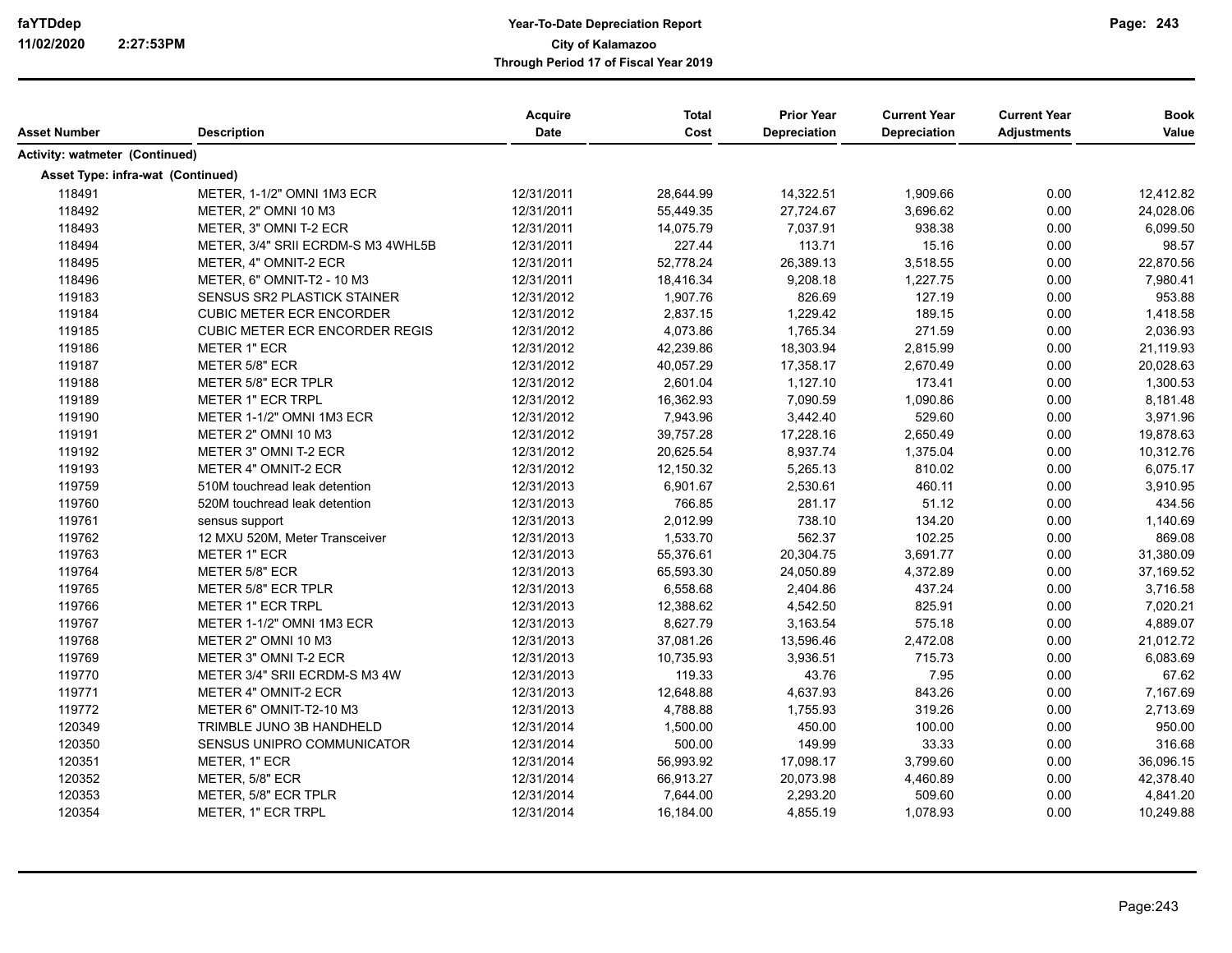| Asset Number                      | <b>Description</b>                                  | <b>Acquire</b><br>Date | <b>Total</b><br>Cost | <b>Prior Year</b><br>Depreciation | <b>Current Year</b><br><b>Depreciation</b> | <b>Current Year</b><br><b>Adjustments</b> | <b>Book</b><br>Value |
|-----------------------------------|-----------------------------------------------------|------------------------|----------------------|-----------------------------------|--------------------------------------------|-------------------------------------------|----------------------|
| Activity: watmeter (Continued)    |                                                     |                        |                      |                                   |                                            |                                           |                      |
| Asset Type: infra-wat (Continued) |                                                     |                        |                      |                                   |                                            |                                           |                      |
| 120355                            | METER, 1-1/2" OMNI 1M3 ECR                          | 12/31/2014             | 3,718.40             | 1,115.51                          | 247.89                                     | 0.00                                      | 2,355.00             |
| 120356                            | METER, 2" OMNI 10 M3                                | 12/31/2014             | 42,347.20            | 12,704.17                         | 2,823.15                                   | 0.00                                      | 26,819.88            |
| 120357                            | METER, 3" OMNI T-2 ECR                              | 12/31/2014             | 12,600.00            | 3,780.00                          | 840.00                                     | 0.00                                      | 7,980.00             |
| 120358                            | METER, 4" OMNIT-2 ECR                               | 12/31/2014             | 5,443.20             | 1,632.96                          | 362.88                                     | 0.00                                      | 3,447.36             |
| 121022                            | MIDLINK WATER PRESSURE MONITORING SYSTEM 12/31/2015 |                        | 12,329.15            | 2,876.79                          | 821.94                                     | 0.00                                      | 8,630.42             |
| 121245                            | METER, 1" ECR                                       | 12/31/2015             | 50,657.50            | 11,820.09                         | 3,377.17                                   | 0.00                                      | 35,460.24            |
| 121246                            | METER, 5/8" ECR                                     | 12/31/2015             | 68,079.13            | 15,885.13                         | 4,538.61                                   | 0.00                                      | 47,655.39            |
| 121247                            | METER, 5/8" ECR TPLR                                | 12/31/2015             | 12,700.80            | 2,963.52                          | 846.72                                     | 0.00                                      | 8,890.56             |
| 121248                            | METER, 1" ECR TRPL                                  | 12/31/2015             | 21,896.00            | 5,109.06                          | 1,459.73                                   | 0.00                                      | 15,327.21            |
| 121249                            | METER, 1-1/2" OMNI 1M3 ECR                          | 12/31/2015             | 6,507.20             | 1,518.34                          | 433.81                                     | 0.00                                      | 4,555.05             |
| 121250                            | METER, 2" OMNI 10 M3                                | 12/31/2015             | 34,546.40            | 8,060.82                          | 2,303.09                                   | 0.00                                      | 24,182.49            |
| 121251                            | METER, 3" OMNI T-2 ECR                              | 12/31/2015             | 11,200.00            | 2,613.34                          | 746.67                                     | 0.00                                      | 7,839.99             |
| 121252                            | METER, 3" W350-ECR TURBO                            | 12/31/2015             | 695.35               | 162.26                            | 46.36                                      | 0.00                                      | 486.73               |
| 121253                            | METER, 4" OMNIT-2 ECR                               | 12/31/2015             | 10,886.40            | 2,540.16                          | 725.76                                     | 0.00                                      | 7,620.48             |
| 121254                            | 5-VN Integral Antenna Unit                          | 12/31/2015             | 1,511.16             | 352.60                            | 100.74                                     | 0.00                                      | 1,057.82             |
| 122054                            | METER, 6" OMNIT-T2 - 10 M3                          | 12/31/2016             | 5,213.60             | 868.93                            | 347.57                                     | 0.00                                      | 3,997.10             |
| 122055                            | METER, 1" ECR                                       | 12/31/2016             | 71,736.00            | 11,956.00                         | 4,782.40                                   | 0.00                                      | 54,997.60            |
| 122056                            | METER, 5/8" ECR                                     | 12/31/2016             | 92,439.20            | 15,406.53                         | 6,162.61                                   | 0.00                                      | 70,870.06            |
| 122057                            | METER, 5/8" ECR TPLR                                | 12/31/2016             | 15,993.60            | 2,665.60                          | 1,066.24                                   | 0.00                                      | 12,261.76            |
| 122058                            | METER, 1" ECR TRPL                                  | 12/31/2016             | 27,064.80            | 4,510.80                          | 1,804.32                                   | 0.00                                      | 20,749.68            |
| 122059                            | METER, 1-1/2" OMNI 1M3 ECR                          | 12/31/2016             | 11,939.20            | 1,989.87                          | 795.95                                     | 0.00                                      | 9,153.38             |
| 122060                            | METER, 2" OMNI 10 M3                                | 12/31/2016             | 50,148.00            | 8,358.00                          | 3,343.20                                   | 0.00                                      | 38,446.80            |
| 122061                            | METER, 3" OMNI T-2 ECR                              | 12/31/2016             | 12,600.00            | 2,100.00                          | 840.00                                     | 0.00                                      | 9,660.00             |
| 122062                            | METER, 3/4" SRII ECRDM-S M3 4WHL5B                  | 12/31/2016             | 1,058.40             | 176.40                            | 70.56                                      | 0.00                                      | 811.44               |
| 122063                            | METER, 4" OMNIT-2 ECR                               | 12/31/2016             | 8,164.80             | 1,360.80                          | 544.32                                     | 0.00                                      | 6,259.68             |
| 122471                            | METER, 6" OMNIT-T2 - 1-M3                           | 12/31/2017             | 5,213.60             | 521.36                            | 347.57                                     | 0.00                                      | 4,344.67             |
| 122472                            | METER, 1" ECR                                       | 12/31/2017             | 59,832.00            | 5,983.20                          | 3,988.80                                   | 0.00                                      | 49,860.00            |
| 122473                            | METER, 5/8" ECR                                     | 12/31/2017             | 108,823.80           | 10,882.38                         | 7,254.92                                   | 0.00                                      | 90,686.50            |
| 122474                            | METER, 5/8" ECR TPLR                                | 12/31/2017             | 24,385.20            | 2,438.52                          | 1,625.68                                   | 0.00                                      | 20,321.00            |
| 122475                            | METER, 1" ECR TRPL                                  | 12/31/2017             | 28,560.00            | 2,856.00                          | 1,904.00                                   | 0.00                                      | 23,800.00            |
| 122476                            | METER, 1-1/2" OMNI 1M3 ECR                          | 12/31/2017             | 13,572.00            | 1,357.20                          | 904.80                                     | 0.00                                      | 11,310.00            |
| 122477                            | METER, 2" OMNI 10 M3                                | 12/31/2017             | 46,406.80            | 4,640.68                          | 3,093.79                                   | 0.00                                      | 38,672.33            |
| 122478                            | METER, 3" OMNI T-2 ECR                              | 12/31/2017             | 18,850.00            | 1,885.00                          | 1,256.67                                   | 0.00                                      | 15,708.33            |
| 122479                            | METER, 3/4" SRII ECRDM-S M3 4WHL5B                  | 12/31/2017             | 725.00               | 72.50                             | 48.33                                      | 0.00                                      | 604.17               |
| 122480                            | METER, 4" OMNIT-2 ECR                               | 12/31/2017             | 10,303.20            | 1,030.32                          | 686.88                                     | 0.00                                      | 8,586.00             |
| 122738                            | NEPTUNE AMI GATEWAY AND SOFTWARE                    | 01/01/2019             | 231,669.60           | 0.00                              | 7,722.32                                   | 0.00                                      | 223,947.28           |
| 123038                            | METER-1" ECR                                        | 12/31/2018             | 54,600.00            | 1,820.00                          | 3,640.00                                   | 0.00                                      | 49,140.00            |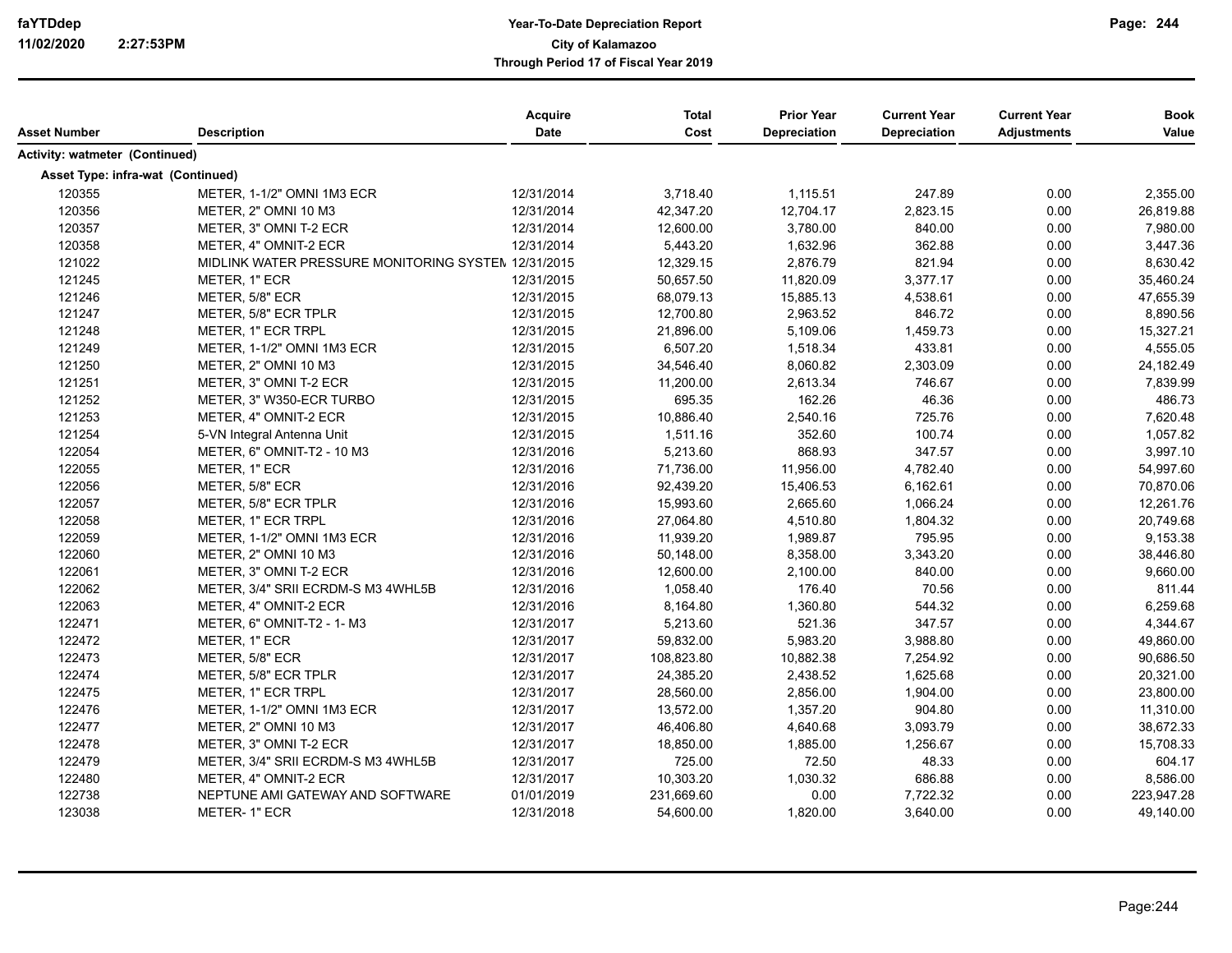| Asset Number                      | <b>Description</b>                                 | <b>Acquire</b><br><b>Date</b> | <b>Total</b><br>Cost | <b>Prior Year</b><br>Depreciation | <b>Current Year</b><br><b>Depreciation</b> | <b>Current Year</b><br><b>Adjustments</b> | <b>Book</b><br>Value |
|-----------------------------------|----------------------------------------------------|-------------------------------|----------------------|-----------------------------------|--------------------------------------------|-------------------------------------------|----------------------|
| Activity: watmeter (Continued)    |                                                    |                               |                      |                                   |                                            |                                           |                      |
| Asset Type: infra-wat (Continued) |                                                    |                               |                      |                                   |                                            |                                           |                      |
| 123039                            | METER-5/8" ECR                                     | 12/31/2018                    | 84,830.00            | 2,827.67                          | 5,655.33                                   | 0.00                                      | 76,347.00            |
| 123040                            | METER- 5/8" ECR TPLR                               | 12/31/2018                    | 15,540.00            | 518.00                            | 1,036.00                                   | 0.00                                      | 13,986.00            |
| 123041                            | METER- 1" ECR TRPL                                 | 12/31/2018                    | 27,370.00            | 912.33                            | 1,824.67                                   | 0.00                                      | 24,633.00            |
| 123042                            | METER-1-1/2" OMNI 1M3 ECR                          | 12/31/2018                    | 14,400.00            | 480.00                            | 960.00                                     | 0.00                                      | 12,960.00            |
| 123043                            | METER-2" OMNI 10 M3                                | 12/31/2018                    | 57,710.00            | 1,923.67                          | 3,847.33                                   | 0.00                                      | 51,939.00            |
| 123044                            | METER-3" OMNI T-2 ECR                              | 12/31/2018                    | 11,250.00            | 375.00                            | 750.00                                     | 0.00                                      | 10,125.00            |
| 123045                            | METER-3/4" SRII ECRDM-S M3 4WHL5B                  | 12/31/2018                    | 2,325.00             | 77.50                             | 155.00                                     | 0.00                                      | 2.092.50             |
| 123046                            | METER-4" OMNIT-2 ECR                               | 12/31/2018                    | 10,185.00            | 339.50                            | 679.00                                     | 0.00                                      | 9,166.50             |
| 123047                            | METER-1" T10 MTR P/C USG 8*X NEPTUNE               | 12/31/2018                    | 193.33               | 6.44                              | 12.89                                      | 0.00                                      | 174.00               |
| 123048                            | METER- 5/8" T10 MTR P/C USG NEPTUNE                | 12/31/2018                    | 97.33                | 3.24                              | 6.49                                       | 0.00                                      | 87.60                |
| 123049                            | METER-1-1/2" ECR/WP                                | 12/31/2018                    | 270.00               | 9.00                              | 18.00                                      | 0.00                                      | 243.00               |
| 123493                            | METER, 1 1/2" T10 REG P/C USG NEPTUNE              | 12/31/2019                    | 196.04               | 0.00                              | 6.53                                       | 0.00                                      | 189.51               |
| 123494                            | METER, ANTENNA 6' & 20' R900I PIT                  | 12/31/2019                    | 1,250.70             | 0.00                              | 41.69                                      | 0.00                                      | 1,209.01             |
| 123495                            | METER, R900 V4 WALL UNIT M10                       | 12/31/2019                    | 149,680.00           | 0.00                              | 4,989.33                                   | 0.00                                      | 144,690.67           |
| 123496                            | METER, 5/8" T10 MTR P/C USG NEPTUNE                | 12/31/2019                    | 120,689.20           | 0.00                              | 4,022.97                                   | 0.00                                      | 116,666.23           |
| 123497                            | METER, 5/8" T10 MTR P/C R900I USG PIT              | 12/31/2019                    | 31,401.49            | 0.00                              | 1,046.72                                   | 0.00                                      | 30,354.77            |
| 123498                            | METER, 3/4" T10 MTR P/C USG NEPTUNE                | 12/31/2019                    | 1,785.29             | 0.00                              | 59.51                                      | 0.00                                      | 1,725.78             |
| 123499                            | METER, 1" T10 MTR P/C USG 8*X NEPTUNE              | 12/31/2019                    | 105,178.94           | 0.00                              | 3,505.96                                   | 0.00                                      | 101,672.98           |
| 123500                            | METER, 1" T10 MTR P/C R900I USG PIT N              | 12/31/2019                    | 48,189.60            | 0.00                              | 1,606.32                                   | 0.00                                      | 46,583.28            |
| 123501                            | METER, 1 1/2" T10 MTR P/C USG*X NEPTUNE            | 12/31/2019                    | 9,445.41             | 0.00                              | 314.85                                     | 0.00                                      | 9,130.56             |
| 123502                            | METER, 2" T10 MTR P/C USG*X NEPTUNE                | 12/31/2019                    | 16,981.44            | 0.00                              | 566.05                                     | 0.00                                      | 16,415.39            |
| 123503                            | METER, 2" T10 MTR P/C R900I USG PIT NEP            | 12/31/2019                    | 10,143.00            | 0.00                              | 338.10                                     | 0.00                                      | 9,804.90             |
| 123504                            | METER, 2" COMPOUND PROCODER NEPTUNE                | 12/31/2019                    | 9,697.52             | 0.00                              | 323.25                                     | 0.00                                      | 9,374.27             |
| 123505                            | METER, 2" HP TURBINE PROCODER NEPTUNE              | 12/31/2019                    | 1,396.00             | 0.00                              | 46.53                                      | 0.00                                      | 1,349.47             |
| 123506                            | METER, 2" COMPOUND PIT PROCODER NEPTUN             | 12/31/2019                    | 1,792.76             | 0.00                              | 59.76                                      | 0.00                                      | 1,733.00             |
| 123507                            | METER, 2" HP TURBINE PIT PROCODER NEPT             | 12/31/2019                    | 839.73               | 0.00                              | 27.99                                      | 0.00                                      | 811.74               |
| 123508                            | METER, 3" COMPOUND PROCODER NEPTUNE                | 12/31/2019                    | 11,453.35            | 0.00                              | 381.78                                     | 0.00                                      | 11,071.57            |
| 123509                            | METER, 4" COMPOUND PROCODER NEPTUNE PIT 12/31/2019 |                               | 6,530.16             | 0.00                              | 217.67                                     | 0.00                                      | 6,312.49             |
| 123642                            | METERS - 8" INVERT FLO METER                       | 12/31/2019                    | 0.05                 | 0.00                              | 0.00                                       | 0.00                                      | 0.05                 |
| 123650                            | METERS - w/Remote (17)                             | 12/31/2019                    | 8.00                 | 0.00                              | 0.27                                       | 0.00                                      | 7.73                 |
| 123653                            | METERS - 1995/96 Meter purchases                   | 12/31/2019                    | 49.00                | 0.00                              | 24.50                                      | 0.00                                      | 24.50                |
| 123654                            | METERS - 100 cf sensus w/ecr register an           | 12/31/2019                    | 10.00                | 0.00                              | 5.00                                       | 0.00                                      | 5.00                 |
| 123655                            | METERS - touch pad                                 | 12/31/2019                    | 29.00                | 0.00                              | 14.50                                      | 0.00                                      | 14.50                |
| 123656                            | METERS - 25 - 5/8"                                 | 12/31/2019                    | 10.00                | 0.00                              | 5.00                                       | 0.00                                      | 5.00                 |
| 123657                            | METERS - 12 - 3/4"                                 | 12/31/2019                    | 56.00                | 0.00                              | 28.00                                      | 0.00                                      | 28.00                |
| 123658                            | METERS - 1 - 3" Turbo Meter                        | 12/31/2019                    | 33.00                | 0.00                              | 16.50                                      | 0.00                                      | 16.50                |
| 123659                            | METERS - 100 cf sensus w/gtr register an           | 12/31/2019                    | 18.00                | 0.00                              | 9.00                                       | 0.00                                      | 9.00                 |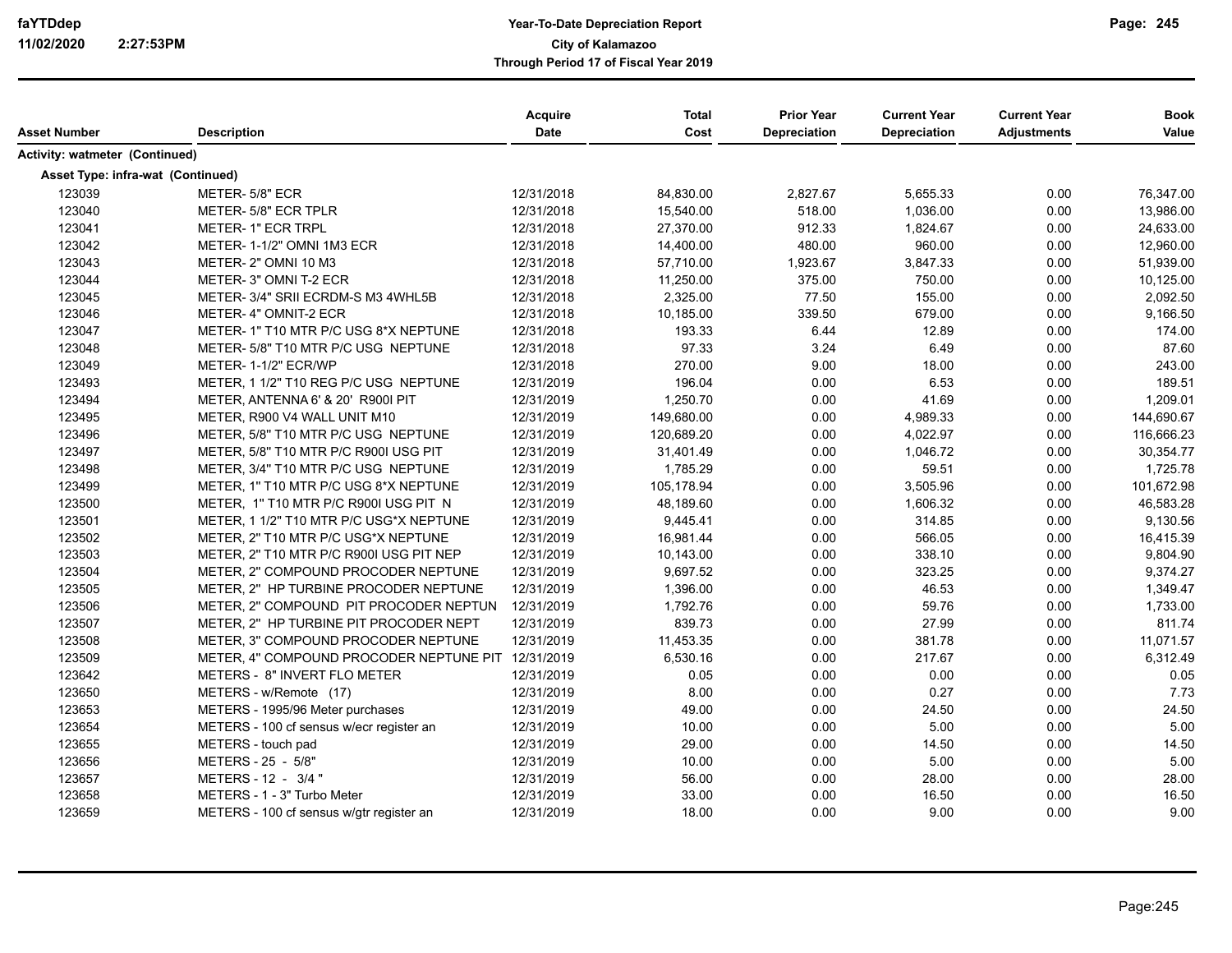| Asset Number                      | <b>Description</b>                        | <b>Acquire</b><br><b>Date</b> | <b>Total</b><br>Cost | <b>Prior Year</b><br><b>Depreciation</b> | <b>Current Year</b><br><b>Depreciation</b> | <b>Current Year</b><br><b>Adjustments</b> | <b>Book</b><br>Value |
|-----------------------------------|-------------------------------------------|-------------------------------|----------------------|------------------------------------------|--------------------------------------------|-------------------------------------------|----------------------|
| Activity: watmeter (Continued)    |                                           |                               |                      |                                          |                                            |                                           |                      |
|                                   |                                           |                               |                      |                                          |                                            |                                           |                      |
| Asset Type: infra-wat (Continued) |                                           |                               |                      |                                          |                                            |                                           |                      |
| 123660                            | METERS - touch pad                        | 12/31/2019                    | 282.00               | 0.00                                     | 141.00                                     | 0.00                                      | 141.00               |
| 123663                            | METERS - 4 - 1" ECR Conver. kits          | 12/31/2019                    | 69.00                | 0.00                                     | 34.50                                      | 0.00                                      | 34.50                |
| 123664                            | <b>METERS - Sensus Meters</b>             | 12/31/2019                    | 45.00                | 0.00                                     | 7.50                                       | 0.00                                      | 37.50                |
| 123665                            | <b>METERS - 3 Sensus Meters</b>           | 12/31/2019                    | 64.00                | 0.00                                     | 10.67                                      | 0.00                                      | 53.33                |
| 123667                            | <b>METERS - Water Meter Additions</b>     | 12/31/2019                    | 792.00               | 0.00                                     | 99.00                                      | 0.00                                      | 693.00               |
| 123668                            | <b>METERS - Water Meter Additions</b>     | 12/31/2019                    | 862.00               | 0.00                                     | 86.20                                      | 0.00                                      | 775.80               |
| 123669                            | METERS - 5 5/8" & 2 3/4" meters rebuilt   | 12/31/2019                    | 142.00               | 0.00                                     | 14.20                                      | 0.00                                      | 127.80               |
| 123670                            | METERS - 6 5/8" & 4 3/4" meteres rebuilt  | 12/31/2019                    | 209.00               | 0.00                                     | 17.42                                      | 0.00                                      | 191.58               |
| 123671                            | METERS - 6 5/8" Mtr 100 cf ECT/TR w/ tou  | 12/31/2019                    | 142.00               | 0.00                                     | 11.83                                      | 0.00                                      | 130.17               |
| 123672                            | METERS - 6 3/4" Mtr 100 cf Conv Kit w/to  | 12/31/2019                    | 100.00               | 0.00                                     | 8.33                                       | 0.00                                      | 91.67                |
|                                   | <b>Asset Type: infra-wat TOTAL</b>        |                               | 8,847,696.16         | 6,004,804.78                             | 322,522.32                                 | 0.00                                      | 2,520,369.06         |
| Asset Type: mach&equip            |                                           |                               |                      |                                          |                                            |                                           |                      |
| 118569                            | AUTOMATIC METER READING SYSTEM            | 10/30/2012                    | 27,009.63            | 27,009.63                                | 0.00                                       | 0.00                                      | 0.00                 |
| 123564                            | <b>EQUIPMENT - Meter Read System</b>      | 12/31/2019                    | 3,598.50             | 0.00                                     | 138.40                                     | 0.00                                      | 3,460.10             |
| 123566                            | <b>EQUIPMENT - 2 Sensus Meter Readers</b> | 12/31/2019                    | 8,550.00             | 0.00                                     | 475.00                                     | 0.00                                      | 8,075.00             |
|                                   | Asset Type: mach&equip TOTAL              |                               | 39,158.13            | 27,009.63                                | 613.40                                     | 0.00                                      | 11,535.10            |
|                                   | <b>Activity: watmeter TOTAL</b>           |                               | 8,886,854.29         | 6,031,814.41                             | 323, 135. 72                               | 0.00                                      | 2,531,904.16         |
| Activity: watpump                 |                                           |                               |                      |                                          |                                            |                                           |                      |
| Asset Type: bldg&imp              |                                           |                               |                      |                                          |                                            |                                           |                      |
| 100056                            | BUILDING: PUMP STATION #3: 25' X 50       | 07/01/1919                    | 8,102.24             | 8,102.24                                 | 0.00                                       | 0.00                                      | 0.00                 |
| 100057                            | <b>BUILDING: PUMP STATION #5</b>          | 07/01/1919                    | 9,904.23             | 9,904.23                                 | 0.00                                       | 0.00                                      | 0.00                 |
| 100196                            | BUILDING; PUMP STATION #6; 20' X 50       | 07/01/1940                    | 12,342.75            | 12,342.75                                | 0.00                                       | 0.00                                      | 0.00                 |
| 100251                            | BUILDING; PUMP STATION #7; 16' X 21       | 07/01/1946                    | 5,647.07             | 5,647.07                                 | 0.00                                       | 0.00                                      | 0.00                 |
| 100356                            | BUILDING: PUMP STATION #8: 20' X 22       | 07/01/1950                    | 42,960.16            | 42,960.16                                | 0.00                                       | 0.00                                      | 0.00                 |
| 100582                            | BUILDING; PUMP STATION #9; 30' X 44       | 07/01/1955                    | 37,501.64            | 37,501.64                                | 0.00                                       | 0.00                                      | 0.00                 |
| 100584                            | BUILDING; PUMP STATION #10; 20' X 2       | 07/01/1955                    | 11,810.51            | 11,810.51                                | 0.00                                       | 0.00                                      | 0.00                 |
| 100713                            | BUILDING; PUMP STATION #17; 15' X 1       | 07/01/1956                    | 2.876.39             | 2,876.39                                 | 0.00                                       | 0.00                                      | 0.00                 |
| 100714                            | <b>BUILDING: STRUCTURES</b>               | 07/01/1956                    | 1,744.30             | 1,744.30                                 | 0.00                                       | 0.00                                      | 0.00                 |
| 100715                            | BUILDING; PUMP STATION #16; 13' X 3       | 07/01/1956                    | 2,876.39             | 2,876.39                                 | 0.00                                       | 0.00                                      | 0.00                 |
| 100716                            | BUILDING; PUMP STATION #15; 13' X 1       | 07/01/1956                    | 2,876.39             | 2,876.39                                 | 0.00                                       | 0.00                                      | 0.00                 |
| 100718                            | BUILDING; PUMP STATION #12; 18' X 3       | 07/01/1956                    | 8,530.75             | 8,530.75                                 | 0.00                                       | 0.00                                      | 0.00                 |
| 100720                            | BUILDING; PUMP STATION #13; 18' X 4       | 07/01/1956                    | 8,228.00             | 8,228.00                                 | 0.00                                       | 0.00                                      | 0.00                 |
| 100812                            | BUILDING: PUMP STATION #14: 18' X 3       | 07/01/1957                    | 7,687.60             | 7,687.60                                 | 0.00                                       | 0.00                                      | 0.00                 |
| 101013                            | BUILDING; PUMP STATION #18; 14' X 2       | 07/01/1960                    | 4,094.20             | 4,094.20                                 | 0.00                                       | 0.00                                      | 0.00                 |
| 101095                            | BUILDING; PUMP STATION #19; 14' X 2       | 07/01/1961                    | 3,698.26             | 3,698.26                                 | 0.00                                       | 0.00                                      | 0.00                 |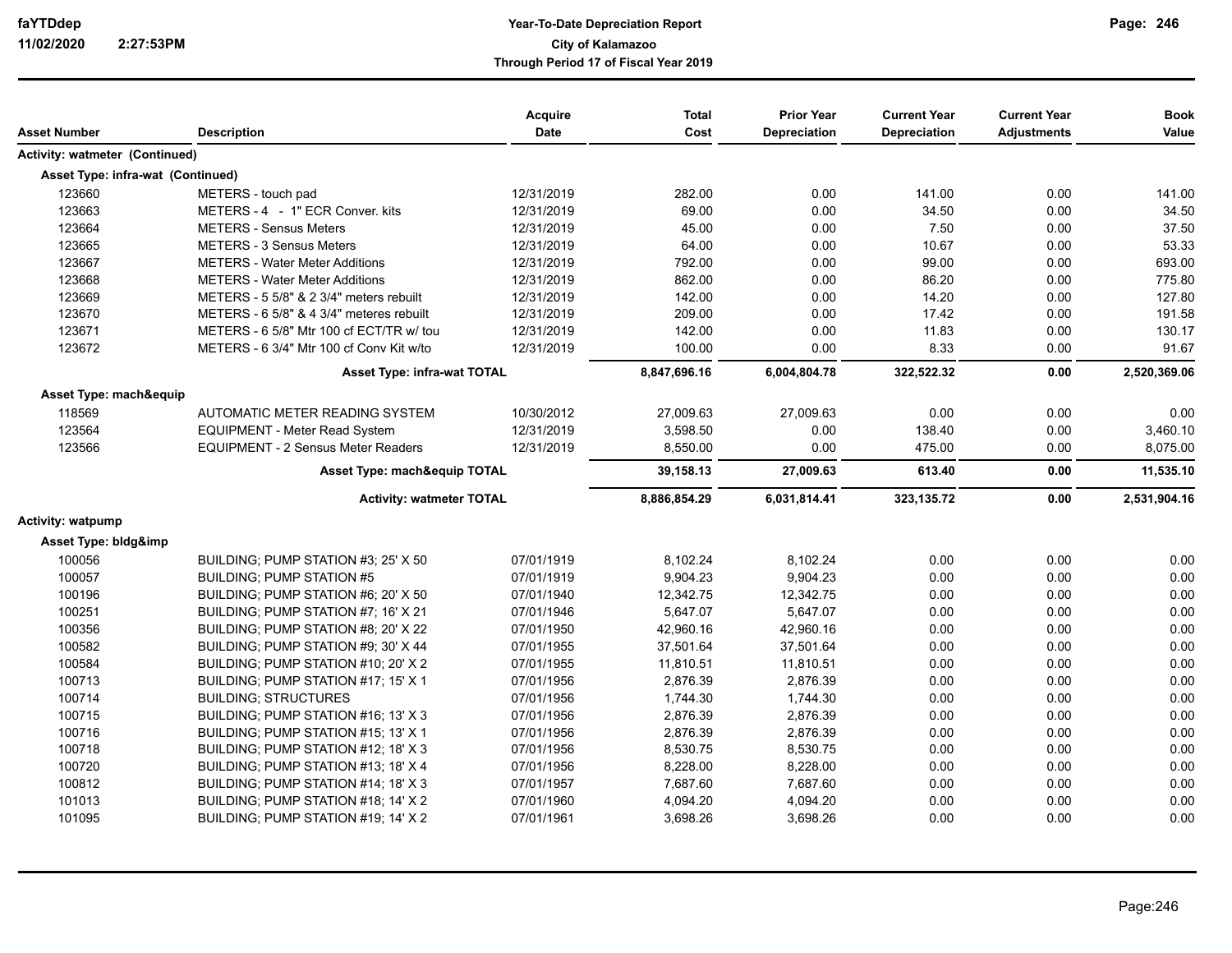|                                  |                                            | Acquire     | <b>Total</b> | <b>Prior Year</b>   | <b>Current Year</b> | <b>Current Year</b> | <b>Book</b>  |
|----------------------------------|--------------------------------------------|-------------|--------------|---------------------|---------------------|---------------------|--------------|
| Asset Number                     | <b>Description</b>                         | <b>Date</b> | Cost         | <b>Depreciation</b> | Depreciation        | <b>Adjustments</b>  | Value        |
| Activity: watpump (Continued)    |                                            |             |              |                     |                     |                     |              |
| Asset Type: bldg&imp (Continued) |                                            |             |              |                     |                     |                     |              |
| 101281                           | BUILDING; PUMP STATION #22; 20' X 3        | 07/01/1963  | 12,653.99    | 12,653.99           | 0.00                | 0.00                | 0.00         |
| 101684                           | BUILDING; REBUILD PUMP STATION #2          | 07/01/1966  | 12,157.61    | 12,157.61           | 0.00                | 0.00                | 0.00         |
| 102414                           | <b>BUILDING: PUMP STATION #3</b>           | 07/01/1970  | 23,682.76    | 22,972.29           | 473.64              | 0.00                | 236.83       |
| 102418                           | BUILDING; PUMP STATION #3; REMODELI        | 07/01/1970  | 4,045.41     | 3,924.06            | 80.90               | 0.00                | 40.45        |
| 102688                           | <b>BUILDING: PUMP STATION #6</b>           | 07/01/1972  | 3,688.44     | 3,430.27            | 73.76               | 0.00                | 184.41       |
| 102759                           | <b>BUILDING: REBUILD CHEMICAL ROOMS</b>    | 07/01/1973  | 11,676.39    | 11,676.39           | 0.00                | 0.00                | 0.00         |
| 102760                           | BUILDING; PUMP STATION #24; 104' X         | 07/01/1973  | 104,169.72   | 94,794.40           | 2,083.41            | 0.00                | 7,291.91     |
| 103669                           | BUILDING; PUMP STATION #25; 90' X 3        | 07/01/1979  | 215,792.20   | 170,475.78          | 4,315.85            | 0.00                | 41,000.57    |
| 103674                           | <b>BUILDING: SPACE HEATING OIL TO GAS</b>  | 07/01/1979  | 1,453.39     | 1,453.39            | 0.00                | 0.00                | 0.00         |
| 104027                           | <b>BUILDING: REPLACE ROOF</b>              | 07/01/1981  | 2,932.99     | 2,932.99            | 0.00                | 0.00                | 0.00         |
| 104279                           | <b>BUILDING: PUMP STATION #4: CONSTRUC</b> | 07/01/1982  | 326,726.99   | 238,510.71          | 6,534.54            | 0.00                | 81,681.74    |
| 104401                           | BUILDING; PUMP STATION #11; REPLACE        | 07/01/1983  | 2,289.33     | 2,289.33            | 0.00                | 0.00                | 0.00         |
| 104402                           | BUILDING; PUMP STATION #12; REPLACE        | 07/01/1983  | 2,289.33     | 2,289.33            | 0.00                | 0.00                | 0.00         |
| 104408                           | <b>BUILDING: PUMP STATION #14: REPLACE</b> | 07/01/1983  | 2,289.33     | 2,289.33            | 0.00                | 0.00                | 0.00         |
| 105030                           | <b>BUILDING: PUMP STATION #8: REPLACE</b>  | 07/01/1985  | 5,809.00     | 5,809.00            | 0.00                | 0.00                | 0.00         |
| 106281                           | BUILDING; PUMP STATION #39; 28' X 3        | 07/01/1989  | 778,574.47   | 459,358.95          | 15,571.49           | 0.00                | 303,644.03   |
| 106292                           | BUILDING; PUMP STATION #9; CONSTRUC        | 07/01/1989  | 955,438.29   | 563,708.61          | 19,108.77           | 0.00                | 372,620.91   |
| 106576                           | BUILDING; PUMP STATION #24; REPLACE        | 07/01/1990  | 11,686.00    | 11,686.00           | 0.00                | 0.00                | 0.00         |
| 106879                           | BUILDING; PUMP STATION #11; CONSTRU        | 07/01/1991  | 1,810,516.00 | 995,783.80          | 36,210.32           | 0.00                | 778,521.88   |
| 107185                           | BUILDING; PUMP STATION #12; 18' X 3        | 07/01/1992  | 24,546.00    | 13,009.38           | 490.92              | 0.00                | 11,045.70    |
| 107370                           | BUILDING; PUMP STATION #9; REWIRE          | 07/01/1993  | 38,339.00    | 38,339.00           | 0.00                | 0.00                | 0.00         |
| 107371                           | <b>BUILDING: PUMP STATION #25: REPLACE</b> | 07/01/1993  | 8,625.00     | 8,625.00            | 0.00                | 0.00                | 0.00         |
| 108123                           | RENOVATE CENTRAL PUMP STATI                | 07/01/1995  | 472.00       | 221.84              | 9.44                | 0.00                | 240.72       |
| 108127                           | NEW ROOF FOR PUMP STATION 2                | 07/01/1995  | 4,100.00     | 1,927.00            | 82.00               | 0.00                | 2,091.00     |
| 108128                           | <b>MOTHBALL STA 11</b>                     | 07/01/1995  | 3,145.20     | 1,478.22            | 62.91               | 0.00                | 1,604.07     |
| 108129                           | STA 25 OVERHEAD DOOR                       | 07/01/1995  | 7,300.00     | 3,431.00            | 146.00              | 0.00                | 3,723.00     |
| 108653                           | NEW BOOSTER STA#31                         | 07/01/1996  | 39,879.00    | 17,945.55           | 797.58              | 0.00                | 21,135.87    |
| 108654                           | CENTRAL WELLFIELD-1994 ADD'                | 07/01/1996  | 7,427,390.00 | 3,342,325.50        | 148,547.80          | 0.00                | 3,936,516.70 |
| 108655                           | STATION #22 RENOVATIONS                    | 07/01/1996  | 82,996.00    | 37,348.20           | 1,659.92            | 0.00                | 43,987.88    |
| 108664                           | STATION #31-BOOSTER STATION                | 07/01/1996  | 232,360.00   | 104,562.00          | 4,647.20            | 0.00                | 123,150.80   |
| 108993                           | CENTRAL WELLFIELD-1994 ADD'                | 07/01/1997  | 65,905.55    | 28,339.37           | 1,318.11            | 0.00                | 36,248.07    |
| 108994                           | Reroof well houses 12,14 an                | 07/01/1997  | 12,598.00    | 12,598.00           | 0.00                | 0.00                | 0.00         |
| 111065                           | Precast Stone Building to r                | 07/01/2001  | 34,823.00    | 30,470.12           | 1,741.15            | 0.00                | 2,611.73     |
| 111580                           | STA 24 ROOF SYS REPL                       | 07/01/2002  | 10,800.00    | 8,910.00            | 540.00              | 0.00                | 1,350.00     |
| 112448                           | Constr Prss Red Sta #32 - A                | 07/01/2003  | 136,348.19   | 42,267.90           | 2,726.97            | 0.00                | 91,353.32    |
| 112449                           | HVAC Upgrade - Central Pump                | 07/01/2003  | 6,167.00     | 4,779.42            | 308.35              | 0.00                | 1,079.23     |
| 112459                           | Constr Prss Red Sta #34 - K                | 07/01/2003  | 136,348.18   | 42,267.89           | 2,726.97            | 0.00                | 91,353.32    |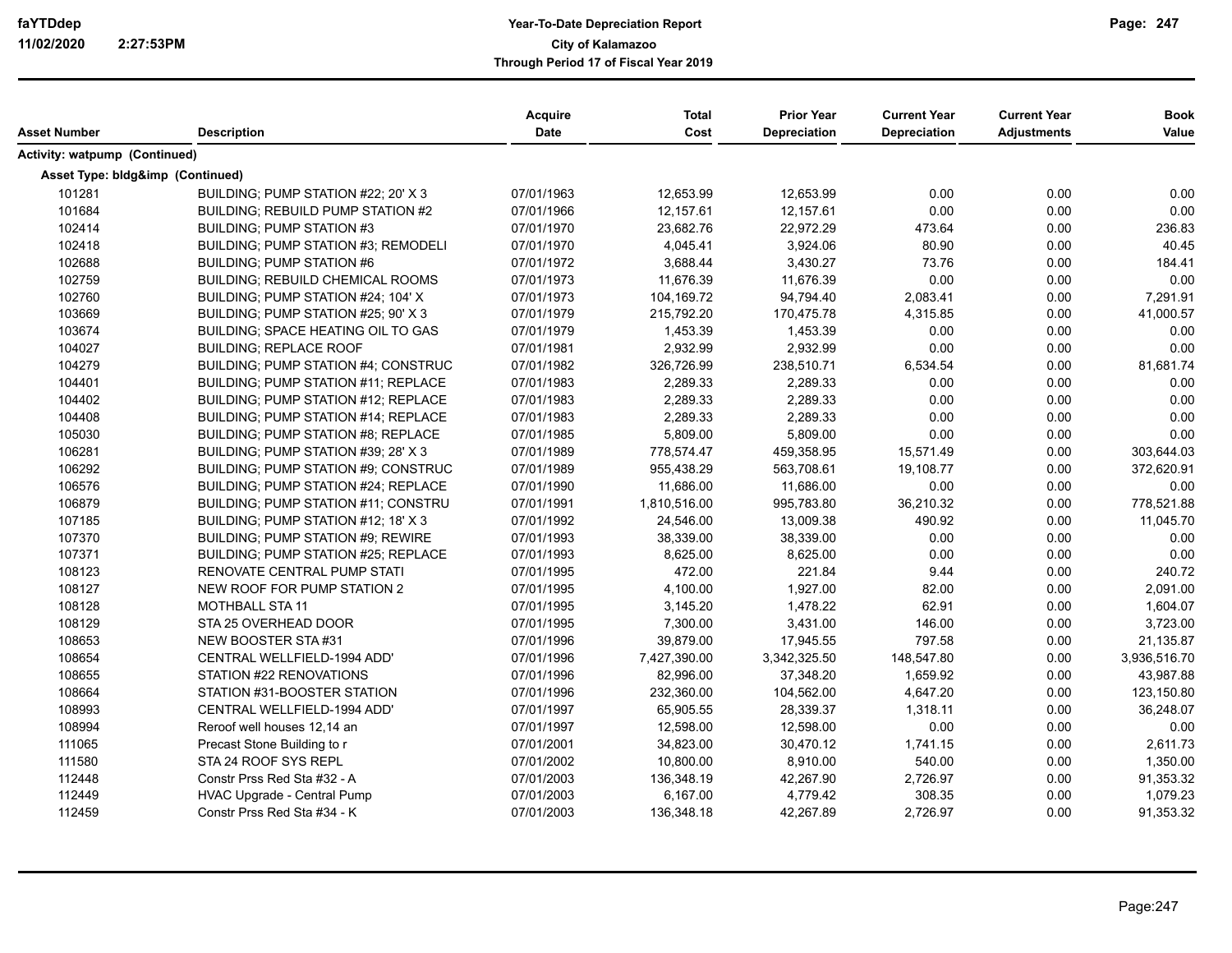| Asset Number                     | <b>Description</b>                                  | <b>Acquire</b><br>Date | <b>Total</b><br>Cost | <b>Prior Year</b><br><b>Depreciation</b> | <b>Current Year</b><br>Depreciation | <b>Current Year</b><br><b>Adjustments</b> | <b>Book</b><br>Value |
|----------------------------------|-----------------------------------------------------|------------------------|----------------------|------------------------------------------|-------------------------------------|-------------------------------------------|----------------------|
|                                  |                                                     |                        |                      |                                          |                                     |                                           |                      |
| Activity: watpump (Continued)    |                                                     |                        |                      |                                          |                                     |                                           |                      |
| Asset Type: bldg&imp (Continued) |                                                     |                        |                      |                                          |                                     |                                           |                      |
| 115814                           | BUILDING: PUMP STATION #2; 20' X 14                 | 07/01/1926             | 5,273.04             | 5,273.04                                 | 0.00                                | 0.00                                      | 0.00                 |
| 117071                           | REHAB BLDGS @ WELL STATION #3                       | 12/31/2008             | 31,465.00            | 6,607.65                                 | 629.30                              | 0.00                                      | 24,228.05            |
| 117372                           | BOOSTER/BLEEDER STA#11                              | 12/31/2009             | 168,404.08           | 31,996.76                                | 3,368.08                            | 0.00                                      | 133,039.24           |
| 117373                           | PIPES & VALVES                                      | 12/31/2009             | 72,773.16            | 13,826.87                                | 1,455.46                            | 0.00                                      | 57,490.83            |
| 117376                           | STA#11 BUILDING                                     | 12/31/2009             | 58,523.31            | 11,119.47                                | 1,170.47                            | 0.00                                      | 46,233.37            |
| 117381                           | <b>ROOF</b>                                         | 12/31/2009             | 6,622.46             | 1,258.28                                 | 132.45                              | 0.00                                      | 5,231.73             |
| 117383                           | <b>PS - 31 IMPROVEMENTS</b>                         | 12/31/2009             | 16,331.65            | 3,102.99                                 | 326.63                              | 0.00                                      | 12,902.03            |
| 117384                           | KL BOOSTER/BLEEDER #35                              | 12/31/2009             | 341,562.77           | 64,896.94                                | 6,831.26                            | 0.00                                      | 269,834.57           |
| 117386                           | KL BOOSTER/BLEEDER #35                              | 12/31/2009             | 101,062.90           | 19,201.97                                | 2,021.26                            | 0.00                                      | 79,839.67            |
| 118233                           | Booster Bleeder at Sta 11A                          | 12/31/2011             | 9,773.79             | 1,466.10                                 | 195.48                              | 0.00                                      | 8,112.21             |
| 118242                           | Pressure Reducing Station #36                       | 12/31/2011             | 238,620.29           | 35,692.59                                | 4,774.80                            | 0.00                                      | 198,152.90           |
| 119039                           | CENTRAL PUMP STATION #1-ROOF REPLACEMENT 12/31/2012 |                        | 56,351.74            | 7,325.72                                 | 1,127.03                            | 0.00                                      | 47,898.99            |
| 119040                           | EAST KILGORE PUMP STATION #8-ROOF REPLAC            | 12/31/2012             | 5,412.13             | 703.56                                   | 108.24                              | 0.00                                      | 4,600.33             |
| 119041                           | DEHAAN PUMP STATION #12-ROOF REPLACEMEN1 12/31/2012 |                        | 16,742.13            | 2,176.46                                 | 334.84                              | 0.00                                      | 14,230.83            |
| 119042                           | EMERALD DRIVE PUMP STATION #18-ROOF REPL 12/31/2012 |                        | 7,210.00             | 937.30                                   | 144.20                              | 0.00                                      | 6,128.50             |
| 119043                           | MORROW POND PUMP STATION #39-ROOF REPLA(12/31/2012  |                        | 19,570.00            | 2,544.10                                 | 391.40                              | 0.00                                      | 16,634.50            |
| 121014                           | 1/4"X2"X96" GARAGE DOOR                             | 12/31/2015             | 18,923.00            | 3,311.53                                 | 946.15                              | 0.00                                      | 14,665.32            |
| 121015                           | 1/4"X2X96" GARAGE DOOR                              | 12/31/2015             | 18,923.00            | 3,311.53                                 | 946.15                              | 0.00                                      | 14,665.32            |
| 121019                           | PS #5-PUMPHOUSE ROOF                                | 12/31/2015             | 8,179.00             | 1,431.33                                 | 408.95                              | 0.00                                      | 6,338.72             |
| 121726                           | PUMP STATION #3 UPGRADES                            | 12/31/2012             | 90,169.48            | 29,305.08                                | 4,508.47                            | 0.00                                      | 56,355.93            |
| 121741                           | PS #31/PRAIRIE AVE-REPLACE ROOF                     | 12/31/2014             | 6,794.00             | 3,057.30                                 | 679.40                              | 0.00                                      | 3,057.30             |
| 121742                           | PS #6/MERRILL ST-REPLACE ROOF                       | 12/31/2014             | 12,113.00            | 5,450.85                                 | 1,211.30                            | 0.00                                      | 5,450.85             |
| 121743                           | PS #10/E MICHIGAN-REPLACE ROOF                      | 12/31/2014             | 8,567.00             | 3,855.15                                 | 856.70                              | 0.00                                      | 3,855.15             |
| 121787                           | PS #26-MAPLE GLEN BOOSTER/BLEEDER                   | 12/31/2016             | 10,503.19            | 525.15                                   | 210.06                              | 0.00                                      | 9,767.98             |
| 122703                           | PARCHMENT BLEEDER STATION #42                       | 03/01/2019             | 152,419.11           | 0.00                                     | 1,524.19                            | 0.00                                      | 150,894.92           |
| 122756                           | PARCHMENT BLEEDER STATION #43                       | 03/01/2019             | 152,419.11           | 0.00                                     | 1,524.19                            | 0.00                                      | 150,894.92           |
| 123235                           | PARCHMENT BLEEDER STATION #44                       | 03/01/2019             | 152,419.11           | 0.00                                     | 1,524.19                            | 0.00                                      | 150,894.92           |
| 123513                           | STA #25 ROOF REPLACEMENT                            | 12/31/2019             | 30,238.00            | 0.00                                     | 755.95                              | 0.00                                      | 29,482.05            |
| 123514                           | PRESSURE REDUCING STA #41 - KL LANDFILL             | 12/31/2019             | 422,891.79           | 0.00                                     | 4,228.92                            | 0.00                                      | 418,662.87           |
| 123516                           | BOOSTER/BLEEDER STA#40                              | 12/31/2019             | 937,368.37           | 0.00                                     | 9,373.68                            | 0.00                                      | 927,994.69           |
| 123679                           | <b>TOWER - WATER TOWER</b>                          | 12/31/2019             | 5,218.00             | 0.00                                     | 652.25                              | 0.00                                      | 4,565.75             |
| 123680                           | TOWER - RUSTPROOF UNIT                              | 12/31/2019             | 36.00                | 0.00                                     | 4.50                                | 0.00                                      | 31.50                |
| 123681                           | <b>TOWER - PRESSURE ALARM</b>                       | 12/31/2019             | 30.00                | 0.00                                     | 3.75                                | 0.00                                      | 26.25                |
| 123686                           | TOWER - Repaint Interior of Water Tower             | 12/31/2019             | 31,397.00            | 0.00                                     | 826.24                              | 0.00                                      | 30,570.76            |
| 123687                           | <b>TOWER - Repaint Water Tower</b>                  | 12/31/2019             | 72.765.00            | 0.00                                     | 3,307.50                            | 0.00                                      | 69,457.50            |
|                                  |                                                     |                        |                      |                                          |                                     |                                           |                      |
|                                  | Asset Type: bldg&imp TOTAL                          |                        | 16,017,966.25        | 6,786,300.22                             | 306,761.44                          | 0.00                                      | 8,924,904.59         |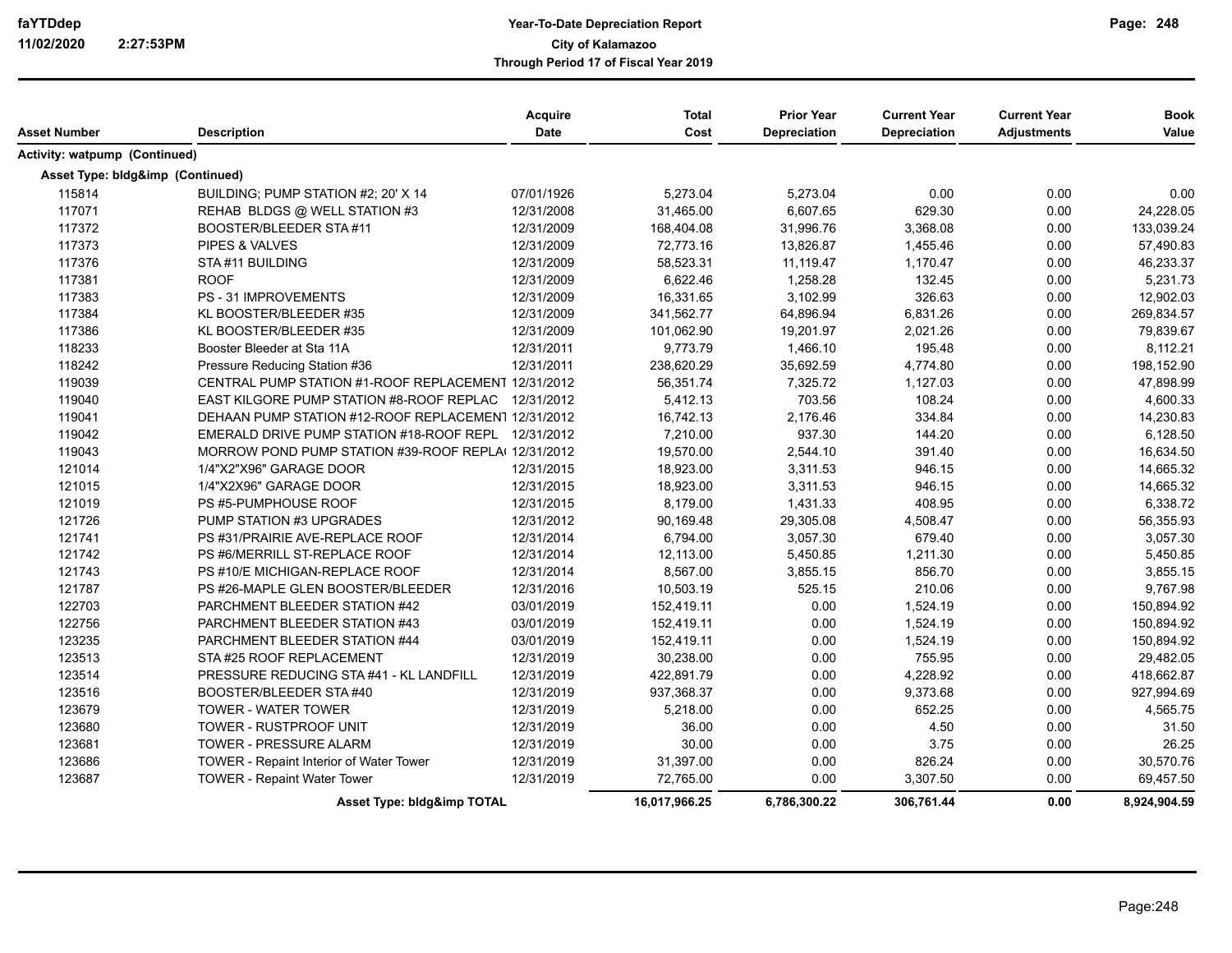| Asset Number                         | <b>Description</b>                 | Acquire<br>Date | <b>Total</b><br>Cost | <b>Prior Year</b><br><b>Depreciation</b> | <b>Current Year</b><br><b>Depreciation</b> | <b>Current Year</b><br><b>Adjustments</b> | <b>Book</b><br>Value |
|--------------------------------------|------------------------------------|-----------------|----------------------|------------------------------------------|--------------------------------------------|-------------------------------------------|----------------------|
| <b>Activity: watpump (Continued)</b> |                                    |                 |                      |                                          |                                            |                                           |                      |
| Asset Type: infra-wat                |                                    |                 |                      |                                          |                                            |                                           |                      |
| 100255                               | <b>DISCHARGE PIPING</b>            | 07/01/1946      | 5,448.26             | 5,448.26                                 | 0.00                                       | 0.00                                      | 0.00                 |
| 100587                               | <b>COLLECTOR MAIN FOR #9 STA</b>   | 07/01/1955      | 52,488.98            | 52,488.98                                | 0.00                                       | 0.00                                      | 0.00                 |
| 100924                               | DISCH PIPE WELL 2 STA 18           | 07/01/1959      | 3,772.48             | 3,772.48                                 | 0.00                                       | 0.00                                      | 0.00                 |
| 101032                               | DISCG. PIPING-CC FIELD WELLS       | 07/01/1960      | 8,928.68             | 8,928.68                                 | 0.00                                       | 0.00                                      | 0.00                 |
| 101105                               | DISCH. MAINS WELL 1P2 STA 19       | 07/01/1961      | 5,902.21             | 5,902.21                                 | 0.00                                       | 0.00                                      | 0.00                 |
| 101199                               | <b>COLLECTOR MAIN STA 13</b>       | 07/01/1962      | 21,012.68            | 21,012.68                                | 0.00                                       | 0.00                                      | 0.00                 |
| 101292                               | COLL. MAIN WELL 4                  | 07/01/1963      | 2,337.66             | 2,337.66                                 | 0.00                                       | 0.00                                      | 0.00                 |
| 101294                               | COLLEC. MAINS DISCHAR. FLANGE      | 07/01/1963      | 6,531.49             | 6,531.49                                 | 0.00                                       | 0.00                                      | 0.00                 |
| 101465                               | SAFTEY BELT & CABLE-STOR. BANK     | 07/01/1964      | 797.55               | 797.55                                   | 0.00                                       | 0.00                                      | 0.00                 |
| 101555                               | COLL. MAINS WELL 4 STA 11          | 07/01/1965      | 7,380.61             | 7,380.61                                 | 0.00                                       | 0.00                                      | 0.00                 |
| 101707                               | EXTENT. COLL MAIN TO D WELL        | 07/01/1966      | 1,184.22             | 1,184.22                                 | 0.00                                       | 0.00                                      | 0.00                 |
| 102342                               | COLL. MAIN SYS - SPRING VALLEY     | 07/01/1969      | 7,938.00             | 3,929.31                                 | 79.38                                      | 0.00                                      | 3,929.31             |
| 102431                               | PARK ST STAT. - SECTION HEADER     | 07/01/1970      | 9,163.37             | 8,888.49                                 | 183.25                                     | 0.00                                      | 91.63                |
| 102612                               | 8 COLL MAIN WELL 4                 | 07/01/1971      | 2,535.85             | 2,409.08                                 | 50.71                                      | 0.00                                      | 76.06                |
| 102622                               | COLLECTOR MAINS STA 12,13, 14      | 07/01/1971      | 17,290.17            | 16,425.64                                | 345.81                                     | 0.00                                      | 518.72               |
| 102775                               | MAINS & CONN STA 24                | 07/01/1973      | 44,822.82            | 40,788.81                                | 896.45                                     | 0.00                                      | 3,137.56             |
| 102803                               | MAINS & COLL. STA 24-24            | 07/01/1973      | 31,102.36            | 14,151.50                                | 311.03                                     | 0.00                                      | 16,639.83            |
| 102813                               | STA 24 ENG TRANS FROM 105          | 07/01/1973      | 148.47               | 135.13                                   | 2.97                                       | 0.00                                      | 10.37                |
| 102896                               | <b>TAPPING VALUE</b>               | 07/01/1974      | 172.04               | 153.10                                   | 3.44                                       | 0.00                                      | 15.50                |
| 102962                               | PIT AT JUNCTION C-2,D              | 07/01/1975      | 6,316.84             | 5,495.69                                 | 126.33                                     | 0.00                                      | 694.82               |
| 103019                               | PERMANET CATHODIS PROTCT           | 07/01/1976      | 14,875.00            | 12,643.75                                | 297.50                                     | 0.00                                      | 1,933.75             |
| 103692                               | TRANS FROM 148.90                  | 07/01/1979      | 88,714.10            | 70,084.11                                | 1,774.29                                   | 0.00                                      | 16,855.70            |
| 104326                               | 320'8 COLL. MAIN C2-7              | 07/01/1982      | 6,564.73             | 6,564.73                                 | 0.00                                       | 0.00                                      | 0.00                 |
| 104327                               | MAPLE STATION WELL FIELD           | 07/01/1982      | 34,443.80            | 25,143.99                                | 688.87                                     | 0.00                                      | 8,610.94             |
| 104566                               | 150' 8 COLL MAIN & 455' 12         | 07/01/1983      | 12,537.82            | 8,901.87                                 | 250.76                                     | 0.00                                      | 3,385.19             |
| 105798                               | RECONSTRUCT ST # 19/J8852202       | 07/01/1987      | 60.00                | 37.80                                    | 1.20                                       | 0.00                                      | 21.00                |
| 108176                               | ELECT'L SERVICE REPL/ 5 STO        | 07/01/1995      | 7,497.54             | 3,523.83                                 | 149.95                                     | 0.00                                      | 3,823.76             |
| 108179                               | <b>FIVE PRESSURE METER STATION</b> | 07/01/1995      | 17,877.53            | 8,402.43                                 | 357.55                                     | 0.00                                      | 9,117.55             |
| 108181                               | PRESS RELIEF VALVES AND DI         | 07/01/1995      | 3,323.63             | 1,562.05                                 | 66.47                                      | 0.00                                      | 1,695.11             |
| 109161                               | <b>HYDROGOLOICAL STUDIES</b>       | 07/01/1997      | 83.21                | 0.00                                     | 0.00                                       | 0.00                                      | 83.21                |
| 109742                               | ROSS TWNSHIP WLLFLD - Surf         | 07/01/1998      | 273,894.00           | 0.00                                     | 0.00                                       | 0.00                                      | 273,894.00           |
| 110145                               | 1998 NEW/REPL WELLS hydrog         | 07/01/1999      | 20,000.00            | 0.00                                     | 0.00                                       | 0.00                                      | 20,000.00            |
| 117382                               | <b>WELL</b>                        | 12/31/2009      | 40,231.60            | 7,643.99                                 | 804.63                                     | 0.00                                      | 31,782.98            |
| 117696                               | PS 1 WELL                          | 12/31/2010      | 38,056.95            | 6,469.69                                 | 761.14                                     | 0.00                                      | 30,826.12            |
| 117700                               | PS 1 WELL                          | 12/31/2010      | 99,853.91            | 16,975.18                                | 1,997.08                                   | 0.00                                      | 80,881.65            |
| 117705                               | PS 38 WELL                         | 12/31/2010      | 280,731.52           | 47,724.36                                | 5,614.63                                   | 0.00                                      | 227,392.53           |
| 118225                               | <b>Well 1-2</b>                    | 12/31/2011      | 26,388.25            | 3,958.24                                 | 527.77                                     | 0.00                                      | 21,902.24            |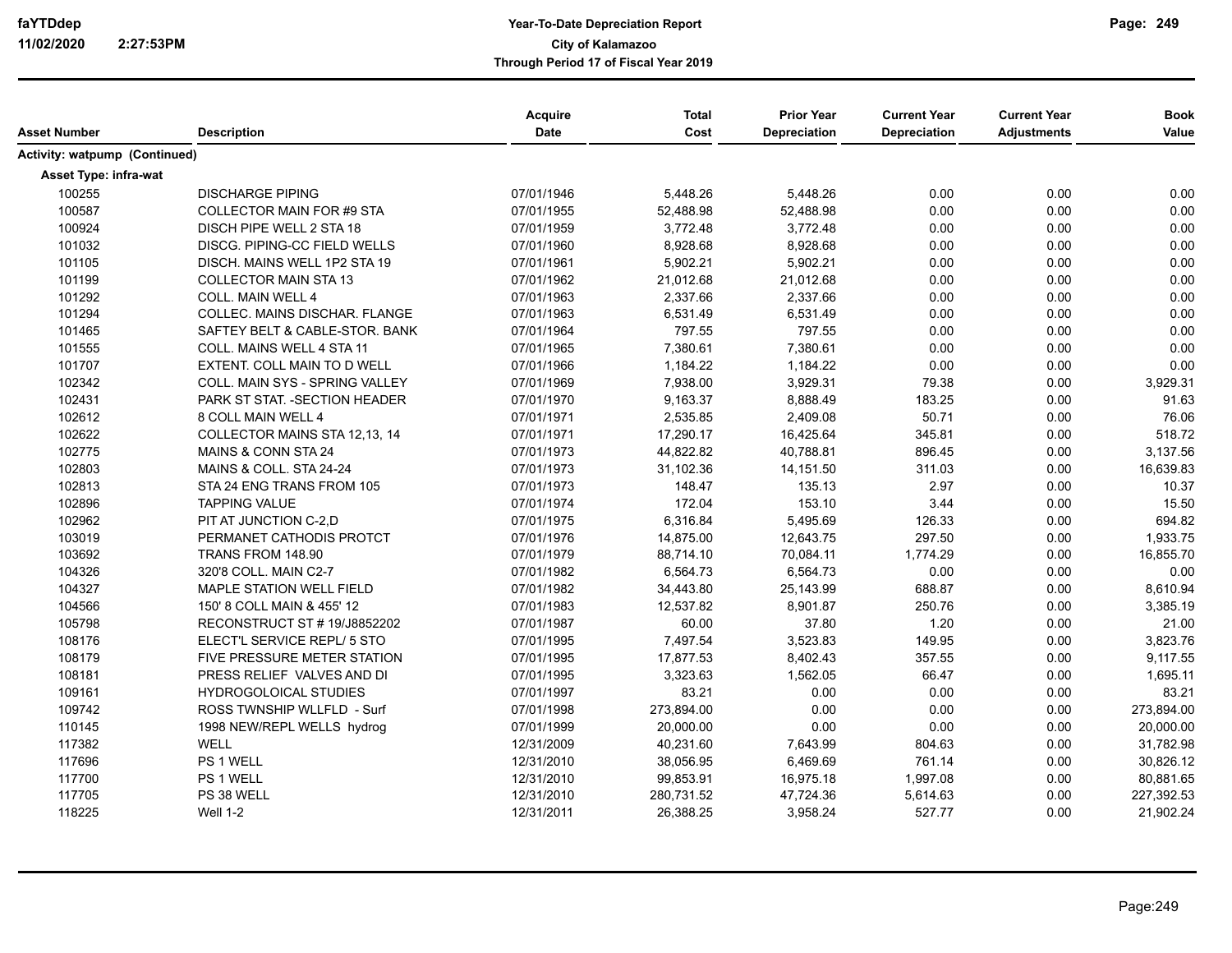| Asset Number                         | <b>Description</b>                  | <b>Acquire</b><br><b>Date</b> | <b>Total</b><br>Cost | <b>Prior Year</b><br><b>Depreciation</b> | <b>Current Year</b><br>Depreciation | <b>Current Year</b><br><b>Adjustments</b> | <b>Book</b><br>Value |
|--------------------------------------|-------------------------------------|-------------------------------|----------------------|------------------------------------------|-------------------------------------|-------------------------------------------|----------------------|
| <b>Activity: watpump (Continued)</b> |                                     |                               |                      |                                          |                                     |                                           |                      |
| Asset Type: infra-wat (Continued)    |                                     |                               |                      |                                          |                                     |                                           |                      |
| 118226                               | <b>Well 1-5</b>                     | 12/31/2011                    | 20,347.36            | 3,052.12                                 | 406.95                              | 0.00                                      | 16,888.29            |
| 118227                               | Well 11-3A                          | 12/31/2011                    | 17,775.00            | 2,666.25                                 | 355.50                              | 0.00                                      | 14,753.25            |
| 118228                               | Well 14-3A                          | 12/31/2011                    | 17,290.00            | 2,593.50                                 | 345.80                              | 0.00                                      | 14,350.70            |
| 118229                               | <b>Well 14-4A</b>                   | 12/31/2011                    | 18,754.00            | 2,813.10                                 | 375.08                              | 0.00                                      | 15,565.82            |
| 118230                               | <b>Well 18-2A</b>                   | 12/31/2011                    | 20,469.00            | 3,070.35                                 | 409.38                              | 0.00                                      | 16,989.27            |
| 118231                               | <b>Well 25-5</b>                    | 12/31/2011                    | 10,705.00            | 1,605.75                                 | 214.10                              | 0.00                                      | 8,885.15             |
| 118232                               | <b>Well 25-9</b>                    | 12/31/2011                    | 13,360.00            | 2,004.00                                 | 267.20                              | 0.00                                      | 11,088.80            |
| 118236                               | Rehab #6 well at PS-1               | 12/31/2011                    | 35,000.00            | 5,250.00                                 | 700.00                              | 0.00                                      | 29,050.00            |
| 119031                               | REHAB WELL 24-17A                   | 12/31/2012                    | 23,743.17            | 3,086.59                                 | 474.86                              | 0.00                                      | 20,181.72            |
| 119032                               | REHAB WELL 12-2A                    | 12/31/2012                    | 81,358.60            | 10,576.61                                | 1,627.17                            | 0.00                                      | 69,154.82            |
| 119033                               | REHAB WELL 1-6                      | 12/31/2012                    | 24,562.34            | 3,193.12                                 | 491.25                              | 0.00                                      | 20,877.97            |
| 119034                               | REHAB WELL 24-6A                    | 12/31/2012                    | 16,312.55            | 2,120.63                                 | 326.25                              | 0.00                                      | 13,865.67            |
| 119035                               | REHAB WELL 12-2A                    | 12/31/2012                    | 19,730.29            | 2,564.96                                 | 394.61                              | 0.00                                      | 16,770.72            |
| 119036                               | REHAB WELL 14-2A                    | 12/31/2012                    | 20,058.86            | 2,607.67                                 | 401.18                              | 0.00                                      | 17,050.01            |
| 119037                               | <b>REHAB WELL 3-2A</b>              | 12/31/2012                    | 20,058.86            | 2,607.67                                 | 401.18                              | 0.00                                      | 17,050.01            |
| 119672                               | REHAB WELL #9-10                    | 12/31/2013                    | 26,938.00            | 2,963.18                                 | 538.76                              | 0.00                                      | 23,436.06            |
| 119673                               | REHAB WELL #4-2                     | 12/31/2013                    | 22,122.00            | 2,433.42                                 | 442.44                              | 0.00                                      | 19,246.14            |
| 119908                               | REHAB WELL #4-3                     | 12/31/2013                    | 22,122.00            | 2,433.42                                 | 442.44                              | 0.00                                      | 19,246.14            |
| 120359                               | PS #11-REHAB OF WELL #11-1          | 12/31/2014                    | 24,430.50            | 2,198.75                                 | 488.61                              | 0.00                                      | 21,743.14            |
| 120360                               | PS #11-REHAB OF WELL #11-5          | 12/31/2014                    | 24,430.50            | 2,198.75                                 | 488.61                              | 0.00                                      | 21,743.14            |
| 120361                               | PS #24-REHAB WELL #24-9             | 12/31/2014                    | 126,967.24           | 11,427.05                                | 2,539.34                            | 0.00                                      | 113,000.85           |
| 120362                               | PS #25-REHAB WELL #25-9             | 12/31/2014                    | 49,049.00            | 4,414.41                                 | 980.98                              | 0.00                                      | 43,653.61            |
|                                      | <b>Asset Type: infra-wat TOTAL</b>  |                               | 1,855,992.60         | 505,678.89                               | 28,402.90                           | 0.00                                      | 1,321,910.81         |
| <b>Asset Type: intangible</b>        |                                     |                               |                      |                                          |                                     |                                           |                      |
| 119909                               | ALLEN BRADLEY PLC SOFTWARE          | 12/31/2013                    | 17,465.97            | 17,465.97                                | 0.00                                | 0.00                                      | 0.00                 |
|                                      | <b>Asset Type: intangible TOTAL</b> |                               | 17,465.97            | 17,465.97                                | 0.00                                | 0.00                                      | 0.00                 |
| Asset Type: land                     |                                     |                               |                      |                                          |                                     |                                           |                      |
| 100136                               | LAND-HENSON PROPERTY 10 ACRES       | 07/01/1930                    | 875.00               | 0.00                                     | 0.00                                | 0.00                                      | 875.00               |
| 100143                               | LAND-DESMIT PROPERTY S BURDICK      | 07/01/1932                    | 2,700.00             | 0.00                                     | 0.00                                | 0.00                                      | 2,700.00             |
| 100203                               | LAND-HENSON AVE NORTH END           | 07/01/1941                    | 75.00                | 0.00                                     | 0.00                                | 0.00                                      | 75.00                |
| 100270                               | LAND-WESTRATE R.O.W 20'             | 07/01/1947                    | 150.00               | 0.00                                     | 0.00                                | 0.00                                      | 150.00               |
| 100324                               | <b>LAND-WESTRATE PROPERTY</b>       | 07/01/1949                    | 4,155.53             | 0.00                                     | 0.00                                | 0.00                                      | 4,155.53             |
| 100357                               | LAND-DILLION PROP \$12,675, AXTELL  | 07/01/1950                    | 16,635.45            | 0.00                                     | 0.00                                | 0.00                                      | 16,635.45            |
| 100403                               | LAND-LOT ON KILGORE RD 3.526 ACRE   | 07/01/1951                    | 4,290.82             | 0.00                                     | 0.00                                | 0.00                                      | 4,290.82             |
| 100443                               | LAND-PLAT OF GULL HEIGHTS/RIVERSIDE | 07/01/1952                    | 800.00               | 0.00                                     | 0.00                                | 0.00                                      | 800.00               |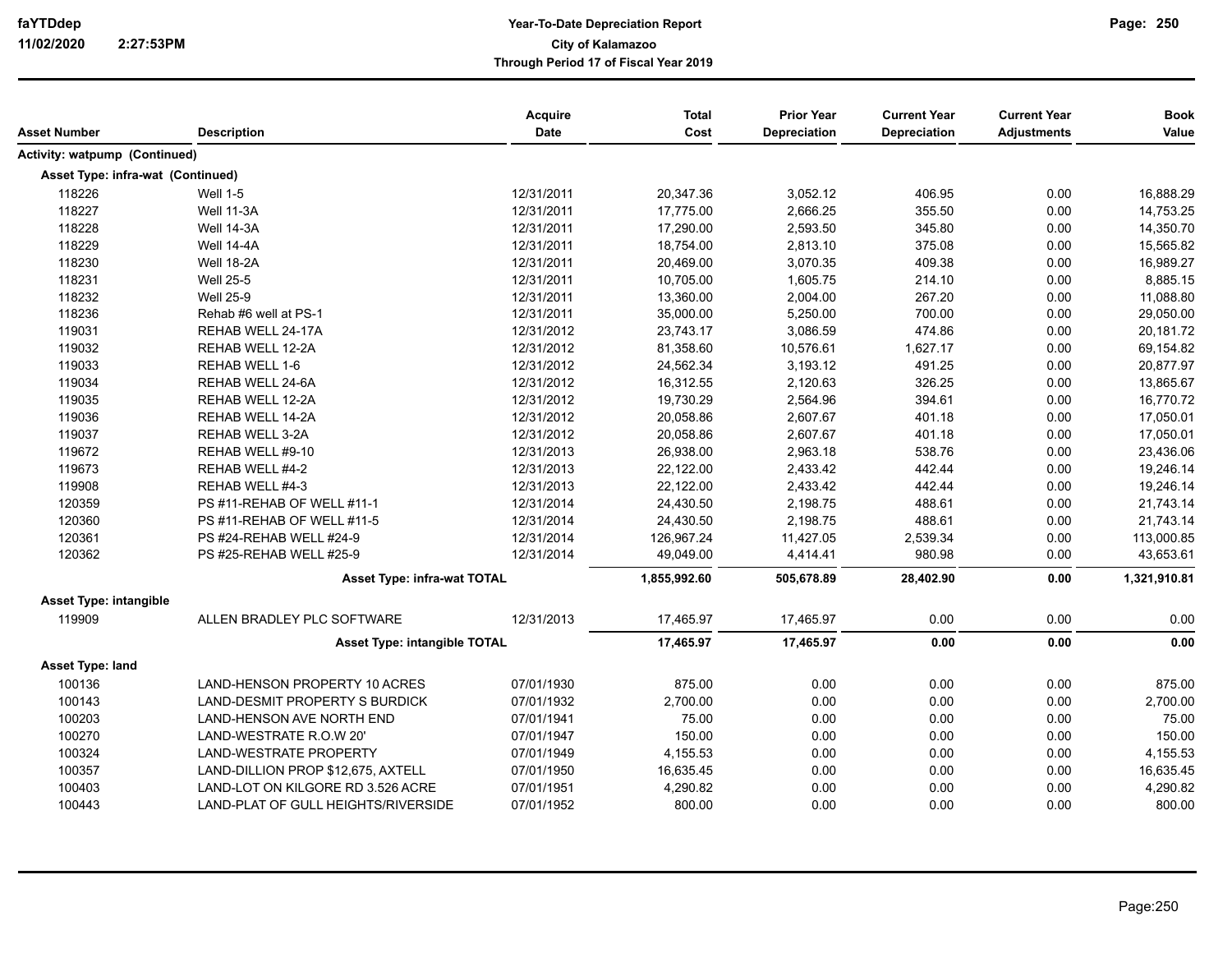| Asset Number                        | <b>Description</b>                    | Acquire<br>Date | <b>Total</b><br>Cost | <b>Prior Year</b><br>Depreciation | <b>Current Year</b><br><b>Depreciation</b> | <b>Current Year</b><br><b>Adjustments</b> | <b>Book</b><br>Value |
|-------------------------------------|---------------------------------------|-----------------|----------------------|-----------------------------------|--------------------------------------------|-------------------------------------------|----------------------|
| Activity: watpump (Continued)       |                                       |                 |                      |                                   |                                            |                                           |                      |
|                                     |                                       |                 |                      |                                   |                                            |                                           |                      |
| <b>Asset Type: land (Continued)</b> |                                       |                 |                      |                                   |                                            |                                           |                      |
| 100483                              | LAND-ROW NW CRN E MAIN/E MICH         | 07/01/1953      | 2,801.76             | 0.00                              | 0.00                                       | 0.00                                      | 2,801.76             |
| 100514                              | LAND-PAUL TODD PROPERTY 8 ACRES       | 07/01/1954      | 6,900.00             | 0.00                              | 0.00                                       | 0.00                                      | 6,900.00             |
| 100707                              | LAND-DEHANN PROPERTY 12.6058 ACRES    | 07/01/1956      | 12,805.48            | 0.00                              | 0.00                                       | 0.00                                      | 12,805.48            |
| 100708                              | LAND-SECTION 26/27-MILWOOD            | 07/01/1956      | 6,620.47             | 0.00                              | 0.00                                       | 0.00                                      | 6,620.47             |
| 100709                              | LAND-WELL SITES 1,2,3,4,5 MORELAND    | 07/01/1956      | 16,028.50            | 0.00                              | 0.00                                       | 0.00                                      | 16,028.50            |
| 100816                              | LAND VISSCHER PROPERTY 6 ACRES        | 07/01/1957      | 6,306.25             | 0.00                              | 0.00                                       | 0.00                                      | 6,306.25             |
| 100919                              | LAND-PEPPEL PROPERTY 807 MAPLE        | 07/01/1959      | 6,311.58             | 0.00                              | 0.00                                       | 0.00                                      | 6,311.58             |
| 101193                              | LAND-MALBONE PROPERTY 30' ACCESS      | 07/01/1962      | 801.10               | 0.00                              | 0.00                                       | 0.00                                      | 801.10               |
| 101454                              | LAND-ARMSTRONG PROP. 207.65 ACRES     | 07/01/1964      | 151,488.88           | 0.00                              | 0.00                                       | 0.00                                      | 151,488.88           |
| 101455                              | <b>LAND-ATWATER-STA 24</b>            | 07/01/1964      | 18,842.61            | 0.00                              | 0.00                                       | 0.00                                      | 18,842.61            |
| 101458                              | LAND-BAZLEY PROP 5620 TEXAS           | 07/01/1964      | 90,417.02            | 0.00                              | 0.00                                       | 0.00                                      | 90,417.02            |
| 101862                              | LAND-ATWATER STA 24                   | 07/01/1967      | 502,876.11           | 0.00                              | 0.00                                       | 0.00                                      | 502,876.11           |
| 102595                              | <b>LAND-TEXAS TOWNSHIP-SECTION 11</b> | 07/01/1971      | 8,706.27             | 0.00                              | 0.00                                       | 0.00                                      | 8,706.27             |
| 102603                              | LAND-VALSTAR PROPERTY                 | 07/01/1971      | 214,752.85           | 0.00                              | 0.00                                       | 0.00                                      | 214,752.85           |
| 102763                              | <b>LAND - STATION CPS</b>             | 07/01/1973      | 400.00               | 0.00                              | 0.00                                       | 0.00                                      | 400.00               |
| 102764                              | <b>LAND-ATWATER PRESERVE</b>          | 07/01/1973      | 43,290.91            | 0.00                              | 0.00                                       | 0.00                                      | 43,290.91            |
| 102767                              | <b>LAND-STATION 11</b>                | 07/01/1973      | 13,062.51            | 0.00                              | 0.00                                       | 0.00                                      | 13,062.51            |
| 102771                              | LAND-STATION 4 - CROSSTOWN            | 07/01/1973      | 12,614.23            | 0.00                              | 0.00                                       | 0.00                                      | 12,614.23            |
| 102893                              | LAND-CAMPBELL LK 406 ACRES            | 07/01/1974      | 384,666.39           | 0.00                              | 0.00                                       | 0.00                                      | 384,666.39           |
| 104512                              | HYDROECOLOGICAL ANALYSIS              | 07/01/1983      | 19,934.92            | 0.00                              | 0.00                                       | 0.00                                      | 19,934.92            |
| 104715                              | LAND-MORROW LAKE 68.5 ACRES           | 07/01/1984      | 68,739.65            | 0.00                              | 0.00                                       | 0.00                                      | 68,739.65            |
| 105097                              | LAND FOR FUTURE USE                   | 07/01/1985      | 1,673.87             | 0.00                              | 0.00                                       | 0.00                                      | 1,673.87             |
| 107672                              | LAND-225 ACRES-RICHLAND WELLFD        | 07/07/1993      | 97,705.11            | 0.00                              | 0.00                                       | 0.00                                      | 97,705.11            |
| 112945                              | LAND - 507 & 521 KENDALL              | 07/01/2003      | 39,716.00            | 0.00                              | 0.00                                       | 0.00                                      | 39,716.00            |
| 115797                              | LAND-LINCOLN AV SCHIPPERS LN/E MICH   | 07/01/1919      | 2,500.00             | 0.00                              | 0.00                                       | 0.00                                      | 2,500.00             |
| 115799                              | LAND - BALCH ST - STA 3 APPR 1919     | 07/01/1919      | 2,500.00             | 0.00                              | 0.00                                       | 0.00                                      | 2,500.00             |
| 115807                              | LAND-BORN COURT - 1924                | 07/01/1924      | 600.00               | 0.00                              | 0.00                                       | 0.00                                      | 600.00               |
| 115809                              | LAND-MAPLE & MERRILL - STA 6          | 07/01/1924      | 2,003.05             | 0.00                              | 0.00                                       | 0.00                                      | 2,003.05             |
| 115811                              | LAND-BORN COURT - 1925                | 07/01/1925      | 100.00               | 0.00                              | 0.00                                       | 0.00                                      | 100.00               |
| 115813                              | LAND-PARKER & MERRILL-PAVING ASSMT    | 07/01/1925      | 2,558.82             | 0.00                              | 0.00                                       | 0.00                                      | 2,558.82             |
| 117076                              | 265 E KILGORE ROAD                    | 12/31/2008      | 113,968.76           | 0.00                              | 0.00                                       | 0.00                                      | 113,968.76           |
| 117706                              | Land PS 38                            | 12/31/2010      | 288,762.29           | 0.00                              | 0.00                                       | 0.00                                      | 288,762.29           |
| 119906                              | 1825 SOUTH PARK ST EASEMENT - PS #3   | 07/01/2013      | 25,000.00            | 0.00                              | 0.00                                       | 0.00                                      | 25,000.00            |
|                                     |                                       |                 |                      |                                   |                                            |                                           |                      |
|                                     | <b>Asset Type: land TOTAL</b>         |                 | 2,195,137.19         | 0.00                              | 0.00                                       | 0.00                                      | 2,195,137.19         |
| Asset Type: land imp                |                                       |                 |                      |                                   |                                            |                                           |                      |
| 100147                              | <b>WATER WELL</b>                     | 07/01/1932      | 5,999.41             | 5,999.41                          | 0.00                                       | 0.00                                      | 0.00                 |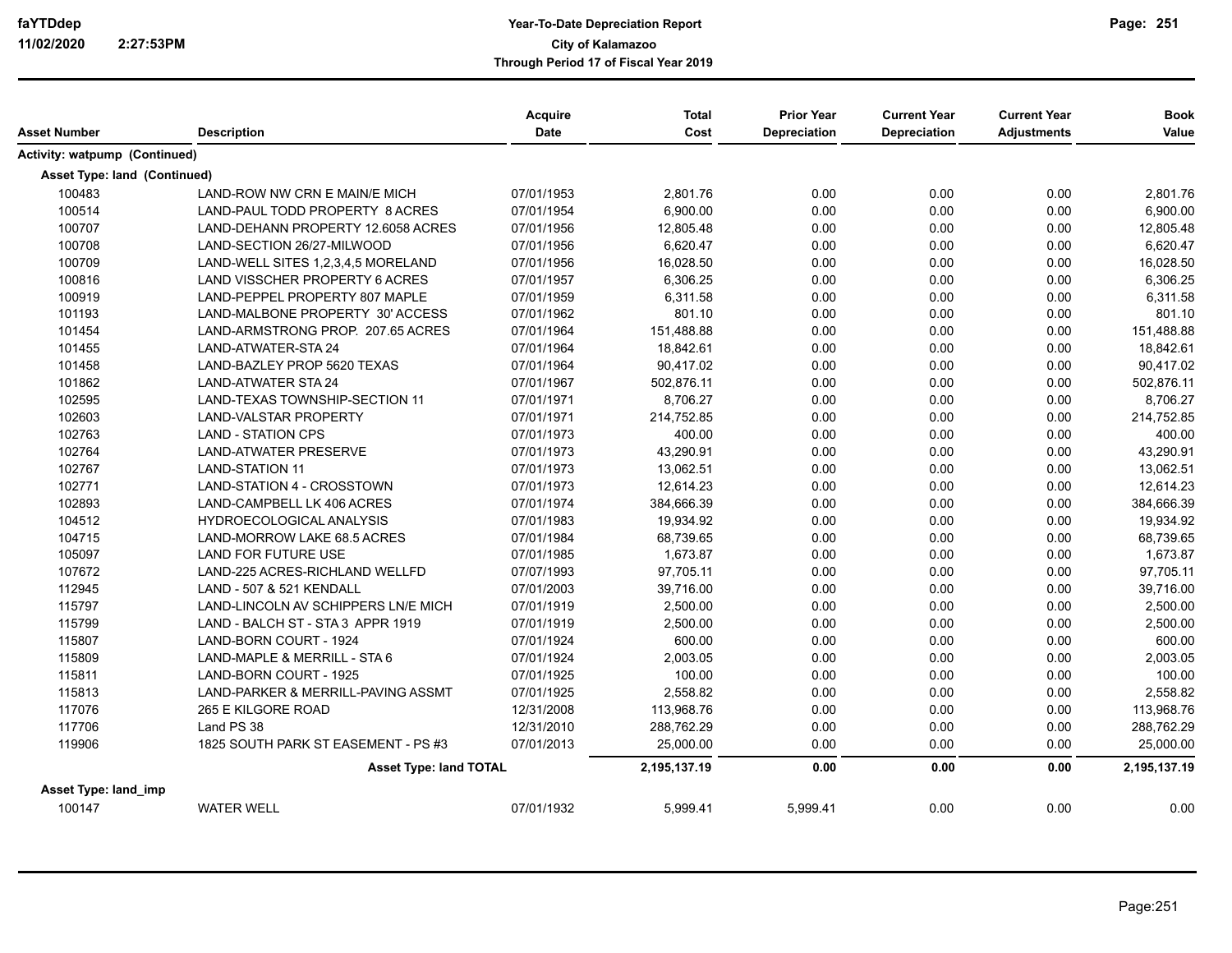| <b>Asset Number</b>              | <b>Description</b>           | Acquire<br><b>Date</b> | <b>Total</b><br>Cost | <b>Prior Year</b><br>Depreciation | <b>Current Year</b><br>Depreciation | <b>Current Year</b><br><b>Adjustments</b> | <b>Book</b><br>Value |
|----------------------------------|------------------------------|------------------------|----------------------|-----------------------------------|-------------------------------------|-------------------------------------------|----------------------|
|                                  |                              |                        |                      |                                   |                                     |                                           |                      |
| Activity: watpump (Continued)    |                              |                        |                      |                                   |                                     |                                           |                      |
| Asset Type: land_imp (Continued) |                              |                        |                      |                                   |                                     |                                           |                      |
| 100247                           | <b>WATER WELL</b>            | 07/01/1945             | 8,449.96             | 8,449.96                          | 0.00                                | 0.00                                      | 0.00                 |
| 100290                           | <b>WATER WELL</b>            | 07/01/1948             | 7,960.45             | 7,960.45                          | 0.00                                | 0.00                                      | 0.00                 |
| 100363                           | <b>GRAD. AND BUILD DRIVE</b> | 07/01/1950             | 16,731.11            | 16,731.11                         | 0.00                                | 0.00                                      | 0.00                 |
| 100364                           | <b>WATER WELL</b>            | 07/01/1950             | 11,182.70            | 11,182.70                         | 0.00                                | 0.00                                      | 0.00                 |
| 100451                           | <b>WATER WELL</b>            | 07/01/1952             | 4,983.26             | 4,983.26                          | 0.00                                | 0.00                                      | 0.00                 |
| 100487                           | <b>LANDSCAPING</b>           | 07/01/1953             | 11,032.56            | 11,032.56                         | 0.00                                | 0.00                                      | 0.00                 |
| 100488                           | <b>WATER WELL</b>            | 07/01/1953             | 26,081.82            | 26,081.82                         | 0.00                                | 0.00                                      | 0.00                 |
| 100520                           | <b>WATER WELL</b>            | 07/01/1954             | 6,713.10             | 6,713.10                          | 0.00                                | 0.00                                      | 0.00                 |
| 100721                           | <b>WATER WELL</b>            | 07/01/1956             | 14,669.90            | 14,669.90                         | 0.00                                | 0.00                                      | 0.00                 |
| 100722                           | <b>WATER WELL</b>            | 07/01/1956             | 10,640.56            | 10,640.56                         | 0.00                                | 0.00                                      | 0.00                 |
| 100724                           | <b>WATER WELL</b>            | 07/01/1956             | 17,575.35            | 17,575.35                         | 0.00                                | 0.00                                      | 0.00                 |
| 100725                           | <b>WATER WELL</b>            | 07/01/1956             | 17,575.35            | 17,575.35                         | 0.00                                | 0.00                                      | 0.00                 |
| 100726                           | <b>WATER WELL</b>            | 07/01/1956             | 17,575.35            | 17,575.35                         | 0.00                                | 0.00                                      | 0.00                 |
| 100728                           | <b>WATER WELL</b>            | 07/01/1956             | 17,575.35            | 17,575.35                         | 0.00                                | 0.00                                      | 0.00                 |
| 100824                           | <b>WATER WELL</b>            | 07/01/1957             | 3,915.52             | 3,915.52                          | 0.00                                | 0.00                                      | 0.00                 |
| 100825                           | <b>WATER WELL</b>            | 07/01/1957             | 7,571.86             | 7,571.86                          | 0.00                                | 0.00                                      | 0.00                 |
| 100867                           | <b>WATER WELL</b>            | 07/01/1958             | 4,899.61             | 4,899.61                          | 0.00                                | 0.00                                      | 0.00                 |
| 100933                           | <b>WATER WELL</b>            | 07/01/1959             | 8,293.10             | 8,293.10                          | 0.00                                | 0.00                                      | 0.00                 |
| 101289                           | <b>LAND IMPROVEMENT</b>      | 07/01/1963             | 4,091.78             | 4,091.78                          | 0.00                                | 0.00                                      | 0.00                 |
| 101290                           | <b>WATER WELL</b>            | 07/01/1963             | 18,607.28            | 18,607.28                         | 0.00                                | 0.00                                      | 0.00                 |
| 101291                           | WATER WELL PUMP INSTALL      | 07/01/1963             | 5,172.36             | 5,172.36                          | 0.00                                | 0.00                                      | 0.00                 |
| 101550                           | <b>WATER WELL</b>            | 07/01/1965             | 3,453.84             | 3,453.84                          | 0.00                                | 0.00                                      | 0.00                 |
| 101687                           | <b>WATER WELL</b>            | 07/01/1966             | 16,133.03            | 16,133.03                         | 0.00                                | 0.00                                      | 0.00                 |
| 101688                           | <b>WATER WELL</b>            | 07/01/1966             | 5,088.30             | 5,088.30                          | 0.00                                | 0.00                                      | 0.00                 |
| 101693                           | <b>WATER WELL</b>            | 07/01/1966             | 3,678.76             | 3,678.76                          | 0.00                                | 0.00                                      | 0.00                 |
| 101694                           | <b>WATER WELL</b>            | 07/01/1966             | 7,684.07             | 7,684.07                          | 0.00                                | 0.00                                      | 0.00                 |
| 101703                           | <b>WATER WELL</b>            | 07/01/1966             | 3,590.38             | 3,590.38                          | 0.00                                | 0.00                                      | 0.00                 |
| 101708                           | <b>WATER WELL</b>            | 07/01/1966             | 4,095.39             | 4,095.39                          | 0.00                                | 0.00                                      | 0.00                 |
| 101884                           | <b>WATER WELL PITS</b>       | 07/01/1967             | 4,382.89             | 4,382.89                          | 0.00                                | 0.00                                      | 0.00                 |
| 102113                           | <b>WATER WELL</b>            | 07/01/1968             | 9,301.41             | 9,301.41                          | 0.00                                | 0.00                                      | 0.00                 |
| 102114                           | WATER WELL; OBSERVATION      | 07/01/1968             | 1,321.48             | 1,321.48                          | 0.00                                | 0.00                                      | 0.00                 |
| 102334                           | <b>WATER WELL</b>            | 07/01/1969             | 4,066.74             | 4,066.74                          | 0.00                                | 0.00                                      | 0.00                 |
| 102335                           | DRIVEWAY; ASPHALT            | 07/01/1969             | 4,782.03             | 2,390.94                          | 48.30                               | 0.00                                      | 2,342.79             |
| 102421                           | <b>RECHARGE BASIN</b>        | 07/01/1970             | 8,687.51             | 8,687.51                          | 0.00                                | 0.00                                      | 0.00                 |
| 102422                           | WATER WELL; OBSERVATION      | 07/01/1970             | 5,563.29             | 5,563.29                          | 0.00                                | 0.00                                      | 0.00                 |
| 102423                           | DRIVEWAY; ASPHALT            | 07/01/1970             | 4,169.07             | 4,044.00                          | 83.38                               | 0.00                                      | 41.69                |
|                                  |                              |                        |                      |                                   |                                     |                                           |                      |
| 102609                           | <b>WATER WELL</b>            | 07/01/1971             | 7,657.67             | 7,657.67                          | 0.00                                | 0.00                                      | 0.00                 |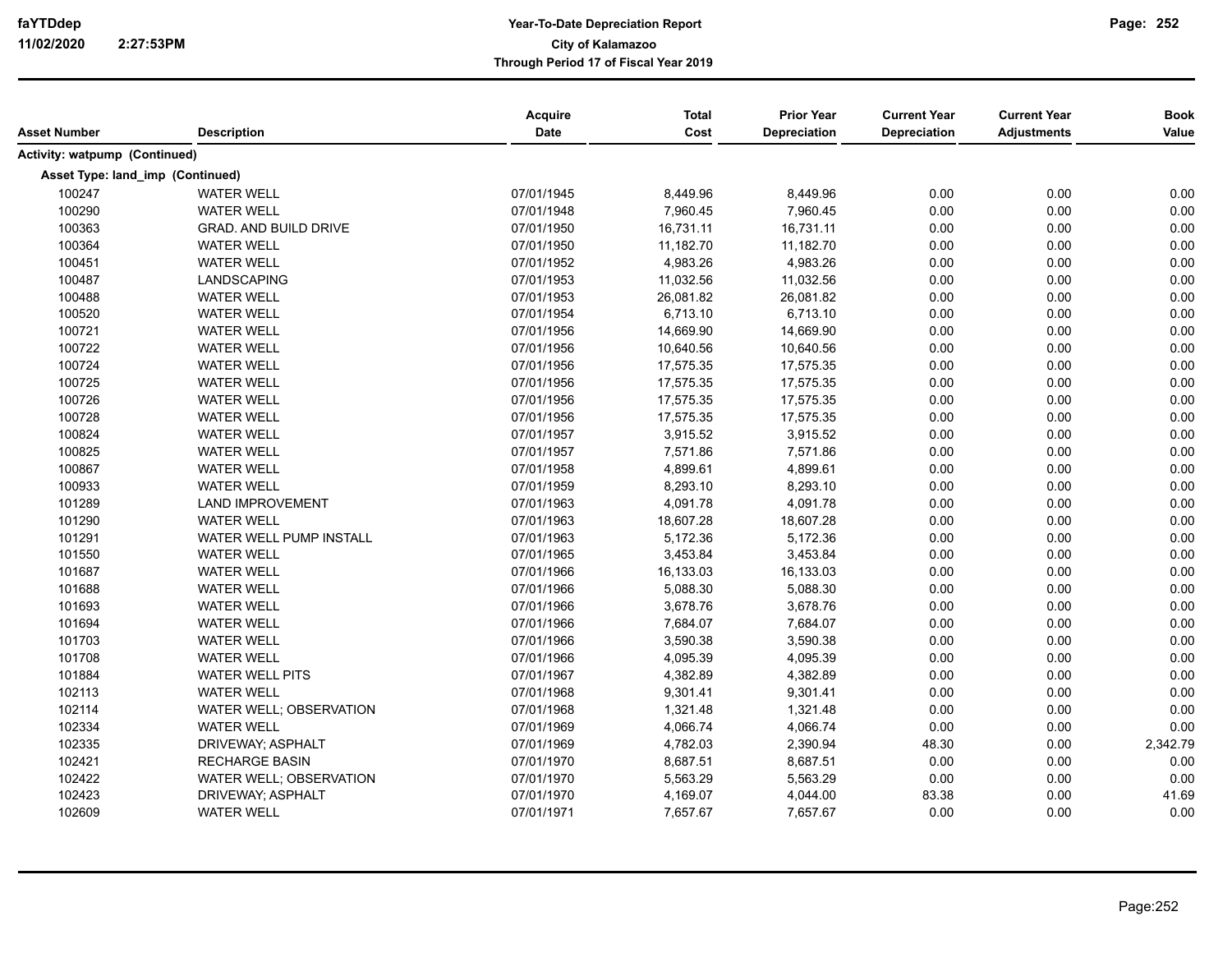| Asset Number                         | <b>Description</b>                | Acquire<br>Date | <b>Total</b><br>Cost | <b>Prior Year</b><br>Depreciation | <b>Current Year</b><br>Depreciation | <b>Current Year</b><br><b>Adjustments</b> | <b>Book</b><br>Value |
|--------------------------------------|-----------------------------------|-----------------|----------------------|-----------------------------------|-------------------------------------|-------------------------------------------|----------------------|
| <b>Activity: watpump (Continued)</b> |                                   |                 |                      |                                   |                                     |                                           |                      |
| Asset Type: land imp (Continued)     |                                   |                 |                      |                                   |                                     |                                           |                      |
| 102615                               | <b>WATER WELL</b>                 | 07/01/1971      | 67,814.88            | 67,814.88                         | 0.00                                | 0.00                                      | 0.00                 |
| 102713                               | <b>WATER WELL FIELD</b>           | 07/01/1972      | 44,581.07            | 44,581.07                         | 0.00                                | 0.00                                      | 0.00                 |
| 102798                               | <b>DAMS</b>                       | 07/01/1973      | 5,064.76             | 4,608.97                          | 101.29                              | 0.00                                      | 354.50               |
| 102799                               | <b>DREDGING</b>                   | 07/01/1973      | 7,857.76             | 7,857.76                          | 0.00                                | 0.00                                      | 0.00                 |
| 102802                               | <b>RECHARGE BASIN</b>             | 07/01/1973      | 56,864.95            | 56,864.95                         | 0.00                                | 0.00                                      | 0.00                 |
| 102804                               | WATER WELL PITS-PIT PIPING        | 07/01/1973      | 2,510.22             | 2,510.22                          | 0.00                                | 0.00                                      | 0.00                 |
| 102814                               | <b>WATER WELL PITS-PIT PIPING</b> | 07/01/1973      | 108,041.94           | 108,041.94                        | 0.00                                | 0.00                                      | 0.00                 |
| 102909                               | <b>WATER WELL</b>                 | 07/01/1974      | 3,436.49             | 3,436.49                          | 0.00                                | 0.00                                      | 0.00                 |
| 102916                               | WATER WELL PITS-PIT PIPING        | 07/01/1974      | 27,282.40            | 27,282.40                         | 0.00                                | 0.00                                      | 0.00                 |
| 102967                               | <b>CRAWLER DRAGLINE</b>           | 07/01/1975      | 33,157.56            | 33,157.56                         | 0.00                                | 0.00                                      | 0.00                 |
| 103009                               | <b>VARIOUS LAND IMPROVEMENTS</b>  | 07/01/1976      | 10,864.06            | 10,864.06                         | 0.00                                | 0.00                                      | 0.00                 |
| 103013                               | <b>GRADING: KIOSKS</b>            | 07/01/1976      | 25,698.17            | 25,698.17                         | 0.00                                | 0.00                                      | 0.00                 |
| 103025                               | WATER WELL FIELD LAND IMPROVEMENT | 07/01/1976      | 17,718.15            | 17,718.15                         | 0.00                                | 0.00                                      | 0.00                 |
| 103682                               | <b>WATER WELL FIELD</b>           | 07/01/1979      | 96,561.65            | 96,561.65                         | 0.00                                | 0.00                                      | 0.00                 |
| 103687                               | <b>BASIN DREDGING-ROUGH ROADS</b> | 07/01/1979      | 23,790.33            | 23,790.33                         | 0.00                                | 0.00                                      | 0.00                 |
| 103688                               | DRIVEWAY; ASPHALT                 | 07/01/1979      | 12,557.16            | 9,920.13                          | 251.15                              | 0.00                                      | 2,385.88             |
| 103689                               | <b>WELL FIELD</b>                 | 07/01/1979      | 20,660.88            | 20,660.88                         | 0.00                                | 0.00                                      | 0.00                 |
| 103691                               | WATER WELL PITS AND PIPING        | 07/01/1979      | 23,254.88            | 23,254.88                         | 0.00                                | 0.00                                      | 0.00                 |
| 103696                               | <b>LAND IMPROVEMENT</b>           | 07/01/1979      | 14,268.81            | 14,268.81                         | 0.00                                | 0.00                                      | 0.00                 |
| 103867                               | <b>WATER WELL</b>                 | 07/01/1980      | 23,469.44            | 23,469.44                         | 0.00                                | 0.00                                      | 0.00                 |
| 104303                               | <b>WATER WELL</b>                 | 07/01/1982      | 20,381.39            | 20,381.39                         | 0.00                                | 0.00                                      | 0.00                 |
| 104316                               | WELL FIELD LAND IMPROVEMENTS      | 07/01/1982      | 35,591.65            | 35,591.65                         | 0.00                                | 0.00                                      | 0.00                 |
| 104323                               | <b>PARKING LOT</b>                | 07/01/1982      | 8,169.08             | 5,963.39                          | 163.38                              | 0.00                                      | 2,042.31             |
| 104324                               | <b>WATER WELL</b>                 | 07/01/1982      | 62,454.65            | 62,454.65                         | 0.00                                | 0.00                                      | 0.00                 |
| 104563                               | <b>WATER WELL</b>                 | 07/01/1983      | 27,591.18            | 27,591.18                         | 0.00                                | 0.00                                      | 0.00                 |
| 104565                               | <b>WATER WELL</b>                 | 07/01/1983      | 61,777.14            | 61,777.14                         | 0.00                                | 0.00                                      | 0.00                 |
| 105120                               | WATER WELL FIELD RECONSTRUCTION   | 07/01/1985      | 132,144.86           | 132,144.86                        | 0.00                                | 0.00                                      | 0.00                 |
| 105440                               | REPLACE WELL STATION              | 07/01/1986      | 32,508.97            | 32,508.97                         | 0.00                                | 0.00                                      | 0.00                 |
| 106747                               | <b>WATER WELL</b>                 | 07/01/1990      | 150,228.00           | 150,228.00                        | 0.00                                | 0.00                                      | 0.00                 |
| 106999                               | WATER WELL                        | 07/01/1991      | 226,181.00           | 226,181.00                        | 0.00                                | 0.00                                      | 0.00                 |
| 107031                               | SIDEWALK                          | 07/01/1991      | 2,342.00             | 2,342.00                          | 0.00                                | 0.00                                      | 0.00                 |
| 107032                               | RESURFACE/SEALCOAT                | 07/01/1991      | 62,967.00            | 62,967.00                         | 0.00                                | 0.00                                      | 0.00                 |
| 107279                               | <b>WELLFIELD IMPROVEMENTS</b>     | 07/01/1992      | 38,249.00            | 38,249.00                         | 0.00                                | 0.00                                      | 0.00                 |
| 107281                               | PAVE DRIVEWAY                     | 07/01/1992      | 4,139.00             | 4,139.00                          | 0.00                                | 0.00                                      | 0.00                 |
| 107282                               | PAVE DRIVEWAY                     | 07/01/1992      | 4,139.00             | 4,139.00                          | 0.00                                | 0.00                                      | 0.00                 |
| 107307                               | NEW AND REPLACEMENT WELLS         | 07/01/1992      | 236,477.00           | 236,477.00                        | 0.00                                | 0.00                                      | 0.00                 |
| 107673                               | RICHLAND WELLFIELD CONST.         | 07/07/1993      | 11,267.16            | 11,267.16                         | 0.00                                | 0.00                                      | 0.00                 |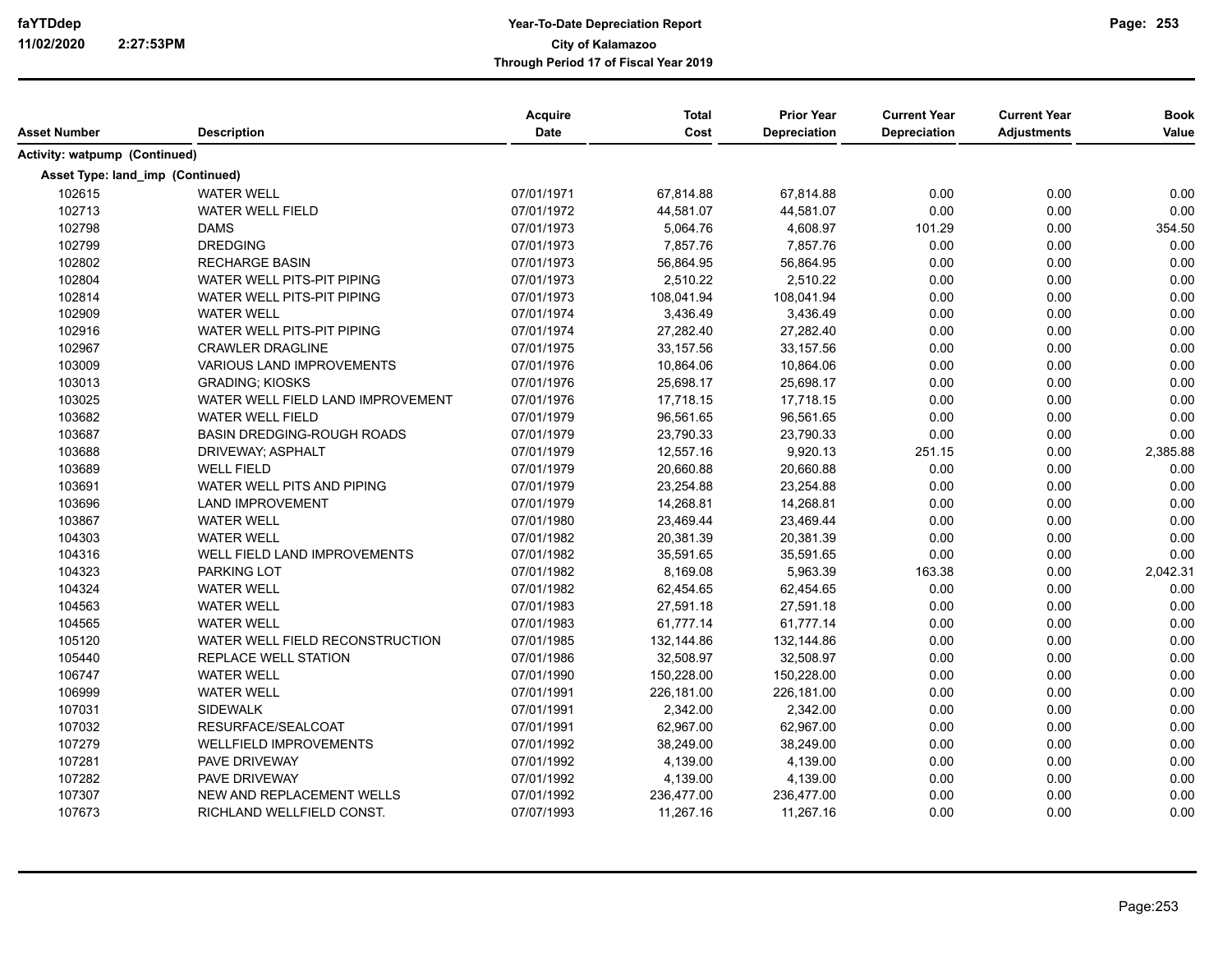| Asset Number                     | <b>Description</b>                   | <b>Acquire</b><br><b>Date</b> | <b>Total</b><br>Cost | <b>Prior Year</b><br><b>Depreciation</b> | <b>Current Year</b><br><b>Depreciation</b> | <b>Current Year</b><br><b>Adjustments</b> | <b>Book</b><br>Value |
|----------------------------------|--------------------------------------|-------------------------------|----------------------|------------------------------------------|--------------------------------------------|-------------------------------------------|----------------------|
| Activity: watpump (Continued)    |                                      |                               |                      |                                          |                                            |                                           |                      |
| Asset Type: land imp (Continued) |                                      |                               |                      |                                          |                                            |                                           |                      |
| 108317                           | NEW/REPLACEMENT WELLS                | 07/01/1995                    | 22,972.71            | 22,972.71                                | 0.00                                       | 0.00                                      | 0.00                 |
| 108318                           | REPLACE WELLS STA 5 AND 24           | 07/01/1995                    | 198,432.62           | 198,432.62                               | 0.00                                       | 0.00                                      | 0.00                 |
| 108319                           | NEW AND REPL WELLS - 1992 P          | 07/01/1995                    | 349,762.28           | 349,762.28                               | 0.00                                       | 0.00                                      | 0.00                 |
| 108751                           | WELLHEAD PROT. GROUNDWATER           | 07/01/1996                    | 9,241.00             | 9,241.00                                 | 0.00                                       | 0.00                                      | 0.00                 |
| 108752                           | <b>NEW/REPLACEMENT WELLS - 199</b>   | 07/01/1996                    | 108,716.00           | 108,716.00                               | 0.00                                       | 0.00                                      | 0.00                 |
| 108753                           | REPLACE VALVE STRUCTURE              | 07/01/1996                    | 123,630.00           | 123,630.00                               | 0.00                                       | 0.00                                      | 0.00                 |
| 108759                           | <b>HYDROGEOLOGICAL STUDIES</b>       | 07/01/1996                    | 768.00               | 768.00                                   | 0.00                                       | 0.00                                      | 0.00                 |
| 108760                           | NEW AND REPLACEMENT WELLS            | 07/01/1996                    | 151,525.00           | 151,525.00                               | 0.00                                       | 0.00                                      | 0.00                 |
| 108761                           | WELLHEAD PROTECTION CONST            | 07/01/1996                    | 6,337.00             | 6,337.00                                 | 0.00                                       | 0.00                                      | 0.00                 |
| 108762                           | CENTRAL WELLFIELD VOC STUDY          | 07/01/1996                    | 4,022.00             | 4,022.00                                 | 0.00                                       | 0.00                                      | 0.00                 |
| 109054                           | Pave Parking Lots - Pump St          | 07/01/1997                    | 1.272.00             | 604.20                                   | 0.00                                       | 0.00                                      | 667.80               |
| 110082                           | Landscaping at Crosstown Po          | 07/01/1999                    | 11,408.00            | 11,122.80                                | 285.20                                     | 0.00                                      | 0.00                 |
| 112940                           | Well enclosure                       | 07/01/2003                    | 5,275.00             | 4,088.13                                 | 263.75                                     | 0.00                                      | 923.12               |
| 112941                           | <b>Exploratory Hydro Testing</b>     | 07/01/2003                    | 7,000.00             | 5,425.00                                 | 350.00                                     | 0.00                                      | 1,225.00             |
| 112949                           | Concrete Lifting - Prairie           | 07/01/2003                    | 669.64               | 518.96                                   | 33.49                                      | 0.00                                      | 117.19               |
| 112950                           | Well #5 Replacement                  | 07/01/2003                    | 55,327.00            | 42,878.43                                | 2,766.35                                   | 0.00                                      | 9,682.22             |
| 112951                           | Well maint and repair                | 07/01/2003                    | 9,894.05             | 7,667.88                                 | 494.71                                     | 0.00                                      | 1,731.46             |
| 112952                           | Well maint and repair                | 07/01/2003                    | 6,607.88             | 5,121.10                                 | 330.40                                     | 0.00                                      | 1,156.38             |
| 112953                           | Repair Well - Sta 1                  | 07/01/2003                    | 48,078.00            | 37,260.45                                | 2,403.90                                   | 0.00                                      | 8,413.65             |
| 112962                           | <b>Barrier Fence</b>                 | 07/01/2003                    | 1,201.20             | 930.93                                   | 60.06                                      | 0.00                                      | 210.21               |
| 112965                           | Replace Well - Sta 18                | 07/01/2003                    | 83,392.00            | 64,628.80                                | 4,169.60                                   | 0.00                                      | 14,593.60            |
| 113495                           | Hydrogeologic work                   | 07/01/2004                    | 109,154.53           | 79,137.05                                | 5,457.72                                   | 0.00                                      | 24,559.76            |
| 115580                           | SECURITY FENCING @ CENTRAL           | 07/01/2007                    | 8,014.26             | 4,608.18                                 | 400.72                                     | 0.00                                      | 3,005.36             |
| 115801                           | <b>WATER WELL</b>                    | 07/01/1919                    | 10,616.19            | 10,616.19                                | 0.00                                       | 0.00                                      | 0.00                 |
| 115805                           | <b>WATER WELL</b>                    | 07/01/1922                    | 16,486.40            | 16,486.40                                | 0.00                                       | 0.00                                      | 0.00                 |
| 117075                           | Pump Station #1 Perimeter Fence      | 12/31/2008                    | 7,572.30             | 3,975.46                                 | 378.61                                     | 0.00                                      | 3,218.23             |
| 117079                           | STATION #14 ROAD IMPROVEMENTS        | 12/31/2008                    | 57,229.85            | 30,045.65                                | 2,861.49                                   | 0.00                                      | 24,322.71            |
| 121025                           | PS#8 265 E KILGORE LAND IMPROVEMENTS | 12/31/2015                    | 17,803.49            | 4,154.15                                 | 1,186.90                                   | 0.00                                      | 12,462.44            |
| 123515                           | STA#41 SESC RESTORATION              | 12/31/2019                    | 17,400.00            | 0.00                                     | 435.00                                     | 0.00                                      | 16,965.00            |
|                                  | Asset Type: land_imp TOTAL           |                               | 3,532,825.64         | 3,379,878.94                             | 22,525.40                                  | 0.00                                      | 130,421.30           |
| Asset Type: mach&equip           |                                      |                               |                      |                                          |                                            |                                           |                      |
| 100259                           | PUMP; BOOSTER                        | 07/01/1946                    | 9,212.02             | 9,212.02                                 | 0.00                                       | 0.00                                      | 0.00                 |
| 100446                           | MOTOR; BOOSTER; 200 HP               | 07/01/1952                    | 48,780.81            | 48,780.81                                | 0.00                                       | 0.00                                      | 0.00                 |
| 100447                           | PUMP; BOOSTER                        | 07/01/1952                    | 21,902.50            | 21,902.50                                | 0.00                                       | 0.00                                      | 0.00                 |
| 100517                           | PUMP; BOOSTER                        | 07/01/1954                    | 5,947.62             | 5,947.62                                 | 0.00                                       | 0.00                                      | 0.00                 |
| 100589                           | PUMP; TURBINE; #3                    | 07/01/1955                    | 10,000.00            | 10,000.00                                | 0.00                                       | 0.00                                      | 0.00                 |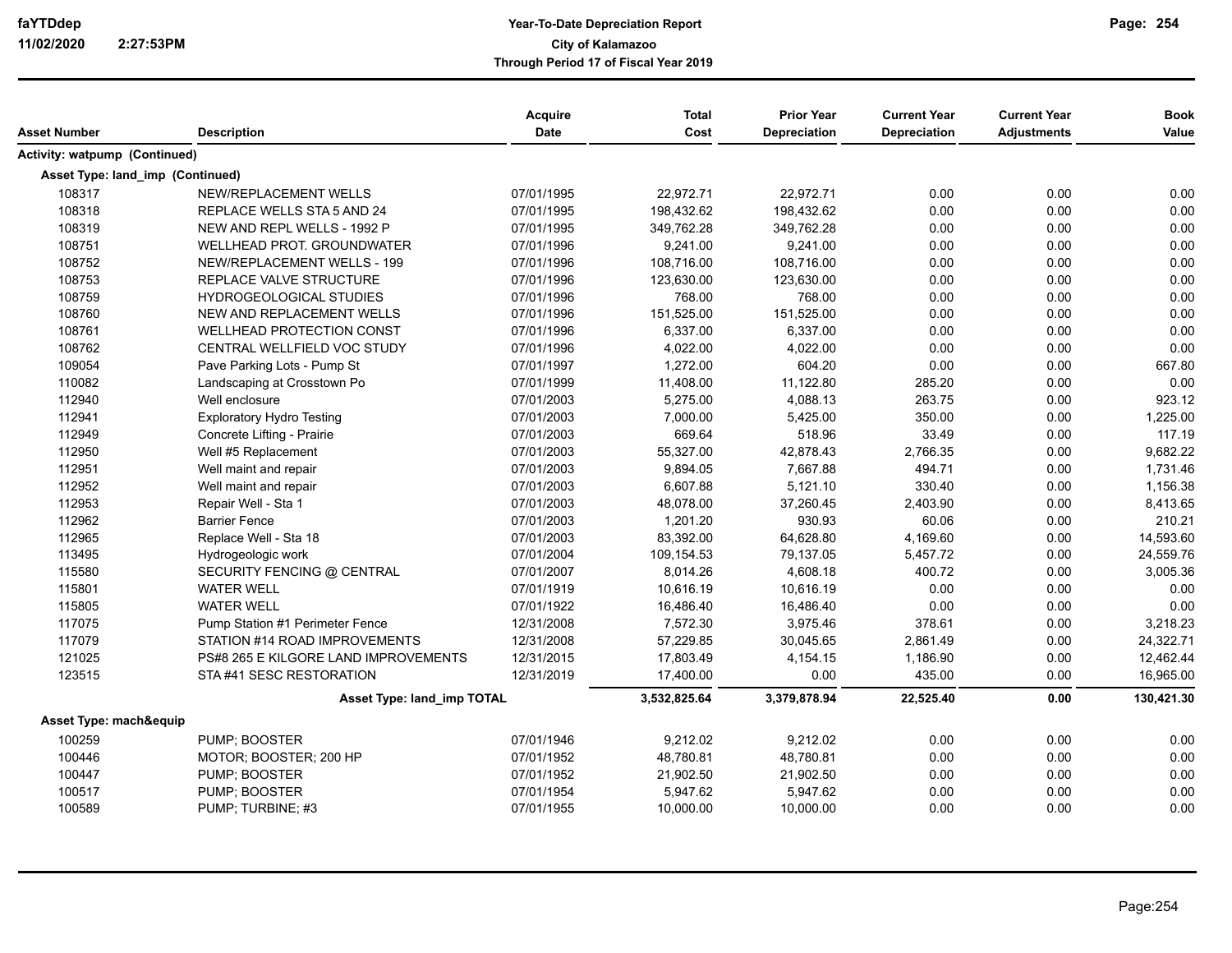| Asset Number                         | <b>Description</b>                                      | Acquire<br><b>Date</b> | <b>Total</b><br>Cost | <b>Prior Year</b><br>Depreciation | <b>Current Year</b><br>Depreciation | <b>Current Year</b><br><b>Adjustments</b> | <b>Book</b><br>Value |
|--------------------------------------|---------------------------------------------------------|------------------------|----------------------|-----------------------------------|-------------------------------------|-------------------------------------------|----------------------|
| <b>Activity: watpump (Continued)</b> |                                                         |                        |                      |                                   |                                     |                                           |                      |
|                                      | Asset Type: mach&equip (Continued)                      |                        |                      |                                   |                                     |                                           |                      |
| 100590                               | PUMP: BOOSTER: 3:200 GPM: #2                            | 07/01/1955             | 22,000.00            | 22,000.00                         | 0.00                                | 0.00                                      | 0.00                 |
| 100591                               | CRANE & HOIST; 2 TON; CHLORINE ROOM                     | 07/01/1955             | 10,000.00            | 10,000.00                         | 0.00                                | 0.00                                      | 0.00                 |
| 100592                               | MOTOR; BOOSTER; 150 HP; #1                              | 07/01/1955             | 48,780.81            | 48,780.81                         | 0.00                                | 0.00                                      | 0.00                 |
| 100593                               | MOTOR; BOOSTER; 200 HP; #2                              | 07/01/1955             | 48,780.81            | 48,780.81                         | 0.00                                | 0.00                                      | 0.00                 |
| 100594                               | MOTOR: BOOSTER: 200 HP: #3                              | 07/01/1955             | 48,780.81            | 48,780.81                         | 0.00                                | 0.00                                      | 0.00                 |
| 100596                               | PUMP; BOOSTER; 2;400 GPM; #1                            | 07/01/1955             | 20,000.00            | 20,000.00                         | 0.00                                | 0.00                                      | 0.00                 |
| 100598                               | PUMP; BOOSTER; 3:200 GPM; #3                            | 07/01/1955             | 22,000.00            | 22,000.00                         | 0.00                                | 0.00                                      | 0.00                 |
| 100599                               | PUMP; TURBINE; #1                                       | 07/01/1955             | 10,000.00            | 10,000.00                         | 0.00                                | 0.00                                      | 0.00                 |
| 100600                               | PUMP; TURBINE; #2                                       | 07/01/1955             | 10,000.00            | 10,000.00                         | 0.00                                | 0.00                                      | 0.00                 |
| 100730                               | PUMP; BOOSTER                                           | 07/01/1956             | 21,902.50            | 21,902.50                         | 0.00                                | 0.00                                      | 0.00                 |
| 100731                               | <b>MOTOR: BOOSTER</b>                                   | 07/01/1956             | 21,902.50            | 21,902.50                         | 0.00                                | 0.00                                      | 0.00                 |
| 100821                               | PUMP; TURBINE; DEEP WELL                                | 07/01/1957             | 31,003.29            | 31,003.29                         | 0.00                                | 0.00                                      | 0.00                 |
| 100822                               | <b>SCALE: CHLORINE</b>                                  | 07/01/1957             | 42,000.00            | 42,000.00                         | 0.00                                | 0.00                                      | 0.00                 |
| 101016                               | AIR COMPRESSOR AND HEAT EXCH.; 3 HP                     | 07/01/1960             | 5,000.00             | 5,000.00                          | 0.00                                | 0.00                                      | 0.00                 |
| 101026                               | MOTOR: BOOSTER: 200 HP: #1                              | 07/01/1960             | 48,780.81            | 48,780.81                         | 0.00                                | 0.00                                      | 0.00                 |
| 101028                               | SWITCHGEAR FOR CPSP STAT.                               | 07/01/1960             | 13,112.94            | 13,112.94                         | 0.00                                | 0.00                                      | 0.00                 |
| 101029                               | <b>SCALE: CHLORINE</b>                                  | 07/01/1960             | 42,000.00            | 42,000.00                         | 0.00                                | 0.00                                      | 0.00                 |
| 101030                               |                                                         | 07/01/1960             | 6,285.22             | 6,285.22                          | 0.00                                | 0.00                                      | 0.00                 |
| 101033                               | PUMP; TURBINE; WELL #2<br>MOTOR; BOOSTER; 200 HP; #2    | 07/01/1960             | 48,780.81            | 48,780.81                         | 0.00                                | 0.00                                      | 0.00                 |
| 101035                               |                                                         | 07/01/1960             |                      |                                   |                                     |                                           | 0.00                 |
|                                      | <b>SCALE: CHLORINE</b>                                  |                        | 42,000.00            | 42,000.00                         | 0.00                                | 0.00                                      | 0.00                 |
| 101100                               | ELECT. POWER AND CONTROL EQUIP.<br><b>CONTROL PANEL</b> | 07/01/1961             | 11,399.11            | 11,399.11                         | 0.00                                | 0.00                                      | 0.00                 |
| 101466                               |                                                         | 07/01/1964             | 10,337.45            | 10,337.45                         | 0.00                                | 0.00                                      |                      |
| 101548                               | <b>SCALE; CHLORINE</b>                                  | 07/01/1965             | 42,000.00            | 42,000.00                         | 0.00                                | 0.00                                      | 0.00                 |
| 101701                               | <b>REPLACE PUMP; MOTOR</b>                              | 07/01/1966             | 12,351.83            | 12,351.83                         | 0.00                                | 0.00                                      | 0.00<br>0.00         |
| 101885                               | AIR STRIPPING TOWER; VERTICAL                           | 07/01/1967             | 15,000.00            | 15,000.00                         | 0.00                                | 0.00                                      |                      |
| 101886                               | MOTOR; BOOSTER; 150 HP; #1                              | 07/01/1967             | 48,780.81            | 48,780.81                         | 0.00                                | 0.00                                      | 0.00<br>0.00         |
| 101887                               | MOTOR; ELECTRIC; 3;500 RPM                              | 07/01/1967             | 5,000.00             | 5,000.00                          | 0.00                                | 0.00                                      |                      |
| 101888                               | <b>PUMP: TURBINE</b>                                    | 07/01/1967             | 10,000.00            | 10,000.00                         | 0.00                                | 0.00                                      | 0.00                 |
| 102106                               | PUMP; EMERGENCY STANDBY                                 | 07/01/1968             | 5,874.80             | 5,874.80                          | 0.00                                | 0.00                                      | 0.00                 |
| 102330                               | AIR COMPRESSOR AND HEAT EXCH.; 3 HP                     | 07/01/1969             | 5,000.00             | 5,000.00                          | 0.00                                | 0.00                                      | 0.00                 |
| 102333                               | C-1 GROUP                                               | 07/01/1969             | 7,287.10             | 7,287.10                          | 0.00                                | 0.00                                      | 0.00                 |
| 102338                               | HOIST: 1 TON                                            | 07/01/1969             | 900.00               | 900.00                            | 0.00                                | 0.00                                      | 0.00                 |
| 102341                               | MOTOR; BOOSTER; #1                                      | 07/01/1969             | 21,902.50            | 21,902.50                         | 0.00                                | 0.00                                      | 0.00                 |
| 102425                               | <b>SCALE; CHLORINE</b>                                  | 07/01/1970             | 42,000.00            | 42,000.00                         | 0.00                                | 0.00                                      | 0.00                 |
| 102426                               | <b>SCALE; CHLORINE</b>                                  | 07/01/1970             | 42,000.00            | 42,000.00                         | 0.00                                | 0.00                                      | 0.00                 |
| 102620                               | <b>BASE STATION; RADIO</b>                              | 07/01/1971             | 1,415.49             | 1,415.49                          | 0.00                                | 0.00                                      | 0.00                 |
| 102719                               | ELECT. PUMPING EQUIPMENT                                | 07/01/1972             | 54,920.09            | 54,920.09                         | 0.00                                | 0.00                                      | 0.00                 |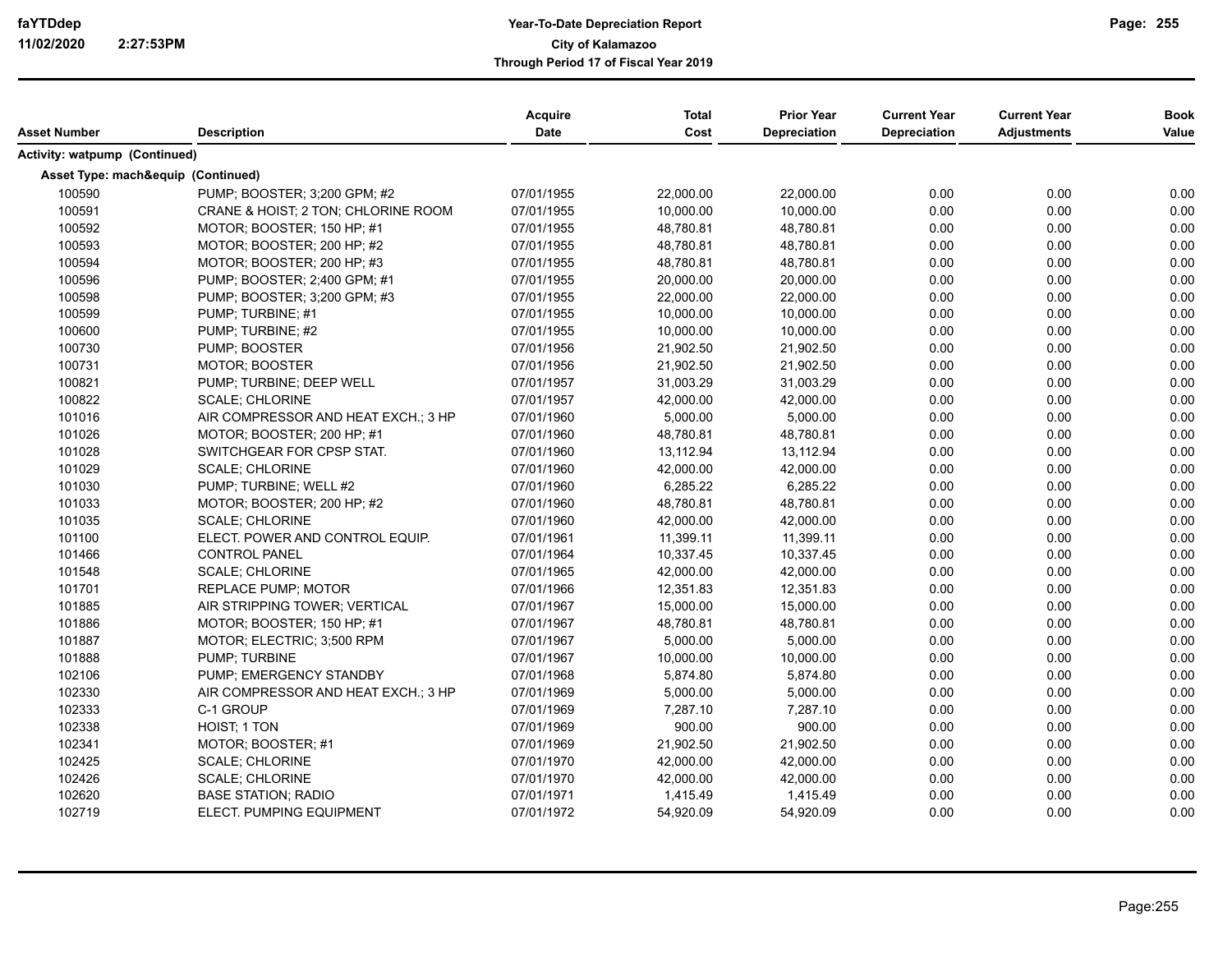| Activity: watpump (Continued)<br>Asset Type: mach&equip (Continued)<br>102773<br>30,000.00<br>30,000.00<br>0.00<br>0.00<br>MOTOR; BOOSTER; 350 HP; #4<br>07/01/1973<br>0.00<br>102774<br>07/01/1973<br>26,488.99<br>26,488.99<br>0.00<br>0.00<br>0.00<br>PUMP; BOOSTER; #1<br>102776<br>0.00<br>MOTOR; BOOSTER; 200 HP; #1<br>07/01/1973<br>26,488.99<br>26,488.99<br>0.00<br>0.00<br>102778<br>0.00<br><b>GLOBE VALVE</b><br>25,000.00<br>0.00<br>0.00<br>07/01/1973<br>25,000.00<br>0.00<br>102779<br><b>SURGE TANK</b><br>07/01/1973<br>13,456.00<br>13,456.00<br>0.00<br>0.00<br>0.00<br>102783<br><b>GLOBE VALVE</b><br>25,000.00<br>25,000.00<br>0.00<br>07/01/1973<br>0.00<br>0.00<br>102784<br><b>CONTROL PANEL</b><br>07/01/1973<br>83,792.28<br>83,792.28<br>0.00<br>0.00<br>0.00<br>102790<br>0.00<br>MOTOR: BOOSTER: 350 HP: #2<br>07/01/1973<br>30,000.00<br>30,000.00<br>0.00<br>102796<br>0.00<br>PUMP; BOOSTER; #4<br>07/01/1973<br>26,488.99<br>26,488.99<br>0.00<br>0.00<br>102797<br>26,488.99<br>0.00<br>PUMP; BOOSTER; #3<br>07/01/1973<br>26,488.99<br>0.00<br>0.00<br>102809<br>07/01/1973<br>26,488.99<br>26,488.99<br>0.00<br>0.00<br>0.00<br>PUMP; BOOSTER; #2<br>102812<br>07/01/1973<br>30,000.00<br>30,000.00<br>0.00<br>0.00<br>0.00<br>MOTOR: BOOSTER: 350 HP: #3<br>102914<br>0.00<br>0.00<br>PUMP; BOOSTER<br>07/01/1974<br>21,902.50<br>21,902.50<br>0.00<br>102915<br>21,902.50<br>21,902.50<br>0.00<br>0.00<br><b>MOTOR: BOOSTER</b><br>07/01/1974<br>0.00<br>0.00<br>102958<br>PUMP; TURBINE<br>07/01/1975<br>10,000.00<br>10,000.00<br>0.00<br>0.00<br>102960<br>0.00<br><b>SCALE; CHLORINE</b><br>07/01/1975<br>42,000.00<br>42,000.00<br>0.00<br>0.00<br>0.00<br>102965<br>07/01/1975<br>42,000.00<br>42,000.00<br>0.00<br>0.00<br><b>SCALE: CHLORINE</b><br>0.00<br>102969<br>1,666.57<br>1,666.57<br>0.00<br><b>BASE STATION; RADIO</b><br>07/01/1975<br>0.00<br>0.00<br>102973<br><b>CHART RECORDER</b><br>12,372.31<br>12,372.31<br>0.00<br>0.00<br>07/01/1975<br>0.00<br>103030<br><b>PUMP: TURBINE</b><br>07/01/1976<br>30,000.00<br>30,000.00<br>0.00<br>0.00<br>0.00<br>103031<br>DIFFERENTIAL PRESSURE TRANSMITTER<br>18,344.74<br>0.00<br>07/01/1976<br>18,344.74<br>0.00<br>0.00<br>103278<br>WELL 5 PUMP; MOTOR<br>07/01/1977<br>41,548.17<br>41,548.17<br>0.00<br>0.00<br>0.00<br>103683<br>PUMP; BOOSTER; #1<br>07/01/1979<br>26,488.99<br>26,488.99<br>0.00<br>0.00<br>103707<br>07/01/1979<br>26,488.99<br>26,488.99<br>0.00<br>0.00<br>0.00<br>PUMP; BOOSTER; #2<br>103713<br>0.00<br>0.00<br>PUMP CONTROL VALVE: #3<br>07/01/1979<br>27,697.00<br>27,697.00<br>0.00<br>0.00<br>103714<br><b>ELECTRIC CENTER</b><br>07/01/1979<br>40,862.41<br>40.862.41<br>0.00<br>0.00<br>0.00<br>103717<br>PUMP CONTROL VALVE; #2<br>07/01/1979<br>27,697.00<br>27,697.00<br>0.00<br>0.00<br>103721<br>07/01/1979<br>8,000.00<br>8,000.00<br>0.00<br>0.00<br>0.00<br><b>CRANE: 3 TON</b><br>103725<br>07/01/1979<br>27,697.00<br>27,697.00<br>0.00<br>0.00<br>PUMP CONTROL VALVE; #1<br>0.00<br>0.00<br>103837<br>SCALE; CHLORINE; 400 KG<br>07/01/1980<br>42,000.00<br>42,000.00<br>0.00<br>0.00<br>103839<br>42,000.00<br>0.00<br>SCALE; CHLORINE; 400 KG<br>07/01/1980<br>42,000.00<br>0.00<br>0.00<br>103840<br>07/01/1980<br>0.00<br>0.00<br><b>SCALE; CHLORINE</b><br>42,000.00<br>42,000.00<br>0.00<br>103841<br>07/01/1980<br>42,000.00<br>42,000.00<br>0.00<br>0.00<br><b>SCALE: CHLORINE</b><br>0.00<br>0.00<br>103844<br>07/01/1980<br>8,126.00<br>8,126.00<br>0.00<br>0.00<br>PUMP; BOOSTER<br>0.00<br>103846<br>PUMP; BOOSTER<br>07/01/1980<br>21,902.50<br>21,902.50<br>0.00<br>0.00<br>103848<br>0.00<br><b>GLOBE VALVE</b><br>07/01/1980<br>25,000.00<br>25,000.00<br>0.00<br>0.00<br>0.00<br>103849<br>0.00<br>HOIST: 1.5 TON<br>07/01/1980<br>1,500.00<br>1,500.00<br>0.00 | Asset Number | <b>Description</b> | <b>Acquire</b><br><b>Date</b> | <b>Total</b><br>Cost | <b>Prior Year</b><br><b>Depreciation</b> | <b>Current Year</b><br>Depreciation | <b>Current Year</b><br><b>Adjustments</b> | <b>Book</b><br>Value |
|------------------------------------------------------------------------------------------------------------------------------------------------------------------------------------------------------------------------------------------------------------------------------------------------------------------------------------------------------------------------------------------------------------------------------------------------------------------------------------------------------------------------------------------------------------------------------------------------------------------------------------------------------------------------------------------------------------------------------------------------------------------------------------------------------------------------------------------------------------------------------------------------------------------------------------------------------------------------------------------------------------------------------------------------------------------------------------------------------------------------------------------------------------------------------------------------------------------------------------------------------------------------------------------------------------------------------------------------------------------------------------------------------------------------------------------------------------------------------------------------------------------------------------------------------------------------------------------------------------------------------------------------------------------------------------------------------------------------------------------------------------------------------------------------------------------------------------------------------------------------------------------------------------------------------------------------------------------------------------------------------------------------------------------------------------------------------------------------------------------------------------------------------------------------------------------------------------------------------------------------------------------------------------------------------------------------------------------------------------------------------------------------------------------------------------------------------------------------------------------------------------------------------------------------------------------------------------------------------------------------------------------------------------------------------------------------------------------------------------------------------------------------------------------------------------------------------------------------------------------------------------------------------------------------------------------------------------------------------------------------------------------------------------------------------------------------------------------------------------------------------------------------------------------------------------------------------------------------------------------------------------------------------------------------------------------------------------------------------------------------------------------------------------------------------------------------------------------------------------------------------------------------------------------------------------------------------------------------------------------------------------------------------------------------------------------------------------------------------------------------------------------------------------------------------------------------------------------|--------------|--------------------|-------------------------------|----------------------|------------------------------------------|-------------------------------------|-------------------------------------------|----------------------|
|                                                                                                                                                                                                                                                                                                                                                                                                                                                                                                                                                                                                                                                                                                                                                                                                                                                                                                                                                                                                                                                                                                                                                                                                                                                                                                                                                                                                                                                                                                                                                                                                                                                                                                                                                                                                                                                                                                                                                                                                                                                                                                                                                                                                                                                                                                                                                                                                                                                                                                                                                                                                                                                                                                                                                                                                                                                                                                                                                                                                                                                                                                                                                                                                                                                                                                                                                                                                                                                                                                                                                                                                                                                                                                                                                                                                                                          |              |                    |                               |                      |                                          |                                     |                                           |                      |
|                                                                                                                                                                                                                                                                                                                                                                                                                                                                                                                                                                                                                                                                                                                                                                                                                                                                                                                                                                                                                                                                                                                                                                                                                                                                                                                                                                                                                                                                                                                                                                                                                                                                                                                                                                                                                                                                                                                                                                                                                                                                                                                                                                                                                                                                                                                                                                                                                                                                                                                                                                                                                                                                                                                                                                                                                                                                                                                                                                                                                                                                                                                                                                                                                                                                                                                                                                                                                                                                                                                                                                                                                                                                                                                                                                                                                                          |              |                    |                               |                      |                                          |                                     |                                           |                      |
|                                                                                                                                                                                                                                                                                                                                                                                                                                                                                                                                                                                                                                                                                                                                                                                                                                                                                                                                                                                                                                                                                                                                                                                                                                                                                                                                                                                                                                                                                                                                                                                                                                                                                                                                                                                                                                                                                                                                                                                                                                                                                                                                                                                                                                                                                                                                                                                                                                                                                                                                                                                                                                                                                                                                                                                                                                                                                                                                                                                                                                                                                                                                                                                                                                                                                                                                                                                                                                                                                                                                                                                                                                                                                                                                                                                                                                          |              |                    |                               |                      |                                          |                                     |                                           |                      |
|                                                                                                                                                                                                                                                                                                                                                                                                                                                                                                                                                                                                                                                                                                                                                                                                                                                                                                                                                                                                                                                                                                                                                                                                                                                                                                                                                                                                                                                                                                                                                                                                                                                                                                                                                                                                                                                                                                                                                                                                                                                                                                                                                                                                                                                                                                                                                                                                                                                                                                                                                                                                                                                                                                                                                                                                                                                                                                                                                                                                                                                                                                                                                                                                                                                                                                                                                                                                                                                                                                                                                                                                                                                                                                                                                                                                                                          |              |                    |                               |                      |                                          |                                     |                                           |                      |
|                                                                                                                                                                                                                                                                                                                                                                                                                                                                                                                                                                                                                                                                                                                                                                                                                                                                                                                                                                                                                                                                                                                                                                                                                                                                                                                                                                                                                                                                                                                                                                                                                                                                                                                                                                                                                                                                                                                                                                                                                                                                                                                                                                                                                                                                                                                                                                                                                                                                                                                                                                                                                                                                                                                                                                                                                                                                                                                                                                                                                                                                                                                                                                                                                                                                                                                                                                                                                                                                                                                                                                                                                                                                                                                                                                                                                                          |              |                    |                               |                      |                                          |                                     |                                           |                      |
|                                                                                                                                                                                                                                                                                                                                                                                                                                                                                                                                                                                                                                                                                                                                                                                                                                                                                                                                                                                                                                                                                                                                                                                                                                                                                                                                                                                                                                                                                                                                                                                                                                                                                                                                                                                                                                                                                                                                                                                                                                                                                                                                                                                                                                                                                                                                                                                                                                                                                                                                                                                                                                                                                                                                                                                                                                                                                                                                                                                                                                                                                                                                                                                                                                                                                                                                                                                                                                                                                                                                                                                                                                                                                                                                                                                                                                          |              |                    |                               |                      |                                          |                                     |                                           |                      |
|                                                                                                                                                                                                                                                                                                                                                                                                                                                                                                                                                                                                                                                                                                                                                                                                                                                                                                                                                                                                                                                                                                                                                                                                                                                                                                                                                                                                                                                                                                                                                                                                                                                                                                                                                                                                                                                                                                                                                                                                                                                                                                                                                                                                                                                                                                                                                                                                                                                                                                                                                                                                                                                                                                                                                                                                                                                                                                                                                                                                                                                                                                                                                                                                                                                                                                                                                                                                                                                                                                                                                                                                                                                                                                                                                                                                                                          |              |                    |                               |                      |                                          |                                     |                                           |                      |
|                                                                                                                                                                                                                                                                                                                                                                                                                                                                                                                                                                                                                                                                                                                                                                                                                                                                                                                                                                                                                                                                                                                                                                                                                                                                                                                                                                                                                                                                                                                                                                                                                                                                                                                                                                                                                                                                                                                                                                                                                                                                                                                                                                                                                                                                                                                                                                                                                                                                                                                                                                                                                                                                                                                                                                                                                                                                                                                                                                                                                                                                                                                                                                                                                                                                                                                                                                                                                                                                                                                                                                                                                                                                                                                                                                                                                                          |              |                    |                               |                      |                                          |                                     |                                           |                      |
|                                                                                                                                                                                                                                                                                                                                                                                                                                                                                                                                                                                                                                                                                                                                                                                                                                                                                                                                                                                                                                                                                                                                                                                                                                                                                                                                                                                                                                                                                                                                                                                                                                                                                                                                                                                                                                                                                                                                                                                                                                                                                                                                                                                                                                                                                                                                                                                                                                                                                                                                                                                                                                                                                                                                                                                                                                                                                                                                                                                                                                                                                                                                                                                                                                                                                                                                                                                                                                                                                                                                                                                                                                                                                                                                                                                                                                          |              |                    |                               |                      |                                          |                                     |                                           |                      |
|                                                                                                                                                                                                                                                                                                                                                                                                                                                                                                                                                                                                                                                                                                                                                                                                                                                                                                                                                                                                                                                                                                                                                                                                                                                                                                                                                                                                                                                                                                                                                                                                                                                                                                                                                                                                                                                                                                                                                                                                                                                                                                                                                                                                                                                                                                                                                                                                                                                                                                                                                                                                                                                                                                                                                                                                                                                                                                                                                                                                                                                                                                                                                                                                                                                                                                                                                                                                                                                                                                                                                                                                                                                                                                                                                                                                                                          |              |                    |                               |                      |                                          |                                     |                                           |                      |
|                                                                                                                                                                                                                                                                                                                                                                                                                                                                                                                                                                                                                                                                                                                                                                                                                                                                                                                                                                                                                                                                                                                                                                                                                                                                                                                                                                                                                                                                                                                                                                                                                                                                                                                                                                                                                                                                                                                                                                                                                                                                                                                                                                                                                                                                                                                                                                                                                                                                                                                                                                                                                                                                                                                                                                                                                                                                                                                                                                                                                                                                                                                                                                                                                                                                                                                                                                                                                                                                                                                                                                                                                                                                                                                                                                                                                                          |              |                    |                               |                      |                                          |                                     |                                           |                      |
|                                                                                                                                                                                                                                                                                                                                                                                                                                                                                                                                                                                                                                                                                                                                                                                                                                                                                                                                                                                                                                                                                                                                                                                                                                                                                                                                                                                                                                                                                                                                                                                                                                                                                                                                                                                                                                                                                                                                                                                                                                                                                                                                                                                                                                                                                                                                                                                                                                                                                                                                                                                                                                                                                                                                                                                                                                                                                                                                                                                                                                                                                                                                                                                                                                                                                                                                                                                                                                                                                                                                                                                                                                                                                                                                                                                                                                          |              |                    |                               |                      |                                          |                                     |                                           |                      |
|                                                                                                                                                                                                                                                                                                                                                                                                                                                                                                                                                                                                                                                                                                                                                                                                                                                                                                                                                                                                                                                                                                                                                                                                                                                                                                                                                                                                                                                                                                                                                                                                                                                                                                                                                                                                                                                                                                                                                                                                                                                                                                                                                                                                                                                                                                                                                                                                                                                                                                                                                                                                                                                                                                                                                                                                                                                                                                                                                                                                                                                                                                                                                                                                                                                                                                                                                                                                                                                                                                                                                                                                                                                                                                                                                                                                                                          |              |                    |                               |                      |                                          |                                     |                                           |                      |
|                                                                                                                                                                                                                                                                                                                                                                                                                                                                                                                                                                                                                                                                                                                                                                                                                                                                                                                                                                                                                                                                                                                                                                                                                                                                                                                                                                                                                                                                                                                                                                                                                                                                                                                                                                                                                                                                                                                                                                                                                                                                                                                                                                                                                                                                                                                                                                                                                                                                                                                                                                                                                                                                                                                                                                                                                                                                                                                                                                                                                                                                                                                                                                                                                                                                                                                                                                                                                                                                                                                                                                                                                                                                                                                                                                                                                                          |              |                    |                               |                      |                                          |                                     |                                           |                      |
|                                                                                                                                                                                                                                                                                                                                                                                                                                                                                                                                                                                                                                                                                                                                                                                                                                                                                                                                                                                                                                                                                                                                                                                                                                                                                                                                                                                                                                                                                                                                                                                                                                                                                                                                                                                                                                                                                                                                                                                                                                                                                                                                                                                                                                                                                                                                                                                                                                                                                                                                                                                                                                                                                                                                                                                                                                                                                                                                                                                                                                                                                                                                                                                                                                                                                                                                                                                                                                                                                                                                                                                                                                                                                                                                                                                                                                          |              |                    |                               |                      |                                          |                                     |                                           |                      |
|                                                                                                                                                                                                                                                                                                                                                                                                                                                                                                                                                                                                                                                                                                                                                                                                                                                                                                                                                                                                                                                                                                                                                                                                                                                                                                                                                                                                                                                                                                                                                                                                                                                                                                                                                                                                                                                                                                                                                                                                                                                                                                                                                                                                                                                                                                                                                                                                                                                                                                                                                                                                                                                                                                                                                                                                                                                                                                                                                                                                                                                                                                                                                                                                                                                                                                                                                                                                                                                                                                                                                                                                                                                                                                                                                                                                                                          |              |                    |                               |                      |                                          |                                     |                                           |                      |
|                                                                                                                                                                                                                                                                                                                                                                                                                                                                                                                                                                                                                                                                                                                                                                                                                                                                                                                                                                                                                                                                                                                                                                                                                                                                                                                                                                                                                                                                                                                                                                                                                                                                                                                                                                                                                                                                                                                                                                                                                                                                                                                                                                                                                                                                                                                                                                                                                                                                                                                                                                                                                                                                                                                                                                                                                                                                                                                                                                                                                                                                                                                                                                                                                                                                                                                                                                                                                                                                                                                                                                                                                                                                                                                                                                                                                                          |              |                    |                               |                      |                                          |                                     |                                           |                      |
|                                                                                                                                                                                                                                                                                                                                                                                                                                                                                                                                                                                                                                                                                                                                                                                                                                                                                                                                                                                                                                                                                                                                                                                                                                                                                                                                                                                                                                                                                                                                                                                                                                                                                                                                                                                                                                                                                                                                                                                                                                                                                                                                                                                                                                                                                                                                                                                                                                                                                                                                                                                                                                                                                                                                                                                                                                                                                                                                                                                                                                                                                                                                                                                                                                                                                                                                                                                                                                                                                                                                                                                                                                                                                                                                                                                                                                          |              |                    |                               |                      |                                          |                                     |                                           |                      |
|                                                                                                                                                                                                                                                                                                                                                                                                                                                                                                                                                                                                                                                                                                                                                                                                                                                                                                                                                                                                                                                                                                                                                                                                                                                                                                                                                                                                                                                                                                                                                                                                                                                                                                                                                                                                                                                                                                                                                                                                                                                                                                                                                                                                                                                                                                                                                                                                                                                                                                                                                                                                                                                                                                                                                                                                                                                                                                                                                                                                                                                                                                                                                                                                                                                                                                                                                                                                                                                                                                                                                                                                                                                                                                                                                                                                                                          |              |                    |                               |                      |                                          |                                     |                                           |                      |
|                                                                                                                                                                                                                                                                                                                                                                                                                                                                                                                                                                                                                                                                                                                                                                                                                                                                                                                                                                                                                                                                                                                                                                                                                                                                                                                                                                                                                                                                                                                                                                                                                                                                                                                                                                                                                                                                                                                                                                                                                                                                                                                                                                                                                                                                                                                                                                                                                                                                                                                                                                                                                                                                                                                                                                                                                                                                                                                                                                                                                                                                                                                                                                                                                                                                                                                                                                                                                                                                                                                                                                                                                                                                                                                                                                                                                                          |              |                    |                               |                      |                                          |                                     |                                           |                      |
|                                                                                                                                                                                                                                                                                                                                                                                                                                                                                                                                                                                                                                                                                                                                                                                                                                                                                                                                                                                                                                                                                                                                                                                                                                                                                                                                                                                                                                                                                                                                                                                                                                                                                                                                                                                                                                                                                                                                                                                                                                                                                                                                                                                                                                                                                                                                                                                                                                                                                                                                                                                                                                                                                                                                                                                                                                                                                                                                                                                                                                                                                                                                                                                                                                                                                                                                                                                                                                                                                                                                                                                                                                                                                                                                                                                                                                          |              |                    |                               |                      |                                          |                                     |                                           |                      |
|                                                                                                                                                                                                                                                                                                                                                                                                                                                                                                                                                                                                                                                                                                                                                                                                                                                                                                                                                                                                                                                                                                                                                                                                                                                                                                                                                                                                                                                                                                                                                                                                                                                                                                                                                                                                                                                                                                                                                                                                                                                                                                                                                                                                                                                                                                                                                                                                                                                                                                                                                                                                                                                                                                                                                                                                                                                                                                                                                                                                                                                                                                                                                                                                                                                                                                                                                                                                                                                                                                                                                                                                                                                                                                                                                                                                                                          |              |                    |                               |                      |                                          |                                     |                                           |                      |
|                                                                                                                                                                                                                                                                                                                                                                                                                                                                                                                                                                                                                                                                                                                                                                                                                                                                                                                                                                                                                                                                                                                                                                                                                                                                                                                                                                                                                                                                                                                                                                                                                                                                                                                                                                                                                                                                                                                                                                                                                                                                                                                                                                                                                                                                                                                                                                                                                                                                                                                                                                                                                                                                                                                                                                                                                                                                                                                                                                                                                                                                                                                                                                                                                                                                                                                                                                                                                                                                                                                                                                                                                                                                                                                                                                                                                                          |              |                    |                               |                      |                                          |                                     |                                           |                      |
|                                                                                                                                                                                                                                                                                                                                                                                                                                                                                                                                                                                                                                                                                                                                                                                                                                                                                                                                                                                                                                                                                                                                                                                                                                                                                                                                                                                                                                                                                                                                                                                                                                                                                                                                                                                                                                                                                                                                                                                                                                                                                                                                                                                                                                                                                                                                                                                                                                                                                                                                                                                                                                                                                                                                                                                                                                                                                                                                                                                                                                                                                                                                                                                                                                                                                                                                                                                                                                                                                                                                                                                                                                                                                                                                                                                                                                          |              |                    |                               |                      |                                          |                                     |                                           |                      |
|                                                                                                                                                                                                                                                                                                                                                                                                                                                                                                                                                                                                                                                                                                                                                                                                                                                                                                                                                                                                                                                                                                                                                                                                                                                                                                                                                                                                                                                                                                                                                                                                                                                                                                                                                                                                                                                                                                                                                                                                                                                                                                                                                                                                                                                                                                                                                                                                                                                                                                                                                                                                                                                                                                                                                                                                                                                                                                                                                                                                                                                                                                                                                                                                                                                                                                                                                                                                                                                                                                                                                                                                                                                                                                                                                                                                                                          |              |                    |                               |                      |                                          |                                     |                                           |                      |
|                                                                                                                                                                                                                                                                                                                                                                                                                                                                                                                                                                                                                                                                                                                                                                                                                                                                                                                                                                                                                                                                                                                                                                                                                                                                                                                                                                                                                                                                                                                                                                                                                                                                                                                                                                                                                                                                                                                                                                                                                                                                                                                                                                                                                                                                                                                                                                                                                                                                                                                                                                                                                                                                                                                                                                                                                                                                                                                                                                                                                                                                                                                                                                                                                                                                                                                                                                                                                                                                                                                                                                                                                                                                                                                                                                                                                                          |              |                    |                               |                      |                                          |                                     |                                           |                      |
|                                                                                                                                                                                                                                                                                                                                                                                                                                                                                                                                                                                                                                                                                                                                                                                                                                                                                                                                                                                                                                                                                                                                                                                                                                                                                                                                                                                                                                                                                                                                                                                                                                                                                                                                                                                                                                                                                                                                                                                                                                                                                                                                                                                                                                                                                                                                                                                                                                                                                                                                                                                                                                                                                                                                                                                                                                                                                                                                                                                                                                                                                                                                                                                                                                                                                                                                                                                                                                                                                                                                                                                                                                                                                                                                                                                                                                          |              |                    |                               |                      |                                          |                                     |                                           |                      |
|                                                                                                                                                                                                                                                                                                                                                                                                                                                                                                                                                                                                                                                                                                                                                                                                                                                                                                                                                                                                                                                                                                                                                                                                                                                                                                                                                                                                                                                                                                                                                                                                                                                                                                                                                                                                                                                                                                                                                                                                                                                                                                                                                                                                                                                                                                                                                                                                                                                                                                                                                                                                                                                                                                                                                                                                                                                                                                                                                                                                                                                                                                                                                                                                                                                                                                                                                                                                                                                                                                                                                                                                                                                                                                                                                                                                                                          |              |                    |                               |                      |                                          |                                     |                                           |                      |
|                                                                                                                                                                                                                                                                                                                                                                                                                                                                                                                                                                                                                                                                                                                                                                                                                                                                                                                                                                                                                                                                                                                                                                                                                                                                                                                                                                                                                                                                                                                                                                                                                                                                                                                                                                                                                                                                                                                                                                                                                                                                                                                                                                                                                                                                                                                                                                                                                                                                                                                                                                                                                                                                                                                                                                                                                                                                                                                                                                                                                                                                                                                                                                                                                                                                                                                                                                                                                                                                                                                                                                                                                                                                                                                                                                                                                                          |              |                    |                               |                      |                                          |                                     |                                           |                      |
|                                                                                                                                                                                                                                                                                                                                                                                                                                                                                                                                                                                                                                                                                                                                                                                                                                                                                                                                                                                                                                                                                                                                                                                                                                                                                                                                                                                                                                                                                                                                                                                                                                                                                                                                                                                                                                                                                                                                                                                                                                                                                                                                                                                                                                                                                                                                                                                                                                                                                                                                                                                                                                                                                                                                                                                                                                                                                                                                                                                                                                                                                                                                                                                                                                                                                                                                                                                                                                                                                                                                                                                                                                                                                                                                                                                                                                          |              |                    |                               |                      |                                          |                                     |                                           |                      |
|                                                                                                                                                                                                                                                                                                                                                                                                                                                                                                                                                                                                                                                                                                                                                                                                                                                                                                                                                                                                                                                                                                                                                                                                                                                                                                                                                                                                                                                                                                                                                                                                                                                                                                                                                                                                                                                                                                                                                                                                                                                                                                                                                                                                                                                                                                                                                                                                                                                                                                                                                                                                                                                                                                                                                                                                                                                                                                                                                                                                                                                                                                                                                                                                                                                                                                                                                                                                                                                                                                                                                                                                                                                                                                                                                                                                                                          |              |                    |                               |                      |                                          |                                     |                                           |                      |
|                                                                                                                                                                                                                                                                                                                                                                                                                                                                                                                                                                                                                                                                                                                                                                                                                                                                                                                                                                                                                                                                                                                                                                                                                                                                                                                                                                                                                                                                                                                                                                                                                                                                                                                                                                                                                                                                                                                                                                                                                                                                                                                                                                                                                                                                                                                                                                                                                                                                                                                                                                                                                                                                                                                                                                                                                                                                                                                                                                                                                                                                                                                                                                                                                                                                                                                                                                                                                                                                                                                                                                                                                                                                                                                                                                                                                                          |              |                    |                               |                      |                                          |                                     |                                           |                      |
|                                                                                                                                                                                                                                                                                                                                                                                                                                                                                                                                                                                                                                                                                                                                                                                                                                                                                                                                                                                                                                                                                                                                                                                                                                                                                                                                                                                                                                                                                                                                                                                                                                                                                                                                                                                                                                                                                                                                                                                                                                                                                                                                                                                                                                                                                                                                                                                                                                                                                                                                                                                                                                                                                                                                                                                                                                                                                                                                                                                                                                                                                                                                                                                                                                                                                                                                                                                                                                                                                                                                                                                                                                                                                                                                                                                                                                          |              |                    |                               |                      |                                          |                                     |                                           |                      |
|                                                                                                                                                                                                                                                                                                                                                                                                                                                                                                                                                                                                                                                                                                                                                                                                                                                                                                                                                                                                                                                                                                                                                                                                                                                                                                                                                                                                                                                                                                                                                                                                                                                                                                                                                                                                                                                                                                                                                                                                                                                                                                                                                                                                                                                                                                                                                                                                                                                                                                                                                                                                                                                                                                                                                                                                                                                                                                                                                                                                                                                                                                                                                                                                                                                                                                                                                                                                                                                                                                                                                                                                                                                                                                                                                                                                                                          |              |                    |                               |                      |                                          |                                     |                                           |                      |
|                                                                                                                                                                                                                                                                                                                                                                                                                                                                                                                                                                                                                                                                                                                                                                                                                                                                                                                                                                                                                                                                                                                                                                                                                                                                                                                                                                                                                                                                                                                                                                                                                                                                                                                                                                                                                                                                                                                                                                                                                                                                                                                                                                                                                                                                                                                                                                                                                                                                                                                                                                                                                                                                                                                                                                                                                                                                                                                                                                                                                                                                                                                                                                                                                                                                                                                                                                                                                                                                                                                                                                                                                                                                                                                                                                                                                                          |              |                    |                               |                      |                                          |                                     |                                           |                      |
|                                                                                                                                                                                                                                                                                                                                                                                                                                                                                                                                                                                                                                                                                                                                                                                                                                                                                                                                                                                                                                                                                                                                                                                                                                                                                                                                                                                                                                                                                                                                                                                                                                                                                                                                                                                                                                                                                                                                                                                                                                                                                                                                                                                                                                                                                                                                                                                                                                                                                                                                                                                                                                                                                                                                                                                                                                                                                                                                                                                                                                                                                                                                                                                                                                                                                                                                                                                                                                                                                                                                                                                                                                                                                                                                                                                                                                          |              |                    |                               |                      |                                          |                                     |                                           |                      |
|                                                                                                                                                                                                                                                                                                                                                                                                                                                                                                                                                                                                                                                                                                                                                                                                                                                                                                                                                                                                                                                                                                                                                                                                                                                                                                                                                                                                                                                                                                                                                                                                                                                                                                                                                                                                                                                                                                                                                                                                                                                                                                                                                                                                                                                                                                                                                                                                                                                                                                                                                                                                                                                                                                                                                                                                                                                                                                                                                                                                                                                                                                                                                                                                                                                                                                                                                                                                                                                                                                                                                                                                                                                                                                                                                                                                                                          |              |                    |                               |                      |                                          |                                     |                                           |                      |
|                                                                                                                                                                                                                                                                                                                                                                                                                                                                                                                                                                                                                                                                                                                                                                                                                                                                                                                                                                                                                                                                                                                                                                                                                                                                                                                                                                                                                                                                                                                                                                                                                                                                                                                                                                                                                                                                                                                                                                                                                                                                                                                                                                                                                                                                                                                                                                                                                                                                                                                                                                                                                                                                                                                                                                                                                                                                                                                                                                                                                                                                                                                                                                                                                                                                                                                                                                                                                                                                                                                                                                                                                                                                                                                                                                                                                                          |              |                    |                               |                      |                                          |                                     |                                           |                      |
|                                                                                                                                                                                                                                                                                                                                                                                                                                                                                                                                                                                                                                                                                                                                                                                                                                                                                                                                                                                                                                                                                                                                                                                                                                                                                                                                                                                                                                                                                                                                                                                                                                                                                                                                                                                                                                                                                                                                                                                                                                                                                                                                                                                                                                                                                                                                                                                                                                                                                                                                                                                                                                                                                                                                                                                                                                                                                                                                                                                                                                                                                                                                                                                                                                                                                                                                                                                                                                                                                                                                                                                                                                                                                                                                                                                                                                          |              |                    |                               |                      |                                          |                                     |                                           |                      |
|                                                                                                                                                                                                                                                                                                                                                                                                                                                                                                                                                                                                                                                                                                                                                                                                                                                                                                                                                                                                                                                                                                                                                                                                                                                                                                                                                                                                                                                                                                                                                                                                                                                                                                                                                                                                                                                                                                                                                                                                                                                                                                                                                                                                                                                                                                                                                                                                                                                                                                                                                                                                                                                                                                                                                                                                                                                                                                                                                                                                                                                                                                                                                                                                                                                                                                                                                                                                                                                                                                                                                                                                                                                                                                                                                                                                                                          |              |                    |                               |                      |                                          |                                     |                                           |                      |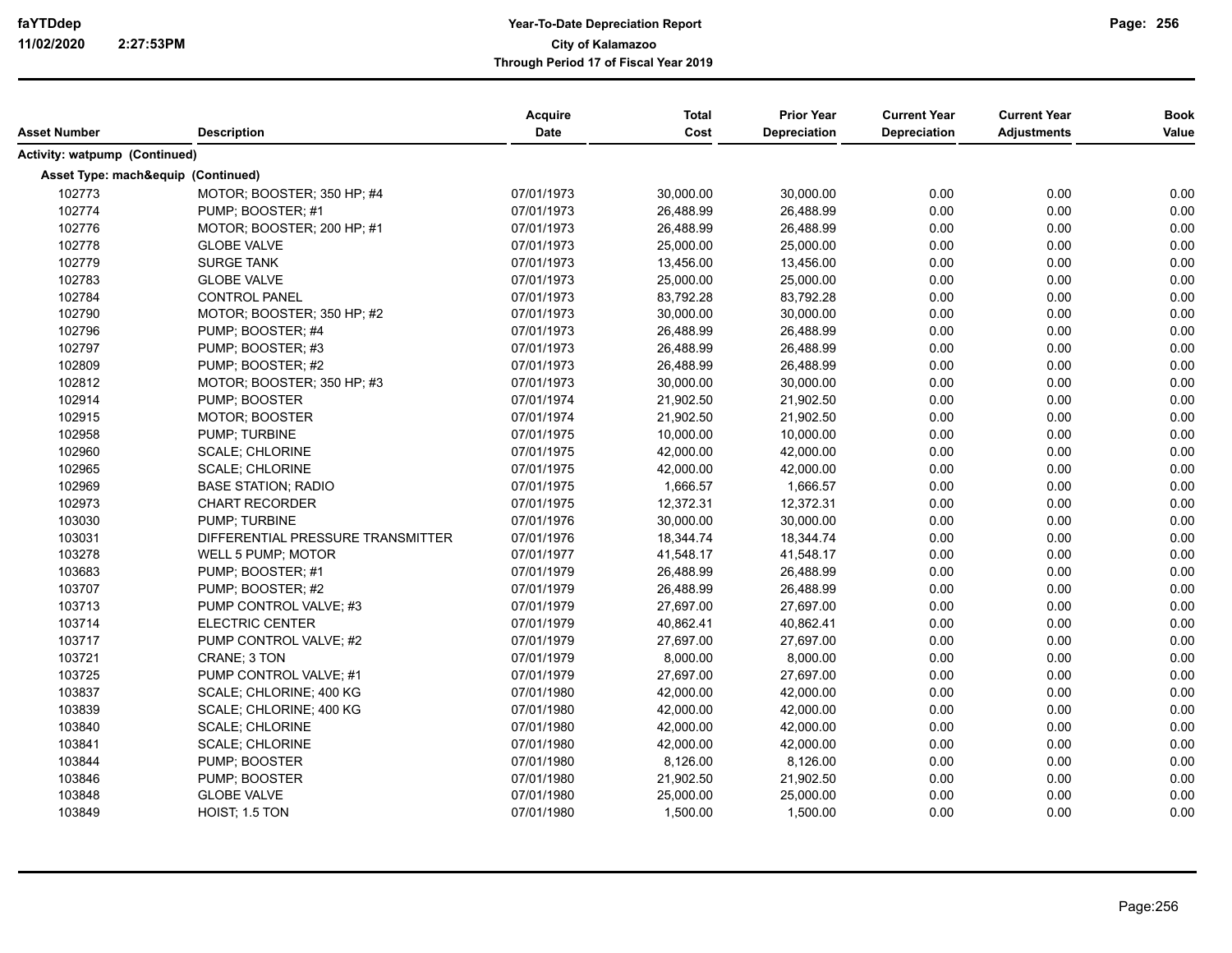|                                      |                                    | Acquire    | <b>Total</b> | <b>Prior Year</b>   | <b>Current Year</b> | <b>Current Year</b> | <b>Book</b> |
|--------------------------------------|------------------------------------|------------|--------------|---------------------|---------------------|---------------------|-------------|
| Asset Number                         | <b>Description</b>                 | Date       | Cost         | <b>Depreciation</b> | <b>Depreciation</b> | <b>Adjustments</b>  | Value       |
| <b>Activity: watpump (Continued)</b> |                                    |            |              |                     |                     |                     |             |
|                                      | Asset Type: mach&equip (Continued) |            |              |                     |                     |                     |             |
| 103850                               | GLOBE VALVE; #4                    | 07/01/1980 | 26,488.99    | 26,488.99           | 0.00                | 0.00                | 0.00        |
| 103851                               | GLOBE VALVE; #2                    | 07/01/1980 | 26,488.99    | 26,488.99           | 0.00                | 0.00                | 0.00        |
| 103863                               | <b>CHLORINE MIXER</b>              | 07/01/1980 | 15,000.00    | 15,000.00           | 0.00                | 0.00                | 0.00        |
| 103872                               | <b>VALVE: PRESSURE RELIEF</b>      | 07/01/1980 | 6,530.90     | 6,530.90            | 0.00                | 0.00                | 0.00        |
| 104189                               | <b>AIR COMPRESSOR</b>              | 07/01/1981 | 38,846.85    | 38,846.85           | 0.00                | 0.00                | 0.00        |
| 104294                               | TRANSMITTER; ELECTRONIC            | 07/01/1982 | 29,768.00    | 29,768.00           | 0.00                | 0.00                | 0.00        |
| 104296                               | TRANSMITTER; ELECTRONIC            | 07/01/1982 | 29,768.00    | 29,768.00           | 0.00                | 0.00                | 0.00        |
| 104297                               | TRANSMITTER; ELECTRONIC            | 07/01/1982 | 29,768.00    | 29,768.00           | 0.00                | 0.00                | 0.00        |
| 104298                               | PUMP; BOOSTER; #3                  | 07/01/1982 | 48,780.81    | 48,780.81           | 0.00                | 0.00                | 0.00        |
| 104304                               | PUMP; BOOSTER; #2                  | 07/01/1982 | 48,780.81    | 48,780.81           | 0.00                | 0.00                | 0.00        |
| 104311                               | MOTOR: BOOSTER: 150 HP: #1         | 07/01/1982 | 48,780.81    | 48,780.81           | 0.00                | 0.00                | 0.00        |
| 104314                               | PUMP; BOOSTER; #1                  | 07/01/1982 | 48,780.81    | 48,780.81           | 0.00                | 0.00                | 0.00        |
| 104317                               | <b>CONTROL PANEL</b>               | 07/01/1982 | 768,300.22   | 768,300.22          | 0.00                | 0.00                | 0.00        |
| 104318                               | <b>HOIST: 3 TON</b>                | 07/01/1982 | 1,500.00     | 1,500.00            | 0.00                | 0.00                | 0.00        |
| 104320                               | MOTOR; BOOSTER; 200 HP; #2         | 07/01/1982 | 48,780.81    | 48,780.81           | 0.00                | 0.00                | 0.00        |
| 104321                               | MOTOR; BOOSTER; 200 HP; #3         | 07/01/1982 | 48,780.81    | 48,780.81           | 0.00                | 0.00                | 0.00        |
| 104329                               | HOIST; 2 TON                       | 07/01/1982 | 1,200.00     | 1,200.00            | 0.00                | 0.00                | 0.00        |
| 105110                               | DIFFERENTIAL PRESSURE TRANSMITTER  | 07/01/1985 | 18,344.74    | 18,344.74           | 0.00                | 0.00                | 0.00        |
| 105116                               | <b>CHLORINE MIXER</b>              | 07/01/1985 | 15,000.00    | 15,000.00           | 0.00                | 0.00                | 0.00        |
| 105129                               | VALVE CONTROLLER; #2               | 07/01/1985 | 6,000.00     | 6,000.00            | 0.00                | 0.00                | 0.00        |
| 105134                               | AIR COMPRESSOR                     | 07/01/1985 | 8,750.00     | 8,750.00            | 0.00                | 0.00                | 0.00        |
| 105135                               | DIFFERENTIAL PRESSURE TRANSMITTER  | 07/01/1985 | 18,344.74    | 18,344.74           | 0.00                | 0.00                | 0.00        |
| 105137                               | DIFFERENTIAL PRESSURE TRANSMITTER  | 07/01/1985 | 18,344.74    | 18,344.74           | 0.00                | 0.00                | 0.00        |
| 105144                               | GLOBE VALVE; #3                    | 07/01/1985 | 26,488.99    | 26,488.99           | 0.00                | 0.00                | 0.00        |
| 105145                               | MOTOR; HP PUMP; 125 HP; #1-1       | 07/01/1985 | 8,500.00     | 8,500.00            | 0.00                | 0.00                | 0.00        |
| 105146                               | MOTOR; HP PUMP; 125 HP; #1-2       | 07/01/1985 | 8,500.00     | 8,500.00            | 0.00                | 0.00                | 0.00        |
| 105148                               | SANITARY ISOLATION                 | 07/01/1985 | 17,738.51    | 17,738.51           | 0.00                | 0.00                | 0.00        |
| 105399                               | PUMP; BOOSTER; #2                  | 07/01/1986 | 17,813.01    | 17,813.01           | 0.00                | 0.00                | 0.00        |
| 105400                               | PUMP; BOOSTER; 1:760 RPM; #1       | 07/01/1986 | 17,813.01    | 17,813.01           | 0.00                | 0.00                | 0.00        |
| 106023                               | PUMP; BOOSTER; #1                  | 07/01/1988 | 26,488.99    | 26,488.99           | 0.00                | 0.00                | 0.00        |
| 106040                               | HOIST: 2 TON                       | 07/01/1988 | 3,000.00     | 3,000.00            | 0.00                | 0.00                | 0.00        |
| 106041                               | MOTOR; 150 HP; #1                  | 07/01/1988 | 5,000.00     | 5,000.00            | 0.00                | 0.00                | 0.00        |
| 106042                               | MOTOR; 150 HP; #2                  | 07/01/1988 | 5,000.00     | 5,000.00            | 0.00                | 0.00                | 0.00        |
| 106043                               | <b>MOTOR; BOOSTER</b>              | 07/01/1988 | 21,902.50    | 21,902.67           | 0.00                | 0.00                | $-0.17$     |
| 106044                               | OCV VALVE CONTROLLER; LOGIC UNIT   | 07/01/1988 | 6,000.00     | 6,000.00            | 0.00                | 0.00                | 0.00        |
| 106045                               | PUMP; BOOSTER                      | 07/01/1988 | 21,902.50    | 21,902.50           | 0.00                | 0.00                | 0.00        |
| 106046                               | VALVE CONTROL; SPARE               | 07/01/1988 | 5,494.06     | 5,494.06            | 0.00                | 0.00                | 0.00        |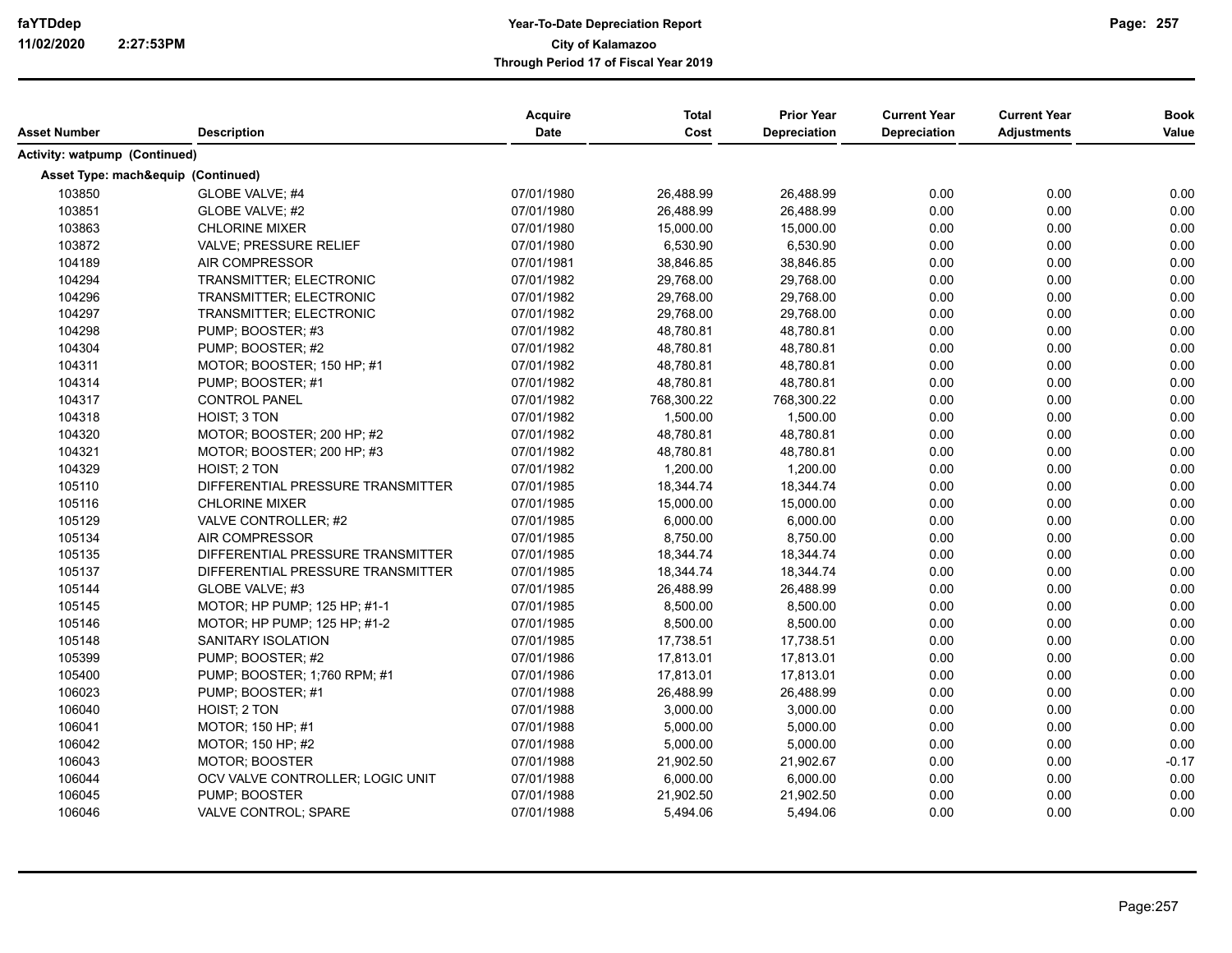| Asset Number                         | <b>Description</b>                  | Acquire<br><b>Date</b> | <b>Total</b><br>Cost | <b>Prior Year</b><br><b>Depreciation</b> | <b>Current Year</b><br>Depreciation | <b>Current Year</b><br><b>Adjustments</b> | <b>Book</b><br>Value |
|--------------------------------------|-------------------------------------|------------------------|----------------------|------------------------------------------|-------------------------------------|-------------------------------------------|----------------------|
| <b>Activity: watpump (Continued)</b> |                                     |                        |                      |                                          |                                     |                                           |                      |
|                                      | Asset Type: mach&equip (Continued)  |                        |                      |                                          |                                     |                                           |                      |
| 106047                               | <b>TRANSMITTER: ULTRASONIC</b>      | 07/01/1988             | 6,000.00             | 6.000.00                                 | 0.00                                | 0.00                                      | 0.00                 |
| 106048                               | <b>TRANSFER PUMP</b>                | 07/01/1988             | 48,441.50            | 48,441.50                                | 0.00                                | 0.00                                      | 0.00                 |
| 106049                               | RADIO; TWO-WAY; WITH CHARGER        | 07/01/1988             | 350.00               | 350.00                                   | 0.00                                | 0.00                                      | 0.00                 |
| 106050                               | PUMP; BOOSTER; #2                   | 07/01/1988             | 26,488.99            | 26,488.99                                | 0.00                                | 0.00                                      | 0.00                 |
| 106442                               | <b>BALL VALVE: 10": #1</b>          | 07/01/1989             | 2,500.00             | 2,500.00                                 | 0.00                                | 0.00                                      | 0.00                 |
| 106471                               | VARIABLE FREQUENCY PUMPING SYSTEM C | 07/01/1989             | 30,000.00            | 30,000.00                                | 0.00                                | 0.00                                      | 0.00                 |
| 106472                               | MOTOR: BOOSTER: 75 HP: #2           | 07/01/1989             | 2,000.00             | 2,000.00                                 | 0.00                                | 0.00                                      | 0.00                 |
| 106473                               | <b>GENERATOR: AUXILIARY POWER</b>   | 07/01/1989             | 1,000.00             | 1,000.00                                 | 0.00                                | 0.00                                      | 0.00                 |
| 106474                               | <b>CHLORINE MIXER</b>               | 07/01/1989             | 15,000.00            | 15,000.00                                | 0.00                                | 0.00                                      | 0.00                 |
| 106491                               | <b>NEW WIRING</b>                   | 07/01/1989             | 43,786.00            | 43,786.00                                | 0.00                                | 0.00                                      | 0.00                 |
| 106492                               | PUMP; BOOSTER; #1                   | 07/01/1989             | 48,780.81            | 48,780.81                                | 0.00                                | 0.00                                      | 0.00                 |
| 106493                               | PUMP; BOOSTER; 900 GPM; #2          | 07/01/1989             | 10,000.00            | 10,000.00                                | 0.00                                | 0.00                                      | 0.00                 |
| 106496                               | GLOBE VALVE; #1                     | 07/01/1989             | 26,488.99            | 26,488.99                                | 0.00                                | 0.00                                      | 0.00                 |
| 106500                               | BALL VALVE; 6"; #2                  | 07/01/1989             | 2,500.00             | 2,500.00                                 | 0.00                                | 0.00                                      | 0.00                 |
| 106804                               | TRANSMITTER; ELECTRONIC             | 07/01/1990             | 29,768.00            | 29,768.00                                | 0.00                                | 0.00                                      | 0.00                 |
| 106805                               | <b>TRANSFER PUMP</b>                | 07/01/1990             | 441.50               | 441.50                                   | 0.00                                | 0.00                                      | 0.00                 |
| 106807                               | <b>SCALE; CHLORINE</b>              | 07/01/1990             | 42,000.00            | 42,000.00                                | 0.00                                | 0.00                                      | 0.00                 |
| 106810                               | <b>SCALE: CHLORINE</b>              | 07/01/1990             | 42,000.00            | 42,000.00                                | 0.00                                | 0.00                                      | 0.00                 |
| 106827                               | COMPUTER ROOM RENOVATION            | 07/01/1990             | 17,070.00            | 17,070.00                                | 0.00                                | 0.00                                      | 0.00                 |
| 106953                               | <b>ACTUATOR</b>                     | 07/01/1991             | 4,000.00             | 4,000.00                                 | 0.00                                | 0.00                                      | 0.00                 |
| 106958                               | FLOW METER IMPROVEMENT              | 07/01/1991             | 10,485.00            | 10,485.00                                | 0.00                                | 0.00                                      | 0.00                 |
| 106959                               | MOTOR; BOOSTER; 100 HP; #1          | 07/01/1991             | 15,000.00            | 15,000.00                                | 0.00                                | 0.00                                      | 0.00                 |
| 106965                               | MOTOR; BOOSTER; 100 HP; #2          | 07/01/1991             | 15,000.00            | 15,000.00                                | 0.00                                | 0.00                                      | 0.00                 |
| 106966                               | MOTOR: BOOSTER: 100 HP: #3          | 07/01/1991             | 15,000.00            | 15,000.00                                | 0.00                                | 0.00                                      | 0.00                 |
| 106967                               | MOTOR: WELL #1                      | 07/01/1991             | 30,990.00            | 30,990.00                                | 0.00                                | 0.00                                      | 0.00                 |
| 106968                               | MOTOR: WELL #14                     | 07/01/1991             | 30,990.00            | 30,990.00                                | 0.00                                | 0.00                                      | 0.00                 |
| 106969                               | REPLACE DIFFERENTIAL                | 07/01/1991             | 18,723.00            | 18,723.00                                | 0.00                                | 0.00                                      | 0.00                 |
| 106970                               | <b>SURGE TANK</b>                   | 07/01/1991             | 13,456.00            | 13,456.00                                | 0.00                                | 0.00                                      | 0.00                 |
| 106971                               | TRANSMITTER; ELECTRONIC             | 07/01/1991             | 29,768.00            | 29,768.00                                | 0.00                                | 0.00                                      | 0.00                 |
| 107212                               | PUMP; 800 GPM; #1                   | 07/01/1992             | 15,365.50            | 15,365.50                                | 0.00                                | 0.00                                      | 0.00                 |
| 107213                               | PUMP; 800 GPM; #2                   | 07/01/1992             | 15,365.50            | 15,365.50                                | 0.00                                | 0.00                                      | 0.00                 |
| 107214                               | PUMPING SYSTEM                      | 07/01/1992             | 82,313.00            | 82,313.00                                | 0.00                                | 0.00                                      | 0.00                 |
| 107219                               | FLOW METER; MAGNETIC; #2            | 07/01/1992             | 16,000.00            | 16,000.00                                | 0.00                                | 0.00                                      | 0.00                 |
| 107224                               | REPLACE CHLORINE ROOM FAN           | 07/01/1992             | 12,590.00            | 12,590.00                                | 0.00                                | 0.00                                      | 0.00                 |
| 107225                               | <b>REPLACE COMPRESSOR</b>           | 07/01/1992             | 7,940.00             | 7,940.00                                 | 0.00                                | 0.00                                      | 0.00                 |
| 107234                               | NEW AND REPLACEMENT WELL PUMPS & MO | 07/01/1992             | 142,082.00           | 142,082.00                               | 0.00                                | 0.00                                      | 0.00                 |
| 107236                               | MOTOR; WELL #16                     | 07/01/1992             | 2,000.00             | 2,000.00                                 | 0.00                                | 0.00                                      | 0.00                 |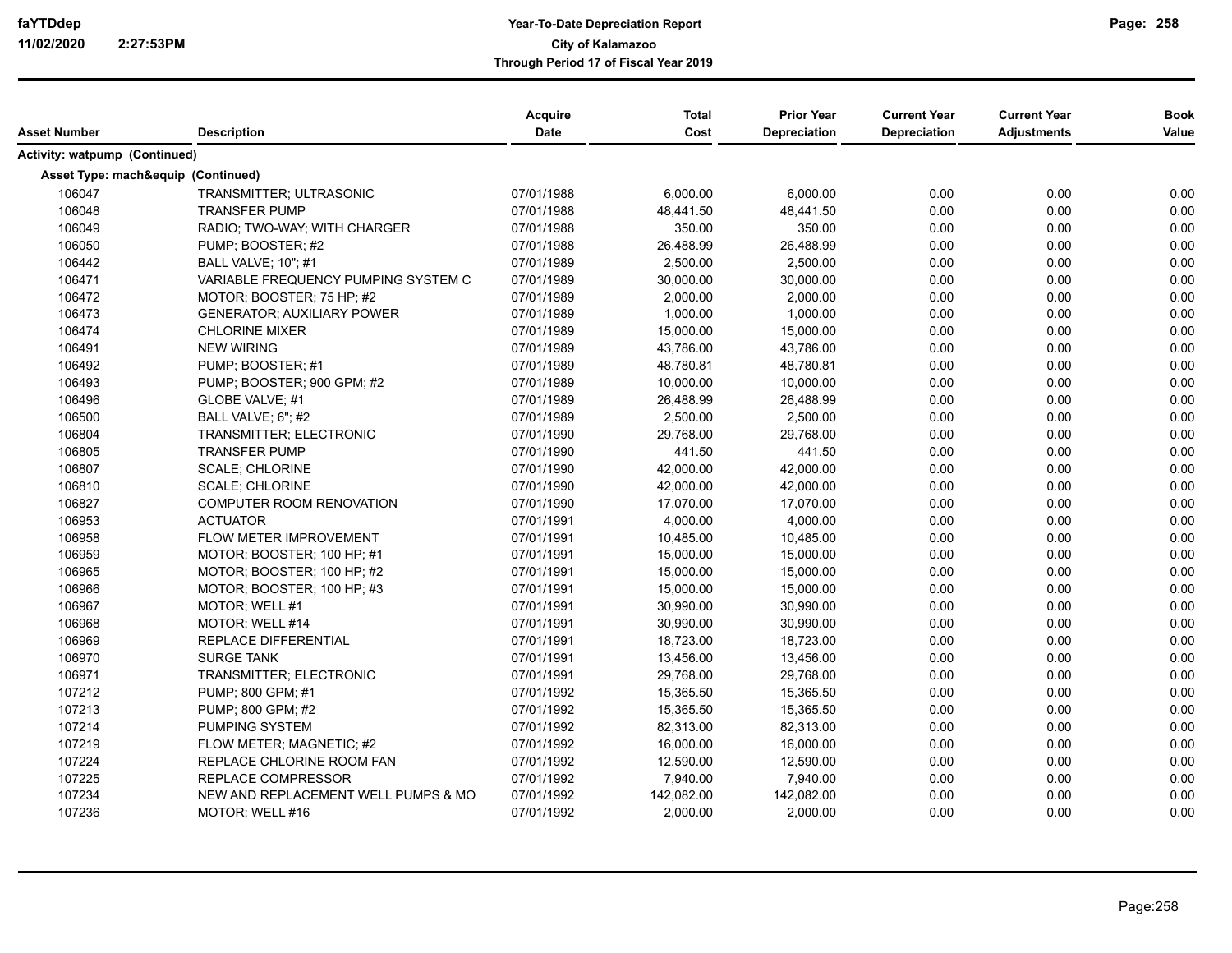| Asset Number                         | <b>Description</b>                  | Acquire<br><b>Date</b> | <b>Total</b><br>Cost | <b>Prior Year</b><br>Depreciation | <b>Current Year</b><br><b>Depreciation</b> | <b>Current Year</b><br><b>Adjustments</b> | <b>Book</b><br>Value |
|--------------------------------------|-------------------------------------|------------------------|----------------------|-----------------------------------|--------------------------------------------|-------------------------------------------|----------------------|
| <b>Activity: watpump (Continued)</b> |                                     |                        |                      |                                   |                                            |                                           |                      |
|                                      | Asset Type: mach&equip (Continued)  |                        |                      |                                   |                                            |                                           |                      |
| 107239                               | <b>CHART RECORDER</b>               | 07/01/1992             | 11,586.50            | 11,586.50                         | 0.00                                       | 0.00                                      | 0.00                 |
| 107241                               | FLOW METER; MAGNETIC; #1            | 07/01/1992             | 16,000.00            | 16,000.00                         | 0.00                                       | 0.00                                      | 0.00                 |
| 107245                               | <b>VACUUM MONITOR</b>               | 07/01/1992             | 12,467.00            | 12,467.00                         | 0.00                                       | 0.00                                      | 0.00                 |
| 107262                               | <b>CHART RECORDER</b>               | 07/01/1992             | 11,586.50            | 11,586.50                         | 0.00                                       | 0.00                                      | 0.00                 |
| 107270                               | VALVE CONTROLLER: #1                | 07/01/1992             | 6,000.00             | 6,000.00                          | 0.00                                       | 0.00                                      | 0.00                 |
| 107291                               | ELECTRICAL AND TELEMETRY            | 07/01/1992             | 15,853.00            | 15,853.00                         | 0.00                                       | 0.00                                      | 0.00                 |
| 107538                               | PUMP AND EMERGENCY GENERATOR        | 07/01/1993             | 12,894.00            | 12,894.00                         | 0.00                                       | 0.00                                      | 0.00                 |
| 107545                               | MOTOR: 40 HP: #2                    | 07/01/1993             | 1,500.00             | 1,500.00                          | 0.00                                       | 0.00                                      | 0.00                 |
| 107547                               | MOTOR; 40 HP; PUMP $#2$             | 07/01/1993             | 1,500.00             | 1,500.00                          | 0.00                                       | 0.00                                      | 0.00                 |
| 107548                               | BUILDING: PUMP STATION #23; REPLACE | 07/01/1993             | 1,208.00             | 1,208.00                          | 0.00                                       | 0.00                                      | 0.00                 |
| 107549                               | PUMP; BOOSTER; 800 GPM; #1          | 07/01/1993             | 15,000.00            | 15,000.00                         | 0.00                                       | 0.00                                      | 0.00                 |
| 107550                               | PUMP; BOOSTER; 800 GPM; #2          | 07/01/1993             | 15,000.00            | 15,000.00                         | 0.00                                       | 0.00                                      | 0.00                 |
| 107556                               | MOTOR; 40 HP; PUMP #1               | 07/01/1993             | 1,500.00             | 1,500.00                          | 0.00                                       | 0.00                                      | 0.00                 |
| 107575                               | <b>VALVE CONTROLLER</b>             | 07/01/1993             | 6,000.00             | 6,000.00                          | 0.00                                       | 0.00                                      | 0.00                 |
| 107599                               | VALVE CONTROLLER                    | 07/01/1993             | 6,000.00             | 6,000.00                          | 0.00                                       | 0.00                                      | 0.00                 |
| 107600                               | WATER DISTRIBUTION PANEL            | 07/01/1993             | 50,000.00            | 50,000.00                         | 0.00                                       | 0.00                                      | 0.00                 |
| 107607                               | VALVE CONTROL UPGRADE               | 07/01/1993             | 5,640.00             | 5,640.00                          | 0.00                                       | 0.00                                      | 0.00                 |
| 107844                               | MONITOR; SECURITY; 9"               | 07/01/1994             | 700.00               | 700.00                            | 0.00                                       | 0.00                                      | 0.00                 |
| 108170                               | Repl Valves Sta 12,14               | 07/01/1995             | 32,858.50            | 32,858.50                         | 0.00                                       | 0.00                                      | 0.00                 |
| 108171                               | Repl Valves Sta 12,14               | 07/01/1995             | 32,858.50            | 32,858.50                         | 0.00                                       | 0.00                                      | 0.00                 |
| 108177                               | REPLACE INSTRUMENTS AT STA          | 07/01/1995             | 9,234.75             | 9,234.75                          | 0.00                                       | 0.00                                      | 0.00                 |
| 108190                               | Phosp/Flor Tank Upgrades            | 07/01/1995             | 3,500.00             | 3,500.00                          | 0.00                                       | 0.00                                      | 0.00                 |
| 108192                               | <b>REPL NES/RTUS INTERFACE W/T</b>  | 07/01/1995             | 10,869.03            | 10,869.03                         | 0.00                                       | 0.00                                      | 0.00                 |
| 108203                               | <b>REKEY STATIONS LOCKS</b>         | 07/01/1995             | 2,031.74             | 2.031.74                          | 0.00                                       | 0.00                                      | 0.00                 |
| 108208                               | PLC CONTROL AT BOOSTER STAT         | 07/01/1995             | 372.86               | 372.86                            | 0.00                                       | 0.00                                      | 0.00                 |
| 108209                               | CEILING FANS & DEHUMID-STA          | 07/01/1995             | 2,226.68             | 2,226.68                          | 0.00                                       | 0.00                                      | 0.00                 |
| 108211                               | STA 39 CONTROL VALVE IMPROV         | 07/01/1995             | 1,331.31             | 1,331.31                          | 0.00                                       | 0.00                                      | 0.00                 |
| 108213                               | COMPLETE STA 24 SUPV CNTRL          | 07/01/1995             | 56,346.58            | 56,346.58                         | 0.00                                       | 0.00                                      | 0.00                 |
| 108214                               | REPL FLUORIDE DEL DRUMS             | 07/01/1995             | 1,955.00             | 1,955.00                          | 0.00                                       | 0.00                                      | 0.00                 |
| 108215                               | REPLACEMENT CHEMICAL SCALES         | 07/01/1995             | 5,740.12             | 5,740.12                          | 0.00                                       | 0.00                                      | 0.00                 |
| 108216                               | REPL. PHOSPHATE TANKS & MIX         | 07/01/1995             | 5,065.47             | 5,065.47                          | 0.00                                       | 0.00                                      | 0.00                 |
| 108217                               | <b>CHEMICAL FEED PUMP</b>           | 07/01/1995             | 975.30               | 975.30                            | 0.00                                       | 0.00                                      | 0.00                 |
| 108218                               | CHEMICAL SCALE UPDGRADE             | 07/01/1995             | 7,496.00             | 7.496.00                          | 0.00                                       | 0.00                                      | 0.00                 |
| 108219                               | JAMES RIVER TREAT SYST CHAN         | 07/01/1995             | 15,070.32            | 15,070.32                         | 0.00                                       | 0.00                                      | 0.00                 |
| 108222                               | <b>MODEMS AT VARIOUS STATIONS</b>   | 07/01/1995             | 5,625.70             | 5,625.70                          | 0.00                                       | 0.00                                      | 0.00                 |
| 108688                               | PUMP/EMERG GENERATOR STA 22         | 07/01/1996             | 15,916.00            | 15,916.00                         | 0.00                                       | 0.00                                      | 0.00                 |
| 108689                               | REPLACEMENT SCALES                  | 07/01/1996             | 30,000.00            | 30,000.00                         | 0.00                                       | 0.00                                      | 0.00                 |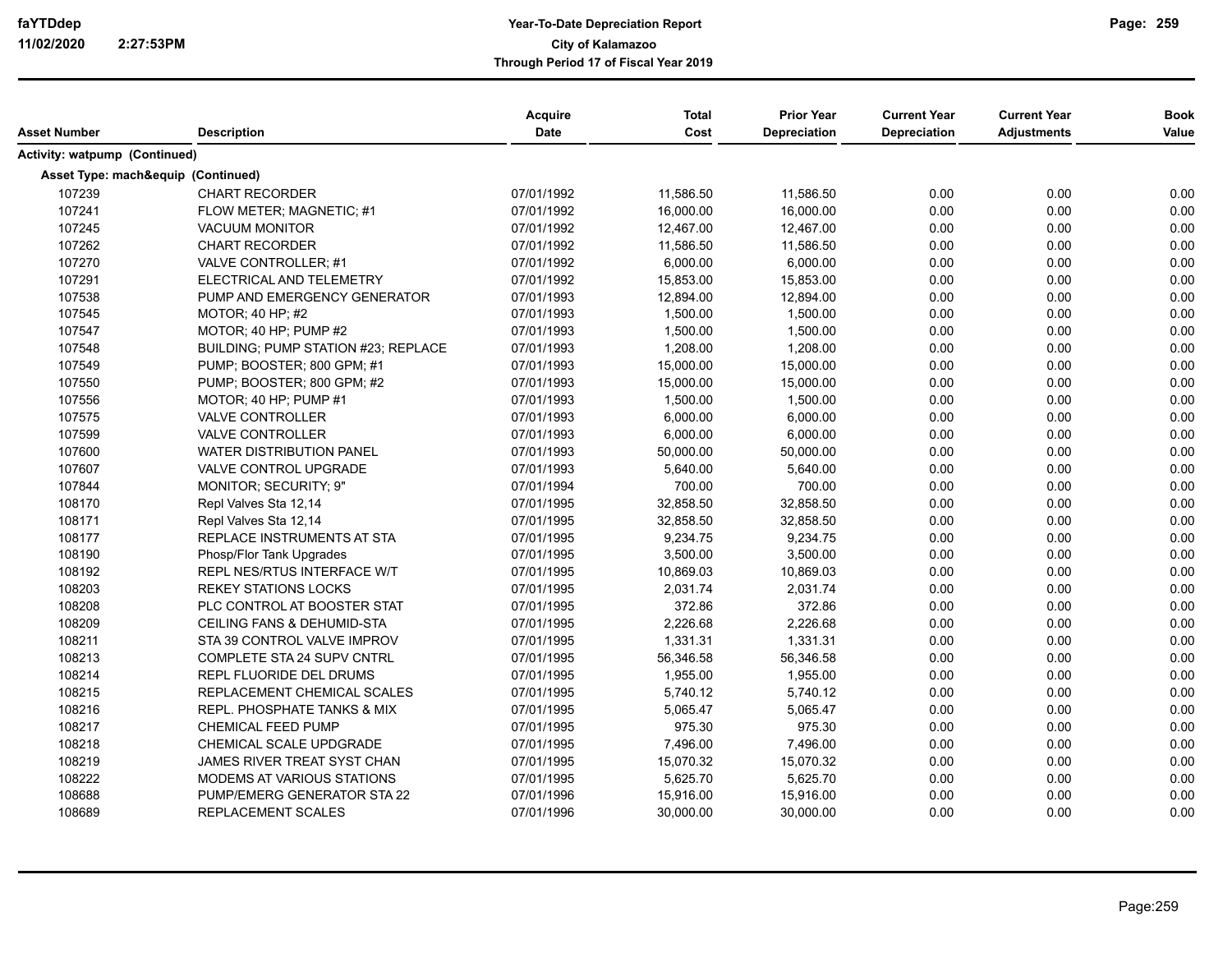| Asset Number                  | <b>Description</b>                                | <b>Acquire</b><br><b>Date</b> | <b>Total</b><br>Cost | <b>Prior Year</b><br><b>Depreciation</b> | <b>Current Year</b><br>Depreciation | <b>Current Year</b><br><b>Adjustments</b> | <b>Book</b><br>Value |
|-------------------------------|---------------------------------------------------|-------------------------------|----------------------|------------------------------------------|-------------------------------------|-------------------------------------------|----------------------|
|                               |                                                   |                               |                      |                                          |                                     |                                           |                      |
| Activity: watpump (Continued) |                                                   |                               |                      |                                          |                                     |                                           |                      |
|                               | Asset Type: mach&equip (Continued)                |                               |                      |                                          |                                     |                                           |                      |
| 108693                        | PS-18 MAG METERS                                  | 07/01/1996                    | 3,547.00             | 3,547.00                                 | 0.00                                | 0.00                                      | 0.00                 |
| 108695                        | REPLACE PUMPS AND MOTORS & CHEMGROUT W 07/01/1996 |                               | 30,752.00            | 30,752.00                                | 0.00                                | 0.00                                      | 0.00                 |
| 108696                        | REPLACE SCALES FOR PUMP STA                       | 07/01/1996                    | 29,382.00            | 29,382.00                                | 0.00                                | 0.00                                      | 0.00                 |
| 108697                        | <b>VALVE UPGRADES STATION 26/2</b>                | 07/01/1996                    | 712,235.00           | 712,235.00                               | 0.00                                | 0.00                                      | 0.00                 |
| 108698                        | SAMPLE POINT BOXES                                | 07/01/1996                    | 1,840.00             | 1,840.00                                 | 0.00                                | 0.00                                      | 0.00                 |
| 108708                        | REPLACE CHEMICAL FEED SYSTE                       | 07/01/1996                    | 24,068.00            | 24,068.00                                | 0.00                                | 0.00                                      | 0.00                 |
| 108709                        | <b>VFD FOR BOOSTER STATION</b>                    | 07/01/1996                    | 24,026.00            | 24,026.00                                | 0.00                                | 0.00                                      | 0.00                 |
| 109225                        | UPGRADE SCADA SYSTEM                              | 07/01/1997                    | 6,040.00             | 6,040.00                                 | 0.00                                | 0.00                                      | 0.00                 |
| 109227                        | STATION #23 CHLORINE CYLIND                       | 07/01/1997                    | 7,000.00             | 7,000.00                                 | 0.00                                | 0.00                                      | 0.00                 |
| 109231                        | Repl. Pumps/Motors - 1992 P                       | 07/01/1997                    | 147,011.00           | 147,011.00                               | 0.00                                | 0.00                                      | 0.00                 |
| 109232                        | REPLACE VALVE STRUCTURES                          | 07/01/1997                    | 9,967.21             | 9.967.21                                 | 0.00                                | 0.00                                      | 0.00                 |
| 109234                        | <b>BULK STORAGE FACILITIES</b>                    | 07/01/1997                    | 8,746.80             | 8,746.80                                 | 0.00                                | 0.00                                      | 0.00                 |
| 109236                        | VALVE UPGRADES STATION 26/2                       | 07/01/1997                    | 1,753.90             | 1,753.90                                 | 0.00                                | 0.00                                      | 0.00                 |
| 109237                        | REPLACE SCALES                                    | 07/01/1997                    | 315.10               | 315.10                                   | 0.00                                | 0.00                                      | 0.00                 |
| 109238                        | <b>REPLACE STATION 5</b>                          | 07/01/1997                    | 13,318.70            | 13,318.70                                | 0.00                                | 0.00                                      | 0.00                 |
| 109239                        | <b>CHEMICAL FEED SYSTEM</b>                       | 07/01/1997                    | 9,877.44             | 9,877.44                                 | 0.00                                | 0.00                                      | 0.00                 |
| 109240                        | <b>Chemical feed Pump</b>                         | 07/01/1997                    | 22,482.00            | 22,482.00                                | 0.00                                | 0.00                                      | 0.00                 |
| 109242                        | Chart Recorder, 3 pen NEMA                        | 07/01/1997                    | 4,044.47             | 4,044.47                                 | 0.00                                | 0.00                                      | 0.00                 |
| 109675                        | PUMPS and MOTORS Replacemen                       | 07/01/1998                    | 31,455.00            | 31,455.00                                | 0.00                                | 0.00                                      | 0.00                 |
| 109688                        | Three Single Leaf Aluminum                        | 07/01/1998                    | 1,140.00             | 1,140.00                                 | 0.00                                | 0.00                                      | 0.00                 |
| 109689                        | Bowl Assy (10X10X1-1/2) 7-                        | 07/01/1998                    | 1,565.00             | 1,565.00                                 | 0.00                                | 0.00                                      | 0.00                 |
| 109690                        | Bowl Assy (8X8X1-1/2") 7-1                        | 07/01/1998                    | 1,205.00             | 1,205.00                                 | 0.00                                | 0.00                                      | 0.00                 |
| 109691                        | 100HP, 1800 RPM, 460PWS /1-1                      | 07/01/1998                    | 3,725.00             | 3,725.00                                 | 0.00                                | 0.00                                      | 0.00                 |
| 109692                        | SWL Bowl Assy (6X6X1) 7-1/2                       | 07/01/1998                    | 715.00               | 715.00                                   | 0.00                                | 0.00                                      | 0.00                 |
| 109693                        | Three concrete Well Pits S                        | 07/01/1998                    | 70,824.00            | 70,824.00                                | 0.00                                | 0.00                                      | 0.00                 |
| 109694                        | Bowl Assy (6X6X1) 7-1/2" pr                       | 07/01/1998                    | 715.00               | 715.00                                   | 0.00                                | 0.00                                      | 0.00                 |
| 109695                        | 1998 NEW/REPL WELLS Replt/R                       | 07/01/1998                    | 27,907.00            | 27,907.00                                | 0.00                                | 0.00                                      | 0.00                 |
| 109762                        | <b>CHEMICAL FEED SYSTEM - UPGR</b>                | 07/01/1998                    | 10,572.00            | 10,572.00                                | 0.00                                | 0.00                                      | 0.00                 |
| 110119                        | Pump Station #18 Transforme                       | 07/01/1999                    | 3,439.00             | 3,439.00                                 | 0.00                                | 0.00                                      | 0.00                 |
| 110121                        | TRANSFORMER W/ HIGH VOLTAGE                       | 07/01/1999                    | 12,000.00            | 12,000.00                                | 0.00                                | 0.00                                      | 0.00                 |
| 110124                        | DECKMATE FLOOR SCALE 1000#                        | 07/01/1999                    | 3,710.00             | 3,710.00                                 | 0.00                                | 0.00                                      | 0.00                 |
| 110126                        | DECKMATE FLOOR SCALE 1000#                        | 07/01/1999                    | 3,710.00             | 3,710.00                                 | 0.00                                | 0.00                                      | 0.00                 |
| 110131                        | <b>VR16 GAS CHLORINATOR</b>                       | 07/01/1999                    | 2,114.00             | 2,114.00                                 | 0.00                                | 0.00                                      | 0.00                 |
| 110132                        | <b>GAS REGULATOR</b>                              | 07/01/1999                    | 2,106.00             | 2,106.00                                 | 0.00                                | 0.00                                      | 0.00                 |
| 110133                        | <b>GAS REGULATOR</b>                              | 07/01/1999                    | 2,106.00             | 2,106.00                                 | 0.00                                | 0.00                                      | 0.00                 |
| 110134                        | <b>VR16 GAS CHLORINATOR</b>                       | 07/01/1999                    | 2,113.00             | 2,113.00                                 | 0.00                                | 0.00                                      | 0.00                 |
| 110135                        | SUPERIOR CHLORINATOR AUTO S                       | 07/01/1999                    | 2,114.00             | 2,114.00                                 | 0.00                                | 0.00                                      | 0.00                 |
|                               |                                                   |                               |                      |                                          |                                     |                                           |                      |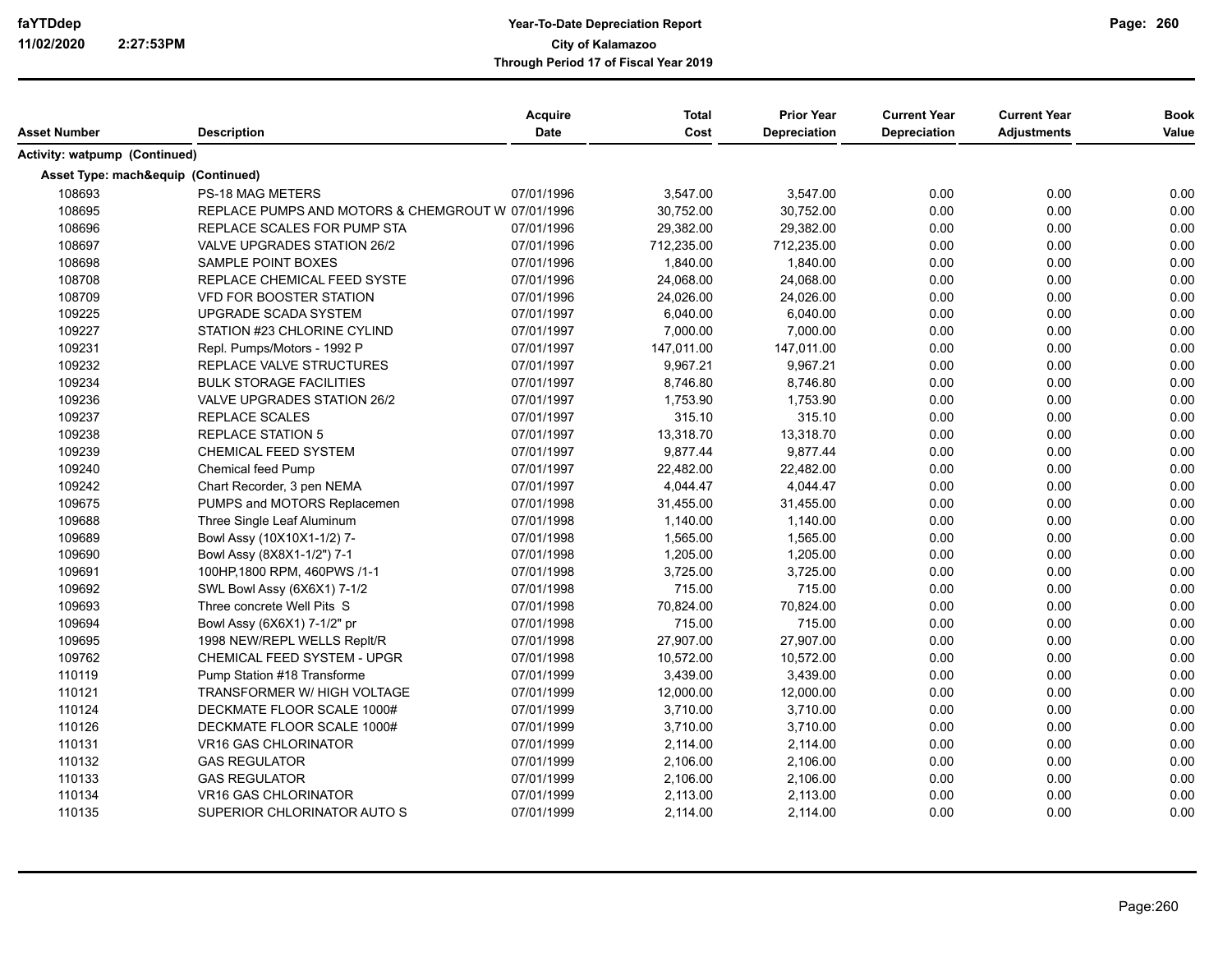| Asset Number                         | <b>Description</b>                     | Acquire<br>Date | <b>Total</b><br>Cost | <b>Prior Year</b><br>Depreciation | <b>Current Year</b><br>Depreciation | <b>Current Year</b><br><b>Adjustments</b> | <b>Book</b><br>Value |
|--------------------------------------|----------------------------------------|-----------------|----------------------|-----------------------------------|-------------------------------------|-------------------------------------------|----------------------|
| <b>Activity: watpump (Continued)</b> |                                        |                 |                      |                                   |                                     |                                           |                      |
| Asset Type: mach&equip (Continued)   |                                        |                 |                      |                                   |                                     |                                           |                      |
| 110136                               | SUPERIOR CHLORINATOR AUTO S            | 07/01/1999      | 2,114.00             | 2,114.00                          | 0.00                                | 0.00                                      | 0.00                 |
| 110139                               | 400A SAFETY SWITCH                     | 07/01/1999      | 2,273.00             | 2,273.00                          | 0.00                                | 0.00                                      | 0.00                 |
| 110149                               | <b>ACTUATOR SKILMATIC</b>              | 07/01/1999      | 2,819.00             | 2,819.00                          | 0.00                                | 0.00                                      | 0.00                 |
| 110150                               | DECKMATE STATIC FLOOR SCAL             | 07/01/1999      | 3,168.00             | 3,168.00                          | 0.00                                | 0.00                                      | 0.00                 |
| 110151                               | STA #25 CONTROL VALVE REPLA            | 07/01/1999      | 4,223.00             | 4,223.00                          | 0.00                                | 0.00                                      | 0.00                 |
| 110153                               | <b>GENERATOR RECEPTACLE</b>            | 07/01/1999      | 2,048.00             | 2,048.00                          | 0.00                                | 0.00                                      | 0.00                 |
| 110154                               | <b>TRANSFER SWTICH</b>                 | 07/01/1999      | 5,048.00             | 5,048.00                          | 0.00                                | 0.00                                      | 0.00                 |
| 110155                               | SOFT STARTER 480V 125 HP               | 07/01/1999      | 3,245.00             | 3,245.00                          | 0.00                                | 0.00                                      | 0.00                 |
| 110156                               | <b>GENERATOR RECEPTACLE</b>            | 07/01/1999      | 2,091.00             | 2,091.00                          | 0.00                                | 0.00                                      | 0.00                 |
| 110157                               | <b>GENERATOR RECEPTACLE</b>            | 07/01/1999      | 1,525.00             | 1,525.00                          | 0.00                                | 0.00                                      | 0.00                 |
| 110158                               | SOFT STARTER 480V 125 HP               | 07/01/1999      | 3,245.00             | 3,245.00                          | 0.00                                | 0.00                                      | 0.00                 |
| 110159                               | AB SOFT STARTER SMC PLUS FO            | 07/01/1999      | 9,271.00             | 9,271.00                          | 0.00                                | 0.00                                      | 0.00                 |
| 110160                               | REPL TWO VALVES AT STATION             | 07/01/1999      | 7,589.00             | 7,589.00                          | 0.00                                | 0.00                                      | 0.00                 |
| 110161                               | DECKMATE STATIC FLOOR SCAL             | 07/01/1999      | 3,168.00             | 3,168.00                          | 0.00                                | 0.00                                      | 0.00                 |
| 110162                               | WEIGHT PLATE FLOOR SCALE 60            | 07/01/1999      | 2,283.00             | 2,283.00                          | 0.00                                | 0.00                                      | 0.00                 |
| 110163                               | DECKMATE STATIC FLOOR SCAL             | 07/01/1999      | 3,168.00             | 3,168.00                          | 0.00                                | 0.00                                      | 0.00                 |
| 110164                               | STA #29 CONTROL VALVE REPLA            | 07/01/1999      | 4,223.00             | 4,223.00                          | 0.00                                | 0.00                                      | 0.00                 |
| 110600                               | 9920101 PUMP; BOOSTER                  | 07/01/2000      | 8,126.00             | 8,126.00                          | 0.00                                | 0.00                                      | 0.00                 |
| 110634                               | 250 PPD AUTO SWITCHOVER                | 07/01/2000      | 1,650.00             | 1,650.00                          | 0.00                                | 0.00                                      | 0.00                 |
| 110635                               | 250 PPD AUTO SWITCHOVER                | 07/01/2000      | 1,650.00             | 1,650.00                          | 0.00                                | 0.00                                      | 0.00                 |
| 110636                               | PUMP STA 14 ANALYSIS EAST S            | 07/01/2000      | 134.00               | 134.00                            | 0.00                                | 0.00                                      | 0.00                 |
| 110637                               | REVERSE SERVILE RECEPTACLE             | 07/01/2000      | 5,037.00             | 5,037.00                          | 0.00                                | 0.00                                      | 0.00                 |
| 110638                               | <b>NEW &amp; REPLACEMENT WELLS - 2</b> | 07/01/2000      | 71,710.00            | 71,710.00                         | 0.00                                | 0.00                                      | 0.00                 |
| 110665                               | J-LINE PUMP 350 GPM @ 84'              | 07/01/2000      | 1,235.00             | 1,235.00                          | 0.00                                | 0.00                                      | 0.00                 |
| 110668                               | J-LINE PUMP 350 GPM @ 108'             | 07/01/2000      | 1,234.00             | 1,234.00                          | 0.00                                | 0.00                                      | 0.00                 |
| 110671                               | J-LINE PUMP 300 GPM @ 108'             | 07/01/2000      | 1,538.00             | 1,538.00                          | 0.00                                | 0.00                                      | 0.00                 |
| 110672                               | J-LINE PUMP 300 GPM @ 126'             | 07/01/2000      | 1,835.00             | 1,835.00                          | 0.00                                | 0.00                                      | 0.00                 |
| 110673                               | J-LINE PUMP 300 GPM @ 126'             | 07/01/2000      | 1,835.00             | 1,835.00                          | 0.00                                | 0.00                                      | 0.00                 |
| 110696                               | J-LINE PUMP 350 GPM @ 84'              | 07/01/2000      | 1,235.00             | 1,235.00                          | 0.00                                | 0.00                                      | 0.00                 |
| 110697                               | J-LINE PUMP 300 GPM @ 108'             | 07/01/2000      | 1,538.00             | 1,538.00                          | 0.00                                | 0.00                                      | 0.00                 |
| 110698                               | STANDBY GENERATOR - 450 KW             | 07/01/2000      | 87,543.00            | 87,543.00                         | 0.00                                | 0.00                                      | 0.00                 |
| 110708                               | J-LINE PUMP 350 GPM @ 108'             | 07/01/2000      | 1,234.00             | 1,234.00                          | 0.00                                | 0.00                                      | 0.00                 |
| 110747                               | 1 SEC 90X25X20 240AMP SMC+             | 07/01/2000      | 6,850.00             | 6,850.00                          | 0.00                                | 0.00                                      | 0.00                 |
| 110804                               | RADIO MODEM - 24V                      | 07/01/2000      | 1,859.00             | 1,859.00                          | 0.00                                | 0.00                                      | 0.00                 |
| 110835                               | <b>GAS DETECTORS</b>                   | 07/01/2000      | 1,042.00             | 1,042.00                          | 0.00                                | 0.00                                      | 0.00                 |
| 110836                               | MOTOR CONTROL CENTER FOR ST            | 07/01/2000      | 13,442.00            | 13,442.00                         | 0.00                                | 0.00                                      | 0.00                 |
| 110838                               | 260AMP 3 POLE 480V 3 PHASE             | 07/01/2000      | 5,036.00             | 5,036.00                          | 0.00                                | 0.00                                      | 0.00                 |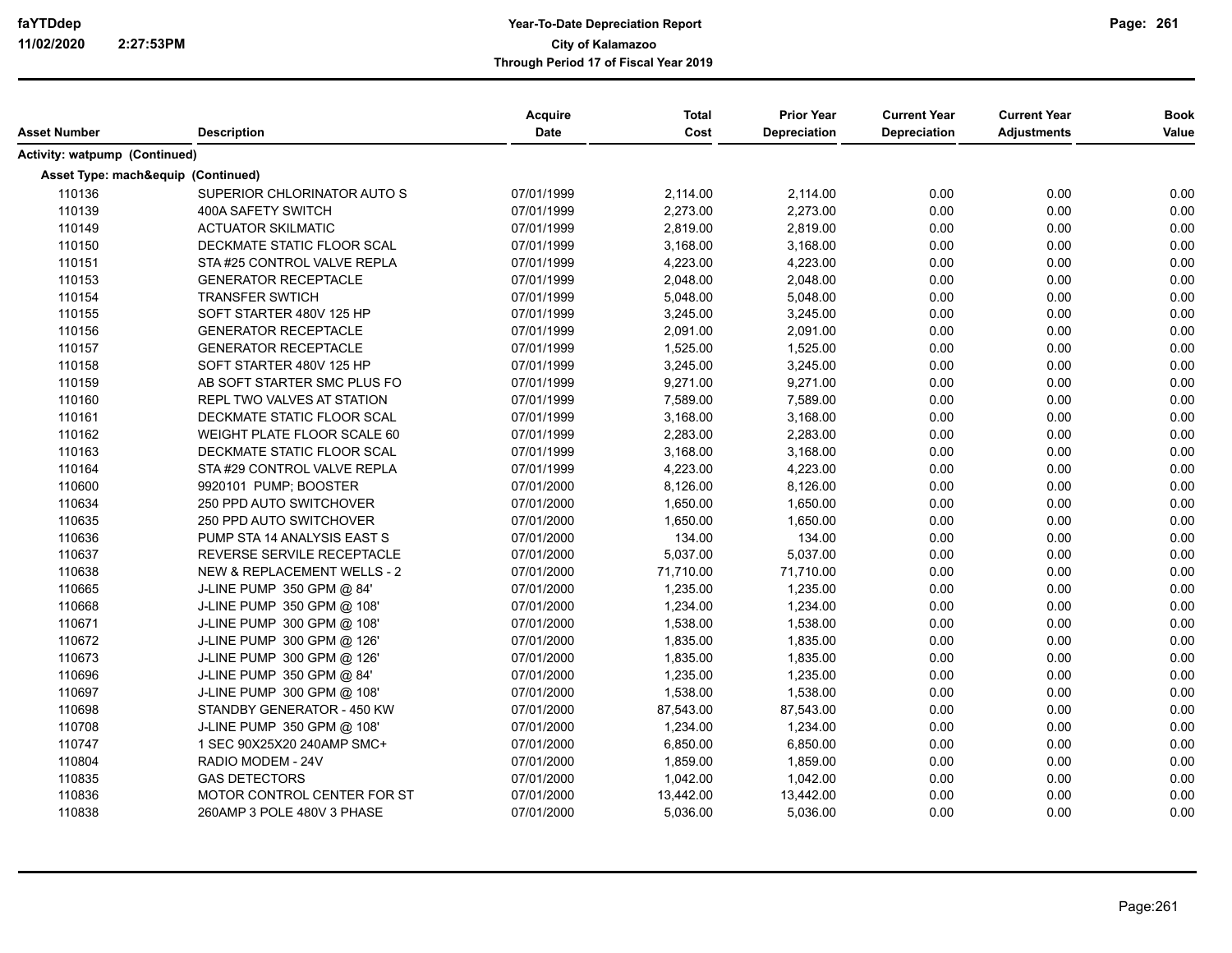| Asset Number                  | <b>Description</b>                 | <b>Acquire</b><br>Date | <b>Total</b><br>Cost | <b>Prior Year</b><br><b>Depreciation</b> | <b>Current Year</b><br><b>Depreciation</b> | <b>Current Year</b><br><b>Adjustments</b> | <b>Book</b><br>Value |
|-------------------------------|------------------------------------|------------------------|----------------------|------------------------------------------|--------------------------------------------|-------------------------------------------|----------------------|
| Activity: watpump (Continued) |                                    |                        |                      |                                          |                                            |                                           |                      |
|                               | Asset Type: mach&equip (Continued) |                        |                      |                                          |                                            |                                           |                      |
| 110839                        | 400A REVERCE SERVICE GENERA        | 07/01/2000             | 1,671.00             | 1,671.00                                 | 0.00                                       | 0.00                                      | 0.00                 |
| 110840                        | 600A & 400A 3 POLE MANUAL T        | 07/01/2000             | 3,156.00             | 3,156.00                                 | 0.00                                       | 0.00                                      | 0.00                 |
| 110841                        | Pump Station 2 High Pressur        | 07/01/2000             | 1,780.00             | 1,780.00                                 | 0.00                                       | 0.00                                      | 0.00                 |
| 110842                        | Pump Station 17 High Pressu        | 07/01/2000             | 4,396.00             | 4,396.00                                 | 0.00                                       | 0.00                                      | 0.00                 |
| 110843                        | Turn and Count Tool - RACHE        | 07/01/2000             | 1,008.00             | 1,008.00                                 | 0.00                                       | 0.00                                      | 0.00                 |
| 110844                        | REMOTE RADIO FREQENCY MODEM        | 07/01/2000             | 8,959.00             | 8,959.00                                 | 0.00                                       | 0.00                                      | 0.00                 |
| 110845                        | RADAR LEVEL TRANSMITTER            | 07/01/2000             | 1,935.00             | 1,935.00                                 | 0.00                                       | 0.00                                      | 0.00                 |
| 110847                        | REGAL 250# CL2 REGULATOR           | 07/01/2000             | 1,500.00             | 1,500.00                                 | 0.00                                       | 0.00                                      | 0.00                 |
| 110848                        | ELECTRIC VALVE ACTUATOR            | 07/01/2000             | 4,629.00             | 4,629.00                                 | 0.00                                       | 0.00                                      | 0.00                 |
| 110849                        | <b>GAS DETECTORS</b>               | 07/01/2000             | 1,043.00             | 1,043.00                                 | 0.00                                       | 0.00                                      | 0.00                 |
| 110850                        | <b>GAS DETECTORS</b>               | 07/01/2000             | 1,042.00             | 1,042.00                                 | 0.00                                       | 0.00                                      | 0.00                 |
| 110851                        | <b>GAS DETECTORS</b>               | 07/01/2000             | 1,043.00             | 1,043.00                                 | 0.00                                       | 0.00                                      | 0.00                 |
| 110852                        | <b>GAS DETECTORS</b>               | 07/01/2000             | 1,042.00             | 1,042.00                                 | 0.00                                       | 0.00                                      | 0.00                 |
| 110854                        | RADIO MODEM - 24V                  | 07/01/2000             | 13,426.00            | 13,426.00                                | 0.00                                       | 0.00                                      | 0.00                 |
| 110860                        | REGAL 7001 SMART VALVE 100P        | 07/01/2000             | 2,635.00             | 2,635.00                                 | 0.00                                       | 0.00                                      | 0.00                 |
| 110873                        | MOTOR CONTROL CENTER FOR ST        | 07/01/2000             | 13,441.00            | 13,441.00                                | 0.00                                       | 0.00                                      | 0.00                 |
| 110875                        | AQUAPROBE INSERTION FLOWMET        | 07/01/2000             | 4,088.00             | 4,088.00                                 | 0.00                                       | 0.00                                      | 0.00                 |
| 110881                        | RADIO MODEM - 24V                  | 07/01/2000             | 1,859.00             | 1,859.00                                 | 0.00                                       | 0.00                                      | 0.00                 |
| 110882                        | PRESSURE GAGE TRANSMITTER 0        | 07/01/2000             | 800.00               | 800.00                                   | 0.00                                       | 0.00                                      | 0.00                 |
| 110883                        | Remote Site Dialup SCADA Im        | 07/01/2000             | 4,512.00             | 4,512.00                                 | 0.00                                       | 0.00                                      | 0.00                 |
| 110884                        | 8" BUTTERFLY VALVE- ACUTROL        | 07/01/2000             | 7,203.00             | 7,203.00                                 | 0.00                                       | 0.00                                      | 0.00                 |
| 110885                        | <b>16" BUTTERFLY VALVE</b>         | 07/01/2000             | 6,080.00             | 6,080.00                                 | 0.00                                       | 0.00                                      | 0.00                 |
| 111218                        | Yaskawa 250 HP Motor - Sta         | 07/01/2001             | 4,271.00             | 4,271.00                                 | 0.00                                       | 0.00                                      | 0.00                 |
| 111219                        | Yaskawa 250 HP Motor - Sta         | 07/01/2001             | 4,271.00             | 4,271.00                                 | 0.00                                       | 0.00                                      | 0.00                 |
| 111220                        | Capacitors 480V - Sta 24           | 07/01/2001             | 837.00               | 837.00                                   | 0.00                                       | 0.00                                      | 0.00                 |
| 111221                        | Capacitors 480V - Sta 25           | 07/01/2001             | 834.00               | 834.00                                   | 0.00                                       | 0.00                                      | 0.00                 |
| 111222                        | Superior VR-16 Regulator fo        | 07/01/2001             | 1,626.00             | 1,626.00                                 | 0.00                                       | 0.00                                      | 0.00                 |
| 111224                        | Booster Pump Assembly Repla        | 07/01/2001             | 10,844.00            | 10,844.00                                | 0.00                                       | 0.00                                      | 0.00                 |
| 111230                        | Superior VR-16 Regulator fo        | 07/01/2001             | 1,626.00             | 1,626.00                                 | 0.00                                       | 0.00                                      | 0.00                 |
| 111348                        | Superior VR-16 Regulator fo        | 07/01/2001             | 1,626.00             | 1,626.00                                 | 0.00                                       | 0.00                                      | 0.00                 |
| 111431                        | High Pressure Chlorine Feed        | 07/01/2001             | 2,060.00             | 2,060.00                                 | 0.00                                       | 0.00                                      | 0.00                 |
| 111444                        | <b>Tox Alarm Leak Detector</b>     | 07/01/2001             | 1,182.00             | 1,182.00                                 | 0.00                                       | 0.00                                      | 0.00                 |
| 111445                        | Superior VR-16 Regulator fo        | 07/01/2001             | 1,626.00             | 1,626.00                                 | 0.00                                       | 0.00                                      | 0.00                 |
| 111446                        | Superior VR-16 Regulator fo        | 07/01/2001             | 1,626.00             | 1,626.00                                 | 0.00                                       | 0.00                                      | 0.00                 |
| 111447                        | TCA Heater Drip Leg for Chl        | 07/01/2001             | 1,065.00             | 1,065.00                                 | 0.00                                       | 0.00                                      | 0.00                 |
| 111448                        | TCA Heater Drip Leg for Chl        | 07/01/2001             | 1,065.00             | 1,065.00                                 | 0.00                                       | 0.00                                      | 0.00                 |
| 111449                        | TCA Heater Drip Leg for Chl        | 07/01/2001             | 1,065.00             | 1,065.00                                 | 0.00                                       | 0.00                                      | 0.00                 |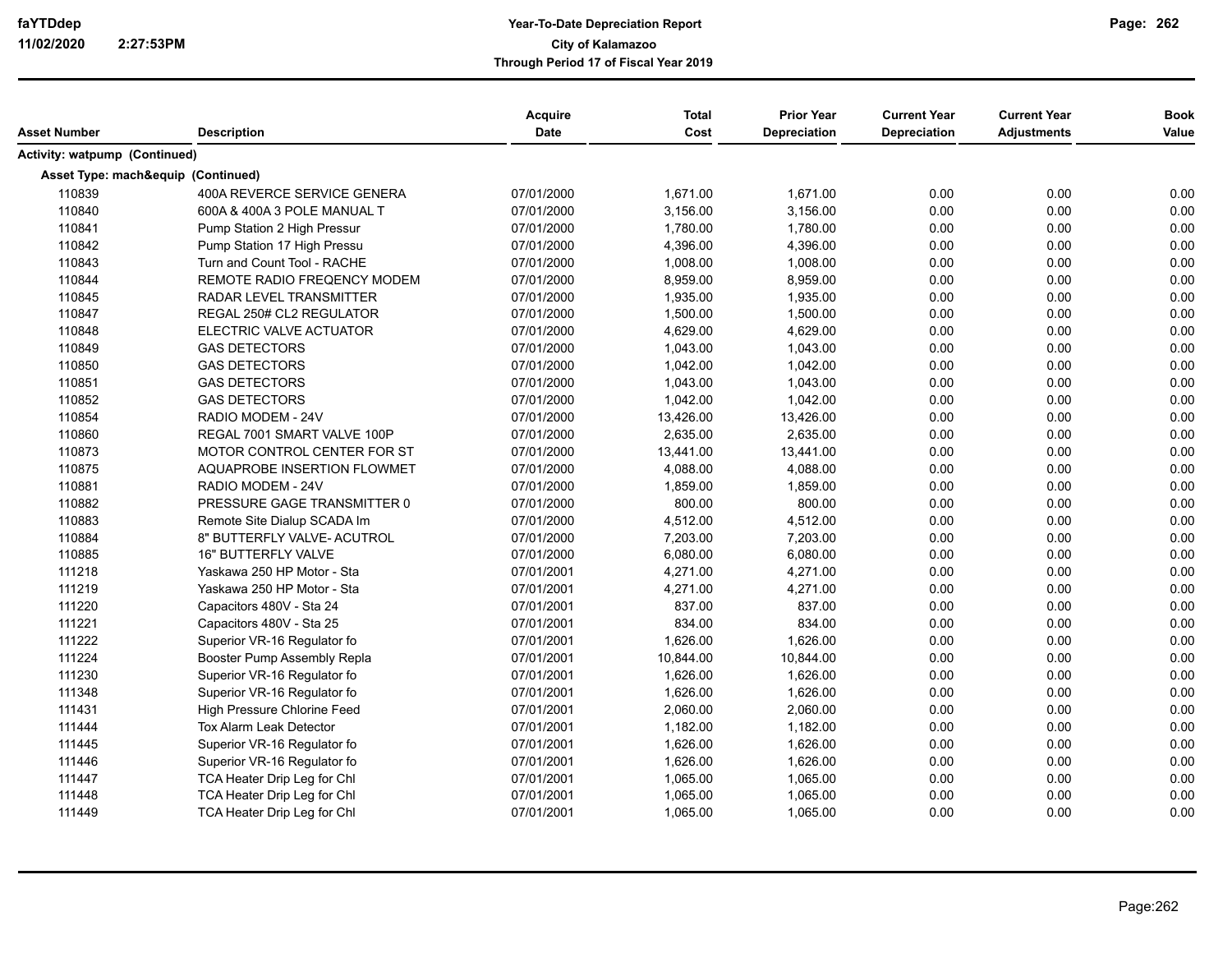| Asset Number                  | <b>Description</b>                 | <b>Acquire</b><br><b>Date</b> | <b>Total</b><br>Cost | <b>Prior Year</b><br><b>Depreciation</b> | <b>Current Year</b><br>Depreciation | <b>Current Year</b><br><b>Adjustments</b> | <b>Book</b><br>Value |
|-------------------------------|------------------------------------|-------------------------------|----------------------|------------------------------------------|-------------------------------------|-------------------------------------------|----------------------|
|                               |                                    |                               |                      |                                          |                                     |                                           |                      |
| Activity: watpump (Continued) |                                    |                               |                      |                                          |                                     |                                           |                      |
|                               | Asset Type: mach&equip (Continued) |                               |                      |                                          |                                     |                                           |                      |
| 111450                        | TCA Heater Drip Leg for Chl        | 07/01/2001                    | 1,065.00             | 1,065.00                                 | 0.00                                | 0.00                                      | 0.00                 |
| 111451                        | Rebuilding of Chlorine feed        | 07/01/2001                    | 45,678.00            | 45,678.00                                | 0.00                                | 0.00                                      | 0.00                 |
| 111452                        | Mettler-Toledo Deckmate Sca        | 07/01/2001                    | 3,515.00             | 3.515.00                                 | 0.00                                | 0.00                                      | 0.00                 |
| 111453                        | Mettler-Toledo Deckmate Sca        | 07/01/2001                    | 3,515.00             | 3,515.00                                 | 0.00                                | 0.00                                      | 0.00                 |
| 111454                        | Metering Pump and Monitor          | 07/01/2001                    | 1,408.00             | 1,408.00                                 | 0.00                                | 0.00                                      | 0.00                 |
| 111456                        | Low Profile Drum 30X30 - G         | 07/01/2001                    | 1,912.00             | 1,912.00                                 | 0.00                                | 0.00                                      | 0.00                 |
| 111458                        | <b>Tox Alarm Leak Detector</b>     | 07/01/2001                    | 1,209.00             | 1,209.00                                 | 0.00                                | 0.00                                      | 0.00                 |
| 111460                        | <b>MSA Progard Gas Detector</b>    | 07/01/2001                    | 1,347.00             | 1,347.00                                 | 0.00                                | 0.00                                      | 0.00                 |
| 111461                        | <b>MSA Progard Gas Detector</b>    | 07/01/2001                    | 1,347.00             | 1,347.00                                 | 0.00                                | 0.00                                      | 0.00                 |
| 111462                        | <b>MSA Progard Gas Detector</b>    | 07/01/2001                    | 1,347.00             | 1,347.00                                 | 0.00                                | 0.00                                      | 0.00                 |
| 111463                        | Gas Monitor-Scott/Bacharach        | 07/01/2001                    | 1,148.00             | 1,148.00                                 | 0.00                                | 0.00                                      | 0.00                 |
| 111469                        | Superior VR26 Gas Chlorinat        | 07/01/2001                    | 4,717.00             | 4,717.00                                 | 0.00                                | 0.00                                      | 0.00                 |
| 112001                        | Station 9 - Rem Telemetry U        | 07/01/2002                    | 5,271.00             | 5,271.00                                 | 0.00                                | 0.00                                      | 0.00                 |
| 112051                        | REBUILD 14 CLORINATORS             | 07/01/2002                    | 4,435.00             | 4,435.00                                 | 0.00                                | 0.00                                      | 0.00                 |
| 112052                        | 10" BALL VALVE                     | 07/01/2002                    | 12,317.00            | 12,317.00                                | 0.00                                | 0.00                                      | 0.00                 |
| 112053                        | 10" BUTTERFLY VALVE                | 07/01/2002                    | 1,024.00             | 1,024.00                                 | 0.00                                | 0.00                                      | 0.00                 |
| 112054                        | MISC STA 11 SM BOOSTER UPG         | 07/01/2002                    | 466.63               | 466.63                                   | 0.00                                | 0.00                                      | 0.00                 |
| 112055                        | 4" FLWMTR W/CONV SCADA             | 07/01/2002                    | 3,156.00             | 3,156.00                                 | 0.00                                | 0.00                                      | 0.00                 |
| 112056                        | MISC SCADA EQUIP 2002              | 07/01/2002                    | 2,605.55             | 2,605.55                                 | 0.00                                | 0.00                                      | 0.00                 |
| 112057                        | REM SITE TELEMETRY SCADA -         | 07/01/2002                    | 48,397.00            | 48,397.00                                | 0.00                                | 0.00                                      | 0.00                 |
| 112058                        | ROOFTOP COMPRESSOR REPAIR          | 07/01/2002                    | 496.52               | 496.52                                   | 0.00                                | 0.00                                      | 0.00                 |
| 112060                        | CHLORINE VENT VALVE REPAIR         | 07/01/2002                    | 4,758.00             | 4,758.00                                 | 0.00                                | 0.00                                      | 0.00                 |
| 112062                        | 1000# SCALE BASE                   | 07/01/2002                    | 1,885.61             | 1,885.61                                 | 0.00                                | 0.00                                      | 0.00                 |
| 112063                        | 1000# SCALE BASE                   | 07/01/2002                    | 1,885.61             | 1,885.61                                 | 0.00                                | 0.00                                      | 0.00                 |
| 112064                        | <b>CHLORINE GAS MONITOR</b>        | 07/01/2002                    | 1,226.39             | 1,226.39                                 | 0.00                                | 0.00                                      | 0.00                 |
| 112065                        | <b>CHLORINE SYSTEM PARTS</b>       | 07/01/2002                    | 4,999.00             | 4,999.00                                 | 0.00                                | 0.00                                      | 0.00                 |
| 112066                        | 4" PRESSURE VALVE                  | 07/01/2002                    | 1,787.22             | 1,787.22                                 | 0.00                                | 0.00                                      | 0.00                 |
| 112068                        | Station 5 - Rem Telemetry U        | 07/01/2002                    | 5,272.00             | 5,272.00                                 | 0.00                                | 0.00                                      | 0.00                 |
| 112070                        | MISC CHEM FEED SYS EQUIP           | 07/01/2002                    | 8,187.71             | 8,187.71                                 | 0.00                                | 0.00                                      | 0.00                 |
| 112080                        | HYDRAULIC PUMP HOIST W/ CHA        | 07/01/2002                    | 39,000.00            | 39,000.00                                | 0.00                                | 0.00                                      | 0.00                 |
| 112082                        | <b>FLOWMETER</b>                   | 07/01/2002                    | 2,760.90             | 2,760.90                                 | 0.00                                | 0.00                                      | 0.00                 |
| 112688                        | <b>Station 11 Smll Booster</b>     | 07/01/2003                    | 2,664.06             | 2,664.06                                 | 0.00                                | 0.00                                      | 0.00                 |
| 112693                        | 60 HP Turbine electric moto        | 07/01/2003                    | 2,089.40             | 2,089.40                                 | 0.00                                | 0.00                                      | 0.00                 |
| 112694                        | 60 HP Turbine electric moto        | 07/01/2003                    | 2,089.40             | 2,089.40                                 | 0.00                                | 0.00                                      | 0.00                 |
| 112705                        | 60 HP Turbine electric moto        | 07/01/2003                    | 2,089.40             | 2,089.40                                 | 0.00                                | 0.00                                      | 0.00                 |
| 112706                        | 60 HP Turbine electric moto        | 07/01/2003                    | 2,089.40             | 2,089.40                                 | 0.00                                | 0.00                                      | 0.00                 |
| 112707                        | 25 HP Turbine electric moto        | 07/01/2003                    | 1,167.30             | 1,167.30                                 | 0.00                                | 0.00                                      | 0.00                 |
|                               |                                    |                               |                      |                                          |                                     |                                           |                      |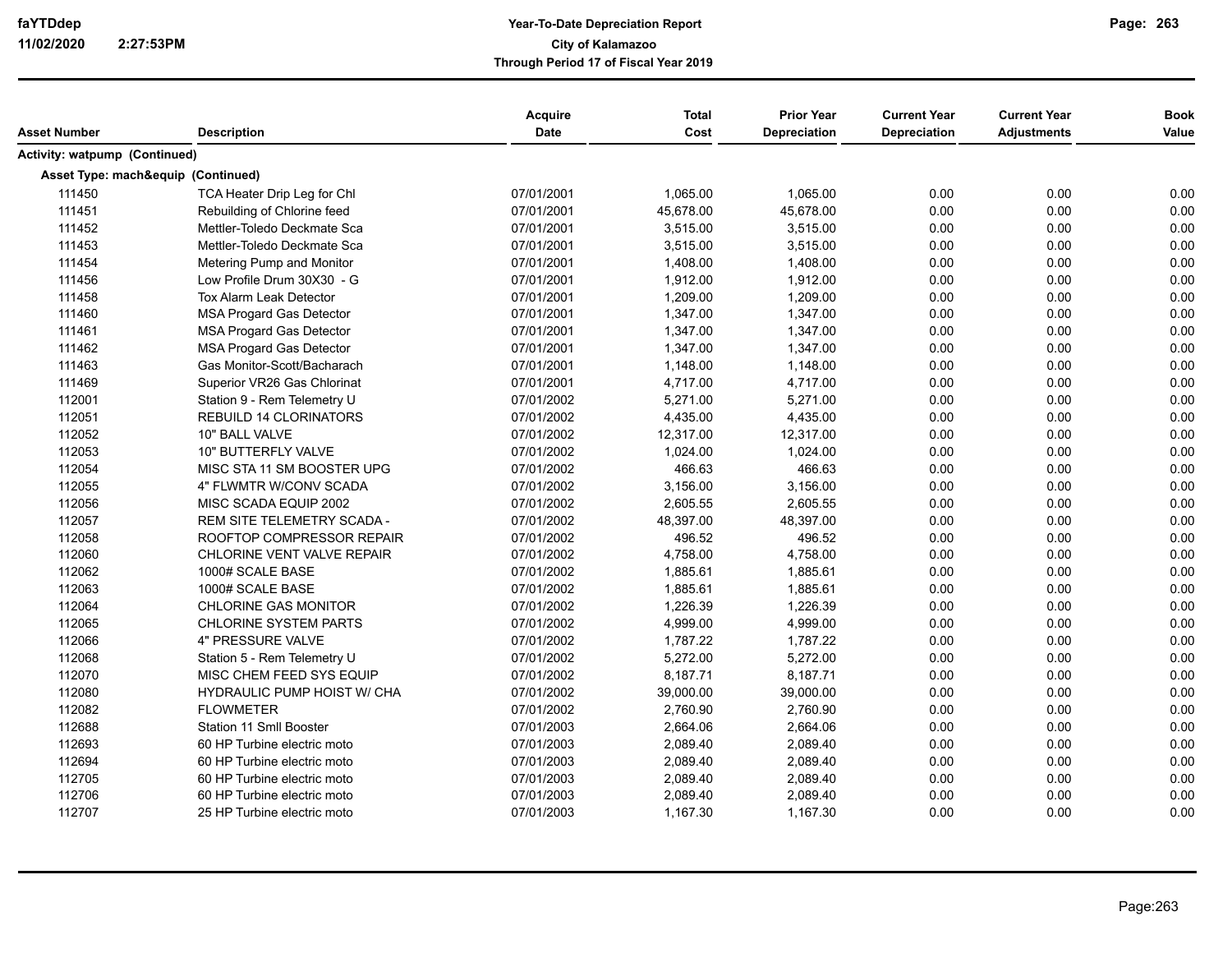|                               |                                    | Acquire     | <b>Total</b> | <b>Prior Year</b>   | <b>Current Year</b> | <b>Current Year</b> | <b>Book</b> |
|-------------------------------|------------------------------------|-------------|--------------|---------------------|---------------------|---------------------|-------------|
| Asset Number                  | <b>Description</b>                 | <b>Date</b> | Cost         | <b>Depreciation</b> | Depreciation        | <b>Adjustments</b>  | Value       |
| Activity: watpump (Continued) |                                    |             |              |                     |                     |                     |             |
|                               | Asset Type: mach&equip (Continued) |             |              |                     |                     |                     |             |
| 112708                        | 25 HP Turbine electric moto        | 07/01/2003  | 1,167.30     | 1,167.30            | 0.00                | 0.00                | 0.00        |
| 112709                        | 25 HP Turbine electric moto        | 07/01/2003  | 1,167.30     | 1,167.30            | 0.00                | 0.00                | 0.00        |
| 112710                        | 25 HP Turbine electric moto        | 07/01/2003  | 1,167.30     | 1,167.30            | 0.00                | 0.00                | 0.00        |
| 112714                        | SCADA DLN RF Modem                 | 07/01/2003  | 8,929.97     | 8,929.97            | 0.00                | 0.00                | 0.00        |
| 112715                        | <b>SCADA</b> Interface             | 07/01/2003  | 1,071.81     | 1,071.81            | 0.00                | 0.00                | 0.00        |
| 112716                        | SCADA 10.4" Touchscreen Dis        | 07/01/2003  | 4,095.63     | 4,095.63            | 0.00                | 0.00                | 0.00        |
| 112717                        | <b>SCADA Gage transmitter</b>      | 07/01/2003  | 899.45       | 899.45              | 0.00                | 0.00                | 0.00        |
| 112718                        | <b>SCADA Upgrades</b>              | 07/01/2003  | 59,779.38    | 59,779.38           | 0.00                | 0.00                | 0.00        |
| 112734                        | Iron body butterfly valve          | 07/01/2003  | 4,724.30     | 4,724.30            | 0.00                | 0.00                | 0.00        |
| 112737                        | Iron body butterfly valve          | 07/01/2003  | 4,724.30     | 4,724.30            | 0.00                | 0.00                | 0.00        |
| 112739                        | Open Frame Transfer Switch         | 07/01/2003  | 4,955.00     | 4,955.00            | 0.00                | 0.00                | 0.00        |
| 112740                        | 15 HP Turbine electric moto        | 07/01/2003  | 938.50       | 938.50              | 0.00                | 0.00                | 0.00        |
| 112741                        | Stage bowl assemblies              | 07/01/2003  | 38,496.50    | 38,496.50           | 0.00                | 0.00                | 0.00        |
| 112742                        | 10" Magmeter - Sta 32              | 07/01/2003  | 3,784.08     | 3,784.08            | 0.00                | 0.00                | 0.00        |
| 112745                        | 8" Magmeter - Sta 34               | 07/01/2003  | 2,143.36     | 2,143.36            | 0.00                | 0.00                | 0.00        |
| 112758                        | 4" Magmeter - Sta 34               | 07/01/2003  | 1,893.36     | 1,893.36            | 0.00                | 0.00                | 0.00        |
| 112759                        | 4" Magmeter - Sta 32               | 07/01/2003  | 1,893.36     | 1,893.36            | 0.00                | 0.00                | 0.00        |
| 112760                        | 10" Valve & Actuator               | 07/01/2003  | 7,480.35     | 7,480.35            | 0.00                | 0.00                | 0.00        |
| 112761                        | 6" Valve & Actuator                | 07/01/2003  | 5,621.36     | 5,621.36            | 0.00                | 0.00                | 0.00        |
| 112762                        | Rectifier                          | 07/01/2003  | 4,558.00     | 4,558.00            | 0.00                | 0.00                | 0.00        |
| 112763                        | Repair pump sta #24                | 07/01/2003  | 7,025.00     | 7,025.00            | 0.00                | 0.00                | 0.00        |
| 112767                        | 25 HP Turbine electric moto        | 07/01/2003  | 1,167.30     | 1,167.30            | 0.00                | 0.00                | 0.00        |
| 112768                        | 15 HP Turbine electric moto        | 07/01/2003  | 938.50       | 938.50              | 0.00                | 0.00                | 0.00        |
| 112769                        | SCADA 1800FP Monitor               | 07/01/2003  | 629.00       | 629.00              | 0.00                | 0.00                | 0.00        |
| 112772                        | 15 HP Turbine electric moto        | 07/01/2003  | 938.50       | 938.50              | 0.00                | 0.00                | 0.00        |
| 112777                        | 15 HP Turbine electric moto        | 07/01/2003  | 938.50       | 938.50              | 0.00                | 0.00                | 0.00        |
| 112779                        | Programmable Controller            | 07/01/2003  | 999.98       | 999.98              | 0.00                | 0.00                | 0.00        |
| 112793                        | <b>SCADA Alarm Dialer</b>          | 07/01/2003  | 3,345.00     | 3,345.00            | 0.00                | 0.00                | 0.00        |
| 112877                        | SCADA PLC processor                | 07/01/2003  | 1,824.42     | 1,824.42            | 0.00                | 0.00                | 0.00        |
| 112897                        | Misc Valve Actr Upg                | 07/01/2003  | 1,610.57     | 1,610.57            | 0.00                | 0.00                | 0.00        |
| 112905                        | Monitor                            | 07/01/2003  | 598.98       | 598.98              | 0.00                | 0.00                | 0.00        |
| 112906                        | Panasonic Network Camera           | 07/01/2003  | 800.00       | 800.00              | 0.00                | 0.00                | 0.00        |
| 112907                        | Panasonic Network Camera           | 07/01/2003  | 800.00       | 800.00              | 0.00                | 0.00                | 0.00        |
| 112908                        | Security System-Central Sta        | 07/01/2003  | 5,194.00     | 5,194.00            | 0.00                | 0.00                | 0.00        |
| 112909                        | Water Security - Consulting        | 07/01/2003  | 8,130.89     | 8,130.89            | 0.00                | 0.00                | 0.00        |
| 112910                        | Operational Interface              | 07/01/2003  | 7,842.83     | 7,842.83            | 0.00                | 0.00                | 0.00        |
| 112912                        | 8" touchscreen display             | 07/01/2003  | 2,790.00     | 2,790.00            | 0.00                | 0.00                | 0.00        |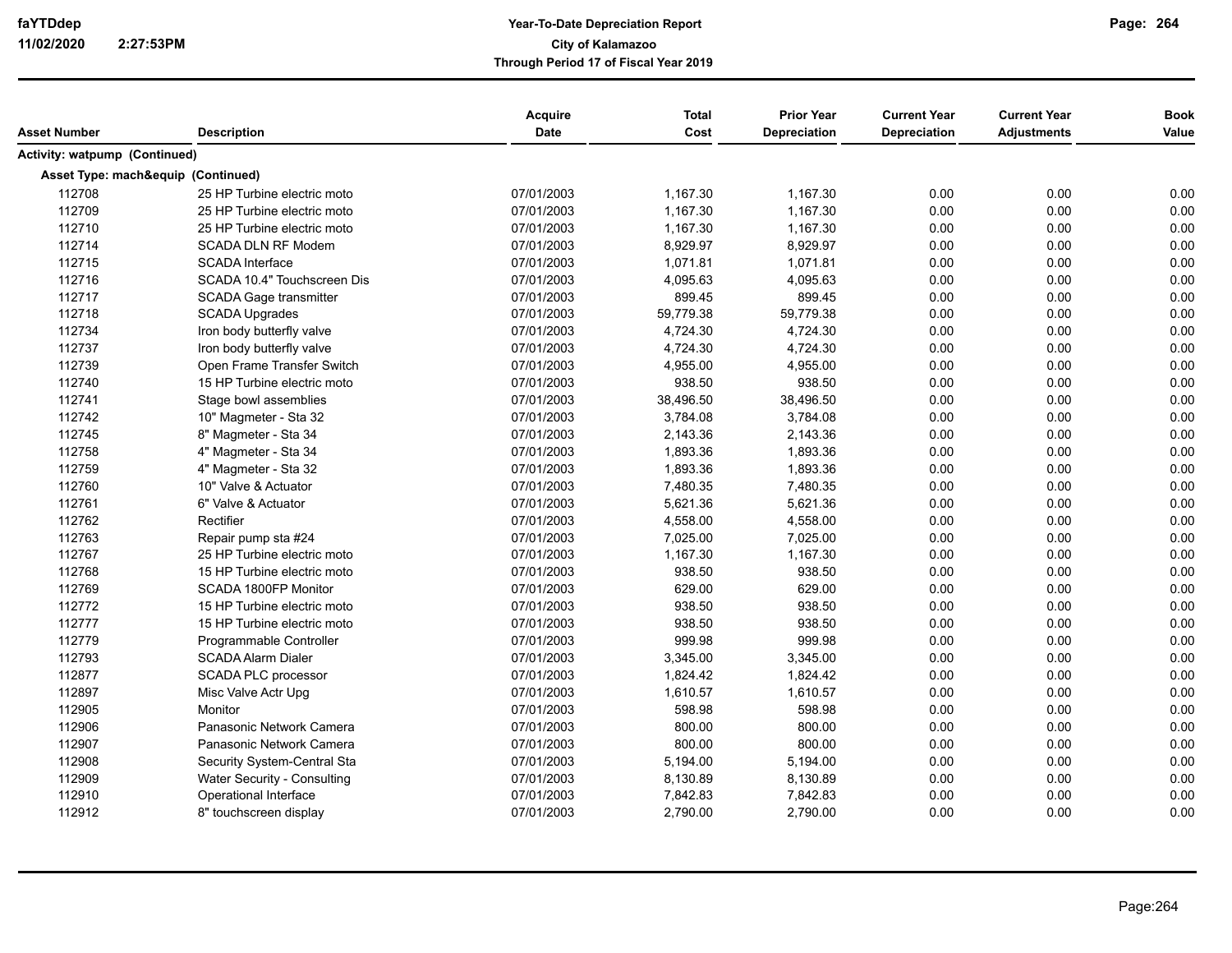|                                      |                                    | Acquire    | <b>Total</b> | <b>Prior Year</b>   | <b>Current Year</b> | <b>Current Year</b> | <b>Book</b> |
|--------------------------------------|------------------------------------|------------|--------------|---------------------|---------------------|---------------------|-------------|
| Asset Number                         | <b>Description</b>                 | Date       | Cost         | <b>Depreciation</b> | <b>Depreciation</b> | <b>Adjustments</b>  | Value       |
| <b>Activity: watpump (Continued)</b> |                                    |            |              |                     |                     |                     |             |
|                                      | Asset Type: mach&equip (Continued) |            |              |                     |                     |                     |             |
| 112914                               | Microprocessor rectifier           | 07/01/2003 | 5,914.00     | 5,914.00            | 0.00                | 0.00                | 0.00        |
| 112918                               | <b>Remote Meter</b>                | 07/01/2003 | 419.86       | 419.86              | 0.00                | 0.00                | 0.00        |
| 112919                               | <b>Remote Meter</b>                | 07/01/2003 | 419.86       | 419.86              | 0.00                | 0.00                | 0.00        |
| 112920                               | Interface                          | 07/01/2003 | 1,070.50     | 1,070.50            | 0.00                | 0.00                | 0.00        |
| 112928                               | Security Computer & Softwar        | 07/01/2003 | 3,841.00     | 3,841.00            | 0.00                | 0.00                | 0.00        |
| 112936                               | <b>Remote Meter</b>                | 07/01/2003 | 325.87       | 325.87              | 0.00                | 0.00                | 0.00        |
| 112939                               | <b>Remote Meter</b>                | 07/01/2003 | 419.86       | 419.86              | 0.00                | 0.00                | 0.00        |
| 112955                               | EJ-1 Ejector                       | 07/01/2003 | 327.87       | 327.87              | 0.00                | 0.00                | 0.00        |
| 112956                               | EJ-1 Ejector                       | 07/01/2003 | 327.87       | 327.87              | 0.00                | 0.00                | 0.00        |
| 112957                               | <b>Remote Meter</b>                | 07/01/2003 | 325.87       | 325.87              | 0.00                | 0.00                | 0.00        |
| 112958                               | EJ-2 Ejector                       | 07/01/2003 | 343.87       | 343.87              | 0.00                | 0.00                | 0.00        |
| 112959                               | EJ-2 Ejector                       | 07/01/2003 | 343.87       | 343.87              | 0.00                | 0.00                | 0.00        |
| 112960                               | EJ-2 Ejector                       | 07/01/2003 | 343.87       | 343.87              | 0.00                | 0.00                | 0.00        |
| 112961                               | EJ-1 Ejector                       | 07/01/2003 | 327.87       | 327.87              | 0.00                | 0.00                | 0.00        |
| 112963                               | EJ-1 Ejector                       | 07/01/2003 | 327.87       | 327.87              | 0.00                | 0.00                | 0.00        |
| 112964                               | <b>Remote Meter</b>                | 07/01/2003 | 325.87       | 325.87              | 0.00                | 0.00                | 0.00        |
| 112966                               | Repair Chlorinator heads           | 07/01/2003 | 4,555.00     | 4,555.00            | 0.00                | 0.00                | 0.00        |
| 112967                               | Chem Feed Sys - Misc Supply        | 07/01/2003 | 2,037.92     | 2,037.92            | 0.00                | 0.00                | 0.00        |
| 112968                               | Hyd epoxy drum scale               | 07/01/2003 | 995.00       | 995.00              | 0.00                | 0.00                | 0.00        |
| 112969                               | Hyd epoxy drum scale               | 07/01/2003 | 995.00       | 995.00              | 0.00                | 0.00                | 0.00        |
| 112971                               | EJ-1 Ejector                       | 07/01/2003 | 327.87       | 327.87              | 0.00                | 0.00                | 0.00        |
| 113000                               | <b>Chlorinator Head Rebuilds</b>   | 07/01/2003 | 3,780.00     | 3,780.00            | 0.00                | 0.00                | 0.00        |
| 113464                               | Switchover pressure relief         | 07/01/2004 | 1,055.60     | 1,055.60            | 0.00                | 0.00                | 0.00        |
| 113465                               | Valve actuator controls for        | 07/01/2004 | 524.00       | 524.00              | 0.00                | 0.00                | 0.00        |
| 113466                               | Valve actuator controls for        | 07/01/2004 | 524.00       | 524.00              | 0.00                | 0.00                | 0.00        |
| 113467                               | Well guard panel                   | 07/01/2004 | 2,238.89     | 2,238.89            | 0.00                | 0.00                | 0.00        |
| 113468                               | 16" Magnetic flow meter            | 07/01/2004 | 9,997.00     | 9,997.00            | 0.00                | 0.00                | 0.00        |
| 113469                               | 20" Flange coupling adapter        | 07/01/2004 | 1,058.60     | 1,058.60            | 0.00                | 0.00                | 0.00        |
| 113470                               | Cal Hypo                           | 07/01/2004 | 298.00       | 298.00              | 0.00                | 0.00                | 0.00        |
| 113471                               | Chlorine scale                     | 07/01/2004 | 2,121.98     | 2,121.98            | 0.00                | 0.00                | 0.00        |
| 113472                               | Chlorine scale                     | 07/01/2004 | 2,121.98     | 2,121.98            | 0.00                | 0.00                | 0.00        |
| 113473                               | <b>Chlorine Scale</b>              | 07/01/2004 | 2,125.63     | 2,125.63            | 0.00                | 0.00                | 0.00        |
| 113475                               | CL2 "SP" Type switchover va        | 07/01/2004 | 4,743.95     | 4,743.95            | 0.00                | 0.00                | 0.00        |
| 113476                               | Switch                             | 07/01/2004 | 393.87       | 393.87              | 0.00                | 0.00                | 0.00        |
| 113487                               | <b>Chlorine Scale</b>              | 07/01/2004 | 2,125.63     | 2,125.63            | 0.00                | 0.00                | 0.00        |
| 113488                               | AB 16pt 24VDC sink in MOD f        | 07/01/2004 | 365.19       | 365.19              | 0.00                | 0.00                | 0.00        |
| 113499                               | Valve actuator controls for        | 07/01/2004 | 524.00       | 524.00              | 0.00                | 0.00                | 0.00        |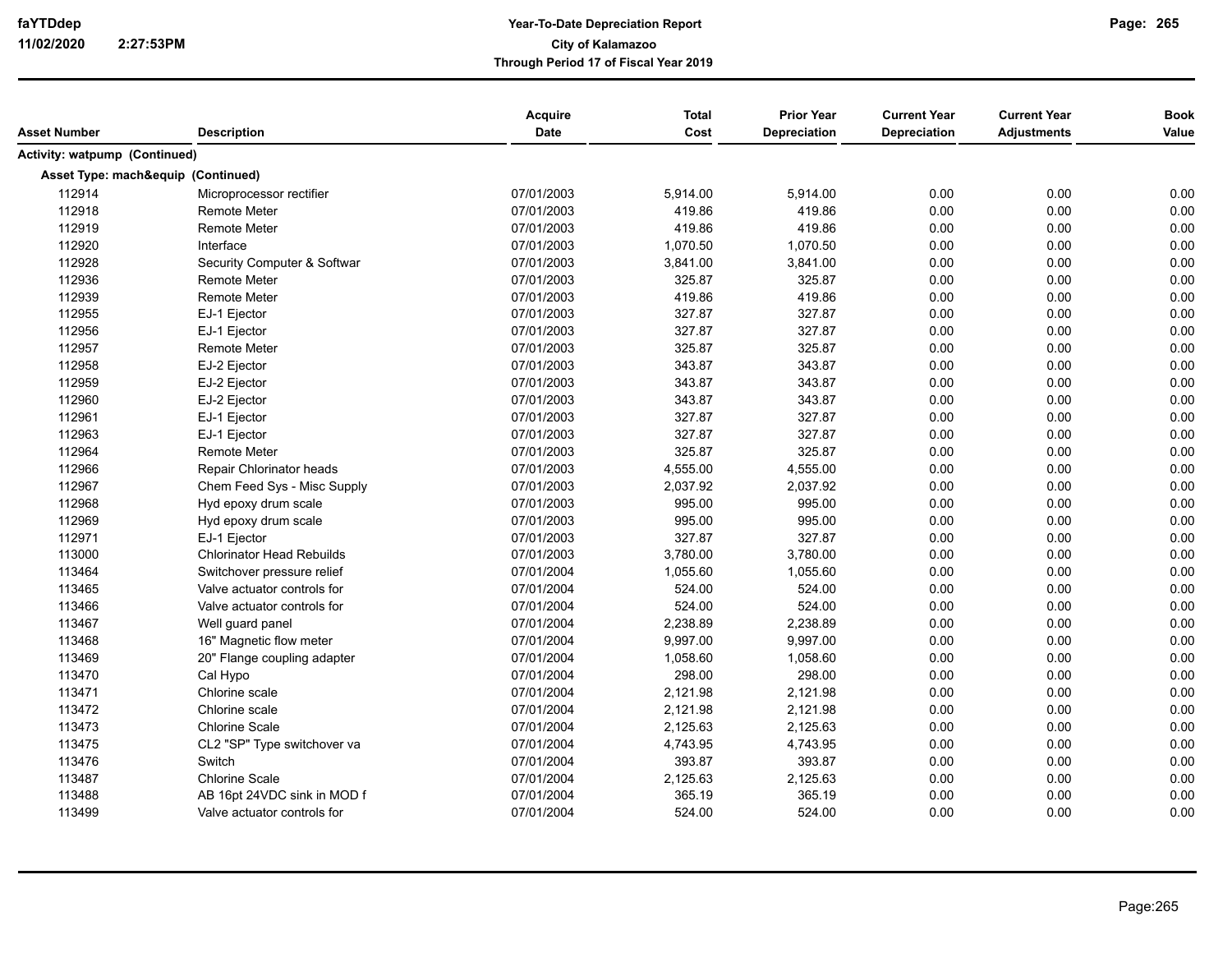|                               |                                    | Acquire    | <b>Total</b> | <b>Prior Year</b>   | <b>Current Year</b> | <b>Current Year</b> | <b>Book</b> |
|-------------------------------|------------------------------------|------------|--------------|---------------------|---------------------|---------------------|-------------|
| Asset Number                  | <b>Description</b>                 | Date       | Cost         | <b>Depreciation</b> | <b>Depreciation</b> | Adjustments         | Value       |
| Activity: watpump (Continued) |                                    |            |              |                     |                     |                     |             |
|                               | Asset Type: mach&equip (Continued) |            |              |                     |                     |                     |             |
| 113500                        | Saddles 24 x 2" cc                 | 07/01/2004 | 3,519.34     | 3,519.34            | 0.00                | 0.00                | 0.00        |
| 113501                        | Switch                             | 07/01/2004 | 954.31       | 954.31              | 0.00                | 0.00                | 0.00        |
| 113502                        | ABS 8pt analog for sta. #4         | 07/01/2004 | 745.92       | 745.92              | 0.00                | 0.00                | 0.00        |
| 113503                        | ABS 8pt analog for sta. #4         | 07/01/2004 | 745.92       | 745.92              | 0.00                | 0.00                | 0.00        |
| 113504                        | Antenna                            | 07/01/2004 | 299.00       | 299.00              | 0.00                | 0.00                | 0.00        |
| 113505                        | Cover plate                        | 07/01/2004 | 242.00       | 242.00              | 0.00                | 0.00                | 0.00        |
| 113506                        | Generator - Portable               | 07/01/2004 | 15,175.00    | 15,175.00           | 0.00                | 0.00                | 0.00        |
| 113507                        | <b>Pressure Transmitter</b>        | 07/01/2004 | 841.53       | 841.53              | 0.00                | 0.00                | 0.00        |
| 113508                        | Pump Panel                         | 07/01/2004 | 1,896.50     | 1,896.50            | 0.00                | 0.00                | 0.00        |
| 113509                        | Softstarter, booster sta #2        | 07/01/2004 | 2,322.51     | 2,322.51            | 0.00                | 0.00                | 0.00        |
| 113510                        | Switch                             | 07/01/2004 | 545.49       | 545.49              | 0.00                | 0.00                | 0.00        |
| 113649                        | 1 ton cylinder chlorine hea        | 07/01/2004 | 3,968.16     | 3,968.16            | 0.00                | 0.00                | 0.00        |
| 113661                        | Security Camera                    | 07/01/2004 | 325.00       | 325.00              | 0.00                | 0.00                | 0.00        |
| 113662                        | 2004 Misc Elec Supplies & L        | 07/01/2004 | 5,351.37     | 5,351.37            | 0.00                | 0.00                | 0.00        |
| 113663                        | 2004 Misc Elec Supplies & L        | 07/01/2004 | 2,503.35     | 2,503.35            | 0.00                | 0.00                | 0.00        |
| 113665                        | 2004 Misc Elec Supplies & L        | 07/01/2004 | 2,885.36     | 2,885.36            | 0.00                | 0.00                | 0.00        |
| 113667                        | 2004 Misc Elec Supplies            | 07/01/2004 | 448.00       | 448.00              | 0.00                | 0.00                | 0.00        |
| 113680                        | 2004 Misc Elec Supplies & L        | 07/01/2004 | 5,611.95     | 5,611.95            | 0.00                | 0.00                | 0.00        |
| 113715                        | Repair Chlorine Heads              | 07/01/2004 | 7,151.81     | 7,151.81            | 0.00                | 0.00                | 0.00        |
| 113716                        | Remote meter panel to 100 p        | 07/01/2004 | 1,571.22     | 1,571.22            | 0.00                | 0.00                | 0.00        |
| 113718                        | Ejector CL2/SO2 HI/LO pres         | 07/01/2004 | 2,075.60     | 2,075.60            | 0.00                | 0.00                | 0.00        |
| 113720                        | 42" Plasma flat panel telev        | 07/01/2004 | 2,899.95     | 2,899.95            | 0.00                | 0.00                | 0.00        |
| 113724                        | Chlorine regulator rebuilds        | 07/01/2004 | 3,520.00     | 3,520.00            | 0.00                | 0.00                | 0.00        |
| 114301                        | repair kits                        | 07/01/2005 | 2,968.25     | 2,968.25            | 0.00                | 0.00                | 0.00        |
| 114302                        | Solenoid Metering Pump             | 07/01/2005 | 925.00       | 925.00              | 0.00                | 0.00                | 0.00        |
| 114303                        | Solenoid Metering Pump             | 07/01/2005 | 925.00       | 925.00              | 0.00                | 0.00                | 0.00        |
| 114304                        | Solenoid Metering Pump             | 07/01/2005 | 925.00       | 925.00              | 0.00                | 0.00                | 0.00        |
| 114305                        | regal remote meter panel           | 07/01/2005 | 973.00       | 973.00              | 0.00                | 0.00                | 0.00        |
| 114306                        | Drum Pump & Motor                  | 07/01/2005 | 2,506.00     | 2,506.00            | 0.00                | 0.00                | 0.00        |
| 114307                        | Hyd Solo XT 1Carboy SCL            | 07/01/2005 | 1,627.69     | 1,627.69            | 0.00                | 0.00                | 0.00        |
| 114308                        | chlorine sensor                    | 07/01/2005 | 714.00       | 714.00              | 0.00                | 0.00                | 0.00        |
| 114309                        | New Cell for Scale Calibrat        | 07/01/2005 | 1,993.00     | 1,993.00            | 0.00                | 0.00                | 0.00        |
| 114310                        | Hyd Solo XT, 2-cyl, 2ind 150       | 07/01/2005 | 2,168.43     | 2,168.43            | 0.00                | 0.00                | 0.00        |
| 114311                        | Hyd Solo XT, 2-cyl, 2ind 150       | 07/01/2005 | 2,168.43     | 2,168.43            | 0.00                | 0.00                | 0.00        |
| 114313                        | 1420 cu ft. of Jaeger Tri-P        | 07/01/2005 | 23,562.20    | 23,562.20           | 0.00                | 0.00                | 0.00        |
| 114314                        | Solenoid Metering Pump             | 07/01/2005 | 925.00       | 925.00              | 0.00                | 0.00                | 0.00        |
| 114315                        | 30gal drums for flouride           | 07/01/2005 | 1,800.00     | 1,800.00            | 0.00                | 0.00                | 0.00        |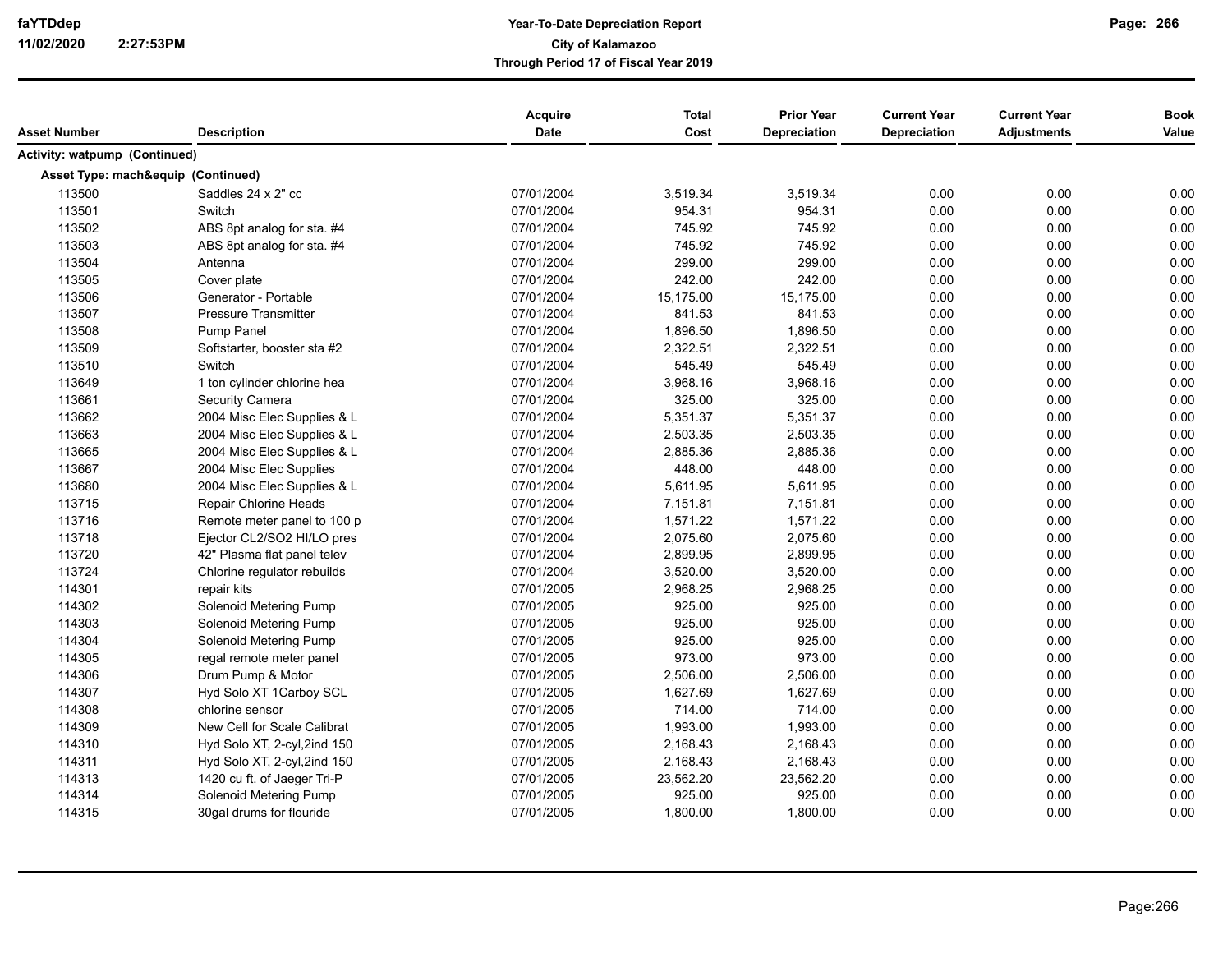| Asset Number                  | <b>Description</b>                 | Acquire<br><b>Date</b> | <b>Total</b><br>Cost | <b>Prior Year</b><br>Depreciation | <b>Current Year</b><br>Depreciation | <b>Current Year</b><br><b>Adjustments</b> | <b>Book</b><br>Value |
|-------------------------------|------------------------------------|------------------------|----------------------|-----------------------------------|-------------------------------------|-------------------------------------------|----------------------|
|                               |                                    |                        |                      |                                   |                                     |                                           |                      |
| Activity: watpump (Continued) |                                    |                        |                      |                                   |                                     |                                           |                      |
|                               | Asset Type: mach&equip (Continued) |                        |                      |                                   |                                     |                                           |                      |
| 114316                        | closed top tanks (plastic)         | 07/01/2005             | 1,153.50             | 1,153.50                          | 0.00                                | 0.00                                      | 0.00                 |
| 114317                        | Dockplate (alm) trk hand pa        | 07/01/2005             | 1,258.50             | 1,258.50                          | 0.00                                | 0.00                                      | 0.00                 |
| 114318                        | Hyd Solo XT 1Carboy SCL            | 07/01/2005             | 1,629.09             | 1,629.09                          | 0.00                                | 0.00                                      | 0.00                 |
| 114319                        | Hyd Solo XT 1Carboy SCL            | 07/01/2005             | 1,637.10             | 1,637.10                          | 0.00                                | 0.00                                      | 0.00                 |
| 114320                        | <b>Cathodic Protection Unit</b>    | 07/01/2005             | 4,320.00             | 4,320.00                          | 0.00                                | 0.00                                      | 0.00                 |
| 114321                        | Soft Start Unit                    | 07/01/2005             | 3,880.00             | 3,880.00                          | 0.00                                | 0.00                                      | 0.00                 |
| 114322                        | 7/8 Line                           | 07/01/2005             | 400.00               | 400.00                            | 0.00                                | 0.00                                      | 0.00                 |
| 114323                        | <b>Energy Charges</b>              | 07/01/2005             | 2,281.99             | 2,281.99                          | 0.00                                | 0.00                                      | 0.00                 |
| 114324                        | Relocate Underground Switch        | 07/01/2005             | 16,326.00            | 16,326.00                         | 0.00                                | 0.00                                      | 0.00                 |
| 114325                        | rebuild superior chlorinato        | 07/01/2005             | 2,954.75             | 2,954.75                          | 0.00                                | 0.00                                      | 0.00                 |
| 114326                        | Solenoid Metering Pump             | 07/01/2005             | 925.00               | 925.00                            | 0.00                                | 0.00                                      | 0.00                 |
| 114332                        | <b>COLUMN PIPE AND SUPPLIES</b>    | 07/01/2005             | 22,717.17            | 22,717.17                         | 0.00                                | 0.00                                      | 0.00                 |
| 114333                        | 81277 2 STAGE MOTOR                | 07/01/2005             | 7,005.00             | 7,005.00                          | 0.00                                | 0.00                                      | 0.00                 |
| 114334                        | 81277 3 STAGE MOTOR                | 07/01/2005             | 9,729.00             | 9,729.00                          | 0.00                                | 0.00                                      | 0.00                 |
| 114335                        | Drum Pump & Motor                  | 07/01/2005             | 2,512.00             | 2,512.00                          | 0.00                                | 0.00                                      | 0.00                 |
| 114336                        | Solenoid Metering Pump             | 07/01/2005             | 925.00               | 925.00                            | 0.00                                | 0.00                                      | 0.00                 |
| 114337                        | Solenoid Metering Pump             | 07/01/2005             | 925.00               | 925.00                            | 0.00                                | 0.00                                      | 0.00                 |
| 114338                        | Solenoid Metering Pump             | 07/01/2005             | 925.00               | 925.00                            | 0.00                                | 0.00                                      | 0.00                 |
| 114339                        | Solenoid Metering Pump             | 07/01/2005             | 925.00               | 925.00                            | 0.00                                | 0.00                                      | 0.00                 |
| 114340                        | Solenoid Metering Pump             | 07/01/2005             | 925.00               | 925.00                            | 0.00                                | 0.00                                      | 0.00                 |
| 114341                        | Solenoid Metering Pump             | 07/01/2005             | 925.00               | 925.00                            | 0.00                                | 0.00                                      | 0.00                 |
| 114342                        | Solenoid Metering Pump             | 07/01/2005             | 925.00               | 925.00                            | 0.00                                | 0.00                                      | 0.00                 |
| 114343                        | Solenoid Metering Pump             | 07/01/2005             | 925.00               | 925.00                            | 0.00                                | 0.00                                      | 0.00                 |
| 114344                        | Solenoid Metering Pump             | 07/01/2005             | 925.00               | 925.00                            | 0.00                                | 0.00                                      | 0.00                 |
| 114345                        | Solenoid Metering Pump             | 07/01/2005             | 925.00               | 925.00                            | 0.00                                | 0.00                                      | 0.00                 |
| 114346                        | Solenoid Metering Pump             | 07/01/2005             | 925.00               | 925.00                            | 0.00                                | 0.00                                      | 0.00                 |
| 114347                        | Solenoid Metering Pump             | 07/01/2005             | 925.00               | 925.00                            | 0.00                                | 0.00                                      | 0.00                 |
| 114348                        | Solenoid Metering Pump             | 07/01/2005             | 925.00               | 925.00                            | 0.00                                | 0.00                                      | 0.00                 |
| 114349                        | Solenoid Metering Pump             | 07/01/2005             | 925.00               | 925.00                            | 0.00                                | 0.00                                      | 0.00                 |
| 114350                        | Antenna                            | 07/01/2005             | 1,500.00             | 1,500.00                          | 0.00                                | 0.00                                      | 0.00                 |
| 114351                        | Solenoid Metering Pump             | 07/01/2005             | 925.00               | 925.00                            | 0.00                                | 0.00                                      | 0.00                 |
| 114393                        | 12" Magmeter                       | 07/01/2005             | 4,985.00             | 4,985.00                          | 0.00                                | 0.00                                      | 0.00                 |
| 114394                        | 100 HP Softstarter                 | 07/01/2005             | 2,229.02             | 2,229.02                          | 0.00                                | 0.00                                      | 0.00                 |
| 114395                        | Misc Cut Black Wire                | 07/01/2005             | 2,890.09             | 2,890.09                          | 0.00                                | 0.00                                      | 0.00                 |
| 114396                        | 12" Magmeter                       | 07/01/2005             | 4,850.00             | 4,850.00                          | 0.00                                | 0.00                                      | 0.00                 |
| 114397                        | Misc Supplies                      | 07/01/2005             | 134.51               | 134.51                            | 0.00                                | 0.00                                      | 0.00                 |
| 114398                        | <b>Cathodic Protection Unit</b>    | 07/01/2005             | 5,555.00             | 5,555.00                          | 0.00                                | 0.00                                      | 0.00                 |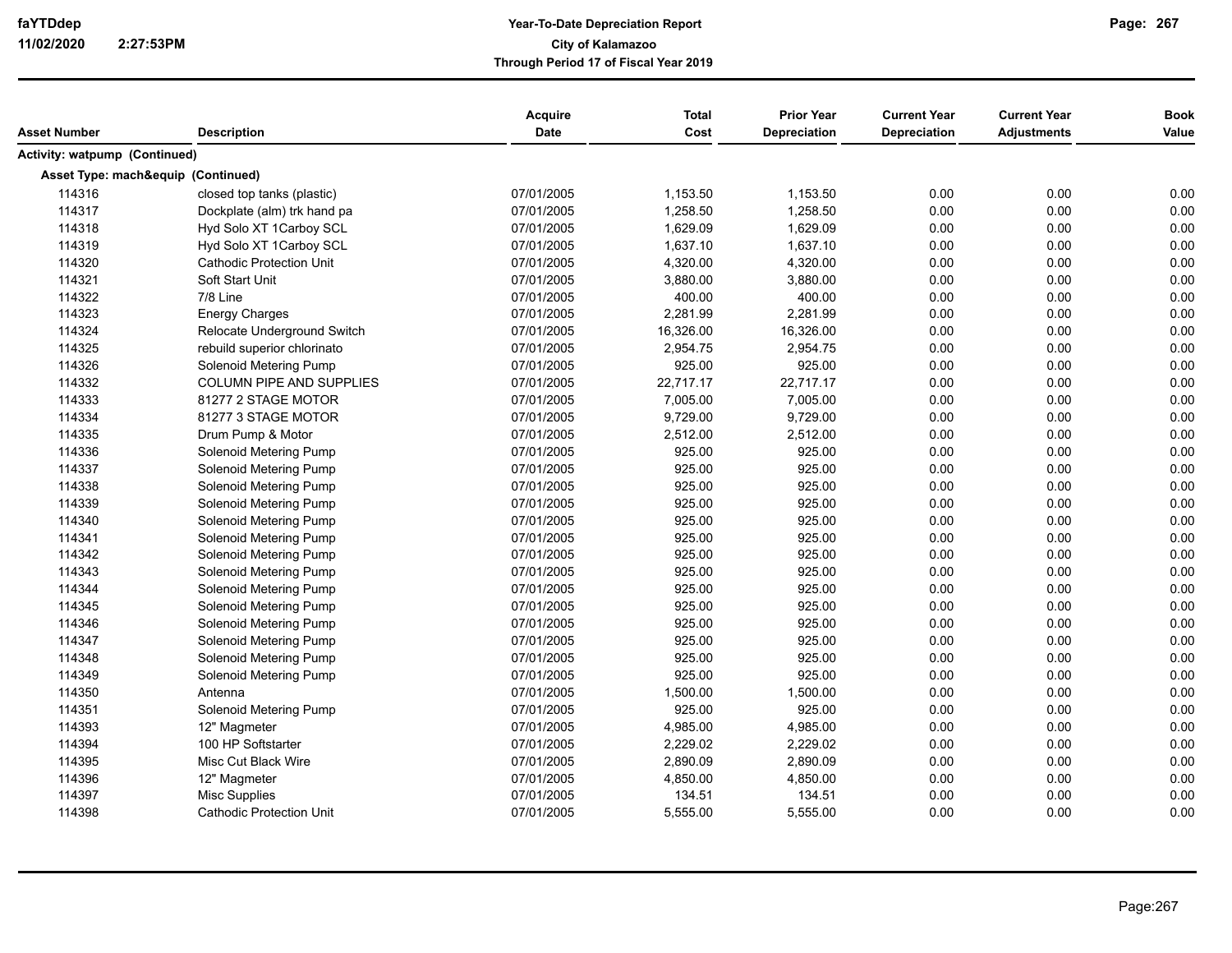| <b>Activity: watpump (Continued)</b><br>Asset Type: mach&equip (Continued)<br>07/01/2005<br>0.00<br>114399<br><b>Chlorine Pocket Colorimeter</b><br>1,428.88<br>1,428.88<br>0.00<br>0.00<br>114400<br>07/01/2005<br>956.75<br>956.75<br>0.00<br>0.00<br>CL2 gas sensor(chlorine sen<br>0.00<br>1,587.10<br>1,587.10<br>0.00<br>0.00<br>114401<br>Hyd Solo XT 1Carboy SCL<br>07/01/2005<br>0.00<br>0.00<br>114402<br>0.00<br>Drum Pump & Motor<br>07/01/2005<br>1,668.47<br>1,668.47<br>0.00<br>114433<br>Hyd Solo XT 1Carboy SCL<br>07/01/2005<br>1,576.64<br>1,576.64<br>0.00<br>0.00<br>0.00<br>0.00<br>115090<br>07/01/2006<br>7,083.58<br>7,083.58<br>0.00<br>0.00<br>Magmeter<br>0.00<br>115096<br>Spigot&Pipe<br>07/01/2006<br>1,478.05<br>1,478.05<br>0.00<br>0.00<br>0.00<br>115115<br>Pvc Pipe<br>07/01/2006<br>1,419.80<br>1,419.80<br>0.00<br>0.00<br>0.00<br>115117<br><b>Electrical Upgrades</b><br>07/01/2006<br>7,144.44<br>7,144.44<br>0.00<br>0.00<br>0.00<br>115118<br>Replacement Contracts<br>07/01/2006<br>4,053.63<br>4,053.63<br>0.00<br>0.00<br>0.00<br>115119<br><b>Install Eletric Service</b><br>07/01/2006<br>7,002.50<br>7,002.50<br>0.00<br>0.00<br>0.00<br>115120<br>Quad Dual Scale Package<br>07/01/2006<br>7,894.50<br>0.00<br>0.00<br>7,894.50<br>0.00<br>115121<br>Surveying and Inspection<br>07/01/2006<br>6,939.11<br>6,939.11<br>0.00<br>0.00<br>0.00<br>115122<br>Ejector Hi/Lo Pressure<br>07/01/2006<br>3,195.84<br>3,195.84<br>0.00<br>0.00<br>115123<br>07/01/2006<br>2,623.13<br>2,623.13<br>0.00<br>0.00<br>0.00<br>Ejector Hi/Lo Pressure<br>115124<br>1,271.89<br>1,271.89<br>0.00<br>0.00<br><b>Chlonator Repairs</b><br>07/01/2006<br>0.00<br>115126<br>1,826.00<br>0.00<br>0.00<br><b>Multi-Function Valve</b><br>07/01/2006<br>1,826.00<br>0.00<br>0.00<br>115128<br>110 Gallon Tank<br>07/01/2006<br>866.44<br>866.44<br>0.00<br>0.00<br>0.00<br>115129<br>07/01/2006<br>974.70<br>974.70<br>0.00<br>0.00<br>165 Gallon Tank<br>0.00<br>115130<br>07/01/2006<br>2,601.59<br>2,601.59<br>0.00<br>remote Meter Panel<br>0.00<br>0.00<br>0.00<br>115131<br>Smartvalve<br>07/01/2006<br>2,814.42<br>2,814.42<br>0.00<br>0.00<br>115132<br>Rebuild of VR-56 & VR 16<br>07/01/2006<br>2,775.21<br>2,775.21<br>0.00<br>0.00<br>115133<br>Scaletron 440<br>07/01/2006<br>9,627.43<br>9,627.43<br>0.00<br>0.00<br>0.00<br>0.00<br>115134<br>Pump Station Tablet Chlorin<br>07/01/2006<br>12,615.37<br>12,615.37<br>0.00<br>0.00<br>0.00<br>115137<br><b>Multi-funtion Valve</b><br>07/01/2006<br>1,381.00<br>1,381.00<br>0.00<br>0.00<br>0.00<br>0.00<br>115157<br>07/01/2006<br>3,519.36<br>3,519.36<br>0.00<br>Digital Multi-Cylinder Scal<br>115221<br>0.00<br>CHEMICAL FEED SYSTEM<br>07/01/2006<br>2,078.20<br>2,078.20<br>0.00<br>0.00<br>5,333.26<br>0.00<br>0.00<br>0.00<br>115575<br>VFD & ACTUATOR -STA 29<br>07/01/2007<br>5,333.26<br>115587<br>9,171.61<br>0.00<br>0.00<br><b>MAGMETER UPGR STA 12</b><br>07/01/2007<br>9,171.61<br>0.00<br>0.00<br>0.00<br>115588<br>MCC 2100 W VFD - ST6 PUMP C<br>07/01/2007<br>20,180.77<br>20,180.77<br>0.00<br>115589<br>POWERFLEX STA-31 PUMP CONT<br>6,821.60<br>0.00<br>07/01/2007<br>6,821.60<br>0.00<br>0.00<br>115590<br>0.00<br><b>TRANSFORMER &amp; SWITCH GEAR S</b><br>07/01/2007<br>40,956.80<br>40,956.80<br>0.00<br>0.00<br>115591<br>0.00<br>PUMP STA SECURITY ACCESS SY<br>07/01/2007<br>38,791.59<br>38,791.59<br>0.00<br>0.00<br>115592<br>0.00<br>ROTARY CTRL VALVES & ACTU-S<br>07/01/2007<br>74,601.15<br>74,601.15<br>0.00<br>0.00<br>115597<br>CENTRAL STA SECURITY SYSTEM<br>0.00<br>0.00<br>07/01/2007<br>5,653.19<br>5,653.19<br>0.00<br>115618<br>11,694.61<br>0.00<br>0.00<br><b>SCADA SITE COMPONENTS</b><br>07/01/2007<br>11,694.61<br>0.00 | Asset Number | <b>Description</b>     | Acquire<br><b>Date</b> | <b>Total</b><br>Cost | <b>Prior Year</b><br>Depreciation | <b>Current Year</b><br>Depreciation | <b>Current Year</b><br><b>Adjustments</b> | <b>Book</b><br>Value |
|--------------------------------------------------------------------------------------------------------------------------------------------------------------------------------------------------------------------------------------------------------------------------------------------------------------------------------------------------------------------------------------------------------------------------------------------------------------------------------------------------------------------------------------------------------------------------------------------------------------------------------------------------------------------------------------------------------------------------------------------------------------------------------------------------------------------------------------------------------------------------------------------------------------------------------------------------------------------------------------------------------------------------------------------------------------------------------------------------------------------------------------------------------------------------------------------------------------------------------------------------------------------------------------------------------------------------------------------------------------------------------------------------------------------------------------------------------------------------------------------------------------------------------------------------------------------------------------------------------------------------------------------------------------------------------------------------------------------------------------------------------------------------------------------------------------------------------------------------------------------------------------------------------------------------------------------------------------------------------------------------------------------------------------------------------------------------------------------------------------------------------------------------------------------------------------------------------------------------------------------------------------------------------------------------------------------------------------------------------------------------------------------------------------------------------------------------------------------------------------------------------------------------------------------------------------------------------------------------------------------------------------------------------------------------------------------------------------------------------------------------------------------------------------------------------------------------------------------------------------------------------------------------------------------------------------------------------------------------------------------------------------------------------------------------------------------------------------------------------------------------------------------------------------------------------------------------------------------------------------------------------------------------------------------------------------------------------------------------------------------------------------------------------------------------------------------------------------------------------------------------------------------------------------------------------------------------------------------------------------------------------------------------------------------------------------------------------------------------------------------------------------------------|--------------|------------------------|------------------------|----------------------|-----------------------------------|-------------------------------------|-------------------------------------------|----------------------|
|                                                                                                                                                                                                                                                                                                                                                                                                                                                                                                                                                                                                                                                                                                                                                                                                                                                                                                                                                                                                                                                                                                                                                                                                                                                                                                                                                                                                                                                                                                                                                                                                                                                                                                                                                                                                                                                                                                                                                                                                                                                                                                                                                                                                                                                                                                                                                                                                                                                                                                                                                                                                                                                                                                                                                                                                                                                                                                                                                                                                                                                                                                                                                                                                                                                                                                                                                                                                                                                                                                                                                                                                                                                                                                                                                                          |              |                        |                        |                      |                                   |                                     |                                           |                      |
|                                                                                                                                                                                                                                                                                                                                                                                                                                                                                                                                                                                                                                                                                                                                                                                                                                                                                                                                                                                                                                                                                                                                                                                                                                                                                                                                                                                                                                                                                                                                                                                                                                                                                                                                                                                                                                                                                                                                                                                                                                                                                                                                                                                                                                                                                                                                                                                                                                                                                                                                                                                                                                                                                                                                                                                                                                                                                                                                                                                                                                                                                                                                                                                                                                                                                                                                                                                                                                                                                                                                                                                                                                                                                                                                                                          |              |                        |                        |                      |                                   |                                     |                                           |                      |
|                                                                                                                                                                                                                                                                                                                                                                                                                                                                                                                                                                                                                                                                                                                                                                                                                                                                                                                                                                                                                                                                                                                                                                                                                                                                                                                                                                                                                                                                                                                                                                                                                                                                                                                                                                                                                                                                                                                                                                                                                                                                                                                                                                                                                                                                                                                                                                                                                                                                                                                                                                                                                                                                                                                                                                                                                                                                                                                                                                                                                                                                                                                                                                                                                                                                                                                                                                                                                                                                                                                                                                                                                                                                                                                                                                          |              |                        |                        |                      |                                   |                                     |                                           |                      |
|                                                                                                                                                                                                                                                                                                                                                                                                                                                                                                                                                                                                                                                                                                                                                                                                                                                                                                                                                                                                                                                                                                                                                                                                                                                                                                                                                                                                                                                                                                                                                                                                                                                                                                                                                                                                                                                                                                                                                                                                                                                                                                                                                                                                                                                                                                                                                                                                                                                                                                                                                                                                                                                                                                                                                                                                                                                                                                                                                                                                                                                                                                                                                                                                                                                                                                                                                                                                                                                                                                                                                                                                                                                                                                                                                                          |              |                        |                        |                      |                                   |                                     |                                           |                      |
|                                                                                                                                                                                                                                                                                                                                                                                                                                                                                                                                                                                                                                                                                                                                                                                                                                                                                                                                                                                                                                                                                                                                                                                                                                                                                                                                                                                                                                                                                                                                                                                                                                                                                                                                                                                                                                                                                                                                                                                                                                                                                                                                                                                                                                                                                                                                                                                                                                                                                                                                                                                                                                                                                                                                                                                                                                                                                                                                                                                                                                                                                                                                                                                                                                                                                                                                                                                                                                                                                                                                                                                                                                                                                                                                                                          |              |                        |                        |                      |                                   |                                     |                                           |                      |
|                                                                                                                                                                                                                                                                                                                                                                                                                                                                                                                                                                                                                                                                                                                                                                                                                                                                                                                                                                                                                                                                                                                                                                                                                                                                                                                                                                                                                                                                                                                                                                                                                                                                                                                                                                                                                                                                                                                                                                                                                                                                                                                                                                                                                                                                                                                                                                                                                                                                                                                                                                                                                                                                                                                                                                                                                                                                                                                                                                                                                                                                                                                                                                                                                                                                                                                                                                                                                                                                                                                                                                                                                                                                                                                                                                          |              |                        |                        |                      |                                   |                                     |                                           |                      |
|                                                                                                                                                                                                                                                                                                                                                                                                                                                                                                                                                                                                                                                                                                                                                                                                                                                                                                                                                                                                                                                                                                                                                                                                                                                                                                                                                                                                                                                                                                                                                                                                                                                                                                                                                                                                                                                                                                                                                                                                                                                                                                                                                                                                                                                                                                                                                                                                                                                                                                                                                                                                                                                                                                                                                                                                                                                                                                                                                                                                                                                                                                                                                                                                                                                                                                                                                                                                                                                                                                                                                                                                                                                                                                                                                                          |              |                        |                        |                      |                                   |                                     |                                           |                      |
|                                                                                                                                                                                                                                                                                                                                                                                                                                                                                                                                                                                                                                                                                                                                                                                                                                                                                                                                                                                                                                                                                                                                                                                                                                                                                                                                                                                                                                                                                                                                                                                                                                                                                                                                                                                                                                                                                                                                                                                                                                                                                                                                                                                                                                                                                                                                                                                                                                                                                                                                                                                                                                                                                                                                                                                                                                                                                                                                                                                                                                                                                                                                                                                                                                                                                                                                                                                                                                                                                                                                                                                                                                                                                                                                                                          |              |                        |                        |                      |                                   |                                     |                                           |                      |
|                                                                                                                                                                                                                                                                                                                                                                                                                                                                                                                                                                                                                                                                                                                                                                                                                                                                                                                                                                                                                                                                                                                                                                                                                                                                                                                                                                                                                                                                                                                                                                                                                                                                                                                                                                                                                                                                                                                                                                                                                                                                                                                                                                                                                                                                                                                                                                                                                                                                                                                                                                                                                                                                                                                                                                                                                                                                                                                                                                                                                                                                                                                                                                                                                                                                                                                                                                                                                                                                                                                                                                                                                                                                                                                                                                          |              |                        |                        |                      |                                   |                                     |                                           |                      |
|                                                                                                                                                                                                                                                                                                                                                                                                                                                                                                                                                                                                                                                                                                                                                                                                                                                                                                                                                                                                                                                                                                                                                                                                                                                                                                                                                                                                                                                                                                                                                                                                                                                                                                                                                                                                                                                                                                                                                                                                                                                                                                                                                                                                                                                                                                                                                                                                                                                                                                                                                                                                                                                                                                                                                                                                                                                                                                                                                                                                                                                                                                                                                                                                                                                                                                                                                                                                                                                                                                                                                                                                                                                                                                                                                                          |              |                        |                        |                      |                                   |                                     |                                           |                      |
|                                                                                                                                                                                                                                                                                                                                                                                                                                                                                                                                                                                                                                                                                                                                                                                                                                                                                                                                                                                                                                                                                                                                                                                                                                                                                                                                                                                                                                                                                                                                                                                                                                                                                                                                                                                                                                                                                                                                                                                                                                                                                                                                                                                                                                                                                                                                                                                                                                                                                                                                                                                                                                                                                                                                                                                                                                                                                                                                                                                                                                                                                                                                                                                                                                                                                                                                                                                                                                                                                                                                                                                                                                                                                                                                                                          |              |                        |                        |                      |                                   |                                     |                                           |                      |
|                                                                                                                                                                                                                                                                                                                                                                                                                                                                                                                                                                                                                                                                                                                                                                                                                                                                                                                                                                                                                                                                                                                                                                                                                                                                                                                                                                                                                                                                                                                                                                                                                                                                                                                                                                                                                                                                                                                                                                                                                                                                                                                                                                                                                                                                                                                                                                                                                                                                                                                                                                                                                                                                                                                                                                                                                                                                                                                                                                                                                                                                                                                                                                                                                                                                                                                                                                                                                                                                                                                                                                                                                                                                                                                                                                          |              |                        |                        |                      |                                   |                                     |                                           |                      |
|                                                                                                                                                                                                                                                                                                                                                                                                                                                                                                                                                                                                                                                                                                                                                                                                                                                                                                                                                                                                                                                                                                                                                                                                                                                                                                                                                                                                                                                                                                                                                                                                                                                                                                                                                                                                                                                                                                                                                                                                                                                                                                                                                                                                                                                                                                                                                                                                                                                                                                                                                                                                                                                                                                                                                                                                                                                                                                                                                                                                                                                                                                                                                                                                                                                                                                                                                                                                                                                                                                                                                                                                                                                                                                                                                                          |              |                        |                        |                      |                                   |                                     |                                           |                      |
|                                                                                                                                                                                                                                                                                                                                                                                                                                                                                                                                                                                                                                                                                                                                                                                                                                                                                                                                                                                                                                                                                                                                                                                                                                                                                                                                                                                                                                                                                                                                                                                                                                                                                                                                                                                                                                                                                                                                                                                                                                                                                                                                                                                                                                                                                                                                                                                                                                                                                                                                                                                                                                                                                                                                                                                                                                                                                                                                                                                                                                                                                                                                                                                                                                                                                                                                                                                                                                                                                                                                                                                                                                                                                                                                                                          |              |                        |                        |                      |                                   |                                     |                                           |                      |
|                                                                                                                                                                                                                                                                                                                                                                                                                                                                                                                                                                                                                                                                                                                                                                                                                                                                                                                                                                                                                                                                                                                                                                                                                                                                                                                                                                                                                                                                                                                                                                                                                                                                                                                                                                                                                                                                                                                                                                                                                                                                                                                                                                                                                                                                                                                                                                                                                                                                                                                                                                                                                                                                                                                                                                                                                                                                                                                                                                                                                                                                                                                                                                                                                                                                                                                                                                                                                                                                                                                                                                                                                                                                                                                                                                          |              |                        |                        |                      |                                   |                                     |                                           |                      |
|                                                                                                                                                                                                                                                                                                                                                                                                                                                                                                                                                                                                                                                                                                                                                                                                                                                                                                                                                                                                                                                                                                                                                                                                                                                                                                                                                                                                                                                                                                                                                                                                                                                                                                                                                                                                                                                                                                                                                                                                                                                                                                                                                                                                                                                                                                                                                                                                                                                                                                                                                                                                                                                                                                                                                                                                                                                                                                                                                                                                                                                                                                                                                                                                                                                                                                                                                                                                                                                                                                                                                                                                                                                                                                                                                                          |              |                        |                        |                      |                                   |                                     |                                           |                      |
|                                                                                                                                                                                                                                                                                                                                                                                                                                                                                                                                                                                                                                                                                                                                                                                                                                                                                                                                                                                                                                                                                                                                                                                                                                                                                                                                                                                                                                                                                                                                                                                                                                                                                                                                                                                                                                                                                                                                                                                                                                                                                                                                                                                                                                                                                                                                                                                                                                                                                                                                                                                                                                                                                                                                                                                                                                                                                                                                                                                                                                                                                                                                                                                                                                                                                                                                                                                                                                                                                                                                                                                                                                                                                                                                                                          |              |                        |                        |                      |                                   |                                     |                                           |                      |
|                                                                                                                                                                                                                                                                                                                                                                                                                                                                                                                                                                                                                                                                                                                                                                                                                                                                                                                                                                                                                                                                                                                                                                                                                                                                                                                                                                                                                                                                                                                                                                                                                                                                                                                                                                                                                                                                                                                                                                                                                                                                                                                                                                                                                                                                                                                                                                                                                                                                                                                                                                                                                                                                                                                                                                                                                                                                                                                                                                                                                                                                                                                                                                                                                                                                                                                                                                                                                                                                                                                                                                                                                                                                                                                                                                          |              |                        |                        |                      |                                   |                                     |                                           |                      |
|                                                                                                                                                                                                                                                                                                                                                                                                                                                                                                                                                                                                                                                                                                                                                                                                                                                                                                                                                                                                                                                                                                                                                                                                                                                                                                                                                                                                                                                                                                                                                                                                                                                                                                                                                                                                                                                                                                                                                                                                                                                                                                                                                                                                                                                                                                                                                                                                                                                                                                                                                                                                                                                                                                                                                                                                                                                                                                                                                                                                                                                                                                                                                                                                                                                                                                                                                                                                                                                                                                                                                                                                                                                                                                                                                                          |              |                        |                        |                      |                                   |                                     |                                           |                      |
|                                                                                                                                                                                                                                                                                                                                                                                                                                                                                                                                                                                                                                                                                                                                                                                                                                                                                                                                                                                                                                                                                                                                                                                                                                                                                                                                                                                                                                                                                                                                                                                                                                                                                                                                                                                                                                                                                                                                                                                                                                                                                                                                                                                                                                                                                                                                                                                                                                                                                                                                                                                                                                                                                                                                                                                                                                                                                                                                                                                                                                                                                                                                                                                                                                                                                                                                                                                                                                                                                                                                                                                                                                                                                                                                                                          |              |                        |                        |                      |                                   |                                     |                                           |                      |
|                                                                                                                                                                                                                                                                                                                                                                                                                                                                                                                                                                                                                                                                                                                                                                                                                                                                                                                                                                                                                                                                                                                                                                                                                                                                                                                                                                                                                                                                                                                                                                                                                                                                                                                                                                                                                                                                                                                                                                                                                                                                                                                                                                                                                                                                                                                                                                                                                                                                                                                                                                                                                                                                                                                                                                                                                                                                                                                                                                                                                                                                                                                                                                                                                                                                                                                                                                                                                                                                                                                                                                                                                                                                                                                                                                          |              |                        |                        |                      |                                   |                                     |                                           |                      |
|                                                                                                                                                                                                                                                                                                                                                                                                                                                                                                                                                                                                                                                                                                                                                                                                                                                                                                                                                                                                                                                                                                                                                                                                                                                                                                                                                                                                                                                                                                                                                                                                                                                                                                                                                                                                                                                                                                                                                                                                                                                                                                                                                                                                                                                                                                                                                                                                                                                                                                                                                                                                                                                                                                                                                                                                                                                                                                                                                                                                                                                                                                                                                                                                                                                                                                                                                                                                                                                                                                                                                                                                                                                                                                                                                                          |              |                        |                        |                      |                                   |                                     |                                           |                      |
|                                                                                                                                                                                                                                                                                                                                                                                                                                                                                                                                                                                                                                                                                                                                                                                                                                                                                                                                                                                                                                                                                                                                                                                                                                                                                                                                                                                                                                                                                                                                                                                                                                                                                                                                                                                                                                                                                                                                                                                                                                                                                                                                                                                                                                                                                                                                                                                                                                                                                                                                                                                                                                                                                                                                                                                                                                                                                                                                                                                                                                                                                                                                                                                                                                                                                                                                                                                                                                                                                                                                                                                                                                                                                                                                                                          |              |                        |                        |                      |                                   |                                     |                                           |                      |
|                                                                                                                                                                                                                                                                                                                                                                                                                                                                                                                                                                                                                                                                                                                                                                                                                                                                                                                                                                                                                                                                                                                                                                                                                                                                                                                                                                                                                                                                                                                                                                                                                                                                                                                                                                                                                                                                                                                                                                                                                                                                                                                                                                                                                                                                                                                                                                                                                                                                                                                                                                                                                                                                                                                                                                                                                                                                                                                                                                                                                                                                                                                                                                                                                                                                                                                                                                                                                                                                                                                                                                                                                                                                                                                                                                          |              |                        |                        |                      |                                   |                                     |                                           |                      |
|                                                                                                                                                                                                                                                                                                                                                                                                                                                                                                                                                                                                                                                                                                                                                                                                                                                                                                                                                                                                                                                                                                                                                                                                                                                                                                                                                                                                                                                                                                                                                                                                                                                                                                                                                                                                                                                                                                                                                                                                                                                                                                                                                                                                                                                                                                                                                                                                                                                                                                                                                                                                                                                                                                                                                                                                                                                                                                                                                                                                                                                                                                                                                                                                                                                                                                                                                                                                                                                                                                                                                                                                                                                                                                                                                                          |              |                        |                        |                      |                                   |                                     |                                           |                      |
|                                                                                                                                                                                                                                                                                                                                                                                                                                                                                                                                                                                                                                                                                                                                                                                                                                                                                                                                                                                                                                                                                                                                                                                                                                                                                                                                                                                                                                                                                                                                                                                                                                                                                                                                                                                                                                                                                                                                                                                                                                                                                                                                                                                                                                                                                                                                                                                                                                                                                                                                                                                                                                                                                                                                                                                                                                                                                                                                                                                                                                                                                                                                                                                                                                                                                                                                                                                                                                                                                                                                                                                                                                                                                                                                                                          |              |                        |                        |                      |                                   |                                     |                                           |                      |
|                                                                                                                                                                                                                                                                                                                                                                                                                                                                                                                                                                                                                                                                                                                                                                                                                                                                                                                                                                                                                                                                                                                                                                                                                                                                                                                                                                                                                                                                                                                                                                                                                                                                                                                                                                                                                                                                                                                                                                                                                                                                                                                                                                                                                                                                                                                                                                                                                                                                                                                                                                                                                                                                                                                                                                                                                                                                                                                                                                                                                                                                                                                                                                                                                                                                                                                                                                                                                                                                                                                                                                                                                                                                                                                                                                          |              |                        |                        |                      |                                   |                                     |                                           |                      |
|                                                                                                                                                                                                                                                                                                                                                                                                                                                                                                                                                                                                                                                                                                                                                                                                                                                                                                                                                                                                                                                                                                                                                                                                                                                                                                                                                                                                                                                                                                                                                                                                                                                                                                                                                                                                                                                                                                                                                                                                                                                                                                                                                                                                                                                                                                                                                                                                                                                                                                                                                                                                                                                                                                                                                                                                                                                                                                                                                                                                                                                                                                                                                                                                                                                                                                                                                                                                                                                                                                                                                                                                                                                                                                                                                                          |              |                        |                        |                      |                                   |                                     |                                           |                      |
|                                                                                                                                                                                                                                                                                                                                                                                                                                                                                                                                                                                                                                                                                                                                                                                                                                                                                                                                                                                                                                                                                                                                                                                                                                                                                                                                                                                                                                                                                                                                                                                                                                                                                                                                                                                                                                                                                                                                                                                                                                                                                                                                                                                                                                                                                                                                                                                                                                                                                                                                                                                                                                                                                                                                                                                                                                                                                                                                                                                                                                                                                                                                                                                                                                                                                                                                                                                                                                                                                                                                                                                                                                                                                                                                                                          |              |                        |                        |                      |                                   |                                     |                                           |                      |
|                                                                                                                                                                                                                                                                                                                                                                                                                                                                                                                                                                                                                                                                                                                                                                                                                                                                                                                                                                                                                                                                                                                                                                                                                                                                                                                                                                                                                                                                                                                                                                                                                                                                                                                                                                                                                                                                                                                                                                                                                                                                                                                                                                                                                                                                                                                                                                                                                                                                                                                                                                                                                                                                                                                                                                                                                                                                                                                                                                                                                                                                                                                                                                                                                                                                                                                                                                                                                                                                                                                                                                                                                                                                                                                                                                          |              |                        |                        |                      |                                   |                                     |                                           |                      |
|                                                                                                                                                                                                                                                                                                                                                                                                                                                                                                                                                                                                                                                                                                                                                                                                                                                                                                                                                                                                                                                                                                                                                                                                                                                                                                                                                                                                                                                                                                                                                                                                                                                                                                                                                                                                                                                                                                                                                                                                                                                                                                                                                                                                                                                                                                                                                                                                                                                                                                                                                                                                                                                                                                                                                                                                                                                                                                                                                                                                                                                                                                                                                                                                                                                                                                                                                                                                                                                                                                                                                                                                                                                                                                                                                                          |              |                        |                        |                      |                                   |                                     |                                           |                      |
|                                                                                                                                                                                                                                                                                                                                                                                                                                                                                                                                                                                                                                                                                                                                                                                                                                                                                                                                                                                                                                                                                                                                                                                                                                                                                                                                                                                                                                                                                                                                                                                                                                                                                                                                                                                                                                                                                                                                                                                                                                                                                                                                                                                                                                                                                                                                                                                                                                                                                                                                                                                                                                                                                                                                                                                                                                                                                                                                                                                                                                                                                                                                                                                                                                                                                                                                                                                                                                                                                                                                                                                                                                                                                                                                                                          |              |                        |                        |                      |                                   |                                     |                                           |                      |
|                                                                                                                                                                                                                                                                                                                                                                                                                                                                                                                                                                                                                                                                                                                                                                                                                                                                                                                                                                                                                                                                                                                                                                                                                                                                                                                                                                                                                                                                                                                                                                                                                                                                                                                                                                                                                                                                                                                                                                                                                                                                                                                                                                                                                                                                                                                                                                                                                                                                                                                                                                                                                                                                                                                                                                                                                                                                                                                                                                                                                                                                                                                                                                                                                                                                                                                                                                                                                                                                                                                                                                                                                                                                                                                                                                          |              |                        |                        |                      |                                   |                                     |                                           |                      |
|                                                                                                                                                                                                                                                                                                                                                                                                                                                                                                                                                                                                                                                                                                                                                                                                                                                                                                                                                                                                                                                                                                                                                                                                                                                                                                                                                                                                                                                                                                                                                                                                                                                                                                                                                                                                                                                                                                                                                                                                                                                                                                                                                                                                                                                                                                                                                                                                                                                                                                                                                                                                                                                                                                                                                                                                                                                                                                                                                                                                                                                                                                                                                                                                                                                                                                                                                                                                                                                                                                                                                                                                                                                                                                                                                                          |              |                        |                        |                      |                                   |                                     |                                           |                      |
|                                                                                                                                                                                                                                                                                                                                                                                                                                                                                                                                                                                                                                                                                                                                                                                                                                                                                                                                                                                                                                                                                                                                                                                                                                                                                                                                                                                                                                                                                                                                                                                                                                                                                                                                                                                                                                                                                                                                                                                                                                                                                                                                                                                                                                                                                                                                                                                                                                                                                                                                                                                                                                                                                                                                                                                                                                                                                                                                                                                                                                                                                                                                                                                                                                                                                                                                                                                                                                                                                                                                                                                                                                                                                                                                                                          |              |                        |                        |                      |                                   |                                     |                                           |                      |
|                                                                                                                                                                                                                                                                                                                                                                                                                                                                                                                                                                                                                                                                                                                                                                                                                                                                                                                                                                                                                                                                                                                                                                                                                                                                                                                                                                                                                                                                                                                                                                                                                                                                                                                                                                                                                                                                                                                                                                                                                                                                                                                                                                                                                                                                                                                                                                                                                                                                                                                                                                                                                                                                                                                                                                                                                                                                                                                                                                                                                                                                                                                                                                                                                                                                                                                                                                                                                                                                                                                                                                                                                                                                                                                                                                          |              |                        |                        |                      |                                   |                                     |                                           |                      |
|                                                                                                                                                                                                                                                                                                                                                                                                                                                                                                                                                                                                                                                                                                                                                                                                                                                                                                                                                                                                                                                                                                                                                                                                                                                                                                                                                                                                                                                                                                                                                                                                                                                                                                                                                                                                                                                                                                                                                                                                                                                                                                                                                                                                                                                                                                                                                                                                                                                                                                                                                                                                                                                                                                                                                                                                                                                                                                                                                                                                                                                                                                                                                                                                                                                                                                                                                                                                                                                                                                                                                                                                                                                                                                                                                                          |              |                        |                        |                      |                                   |                                     |                                           |                      |
|                                                                                                                                                                                                                                                                                                                                                                                                                                                                                                                                                                                                                                                                                                                                                                                                                                                                                                                                                                                                                                                                                                                                                                                                                                                                                                                                                                                                                                                                                                                                                                                                                                                                                                                                                                                                                                                                                                                                                                                                                                                                                                                                                                                                                                                                                                                                                                                                                                                                                                                                                                                                                                                                                                                                                                                                                                                                                                                                                                                                                                                                                                                                                                                                                                                                                                                                                                                                                                                                                                                                                                                                                                                                                                                                                                          |              |                        |                        |                      |                                   |                                     |                                           |                      |
|                                                                                                                                                                                                                                                                                                                                                                                                                                                                                                                                                                                                                                                                                                                                                                                                                                                                                                                                                                                                                                                                                                                                                                                                                                                                                                                                                                                                                                                                                                                                                                                                                                                                                                                                                                                                                                                                                                                                                                                                                                                                                                                                                                                                                                                                                                                                                                                                                                                                                                                                                                                                                                                                                                                                                                                                                                                                                                                                                                                                                                                                                                                                                                                                                                                                                                                                                                                                                                                                                                                                                                                                                                                                                                                                                                          |              |                        |                        |                      |                                   |                                     |                                           |                      |
|                                                                                                                                                                                                                                                                                                                                                                                                                                                                                                                                                                                                                                                                                                                                                                                                                                                                                                                                                                                                                                                                                                                                                                                                                                                                                                                                                                                                                                                                                                                                                                                                                                                                                                                                                                                                                                                                                                                                                                                                                                                                                                                                                                                                                                                                                                                                                                                                                                                                                                                                                                                                                                                                                                                                                                                                                                                                                                                                                                                                                                                                                                                                                                                                                                                                                                                                                                                                                                                                                                                                                                                                                                                                                                                                                                          | 115629       | STA#24 SECURITY SYSTEM | 07/01/2007             | 11,812.93            | 11,812.93                         | 0.00                                | 0.00                                      | 0.00                 |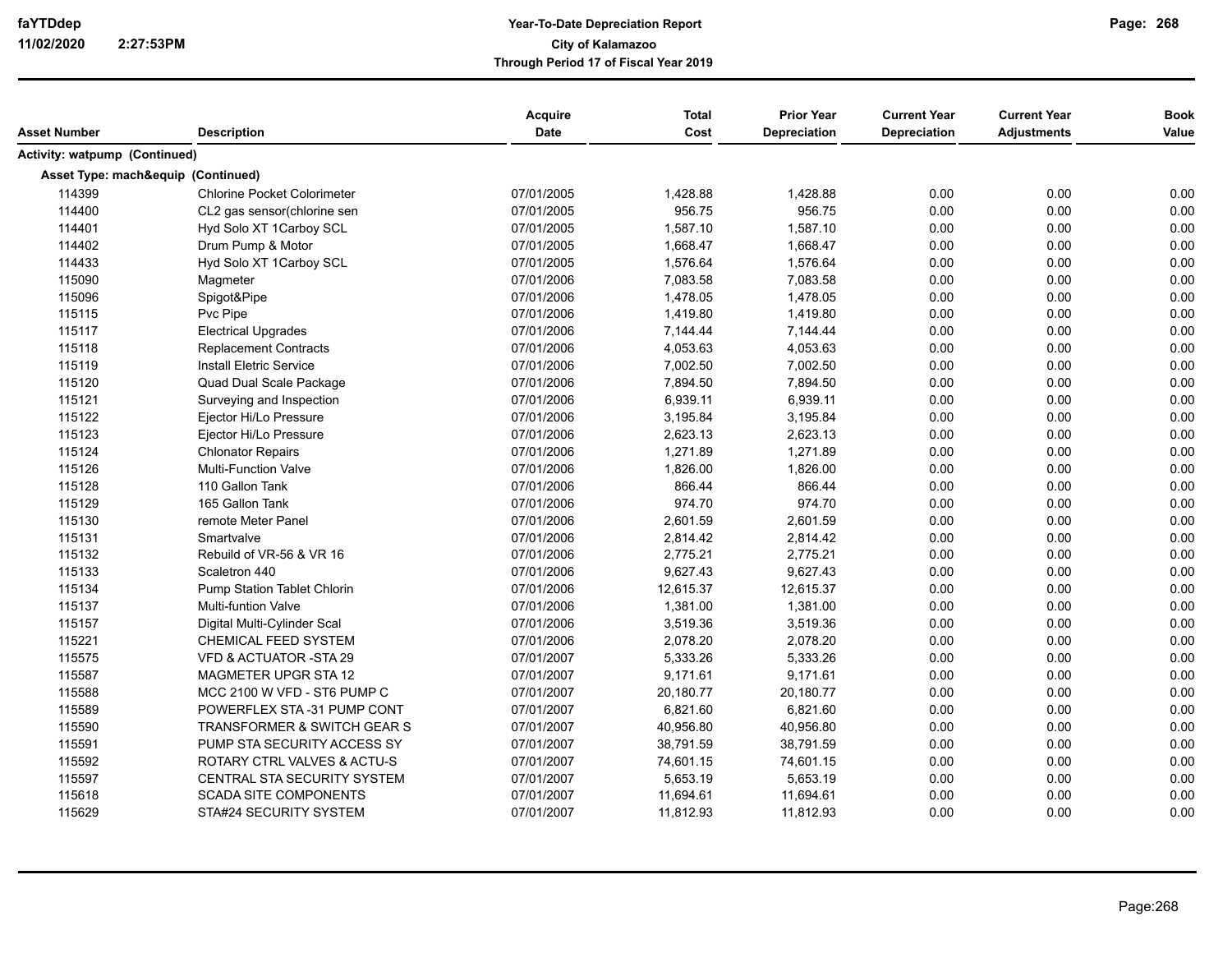| Asset Number                         | <b>Description</b>                       | Acquire<br>Date | <b>Total</b><br>Cost | <b>Prior Year</b><br><b>Depreciation</b> | <b>Current Year</b><br><b>Depreciation</b> | <b>Current Year</b><br><b>Adjustments</b> | <b>Book</b><br>Value |
|--------------------------------------|------------------------------------------|-----------------|----------------------|------------------------------------------|--------------------------------------------|-------------------------------------------|----------------------|
| <b>Activity: watpump (Continued)</b> |                                          |                 |                      |                                          |                                            |                                           |                      |
| Asset Type: mach&equip (Continued)   |                                          |                 |                      |                                          |                                            |                                           |                      |
| 117067                               | <b>BALCH ST PUMP STATION UPGRADES</b>    | 12/31/2008      | 109,560.25           | 57,519.11                                | 5,478.01                                   | 0.00                                      | 46,563.13            |
| 117068                               | Rehab& New Lateral Station #39           | 12/31/2008      | 129,230.69           | 67,846.11                                | 6,461.53                                   | 0.00                                      | 54,923.05            |
| 117069                               | <b>10" TURBINE PUMP</b>                  | 12/31/2008      | 5,150.00             | 5,150.00                                 | 0.00                                       | 0.00                                      | 0.00                 |
| 117072                               | Pump Staion #1 Flow meter and contols    | 12/31/2008      | 11,047.85            | 11,047.85                                | 0.00                                       | 0.00                                      | 0.00                 |
| 117073                               | Pump Station #3 Motor for new well       | 12/31/2008      | 18,754.95            | 18,754.95                                | 0.00                                       | 0.00                                      | 0.00                 |
| 117074                               | Pump Station #1 Repaired motor           | 12/31/2008      | 11,212.15            | 11,212.15                                | 0.00                                       | 0.00                                      | 0.00                 |
| 117077                               | FIELD PUMP #2- MOTOR & PARTS             | 12/31/2008      | 6,384.58             | 6,384.58                                 | 0.00                                       | 0.00                                      | 0.00                 |
| 117078                               | Station #24 Upgrade                      | 12/31/2008      | 58,617.08            | 30,773.96                                | 2,930.85                                   | 0.00                                      | 24,912.27            |
| 117083                               | NATURAL GAS GENERATOR                    | 12/31/2008      | 26,374.31            | 13,846.52                                | 1,318.71                                   | 0.00                                      | 11,209.08            |
| 117084                               | LONGWATCH VIDEO SURV SYSTEM              | 12/31/2008      | 15,472.02            | 15,472.02                                | 0.00                                       | 0.00                                      | 0.00                 |
| 117374                               | PUMP#3                                   | 12/31/2009      | 4,534.81             | 2,154.03                                 | 226.74                                     | 0.00                                      | 2,154.04             |
| 117375                               | PUMP <sub>#4</sub>                       | 12/31/2009      | 4,534.81             | 2,154.03                                 | 226.74                                     | 0.00                                      | 2,154.04             |
| 117377                               | <b>ACTUATORS</b>                         | 12/31/2009      | 35,463.49            | 16,845.15                                | 1,773.18                                   | 0.00                                      | 16,845.16            |
| 117378                               | <b>CONTROL SYSTEM</b>                    | 12/31/2009      | 46,981.43            | 44,632.36                                | 2,349.07                                   | 0.00                                      | 0.00                 |
| 117379                               | <b>WELL PUMP</b>                         | 12/31/2009      | 5,305.78             | 2,520.26                                 | 265.29                                     | 0.00                                      | 2,520.23             |
| 117387                               | <b>CONTROL SYSTEM</b>                    | 12/31/2009      | 28,921.50            | 27,475.42                                | 1,446.08                                   | 0.00                                      | 0.00                 |
| 117679                               | 14LS 10X10 PUMP                          | 02/28/2011      | 6,446.21             | 2,417.33                                 | 322.31                                     | 0.00                                      | 3,706.57             |
| 117697                               | PS 1 Pumps                               | 12/31/2010      | 29,667.88            | 12,608.84                                | 1,483.39                                   | 0.00                                      | 15,575.65            |
| 117698                               | Motor Control Center                     | 12/31/2010      | 8,558.94             | 3,637.57                                 | 427.95                                     | 0.00                                      | 4,493.42             |
| 117699                               | <b>Motor Starter</b>                     | 12/31/2010      | 25,676.72            | 10,912.62                                | 1,283.83                                   | 0.00                                      | 13,480.27            |
| 117701                               | Control Valve PS 9                       | 12/31/2010      | 19,970.78            | 8,487.59                                 | 998.54                                     | 0.00                                      | 10,484.65            |
| 117702                               | AC Compressor PS 1                       | 12/31/2010      | 11,411.87            | 4,850.03                                 | 570.59                                     | 0.00                                      | 5,991.25             |
| 117715                               | <b>Splitter Box</b>                      | 12/31/2010      | 88,745.57            | 37,716.88                                | 4,437.28                                   | 0.00                                      | 46,591.41            |
| 118045                               | KERR 316SS PUMP WITH 6" FLANGED DISCHARG | 05/17/2011      | 9,833.93             | 7,375.44                                 | 983.40                                     | 0.00                                      | 1,475.09             |
| 118078                               | 100HP, 1800RPM, 230/460V, 404TP MOTOR    | 05/26/2011      | 8,893.60             | 6,670.20                                 | 889.36                                     | 0.00                                      | 1,334.04             |
| 118199                               | <b>FLOWMETER &amp; CONVERTER</b>         | 04/18/2011      | 15,240.68            | 5,715.24                                 | 762.04                                     | 0.00                                      | 8,763.40             |
| 118203                               | <b>MOTOR CONTROL CENTER</b>              | 03/02/2012      | 35,986.00            | 11,695.45                                | 1,799.30                                   | 0.00                                      | 22,491.25            |
| 118210                               | <b>12" MAGNETIC FLOW METER</b>           | 03/07/2012      | 10,048.03            | 6,531.22                                 | 1.004.80                                   | 0.00                                      | 2,512.01             |
| 118234                               | Pump at Sta #1                           | 12/31/2011      | 17,714.13            | 6,642.82                                 | 885.71                                     | 0.00                                      | 10,185.60            |
| 118240                               | Flowmeter at BB #27                      | 12/31/2011      | 6,617.08             | 4,962.82                                 | 661.71                                     | 0.00                                      | 992.55               |
| 118241                               | Control system Upgrade Cent PS           | 12/31/2011      | 18,533.12            | 18,533.12                                | 0.00                                       | 0.00                                      | 0.00                 |
| 118509                               | <b>MAGNETIC FLOWMETER</b>                | 05/03/2012      | 10,048.03            | 6,531.22                                 | 1,004.80                                   | 0.00                                      | 2,512.01             |
| 118512                               | 100HP VARIABLE FREQUENCY DRIVE           | 05/23/2012      | 5,588.03             | 3,632.22                                 | 558.80                                     | 0.00                                      | 1,397.01             |
| 118574                               | VARIABLE FREQUENCY DRIVE-PS #11          | 10/30/2012      | 12,364.72            | 4,018.55                                 | 618.23                                     | 0.00                                      | 7,727.94             |
| 119234                               | AURORA MODEL 411 8X10X21 PUMP            | 04/30/2013      | 12,655.00            | 6,960.25                                 | 1,265.50                                   | 0.00                                      | 4,429.25             |
| 119300                               | FREQUENCY DRIVE                          | 09/05/2013      | 15,079.62            | 8,293.78                                 | 1,507.97                                   | 0.00                                      | 5,277.87             |
| 119379                               | ROTORK SKIL ACTUATOR                     | 10/09/2013      | 7,791.88             | 4,285.54                                 | 779.19                                     | 0.00                                      | 2,727.15             |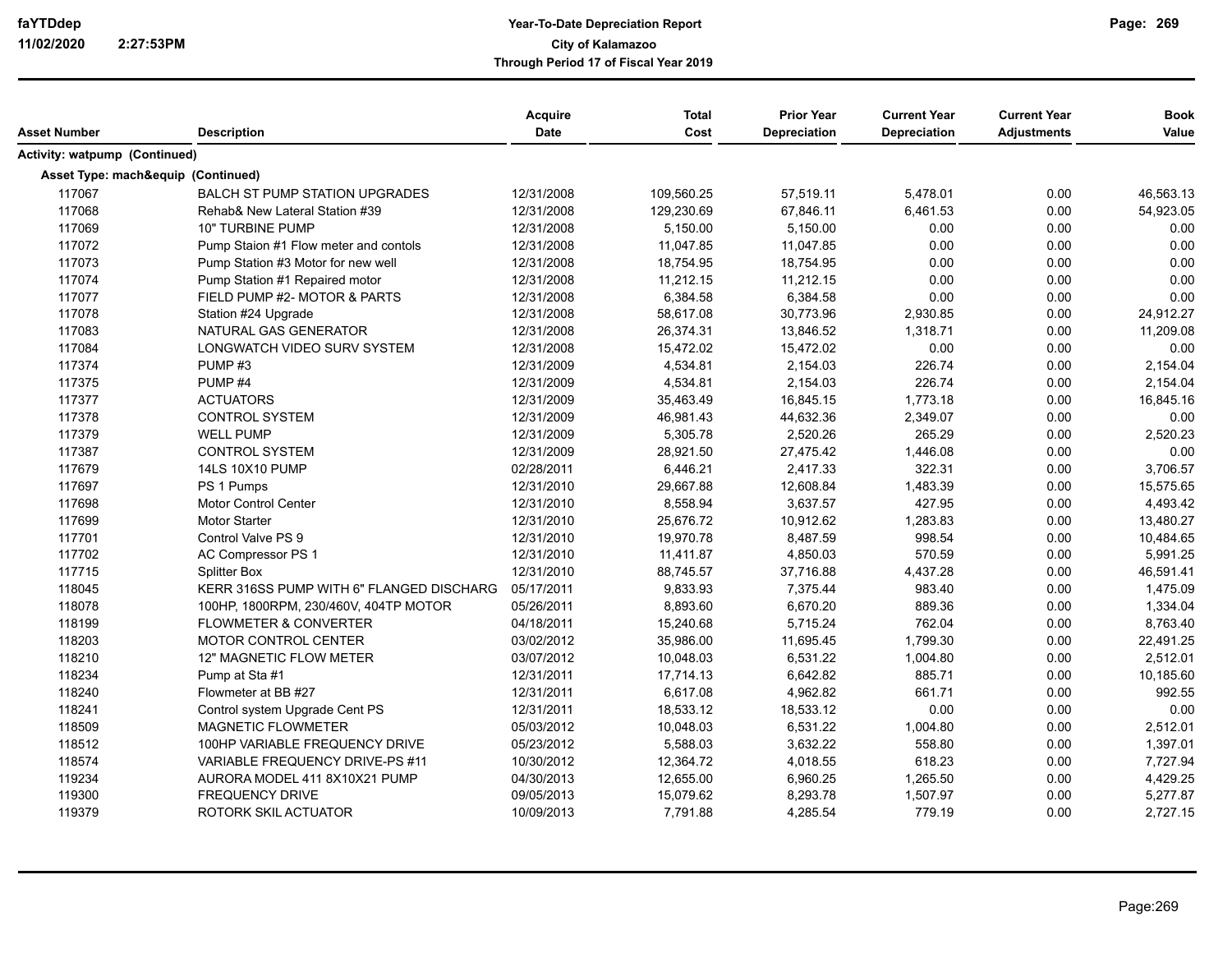| Asset Number                            | <b>Description</b>                                  | Acquire<br>Date | <b>Total</b><br>Cost | <b>Prior Year</b><br>Depreciation | <b>Current Year</b><br><b>Depreciation</b> | <b>Current Year</b><br><b>Adjustments</b> | <b>Book</b><br>Value |
|-----------------------------------------|-----------------------------------------------------|-----------------|----------------------|-----------------------------------|--------------------------------------------|-------------------------------------------|----------------------|
| <b>Activity: watpump (Continued)</b>    |                                                     |                 |                      |                                   |                                            |                                           |                      |
| Asset Type: mach&equip (Continued)      |                                                     |                 |                      |                                   |                                            |                                           |                      |
| 119645                                  | ROTORK SKIL ACTUATOR                                | 09/24/2013      | 7,791.89             | 4,285.54                          | 779.19                                     | 0.00                                      | 2,727.16             |
| 119674                                  | HIGH VOLTAGE SWITCH GEAR                            | 11/13/2013      | 25,832.97            | 14,208.14                         | 2,583.30                                   | 0.00                                      | 9,041.53             |
| 120366                                  | PEERLESS BOOSTER PUMP-PS #12 DEHAAN                 | 12/31/2014      | 11,470.15            | 2,580.79                          | 573.51                                     | 0.00                                      | 8,315.85             |
| 120514                                  | CENTRAL #4 WELL CHECK VALVE                         | 12/31/2015      | 11,591.76            | 2,028.56                          | 579.59                                     | 0.00                                      | 8,983.61             |
| 120515                                  | CENTRAL CHLORINE GAS SCRUBBER BLOWER                | 12/31/2015      | 10,913.27            | 3,819.65                          | 1,091.33                                   | 0.00                                      | 6,002.29             |
| 120951                                  | 8" ZURN WILKINS BLEEDER VALVE                       | 02/22/2016      | 7,068.15             | 1,767.04                          | 706.81                                     | 0.00                                      | 4,594.30             |
| 121016                                  | GOULDS MODEL 3405L PUMP #3                          | 12/31/2015      | 54,633.38            | 9,560.84                          | 2,731.67                                   | 0.00                                      | 42,340.87            |
| 121017                                  | AB POWERFLEX FREQUENCY DRIVE                        | 12/31/2015      | 21,939.89            | 3,839.47                          | 1,097.00                                   | 0.00                                      | 17,003.42            |
| 121018                                  | IQTM1000 ELECTRIC FAIL SAFE ACTUATOR                | 12/31/2015      | 25,007.00            | 4,376.23                          | 1,250.35                                   | 0.00                                      | 19,380.42            |
| 121261                                  | HYDROFLOW MODEL 11MH3C-18930 WITH PUMP              | 03/31/2016      | 53,128.91            | 13,282.23                         | 5,312.89                                   | 0.00                                      | 34,533.79            |
| 121667                                  | AURORA BOOSTER PUMP                                 | 07/27/2016      | 19,376.22            | 2,422.03                          | 968.81                                     | 0.00                                      | 15,985.38            |
| 121788                                  | NEMA POWERFLEX 753 FREQUENCY DRIVE                  | 12/31/2016      | 19,240.38            | 4,810.10                          | 1,924.04                                   | 0.00                                      | 12,506.24            |
| 121789                                  | PIONEER 6X6 PIT LEVELER                             | 12/31/2016      | 8,331.00             | 2,082.75                          | 833.10                                     | 0.00                                      | 5,415.15             |
| 121792                                  | BOOSTER STATION #9 - 12" SINGER VALVE               | 12/31/2017      | 21,690.00            | 3,253.50                          | 2,169.00                                   | 0.00                                      | 16,267.50            |
| 122156                                  | FREQUENCY DRIVE - CENTRAL BOOSTER PUMP # 12/31/2017 |                 | 16,976.45            | 1,273.23                          | 848.82                                     | 0.00                                      | 14,854.40            |
| 122409                                  | <b>CHLORINATION SYSTEM</b>                          | 12/31/2017      | 77,899.51            | 11,684.93                         | 7,789.95                                   | 0.00                                      | 58,424.63            |
| 122412                                  | SWING CHECK VALVE - PS #24 BOOSTER #2               | 12/31/2017      | 21,004.65            | 3,150.70                          | 2,100.47                                   | 0.00                                      | 15,753.48            |
| 122413                                  | VFD PANEL - PS #24 BOOSTER #2                       | 12/31/2017      | 37,000.96            | 5,550.15                          | 3,700.10                                   | 0.00                                      | 27,750.71            |
| 122414                                  | PUMP AND MOTOR - PS #24 BOOSTER #2                  | 12/31/2017      | 56,737.71            | 8,510.66                          | 5,673.77                                   | 0.00                                      | 42,553.28            |
| 122415                                  | PUMP 2 GE WELL PUMP - PUMP STATION #18              | 12/31/2017      | 6,276.95             | 941.54                            | 627.70                                     | 0.00                                      | 4,707.71             |
| 122416                                  | PUMP 2 HYDROFLO VERTICAL TURBINE BOWL -             | 12/31/2017      | 6,800.71             | 1,020.11                          | 680.07                                     | 0.00                                      | 5,100.53             |
| 122676                                  | PUMP (WELL #1) - CENTRAL PUMP STATION               | 09/11/2018      | 5,461.00             | 546.10                            | 1,092.20                                   | 0.00                                      | 3,822.70             |
| 122714                                  | AURORA PUMP, MODEL 411 @ WATER STATION 6            | 01/01/2019      | 23,918.00            | 0.00                              | 1,195.90                                   | 0.00                                      | 22,722.10            |
| 122715                                  | AURORA BOOSTER PUMP @ STA #31                       | 11/05/2018      | 27,855.26            | 696.38                            | 1,392.76                                   | 0.00                                      | 25,766.12            |
| 122773                                  | PUMP (WELL #6) - CENTRAL PUMP STATION               | 09/10/2018      | 5,461.00             | 546.10                            | 1,092.20                                   | 0.00                                      | 3,822.70             |
| 123050                                  | PS 24-BOOSTER PUMP 4                                | 12/31/2018      | 106,067.22           | 5,303.36                          | 10,606.72                                  | 0.00                                      | 90,157.14            |
| 123051                                  | PS 18 POWER UPGRADES                                | 12/31/2018      | 45,494.98            | 2,274.75                          | 4,549.50                                   | 0.00                                      | 38,670.73            |
| 123211                                  | 100HP VARIABLE FREQUENCY DRIVE (STATION             | 08/19/2019      | 7,310.66             | 0.00                              | 365.53                                     | 0.00                                      | 6,945.13             |
| 123268                                  | CENTRAL PUMP STATION ACID WASH PUMP                 | 10/29/2019      | 15,417.00            | 0.00                              | 770.85                                     | 0.00                                      | 14,646.15            |
| 123511                                  | CENTRAL WELL STATION SECURITY UPGRADES              | 12/31/2019      | 32,709.91            | 0.00                              | 1,635.50                                   | 0.00                                      | 31,074.41            |
| 123512                                  | SCADA SYSTEM-WATER (2014-2018 UPGRADE)              | 12/31/2019      | 1,105,547.60         | 0.00                              | 55,277.38                                  | 0.00                                      | 1,050,270.22         |
| 123565                                  | EQUIPMENT - Confined Space gas detector             | 12/31/2019      | 795.42               | 0.00                              | 30.59                                      | 0.00                                      | 764.83               |
| <b>Asset Type: mach&amp;equip TOTAL</b> |                                                     |                 | 10,332,977.51        | 8,171,892.31                      | 166,751.50                                 | 0.00                                      | 1,994,333.70         |
| Asset Type: office-f&e                  |                                                     |                 |                      |                                   |                                            |                                           |                      |
| 109749                                  | Upgrde Wrks 150 with RSLINX                         | 07/01/1998      | 1,425.00             | 1,425.00                          | 0.00                                       | 0.00                                      | 0.00                 |
| 110062                                  | <b>SCADA Y2K UPGRADES SOFTWARE</b>                  | 07/01/1999      | 15,468.00            | 15,468.00                         | 0.00                                       | 0.00                                      | 0.00                 |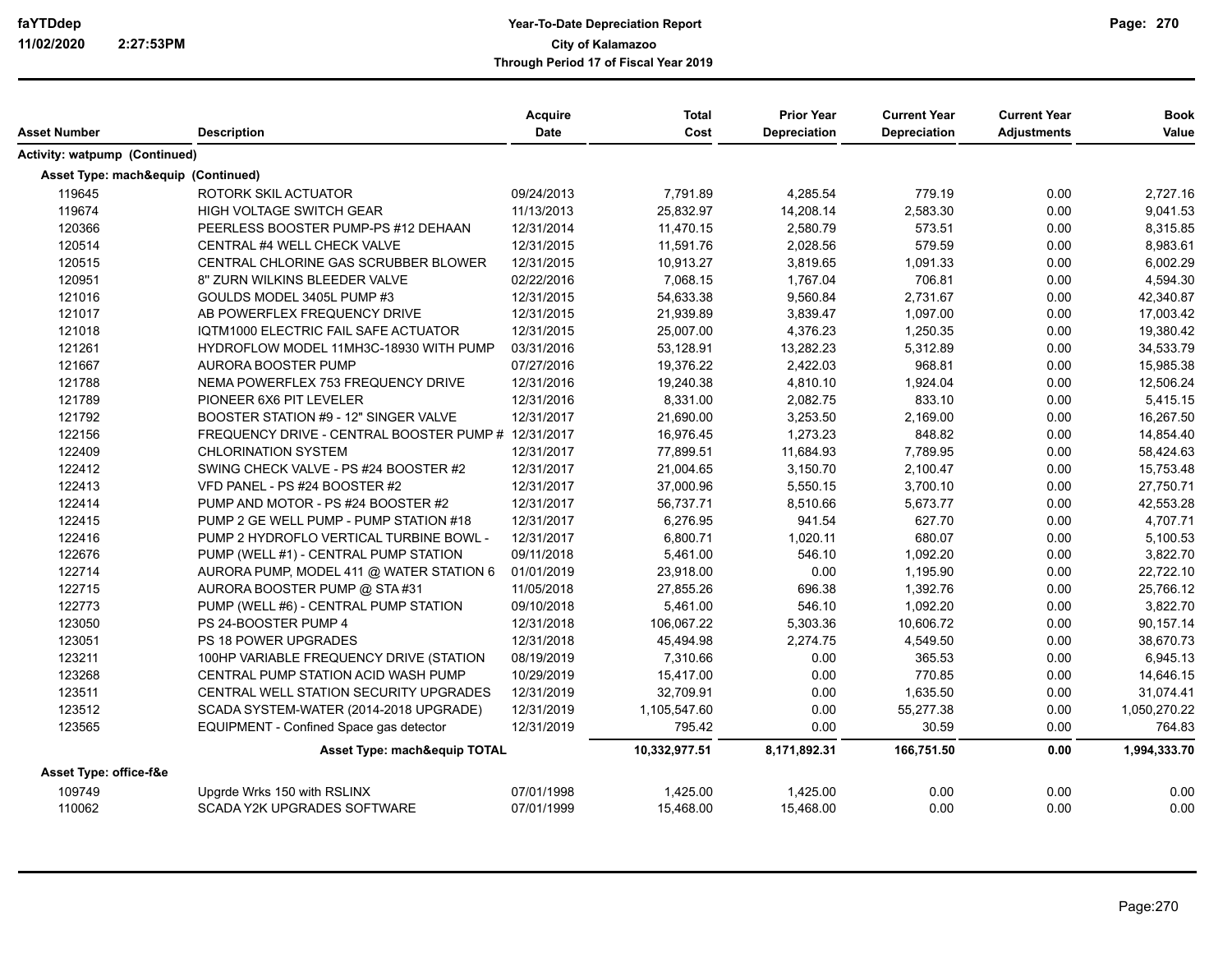| Asset Number                       | <b>Description</b>                 | <b>Acquire</b><br>Date | <b>Total</b><br>Cost | <b>Prior Year</b><br>Depreciation | <b>Current Year</b><br><b>Depreciation</b> | <b>Current Year</b><br><b>Adjustments</b> | <b>Book</b><br>Value |
|------------------------------------|------------------------------------|------------------------|----------------------|-----------------------------------|--------------------------------------------|-------------------------------------------|----------------------|
| Activity: watpump (Continued)      |                                    |                        |                      |                                   |                                            |                                           |                      |
|                                    |                                    |                        |                      |                                   |                                            |                                           |                      |
| Asset Type: office-f&e (Continued) |                                    |                        |                      |                                   |                                            |                                           |                      |
| 110074                             | DELL PII/350 W/ 19" MONITOR        | 07/01/1999             | 2,909.00             | 2,909.00                          | 0.00                                       | 0.00                                      | 0.00                 |
| 110076                             | DELL PII/350 W/ 19" MONITOR        | 07/01/1999             | 2,909.00             | 2,909.00                          | 0.00                                       | 0.00                                      | 0.00                 |
| 110077                             | PC MODULES FOR GE FANUC 90-        | 07/01/1999             | 3,560.00             | 3,560.00                          | 0.00                                       | 0.00                                      | 0.00                 |
| 110078                             | PC MODULES FOR GE FANUC 90-        | 07/01/1999             | 3,560.00             | 3,560.00                          | 0.00                                       | 0.00                                      | 0.00                 |
| 110079                             | PC MODULES FOR GE FANUC 90-        | 07/01/1999             | 3,560.00             | 3,560.00                          | 0.00                                       | 0.00                                      | 0.00                 |
| 110080                             | PC MODULES FOR GE FANUC 90-        | 07/01/1999             | 3,559.80             | 3,559.80                          | 0.00                                       | 0.00                                      | 0.00                 |
| 110081                             | PC MODULES FOR GE FANUC 90-        | 07/01/1999             | 3,560.00             | 3,560.00                          | 0.00                                       | 0.00                                      | 0.00                 |
| 110086                             | DELL PII/350 W/ 19" MONITOR        | 07/01/1999             | 2,909.00             | 2,909.00                          | 0.00                                       | 0.00                                      | 0.00                 |
| 110593                             | <b>SCADA Software Y21K - ABS I</b> | 07/01/2000             | 1,517.00             | 1,517.00                          | 0.00                                       | 0.00                                      | 0.00                 |
| 111955                             | PANEL MATE SCREEN W/ACC-S          | 07/01/2002             | 5,396.85             | 5,396.85                          | 0.00                                       | 0.00                                      | 0.00                 |
| 111958                             | <b>SCADA MAINT SOFTWARE</b>        | 07/01/2002             | 21,602.00            | 21,602.00                         | 0.00                                       | 0.00                                      | 0.00                 |
| 113401                             | Laptop PC                          | 07/01/2004             | 1,396.00             | 1,396.00                          | 0.00                                       | 0.00                                      | 0.00                 |
| 113413                             | SCADA ROS software                 | 07/01/2004             | 3,103.27             | 3,103.27                          | 0.00                                       | 0.00                                      | 0.00                 |
| 113415                             | Laptop PC                          | 07/01/2004             | 1,396.00             | 1,396.00                          | 0.00                                       | 0.00                                      | 0.00                 |
| 113416                             | Laptop PC                          | 07/01/2004             | 1,396.00             | 1,396.00                          | 0.00                                       | 0.00                                      | 0.00                 |
| 113427                             | Prolinx Gateway module modb        | 07/01/2004             | 1,220.55             | 1,220.55                          | 0.00                                       | 0.00                                      | 0.00                 |
| 113448                             | PRS SLC500 w/Modbus slave 1        | 07/01/2004             | 1,239.88             | 1,239.88                          | 0.00                                       | 0.00                                      | 0.00                 |
| 113449                             | 2004 SCADA Upgrades                | 07/01/2004             | 42,112.75            | 42,112.75                         | 0.00                                       | 0.00                                      | 0.00                 |
| 114299                             | SRM 6000 Modem                     | 07/01/2005             | 1,626.56             | 1,626.56                          | 0.00                                       | 0.00                                      | 0.00                 |
| 114300                             | <b>Misc Supplies</b>               | 07/01/2005             | 10,617.65            | 10.617.65                         | 0.00                                       | 0.00                                      | 0.00                 |
| 114327                             | Supplies/Service                   | 07/01/2005             | 703.00               | 703.00                            | 0.00                                       | 0.00                                      | 0.00                 |
| 114328                             | DLM 4000 DL 24V Modem              | 07/01/2005             | 825.00               | 825.00                            | 0.00                                       | 0.00                                      | 0.00                 |
| 114329                             | 100ft Quiet Cable                  | 07/01/2005             | 40.00                | 40.00                             | 0.00                                       | 0.00                                      | 0.00                 |
| 114330                             | Magmeter Signal Converter          | 07/01/2005             | 1,113.08             | 1,113.08                          | 0.00                                       | 0.00                                      | 0.00                 |
| 114331                             | Magmeter                           | 07/01/2005             | 4,835.07             | 4,835.07                          | 0.00                                       | 0.00                                      | 0.00                 |
| 115140                             | Scada Upgrades                     | 07/01/2006             | 988.24               | 988.24                            | 0.00                                       | 0.00                                      | 0.00                 |
| 115141                             | Nema 4X Transceiver Housing        | 07/01/2006             | 1,400.73             | 1,400.73                          | 0.00                                       | 0.00                                      | 0.00                 |
| 115142                             | <b>MDS Transceiver</b>             | 07/01/2006             | 1,940.16             | 1,940.16                          | 0.00                                       | 0.00                                      | 0.00                 |
| 115143                             | <b>MDS Transceiver</b>             | 07/01/2006             | 1,940.16             | 1,940.16                          | 0.00                                       | 0.00                                      | 0.00                 |
| 115153                             | <b>MDS Transceiver</b>             | 07/01/2006             | 1,940.16             | 1,940.16                          | 0.00                                       | 0.00                                      | 0.00                 |
| 115211                             | NEMA 4X TRANSCEIVER HOUSING        | 07/01/2006             | 1,400.73             | 1,400.73                          | 0.00                                       | 0.00                                      | 0.00                 |
| 115212                             | NEMA 4X TRANSCEIVER HOUSING        | 07/01/2006             | 2,214.34             | 2,214.34                          | 0.00                                       | 0.00                                      | 0.00                 |
| 115214                             | <b>MDS TRANSCEIVER</b>             | 07/01/2006             | 1,940.16             | 1,940.16                          | 0.00                                       | 0.00                                      | 0.00                 |
| 115223                             | <b>MDS TRANSCEIVER</b>             | 07/01/2006             | 1,940.16             | 1,940.16                          | 0.00                                       | 0.00                                      | 0.00                 |
|                                    | Asset Type: office-f&e TOTAL       |                        | 159,265.30           | 159,265.30                        | 0.00                                       | 0.00                                      | 0.00                 |
|                                    |                                    |                        |                      |                                   |                                            |                                           |                      |
|                                    | <b>Activity: watpump TOTAL</b>     |                        | 34, 111, 630. 46     | 19,020,481.63                     | 524,441.24                                 | 0.00                                      | 14,566,707.59        |